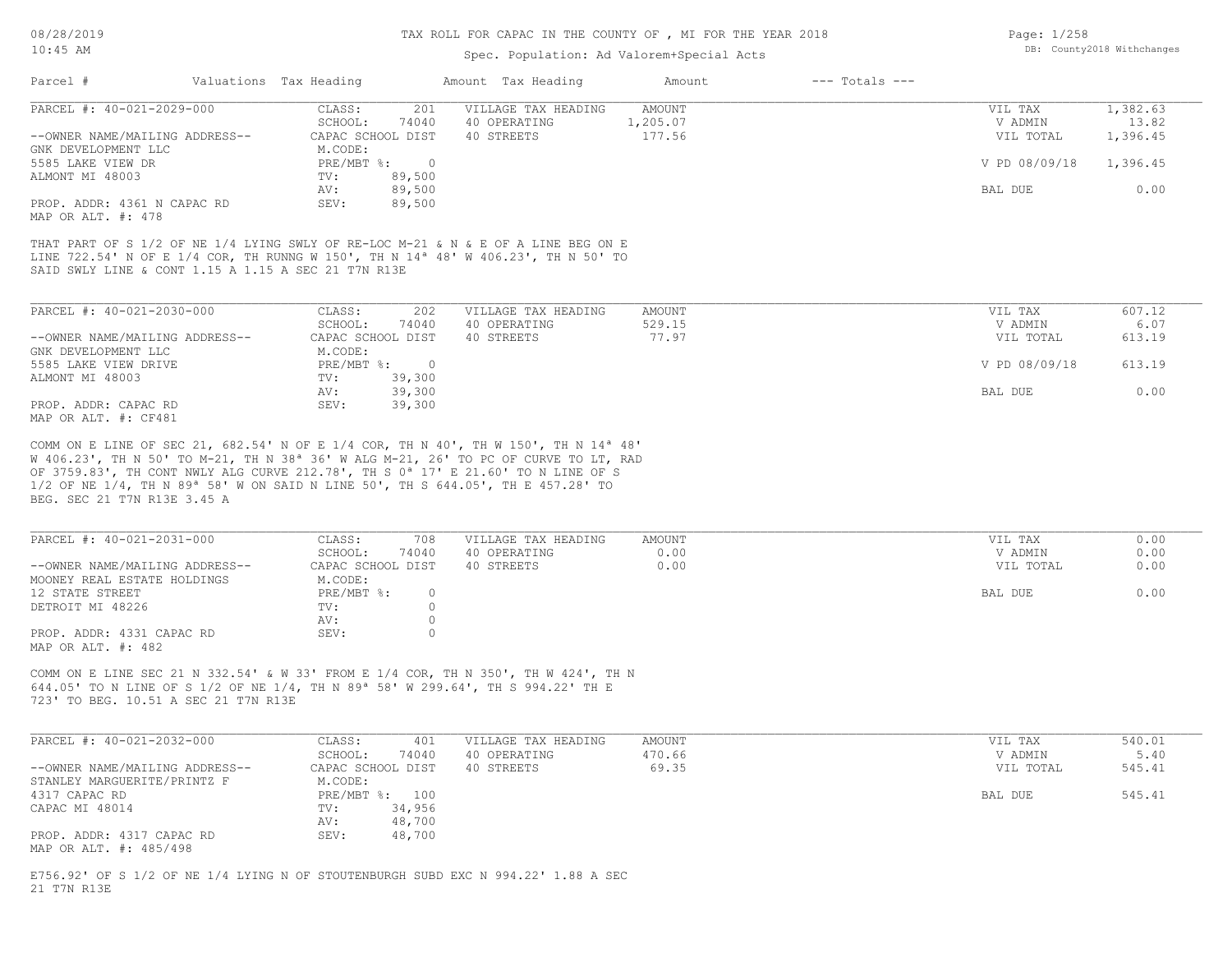## Spec. Population: Ad Valorem+Special Acts

| Parcel #                       | Valuations Tax Heading |        | Amount Tax Heading                                                                  | Amount   | $---$ Totals $---$ |            |                                               |
|--------------------------------|------------------------|--------|-------------------------------------------------------------------------------------|----------|--------------------|------------|-----------------------------------------------|
| PARCEL #: 40-021-2033-000      | CLASS:                 | 401    | VILLAGE TAX HEADING                                                                 | AMOUNT   |                    | VIL TAX    | 472.46                                        |
|                                | SCHOOL:                | 74040  | 40 OPERATING                                                                        | 411.79   |                    | V ADMIN    | 4.72                                          |
| --OWNER NAME/MAILING ADDRESS-- | CAPAC SCHOOL DIST      |        | 40 STREETS                                                                          | 60.67    |                    | VIL TOTAL  | 477.18                                        |
| LUMBARDO ROBERT NEIL JR        | M.CODE:                |        |                                                                                     |          |                    |            |                                               |
| LUMBARDO DESIREE M             | $PRE/MBT$ %:           | 100    |                                                                                     |          |                    | BAL DUE    | 477.18                                        |
| 4313 STEVENS DRIVE             | TV:                    | 30,584 |                                                                                     |          |                    |            |                                               |
| CAPAC MI 48014                 | AV:                    | 42,400 |                                                                                     |          |                    |            |                                               |
|                                | SEV:                   | 42,400 |                                                                                     |          |                    |            |                                               |
| PROP. ADDR: W PARK ST          |                        |        |                                                                                     |          |                    |            |                                               |
| MAP OR ALT. #: 476A            |                        |        |                                                                                     |          |                    |            |                                               |
|                                |                        |        | S1/2 OF NE 1/4 EXC STOUTENBURGH SUBD & EXC E 756' & EXC W 841.5' OF REMAINDER & EXC |          |                    |            |                                               |
|                                |                        |        | S 511' OF E 511' THEREOF & EXC W 234' OF E 1501.92' OF N 418' OF S 568' OF NE 1/4   |          |                    |            |                                               |
| SECTION 21 T7N R13E 21.06 A    |                        |        |                                                                                     |          |                    |            |                                               |
|                                |                        |        |                                                                                     |          |                    |            |                                               |
| PARCEL #: 40-021-2033-100      | CLASS:                 | 201    | VILLAGE TAX HEADING                                                                 | AMOUNT   |                    | VIL TAX    | 3,017.08                                      |
|                                | SCHOOL:                | 74040  | 40 OPERATING                                                                        | 2,629.61 |                    | V ADMIN    | 30.17                                         |
| AMNED NAME (MAIT THE ADDECE    | CADAC COUCOT DICE      |        | 40 contro                                                                           | 207 17   |                    | TITT MOMAT | $\begin{array}{c} \circ \\ \circ \end{array}$ |

| --OWNER NAME/MAILING ADDRESS--  |            | CAPAC SCHOOL DIST | 40 STREETS | 387.47 | VIL TOTAL              | 3,047.25 |
|---------------------------------|------------|-------------------|------------|--------|------------------------|----------|
| WEST MICHIGAN FAMILY HOMES, LLC | M.CODE:    |                   |            |        |                        |          |
| 13854 SIMONE DR                 | PRE/MBT %: | $\overline{0}$    |            |        | V PD 09/10/18 3,047.25 |          |
| SHELBY MI 48315                 | TV:        | 195,300           |            |        |                        |          |
|                                 | AV:        | 195,300           |            |        | BAL DUE                | 0.00     |
| PROP. ADDR: 15130 W PARK ST     | SEV:       | 195,300           |            |        |                        |          |
| MAP OR ALT. #: 476C             |            |                   |            |        |                        |          |

W234' OF E 1501.92' OF N 418' OF S 568' OF NE 1/4 SECTION 21 T7N R13E 2.25 A

| PARCEL #: 40-021-2033-500       | CLASS:<br>201     | VILLAGE TAX HEADING | AMOUNT   | VIL TAX       | 6,137.68  |
|---------------------------------|-------------------|---------------------|----------|---------------|-----------|
|                                 | 74040<br>SCHOOL:  | 40 OPERATING        | 5,349.44 | V ADMIN       | 61.37     |
| --OWNER NAME/MAILING ADDRESS--  | CAPAC SCHOOL DIST | 40 STREETS          | 788.24   | VIL TOTAL     | 6,199.05  |
| WEST MICHIGAN FAMILY HOMES, LLC | M.CODE:           |                     |          |               |           |
| 13854 SIMONE DR                 | $PRE/MBT$ %:      |                     |          | V PD 09/10/18 | 6, 199.05 |
| SHELBY MI 48315                 | 397,300<br>TV:    |                     |          |               |           |
|                                 | 397,300<br>AV:    |                     |          | BAL DUE       | 0.00      |
| PROP. ADDR: 15122 W PARK ST     | 397,300<br>SEV:   |                     |          |               |           |
| MAP OR ALT. #: 476B             |                   |                     |          |               |           |

W511' OF E 1267.92' OF N 511' OF S 661' OF NE 1/4 6 A SEC 21 T7N R13E

| PARCEL #: 40-021-2034-000      | CLASS:<br>401     | VILLAGE TAX HEADING | AMOUNT | VIL TAX       | 738.13 |
|--------------------------------|-------------------|---------------------|--------|---------------|--------|
|                                | 74040<br>SCHOOL:  | 40 OPERATING        | 643.34 | V ADMIN       | 7.38   |
| --OWNER NAME/MAILING ADDRESS-- | CAPAC SCHOOL DIST | 40 STREETS          | 94.79  | VIL TOTAL     | 745.51 |
| MASI JOHN/CONSTANCE            | 00LSB<br>M.CODE:  |                     |        |               |        |
| 4301 STEVENS DR                | PRE/MBT %:<br>100 |                     |        | V PD 08/23/18 | 745.51 |
| CAPAC MI 48014-3044            | 47,781<br>TV:     |                     |        |               |        |
|                                | 65,400<br>AV:     |                     |        | BAL DUE       | 0.00   |
| PROP. ADDR: 4301 STEVENS DR    | 65,400<br>SEV:    |                     |        |               |        |
| MAP OR ALT. #: CF483           |                   |                     |        |               |        |

W175' OF E 2147' OF S 150' OF NE 1/4 0.60 A SEC 21 T7N R13E

Page: 2/258 DB: County2018 Withchanges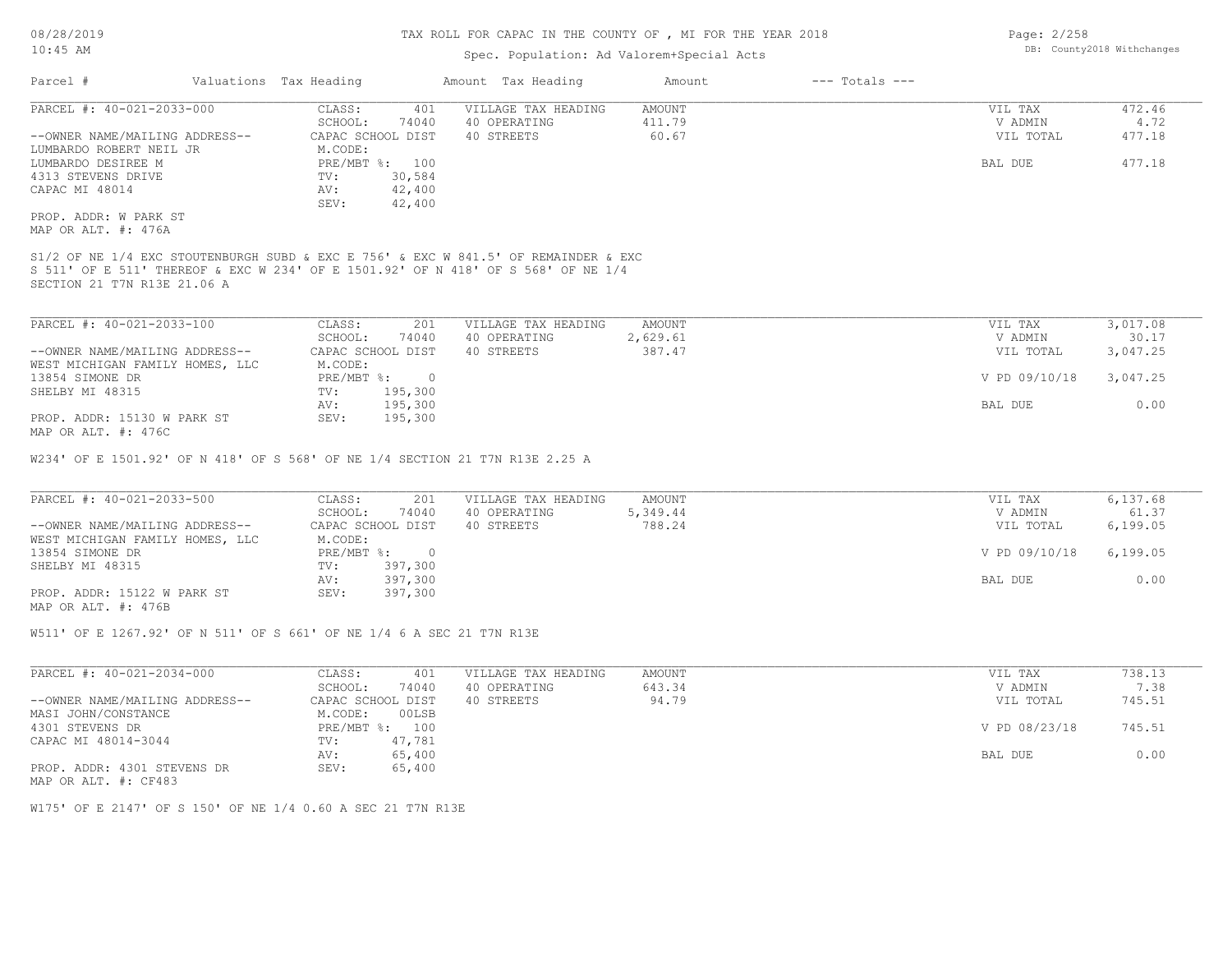## Spec. Population: Ad Valorem+Special Acts

| Page: 3/258 |                            |
|-------------|----------------------------|
|             | DB: County2018 Withchanges |

| Parcel #                       | Valuations Tax Heading |                   | Amount Tax Heading  | Amount | $---$ Totals $---$ |               |        |
|--------------------------------|------------------------|-------------------|---------------------|--------|--------------------|---------------|--------|
| PARCEL #: 40-021-2035-000      | CLASS:                 | 401               | VILLAGE TAX HEADING | AMOUNT |                    | VIL TAX       | 894.72 |
|                                | SCHOOL:                | 74040             | 40 OPERATING        | 779.82 |                    | V ADMIN       | 8.94   |
| --OWNER NAME/MAILING ADDRESS-- |                        | CAPAC SCHOOL DIST | 40 STREETS          | 114.90 |                    | VIL TOTAL     | 903.66 |
| LUMBARDO ROBERT JR/DESIREE     | M.CODE:                | COREL             |                     |        |                    |               |        |
| 4313 STEVENS DR                |                        | PRE/MBT %: 100    |                     |        |                    | V PD 09/07/18 | 903.66 |
| CAPAC MI 48014                 | TV:                    | 57,917            |                     |        |                    |               |        |
|                                | AV:                    | 96,800            |                     |        |                    | BAL DUE       | 0.00   |
| PROP. ADDR: 4313 STEVENS DR    | SEV:                   | 96,800            |                     |        |                    |               |        |
| MAP OR ALT. #: 480             |                        |                   |                     |        |                    |               |        |

100.24', TH W 137.78' TO BEG. 0.31 A SEC 21 T7N R13E BEG W 206' & N 250' FROM SW COR OF STOUTENBURG SUBD, TH N 100', TH E 131.07', TH S

| PARCEL #: 40-021-2036-000      | CLASS:            | 703   | VILLAGE TAX HEADING | AMOUNT | VIL TAX   | 0.00 |
|--------------------------------|-------------------|-------|---------------------|--------|-----------|------|
|                                | SCHOOL:           | 74040 | 40 OPERATING        | 0.00   | V ADMIN   | 0.00 |
| --OWNER NAME/MAILING ADDRESS-- | CAPAC SCHOOL DIST |       | 40 STREETS          | 0.00   | VIL TOTAL | 0.00 |
| VILLAGE OF CAPAC               | M.CODE:           |       |                     |        |           |      |
| 135 N MAIN ST                  | PRE/MBT %:        |       |                     |        | BAL DUE   | 0.00 |
| CAPAC MI 48014-3143            | TV:               |       |                     |        |           |      |
|                                | AV:               |       |                     |        |           |      |
| PROP. ADDR: 15070 W PARK ST    | SEV:              |       |                     |        |           |      |
| MAP OR ALT. #: 484             |                   |       |                     |        |           |      |

W66' OF E 1972' OF S 150' OF NE 1/4 0.23 A SEC 21 T7N R13E

| PARCEL #: 40-021-2036-501                                | CLASS:<br>402     | VILLAGE TAX HEADING | AMOUNT | VIL TAX   | 288.55 |
|----------------------------------------------------------|-------------------|---------------------|--------|-----------|--------|
|                                                          | 74040<br>SCHOOL:  | 40 OPERATING        | 251.50 | V ADMIN   | 2.88   |
| --OWNER NAME/MAILING ADDRESS--                           | CAPAC SCHOOL DIST | 40 STREETS          | 37.05  | VIL TOTAL | 291.43 |
| LUMBARDO ROBERT JR/DESIREE                               | M.CODE:           |                     |        |           |        |
| 4313 STEVENS DR                                          | PRE/MBT %:        |                     |        | BAL DUE   | 291.43 |
| Capac MI 48014                                           | 18,679<br>TV:     |                     |        |           |        |
|                                                          | 36,800<br>AV:     |                     |        |           |        |
| PROP. ADDR: STEVENS DR                                   | 36,800<br>SEV:    |                     |        |           |        |
| MAP OR ALT. #: 479A1                                     |                   |                     |        |           |        |
| BEG S 0D 2M 46S E 1334.67' FROM N 1/4 COR, TH S 89D      |                   |                     |        |           |        |
| 34M 39S E 841.5', TH S OD 2M 47S E 1172.82', TH N 89D    |                   |                     |        |           |        |
| 39M 56S W 167.14', TH S OD 20M 4S W 24.95', TH N 89D 39M |                   |                     |        |           |        |
| 58S W 476.18', TH N OD 2M 46S W 899.11', TO BEG          |                   |                     |        |           |        |
| SECTION 21 T7N R13E 18.31 A                              |                   |                     |        |           |        |
| SPLIT ON 09-21-2005 FROM 27-021-2036-500                 |                   |                     |        |           |        |

| PARCEL #: 40-021-2036-510       | CLASS:<br>402     | VILLAGE TAX HEADING | AMOUNT | VIL TAX       | 53.61 |
|---------------------------------|-------------------|---------------------|--------|---------------|-------|
|                                 | 74040<br>SCHOOL:  | 40 OPERATING        | 46.73  | V ADMIN       | 0.53  |
| --OWNER NAME/MAILING ADDRESS--  | CAPAC SCHOOL DIST | 40 STREETS          | 6.88   | VIL TOTAL     | 54.14 |
| VERBRUGGHE STEVEN/SUZANNE ET-AL | M.CODE:           |                     |        |               |       |
| 3929 US 98 SOUTH LOT 187        | PRE/MBT %:        |                     |        | V PD 09/06/18 | 54.14 |
| LAKELAND FL 33813               | 3,471<br>TV:      |                     |        |               |       |
|                                 | 19,200<br>AV:     |                     |        | BAL DUE       | 0.00  |
| PROP. ADDR: W PARK ST           | SEV:<br>19,200    |                     |        |               |       |
| MAP OR ALT. #: 479A2            |                   |                     |        |               |       |

SECTION 21 T7N R13E 2.99 A 39M 58S E 476.18', TH S OD 20M 4S W 275', TH N 89D

SPLIT ON 9-21-2005 FROM 27-O21-2036-500: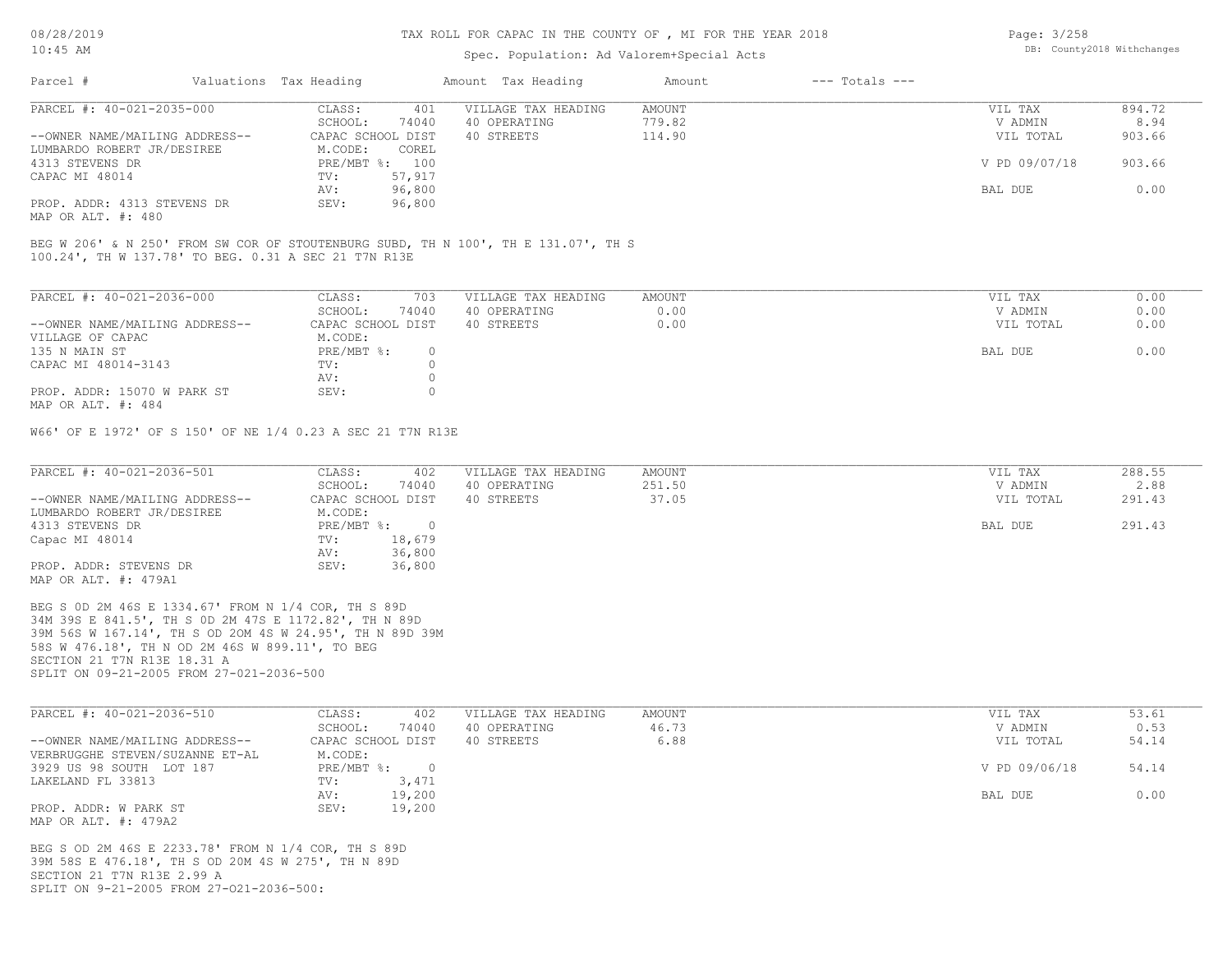# Spec. Population: Ad Valorem+Special Acts

| Parcel #                                                                                                                                                                                                                               | Valuations Tax Heading                                      | Amount Tax Heading                  | Amount                 | $---$ Totals $---$ |                    |                |
|----------------------------------------------------------------------------------------------------------------------------------------------------------------------------------------------------------------------------------------|-------------------------------------------------------------|-------------------------------------|------------------------|--------------------|--------------------|----------------|
| PARCEL #: 40-021-2036-520                                                                                                                                                                                                              | CLASS:<br>401<br>SCHOOL:<br>74040                           | VILLAGE TAX HEADING<br>40 OPERATING | <b>AMOUNT</b><br>46.73 |                    | VIL TAX<br>V ADMIN | 53.61<br>0.53  |
| --OWNER NAME/MAILING ADDRESS--<br>LUMBARDO ROBERT JR/D                                                                                                                                                                                 | CAPAC SCHOOL DIST<br>M.CODE:                                | 40 STREETS                          | 6.88                   |                    | VIL TOTAL          | 54.14          |
| 4313 STEVENS DR                                                                                                                                                                                                                        | PRE/MBT %: 100                                              |                                     |                        |                    | BAL DUE            | 54.14          |
| Capac MI 48014                                                                                                                                                                                                                         | 3,471<br>TV:                                                |                                     |                        |                    |                    |                |
|                                                                                                                                                                                                                                        | AV:<br>24,000<br>SEV:<br>24,000                             |                                     |                        |                    |                    |                |
| PROP. ADDR: STEVENS DR<br>MAP OR ALT. #: 479A3                                                                                                                                                                                         |                                                             |                                     |                        |                    |                    |                |
|                                                                                                                                                                                                                                        |                                                             |                                     |                        |                    |                    |                |
| BEG S OD 2M 46S E 1334.67', S 89D 34M 39S E 841.5', S OD<br>2M 47S E 1172.82', N 89D 39M 56S W 167.14' & N OD 56M<br>14S W 100.02' FROM N 1/4 COR, TH N 3D 30M 16S W 100.22',<br>TH N 89D 39M 56S W 131.07', TH S OD 20M 4S W 100', TH |                                                             |                                     |                        |                    |                    |                |
| N 89D 39M 56S W 60', TH N OD 20M 4S E 199.95', TH S 89D<br>39M 56S E 193.34', TH S OD 56M 14S E 200' TO BEG                                                                                                                            |                                                             |                                     |                        |                    |                    |                |
| SECTION 21 T7N R13E .58 A<br>SPLIT ON 9-21-2005 FROM 27-021-2036-500                                                                                                                                                                   |                                                             |                                     |                        |                    |                    |                |
|                                                                                                                                                                                                                                        |                                                             |                                     |                        |                    |                    |                |
|                                                                                                                                                                                                                                        |                                                             |                                     |                        |                    |                    |                |
| PARCEL #: 40-021-2036-525                                                                                                                                                                                                              | CLASS:<br>402                                               | VILLAGE TAX HEADING                 | AMOUNT                 |                    | VIL TAX            | 123.53         |
|                                                                                                                                                                                                                                        | SCHOOL:<br>74040                                            | 40 OPERATING<br>40 STREETS          | 107.67<br>15.86        |                    | V ADMIN            | 1.23<br>124.76 |
| --OWNER NAME/MAILING ADDRESS--<br>LUMBARDO ROBERT N                                                                                                                                                                                    | CAPAC SCHOOL DIST<br>M.CODE:                                |                                     |                        |                    | VIL TOTAL          |                |
| LUMBARDO DESIREE M                                                                                                                                                                                                                     | PRE/MBT %: 100                                              |                                     |                        |                    | BAL DUE            | 124.76         |
| 4313 STEVENS DR                                                                                                                                                                                                                        | 7,997<br>TV:                                                |                                     |                        |                    |                    |                |
| CAPAC MI 48014                                                                                                                                                                                                                         | AV:<br>19,100                                               |                                     |                        |                    |                    |                |
|                                                                                                                                                                                                                                        | SEV:<br>19,100                                              |                                     |                        |                    |                    |                |
| PROP. ADDR: STEVENS RD<br>MAP OR ALT. #: 479B                                                                                                                                                                                          |                                                             |                                     |                        |                    |                    |                |
|                                                                                                                                                                                                                                        |                                                             |                                     |                        |                    |                    |                |
| BEG W 66' & NO <sup>a</sup> O'40"E 150' FROM SW COR STOUTENBURG SUBD TH W 200', TH N 100', TH E                                                                                                                                        |                                                             |                                     |                        |                    |                    |                |
| 197.78', TH S'LY 100.02' TO BEG SECTION 21 T7N R13E 0.46 A                                                                                                                                                                             |                                                             |                                     |                        |                    |                    |                |
|                                                                                                                                                                                                                                        |                                                             |                                     |                        |                    |                    |                |
| PARCEL #: 40-021-2037-000                                                                                                                                                                                                              | CLASS:<br>703                                               | VILLAGE TAX HEADING                 | <b>AMOUNT</b>          |                    | VIL TAX            | 0.00           |
|                                                                                                                                                                                                                                        | SCHOOL:<br>74040                                            | 40 OPERATING                        | 0.00                   |                    | V ADMIN            | 0.00           |
| --OWNER NAME/MAILING ADDRESS--                                                                                                                                                                                                         | CAPAC SCHOOL DIST                                           | 40 STREETS                          | 0.00                   |                    | VIL TOTAL          | 0.00           |
| VILLAGE OF CAPAC<br>135 N MAIN ST                                                                                                                                                                                                      | M.CODE:<br>PRE/MBT %:<br>$\circ$                            |                                     |                        |                    | BAL DUE            | 0.00           |
| CAPAC MI 48014-3143                                                                                                                                                                                                                    | $\circ$<br>TV:                                              |                                     |                        |                    |                    |                |
|                                                                                                                                                                                                                                        | AV:<br>$\circ$                                              |                                     |                        |                    |                    |                |
| PROP. ADDR: E PARK ST                                                                                                                                                                                                                  | SEV:<br>$\circ$                                             |                                     |                        |                    |                    |                |
| MAP OR ALT. #: 477                                                                                                                                                                                                                     |                                                             |                                     |                        |                    |                    |                |
|                                                                                                                                                                                                                                        |                                                             |                                     |                        |                    |                    |                |
|                                                                                                                                                                                                                                        | S150' OF S 1/2 OF NE 1/4 EXC E 2147' 1.60 A SEC 21 T7N R13E |                                     |                        |                    |                    |                |
|                                                                                                                                                                                                                                        |                                                             |                                     |                        |                    |                    |                |
| PARCEL #: 40-027-2005-000                                                                                                                                                                                                              | CLASS:<br>703                                               | VILLAGE TAX HEADING                 | <b>AMOUNT</b>          |                    | VIL TAX            | 0.00           |
|                                                                                                                                                                                                                                        | 74040<br>SCHOOL:                                            | 40 OPERATING                        | 0.00                   |                    | V ADMIN            | 0.00           |
| --OWNER NAME/MAILING ADDRESS--                                                                                                                                                                                                         | CAPAC SCHOOL DIST                                           | 40 STREETS                          | 0.00                   |                    | VIL TOTAL          | 0.00           |
| VILLAGE OF CAPAC                                                                                                                                                                                                                       | M.CODE:                                                     |                                     |                        |                    |                    |                |
| 131 N MAIN ST<br>CAPAC MI 48014                                                                                                                                                                                                        | PRE/MBT %:<br>$\circ$<br>$\circ$<br>TV:                     |                                     |                        |                    | BAL DUE            | 0.00           |
|                                                                                                                                                                                                                                        | $\mathbb O$<br>AV:                                          |                                     |                        |                    |                    |                |
| PROP. ADDR: E HILL STREET                                                                                                                                                                                                              | SEV:<br>$\circ$                                             |                                     |                        |                    |                    |                |
|                                                                                                                                                                                                                                        |                                                             |                                     |                        |                    |                    |                |

MAP OR ALT. #: CF600

E1/2 OF NE 1/4 LYING S OF GTRR R/W & NE 1/4 OF SE 1/4 SECTION 27 T7N R13E 64.38 A

Page: 4/258 DB: County2018 Withchanges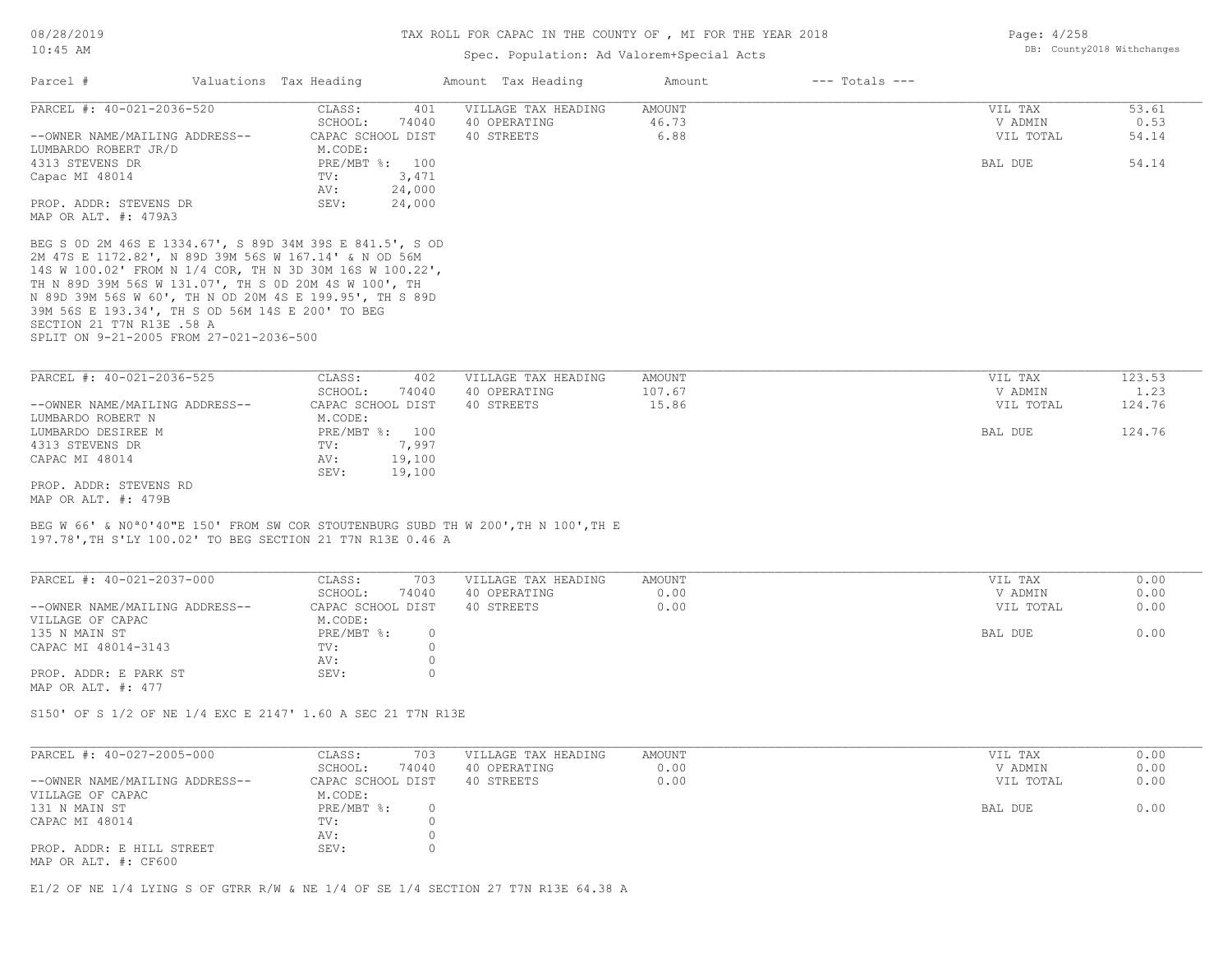#### TAX ROLL FOR CAPAC IN THE COUNTY OF , MI FOR THE YEAR 2018

## Spec. Population: Ad Valorem+Special Acts

Page: 5/258 DB: County2018 Withchanges

| Parcel #                       | Valuations Tax Heading |       | Amount Tax Heading  | Amount | $---$ Totals $---$ |           |      |
|--------------------------------|------------------------|-------|---------------------|--------|--------------------|-----------|------|
| PARCEL #: 40-027-3005-000      | CLASS:                 | 703   | VILLAGE TAX HEADING | AMOUNT |                    | VIL TAX   | 0.00 |
|                                | SCHOOL:                | 74040 | 40 OPERATING        | 0.00   |                    | V ADMIN   | 0.00 |
| --OWNER NAME/MAILING ADDRESS-- | CAPAC SCHOOL DIST      |       | 40 STREETS          | 0.00   |                    | VIL TOTAL | 0.00 |
| VILLAGE OF CAPAC               | M.CODE:                |       |                     |        |                    |           |      |
| 131 N MAIN                     | $PRE/MBT$ %:           |       |                     |        |                    | BAL DUE   | 0.00 |
| CAPAC MI 48014                 | TV:                    |       |                     |        |                    |           |      |
|                                | AV:                    |       |                     |        |                    |           |      |
| PROP. ADDR: DONALD RD          | SEV:                   |       |                     |        |                    |           |      |
| MAP OR ALT. #: F00310          |                        |       |                     |        |                    |           |      |

T7N R13E 2.74 A W66' OF SE 1/4 EXC THAT PART N OF S LINE OF N 25.22 A OF W 1/2 OF SE 1/4 SECTION 27

| PARCEL #: 40-027-3006-000      | CLASS:            | 703      | VILLAGE TAX HEADING | AMOUNT | VIL TAX   | 0.00 |
|--------------------------------|-------------------|----------|---------------------|--------|-----------|------|
|                                | SCHOOL:           | 74040    | 40 OPERATING        | 0.00   | V ADMIN   | 0.00 |
| --OWNER NAME/MAILING ADDRESS-- | CAPAC SCHOOL DIST |          | 40 STREETS          | 0.00   | VIL TOTAL | 0.00 |
| VILLAGE OF CAPAC               | M.CODE:           |          |                     |        |           |      |
| 131 N MAIN ST                  | PRE/MBT %:        | $\Omega$ |                     |        | BAL DUE   | 0.00 |
| CAPAC MI 48014                 | TV:               |          |                     |        |           |      |
|                                | AV:               |          |                     |        |           |      |
| PROP. ADDR: E HILL STREET      | SEV:              |          |                     |        |           |      |
| MAP OR ALT. #: CF503/599       |                   |          |                     |        |           |      |

SECTION 27 T7N R13E 57.26 A THAT PART OF SW 1/4 OF NE 1/4 LYING S OF GTRR R/W & N 25.22 A OF NW 1/4 OF SE 1/4

| PARCEL #: 40-027-4001-000      | CLASS:<br>401     | VILLAGE TAX HEADING | AMOUNT | VIL TAX       | 767.78 |
|--------------------------------|-------------------|---------------------|--------|---------------|--------|
|                                | 74040<br>SCHOOL:  | 40 OPERATING        | 669.18 | V ADMIN       | 7.67   |
| --OWNER NAME/MAILING ADDRESS-- | CAPAC SCHOOL DIST | 40 STREETS          | 98.60  | VIL TOTAL     | 775.45 |
| WYREMBELSKI TAYLOR M           | 00LSB<br>M.CODE:  |                     |        |               |        |
| 608 CAPAC RD                   | PRE/MBT %: 100    |                     |        | V PD 08/23/18 | 775.45 |
| CAPAC MI 48014                 | 49,700<br>TV:     |                     |        |               |        |
|                                | 49,700<br>AV:     |                     |        | BAL DUE       | 0.00   |
| PROP. ADDR: 608 CAPAC RD       | SEV:<br>49,700    |                     |        |               |        |
| MAP OR ALT. #: CF604/620       |                   |                     |        |               |        |

THE N 109 FT OF THE W 384 FT OF THE SW 1/4 .96 A SEC 27 T7N R13E

| PARCEL #: 40-027-4002-001           | CLASS:            | 101    | VILLAGE TAX HEADING | AMOUNT | VIL TAX       | 793.24 |
|-------------------------------------|-------------------|--------|---------------------|--------|---------------|--------|
|                                     | SCHOOL:           | 74040  | 40 OPERATING        | 691.37 | V ADMIN       | 7.93   |
| --OWNER NAME/MAILING ADDRESS--      | CAPAC SCHOOL DIST |        | 40 STREETS          | 101.87 | VIL TOTAL     | 801.17 |
| SHULL BRIAN GRIFFITH BRENDA SHULL R | M.CODE:           |        |                     |        |               |        |
| 3520 CAPAC RD                       | PRE/MBT %:        | 100    |                     |        | V PD 08/14/18 | 801.17 |
| CAPAC MI 48014-3700                 | TV:               | 51,348 |                     |        |               |        |
|                                     | AV:               | 92,300 |                     |        | BAL DUE       | 0.00   |
| PROP. ADDR: 3520 S CAPAC RD         | SEV:              | 92,300 |                     |        |               |        |

MAP OR ALT. #: CF602/603

6M 22S W 1127.17', TH N 89D 52M 10S W 1312.78' TO BEG SECTION 27 T7N R13E 34A BEG AT SW SEC COR, TH N 0D 0M 38S W 1127.17', TH S 89D 52M 10S E 1315.08', TH S 0D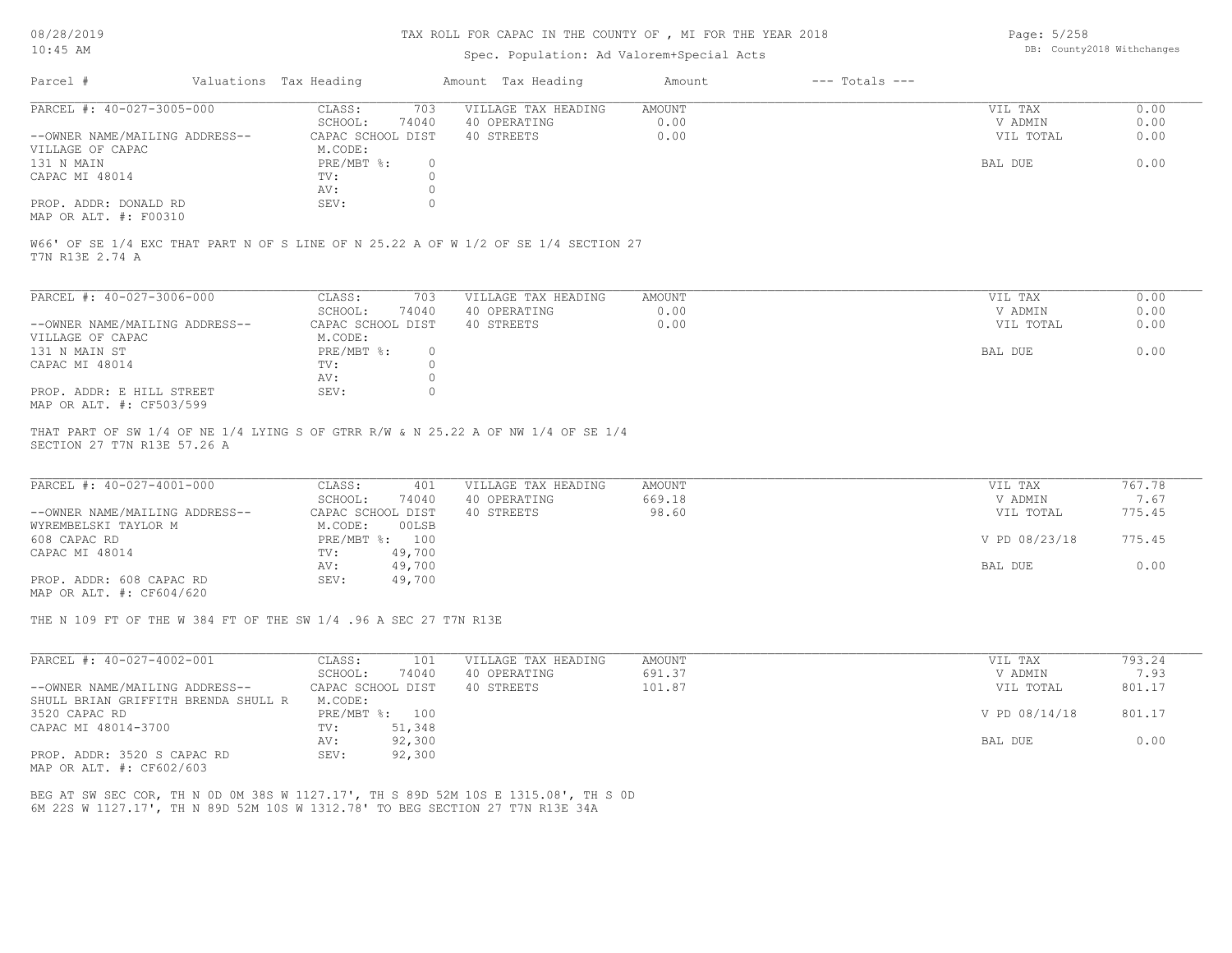## Spec. Population: Ad Valorem+Special Acts

| Parcel #                       | Valuations Tax Heading |                   | Amount Tax Heading  | Amount | $---$ Totals $---$ |               |        |
|--------------------------------|------------------------|-------------------|---------------------|--------|--------------------|---------------|--------|
| PARCEL #: 40-027-4002-010      | CLASS:                 | 102               | VILLAGE TAX HEADING | AMOUNT |                    | VIL TAX       | 931.32 |
|                                | SCHOOL:                | 74040             | 40 OPERATING        | 811.72 |                    | V ADMIN       | 9.31   |
| --OWNER NAME/MAILING ADDRESS-- |                        | CAPAC SCHOOL DIST | 40 STREETS          | 119.60 |                    | VIL TOTAL     | 940.63 |
| SHULL WILLIAM                  | M.CODE:                |                   |                     |        |                    |               |        |
| P.O.BOX 691                    |                        | PRE/MBT %: 100    |                     |        |                    | V PD 07/18/18 | 940.63 |
| CAPAC MI 48014                 | TV:                    | 60,286            |                     |        |                    |               |        |
|                                | AV:                    | 71,200            |                     |        |                    | BAL DUE       | 0.00   |
| PROP. ADDR: S CAPAC RD         | SEV:                   | 71,200            |                     |        |                    |               |        |
|                                |                        |                   |                     |        |                    |               |        |

MAP OR ALT. #:

1523.41', TH N 89D 52M 10S W 1315.08', TO BEG SECTION 27 T7N R13E 45.10AC 50M 15S E 384', TH N 0D 0M 38S W 109', TH S 89D 50M 15S E 934.18', TH S 0D 6M 22S W BEG N 0D 0M 38S W 1127.17', FROM SW SEC COR, TH N 0D 0M 38S W 1415.14', TH S 89D

| PARCEL #: 40-027-4003-000           | CLASS:            | 202      | VILLAGE TAX HEADING | AMOUNT | VIL TAX       | 946.36 |
|-------------------------------------|-------------------|----------|---------------------|--------|---------------|--------|
|                                     | SCHOOL:           | 74040    | 40 OPERATING        | 824.83 | V ADMIN       | 9.46   |
| --OWNER NAME/MAILING ADDRESS--      | CAPAC SCHOOL DIST |          | 40 STREETS          | 121.53 | VIL TOTAL     | 955.82 |
| SR HUNTER'S CROSSING LLC            | M.CODE:           |          |                     |        |               |        |
| 27777 FRANKLIN RD STE 200           | PRE/MBT %:        | $\Omega$ |                     |        | V PD 08/14/18 | 955.82 |
| SOUTHFIELD MI 48034                 | TV:               | 61,260   |                     |        |               |        |
|                                     | AV:               | 62,400   |                     |        | BAL DUE       | 0.00   |
| PROP. ADDR: CHRISTOPHER STONE DRIVE | SEV:              | 62,400   |                     |        |               |        |
| MAP OR ALT. #: CF601                |                   |          |                     |        |               |        |

NE 1/4 OF SW 1/4 40 A SEC 27 T7N R13E

| PARCEL #: 40-033-2002-250               | CLASS:<br>202     | VILLAGE TAX HEADING | AMOUNT | VIL TAX       | 501.20 |
|-----------------------------------------|-------------------|---------------------|--------|---------------|--------|
|                                         | 74040<br>SCHOOL:  | 40 OPERATING        | 436.84 | V ADMIN       | 5.01   |
| --OWNER NAME/MAILING ADDRESS--          | CAPAC SCHOOL DIST | 40 STREETS          | 64.36  | VIL TOTAL     | 506.21 |
| BONKOWIAK LLC                           | M.CODE:           |                     |        |               |        |
| 3433 S MAIN ST                          | $PRE/MBT$ %:      |                     |        | V PD 09/06/18 | 506.21 |
| CAPAC MI 48014                          | 32,444<br>TV:     |                     |        |               |        |
|                                         | 55,700<br>AV:     |                     |        | BAL DUE       | 0.00   |
| PROP. ADDR: S CAPAC RD<br>$\frac{1}{2}$ | 55,700<br>SEV:    |                     |        |               |        |

MAP OR ALT. #: 382B1

N900' OF E 600' OF NE 1/4 EXC S 308' OF E 290' SEC 33 T7N R16E 10.35 A

| PARCEL #: 40-033-2002-350      | 201<br>CLASS:     | VILLAGE TAX HEADING<br>AMOUNT | VIL TAX       | 1,797.37 |
|--------------------------------|-------------------|-------------------------------|---------------|----------|
|                                | 74040<br>SCHOOL:  | 1,566.54<br>40 OPERATING      | V ADMIN       | 17.97    |
| --OWNER NAME/MAILING ADDRESS-- | CAPAC SCHOOL DIST | 230.83<br>40 STREETS          | VIL TOTAL     | 1,815.34 |
| BONKOWIAK LLC                  | M.CODE:           |                               |               |          |
| 3433 S CAPAC RD                | $PRE/MBT$ %:      |                               | V PD 09/06/18 | 1,815.34 |
| CAPAC MI 48014                 | 116,346<br>TV:    |                               |               |          |
|                                | 144,100<br>AV:    |                               | BAL DUE       | 0.00     |
| PROP. ADDR: 3433 S CAPAC RD    | 144,100<br>SEV:   |                               |               |          |
| MAP OR ALT. #: 382B2           |                   |                               |               |          |

S308' OF N 900' OF E 290' OF NE 1/4 SEC 33 T7N R13E 2.05 A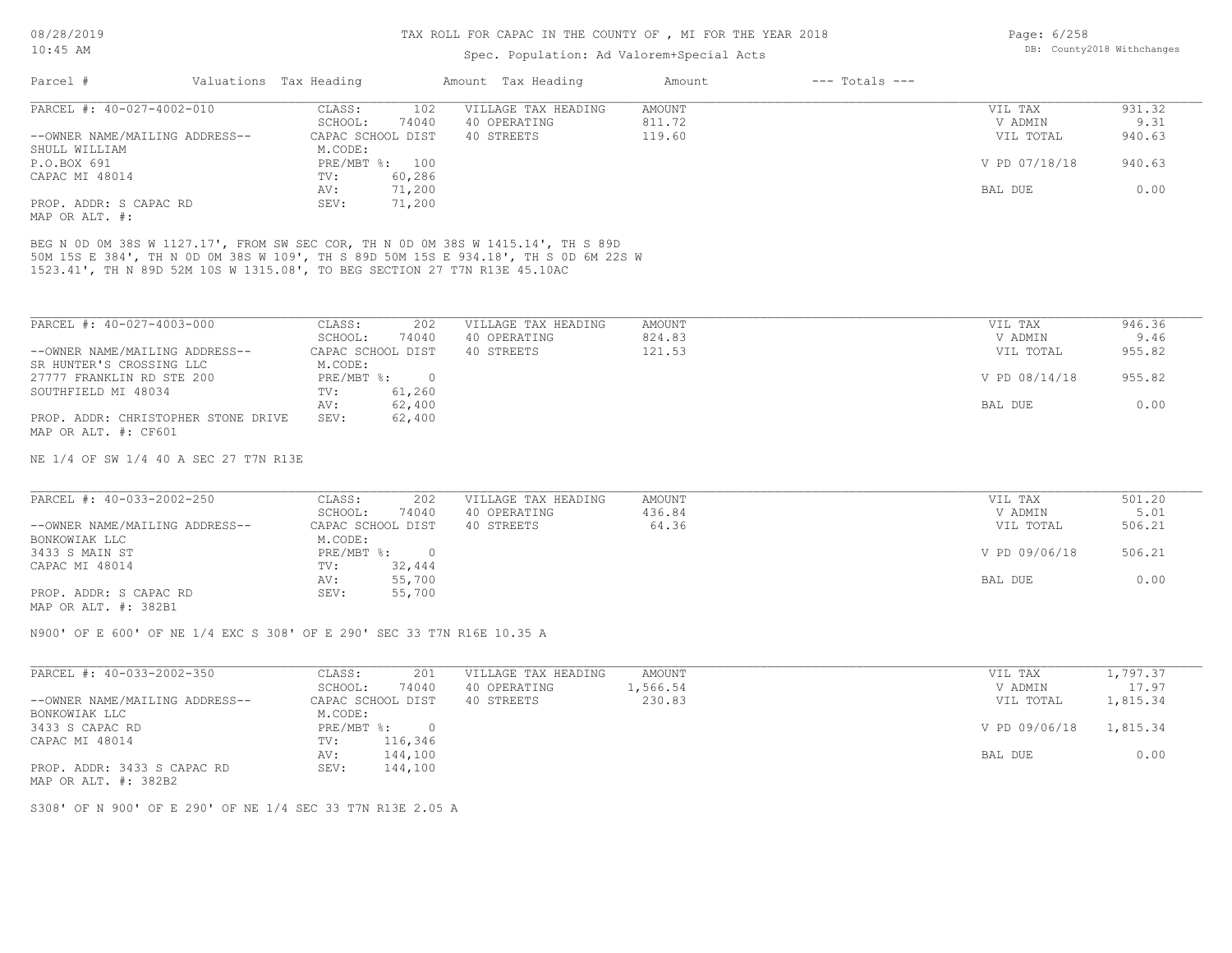#### TAX ROLL FOR CAPAC IN THE COUNTY OF , MI FOR THE YEAR 2018

### Spec. Population: Ad Valorem+Special Acts

| Page: 7/258 |                            |
|-------------|----------------------------|
|             | DB: County2018 Withchanges |

| Parcel #                       | Valuations Tax Heading |        | Amount Tax Heading                                                                | Amount | $---$ Totals $---$ |               |          |
|--------------------------------|------------------------|--------|-----------------------------------------------------------------------------------|--------|--------------------|---------------|----------|
| PARCEL #: 40-033-2002-400      | CLASS:                 | 102    | VILLAGE TAX HEADING                                                               | AMOUNT |                    | VIL TAX       | 1,081.24 |
|                                | SCHOOL:                | 74040  | 40 OPERATING                                                                      | 942.38 |                    | V ADMIN       | 10.81    |
| --OWNER NAME/MAILING ADDRESS-- | CAPAC SCHOOL DIST      |        | 40 STREETS                                                                        | 138.86 |                    | VIL TOTAL     | 1,092.05 |
| M & N ENTERPRISES, INC.        | M.CODE:                |        |                                                                                   |        |                    |               |          |
| 14417 HOUGH ROAD               | PRE/MBT %: 100         |        |                                                                                   |        |                    | V PD 09/06/18 | 1,092.05 |
| ALLENTON MI 48002              | TV:                    | 69,990 |                                                                                   |        |                    |               |          |
|                                | AV:                    | 97,400 |                                                                                   |        |                    | BAL DUE       | 0.00     |
| PROP. ADDR: CAPAC RD           | SEV:                   | 97,400 |                                                                                   |        |                    |               |          |
| MAP OR ALT. #: 382C            |                        |        |                                                                                   |        |                    |               |          |
| SECTION 33 T7N R13E 57. 6 A    |                        |        | N1/2 OF NE 1/4 EXC W 20 A & EXC N 900' OF E 600' & N 10 ACRES OF SE 1/4 OF NE 1/4 |        |                    |               |          |
|                                |                        |        |                                                                                   |        |                    |               |          |
| PARCEL #: 40-033-2003-000      | CLASS:                 | 102    | VILLAGE TAX HEADING                                                               | AMOUNT |                    | VIL TAX       | 453.98   |
|                                | SCHOOL:                | 74040  | 40 OPERATING                                                                      | 395.68 |                    | V ADMIN       | 4.53     |
| --OWNER NAME/MAILING ADDRESS-- | CAPAC SCHOOL DIST      |        | 40 STREETS                                                                        | 58.30  |                    | VIL TOTAL     | 458.51   |
| TOSCH RONALD                   | M.CODE:                |        |                                                                                   |        |                    |               |          |
|                                |                        |        |                                                                                   |        |                    |               |          |

| 13833 FOLEY RD.      | PRE/MBT %: 100 |        | V PD 09/06/18 | 458.51 |
|----------------------|----------------|--------|---------------|--------|
| CAPAC MI 48014       | TV:            | 29,387 |               |        |
|                      | AV:            | 57,800 | BAL DUE       | J.OO   |
| PROP. ADDR: CAPAC RD | SEV:           | 57,800 |               |        |
| MAP OR ALT. #: 384   |                |        |               |        |

T7N R13E N45 A OF THE S 1/2 OF NE 1/4 EXC THE N 10 A OF THE SE 1/4 OF THE NE 1/4 35 A SEC 33

PROP. ADDR: 3191 S CAPAC RD SEV: 914,900 TULSA OK 74119 AV: 914,900 BAL DUE 0.00 15 W 6TH STREET STE.2400 TV: 888,320<br>TULSA OK 74119 AV: 914,900 RYAN LLC PRE/MBT %: 0 V PD 09/19/18 13,860.43 LOVE'S TRAVEL STOPS& COUNTRY STORES M.CODE: --OWNER NAME/MAILING ADDRESS-- CAPAC SCHOOL DIST 40 STREETS 1,762.42 VIL TOTAL 13,860.43 SCHOOL: 74040 40 OPERATING 11,960.78 V ADMIN 137.23 PARCEL #: 40-033-3003-000 CLASS: 201 VILLAGE TAX HEADING AMOUNT AMOUNT VIL TAX 13,723.20<br>SCHOOL: 74040 40 OPERATING 11,960.78 VADMIN 137.23  $\mathcal{L}_\mathcal{L} = \mathcal{L}_\mathcal{L} = \mathcal{L}_\mathcal{L} = \mathcal{L}_\mathcal{L} = \mathcal{L}_\mathcal{L} = \mathcal{L}_\mathcal{L} = \mathcal{L}_\mathcal{L} = \mathcal{L}_\mathcal{L} = \mathcal{L}_\mathcal{L} = \mathcal{L}_\mathcal{L} = \mathcal{L}_\mathcal{L} = \mathcal{L}_\mathcal{L} = \mathcal{L}_\mathcal{L} = \mathcal{L}_\mathcal{L} = \mathcal{L}_\mathcal{L} = \mathcal{L}_\mathcal{L} = \mathcal{L}_\mathcal{L}$ 

MAP OR ALT. #: 391D

S440' OF N 660' OF N 1/2 OF SE 1/4 EXC M21 R/W SEC 33 T7N R13E 25.39 A

| PARCEL #: 40-034-1001-001      | CLASS:<br>001     | VILLAGE TAX HEADING | AMOUNT | VIL TAX   | 0.00 |
|--------------------------------|-------------------|---------------------|--------|-----------|------|
|                                | 74040<br>SCHOOL:  | 40 OPERATING        | 0.00   | V ADMIN   | 0.00 |
| --OWNER NAME/MAILING ADDRESS-- | CAPAC SCHOOL DIST | 40 STREETS          | 0.00   | VIL TOTAL | 0.00 |
| TOSCH RONALD                   | M.CODE:           |                     |        |           |      |
| TOSCH KIM                      | PRE/MBT %:<br>100 |                     |        | BAL DUE   | 0.00 |
| 13833 FOLEY RD                 | TV:               |                     |        |           |      |
| CAPAC MI 48014                 | AV:               |                     |        |           |      |
|                                | SEV:              |                     |        |           |      |
| PROP. ADDR: CAPAC RD           |                   |                     |        |           |      |

MAP OR ALT. #: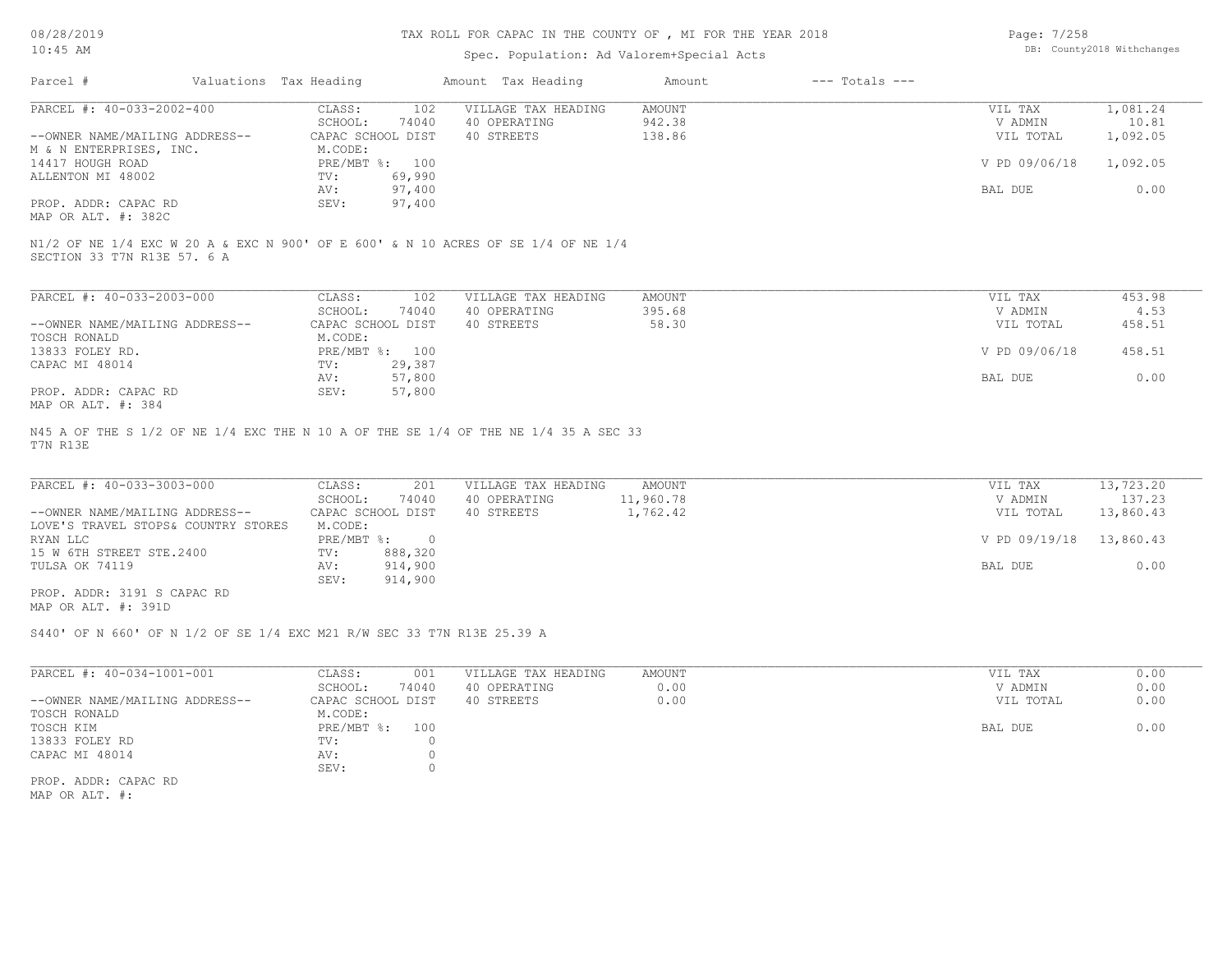## TAX ROLL FOR CAPAC IN THE COUNTY OF , MI FOR THE YEAR 2018

### Spec. Population: Ad Valorem+Special Acts

| 018 | Page: 8/258 |                            |
|-----|-------------|----------------------------|
|     |             | DB: County2018 Withchanges |
|     |             |                            |

| Parcel #                           | Valuations Tax Heading                                                                                                                                                                                                                                    | Amount Tax Heading         | Amount        | $---$ Totals $---$ |               |           |
|------------------------------------|-----------------------------------------------------------------------------------------------------------------------------------------------------------------------------------------------------------------------------------------------------------|----------------------------|---------------|--------------------|---------------|-----------|
| PARCEL #: 40-034-1001-002          | CLASS:                                                                                                                                                                                                                                                    | 301<br>VILLAGE TAX HEADING | AMOUNT        |                    | VIL TAX       | 3,123.68  |
|                                    | SCHOOL:<br>74040                                                                                                                                                                                                                                          | 40 OPERATING               | 2,722.52      |                    | V ADMIN       | 31.23     |
| --OWNER NAME/MAILING ADDRESS--     | CAPAC SCHOOL DIST                                                                                                                                                                                                                                         | 40 STREETS                 | 401.16        |                    | VIL TOTAL     | 3, 154.91 |
| KEIHIN MICHIGAN MANUFACTURING, INC | M.CODE:                                                                                                                                                                                                                                                   |                            |               |                    |               |           |
| 14898 KOEHN RD.                    | PRE/MBT %: 0                                                                                                                                                                                                                                              |                            |               |                    | V PD 09/10/18 | 3, 154.91 |
| CAPAC MI 48014                     | 202,200<br>TV:                                                                                                                                                                                                                                            |                            |               |                    |               |           |
|                                    | 202,200<br>AV:                                                                                                                                                                                                                                            |                            |               |                    | BAL DUE       | 0.00      |
| PROP. ADDR: 14898 KOEHN RD         | 202,200<br>SEV:                                                                                                                                                                                                                                           |                            |               |                    |               |           |
| MAP OR ALT. #:                     |                                                                                                                                                                                                                                                           |                            |               |                    |               |           |
| 05/16/2007 FROM 27-034-1001-001;   | BEG N 2D 33M 56S W 343' FROM W 1/4 COR, TH N 2D 33M 56S W 651.91; TH N 88D 21M 52S<br>E 1314.31; TH S 2D 36M 55S E 994.04; TH S 88D 19M 34S W 882.11; TH N 2D 33M 56S W<br>343.04; TH S 88D 19M 14S W 433.05' TO BEG SECTION 34 T7N R13E 26.602A SPLIT ON |                            |               |                    |               |           |
|                                    |                                                                                                                                                                                                                                                           |                            |               |                    |               |           |
| PARCEL #: 40-034-1001-010          | CLASS:                                                                                                                                                                                                                                                    | VILLAGE TAX HEADING<br>402 | <b>AMOUNT</b> |                    | VIL TAX       | 164.36    |
|                                    | SCHOOL:<br>74040                                                                                                                                                                                                                                          | 40 OPERATING               | 143.26        |                    | V ADMIN       | 1.64      |
| --OWNER NAME/MAILING ADDRESS--     | CAPAC SCHOOL DIST                                                                                                                                                                                                                                         | 40 STREETS                 | 21.10         |                    | VIL TOTAL     | 166.00    |
| TOSCH RONALD                       | M.CODE:                                                                                                                                                                                                                                                   |                            |               |                    |               |           |
| TOSCH KIM                          | PRE/MBT %: 100                                                                                                                                                                                                                                            |                            |               |                    | V PD 09/06/18 | 166.00    |
| 13833 FOLEY RD                     | 10,640<br>TV:                                                                                                                                                                                                                                             |                            |               |                    |               |           |
| CAPAC MI 48014                     | 19,100<br>AV:                                                                                                                                                                                                                                             |                            |               |                    | BAL DUE       | 0.00      |
|                                    | 19,100<br>SEV:                                                                                                                                                                                                                                            |                            |               |                    |               |           |
| PROP. ADDR: 3326 S CAPAC RD        |                                                                                                                                                                                                                                                           |                            |               |                    |               |           |
| MAP OR ALT. #:                     |                                                                                                                                                                                                                                                           |                            |               |                    |               |           |
|                                    | BEG N 2D 33M 56S W 1572.99' FROM W 1/4 COR, TH N 2D 33M 56S W 195', TH N 88D 21M                                                                                                                                                                          |                            |               |                    |               |           |
|                                    | 52S E 283', TH S 2D 33M 56S E 195', TH S 88D 21M 52S W 283' TO BEG SECTION 34 T7N                                                                                                                                                                         |                            |               |                    |               |           |
|                                    | R13E 1.26AC. SPLIT ON 01/18/2007 FROM 27-034-1001-000                                                                                                                                                                                                     |                            |               |                    |               |           |
|                                    |                                                                                                                                                                                                                                                           |                            |               |                    |               |           |
| PARCEL #: 40-034-1001-020          | CLASS:                                                                                                                                                                                                                                                    | VILLAGE TAX HEADING<br>102 | <b>AMOUNT</b> |                    | VIL TAX       | 438.26    |
|                                    | SCHOOL:<br>74040                                                                                                                                                                                                                                          | 40 OPERATING               | 381.98        |                    | V ADMIN       | 4.38      |
| --OWNER NAME/MAILING ADDRESS--     | CAPAC SCHOOL DIST                                                                                                                                                                                                                                         | 40 STREETS                 | 56.28         |                    | VIL TOTAL     | 442.64    |
| TOSCH, RONALD/KIM                  | M.CODE:                                                                                                                                                                                                                                                   |                            |               |                    |               |           |
| 13833 FOLEY RD                     | PRE/MBT %: 100                                                                                                                                                                                                                                            |                            |               |                    | V PD 09/06/18 | 442.64    |
|                                    |                                                                                                                                                                                                                                                           |                            |               |                    |               |           |

AV: 61,500 BAL DUE 0.00

MAP OR ALT. #: 621/640A PROP. ADDR: S CAPAC RD SEV: 61,500

FROM 27-034-1001-001 S 88D 21M 52S W 783.14' TO BEG SECTION 34 T7N R13E 41.688AC. SPLIT ON 05/16/2007 TH N 2D 33M 56S W 885.71; TH N 88D 24M 32S E 1312.89; TH S 2D 36M 55S E 1657.8; TH W 578.08; TH S 88D 21M 52S W 248.17; TH N 2D 33M 56S W 195; TH S 88D 21M 52S W 283; BEG N 2D 33M 56S W 994.91 & N 88D 21M 52S E 531.17 FROM W 1/4 COR, TH N 2D 33M 56S

Capac MI 48014 TV: 28,370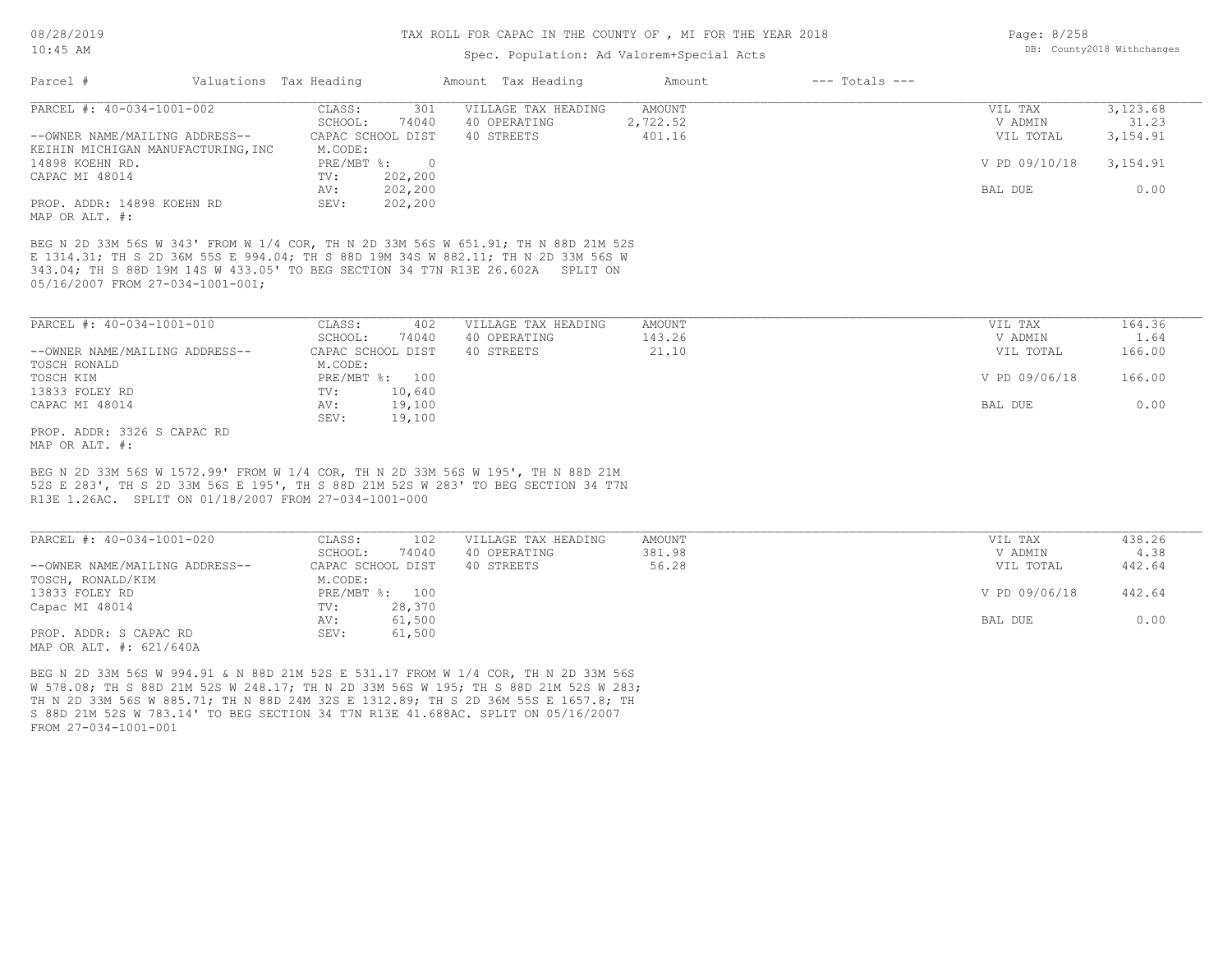#### TAX ROLL FOR CAPAC IN THE COUNTY OF , MI FOR THE YEAR 2018

### Spec. Population: Ad Valorem+Special Acts

| Parcel #                                                                                                                                   | Valuations Tax Heading |                           | Amount Tax Heading                                                                  | Amount        | $---$ Totals $---$ |               |          |
|--------------------------------------------------------------------------------------------------------------------------------------------|------------------------|---------------------------|-------------------------------------------------------------------------------------|---------------|--------------------|---------------|----------|
| PARCEL #: 40-034-1001-100                                                                                                                  | CLASS:                 | 202                       | VILLAGE TAX HEADING                                                                 | <b>AMOUNT</b> |                    | VIL TAX       | 585.44   |
|                                                                                                                                            | SCHOOL:                | 74040                     | 40 OPERATING                                                                        | 510.26        |                    | V ADMIN       | 5.85     |
| --OWNER NAME/MAILING ADDRESS--                                                                                                             |                        | CAPAC SCHOOL DIST         | 40 STREETS                                                                          | 75.18         |                    | VIL TOTAL     | 591.29   |
| SPENCER JAMES L. & JOANNE S.                                                                                                               | M.CODE:                |                           |                                                                                     |               |                    |               |          |
| 1485 TORREY RD<br>GROSSE POINTE WOODS MI 48236                                                                                             | $PRE/MBT$ %:           | $\overline{0}$<br>37,897  |                                                                                     |               |                    | V PD 07/11/18 | 591.29   |
|                                                                                                                                            | TV:<br>AV:             | 75,200                    |                                                                                     |               |                    | BAL DUE       | 0.00     |
| PROP. ADDR: CAPAC RD                                                                                                                       | SEV:                   | 75,200                    |                                                                                     |               |                    |               |          |
| MAP OR ALT. #: 640B                                                                                                                        |                        |                           |                                                                                     |               |                    |               |          |
| BEG AT W 1/4 COR, TH N2^33'56"W 343', TH N88^19'38"E<br>433', TH S2^33'56"E 343', TH S88^19'38"W 433' TO BEG<br>SECTION 34 T7N R13E 3.41 A |                        |                           |                                                                                     |               |                    |               |          |
| PARCEL #: 40-034-4001-000                                                                                                                  | CLASS:                 | 201                       | VILLAGE TAX HEADING                                                                 | <b>AMOUNT</b> |                    | VIL TAX       | 6,415.75 |
|                                                                                                                                            | SCHOOL:                | 74040                     | 40 OPERATING                                                                        | 5,591.80      |                    | V ADMIN       | 64.15    |
| --OWNER NAME/MAILING ADDRESS--<br>SCHWEIHOFER CRP L.L.C.                                                                                   | M.CODE:                | CAPAC SCHOOL DIST         | 40 STREETS                                                                          | 823.95        |                    | VIL TOTAL     | 6,479.90 |
| 69245 BURKE DRIVE                                                                                                                          | PRE/MBT %:             | $\overline{0}$            |                                                                                     |               |                    | V PD 08/27/18 | 6,479.90 |
| RICHMOND MI 48062                                                                                                                          | $\texttt{TV}$ :        | 415,300                   |                                                                                     |               |                    |               |          |
|                                                                                                                                            | AV:                    | 415,300                   |                                                                                     |               |                    | BAL DUE       | 0.00     |
| PROP. ADDR: 3200 S CAPAC RD<br>MAP OR ALT. #: 642A                                                                                         | SEV:                   | 415,300                   |                                                                                     |               |                    |               |          |
| E 260', TH S 88D 19M 38S W 330', TH N 2D 34M 48S W 260' TO BEG<br>SECTION 34 T7N R13E 1.97 A                                               |                        |                           | BEG N 88D 19M 38S E 50.01' FROM W 1/4 COR, TH N 88D 19M 38S E 330', TH S 2D 34M 48S |               |                    |               |          |
| PARCEL #: 40-034-4001-200                                                                                                                  | CLASS:                 | 201                       | VILLAGE TAX HEADING                                                                 | <b>AMOUNT</b> |                    | VIL TAX       | 1,836.57 |
|                                                                                                                                            | SCHOOL:                | 74040                     | 40 OPERATING                                                                        | 1,600.71      |                    | V ADMIN       | 18.36    |
| --OWNER NAME/MAILING ADDRESS--<br>SCHWEIHOFER CRP LLC                                                                                      | M.CODE:                | CAPAC SCHOOL DIST         | 40 STREETS                                                                          | 235.86        |                    | VIL TOTAL     | 1,854.93 |
| 69245 BURKE DR<br>Richmond MI 48062                                                                                                        | PRE/MBT %:<br>TV:      | $\overline{0}$<br>118,884 |                                                                                     |               |                    | V PD 09/10/18 | 1,854.93 |
|                                                                                                                                            | AV:                    | 168,800                   |                                                                                     |               |                    | BAL DUE       | 0.00     |

MAP OR ALT. #: 642B PROP. ADDR: 3200 S CAPAC RD SEV: 168,800 AV: 168,800 BAL DUE 0.00

SECTION 34 T7N R13E 6.22 A TH N 88D 19M 38S E 330', TH N 2D 34M 48S W 260' TO BEG TH S 87D 25M 12S W 50', TH N 2D 34M 48S W 30.86', TH N 47D 34M 48S W 176.78', TH N 2D 34M 48S W 256.11', TH N 55D 4M 48S W 678.30', TH S 87D 25M 12S W 335.46', TH S 2D 37M 5S E 120', TH N 67D 15M 24S W 240.33', 4M 48S E 733.05', TH N 87D 22M 54S E 173.72', 19M 38S E 180.53', TH S 2D 34M 48S E 613.47', TH S 55D BEG N 88D 19M 38S E 380.01' FROM W 1/4 COR, TH N 88D

Page: 9/258 DB: County2018 Withchanges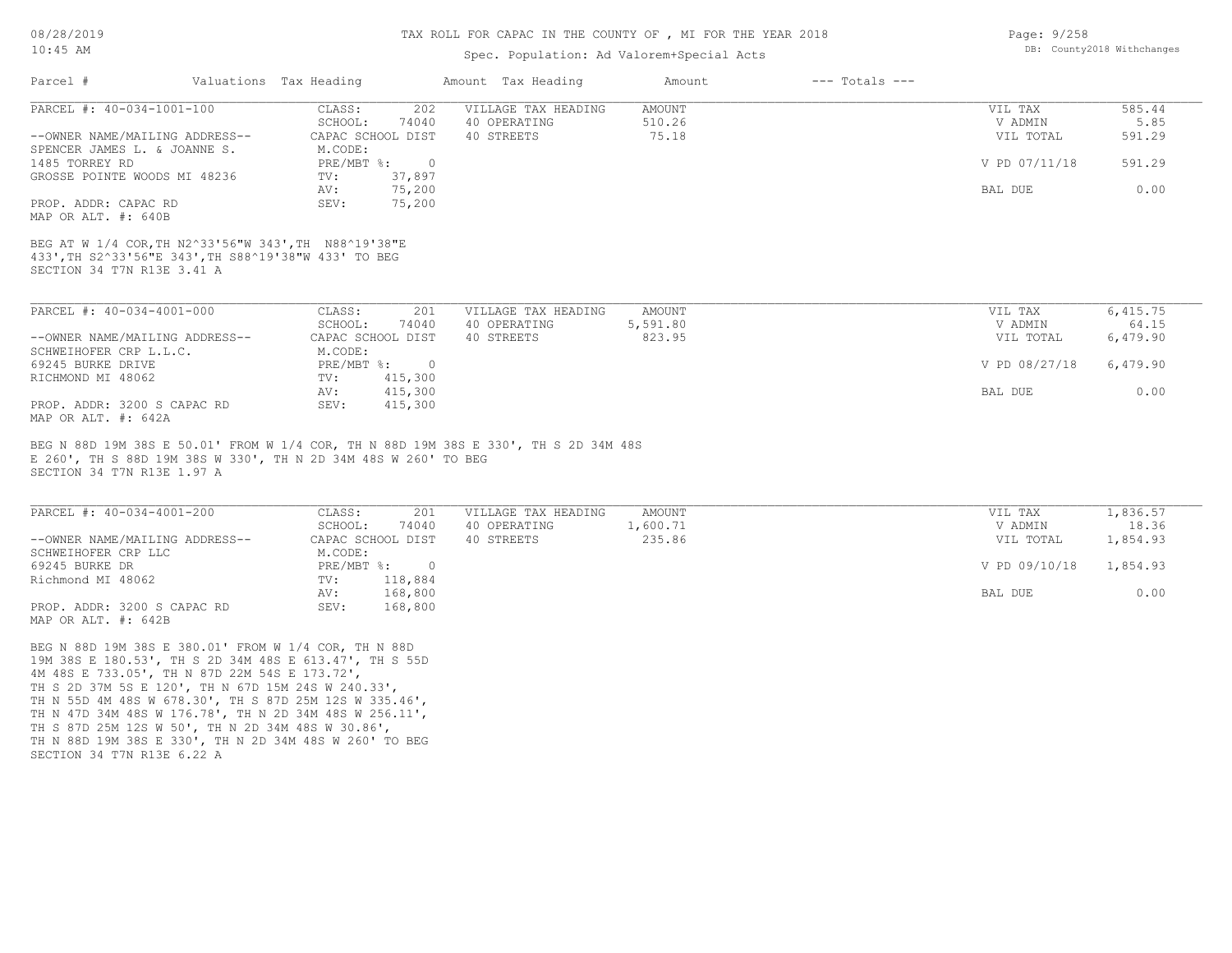#### TAX ROLL FOR CAPAC IN THE COUNTY OF , MI FOR THE YEAR 2018

## Spec. Population: Ad Valorem+Special Acts

| Parcel #                                                                                                                      | Valuations Tax Heading |                | Amount Tax Heading  | Amount        | $---$ Totals $---$ |           |        |
|-------------------------------------------------------------------------------------------------------------------------------|------------------------|----------------|---------------------|---------------|--------------------|-----------|--------|
| PARCEL #: 40-034-4001-400                                                                                                     | CLASS:                 | 202            | VILLAGE TAX HEADING | <b>AMOUNT</b> |                    | VIL TAX   | 205.76 |
|                                                                                                                               | SCHOOL:                | 74040          | 40 OPERATING        | 179.34        |                    | V ADMIN   | 2.05   |
| --OWNER NAME/MAILING ADDRESS--                                                                                                | CAPAC SCHOOL DIST      |                | 40 STREETS          | 26.42         |                    | VIL TOTAL | 207.81 |
| CLEAR RIVER PETROLEUM                                                                                                         | M.CODE:                |                |                     |               |                    |           |        |
| 69245 BURKE DR                                                                                                                | $PRE/MBT$ $\div$       | $\overline{0}$ |                     |               |                    | BAL DUE   | 207.81 |
| Richmond MI 48062                                                                                                             | TV:                    | 13,320         |                     |               |                    |           |        |
|                                                                                                                               | AV:                    | 77,500         |                     |               |                    |           |        |
| PROP. ADDR: 3200 CAPAC RD                                                                                                     | SEV:                   | 77,500         |                     |               |                    |           |        |
| MAP OR ALT. #: 642D / 650                                                                                                     |                        |                |                     |               |                    |           |        |
| 37'5"E 814.66', TH S87^22'54"W 173.72', TH N55^4'48"W<br>733.05', TH N2^34'48"W 613.47' TO BEG<br>SECTION 34 T7N R13E 14.21 A |                        |                |                     |               |                    |           |        |
| PARCEL #: 40-034-4001-600                                                                                                     | CLASS:                 | 703            | VILLAGE TAX HEADING | AMOUNT        |                    | VIL TAX   | 0.00   |
|                                                                                                                               | SCHOOL:                | 74040          | 40 OPERATING        | 0.00          |                    | V ADMIN   | 0.00   |
| --OWNER NAME/MAILING ADDRESS--                                                                                                | CAPAC SCHOOL DIST      |                | 40 STREETS          | 0.00          |                    | VIL TOTAL | 0.00   |
| VILLAGE OF CAPAC                                                                                                              | M.CODE:                |                |                     |               |                    |           |        |
| 131 N MAIN ST                                                                                                                 | PRE/MBT %:             | $\circ$        |                     |               |                    | BAL DUE   | 0.00   |
| CAPAC MI 48014                                                                                                                | TV:                    | $\Omega$       |                     |               |                    |           |        |
|                                                                                                                               | AV:                    |                |                     |               |                    |           |        |
| PROP. ADDR: KOEHN                                                                                                             | SEV:                   | $\bigcap$      |                     |               |                    |           |        |
| MAP OR ALT. #: CF642C                                                                                                         |                        |                |                     |               |                    |           |        |

BEG N88^19'38"E 1115.22' FRO W 1/4 COR,TH N88^19'38"E

| PARCEL #: 40-150-0001-000          | CLASS:            | 401    | VILLAGE TAX HEADING | AMOUNT | VIL TAX       | 779.32 |
|------------------------------------|-------------------|--------|---------------------|--------|---------------|--------|
|                                    | SCHOOL:           | 74040  | 40 OPERATING        | 679.24 | V ADMIN       | 7.79   |
| --OWNER NAME/MAILING ADDRESS--     | CAPAC SCHOOL DIST |        | 40 STREETS          | 100.08 | VIL TOTAL     | 787.11 |
| LEWIS GERALD/JANE REVOCABLE TRUST  | M.CODE:           |        |                     |        |               |        |
| 560 N GLASSFORD ST                 | PRE/MBT %: 100    |        |                     |        | V PD 08/09/18 | 787.11 |
| CAPAC MI 48014-3015                | TV:               | 50,447 |                     |        |               |        |
|                                    | AV:               | 69,000 |                     |        | BAL DUE       | 0.00   |
| PROP. ADDR: 560 N GLASSFORD STREET | SEV:              | 69,000 |                     |        |               |        |
| MAP OR ALT. #: CF281K01            |                   |        |                     |        |               |        |

LOT 1 EXC S 13.5 FT BONER SUBD SEC 21 T7N R13E

| PARCEL #: 40-150-0002-000      | CLASS:<br>401     | VILLAGE TAX HEADING | AMOUNT | VIL TAX       | 1,016.77 |
|--------------------------------|-------------------|---------------------|--------|---------------|----------|
|                                | 74040<br>SCHOOL:  | 40 OPERATING        | 886.19 | V ADMIN       | 10.16    |
| --OWNER NAME/MAILING ADDRESS-- | CAPAC SCHOOL DIST | 40 STREETS          | 130.58 | VIL TOTAL     | 1,026.93 |
| LORIDON SARAH L                | M.CODE:           |                     |        |               |          |
| QUICK ELIZABETH                | PRE/MBT %: 100    |                     |        | V PD 09/13/18 | 1,026.93 |
| 547 N NEEPER ST                | 65,817<br>TV:     |                     |        |               |          |
| CAPAC MI 48014                 | 78,400<br>AV:     |                     |        | BAL DUE       | 0.00     |
|                                | 78,400<br>SEV:    |                     |        |               |          |
| PROP. ADDR: 547 N NEEPER ST    |                   |                     |        |               |          |

MAP OR ALT. #: CF281K02

LOT 2 BONER SUBD SEC 21 T7N R13E

Page: 10/258 DB: County2018 Withchanges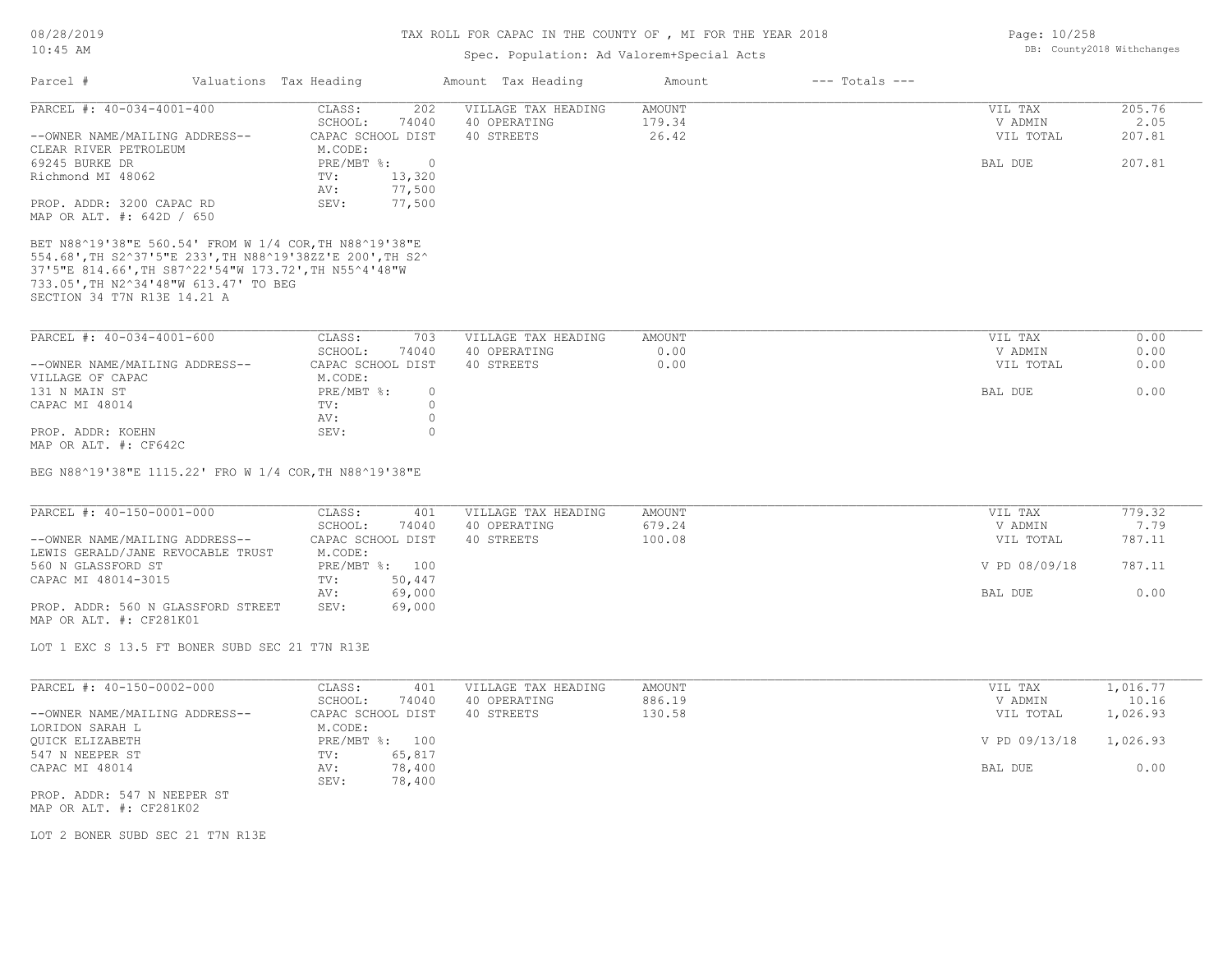# Spec. Population: Ad Valorem+Special Acts

| Page: 11/258 |                            |
|--------------|----------------------------|
|              | DB: County2018 Withchanges |

| Parcel #                       | Valuations Tax Heading |        | Amount Tax Heading  | Amount | $---$ Totals $---$ |               |        |
|--------------------------------|------------------------|--------|---------------------|--------|--------------------|---------------|--------|
| PARCEL #: 40-150-0003-000      | CLASS:                 | 401    | VILLAGE TAX HEADING | AMOUNT |                    | VIL TAX       | 561.85 |
|                                | SCHOOL:                | 74040  | 40 OPERATING        | 489.70 |                    | V ADMIN       | 5.61   |
| --OWNER NAME/MAILING ADDRESS-- | CAPAC SCHOOL DIST      |        | 40 STREETS          | 72.15  |                    | VIL TOTAL     | 567.46 |
| SCHULTZ RANDY                  | M.CODE:                |        |                     |        |                    |               |        |
| SCHULTZ LINDA                  | $PRE/MBT$ %:           |        |                     |        |                    | V PD 09/07/18 | 567.46 |
| 5300 KNOLL RD                  | TV:                    | 36,370 |                     |        |                    |               |        |
| CAPAC MI 48014-3038            | AV:                    | 48,300 |                     |        |                    | BAL DUE       | 0.00   |
|                                | SEV:                   | 48,300 |                     |        |                    |               |        |
| PROP. ADDR: 548 N NEEPER ST    |                        |        |                     |        |                    |               |        |

MAP OR ALT. #: CF281K03

## LOT 3 BONER SUBDIVISION

| PARCEL #: 40-150-0004-000           | CLASS:            | 401    | VILLAGE TAX HEADING | AMOUNT | VIL TAX       | 881.49 |
|-------------------------------------|-------------------|--------|---------------------|--------|---------------|--------|
|                                     | SCHOOL:           | 74040  | 40 OPERATING        | 768.29 | V ADMIN       | 8.81   |
| --OWNER NAME/MAILING ADDRESS--      | CAPAC SCHOOL DIST |        | 40 STREETS          | 113.20 | VIL TOTAL     | 890.30 |
| SEIDELL JAMES D.                    | M.CODE:           |        |                     |        |               |        |
| MARKEY MARY SUE, DROGOSCH KAY ELLEN | $PRE/MBT$ %:      | 100    |                     |        | V PD 09/06/18 | 890.30 |
| SEIDELL HERBERT D. HELEN M          | TV:               | 57,061 |                     |        |               |        |
| P.O.BOX 54                          | AV:               | 78,700 |                     |        | BAL DUE       | 0.00   |
| CAPAC MI 48014-0054                 | SEV:              | 78,700 |                     |        |               |        |

#### MAP OR ALT. #: CF281K04 PROP. ADDR: 550 N GLASSFORD STREET

LOT 4 & S 13.5 FT OF LOT 1 BONER SUBD SEC 21 T7N R13E

|                                | CLASS:<br>401     | VILLAGE TAX HEADING | AMOUNT | VIL TAX       | 692.74 |
|--------------------------------|-------------------|---------------------|--------|---------------|--------|
|                                | 74040<br>SCHOOL:  | 40 OPERATING        | 603.78 | V ADMIN       | 6.92   |
| --OWNER NAME/MAILING ADDRESS-- | CAPAC SCHOOL DIST | 40 STREETS          | 88.96  | VIL TOTAL     | 699.66 |
| HUMMEL KENNETH                 | 00GSF<br>M.CODE:  |                     |        |               |        |
| HUMMEL KRISTEN M               | PRE/MBT %: 100    |                     |        | V PD 07/25/18 | 699.66 |
| 545 N NEEPER ST                | 44,843<br>TV:     |                     |        |               |        |
| CAPAC, MI 48014                | 59,000<br>AV:     |                     |        | BAL DUE       | 0.00   |
|                                | 59,000<br>SEV:    |                     |        |               |        |

MAP OR ALT. #: CF281K05 PROP. ADDR: 545 N NEEPER ST

LOT 5 BONER SUBD SEC 21 T7N R13E

| PARCEL #: 40-150-0006-000      | 401<br>CLASS:     | VILLAGE TAX HEADING | AMOUNT | VIL TAX       | 683.77 |
|--------------------------------|-------------------|---------------------|--------|---------------|--------|
|                                | 74040<br>SCHOOL:  | 40 OPERATING        | 595.96 | V ADMIN       | 6.83   |
| --OWNER NAME/MAILING ADDRESS-- | CAPAC SCHOOL DIST | 40 STREETS          | 87.81  | VIL TOTAL     | 690.60 |
| FULLER RAND/FLORENCE           | M.CODE:           |                     |        |               |        |
| 546 N NEEPER ST                | PRE/MBT %: 100    |                     |        | V PD 08/30/18 | 690.60 |
| CAPAC MI 48014-3038            | 44,262<br>TV:     |                     |        |               |        |
|                                | 60,300<br>AV:     |                     |        | BAL DUE       | 0.00   |
| PROP. ADDR: 546 N NEEPER ST    | 60,300<br>SEV:    |                     |        |               |        |
| MAP OR ALT. #: CF281K06        |                   |                     |        |               |        |

LOT 6 BONER SUBDIVISION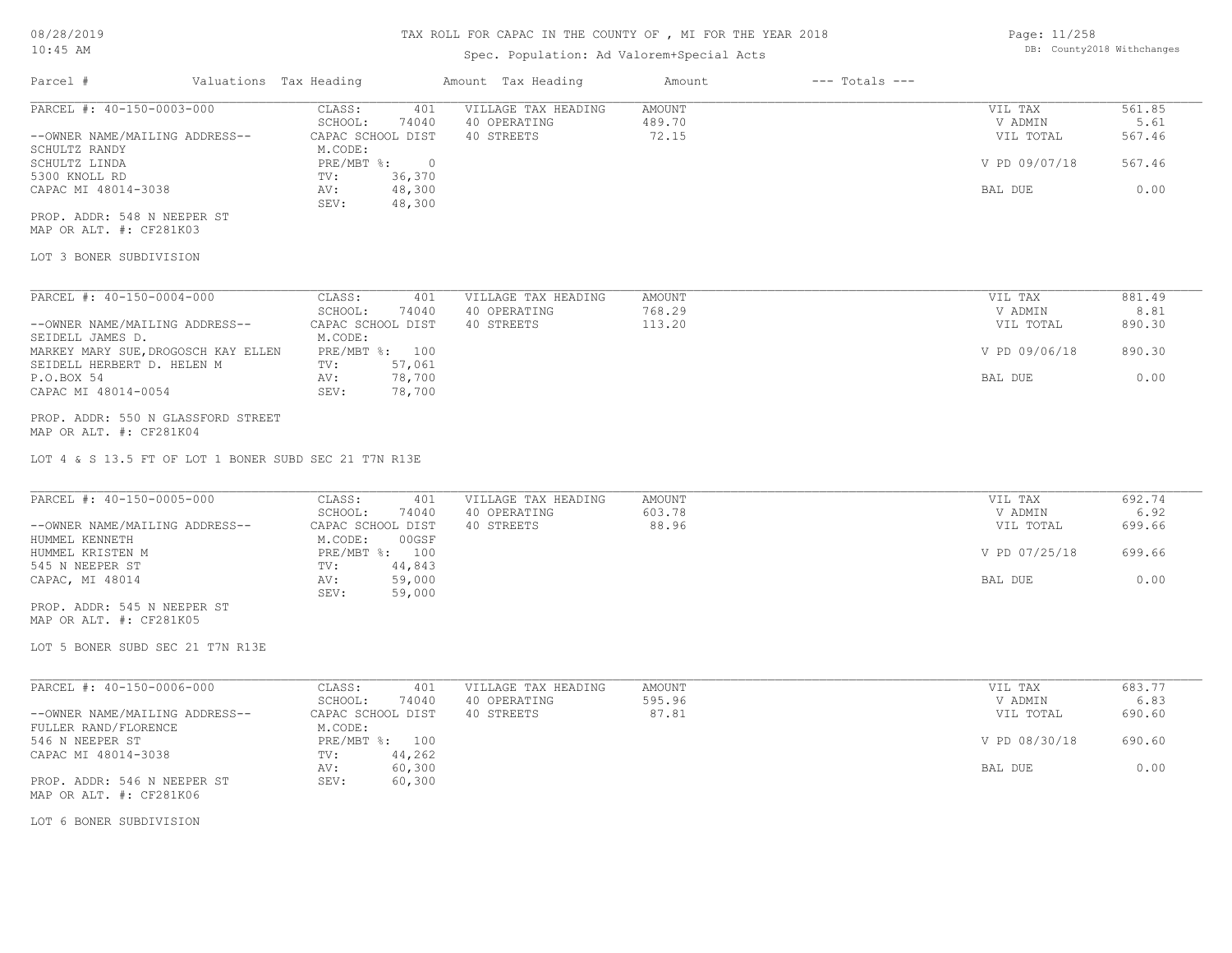# Spec. Population: Ad Valorem+Special Acts

| Page: 12/258 |                            |
|--------------|----------------------------|
|              | DB: County2018 Withchanges |

| Parcel #                                                                          | Valuations Tax Heading                                                     | Amount Tax Heading                                | Amount                            | $---$ Totals $---$ |                                 |                          |
|-----------------------------------------------------------------------------------|----------------------------------------------------------------------------|---------------------------------------------------|-----------------------------------|--------------------|---------------------------------|--------------------------|
| PARCEL #: 40-150-0007-000<br>--OWNER NAME/MAILING ADDRESS--<br>WEYHRAUCH GERALD F | CLASS:<br>401<br>SCHOOL:<br>74040<br>CAPAC SCHOOL DIST<br>M.CODE:<br>COREL | VILLAGE TAX HEADING<br>40 OPERATING<br>40 STREETS | <b>AMOUNT</b><br>702.49<br>103.51 |                    | VIL TAX<br>V ADMIN<br>VIL TOTAL | 806.00<br>8.06<br>814.06 |
| WEYHRAUCH PATRICIA A<br>540 GLASSFORD                                             | PRE/MBT %: 100<br>TV:<br>52,174                                            |                                                   |                                   |                    | V PD 09/07/18                   | 814.06                   |
| CAPAC MI 48014                                                                    | 71,000<br>AV:<br>SEV:<br>71,000                                            |                                                   |                                   |                    | BAL DUE                         | 0.00                     |
| PROP. ADDR: 540 N GLASSFORD STREET<br>MAP OR ALT. #: CF281K07                     |                                                                            |                                                   |                                   |                    |                                 |                          |
| LOT 7 BONER SUBD SEC 21 T7N R13E                                                  |                                                                            |                                                   |                                   |                    |                                 |                          |
| PARCEL #: 40-150-0008-000                                                         | CLASS:<br>401                                                              | VILLAGE TAX HEADING                               | AMOUNT                            |                    | VIL TAX                         | 834.36                   |
| --OWNER NAME/MAILING ADDRESS--                                                    | SCHOOL:<br>74040<br>CAPAC SCHOOL DIST                                      | 40 OPERATING<br>40 STREETS                        | 727.21<br>107.15                  |                    | V ADMIN<br>VIL TOTAL            | 8.34<br>842.70           |
| JAMES MATTHEW                                                                     | M.CODE:<br>COREL                                                           |                                                   |                                   |                    |                                 |                          |
| 541 N NEEPER ST<br>CAPAC, MI 48014                                                | PRE/MBT %: 100<br>54,010<br>TV:                                            |                                                   |                                   |                    | V PD 09/07/18                   | 842.70                   |
| PROP. ADDR: 541 N NEEPER ST<br>MAP OR ALT. #: CF281K08                            | 58,200<br>AV:<br>58,200<br>SEV:                                            |                                                   |                                   |                    | BAL DUE                         | 0.00                     |
| LOT 8 BONER SUBD SEC 21 T7N R13E                                                  |                                                                            |                                                   |                                   |                    |                                 |                          |
| PARCEL #: 40-150-0009-000                                                         | CLASS:<br>401                                                              | VILLAGE TAX HEADING                               | AMOUNT                            |                    | VIL TAX                         | 629.38                   |
| --OWNER NAME/MAILING ADDRESS--                                                    | SCHOOL:<br>74040<br>CAPAC SCHOOL DIST                                      | 40 OPERATING<br>40 STREETS                        | 548.55<br>80.83                   |                    | V ADMIN<br>VIL TOTAL            | 6.29<br>635.67           |
| SHOWLER DENISE L                                                                  | M.CODE:                                                                    |                                                   |                                   |                    |                                 |                          |
| P.O.BOX 206<br>CAPAC MI 48014-0206                                                | PRE/MBT %: 100<br>40,741<br>TV:                                            |                                                   |                                   |                    | V PD 09/13/18                   | 635.67                   |
|                                                                                   | 55,800<br>AV:                                                              |                                                   |                                   |                    | BAL DUE                         | 0.00                     |
| PROP. ADDR: 540 N NEEPER ST<br>MAP OR ALT. #: CF281K09                            | SEV:<br>55,800                                                             |                                                   |                                   |                    |                                 |                          |
| LOT 9 BONER SUBD SEC 21 T7N R13E                                                  |                                                                            |                                                   |                                   |                    |                                 |                          |
| PARCEL #: 40-225-0001-000                                                         | CLASS:                                                                     | 401<br>VILLAGE TAX HEADING                        | <b>AMOUNT</b>                     |                    | VIL TAX                         | 603.28                   |
| --OWNER NAME/MAILING ADDRESS--                                                    | SCHOOL:<br>74040<br>CAPAC SCHOOL DIST                                      | 40 OPERATING<br>40 STREETS                        | 525.81<br>77.47                   |                    | V ADMIN<br>VIL TOTAL            | 6.03<br>609.31           |
| MCGEORGE II DOUGLAS N                                                             | M.CODE:<br>COREL                                                           |                                                   |                                   |                    |                                 |                          |
| 203 S LESTER ST<br>CAPAC MI 48014-3713                                            | PRE/MBT %: 100<br>39,052<br>TV:                                            |                                                   |                                   |                    | V PD 09/07/18                   | 609.31                   |
|                                                                                   | 56,500<br>AV:                                                              |                                                   |                                   |                    | <b>BAL DUE</b>                  | 0.00                     |
| PROP. ADDR: 203 S LESTER ST<br>MAP OR ALT. #: CF281K10                            | SEV:<br>56,500                                                             |                                                   |                                   |                    |                                 |                          |
| LOT 1 BULLOCK PLAT SEC 27 T7N R13E                                                |                                                                            |                                                   |                                   |                    |                                 |                          |
|                                                                                   |                                                                            |                                                   |                                   |                    |                                 |                          |
|                                                                                   |                                                                            |                                                   |                                   |                    |                                 |                          |
|                                                                                   |                                                                            |                                                   |                                   |                    |                                 |                          |
|                                                                                   |                                                                            |                                                   |                                   |                    |                                 |                          |
|                                                                                   |                                                                            |                                                   |                                   |                    |                                 |                          |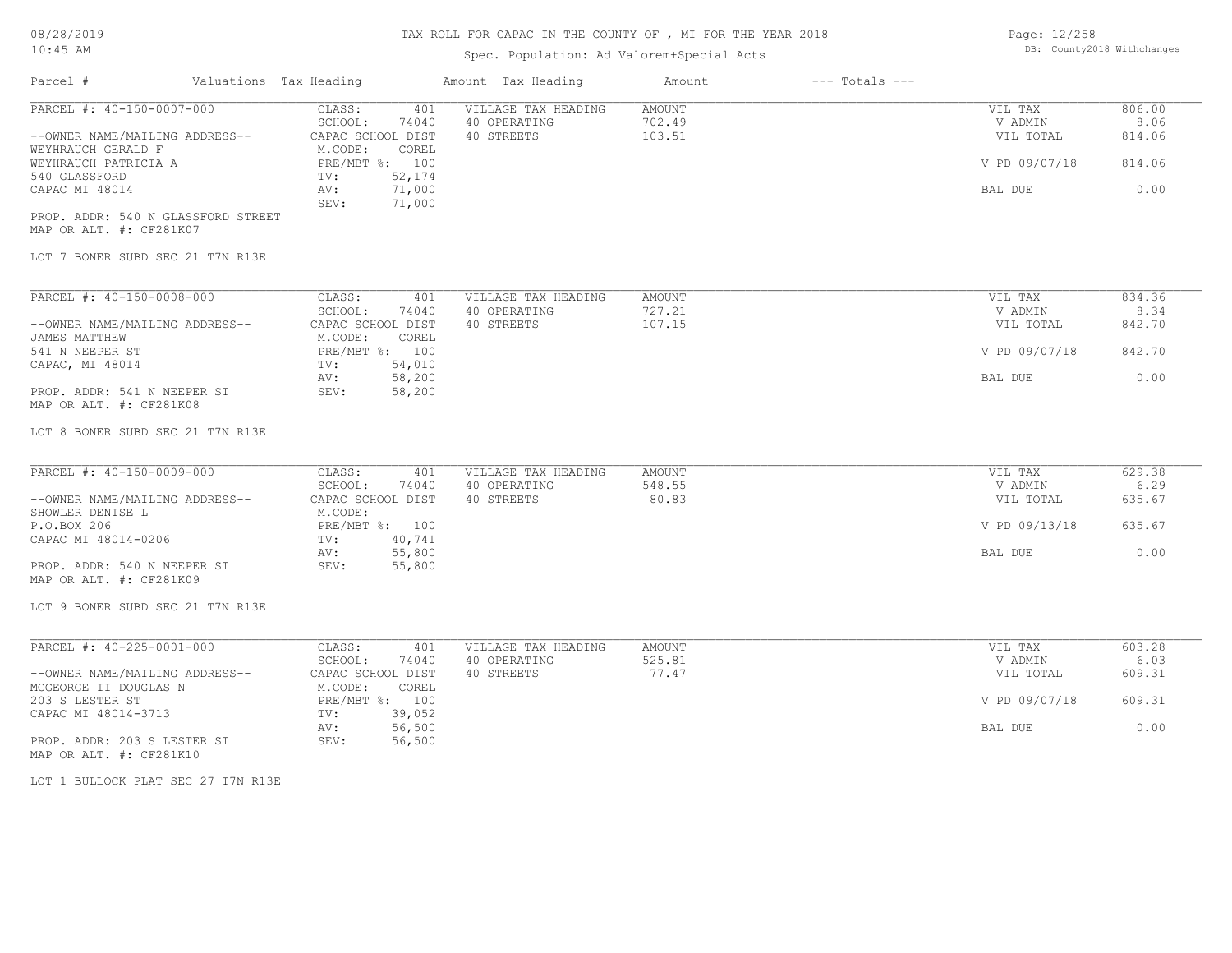# Spec. Population: Ad Valorem+Special Acts

| Page: 13/258 |                            |
|--------------|----------------------------|
|              | DB: County2018 Withchanges |

| Parcel #                           | Valuations Tax Heading |                   |        | Amount Tax Heading  | Amount | $---$ Totals $---$ |               |        |
|------------------------------------|------------------------|-------------------|--------|---------------------|--------|--------------------|---------------|--------|
| PARCEL #: 40-225-0002-000          |                        | CLASS:            | 401    | VILLAGE TAX HEADING | AMOUNT |                    | VIL TAX       | 864.33 |
|                                    |                        | SCHOOL:           | 74040  | 40 OPERATING        | 753.33 |                    | V ADMIN       | 8.64   |
| --OWNER NAME/MAILING ADDRESS--     |                        | CAPAC SCHOOL DIST |        | 40 STREETS          | 111.00 |                    | VIL TOTAL     | 872.97 |
| GAIER RONALD J JR                  |                        | M.CODE:           | COREL  |                     |        |                    |               |        |
| YORK TARAH B                       |                        | PRE/MBT %: 100    |        |                     |        |                    | V PD 09/07/18 | 872.97 |
| 205 S LESTER ST                    |                        | TV:               | 55,950 |                     |        |                    |               |        |
| CAPAC MI 48014                     |                        | AV:               | 60,400 |                     |        |                    | BAL DUE       | 0.00   |
|                                    |                        | SEV:              | 60,400 |                     |        |                    |               |        |
| PROP. ADDR: 205 S LESTER ST        |                        |                   |        |                     |        |                    |               |        |
| MAP OR ALT. #: CF281K11            |                        |                   |        |                     |        |                    |               |        |
| LOT 2 BULLOCK PLAT SEC 27 T7N R13E |                        |                   |        |                     |        |                    |               |        |
|                                    |                        |                   |        |                     |        |                    |               |        |
| PARCEL #: 40-225-0003-000          |                        | CLASS:            | 401    | VILLAGE TAX HEADING | AMOUNT |                    | VIL TAX       | 477.81 |
|                                    |                        | SCHOOL:           | 74040  | 40 OPERATING        | 416.45 |                    | V ADMIN       | 4.77   |
| --OWNER NAME/MAILING ADDRESS--     |                        | CAPAC SCHOOL DIST |        | 40 STREETS          | 61.36  |                    | VIL TOTAL     | 482.58 |
| GELARDEN ERNEST/BEVERLY            |                        | M.CODE:           |        |                     |        |                    |               |        |
| 209 S LESTER ST                    |                        | $PRE/MBT$ %:      | 100    |                     |        |                    | V PD 09/07/18 | 482.58 |

| GELANDEN ENNESI/BEVENLI     | M.UVD. |                |               |        |
|-----------------------------|--------|----------------|---------------|--------|
| 209 S LESTER ST             |        | PRE/MBT %: 100 | V PD 09/07/18 | 482.58 |
| CAPAC MI 48014-3713         | TV:    | 30,930         |               |        |
|                             | AV:    | 43,700         | BAL DUE       |        |
| PROP. ADDR: 209 S LESTER ST | SEV:   | 43,700         |               |        |
| MAP OR ALT. #: CF281K12     |        |                |               |        |

### LOT 3 BULLOCK PLAT

| PARCEL #: 40-225-0004-000      | CLASS:<br>401     | VILLAGE TAX HEADING | AMOUNT | VIL TAX       | 492.62 |
|--------------------------------|-------------------|---------------------|--------|---------------|--------|
|                                | 74040<br>SCHOOL:  | 40 OPERATING        | 429.36 | V ADMIN       | 4.92   |
| --OWNER NAME/MAILING ADDRESS-- | CAPAC SCHOOL DIST | 40 STREETS          | 63.26  | VIL TOTAL     | 497.54 |
| LEWIS JILL L                   | M.CODE:           |                     |        |               |        |
| 211 S LESTER ST                | PRE/MBT %: 100    |                     |        | V PD 08/09/18 | 497.54 |
| CAPAC MI 48014                 | 31,889<br>TV:     |                     |        |               |        |
|                                | 45,100<br>AV:     |                     |        | BAL DUE       | 0.00   |
| PROP. ADDR: 211 S LESTER ST    | 45,100<br>SEV:    |                     |        |               |        |
| MAP OR ALT. #: CF281K13        |                   |                     |        |               |        |

LOT 4 BULLOCK PLAT SEC 27 T7N R13E

| PARCEL #: 40-225-0005-000      | 401<br>CLASS:     | VILLAGE TAX HEADING | AMOUNT | VIL TAX       | 556.87 |
|--------------------------------|-------------------|---------------------|--------|---------------|--------|
|                                | 74040<br>SCHOOL:  | 40 OPERATING        | 485.36 | V ADMIN       | 5.56   |
| --OWNER NAME/MAILING ADDRESS-- | CAPAC SCHOOL DIST | 40 STREETS          | 71.51  | VIL TOTAL     | 562.43 |
| BASTIAN MICHAEL F III          | M.CODE:<br>COREL  |                     |        |               |        |
| 213 S LESTER ST                | 100<br>PRE/MBT %: |                     |        | V PD 09/07/18 | 562.43 |
| CAPAC MI 48014                 | 36,048<br>TV:     |                     |        |               |        |
|                                | 49,300<br>AV:     |                     |        | BAL DUE       | 0.00   |
| PROP. ADDR: 213 S LESTER ST    | 49,300<br>SEV:    |                     |        |               |        |
| MAP OR ALT. #: CF281K14        |                   |                     |        |               |        |

LOT 5 BULLOCK PLAT SEC 27 T7N R13E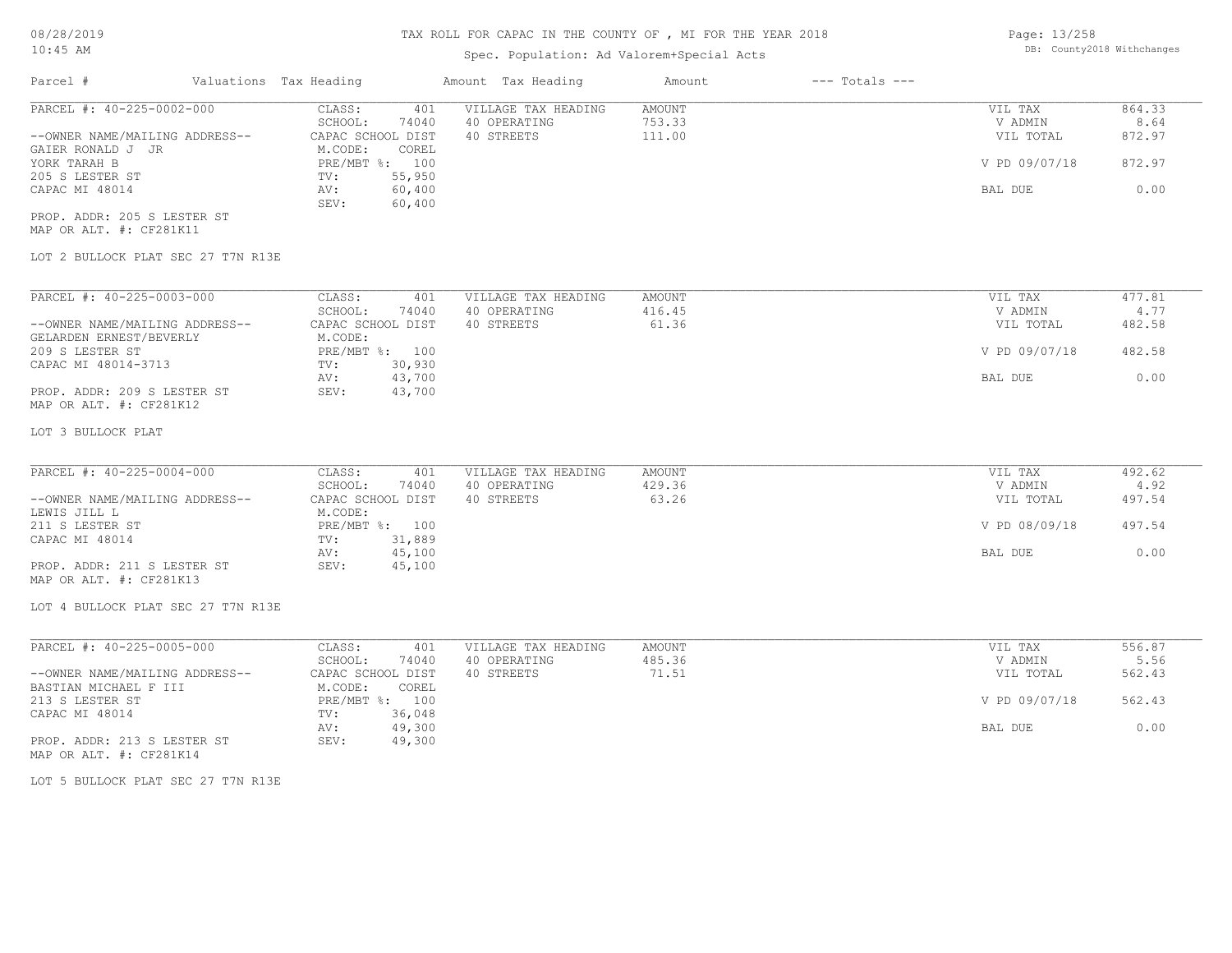# Spec. Population: Ad Valorem+Special Acts

| Page: 14/258 |                            |
|--------------|----------------------------|
|              | DB: County2018 Withchanges |

| Parcel #                       | Valuations Tax Heading |                   | Amount Tax Heading  | Amount | $---$ Totals $---$ |               |        |
|--------------------------------|------------------------|-------------------|---------------------|--------|--------------------|---------------|--------|
| PARCEL #: 40-225-0006-000      | CLASS:                 | 401               | VILLAGE TAX HEADING | AMOUNT |                    | VIL TAX       | 548.34 |
|                                | SCHOOL:                | 74040             | 40 OPERATING        | 477.92 |                    | V ADMIN       | 5.48   |
| --OWNER NAME/MAILING ADDRESS-- |                        | CAPAC SCHOOL DIST | 40 STREETS          | 70.42  |                    | VIL TOTAL     | 553.82 |
| VIELHABER RICHARD H            | M.CODE:                |                   |                     |        |                    |               |        |
| VIELHABER CINDT L              | $PRE/MBT$ %:           | 100               |                     |        |                    | V PD 09/13/18 | 553.82 |
| 215 S LESTER ST                | TV:                    | 35,495            |                     |        |                    |               |        |
| CAPAC MI 48014                 | AV:                    | 51,500            |                     |        |                    | BAL DUE       | 0.00   |
|                                | SEV:                   | 51,500            |                     |        |                    |               |        |
| PROP. ADDR: 215 S LESTER ST    |                        |                   |                     |        |                    |               |        |
| MAP OR ALT. #: CF281K15        |                        |                   |                     |        |                    |               |        |

LOT 6 BULLOCK PLAT SEC 27 T7N R13E

| PARCEL #: 40-225-0007-000      | CLASS:     | 401               | VILLAGE TAX HEADING | AMOUNT | VIL TAX       | 565.12 |
|--------------------------------|------------|-------------------|---------------------|--------|---------------|--------|
|                                | SCHOOL:    | 74040             | 40 OPERATING        | 492.55 | V ADMIN       | 5.65   |
| --OWNER NAME/MAILING ADDRESS-- |            | CAPAC SCHOOL DIST | 40 STREETS          | 72.57  | VIL TOTAL     | 570.77 |
| COX PAUL/SANDRA                | M.CODE:    |                   |                     |        |               |        |
| 217 S LESTER ST                | PRE/MBT %: | 100               |                     |        | V PD 08/21/18 | 570.77 |
| CAPAC MI 48014                 | TV:        | 36,582            |                     |        |               |        |
|                                | AV:        | 50,700            |                     |        | BAL DUE       | 0.00   |
| PROP. ADDR: 217 S LESTER ST    | SEV:       | 50,700            |                     |        |               |        |
| MAP OR ALT. #: CF281K16        |            |                   |                     |        |               |        |

LOT 7 BULLOCK PLAT SEC 27 T7N R13E

| PARCEL #: 40-225-0008-000       | CLASS:            | 401    | VILLAGE TAX HEADING | AMOUNT | VIL TAX       | 548.13 |
|---------------------------------|-------------------|--------|---------------------|--------|---------------|--------|
|                                 | SCHOOL:           | 74040  | 40 OPERATING        | 477.74 | V ADMIN       | 5.48   |
| --OWNER NAME/MAILING ADDRESS--  | CAPAC SCHOOL DIST |        | 40 STREETS          | 70.39  | VIL TOTAL     | 553.61 |
| RUDDOCK LEWIS J                 | M.CODE:           | COREL  |                     |        |               |        |
| 216 S HUNTER ST                 | PRE/MBT %: 100    |        |                     |        | V PD 09/07/18 | 553.61 |
| CAPAC MI 48014-3708             | TV:               | 35,482 |                     |        |               |        |
|                                 | AV:               | 50,000 |                     |        | BAL DUE       | 0.00   |
| PROP. ADDR: 216 S HUNTER STREET | SEV:              | 50,000 |                     |        |               |        |
| MAP OR ALT. #: CF281K17         |                   |        |                     |        |               |        |

LOT 8 BULLOCK PLAT

| PARCEL #: 40-225-0009-000      | CLASS:<br>401     | VILLAGE TAX HEADING | AMOUNT | VIL TAX       | 547.01 |
|--------------------------------|-------------------|---------------------|--------|---------------|--------|
|                                | 74040<br>SCHOOL:  | 40 OPERATING        | 476.76 | V ADMIN       | 5.47   |
| --OWNER NAME/MAILING ADDRESS-- | CAPAC SCHOOL DIST | 40 STREETS          | 70.25  | VIL TOTAL     | 552.48 |
| METZER SCOTT A                 | M.CODE:<br>COREL  |                     |        |               |        |
| METZER STEPHEN G               | PRE/MBT %: 100    |                     |        | V PD 09/07/18 | 552.48 |
| 214 S HUNTER ST                | 35,409<br>TV:     |                     |        |               |        |
| CAPAC MI 48014-3708            | 51,100<br>AV:     |                     |        | BAL DUE       | 0.00   |
|                                | 51,100<br>SEV:    |                     |        |               |        |

MAP OR ALT. #: CF281K18 PROP. ADDR: 214 S HUNTER STREET

LOT 9 BULLOCK PLAT SEC 27 T7N R13E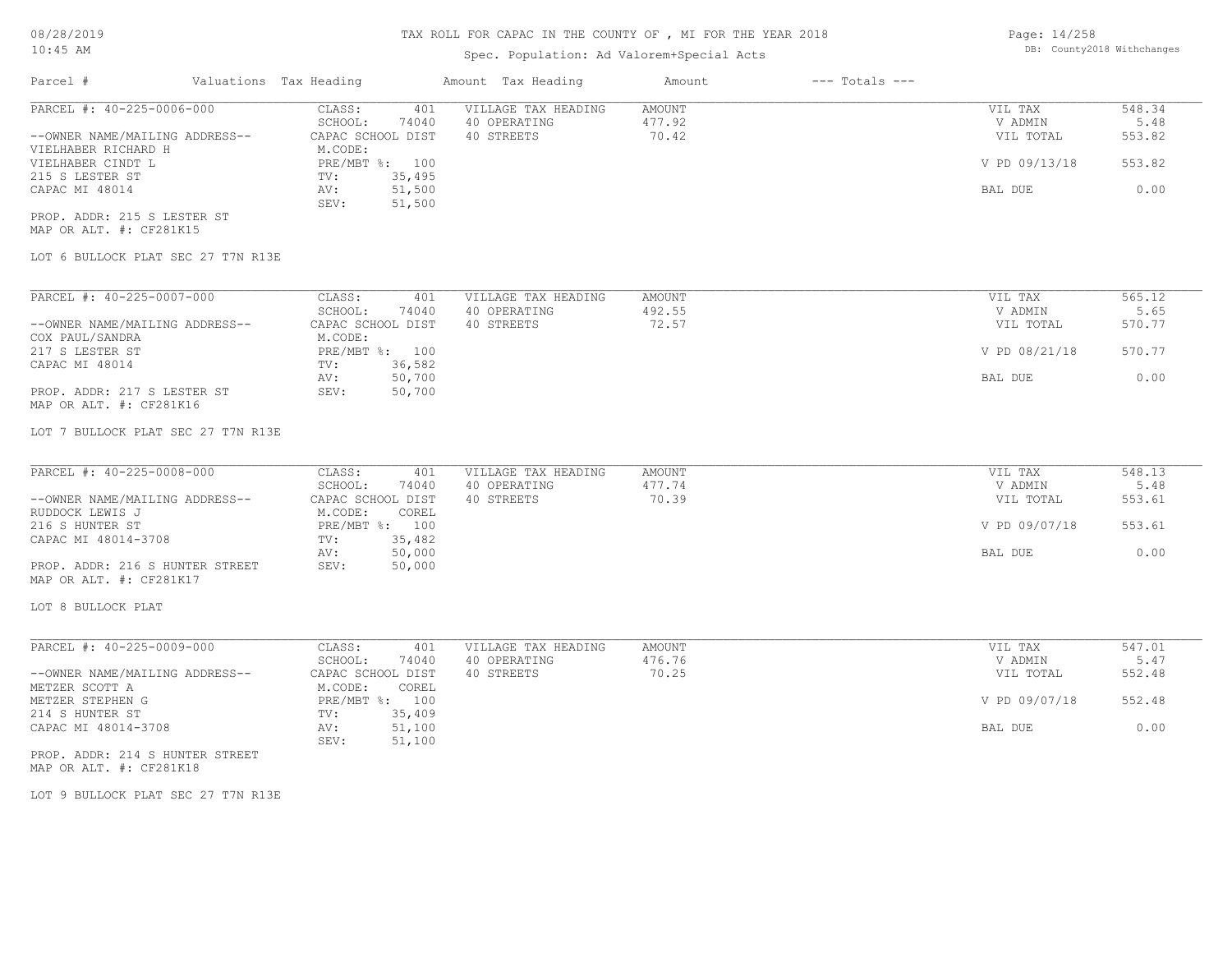## Spec. Population: Ad Valorem+Special Acts

| Page: 15/258 |                            |
|--------------|----------------------------|
|              | DB: County2018 Withchanges |

| Parcel #                        | Valuations Tax Heading |                | Amount Tax Heading  | Amount | $---$ Totals $---$ |               |        |
|---------------------------------|------------------------|----------------|---------------------|--------|--------------------|---------------|--------|
| PARCEL #: 40-225-0010-000       | CLASS:                 | 401            | VILLAGE TAX HEADING | AMOUNT |                    | VIL TAX       | 631.81 |
|                                 | SCHOOL:                | 74040          | 40 OPERATING        | 550.67 |                    | V ADMIN       | 6.31   |
| --OWNER NAME/MAILING ADDRESS--  | CAPAC SCHOOL DIST      |                | 40 STREETS          | 81.14  |                    | VIL TOTAL     | 638.12 |
| MANDEVILLE LAURINA              | M.CODE:                | 00LSB          |                     |        |                    |               |        |
| MAPLE JEFFREY                   |                        | PRE/MBT %: 100 |                     |        |                    | V PD 08/23/18 | 638.12 |
| 212 S HUNTER STREET             | TV:                    | 40,898         |                     |        |                    |               |        |
| CAPAC MI 48014                  | AV:                    | 50,300         |                     |        |                    | BAL DUE       | 0.00   |
|                                 | SEV:                   | 50,300         |                     |        |                    |               |        |
| PROP. ADDR: 212 S HUNTER STREET |                        |                |                     |        |                    |               |        |
| MAP OR ALT. #: CF281K19         |                        |                |                     |        |                    |               |        |

## LOT 10 BULLOCK PLAT SEC 27 T7N R13E

| PARCEL #: 40-225-0011-000       | CLASS:       | 401               | VILLAGE TAX HEADING | AMOUNT | VIL TAX       | 527.26 |
|---------------------------------|--------------|-------------------|---------------------|--------|---------------|--------|
|                                 | SCHOOL:      | 74040             | 40 OPERATING        | 459.55 | V ADMIN       | 5.27   |
| --OWNER NAME/MAILING ADDRESS--  |              | CAPAC SCHOOL DIST | 40 STREETS          | 67.71  | VIL TOTAL     | 532.53 |
| PARDON BONNIE J. TRUST          | M.CODE:      |                   |                     |        |               |        |
| 210 S HUNTER ST                 | $PRE/MBT$ %: | 100               |                     |        | V PD 08/09/18 | 532.53 |
| CAPAC MI 48014-3708             | TV:          | 34,131            |                     |        |               |        |
|                                 | AV:          | 49,000            |                     |        | BAL DUE       | 0.00   |
| PROP. ADDR: 210 S HUNTER STREET | SEV:         | 49,000            |                     |        |               |        |
| MAP OR ALT. #: CF281L           |              |                   |                     |        |               |        |

#### LOT 11 BULLOCK PLAT SEC 27 T7N R13E

| PARCEL #: 40-300-0001-000      | CLASS:<br>401     | VILLAGE TAX HEADING | AMOUNT | VIL TAX   | 624.37 |
|--------------------------------|-------------------|---------------------|--------|-----------|--------|
|                                | 74040<br>SCHOOL:  | 40 OPERATING        | 544.19 | V ADMIN   | 6.24   |
| --OWNER NAME/MAILING ADDRESS-- | CAPAC SCHOOL DIST | 40 STREETS          | 80.18  | VIL TOTAL | 630.61 |
| MACKAY KURTIS                  | M.CODE:           |                     |        |           |        |
| 537 N NEEPER ST                | PRE/MBT %: 100    |                     |        | BAL DUE   | 630.61 |
| CAPAC, MI 48014                | 40,417<br>TV:     |                     |        |           |        |
|                                | 55,100<br>AV:     |                     |        |           |        |
| PROP. ADDR: 537 N NEEPER ST    | 55,100<br>SEV:    |                     |        |           |        |
|                                |                   |                     |        |           |        |

# MAP OR ALT. #: CF281M1

#### LOT 1 CHRISTIES SUBD SEC 21 T7N R13E

| PARCEL #: 40-300-0002-000        | 401<br>CLASS:     | VILLAGE TAX HEADING | AMOUNT | VIL TAX       | 575.03 |
|----------------------------------|-------------------|---------------------|--------|---------------|--------|
|                                  | 74040<br>SCHOOL:  | 40 OPERATING        | 501.18 | V ADMIN       | 5.75   |
| --OWNER NAME/MAILING ADDRESS--   | CAPAC SCHOOL DIST | 40 STREETS          | 73.85  | VIL TOTAL     | 580.78 |
| BARNARD DALE B JR                | M.CODE:           |                     |        |               |        |
| KAISER ROBERT J, KAISER SANDRA K | PRE/MBT %: 100    |                     |        | V PD 09/10/18 | 580.78 |
| 535 N NEEPER ST                  | 37,223<br>TV:     |                     |        |               |        |
| CAPAC MI 48014-3040              | 50,900<br>AV:     |                     |        | BAL DUE       | 0.00   |
|                                  | 50,900<br>SEV:    |                     |        |               |        |
| PROP. ADDR: 535 N NEEPER ST      |                   |                     |        |               |        |

MAP OR ALT. #: CF281M2

LOTS 2 & 3 EXC S 48 FT OF LOT 3 CHRISTIES SUBD SEC 21 T7N R13E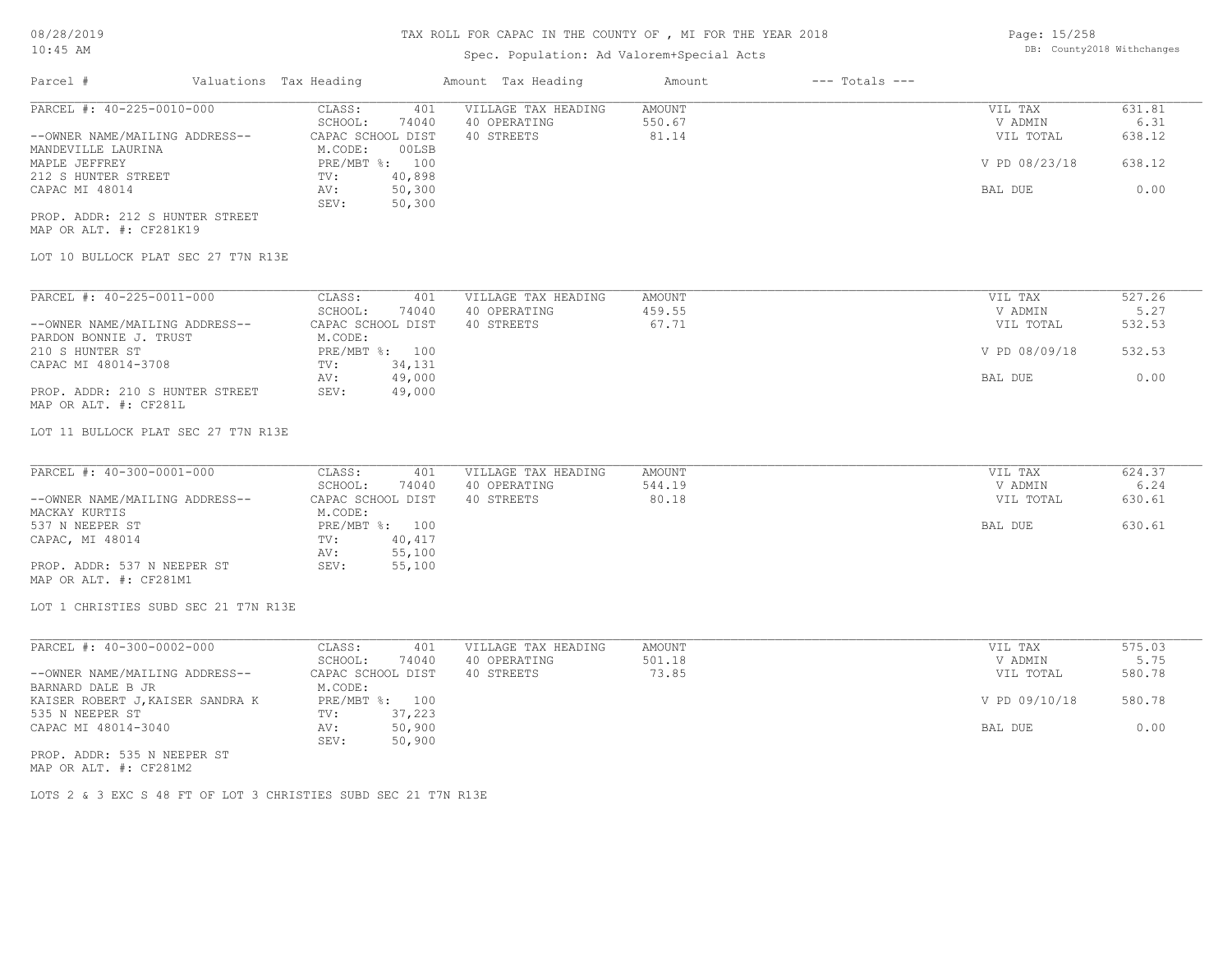## Spec. Population: Ad Valorem+Special Acts

Page: 16/258 DB: County2018 Withchanges

| Parcel #                            | Valuations Tax Heading |        | Amount Tax Heading  | Amount | $---$ Totals $---$ |               |        |
|-------------------------------------|------------------------|--------|---------------------|--------|--------------------|---------------|--------|
| PARCEL #: 40-300-0003-000           | CLASS:                 | 401    | VILLAGE TAX HEADING | AMOUNT |                    | VIL TAX       | 675.53 |
|                                     | SCHOOL:                | 74040  | 40 OPERATING        | 588.78 |                    | V ADMIN       | 6.75   |
| --OWNER NAME/MAILING ADDRESS--      | CAPAC SCHOOL DIST      |        | 40 STREETS          | 86.75  |                    | VIL TOTAL     | 682.28 |
| LEWIS BEVERLY J                     | M.CODE:                |        |                     |        |                    |               |        |
| EDGAR, ORLOWSKI S, LEWIS D, LEWIS R | PRE/MBT %: 100         |        |                     |        |                    | V PD 07/11/18 | 682.28 |
| 423 N NEEPER ST                     | TV:                    | 43,729 |                     |        |                    |               |        |
| CAPAC MI 48014-3041                 | AV:                    | 59,800 |                     |        |                    | BAL DUE       | 0.00   |
|                                     | SEV:                   | 59,800 |                     |        |                    |               |        |
| PROP. ADDR: 423 N NEEPER ST         |                        |        |                     |        |                    |               |        |

MAP OR ALT. #: CF281M3

LOT 4 EXC S 23 FT & S 48 FT OF LOT 3 CHRISTIES SUBD SEC 21 T7N R13E

| PARCEL #: 40-300-0004-000                                                   | CLASS:       | 401               | VILLAGE TAX HEADING | AMOUNT | VIL TAX       | 609.62 |
|-----------------------------------------------------------------------------|--------------|-------------------|---------------------|--------|---------------|--------|
|                                                                             | SCHOOL:      | 74040             | 40 OPERATING        | 531.33 | V ADMIN       | 6.09   |
| --OWNER NAME/MAILING ADDRESS--                                              |              | CAPAC SCHOOL DIST | 40 STREETS          | 78.29  | VIL TOTAL     | 615.71 |
| PETZ ELMER/ISABELLA                                                         | M.CODE:      |                   |                     |        |               |        |
| 421 N NEEPER ST                                                             | $PRE/MBT$ %: | 100               |                     |        | V PD 07/11/18 | 615.71 |
| CAPAC MI 48014-3041                                                         | TV:          | 39,462            |                     |        |               |        |
|                                                                             | AV:          | 54,800            |                     |        | BAL DUE       | 0.00   |
| PROP. ADDR: 421 N NEEPER ST<br>$\cdots$ $\cdots$ $\cdots$ $\cdots$ $\cdots$ | SEV:         | 54,800            |                     |        |               |        |

MAP OR ALT. #: CF281M4

LOT 5 & S 23 FT OF LOT 4 CHRISTIES SUBD SEC 21 T7N R13E

| PARCEL #: 40-375-0001-000      | CLASS:<br>401     | VILLAGE TAX HEADING | AMOUNT | VIL TAX       | 651.92 |
|--------------------------------|-------------------|---------------------|--------|---------------|--------|
|                                | 74040<br>SCHOOL:  | 40 OPERATING        | 568.20 | V ADMIN       | 6.51   |
| --OWNER NAME/MAILING ADDRESS-- | CAPAC SCHOOL DIST | 40 STREETS          | 83.72  | VIL TOTAL     | 658.43 |
| BERLIN MICHAEL/VICTORIA        | M.CODE:           |                     |        |               |        |
| 410 N MAIN ST                  | PRE/MBT %: 100    |                     |        | V PD 08/09/18 | 658.43 |
| CAPAC MI 48014-3148            | 42,200<br>TV:     |                     |        |               |        |
|                                | 58,600<br>AV:     |                     |        | BAL DUE       | 0.00   |
| PROP. ADDR: 410 N MAIN ST      | 58,600<br>SEV:    |                     |        |               |        |
| MAP OR ALT. #: C281N01         |                   |                     |        |               |        |

LOT 1 CLARKSON SUBD SEC 22 T7N R13E

| PARCEL #: 40-375-0002-000      | CLASS:<br>401     | VILLAGE TAX HEADING | AMOUNT | VIL TAX   | 619.49 |
|--------------------------------|-------------------|---------------------|--------|-----------|--------|
|                                | 74040<br>SCHOOL:  | 40 OPERATING        | 539.93 | V ADMIN   | 6.19   |
| --OWNER NAME/MAILING ADDRESS-- | CAPAC SCHOOL DIST | 40 STREETS          | 79.56  | VIL TOTAL | 625.68 |
| CETNAROWSKI EMMANUEL           | M.CODE:           |                     |        |           |        |
| CETNAROWSKI JESSICA            | PRE/MBT %: 100    |                     |        | BAL DUE   | 625.68 |
| 415 N WALKER ST                | 40,101<br>TV:     |                     |        |           |        |
| CAPAC MI 48014                 | 54,900<br>AV:     |                     |        |           |        |
|                                | 54,900<br>SEV:    |                     |        |           |        |
| PROP. ADDR: 415 N WALKER ST    |                   |                     |        |           |        |

MAP OR ALT. #: CF281N02/03

LOTS 2 & 3 EXC W 37 FT CLARKSON SUBD SEC 22 T7N R13E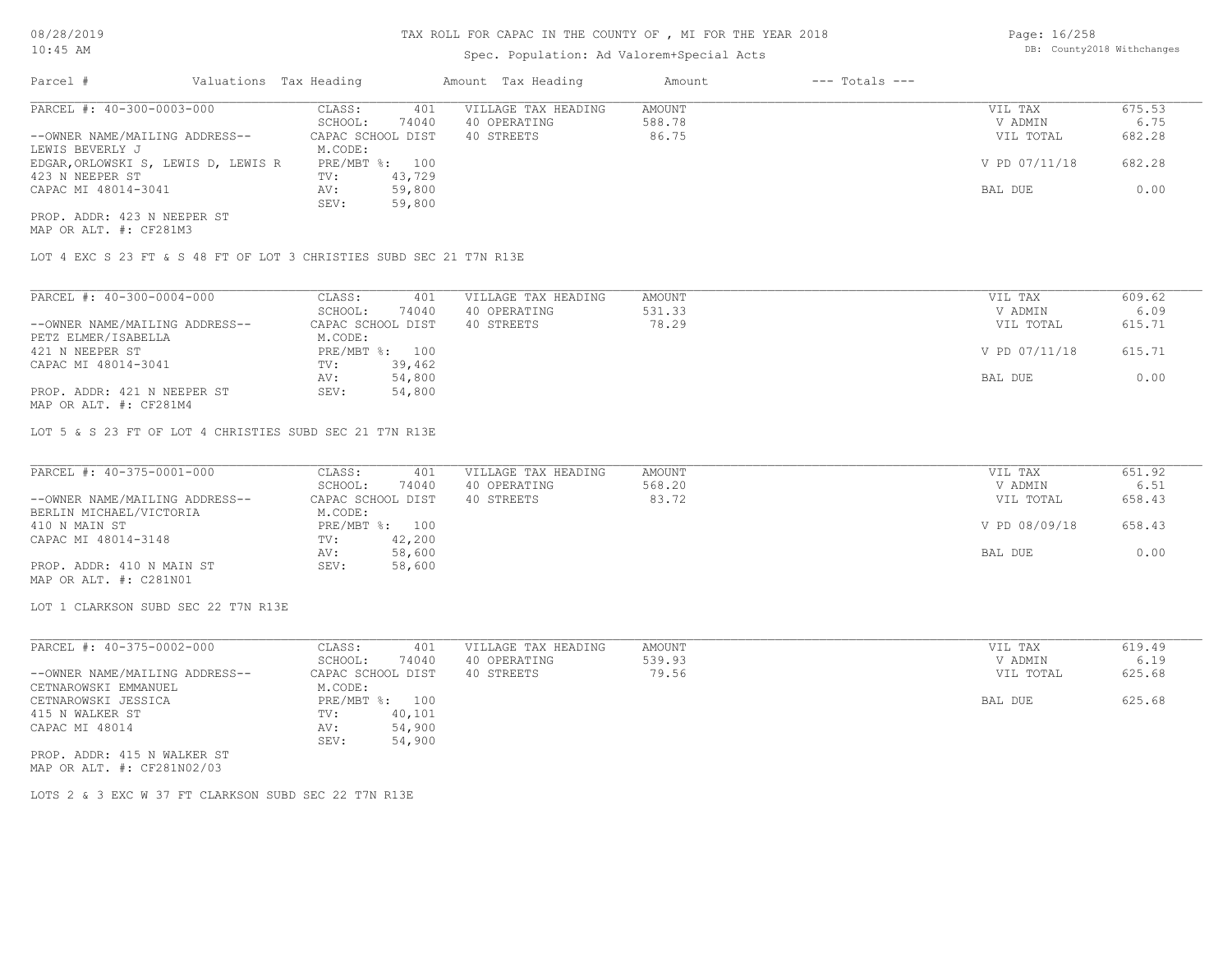### Spec. Population: Ad Valorem+Special Acts

| Page: 17/258 |                            |
|--------------|----------------------------|
|              | DB: County2018 Withchanges |

| Parcel #                       | Valuations Tax Heading |                | Amount Tax Heading  | Amount | $---$ Totals $---$ |               |        |
|--------------------------------|------------------------|----------------|---------------------|--------|--------------------|---------------|--------|
| PARCEL #: 40-375-0003-000      | CLASS:                 | 401            | VILLAGE TAX HEADING | AMOUNT |                    | VIL TAX       | 634.33 |
|                                | SCHOOL:                | 74040          | 40 OPERATING        | 552.87 |                    | V ADMIN       | 6.34   |
| --OWNER NAME/MAILING ADDRESS-- | CAPAC SCHOOL DIST      |                | 40 STREETS          | 81.46  |                    | VIL TOTAL     | 640.67 |
| WILLMAN TINA MARIE             | M.CODE:                | 00LSB          |                     |        |                    |               |        |
| 414 N MAIN ST                  |                        | PRE/MBT %: 100 |                     |        |                    | V PD 08/23/18 | 640.67 |
| Capac MI 48014-3148            | TV:                    | 41,062         |                     |        |                    |               |        |
|                                | AV:                    | 55,600         |                     |        |                    | BAL DUE       | 0.00   |
| PROP. ADDR: 414 N MAIN ST      | SEV:                   | 55,600         |                     |        |                    |               |        |
|                                |                        |                |                     |        |                    |               |        |

MAP OR ALT. #: CF281N04/05

THE VILLAGE OF CAPAC OWNED & OCC AS 1 PARCEL SEC 22 T7N R13E LOTS 4 & 5 & W 37 FT OF LOTS 2 & 3 CLARKSON SUBD & LOT 3 SUP. JOHN BOWERS PLAT OF

| PARCEL #: 40-375-0004-000      | CLASS:       | 401               | VILLAGE TAX HEADING | AMOUNT | VIL TAX       | 458.02 |
|--------------------------------|--------------|-------------------|---------------------|--------|---------------|--------|
|                                | SCHOOL:      | 74040             | 40 OPERATING        | 399.20 | V ADMIN       | 4.58   |
| --OWNER NAME/MAILING ADDRESS-- |              | CAPAC SCHOOL DIST | 40 STREETS          | 58.82  | VIL TOTAL     | 462.60 |
| ADKINS JEFF E                  | M.CODE:      | COREL             |                     |        |               |        |
| ADKINS RENEE C                 | $PRE/MBT$ %: | 100               |                     |        | V PD 09/07/18 | 462.60 |
| 425 N WALKER ST                | TV:          | 29,649            |                     |        |               |        |
| CAPAC MI 48014-3174            | AV:          | 42,600            |                     |        | BAL DUE       | 0.00   |
|                                | SEV:         | 42,600            |                     |        |               |        |
| PROP. ADDR: 425 N WALKER ST    |              |                   |                     |        |               |        |

MAP OR ALT. #: CF281N06

CAPAC EXC S 14 FT LYING N OF LOT 6 CLARKSON SUB. SEC 22 T7N R13E S75 FT OF E 150 FT OF THAT PART OF LOT 2 SUP. JOHN BOWERS PLAT OF THE VILLAGE OF

| PARCEL #: 40-375-0005-000           | CLASS:<br>401       | VILLAGE TAX HEADING | <b>AMOUNT</b> | VIL TAX       | 525.42 |
|-------------------------------------|---------------------|---------------------|---------------|---------------|--------|
|                                     | SCHOOL:<br>74040    | 40 OPERATING        | 457.95        | V ADMIN       | 5.25   |
| --OWNER NAME/MAILING ADDRESS--      | CAPAC SCHOOL DIST   | 40 STREETS          | 67.47         | VIL TOTAL     | 530.67 |
| GUERRERO VANESSA                    | M.CODE:<br>COREL    |                     |               |               |        |
| GUERRERO LEON FRANCISCO             | $PRE/MBT$ %:<br>100 |                     |               | V PD 09/07/18 | 530.67 |
| 421 N WALKER ST                     | 34,012<br>TV:       |                     |               |               |        |
| CAPAC MI 48014-3174                 | 47,200<br>AV:       |                     |               | BAL DUE       | 0.00   |
|                                     | 47,200<br>SEV:      |                     |               |               |        |
| PROP. ADDR: 421 N WALKER ST         |                     |                     |               |               |        |
| MAP OR ALT. #: CF281N07             |                     |                     |               |               |        |
|                                     |                     |                     |               |               |        |
| PARCEL #: 40-375-0006-000           | CLASS:<br>401       | VILLAGE TAX HEADING | AMOUNT        | VIL TAX       | 594.77 |
|                                     | SCHOOL:<br>74040    | 40 OPERATING        | 518.39        | V ADMIN       | 5.94   |
| --OWNER NAME/MAILING ADDRESS--      | CAPAC SCHOOL DIST   | 40 STREETS          | 76.38         | VIL TOTAL     | 600.71 |
| QUAIN BARBARA L                     | M.CODE:             |                     |               |               |        |
| NABORS JANE M, QUAIN TIMOTHY, JAMES | PRE/MBT %: 100      |                     |               | V PD 07/16/18 | 600.71 |
| 503 N WALKER ST                     | 38,501<br>TV:       |                     |               |               |        |
| CAPAC MI 48014-3176                 | 53,900<br>AV:       |                     |               | BAL DUE       | 0.00   |
|                                     | 53,900<br>SEV:      |                     |               |               |        |
| PROP. ADDR: 503 N WALKER ST         |                     |                     |               |               |        |
| MAP OR ALT. #: CF281N08             |                     |                     |               |               |        |

SEC 22 T7N R13E BOWERS PLAT OF THE VILLAGE OF CAPAC ADJ ON S OF ABV DESC OWNED & OCC AS 1 PARCEL. LOT 7 EXC W 37 FT CLARKSON SUBD & N 11 FT OF E 150 FT OF THAT PART LOT 2 SUP JOHN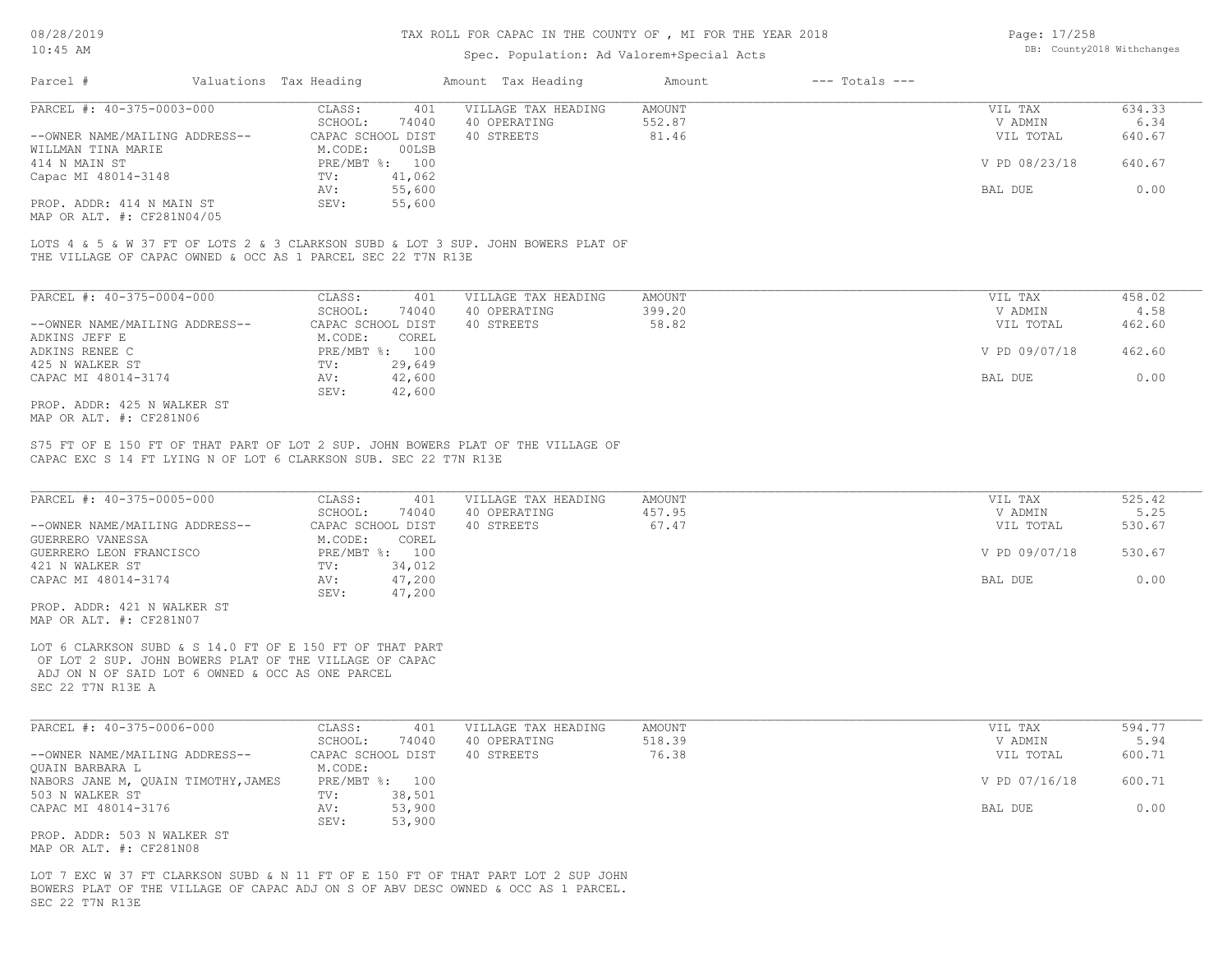# TAX ROLL FOR CAPAC IN THE COUNTY OF , MI FOR THE YEAR 2018

# Spec. Population: Ad Valorem+Special Acts

Page: 18/258 DB: County2018 Withchanges

| Parcel #                                               | Valuations Tax Heading          | Amount Tax Heading  | Amount<br>$---$ Totals $---$ |               |        |
|--------------------------------------------------------|---------------------------------|---------------------|------------------------------|---------------|--------|
| PARCEL #: 40-375-0007-000                              | CLASS:<br>401                   | VILLAGE TAX HEADING | <b>AMOUNT</b>                | VIL TAX       | 462.18 |
|                                                        | SCHOOL:<br>74040                | 40 OPERATING        | 402.83                       | V ADMIN       | 4.62   |
| --OWNER NAME/MAILING ADDRESS--<br>STERN LEONARD/DEAN   | CAPAC SCHOOL DIST<br>M.CODE:    | 40 STREETS          | 59.35                        | VIL TOTAL     | 466.80 |
| 1719 COUNTRY SQUIRE DR                                 | PRE/MBT %: 100                  |                     |                              | V PD 09/10/18 | 466.80 |
| RICHMOND TX 77406--661                                 | 29,918<br>TV:                   |                     |                              |               |        |
|                                                        | 40,700<br>AV:                   |                     |                              | BAL DUE       | 0.00   |
| PROP. ADDR: 533 N WALKER ST<br>MAP OR ALT. #: CF281N09 | SEV:<br>40,700                  |                     |                              |               |        |
| LOT 8 CLARKSON SUBD SEC 22 T7N R13E                    |                                 |                     |                              |               |        |
| PARCEL #: 40-375-0008-000                              | CLASS:<br>401                   | VILLAGE TAX HEADING | <b>AMOUNT</b>                | VIL TAX       | 429.75 |
|                                                        | SCHOOL:<br>74040                | 40 OPERATING        | 374.56                       | V ADMIN       | 4.29   |
| --OWNER NAME/MAILING ADDRESS--                         | CAPAC SCHOOL DIST               | 40 STREETS          | 55.19                        | VIL TOTAL     | 434.04 |
| FLORES, LINDA L                                        | M.CODE:                         |                     |                              |               |        |
| 545 N WALKER                                           | PRE/MBT %: 100                  |                     |                              | V PD 09/10/18 | 434.04 |
| CAPAC MI 48014                                         | 27,819<br>TV:<br>AV:<br>39,300  |                     |                              | BAL DUE       | 0.00   |
| PROP. ADDR: 545 N WALKER ST<br>MAP OR ALT. #: CF28N10  | SEV:<br>39,300                  |                     |                              |               |        |
| LOT 9 CLARKSON SUBD SEC 22 T7N R13E                    |                                 |                     |                              |               |        |
| PARCEL #: 40-375-0009-000                              | CLASS:<br>401                   | VILLAGE TAX HEADING | <b>AMOUNT</b>                | VIL TAX       | 488.11 |
|                                                        | SCHOOL:<br>74040                | 40 OPERATING        | 425.43                       | V ADMIN       | 4.88   |
| --OWNER NAME/MAILING ADDRESS--<br>WHEELER SHERYL L.    | CAPAC SCHOOL DIST<br>M.CODE:    | 40 STREETS          | 62.68                        | VIL TOTAL     | 492.99 |
| WHEELER PAUL O.                                        | PRE/MBT %: 0                    |                     |                              | V PD 07/18/18 | 492.99 |
| 905 N SUMMERS RD                                       | TV:<br>31,597                   |                     |                              |               |        |
| IMLAY CITY MI 48444                                    | 44,300<br>AV:<br>SEV:<br>44,300 |                     |                              | BAL DUE       | 0.00   |
| PROP. ADDR: 561 N WALKER ST<br>MAP OR ALT. #: CF281N11 |                                 |                     |                              |               |        |
| LOT 10 CLARKSON SUBD SEC 22 T7N R13E                   |                                 |                     |                              |               |        |
| PARCEL #: 40-375-0010-000                              | CLASS:<br>401                   | VILLAGE TAX HEADING | <b>AMOUNT</b>                | VIL TAX       | 710.62 |
|                                                        | SCHOOL:<br>74040                | 40 OPERATING        | 619.36                       | V ADMIN       | 7.10   |
| --OWNER NAME/MAILING ADDRESS--                         | CAPAC SCHOOL DIST               | 40 STREETS          | 91.26                        | VIL TOTAL     | 717.72 |
| LOTT DAVID R JR                                        | M.CODE:<br>00WFC                |                     |                              |               |        |
| 200 E PARK ST                                          | PRE/MBT %: 100                  |                     |                              | V PD 09/07/18 | 717.72 |
| CAPAC MI 48014-3166                                    | 46,000<br>TV:                   |                     |                              |               |        |
|                                                        | AV:<br>46,000                   |                     |                              | BAL DUE       | 0.00   |
| PROP. ADDR: 200 E PARK ST<br>MAP OR ALT. #: CF281N12   | SEV:<br>46,000                  |                     |                              |               |        |
| LOT 11 CLARKSON SUBD SEC 22 T7N R13E                   |                                 |                     |                              |               |        |
|                                                        |                                 |                     |                              |               |        |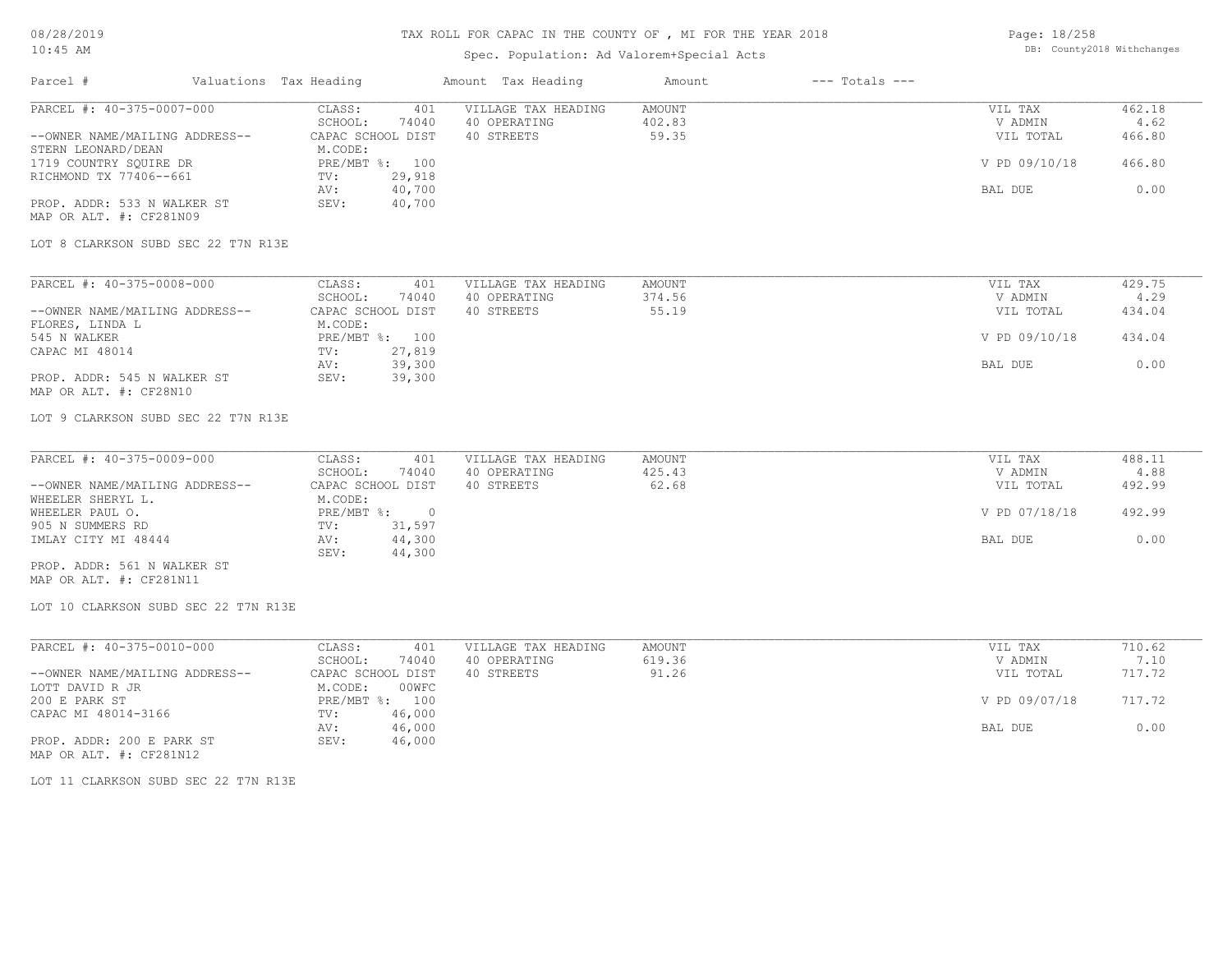# TAX ROLL FOR CAPAC IN THE COUNTY OF , MI FOR THE YEAR 2018

# Spec. Population: Ad Valorem+Special Acts

Page: 19/258 DB: County2018 Withchanges

| Parcel #<br>Valuations Tax Heading                     |                                            | Amount Tax Heading                  | Amount<br>$---$ Totals $---$ |                      |                |
|--------------------------------------------------------|--------------------------------------------|-------------------------------------|------------------------------|----------------------|----------------|
| PARCEL #: 40-375-0011-000                              | CLASS:<br>401                              | VILLAGE TAX HEADING                 | AMOUNT                       | VIL TAX              | 496.23         |
| --OWNER NAME/MAILING ADDRESS--                         | SCHOOL:<br>74040<br>CAPAC SCHOOL DIST      | 40 OPERATING<br>40 STREETS          | 432.50<br>63.73              | V ADMIN<br>VIL TOTAL | 4.96<br>501.19 |
| CORWIN KENNETH/ETHEL                                   | M.CODE:                                    |                                     |                              |                      |                |
| 530 N WALKER                                           | PRE/MBT %: 100                             |                                     |                              | V PD 08/09/18        | 501.19         |
| CAPAC MI 48014                                         | 32,122<br>TV:                              |                                     |                              |                      |                |
|                                                        | 45,300<br>AV:                              |                                     |                              | BAL DUE              | 0.00           |
| PROP. ADDR: 530 N WALKER ST<br>MAP OR ALT. #: CF281N13 | SEV:<br>45,300                             |                                     |                              |                      |                |
|                                                        |                                            |                                     |                              |                      |                |
| LOT 12 CLARKSON SUBD SEC 22 T7N R13E                   |                                            |                                     |                              |                      |                |
| PARCEL #: 40-375-0012-000                              | CLASS:<br>401                              | VILLAGE TAX HEADING                 | <b>AMOUNT</b>                | VIL TAX              | 705.00         |
|                                                        | SCHOOL:<br>74040                           | 40 OPERATING                        | 614.46                       | V ADMIN              | 7.05           |
| --OWNER NAME/MAILING ADDRESS--                         | CAPAC SCHOOL DIST                          | 40 STREETS                          | 90.54                        | VIL TOTAL            | 712.05         |
| TICE HARRY C JR                                        | M.CODE:<br>COREL                           |                                     |                              |                      |                |
| TICE LISA                                              | PRE/MBT %: 100                             |                                     |                              | V PD 09/07/18        | 712.05         |
| 450 N WALKER<br>CAPAC MI 48014                         | 45,636<br>$\texttt{TV}$ :<br>53,700<br>AV: |                                     |                              | BAL DUE              | 0.00           |
|                                                        | 53,700<br>SEV:                             |                                     |                              |                      |                |
| PROP. ADDR: 450 N WALKER ST                            |                                            |                                     |                              |                      |                |
| MAP OR ALT. #: CF281N14                                |                                            |                                     |                              |                      |                |
| LOT 13 CLARKSON SUBDIVISION                            |                                            |                                     |                              |                      |                |
|                                                        |                                            |                                     |                              |                      |                |
| PARCEL #: 40-375-0013-000                              | CLASS:<br>401                              | VILLAGE TAX HEADING                 | <b>AMOUNT</b>                | VIL TAX              | 797.44         |
|                                                        | SCHOOL:<br>74040                           | 40 OPERATING                        | 695.03                       | V ADMIN              | 7.97           |
| --OWNER NAME/MAILING ADDRESS--                         | CAPAC SCHOOL DIST                          | 40 STREETS                          | 102.41                       | VIL TOTAL            | 805.41         |
| LAGROW FRANCIS A                                       | M.CODE:                                    |                                     |                              |                      |                |
| LAGROW SALLY A                                         | PRE/MBT %: 100                             |                                     |                              | V PD 07/25/18        | 805.41         |
| 206 CLARKSON CT                                        | 51,620<br>TV:<br>72,600<br>AV:             |                                     |                              | BAL DUE              | 0.00           |
| CAPAC MI 48014-3118                                    | 72,600<br>SEV:                             |                                     |                              |                      |                |
| PROP. ADDR: 206 CLARKSON COURT                         |                                            |                                     |                              |                      |                |
| MAP OR ALT. #: CF281N15                                |                                            |                                     |                              |                      |                |
| LOT 14 CLARKSON SUBD SEC 22 T7N R13E                   |                                            |                                     |                              |                      |                |
|                                                        |                                            |                                     |                              |                      | 552.98         |
| PARCEL #: 40-375-0014-000                              | CLASS:<br>401<br>SCHOOL:<br>74040          | VILLAGE TAX HEADING<br>40 OPERATING | <b>AMOUNT</b><br>481.97      | VIL TAX<br>V ADMIN   | 5.52           |
| --OWNER NAME/MAILING ADDRESS--                         | CAPAC SCHOOL DIST                          | 40 STREETS                          | 71.01                        | VIL TOTAL            | 558.50         |
| ROBBERSTAD TIMOTHY                                     | M.CODE:                                    |                                     |                              |                      |                |
| ROBBERSTAD NICOLE                                      | PRE/MBT %: 0                               |                                     |                              | V PD 09/06/18        | 558.50         |
| 1818 N VAN DYKE                                        | 35,796<br>TV:                              |                                     |                              |                      |                |
| IMLAY CITY MI 48444                                    | 50,200<br>AV:                              |                                     |                              | BAL DUE              | 0.00           |
| PROP. ADDR: 205 CLARKSON COURT                         | SEV:<br>50,200                             |                                     |                              |                      |                |
|                                                        |                                            |                                     |                              |                      |                |
|                                                        |                                            |                                     |                              |                      |                |
| MAP OR ALT. #: CF281N16                                |                                            |                                     |                              |                      |                |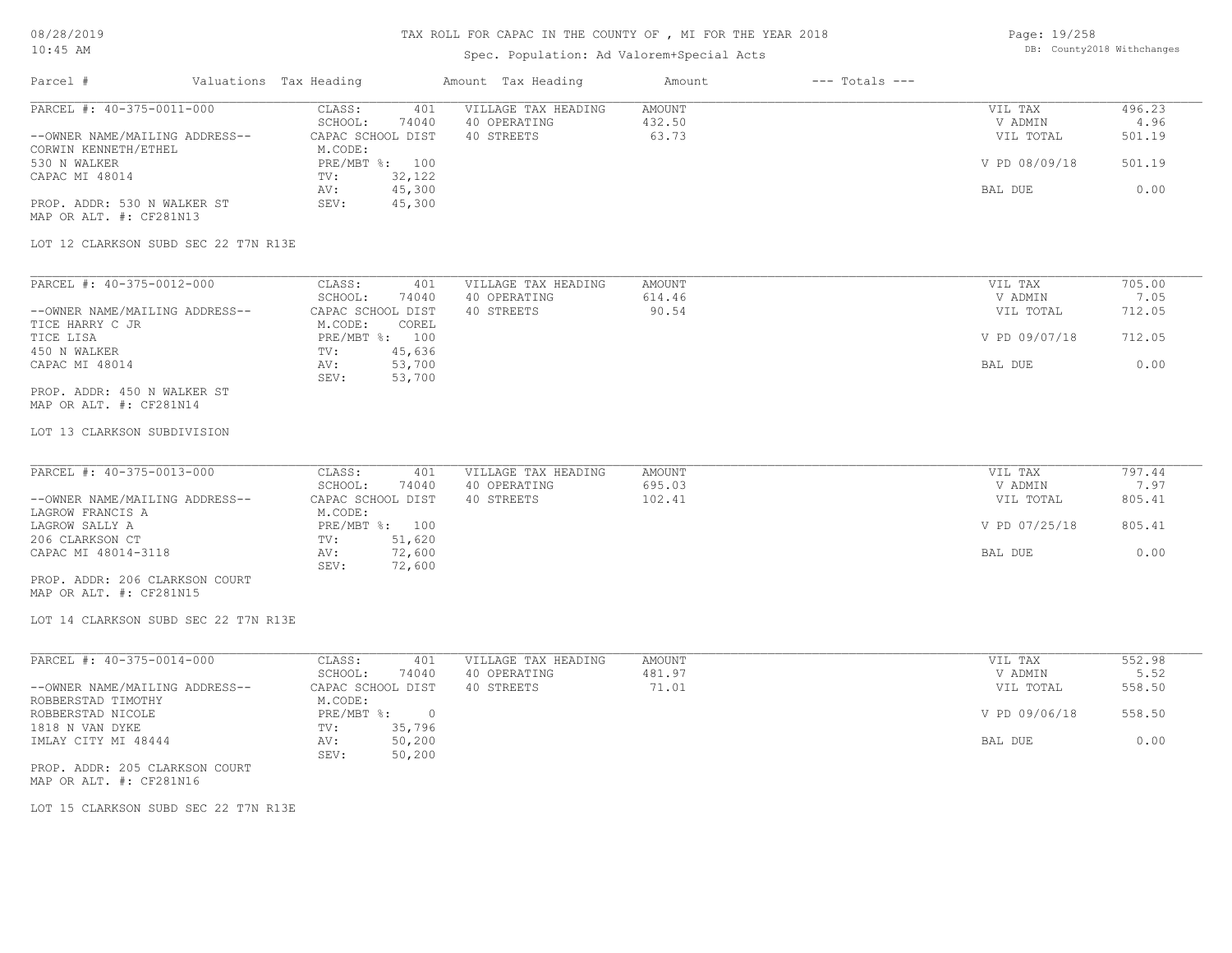## Spec. Population: Ad Valorem+Special Acts

| Page: 20/258 |                            |
|--------------|----------------------------|
|              | DB: County2018 Withchanges |

| Parcel #                       | Valuations Tax Heading |        | Amount Tax Heading  | Amount | $---$ Totals $---$ |               |        |
|--------------------------------|------------------------|--------|---------------------|--------|--------------------|---------------|--------|
| PARCEL #: 40-375-0015-000      | CLASS:                 | 401    | VILLAGE TAX HEADING | AMOUNT |                    | VIL TAX       | 738.43 |
|                                | SCHOOL:                | 74040  | 40 OPERATING        | 643.60 |                    | V ADMIN       | 7.38   |
| --OWNER NAME/MAILING ADDRESS-- | CAPAC SCHOOL DIST      |        | 40 STREETS          | 94.83  |                    | VIL TOTAL     | 745.81 |
| ROBERTSON BILLY                | M.CODE:                |        |                     |        |                    |               |        |
| ROBERTSON SUSAN                | PRE/MBT %: 100         |        |                     |        |                    | V PD 09/13/18 | 745.81 |
| 206 E PARK ST                  | TV:                    | 47,800 |                     |        |                    |               |        |
| CAPAC MI 48014-3166            | AV:                    | 55,800 |                     |        |                    | BAL DUE       | 0.00   |
|                                | SEV:                   | 55,800 |                     |        |                    |               |        |
| PROP. ADDR: 206 E PARK ST      |                        |        |                     |        |                    |               |        |

MAP OR ALT. #: CF281N17

LOT 16 CLARKSON SUBD SEC 22 T7N R13E

| PARCEL #: 40-375-0016-000      | CLASS:       | 401               | VILLAGE TAX HEADING | AMOUNT | VIL TAX       | 711.78 |
|--------------------------------|--------------|-------------------|---------------------|--------|---------------|--------|
|                                | SCHOOL:      | 74040             | 40 OPERATING        | 620.37 | V ADMIN       | 7.11   |
| --OWNER NAME/MAILING ADDRESS-- |              | CAPAC SCHOOL DIST | 40 STREETS          | 91.41  | VIL TOTAL     | 718.89 |
| MOORE DALE L                   | M.CODE:      |                   |                     |        |               |        |
| MOORE URH BRITT A              | $PRE/MBT$ %: | 100               |                     |        | V PD 09/14/18 | 718.89 |
| 212 E PARK ST                  | TV:          | 46,075            |                     |        |               |        |
| CAPAC MI 48014                 | AV:          | 68,600            |                     |        | BAL DUE       | 0.00   |
|                                | SEV:         | 68,600            |                     |        |               |        |
| PROP. ADDR: 212 E PARK ST      |              |                   |                     |        |               |        |

MAP OR ALT. #: CF281N18

OF M-21. SUPERVISORS JOHN BOWERS PLAT OF THE VILLAGE OF CAPAC SEC 22 T7N R13E LOT 17 CLARKSON SUBD & THAT PART OF LOT 2 LYING E OF S 113.91 FT OF LOT 17 & SWLY

| PARCEL #: 40-375-0017-000      | CLASS:<br>401     | VILLAGE TAX HEADING | AMOUNT | VIL TAX       | 162.14 |
|--------------------------------|-------------------|---------------------|--------|---------------|--------|
|                                | 74040<br>SCHOOL:  | 40 OPERATING        | 141.32 | V ADMIN       | 1.62   |
| --OWNER NAME/MAILING ADDRESS-- | CAPAC SCHOOL DIST | 40 STREETS          | 20.82  | VIL TOTAL     | 163.76 |
| MOORE DALE L                   | M.CODE:           |                     |        |               |        |
| MOORE URH BRITT A              | PRE/MBT %: 100    |                     |        | V PD 09/14/18 | 163.76 |
| 212 E PARK ST                  | 10,496<br>TV:     |                     |        |               |        |
| CAPAC MI 48014                 | 17,100<br>AV:     |                     |        | BAL DUE       | 0.00   |
|                                | 17,100<br>SEV:    |                     |        |               |        |
|                                |                   |                     |        |               |        |

MAP OR ALT. #: CF281N19 PROP. ADDR: CLARKSTON COURT

LOT 18 CLARKSON SUBD SEC 22 T7N R13E

| PARCEL #: 40-375-0018-000      | 401<br>CLASS:     | VILLAGE TAX HEADING | AMOUNT | VIL TAX       | 716.73 |
|--------------------------------|-------------------|---------------------|--------|---------------|--------|
|                                | 74040<br>SCHOOL:  | 40 OPERATING        | 624.69 | V ADMIN       | 7.16   |
| --OWNER NAME/MAILING ADDRESS-- | CAPAC SCHOOL DIST | 40 STREETS          | 92.04  | VIL TOTAL     | 723.89 |
| PESONEN THOMAS/KAREN           | M.CODE:<br>COREL  |                     |        |               |        |
| 214 CLARKSON CT                | PRE/MBT %: 100    |                     |        | V PD 09/10/18 | 723.89 |
| CAPAC MI 48014                 | 46,396<br>TV:     |                     |        |               |        |
|                                | 64,800<br>AV:     |                     |        | BAL DUE       | 0.00   |
| PROP. ADDR: 214 CLARKSON COURT | 64,800<br>SEV:    |                     |        |               |        |
| MAP OR ALT. #: CF281N20        |                   |                     |        |               |        |

LOT 19 CLARKSON SUBD SEC 22 T7N R13E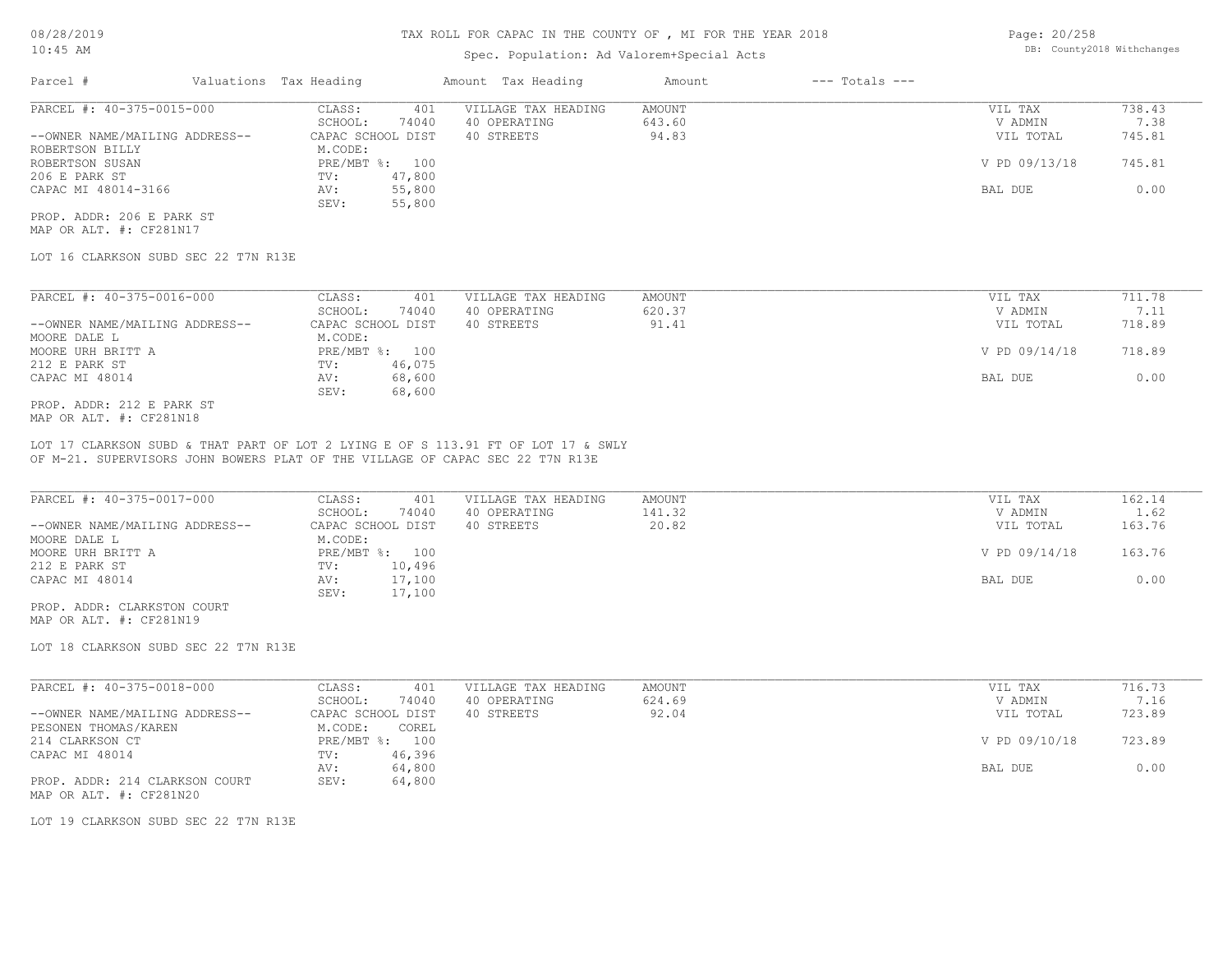# Spec. Population: Ad Valorem+Special Acts

| Page: 21/258 |                            |
|--------------|----------------------------|
|              | DB: County2018 Withchanges |

| Parcel #                       | Valuations Tax Heading |        | Amount Tax Heading  | Amount | $---$ Totals $---$ |               |        |
|--------------------------------|------------------------|--------|---------------------|--------|--------------------|---------------|--------|
| PARCEL #: 40-375-0019-000      | CLASS:                 | 401    | VILLAGE TAX HEADING | AMOUNT |                    | VIL TAX       | 678.81 |
|                                | SCHOOL:                | 74040  | 40 OPERATING        | 591.64 |                    | V ADMIN       | 6.78   |
| --OWNER NAME/MAILING ADDRESS-- | CAPAC SCHOOL DIST      |        | 40 STREETS          | 87.17  |                    | VIL TOTAL     | 685.59 |
| WIELAND EDWARD                 | M.CODE:                | COREL  |                     |        |                    |               |        |
| WIELAND JANIS                  | PRE/MBT %: 100         |        |                     |        |                    | V PD 09/07/18 | 685.59 |
| 220 CLARKSON CT                | TV:                    | 43,941 |                     |        |                    |               |        |
| CAPAC, MI 48014                | AV:                    | 62,200 |                     |        |                    | BAL DUE       | 0.00   |
|                                | SEV:                   | 62,200 |                     |        |                    |               |        |
| PROP. ADDR: 220 CLARKSON COURT |                        |        |                     |        |                    |               |        |

MAP OR ALT. #: CF281N21

LOT 20 CLARKSON SUBD SEC 22 T7N R13E

| PARCEL #: 40-375-0020-000      | CLASS:     | 401               | VILLAGE TAX HEADING | AMOUNT | VIL TAX       | 1,038.19 |
|--------------------------------|------------|-------------------|---------------------|--------|---------------|----------|
|                                | SCHOOL:    | 74040             | 40 OPERATING        | 501.18 | V ADMIN       | 10.38    |
| --OWNER NAME/MAILING ADDRESS-- |            | CAPAC SCHOOL DIST | 40 STREETS          | 73.85  | VIL TOTAL     | 1,048.57 |
| LIBKIE MILDRED/CARY/MARK       | M.CODE:    |                   | UTIL                | 463.16 |               |          |
| 217 CLARKSON CT                | PRE/MBT %: | 100               |                     |        | V PD 07/16/18 | 463.16   |
| CAPAC MI 48014-3119            | TV:        | 37,223            |                     |        |               |          |
|                                | AV:        | 53,700            |                     |        | BAL DUE       | 585.41   |
| PROP. ADDR: 217 CLARKSON COURT | SEV:       | 53,700            |                     |        |               |          |
| MAP OR ALT. #: CF281N22        |            |                   |                     |        |               |          |

22 T7N R13E SUPERVISOR JOHN BOWERS PLAT OF THE VILLAGE OF CAPAC OWNED & OCC AS ONE PARCEL. SEC LOT 21 CLARKSON SUBD & THAT PART OF LOT 2 LYING E OF ABV LOT 21 EXTD TO M-21.

| PARCEL #: 40-400-0001-000      | CLASS:<br>401     | VILLAGE TAX HEADING | AMOUNT | VIL TAX       | 831.63 |
|--------------------------------|-------------------|---------------------|--------|---------------|--------|
|                                | 74040<br>SCHOOL:  | 40 OPERATING        | 724.83 | V ADMIN       | 8.31   |
| --OWNER NAME/MAILING ADDRESS-- | CAPAC SCHOOL DIST | 40 STREETS          | 106.80 | VIL TOTAL     | 839.94 |
| ABERCROMBIE VIOLET             | M.CODE:           |                     |        |               |        |
| 100 CHARLES ST                 | PRE/MBT %: 100    |                     |        | V PD 08/09/18 | 839.94 |
| CAPAC MI 48014-3003            | 53,833<br>TV:     |                     |        |               |        |
|                                | 71,700<br>AV:     |                     |        | BAL DUE       | 0.00   |
| PROP. ADDR: 100 CHARLES STREET | 71,700<br>SEV:    |                     |        |               |        |
| MAP OR ALT. #: CF282A/L01      |                   |                     |        |               |        |

LOT 1 KENWOOD SUBDIVISION

| PARCEL #: 40-400-0002-000      | CLASS:            | 401            | VILLAGE TAX HEADING | AMOUNT | VIL TAX   | 888.28 |
|--------------------------------|-------------------|----------------|---------------------|--------|-----------|--------|
|                                | SCHOOL:           | 74040          | 40 OPERATING        | 774.20 | V ADMIN   | 8.88   |
| --OWNER NAME/MAILING ADDRESS-- | CAPAC SCHOOL DIST |                | 40 STREETS          | 114.08 | VIL TOTAL | 897.16 |
| BAUMAN DESMOND W               | M.CODE:           |                |                     |        |           |        |
| 102 CHARLES STREET             |                   | PRE/MBT %: 100 |                     |        | BAL DUE   | 897.16 |
| CAPAC MI 48014-3003            | TV:               | 57,500         |                     |        |           |        |
|                                | AV:               | 57,500         |                     |        |           |        |
| PROP. ADDR: 102 CHARLES STREET | SEV:              | 57,500         |                     |        |           |        |
| MAP OR ALT. #: CF282L02        |                   |                |                     |        |           |        |

LOT 2 KENWOOD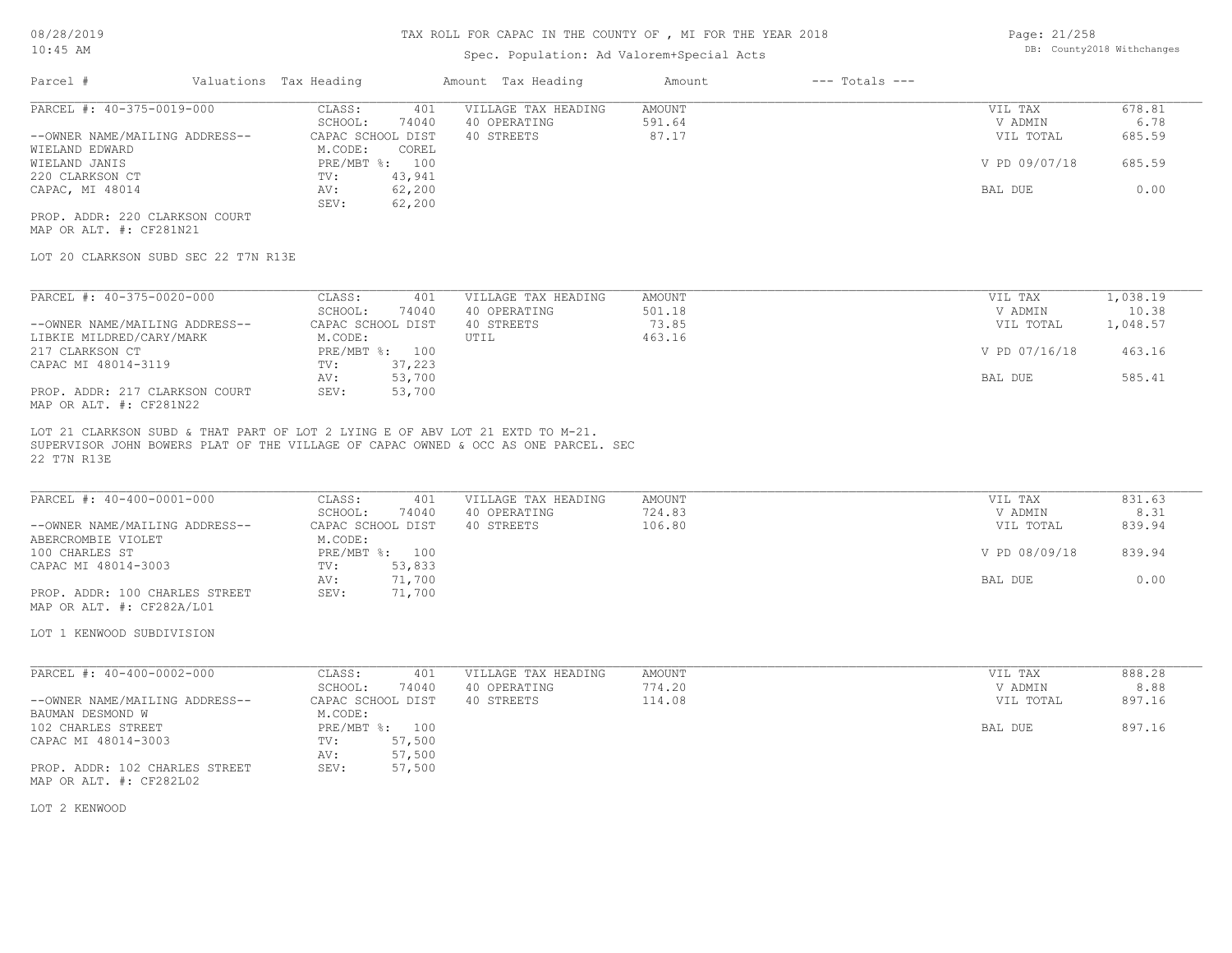# TAX ROLL FOR CAPAC IN THE COUNTY OF , MI FOR THE YEAR 2018

# Spec. Population: Ad Valorem+Special Acts

| Page: 22/258 |                            |
|--------------|----------------------------|
|              | DB: County2018 Withchanges |

| Parcel #                                                  | Valuations Tax Heading | Amount Tax Heading  | Amount | $---$ Totals $---$ |               |        |
|-----------------------------------------------------------|------------------------|---------------------|--------|--------------------|---------------|--------|
| PARCEL #: 40-400-0003-000                                 | CLASS:<br>401          | VILLAGE TAX HEADING | AMOUNT |                    | VIL TAX       | 849.18 |
|                                                           | SCHOOL:<br>74040       | 40 OPERATING        | 740.13 |                    | V ADMIN       | 8.49   |
| --OWNER NAME/MAILING ADDRESS--                            | CAPAC SCHOOL DIST      | 40 STREETS          | 109.05 |                    | VIL TOTAL     | 857.67 |
| MOSQUEDA ERIC/RANGEL GRISELDA                             | M.CODE:                |                     |        |                    |               |        |
| 104 CHARLES ST                                            | PRE/MBT %: 100         |                     |        |                    | V PD 09/07/18 | 857.67 |
| CAPAC MI 48014-3003                                       | 54,969<br>TV:          |                     |        |                    |               |        |
|                                                           | 74,200<br>AV:          |                     |        |                    | BAL DUE       | 0.00   |
| PROP. ADDR: 104 CHARLES STREET                            | SEV:<br>74,200         |                     |        |                    |               |        |
| MAP OR ALT. #: CF282L03                                   |                        |                     |        |                    |               |        |
| LOT 3 KENWOOD                                             |                        |                     |        |                    |               |        |
|                                                           |                        |                     |        |                    |               |        |
| PARCEL #: 40-400-0004-000                                 | CLASS:<br>401          | VILLAGE TAX HEADING | AMOUNT |                    | VIL TAX       | 851.42 |
|                                                           | SCHOOL:<br>74040       | 40 OPERATING        | 742.08 |                    | V ADMIN       | 8.51   |
| --OWNER NAME/MAILING ADDRESS--                            | CAPAC SCHOOL DIST      | 40 STREETS          | 109.34 |                    | VIL TOTAL     | 859.93 |
| ZUNIGA NOE                                                | M.CODE:<br>COREL       |                     |        |                    |               |        |
| 106 CHARLES STREET                                        | PRE/MBT %: 100         |                     |        |                    | V PD 09/07/18 | 859.93 |
| CAPAC MI 48014-3003                                       | 55,114<br>TV:          |                     |        |                    |               |        |
|                                                           | 80,200<br>AV:          |                     |        |                    | BAL DUE       | 0.00   |
| PROP. ADDR: 106 CHARLES STREET<br>MAP OR ALT. #: CF282L04 | 80,200<br>SEV:         |                     |        |                    |               |        |
| LOT 4 KENWOOD                                             |                        |                     |        |                    |               |        |
|                                                           |                        |                     |        |                    |               |        |
| PARCEL #: 40-400-0005-000                                 | CLASS:<br>401          | VILLAGE TAX HEADING | AMOUNT |                    | VIL TAX       | 984.86 |
|                                                           | SCHOOL:<br>74040       | 40 OPERATING        | 858.38 |                    | V ADMIN       | 9.84   |
| --OWNER NAME/MAILING ADDRESS--                            | CAPAC SCHOOL DIST      | 40 STREETS          | 126.48 |                    | VIL TOTAL     | 994.70 |
| BARTH JAMES/SHARON                                        | M.CODE:                |                     |        |                    |               |        |
| 515 WILLIAM G DR                                          | PRE/MBT %: 100         |                     |        |                    | V PD 09/14/18 | 994.70 |
| CAPAC MI 48014-3046                                       | 63,752<br>TV:          |                     |        |                    |               |        |
|                                                           | 84,900<br>AV:          |                     |        |                    | BAL DUE       | 0.00   |
| PROP. ADDR: 515 WILLIAM G DR                              | SEV:<br>84,900         |                     |        |                    |               |        |
| MAP OR ALT. #: CF282L05                                   |                        |                     |        |                    |               |        |
| LOT 5 KENWOOD                                             |                        |                     |        |                    |               |        |
|                                                           |                        |                     |        |                    |               |        |
| PARCEL #: 40-400-0006-000                                 | CLASS:<br>401          | VILLAGE TAX HEADING | AMOUNT |                    | VIL TAX       | 838.00 |
|                                                           | SCHOOL:<br>74040       | 40 OPERATING        | 730.38 |                    | V ADMIN       | 8.38   |
| --OWNER NAME/MAILING ADDRESS--                            | CAPAC SCHOOL DIST      | 40 STREETS          | 107.62 |                    | VIL TOTAL     | 846.38 |
| DALESSANDRO DAVID                                         | M.CODE:                |                     |        |                    |               |        |
| 517 WILLIAM G DR                                          | PRE/MBT %: 100         |                     |        |                    | BAL DUE       | 846.38 |
| CAPAC MI 48014                                            | 54,245<br>TV:          |                     |        |                    |               |        |
|                                                           | 72,700<br>AV:          |                     |        |                    |               |        |
| PROP. ADDR: 517 WILLIAM G DR                              | SEV:<br>72,700         |                     |        |                    |               |        |
| MAP OR ALT. #: CF282L06                                   |                        |                     |        |                    |               |        |

LOT 6 KENWOOD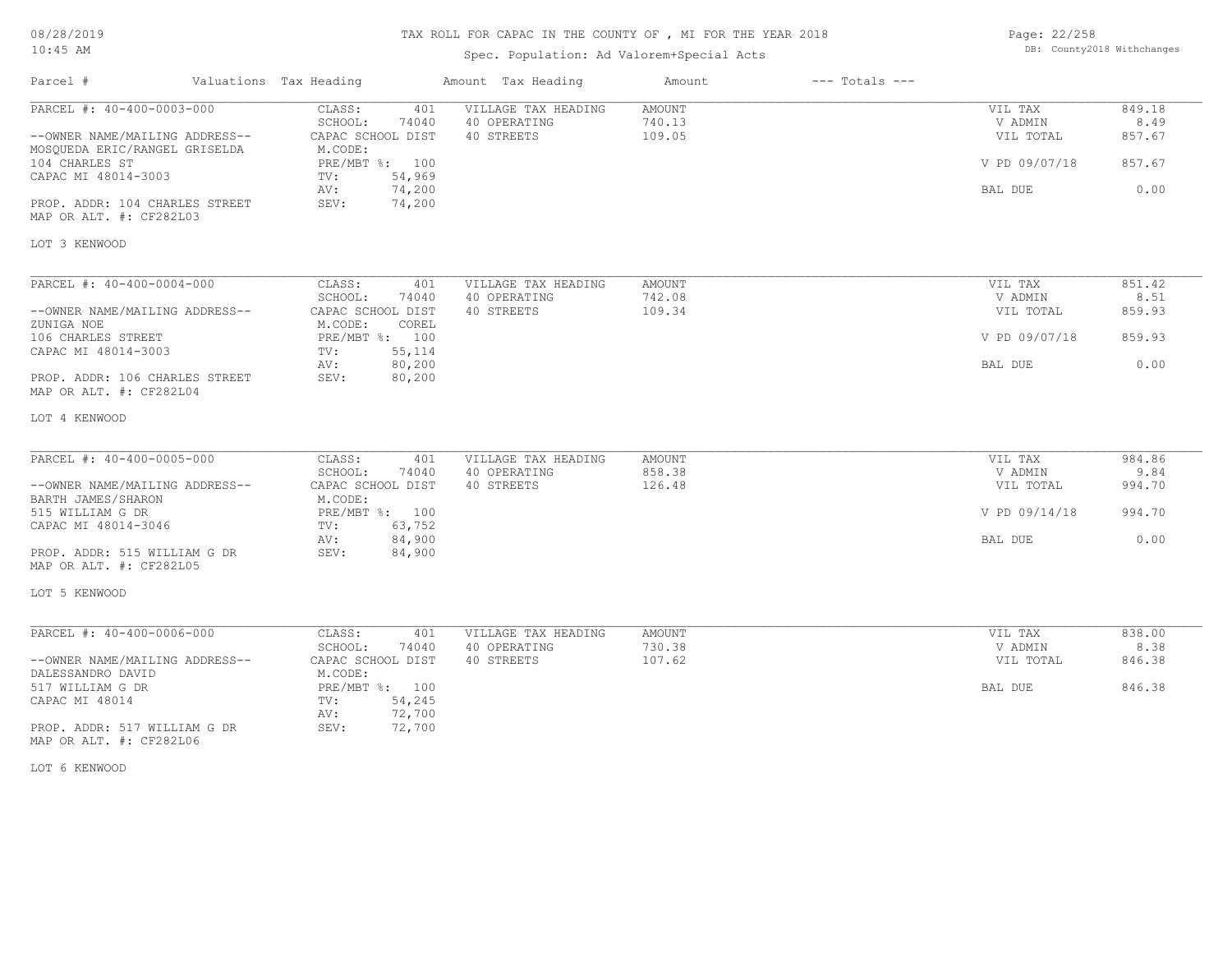# TAX ROLL FOR CAPAC IN THE COUNTY OF , MI FOR THE YEAR 2018

# Spec. Population: Ad Valorem+Special Acts

Page: 23/258 DB: County2018 Withchanges

| Parcel #                                                                 | Valuations Tax Heading                                 | Amount Tax Heading                                | Amount                           | $---$ Totals $---$ |                                 |                          |
|--------------------------------------------------------------------------|--------------------------------------------------------|---------------------------------------------------|----------------------------------|--------------------|---------------------------------|--------------------------|
| PARCEL #: 40-400-0007-000<br>--OWNER NAME/MAILING ADDRESS--              | CLASS:<br>401<br>SCHOOL:<br>74040<br>CAPAC SCHOOL DIST | VILLAGE TAX HEADING<br>40 OPERATING<br>40 STREETS | <b>AMOUNT</b><br>574.55<br>84.66 |                    | VIL TAX<br>V ADMIN<br>VIL TOTAL | 659.21<br>6.59<br>665.80 |
| JAROS KARL P / SANDRA E<br>519 WILLIAM G DR                              | M.CODE:<br>COREL<br>PRE/MBT %: 100                     |                                                   |                                  |                    | V PD 09/07/18                   | 665.80                   |
| CAPAC MI 48014-3046                                                      | 42,672<br>TV:<br>AV:<br>57,600                         |                                                   |                                  |                    | BAL DUE                         | 0.00                     |
| PROP. ADDR: 519 WILLIAM G DR<br>MAP OR ALT. #: CF282L07                  | 57,600<br>SEV:                                         |                                                   |                                  |                    |                                 |                          |
| LOT 7 KENWOOD                                                            |                                                        |                                                   |                                  |                    |                                 |                          |
| PARCEL #: 40-400-0008-000                                                | CLASS:<br>401                                          | VILLAGE TAX HEADING                               | <b>AMOUNT</b>                    |                    | VIL TAX                         | 614.53                   |
| --OWNER NAME/MAILING ADDRESS--                                           | SCHOOL:<br>74040<br>CAPAC SCHOOL DIST                  | 40 OPERATING<br>40 STREETS                        | 535.61<br>78.92                  |                    | V ADMIN<br>VIL TOTAL            | 6.14<br>620.67           |
| RICOTTA CHARLES<br>RICOTTA SUZANNE L, RICOTTA MARY G<br>521 WILLIAM G DR | M.CODE:<br>PRE/MBT %: 100<br>39,780<br>TV:             |                                                   |                                  |                    | V PD 10/04/18                   | 620.67                   |
| CAPAC MI 48014                                                           | 54,100<br>AV:<br>54,100<br>SEV:                        |                                                   |                                  |                    | BAL DUE                         | 0.00                     |
| PROP. ADDR: 521 WILLIAM G DR<br>MAP OR ALT. #: CF282L08                  |                                                        |                                                   |                                  |                    |                                 |                          |
| LOT 8 KENWOOD SUBDIVISION                                                |                                                        |                                                   |                                  |                    |                                 |                          |
| PARCEL #: 40-400-0009-000                                                | CLASS:<br>401                                          | VILLAGE TAX HEADING                               | AMOUNT                           |                    | VIL TAX                         | 689.22                   |
| --OWNER NAME/MAILING ADDRESS--                                           | SCHOOL:<br>74040<br>CAPAC SCHOOL DIST                  | 40 OPERATING<br>40 STREETS                        | 600.71<br>88.51                  |                    | V ADMIN<br>VIL TOTAL            | 6.89<br>696.11           |
| KOKOSZKA DEBORAH L.<br>523 WILLIAM G DR<br>CAPAC MI 48014-3046           | M.CODE:<br>PRE/MBT %: 100<br>44,615<br>TV:             |                                                   |                                  |                    | V PD 09/06/18                   | 696.11                   |
| PROP. ADDR: 523 WILLIAM G DR<br>MAP OR ALT. #: CF282L09                  | 64,700<br>AV:<br>SEV:<br>64,700                        |                                                   |                                  |                    | BAL DUE                         | 0.00                     |
| LOT 9 KENWOOD                                                            |                                                        |                                                   |                                  |                    |                                 |                          |
| PARCEL #: 40-400-0010-000                                                | CLASS:<br>401                                          | VILLAGE TAX HEADING                               | AMOUNT                           |                    | VIL TAX                         | 608.14                   |
| --OWNER NAME/MAILING ADDRESS--                                           | SCHOOL:<br>74040<br>CAPAC SCHOOL DIST                  | 40 OPERATING<br>40 STREETS                        | 530.04<br>78.10                  |                    | V ADMIN<br>VIL TOTAL            | 6.08<br>614.22           |
| BARTH TODD J                                                             | M.CODE:<br>WELLS                                       |                                                   |                                  |                    |                                 |                          |
| 525 WILLIAM G DR<br>CAPAC MI 48014-3046                                  | PRE/MBT %: 100<br>TV:<br>39,366                        |                                                   |                                  |                    | V PD 08/30/18                   | 614.22                   |
| PROP. ADDR: 525 WILLIAM G DR<br>MAP OR ALT. #: CF282L10                  | 53,200<br>AV:<br>SEV:<br>53,200                        |                                                   |                                  |                    | BAL DUE                         | 0.00                     |

LOT 10 KENWOOD SUBDIVISION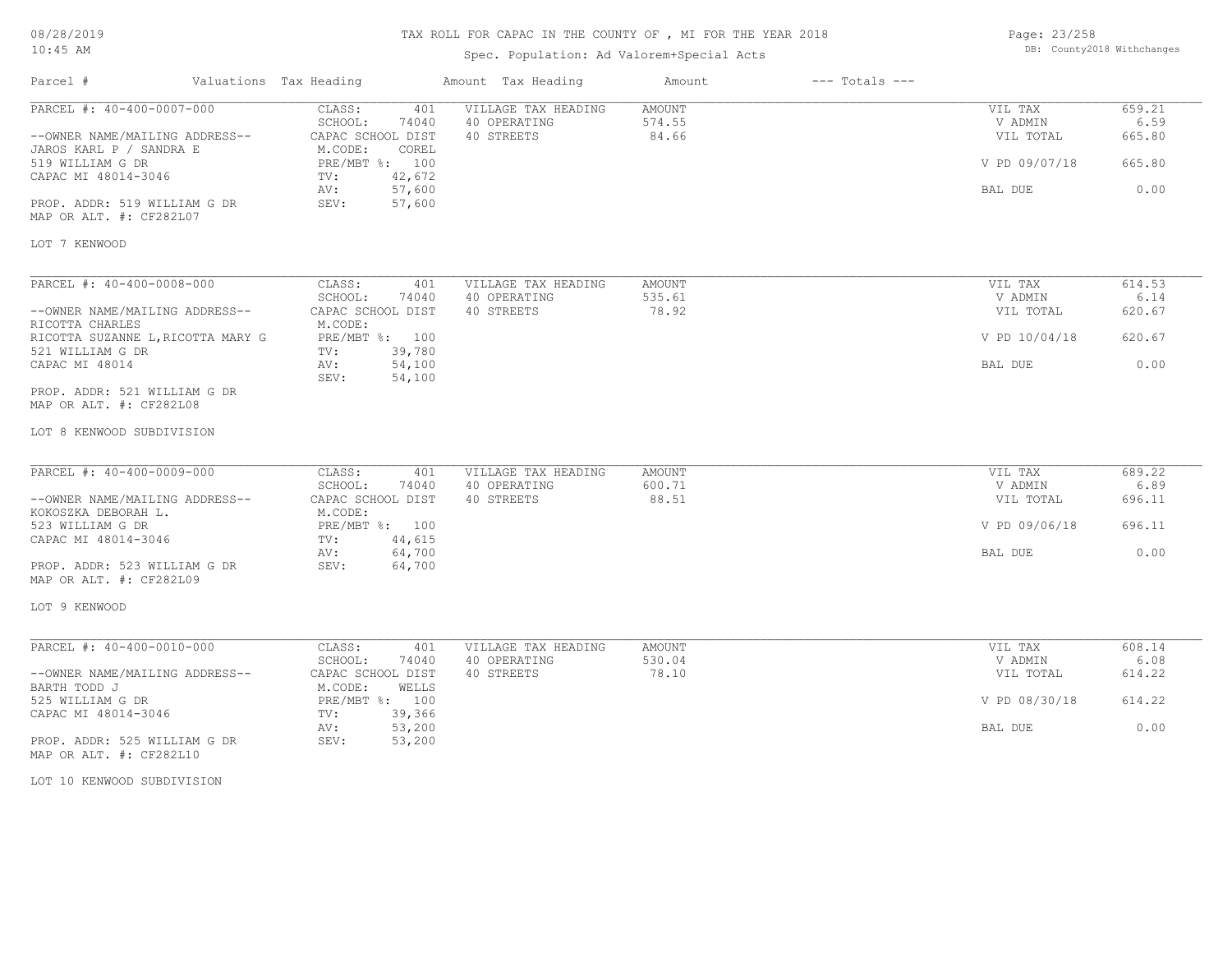08/28/2019

# 10:45 AM

# TAX ROLL FOR CAPAC IN THE COUNTY OF , MI FOR THE YEAR 2018

# Spec. Population: Ad Valorem+Special Acts

Page: 24/258 DB: County2018 Withchanges

| Parcel #                                                     | Valuations Tax Heading                        | Amount Tax Heading  | Amount        | $---$ Totals $---$ |               |        |
|--------------------------------------------------------------|-----------------------------------------------|---------------------|---------------|--------------------|---------------|--------|
| PARCEL #: 40-400-0011-000                                    | CLASS:<br>401                                 | VILLAGE TAX HEADING | <b>AMOUNT</b> |                    | VIL TAX       | 675.17 |
|                                                              | SCHOOL:<br>74040                              | 40 OPERATING        | 588.46        |                    | V ADMIN       | 6.75   |
| --OWNER NAME/MAILING ADDRESS--<br>ZUBY GLENN/JULIANNE        | CAPAC SCHOOL DIST<br>M.CODE:<br>COREL         | 40 STREETS          | 86.71         |                    | VIL TOTAL     | 681.92 |
| 527 WILLIAM G DR<br>CAPAC MI 48014-3046                      | PRE/MBT %: 100<br>43,705<br>TV:               |                     |               |                    | V PD 09/07/18 | 681.92 |
|                                                              | 58,700<br>AV:                                 |                     |               |                    | BAL DUE       | 0.00   |
| PROP. ADDR: 527 WILLIAM G DR<br>MAP OR ALT. #: CF282L11      | SEV:<br>58,700                                |                     |               |                    |               |        |
| LOT 11 KENWOOD                                               |                                               |                     |               |                    |               |        |
| PARCEL #: 40-400-0012-000                                    | CLASS:<br>401                                 | VILLAGE TAX HEADING | AMOUNT        |                    | VIL TAX       | 793.32 |
|                                                              | SCHOOL:<br>74040                              | 40 OPERATING        | 691.44        |                    | V ADMIN       | 7.93   |
| --OWNER NAME/MAILING ADDRESS--<br>KESKIMAKI ALAN/KATHLEEN    | CAPAC SCHOOL DIST<br>M.CODE:                  | 40 STREETS          | 101.88        |                    | VIL TOTAL     | 801.25 |
| 529 WILLIAM G DR<br>CAPAC MI 48014-3046                      | PRE/MBT %: 100<br>51,353<br>TV:               |                     |               |                    | V PD 09/06/18 | 801.25 |
|                                                              | 69,500<br>AV:                                 |                     |               |                    | BAL DUE       | 0.00   |
| PROP. ADDR: 529 WILLIAM G DR<br>MAP OR ALT. #: CF282L12      | SEV:<br>69,500                                |                     |               |                    |               |        |
| LOT 12 KENWOOD                                               |                                               |                     |               |                    |               |        |
| PARCEL #: 40-400-0013-000                                    | CLASS:<br>401                                 | VILLAGE TAX HEADING | AMOUNT        |                    | VIL TAX       | 625.70 |
|                                                              | SCHOOL:<br>74040                              | 40 OPERATING        | 545.35        |                    | V ADMIN       | 6.25   |
| --OWNER NAME/MAILING ADDRESS--<br><b>AGUILAR GUADALUPE</b>   | CAPAC SCHOOL DIST<br>M.CODE:<br>00LSB         | 40 STREETS          | 80.35         |                    | VIL TOTAL     | 631.95 |
| ARELLANO MAIRA                                               | PRE/MBT %: 100                                |                     |               |                    | V PD 08/23/18 | 631.95 |
| 530 WILLIAM G DR<br>CAPAC MI 48014-3045                      | 40,503<br>TV:<br>55,800<br>AV:                |                     |               |                    | BAL DUE       | 0.00   |
| PROP. ADDR: 530 WILLIAM G DR<br>MAP OR ALT. #: CF282L13      | 55,800<br>SEV:                                |                     |               |                    |               |        |
| LOT 13 KENWOOD SUBDIVISION                                   |                                               |                     |               |                    |               |        |
| PARCEL #: 40-400-0014-000                                    | CLASS:<br>401                                 | VILLAGE TAX HEADING | <b>AMOUNT</b> |                    | VIL TAX       | 651.25 |
|                                                              | SCHOOL:<br>74040                              | 40 OPERATING        | 567.62        |                    | V ADMIN       | 6.51   |
| --OWNER NAME/MAILING ADDRESS--<br>WHEATLEY WAYNE/CAROL ET-AL | CAPAC SCHOOL DIST<br>M.CODE:                  | 40 STREETS          | 83.63         |                    | VIL TOTAL     | 657.76 |
| 28620 PALOMINO DR<br>WARREN MI 48093                         | PRE/MBT %:<br>$\overline{0}$<br>42,157<br>TV: |                     |               |                    | V PD 08/09/18 | 657.76 |
| PROP. ADDR: 528 WILLIAM G DR<br>MAP OR ALT. #: CF282L14      | AV:<br>57,000<br>SEV:<br>57,000               |                     |               |                    | BAL DUE       | 0.00   |

LOT 14 KENWOOD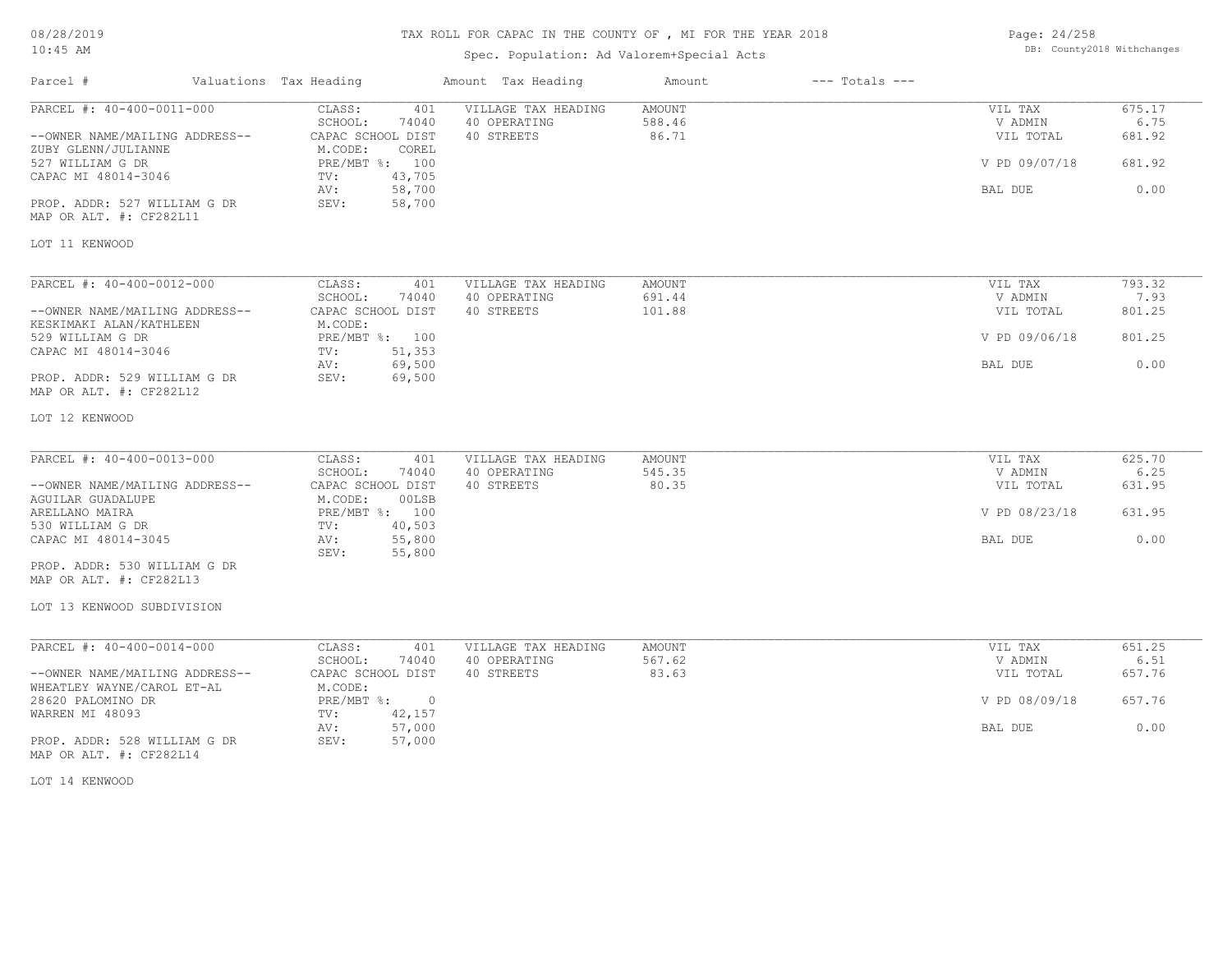# Spec. Population: Ad Valorem+Special Acts

| Page: 25/258 |                            |
|--------------|----------------------------|
|              | DB: County2018 Withchanges |

| Parcel #                                                      | Valuations Tax Heading                  |                            | Amount Tax Heading                  | Amount           | $---$ Totals $---$ |                      |                |
|---------------------------------------------------------------|-----------------------------------------|----------------------------|-------------------------------------|------------------|--------------------|----------------------|----------------|
| PARCEL #: 40-400-0015-000                                     | CLASS:<br>SCHOOL:                       | 401<br>74040               | VILLAGE TAX HEADING<br>40 OPERATING | AMOUNT<br>485.52 |                    | VIL TAX<br>V ADMIN   | 557.06<br>5.57 |
| --OWNER NAME/MAILING ADDRESS--<br>DEBLOUW, HENRY A./DEANNA L. | CAPAC SCHOOL DIST<br>M.CODE:            |                            | 40 STREETS                          | 71.54            |                    | VIL TOTAL            | 562.63         |
| PIRRONE PRODUCE INC.<br>26350 24 MILE RD.                     | PRE/MBT %:<br>TV:                       | $\overline{0}$<br>36,060   |                                     |                  |                    | V PD 07/11/18        | 562.63         |
| CHESTERFIELD MI 48051                                         | AV:<br>SEV:                             | 49,200<br>49,200           |                                     |                  |                    | BAL DUE              | 0.00           |
| PROP. ADDR: 526 WILLIAM G DR<br>MAP OR ALT. #: CF282L15       |                                         |                            |                                     |                  |                    |                      |                |
| LOT 15 KENWOOD                                                |                                         |                            |                                     |                  |                    |                      |                |
| PARCEL #: 40-400-0016-000                                     | CLASS:                                  | 401                        | VILLAGE TAX HEADING                 | AMOUNT           |                    | VIL TAX              | 643.25         |
| --OWNER NAME/MAILING ADDRESS--                                | SCHOOL:<br>CAPAC SCHOOL DIST            | 74040                      | 40 OPERATING<br>40 STREETS          | 560.64<br>82.61  |                    | V ADMIN<br>VIL TOTAL | 6.43<br>649.68 |
| WALKER JOEL/MARCIA TRUST<br>524 WILLIAM G DR                  | M.CODE:<br>PRE/MBT %: 100               |                            |                                     |                  |                    | V PD 07/11/18        | 649.68         |
| CAPAC MI 48014-3045<br>PROP. ADDR: 524 WILLIAM G DR           | TV:<br>AV:<br>SEV:                      | 41,639<br>56,300<br>56,300 |                                     |                  |                    | BAL DUE              | 0.00           |
| MAP OR ALT. #: CF282L16                                       |                                         |                            |                                     |                  |                    |                      |                |
| LOT 16 KENWOOD                                                |                                         |                            |                                     |                  |                    |                      |                |
| PARCEL #: 40-400-0017-000                                     | CLASS:                                  | 401                        | VILLAGE TAX HEADING                 | AMOUNT           |                    | VIL TAX              | 547.47         |
| --OWNER NAME/MAILING ADDRESS--<br>HUMBLE HOUSING, LLC         | SCHOOL:<br>CAPAC SCHOOL DIST<br>M.CODE: | 74040                      | 40 OPERATING<br>40 STREETS          | 477.16<br>70.31  |                    | V ADMIN<br>VIL TOTAL | 5.47<br>552.94 |
| 74900 JUDGES COURT<br>ROMEO MI 48065                          | PRE/MBT %:<br>TV:                       | $\overline{0}$<br>35,439   |                                     |                  |                    | V PD 09/06/18        | 552.94         |
| PROP. ADDR: 522 WILLIAM G DR<br>MAP OR ALT. #: CF282L17       | AV:<br>SEV:                             | 48,800<br>48,800           |                                     |                  |                    | BAL DUE              | 0.00           |
| LOT 17 KENWOOD                                                |                                         |                            |                                     |                  |                    |                      |                |
| PARCEL #: 40-400-0018-000                                     | CLASS:                                  | 401                        | VILLAGE TAX HEADING                 | AMOUNT           |                    | VIL TAX              | 755.50         |
| --OWNER NAME/MAILING ADDRESS--                                | SCHOOL:<br>CAPAC SCHOOL DIST            | 74040                      | 40 OPERATING<br>40 STREETS          | 658.48<br>97.02  |                    | V ADMIN<br>VIL TOTAL | 7.55<br>763.05 |
| MOLINA MAGDALENO<br>DIMAS KARINA                              | M.CODE:<br>PRE/MBT %: 100               | COREL                      |                                     |                  |                    | V PD 09/07/18        | 763.05         |
| 520 WILLIAM G DR<br>CAPAC MI 48014                            | TV:<br>AV:                              | 48,905<br>52,500           |                                     |                  |                    | BAL DUE              | 0.00           |
|                                                               | SEV:                                    | 52,500                     |                                     |                  |                    |                      |                |
| PROP. ADDR: 520 WILLIAM G DR<br>MAP OR ALT. #: CF282L18       |                                         |                            |                                     |                  |                    |                      |                |

LOT 18 KENWOOD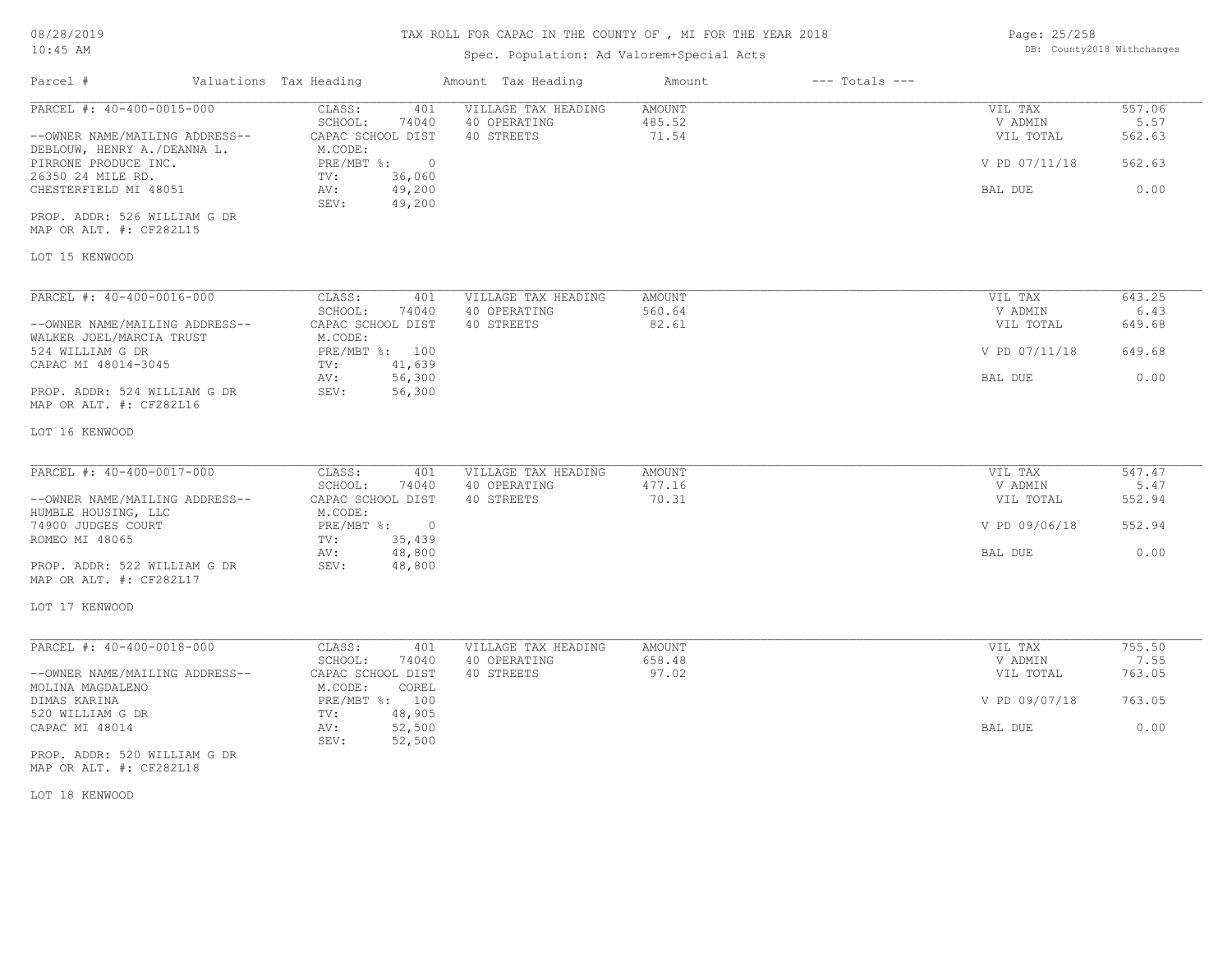# TAX ROLL FOR CAPAC IN THE COUNTY OF , MI FOR THE YEAR 2018

# Spec. Population: Ad Valorem+Special Acts

Page: 26/258 DB: County2018 Withchanges

| Parcel #                                                    | Valuations Tax Heading |                                                        | Amount Tax Heading                                | Amount                     | $---$ Totals $---$ |                                 |                          |
|-------------------------------------------------------------|------------------------|--------------------------------------------------------|---------------------------------------------------|----------------------------|--------------------|---------------------------------|--------------------------|
| PARCEL #: 40-400-0019-000<br>--OWNER NAME/MAILING ADDRESS-- |                        | CLASS:<br>401<br>SCHOOL:<br>74040<br>CAPAC SCHOOL DIST | VILLAGE TAX HEADING<br>40 OPERATING<br>40 STREETS | AMOUNT<br>698.39<br>102.90 |                    | VIL TAX<br>V ADMIN<br>VIL TOTAL | 801.29<br>8.01<br>809.30 |
| WRIGHT MATTHEW D.<br>518 WILLIAM G DR                       |                        | M.CODE:<br>PRE/MBT %: 100                              |                                                   |                            |                    | V PD 07/16/18                   | 809.30                   |
| CAPAC MI 48014-3045                                         |                        | 51,869<br>TV:                                          |                                                   |                            |                    |                                 |                          |
| PROP. ADDR: 518 WILLIAM G DR<br>MAP OR ALT. #: CF282L19     |                        | 70,600<br>AV:<br>70,600<br>SEV:                        |                                                   |                            |                    | BAL DUE                         | 0.00                     |
| LOT 19 KENWOOD                                              |                        |                                                        |                                                   |                            |                    |                                 |                          |
| PARCEL #: 40-400-0020-000                                   |                        | CLASS:<br>401                                          | VILLAGE TAX HEADING                               | AMOUNT                     |                    | VIL TAX                         | 812.46                   |
| --OWNER NAME/MAILING ADDRESS--<br>WRIGHT MARY ANN           |                        | SCHOOL:<br>74040<br>CAPAC SCHOOL DIST<br>M.CODE:       | 40 OPERATING<br>40 STREETS                        | 708.12<br>104.34           |                    | V ADMIN<br>VIL TOTAL            | 8.12<br>820.58           |
| 516 WILLIAM G DR<br>CAPAC MI 48014-3045                     |                        | PRE/MBT %: 100<br>52,592<br>TV:                        |                                                   |                            |                    | V PD 08/21/18                   | 820.58                   |
| PROP. ADDR: 516 WILLIAM G DR<br>MAP OR ALT. #: CF282L20     |                        | 71,100<br>AV:<br>SEV:<br>71,100                        |                                                   |                            |                    | BAL DUE                         | 0.00                     |
| LOT 20 KENWOOD                                              |                        |                                                        |                                                   |                            |                    |                                 |                          |
| PARCEL #: 40-400-0021-000                                   |                        | CLASS:<br>401<br>SCHOOL:<br>74040                      | VILLAGE TAX HEADING<br>40 OPERATING               | AMOUNT<br>646.91           |                    | VIL TAX<br>V ADMIN              | 742.23<br>7.42           |
| --OWNER NAME/MAILING ADDRESS--<br>LOPEZ JORGE               |                        | CAPAC SCHOOL DIST<br>M.CODE:                           | 40 STREETS                                        | 95.32                      |                    | VIL TOTAL                       | 749.65                   |
| LOPEZ NORA<br>101 CHARLES STREET                            |                        | PRE/MBT %: 0<br>48,046<br>TV:                          |                                                   |                            |                    | V PD 08/09/18                   | 749.65                   |
| CAPAC MI 48014                                              |                        | 64,900<br>AV:<br>64,900<br>SEV:                        |                                                   |                            |                    | BAL DUE                         | 0.00                     |
| PROP. ADDR: 101 CHARLES STREET<br>MAP OR ALT. #: CF282L21   |                        |                                                        |                                                   |                            |                    |                                 |                          |
| LOT 21 KENWOOD SUBDIVISION                                  |                        |                                                        |                                                   |                            |                    |                                 |                          |
| PARCEL #: 40-400-0022-000                                   |                        | CLASS:<br>401                                          | VILLAGE TAX HEADING                               | AMOUNT                     |                    | VIL TAX                         | 710.30                   |
| --OWNER NAME/MAILING ADDRESS--                              |                        | SCHOOL:<br>74040<br>CAPAC SCHOOL DIST                  | 40 OPERATING<br>40 STREETS                        | 619.08<br>91.22            |                    | V ADMIN<br>VIL TOTAL            | 7.10<br>717.40           |
| REMENAP JOSEPH<br>REMENAP SANDRA<br>517 W MILL ST           |                        | M.CODE:<br>PRE/MBT %: 100<br>45,979<br>TV:             |                                                   |                            |                    | V PD 07/25/18                   | 717.40                   |
| CAPAC MI 48014-3031                                         |                        | 59,800<br>AV:<br>59,800<br>SEV:                        |                                                   |                            |                    | BAL DUE                         | 0.00                     |
| PROP. ADDR: 517 W MILL ST<br>MAP OR ALT. #: CF282L22        |                        |                                                        |                                                   |                            |                    |                                 |                          |

LOT 22 KENWOOD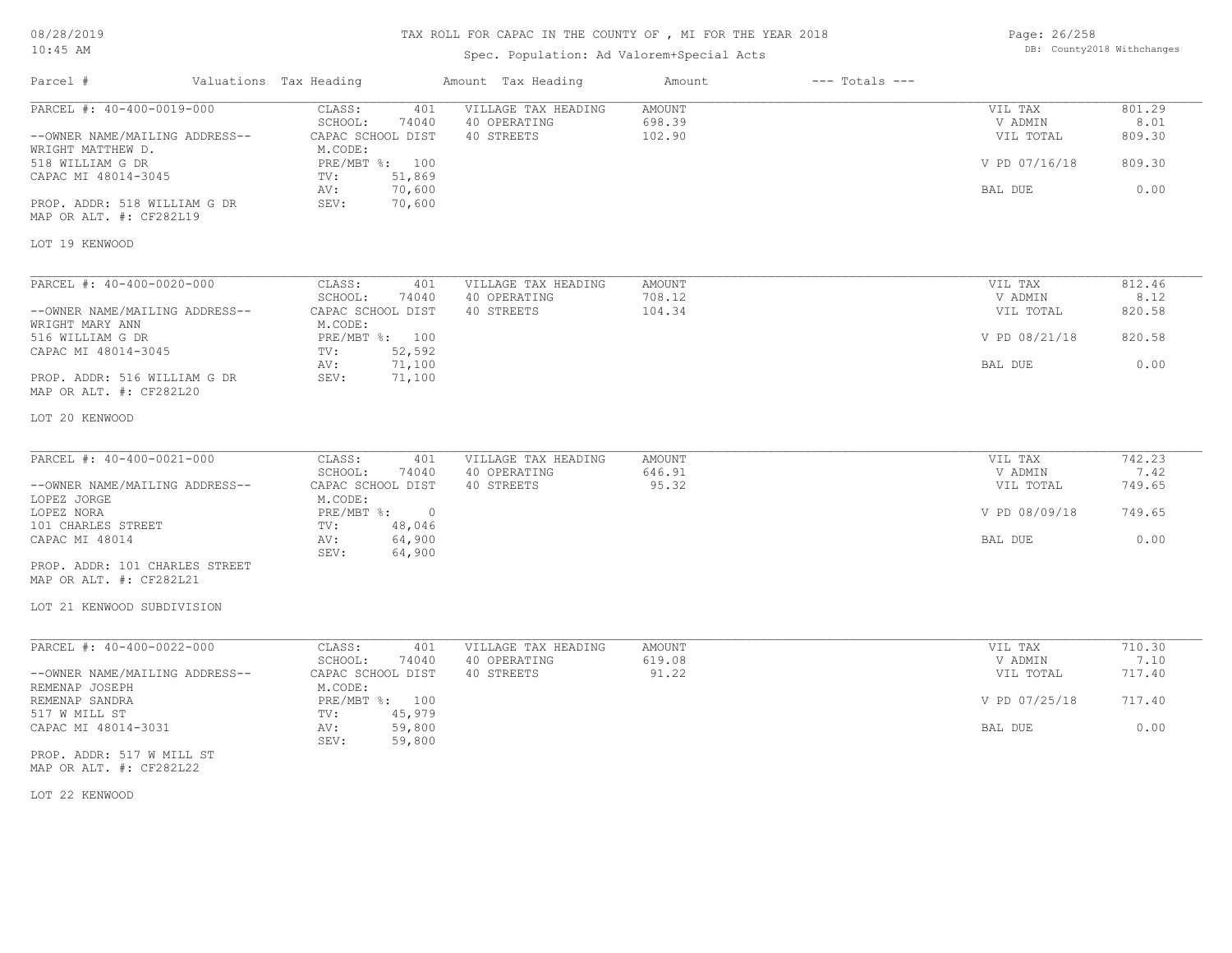# TAX ROLL FOR CAPAC IN THE COUNTY OF , MI FOR THE YEAR 2018

# Spec. Population: Ad Valorem+Special Acts

Page: 27/258 DB: County2018 Withchanges

| Parcel #                                             | Valuations Tax Heading |                                       | Amount Tax Heading                  | Amount                  | $---$ Totals $---$ |                      |                |
|------------------------------------------------------|------------------------|---------------------------------------|-------------------------------------|-------------------------|--------------------|----------------------|----------------|
| PARCEL #: 40-400-0023-000                            |                        | CLASS:<br>401<br>SCHOOL:<br>74040     | VILLAGE TAX HEADING<br>40 OPERATING | <b>AMOUNT</b><br>765.17 |                    | VIL TAX<br>V ADMIN   | 877.91<br>8.77 |
| --OWNER NAME/MAILING ADDRESS--                       |                        | CAPAC SCHOOL DIST                     | 40 STREETS                          | 112.74                  |                    | VIL TOTAL            | 886.68         |
| RIEGEL JOHN / JUDITH                                 |                        | M.CODE:<br>00LSB                      |                                     |                         |                    |                      |                |
| 522 MILL ST                                          |                        | PRE/MBT %: 100                        |                                     |                         |                    | V PD 08/23/18        | 886.68         |
| CAPAC MI 48014                                       |                        | 56,829<br>TV:<br>78,000<br>AV:        |                                     |                         |                    | BAL DUE              | 0.00           |
| PROP. ADDR: 522 W MILL ST                            |                        | 78,000<br>SEV:                        |                                     |                         |                    |                      |                |
| MAP OR ALT. #: CF282L23/24                           |                        |                                       |                                     |                         |                    |                      |                |
| LOTS 23 & 24 KENWOOD                                 |                        |                                       |                                     |                         |                    |                      |                |
|                                                      |                        |                                       |                                     |                         |                    |                      |                |
| PARCEL #: 40-400-0025-000                            |                        | CLASS:<br>401                         | VILLAGE TAX HEADING                 | AMOUNT                  |                    | VIL TAX              | 651.25         |
|                                                      |                        | SCHOOL:<br>74040                      | 40 OPERATING                        | 567.62                  |                    | V ADMIN              | 6.51           |
| --OWNER NAME/MAILING ADDRESS--                       |                        | CAPAC SCHOOL DIST                     | 40 STREETS                          | 83.63                   |                    | VIL TOTAL            | 657.76         |
| HLUBIC DEBRA<br>523 W MILL ST                        |                        | M.CODE:<br>COREL<br>PRE/MBT %: 100    |                                     |                         |                    | V PD 09/07/18        | 657.76         |
| CAPAC MI 48014-3031                                  |                        | 42,157<br>TV:                         |                                     |                         |                    |                      |                |
|                                                      |                        | 56,700<br>AV:                         |                                     |                         |                    | BAL DUE              | 0.00           |
| PROP. ADDR: 523 W MILL ST<br>MAP OR ALT. #: CF282L25 |                        | 56,700<br>SEV:                        |                                     |                         |                    |                      |                |
| LOT 25 KENWOOD                                       |                        |                                       |                                     |                         |                    |                      |                |
|                                                      |                        |                                       |                                     |                         |                    |                      |                |
| PARCEL #: 40-400-0026-000                            |                        | CLASS:<br>401                         | VILLAGE TAX HEADING                 | AMOUNT                  |                    | VIL TAX              | 799.70         |
| --OWNER NAME/MAILING ADDRESS--                       |                        | SCHOOL:<br>74040<br>CAPAC SCHOOL DIST | 40 OPERATING<br>40 STREETS          | 697.00<br>102.70        |                    | V ADMIN<br>VIL TOTAL | 7.99<br>807.69 |
| KALMUS JAMIE S/JULIE A                               |                        | M.CODE:<br>MCOOP                      |                                     |                         |                    |                      |                |
| 525 W MILL ST                                        |                        | PRE/MBT %: 100                        |                                     |                         |                    | V PD 09/13/18        | 807.69         |
| CAPAC MI 48014-3031                                  |                        | 51,766<br>TV:                         |                                     |                         |                    |                      |                |
|                                                      |                        | 68,700<br>AV:                         |                                     |                         |                    | BAL DUE              | 0.00           |
| PROP. ADDR: 525 W MILL ST<br>MAP OR ALT. #: CF282L26 |                        | SEV:<br>68,700                        |                                     |                         |                    |                      |                |
| LOT 26 KENWOOD                                       |                        |                                       |                                     |                         |                    |                      |                |
|                                                      |                        |                                       |                                     |                         |                    |                      |                |
| PARCEL #: 40-400-0027-000                            |                        | CLASS:<br>401                         | VILLAGE TAX HEADING                 | AMOUNT                  |                    | VIL TAX              | 846.98         |
|                                                      |                        | SCHOOL:<br>74040                      | 40 OPERATING                        | 738.21                  |                    | V ADMIN              | 8.46           |
| --OWNER NAME/MAILING ADDRESS--                       |                        | CAPAC SCHOOL DIST                     | 40 STREETS                          | 108.77                  |                    | VIL TOTAL            | 855.44         |
| CHALABIAN PHILLIP C                                  |                        | M.CODE:<br>COREL                      |                                     |                         |                    |                      |                |
| 527 W MILL ST                                        |                        | PRE/MBT %: 100                        |                                     |                         |                    | V PD 09/07/18        | 855.44         |
| CAPAC MI 48014-3031                                  |                        | 54,827<br>TV:<br>58,900<br>AV:        |                                     |                         |                    | BAL DUE              | 0.00           |
| PROP. ADDR: 527 W MILL ST                            |                        | 58,900<br>SEV:                        |                                     |                         |                    |                      |                |
| MAP OR ALT. #: CF282L27                              |                        |                                       |                                     |                         |                    |                      |                |

LOT 27 KENWOOD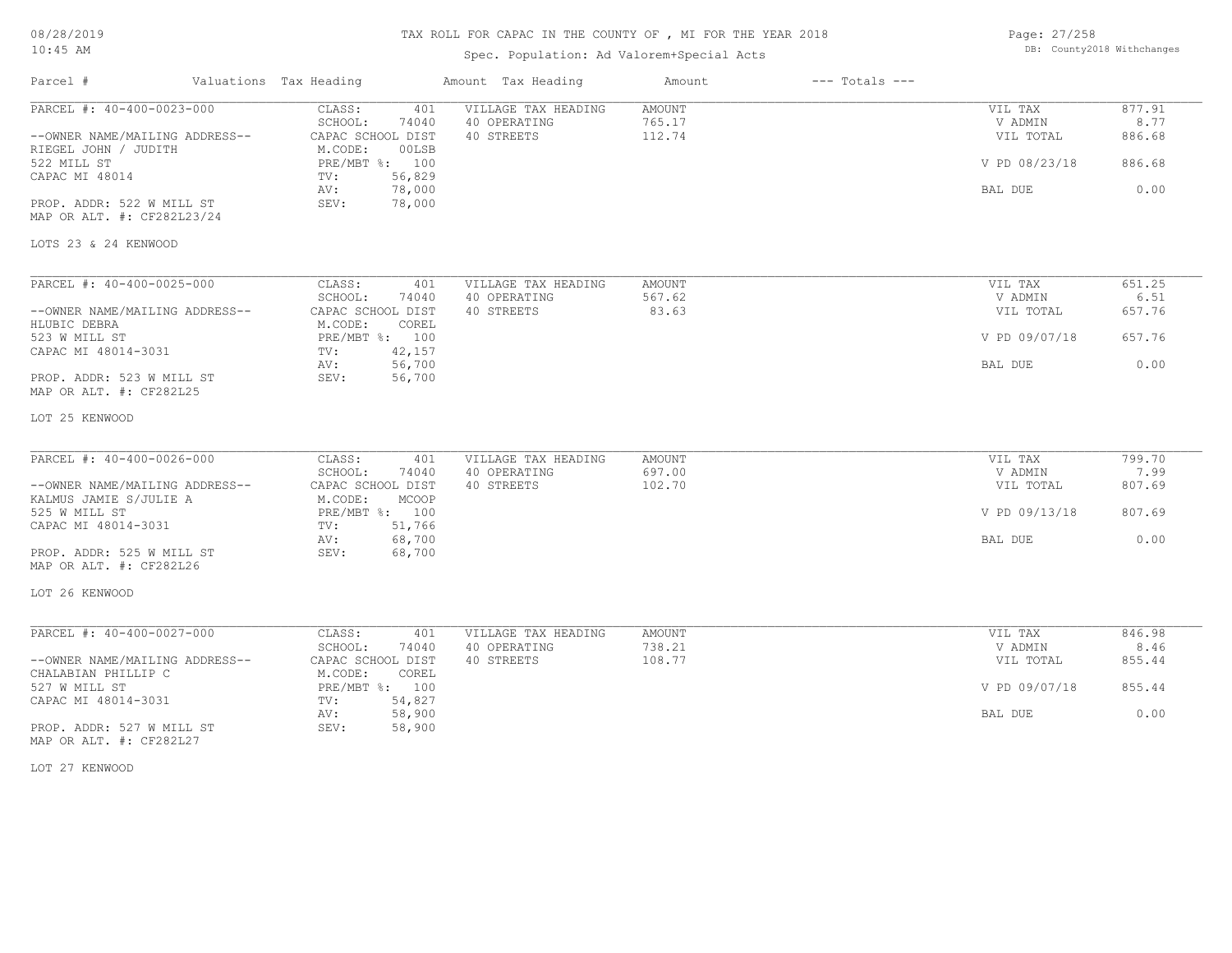# Spec. Population: Ad Valorem+Special Acts

| Page: 28/258 |                            |
|--------------|----------------------------|
|              | DB: County2018 Withchanges |

| Parcel #                                                                                   | Valuations Tax Heading                                             | Amount Tax Heading                                | Amount                           | $---$ Totals $---$ |                                 |                          |
|--------------------------------------------------------------------------------------------|--------------------------------------------------------------------|---------------------------------------------------|----------------------------------|--------------------|---------------------------------|--------------------------|
| PARCEL #: 40-400-0028-000<br>--OWNER NAME/MAILING ADDRESS--<br>CORDAN GEORGE/KATHRYN TRUST | CLASS:<br>401<br>SCHOOL:<br>74040<br>CAPAC SCHOOL DIST<br>M.CODE:  | VILLAGE TAX HEADING<br>40 OPERATING<br>40 STREETS | <b>AMOUNT</b><br>648.30<br>95.52 |                    | VIL TAX<br>V ADMIN<br>VIL TOTAL | 743.82<br>7.43<br>751.25 |
| CHEMICAL BANK<br>2301 W BIG BEAVER STE 525                                                 | PRE/MBT %: 100<br>48,149<br>TV:                                    |                                                   |                                  |                    | V PD 07/30/18                   | 751.25                   |
| TROY MI 48084                                                                              | 65,200<br>AV:<br>SEV:<br>65,200                                    |                                                   |                                  |                    | BAL DUE                         | 0.00                     |
| PROP. ADDR: 529 W MILL ST<br>MAP OR ALT. #: CF282L28                                       |                                                                    |                                                   |                                  |                    |                                 |                          |
| LOT 28 KENWOOD                                                                             |                                                                    |                                                   |                                  |                    |                                 |                          |
| PARCEL #: 40-400-0029-000                                                                  | CLASS:<br>401                                                      | VILLAGE TAX HEADING                               | AMOUNT                           |                    | VIL TAX                         | 782.14                   |
| --OWNER NAME/MAILING ADDRESS--<br>MUNOZ FREDRICO                                           | SCHOOL:<br>74040<br>CAPAC SCHOOL DIST<br>M.CODE:                   | 40 OPERATING<br>40 STREETS                        | 681.70<br>100.44                 |                    | V ADMIN<br>VIL TOTAL            | 7.82<br>789.96           |
| MUNOZ MAIRA<br>LABREE HOMES, LLC<br>P.O. BOX 130<br>MARINE CITY MI 48039                   | PRE/MBT %: 100<br>TV:<br>50,630<br>68,900<br>AV:<br>68,900<br>SEV: |                                                   |                                  |                    | BAL DUE                         | 789.96                   |
| PROP. ADDR: 101 ST CLAIR ST<br>MAP OR ALT. #: CF282L29                                     |                                                                    |                                                   |                                  |                    |                                 |                          |
| LOT 29 KENWOOD SUBDIVISION                                                                 |                                                                    |                                                   |                                  |                    |                                 |                          |
| PARCEL #: 40-400-0030-000<br>--OWNER NAME/MAILING ADDRESS--                                | CLASS:<br>401<br>SCHOOL:<br>74040<br>CAPAC SCHOOL DIST             | VILLAGE TAX HEADING<br>40 OPERATING<br>40 STREETS | AMOUNT<br>523.09<br>77.07        |                    | VIL TAX<br>V ADMIN<br>VIL TOTAL | 600.16<br>6.00<br>606.16 |
| STACK GARY D<br>103 ST CLAIR ST<br>CAPAC MI 48014-3043                                     | M.CODE:<br>MCOOP<br>PRE/MBT %: 100<br>38,850                       |                                                   |                                  |                    | V PD 09/13/18                   | 606.16                   |
| PROP. ADDR: 103 ST CLAIR ST                                                                | TV:<br>52,700<br>AV:<br>SEV:<br>52,700                             |                                                   |                                  |                    | BAL DUE                         | 0.00                     |
| MAP OR ALT. #: CF282L30                                                                    |                                                                    |                                                   |                                  |                    |                                 |                          |
| LOT 30 KENWOOD                                                                             |                                                                    |                                                   |                                  |                    |                                 |                          |
| PARCEL #: 40-400-0031-000                                                                  | CLASS:<br>401<br>SCHOOL:<br>74040                                  | VILLAGE TAX HEADING<br>40 OPERATING               | <b>AMOUNT</b><br>502.22          |                    | VIL TAX<br>V ADMIN              | 576.22<br>5.76           |
| --OWNER NAME/MAILING ADDRESS--<br>FAUSTINA HERRERA SARA                                    | CAPAC SCHOOL DIST<br>M.CODE:                                       | 40 STREETS                                        | 74.00                            |                    | VIL TOTAL                       | 581.98                   |
| HERRERA FORTINO<br>105 ST CLAIR ST                                                         | PRE/MBT %: 100<br>37,300<br>TV:                                    |                                                   |                                  |                    | V PD 09/06/18                   | 581.98                   |
| CAPAC MI 48014-3043                                                                        | 50,700<br>AV:<br>SEV:<br>50,700                                    |                                                   |                                  |                    | BAL DUE                         | 0.00                     |
| PROP. ADDR: 105 ST CLAIR ST<br>MAP OR ALT. #: CF282L31                                     |                                                                    |                                                   |                                  |                    |                                 |                          |
| LOT 31 KENWOOD SUBDIVISION                                                                 |                                                                    |                                                   |                                  |                    |                                 |                          |
|                                                                                            |                                                                    |                                                   |                                  |                    |                                 |                          |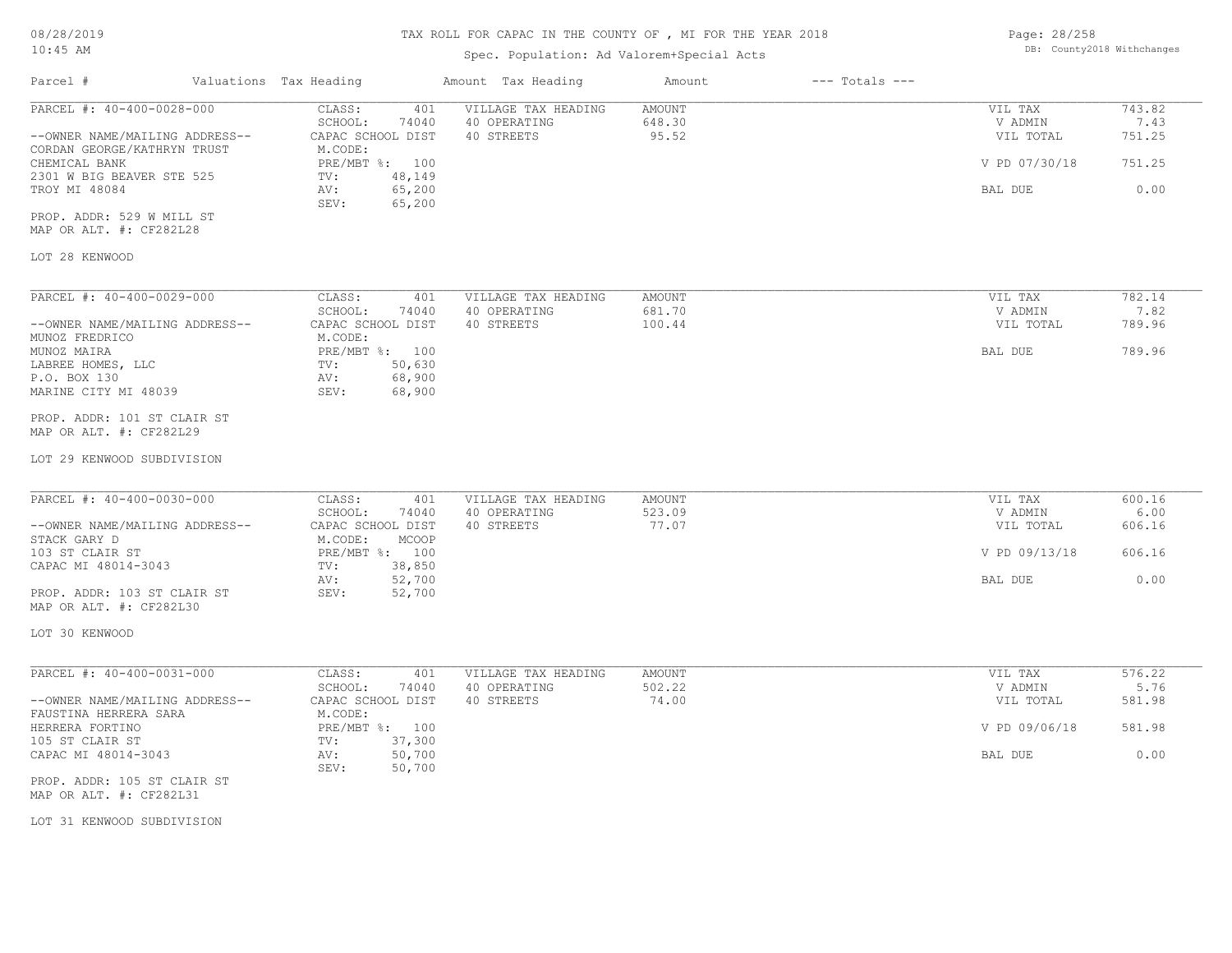## TAX ROLL FOR CAPAC IN THE COUNTY OF , MI FOR THE YEAR 2018

# Spec. Population: Ad Valorem+Special Acts

Page: 29/258 DB: County2018 Withchanges

| Parcel #                                                           | Valuations Tax Heading          | Amount Tax Heading  | Amount        | $---$ Totals $---$ |               |          |
|--------------------------------------------------------------------|---------------------------------|---------------------|---------------|--------------------|---------------|----------|
| PARCEL #: 40-400-0032-000                                          | CLASS:<br>401                   | VILLAGE TAX HEADING | AMOUNT        |                    | VIL TAX       | 767.78   |
|                                                                    | SCHOOL:<br>74040                | 40 OPERATING        | 669.18        |                    | V ADMIN       | 7.67     |
| --OWNER NAME/MAILING ADDRESS--                                     | CAPAC SCHOOL DIST               | 40 STREETS          | 98.60         |                    | VIL TOTAL     | 775.45   |
| RICHARDS NADINE                                                    | M.CODE:<br>COREL                |                     |               |                    |               |          |
| 107 ST. CLAIR ST                                                   | PRE/MBT %: 100                  |                     |               |                    | V PD 09/07/18 | 775.45   |
| CAPAC MI 48014                                                     | 49,700<br>TV:                   |                     |               |                    |               |          |
|                                                                    | 67,100<br>AV:<br>67,100<br>SEV: |                     |               |                    | BAL DUE       | 0.00     |
| PROP. ADDR: 107 ST. CLAIR ST<br>MAP OR ALT. #: CF282L32            |                                 |                     |               |                    |               |          |
| LOT 32 KENWOOD SUBDIVISION                                         |                                 |                     |               |                    |               |          |
| PARCEL #: 40-425-0001-000                                          | CLASS:<br>401                   | VILLAGE TAX HEADING | <b>AMOUNT</b> |                    | VIL TAX       | 0.00     |
|                                                                    | SCHOOL:<br>74040                | 40 OPERATING        | 0.00          |                    | V ADMIN       | 0.00     |
| --OWNER NAME/MAILING ADDRESS--                                     | CAPAC SCHOOL DIST               | 40 STREETS          | 0.00          |                    | VIL TOTAL     | 0.00     |
| MALANEY JOHN                                                       | M.CODE:<br>COREL                |                     |               |                    |               |          |
| MALANEY BRYAN                                                      | PRE/MBT %:<br>100               |                     |               |                    | V PD 09/07/18 | 1,105.57 |
| 415 W MILL ST                                                      | TV:<br>$\Omega$                 |                     |               |                    |               |          |
| CAPAC MI 48014-3618                                                | AV:<br>$\circ$                  |                     |               |                    | BAL DUE       | 0.00     |
|                                                                    | $\Omega$<br>SEV:                |                     |               |                    |               |          |
| PROP. ADDR: 415 W MILL ST<br>MAP OR ALT. #: CF282M/Q               |                                 |                     |               |                    |               |          |
| LOT 1 EXC S 35' OF W 35' POPPS SUBDIVISION                         |                                 |                     |               |                    |               |          |
| PARCEL #: 40-425-0001-250                                          | CLASS:<br>703                   | VILLAGE TAX HEADING | <b>AMOUNT</b> |                    | VIL TAX       | 0.00     |
|                                                                    | SCHOOL:<br>74040                | 40 OPERATING        | 0.00          |                    | V ADMIN       | 0.00     |
| --OWNER NAME/MAILING ADDRESS--                                     | CAPAC SCHOOL DIST               | 40 STREETS          | 0.00          |                    | VIL TOTAL     | 0.00     |
| VILLAGE OF CAPAC                                                   | M.CODE:                         |                     |               |                    |               |          |
| 131 N MAIN ST                                                      | PRE/MBT %:<br>$\circ$           |                     |               |                    | BAL DUE       | 0.00     |
| CAPAC MI 48014                                                     | $\circ$<br>TV:                  |                     |               |                    |               |          |
|                                                                    | $\circ$<br>AV:                  |                     |               |                    |               |          |
| PROP. ADDR: 499 W MILL ST<br>MAP OR ALT. #: CF282R1                | $\Omega$<br>SEV:                |                     |               |                    |               |          |
| S35' OF W 35' OF LOT 1 POPPS SUBDIVISION                           |                                 |                     |               |                    |               |          |
| PARCEL #: 40-425-0002-000                                          | CLASS:<br>401                   | VILLAGE TAX HEADING | AMOUNT        |                    | VIL TAX       | 881.49   |
|                                                                    | SCHOOL:<br>74040                | 40 OPERATING        | 768.29        |                    | V ADMIN       | 8.81     |
| --OWNER NAME/MAILING ADDRESS--<br>STEVENS CHRISTOPHER A / JENNIE S | CAPAC SCHOOL DIST<br>M.CODE:    | 40 STREETS          | 113.20        |                    | VIL TOTAL     | 890.30   |

AV: 76,400 BAL DUE 0.00

109 N MATTESON ST PRE/MBT %: 100 V PD 09/07/18 890.30

MAP OR ALT. #: CF282R2 PROP. ADDR: 109 N MATTESON ST SEV: 76,400

CAPAC MI 48014-3020 TV: 57,061<br>AV: 76,400

LOT 2 POPPS SUBDIVISION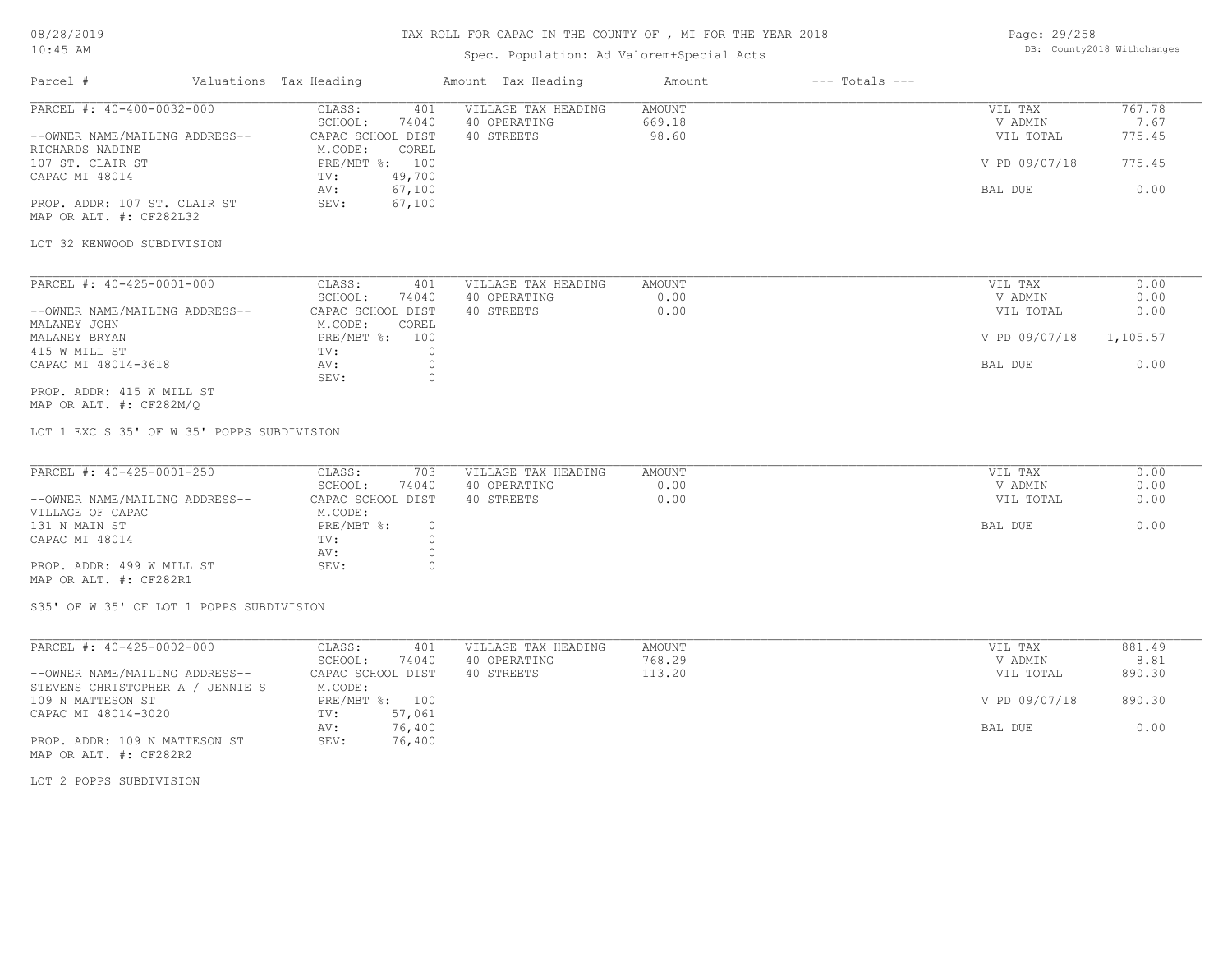# TAX ROLL FOR CAPAC IN THE COUNTY OF , MI FOR THE YEAR 2018

# Spec. Population: Ad Valorem+Special Acts

| Page: 30/258 |                            |
|--------------|----------------------------|
|              | DB: County2018 Withchanges |

| Parcel #                                                                                            | Valuations Tax Heading                                                              | Amount Tax Heading                                | Amount                    | $---$ Totals $---$ |                                                  |                                    |
|-----------------------------------------------------------------------------------------------------|-------------------------------------------------------------------------------------|---------------------------------------------------|---------------------------|--------------------|--------------------------------------------------|------------------------------------|
| PARCEL #: 40-425-0003-000<br>--OWNER NAME/MAILING ADDRESS--<br>GRESELL KAREN A<br>107 N MATTESON ST | CLASS:<br>401<br>SCHOOL:<br>74040<br>CAPAC SCHOOL DIST<br>M.CODE:<br>PRE/MBT %: 100 | VILLAGE TAX HEADING<br>40 OPERATING<br>40 STREETS | AMOUNT<br>639.05<br>94.16 |                    | VIL TAX<br>V ADMIN<br>VIL TOTAL<br>V PD 09/10/18 | 733.21<br>7.33<br>740.54<br>740.54 |
| CAPAC MI 48014-3020<br>PROP. ADDR: 107 N MATTESON ST<br>MAP OR ALT. #: CF282R3                      | 47,462<br>TV:<br>65,100<br>AV:<br>65,100<br>SEV:                                    |                                                   |                           |                    | BAL DUE                                          | 0.00                               |
| LOT 3 POPPS SUBDIVISION                                                                             |                                                                                     |                                                   |                           |                    |                                                  |                                    |
| PARCEL #: 40-425-0004-000                                                                           | CLASS:<br>402                                                                       | VILLAGE TAX HEADING                               | AMOUNT                    |                    | VIL TAX                                          | 95.40                              |
| --OWNER NAME/MAILING ADDRESS--<br>WISNESKI DAVID F                                                  | SCHOOL:<br>74040<br>CAPAC SCHOOL DIST<br>M.CODE:                                    | 40 OPERATING<br>40 STREETS                        | 83.15<br>12.25            |                    | V ADMIN<br>VIL TOTAL                             | 0.95<br>96.35                      |
| WISNESKI JANE M<br>403 W MILL ST                                                                    | PRE/MBT %: 100<br>6,176<br>TV:                                                      |                                                   |                           |                    | V PD 09/14/18                                    | 96.35                              |
| CAPAC MI 48014-3029                                                                                 | 19,100<br>AV:<br>19,100<br>SEV:                                                     |                                                   |                           |                    | BAL DUE                                          | 0.00                               |
| PROP. ADDR: N MADISON<br>MAP OR ALT. #: CF282R4                                                     |                                                                                     |                                                   |                           |                    |                                                  |                                    |
| LOT 4 POPPS SUBDIVISION                                                                             |                                                                                     |                                                   |                           |                    |                                                  |                                    |
| PARCEL #: 40-425-0005-000                                                                           | CLASS:<br>401                                                                       | VILLAGE TAX HEADING                               | AMOUNT                    |                    | VIL TAX                                          | 612.92                             |
| --OWNER NAME/MAILING ADDRESS--                                                                      | SCHOOL:<br>74040<br>CAPAC SCHOOL DIST                                               | 40 OPERATING<br>40 STREETS                        | 534.21<br>78.71           |                    | V ADMIN<br>VIL TOTAL                             | 6.12<br>619.04                     |
| WISNESKI DAVID F.<br>WISNESKI JANE M                                                                | M.CODE:<br>PRE/MBT %: 100                                                           |                                                   |                           |                    | V PD 09/14/18                                    | 619.04                             |
| 403 W MILL ST<br>CAPAC MI 48014-3029                                                                | 39,676<br>TV:<br>53,900<br>AV:<br>SEV:<br>53,900                                    |                                                   |                           |                    | BAL DUE                                          | 0.00                               |
| PROP. ADDR: 403 W MILL ST<br>MAP OR ALT. #: CF282R5/W                                               |                                                                                     |                                                   |                           |                    |                                                  |                                    |
| LOT 5 POPPS SUBDIVISION                                                                             |                                                                                     |                                                   |                           |                    |                                                  |                                    |
| PARCEL #: 40-450-1001-000                                                                           | CLASS:<br>201                                                                       | VILLAGE TAX HEADING                               | AMOUNT                    |                    | VIL TAX                                          | 762.00                             |
| --OWNER NAME/MAILING ADDRESS--                                                                      | SCHOOL:<br>74040<br>CAPAC SCHOOL DIST                                               | 40 OPERATING<br>40 STREETS                        | 664.14<br>97.86           |                    | V ADMIN<br>VIL TOTAL                             | 7.62<br>769.62                     |
| TJH REALTY, LLC<br>PO BOX 38                                                                        | M.CODE:<br>$PRE/MBT$ $\frac{1}{6}$ : 0                                              |                                                   |                           |                    | V PD 08/09/18                                    | 769.62                             |
| JEDDO MI 48032                                                                                      | 49,326<br>TV:<br>84,500<br>AV:                                                      |                                                   |                           |                    | BAL DUE                                          | 0.00                               |
| PROP. ADDR: 4309 N CAPAC RD<br>MAP OR ALT. #: CF282X01                                              | SEV:<br>84,500                                                                      |                                                   |                           |                    |                                                  |                                    |
|                                                                                                     | LOW 1 BYG W 1501 6 BYG B 1401 OB 8 1001 SHOURDNING SUBBITITOTOM                     |                                                   |                           |                    |                                                  |                                    |

LOT 1 EXC W 150' & EXC E 140' OF S 100' STOUTENBURG SUBDIVISION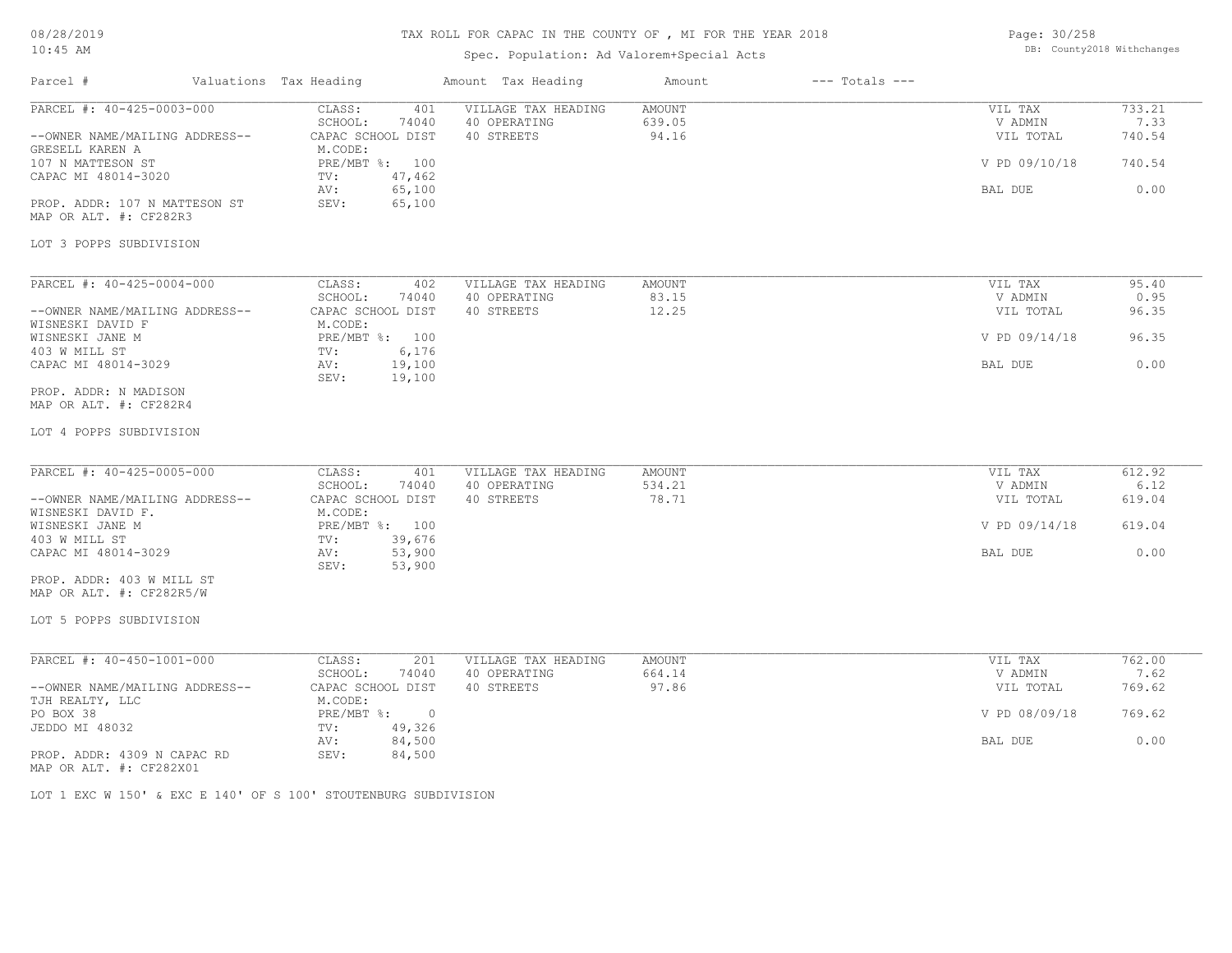## Spec. Population: Ad Valorem+Special Acts

Page: 31/258 DB: County2018 Withchanges

| Parcel #                       | Valuations Tax Heading |                | Amount Tax Heading  | Amount | $---$ Totals $---$ |               |          |
|--------------------------------|------------------------|----------------|---------------------|--------|--------------------|---------------|----------|
| PARCEL #: 40-450-1002-000      | CLASS:                 | 401            | VILLAGE TAX HEADING | AMOUNT |                    | VIL TAX       | 1,021.14 |
|                                | SCHOOL:                | 74040          | 40 OPERATING        | 890.00 |                    | V ADMIN       | 10.21    |
| --OWNER NAME/MAILING ADDRESS-- | CAPAC SCHOOL DIST      |                | 40 STREETS          | 131.14 |                    | VIL TOTAL     | 1,031.35 |
| PAPE ROBIN                     | M.CODE:                | COREL          |                     |        |                    |               |          |
| 15030 W PARK ST                |                        | PRE/MBT %: 100 |                     |        |                    | V PD 08/14/18 | 1,031.35 |
| CAPAC MI 48014                 | TV:                    | 66,100         |                     |        |                    |               |          |
|                                | AV:                    | 66,100         |                     |        |                    | BAL DUE       | 0.00     |
| PROP. ADDR: 15030 W PARK ST    | SEV:                   | 66,100         |                     |        |                    |               |          |
| MAP OR ALT. #: CF282X02        |                        |                |                     |        |                    |               |          |

W150' OF LOT 1 EXC W 50' STOUTENBERG SUBDIVISION

| PARCEL #: 40-450-1003-000      | 202<br>CLASS:     | VILLAGE TAX HEADING | AMOUNT | VIL TAX       | 139.52 |
|--------------------------------|-------------------|---------------------|--------|---------------|--------|
|                                | 74040<br>SCHOOL:  | 40 OPERATING        | 121.61 | V ADMIN       | 1.39   |
| --OWNER NAME/MAILING ADDRESS-- | CAPAC SCHOOL DIST | 40 STREETS          | 17.91  | VIL TOTAL     | 140.91 |
| TJH REALTY, LLC                | M.CODE:           |                     |        |               |        |
| PO BOX 38                      | PRE/MBT %:        |                     |        | V PD 08/09/18 | 140.91 |
| JEDDO MI 48032                 | 9,032<br>TV:      |                     |        |               |        |
|                                | 18,600<br>AV:     |                     |        | BAL DUE       | 0.00   |
| PROP. ADDR: 4305 N CAPAC RD    | 18,600<br>SEV:    |                     |        |               |        |
|                                |                   |                     |        |               |        |

MAP OR ALT. #: CF282X03

E140 FT OF S 100 FT OF LOT 1 STOUTENBURG SUBD SEC 21 T7N R13E

| PARCEL #: 40-450-1004-000      | CLASS:<br>401     | VILLAGE TAX HEADING | AMOUNT | VIL TAX       | 550.30 |
|--------------------------------|-------------------|---------------------|--------|---------------|--------|
|                                | 74040<br>SCHOOL:  | 40 OPERATING        | 479.63 | V ADMIN       | 5.50   |
| --OWNER NAME/MAILING ADDRESS-- | CAPAC SCHOOL DIST | 40 STREETS          | 70.67  | VIL TOTAL     | 555.80 |
| JAMISON NETTIE                 | M.CODE:<br>COREL  |                     |        |               |        |
| 15038 W PARK ST                | PRE/MBT %: 100    |                     |        | V PD 09/07/18 | 555.80 |
| CAPAC MI 48014-3042            | 35,622<br>TV:     |                     |        |               |        |
|                                | 49,300<br>AV:     |                     |        | BAL DUE       | 0.00   |
| PROP. ADDR: 15038 W PARK ST    | 49,300<br>SEV:    |                     |        |               |        |
| MAP OR ALT. #: CF282X04        |                   |                     |        |               |        |

LOT 2 & W 50' OF LOT 1 STOUTENBURG SUBDIVISION

| PARCEL #: 40-450-1005-000      | CLASS:       | 401               | VILLAGE TAX HEADING | AMOUNT | VIL TAX       | 152.48 |
|--------------------------------|--------------|-------------------|---------------------|--------|---------------|--------|
|                                | SCHOOL:      | 74040             | 40 OPERATING        | 132.90 | V ADMIN       | 1.52   |
| --OWNER NAME/MAILING ADDRESS-- |              | CAPAC SCHOOL DIST | 40 STREETS          | 19.58  | VIL TOTAL     | 154.00 |
| KOBAYASHI ROBERTA G.           | M.CODE:      |                   |                     |        |               |        |
| BARNARD DALE B.                | $PRE/MBT$ %: |                   |                     |        | V PD 09/10/18 | 154.00 |
| 535 N NEEPER ST                | TV:          | 9,871             |                     |        |               |        |
| CAPAC MI 48014-3040            | AV:          | 20,800            |                     |        | BAL DUE       | 0.00   |
|                                | SEV:         | 20,800            |                     |        |               |        |
| ppop appp 15050 to papir om    |              |                   |                     |        |               |        |

MAP OR ALT. #: CF282X05 PROP. ADDR: 15050 W PARK ST

LOT 3 STOUTENBURG SUBDIVISION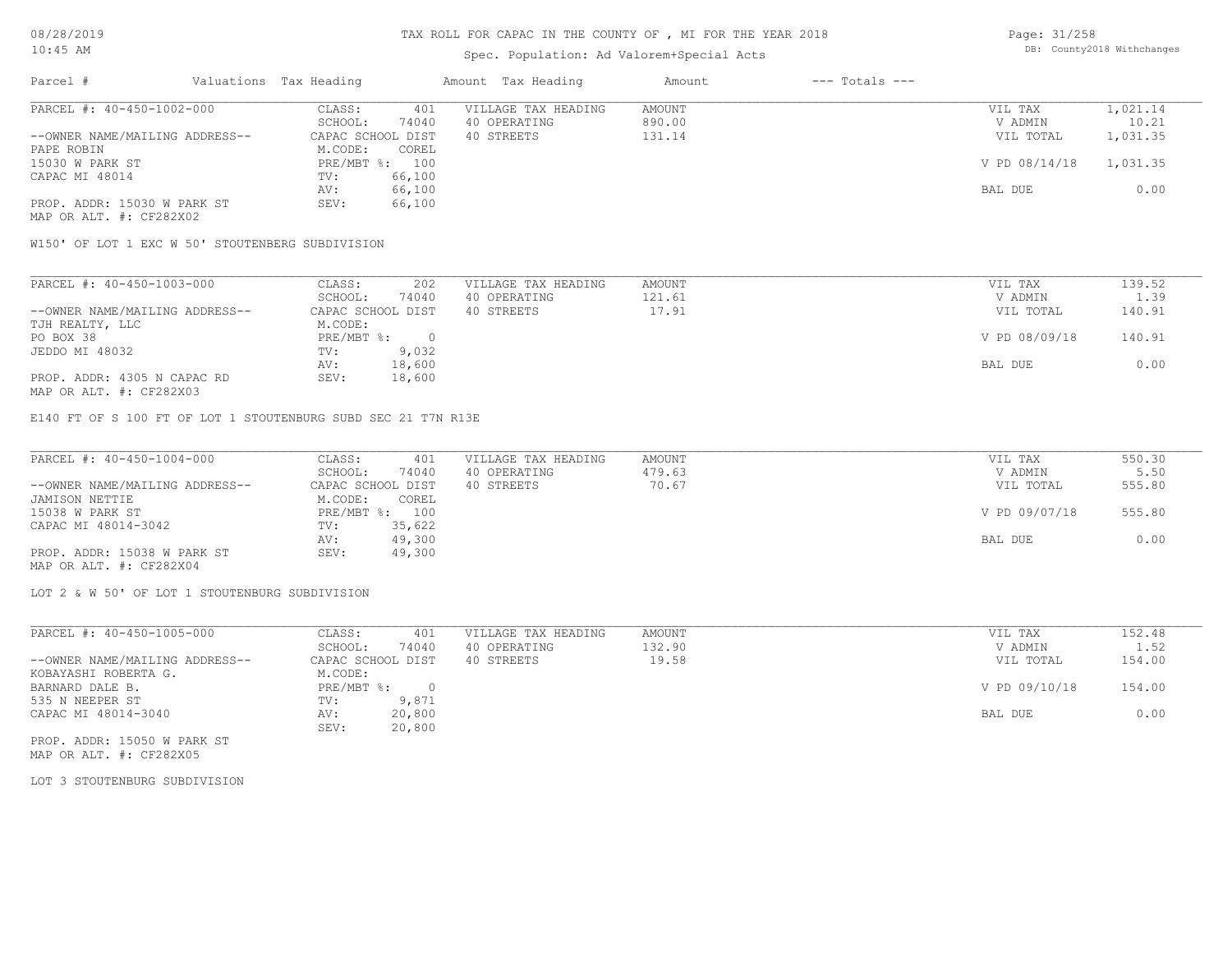## TAX ROLL FOR CAPAC IN THE COUNTY OF , MI FOR THE YEAR 2018

## Spec. Population: Ad Valorem+Special Acts

Page: 32/258 DB: County2018 Withchanges

| Parcel #                       | Valuations Tax Heading |                | Amount Tax Heading  | Amount | $---$ Totals $---$ |               |        |
|--------------------------------|------------------------|----------------|---------------------|--------|--------------------|---------------|--------|
| PARCEL #: 40-450-1006-000      | CLASS:                 | 402            | VILLAGE TAX HEADING | AMOUNT |                    | VIL TAX       | 160.51 |
|                                | SCHOOL:                | 74040          | 40 OPERATING        | 139.90 |                    | V ADMIN       | 1.60   |
| --OWNER NAME/MAILING ADDRESS-- | CAPAC SCHOOL DIST      |                | 40 STREETS          | 20.61  |                    | VIL TOTAL     | 162.11 |
| WHITE ROBERT G                 | M.CODE:                |                |                     |        |                    |               |        |
| 15070 W PARK ST                |                        | PRE/MBT %: 100 |                     |        |                    | V PD 07/11/18 | 162.11 |
| CAPAC MI 48014-3042            | TV:                    | 10,391         |                     |        |                    |               |        |
|                                | AV:                    | 17,000         |                     |        |                    | BAL DUE       | 0.00   |
| PROP. ADDR: W PARK ST          | SEV:                   | 17,000         |                     |        |                    |               |        |
| MAP OR ALT. #: CF282X06        |                        |                |                     |        |                    |               |        |

LOT 4 STOUTENBURG SUBD SEC 21 T7N R13E

| PARCEL #: 40-450-1007-000      | CLASS:<br>402     | VILLAGE TAX HEADING | AMOUNT | VIL TAX       | 160.51 |
|--------------------------------|-------------------|---------------------|--------|---------------|--------|
|                                | 74040<br>SCHOOL:  | 40 OPERATING        | 139.90 | V ADMIN       | 1.60   |
| --OWNER NAME/MAILING ADDRESS-- | CAPAC SCHOOL DIST | 40 STREETS          | 20.61  | VIL TOTAL     | 162.11 |
| WHITE ROBERT G                 | M.CODE:           |                     |        |               |        |
| 15070 W PARK ST                | PRE/MBT %: 100    |                     |        | V PD 07/11/18 | 162.11 |
| CAPAC MI 48014-3042            | 10,391<br>TV:     |                     |        |               |        |
|                                | 17,000<br>AV:     |                     |        | BAL DUE       | 0.00   |
| PROP. ADDR: W PARK ST          | 17,000<br>SEV:    |                     |        |               |        |
| MAP OR ALT. #: CF282X07        |                   |                     |        |               |        |

#### LOT 5 STOUTENBURG SUBD SEC 21 T7N R13E

| PARCEL #: 40-450-1008-000      | CLASS:            | 401    | VILLAGE TAX HEADING | AMOUNT | VIL TAX       | 771.08 |
|--------------------------------|-------------------|--------|---------------------|--------|---------------|--------|
|                                | SCHOOL:           | 74040  | 40 OPERATING        | 672.06 | V ADMIN       | 7.71   |
| --OWNER NAME/MAILING ADDRESS-- | CAPAC SCHOOL DIST |        | 40 STREETS          | 99.02  | VIL TOTAL     | 778.79 |
| WHITE ROBERT G                 | M.CODE:           | COREL  |                     |        |               |        |
| 15070 W PARK ST                | $PRE/MBT$ %:      | 100    |                     |        | V PD 09/07/18 | 778.79 |
| CAPAC MI 48014-3042            | TV:               | 49,914 |                     |        |               |        |
|                                | AV:               | 70,300 |                     |        | BAL DUE       | 0.00   |
| PROP. ADDR: 15070 W PARK ST    | SEV:              | 70,300 |                     |        |               |        |
| MAP OR ALT. #: CF282X08        |                   |        |                     |        |               |        |

 $\mathcal{L}_\mathcal{L} = \mathcal{L}_\mathcal{L} = \mathcal{L}_\mathcal{L} = \mathcal{L}_\mathcal{L} = \mathcal{L}_\mathcal{L} = \mathcal{L}_\mathcal{L} = \mathcal{L}_\mathcal{L} = \mathcal{L}_\mathcal{L} = \mathcal{L}_\mathcal{L} = \mathcal{L}_\mathcal{L} = \mathcal{L}_\mathcal{L} = \mathcal{L}_\mathcal{L} = \mathcal{L}_\mathcal{L} = \mathcal{L}_\mathcal{L} = \mathcal{L}_\mathcal{L} = \mathcal{L}_\mathcal{L} = \mathcal{L}_\mathcal{L}$ 

LOT 6 STOUTENBURG SUBD SEC 21 T7N R13E

| PARCEL #: 40-450-1009-000      | CLASS:            | 703   | VILLAGE TAX HEADING | AMOUNT | VIL TAX   | 0.00 |
|--------------------------------|-------------------|-------|---------------------|--------|-----------|------|
|                                | SCHOOL:           | 74040 | 40 OPERATING        | 0.00   | V ADMIN   | 0.00 |
| --OWNER NAME/MAILING ADDRESS-- | CAPAC SCHOOL DIST |       | 40 STREETS          | 0.00   | VIL TOTAL | 0.00 |
| VILLAGE OF CAPAC               | M.CODE:           |       |                     |        |           |      |
| 131 N MAIN                     | PRE/MBT %:        |       |                     |        | BAL DUE   | 0.00 |
| CAPAC MI 48014-3042            | TV:               |       |                     |        |           |      |
|                                | AV:               |       |                     |        |           |      |
| PROP. ADDR: W PARK ST          | SEV:              |       |                     |        |           |      |

MAP OR ALT. #: CF282X09

LOT 7 STOUTENBURG SUBD SEC 21 T7N R13E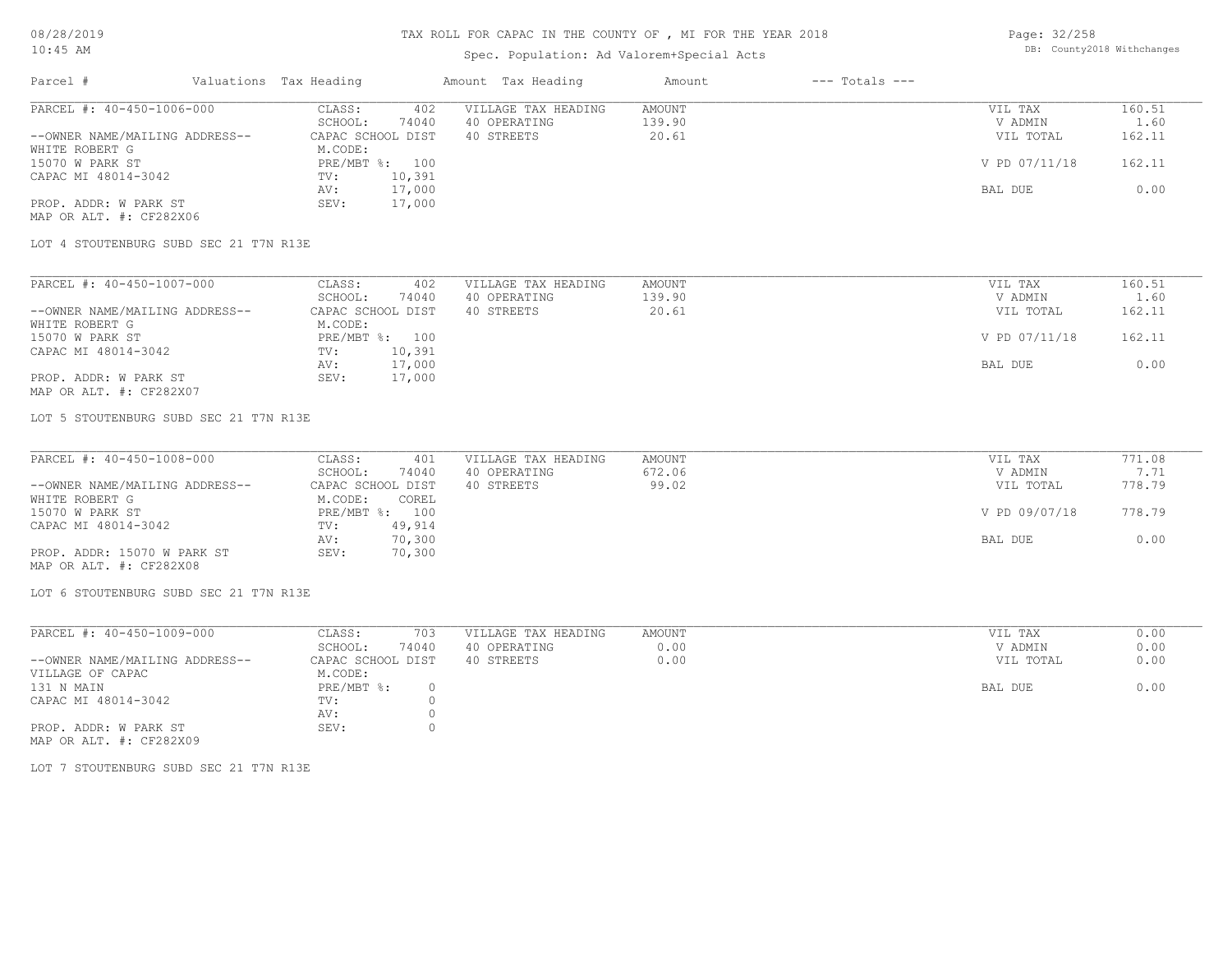## TAX ROLL FOR CAPAC IN THE COUNTY OF , MI FOR THE YEAR 2018

## Spec. Population: Ad Valorem+Special Acts

Page: 33/258 DB: County2018 Withchanges

| Parcel #                       | Valuations Tax Heading |        | Amount Tax Heading  | Amount | $---$ Totals $---$ |               |        |
|--------------------------------|------------------------|--------|---------------------|--------|--------------------|---------------|--------|
| PARCEL #: 40-450-1010-000      | CLASS:                 | 402    | VILLAGE TAX HEADING | AMOUNT |                    | VIL TAX       | 199.50 |
|                                | SCHOOL:                | 74040  | 40 OPERATING        | 173.88 |                    | V ADMIN       | 1.99   |
| --OWNER NAME/MAILING ADDRESS-- | CAPAC SCHOOL DIST      |        | 40 STREETS          | 25.62  |                    | VIL TOTAL     | 201.49 |
| WHITE ROBERT G                 | M.CODE:                |        |                     |        |                    |               |        |
| 15070 W PARK ST                | PRE/MBT %:             |        |                     |        |                    | V PD 07/11/18 | 201.49 |
| CAPAC MI 48014-3042            | TV:                    | 12,914 |                     |        |                    |               |        |
|                                | AV:                    | 19,100 |                     |        |                    | BAL DUE       | 0.00   |
| PROP. ADDR: W PARK ST          | SEV:                   | 19,100 |                     |        |                    |               |        |
| MAP OR ALT. #: CF282X10        |                        |        |                     |        |                    |               |        |

LOT 8 STOUTENBURG SUBD SEC 21 T7N R13E

| PARCEL #: 40-450-1011-000      | CLASS:<br>401     | VILLAGE TAX HEADING | AMOUNT | VIL TAX       | 705.44 |
|--------------------------------|-------------------|---------------------|--------|---------------|--------|
|                                | 74040<br>SCHOOL:  | 40 OPERATING        | 614.85 | V ADMIN       | 7.05   |
| --OWNER NAME/MAILING ADDRESS-- | CAPAC SCHOOL DIST | 40 STREETS          | 90.59  | VIL TOTAL     | 712.49 |
| TOWNSEND JASON                 | M.CODE:<br>COREL  |                     |        |               |        |
| TOWNSEND COLLEEN               | PRE/MBT %:<br>100 |                     |        | V PD 09/07/18 | 712.49 |
| 15096 W PARK ST                | 45,665<br>TV:     |                     |        |               |        |
| CAPAC MI 48014                 | 62,300<br>AV:     |                     |        | BAL DUE       | 0.00   |
|                                | 62,300<br>SEV:    |                     |        |               |        |
| PROP. ADDR: 15096 W PARK ST    |                   |                     |        |               |        |

MAP OR ALT. #: CF282X11

LOT 9 STOUTENBURG SUBD SEC 21 T7N R13E

| PARCEL #: 40-450-1012-000       | CLASS:<br>202     | VILLAGE TAX HEADING | AMOUNT | VIL TAX       | 88.04 |
|---------------------------------|-------------------|---------------------|--------|---------------|-------|
|                                 | 74040<br>SCHOOL:  | 40 OPERATING        | 76.74  | V ADMIN       | 0.88  |
| --OWNER NAME/MAILING ADDRESS--  | CAPAC SCHOOL DIST | 40 STREETS          | 11.30  | VIL TOTAL     | 88.92 |
| WEST MICHIGAN FAMILY HOMES, LLC | M.CODE:           |                     |        |               |       |
| 13854 SIMONE DR                 | PRE/MBT %:        |                     |        | V PD 09/10/18 | 88.92 |
| SHELBY MI 48315                 | 5,700<br>TV:      |                     |        |               |       |
|                                 | 9,700<br>AV:      |                     |        | BAL DUE       | 0.00  |
| PROP. ADDR: W PARK ST           | 9,700<br>SEV:     |                     |        |               |       |
| MAP OR ALT. #: CF282X12         |                   |                     |        |               |       |

LOT 10 STOUTENBURG SUBD SEC 21 T7N R13E

| PARCEL #: 40-450-1013-000      | 401<br>CLASS:     | VILLAGE TAX HEADING | AMOUNT | VIL TAX       | 1,145.51 |
|--------------------------------|-------------------|---------------------|--------|---------------|----------|
|                                | 74040<br>SCHOOL:  | 40 OPERATING        | 998.40 | V ADMIN       | 11.45    |
| --OWNER NAME/MAILING ADDRESS-- | CAPAC SCHOOL DIST | 40 STREETS          | 147.11 | VIL TOTAL     | 1,156.96 |
| A S PROPERTIES INC             | M.CODE:           |                     |        |               |          |
| 16022 W PARK ST                | PRE/MBT %:        |                     |        | V PD 08/27/18 | 1,156.96 |
| CAPAC MI 48014                 | 74,151<br>TV:     |                     |        |               |          |
|                                | 90,300<br>AV:     |                     |        | BAL DUE       | 0.00     |
| PROP. ADDR: 16014 W PARK ST    | 90,300<br>SEV:    |                     |        |               |          |

MAP OR ALT. #: 282X13

SECTION 21 T7N R13E STOUTENBURG SUBDIVISION LOT 11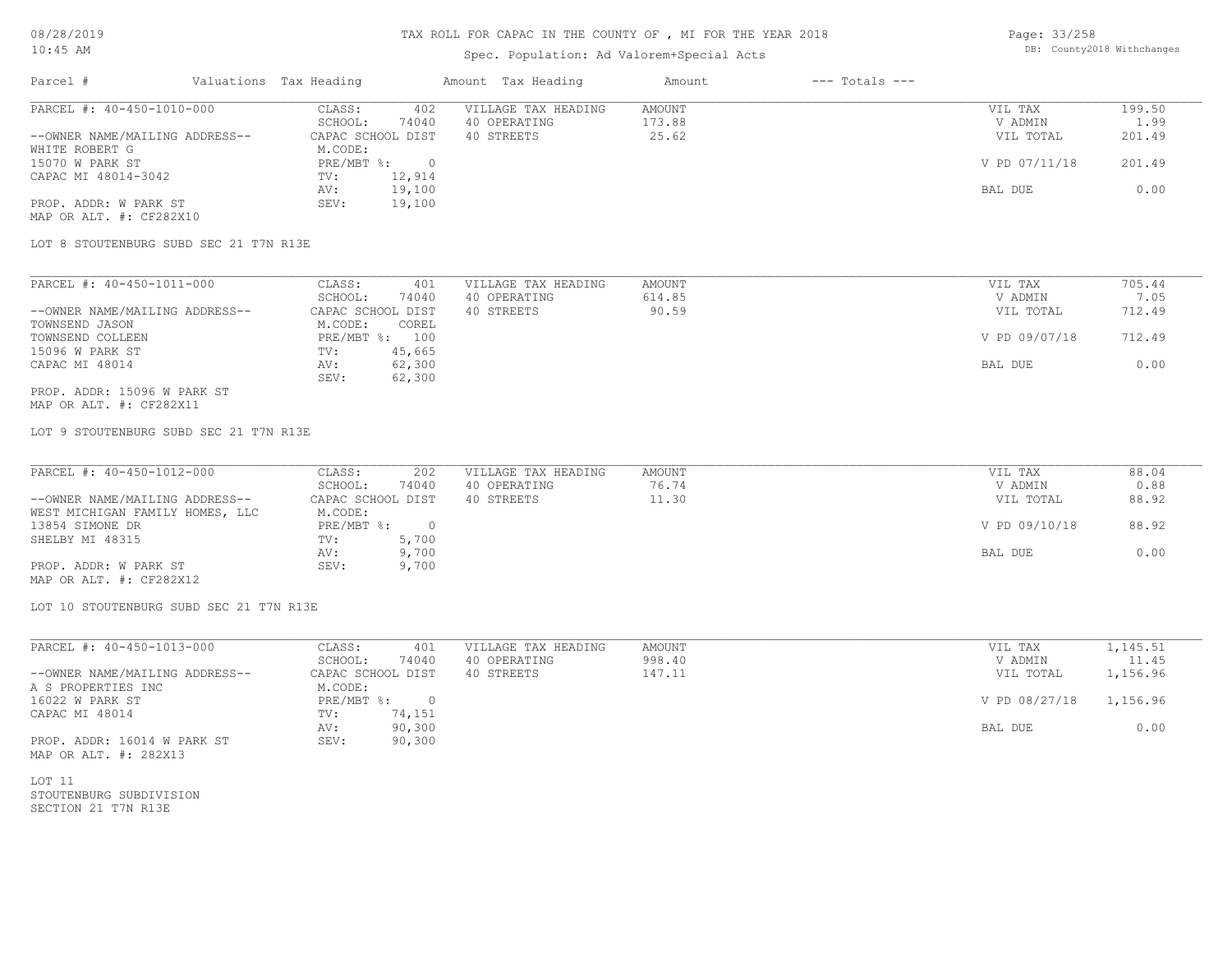| 08/28/2019 |  |
|------------|--|
| $10:45$ AM |  |

# Spec. Population: Ad Valorem+Special Acts

| Page: 34/258 |                            |
|--------------|----------------------------|
|              | DB: County2018 Withchanges |

| Parcel #                                                 | Valuations Tax Heading                           | Amount Tax Heading                  | Amount                    | $---$ Totals $---$ |                          |                   |
|----------------------------------------------------------|--------------------------------------------------|-------------------------------------|---------------------------|--------------------|--------------------------|-------------------|
| PARCEL #: 40-450-1014-000                                | CLASS:<br>401<br>SCHOOL:<br>74040                | VILLAGE TAX HEADING<br>40 OPERATING | <b>AMOUNT</b><br>1,017.53 |                    | VIL TAX<br>V ADMIN       | 1,167.46<br>11.67 |
| --OWNER NAME/MAILING ADDRESS--<br>A S PROPERTIES INC     | CAPAC SCHOOL DIST<br>M.CODE:<br>$\circ$          | 40 STREETS                          | 149.93                    |                    | VIL TOTAL                | 1,179.13          |
| 16022 W PARK ST<br>CAPAC MI 48014                        | $PRE/MBT$ %:<br>TV:<br>75,572<br>92,000<br>AV:   |                                     |                           |                    | V PD 08/27/18<br>BAL DUE | 1,179.13<br>0.00  |
| PROP. ADDR: 16018 W PARK ST<br>MAP OR ALT. #: 282X14     | SEV:<br>92,000                                   |                                     |                           |                    |                          |                   |
| LOT 12<br>STOUTENBURG SUBDIVISION<br>SECTION 21 T7N R13E |                                                  |                                     |                           |                    |                          |                   |
| PARCEL #: 40-450-1015-000                                | CLASS:<br>401<br>SCHOOL:<br>74040                | VILLAGE TAX HEADING<br>40 OPERATING | <b>AMOUNT</b><br>1,017.53 |                    | VIL TAX<br>V ADMIN       | 1,167.46<br>11.67 |
| --OWNER NAME/MAILING ADDRESS--<br>A S PROPERTIES INC     | CAPAC SCHOOL DIST<br>M.CODE:                     | 40 STREETS                          | 149.93                    |                    | VIL TOTAL                | 1,179.13          |
| 16022 W PARK ST<br>CAPAC MI 48014                        | $PRE/MBT$ $\frac{1}{6}$ : 0<br>75,572<br>TV:     |                                     |                           |                    | V PD 08/27/18            | 1,179.13          |
| PROP. ADDR: 16022 W PARK ST<br>MAP OR ALT. #: 282X15     | 92,000<br>AV:<br>SEV:<br>92,000                  |                                     |                           |                    | BAL DUE                  | 0.00              |
| LOT 13<br>STOUTENBURG SUBDIVISION<br>SECTION 21 T7N R13E |                                                  |                                     |                           |                    |                          |                   |
| PARCEL #: 40-450-1016-000                                | CLASS:<br>402                                    | VILLAGE TAX HEADING                 | AMOUNT                    |                    | VIL TAX                  | 148.25            |
| --OWNER NAME/MAILING ADDRESS--<br>LUMBARDO ROBERT JR     | SCHOOL:<br>74040<br>CAPAC SCHOOL DIST<br>M.CODE: | 40 OPERATING<br>40 STREETS          | 129.21<br>19.04           |                    | V ADMIN<br>VIL TOTAL     | 1.48<br>149.73    |
| LUMBARDO DESIREE M<br>4313 STEVENS DR                    | PRE/MBT %: 100<br>9,597<br>TV:                   |                                     |                           |                    | BAL DUE                  | 149.73            |
| CAPAC MI 48014                                           | 19,100<br>AV:<br>SEV:<br>19,100                  |                                     |                           |                    |                          |                   |
| PROP. ADDR: W PARK ST<br>MAP OR ALT. #: CF282X16         |                                                  |                                     |                           |                    |                          |                   |
| LOT 14 STOUTENBURG SUBD SEC 21 T7N R13E                  |                                                  |                                     |                           |                    |                          |                   |
| PARCEL #: 40-450-1017-000                                | CLASS:<br>401<br>SCHOOL:<br>74040                | VILLAGE TAX HEADING<br>40 OPERATING | <b>AMOUNT</b><br>1,237.25 |                    | VIL TAX<br>V ADMIN       | 1,419.55<br>14.19 |
| --OWNER NAME/MAILING ADDRESS--<br>FEB 7 PROPERTIES, INC  | CAPAC SCHOOL DIST<br>M.CODE:                     | 40 STREETS                          | 182.30                    |                    | VIL TOTAL                | 1,433.74          |
| 16346 IMLAY CITY RD<br>CAPAC MI 48014                    | PRE/MBT %: 0<br>91,890<br>TV:<br>93,500<br>AV:   |                                     |                           |                    | BAL DUE                  | 1,433.74          |
| PROP. ADDR: 16030 W PARK ST<br>MAP OR ALT. #: 282X17     | 93,500<br>SEV:                                   |                                     |                           |                    |                          |                   |
| LOT 15<br>STOUTENBURG SUBDIVISION<br>SECTION 21 T7N R13E |                                                  |                                     |                           |                    |                          |                   |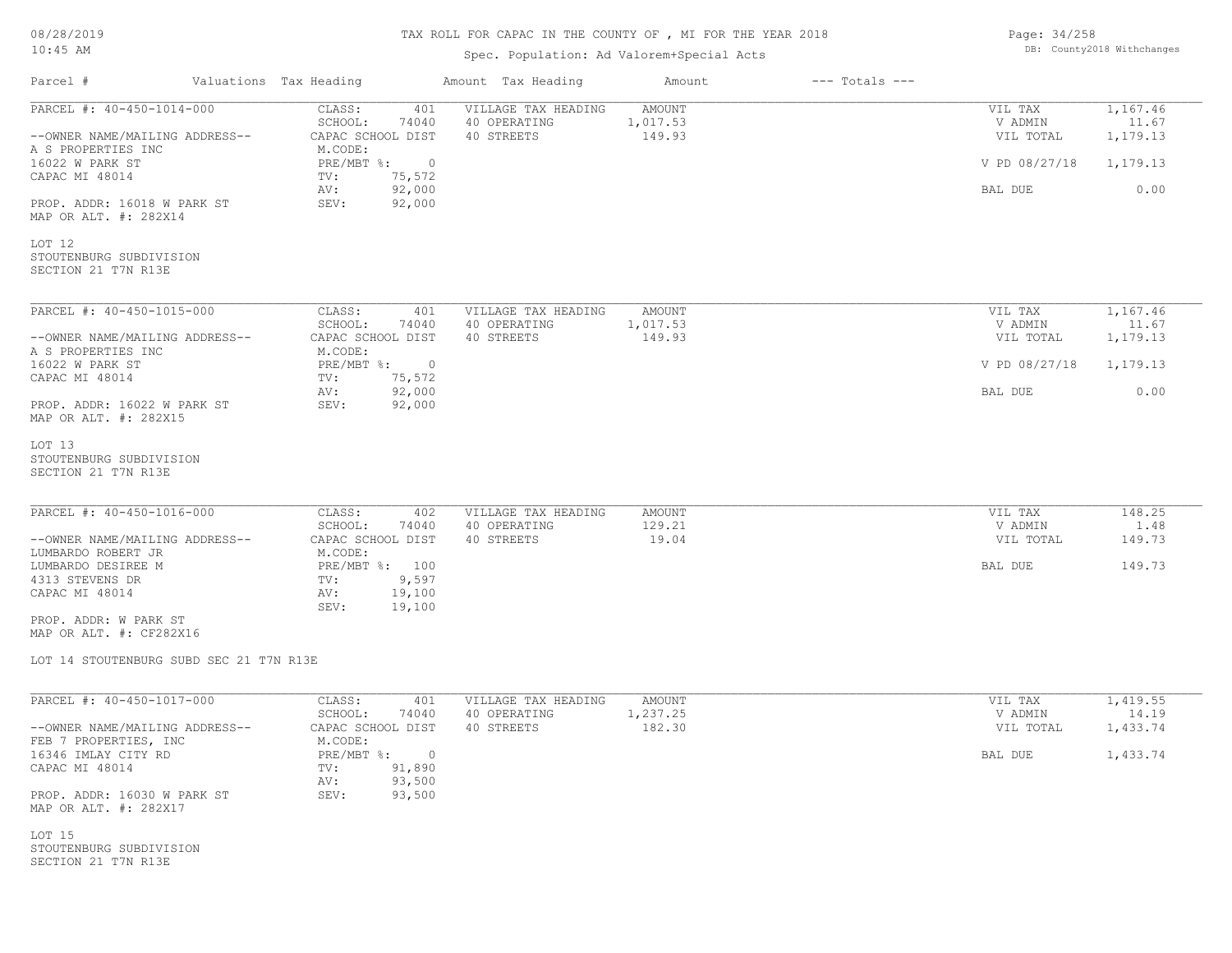| 08/28/2019 |  |
|------------|--|
| $10:45$ AM |  |

# Spec. Population: Ad Valorem+Special Acts

|                                |                                                           | ppcc. reputation. he valorem special help |               |                    |               |          |
|--------------------------------|-----------------------------------------------------------|-------------------------------------------|---------------|--------------------|---------------|----------|
| Parcel #                       | Valuations Tax Heading                                    | Amount Tax Heading                        | Amount        | $---$ Totals $---$ |               |          |
| PARCEL #: 40-450-1018-000      | CLASS:<br>401                                             | VILLAGE TAX HEADING                       | <b>AMOUNT</b> |                    | VIL TAX       | 1,408.51 |
|                                | SCHOOL:<br>74040                                          | 40 OPERATING                              | 1,227.62      |                    | V ADMIN       | 14.08    |
| --OWNER NAME/MAILING ADDRESS-- | CAPAC SCHOOL DIST                                         | 40 STREETS                                | 180.89        |                    | VIL TOTAL     | 1,422.59 |
| FEB 7 PROPERTIES, INC          | M.CODE:                                                   |                                           |               |                    |               |          |
| 16346 IMLAY CITY RD            | PRE/MBT %: 0                                              |                                           |               |                    | BAL DUE       | 1,422.59 |
| CAPAC MI 48014                 | 91, 175<br>$\texttt{TV}$ :                                |                                           |               |                    |               |          |
|                                | 92,800<br>AV:                                             |                                           |               |                    |               |          |
|                                |                                                           |                                           |               |                    |               |          |
| PROP. ADDR: 16032 W PARK ST    | 92,800<br>SEV:                                            |                                           |               |                    |               |          |
| MAP OR ALT. #: 282X18          |                                                           |                                           |               |                    |               |          |
|                                |                                                           |                                           |               |                    |               |          |
| LOT 16                         |                                                           |                                           |               |                    |               |          |
| STOUTENBURG SUBDIVISION        |                                                           |                                           |               |                    |               |          |
| SECTION 21 T7N R13E            |                                                           |                                           |               |                    |               |          |
|                                |                                                           |                                           |               |                    |               |          |
| PARCEL #: 40-450-1019-000      | CLASS:<br>401                                             | VILLAGE TAX HEADING                       | AMOUNT        |                    | VIL TAX       | 1,261.83 |
|                                | SCHOOL:<br>74040                                          | 40 OPERATING                              | 1,099.78      |                    | V ADMIN       | 12.61    |
| --OWNER NAME/MAILING ADDRESS-- | CAPAC SCHOOL DIST                                         | 40 STREETS                                | 162.05        |                    | VIL TOTAL     | 1,274.44 |
| KING JUSTIN                    | M.CODE:<br>COREL                                          |                                           |               |                    |               |          |
| 16038 W PARK ST                | PRE/MBT %: 50                                             |                                           |               |                    | V PD 09/07/18 | 1,274.44 |
| CAPAC MI 48014                 | $\texttt{TV}$ :<br>81,680                                 |                                           |               |                    |               |          |
|                                | 92,800<br>AV:                                             |                                           |               |                    | BAL DUE       | 0.00     |
| PROP. ADDR: 16038 W PARK ST    | SEV:<br>92,800                                            |                                           |               |                    |               |          |
| MAP OR ALT. #: 282X19          |                                                           |                                           |               |                    |               |          |
|                                |                                                           |                                           |               |                    |               |          |
| LOT 17                         |                                                           |                                           |               |                    |               |          |
| STOUTENBURG SUBDIVISION        |                                                           |                                           |               |                    |               |          |
| SECTION21 T7N R13E             |                                                           |                                           |               |                    |               |          |
|                                |                                                           |                                           |               |                    |               |          |
|                                |                                                           |                                           |               |                    |               |          |
| PARCEL #: 40-600-0001-000      | CLASS:<br>201                                             | VILLAGE TAX HEADING                       | AMOUNT        |                    | VIL TAX       | 783.74   |
|                                | SCHOOL:<br>74040                                          | 40 OPERATING                              | 683.09        |                    | V ADMIN       | 7.83     |
| --OWNER NAME/MAILING ADDRESS-- | CAPAC SCHOOL DIST                                         | 40 STREETS                                | 100.65        |                    | VIL TOTAL     | 791.57   |
| K.M.D. INC                     | M.CODE:                                                   |                                           |               |                    |               |          |
| 302 S MAIN ST                  | $PRE/MBT$ %:<br>$\overline{0}$                            |                                           |               |                    | V PD 09/13/18 | 791.57   |
| CAPAC MI 48014                 | 50,733<br>TV:                                             |                                           |               |                    |               |          |
|                                | 56,000<br>AV:                                             |                                           |               |                    | BAL DUE       | 0.00     |
| PROP. ADDR: 302 S MAIN         | SEV:<br>56,000                                            |                                           |               |                    |               |          |
| MAP OR ALT. #: CF283           |                                                           |                                           |               |                    |               |          |
|                                |                                                           |                                           |               |                    |               |          |
|                                | LOTS 1 & 2 SUPERVISOR CHRIS ABRAHAMS PLAT SEC 27 T7N R13E |                                           |               |                    |               |          |
|                                |                                                           |                                           |               |                    |               |          |
| PARCEL #: 40-600-0002-000      | CLASS:<br>201                                             | VILLAGE TAX HEADING                       | AMOUNT        |                    | VIL TAX       | 136.36   |
|                                | SCHOOL:<br>74040                                          | 40 OPERATING                              | 118.85        |                    | V ADMIN       | 1.36     |
| --OWNER NAME/MAILING ADDRESS-- | CAPAC SCHOOL DIST                                         | 40 STREETS                                | 17.51         |                    | VIL TOTAL     | 137.72   |
| K.M.D. INC                     | M.CODE:                                                   |                                           |               |                    |               |          |
| 320 S MAIN ST                  | $PRE/MBT$ %:<br>$\overline{0}$                            |                                           |               |                    | V PD 09/13/18 | 137.72   |
| CAPAC MI 48014                 | TV:<br>8,827                                              |                                           |               |                    |               |          |
|                                | 72,200<br>AV:                                             |                                           |               |                    | BAL DUE       | 0.00     |
| PROP. ADDR: 300 S MAIN         | SEV:<br>72,200                                            |                                           |               |                    |               |          |
|                                |                                                           |                                           |               |                    |               |          |

MAP OR ALT. #: CF284

LOT 3 SUPERVISOR CHRIS ABRAHAMS PLAT SEC 27 T7N R13E

Page: 35/258 DB: County2018 Withchanges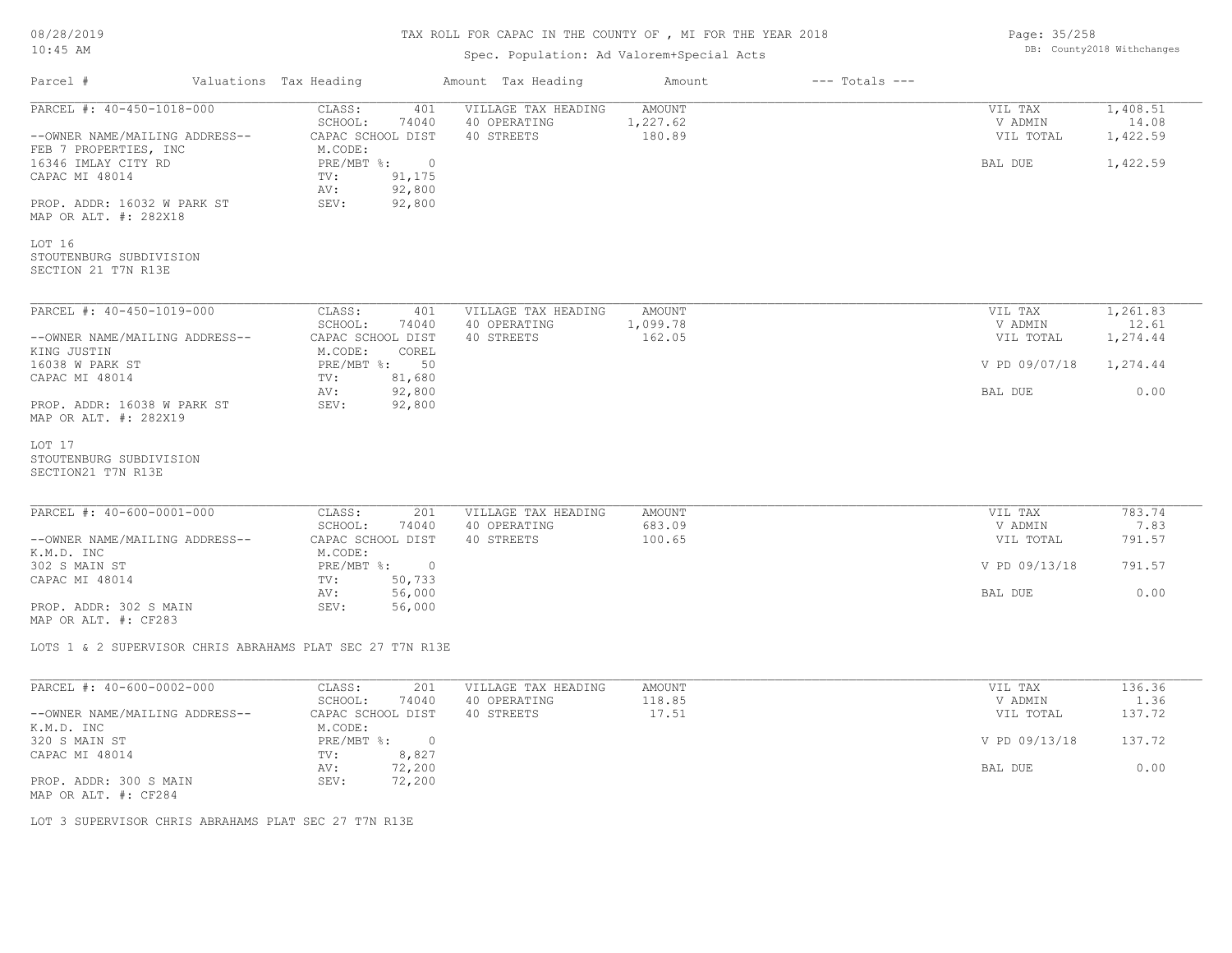## TAX ROLL FOR CAPAC IN THE COUNTY OF , MI FOR THE YEAR 2018

## Spec. Population: Ad Valorem+Special Acts

Page: 36/258 DB: County2018 Withchanges

| Parcel #                       | Valuations Tax Heading |         | Amount Tax Heading  | Amount   | $---$ Totals $---$ |               |          |
|--------------------------------|------------------------|---------|---------------------|----------|--------------------|---------------|----------|
| PARCEL #: 40-600-0003-000      | CLASS:                 | 201     | VILLAGE TAX HEADING | AMOUNT   |                    | VIL TAX       | 1,513.10 |
|                                | SCHOOL:                | 74040   | 40 OPERATING        | 1,318.78 |                    | V ADMIN       | 15.13    |
| --OWNER NAME/MAILING ADDRESS-- | CAPAC SCHOOL DIST      |         | 40 STREETS          | 194.32   |                    | VIL TOTAL     | 1,528.23 |
| K.M.D. INC                     | M.CODE:                |         |                     |          |                    |               |          |
| 302 S MAIN ST                  | $PRE/MBT$ %:           |         |                     |          |                    | V PD 09/13/18 | 1,528.23 |
| CAPAC MI 48014                 | TV:                    | 97,945  |                     |          |                    |               |          |
|                                | AV:                    | 103,500 |                     |          |                    | BAL DUE       | 0.00     |
| PROP. ADDR: 302 S MAIN         | SEV:                   | 103,500 |                     |          |                    |               |          |
| MAP OR ALT. #: CF285A          |                        |         |                     |          |                    |               |          |

LOTS 4, 5 & 6 SUPERVISOR CHRIS ABRAHAMS PLAT SEC 27 T7N R13E

| PARCEL #: 40-600-0004-000      | 202<br>CLASS:     | VILLAGE TAX HEADING | AMOUNT | VIL TAX       | 80.99 |
|--------------------------------|-------------------|---------------------|--------|---------------|-------|
|                                | 74040<br>SCHOOL:  | 40 OPERATING        | 70.59  | V ADMIN       | 0.80  |
| --OWNER NAME/MAILING ADDRESS-- | CAPAC SCHOOL DIST | 40 STREETS          | 10.40  | VIL TOTAL     | 81.79 |
| BULLOCK GERALD/ROSE            | M.CODE:           |                     |        |               |       |
| 3388 RANDOLPH RD               | $PRE/MBT$ %:      |                     |        | V PD 08/21/18 | 81.79 |
| MOGADORE OH 44260-9430         | 5,243<br>TV:      |                     |        |               |       |
|                                | 18,000<br>AV:     |                     |        | BAL DUE       | 0.00  |
| PROP. ADDR: E HILL STREET      | 18,000<br>SEV:    |                     |        |               |       |
| MAP OR ALT. #: CF285B          |                   |                     |        |               |       |

LOT 7 SUPERVISOR CHRIS ABRAHAMS PLAT SEC 27 T7N R13E

| PARCEL #: 40-600-0005-000      | CLASS:<br>301     | VILLAGE TAX HEADING | AMOUNT | VIL TAX       | 899.86 |
|--------------------------------|-------------------|---------------------|--------|---------------|--------|
|                                | 74040<br>SCHOOL:  | 40 OPERATING        | 784.30 | V ADMIN       | 8.99   |
| --OWNER NAME/MAILING ADDRESS-- | CAPAC SCHOOL DIST | 40 STREETS          | 115.56 | VIL TOTAL     | 908.85 |
| CAPAC CONSTRUCTION CO          | M.CODE:           |                     |        |               |        |
| PO BOX 388                     | $PRE/MBT$ %:      |                     |        | V PD 08/09/18 | 908.85 |
| CAPAC MI 48014-0388            | 58,250<br>TV:     |                     |        |               |        |
|                                | 106,200<br>AV:    |                     |        | BAL DUE       | 0.00   |
| PROP. ADDR: 216 E HILL STREET  | 106,200<br>SEV:   |                     |        |               |        |
| MAP OR ALT. #: CF286           |                   |                     |        |               |        |

LOTS 8, 9, 10, 11, 12, 13 & 14 SUPERVISOR CHRIS ABRAHAMS PLAT SEC 27 T7N R13E

| PARCEL #: 40-600-0006-000      | 401<br>CLASS:     | VILLAGE TAX HEADING | AMOUNT | VIL TAX       | 309.73 |
|--------------------------------|-------------------|---------------------|--------|---------------|--------|
|                                | 74040<br>SCHOOL:  | 40 OPERATING        | 269.96 | V ADMIN       | 3.09   |
| --OWNER NAME/MAILING ADDRESS-- | CAPAC SCHOOL DIST | 40 STREETS          | 39.77  | VIL TOTAL     | 312.82 |
| SUSTAITA GUADAUPE D            | COREL<br>M.CODE:  |                     |        |               |        |
| 106 E HILL ST                  | PRE/MBT %:<br>100 |                     |        | V PD 09/07/18 | 312.82 |
| CAPAC MI 48014                 | 20,050<br>TV:     |                     |        |               |        |
|                                | 29,800<br>AV:     |                     |        | BAL DUE       | 0.00   |
| PROP. ADDR: 106 E HILL STREET  | 29,800<br>SEV:    |                     |        |               |        |

MAP OR ALT. #: CF287

LOT 15 SUPERVISOR CHRIS ABRAHAMS PLAT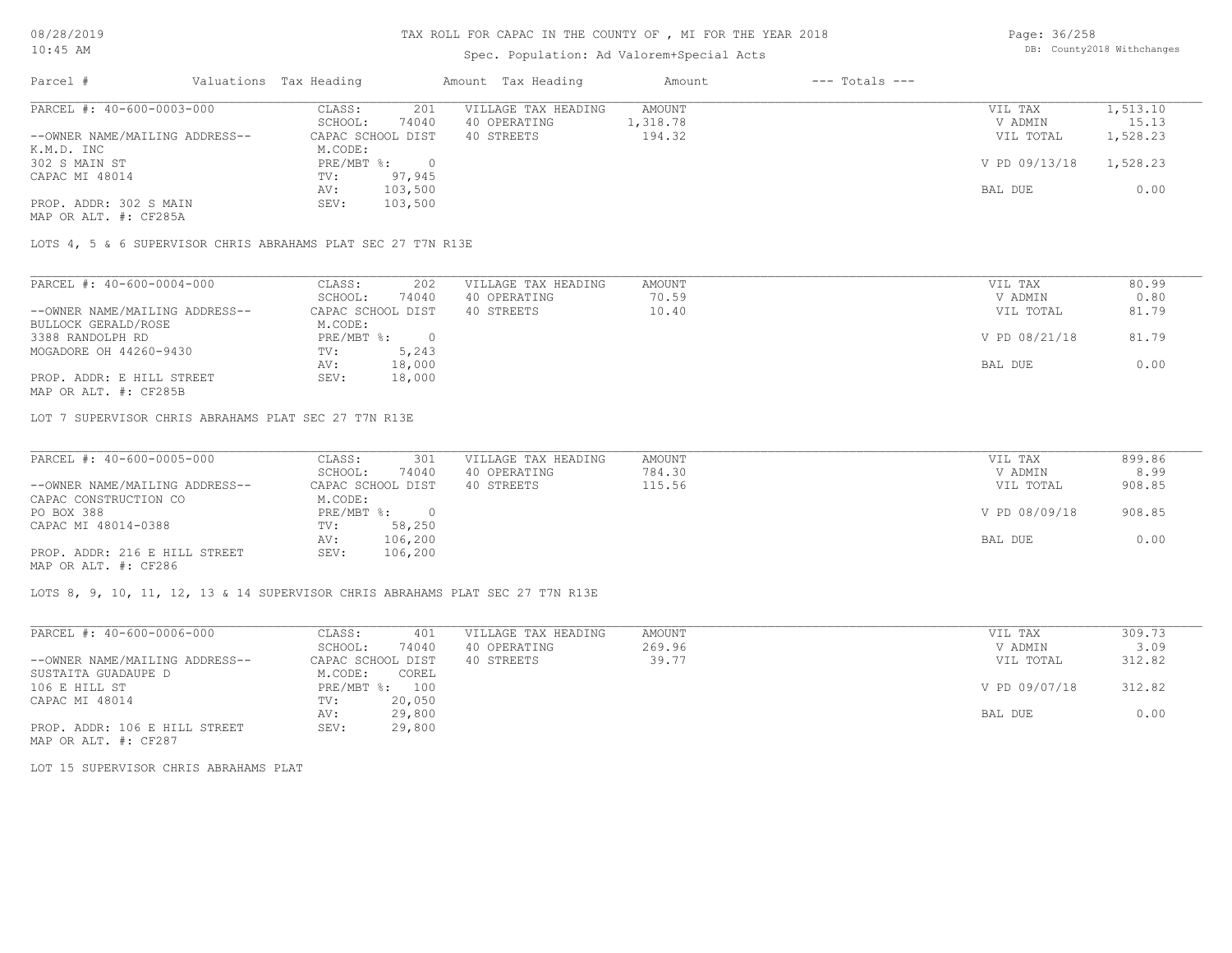## TAX ROLL FOR CAPAC IN THE COUNTY OF , MI FOR THE YEAR 2018

# Spec. Population: Ad Valorem+Special Acts

Page: 37/258 DB: County2018 Withchanges

| Parcel #                       |         | Valuations Tax Heading |              | Amount Tax Heading  | Amount | $---$ Totals $---$ |               |        |
|--------------------------------|---------|------------------------|--------------|---------------------|--------|--------------------|---------------|--------|
| PARCEL #: 40-600-0007-000      |         | CLASS:                 | 401          | VILLAGE TAX HEADING | AMOUNT |                    | VIL TAX       | 293.25 |
|                                | SCHOOL: | 74040                  | 40 OPERATING | 255.59              |        | V ADMIN            | 2.93          |        |
| --OWNER NAME/MAILING ADDRESS-- |         | CAPAC SCHOOL DIST      |              | 40 STREETS          | 37.66  |                    | VIL TOTAL     | 296.18 |
| GANSHAW LEVI                   |         | M.CODE:                | 00LSB        |                     |        |                    |               |        |
| 104 E HILL STREET              |         | PRE/MBT %: 100         |              |                     |        |                    | V PD 07/16/18 | 296.18 |
| CAPAC MI 48014                 |         | TV:                    | 18,983       |                     |        |                    |               |        |
|                                |         | AV:                    | 28,600       |                     |        |                    | BAL DUE       | 0.00   |
| PROP. ADDR: 104 E HILL STREET  |         | SEV:                   | 28,600       |                     |        |                    |               |        |
| MAP OR ALT. #: CF288           |         |                        |              |                     |        |                    |               |        |

LOT 16 SUPERVISOR CHRIS ABRAHAMS PLAT

| PARCEL #: 40-600-0008-000      | 401<br>CLASS:     | VILLAGE TAX HEADING | AMOUNT | VIL TAX       | 459.69 |
|--------------------------------|-------------------|---------------------|--------|---------------|--------|
|                                | 74040<br>SCHOOL:  | 40 OPERATING        | 400.66 | V ADMIN       | 4.59   |
| --OWNER NAME/MAILING ADDRESS-- | CAPAC SCHOOL DIST | 40 STREETS          | 59.03  | VIL TOTAL     | 464.28 |
| GONZALEZ FRANCISCO J           | M.CODE:<br>COREL  |                     |        |               |        |
| P.O. BOX 381                   | $PRE/MBT$ %:      |                     |        | V PD 09/07/18 | 464.28 |
| MEMPHIS MI 48041               | 29,757<br>TV:     |                     |        |               |        |
|                                | 35,800<br>AV:     |                     |        | BAL DUE       | 0.00   |
| PROP. ADDR: 400 S MAIN         | 35,800<br>SEV:    |                     |        |               |        |
| MAP OR ALT. #: CF289           |                   |                     |        |               |        |

LOT 17 SUPERVISORS CHRIS ABRAHAMS PLAT SEC 27 T7N R13E

| PARCEL #: 40-600-0010-000      | CLASS:<br>401     | VILLAGE TAX HEADING | AMOUNT | VIL TAX       | 460.55 |
|--------------------------------|-------------------|---------------------|--------|---------------|--------|
|                                | 74040<br>SCHOOL:  | 40 OPERATING        | 401.41 | V ADMIN       | 4.60   |
| --OWNER NAME/MAILING ADDRESS-- | CAPAC SCHOOL DIST | 40 STREETS          | 59.14  | VIL TOTAL     | 465.15 |
| RAMIREZ MARIO                  | 00LSB<br>M.CODE:  |                     |        |               |        |
| RAMIREZ SAMANTHA               | PRE/MBT %: 100    |                     |        | V PD 08/23/18 | 465.15 |
| 404 S MAIN ST                  | 29,813<br>TV:     |                     |        |               |        |
| CAPAC MI 48014-3719            | 40,900<br>AV:     |                     |        | BAL DUE       | 0.00   |
|                                | 40,900<br>SEV:    |                     |        |               |        |
| PROP. ADDR: 404 S MAIN         |                   |                     |        |               |        |

MAP OR ALT. #: CF290

LOTS 18 & 19 SUPERVISOR CHRIS ABRAHAMS PLAT

| PARCEL #: 40-600-0011-000      | CLASS:<br>401     | VILLAGE TAX HEADING | AMOUNT | VIL TAX       | 445.96 |
|--------------------------------|-------------------|---------------------|--------|---------------|--------|
|                                | 74040<br>SCHOOL:  | 40 OPERATING        | 388.69 | V ADMIN       | 4.45   |
| --OWNER NAME/MAILING ADDRESS-- | CAPAC SCHOOL DIST | 40 STREETS          | 57.27  | VIL TOTAL     | 450.41 |
| DESMIT WALTER II/MARIE         | M.CODE:           |                     |        |               |        |
| 406 S MAIN ST                  | PRE/MBT %: 100    |                     |        | V PD 09/13/18 | 450.41 |
| CAPAC MI 48014-3719            | 28,868<br>TV:     |                     |        |               |        |
|                                | 41,300<br>AV:     |                     |        | BAL DUE       | 0.00   |
| PROP. ADDR: 406 S MAIN         | 41,300<br>SEV:    |                     |        |               |        |
| MAP OR ALT. #: CF291           |                   |                     |        |               |        |

LOT 20 SUPERVISOR CHRIS ABRAHAMS PLAT SEC 27 T7N R13E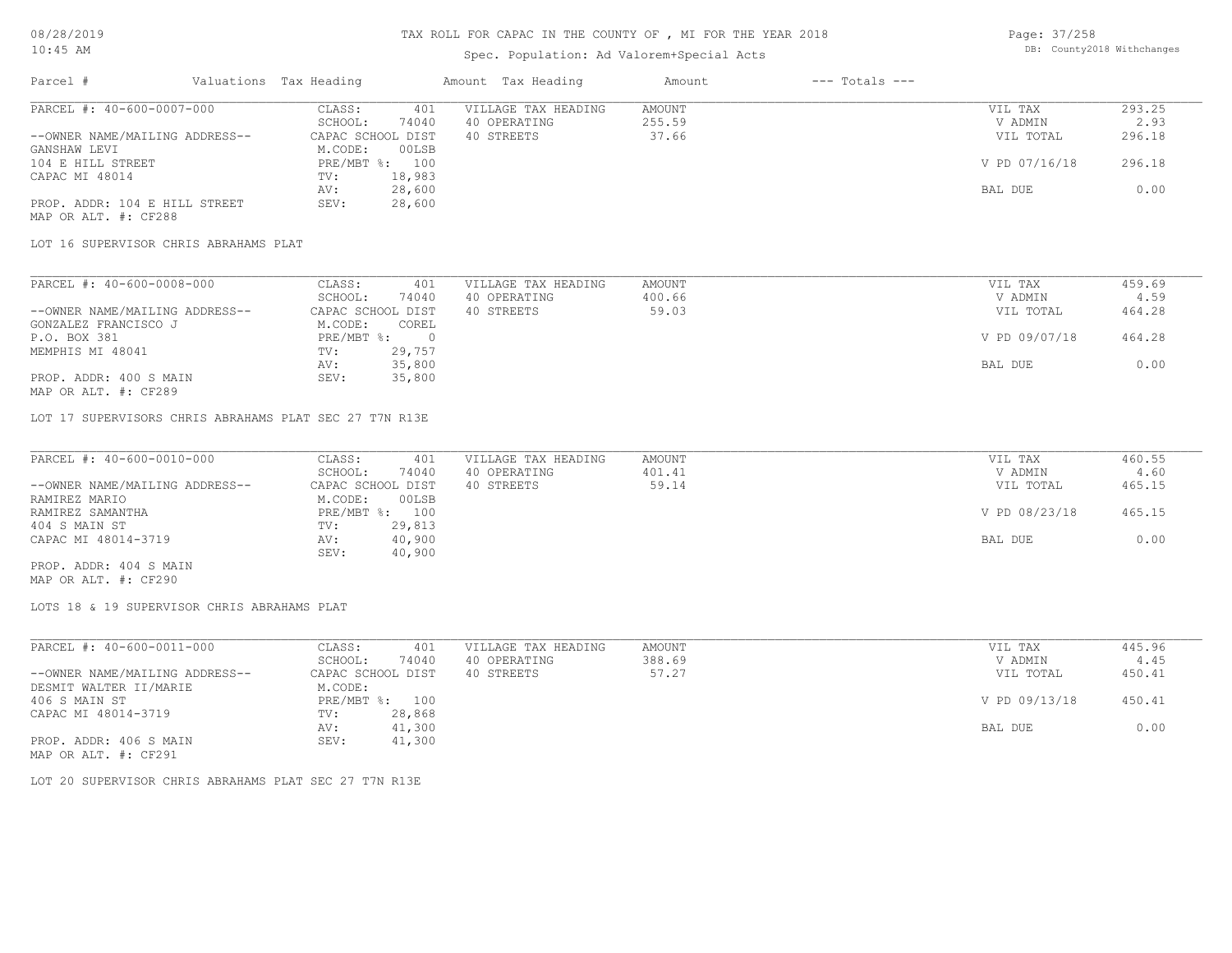### TAX ROLL FOR CAPAC IN THE COUNTY OF , MI FOR THE YEAR 2018

## Spec. Population: Ad Valorem+Special Acts

Page: 38/258 DB: County2018 Withchanges

| Parcel #                       |         | Valuations Tax Heading |              | Amount Tax Heading  | Amount | $---$ Totals $---$ |               |       |
|--------------------------------|---------|------------------------|--------------|---------------------|--------|--------------------|---------------|-------|
| PARCEL #: 40-600-0012-000      |         | CLASS:                 | 401          | VILLAGE TAX HEADING | AMOUNT |                    | VIL TAX       | 73.17 |
|                                | SCHOOL: | 74040                  | 40 OPERATING | 63.78               |        | V ADMIN            | 0.73          |       |
| --OWNER NAME/MAILING ADDRESS-- |         | CAPAC SCHOOL DIST      |              | 40 STREETS          | 9.39   |                    | VIL TOTAL     | 73.90 |
| DESMIT WALTER II/MARIE         |         | M.CODE:                |              |                     |        |                    |               |       |
| 406 S MAIN ST                  |         | PRE/MBT %: 100         |              |                     |        |                    | V PD 09/13/18 | 73.90 |
| CAPAC MI 48014-3719            |         | TV:                    | 4,737        |                     |        |                    |               |       |
|                                |         | AV:                    | 21,000       |                     |        |                    | BAL DUE       | 0.00  |
| PROP. ADDR: S MAIN             |         | SEV:                   | 21,000       |                     |        |                    |               |       |
| MAP OR ALT. #: CF292           |         |                        |              |                     |        |                    |               |       |

LOT 21 SUPERVISOR CHRIS ABRAHAMS PLAT SEC 27 T7N R13E

| PARCEL #: 40-600-0013-000      | CLASS:            | 401<br>VILLAGE TAX HEADING | AMOUNT | VIL TAX       | 584.79 |
|--------------------------------|-------------------|----------------------------|--------|---------------|--------|
|                                | 74040<br>SCHOOL:  | 40 OPERATING               | 509.69 | V ADMIN       | 5.84   |
| --OWNER NAME/MAILING ADDRESS-- | CAPAC SCHOOL DIST | 40 STREETS                 | 75.10  | VIL TOTAL     | 590.63 |
| WATKINS KIMBERLY M             | M.CODE:<br>MCOOP  |                            |        |               |        |
| 111 FRANTZ ST                  | PRE/MBT %: 100    |                            |        | V PD 09/13/18 | 590.63 |
| CAPAC MI 48014                 | 37,855<br>TV:     |                            |        |               |        |
|                                | 52,500<br>AV:     |                            |        | BAL DUE       | 0.00   |
| PROP. ADDR: 111 FRANTZ STREET  | 52,500<br>SEV:    |                            |        |               |        |
| MAP OR ALT. #: CF293A          |                   |                            |        |               |        |

S89ª44'W 80',TH S0ª33'30"E 315.69' TO BEG SUPERVISOR CHRIS ABRAHAMS PLAT THAT PART OF LOT 22, BEG AT SW COR LOT 22,TH N89ª9'E 80' TH N0ª33'30"W 314.87' TH

| PARCEL #: 40-600-0013-200                             | CLASS:<br>401     | VILLAGE TAX HEADING | AMOUNT | VIL TAX       | 489.32 |
|-------------------------------------------------------|-------------------|---------------------|--------|---------------|--------|
|                                                       | 74040<br>SCHOOL:  | 40 OPERATING        | 426.48 | V ADMIN       | 4.89   |
| --OWNER NAME/MAILING ADDRESS--                        | CAPAC SCHOOL DIST | 40 STREETS          | 62.84  | VIL TOTAL     | 494.21 |
| TROOP MICHAEL A                                       | M.CODE:           |                     |        |               |        |
| 410 S MAIN ST                                         | PRE/MBT %: 100    |                     |        | V PD 08/09/18 | 494.21 |
| CAPAC MI 48014-3719                                   | 31,675<br>TV:     |                     |        |               |        |
|                                                       | 45,400<br>AV:     |                     |        | BAL DUE       | 0.00   |
| PROP. ADDR: 410 S MAIN                                | 45,400<br>SEV:    |                     |        |               |        |
| $\cdots$ $\cdots$ $\cdots$ $\cdots$ $\cdots$ $\cdots$ |                   |                     |        |               |        |

MAP OR ALT. #: CF293B

### ABRAHAMS PLAT THAT PART OF LOT 22 LYING W OF EXTD E LINE OF LOT 23 & ALL OF LOT 27 SUPV CHRIS

| PARCEL #: 40-600-0013-400      | CLASS:            | 401    | VILLAGE TAX HEADING | AMOUNT | VIL TAX       | 612.92 |  |
|--------------------------------|-------------------|--------|---------------------|--------|---------------|--------|--|
|                                | SCHOOL:           | 74040  | 40 OPERATING        | 534.21 | V ADMIN       | 6.12   |  |
| --OWNER NAME/MAILING ADDRESS-- | CAPAC SCHOOL DIST |        | 40 STREETS          | 78.71  | VIL TOTAL     | 619.04 |  |
| FOX LON/KATHLEEN               | M.CODE:           |        |                     |        |               |        |  |
| 129 FRANTZ ST                  | $PRE/MBT$ %:      | 100    |                     |        | V PD 07/11/18 | 619.04 |  |
| CAPAC MI 48014                 | TV:               | 39,676 |                     |        |               |        |  |
|                                | AV:               | 55,000 |                     |        | BAL DUE       | 0.00   |  |
| PROP. ADDR: 129 FRANTZ STREET  | SEV:              | 55,000 |                     |        |               |        |  |
|                                |                   |        |                     |        |               |        |  |

MAP OR ALT. #: CF293C

ABRAHMS PLAT N0ª33'30"W 314.06',TH S89ª44'W 80',TH S0ª33'30"E 314.87' TO BEG SUPERVISOR CHRIS THAT PART OF LOT 22, BEG N89ª9'E 80' FROM SW COR LOT 22, TH N89ª9'E 80',TH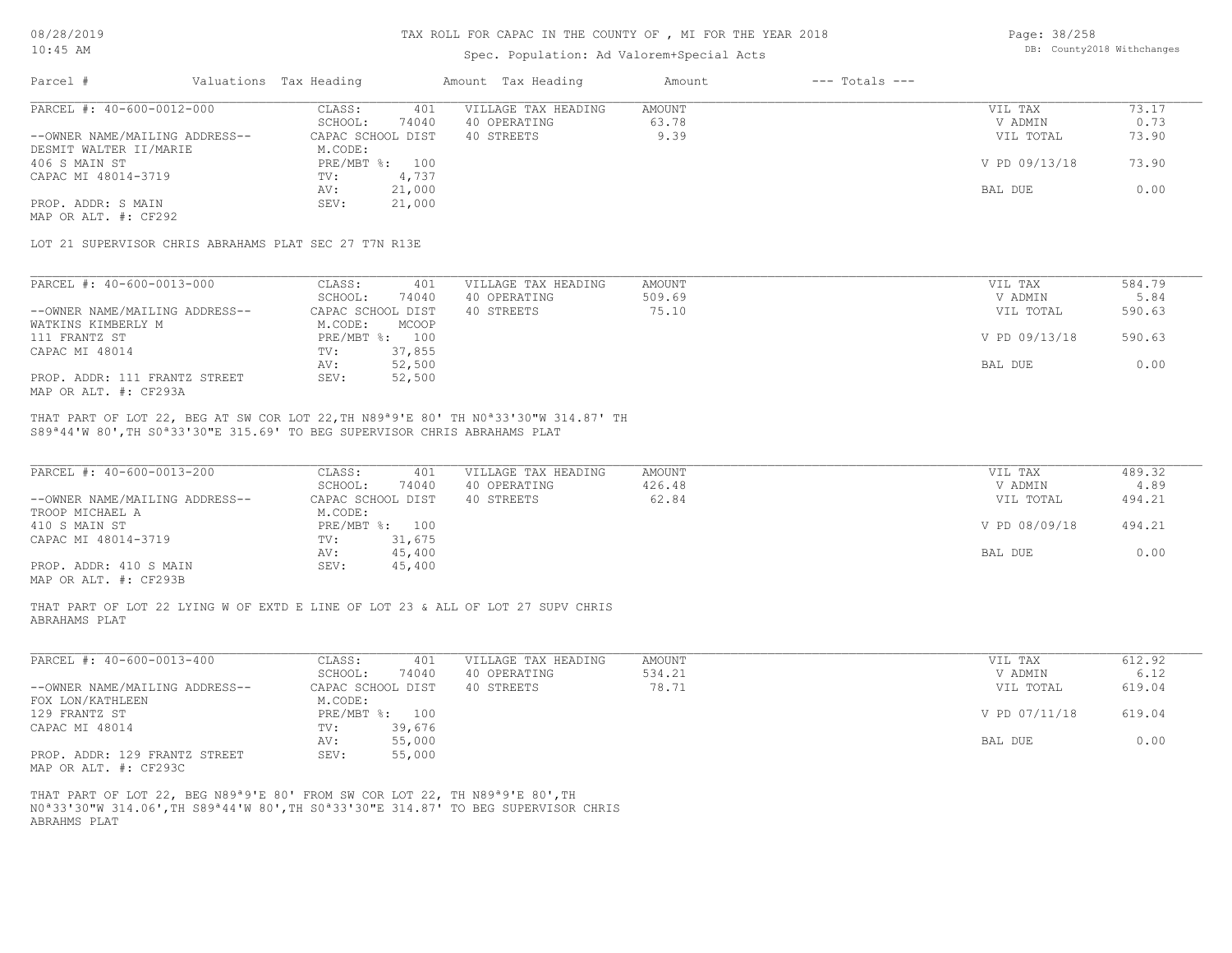### TAX ROLL FOR CAPAC IN THE COUNTY OF , MI FOR THE YEAR 2018

## Spec. Population: Ad Valorem+Special Acts

| Page: 39/258 |                            |
|--------------|----------------------------|
|              | DB: County2018 Withchanges |

| Parcel #                       | Valuations Tax Heading |                | Amount Tax Heading  | Amount | $---$ Totals $---$ |           |        |
|--------------------------------|------------------------|----------------|---------------------|--------|--------------------|-----------|--------|
| PARCEL #: 40-600-0013-600      | CLASS:                 | 401            | VILLAGE TAX HEADING | AMOUNT |                    | VIL TAX   | 588.21 |
|                                | SCHOOL:                | 74040          | 40 OPERATING        | 512.67 |                    | V ADMIN   | 5.88   |
| --OWNER NAME/MAILING ADDRESS-- | CAPAC SCHOOL DIST      |                | 40 STREETS          | 75.54  |                    | VIL TOTAL | 594.09 |
| HICKS PATRICA GRACE            | M.CODE:                |                |                     |        |                    |           |        |
| 205 FRANTZ STREET              |                        | PRE/MBT %: 100 |                     |        |                    | BAL DUE   | 594.09 |
| CAPAC MI 48014                 | TV:                    | 38,076         |                     |        |                    |           |        |
|                                | AV:                    | 52,700         |                     |        |                    |           |        |
| PROP. ADDR: 205 FRANTZ STREET  | SEV:                   | 52,700         |                     |        |                    |           |        |
| MAP OR ALT. #: CF292D          |                        |                |                     |        |                    |           |        |

314.06' TO BEG SUPERVISOR CHRIS ABRHAMS PLAT S0ª25'E 16.5',TH N89ª9'E 30.94',TH N0ª33'30"W 329.75',TH S89ª44'W 80',TH S0ª33'30"E THAT PART OF LOT 22, BEG N89ª9'E 160' FROM SW COR LOT 22 TH N89ª9'E 49.1',TH

| PARCEL #: 40-600-0013-800      | 401<br>CLASS:     | VILLAGE TAX HEADING | AMOUNT | VIL TAX       | 879.86 |
|--------------------------------|-------------------|---------------------|--------|---------------|--------|
|                                | 74040<br>SCHOOL:  | 40 OPERATING        | 766.87 | V ADMIN       | 8.79   |
| --OWNER NAME/MAILING ADDRESS-- | CAPAC SCHOOL DIST | 40 STREETS          | 112.99 | VIL TOTAL     | 888.65 |
| RODRIGUEZ EDWARD/CAMPOS        | M.CODE:           |                     |        |               |        |
| 215 FRANTZ                     | PRE/MBT %: 100    |                     |        | V PD 09/13/18 | 888.65 |
| CAPAC, MI 48014                | 56,955<br>TV:     |                     |        |               |        |
|                                | 78,400<br>AV:     |                     |        | BAL DUE       | 0.00   |
| PROP. ADDR: 215 FRANTZ STREET  | 78,400<br>SEV:    |                     |        |               |        |
| MAP OR ALT. #: CF293E          |                   |                     |        |               |        |

ABRAHAMS PLAT 142.09', TH S 0\* 33' 30" E 329.75', TH N 89\* 9' E 141.66' TO BEG. SUPERVISOR CHRIS THAT PART OF LOT 22, BEG AT SE COR OF LOT 22, TH N 0\* 29' W 328.3', TH S 89\* 44' W

| PARCEL #: 40-600-0014-000      | CLASS:<br>401     | VILLAGE TAX HEADING | AMOUNT | VIL TAX       | 492.98 |
|--------------------------------|-------------------|---------------------|--------|---------------|--------|
|                                | 74040<br>SCHOOL:  | 40 OPERATING        | 429.67 | V ADMIN       | 4.92   |
| --OWNER NAME/MAILING ADDRESS-- | CAPAC SCHOOL DIST | 40 STREETS          | 63.31  | VIL TOTAL     | 497.90 |
| AGUILAR EDUARDO                | M.CODE:           |                     |        |               |        |
| 5944 BOWERS RD                 | $PRE/MBT$ %:      |                     |        | V PD 09/19/18 | 497.90 |
| IMLAY CITY MI 48444            | 31,912<br>TV:     |                     |        |               |        |
|                                | 44,800<br>AV:     |                     |        | BAL DUE       | 0.00   |
| PROP. ADDR: 109 FRANTZ STREET  | 44,800<br>SEV:    |                     |        |               |        |
| MAP OR ALT. #: CF294           |                   |                     |        |               |        |

LOT 23 SUPERVISOR CHRIS ABRAHAMS PLAT SEC 27 T7N R13E

| PARCEL #: 40-600-0015-000      | 401<br>CLASS:     | VILLAGE TAX HEADING | AMOUNT | VIL TAX       | 579.97 |
|--------------------------------|-------------------|---------------------|--------|---------------|--------|
|                                | 74040<br>SCHOOL:  | 40 OPERATING        | 505.49 | V ADMIN       | 5.79   |
| --OWNER NAME/MAILING ADDRESS-- | CAPAC SCHOOL DIST | 40 STREETS          | 74.48  | VIL TOTAL     | 585.76 |
| FINCH ROBERT                   | M.CODE:           |                     |        |               |        |
| 107 FRANTZ ST                  | PRE/MBT %: 100    |                     |        | V PD 09/10/18 | 585.76 |
| CAPAC MI 48014                 | 37,543<br>TV:     |                     |        |               |        |
|                                | 50,500<br>AV:     |                     |        | BAL DUE       | 0.00   |
| PROP. ADDR: 107 FRANTZ STREET  | 50,500<br>SEV:    |                     |        |               |        |
| MAP OR ALT. #: CF295           |                   |                     |        |               |        |

LOT 24 SUPERVISOR CHRIS ABRAHAMS PLAT SEC 27 T7N R13E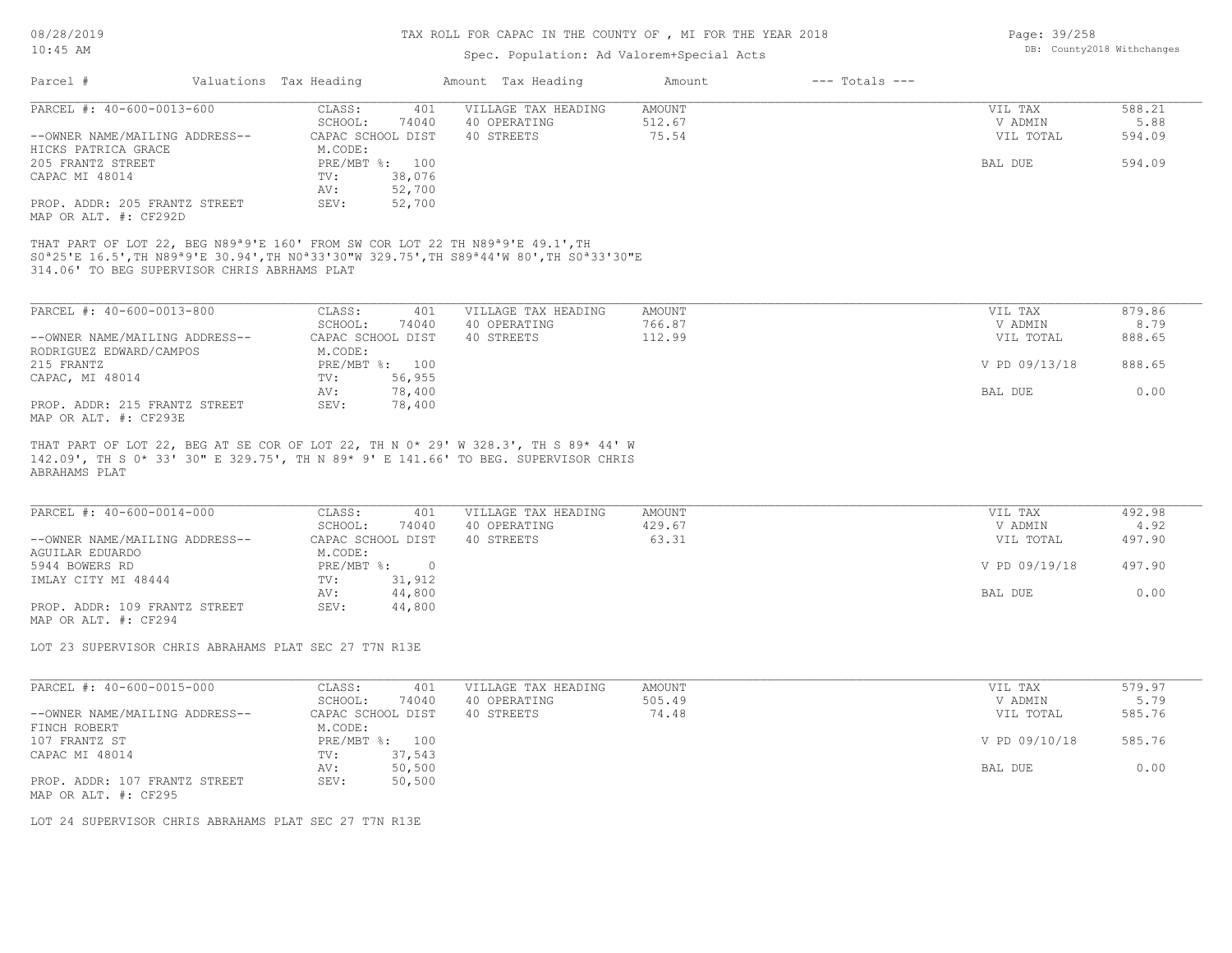## Spec. Population: Ad Valorem+Special Acts

Page: 40/258 DB: County2018 Withchanges

| Parcel #                       | Valuations Tax Heading |                | Amount Tax Heading  | Amount | $---$ Totals $---$ |               |        |
|--------------------------------|------------------------|----------------|---------------------|--------|--------------------|---------------|--------|
| PARCEL #: 40-600-0016-000      | CLASS:                 | 401            | VILLAGE TAX HEADING | AMOUNT |                    | VIL TAX       | 569.54 |
|                                | SCHOOL:                | 74040          | 40 OPERATING        | 496.40 |                    | V ADMIN       | 5.69   |
| --OWNER NAME/MAILING ADDRESS-- | CAPAC SCHOOL DIST      |                | 40 STREETS          | 73.14  |                    | VIL TOTAL     | 575.23 |
| STANDEL MONICA                 | M.CODE:                | 00LSB          |                     |        |                    |               |        |
| 105 FRANTZ STREET              |                        | PRE/MBT %: 100 |                     |        |                    | V PD 08/23/18 | 575.23 |
| CAPAC MI 48014                 | TV:                    | 36,868         |                     |        |                    |               |        |
|                                | AV:                    | 61,000         |                     |        |                    | BAL DUE       | 0.00   |
| PROP. ADDR: 105 FRANTZ STREET  | SEV:                   | 61,000         |                     |        |                    |               |        |
| MAP OR ALT. #: CF296           |                        |                |                     |        |                    |               |        |

LOT 25 SUPERVISOR CHRIS ABRAHAMS PLAT SEC 27 T7N R13E

| PARCEL #: 40-600-0017-000      | CLASS:<br>401     | VILLAGE TAX HEADING | AMOUNT | VIL TAX       | 434.15 |
|--------------------------------|-------------------|---------------------|--------|---------------|--------|
|                                | 74040<br>SCHOOL:  | 40 OPERATING        | 378.40 | V ADMIN       | 4.34   |
| --OWNER NAME/MAILING ADDRESS-- | CAPAC SCHOOL DIST | 40 STREETS          | 55.75  | VIL TOTAL     | 438.49 |
| MILLER PAUL E                  | M.CODE:<br>COREL  |                     |        |               |        |
| 103 FRANTZ STREET              | $PRE/MBT$ %:      |                     |        | V PD 09/07/18 | 438.49 |
| CAPAC MI 48014-3734            | 28,104<br>TV:     |                     |        |               |        |
|                                | 37,900<br>AV:     |                     |        | BAL DUE       | 0.00   |
| PROP. ADDR: 103 FRANTZ STREET  | 37,900<br>SEV:    |                     |        |               |        |
| MAP OR ALT. #: CF297           |                   |                     |        |               |        |

LOT 26 SUPERVISOR CHRIS ABRAHAMS PLAT SEC 27 T7N R13E

| PARCEL #: 40-600-0019-000      | CLASS:<br>401     | VILLAGE TAX HEADING | AMOUNT | VIL TAX       | 533.81 |
|--------------------------------|-------------------|---------------------|--------|---------------|--------|
|                                | 74040<br>SCHOOL:  | 40 OPERATING        | 465.26 | V ADMIN       | 5.33   |
| --OWNER NAME/MAILING ADDRESS-- | CAPAC SCHOOL DIST | 40 STREETS          | 68.55  | VIL TOTAL     | 539.14 |
| SCHNECK RICHARD R              | M.CODE:           |                     |        |               |        |
| 3497 WADE RD                   | PRE/MBT %: 100    |                     |        | V PD 07/25/18 | 539.14 |
| CAPAC MI 48014                 | 34,555<br>TV:     |                     |        |               |        |
|                                | 49,700<br>AV:     |                     |        | BAL DUE       | 0.00   |
| PROP. ADDR: 412 S MAIN         | 49,700<br>SEV:    |                     |        |               |        |
| MAP OR ALT. #: CF298/299       |                   |                     |        |               |        |

LOT 28 SUPERVISOR CHRIS ABRAHAMS PLAT SEC 27 T7N R13E

| PARCEL #: 40-600-0020-000      | CLASS:     | 401               | VILLAGE TAX HEADING | AMOUNT | VIL TAX       | 595.16 |
|--------------------------------|------------|-------------------|---------------------|--------|---------------|--------|
|                                | SCHOOL:    | 74040             | 40 OPERATING        | 518.73 | V ADMIN       | 5.95   |
| --OWNER NAME/MAILING ADDRESS-- |            | CAPAC SCHOOL DIST | 40 STREETS          | 76.43  | VIL TOTAL     | 601.11 |
| ZAMMIT JOSEPH                  | M.CODE:    |                   |                     |        |               |        |
| ZAMMIT ROBYN                   | PRE/MBT %: |                   |                     |        | V PD 07/25/18 | 601.11 |
| 1321 GARDEN CIR                | TV:        | 38,526            |                     |        |               |        |
| CORONA CA 92882                | AV:        | 52,000            |                     |        | BAL DUE       | 0.00   |
|                                | SEV:       | 52,000            |                     |        |               |        |
| PROP. ADDR: 414 S MAIN         |            |                   |                     |        |               |        |

MAP OR ALT. #: CF300

LOT 29 SUPERVISOR CHRIS ABRAHAMS PLAT SEC 27 T7N R13E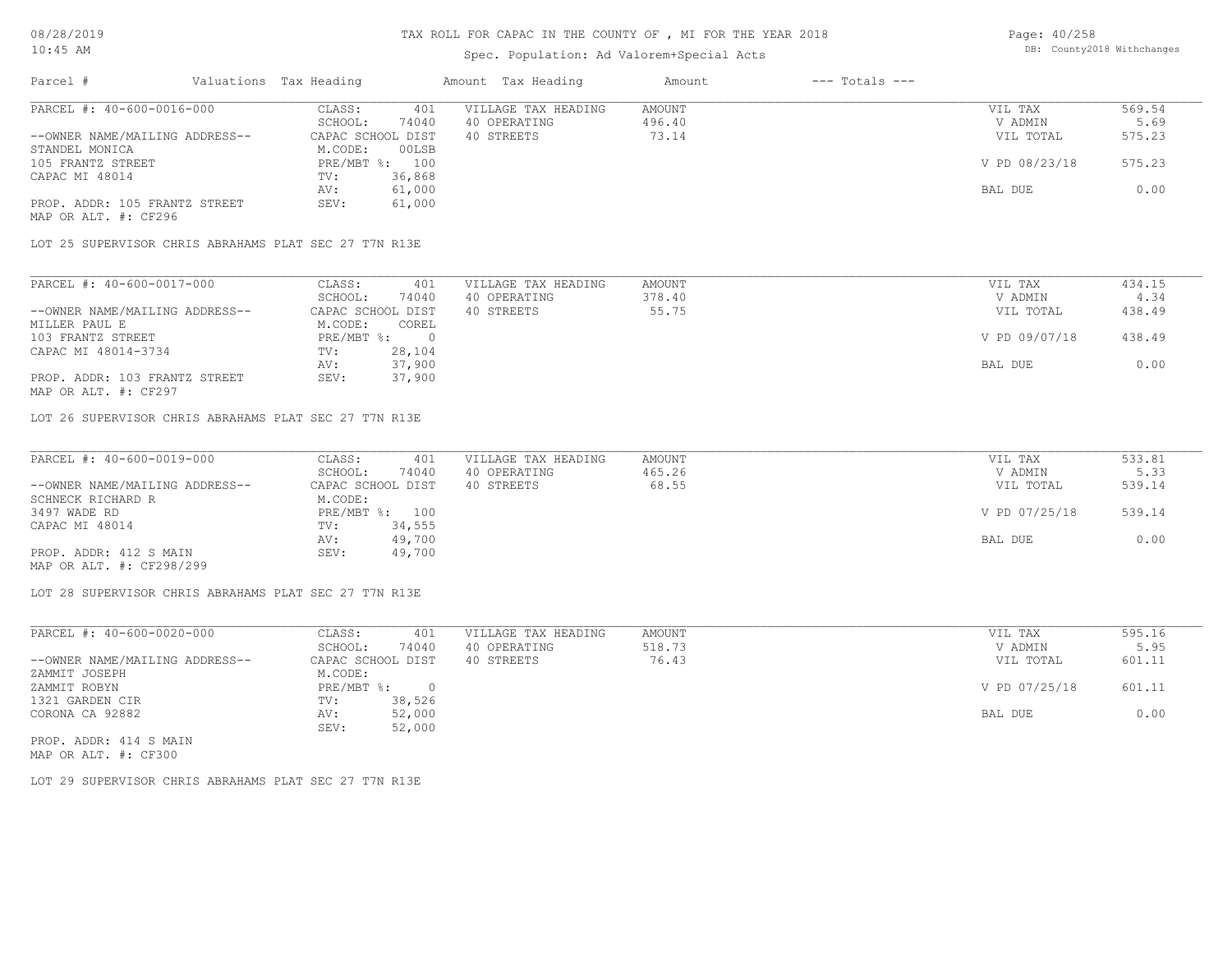# Spec. Population: Ad Valorem+Special Acts

| Page: 41/258 |                            |
|--------------|----------------------------|
|              | DB: County2018 Withchanges |

| Parcel #                       |         | Valuations Tax Heading |                | Amount Tax Heading  | Amount | $---$ Totals $---$ |               |        |
|--------------------------------|---------|------------------------|----------------|---------------------|--------|--------------------|---------------|--------|
| PARCEL #: 40-600-0021-000      |         | CLASS:                 | 401            | VILLAGE TAX HEADING | AMOUNT |                    | VIL TAX       | 270.80 |
|                                | SCHOOL: | 74040                  | 40 OPERATING   | 236.03              |        | V ADMIN            | 2.70          |        |
| --OWNER NAME/MAILING ADDRESS-- |         | CAPAC SCHOOL DIST      |                | 40 STREETS          | 34.77  |                    | VIL TOTAL     | 273.50 |
| BOYNE GRACE / CLARK GERALDINE  |         | M.CODE:                |                |                     |        |                    |               |        |
| 6504 STERLING RD               |         |                        | PRE/MBT %: 100 |                     |        |                    | V PD 09/06/18 | 273.50 |
| YALE MI 48097                  |         | TV:                    | 17,530         |                     |        |                    |               |        |
|                                |         | AV:                    | 26,400         |                     |        |                    | BAL DUE       | 0.00   |
| PROP. ADDR: 500 S MAIN         |         | SEV:                   | 26,400         |                     |        |                    |               |        |
| $\cdots$                       |         |                        |                |                     |        |                    |               |        |

MAP OR ALT. #: CF301A

PLAT SEC 27 T7N R13E LOT 31 EXC S 35 FT ALSO LOT 30 EXC E 40 FT OF BOTH LOTS SUPERVISOR CHRIS ABRAHAMS

| PARCEL #: 40-600-0022-000                                    | 402<br>CLASS:       | VILLAGE TAX HEADING | AMOUNT | VIL TAX       | 169.92 |
|--------------------------------------------------------------|---------------------|---------------------|--------|---------------|--------|
|                                                              | 74040<br>SCHOOL:    | 40 OPERATING        | 148.10 | V ADMIN       | 1.69   |
| --OWNER NAME/MAILING ADDRESS--                               | CAPAC SCHOOL DIST   | 40 STREETS          | 21.82  | VIL TOTAL     | 171.61 |
| RHEIN JAKE E                                                 | M.CODE:             |                     |        |               |        |
| 104 FRANTZ ST                                                | $PRE/MBT$ %:<br>100 |                     |        | V PD 09/10/18 | 171.61 |
| CAPAC MI 48014-3733                                          | 11,000<br>TV:       |                     |        |               |        |
|                                                              | 11,000<br>AV:       |                     |        | BAL DUE       | 0.00   |
| PROP. ADDR: FRANTZ STREET<br>$MAD$ $CD$ $ATM$ $H$ , $CD201D$ | 11,000<br>SEV:      |                     |        |               |        |

MAP OR ALT. #: CF301B

E40 FT OF LOTS 30, 31 & 32 SUPERVISORS CHRIS ABRAHAMS PLAT SEC 27 T7N R13E

| PARCEL #: 40-600-0023-000      | CLASS:<br>401     | VILLAGE TAX HEADING | AMOUNT | VIL TAX       | 586.74 |
|--------------------------------|-------------------|---------------------|--------|---------------|--------|
|                                | 74040<br>SCHOOL:  | 40 OPERATING        | 511.39 | V ADMIN       | 5.86   |
| --OWNER NAME/MAILING ADDRESS-- | CAPAC SCHOOL DIST | 40 STREETS          | 75.35  | VIL TOTAL     | 592.60 |
| DEAN THERESA A                 | M.CODE:<br>COREL  |                     |        |               |        |
| 502 S MAIN ST                  | PRE/MBT %: 100    |                     |        | V PD 09/07/18 | 592.60 |
| CAPAC MI 48014                 | 37,981<br>TV:     |                     |        |               |        |
|                                | 42,400<br>AV:     |                     |        | BAL DUE       | 0.00   |
| PROP. ADDR: 502 S MAIN         | 42,400<br>SEV:    |                     |        |               |        |
|                                |                   |                     |        |               |        |

MAP OR ALT. #: CF301C

R13E LOTS 32 & S 35 FT OF LOT 31 EXC E 40 FT SUPERVISOR CHRIS ABRAHAMS PLAT SEC 27 T7N

| PARCEL #: 40-600-0024-000      | CLASS:            | 401    | VILLAGE TAX HEADING | AMOUNT | VIL TAX       | 817.22 |
|--------------------------------|-------------------|--------|---------------------|--------|---------------|--------|
|                                | SCHOOL:           | 74040  | 40 OPERATING        | 712.27 | V ADMIN       | 8.17   |
| --OWNER NAME/MAILING ADDRESS-- | CAPAC SCHOOL DIST |        | 40 STREETS          | 104.95 | VIL TOTAL     | 825.39 |
| RHEIN JAKE E                   | M.CODE:           | COREL  |                     |        |               |        |
| 104 FRANTZ ST                  | PRE/MBT %:        | 100    |                     |        | V PD 09/07/18 | 825.39 |
| CAPAC MI 48014-3733            | TV:               | 52,900 |                     |        |               |        |
|                                | AV:               | 52,900 |                     |        | BAL DUE       | 0.00   |
| PROP. ADDR: 104 FRANTZ STREET  | SEV:              | 52,900 |                     |        |               |        |
| $\frac{1}{2}$                  |                   |        |                     |        |               |        |

MAP OR ALT. #: CF302A1

LOT 33 & W 1/2 OF LOT 34 SUPERVISOR CHRIS ABRAHAMS PLAT SEC 27 T7N R13E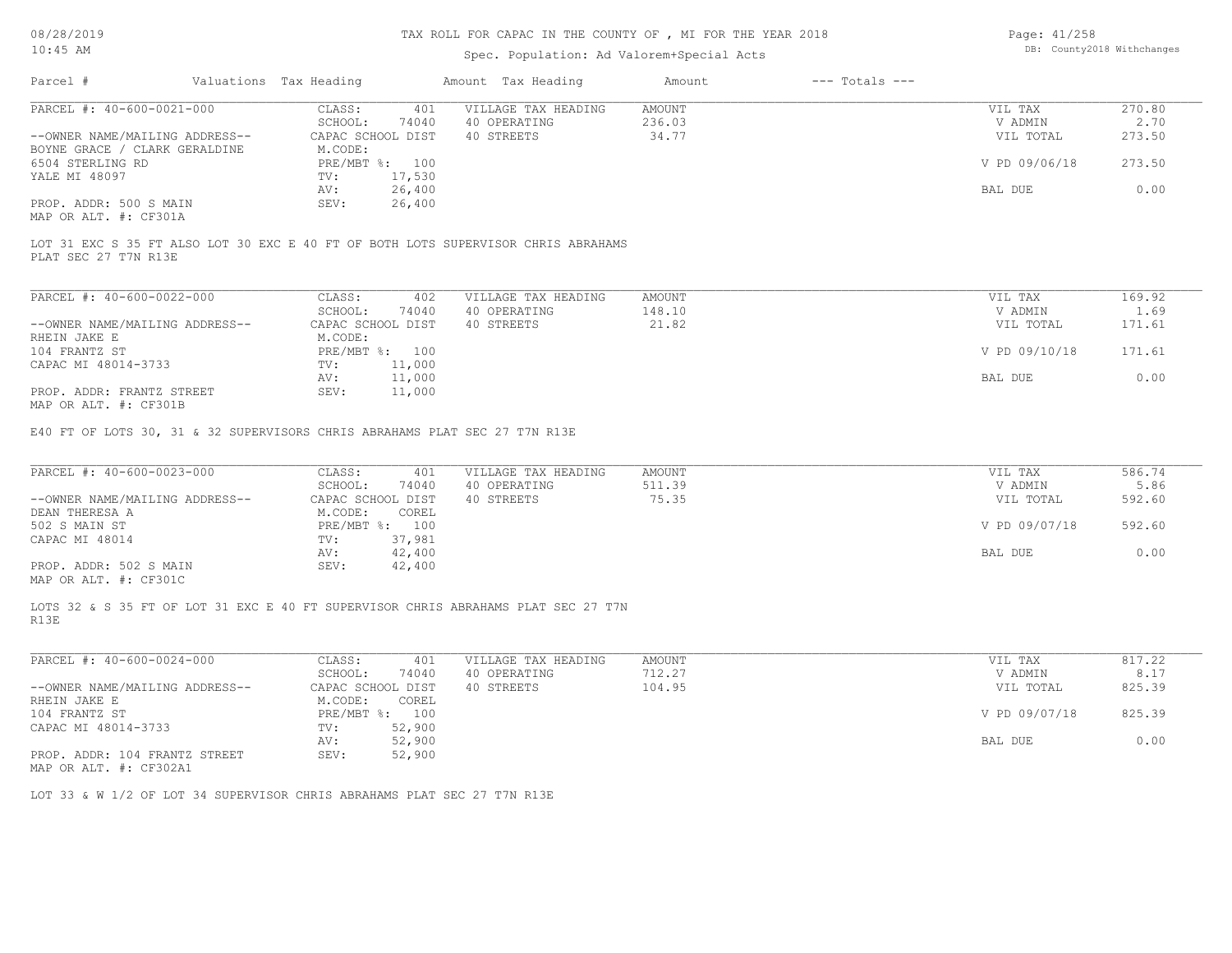## TAX ROLL FOR CAPAC IN THE COUNTY OF , MI FOR THE YEAR 2018

# Spec. Population: Ad Valorem+Special Acts

Page: 42/258 DB: County2018 Withchanges

| Parcel #                       | Valuations Tax Heading |                | Amount Tax Heading                                                                  | Amount | $---$ Totals $---$ |               |        |
|--------------------------------|------------------------|----------------|-------------------------------------------------------------------------------------|--------|--------------------|---------------|--------|
| PARCEL #: 40-600-0025-000      | CLASS:                 | 401            | VILLAGE TAX HEADING                                                                 | AMOUNT |                    | VIL TAX       | 489.75 |
|                                | SCHOOL:                | 74040          | 40 OPERATING                                                                        | 426.86 |                    | V ADMIN       | 4.89   |
| --OWNER NAME/MAILING ADDRESS-- | CAPAC SCHOOL DIST      |                | 40 STREETS                                                                          | 62.89  |                    | VIL TOTAL     | 494.64 |
| D. STEVENS, LLC                | M.CODE:                |                |                                                                                     |        |                    |               |        |
| P.O. BOX 130                   | $PRE/MBT$ $\div$       | $\overline{0}$ |                                                                                     |        |                    | V PD 09/07/18 | 494.64 |
| MARINE CITY MI 48039           | TV:                    | 31,703         |                                                                                     |        |                    |               |        |
|                                | AV:                    | 45,300         |                                                                                     |        |                    | BAL DUE       | 0.00   |
| PROP. ADDR: 106 FRANTZ STREET  | SEV:                   | 45,300         |                                                                                     |        |                    |               |        |
| MAP OR ALT. #: CF302A2         |                        |                |                                                                                     |        |                    |               |        |
| R13E                           |                        |                | E1/2 OF LOT 34, LOT 35 & W 40 FT OF LOT 36 SUPERVISOR CHRIS ABRAHAMS PLAT SEC 7 T7N |        |                    |               |        |
| PARCEL #: 40-600-0026-000      | CLASS:                 | 401            | VILLAGE TAX HEADING                                                                 | AMOUNT |                    | VIL TAX       | 534.37 |

| TIMOLL N. TU UUU UULU UUU      | ------<br>− ∪ ⊥   | VIIIINUI IIXX IIIIIIVINU | 1 X X X V V X X | $V = U$ $1111$ | <u>JJI.JI</u> |  |
|--------------------------------|-------------------|--------------------------|-----------------|----------------|---------------|--|
|                                | 74040<br>SCHOOL:  | 40 OPERATING             | 465.75          | V ADMIN        | 5.34          |  |
| --OWNER NAME/MAILING ADDRESS-- | CAPAC SCHOOL DIST | 40 STREETS               | 68.62           | VIL TOTAL      | 539.71        |  |
| VENTIMIGLIA MATTHEW R          | COREL<br>M.CODE:  |                          |                 |                |               |  |
| 110 FRANTZ STREET              | PRE/MBT %: 100    |                          |                 | V PD 09/07/18  | 539.71        |  |
| CAPAC MI 48014-3733            | 34,591<br>TV:     |                          |                 |                |               |  |
|                                | 47,900<br>AV:     |                          |                 | BAL DUE        | 0.00          |  |
| PROP. ADDR: 110 FRANTZ STREET  | 47,900<br>SEV:    |                          |                 |                |               |  |
| MAD OD ATHL 4. GROOM           |                   |                          |                 |                |               |  |

MAP OR ALT. #: CF302B

LOT 37 & E 10 FT OF LOT 36 SUPERVISOR CHRIS ABRAHAMS PLAT SEC 27 T7N R13E

| PARCEL #: 40-600-0027-000      | CLASS:<br>401     | VILLAGE TAX HEADING | AMOUNT | VIL TAX       | 186.14 |
|--------------------------------|-------------------|---------------------|--------|---------------|--------|
|                                | 74040<br>SCHOOL:  | 40 OPERATING        | 162.24 | V ADMIN       | 1.86   |
| --OWNER NAME/MAILING ADDRESS-- | CAPAC SCHOOL DIST | 40 STREETS          | 23.90  | VIL TOTAL     | 188.00 |
| HILL MATTHEW R/RANK ANTON      | M.CODE:           |                     |        |               |        |
| 16022 W PARK ST                | PRE/MBT %:        |                     |        | V PD 08/27/18 | 188.00 |
| CAPAC MI 48014                 | 12,050<br>TV:     |                     |        |               |        |
|                                | 20,600<br>AV:     |                     |        | BAL DUE       | 0.00   |
| PROP. ADDR: FRANTZ STREET      | 20,600<br>SEV:    |                     |        |               |        |
| MAP OR ALT. #: CF303           |                   |                     |        |               |        |

LOT 38 SUPERVISOR CHRIS ABRAHAMS PLAT SEC 27 T7N R13E

| PARCEL #: 40-600-0028-000      | 401<br>CLASS:     | VILLAGE TAX HEADING | AMOUNT | VIL TAX   | 509.27 |
|--------------------------------|-------------------|---------------------|--------|-----------|--------|
|                                | 74040<br>SCHOOL:  | 40 OPERATING        | 443.87 | V ADMIN   | 5.09   |
| --OWNER NAME/MAILING ADDRESS-- | CAPAC SCHOOL DIST | 40 STREETS          | 65.40  | VIL TOTAL | 514.36 |
| MURPHY TERRANCE                | M.CODE:           |                     |        |           |        |
| MURPHY LAURI                   | PRE/MBT %: 100    |                     |        | BAL DUE   | 514.36 |
| 204 FRANTZ STREET              | 32,966<br>TV:     |                     |        |           |        |
| CAPAC MI 48014-3735            | 41,500<br>AV:     |                     |        |           |        |
|                                | 41,500<br>SEV:    |                     |        |           |        |

MAP OR ALT. #: CF304 PROP. ADDR: 204 FRANTZ STREET

T7N R13E LOT 39 & MOST NLY 14 FT OF LOT 40 ADJ THERETO SUPERVISOR CHRIS ABRAHAMS PLAT SEC 27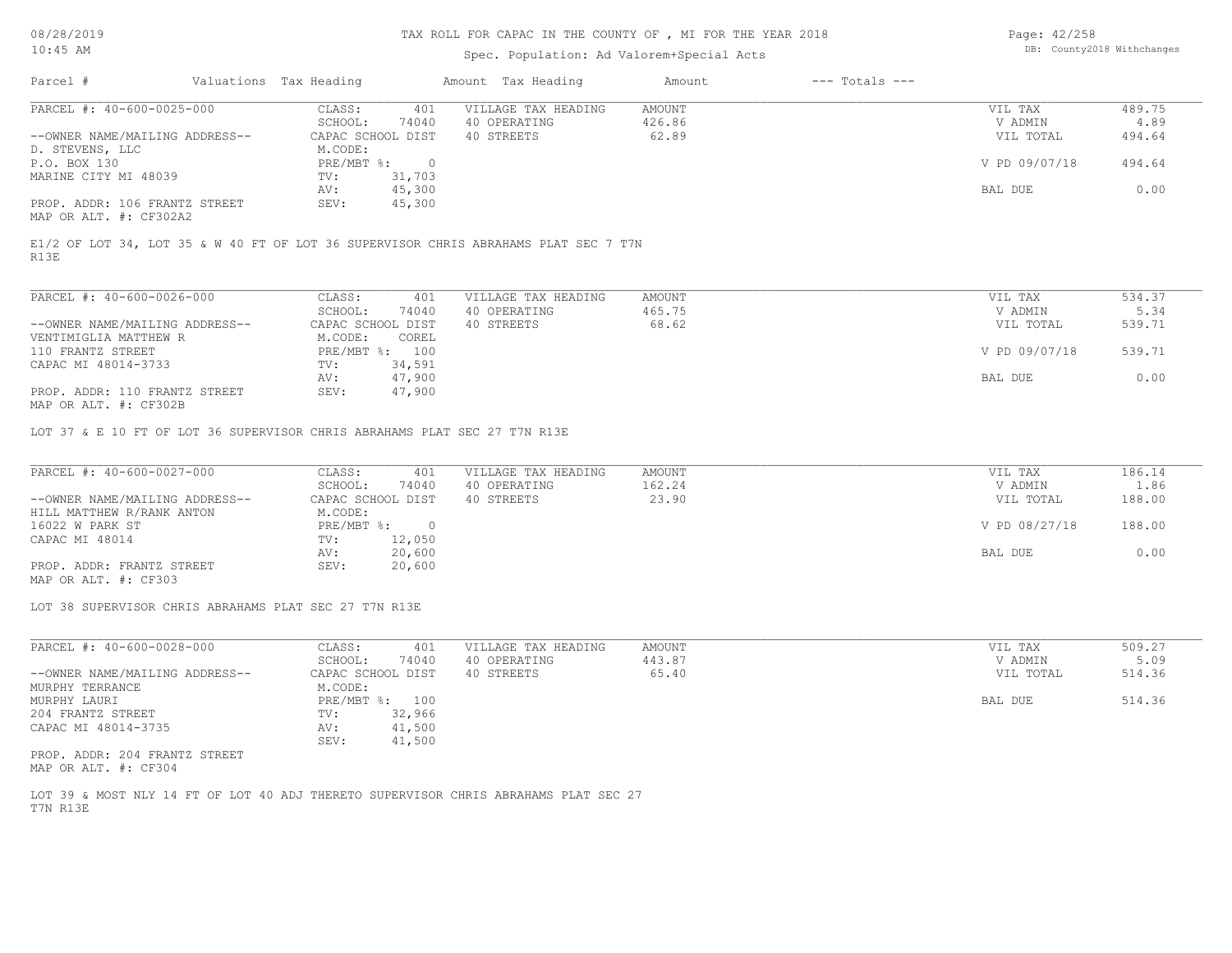## Spec. Population: Ad Valorem+Special Acts

| Page: 43/258 |                            |
|--------------|----------------------------|
|              | DB: County2018 Withchanges |

| Parcel #                                                                                                     | Valuations Tax Heading                   | Amount Tax Heading  | Amount   | $---$ Totals $---$ |               |          |
|--------------------------------------------------------------------------------------------------------------|------------------------------------------|---------------------|----------|--------------------|---------------|----------|
| PARCEL #: 40-600-0029-000                                                                                    | 201<br>CLASS:                            | VILLAGE TAX HEADING | AMOUNT   |                    | VIL TAX       | 1,896.32 |
|                                                                                                              | 74040<br>SCHOOL:                         | 40 OPERATING        | 1,652.79 |                    | V ADMIN       | 18.96    |
| --OWNER NAME/MAILING ADDRESS--                                                                               | CAPAC SCHOOL DIST                        | 40 STREETS          | 243.53   |                    | VIL TOTAL     | 1,915.28 |
| SR HUNTER'S CROSSING LLC                                                                                     | M.CODE:                                  |                     |          |                    |               |          |
| 27777 FRANKLIN RD STE 200                                                                                    | $PRE/MBT$ %:<br>$\overline{\phantom{0}}$ |                     |          |                    | V PD 08/14/18 | 1,915.28 |
| SOUTHFIELD MI 48034                                                                                          | 122,752<br>TV:                           |                     |          |                    |               |          |
|                                                                                                              | 131,500<br>AV:                           |                     |          |                    | BAL DUE       | 0.00     |
| PROP. ADDR: HUNTERS CROSSING BLVD<br>MAP OR ALT. #:                                                          | 131,500<br>SEV:                          |                     |          |                    |               |          |
| FT, TH S 0D34M46S W 388.17 FT, TH N 89D51M20S W 62 FT TH OD 34 M 46S E 388.31 FT TO<br>BEG SUP ABRAHAMS PLAT |                                          |                     |          |                    |               |          |
| PARCEL #: 40-600-0029-100                                                                                    | CLASS:<br>401                            | VILLAGE TAX HEADING | AMOUNT   |                    | VIL TAX       | 1,259.04 |
|                                                                                                              | 74040<br>SCHOOL:                         | 40 OPERATING        | 1,097.35 |                    | V ADMIN       | 12.59    |
| --OWNER NAME/MAILING ADDRESS--                                                                               | CAPAC SCHOOL DIST                        | 40 STREETS          | 161.69   |                    | VIL TOTAL     | 1,271.63 |
| HAVEN BONNIE S                                                                                               | M.CODE:<br>COREL                         |                     |          |                    |               |          |
| 602 S MAIN ST                                                                                                | $PRE/MBT$ $\div$<br>100                  |                     |          |                    | V PD 09/07/18 | 1,271.63 |
| CAPAC MI 48014-3723                                                                                          | 81,500<br>TV:                            |                     |          |                    |               |          |
|                                                                                                              | 81,500<br>AV:                            |                     |          |                    | BAL DUE       | 0.00     |
| PROP. ADDR: 602 S MAIN                                                                                       | 81,500<br>SEV:                           |                     |          |                    |               |          |

MAP OR ALT. #: CF305B

69' TO BEG SUP CHRIS ABRAHAMS PLAT 62',TH N89^52'27"W 146.78',TH N72"58'38"W 69.03',TH N89^ 52'27"W 100',TH NO^1'44"W 313.71',TH NO^34'46"E 299' TH S89^44'22"E 62',TH SO^34'46"W 388.17',TH N89^51'20"W LOTS 41 & 45 & THAT PRT OF LOTS 40 & 46 DESC AS BEG AT NW COR LOT 46,TH S89^54'10"E

| PARCEL #: 40-600-0030-000           | CLASS:            | 401    | VILLAGE TAX HEADING | AMOUNT | VIL TAX       | 411.89 |
|-------------------------------------|-------------------|--------|---------------------|--------|---------------|--------|
|                                     | SCHOOL:           | 74040  | 40 OPERATING        | 359.00 | V ADMIN       | 4.11   |
| --OWNER NAME/MAILING ADDRESS--      | CAPAC SCHOOL DIST |        | 40 STREETS          | 52.89  | VIL TOTAL     | 416.00 |
| NANNI CHRISTOPHER J                 | M.CODE:           |        |                     |        |               |        |
| NANNI KAREN, MCCONNELL GREGORY, SUE | PRE/MBT %:        |        |                     |        | V PD 09/06/18 | 416.00 |
| 14417 HOUGH RD                      | TV:               | 26,663 |                     |        |               |        |
| ALLENTON MI 48002                   | AV:               | 36,900 |                     |        | BAL DUE       | 0.00   |
|                                     | SEV:              | 36,900 |                     |        |               |        |
| PROP. ADDR: 504 S MAIN              |                   |        |                     |        |               |        |

MAP OR ALT. #: CF306

LOT 42 SUPERVISOR CHRIS ABRAHAMS PLAT SEC 27 T7N R13E

| PARCEL #: 40-600-0031-000      | CLASS:<br>401     | VILLAGE TAX HEADING | AMOUNT | VIL TAX       | 387.58 |
|--------------------------------|-------------------|---------------------|--------|---------------|--------|
|                                | 74040<br>SCHOOL:  | 40 OPERATING        | 337.81 | V ADMIN       | 3.87   |
| --OWNER NAME/MAILING ADDRESS-- | CAPAC SCHOOL DIST | 40 STREETS          | 49.77  | VIL TOTAL     | 391.45 |
| BURGESS ARTHUR L               | M.CODE:           |                     |        |               |        |
| BURGESS ANGELA L               | PRE/MBT %:        |                     |        | V PD 08/27/18 | 391.45 |
| 506 S MAIN                     | 25,089<br>TV:     |                     |        |               |        |
| CAPAC MI 48014-3721            | 36,300<br>AV:     |                     |        | BAL DUE       | 0.00   |
|                                | 36,300<br>SEV:    |                     |        |               |        |
| PROP. ADDR: 506 S MAIN         |                   |                     |        |               |        |
|                                |                   |                     |        |               |        |

MAP OR ALT. #: CF307

LOT 43 SUPERVISOR CHRIS ABRAHAMS PLAT SEC 27 T7N R13E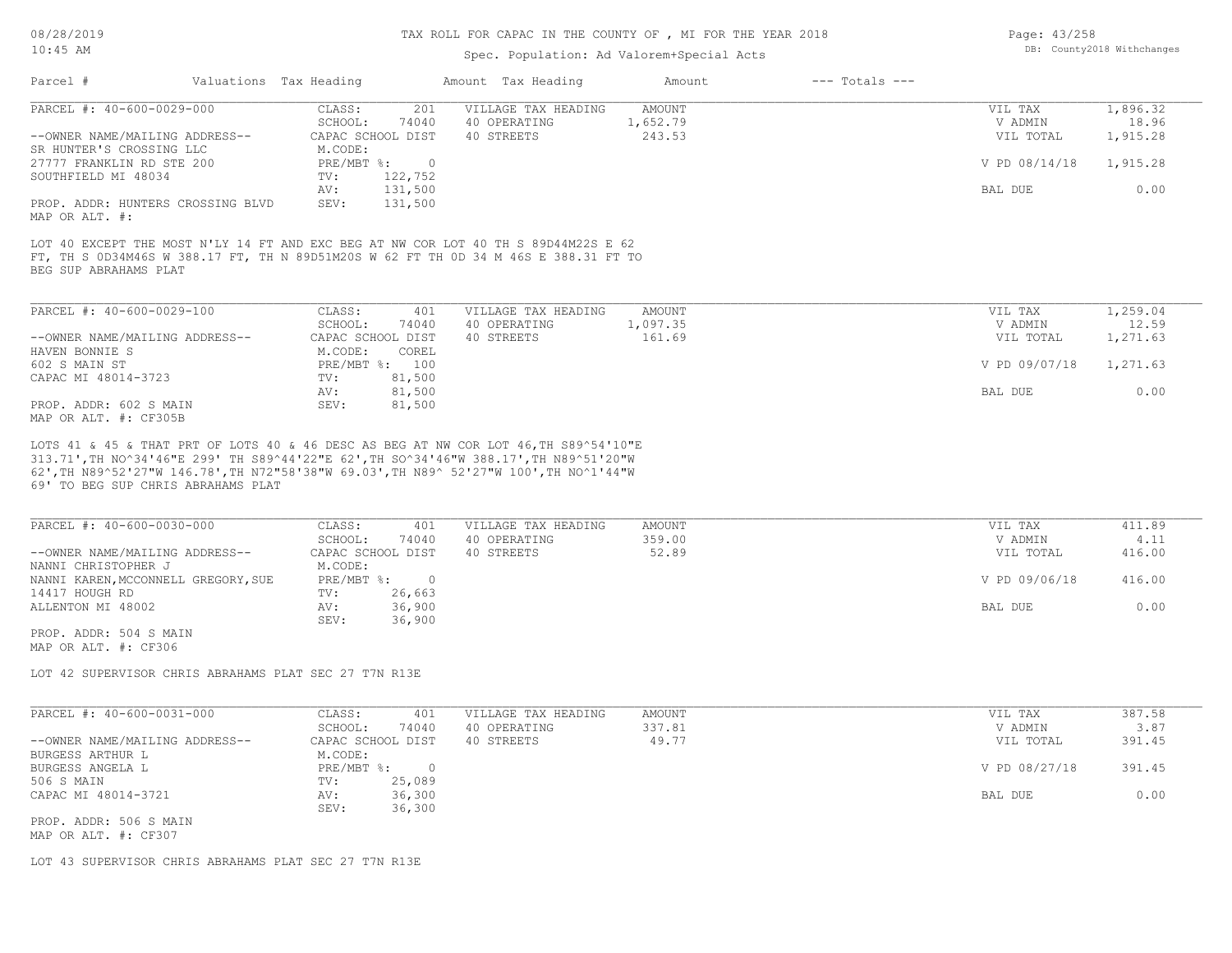## Spec. Population: Ad Valorem+Special Acts

Page: 44/258 DB: County2018 Withchanges

| Parcel #                       | Valuations Tax Heading |        | Amount Tax Heading  | Amount | $---$ Totals $---$ |               |        |
|--------------------------------|------------------------|--------|---------------------|--------|--------------------|---------------|--------|
| PARCEL #: 40-600-0032-000      | CLASS:                 | 401    | VILLAGE TAX HEADING | AMOUNT |                    | VIL TAX       | 301.93 |
|                                | SCHOOL:                | 74040  | 40 OPERATING        | 263.16 |                    | V ADMIN       | 3.01   |
| --OWNER NAME/MAILING ADDRESS-- | CAPAC SCHOOL DIST      |        | 40 STREETS          | 38.77  |                    | VIL TOTAL     | 304.94 |
| MCNUTT MEL ALGER               | M.CODE:                |        |                     |        |                    |               |        |
| MCNUTT JAMEY D TRUST           | $PRE/MBT$ %:           |        |                     |        |                    | V PD 09/13/18 | 304.94 |
| 34650 POTTER ST                | TV:                    | 19,545 |                     |        |                    |               |        |
| MEMPHIS MI 48041               | AV:                    | 30,600 |                     |        |                    | BAL DUE       | 0.00   |
|                                | SEV:                   | 30,600 |                     |        |                    |               |        |
| PROP. ADDR: 508 S MAIN         |                        |        |                     |        |                    |               |        |

MAP OR ALT. #: CF308

LOT 44 SUPERVISOR CHRIS ABRAHAMS PLAT SEC 27 T7N R13E

| PARCEL #: 40-600-0033-000      | CLASS:            | 202      | VILLAGE TAX HEADING | AMOUNT | VIL TAX       | 138.34 |
|--------------------------------|-------------------|----------|---------------------|--------|---------------|--------|
|                                | SCHOOL:           | 74040    | 40 OPERATING        | 120.58 | V ADMIN       | 1.38   |
| --OWNER NAME/MAILING ADDRESS-- | CAPAC SCHOOL DIST |          | 40 STREETS          | 17.76  | VIL TOTAL     | 139.72 |
| SR HUNTER'S CROSSING LLC       | M.CODE:           |          |                     |        |               |        |
| 27777 FRANKLIN RD STE 200      | PRE/MBT %:        | $\Omega$ |                     |        | V PD 08/14/18 | 139.72 |
| SOUTHFIELD MI 48034            | TV:               | 8,956    |                     |        |               |        |
|                                | AV:               | 16,100   |                     |        | BAL DUE       | 0.00   |
| PROP. ADDR: S MAIN             | SEV:              | 16,100   |                     |        |               |        |
| MAP OR ALT. #: CF309           |                   |          |                     |        |               |        |

70' TO BEG SUP CHRIS ABRAHAMS PLAT 90',TH S89^52'27"E100',TH S 72^58'38"E 69.03'.TH S89^52'27"E 146.78',TH SO^34'46"W PART OF LOT 46 DESC AS BEG AT SE COR LOT 46, TH N89^52' 27"W 312.11',TH NO^1'44"W

| PARCEL #: 40-750-0001-000      | CLASS:            | 703   | VILLAGE TAX HEADING | AMOUNT | VIL TAX   | 0.00 |
|--------------------------------|-------------------|-------|---------------------|--------|-----------|------|
|                                | SCHOOL:           | 74040 | 40 OPERATING        | 0.00   | V ADMIN   | 0.00 |
| --OWNER NAME/MAILING ADDRESS-- | CAPAC SCHOOL DIST |       | 40 STREETS          | 0.00   | VIL TOTAL | 0.00 |
| PARK STREET                    | M.CODE:           |       |                     |        |           |      |
|                                | PRE/MBT %:        |       |                     |        | BAL DUE   | 0.00 |
| PROP. ADDR: E PARK ST          | TV:               |       |                     |        |           |      |
| MAP OR ALT. #: CF310A          | AV:               |       |                     |        |           |      |
|                                | SEV:              |       |                     |        |           |      |

 $\_$  , and the state of the state of the state of the state of the state of the state of the state of the state of the state of the state of the state of the state of the state of the state of the state of the state of the

& 28 T7N R13E LOT 1 EXC S 9 FT SUPERVISOR JOHN BOWERS PLAT OF THE VILLAGE OF CAPAC SEC 21, 22 27

| PARCEL #: 40-750-0002-000      | CLASS:<br>201     | VILLAGE TAX HEADING | AMOUNT   | VIL TAX       | 1,256.23 |
|--------------------------------|-------------------|---------------------|----------|---------------|----------|
|                                | 74040<br>SCHOOL:  | 40 OPERATING        | 1,094.90 | V ADMIN       | 12.56    |
| --OWNER NAME/MAILING ADDRESS-- | CAPAC SCHOOL DIST | 40 STREETS          | 161.33   | VIL TOTAL     | 1,268.79 |
| DIMOSKI LJUPCO / JOVONKA       | M.CODE:           |                     |          |               |          |
| PO BOX 351                     | $PRE/MBT$ %:      |                     |          | V PD 08/30/18 | 1,268.79 |
| 560 N MAIN ST                  | 81,318<br>TV:     |                     |          |               |          |
| CAPAC MI 48014-3150            | 93,500<br>AV:     |                     |          | BAL DUE       | 0.00     |
|                                | 93,500<br>SEV:    |                     |          |               |          |
| PROP. ADDR: 560 N MAIN ST      |                   |                     |          |               |          |
| MAP OR ALT. #: CF310B          |                   |                     |          |               |          |

CAPAC SEC 21, 22, 27 & 28 T7N R13E TH W 187 FT, TH N 150 FT TO BEG. SUPERVISOR JOHN BOWERS PLAT OF THE VILLAGE OF THAT PART OF LOTS 1 & 2, COMM 66 FT S OF NW COR OF LOT 1, TH E 187 FT, TH S 150 FT,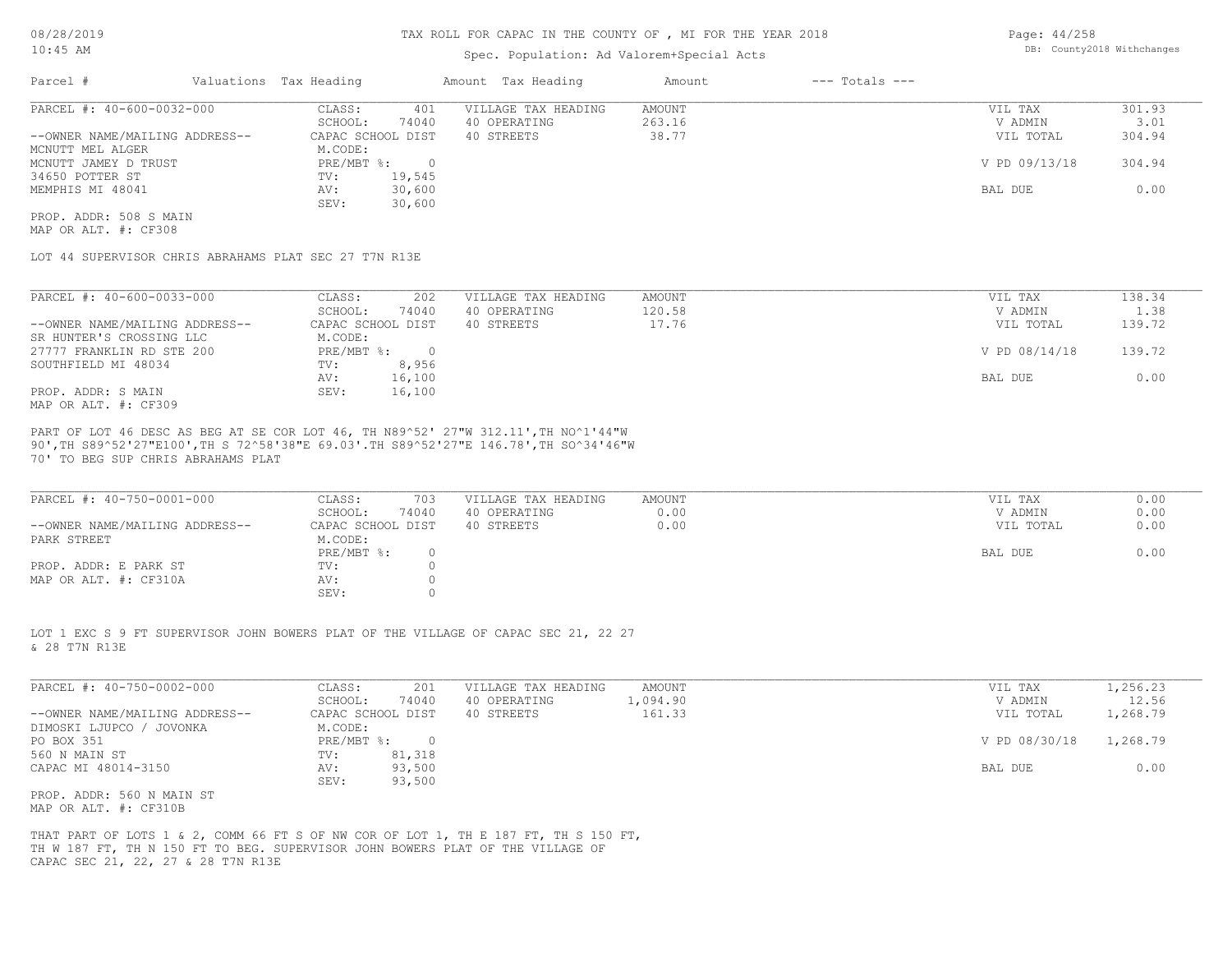### TAX ROLL FOR CAPAC IN THE COUNTY OF , MI FOR THE YEAR 2018

## Spec. Population: Ad Valorem+Special Acts

Page: 45/258 DB: County2018 Withchanges

| Parcel #                       | Valuations Tax Heading |       | Amount Tax Heading  | Amount | $---$ Totals $---$ |           |      |
|--------------------------------|------------------------|-------|---------------------|--------|--------------------|-----------|------|
| PARCEL #: 40-750-0003-000      | CLASS:                 | 708   | VILLAGE TAX HEADING | AMOUNT |                    | VIL TAX   | 0.00 |
|                                | SCHOOL:                | 74040 | 40 OPERATING        | 0.00   |                    | V ADMIN   | 0.00 |
| --OWNER NAME/MAILING ADDRESS-- | CAPAC SCHOOL DIST      |       | 40 STREETS          | 0.00   |                    | VIL TOTAL | 0.00 |
| ST JOHNS LUTHERAN CHURCH       | M.CODE:                |       |                     |        |                    |           |      |
| 109 E KEMPT CT                 | PRE/MBT %:             |       |                     |        |                    | BAL DUE   | 0.00 |
| CAPAC MI 48014                 | TV:                    |       |                     |        |                    |           |      |
|                                | AV:                    |       |                     |        |                    |           |      |
| PROP. ADDR: M-21               | SEV:                   |       |                     |        |                    |           |      |
|                                |                        |       |                     |        |                    |           |      |

MAP OR ALT. #: CF311A

PLAT OF THE VILLAGE OF CAPAC S289 FT OF LOT 2 LYING BETW M-21 & WALKER RDS EXC W 528 FT. SUPERVISOR JOHN BOWERS

| PARCEL #: 40-750-0004-000      | CLASS:       | 201               | VILLAGE TAX HEADING | AMOUNT | VIL TAX       | 357.54 |
|--------------------------------|--------------|-------------------|---------------------|--------|---------------|--------|
|                                | SCHOOL:      | 74040             | 40 OPERATING        | 311.63 | V ADMIN       | 3.57   |
| --OWNER NAME/MAILING ADDRESS-- |              | CAPAC SCHOOL DIST | 40 STREETS          | 45.91  | VIL TOTAL     | 361.11 |
| DIMOSKI LIUPCO                 | M.CODE:      |                   |                     |        |               |        |
| DIMOSKI JOVANKA                | $PRE/MBT$ %: |                   |                     |        | V PD 08/30/18 | 361.11 |
| 15690 GOULD RD                 | TV:          | 23,145            |                     |        |               |        |
| ALLENTON MI 48002              | AV:          | 26,200            |                     |        | BAL DUE       | 0.00   |
|                                | SEV:         | 26,200            |                     |        |               |        |
| PROP. ADDR: 534 N MAIN ST      |              |                   |                     |        |               |        |

MAP OR ALT. #: CF311B

22, 27 & 28 T7N R13E FT, TH N 75 FT TO BEG. SUPERVISOR JOHN BOWERS PLAT OF THE VILLAGE OF CAPAC SEC 21, PART OF LOT 2 COMM 216 FT S OF NW COR OF LOT 1, TH E 150 FT, TH S 75 FT, TH W 150

| PARCEL #: 40-750-0005-000      | CLASS:<br>201     | VILLAGE TAX HEADING | AMOUNT   | VIL TAX       | 1,301.87 |
|--------------------------------|-------------------|---------------------|----------|---------------|----------|
|                                | 74040<br>SCHOOL:  | 40 OPERATING        | 1,134.68 | V ADMIN       | 13.01    |
| --OWNER NAME/MAILING ADDRESS-- | CAPAC SCHOOL DIST | 40 STREETS          | 167.19   | VIL TOTAL     | 1,314.88 |
| DIMOSKI LJUBCO                 | M.CODE:           |                     |          |               |          |
| DIMOSKI JOVANKA                | PRE/MBT %:        |                     |          | V PD 08/30/18 | 1,314.88 |
| 15690 GOULD RD.                | 84,272<br>TV:     |                     |          |               |          |
| ALLENTON MI 48002              | 132,500<br>AV:    |                     |          | BAL DUE       | 0.00     |
|                                | 132,500<br>SEV:   |                     |          |               |          |
|                                |                   |                     |          |               |          |

MAP OR ALT. #: CF311C PROP. ADDR: 512 N MAIN ST

7 CLARKSON SUBD, OWNED & OCC AS ONE PARCEL. SEC 21, 22, 27 & 28 T7N R13E BEG. SUPERVISORS JOHN BOWERS PLAT OF THE VILLAGE OF CAPAC ALSO INCL W 37 FT OF LOT FT, TH S 0 DEG 2 MIN E 174 FT TH W 187 FT, TH N 0 DEG 2 MIN W 174 FT TO PLACE OF PART OF LOT 2, COM AT NW COR OF LOT 1 TH S 0 DEG 2 MIN E 291 FT TO BEG, TH E 187

| PARCEL #: 40-750-0006-000      | CLASS:<br>708     | VILLAGE TAX HEADING | AMOUNT | VIL TAX   | 0.00 |
|--------------------------------|-------------------|---------------------|--------|-----------|------|
|                                | 74040<br>SCHOOL:  | 40 OPERATING        | 0.00   | V ADMIN   | 0.00 |
| --OWNER NAME/MAILING ADDRESS-- | CAPAC SCHOOL DIST | 40 STREETS          | 0.00   | VIL TOTAL | 0.00 |
| ST JOHNS LUTHERAN CHURCH       | M.CODE:           |                     |        |           |      |
| 109 E KEMPF CT                 | PRE/MBT %:        |                     |        | BAL DUE   | 0.00 |
| CAPAC MI 48014-3130            | TV:               |                     |        |           |      |
|                                | AV:               |                     |        |           |      |
| PROP. ADDR: N WALKER ST        | SEV:              |                     |        |           |      |
| MAP OR ALT. $\#$ : CF311D/F    |                   |                     |        |           |      |

28 T7N R13E 528 FT TO BEG. SUPERVISOR JOHN BOWERS PLAT OF THE VILLAGE OF CAPAC SEC 21, 22 27 & PART OF LOT 2 BEG AT NW COR OF LOT 9 TH N 289 FT, TH E 528 FT, TH S 289 FT, TH W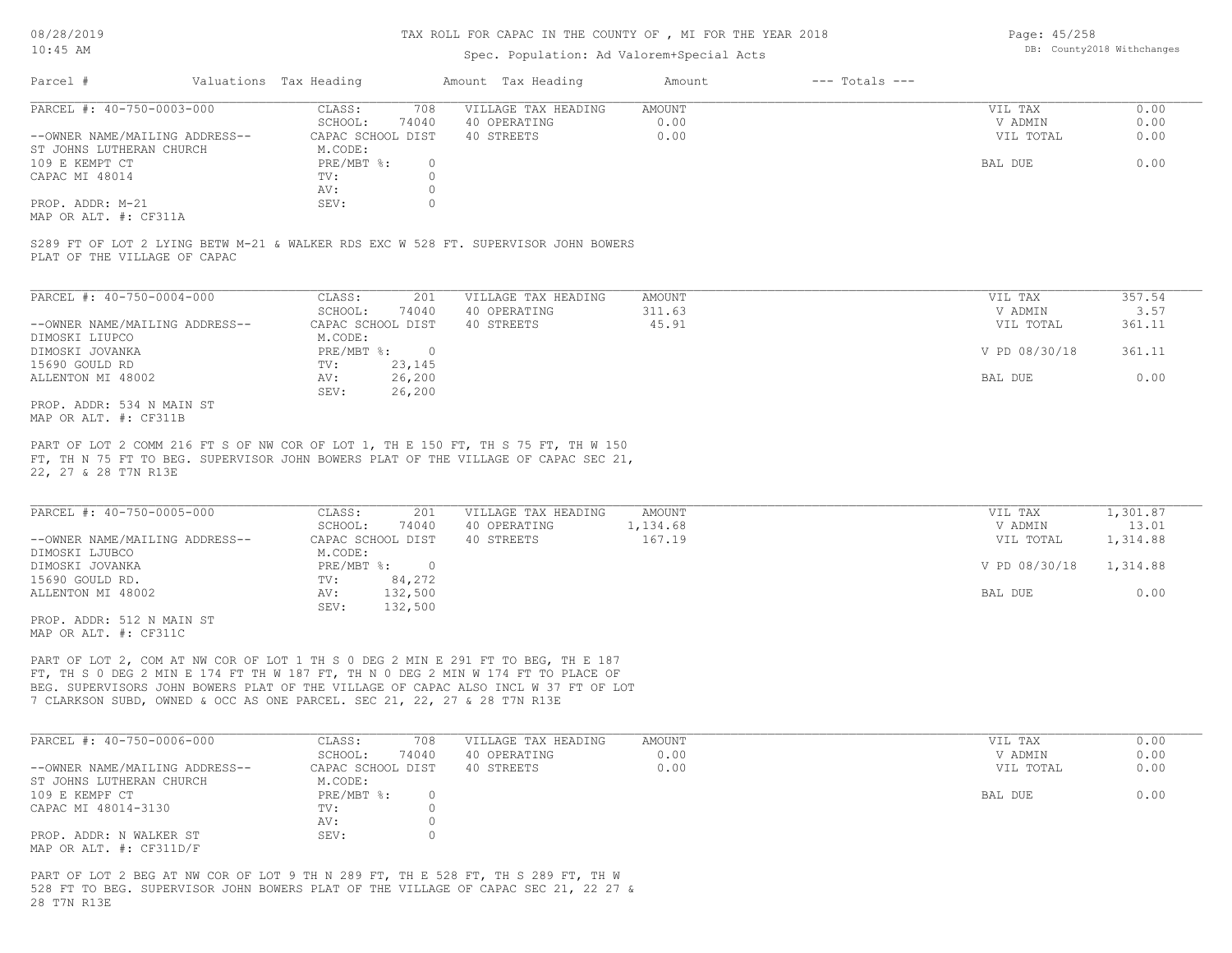08/28/2019

## TAX ROLL FOR CAPAC IN THE COUNTY OF , MI FOR THE YEAR 2018

Page: 46/258

| $10:45$ AM                                                                                                                                                                                                      |                                         | Spec. Population: Ad Valorem+Special Acts | DB: County2018 Withchanges |                    |                      |                |
|-----------------------------------------------------------------------------------------------------------------------------------------------------------------------------------------------------------------|-----------------------------------------|-------------------------------------------|----------------------------|--------------------|----------------------|----------------|
| Parcel #                                                                                                                                                                                                        | Valuations Tax Heading                  | Amount Tax Heading                        | Amount                     | $---$ Totals $---$ |                      |                |
| PARCEL #: 40-750-0007-000                                                                                                                                                                                       | CLASS:<br>708                           | VILLAGE TAX HEADING                       | <b>AMOUNT</b>              |                    | VIL TAX              | 0.00           |
| --OWNER NAME/MAILING ADDRESS--                                                                                                                                                                                  | SCHOOL:<br>74040<br>CAPAC SCHOOL DIST   | 40 OPERATING<br>40 STREETS                | 0.00<br>0.00               |                    | V ADMIN<br>VIL TOTAL | 0.00<br>0.00   |
| ST JOHNS LUTHERAN CHURCH                                                                                                                                                                                        | M.CODE:                                 |                                           |                            |                    |                      |                |
| 109 E KEMPF CT                                                                                                                                                                                                  | PRE/MBT %:<br>$\circ$                   |                                           |                            |                    | BAL DUE              | 0.00           |
| CAPAC MI 48014                                                                                                                                                                                                  | $\Omega$<br>TV:<br>$\circ$<br>AV:       |                                           |                            |                    |                      |                |
| PROP. ADDR: 109 E KEMPF COURT                                                                                                                                                                                   | SEV:<br>$\circ$                         |                                           |                            |                    |                      |                |
| MAP OR ALT. #: CF311G                                                                                                                                                                                           |                                         |                                           |                            |                    |                      |                |
| PART OF LOT 2, BEG ON S LOT LINE AT NE COR OF LOT 8, TH N 141 FT, TH W 150 FT, TH S<br>141 FT, TH E 150 FT TO BEG. SUPERVISOR JOHN BOWERS PLAT OF THE VILLAGE OF CAPAC SEC<br>21, 22, 27 & 28 T7N R13E          |                                         |                                           |                            |                    |                      |                |
| PARCEL #: 40-750-0008-000                                                                                                                                                                                       | CLASS:<br>201                           | VILLAGE TAX HEADING                       | <b>AMOUNT</b>              |                    | VIL TAX              | 1,361.56       |
|                                                                                                                                                                                                                 | SCHOOL:<br>74040                        | 40 OPERATING                              | 1,186.70                   |                    | V ADMIN              | 13.61          |
| --OWNER NAME/MAILING ADDRESS--                                                                                                                                                                                  | CAPAC SCHOOL DIST                       | 40 STREETS                                | 174.86                     |                    | VIL TOTAL            | 1,375.17       |
| A.D. PROPANE INC- CAPAC<br>PO BOX 798                                                                                                                                                                           | M.CODE:<br>PRE/MBT %:<br>$\overline{0}$ |                                           |                            |                    | V PD 08/27/18        | 1,375.17       |
| VALLEY FORGE PA 19482                                                                                                                                                                                           | 88,136<br>TV:                           |                                           |                            |                    |                      |                |
|                                                                                                                                                                                                                 | 96,600<br>AV:                           |                                           |                            |                    | BAL DUE              | 0.00           |
| PROP. ADDR: 14900 DOWNEY RD<br>MAP OR ALT. #: CF311H                                                                                                                                                            | 96,600<br>SEV:                          |                                           |                            |                    |                      |                |
| CAPAC SEC 21, 22, 27 & 28 T7N R13E                                                                                                                                                                              |                                         |                                           |                            |                    |                      |                |
| PARCEL #: 40-750-0009-000                                                                                                                                                                                       | CLASS:<br>401<br>SCHOOL:<br>74040       | VILLAGE TAX HEADING<br>40 OPERATING       | AMOUNT<br>748.73           |                    | VIL TAX<br>V ADMIN   | 859.05<br>8.59 |
| --OWNER NAME/MAILING ADDRESS--                                                                                                                                                                                  | CAPAC SCHOOL DIST                       | 40 STREETS                                | 110.32                     |                    | VIL TOTAL            | 867.64         |
| SENYK VANESSA D                                                                                                                                                                                                 | M.CODE:<br>COREL                        |                                           |                            |                    |                      |                |
| 222 CLARKSON CT<br>CAPAC MI 48014-3118                                                                                                                                                                          | PRE/MBT %: 100<br>55,608<br>TV:         |                                           |                            |                    | V PD 09/07/18        | 867.64         |
|                                                                                                                                                                                                                 | 73,400<br>AV:                           |                                           |                            |                    | BAL DUE              | 0.00           |
| PROP. ADDR: 222 CLARKSON COURT<br>MAP OR ALT. #: CF311I                                                                                                                                                         | SEV:<br>73,400                          |                                           |                            |                    |                      |                |
| THAT PART OF LOT 2 LYING W OF M-21 & E OF CLARKSON SUBD & S OF EXTD S LINE OF LOT<br>21 & N OF EXTD S LINE OF LOT 20 OF ABV PLAT. SUPV JOHN BOWERS PLAT OF THE VILLAGE<br>OF CAPAC SEC 21, 22, 27 & 28 T7N R13E |                                         |                                           |                            |                    |                      |                |
| PARCEL #: 40-750-0010-000                                                                                                                                                                                       | CLASS:<br>401                           | VILLAGE TAX HEADING                       | <b>AMOUNT</b>              |                    | VIL TAX              | 581.51         |
| --OWNER NAME/MAILING ADDRESS--                                                                                                                                                                                  | SCHOOL:<br>74040<br>CAPAC SCHOOL DIST   | 40 OPERATING<br>40 STREETS                | 506.83<br>74.68            |                    | V ADMIN<br>VIL TOTAL | 5.81<br>587.32 |
| QUAIN TIMOTHY, REBECCA                                                                                                                                                                                          | WELLS<br>M.CODE:                        |                                           |                            |                    |                      |                |
| QUAIN ABIGAEL R, NABORS JANE, WILLIA                                                                                                                                                                            | $\overline{0}$<br>$PRE/MBT$ %:          |                                           |                            |                    | V PD 08/30/18        | 587.32         |
| 503 N WALKER ST<br>CAPAC MI 48014                                                                                                                                                                               | 37,642<br>TV:<br>AV:<br>55,800          |                                           |                            |                    | BAL DUE              | 0.00           |
|                                                                                                                                                                                                                 | SEV:<br>55,800                          |                                           |                            |                    |                      |                |
| PROP. ADDR: 406 N MAIN ST                                                                                                                                                                                       |                                         |                                           |                            |                    |                      |                |
| MAP OR ALT. #: CF312/313                                                                                                                                                                                        |                                         |                                           |                            |                    |                      |                |
| LOT 4 SUPERVISOR JOHN BOWERS PLAT OF THE VILLAGE OF CAPAC                                                                                                                                                       |                                         |                                           |                            |                    |                      |                |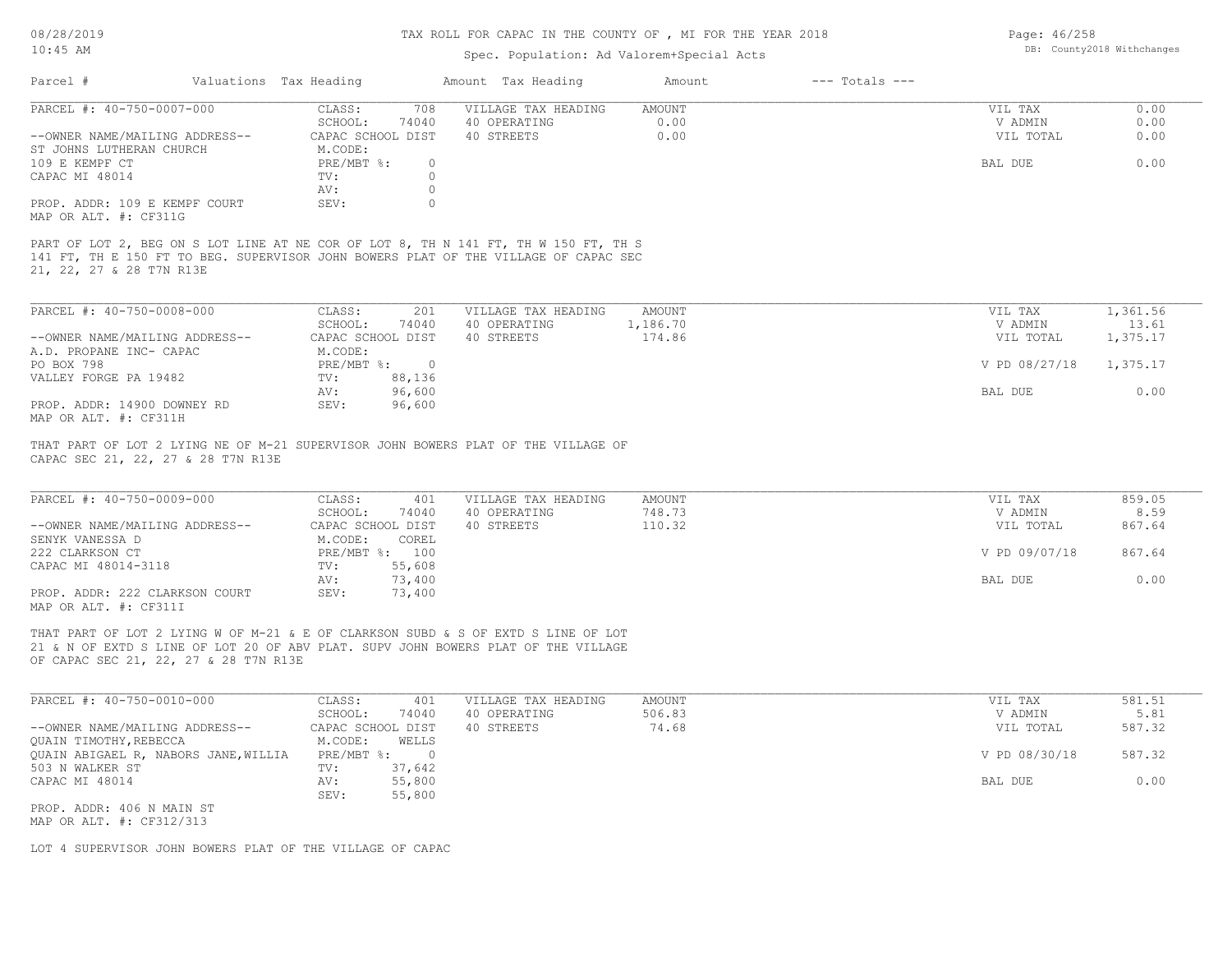## Spec. Population: Ad Valorem+Special Acts

| Page: 47/258 |                            |
|--------------|----------------------------|
|              | DB: County2018 Withchanges |

| Parcel #                       | Valuations Tax Heading |                | Amount Tax Heading  | Amount | $---$ Totals $---$ |           |          |
|--------------------------------|------------------------|----------------|---------------------|--------|--------------------|-----------|----------|
| PARCEL #: 40-750-0011-000      | CLASS:                 | 401            | VILLAGE TAX HEADING | AMOUNT |                    | VIL TAX   | 1,139.92 |
|                                | SCHOOL:                | 74040          | 40 OPERATING        | 880.57 |                    | V ADMIN   | 11.39    |
| --OWNER NAME/MAILING ADDRESS-- | CAPAC SCHOOL DIST      |                | 40 STREETS          | 129.75 |                    | VIL TOTAL | 1,151.31 |
| PHILLIPS TIMOTHY               | M.CODE:                |                | SWALK               | 129.60 |                    |           |          |
| PHILLIPS MARIA                 |                        | PRE/MBT %: 100 |                     |        |                    | BAL DUE   | 1,151.31 |
| 404 N MAIN ST                  | TV:                    | 65,400         |                     |        |                    |           |          |
| CAPAC MI 48014                 | AV:                    | 65,400         |                     |        |                    |           |          |
|                                | SEV:                   | 65,400         |                     |        |                    |           |          |
| PROP. ADDR: 404 N MAIN ST      |                        |                |                     |        |                    |           |          |
| MAP OR ALT. #: CF314           |                        |                |                     |        |                    |           |          |
|                                |                        |                |                     |        |                    |           |          |

R13E LOT 5 SUPERVISOR JOHN BOWERS PLAT OF THE VILLAGE OF CAPAC SEC 21, 22, 27 & 28 T7N

| PARCEL #: 40-750-0012-000      | 401<br>CLASS:     | VILLAGE TAX HEADING | AMOUNT | VIL TAX       | 827.13 |
|--------------------------------|-------------------|---------------------|--------|---------------|--------|
|                                | 74040<br>SCHOOL:  | 40 OPERATING        | 720.91 | V ADMIN       | 8.27   |
| --OWNER NAME/MAILING ADDRESS-- | CAPAC SCHOOL DIST | 40 STREETS          | 106.22 | VIL TOTAL     | 835.40 |
| LERNER MATTHEW T               | M.CODE:<br>COREL  |                     |        |               |        |
| 402 N MAIN ST                  | PRE/MBT %: 100    |                     |        | V PD 09/07/18 | 835.40 |
| Capac MI 48014-3148            | 53,542<br>TV:     |                     |        |               |        |
|                                | 74,700<br>AV:     |                     |        | BAL DUE       | 0.00   |
| PROP. ADDR: 402 N MAIN ST      | 74,700<br>SEV:    |                     |        |               |        |
| MAP OR ALT. #: CF315           |                   |                     |        |               |        |

R13E LOT 6 SUPERVISOR JOHN BOWERS PLAT OF THE VILLAGE OF CAPAC SEC 21, 22, 27 & 28 T7N

| PARCEL #: 40-750-0013-000      | CLASS:            | 708      | VILLAGE TAX HEADING | AMOUNT | VIL TAX   | 0.00 |
|--------------------------------|-------------------|----------|---------------------|--------|-----------|------|
|                                | SCHOOL:           | 74040    | 40 OPERATING        | 0.00   | V ADMIN   | 0.00 |
| --OWNER NAME/MAILING ADDRESS-- | CAPAC SCHOOL DIST |          | 40 STREETS          | 0.00   | VIL TOTAL | 0.00 |
| LUTHERAN CHURCH                | M.CODE:           |          |                     |        |           |      |
| 109 E KEMPF CT                 | $PRE/MBT$ %:      | $\Omega$ |                     |        | BAL DUE   | 0.00 |
| CAPAC MI 48014                 | TV:               |          |                     |        |           |      |
|                                | AV:               |          |                     |        |           |      |
| PROP. ADDR: 109 E KEMPF COURT  | SEV:              |          |                     |        |           |      |
| MAP OR ALT. #: CF316           |                   |          |                     |        |           |      |

 $\_$  , and the state of the state of the state of the state of the state of the state of the state of the state of the state of the state of the state of the state of the state of the state of the state of the state of the

T7N R13E LOTS 7 & 8 SUPERVISOR JOHN BOWERS PLAT OF THE VILLAGE OF CAPAC SEC 21, 22, 27 & 28

| PARCEL #: 40-750-0014-000      | 401<br>CLASS:     | VILLAGE TAX HEADING | AMOUNT | VIL TAX       | 659.29 |
|--------------------------------|-------------------|---------------------|--------|---------------|--------|
|                                | 74040<br>SCHOOL:  | 40 OPERATING        | 574.62 | V ADMIN       | 6.59   |
| --OWNER NAME/MAILING ADDRESS-- | CAPAC SCHOOL DIST | 40 STREETS          | 84.67  | VIL TOTAL     | 665.88 |
| BASEHORE RUTH                  | M.CODE:           |                     |        |               |        |
| 400 N LESTER ST                | PRE/MBT %: 100    |                     |        | V PD 09/06/18 | 665.88 |
| CAPAC MI 48014-3140            | 42,677<br>TV:     |                     |        |               |        |
|                                | 46,100<br>AV:     |                     |        | BAL DUE       | 0.00   |
| PROP. ADDR: 400 N LESTER ST    | 46,100<br>SEV:    |                     |        |               |        |
| MAP OR ALT. #: CF317A          |                   |                     |        |               |        |

SEC 21, 22, 27 & 28 T7N R13E JOHN BOWERS PLAT OF THE VILLAGE OF CAPAC N85 FT OF S 151 FT OF LOT 9 EXC W 772 FT. SUPERVISOR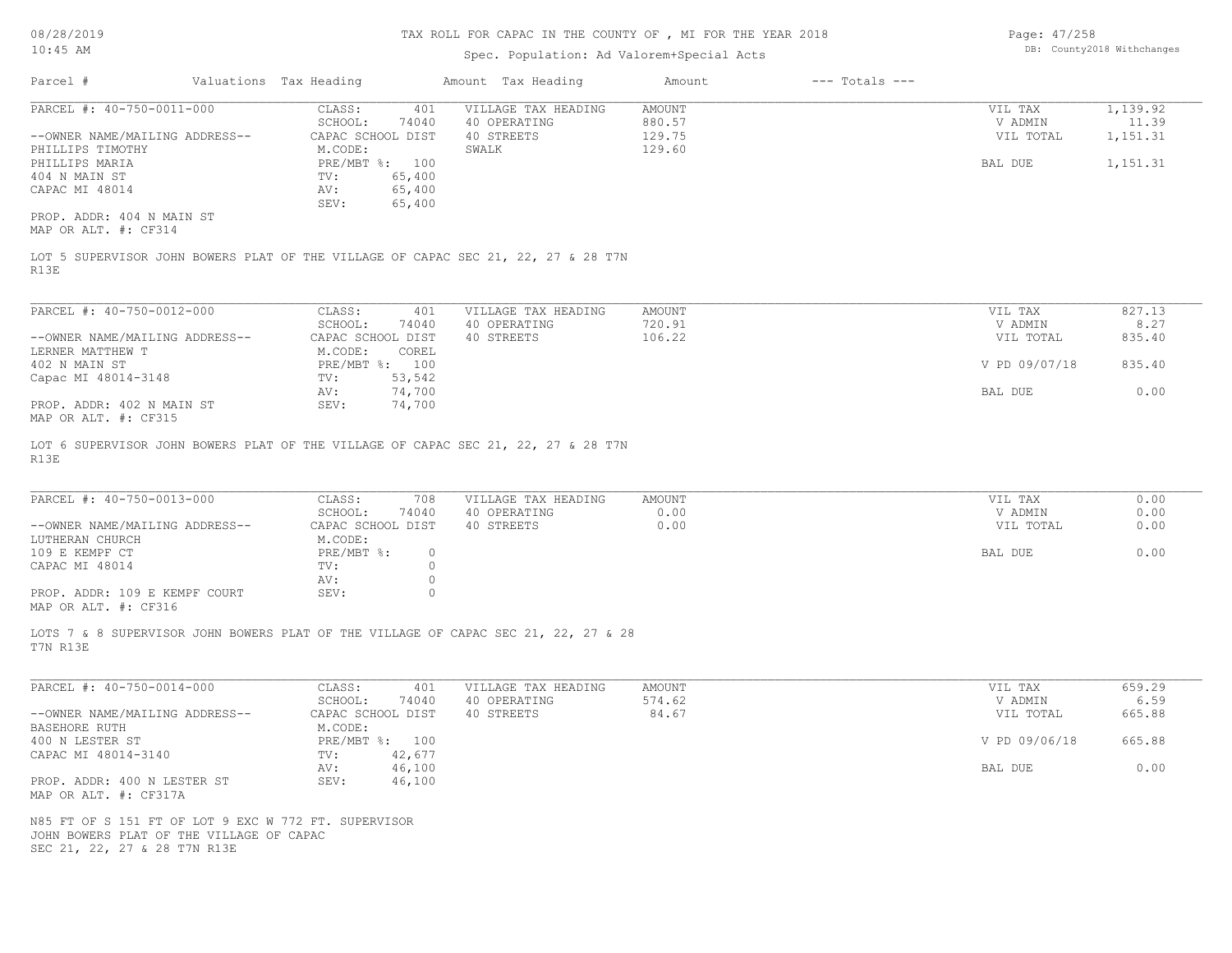## Spec. Population: Ad Valorem+Special Acts

| Page: 48/258 |                            |
|--------------|----------------------------|
|              | DB: County2018 Withchanges |

| Parcel #                       | Valuations Tax Heading |        | Amount Tax Heading  | Amount | $---$ Totals $---$ |               |        |
|--------------------------------|------------------------|--------|---------------------|--------|--------------------|---------------|--------|
| PARCEL #: 40-750-0015-000      | CLASS:                 | 401    | VILLAGE TAX HEADING | AMOUNT |                    | VIL TAX       | 656.04 |
|                                | SCHOOL:                | 74040  | 40 OPERATING        | 571.79 |                    | V ADMIN       | 6.56   |
| --OWNER NAME/MAILING ADDRESS-- | CAPAC SCHOOL DIST      |        | 40 STREETS          | 84.25  |                    | VIL TOTAL     | 662.60 |
| GRIGGS JOHNNIE/GRIGGS LISA J   | M.CODE:                | 00LSB  |                     |        |                    |               |        |
| 203 E KEMPF COURT              | $PRE/MBT$ %:           | 100    |                     |        |                    | V PD 08/23/18 | 662.60 |
| CAPAC MI 48014-3133            | TV:                    | 42,467 |                     |        |                    |               |        |
|                                | AV:                    | 53,100 |                     |        |                    | BAL DUE       | 0.00   |
| PROP. ADDR: 203 E KEMPF COURT  | SEV:                   | 53,100 |                     |        |                    |               |        |
|                                |                        |        |                     |        |                    |               |        |

MAP OR ALT. #: CF317B

OF CAPAC SEC 21, 22, 27 & 28 T7N R13E N150 FT OF S 216 FT OF W 150 FT OF LOT 9 SUPERVISOR JOHN BOWERS PLAT OF THE VILLAGE

| PARCEL #: 40-750-0016-000       | CLASS:     | 401               | VILLAGE TAX HEADING | AMOUNT | VIL TAX       | 897.55 |
|---------------------------------|------------|-------------------|---------------------|--------|---------------|--------|
|                                 | SCHOOL:    | 74040             | 40 OPERATING        | 782.28 | V ADMIN       | 8.97   |
| --OWNER NAME/MAILING ADDRESS--  |            | CAPAC SCHOOL DIST | 40 STREETS          | 115.27 | VIL TOTAL     | 906.52 |
| NIEMI EDWARD                    | M.CODE:    | COREL             |                     |        |               |        |
| NIEMI KRISTAL                   | PRE/MBT %: | 100               |                     |        | V PD 09/07/18 | 906.52 |
| 415 N HUNTER STREET             | TV:        | 58,100            |                     |        |               |        |
| CAPAC MI 48014-3130             | AV:        | 58,100            |                     |        | BAL DUE       | 0.00   |
|                                 | SEV:       | 58,100            |                     |        |               |        |
| PROP. ADDR: 415 N HUNTER STREET |            |                   |                     |        |               |        |

MAP OR ALT. #: CF317C1/2

VILLAGE OF CAPAC SEC 21, 22, 27 & 28 T7N R13E E150 FT OF W 320 FT OF LOT 9 EXC S 206 FT. SUPERVISOR JOHN BOWERS PLAT OF THE

| PARCEL #: 40-750-0017-000      | CLASS:<br>401       | VILLAGE TAX HEADING | AMOUNT | VIL TAX       | 694.09 |
|--------------------------------|---------------------|---------------------|--------|---------------|--------|
|                                | 74040<br>SCHOOL:    | 40 OPERATING        | 604.95 | V ADMIN       | 6.94   |
| --OWNER NAME/MAILING ADDRESS-- | CAPAC SCHOOL DIST   | 40 STREETS          | 89.14  | VIL TOTAL     | 701.03 |
| POPPE HEINRICH W               | M.CODE:<br>COREL    |                     |        |               |        |
| POPPE KATHARINA                | $PRE/MBT$ %:<br>100 |                     |        | V PD 09/07/18 | 701.03 |
| 235 E KEMPF CT                 | 44,930<br>TV:       |                     |        |               |        |
| CAPAC MI 48014-3133            | 62,800<br>AV:       |                     |        | BAL DUE       | 0.00   |
|                                | 62,800<br>SEV:      |                     |        |               |        |
| PROP. ADDR: 235 E KEMPF COURT  |                     |                     |        |               |        |

MAP OR ALT. #: CF317C3

THE VILLAGE OF CAPAC SEC 21, 22, 27 & 28 T7N R13E N140 FT OF S 206 FT OF E 75 FT OF W 245 FT OF LOT 9 SUPERVISOR JOHN BOWERS PLAT OF

| PARCEL #: 40-750-0018-000       | CLASS:<br>401     | VILLAGE TAX HEADING | AMOUNT | VIL TAX       | 584.90 |
|---------------------------------|-------------------|---------------------|--------|---------------|--------|
|                                 | 74040<br>SCHOOL:  | 40 OPERATING        | 509.79 | V ADMIN       | 5.84   |
| --OWNER NAME/MAILING ADDRESS--  | CAPAC SCHOOL DIST | 40 STREETS          | 75.11  | VIL TOTAL     | 590.74 |
| SINDA STEPHEN JR/VIRGINIA       | M.CODE:           |                     |        |               |        |
| 401 N HUNTER ST                 | PRE/MBT %: 100    |                     |        | V PD 09/13/18 | 590.74 |
| CAPAC MI 48014-3130             | 37,862<br>TV:     |                     |        |               |        |
|                                 | 52,900<br>AV:     |                     |        | BAL DUE       | 0.00   |
| PROP. ADDR: 401 N HUNTER STREET | 52,900<br>SEV:    |                     |        |               |        |
| MAP OR ALT. #: CF317C4          |                   |                     |        |               |        |

THE VILLAGE OF CAPAC SEC 21, 22, 27 & 28 T7N R13E E75 FT OF W 320 FT OF N 140 FT OF S 206 FT OF LOT 9 SUPERVISOR JOHN BOWERS PLAT OF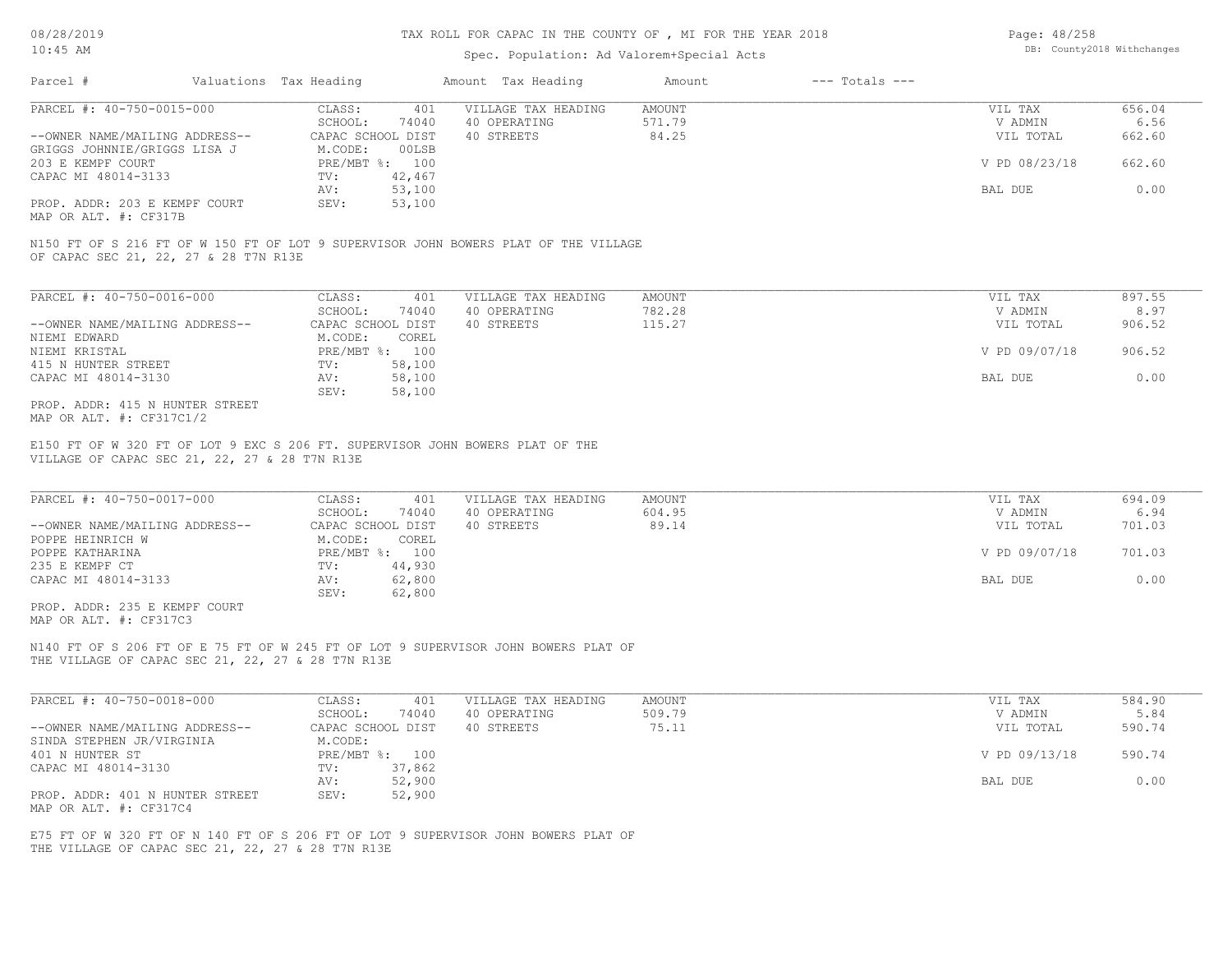## TAX ROLL FOR CAPAC IN THE COUNTY OF , MI FOR THE YEAR 2018

Page: 49/258

# Spec. Population: Ad Valorem+Special Acts

| $10:45$ AM                                                      |                                                                      | Spec. Population: Ad Valorem+Special Acts                                                                                                                                                                                                                        |                        |                    |                                 | DB: County2018 Withchanges |
|-----------------------------------------------------------------|----------------------------------------------------------------------|------------------------------------------------------------------------------------------------------------------------------------------------------------------------------------------------------------------------------------------------------------------|------------------------|--------------------|---------------------------------|----------------------------|
| Parcel #                                                        | Valuations Tax Heading                                               | Amount Tax Heading                                                                                                                                                                                                                                               | Amount                 | $---$ Totals $---$ |                                 |                            |
| PARCEL #: 40-750-0019-000<br>--OWNER NAME/MAILING ADDRESS--     | CLASS:<br>703<br>SCHOOL:<br>74040<br>CAPAC SCHOOL DIST               | VILLAGE TAX HEADING<br>40 OPERATING<br>40 STREETS                                                                                                                                                                                                                | AMOUNT<br>0.00<br>0.00 |                    | VIL TAX<br>V ADMIN<br>VIL TOTAL | 0.00<br>0.00<br>0.00       |
| VILLAGE OF CAPAC<br>131 N MAIN ST<br>CAPAC MI 48014             | M.CODE:<br>PRE/MBT %:<br>$\circ$<br>$\circ$<br>TV:<br>$\circ$<br>AV: |                                                                                                                                                                                                                                                                  |                        |                    | BAL DUE                         | 0.00                       |
| PROP. ADDR: 406 N WALKER ST<br>MAP OR ALT. #: F317D             | SEV:<br>$\circ$                                                      |                                                                                                                                                                                                                                                                  |                        |                    |                                 |                            |
| THE VILLAGE OF CAPAC SEC 21, 22, 27 & 28 T7N R13E               |                                                                      | E20 FT OF W 170 FT OF LOT 9, EXC S 66 FT, E 66 FT OF W 386 FT EXC S 66 FT & E 66 FT<br>OF W 772 FT OF LOT 9 EXC S 66 FT & E 20 FT OF W 556 FT OF LOT 9 EXC S 66 FT & S 66<br>FT OF LOT 9 ALSO INCL W 150 FT OF LOT 9 EXC S 216 FT SUPERVISOR JOHN BOWERS PLAT OF |                        |                    |                                 |                            |
| PARCEL #: 40-750-0020-000                                       | CLASS:<br>401                                                        | VILLAGE TAX HEADING                                                                                                                                                                                                                                              | AMOUNT                 |                    | VIL TAX                         | 710.82                     |
| --OWNER NAME/MAILING ADDRESS--                                  | SCHOOL:<br>74040<br>CAPAC SCHOOL DIST                                | 40 OPERATING<br>40 STREETS                                                                                                                                                                                                                                       | 619.54<br>91.28        |                    | V ADMIN<br>VIL TOTAL            | 7.10<br>717.92             |
| GESCHKE AARON<br>GESCHKE ABBIE<br>402 N HUNTER STREET           | M.CODE:<br>OWFHM<br>PRE/MBT %: 100<br>46,013<br>$\texttt{TV}$ :      |                                                                                                                                                                                                                                                                  |                        |                    | V PD 08/30/18                   | 717.92                     |
| CAPAC MI 48014-3129                                             | 64,200<br>AV:<br>64,200<br>SEV:                                      |                                                                                                                                                                                                                                                                  |                        |                    | BAL DUE                         | 0.00                       |
| PROP. ADDR: 402 N HUNTER STREET<br>MAP OR ALT. #: CF317E        |                                                                      |                                                                                                                                                                                                                                                                  |                        |                    |                                 |                            |
| THE VILLAGE OF CAPAC SEC 21, 22, 27 & 28 T7N R13E               |                                                                      | N75 FT OF S 141 FT OF E 150 FT OF W 536 FT OF LOT 9 SUPERVISOR JOHN BOWERS PLAT OF                                                                                                                                                                               |                        |                    |                                 |                            |
| PARCEL #: 40-750-0021-000                                       | CLASS:<br>401                                                        | VILLAGE TAX HEADING                                                                                                                                                                                                                                              | AMOUNT                 |                    | VIL TAX                         | 502.53                     |
| --OWNER NAME/MAILING ADDRESS--<br>KRUM RICHARD/BONNIE LIV TRUST | SCHOOL:<br>74040<br>CAPAC SCHOOL DIST<br>M.CODE:                     | 40 OPERATING<br>40 STREETS                                                                                                                                                                                                                                       | 438.00<br>64.53        |                    | V ADMIN<br>VIL TOTAL            | 5.02<br>507.55             |
| 414 N HUNTER ST<br>CAPAC MI 48014-3129                          | PRE/MBT %: 100<br>32,530<br>$\text{TV}$ :                            |                                                                                                                                                                                                                                                                  |                        |                    | V PD 07/18/18                   | 507.55                     |
| PROP. ADDR: 414 N HUNTER STREET<br>MAP OR ALT. #: CF317F        | 45,900<br>AV:<br>45,900<br>SEV:                                      |                                                                                                                                                                                                                                                                  |                        |                    | BAL DUE                         | 0.00                       |
| THE VILLAGE OF CAPAC SEC 21, 22, 27 & 28 T7N R13E               |                                                                      | E150 FT OF W 536 FT OF LOT 9 EXC S 216 FT THEREOF SUPERVISOR JOHN BOWERS PLAT OF                                                                                                                                                                                 |                        |                    |                                 |                            |
| PARCEL #: 40-750-0022-000                                       | CLASS:<br>401                                                        | VILLAGE TAX HEADING                                                                                                                                                                                                                                              | AMOUNT                 |                    | VIL TAX                         | 481.10                     |
| --OWNER NAME/MAILING ADDRESS--                                  | SCHOOL:<br>74040<br>CAPAC SCHOOL DIST                                | 40 OPERATING<br>40 STREETS                                                                                                                                                                                                                                       | 419.32<br>61.78        |                    | V ADMIN<br>VIL TOTAL            | 4.81<br>485.91             |
| SMITH DANIELLE<br>SAELENS MARY                                  | M.CODE:<br>OOCMS<br>PRE/MBT %: 100                                   |                                                                                                                                                                                                                                                                  |                        |                    | V PD 09/10/18                   | 485.91                     |
| 410 N HUNTER STREET<br>CAPAC MI 48014-3129                      | 31,143<br>$\texttt{TV}$ :<br>43,800<br>AV:<br>SEV:<br>43,800         |                                                                                                                                                                                                                                                                  |                        |                    | BAL DUE                         | 0.00                       |
| PROP. ADDR: 410 N HUNTER STREET<br>MAP OR ALT. #: CF317G        |                                                                      |                                                                                                                                                                                                                                                                  |                        |                    |                                 |                            |
|                                                                 |                                                                      | N75 FT OF S 216 FT OF E 150 FT OF W 536 FT OF LOT 9 SUPERVISOR JOHN BOWERS PLAT OF                                                                                                                                                                               |                        |                    |                                 |                            |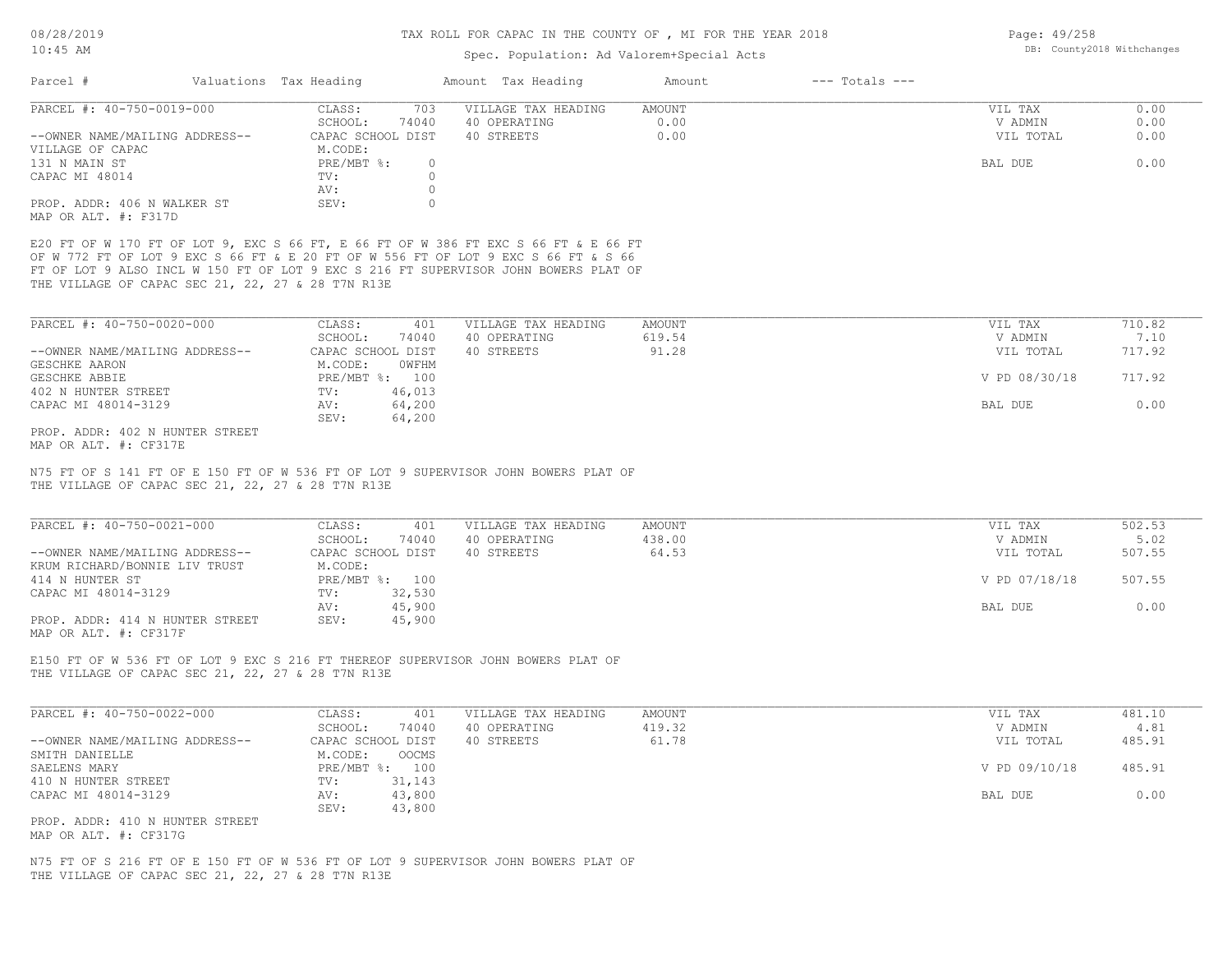## Spec. Population: Ad Valorem+Special Acts

| Page: 50/258 |                            |
|--------------|----------------------------|
|              | DB: County2018 Withchanges |

| Parcel #                       | Valuations Tax Heading |                | Amount Tax Heading  | Amount | $---$ Totals $---$ |               |        |
|--------------------------------|------------------------|----------------|---------------------|--------|--------------------|---------------|--------|
| PARCEL #: 40-750-0023-000      | CLASS:                 | 401            | VILLAGE TAX HEADING | AMOUNT |                    | VIL TAX       | 680.71 |
|                                | SCHOOL:                | 74040          | 40 OPERATING        | 593.29 |                    | V ADMIN       | 6.80   |
| --OWNER NAME/MAILING ADDRESS-- | CAPAC SCHOOL DIST      |                | 40 STREETS          | 87.42  |                    | VIL TOTAL     | 687.51 |
| MCDUNNAH, NORMAN JR.           | M.CODE:                |                |                     |        |                    |               |        |
| 401 N LESTER ST                |                        | PRE/MBT %: 100 |                     |        |                    | V PD 09/13/18 | 687.51 |
| CAPAC MI 48014-3141            | TV:                    | 44,064         |                     |        |                    |               |        |
|                                | AV:                    | 65,300         |                     |        |                    | BAL DUE       | 0.00   |
| PROP. ADDR: 401 N LESTER ST    | SEV:                   | 65,300         |                     |        |                    |               |        |
|                                |                        |                |                     |        |                    |               |        |

MAP OR ALT. #: CF317H

PLAT OF THE VILLAGE OF CAPAC SEC 21, 22, 27 & 28 T7N R13E E150 FT OF W 706 FT OF N 85.22 FT OF S 151.22 FT OF LOT 9 SUPERVISOR JOHN BOWERS

| PARCEL #: 40-750-0024-000      | CLASS:                    | 401               | VILLAGE TAX HEADING | AMOUNT | VIL TAX       | 436.61 |
|--------------------------------|---------------------------|-------------------|---------------------|--------|---------------|--------|
|                                | SCHOOL:                   | 74040             | 40 OPERATING        | 380.54 | V ADMIN       | 4.36   |
| --OWNER NAME/MAILING ADDRESS-- |                           | CAPAC SCHOOL DIST | 40 STREETS          | 56.07  | VIL TOTAL     | 440.97 |
| FELKER JENNIFER                | M.CODE:                   | SETER             |                     |        |               |        |
| FELKER EDWARD                  | $PRE/MBT$ $\frac{1}{6}$ : | 100               |                     |        | V PD 09/10/18 | 440.97 |
| 405 N LESTER ST                | TV:                       | 28,263            |                     |        |               |        |
| CAPAC MI 48014-3141            | AV:                       | 40,200            |                     |        | BAL DUE       | 0.00   |
|                                | SEV:                      | 40,200            |                     |        |               |        |
| PROP. ADDR: 405 N LESTER ST    |                           |                   |                     |        |               |        |

MAP OR ALT. #: CF317I

OF THE VILLAGE OF CAPAC SEC 21, 22, 27 & 28 T7N R13E N75 FT OF S 226.22 FT OF E 150 FT OF W 706 FT OF LOT 9 SUPERVISOR JOHN BOWERS PLAT

| PARCEL #: 40-750-0025-000      | 401<br>CLASS:     | VILLAGE TAX HEADING | AMOUNT | VIL TAX       | 437.85 |
|--------------------------------|-------------------|---------------------|--------|---------------|--------|
|                                | 74040<br>SCHOOL:  | 40 OPERATING        | 381.62 | V ADMIN       | 4.37   |
| --OWNER NAME/MAILING ADDRESS-- | CAPAC SCHOOL DIST | 40 STREETS          | 56.23  | VIL TOTAL     | 442.22 |
| SMITH CYNTHIA                  | MCOOP<br>M.CODE:  |                     |        |               |        |
| 409 N LESTER ST                | PRE/MBT %: 100    |                     |        | V PD 09/13/18 | 442.22 |
| CAPAC MI 48014-3141            | 28,343<br>TV:     |                     |        |               |        |
|                                | 40,900<br>AV:     |                     |        | BAL DUE       | 0.00   |
| PROP. ADDR: 409 N LESTER ST    | 40,900<br>SEV:    |                     |        |               |        |
| MAP OR ALT. #: CF317J          |                   |                     |        |               |        |

 $\_$  , and the state of the state of the state of the state of the state of the state of the state of the state of the state of the state of the state of the state of the state of the state of the state of the state of the

E150 FT OF W 706 FT OF N 75 FT OF LOT 9 AS MEAS ON LESTER ST. SUPERVISOR JOHN

BOWERS PLAT OF THE VILLAGE OF CAPAC SEC 21, 22, 27 & 28 T7N R13E

| PARCEL #: 40-750-0026-000      | CLASS:<br>401     | VILLAGE TAX HEADING | AMOUNT | VIL TAX       | 393.78 |
|--------------------------------|-------------------|---------------------|--------|---------------|--------|
|                                | 74040<br>SCHOOL:  | 40 OPERATING        | 343.21 | V ADMIN       | 3.93   |
| --OWNER NAME/MAILING ADDRESS-- | CAPAC SCHOOL DIST | 40 STREETS          | 50.57  | VIL TOTAL     | 397.71 |
| STEELE ROBERT A                | M.CODE:<br>COREL  |                     |        |               |        |
| SWIACKI EMILY J                | PRE/MBT %: 100    |                     |        | V PD 09/07/18 | 397.71 |
| 410 N LESTER ST                | 25,490<br>TV:     |                     |        |               |        |
| CAPAC MI 48014-3140            | 36,500<br>AV:     |                     |        | BAL DUE       | 0.00   |
|                                | 36,500<br>SEV:    |                     |        |               |        |
| PROP. ADDR: 410 N LESTER ST    |                   |                     |        |               |        |

MAP OR ALT. #: CF317K

SEC 21, 22, 27 & 28 T7N R13E N75 FT OF LOT 9 EXC W 772 FT. SUPERVISOR JOHN BOWERS PLAT OF THE VILLAGE OF CAPAC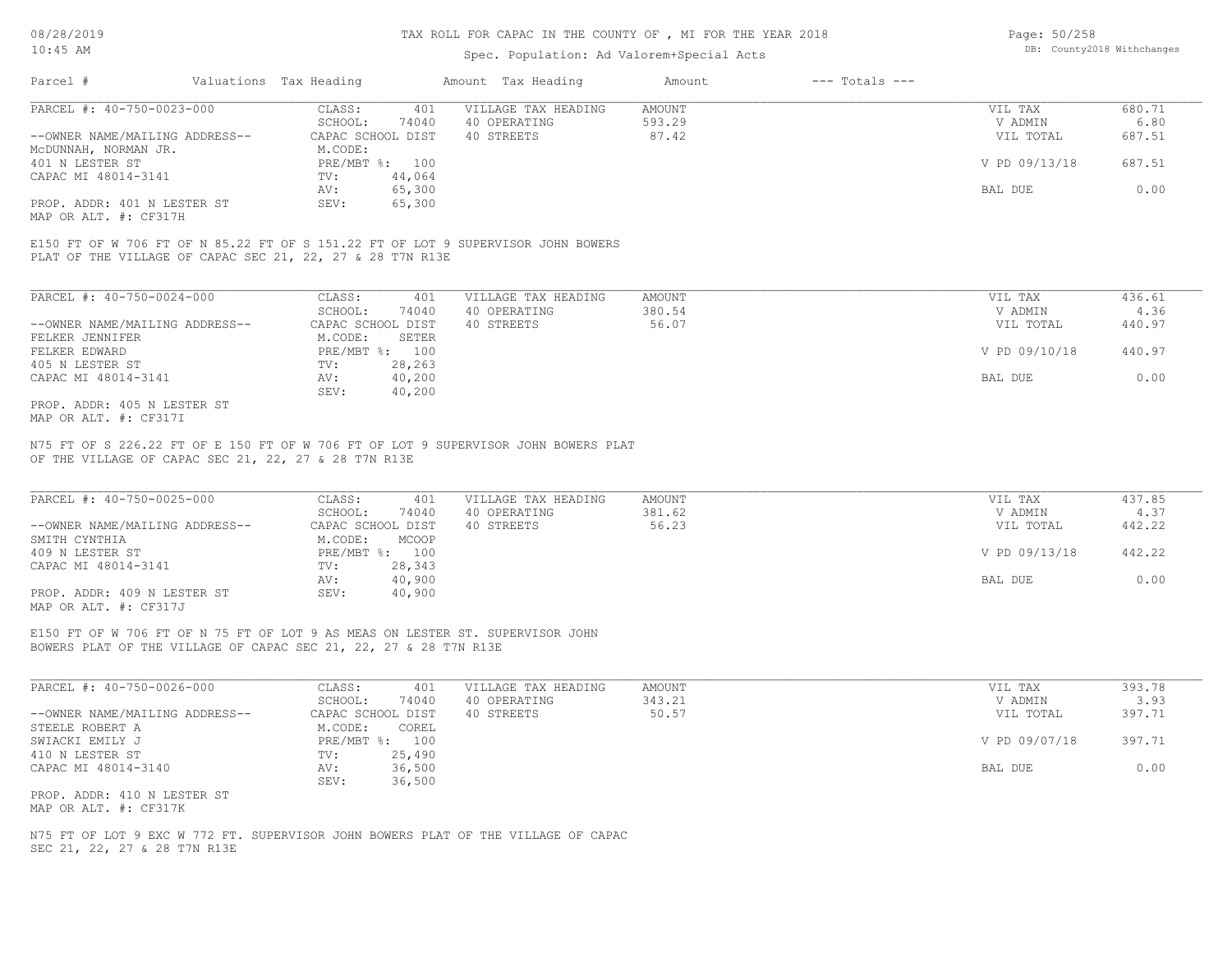## TAX ROLL FOR CAPAC IN THE COUNTY OF , MI FOR THE YEAR 2018

# Spec. Population: Ad Valorem+Special Acts

Page: 51/258 DB: County2018 Withchanges

| PARCEL #: 40-750-0027-000<br>CLASS:<br>VILLAGE TAX HEADING<br>AMOUNT<br>402<br>VIL TAX<br>761.51<br>V ADMIN<br>SCHOOL:<br>74040<br>40 OPERATING<br>--OWNER NAME/MAILING ADDRESS--<br>CAPAC SCHOOL DIST<br>40 STREETS<br>112.20<br>VIL TOTAL<br>ZUNIGA NOE JR<br>M.CODE:<br>PRE/MBT %: 100<br>406 N LESTER ST<br>V PD 09/06/18<br>CAPAC MI 48014-3140<br>56,557<br>TV:<br>64,400<br>BAL DUE<br>AV:<br>PROP. ADDR: 406 N LESTER ST<br>64,400<br>SEV:<br>MAP OR ALT. #: CF317L<br>S75 FT OF N 150 FT OF LOT 9 EXC W 772 FT. SUPERVISOR JOHN BOWERS PLAT OF THE<br>VILLAGE OF CAPAC<br>PARCEL #: 40-750-0028-000<br>CLASS:<br>102<br>VILLAGE TAX HEADING<br><b>AMOUNT</b><br>VIL TAX<br>365.43<br>V ADMIN<br>SCHOOL:<br>74040<br>40 OPERATING<br>40 STREETS<br>53.84<br>CAPAC SCHOOL DIST<br>VIL TOTAL<br>--OWNER NAME/MAILING ADDRESS--<br>STUEVER ALFRED/DORIS TRUST<br>M.CODE:<br>15205 TURNER RD<br>PRE/MBT %: 100<br>V PD 07/30/18<br>27,141<br>YALE MI 48097<br>TV:<br>45,200<br>AV:<br>BAL DUE<br>PROP. ADDR: DOWNEY RD<br>SEV:<br>45,200<br>MAP OR ALT. #: CF318A<br>THAT PART OF LOT 10 LYING N OF M-21 EXC W 400 FT. SUPERVISOR JOHN BOWERS PLAT OF<br>THE VILLAGE OF CAPAC SEC 21, 22, 27 & 28 T7N R13E<br>PARCEL #: 40-750-0029-000<br>CLASS:<br>VILLAGE TAX HEADING<br>AMOUNT<br>VIL TAX<br>4,835.71<br>301<br>SCHOOL:<br>40 OPERATING<br>4,214.68<br>V ADMIN<br>74040<br>CAPAC SCHOOL DIST<br>40 STREETS<br>621.03<br>--OWNER NAME/MAILING ADDRESS--<br>VIL TOTAL<br>THUMB RIGGING & ERECTORS INC<br>M.CODE:<br>00LSB<br>PO BOX 189<br>PRE/MBT %: 0<br>V PD 08/09/18<br>TV: 313,022<br>14850 DOWNEY RD<br>329,800<br>CAPAC MI 48014<br>AV:<br>BAL DUE<br>SEV: 329,800<br>PROP. ADDR: 14850 DOWNEY RD<br>MAP OR ALT. #: CF318B<br>W400 FT OF THAT PART OF LOT 10 LYING N OF M-21 SUPERVISOR JOHN BOWERS PLAT OF THE<br>VILLAGE OF CAPAC SEC 21, 22, 27 & 28 T7N R13E<br>PARCEL #: 40-750-0030-000<br>703<br>VILLAGE TAX HEADING<br>AMOUNT<br>CLASS:<br>VIL TAX<br>74040<br>40 OPERATING<br>0.00<br>V ADMIN<br>SCHOOL:<br>--OWNER NAME/MAILING ADDRESS--<br>CAPAC SCHOOL DIST<br>40 STREETS<br>0.00<br>VIL TOTAL |                             | Amount Tax Heading | $---$ Totals $---$<br>Amount |                                       |
|--------------------------------------------------------------------------------------------------------------------------------------------------------------------------------------------------------------------------------------------------------------------------------------------------------------------------------------------------------------------------------------------------------------------------------------------------------------------------------------------------------------------------------------------------------------------------------------------------------------------------------------------------------------------------------------------------------------------------------------------------------------------------------------------------------------------------------------------------------------------------------------------------------------------------------------------------------------------------------------------------------------------------------------------------------------------------------------------------------------------------------------------------------------------------------------------------------------------------------------------------------------------------------------------------------------------------------------------------------------------------------------------------------------------------------------------------------------------------------------------------------------------------------------------------------------------------------------------------------------------------------------------------------------------------------------------------------------------------------------------------------------------------------------------------------------------------------------------------------------------------------------------------------------------------------------------------------------------------------------------------------------------------------------------------------------------------------------------------------------------------|-----------------------------|--------------------|------------------------------|---------------------------------------|
|                                                                                                                                                                                                                                                                                                                                                                                                                                                                                                                                                                                                                                                                                                                                                                                                                                                                                                                                                                                                                                                                                                                                                                                                                                                                                                                                                                                                                                                                                                                                                                                                                                                                                                                                                                                                                                                                                                                                                                                                                                                                                                                          |                             |                    |                              | 873.71                                |
|                                                                                                                                                                                                                                                                                                                                                                                                                                                                                                                                                                                                                                                                                                                                                                                                                                                                                                                                                                                                                                                                                                                                                                                                                                                                                                                                                                                                                                                                                                                                                                                                                                                                                                                                                                                                                                                                                                                                                                                                                                                                                                                          |                             |                    |                              | 8.73                                  |
|                                                                                                                                                                                                                                                                                                                                                                                                                                                                                                                                                                                                                                                                                                                                                                                                                                                                                                                                                                                                                                                                                                                                                                                                                                                                                                                                                                                                                                                                                                                                                                                                                                                                                                                                                                                                                                                                                                                                                                                                                                                                                                                          |                             |                    |                              | 882.44                                |
|                                                                                                                                                                                                                                                                                                                                                                                                                                                                                                                                                                                                                                                                                                                                                                                                                                                                                                                                                                                                                                                                                                                                                                                                                                                                                                                                                                                                                                                                                                                                                                                                                                                                                                                                                                                                                                                                                                                                                                                                                                                                                                                          |                             |                    |                              |                                       |
|                                                                                                                                                                                                                                                                                                                                                                                                                                                                                                                                                                                                                                                                                                                                                                                                                                                                                                                                                                                                                                                                                                                                                                                                                                                                                                                                                                                                                                                                                                                                                                                                                                                                                                                                                                                                                                                                                                                                                                                                                                                                                                                          |                             |                    |                              | 882.44                                |
|                                                                                                                                                                                                                                                                                                                                                                                                                                                                                                                                                                                                                                                                                                                                                                                                                                                                                                                                                                                                                                                                                                                                                                                                                                                                                                                                                                                                                                                                                                                                                                                                                                                                                                                                                                                                                                                                                                                                                                                                                                                                                                                          |                             |                    |                              |                                       |
|                                                                                                                                                                                                                                                                                                                                                                                                                                                                                                                                                                                                                                                                                                                                                                                                                                                                                                                                                                                                                                                                                                                                                                                                                                                                                                                                                                                                                                                                                                                                                                                                                                                                                                                                                                                                                                                                                                                                                                                                                                                                                                                          |                             |                    |                              | 0.00                                  |
|                                                                                                                                                                                                                                                                                                                                                                                                                                                                                                                                                                                                                                                                                                                                                                                                                                                                                                                                                                                                                                                                                                                                                                                                                                                                                                                                                                                                                                                                                                                                                                                                                                                                                                                                                                                                                                                                                                                                                                                                                                                                                                                          |                             |                    |                              |                                       |
|                                                                                                                                                                                                                                                                                                                                                                                                                                                                                                                                                                                                                                                                                                                                                                                                                                                                                                                                                                                                                                                                                                                                                                                                                                                                                                                                                                                                                                                                                                                                                                                                                                                                                                                                                                                                                                                                                                                                                                                                                                                                                                                          |                             |                    |                              |                                       |
|                                                                                                                                                                                                                                                                                                                                                                                                                                                                                                                                                                                                                                                                                                                                                                                                                                                                                                                                                                                                                                                                                                                                                                                                                                                                                                                                                                                                                                                                                                                                                                                                                                                                                                                                                                                                                                                                                                                                                                                                                                                                                                                          |                             |                    |                              |                                       |
|                                                                                                                                                                                                                                                                                                                                                                                                                                                                                                                                                                                                                                                                                                                                                                                                                                                                                                                                                                                                                                                                                                                                                                                                                                                                                                                                                                                                                                                                                                                                                                                                                                                                                                                                                                                                                                                                                                                                                                                                                                                                                                                          |                             |                    |                              | 419.27                                |
|                                                                                                                                                                                                                                                                                                                                                                                                                                                                                                                                                                                                                                                                                                                                                                                                                                                                                                                                                                                                                                                                                                                                                                                                                                                                                                                                                                                                                                                                                                                                                                                                                                                                                                                                                                                                                                                                                                                                                                                                                                                                                                                          |                             |                    |                              | 4.19                                  |
|                                                                                                                                                                                                                                                                                                                                                                                                                                                                                                                                                                                                                                                                                                                                                                                                                                                                                                                                                                                                                                                                                                                                                                                                                                                                                                                                                                                                                                                                                                                                                                                                                                                                                                                                                                                                                                                                                                                                                                                                                                                                                                                          |                             |                    |                              | 423.46                                |
|                                                                                                                                                                                                                                                                                                                                                                                                                                                                                                                                                                                                                                                                                                                                                                                                                                                                                                                                                                                                                                                                                                                                                                                                                                                                                                                                                                                                                                                                                                                                                                                                                                                                                                                                                                                                                                                                                                                                                                                                                                                                                                                          |                             |                    |                              |                                       |
|                                                                                                                                                                                                                                                                                                                                                                                                                                                                                                                                                                                                                                                                                                                                                                                                                                                                                                                                                                                                                                                                                                                                                                                                                                                                                                                                                                                                                                                                                                                                                                                                                                                                                                                                                                                                                                                                                                                                                                                                                                                                                                                          |                             |                    |                              | 423.46                                |
|                                                                                                                                                                                                                                                                                                                                                                                                                                                                                                                                                                                                                                                                                                                                                                                                                                                                                                                                                                                                                                                                                                                                                                                                                                                                                                                                                                                                                                                                                                                                                                                                                                                                                                                                                                                                                                                                                                                                                                                                                                                                                                                          |                             |                    |                              | 0.00                                  |
|                                                                                                                                                                                                                                                                                                                                                                                                                                                                                                                                                                                                                                                                                                                                                                                                                                                                                                                                                                                                                                                                                                                                                                                                                                                                                                                                                                                                                                                                                                                                                                                                                                                                                                                                                                                                                                                                                                                                                                                                                                                                                                                          |                             |                    |                              |                                       |
|                                                                                                                                                                                                                                                                                                                                                                                                                                                                                                                                                                                                                                                                                                                                                                                                                                                                                                                                                                                                                                                                                                                                                                                                                                                                                                                                                                                                                                                                                                                                                                                                                                                                                                                                                                                                                                                                                                                                                                                                                                                                                                                          |                             |                    |                              |                                       |
|                                                                                                                                                                                                                                                                                                                                                                                                                                                                                                                                                                                                                                                                                                                                                                                                                                                                                                                                                                                                                                                                                                                                                                                                                                                                                                                                                                                                                                                                                                                                                                                                                                                                                                                                                                                                                                                                                                                                                                                                                                                                                                                          |                             |                    |                              | 48.35<br>4,884.06<br>4,884.06<br>0.00 |
|                                                                                                                                                                                                                                                                                                                                                                                                                                                                                                                                                                                                                                                                                                                                                                                                                                                                                                                                                                                                                                                                                                                                                                                                                                                                                                                                                                                                                                                                                                                                                                                                                                                                                                                                                                                                                                                                                                                                                                                                                                                                                                                          |                             |                    |                              |                                       |
|                                                                                                                                                                                                                                                                                                                                                                                                                                                                                                                                                                                                                                                                                                                                                                                                                                                                                                                                                                                                                                                                                                                                                                                                                                                                                                                                                                                                                                                                                                                                                                                                                                                                                                                                                                                                                                                                                                                                                                                                                                                                                                                          |                             |                    |                              | 0.00                                  |
|                                                                                                                                                                                                                                                                                                                                                                                                                                                                                                                                                                                                                                                                                                                                                                                                                                                                                                                                                                                                                                                                                                                                                                                                                                                                                                                                                                                                                                                                                                                                                                                                                                                                                                                                                                                                                                                                                                                                                                                                                                                                                                                          |                             |                    |                              | 0.00<br>0.00                          |
|                                                                                                                                                                                                                                                                                                                                                                                                                                                                                                                                                                                                                                                                                                                                                                                                                                                                                                                                                                                                                                                                                                                                                                                                                                                                                                                                                                                                                                                                                                                                                                                                                                                                                                                                                                                                                                                                                                                                                                                                                                                                                                                          |                             |                    |                              |                                       |
| BAL DUE                                                                                                                                                                                                                                                                                                                                                                                                                                                                                                                                                                                                                                                                                                                                                                                                                                                                                                                                                                                                                                                                                                                                                                                                                                                                                                                                                                                                                                                                                                                                                                                                                                                                                                                                                                                                                                                                                                                                                                                                                                                                                                                  |                             |                    |                              | 0.00                                  |
| $\circ$<br>PROP. ADDR: 401 N LESTER                                                                                                                                                                                                                                                                                                                                                                                                                                                                                                                                                                                                                                                                                                                                                                                                                                                                                                                                                                                                                                                                                                                                                                                                                                                                                                                                                                                                                                                                                                                                                                                                                                                                                                                                                                                                                                                                                                                                                                                                                                                                                      | VILLAGE OF CAPAC<br>M.CODE: |                    |                              |                                       |
| MAP OR ALT. #: CF318C<br>$\circ$<br>AV:                                                                                                                                                                                                                                                                                                                                                                                                                                                                                                                                                                                                                                                                                                                                                                                                                                                                                                                                                                                                                                                                                                                                                                                                                                                                                                                                                                                                                                                                                                                                                                                                                                                                                                                                                                                                                                                                                                                                                                                                                                                                                  | PRE/MBT %:                  | $\circ$            |                              |                                       |
| SEV:<br>$\circ$                                                                                                                                                                                                                                                                                                                                                                                                                                                                                                                                                                                                                                                                                                                                                                                                                                                                                                                                                                                                                                                                                                                                                                                                                                                                                                                                                                                                                                                                                                                                                                                                                                                                                                                                                                                                                                                                                                                                                                                                                                                                                                          | TV:                         |                    |                              |                                       |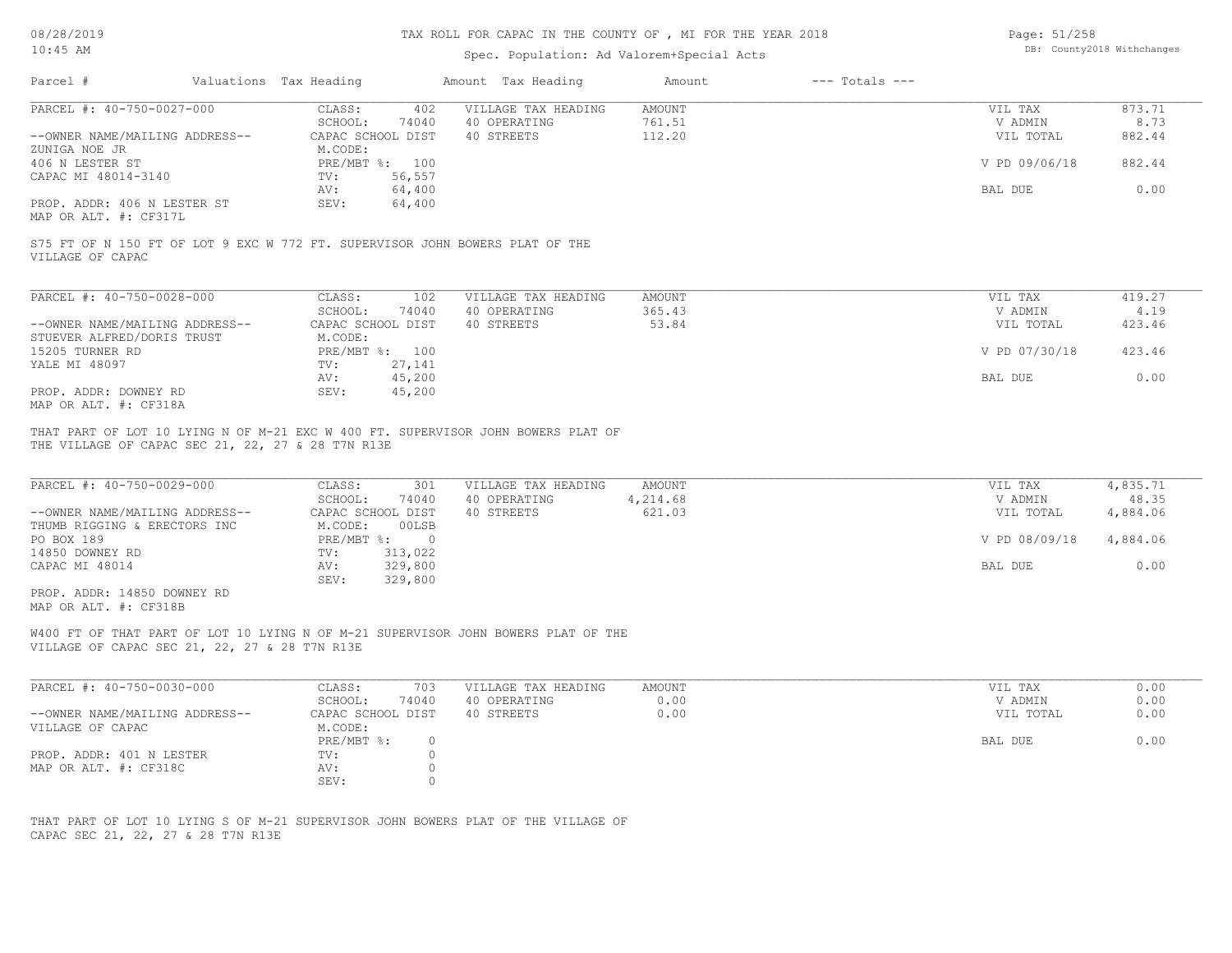# TAX ROLL FOR CAPAC IN THE COUNTY OF , MI FOR THE YEAR 2018

# Spec. Population: Ad Valorem+Special Acts

Page: 52/258 DB: County2018 Withchanges

| Parcel #                                                                                                                                                                                                                | Valuations Tax Heading                 |                  | Amount Tax Heading                                                                 | Amount                            | $---$ Totals $---$ |                                 |                          |
|-------------------------------------------------------------------------------------------------------------------------------------------------------------------------------------------------------------------------|----------------------------------------|------------------|------------------------------------------------------------------------------------|-----------------------------------|--------------------|---------------------------------|--------------------------|
| PARCEL #: 40-750-0031-000<br>--OWNER NAME/MAILING ADDRESS--                                                                                                                                                             | CLASS:<br>SCHOOL:<br>CAPAC SCHOOL DIST | 401<br>74040     | VILLAGE TAX HEADING<br>40 OPERATING<br>40 STREETS                                  | <b>AMOUNT</b><br>728.60<br>107.36 |                    | VIL TAX<br>V ADMIN<br>VIL TOTAL | 835.96<br>8.35<br>844.31 |
| DEGAIN TRACIE M<br>326 N LESTER ST<br>CAPAC MI 48014-3138                                                                                                                                                               | M.CODE:<br>PRE/MBT %: 100<br>TV:       | COREL<br>54,113  |                                                                                    |                                   |                    | V PD 09/07/18                   | 844.31                   |
| PROP. ADDR: 326 N LESTER ST                                                                                                                                                                                             | AV:<br>SEV:                            | 55,300<br>55,300 |                                                                                    |                                   |                    | BAL DUE                         | 0.00                     |
| MAP OR ALT. #: CF319A                                                                                                                                                                                                   |                                        |                  |                                                                                    |                                   |                    |                                 |                          |
| N75 FT OF LOT 11 SUPERVISOR JOHN BOWERS PLAT OF THE VILLAGE OF CAPAC SEC 21, 22 27<br>& 28 T7N R13E                                                                                                                     |                                        |                  |                                                                                    |                                   |                    |                                 |                          |
| PARCEL #: 40-750-0032-000                                                                                                                                                                                               | CLASS:<br>SCHOOL:                      | 401<br>74040     | VILLAGE TAX HEADING<br>40 OPERATING                                                | AMOUNT<br>500.87                  |                    | VIL TAX<br>V ADMIN              | 574.67<br>5.74           |
| --OWNER NAME/MAILING ADDRESS--                                                                                                                                                                                          | CAPAC SCHOOL DIST                      |                  | 40 STREETS                                                                         | 73.80                             |                    | VIL TOTAL                       | 580.41                   |
| RIES RUSSELL<br>318 N LESTER ST                                                                                                                                                                                         | M.CODE:<br>PRE/MBT %: 100              | COREL            |                                                                                    |                                   |                    | V PD 09/07/18                   | 580.41                   |
| CAPAC MI 48014-3138                                                                                                                                                                                                     | TV:<br>AV:                             | 37,200<br>37,200 |                                                                                    |                                   |                    | BAL DUE                         | 0.00                     |
| PROP. ADDR: 318 N LESTER ST<br>MAP OR ALT. #: CF319B                                                                                                                                                                    | SEV:                                   | 37,200           |                                                                                    |                                   |                    |                                 |                          |
| & 28 T7N R13E                                                                                                                                                                                                           |                                        |                  | S75 FT OF LOT 11 SUPERVISOR JOHN BOWERS PLAT OF THE VILLAGE OF CAPAC SEC 21, 22 27 |                                   |                    |                                 |                          |
| PARCEL #: 40-750-0033-000                                                                                                                                                                                               | CLASS:                                 | 401              | VILLAGE TAX HEADING                                                                | <b>AMOUNT</b>                     |                    | VIL TAX                         | 551.95                   |
| --OWNER NAME/MAILING ADDRESS--                                                                                                                                                                                          | SCHOOL:<br>CAPAC SCHOOL DIST           | 74040            | 40 OPERATING<br>40 STREETS                                                         | 481.07<br>70.88                   |                    | V ADMIN<br>VIL TOTAL            | 5.51<br>557.46           |
| KLUG MARK/TERRI<br>322 N LESTER ST                                                                                                                                                                                      | M.CODE:<br>PRE/MBT %: 100              | COREL            |                                                                                    |                                   |                    | V PD 10/04/18                   | 557.46                   |
| CAPAC MI 48014-3138                                                                                                                                                                                                     | TV:<br>AV:                             | 35,729<br>50,900 |                                                                                    |                                   |                    | BAL DUE                         | 0.00                     |
| PROP. ADDR: 322 N LESTER ST<br>MAP OR ALT. #: CF319C                                                                                                                                                                    | SEV:                                   | 50,900           |                                                                                    |                                   |                    |                                 |                          |
| SEC 21, 22, 27 & 28 T7N R13E                                                                                                                                                                                            |                                        |                  | S75 FT OF N 150 FT OF LOT 11 SUPERVISOR JOHN BOWERS PLAT OF THE VILLAGE OF CAPAC   |                                   |                    |                                 |                          |
| PARCEL #: 40-750-0034-000                                                                                                                                                                                               | CLASS:                                 | 401              | VILLAGE TAX HEADING                                                                | <b>AMOUNT</b>                     |                    | VIL TAX                         | 383.89                   |
| --OWNER NAME/MAILING ADDRESS--                                                                                                                                                                                          | SCHOOL:<br>CAPAC SCHOOL DIST           | 74040            | 40 OPERATING<br>40 STREETS                                                         | 334.59<br>49.30                   |                    | V ADMIN<br>VIL TOTAL            | 3.83<br>387.72           |
| BOLLAERT PEARL C, BOLLAERT CHARLES<br>SMITH C, GERALD RITA, BOLLAERT R                                                                                                                                                  | M.CODE:<br>PRE/MBT %: 100              |                  |                                                                                    |                                   |                    | V PD 09/13/18                   | 387.72                   |
| 314 N LESTER ST<br>CAPAC MI 48014-3138                                                                                                                                                                                  | TV:<br>AV:                             | 24,850<br>35,100 |                                                                                    |                                   |                    | BAL DUE                         | 0.00                     |
| PROP. ADDR: 314 N LESTER ST<br>MAP OR ALT. #: CF320A                                                                                                                                                                    | SEV:                                   | 35,100           |                                                                                    |                                   |                    |                                 |                          |
| PART OF LOT 12 & VAC ALLEY ADJ, BEG NO^27'W 150' FROM<br>SW COR LOT 12, TH NO^27'W 75', TH S89^57'7"E 139.36', TH<br>SO^40'57"E 75', TH N89^57'21"W 139.66' TO BEG<br>SUPERVISORS JOHN BOWER'S PLAT OF VILLAGE OF CAPAC |                                        |                  |                                                                                    |                                   |                    |                                 |                          |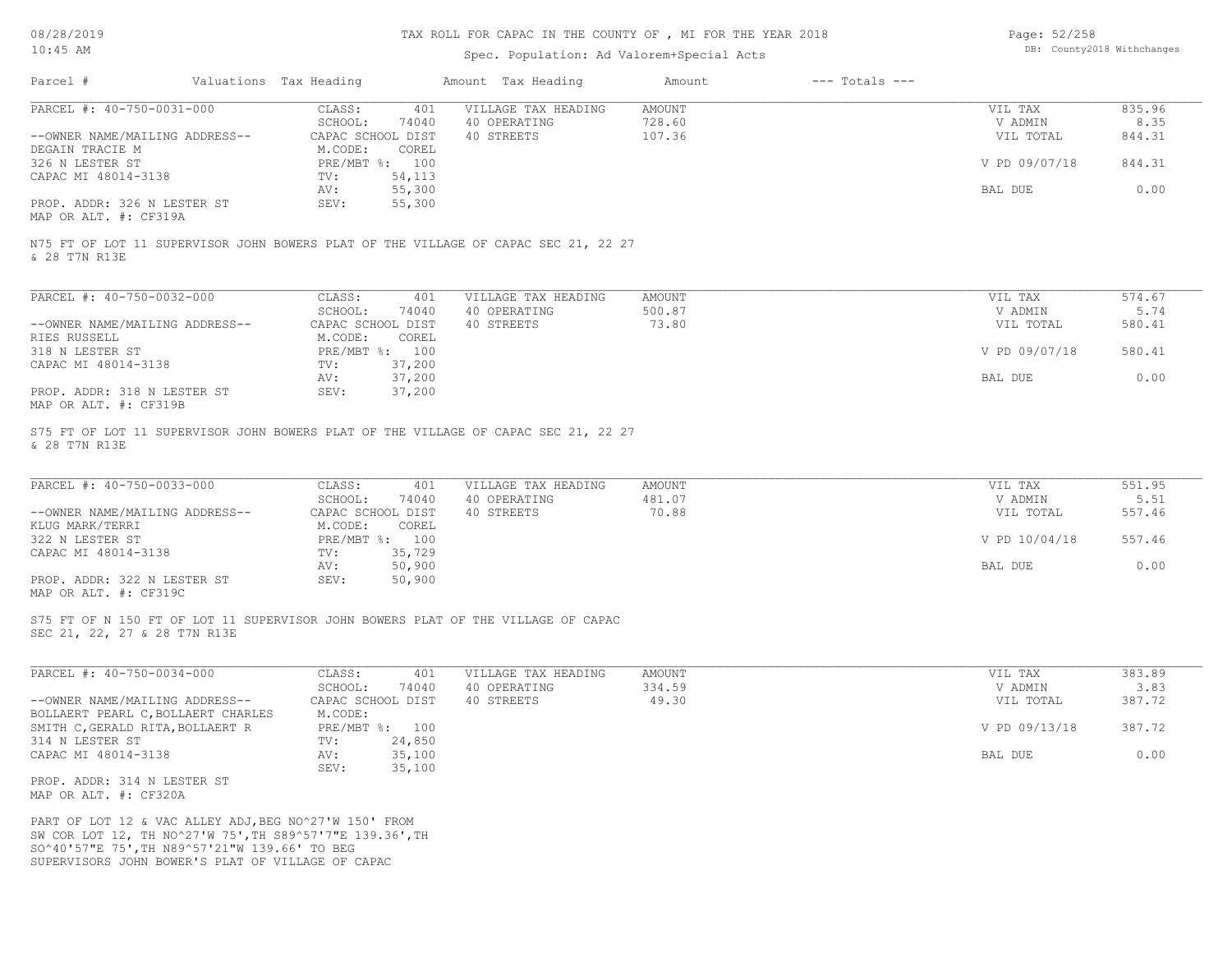MAP OR ALT. #: CF321C

## TAX ROLL FOR CAPAC IN THE COUNTY OF , MI FOR THE YEAR 2018

# Spec. Population: Ad Valorem+Special Acts

| CLASS:<br>402<br>VILLAGE TAX HEADING<br><b>AMOUNT</b><br>VIL TAX<br>SCHOOL:<br>74040<br>40 OPERATING<br>81.91<br>V ADMIN<br>12.07<br>40 STREETS<br>VIL TOTAL<br>CAPAC SCHOOL DIST<br>M.CODE:<br>PRE/MBT %: 100<br>V PD 07/16/18<br>DUDLEY VIRGINIA O<br>300 N LESTER ST<br>TV:<br>6,084<br>CAPAC MI 48014<br>13,300<br>AV:<br>BAL DUE<br>SEV:<br>13,300<br>PART OF LOT 12 & VAC ALLEY ADJ, BEG NO^27'W 75' FROM<br>SW COR LOT 12, TH NO^27'W 75', TH S89^57'21"E 139.66', TH<br>SO^40'57"E 75', TH N89^57'21"W 139.97' TO BEG<br>SUPERVISOSR JOHN BOWER'S PLAT OF VILLAGE OF CAPAC<br>PARCEL #: 40-750-0034-200<br>CLASS:<br>VILLAGE TAX HEADING<br><b>AMOUNT</b><br>VIL TAX<br>401<br>SCHOOL:<br>40 OPERATING<br>886.69<br>V ADMIN<br>74040<br>CAPAC SCHOOL DIST<br>40 STREETS<br>130.65<br>VIL TOTAL<br>M.CODE:<br>COREL<br>PRE/MBT %: 100<br>V PD 09/07/18<br>65,854<br>TV:<br>67,100<br>CAPAC MI 48014-3138<br>AV:<br>BAL DUE<br>67,100<br>SEV:<br>PART OF LOT 12& VAC ALLEY ADJ, BEG AT SW COR OF LOT<br>12, TH NO^27'W 75', TH S89^57'21"E 139.97', TH SO^40'57"E<br>SUPRVISOR JOHN BOWER'S PLAT OF VILLAGE OF CAPAC<br>CLASS:<br>VILLAGE TAX HEADING<br><b>AMOUNT</b><br>401<br>VIL TAX<br>SCHOOL:<br>74040<br>40 OPERATING<br>440.88<br>V ADMIN<br>64.96<br>--OWNER NAME/MAILING ADDRESS--<br>CAPAC SCHOOL DIST<br>40 STREETS<br>VIL TOTAL<br>WITHUN DIANA<br>M.CODE:<br>MICHAEL WITHUN<br>PRE/MBT %: 100<br>V PD 08/09/18<br>32,744<br>TV:<br>AV:<br>46,400<br>BAL DUE<br>SEV:<br>46,400<br>PROP. ADDR: 238 N LESTER ST<br>LOT 13 EXC S 225' SUPERVISOR JOHN BOWER'S PLAT OF THE VILLAGE OF CAPAC<br>CLASS:<br><b>AMOUNT</b><br>401<br>VILLAGE TAX HEADING<br>VIL TAX<br>SCHOOL:<br>40 OPERATING<br>402.09<br>V ADMIN<br>74040<br>59.24<br>CAPAC SCHOOL DIST<br>40 STREETS<br>VIL TOTAL<br>M.CODE:<br>PRE/MBT %: 100<br>230 N LESTER ST<br>BAL DUE<br>29,863<br>CAPAC MI 48014<br>TV: | Parcel #                                             | Valuations Tax Heading | Amount Tax Heading | Amount | $---$ Totals $---$ |               |
|------------------------------------------------------------------------------------------------------------------------------------------------------------------------------------------------------------------------------------------------------------------------------------------------------------------------------------------------------------------------------------------------------------------------------------------------------------------------------------------------------------------------------------------------------------------------------------------------------------------------------------------------------------------------------------------------------------------------------------------------------------------------------------------------------------------------------------------------------------------------------------------------------------------------------------------------------------------------------------------------------------------------------------------------------------------------------------------------------------------------------------------------------------------------------------------------------------------------------------------------------------------------------------------------------------------------------------------------------------------------------------------------------------------------------------------------------------------------------------------------------------------------------------------------------------------------------------------------------------------------------------------------------------------------------------------------------------------------------------------------------------------------------------------------------------------------------------------------------------------------------------------------|------------------------------------------------------|------------------------|--------------------|--------|--------------------|---------------|
|                                                                                                                                                                                                                                                                                                                                                                                                                                                                                                                                                                                                                                                                                                                                                                                                                                                                                                                                                                                                                                                                                                                                                                                                                                                                                                                                                                                                                                                                                                                                                                                                                                                                                                                                                                                                                                                                                                | PARCEL #: 40-750-0034-100                            |                        |                    |        |                    | 93.98<br>0.93 |
|                                                                                                                                                                                                                                                                                                                                                                                                                                                                                                                                                                                                                                                                                                                                                                                                                                                                                                                                                                                                                                                                                                                                                                                                                                                                                                                                                                                                                                                                                                                                                                                                                                                                                                                                                                                                                                                                                                | --OWNER NAME/MAILING ADDRESS--                       |                        |                    |        |                    | 94.91         |
|                                                                                                                                                                                                                                                                                                                                                                                                                                                                                                                                                                                                                                                                                                                                                                                                                                                                                                                                                                                                                                                                                                                                                                                                                                                                                                                                                                                                                                                                                                                                                                                                                                                                                                                                                                                                                                                                                                | DUDLEY DAVID S                                       |                        |                    |        |                    |               |
|                                                                                                                                                                                                                                                                                                                                                                                                                                                                                                                                                                                                                                                                                                                                                                                                                                                                                                                                                                                                                                                                                                                                                                                                                                                                                                                                                                                                                                                                                                                                                                                                                                                                                                                                                                                                                                                                                                |                                                      |                        |                    |        |                    | 94.91         |
|                                                                                                                                                                                                                                                                                                                                                                                                                                                                                                                                                                                                                                                                                                                                                                                                                                                                                                                                                                                                                                                                                                                                                                                                                                                                                                                                                                                                                                                                                                                                                                                                                                                                                                                                                                                                                                                                                                |                                                      |                        |                    |        |                    | 0.00          |
|                                                                                                                                                                                                                                                                                                                                                                                                                                                                                                                                                                                                                                                                                                                                                                                                                                                                                                                                                                                                                                                                                                                                                                                                                                                                                                                                                                                                                                                                                                                                                                                                                                                                                                                                                                                                                                                                                                |                                                      |                        |                    |        |                    |               |
|                                                                                                                                                                                                                                                                                                                                                                                                                                                                                                                                                                                                                                                                                                                                                                                                                                                                                                                                                                                                                                                                                                                                                                                                                                                                                                                                                                                                                                                                                                                                                                                                                                                                                                                                                                                                                                                                                                | PROP. ADDR: N LESTER ST<br>MAP OR ALT. #: CF320      |                        |                    |        |                    |               |
|                                                                                                                                                                                                                                                                                                                                                                                                                                                                                                                                                                                                                                                                                                                                                                                                                                                                                                                                                                                                                                                                                                                                                                                                                                                                                                                                                                                                                                                                                                                                                                                                                                                                                                                                                                                                                                                                                                |                                                      |                        |                    |        |                    |               |
|                                                                                                                                                                                                                                                                                                                                                                                                                                                                                                                                                                                                                                                                                                                                                                                                                                                                                                                                                                                                                                                                                                                                                                                                                                                                                                                                                                                                                                                                                                                                                                                                                                                                                                                                                                                                                                                                                                |                                                      |                        |                    |        |                    | 1,017.34      |
|                                                                                                                                                                                                                                                                                                                                                                                                                                                                                                                                                                                                                                                                                                                                                                                                                                                                                                                                                                                                                                                                                                                                                                                                                                                                                                                                                                                                                                                                                                                                                                                                                                                                                                                                                                                                                                                                                                |                                                      |                        |                    |        |                    | 10.17         |
|                                                                                                                                                                                                                                                                                                                                                                                                                                                                                                                                                                                                                                                                                                                                                                                                                                                                                                                                                                                                                                                                                                                                                                                                                                                                                                                                                                                                                                                                                                                                                                                                                                                                                                                                                                                                                                                                                                | --OWNER NAME/MAILING ADDRESS--                       |                        |                    |        |                    | 1,027.51      |
|                                                                                                                                                                                                                                                                                                                                                                                                                                                                                                                                                                                                                                                                                                                                                                                                                                                                                                                                                                                                                                                                                                                                                                                                                                                                                                                                                                                                                                                                                                                                                                                                                                                                                                                                                                                                                                                                                                | DUDLEY DAVID S                                       |                        |                    |        |                    |               |
|                                                                                                                                                                                                                                                                                                                                                                                                                                                                                                                                                                                                                                                                                                                                                                                                                                                                                                                                                                                                                                                                                                                                                                                                                                                                                                                                                                                                                                                                                                                                                                                                                                                                                                                                                                                                                                                                                                | DUDLEY VIRGINA                                       |                        |                    |        |                    | 1,027.51      |
|                                                                                                                                                                                                                                                                                                                                                                                                                                                                                                                                                                                                                                                                                                                                                                                                                                                                                                                                                                                                                                                                                                                                                                                                                                                                                                                                                                                                                                                                                                                                                                                                                                                                                                                                                                                                                                                                                                | 300 N LESTER ST                                      |                        |                    |        |                    |               |
|                                                                                                                                                                                                                                                                                                                                                                                                                                                                                                                                                                                                                                                                                                                                                                                                                                                                                                                                                                                                                                                                                                                                                                                                                                                                                                                                                                                                                                                                                                                                                                                                                                                                                                                                                                                                                                                                                                |                                                      |                        |                    |        |                    | 0.00          |
|                                                                                                                                                                                                                                                                                                                                                                                                                                                                                                                                                                                                                                                                                                                                                                                                                                                                                                                                                                                                                                                                                                                                                                                                                                                                                                                                                                                                                                                                                                                                                                                                                                                                                                                                                                                                                                                                                                | PROP. ADDR: 300 N LESTER ST<br>MAP OR ALT. #: CF320C |                        |                    |        |                    |               |
|                                                                                                                                                                                                                                                                                                                                                                                                                                                                                                                                                                                                                                                                                                                                                                                                                                                                                                                                                                                                                                                                                                                                                                                                                                                                                                                                                                                                                                                                                                                                                                                                                                                                                                                                                                                                                                                                                                | 75', TH N89^57'21"W 140.27' TO BEG                   |                        |                    |        |                    |               |
|                                                                                                                                                                                                                                                                                                                                                                                                                                                                                                                                                                                                                                                                                                                                                                                                                                                                                                                                                                                                                                                                                                                                                                                                                                                                                                                                                                                                                                                                                                                                                                                                                                                                                                                                                                                                                                                                                                | PARCEL #: 40-750-0035-000                            |                        |                    |        |                    | 505.84        |
|                                                                                                                                                                                                                                                                                                                                                                                                                                                                                                                                                                                                                                                                                                                                                                                                                                                                                                                                                                                                                                                                                                                                                                                                                                                                                                                                                                                                                                                                                                                                                                                                                                                                                                                                                                                                                                                                                                |                                                      |                        |                    |        |                    | 5.05          |
|                                                                                                                                                                                                                                                                                                                                                                                                                                                                                                                                                                                                                                                                                                                                                                                                                                                                                                                                                                                                                                                                                                                                                                                                                                                                                                                                                                                                                                                                                                                                                                                                                                                                                                                                                                                                                                                                                                |                                                      |                        |                    |        |                    | 510.89        |
|                                                                                                                                                                                                                                                                                                                                                                                                                                                                                                                                                                                                                                                                                                                                                                                                                                                                                                                                                                                                                                                                                                                                                                                                                                                                                                                                                                                                                                                                                                                                                                                                                                                                                                                                                                                                                                                                                                |                                                      |                        |                    |        |                    | 510.89        |
|                                                                                                                                                                                                                                                                                                                                                                                                                                                                                                                                                                                                                                                                                                                                                                                                                                                                                                                                                                                                                                                                                                                                                                                                                                                                                                                                                                                                                                                                                                                                                                                                                                                                                                                                                                                                                                                                                                | 238 N LESTER ST                                      |                        |                    |        |                    |               |
|                                                                                                                                                                                                                                                                                                                                                                                                                                                                                                                                                                                                                                                                                                                                                                                                                                                                                                                                                                                                                                                                                                                                                                                                                                                                                                                                                                                                                                                                                                                                                                                                                                                                                                                                                                                                                                                                                                | CAPAC MI 48014-3136                                  |                        |                    |        |                    | 0.00          |
|                                                                                                                                                                                                                                                                                                                                                                                                                                                                                                                                                                                                                                                                                                                                                                                                                                                                                                                                                                                                                                                                                                                                                                                                                                                                                                                                                                                                                                                                                                                                                                                                                                                                                                                                                                                                                                                                                                |                                                      |                        |                    |        |                    |               |
|                                                                                                                                                                                                                                                                                                                                                                                                                                                                                                                                                                                                                                                                                                                                                                                                                                                                                                                                                                                                                                                                                                                                                                                                                                                                                                                                                                                                                                                                                                                                                                                                                                                                                                                                                                                                                                                                                                | MAP OR ALT. #: CF321A                                |                        |                    |        |                    |               |
|                                                                                                                                                                                                                                                                                                                                                                                                                                                                                                                                                                                                                                                                                                                                                                                                                                                                                                                                                                                                                                                                                                                                                                                                                                                                                                                                                                                                                                                                                                                                                                                                                                                                                                                                                                                                                                                                                                |                                                      |                        |                    |        |                    |               |
|                                                                                                                                                                                                                                                                                                                                                                                                                                                                                                                                                                                                                                                                                                                                                                                                                                                                                                                                                                                                                                                                                                                                                                                                                                                                                                                                                                                                                                                                                                                                                                                                                                                                                                                                                                                                                                                                                                |                                                      |                        |                    |        |                    |               |
|                                                                                                                                                                                                                                                                                                                                                                                                                                                                                                                                                                                                                                                                                                                                                                                                                                                                                                                                                                                                                                                                                                                                                                                                                                                                                                                                                                                                                                                                                                                                                                                                                                                                                                                                                                                                                                                                                                | PARCEL #: 40-750-0035-200                            |                        |                    |        |                    | 461.33        |
|                                                                                                                                                                                                                                                                                                                                                                                                                                                                                                                                                                                                                                                                                                                                                                                                                                                                                                                                                                                                                                                                                                                                                                                                                                                                                                                                                                                                                                                                                                                                                                                                                                                                                                                                                                                                                                                                                                |                                                      |                        |                    |        |                    | 4.61          |
|                                                                                                                                                                                                                                                                                                                                                                                                                                                                                                                                                                                                                                                                                                                                                                                                                                                                                                                                                                                                                                                                                                                                                                                                                                                                                                                                                                                                                                                                                                                                                                                                                                                                                                                                                                                                                                                                                                | --OWNER NAME/MAILING ADDRESS--                       |                        |                    |        |                    | 465.94        |
|                                                                                                                                                                                                                                                                                                                                                                                                                                                                                                                                                                                                                                                                                                                                                                                                                                                                                                                                                                                                                                                                                                                                                                                                                                                                                                                                                                                                                                                                                                                                                                                                                                                                                                                                                                                                                                                                                                | ELLLIOTT RAYMOND JR/SHERRY                           |                        |                    |        |                    |               |
|                                                                                                                                                                                                                                                                                                                                                                                                                                                                                                                                                                                                                                                                                                                                                                                                                                                                                                                                                                                                                                                                                                                                                                                                                                                                                                                                                                                                                                                                                                                                                                                                                                                                                                                                                                                                                                                                                                |                                                      |                        |                    |        |                    | 465.94        |
|                                                                                                                                                                                                                                                                                                                                                                                                                                                                                                                                                                                                                                                                                                                                                                                                                                                                                                                                                                                                                                                                                                                                                                                                                                                                                                                                                                                                                                                                                                                                                                                                                                                                                                                                                                                                                                                                                                |                                                      | 42,800<br>AV:          |                    |        |                    |               |

N75' OF S 225' OF LOT 13 SUPERVISOR JOHN BOWER'S PLAT OF THE VILLAGE OF CAPAC

PROP. ADDR: 230 N LESTER ST SEV: 42,800

Page: 53/258 DB: County2018 Withchanges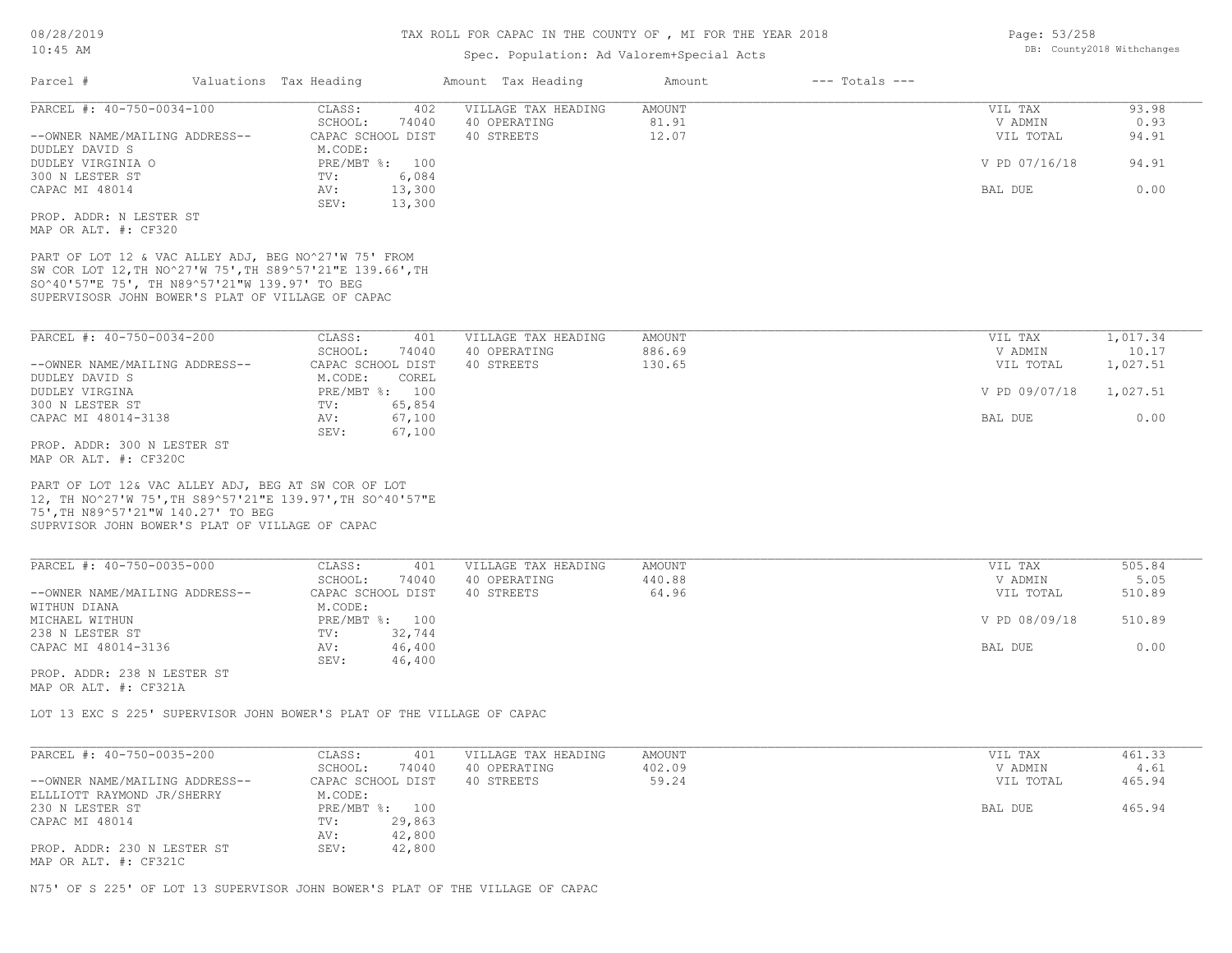### TAX ROLL FOR CAPAC IN THE COUNTY OF , MI FOR THE YEAR 2018

# Spec. Population: Ad Valorem+Special Acts

Page: 54/258 DB: County2018 Withchanges

| Parcel #                       | Valuations Tax Heading |        | Amount Tax Heading  | Amount | $---$ Totals $---$ |               |        |
|--------------------------------|------------------------|--------|---------------------|--------|--------------------|---------------|--------|
| PARCEL #: 40-750-0035-500      | CLASS:                 | 401    | VILLAGE TAX HEADING | AMOUNT |                    | VIL TAX       | 767.81 |
|                                | SCHOOL:                | 74040  | 40 OPERATING        | 669.21 |                    | V ADMIN       | 7.67   |
| --OWNER NAME/MAILING ADDRESS-- | CAPAC SCHOOL DIST      |        | 40 STREETS          | 98.60  |                    | VIL TOTAL     | 775.48 |
| MOLINA JOSE E                  | M.CODE:                | COREL  |                     |        |                    |               |        |
| 222 N LESTER ST                | PRE/MBT %: 100         |        |                     |        |                    | V PD 09/07/18 | 775.48 |
| CAPAC MI 48014-3136            | TV:                    | 49,702 |                     |        |                    |               |        |
|                                | AV:                    | 68,800 |                     |        |                    | BAL DUE       | 0.00   |
| PROP. ADDR: 222 N LESTER ST    | SEV:                   | 68,800 |                     |        |                    |               |        |
|                                |                        |        |                     |        |                    |               |        |

MAP OR ALT. #: CF321B

S150' OF LOT 13 SUPERVISOR JOHN BOWER'S PLAT OF THE VILLAGE OF CAPAC

| PARCEL #: 40-750-0036-000      | CLASS:<br>401     | VILLAGE TAX HEADING | AMOUNT | VIL TAX   | 0.00 |
|--------------------------------|-------------------|---------------------|--------|-----------|------|
|                                | 74040<br>SCHOOL:  | 40 OPERATING        | 0.00   | V ADMIN   | 0.00 |
| --OWNER NAME/MAILING ADDRESS-- | CAPAC SCHOOL DIST | 40 STREETS          | 0.00   | VIL TOTAL | 0.00 |
| VILLAGE OF CAPAC               | M.CODE:           |                     |        |           |      |
| 131 N MAIN ST                  | PRE/MBT %:<br>100 |                     |        | BAL DUE   | 0.00 |
| CAPAC MI 48014                 | TV:               |                     |        |           |      |
|                                | AV:               |                     |        |           |      |
| PROP. ADDR: 108 N LESTER ST    | SEV:              |                     |        |           |      |
| MAP OR ALT. #: CF322A          |                   |                     |        |           |      |

22, 27 & 28 T7N R13E EXC N 195 FT THEREOF SUPERVISOR JOHN BOWERS PLAT OF THE VILLAGE OF CAPAC SEC 21, THAT PART OF LOT 14 LYING N OF A LINE 420 FT N OF & PARALLEL WITH CENTER OF M-21

| PARCEL #: 40-750-0037-000      | CLASS:<br>401     | VILLAGE TAX HEADING | AMOUNT | VIL TAX   | 380.58 |
|--------------------------------|-------------------|---------------------|--------|-----------|--------|
|                                | 74040<br>SCHOOL:  | 40 OPERATING        | 331.71 | V ADMIN   | 3.80   |
| --OWNER NAME/MAILING ADDRESS-- | CAPAC SCHOOL DIST | 40 STREETS          | 48.87  | VIL TOTAL | 384.38 |
| HELZER LONNIE L                | M.CODE:           |                     |        |           |        |
| WALKER RITA G, GRAY CATHY J    | PRE/MBT %:        |                     |        | BAL DUE   | 384.38 |
| 15122 WEST PARK APT 4          | 24,636<br>TV:     |                     |        |           |        |
| CAPAC MI 48014                 | 36,900<br>AV:     |                     |        |           |        |
|                                | 36,900<br>SEV:    |                     |        |           |        |
| PROP. ADDR: 204 N LESTER ST    |                   |                     |        |           |        |

MAP OR ALT. #: CF322B

N129' OF LOT 14 SUPERVISOR JOHN BOWERS PLAT OF THE VILLAGE OF CAPAC

| PARCEL #: 40-750-0037-100      | CLASS:<br>703     | VILLAGE TAX HEADING | AMOUNT | VIL TAX   | 0.00 |
|--------------------------------|-------------------|---------------------|--------|-----------|------|
|                                | 74040<br>SCHOOL:  | 40 OPERATING        | 0.00   | V ADMIN   | 0.00 |
| --OWNER NAME/MAILING ADDRESS-- | CAPAC SCHOOL DIST | 40 STREETS          | 0.00   | VIL TOTAL | 0.00 |
| VILLAGE OF CAPAC               | M.CODE:           |                     |        |           |      |
| 131 N MAIN ST                  | $PRE/MBT$ %:      |                     |        | BAL DUE   | 0.00 |
| CAPAC MI 48014                 | TV:               |                     |        |           |      |
|                                | AV:               |                     |        |           |      |
| PROP. ADDR: E CHURCH STREET    | SEV:              |                     |        |           |      |
| MAP OR ALT. #: CF322C          |                   |                     |        |           |      |

S66' OF N 195' OF LOT 14 SUPERVISOR JOHN BOWERS PLAT OF THE VILLAGE OF CAPAC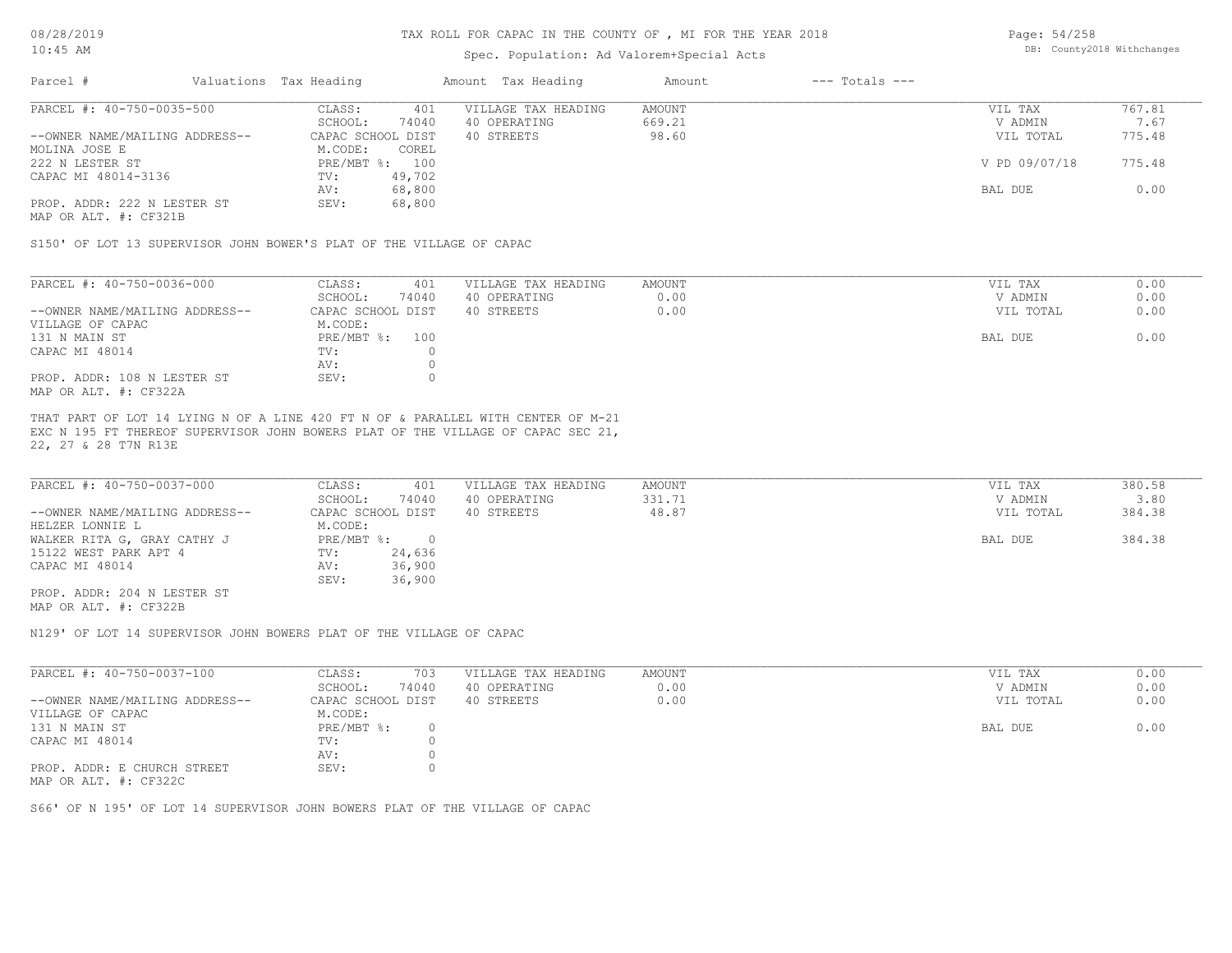### TAX ROLL FOR CAPAC IN THE COUNTY OF , MI FOR THE YEAR 2018

# Spec. Population: Ad Valorem+Special Acts

| Page: 55/258 |                            |
|--------------|----------------------------|
|              | DB: County2018 Withchanges |

|                                                                                                                                                                                           |                              | spec. ropulation. Ad valorem special Acts |               |                    |               |        |
|-------------------------------------------------------------------------------------------------------------------------------------------------------------------------------------------|------------------------------|-------------------------------------------|---------------|--------------------|---------------|--------|
| Parcel #<br>Valuations Tax Heading                                                                                                                                                        |                              | Amount Tax Heading                        | Amount        | $---$ Totals $---$ |               |        |
| PARCEL #: 40-750-0039-000                                                                                                                                                                 | CLASS:<br>401                | VILLAGE TAX HEADING                       | <b>AMOUNT</b> |                    | VIL TAX       | 622.75 |
|                                                                                                                                                                                           | SCHOOL:<br>74040             | 40 OPERATING                              | 542.78        |                    | V ADMIN       | 6.22   |
| --OWNER NAME/MAILING ADDRESS--                                                                                                                                                            | CAPAC SCHOOL DIST            | 40 STREETS                                | 79.97         |                    | VIL TOTAL     | 628.97 |
| BEISCHER RONALD/PATSY                                                                                                                                                                     | M.CODE:                      |                                           |               |                    |               |        |
| 403 E MILL ST                                                                                                                                                                             | PRE/MBT %: 100               |                                           |               |                    | V PD 09/13/18 | 628.97 |
| CAPAC MI 48014-3164                                                                                                                                                                       | 40,312<br>$\text{TV}$ :      |                                           |               |                    |               |        |
|                                                                                                                                                                                           | 55,200<br>AV:                |                                           |               |                    | BAL DUE       | 0.00   |
| PROP. ADDR: 403 E MILL ST                                                                                                                                                                 | 55,200<br>SEV:               |                                           |               |                    |               |        |
| MAP OR ALT. #: CF323A                                                                                                                                                                     |                              |                                           |               |                    |               |        |
| THAT PART OF LOT 14 LYING S OF A LINE 167 FT N OF & PARALLEL TO S LOT LINE EXC W 52<br>FT N OF LOT 15 SUPERVISOR JOHN BOWERS PLAT OF THE VILLAGE OF CAPAC SEC 21, 22, 27 &<br>28 T7N R13E |                              |                                           |               |                    |               |        |
| PARCEL #: 40-750-0040-000                                                                                                                                                                 | CLASS:<br>401                | VILLAGE TAX HEADING                       | <b>AMOUNT</b> |                    | VIL TAX       | 374.00 |
|                                                                                                                                                                                           | SCHOOL:<br>74040             | 40 OPERATING                              | 325.97        |                    | V ADMIN       | 3.74   |
| --OWNER NAME/MAILING ADDRESS--                                                                                                                                                            | CAPAC SCHOOL DIST            | 40 STREETS                                | 48.03         |                    | VIL TOTAL     | 377.74 |
| KLUG BETTY                                                                                                                                                                                | M.CODE:                      |                                           |               |                    |               |        |
| WYNN KLUG                                                                                                                                                                                 | PRE/MBT %:<br>$\overline{0}$ |                                           |               |                    | BAL DUE       | 377.74 |
| 219 QUAIL DR                                                                                                                                                                              | 24,210<br>TV:                |                                           |               |                    |               |        |
| CAPAC MI 48014                                                                                                                                                                            | 34,300<br>AV:                |                                           |               |                    |               |        |
|                                                                                                                                                                                           | 34,300<br>SEV:               |                                           |               |                    |               |        |
| PROP. ADDR: 104 N LESTER ST<br>MAP OR ALT. #: CF323B                                                                                                                                      |                              |                                           |               |                    |               |        |
| N75 FT OF S 167 FT OF THAT PART OF LOT 14 LYING N OF N LINE OF LOT 15 SUPERVISOR<br>JOHN BOWERS PLAT OF THE VILLAGE OF CAPAC SEC 21, 22, 27 & 28 T7N R13E                                 |                              |                                           |               |                    |               |        |
|                                                                                                                                                                                           |                              |                                           |               |                    |               |        |
| PARCEL #: 40-750-0041-000                                                                                                                                                                 | CLASS:<br>401                | VILLAGE TAX HEADING                       | <b>AMOUNT</b> |                    | VIL TAX       | 308.11 |
|                                                                                                                                                                                           | SCHOOL:<br>74040             | 40 OPERATING                              | 268.54        |                    | V ADMIN       | 3.08   |
| --OWNER NAME/MAILING ADDRESS--                                                                                                                                                            | CAPAC SCHOOL DIST            | 40 STREETS                                | 39.57         |                    | VIL TOTAL     | 311.19 |
| LYLE WILLIAM                                                                                                                                                                              | M.CODE:<br>COREL             |                                           |               |                    |               |        |
| 106 N LESTER ST                                                                                                                                                                           | PRE/MBT %: 100               |                                           |               |                    | V PD 09/07/18 | 311.19 |
| CAPAC MI 48014-3134                                                                                                                                                                       | 19,945<br>TV:                |                                           |               |                    |               |        |
|                                                                                                                                                                                           | 28,500<br>AV:                |                                           |               |                    | BAL DUE       | 0.00   |

MAP OR ALT. #: CF323C PROP. ADDR: 106 N LESTER ST SEV: 28,500

JOHN BOWERS PLAT OF THE VILLAGE OF CAPAC N70 FT OF S 237 FT OF THAT PART OF LOT 14 LYING N OF N LINE OF LOT 15 SUPERVISOR

| PARCEL #: 40-750-0042-000      | CLASS:            | 402    | VILLAGE TAX HEADING | AMOUNT | VIL TAX   | 141.05 |
|--------------------------------|-------------------|--------|---------------------|--------|-----------|--------|
|                                | SCHOOL:           | 74040  | 40 OPERATING        | 122.94 | V ADMIN   | 1.41   |
| --OWNER NAME/MAILING ADDRESS-- | CAPAC SCHOOL DIST |        | 40 STREETS          | 18.11  | VIL TOTAL | 142.46 |
| KLUG BETTY                     | M.CODE:           |        |                     |        |           |        |
| WYNN KLUG                      | $PRE/MBT$ %:      |        |                     |        | BAL DUE   | 142.46 |
| 219 QUAIL DR                   | TV:               | 9,131  |                     |        |           |        |
| CAPAC MI 48014                 | AV:               | 14,800 |                     |        |           |        |
|                                | SEV:              | 14,800 |                     |        |           |        |
| PROP. ADDR: N LESTER ST        |                   |        |                     |        |           |        |
| MAP OR ALT. #: CF323D          |                   |        |                     |        |           |        |

AV: 28,500 BAL DUE 0.00

N75 FT OF S 92 FT OF THAT PART OF LOT 14 LYING N OF N LINE OF LOT 15 SUPERVISOR

JOHN BOWERS PLAT OF THE VILLAGE OF CAPAC SEC 21, 22, 27 & 28 T7N R13E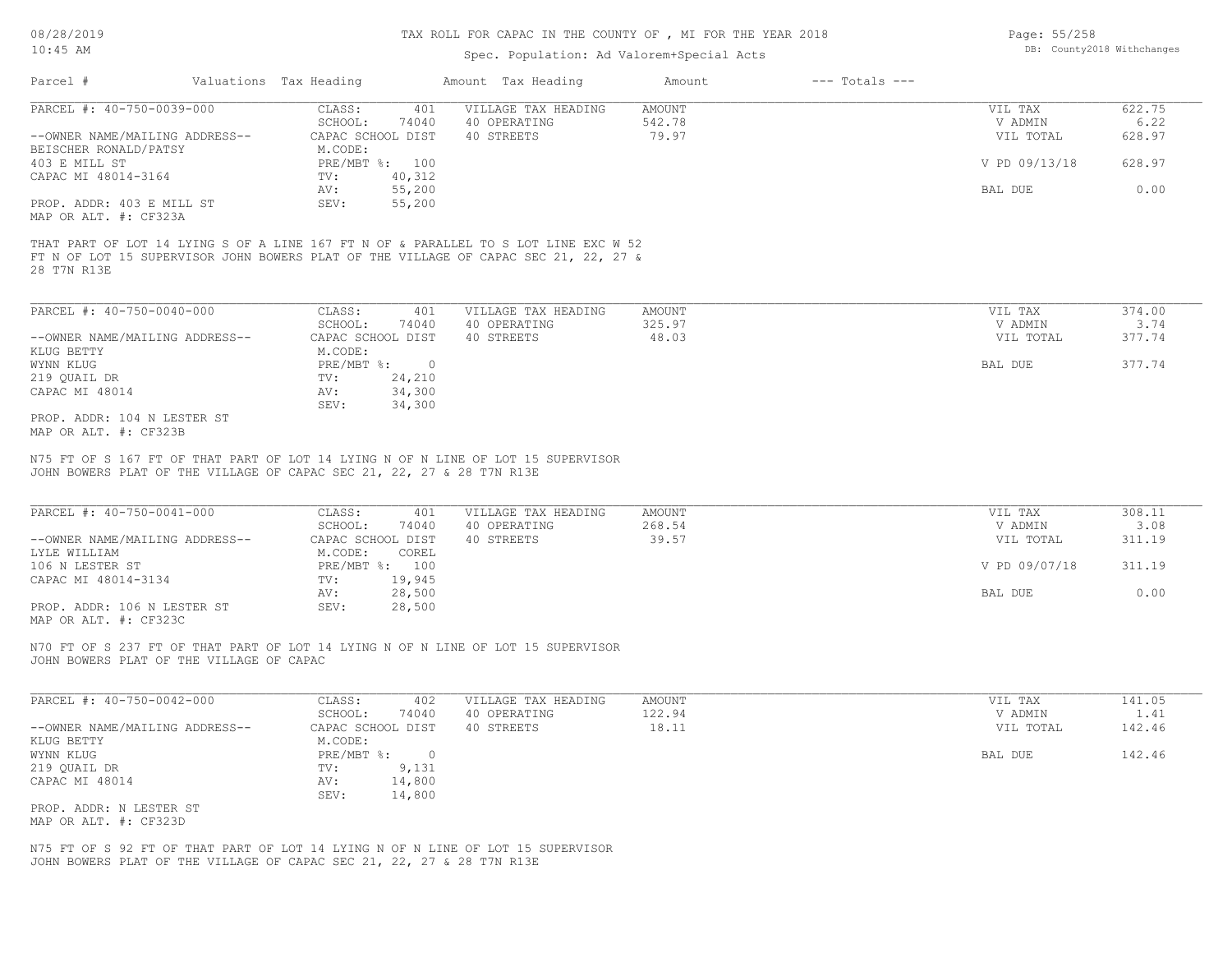# Spec. Population: Ad Valorem+Special Acts

| Parcel #                                                                                                                                                                                                           | Valuations Tax Heading          | Amount Tax Heading  | Amount | $---$ Totals $---$ |               |        |
|--------------------------------------------------------------------------------------------------------------------------------------------------------------------------------------------------------------------|---------------------------------|---------------------|--------|--------------------|---------------|--------|
| PARCEL #: 40-750-0043-000                                                                                                                                                                                          | CLASS:<br>401                   | VILLAGE TAX HEADING | AMOUNT |                    | VIL TAX       | 545.85 |
|                                                                                                                                                                                                                    | SCHOOL:<br>74040                | 40 OPERATING        | 475.75 |                    | V ADMIN       | 5.45   |
| --OWNER NAME/MAILING ADDRESS--                                                                                                                                                                                     | CAPAC SCHOOL DIST               | 40 STREETS          | 70.10  |                    | VIL TOTAL     | 551.30 |
| BOOM WILLIAM K                                                                                                                                                                                                     | M.CODE:<br>COREL                |                     |        |                    |               |        |
| BOOM ANGELIC S                                                                                                                                                                                                     | PRE/MBT %: 100                  |                     |        |                    | V PD 09/07/18 | 551.30 |
| 401 E MILL ST                                                                                                                                                                                                      | 35,334<br>TV:                   |                     |        |                    |               |        |
| CAPAC MI 48014                                                                                                                                                                                                     | 39,200<br>AV:<br>SEV:<br>39,200 |                     |        |                    | BAL DUE       | 0.00   |
| PROP. ADDR: 401 E MILL ST                                                                                                                                                                                          |                                 |                     |        |                    |               |        |
| MAP OR ALT. #: CF324                                                                                                                                                                                               |                                 |                     |        |                    |               |        |
| LOT 15 & THAT PART OF LOT 14 BEG AT NW COR OF LOT 15<br>TH E 52 FT, TH N 17 FT TH W 52 FT TO W LOT LINE, TH S<br>17 FT TO BEG. SUPERVISOR JOHN BOWERS PLAT OF THE<br>VILLAGE OF CAPAC SEC 21, 22, 27 & 28 T7N R13E |                                 |                     |        |                    |               |        |
| PARCEL #: 40-750-0044-000                                                                                                                                                                                          | CLASS:<br>005                   | VILLAGE TAX HEADING | AMOUNT |                    | VIL TAX       | 0.00   |
|                                                                                                                                                                                                                    | SCHOOL:<br>74040                | 40 OPERATING        | 0.00   |                    | V ADMIN       | 0.00   |
| --OWNER NAME/MAILING ADDRESS--                                                                                                                                                                                     | CAPAC SCHOOL DIST               | 40 STREETS          | 0.00   |                    | VIL TOTAL     | 0.00   |
| SANCHEZ JAMES/FRANCISCA                                                                                                                                                                                            | M.CODE:                         |                     |        |                    |               |        |
| 207 RAILROAD ST                                                                                                                                                                                                    | $PRE/MBT$ %:<br>$\circ$         |                     |        |                    | BAL DUE       | 0.00   |
| CAPAC MI 48014-3623                                                                                                                                                                                                | $\circ$<br>TV:                  |                     |        |                    |               |        |
|                                                                                                                                                                                                                    | $\circ$<br>AV:                  |                     |        |                    |               |        |
| PROP. ADDR: VACANT LOT E MILL ST                                                                                                                                                                                   | SEV:<br>$\circ$                 |                     |        |                    |               |        |
| MAP OR ALT. #: CF325A                                                                                                                                                                                              |                                 |                     |        |                    |               |        |
| THAT PART OF LOT 16 LYING E OF A LINE 170 FT E OF & PARALLEL TO E LINE OF LESTER<br>ST. SUPERVISOR JOHN BOWERS PLAT OF THE VILLAGE OF CAPAC SEC 21, 22, 27 & 28 T7N<br>R13E                                        |                                 |                     |        |                    |               |        |
| PARCEL #: 40-750-0044-001                                                                                                                                                                                          | CLASS:<br>402                   | VILLAGE TAX HEADING | AMOUNT |                    | VIL TAX       | 23.78  |
|                                                                                                                                                                                                                    | SCHOOL:<br>74040                | 40 OPERATING        | 20.73  |                    | V ADMIN       | 0.23   |
|                                                                                                                                                                                                                    |                                 | 40 STREETS          | 3.05   |                    | VIL TOTAL     | 24.01  |
| --OWNER NAME/MAILING ADDRESS--                                                                                                                                                                                     | CAPAC SCHOOL DIST               |                     |        |                    |               |        |
| SANCHEZ JAMES                                                                                                                                                                                                      | M.CODE:                         |                     |        |                    |               |        |
| 130 N MATTESON ST APT.131                                                                                                                                                                                          | $PRE/MBT$ %:<br>$\overline{0}$  |                     |        |                    | BAL DUE       | 24.01  |
| CAPAC MI 48014                                                                                                                                                                                                     | 1,540<br>TV:                    |                     |        |                    |               |        |
|                                                                                                                                                                                                                    | 19,100<br>AV:                   |                     |        |                    |               |        |
| PROP. ADDR: E CHURCH STREET                                                                                                                                                                                        | 19,100<br>SEV:                  |                     |        |                    |               |        |
| MAP OR ALT. #:                                                                                                                                                                                                     |                                 |                     |        |                    |               |        |
| PART OF LOT 16 DESC AS BEG S 89D 49M 35S W 146' FROM NE COR OF LOT 16; TH S OD 20M                                                                                                                                 |                                 |                     |        |                    |               |        |
| 33S E 129', TH S 89D 49M 35S W 146.55', TH N OD 27M OS W 129', TH N 89D 45M 35S E                                                                                                                                  |                                 |                     |        |                    |               |        |

Page: 56/258 DB: County2018 Withchanges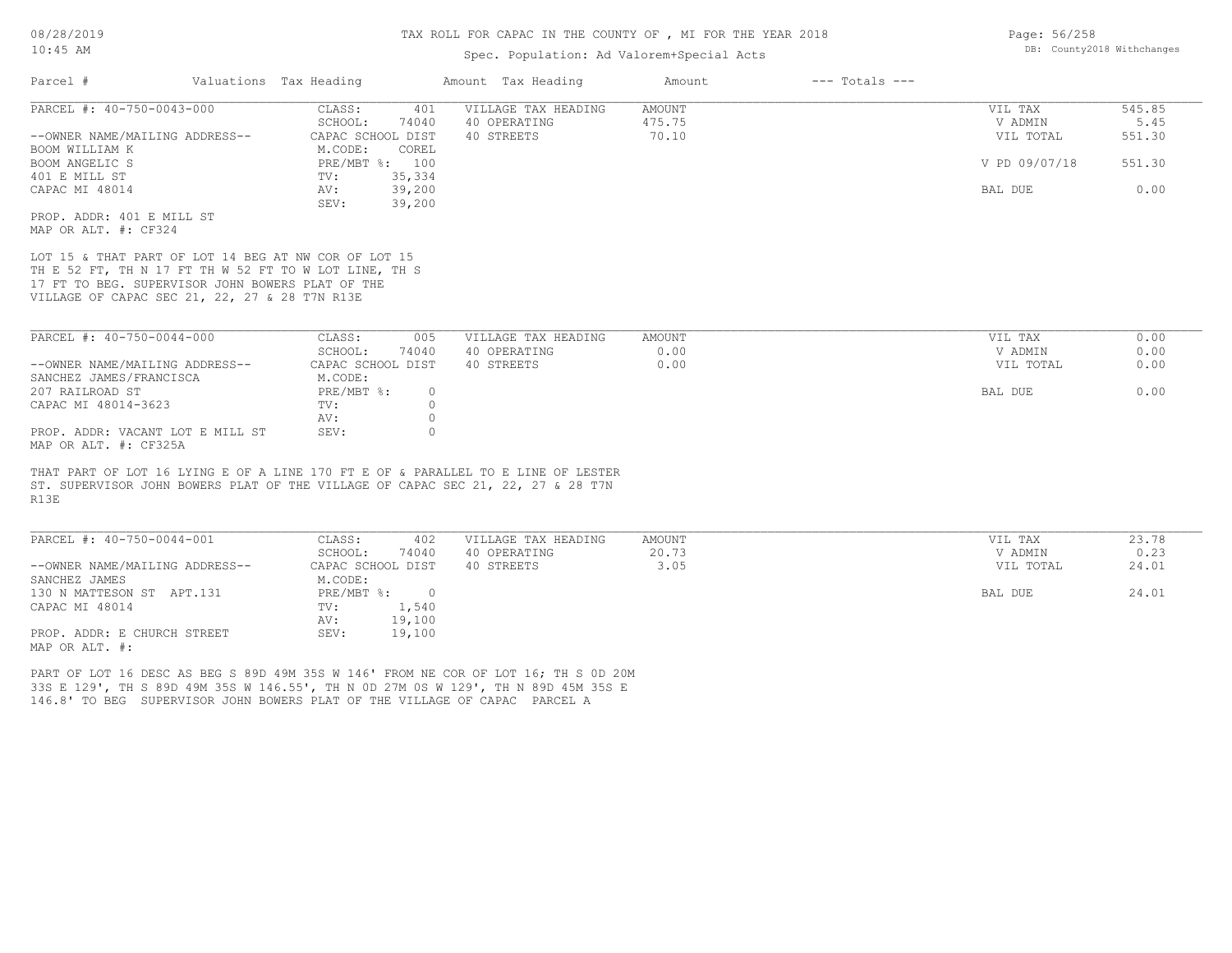## Spec. Population: Ad Valorem+Special Acts

| Parcel #                       | Valuations Tax Heading |       | Amount Tax Heading  | Amount | $---$ Totals $---$ |           |      |
|--------------------------------|------------------------|-------|---------------------|--------|--------------------|-----------|------|
| PARCEL #: 40-750-0044-002      | CLASS:                 | 402   | VILLAGE TAX HEADING | AMOUNT |                    | VIL TAX   | 0.00 |
|                                | SCHOOL:                | 74040 | 40 OPERATING        | 0.00   |                    | V ADMIN   | 0.00 |
| --OWNER NAME/MAILING ADDRESS-- | CAPAC SCHOOL DIST      |       | 40 STREETS          | 0.00   |                    | VIL TOTAL | 0.00 |
| SANCHEZ JAMES                  | M.CODE:                |       |                     |        |                    |           |      |
| SANCHEZ FRANCISCA              | $PRE/MBT$ %:           |       |                     |        |                    | BAL DUE   | 0.00 |
| 130 N MATTESON ST APT. 131     | TV:                    |       |                     |        |                    |           |      |
| CAPAC MI 48014-3623            | AV:                    |       |                     |        |                    |           |      |
|                                | SEV:                   |       |                     |        |                    |           |      |
| PROP. ADDR: E CHURCH ST        |                        |       |                     |        |                    |           |      |
|                                |                        |       |                     |        |                    |           |      |

MAP OR ALT. #:

BOWERS PLAT OF VILLAGE OF CAPAC PROPOSED CHURCH STREET EXTENSION W 292.43', TH N 0D 27M 0S W 66', TH N 89D 49M 35S E 292.56' TO BEG. SUPERVISOR JOHN BEG S 0D 20M 33S E 129' FROM NE COR LOT 16, TH S 0D 20M 33S E 66', TH S 89D 49M 35S

| PARCEL #: 40-750-0044-010      | CLASS:     | 402               | VILLAGE TAX HEADING | AMOUNT | VIL TAX   | 23.78 |
|--------------------------------|------------|-------------------|---------------------|--------|-----------|-------|
|                                | SCHOOL:    | 74040             | 40 OPERATING        | 20.73  | V ADMIN   | 0.23  |
| --OWNER NAME/MAILING ADDRESS-- |            | CAPAC SCHOOL DIST | 40 STREETS          | 3.05   | VIL TOTAL | 24.01 |
| SANCHEZ JAMES                  | M.CODE:    |                   |                     |        |           |       |
| 130 N MATTESON ST APT.131      | PRE/MBT %: |                   |                     |        | BAL DUE   | 24.01 |
| CAPAC MI 48014                 | TV:        | 1,540             |                     |        |           |       |
|                                | AV:        | 19,100            |                     |        |           |       |
| PROP. ADDR: E CHURCH STREET    | SEV:       | 19,100            |                     |        |           |       |
| MAP OR ALT. #:                 |            |                   |                     |        |           |       |

JOHN BOWERS PLAT OF THE VILLAGE OF CAPAC PARCEL B 49M 35S W 146', TH N 0D 20M 33S W 129', TH N 89D 49M 35S E 146' TO BEG SUPERVISOR PART OF LOT 16 DESC AS BEG AT NE COR OF LOT 16; TH S 0D 20M 33S E 129', TH S 89D

| PARCEL #: 40-750-0044-020      | CLASS:<br>402     | VILLAGE TAX HEADING | AMOUNT | VIL TAX   | 23.78 |
|--------------------------------|-------------------|---------------------|--------|-----------|-------|
|                                | 74040<br>SCHOOL:  | 40 OPERATING        | 20.73  | V ADMIN   | 0.23  |
| --OWNER NAME/MAILING ADDRESS-- | CAPAC SCHOOL DIST | 40 STREETS          | 3.05   | VIL TOTAL | 24.01 |
| SANCHEZ JAMES                  | M.CODE:           |                     |        |           |       |
| 130 N MATTESON ST APT 131      | $PRE/MBT$ %:      |                     |        | BAL DUE   | 24.01 |
| CAPAC MI 48014                 | 1,540<br>TV:      |                     |        |           |       |
|                                | 19,100<br>AV:     |                     |        |           |       |
| PROP. ADDR: E CHURCH STREET    | 19,100<br>SEV:    |                     |        |           |       |
| MAP OR ALT. #:                 |                   |                     |        |           |       |

SUPERVISOR JOHN BOWERS PLAT OF THE VILLAGE OF CAPAC PARCEL D TH N 89D 57M 44S W 146', TH N 0D 20M 33S W 145.84', TH N 89D 49M 35S E 146' TO BEG PART OF LOT 16 DESC AS S 0D 20M 33S E 195' FROM THE COR, TH S 0D 20M 33S E 146.38',

| PARCEL #: 40-750-0044-030      | CLASS:<br>402     | VILLAGE TAX HEADING | AMOUNT | VIL TAX   | 23.79 |
|--------------------------------|-------------------|---------------------|--------|-----------|-------|
|                                | 74040<br>SCHOOL:  | 40 OPERATING        | 20.74  | V ADMIN   | 0.23  |
| --OWNER NAME/MAILING ADDRESS-- | CAPAC SCHOOL DIST | 40 STREETS          | 3.05   | VIL TOTAL | 24.02 |
| SANCHEZ JAMES                  | M.CODE:           |                     |        |           |       |
| 131 N MATTESON ST APT.131      | PRE/MBT %:        |                     |        | BAL DUE   | 24.02 |
| CAPAC MI 48014                 | 1,541<br>TV:      |                     |        |           |       |
|                                | 19,100<br>AV:     |                     |        |           |       |
| PROP. ADDR: E CHURCH STREET    | 19,100<br>SEV:    |                     |        |           |       |
| MAP OR ALT. #:                 |                   |                     |        |           |       |

VILLAGE OF CAPAC PARCEL C 146.43', TH S 0D 20M 33S E 145.84' TO BEG SUPERVISOR JOHN BOWERS PLAT OF THE OF LOT 16; TH N 89D 57M 44S W 146.16', TH N 0D 27M 0S W 145.3', TH N 89D 49M 35S E PART OF LOT 16 DESC AS S 0D 20M 33S E 341.38', & N 89D 57M 44S W 146' FROM NE COR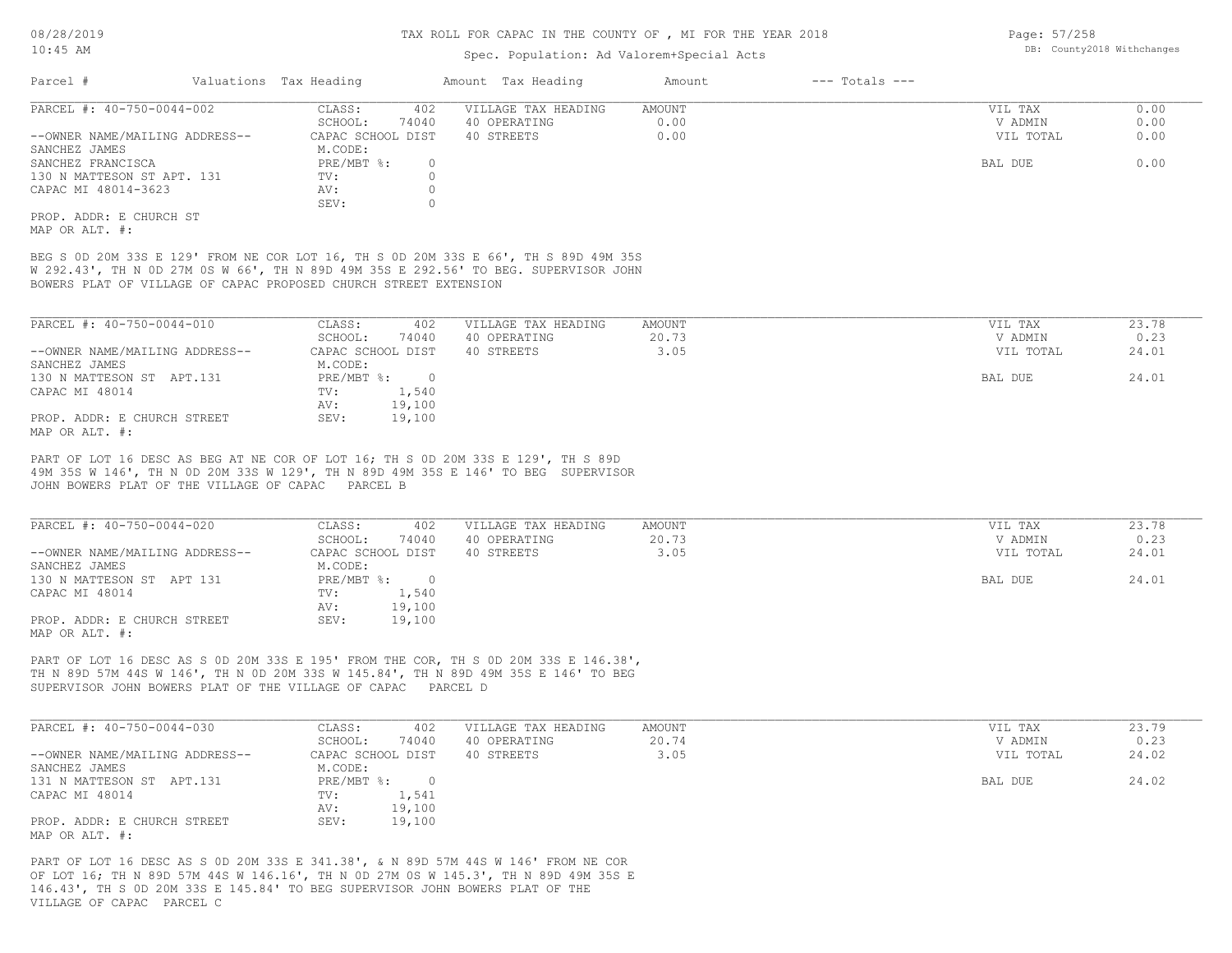# TAX ROLL FOR CAPAC IN THE COUNTY OF , MI FOR THE YEAR 2018

# Spec. Population: Ad Valorem+Special Acts

Page: 58/258 DB: County2018 Withchanges

| Parcel #                                                                                                           | Valuations Tax Heading                                                        |                                               | Amount Tax Heading                                                                                                                                                  | Amount                 | $---$ Totals $---$ |                                            |                              |
|--------------------------------------------------------------------------------------------------------------------|-------------------------------------------------------------------------------|-----------------------------------------------|---------------------------------------------------------------------------------------------------------------------------------------------------------------------|------------------------|--------------------|--------------------------------------------|------------------------------|
| PARCEL #: 40-750-0045-000<br>--OWNER NAME/MAILING ADDRESS--<br>VILLAGE OF CAPAC<br>131 N MAIN ST<br>CAPAC MI 48014 | CLASS:<br>SCHOOL:<br>CAPAC SCHOOL DIST<br>M.CODE:<br>PRE/MBT %:<br>TV:<br>AV: | 703<br>74040<br>$\circ$<br>$\circ$<br>$\circ$ | VILLAGE TAX HEADING<br>40 OPERATING<br>40 STREETS                                                                                                                   | AMOUNT<br>0.00<br>0.00 |                    | VIL TAX<br>V ADMIN<br>VIL TOTAL<br>BAL DUE | 0.00<br>0.00<br>0.00<br>0.00 |
| PROP. ADDR: MILL STREET<br>MAP OR ALT. #: CF325B                                                                   | SEV:                                                                          | $\circ$                                       | THAT PART OF LOT 16 LYING W OF A LINE 170 FT E OF & PARALLEL TO E LINE OF LESTER<br>ST. SUPERVISOR JOHN BOWERS PLAT OF THE VILLAGE OF CAPAC SEC 21, 22, 27 & 28 T7N |                        |                    |                                            |                              |
| R13E                                                                                                               |                                                                               |                                               |                                                                                                                                                                     |                        |                    |                                            |                              |
| PARCEL #: 40-750-0046-000                                                                                          | CLASS:<br>SCHOOL:                                                             | 402<br>74040                                  | VILLAGE TAX HEADING<br>40 OPERATING                                                                                                                                 | AMOUNT<br>127.19       |                    | VIL TAX<br>V ADMIN                         | 145.93<br>1.45               |
| --OWNER NAME/MAILING ADDRESS--                                                                                     | CAPAC SCHOOL DIST                                                             |                                               | 40 STREETS                                                                                                                                                          | 18.74                  |                    | VIL TOTAL                                  | 147.38                       |
| KLUG MARK A<br>322 N LESTER ST                                                                                     | M.CODE:<br>PRE/MBT %: 100                                                     |                                               |                                                                                                                                                                     |                        |                    | BAL DUE                                    | 147.38                       |
| CAPAC MI 48014                                                                                                     | TV:<br>AV:                                                                    | 9,447<br>19,100                               |                                                                                                                                                                     |                        |                    |                                            |                              |
| PROP. ADDR: N LESTER ST<br>MAP OR ALT. #: CF326A                                                                   | SEV:                                                                          | 19,100                                        |                                                                                                                                                                     |                        |                    |                                            |                              |
| CAPAC SEC 21, 22, 27 & 28 T7N R13E                                                                                 |                                                                               |                                               | LOT 17 EXC S 172.2 FT OF W 76 FT. SUPERVISOR JOHN BOWERS PLAT OF THE VILLAGE OF                                                                                     |                        |                    |                                            |                              |
| PARCEL #: 40-750-0047-000                                                                                          | CLASS:                                                                        | 401                                           | VILLAGE TAX HEADING                                                                                                                                                 | AMOUNT                 |                    | VIL TAX                                    | 550.45                       |
| --OWNER NAME/MAILING ADDRESS--<br>DINGMAN BRET                                                                     | SCHOOL:<br>CAPAC SCHOOL DIST<br>M.CODE:                                       | 74040                                         | 40 OPERATING<br>40 STREETS                                                                                                                                          | 479.76<br>70.69        |                    | V ADMIN<br>VIL TOTAL                       | 5.50<br>555.95               |
| 405 E MILL ST                                                                                                      | PRE/MBT %: 100                                                                |                                               |                                                                                                                                                                     |                        |                    | V PD 09/14/18                              | 555.95                       |
| CAPAC MI 48014                                                                                                     | TV:<br>AV:                                                                    | 35,632<br>40,100                              |                                                                                                                                                                     |                        |                    | BAL DUE                                    | 0.00                         |
| PROP. ADDR: 405 E MILL ST<br>MAP OR ALT. #: CF326B                                                                 | SEV:                                                                          | 40,100                                        |                                                                                                                                                                     |                        |                    |                                            |                              |
| SEC 21, 22, 27 & 28 T7N R13E                                                                                       |                                                                               |                                               | S172.2 FT OF W 76 FT OF LOT 17 SUPERVISOR JOHN BOWERS PLAT OF THE VILLAGE OF CAPAC                                                                                  |                        |                    |                                            |                              |
| PARCEL #: 40-750-0048-000                                                                                          | CLASS:                                                                        | 201                                           | VILLAGE TAX HEADING                                                                                                                                                 | AMOUNT                 |                    | VIL TAX                                    | 1,552.03                     |
| --OWNER NAME/MAILING ADDRESS--                                                                                     | SCHOOL:<br>CAPAC SCHOOL DIST                                                  | 74040                                         | 40 OPERATING<br>40 STREETS                                                                                                                                          | 1,352.71<br>199.32     |                    | V ADMIN<br>VIL TOTAL                       | 15.52<br>1,567.55            |
| K.C.MANAGEMENT, LLC<br>7675 SAYLES RD<br>YALE MI 48097                                                             | M.CODE:<br>$PRE/MBT$ $\div$ 0<br>TV:<br>AV:                                   | 100,465<br>112,200                            |                                                                                                                                                                     |                        |                    | BAL DUE                                    | 1,567.55                     |
| PROP. ADDR: 415 E MILL ST<br>MAP OR ALT. #: CF327                                                                  | SEV:                                                                          | 112,200                                       |                                                                                                                                                                     |                        |                    |                                            |                              |

R13E LOT 18 SUPERVISOR JOHN BOWERS PLAT OF THE VILLAGE OF CAPAC SEC 21, 22, 27 & 28 T7N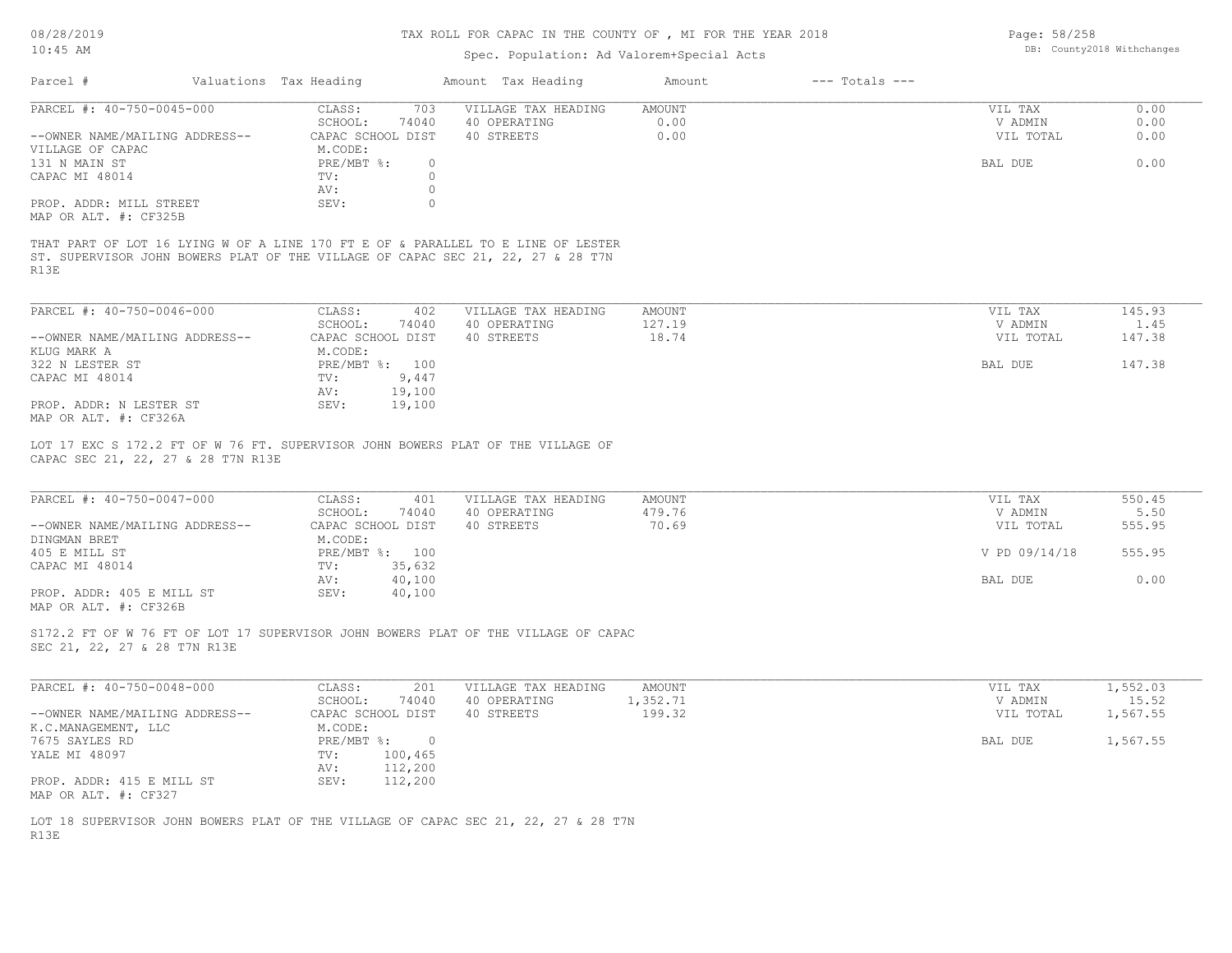### TAX ROLL FOR CAPAC IN THE COUNTY OF , MI FOR THE YEAR 2018

## Spec. Population: Ad Valorem+Special Acts

| Page: 59/258 |                            |
|--------------|----------------------------|
|              | DB: County2018 Withchanges |

| Parcel #                                                 | Valuations Tax Heading                                                             | Amount Tax Heading                         | Amount                  | $---$ Totals $---$ |                      |                |
|----------------------------------------------------------|------------------------------------------------------------------------------------|--------------------------------------------|-------------------------|--------------------|----------------------|----------------|
| PARCEL #: 40-750-0049-000                                | CLASS:<br>SCHOOL:<br>74040                                                         | 401<br>VILLAGE TAX HEADING<br>40 OPERATING | <b>AMOUNT</b><br>416.95 |                    | VIL TAX<br>V ADMIN   | 478.38<br>4.78 |
| --OWNER NAME/MAILING ADDRESS--<br>KUTCHEY DANIEL         | CAPAC SCHOOL DIST<br>M.CODE:<br>00LSB                                              | 40 STREETS                                 | 61.43                   |                    | VIL TOTAL            | 483.16         |
| 503 E MILL ST<br>CAPAC MI 48014                          | PRE/MBT %: 100<br>30,967<br>TV:                                                    |                                            |                         |                    | V PD 08/23/18        | 483.16         |
|                                                          | AV:<br>45,100                                                                      |                                            |                         |                    | BAL DUE              | 0.00           |
| PROP. ADDR: 503 E MILL ST<br>MAP OR ALT. #: CF328        | 45,100<br>SEV:                                                                     |                                            |                         |                    |                      |                |
| R13E                                                     | LOT 19 SUPERVISOR JOHN BOWERS PLAT OF THE VILLAGE OF CAPAC SEC 21, 22, 27 & 28 T7N |                                            |                         |                    |                      |                |
| PARCEL #: 40-750-0050-000                                | CLASS:<br>401                                                                      | VILLAGE TAX HEADING                        | <b>AMOUNT</b>           |                    | VIL TAX              | 462.89         |
| --OWNER NAME/MAILING ADDRESS--                           | SCHOOL:<br>74040<br>CAPAC SCHOOL DIST                                              | 40 OPERATING<br>40 STREETS                 | 403.45<br>59.44         |                    | V ADMIN<br>VIL TOTAL | 4.62<br>467.51 |
| RUDOW ALEX<br>505 E MILL ST                              | M.CODE:<br>COREL<br>PRE/MBT %: 100                                                 |                                            |                         |                    | V PD 09/07/18        | 467.51         |
| CAPAC MI 48014-3034                                      | TV:<br>29,964<br>36,100<br>AV:                                                     |                                            |                         |                    | BAL DUE              | 0.00           |
| PROP. ADDR: 505 E MILL ST<br>MAP OR ALT. #: CF329        | SEV:<br>36,100                                                                     |                                            |                         |                    |                      |                |
| PARCEL #: 40-750-0051-000                                | CLASS:<br>401<br>SCHOOL:<br>74040                                                  | VILLAGE TAX HEADING<br>40 OPERATING        | <b>AMOUNT</b><br>416.95 |                    | VIL TAX<br>V ADMIN   | 478.38<br>4.78 |
| --OWNER NAME/MAILING ADDRESS--<br>REVITZER RONALD/SHARAN | CAPAC SCHOOL DIST<br>M.CODE:                                                       | 40 STREETS                                 | 61.43                   |                    | VIL TOTAL            | 483.16         |
| 515 E MILL ST<br>CAPAC MI 48014-3161                     | PRE/MBT %: 100<br>TV:<br>30,967                                                    |                                            |                         | V PD 09/07/18      | 483.16               |                |
| PROP. ADDR: 515 E MILL ST<br>MAP OR ALT. #: CF330        | 43,500<br>AV:<br>SEV:<br>43,500                                                    |                                            |                         |                    | BAL DUE              | 0.00           |
| CAPAC SEC 21, 22, 27 & 28 T7N R13E                       | LOT 21 EXC W 19.25 FT OF S 150 FT. SUPERVISOR JOHN BOWERS PLAT OF THE VILLAGE OF   |                                            |                         |                    |                      |                |
| PARCEL #: 40-750-0052-001                                | CLASS:                                                                             | 402<br>VILLAGE TAX HEADING                 | <b>AMOUNT</b>           |                    | VIL TAX              | 350.90         |
| --OWNER NAME/MAILING ADDRESS--                           | SCHOOL:<br>74040<br>CAPAC SCHOOL DIST                                              | 40 OPERATING<br>40 STREETS                 | 305.84<br>45.06         |                    | V ADMIN<br>VIL TOTAL | 3.50<br>354.40 |
| CIARMITARO BROS REALTY LLC                               | M.CODE:                                                                            |                                            |                         |                    |                      |                |
| 52462 CHESWICK ST<br>SHELBY TWP MI 48315                 | PRE/MBT %:<br>22,715<br>TV:                                                        | $\circ$                                    |                         |                    | V PD 09/13/18        | 354.40         |
| PROP. ADDR: E MILL ST<br>MAP OR ALT. #:                  | 35,500<br>AV:<br>SEV:<br>35,500                                                    |                                            |                         |                    | BAL DUE              | 0.00           |
|                                                          | PART OF LOT 22DESC AS: BEG N 89D 58M W 119.50' & N 0D 10M 30S W 60' FROM THE S 1/4 |                                            |                         |                    |                      |                |

25M 29S E 140, TO BEG 17.62A SUPERVISORS JOHN BOWERS PLAT OF THE VILLAGE OF CAPAC 54D 10M 37S E 673.38', TH S 0D 25M 29S E 420.65', TH N 89D 58M W 117.41', THS 0D 54M 38S E 754.93', TH 673.98' ALONG CURVE TO LEFT, RADIUS 4583.75', LONG CHORD S TH N 0D 22M 10S W 514', TH S 89D56M 10S W 451', TH N 0D 55M 25S W 302', TH S 89D COR OF SECT 22, TH N 89D 58M W 400.12', TH N 0D 22M 10S W 140' TH N 89D 58M W 326',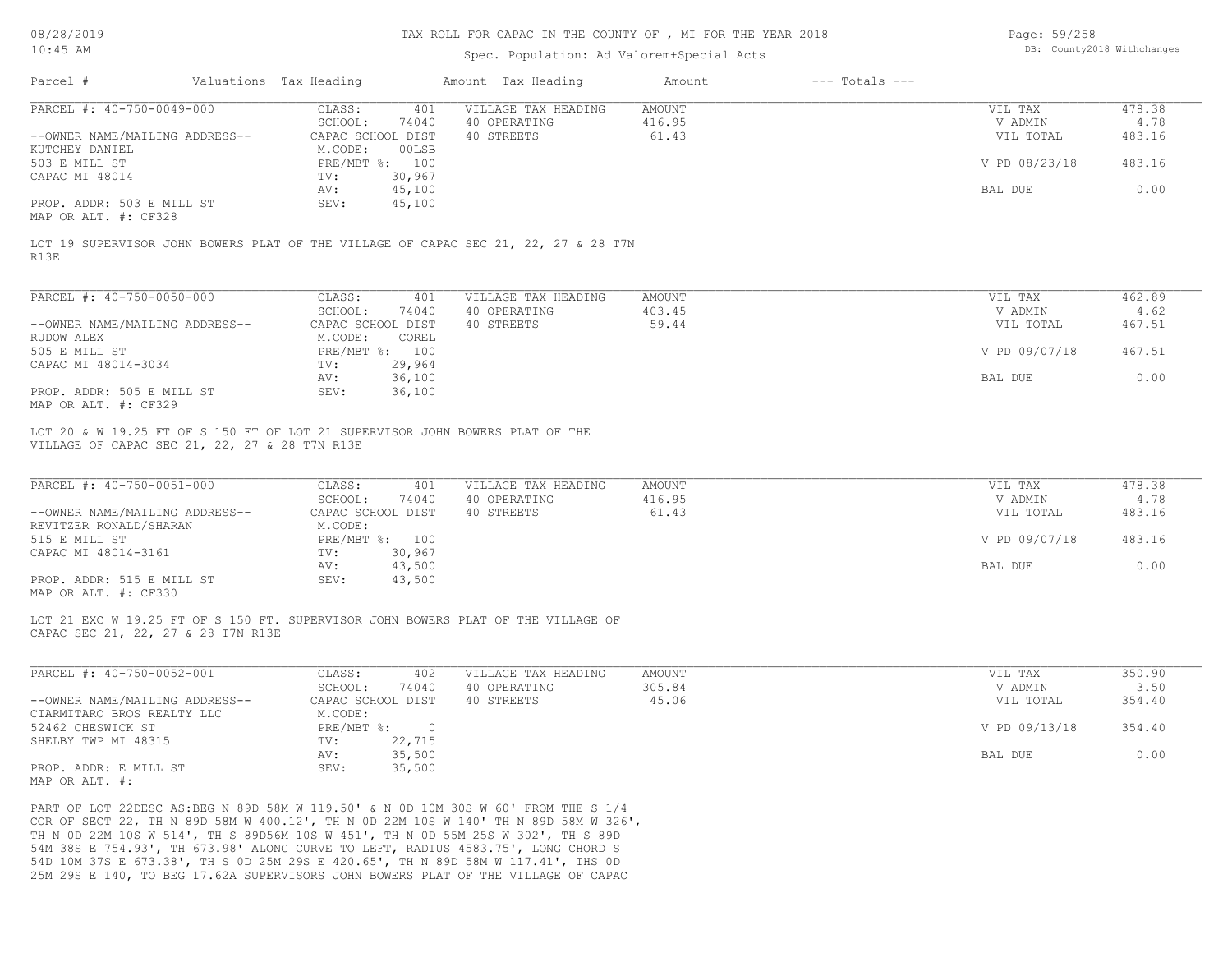### TAX ROLL FOR CAPAC IN THE COUNTY OF , MI FOR THE YEAR 2018

## Spec. Population: Ad Valorem+Special Acts

Page: 60/258 DB: County2018 Withchanges

| Parcel #                       | Valuations Tax Heading |       | Amount Tax Heading  | Amount | $---$ Totals $---$ |           |      |
|--------------------------------|------------------------|-------|---------------------|--------|--------------------|-----------|------|
| PARCEL #: 40-750-0052-100      | CLASS:                 | 703   | VILLAGE TAX HEADING | AMOUNT |                    | VIL TAX   | 0.00 |
|                                | SCHOOL:                | 74040 | 40 OPERATING        | 0.00   |                    | V ADMIN   | 0.00 |
| --OWNER NAME/MAILING ADDRESS-- | CAPAC SCHOOL DIST      |       | 40 STREETS          | 0.00   |                    | VIL TOTAL | 0.00 |
| VILLAGE OF CAPAC               | M.CODE:                |       |                     |        |                    |           |      |
| 131 N MAIN ST                  | PRE/MBT %:             |       |                     |        |                    | BAL DUE   | 0.00 |
| CAPAC MI 48014-3143            | TV:                    |       |                     |        |                    |           |      |
|                                | AV:                    |       |                     |        |                    |           |      |
| PROP. ADDR: E ALDRICH STREET   | SEV:                   |       |                     |        |                    |           |      |
| MAP OR ALT. #: CF31F           |                        |       |                     |        |                    |           |      |

SUPERVISOR JOHN BOWER'S PLAT OF THE VILLAGE OF CAPAC S47ª17'E 200',TH S49ª28'9"E 102.18',TH N89ª42'W 756.64',TH N0ª27'E 291' TO BEG. BEG AT NW COR LOT 22,TH N87ª56'25"E 362.26',TH S47ª10'E 200',TH N40ª26'E 39.5' TH

| PARCEL #: 40-750-0052-300      | 401<br>CLASS:     | VILLAGE TAX HEADING | AMOUNT | VIL TAX       | 540.69 |
|--------------------------------|-------------------|---------------------|--------|---------------|--------|
|                                | 74040<br>SCHOOL:  | 40 OPERATING        | 471.25 | V ADMIN       | 5.40   |
| --OWNER NAME/MAILING ADDRESS-- | CAPAC SCHOOL DIST | 40 STREETS          | 69.44  | VIL TOTAL     | 546.09 |
| LOTTIE JOHN P                  | M.CODE:<br>COREL  |                     |        |               |        |
| 635 E MILL ST                  | PRE/MBT %: 100    |                     |        | V PD 09/07/18 | 546.09 |
| Capac MI 48014                 | 35,000<br>TV:     |                     |        |               |        |
|                                | 35,000<br>AV:     |                     |        | BAL DUE       | 0.00   |
| PROP. ADDR: 635 E MILL ST      | 35,000<br>SEV:    |                     |        |               |        |
| MAP OR ALT. #: 331H            |                   |                     |        |               |        |

167',TH N89^58'W 126' TO BEG SUPERVISOR JOHN BOWERS PLAT OF THE VILLAGE OF CAPAC BEG S89^58'E 100' FROM SW COR LOT 22,TH NO^23'W 167', TH S89^58'E 126',TH SO^23'E

| PARCEL #: 40-750-0053-000      | CLASS:<br>401     | VILLAGE TAX HEADING | AMOUNT | VIL TAX       | 510.84 |
|--------------------------------|-------------------|---------------------|--------|---------------|--------|
|                                | 74040<br>SCHOOL:  | 40 OPERATING        | 445.24 | V ADMIN       | 5.10   |
| --OWNER NAME/MAILING ADDRESS-- | CAPAC SCHOOL DIST | 40 STREETS          | 65.60  | VIL TOTAL     | 515.94 |
| CZERWINSKI MARK                | M.CODE:<br>COREL  |                     |        |               |        |
| 655 E MILL ST                  | PRE/MBT %: 100    |                     |        | V PD 09/07/18 | 515.94 |
| CAPAC MI 48014                 | 33,068<br>TV:     |                     |        |               |        |
|                                | 45,400<br>AV:     |                     |        | BAL DUE       | 0.00   |
| PROP. ADDR: 655 E MILL ST      | 45,400<br>SEV:    |                     |        |               |        |
|                                |                   |                     |        |               |        |

MAP OR ALT. #: CF331B

VILLAGE OF CAPAC SEC 21, 22, 27 & 28 T7N R13E E100 FT OF W 326 FT OF S 167 FT OF LOT 22 SUPERVISOR JOHN BOWERS PLAT OF THE

| PARCEL #: 40-750-0054-000      | 302<br>CLASS:     | VILLAGE TAX HEADING | AMOUNT | VIL TAX       | 293.36 |
|--------------------------------|-------------------|---------------------|--------|---------------|--------|
|                                | 74040<br>SCHOOL:  | 40 OPERATING        | 255.69 | V ADMIN       | 2.93   |
| --OWNER NAME/MAILING ADDRESS-- | CAPAC SCHOOL DIST | 40 STREETS          | 37.67  | VIL TOTAL     | 296.29 |
| HEILIG JAMES M                 | M.CODE:           |                     |        |               |        |
| 75577 SANCTUARY DRIVE          | PRE/MBT %:        |                     |        | V PD 07/16/18 | 296.29 |
| ROMEO MI 48065                 | 18,990<br>TV:     |                     |        |               |        |
|                                | 22,200<br>AV:     |                     |        | BAL DUE       | 0.00   |
| PROP. ADDR: DOWNEY RD          | 22,200<br>SEV:    |                     |        |               |        |
| MAP OR ALT. #: CF331C          |                   |                     |        |               |        |

VILLAGE OF CAPAC SEC 21, 22, 27 & 28 T7N R13E THAT PART OF LOT 22 LYING N OF NEW M-21 HWY. SUPERVISOR JOHN BOWERS PLAT OF THE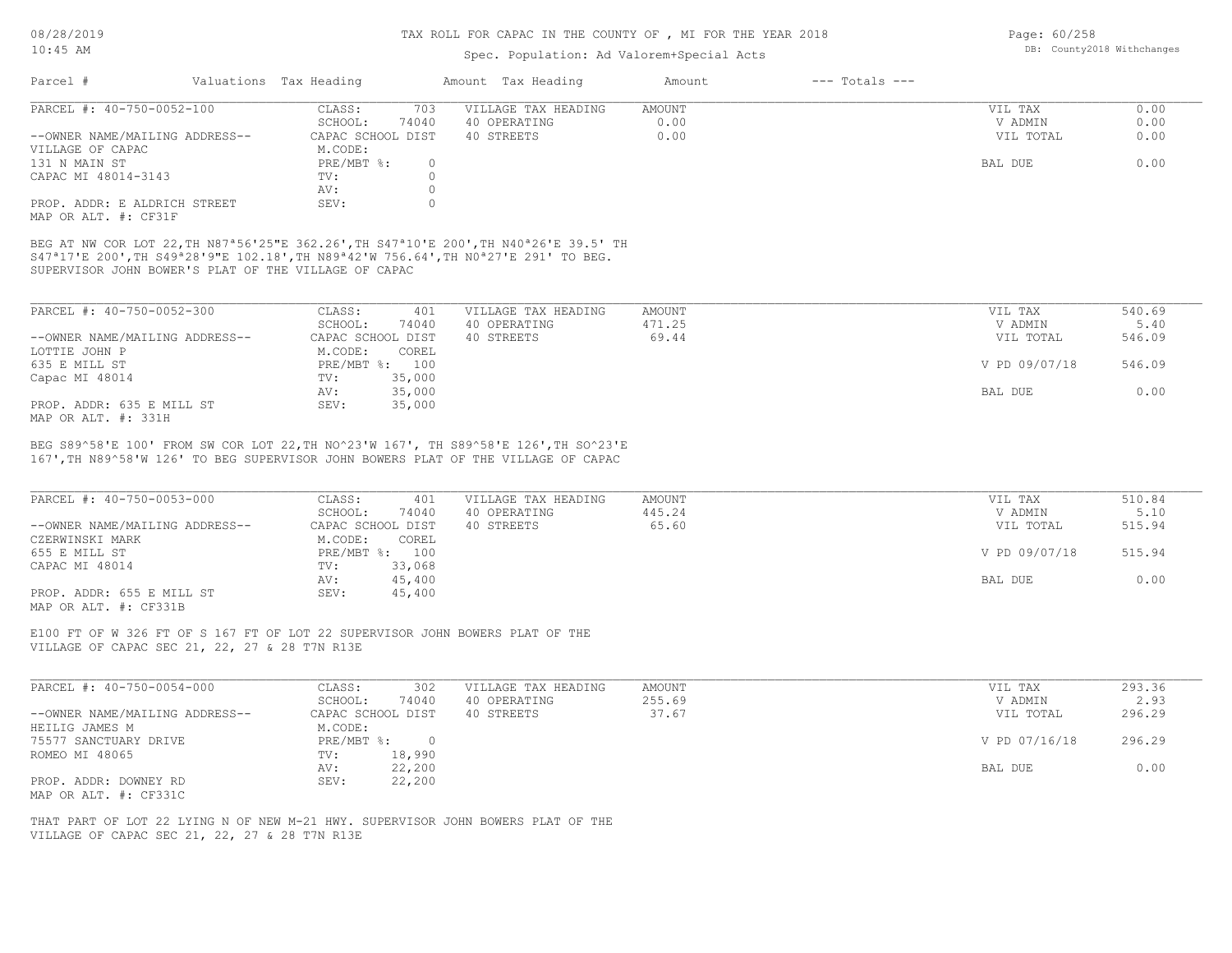### TAX ROLL FOR CAPAC IN THE COUNTY OF , MI FOR THE YEAR 2018

## Spec. Population: Ad Valorem+Special Acts

Page: 61/258 DB: County2018 Withchanges

| Parcel #                       | Valuations Tax Heading |                | Amount Tax Heading  | Amount | $---$ Totals $---$ |               |        |
|--------------------------------|------------------------|----------------|---------------------|--------|--------------------|---------------|--------|
| PARCEL #: 40-750-0055-000      | CLASS:                 | 401            | VILLAGE TAX HEADING | AMOUNT |                    | VIL TAX       | 662.35 |
|                                | SCHOOL:                | 74040          | 40 OPERATING        | 577.29 |                    | V ADMIN       | 6.62   |
| --OWNER NAME/MAILING ADDRESS-- | CAPAC SCHOOL DIST      |                | 40 STREETS          | 85.06  |                    | VIL TOTAL     | 668.97 |
| POLZIN GLORIA                  | M.CODE:                |                |                     |        |                    |               |        |
| 603 E MILL ST                  |                        | PRE/MBT %: 100 |                     |        |                    | V PD 09/27/18 | 668.97 |
| CAPAC MI 48014-3165            | TV:                    | 42,875         |                     |        |                    |               |        |
|                                | AV:                    | 58,400         |                     |        |                    | BAL DUE       | 0.00   |
| PROP. ADDR: 603 E MILL ST      | SEV:                   | 58,400         |                     |        |                    |               |        |
|                                |                        |                |                     |        |                    |               |        |

MAP OR ALT. #: CF331D

W100 FT OF S 167 FT OF LOT 22 SUPERVISOR JOHN BOWERS PLAT OF THE VILLAGE OF CAPAC

| PARCEL #: 40-750-0056-000      | CLASS:            | 401    | VILLAGE TAX HEADING | AMOUNT | VIL TAX       | 637.62 |
|--------------------------------|-------------------|--------|---------------------|--------|---------------|--------|
|                                | SCHOOL:           | 74040  | 40 OPERATING        | 555.74 | V ADMIN       | 6.37   |
| --OWNER NAME/MAILING ADDRESS-- | CAPAC SCHOOL DIST |        | 40 STREETS          | 81.88  | VIL TOTAL     | 643.99 |
| OBARZANEK WALTER JR/MYRA       | M.CODE:           |        |                     |        |               |        |
| 747 E MILL ST                  | $PRE/MBT$ %:      | 100    |                     |        | V PD 09/06/18 | 643.99 |
| CAPAC MI 48014-3163            | TV:               | 41,275 |                     |        |               |        |
|                                | AV:               | 56,800 |                     |        | BAL DUE       | 0.00   |
| PROP. ADDR: 747 E MILL ST      | SEV:              | 56,800 |                     |        |               |        |
| MAP OR ALT. #: CF331E          |                   |        |                     |        |               |        |

CAPAC SEC 21, 22, 27 & 28 T7N R13E 115.96 FT, TH S TO BEG. PART LOT 22 SUPERVISOR JOHN BOWERS PLAT OF THE VILLAGE OF BEG AT S 1/4 COR OF SEC 22, TH W 119.50 FT TH N 0 DEG 08 1/2 MIN E 200 FT, TH E

| PARCEL #: 40-750-0057-000      | CLASS:<br>401     | VILLAGE TAX HEADING | AMOUNT | VIL TAX       | 547.47 |
|--------------------------------|-------------------|---------------------|--------|---------------|--------|
|                                | 74040<br>SCHOOL:  | 40 OPERATING        | 477.16 | V ADMIN       | 5.47   |
| --OWNER NAME/MAILING ADDRESS-- | CAPAC SCHOOL DIST | 40 STREETS          | 70.31  | VIL TOTAL     | 552.94 |
| FIKE PHILIP/DONNA              | M.CODE:           |                     |        |               |        |
| 740 E MILL ST                  | PRE/MBT %: 100    |                     |        | V PD 08/14/18 | 552.94 |
| CAPAC MI 48014-3162            | 35,439<br>TV:     |                     |        |               |        |
|                                | 44,800<br>AV:     |                     |        | BAL DUE       | 0.00   |
| PROP. ADDR: 740 E MILL ST      | 44,800<br>SEV:    |                     |        |               |        |
|                                |                   |                     |        |               |        |

MAP OR ALT. #: CF332

R13E LOT 23 SUPERVISOR JOHN BOWERS PLAT OF THE VILLAGE OF CAPAC SEC 21, 22, 27 & 28 T7N

| PARCEL #: 40-750-0058-000      | 401<br>CLASS:       | VILLAGE TAX HEADING | AMOUNT | VIL TAX       | 1,079.84 |
|--------------------------------|---------------------|---------------------|--------|---------------|----------|
|                                | 74040<br>SCHOOL:    | 40 OPERATING        | 941.16 | V ADMIN       | 10.79    |
| --OWNER NAME/MAILING ADDRESS-- | CAPAC SCHOOL DIST   | 40 STREETS          | 138.68 | VIL TOTAL     | 1,090.63 |
| GALLOWAY JOHN III              | M.CODE:<br>COREL    |                     |        |               |          |
| GALLOWAY NICHOLE               | $PRE/MBT$ %:<br>100 |                     |        | V PD 09/07/18 | 1,090.63 |
| 704 E MILL ST                  | TV:<br>69,900       |                     |        |               |          |
| CAPAC MI 48014-3162            | 69,900<br>AV:       |                     |        | BAL DUE       | 0.00     |
|                                | 69,900<br>SEV:      |                     |        |               |          |
| PROP. ADDR: 704 E MILL ST      |                     |                     |        |               |          |

MAP OR ALT. #: CF333

27 & 28 T7N R13E N297 FT OF LOT 24 SUPERVISOR JOHN BOWERS PLAT OF THE VILLAGE OF CAPAC SEC 21, 22,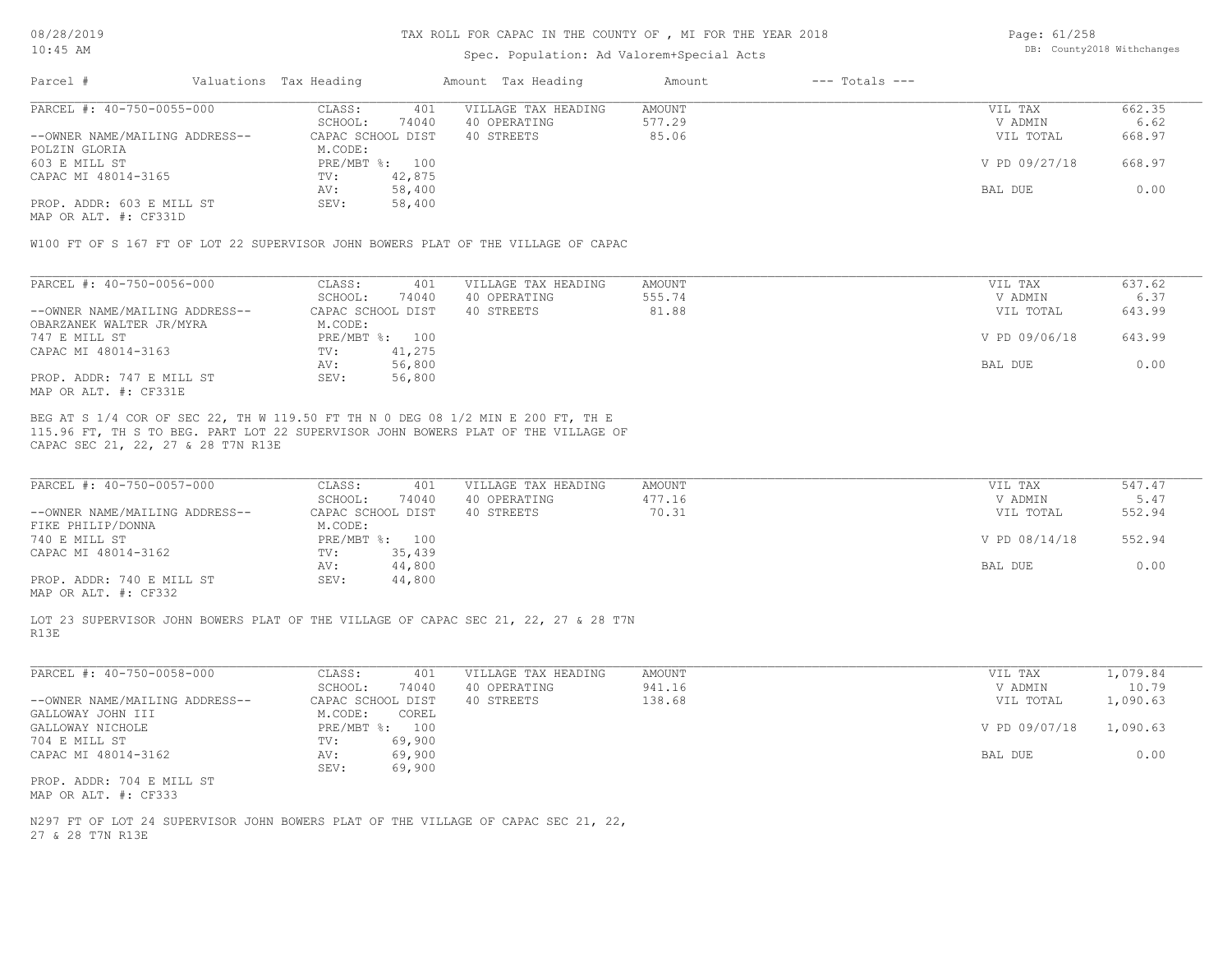### TAX ROLL FOR CAPAC IN THE COUNTY OF , MI FOR THE YEAR 2018

### Spec. Population: Ad Valorem+Special Acts

Page: 62/258 DB: County2018 Withchanges

| Parcel #                       | Valuations Tax Heading |        | Amount Tax Heading  | Amount | $---$ Totals $---$ |               |        |
|--------------------------------|------------------------|--------|---------------------|--------|--------------------|---------------|--------|
| PARCEL #: 40-750-0059-000      | CLASS:                 | 401    | VILLAGE TAX HEADING | AMOUNT |                    | VIL TAX       | 729.78 |
|                                | SCHOOL:                | 74040  | 40 OPERATING        | 636.06 |                    | V ADMIN       | 7.29   |
| --OWNER NAME/MAILING ADDRESS-- | CAPAC SCHOOL DIST      |        | 40 STREETS          | 93.72  |                    | VIL TOTAL     | 737.07 |
| SHULL WILLIAM T                | M.CODE:                |        |                     |        |                    |               |        |
| 306 N MAIN ST                  | $PRE/MBT$ %:           |        |                     |        |                    | V PD 07/18/18 | 737.07 |
| CAPAC MI 48014-3700            | TV:                    | 47,240 |                     |        |                    |               |        |
|                                | AV:                    | 62,500 |                     |        |                    | BAL DUE       | 0.00   |
| PROP. ADDR: 604 E MILL ST      | SEV:                   | 62,500 |                     |        |                    |               |        |
|                                |                        |        |                     |        |                    |               |        |

MAP OR ALT. #: CF334

SEC 21, 22, 27 & 28 T7N R13E LOT 24 EXC N 297 FT & LOT 25 SUPERVISOR JOHN BOWERS PLAT OF THE VILLAGE OF CAPAC

| PARCEL #: 40-750-0060-000      | CLASS:       | 401               | VILLAGE TAX HEADING | AMOUNT | VIL TAX       | 321.07 |
|--------------------------------|--------------|-------------------|---------------------|--------|---------------|--------|
|                                | SCHOOL:      | 74040             | 40 OPERATING        | 279.84 | V ADMIN       | 3.21   |
| --OWNER NAME/MAILING ADDRESS-- |              | CAPAC SCHOOL DIST | 40 STREETS          | 41.23  | VIL TOTAL     | 324.28 |
| HANSEN TROY/SUSAN              | M.CODE:      | COREL             |                     |        |               |        |
| 504 E MILL ST                  | $PRE/MBT$ %: | 100               |                     |        | V PD 09/07/18 | 324.28 |
| CAPAC MI 48014-3160            | TV:          | 20,784            |                     |        |               |        |
|                                | AV:          | 29,200            |                     |        | BAL DUE       | 0.00   |
| PROP. ADDR: 504 E MILL ST      | SEV:         | 29,200            |                     |        |               |        |
| MAD OD ATHL 4. OBOOE           |              |                   |                     |        |               |        |

MAP OR ALT. #: CF335

R13E LOT 26 SUPERVISOR JOHN BOWERS PLAT OF THE VILLAGE OF CAPAC SEC 21, 22, 27 & 28 T7N

| PARCEL #: 40-750-0061-000      | CLASS:<br>401     | VILLAGE TAX HEADING | AMOUNT | VIL TAX       | 400.36 |
|--------------------------------|-------------------|---------------------|--------|---------------|--------|
|                                | 74040<br>SCHOOL:  | 40 OPERATING        | 348.95 | V ADMIN       | 4.00   |
| --OWNER NAME/MAILING ADDRESS-- | CAPAC SCHOOL DIST | 40 STREETS          | 51.41  | VIL TOTAL     | 404.36 |
| HOMETOWN RENTALS, LLC          | 00LSB<br>M.CODE:  |                     |        |               |        |
| P.O.BOX 614                    | $PRE/MBT$ %:      |                     |        | V PD 08/09/18 | 404.36 |
| CAPAC MI 48014                 | 25,917<br>TV:     |                     |        |               |        |
|                                | 36,800<br>AV:     |                     |        | BAL DUE       | 0.00   |
| PROP. ADDR: 502 E MILL ST      | 36,800<br>SEV:    |                     |        |               |        |

MAP OR ALT. #: CF336

LOT 27 SUPERVISOR JOHN BOWERS PLAT OF THE VILLAGE OF CAPAC

| PARCEL #: 40-750-0062-000      | CLASS:                    | 402   | VILLAGE TAX HEADING | AMOUNT | 63.64<br>VIL TAX   |
|--------------------------------|---------------------------|-------|---------------------|--------|--------------------|
|                                | SCHOOL:                   | 74040 | 40 OPERATING        | 55.47  | 0.63<br>V ADMIN    |
| --OWNER NAME/MAILING ADDRESS-- | CAPAC SCHOOL DIST         |       | 40 STREETS          | 8.17   | 64.27<br>VIL TOTAL |
| HANSEN TROY A                  | M.CODE:                   |       |                     |        |                    |
| HANSEN SUSAN M                 | $PRE/MBT$ $\frac{6}{3}$ : | 100   |                     |        | 64.27<br>BAL DUE   |
| 504 E MILL ST                  | TV:                       | 4,120 |                     |        |                    |
| CAPAC MI 48014                 | AV:                       | 4,600 |                     |        |                    |
|                                | SEV:                      | 4,600 |                     |        |                    |
| PROP. ADDR: FOURTH STREET      |                           |       |                     |        |                    |
| MAP OR ALT. #: CF337           |                           |       |                     |        |                    |

R13E LOT 28 SUPERVISOR JOHN BOWERS PLAT OF THE VILLAGE OF CAPAC SEC 21, 22, 27 & 28 T7N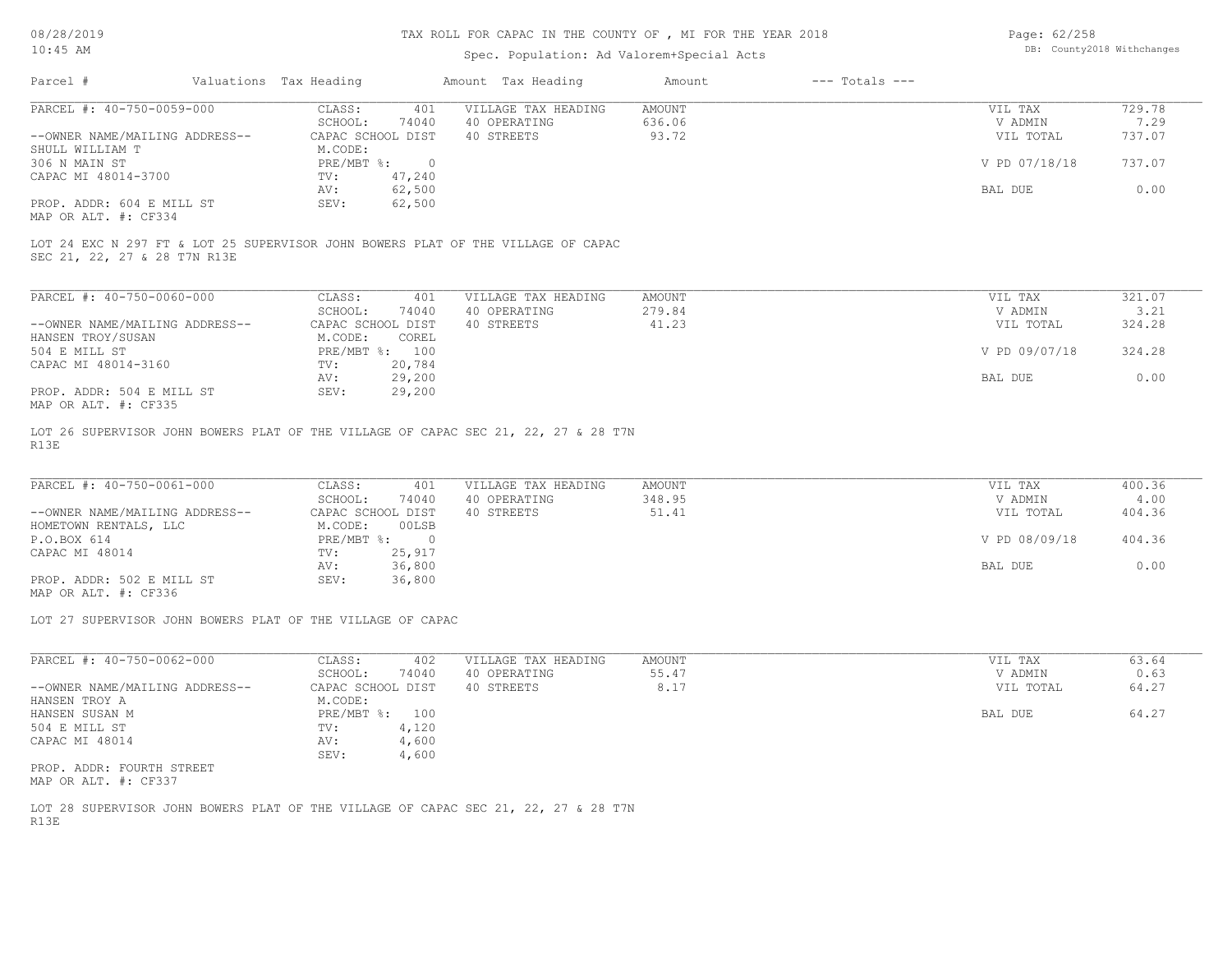08/28/2019

## TAX ROLL FOR CAPAC IN THE COUNTY OF , MI FOR THE YEAR 2018

Page: 63/258 DB: County2018 Withchanges

| $10:45$ AM                                                                                 | Spec. Population: Ad Valorem+Special Acts |                     |               | DB: County2018 Withchanges |           |        |
|--------------------------------------------------------------------------------------------|-------------------------------------------|---------------------|---------------|----------------------------|-----------|--------|
| Valuations Tax Heading<br>Parcel #                                                         |                                           | Amount Tax Heading  | Amount        | $---$ Totals $---$         |           |        |
| PARCEL #: 40-750-0063-000                                                                  | CLASS:<br>402                             | VILLAGE TAX HEADING | <b>AMOUNT</b> |                            | VIL TAX   | 63.64  |
|                                                                                            | SCHOOL:<br>74040                          | 40 OPERATING        | 55.47         |                            | V ADMIN   | 0.63   |
| --OWNER NAME/MAILING ADDRESS--                                                             | CAPAC SCHOOL DIST                         | 40 STREETS          | 8.17          |                            | VIL TOTAL | 64.27  |
| HANSEN TROY A                                                                              | M.CODE:                                   |                     |               |                            |           |        |
| HANSEN SUSAN M                                                                             | PRE/MBT %: 100                            |                     |               |                            | BAL DUE   | 64.27  |
| 504 E MILL ST                                                                              | 4,120<br>TV:                              |                     |               |                            |           |        |
| CAPAC MI 48014                                                                             | 4,600<br>AV:                              |                     |               |                            |           |        |
|                                                                                            | 4,600<br>SEV:                             |                     |               |                            |           |        |
| PROP. ADDR: FOURTH STREET<br>MAP OR ALT. #: CF338                                          |                                           |                     |               |                            |           |        |
| LOT 29 SUPERVISOR JOHN BOWERS PLAT OF THE VILLAGE OF CAPAC SEC 21, 22, 27 & 28 T7N<br>R13E |                                           |                     |               |                            |           |        |
|                                                                                            |                                           |                     |               |                            |           |        |
| PARCEL #: 40-750-0064-000                                                                  | CLASS:<br>402                             | VILLAGE TAX HEADING | AMOUNT        |                            | VIL TAX   | 63.64  |
|                                                                                            | SCHOOL:<br>74040                          | 40 OPERATING        | 55.47         |                            | V ADMIN   | 0.63   |
| --OWNER NAME/MAILING ADDRESS--                                                             | CAPAC SCHOOL DIST                         | 40 STREETS          | 8.17          |                            | VIL TOTAL | 64.27  |
| HANSON TROY A                                                                              | M.CODE:                                   |                     |               |                            |           |        |
| HANSON SUSAN M                                                                             | PRE/MBT %: 100                            |                     |               |                            | BAL DUE   | 64.27  |
| 504 E MILL ST                                                                              | TV:<br>4,120                              |                     |               |                            |           |        |
| CAPAC MI 48014                                                                             | AV:<br>4,600                              |                     |               |                            |           |        |
| PROP. ADDR: FOURTH STREET<br>MAP OR ALT. #: CF339                                          | SEV:<br>4,600                             |                     |               |                            |           |        |
| R13E                                                                                       |                                           |                     |               |                            |           |        |
| PARCEL #: 40-750-0065-000                                                                  | CLASS:<br>402                             | VILLAGE TAX HEADING | <b>AMOUNT</b> |                            | VIL TAX   | 63.64  |
|                                                                                            | SCHOOL:<br>74040                          | 40 OPERATING        | 55.47         |                            | V ADMIN   | 0.63   |
| --OWNER NAME/MAILING ADDRESS--                                                             | CAPAC SCHOOL DIST                         | 40 STREETS          | 8.17          |                            | VIL TOTAL | 64.27  |
| MAJO INCORPORATED                                                                          | M.CODE:                                   |                     |               |                            |           |        |
| 68095 MAIN ST                                                                              | PRE/MBT %: 0                              |                     |               |                            | BAL DUE   | 64.27  |
| RICHMOND MI 48062                                                                          | 4,120<br>$\texttt{TV}$ :                  |                     |               |                            |           |        |
| PROP. ADDR: FOURTH STREET                                                                  | 4,600<br>AV:<br>4,600<br>SEV:             |                     |               |                            |           |        |
| MAP OR ALT. #: CF340                                                                       |                                           |                     |               |                            |           |        |
| LOT 31 SUPERVISOR JOHN BOWERS PLAT OF THE VILLAGE OF CAPAC SEC 21, 22, 27 & 28 T7N<br>R13E |                                           |                     |               |                            |           |        |
|                                                                                            |                                           |                     |               |                            |           |        |
| PARCEL #: 40-750-0066-000                                                                  | CLASS:<br>402                             | VILLAGE TAX HEADING | <b>AMOUNT</b> |                            | VIL TAX   | 101.82 |
|                                                                                            | SCHOOL:<br>74040                          | 40 OPERATING        | 88.75         |                            | V ADMIN   | 1.01   |
| --OWNER NAME/MAILING ADDRESS--                                                             | CAPAC SCHOOL DIST                         | 40 STREETS          | 13.07         |                            | VIL TOTAL | 102.83 |
| MILLER THOMAS E                                                                            | M.CODE:                                   |                     |               |                            |           |        |
| 21376 SIENNA DR                                                                            | $PRE/MBT$ $\div$ 0                        |                     |               |                            | BAL DUE   | 102.83 |
| MACOMB MI 48044-6407                                                                       | 6,592<br>TV:                              |                     |               |                            |           |        |
|                                                                                            | AV:<br>19,100                             |                     |               |                            |           |        |
| PROP. ADDR: FOURTH STREET<br>MAP OR ALT. #: CF341A/G                                       | SEV:<br>19,100                            |                     |               |                            |           |        |
| LOTS 32-38 INCL SUPERVISOR JOHN BOWERS PLAT OF THE VILLAGE OF CAPAC SEC 21, 22, 27         |                                           |                     |               |                            |           |        |

& 28 T7N R13E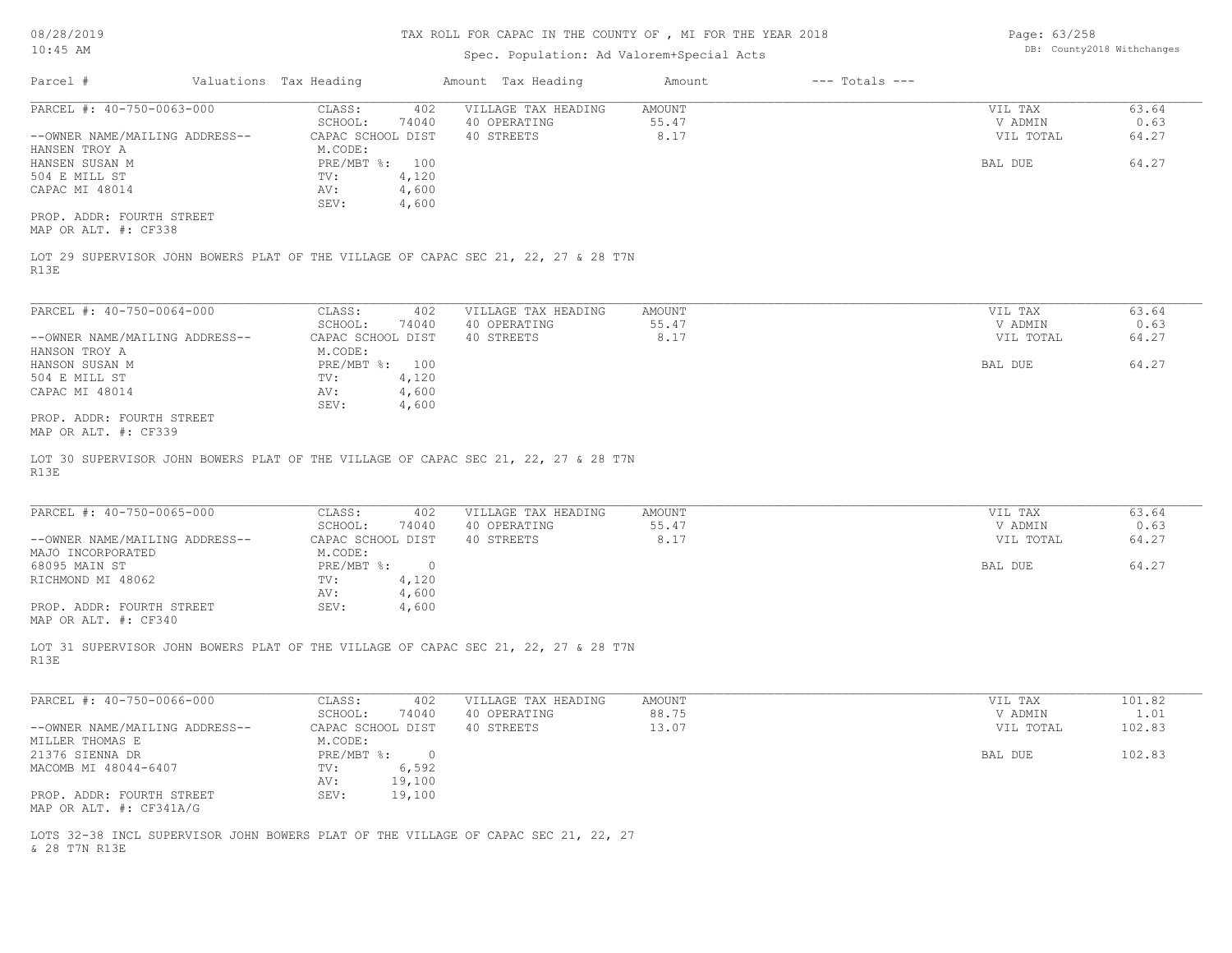### TAX ROLL FOR CAPAC IN THE COUNTY OF , MI FOR THE YEAR 2018

# Spec. Population: Ad Valorem+Special Acts

Page: 64/258 DB: County2018 Withchanges

| Parcel #                       | Valuations Tax Heading           | Amount Tax Heading  | Amount | $---$ Totals $---$ |           |       |
|--------------------------------|----------------------------------|---------------------|--------|--------------------|-----------|-------|
| PARCEL #: 40-750-0067-000      | CLASS:<br>702                    | VILLAGE TAX HEADING | AMOUNT |                    | VIL TAX   | 0.00  |
|                                | SCHOOL:<br>74040                 | 40 OPERATING        | 0.00   |                    | V ADMIN   | 0.00  |
| --OWNER NAME/MAILING ADDRESS-- | CAPAC SCHOOL DIST                | 40 STREETS          | 0.00   |                    | VIL TOTAL | 0.00  |
| MICHIGAN LAND BANK             | M.CODE:                          |                     |        |                    |           |       |
| MICH DEPT OF LABOR/ECO         | $PRE/MBT$ %:<br>$\circ$          |                     |        |                    | BAL DUE   | 0.00  |
| PO BOX 30004                   | $\circ$<br>TV:                   |                     |        |                    |           |       |
| Lansing MI 48909               | AV:                              |                     |        |                    |           |       |
|                                | $\Omega$<br>SEV:                 |                     |        |                    |           |       |
| PROP. ADDR: FOURTH STREET      |                                  |                     |        |                    |           |       |
| MAP OR ALT. $\#$ : 341H/K      |                                  |                     |        |                    |           |       |
| 27 & 28 T7N R13E               |                                  |                     |        |                    |           |       |
| PARCEL #: 40-750-0068-000      | CLASS:<br>402                    | VILLAGE TAX HEADING | AMOUNT |                    | VIL TAX   | 55.68 |
|                                | 74040<br>SCHOOL:                 | 40 OPERATING        | 48.53  |                    | V ADMIN   | 0.55  |
| --OWNER NAME/MAILING ADDRESS-- | CAPAC SCHOOL DIST                | 40 STREETS          | 7.15   |                    | VIL TOTAL | 56.23 |
| RAY BARBARA JAN                | M.CODE:                          |                     |        |                    |           |       |
| RAY DANIEL S                   | 100<br>$PRE/MBT$ $\frac{6}{3}$ : |                     |        |                    | BAL DUE   | 56.23 |
| 216 S LESTER ST                | 3,605<br>TV:                     |                     |        |                    |           |       |
| CAPAC MI 48014                 | 8,000<br>AV:                     |                     |        |                    |           |       |
|                                | 8,000<br>SEV:                    |                     |        |                    |           |       |
| PROP. ADDR: FOURTH STREET      |                                  |                     |        |                    |           |       |
| MAP OR ALT. #: CF342           |                                  |                     |        |                    |           |       |

R13E LOT 43 SUPERVISOR JOHN BOWERS PLAT OF THE VILLAGE OF CAPAC SEC 21, 22, 27 & 28 T7N

| PARCEL #: 40-750-0069-000      | CLASS:<br>402     | VILLAGE TAX HEADING | AMOUNT | VIL TAX   | 55.68 |
|--------------------------------|-------------------|---------------------|--------|-----------|-------|
|                                | 74040<br>SCHOOL:  | 40 OPERATING        | 48.53  | V ADMIN   | 0.55  |
| --OWNER NAME/MAILING ADDRESS-- | CAPAC SCHOOL DIST | 40 STREETS          | 7.15   | VIL TOTAL | 56.23 |
| RAY DANIEL S                   | M.CODE:           |                     |        |           |       |
| RAY BARBARA J                  | PRE/MBT %: 100    |                     |        | BAL DUE   | 56.23 |
| 216 S LESTER                   | 3,605<br>TV:      |                     |        |           |       |
| CAPAC MI 48014                 | 4,600<br>AV:      |                     |        |           |       |
|                                | SEV:<br>4,600     |                     |        |           |       |
| PROP. ADDR: FOURTH STREET      |                   |                     |        |           |       |
|                                |                   |                     |        |           |       |

MAP OR ALT. #: CF343

R13E LOT 44 SUPERVISOR JOHN BOWERS PLAT OF THE VILLAGE OF CAPAC SEC 21, 22, 27 & 28 T7N

| PARCEL #: 40-750-0070-000                                                          | CLASS:            | 402   | VILLAGE TAX HEADING | AMOUNT | VIL TAX   | 55.68 |
|------------------------------------------------------------------------------------|-------------------|-------|---------------------|--------|-----------|-------|
|                                                                                    | SCHOOL:           | 74040 | 40 OPERATING        | 48.53  | V ADMIN   | 0.55  |
| --OWNER NAME/MAILING ADDRESS--                                                     | CAPAC SCHOOL DIST |       | 40 STREETS          | 7.15   | VIL TOTAL | 56.23 |
| RAY BARBARA JAN                                                                    | M.CODE:           |       |                     |        |           |       |
| RAY DANIEL S                                                                       | $PRE/MBT$ %:      | 100   |                     |        | BAL DUE   | 56.23 |
| 216 S LESTER ST                                                                    | TV:               | 3,605 |                     |        |           |       |
| CAPAC MI 48014                                                                     | AV:               | 4,600 |                     |        |           |       |
|                                                                                    | SEV:              | 4,600 |                     |        |           |       |
| PROP. ADDR: FOURTH STREET                                                          |                   |       |                     |        |           |       |
| MAP OR ALT. #: CF344                                                               |                   |       |                     |        |           |       |
|                                                                                    |                   |       |                     |        |           |       |
| LOT 45 SUPERVISOR JOHN BOWERS PLAT OF THE VILLAGE OF CAPAC SEC 21, 22, 27 & 28 T7N |                   |       |                     |        |           |       |

 $\_$  , and the state of the state of the state of the state of the state of the state of the state of the state of the state of the state of the state of the state of the state of the state of the state of the state of the

R13E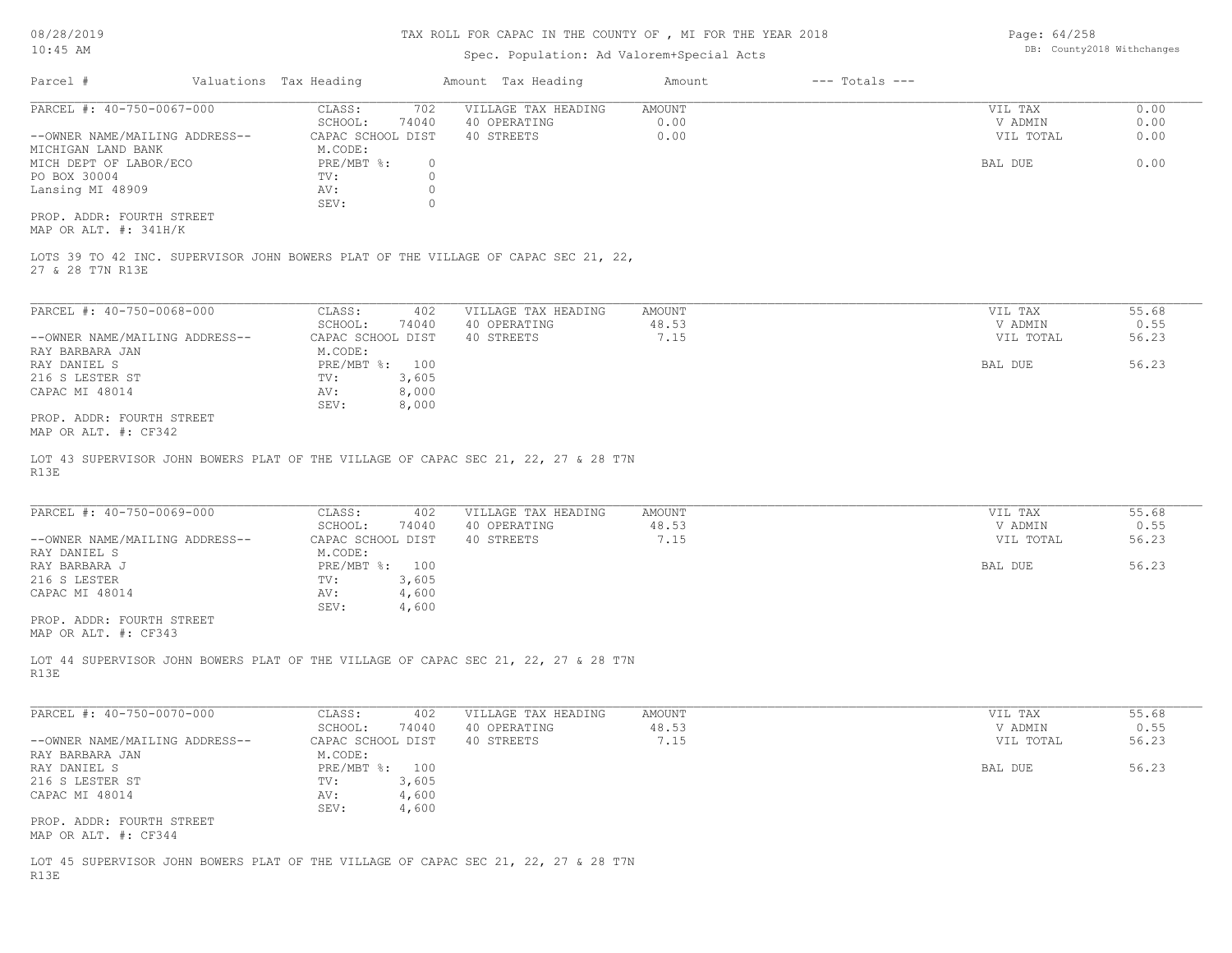08/28/2019

## TAX ROLL FOR CAPAC IN THE COUNTY OF , MI FOR THE YEAR 2018

Page: 65/258

|                                                                                                               | DB: County2018 Withchanges |
|---------------------------------------------------------------------------------------------------------------|----------------------------|
| Amount Tax Heading<br>Parcel #<br>Valuations Tax Heading<br>Amount                                            | $---$ Totals $---$         |
| PARCEL #: 40-750-0071-000<br>VILLAGE TAX HEADING<br>CLASS:<br>402<br>AMOUNT                                   | VIL TAX<br>87.50           |
| SCHOOL:<br>40 OPERATING<br>76.27<br>74040                                                                     | V ADMIN<br>0.87            |
| 11.23<br>--OWNER NAME/MAILING ADDRESS--<br>CAPAC SCHOOL DIST<br>40 STREETS                                    | VIL TOTAL<br>88.37         |
| M.CODE:<br>RAY BARBARA JAN                                                                                    |                            |
| PRE/MBT %: 100<br>RAY DANIEL S                                                                                | 88.37<br>BAL DUE           |
| 5,665<br>216 S LESTER ST<br>TV:                                                                               |                            |
| 13,900<br>CAPAC MI 48014<br>AV:                                                                               |                            |
| 13,900<br>SEV:<br>PROP. ADDR: FOURTH STREET                                                                   |                            |
| MAP OR ALT. #: CF345A/C                                                                                       |                            |
| LOTS 46, 47 & 48 SUPERVISOR JOHN BOWERS PLAT OF THE VILLAGE OF CAPAC SEC 21, 22 27<br>& 28 T7N R13E           |                            |
|                                                                                                               |                            |
| PARCEL #: 40-750-0072-000<br>CLASS:<br>402<br>VILLAGE TAX HEADING<br>AMOUNT                                   | 61.49<br>VIL TAX           |
| 53.60<br>SCHOOL:<br>74040<br>40 OPERATING                                                                     | 0.61<br>V ADMIN            |
| 7.89<br>--OWNER NAME/MAILING ADDRESS--<br>CAPAC SCHOOL DIST<br>40 STREETS                                     | VIL TOTAL<br>62.10         |
| KILLINGBECK KARL T<br>M.CODE:                                                                                 |                            |
| $PRE/MBT$ %:<br>KILLINGBECK COURTNEY<br>$\overline{0}$                                                        | V PD 09/06/18<br>62.10     |
| 3,981<br>202 S LESTER<br>TV:                                                                                  |                            |
| CAPAC MI 48014<br>AV:<br>4,300<br>SEV:                                                                        | 0.00<br>BAL DUE            |
| 4,300<br>PROP. ADDR: FOURTH STREET                                                                            |                            |
| MAP OR ALT. #: CF345D                                                                                         |                            |
| LOT 49 EXC N 4 FT. SUPERVISOR JOHN BOWERS PLAT OF THE<br>VILLAGE OF CAPAC SEC 21, 2, 27 & 28 T7N R13E         |                            |
|                                                                                                               |                            |
| PARCEL #: 40-750-0073-000<br>CLASS:<br>402<br>VILLAGE TAX HEADING<br><b>AMOUNT</b>                            | VIL TAX<br>69.39           |
| 60.48<br>SCHOOL:<br>40 OPERATING<br>74040                                                                     | 0.69<br>V ADMIN            |
| 8.91<br>40 STREETS<br>--OWNER NAME/MAILING ADDRESS--<br>CAPAC SCHOOL DIST                                     | 70.08<br>VIL TOTAL         |
| WOLF DANIEL R<br>M.CODE:                                                                                      |                            |
| WOLF JANE E<br>PRE/MBT %: 100                                                                                 | V PD 09/06/18<br>70.08     |
| 4,492<br>202 S LESTER ST<br>TV:                                                                               |                            |
| CAPAC MI 48014-3712<br>AV:<br>4,900<br>SEV:                                                                   | <b>BAL DUE</b><br>0.00     |
| 4,900<br>PROP. ADDR: FOURTH STREET                                                                            |                            |
| MAP OR ALT. #: CF345E                                                                                         |                            |
| LOT 50 & N 4 FT OF LOT 49 SUPERVISOR JOHN BOWERS PLAT OF THE VILLAGE OF CAPAC SEC<br>21, 22, 27 & 28 T7N R13E |                            |
|                                                                                                               |                            |
| PARCEL #: 40-750-0074-000<br>CLASS:<br>402<br>VILLAGE TAX HEADING<br>AMOUNT                                   | 63.64<br>VIL TAX           |
| 55.47<br>SCHOOL:<br>74040<br>40 OPERATING                                                                     | V ADMIN<br>0.63            |
| CAPAC SCHOOL DIST<br>40 STREETS<br>8.17<br>--OWNER NAME/MAILING ADDRESS--                                     | 64.27<br>VIL TOTAL         |
| DETLOFF WAYNE<br>M.CODE:                                                                                      |                            |
| 200 S LESTER ST<br>PRE/MBT %: 100                                                                             | 64.27<br>V PD 09/06/18     |
| CAPAC MI 48014<br>4,120<br>TV:                                                                                |                            |
| 4,600<br>AV:<br>PROP. ADDR: FOURTH STREET<br>SEV:<br>4,600                                                    | 0.00<br>BAL DUE            |

R13E LOT 51 SUPERVISOR JOHN BOWERS PLAT OF THE VILLAGE OF CAPAC SEC 21, 22, 27 & 28 T7N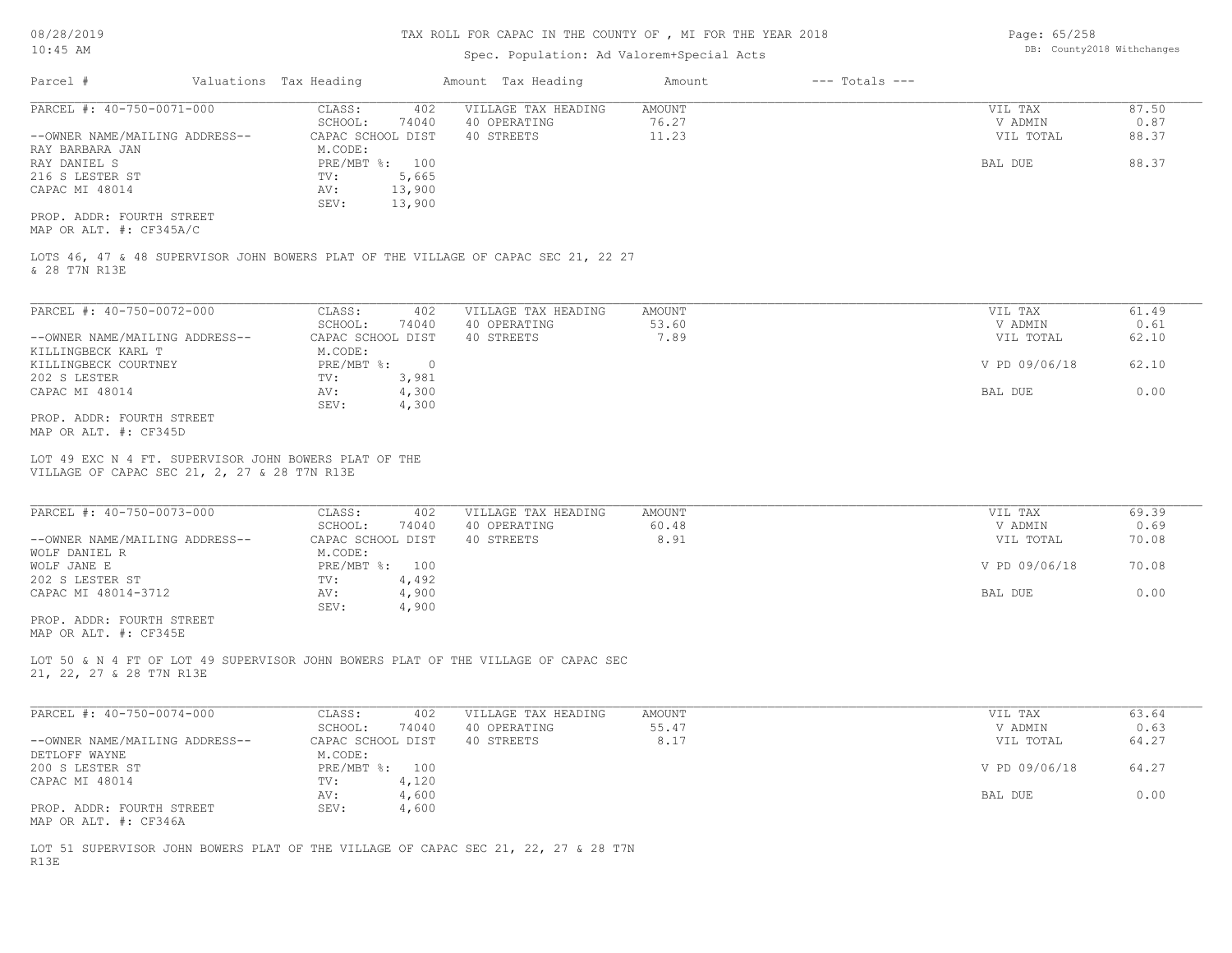# TAX ROLL FOR CAPAC IN THE COUNTY OF , MI FOR THE YEAR 2018

# Spec. Population: Ad Valorem+Special Acts

Page: 66/258 DB: County2018 Withchanges

| Parcel #                                           | Valuations Tax Heading           | Amount Tax Heading                                                                 | Amount | $---$ Totals $---$ |               |       |
|----------------------------------------------------|----------------------------------|------------------------------------------------------------------------------------|--------|--------------------|---------------|-------|
| PARCEL #: 40-750-0075-000                          | CLASS:<br>005                    | VILLAGE TAX HEADING                                                                | AMOUNT |                    | VIL TAX       | 0.00  |
|                                                    | SCHOOL:<br>74040                 | 40 OPERATING                                                                       | 0.00   |                    | V ADMIN       | 0.00  |
| --OWNER NAME/MAILING ADDRESS--                     | CAPAC SCHOOL DIST                | 40 STREETS                                                                         | 0.00   |                    | VIL TOTAL     | 0.00  |
| VILLAGE OF CAPAC                                   | M.CODE:                          |                                                                                    |        |                    |               |       |
| 131 N MAIN ST                                      | PRE/MBT %:<br>$\circ$            |                                                                                    |        |                    | BAL DUE       | 0.00  |
| CAPAC MI 48014                                     | $\circ$<br>TV:                   |                                                                                    |        |                    |               |       |
|                                                    | 0<br>AV:                         |                                                                                    |        |                    |               |       |
| PROP. ADDR: FOURTH STREET<br>MAP OR ALT. #: CF346B | SEV:<br>0                        |                                                                                    |        |                    |               |       |
| R13E                                               |                                  | LOT 52 SUPERVISOR JOHN BOWERS PLAT OF THE VILLAGE OF CAPAC SEC 21, 22, 27 & 28 T7N |        |                    |               |       |
|                                                    |                                  |                                                                                    |        |                    |               |       |
| PARCEL #: 40-750-0076-000                          | CLASS:<br>703                    | VILLAGE TAX HEADING                                                                | AMOUNT |                    | VIL TAX       | 0.00  |
|                                                    | SCHOOL:<br>74040                 | 40 OPERATING                                                                       | 0.00   |                    | V ADMIN       | 0.00  |
| --OWNER NAME/MAILING ADDRESS--                     | CAPAC SCHOOL DIST                | 40 STREETS                                                                         | 0.00   |                    | VIL TOTAL     | 0.00  |
| VILLAGE OF CAPAC<br>131 N MAIN ST                  | M.CODE:<br>PRE/MBT %:<br>$\circ$ |                                                                                    |        |                    | BAL DUE       | 0.00  |
| CAPAC MI 48014                                     | $\circ$<br>TV:                   |                                                                                    |        |                    |               |       |
|                                                    | 0<br>AV:                         |                                                                                    |        |                    |               |       |
| PROP. ADDR: FOURTH STREET                          | 0<br>SEV:                        |                                                                                    |        |                    |               |       |
| MAP OR ALT. #: CF347                               |                                  |                                                                                    |        |                    |               |       |
|                                                    |                                  | LOT 53 SUPERVISOR JOHN BOWERS PLAT OF THE VILLAGE OF CAPAC SEC 21, 22, 27 & 28 T7N |        |                    |               |       |
| R13E                                               |                                  |                                                                                    |        |                    |               |       |
|                                                    |                                  |                                                                                    |        |                    |               |       |
| PARCEL #: 40-750-0077-000                          | CLASS:<br>703                    | VILLAGE TAX HEADING                                                                | AMOUNT |                    | VIL TAX       | 0.00  |
|                                                    | SCHOOL:<br>74040                 | 40 OPERATING                                                                       | 0.00   |                    | V ADMIN       | 0.00  |
| --OWNER NAME/MAILING ADDRESS--                     | CAPAC SCHOOL DIST                | 40 STREETS                                                                         | 0.00   |                    | VIL TOTAL     | 0.00  |
| THE VILLAGE OF CAPAC                               | M.CODE:                          |                                                                                    |        |                    |               |       |
| 131 N MAIN ST                                      | $PRE/MBT$ %:<br>$\circ$          |                                                                                    |        |                    | BAL DUE       | 0.00  |
| CAPAC MI 48014                                     | 0<br>TV:                         |                                                                                    |        |                    |               |       |
|                                                    | 0<br>AV:                         |                                                                                    |        |                    |               |       |
| PROP. ADDR: FOURTH STREET<br>MAP OR ALT. #: CF348  | SEV:<br>0                        |                                                                                    |        |                    |               |       |
|                                                    |                                  | LOTS 54-55 SUPERVISOR JOHN BOWERS PLAT OF THE VILLAGE OF CAPAC SEC 21, 22, 27 & 28 |        |                    |               |       |
| T7N R13E                                           |                                  |                                                                                    |        |                    |               |       |
| PARCEL #: 40-750-0078-000                          | CLASS:<br>402                    | VILLAGE TAX HEADING                                                                | AMOUNT |                    | VIL TAX       | 63.64 |
|                                                    | SCHOOL:<br>74040                 | 40 OPERATING                                                                       | 55.47  |                    | V ADMIN       | 0.63  |
| --OWNER NAME/MAILING ADDRESS--                     | CAPAC SCHOOL DIST                | 40 STREETS                                                                         | 8.17   |                    | VIL TOTAL     | 64.27 |
| KATAKIS, ANTONIOS                                  | M.CODE:                          |                                                                                    |        |                    |               |       |
| 2320 FRED MOORE HWY.                               | $PRE/MBT$ $\div$ 0               |                                                                                    |        |                    | V PD 08/14/18 | 64.27 |
| ST. CLAIR, MI 48079                                | 4,120<br>TV:                     |                                                                                    |        |                    |               |       |
|                                                    | AV: 4,600                        |                                                                                    |        |                    | BAL DUE       | 0.00  |
| PROP. ADDR: FOURTH STREET<br>MAP OR ALT. #: CF349  | 4,600<br>SEV:                    |                                                                                    |        |                    |               |       |
|                                                    |                                  | LOT 56 SUPERVISOR JOHN BOWERS PLAT OF THE VILLAGE OF CAPAC SEC 21, 22, 27 & 28 T7N |        |                    |               |       |
| R13E                                               |                                  |                                                                                    |        |                    |               |       |
|                                                    |                                  |                                                                                    |        |                    |               |       |
|                                                    |                                  |                                                                                    |        |                    |               |       |
|                                                    |                                  |                                                                                    |        |                    |               |       |
|                                                    |                                  |                                                                                    |        |                    |               |       |
|                                                    |                                  |                                                                                    |        |                    |               |       |
|                                                    |                                  |                                                                                    |        |                    |               |       |
|                                                    |                                  |                                                                                    |        |                    |               |       |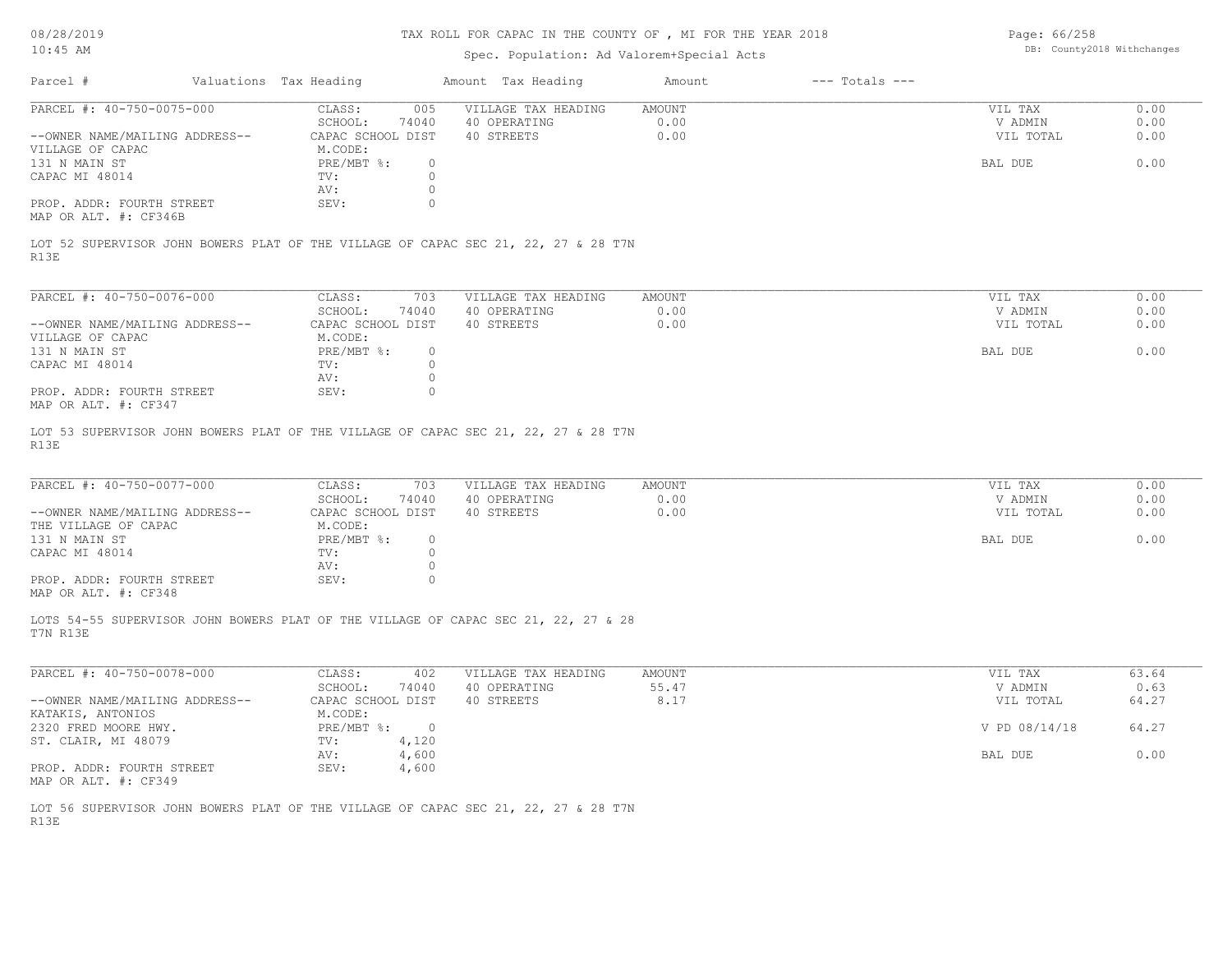08/28/2019

## TAX ROLL FOR CAPAC IN THE COUNTY OF , MI FOR THE YEAR 2018

Page: 67/258

| Parcel #<br>Valuations Tax Heading<br>Amount Tax Heading<br>$---$ Totals $---$<br>Amount<br>PARCEL #: 40-750-0079-000<br>311.35<br>CLASS:<br>401<br>VILLAGE TAX HEADING<br>AMOUNT<br>VIL TAX<br>271.37<br>SCHOOL:<br>74040<br>40 OPERATING<br>V ADMIN<br>3.11<br>CAPAC SCHOOL DIST<br>40 STREETS<br>39.98<br>314.46<br>--OWNER NAME/MAILING ADDRESS--<br>VIL TOTAL<br>CYRUS MARY/MICHAEL<br>M.CODE:<br>314.46<br>426 E MILL ST<br>PRE/MBT %: 100<br>BAL DUE<br>CAPAC MI 48014-3158<br>20,155<br>$\texttt{TV}$ :<br>28,500<br>AV:<br>PROP. ADDR: 426 E MILL ST<br>SEV:<br>28,500<br>MAP OR ALT. #: CF350<br>LOT 57 SUPERVISOR JOHN BOWERS PLAT OF THE VILLAGE OF CAPAC SEC 21, 22, 27 & 28 T7N<br>R13E 1700/546 ADD NAME<br>PARCEL #: 40-750-0080-000<br>CLASS:<br>340.55<br>401<br>VILLAGE TAX HEADING<br>AMOUNT<br>VIL TAX<br>296.82<br>3.40<br>SCHOOL:<br>74040<br>40 OPERATING<br>V ADMIN<br>--OWNER NAME/MAILING ADDRESS--<br>CAPAC SCHOOL DIST<br>40 STREETS<br>43.73<br>VIL TOTAL<br>343.95<br>M.CODE:<br>COREL<br>HUNTER RICHARD E<br>8204 PETZ RD<br>PRE/MBT %: 0<br>343.95<br>V PD 09/07/18<br>IMLAY CITY MI 48444<br>22,045<br>TV:<br>32,300<br>0.00<br>AV:<br>BAL DUE<br>PROP. ADDR: 406 E MILL ST<br>SEV:<br>32,300<br>MAP OR ALT. #: CF351<br>LOT 58 SUPERVISOR JOHN BOWERS PLAT OF THE VILLAGE OF CAPAC SEC 21, 22, 27 & 28 T7N<br>R13E<br>PARCEL #: 40-750-0081-000<br>CLASS:<br>VILLAGE TAX HEADING<br><b>AMOUNT</b><br>688.70<br>401<br>VIL TAX<br>6.88<br>SCHOOL:<br>74040<br>40 OPERATING<br>600.26<br>V ADMIN<br>--OWNER NAME/MAILING ADDRESS--<br>CAPAC SCHOOL DIST<br>40 STREETS<br>88.44<br>695.58<br>VIL TOTAL<br>M.CODE:<br>BRAUNSTEINER BERTRAM/JOAN<br>404 E. MILL ST.<br>PRE/MBT %: 100<br>V PD 07/16/18<br>695.58<br>CAPAC MI 48014<br>44,581<br>TV:<br>63,000<br>0.00<br>BAL DUE<br>AV:<br>63,000<br>PROP. ADDR: 404 E MILL ST<br>SEV:<br>MAP OR ALT. #: CF352<br>LOT 59 SUPERVISOR JOHN BOWERS PLAT OF THE VILLAGE OF CAPAC SEC 21, 22, 27 & 28 T7N<br>R13E<br>PARCEL #: 40-750-0082-000<br>399.42<br>CLASS:<br>401<br>VILLAGE TAX HEADING<br>AMOUNT<br>VIL TAX<br>SCHOOL:<br>348.13<br>3.99<br>40 OPERATING<br>V ADMIN<br>74040<br>40 STREETS<br>51.29<br>CAPAC SCHOOL DIST<br>VIL TOTAL<br>403.41<br>--OWNER NAME/MAILING ADDRESS--<br>MESSING MADISON E<br>M.CODE:<br>402 E MILL ST<br>PRE/MBT %: 100<br>V PD 09/19/18<br>403.41<br>TV: 25,856<br>CAPAC MI 48014<br>29,100<br>0.00<br>BAL DUE<br>AV:<br>29,100<br>PROP. ADDR: 402 E MILL ST<br>SEV:<br>MAP OR ALT. #: CF353<br>LOT 60 SUPERVISOR JOHN BOWERS PLAT OF THE VILLAGE OF CAPAC SEC 21, 22, 27 & 28 T7N | $10:45$ AM |  | Spec. Population: Ad Valorem+Special Acts | DB: County2018 Withchanges |  |  |
|-----------------------------------------------------------------------------------------------------------------------------------------------------------------------------------------------------------------------------------------------------------------------------------------------------------------------------------------------------------------------------------------------------------------------------------------------------------------------------------------------------------------------------------------------------------------------------------------------------------------------------------------------------------------------------------------------------------------------------------------------------------------------------------------------------------------------------------------------------------------------------------------------------------------------------------------------------------------------------------------------------------------------------------------------------------------------------------------------------------------------------------------------------------------------------------------------------------------------------------------------------------------------------------------------------------------------------------------------------------------------------------------------------------------------------------------------------------------------------------------------------------------------------------------------------------------------------------------------------------------------------------------------------------------------------------------------------------------------------------------------------------------------------------------------------------------------------------------------------------------------------------------------------------------------------------------------------------------------------------------------------------------------------------------------------------------------------------------------------------------------------------------------------------------------------------------------------------------------------------------------------------------------------------------------------------------------------------------------------------------------------------------------------------------------------------------------------------------------------------------------------------------------------------------------------------------------------------------------------|------------|--|-------------------------------------------|----------------------------|--|--|
|                                                                                                                                                                                                                                                                                                                                                                                                                                                                                                                                                                                                                                                                                                                                                                                                                                                                                                                                                                                                                                                                                                                                                                                                                                                                                                                                                                                                                                                                                                                                                                                                                                                                                                                                                                                                                                                                                                                                                                                                                                                                                                                                                                                                                                                                                                                                                                                                                                                                                                                                                                                                     |            |  |                                           |                            |  |  |
|                                                                                                                                                                                                                                                                                                                                                                                                                                                                                                                                                                                                                                                                                                                                                                                                                                                                                                                                                                                                                                                                                                                                                                                                                                                                                                                                                                                                                                                                                                                                                                                                                                                                                                                                                                                                                                                                                                                                                                                                                                                                                                                                                                                                                                                                                                                                                                                                                                                                                                                                                                                                     |            |  |                                           |                            |  |  |
|                                                                                                                                                                                                                                                                                                                                                                                                                                                                                                                                                                                                                                                                                                                                                                                                                                                                                                                                                                                                                                                                                                                                                                                                                                                                                                                                                                                                                                                                                                                                                                                                                                                                                                                                                                                                                                                                                                                                                                                                                                                                                                                                                                                                                                                                                                                                                                                                                                                                                                                                                                                                     |            |  |                                           |                            |  |  |
|                                                                                                                                                                                                                                                                                                                                                                                                                                                                                                                                                                                                                                                                                                                                                                                                                                                                                                                                                                                                                                                                                                                                                                                                                                                                                                                                                                                                                                                                                                                                                                                                                                                                                                                                                                                                                                                                                                                                                                                                                                                                                                                                                                                                                                                                                                                                                                                                                                                                                                                                                                                                     |            |  |                                           |                            |  |  |
|                                                                                                                                                                                                                                                                                                                                                                                                                                                                                                                                                                                                                                                                                                                                                                                                                                                                                                                                                                                                                                                                                                                                                                                                                                                                                                                                                                                                                                                                                                                                                                                                                                                                                                                                                                                                                                                                                                                                                                                                                                                                                                                                                                                                                                                                                                                                                                                                                                                                                                                                                                                                     |            |  |                                           |                            |  |  |
|                                                                                                                                                                                                                                                                                                                                                                                                                                                                                                                                                                                                                                                                                                                                                                                                                                                                                                                                                                                                                                                                                                                                                                                                                                                                                                                                                                                                                                                                                                                                                                                                                                                                                                                                                                                                                                                                                                                                                                                                                                                                                                                                                                                                                                                                                                                                                                                                                                                                                                                                                                                                     |            |  |                                           |                            |  |  |
|                                                                                                                                                                                                                                                                                                                                                                                                                                                                                                                                                                                                                                                                                                                                                                                                                                                                                                                                                                                                                                                                                                                                                                                                                                                                                                                                                                                                                                                                                                                                                                                                                                                                                                                                                                                                                                                                                                                                                                                                                                                                                                                                                                                                                                                                                                                                                                                                                                                                                                                                                                                                     |            |  |                                           |                            |  |  |
|                                                                                                                                                                                                                                                                                                                                                                                                                                                                                                                                                                                                                                                                                                                                                                                                                                                                                                                                                                                                                                                                                                                                                                                                                                                                                                                                                                                                                                                                                                                                                                                                                                                                                                                                                                                                                                                                                                                                                                                                                                                                                                                                                                                                                                                                                                                                                                                                                                                                                                                                                                                                     |            |  |                                           |                            |  |  |
|                                                                                                                                                                                                                                                                                                                                                                                                                                                                                                                                                                                                                                                                                                                                                                                                                                                                                                                                                                                                                                                                                                                                                                                                                                                                                                                                                                                                                                                                                                                                                                                                                                                                                                                                                                                                                                                                                                                                                                                                                                                                                                                                                                                                                                                                                                                                                                                                                                                                                                                                                                                                     |            |  |                                           |                            |  |  |
|                                                                                                                                                                                                                                                                                                                                                                                                                                                                                                                                                                                                                                                                                                                                                                                                                                                                                                                                                                                                                                                                                                                                                                                                                                                                                                                                                                                                                                                                                                                                                                                                                                                                                                                                                                                                                                                                                                                                                                                                                                                                                                                                                                                                                                                                                                                                                                                                                                                                                                                                                                                                     |            |  |                                           |                            |  |  |
|                                                                                                                                                                                                                                                                                                                                                                                                                                                                                                                                                                                                                                                                                                                                                                                                                                                                                                                                                                                                                                                                                                                                                                                                                                                                                                                                                                                                                                                                                                                                                                                                                                                                                                                                                                                                                                                                                                                                                                                                                                                                                                                                                                                                                                                                                                                                                                                                                                                                                                                                                                                                     |            |  |                                           |                            |  |  |
|                                                                                                                                                                                                                                                                                                                                                                                                                                                                                                                                                                                                                                                                                                                                                                                                                                                                                                                                                                                                                                                                                                                                                                                                                                                                                                                                                                                                                                                                                                                                                                                                                                                                                                                                                                                                                                                                                                                                                                                                                                                                                                                                                                                                                                                                                                                                                                                                                                                                                                                                                                                                     |            |  |                                           |                            |  |  |
|                                                                                                                                                                                                                                                                                                                                                                                                                                                                                                                                                                                                                                                                                                                                                                                                                                                                                                                                                                                                                                                                                                                                                                                                                                                                                                                                                                                                                                                                                                                                                                                                                                                                                                                                                                                                                                                                                                                                                                                                                                                                                                                                                                                                                                                                                                                                                                                                                                                                                                                                                                                                     |            |  |                                           |                            |  |  |
|                                                                                                                                                                                                                                                                                                                                                                                                                                                                                                                                                                                                                                                                                                                                                                                                                                                                                                                                                                                                                                                                                                                                                                                                                                                                                                                                                                                                                                                                                                                                                                                                                                                                                                                                                                                                                                                                                                                                                                                                                                                                                                                                                                                                                                                                                                                                                                                                                                                                                                                                                                                                     |            |  |                                           |                            |  |  |
|                                                                                                                                                                                                                                                                                                                                                                                                                                                                                                                                                                                                                                                                                                                                                                                                                                                                                                                                                                                                                                                                                                                                                                                                                                                                                                                                                                                                                                                                                                                                                                                                                                                                                                                                                                                                                                                                                                                                                                                                                                                                                                                                                                                                                                                                                                                                                                                                                                                                                                                                                                                                     |            |  |                                           |                            |  |  |
|                                                                                                                                                                                                                                                                                                                                                                                                                                                                                                                                                                                                                                                                                                                                                                                                                                                                                                                                                                                                                                                                                                                                                                                                                                                                                                                                                                                                                                                                                                                                                                                                                                                                                                                                                                                                                                                                                                                                                                                                                                                                                                                                                                                                                                                                                                                                                                                                                                                                                                                                                                                                     |            |  |                                           |                            |  |  |
|                                                                                                                                                                                                                                                                                                                                                                                                                                                                                                                                                                                                                                                                                                                                                                                                                                                                                                                                                                                                                                                                                                                                                                                                                                                                                                                                                                                                                                                                                                                                                                                                                                                                                                                                                                                                                                                                                                                                                                                                                                                                                                                                                                                                                                                                                                                                                                                                                                                                                                                                                                                                     |            |  |                                           |                            |  |  |
|                                                                                                                                                                                                                                                                                                                                                                                                                                                                                                                                                                                                                                                                                                                                                                                                                                                                                                                                                                                                                                                                                                                                                                                                                                                                                                                                                                                                                                                                                                                                                                                                                                                                                                                                                                                                                                                                                                                                                                                                                                                                                                                                                                                                                                                                                                                                                                                                                                                                                                                                                                                                     |            |  |                                           |                            |  |  |
|                                                                                                                                                                                                                                                                                                                                                                                                                                                                                                                                                                                                                                                                                                                                                                                                                                                                                                                                                                                                                                                                                                                                                                                                                                                                                                                                                                                                                                                                                                                                                                                                                                                                                                                                                                                                                                                                                                                                                                                                                                                                                                                                                                                                                                                                                                                                                                                                                                                                                                                                                                                                     |            |  |                                           |                            |  |  |
|                                                                                                                                                                                                                                                                                                                                                                                                                                                                                                                                                                                                                                                                                                                                                                                                                                                                                                                                                                                                                                                                                                                                                                                                                                                                                                                                                                                                                                                                                                                                                                                                                                                                                                                                                                                                                                                                                                                                                                                                                                                                                                                                                                                                                                                                                                                                                                                                                                                                                                                                                                                                     |            |  |                                           |                            |  |  |
|                                                                                                                                                                                                                                                                                                                                                                                                                                                                                                                                                                                                                                                                                                                                                                                                                                                                                                                                                                                                                                                                                                                                                                                                                                                                                                                                                                                                                                                                                                                                                                                                                                                                                                                                                                                                                                                                                                                                                                                                                                                                                                                                                                                                                                                                                                                                                                                                                                                                                                                                                                                                     | R13E       |  |                                           |                            |  |  |
|                                                                                                                                                                                                                                                                                                                                                                                                                                                                                                                                                                                                                                                                                                                                                                                                                                                                                                                                                                                                                                                                                                                                                                                                                                                                                                                                                                                                                                                                                                                                                                                                                                                                                                                                                                                                                                                                                                                                                                                                                                                                                                                                                                                                                                                                                                                                                                                                                                                                                                                                                                                                     |            |  |                                           |                            |  |  |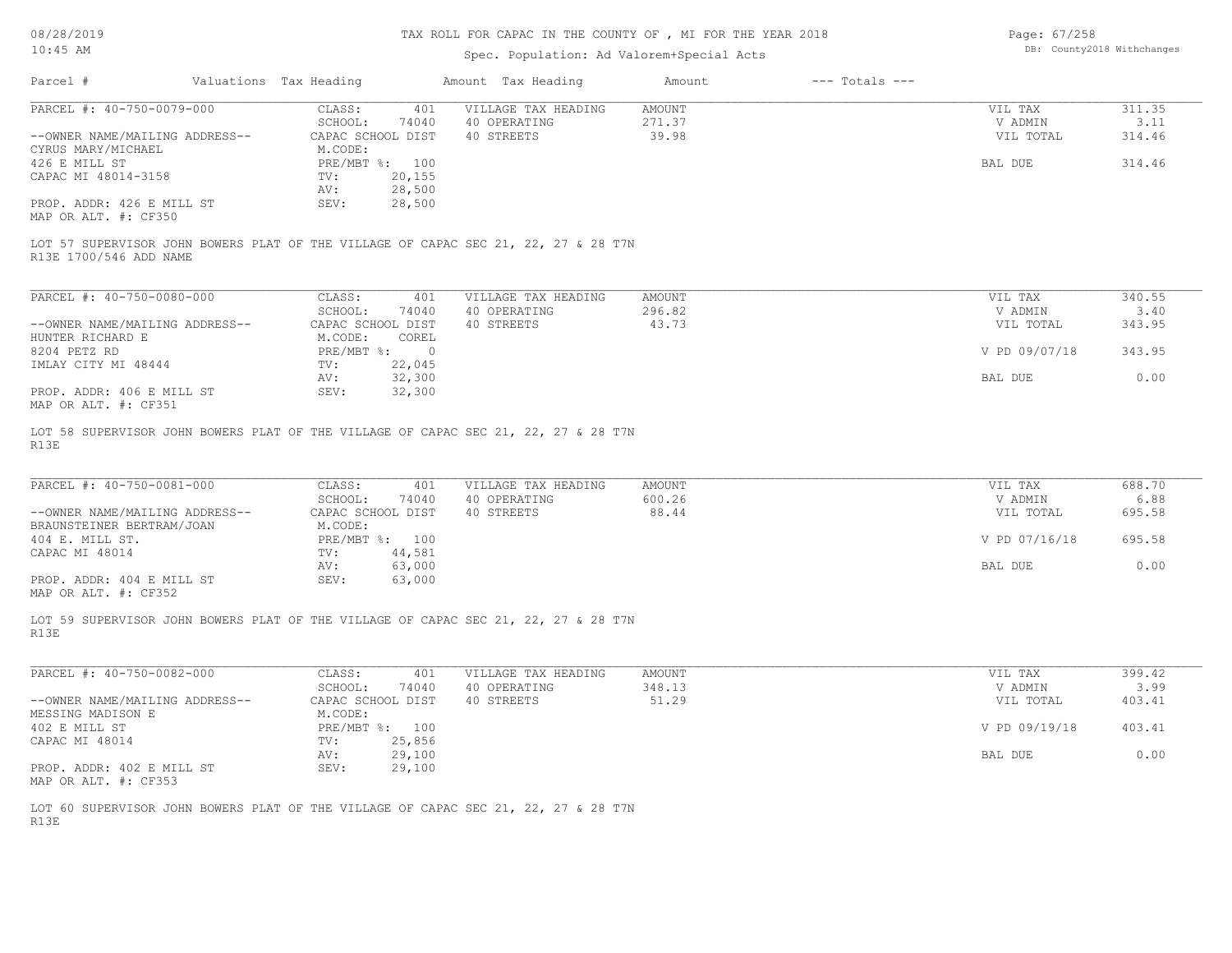# Spec. Population: Ad Valorem+Special Acts

| Page: 68/258 |                            |
|--------------|----------------------------|
|              | DB: County2018 Withchanges |

| Parcel #                       | Valuations Tax Heading |        | Amount Tax Heading  | Amount | $---$ Totals $---$ |               |        |
|--------------------------------|------------------------|--------|---------------------|--------|--------------------|---------------|--------|
| PARCEL #: 40-750-0083-000      | CLASS:                 | 401    | VILLAGE TAX HEADING | AMOUNT |                    | VIL TAX       | 261.97 |
|                                | SCHOOL:                | 74040  | 40 OPERATING        | 228.33 |                    | V ADMIN       | 2.61   |
| --OWNER NAME/MAILING ADDRESS-- | CAPAC SCHOOL DIST      |        | 40 STREETS          | 33.64  |                    | VIL TOTAL     | 264.58 |
| OCHOA JOSE/ANGELINE            | M.CODE:                |        |                     |        |                    |               |        |
| 106 S LESTER ST                | PRE/MBT %:             |        |                     |        |                    | V PD 09/07/18 | 264.58 |
| CAPAC MI 48014                 | TV:                    | 16,958 |                     |        |                    |               |        |
|                                | AV:                    | 29,400 |                     |        |                    | BAL DUE       | 0.00   |
| PROP. ADDR: 104 S LESTER ST    | SEV:                   | 29,400 |                     |        |                    |               |        |
|                                |                        |        |                     |        |                    |               |        |

MAP OR ALT. #: CF354A

LOT 61 EXC S 4' SUPERVISOR JOHN BOWER'S PLAT OF THE VILLAGE OF CAPAC

| PARCEL #: 40-750-0083-500      | CLASS:<br>401     | VILLAGE TAX HEADING | AMOUNT | VIL TAX       | 782.66 |
|--------------------------------|-------------------|---------------------|--------|---------------|--------|
|                                | 74040<br>SCHOOL:  | 40 OPERATING        | 682.15 | V ADMIN       | 7.82   |
| --OWNER NAME/MAILING ADDRESS-- | CAPAC SCHOOL DIST | 40 STREETS          | 100.51 | VIL TOTAL     | 790.48 |
| OCHOA JOSE/ANGELINE            | M.CODE:           |                     |        |               |        |
| 106 S LESTER ST                | PRE/MBT %: 100    |                     |        | V PD 09/07/18 | 790.48 |
| CAPAC MI 48014                 | 50,663<br>TV:     |                     |        |               |        |
|                                | 77,900<br>AV:     |                     |        | BAL DUE       | 0.00   |
| PROP. ADDR: 106 S LESTER ST    | 77,900<br>SEV:    |                     |        |               |        |
| MAP OR ALT. #: CF354B          |                   |                     |        |               |        |

S4' OF LOT 61 & ALL OF LOT 62 SUPERVISOR JOHN BOWER'S PLAT OF THE VILLAGE OF CAPAC

| PARCEL #: 40-750-0084-000      | CLASS:<br>401     | VILLAGE TAX HEADING | AMOUNT | VIL TAX   | 171.87 |
|--------------------------------|-------------------|---------------------|--------|-----------|--------|
|                                | 74040<br>SCHOOL:  | 40 OPERATING        | 149.80 | V ADMIN   | 1.71   |
| --OWNER NAME/MAILING ADDRESS-- | CAPAC SCHOOL DIST | 40 STREETS          | 22.07  | VIL TOTAL | 173.58 |
| MCDONALD MICHAEL               | M.CODE:           |                     |        |           |        |
| GAVLINSKI MICHAEL & MICHELLE   | PRE/MBT %: 100    |                     |        | BAL DUE   | 173.58 |
| 116 S LESTER ST                | 11,126<br>TV:     |                     |        |           |        |
| CAPAC MI 48014                 | 16,300<br>AV:     |                     |        |           |        |
|                                | 16,300<br>SEV:    |                     |        |           |        |
| PROP. ADDR: 116 S LESTER ST    |                   |                     |        |           |        |

MAP OR ALT. #: CF355

LOT 63 SUPERVISOR JOHN BOWERS PLAT OF THE VILLAGE OF CAPAC

| PARCEL #: 40-750-0085-000      | CLASS:            | VILLAGE TAX HEADING<br>401 | AMOUNT | VIL TAX   | 276.78 |
|--------------------------------|-------------------|----------------------------|--------|-----------|--------|
|                                | SCHOOL:           | 74040<br>40 OPERATING      | 241.24 | V ADMIN   | 2.76   |
| --OWNER NAME/MAILING ADDRESS-- | CAPAC SCHOOL DIST | 40 STREETS                 | 35.54  | VIL TOTAL | 279.54 |
| MCDONALD MICHAEL               | M.CODE:           |                            |        |           |        |
| GAVLINSKI MICHAEL & MICHELLE   | PRE/MBT %: 100    |                            |        | BAL DUE   | 279.54 |
| 116 S LESTER ST                | 17,917<br>TV:     |                            |        |           |        |
| CAPAC MI 48014-3710            | AV:               | 25,400                     |        |           |        |
|                                | SEV:              | 25,400                     |        |           |        |
| PROP. ADDR: 116 S LESTER ST    |                   |                            |        |           |        |
| MAP OR ALT. #: CF356A          |                   |                            |        |           |        |

R13E LOT 64 SUPERVISOR JOHN BOWERS PLAT OF THE VILLAGE OF CAPAC SEC 21, 22, 27 & 28 T7N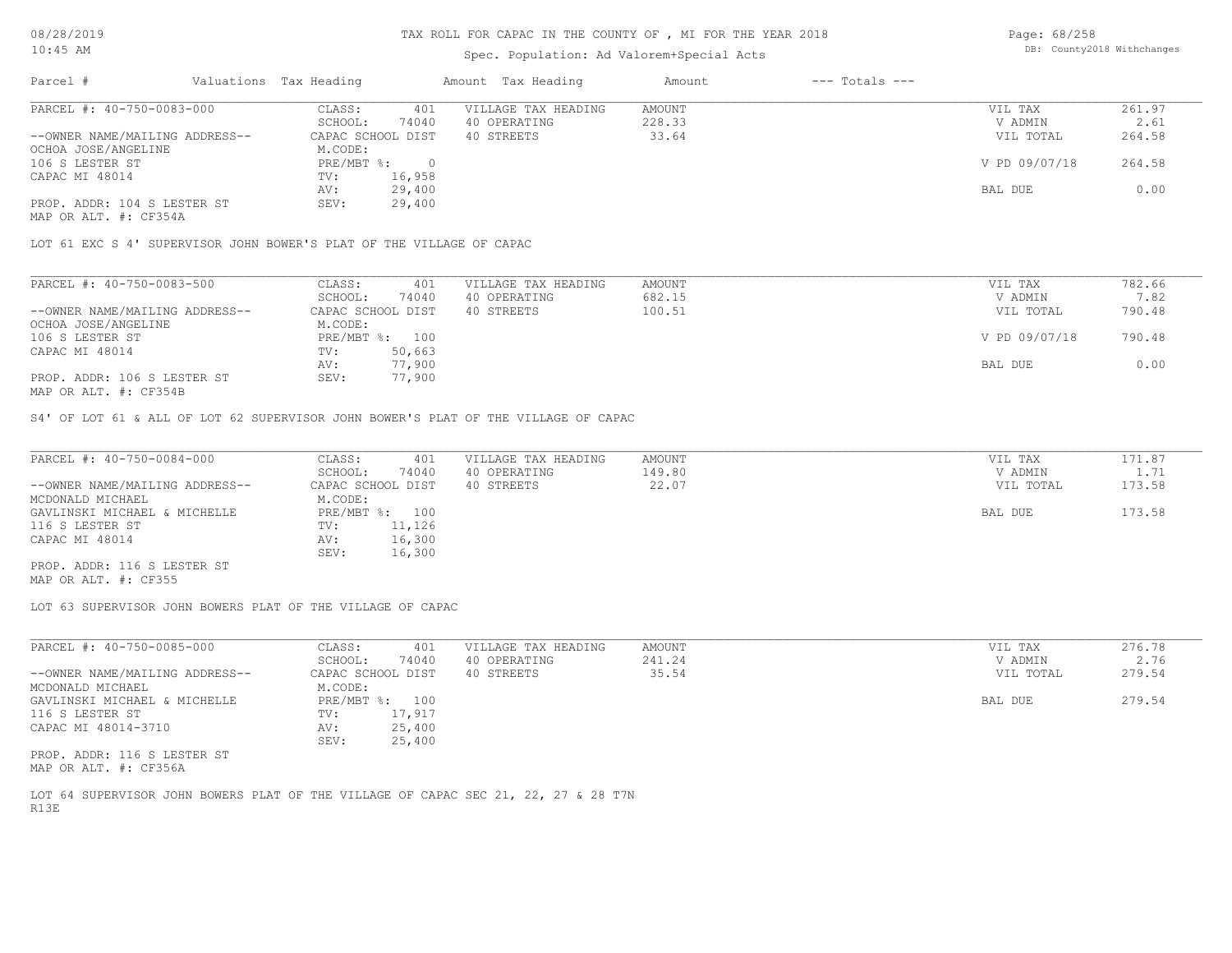# TAX ROLL FOR CAPAC IN THE COUNTY OF , MI FOR THE YEAR 2018

# Spec. Population: Ad Valorem+Special Acts

Page: 69/258 DB: County2018 Withchanges

| Parcel #                                             | Valuations Tax Heading |                                                  | Amount Tax Heading                                                                 | Amount          | $---$ Totals $---$ |                      |                |
|------------------------------------------------------|------------------------|--------------------------------------------------|------------------------------------------------------------------------------------|-----------------|--------------------|----------------------|----------------|
| PARCEL #: 40-750-0086-000                            |                        | CLASS:                                           | 401<br>VILLAGE TAX HEADING                                                         | AMOUNT          |                    | VIL TAX              | 280.07         |
| --OWNER NAME/MAILING ADDRESS--                       |                        | SCHOOL:<br>74040<br>CAPAC SCHOOL DIST            | 40 OPERATING<br>40 STREETS                                                         | 244.11<br>35.96 |                    | V ADMIN<br>VIL TOTAL | 2.80<br>282.87 |
| GAVLINSKI MICHELLE<br>116 S LESTER ST                |                        | M.CODE:<br>COREL<br>$PRE/MBT$ $\div$ 0           |                                                                                    |                 |                    | V PD 09/07/18        | 282.87         |
| CAPAC MI 48014-3710                                  |                        | 18,130<br>TV:<br>25,500<br>AV:                   |                                                                                    |                 |                    | BAL DUE              | 0.00           |
| PROP. ADDR: 120 S LESTER ST<br>MAP OR ALT. #: CF356B |                        | 25,500<br>SEV:                                   |                                                                                    |                 |                    |                      |                |
| R13E                                                 |                        |                                                  | LOT 65 SUPERVISOR JOHN BOWERS PLAT OF THE VILLAGE OF CAPAC SEC 21, 22, 27 & 28 T7N |                 |                    |                      |                |
| PARCEL #: 40-750-0087-000                            |                        | CLASS:                                           | VILLAGE TAX HEADING<br>401                                                         | AMOUNT          |                    | VIL TAX              | 351.91         |
| --OWNER NAME/MAILING ADDRESS--                       |                        | SCHOOL:<br>74040<br>CAPAC SCHOOL DIST            | 40 OPERATING<br>40 STREETS                                                         | 306.72<br>45.19 |                    | V ADMIN<br>VIL TOTAL | 3.51<br>355.42 |
| DETLOFF WAYNE<br>200 S LESTER ST                     |                        | M.CODE:<br>PRE/MBT %: 100                        |                                                                                    |                 |                    | V PD 09/06/18        | 355.42         |
| CAPAC MI 48014<br>PROP. ADDR: 200 S LESTER ST        |                        | TV:<br>22,780<br>32,600<br>AV:<br>SEV:<br>32,600 |                                                                                    |                 |                    | BAL DUE              | 0.00           |
| MAP OR ALT. #: CF357A                                |                        |                                                  |                                                                                    |                 |                    |                      |                |
| R13E                                                 |                        |                                                  | LOT 66 SUPERVISOR JOHN BOWERS PLAT OF THE VILLAGE OF CAPAC SEC 21, 22, 27 & 28 T7N |                 |                    |                      |                |
| PARCEL #: 40-750-0088-000                            |                        | CLASS:                                           | 401<br>VILLAGE TAX HEADING                                                         | AMOUNT          |                    | VIL TAX              | 635.64         |
| --OWNER NAME/MAILING ADDRESS--                       |                        | SCHOOL:<br>74040<br>CAPAC SCHOOL DIST            | 40 OPERATING<br>40 STREETS                                                         | 554.01<br>81.63 |                    | V ADMIN<br>VIL TOTAL | 6.35<br>641.99 |
| WOLF DANIEL R<br>WOLF JANE E                         |                        | M.CODE:<br>PRE/MBT %: 100                        |                                                                                    |                 |                    | V PD 09/06/18        | 641.99         |
| 202 S LESTER ST<br>CAPAC MI 48014-3712               |                        | TV:<br>41,146<br>42,000<br>AV:                   |                                                                                    |                 |                    | BAL DUE              | 0.00           |
| PROP. ADDR: 202 S LESTER ST<br>MAP OR ALT. #: CF357B |                        | SEV:<br>42,000                                   |                                                                                    |                 |                    |                      |                |
| 21, 22, 27 & 28 T7N R13E                             |                        |                                                  | LOT 67 & N 4 FT OF LOT 68 SUPERVISOR JOHN BOWERS PLAT OF THE VILLAGE OF CAPAC SEC  |                 |                    |                      |                |
| PARCEL #: 40-750-0089-000                            |                        | CLASS:                                           | VILLAGE TAX HEADING<br>401                                                         | AMOUNT          |                    | VIL TAX              | 649.18         |
|                                                      |                        |                                                  | 40 OPERATING                                                                       | 565.81          |                    | V ADMIN              | 6.49           |
| --OWNER NAME/MAILING ADDRESS--                       |                        | SCHOOL:<br>74040<br>CAPAC SCHOOL DIST            | 40 STREETS                                                                         | 83.37           |                    | VIL TOTAL            | 655.67         |
| HARVEY JAMIE L<br>HARVEY TAMMY                       |                        | M.CODE:<br>COREL<br>PRE/MBT %: 100               |                                                                                    |                 |                    | V PD 09/07/18        | 655.67         |
| 204 S LESTER ST<br>CAPAC MI 48014-3712               |                        | TV:<br>42,023<br>59,500<br>AV:                   |                                                                                    |                 |                    | BAL DUE              | 0.00           |
| PROP. ADDR: 204 S LESTER ST<br>MAP OR ALT. #: CF357C |                        | 59,500<br>SEV:                                   |                                                                                    |                 |                    |                      |                |

27 & 28 T7N R13E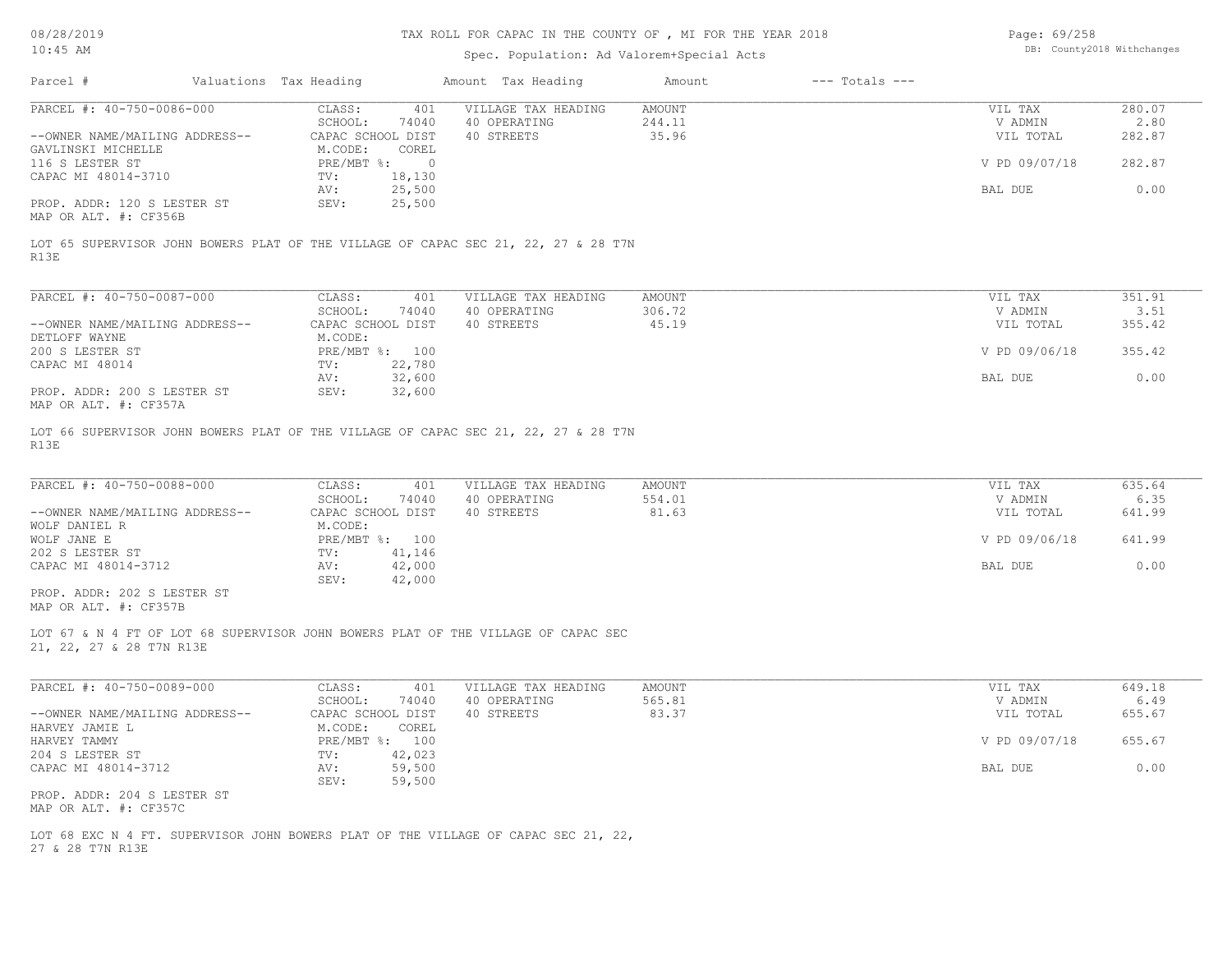## TAX ROLL FOR CAPAC IN THE COUNTY OF , MI FOR THE YEAR 2018

| Page: 70/258 |                            |
|--------------|----------------------------|
|              | DB: County2018 Withchanges |

| Amount Tax Heading<br>$---$ Totals $---$<br>Parcel #<br>Valuations Tax Heading<br>Amount<br>PARCEL #: 40-750-0090-000<br><b>AMOUNT</b><br>336.10<br>CLASS:<br>401<br>VILLAGE TAX HEADING<br>VIL TAX<br>SCHOOL:<br>292.94<br>3.36<br>74040<br>40 OPERATING<br>V ADMIN<br>43.16<br>--OWNER NAME/MAILING ADDRESS--<br>CAPAC SCHOOL DIST<br>40 STREETS<br>VIL TOTAL<br>339.46<br>LEON VICTOR M<br>M.CODE:<br>COREL<br>V PD 09/07/18<br>339.46<br>PRE/MBT %: 100<br>21,757<br>$\texttt{TV}$ :<br>30,600<br>0.00<br>BAL DUE<br>AV:<br>30,600<br>PROP. ADDR: 208 S LESTER ST<br>SEV:<br>LOT 69 SUPERVISOR JOHN BOWERS PLAT OF THE VILLAGE OF CAPAC SEC 21, 22, 27 & 28 T7N<br>PARCEL #: 40-750-0091-000<br>400.36<br>CLASS:<br>401<br>VILLAGE TAX HEADING<br>VIL TAX<br>AMOUNT<br>SCHOOL:<br>348.95<br>4.00<br>74040<br>40 OPERATING<br>V ADMIN<br>CAPAC SCHOOL DIST<br>40 STREETS<br>51.41<br>404.36<br>--OWNER NAME/MAILING ADDRESS--<br>VIL TOTAL<br>MEYER CELESTE L<br>M.CODE:<br>MCOOP<br>404.36<br>210 S LESTER ST<br>PRE/MBT %: 100<br>V PD 09/13/18<br>CAPAC MI 48014-1904<br>25,917<br>$\texttt{TV}$ :<br>0.00<br>37,200<br>BAL DUE<br>AV:<br>PROP. ADDR: 210 S LESTER ST<br>SEV:<br>37,200<br>LOT 70 SUPERVISOR JOHN BOWERS PLAT OF THE VILLAGE OF CAPAC SEC 21, 22, 27 & 28 T7N<br>R13E<br>PARCEL #: 40-750-0092-000<br>CLASS:<br>VILLAGE TAX HEADING<br>AMOUNT<br>VIL TAX<br>413.53<br>401<br>SCHOOL:<br>40 OPERATING<br>360.43<br>74040<br>V ADMIN<br>4.13<br>--OWNER NAME/MAILING ADDRESS--<br>53.10<br>417.66<br>CAPAC SCHOOL DIST<br>40 STREETS<br>VIL TOTAL<br>M.CODE:<br>SMITH MARVIN/AMY SMITH<br>COREL<br>417.66<br>212 S LESTER ST<br>PRE/MBT %: 100<br>V PD 09/07/18<br>26,769<br>$\texttt{TV}$ :<br>38,400<br>BAL DUE<br>0.00<br>AV:<br>PROP. ADDR: 212 S LESTER ST<br>38,400<br>SEV:<br>LOT 71 SUPERVISOR JOHN BOWERS PLAT OF THE VILLAGE OF CAPAC SEC 21, 22, 27 & 28 T7N<br>PARCEL #: 40-750-0093-000<br>CLASS:<br>VILLAGE TAX HEADING<br><b>AMOUNT</b><br>VIL TAX<br>398.70<br>401<br>SCHOOL:<br>74040<br>40 OPERATING<br>347.50<br>V ADMIN<br>3.98<br>--OWNER NAME/MAILING ADDRESS--<br>CAPAC SCHOOL DIST<br>40 STREETS<br>51.20<br>VIL TOTAL<br>402.68<br>RAY DANIEL S II<br>M.CODE:<br>MCOOP<br>214 S LESTER ST<br>PRE/MBT %: 100<br>V PD 09/13/18<br>402.68<br>TV:<br>25,809<br>Capac MI 48014<br>37,000<br>0.00<br>BAL DUE<br>AV:<br>SEV:<br>37,000<br>PROP. ADDR: 214 S LESTER ST<br>MAP OR ALT. #: CF361<br>LOT 72 SUPERVISOR JOHN BOWERS PLAT OF THE VILLAGE OF CAPAC | TAR CB:AL            | Spec. Population: Ad Valorem+Special Acts |  |  |  |  |
|---------------------------------------------------------------------------------------------------------------------------------------------------------------------------------------------------------------------------------------------------------------------------------------------------------------------------------------------------------------------------------------------------------------------------------------------------------------------------------------------------------------------------------------------------------------------------------------------------------------------------------------------------------------------------------------------------------------------------------------------------------------------------------------------------------------------------------------------------------------------------------------------------------------------------------------------------------------------------------------------------------------------------------------------------------------------------------------------------------------------------------------------------------------------------------------------------------------------------------------------------------------------------------------------------------------------------------------------------------------------------------------------------------------------------------------------------------------------------------------------------------------------------------------------------------------------------------------------------------------------------------------------------------------------------------------------------------------------------------------------------------------------------------------------------------------------------------------------------------------------------------------------------------------------------------------------------------------------------------------------------------------------------------------------------------------------------------------------------------------------------------------------------------------------------------------------------------------------------------------------------------------------------------------------------------------------------------------------------------------------------------------------------------------------------------------------------------------------------------------------------|----------------------|-------------------------------------------|--|--|--|--|
|                                                                                                                                                                                                                                                                                                                                                                                                                                                                                                                                                                                                                                                                                                                                                                                                                                                                                                                                                                                                                                                                                                                                                                                                                                                                                                                                                                                                                                                                                                                                                                                                                                                                                                                                                                                                                                                                                                                                                                                                                                                                                                                                                                                                                                                                                                                                                                                                                                                                                                   |                      |                                           |  |  |  |  |
|                                                                                                                                                                                                                                                                                                                                                                                                                                                                                                                                                                                                                                                                                                                                                                                                                                                                                                                                                                                                                                                                                                                                                                                                                                                                                                                                                                                                                                                                                                                                                                                                                                                                                                                                                                                                                                                                                                                                                                                                                                                                                                                                                                                                                                                                                                                                                                                                                                                                                                   |                      |                                           |  |  |  |  |
|                                                                                                                                                                                                                                                                                                                                                                                                                                                                                                                                                                                                                                                                                                                                                                                                                                                                                                                                                                                                                                                                                                                                                                                                                                                                                                                                                                                                                                                                                                                                                                                                                                                                                                                                                                                                                                                                                                                                                                                                                                                                                                                                                                                                                                                                                                                                                                                                                                                                                                   |                      |                                           |  |  |  |  |
|                                                                                                                                                                                                                                                                                                                                                                                                                                                                                                                                                                                                                                                                                                                                                                                                                                                                                                                                                                                                                                                                                                                                                                                                                                                                                                                                                                                                                                                                                                                                                                                                                                                                                                                                                                                                                                                                                                                                                                                                                                                                                                                                                                                                                                                                                                                                                                                                                                                                                                   |                      |                                           |  |  |  |  |
|                                                                                                                                                                                                                                                                                                                                                                                                                                                                                                                                                                                                                                                                                                                                                                                                                                                                                                                                                                                                                                                                                                                                                                                                                                                                                                                                                                                                                                                                                                                                                                                                                                                                                                                                                                                                                                                                                                                                                                                                                                                                                                                                                                                                                                                                                                                                                                                                                                                                                                   |                      |                                           |  |  |  |  |
|                                                                                                                                                                                                                                                                                                                                                                                                                                                                                                                                                                                                                                                                                                                                                                                                                                                                                                                                                                                                                                                                                                                                                                                                                                                                                                                                                                                                                                                                                                                                                                                                                                                                                                                                                                                                                                                                                                                                                                                                                                                                                                                                                                                                                                                                                                                                                                                                                                                                                                   | 208 S LESTER ST      |                                           |  |  |  |  |
|                                                                                                                                                                                                                                                                                                                                                                                                                                                                                                                                                                                                                                                                                                                                                                                                                                                                                                                                                                                                                                                                                                                                                                                                                                                                                                                                                                                                                                                                                                                                                                                                                                                                                                                                                                                                                                                                                                                                                                                                                                                                                                                                                                                                                                                                                                                                                                                                                                                                                                   | CAPAC MI 48014       |                                           |  |  |  |  |
|                                                                                                                                                                                                                                                                                                                                                                                                                                                                                                                                                                                                                                                                                                                                                                                                                                                                                                                                                                                                                                                                                                                                                                                                                                                                                                                                                                                                                                                                                                                                                                                                                                                                                                                                                                                                                                                                                                                                                                                                                                                                                                                                                                                                                                                                                                                                                                                                                                                                                                   |                      |                                           |  |  |  |  |
|                                                                                                                                                                                                                                                                                                                                                                                                                                                                                                                                                                                                                                                                                                                                                                                                                                                                                                                                                                                                                                                                                                                                                                                                                                                                                                                                                                                                                                                                                                                                                                                                                                                                                                                                                                                                                                                                                                                                                                                                                                                                                                                                                                                                                                                                                                                                                                                                                                                                                                   |                      |                                           |  |  |  |  |
|                                                                                                                                                                                                                                                                                                                                                                                                                                                                                                                                                                                                                                                                                                                                                                                                                                                                                                                                                                                                                                                                                                                                                                                                                                                                                                                                                                                                                                                                                                                                                                                                                                                                                                                                                                                                                                                                                                                                                                                                                                                                                                                                                                                                                                                                                                                                                                                                                                                                                                   | MAP OR ALT. #: C358  |                                           |  |  |  |  |
|                                                                                                                                                                                                                                                                                                                                                                                                                                                                                                                                                                                                                                                                                                                                                                                                                                                                                                                                                                                                                                                                                                                                                                                                                                                                                                                                                                                                                                                                                                                                                                                                                                                                                                                                                                                                                                                                                                                                                                                                                                                                                                                                                                                                                                                                                                                                                                                                                                                                                                   | R13E                 |                                           |  |  |  |  |
|                                                                                                                                                                                                                                                                                                                                                                                                                                                                                                                                                                                                                                                                                                                                                                                                                                                                                                                                                                                                                                                                                                                                                                                                                                                                                                                                                                                                                                                                                                                                                                                                                                                                                                                                                                                                                                                                                                                                                                                                                                                                                                                                                                                                                                                                                                                                                                                                                                                                                                   |                      |                                           |  |  |  |  |
|                                                                                                                                                                                                                                                                                                                                                                                                                                                                                                                                                                                                                                                                                                                                                                                                                                                                                                                                                                                                                                                                                                                                                                                                                                                                                                                                                                                                                                                                                                                                                                                                                                                                                                                                                                                                                                                                                                                                                                                                                                                                                                                                                                                                                                                                                                                                                                                                                                                                                                   |                      |                                           |  |  |  |  |
|                                                                                                                                                                                                                                                                                                                                                                                                                                                                                                                                                                                                                                                                                                                                                                                                                                                                                                                                                                                                                                                                                                                                                                                                                                                                                                                                                                                                                                                                                                                                                                                                                                                                                                                                                                                                                                                                                                                                                                                                                                                                                                                                                                                                                                                                                                                                                                                                                                                                                                   |                      |                                           |  |  |  |  |
|                                                                                                                                                                                                                                                                                                                                                                                                                                                                                                                                                                                                                                                                                                                                                                                                                                                                                                                                                                                                                                                                                                                                                                                                                                                                                                                                                                                                                                                                                                                                                                                                                                                                                                                                                                                                                                                                                                                                                                                                                                                                                                                                                                                                                                                                                                                                                                                                                                                                                                   |                      |                                           |  |  |  |  |
|                                                                                                                                                                                                                                                                                                                                                                                                                                                                                                                                                                                                                                                                                                                                                                                                                                                                                                                                                                                                                                                                                                                                                                                                                                                                                                                                                                                                                                                                                                                                                                                                                                                                                                                                                                                                                                                                                                                                                                                                                                                                                                                                                                                                                                                                                                                                                                                                                                                                                                   |                      |                                           |  |  |  |  |
|                                                                                                                                                                                                                                                                                                                                                                                                                                                                                                                                                                                                                                                                                                                                                                                                                                                                                                                                                                                                                                                                                                                                                                                                                                                                                                                                                                                                                                                                                                                                                                                                                                                                                                                                                                                                                                                                                                                                                                                                                                                                                                                                                                                                                                                                                                                                                                                                                                                                                                   |                      |                                           |  |  |  |  |
|                                                                                                                                                                                                                                                                                                                                                                                                                                                                                                                                                                                                                                                                                                                                                                                                                                                                                                                                                                                                                                                                                                                                                                                                                                                                                                                                                                                                                                                                                                                                                                                                                                                                                                                                                                                                                                                                                                                                                                                                                                                                                                                                                                                                                                                                                                                                                                                                                                                                                                   |                      |                                           |  |  |  |  |
|                                                                                                                                                                                                                                                                                                                                                                                                                                                                                                                                                                                                                                                                                                                                                                                                                                                                                                                                                                                                                                                                                                                                                                                                                                                                                                                                                                                                                                                                                                                                                                                                                                                                                                                                                                                                                                                                                                                                                                                                                                                                                                                                                                                                                                                                                                                                                                                                                                                                                                   |                      |                                           |  |  |  |  |
|                                                                                                                                                                                                                                                                                                                                                                                                                                                                                                                                                                                                                                                                                                                                                                                                                                                                                                                                                                                                                                                                                                                                                                                                                                                                                                                                                                                                                                                                                                                                                                                                                                                                                                                                                                                                                                                                                                                                                                                                                                                                                                                                                                                                                                                                                                                                                                                                                                                                                                   | MAP OR ALT. #: CF359 |                                           |  |  |  |  |
|                                                                                                                                                                                                                                                                                                                                                                                                                                                                                                                                                                                                                                                                                                                                                                                                                                                                                                                                                                                                                                                                                                                                                                                                                                                                                                                                                                                                                                                                                                                                                                                                                                                                                                                                                                                                                                                                                                                                                                                                                                                                                                                                                                                                                                                                                                                                                                                                                                                                                                   |                      |                                           |  |  |  |  |
|                                                                                                                                                                                                                                                                                                                                                                                                                                                                                                                                                                                                                                                                                                                                                                                                                                                                                                                                                                                                                                                                                                                                                                                                                                                                                                                                                                                                                                                                                                                                                                                                                                                                                                                                                                                                                                                                                                                                                                                                                                                                                                                                                                                                                                                                                                                                                                                                                                                                                                   |                      |                                           |  |  |  |  |
|                                                                                                                                                                                                                                                                                                                                                                                                                                                                                                                                                                                                                                                                                                                                                                                                                                                                                                                                                                                                                                                                                                                                                                                                                                                                                                                                                                                                                                                                                                                                                                                                                                                                                                                                                                                                                                                                                                                                                                                                                                                                                                                                                                                                                                                                                                                                                                                                                                                                                                   |                      |                                           |  |  |  |  |
|                                                                                                                                                                                                                                                                                                                                                                                                                                                                                                                                                                                                                                                                                                                                                                                                                                                                                                                                                                                                                                                                                                                                                                                                                                                                                                                                                                                                                                                                                                                                                                                                                                                                                                                                                                                                                                                                                                                                                                                                                                                                                                                                                                                                                                                                                                                                                                                                                                                                                                   |                      |                                           |  |  |  |  |
|                                                                                                                                                                                                                                                                                                                                                                                                                                                                                                                                                                                                                                                                                                                                                                                                                                                                                                                                                                                                                                                                                                                                                                                                                                                                                                                                                                                                                                                                                                                                                                                                                                                                                                                                                                                                                                                                                                                                                                                                                                                                                                                                                                                                                                                                                                                                                                                                                                                                                                   |                      |                                           |  |  |  |  |
|                                                                                                                                                                                                                                                                                                                                                                                                                                                                                                                                                                                                                                                                                                                                                                                                                                                                                                                                                                                                                                                                                                                                                                                                                                                                                                                                                                                                                                                                                                                                                                                                                                                                                                                                                                                                                                                                                                                                                                                                                                                                                                                                                                                                                                                                                                                                                                                                                                                                                                   |                      |                                           |  |  |  |  |
|                                                                                                                                                                                                                                                                                                                                                                                                                                                                                                                                                                                                                                                                                                                                                                                                                                                                                                                                                                                                                                                                                                                                                                                                                                                                                                                                                                                                                                                                                                                                                                                                                                                                                                                                                                                                                                                                                                                                                                                                                                                                                                                                                                                                                                                                                                                                                                                                                                                                                                   | Capac MI 48014       |                                           |  |  |  |  |
|                                                                                                                                                                                                                                                                                                                                                                                                                                                                                                                                                                                                                                                                                                                                                                                                                                                                                                                                                                                                                                                                                                                                                                                                                                                                                                                                                                                                                                                                                                                                                                                                                                                                                                                                                                                                                                                                                                                                                                                                                                                                                                                                                                                                                                                                                                                                                                                                                                                                                                   |                      |                                           |  |  |  |  |
|                                                                                                                                                                                                                                                                                                                                                                                                                                                                                                                                                                                                                                                                                                                                                                                                                                                                                                                                                                                                                                                                                                                                                                                                                                                                                                                                                                                                                                                                                                                                                                                                                                                                                                                                                                                                                                                                                                                                                                                                                                                                                                                                                                                                                                                                                                                                                                                                                                                                                                   |                      |                                           |  |  |  |  |
|                                                                                                                                                                                                                                                                                                                                                                                                                                                                                                                                                                                                                                                                                                                                                                                                                                                                                                                                                                                                                                                                                                                                                                                                                                                                                                                                                                                                                                                                                                                                                                                                                                                                                                                                                                                                                                                                                                                                                                                                                                                                                                                                                                                                                                                                                                                                                                                                                                                                                                   | MAP OR ALT. #: CF360 |                                           |  |  |  |  |
|                                                                                                                                                                                                                                                                                                                                                                                                                                                                                                                                                                                                                                                                                                                                                                                                                                                                                                                                                                                                                                                                                                                                                                                                                                                                                                                                                                                                                                                                                                                                                                                                                                                                                                                                                                                                                                                                                                                                                                                                                                                                                                                                                                                                                                                                                                                                                                                                                                                                                                   | R13E                 |                                           |  |  |  |  |
|                                                                                                                                                                                                                                                                                                                                                                                                                                                                                                                                                                                                                                                                                                                                                                                                                                                                                                                                                                                                                                                                                                                                                                                                                                                                                                                                                                                                                                                                                                                                                                                                                                                                                                                                                                                                                                                                                                                                                                                                                                                                                                                                                                                                                                                                                                                                                                                                                                                                                                   |                      |                                           |  |  |  |  |
|                                                                                                                                                                                                                                                                                                                                                                                                                                                                                                                                                                                                                                                                                                                                                                                                                                                                                                                                                                                                                                                                                                                                                                                                                                                                                                                                                                                                                                                                                                                                                                                                                                                                                                                                                                                                                                                                                                                                                                                                                                                                                                                                                                                                                                                                                                                                                                                                                                                                                                   |                      |                                           |  |  |  |  |
|                                                                                                                                                                                                                                                                                                                                                                                                                                                                                                                                                                                                                                                                                                                                                                                                                                                                                                                                                                                                                                                                                                                                                                                                                                                                                                                                                                                                                                                                                                                                                                                                                                                                                                                                                                                                                                                                                                                                                                                                                                                                                                                                                                                                                                                                                                                                                                                                                                                                                                   |                      |                                           |  |  |  |  |
|                                                                                                                                                                                                                                                                                                                                                                                                                                                                                                                                                                                                                                                                                                                                                                                                                                                                                                                                                                                                                                                                                                                                                                                                                                                                                                                                                                                                                                                                                                                                                                                                                                                                                                                                                                                                                                                                                                                                                                                                                                                                                                                                                                                                                                                                                                                                                                                                                                                                                                   |                      |                                           |  |  |  |  |
|                                                                                                                                                                                                                                                                                                                                                                                                                                                                                                                                                                                                                                                                                                                                                                                                                                                                                                                                                                                                                                                                                                                                                                                                                                                                                                                                                                                                                                                                                                                                                                                                                                                                                                                                                                                                                                                                                                                                                                                                                                                                                                                                                                                                                                                                                                                                                                                                                                                                                                   |                      |                                           |  |  |  |  |
|                                                                                                                                                                                                                                                                                                                                                                                                                                                                                                                                                                                                                                                                                                                                                                                                                                                                                                                                                                                                                                                                                                                                                                                                                                                                                                                                                                                                                                                                                                                                                                                                                                                                                                                                                                                                                                                                                                                                                                                                                                                                                                                                                                                                                                                                                                                                                                                                                                                                                                   |                      |                                           |  |  |  |  |
|                                                                                                                                                                                                                                                                                                                                                                                                                                                                                                                                                                                                                                                                                                                                                                                                                                                                                                                                                                                                                                                                                                                                                                                                                                                                                                                                                                                                                                                                                                                                                                                                                                                                                                                                                                                                                                                                                                                                                                                                                                                                                                                                                                                                                                                                                                                                                                                                                                                                                                   |                      |                                           |  |  |  |  |
|                                                                                                                                                                                                                                                                                                                                                                                                                                                                                                                                                                                                                                                                                                                                                                                                                                                                                                                                                                                                                                                                                                                                                                                                                                                                                                                                                                                                                                                                                                                                                                                                                                                                                                                                                                                                                                                                                                                                                                                                                                                                                                                                                                                                                                                                                                                                                                                                                                                                                                   |                      |                                           |  |  |  |  |
|                                                                                                                                                                                                                                                                                                                                                                                                                                                                                                                                                                                                                                                                                                                                                                                                                                                                                                                                                                                                                                                                                                                                                                                                                                                                                                                                                                                                                                                                                                                                                                                                                                                                                                                                                                                                                                                                                                                                                                                                                                                                                                                                                                                                                                                                                                                                                                                                                                                                                                   |                      |                                           |  |  |  |  |
|                                                                                                                                                                                                                                                                                                                                                                                                                                                                                                                                                                                                                                                                                                                                                                                                                                                                                                                                                                                                                                                                                                                                                                                                                                                                                                                                                                                                                                                                                                                                                                                                                                                                                                                                                                                                                                                                                                                                                                                                                                                                                                                                                                                                                                                                                                                                                                                                                                                                                                   |                      |                                           |  |  |  |  |
|                                                                                                                                                                                                                                                                                                                                                                                                                                                                                                                                                                                                                                                                                                                                                                                                                                                                                                                                                                                                                                                                                                                                                                                                                                                                                                                                                                                                                                                                                                                                                                                                                                                                                                                                                                                                                                                                                                                                                                                                                                                                                                                                                                                                                                                                                                                                                                                                                                                                                                   |                      |                                           |  |  |  |  |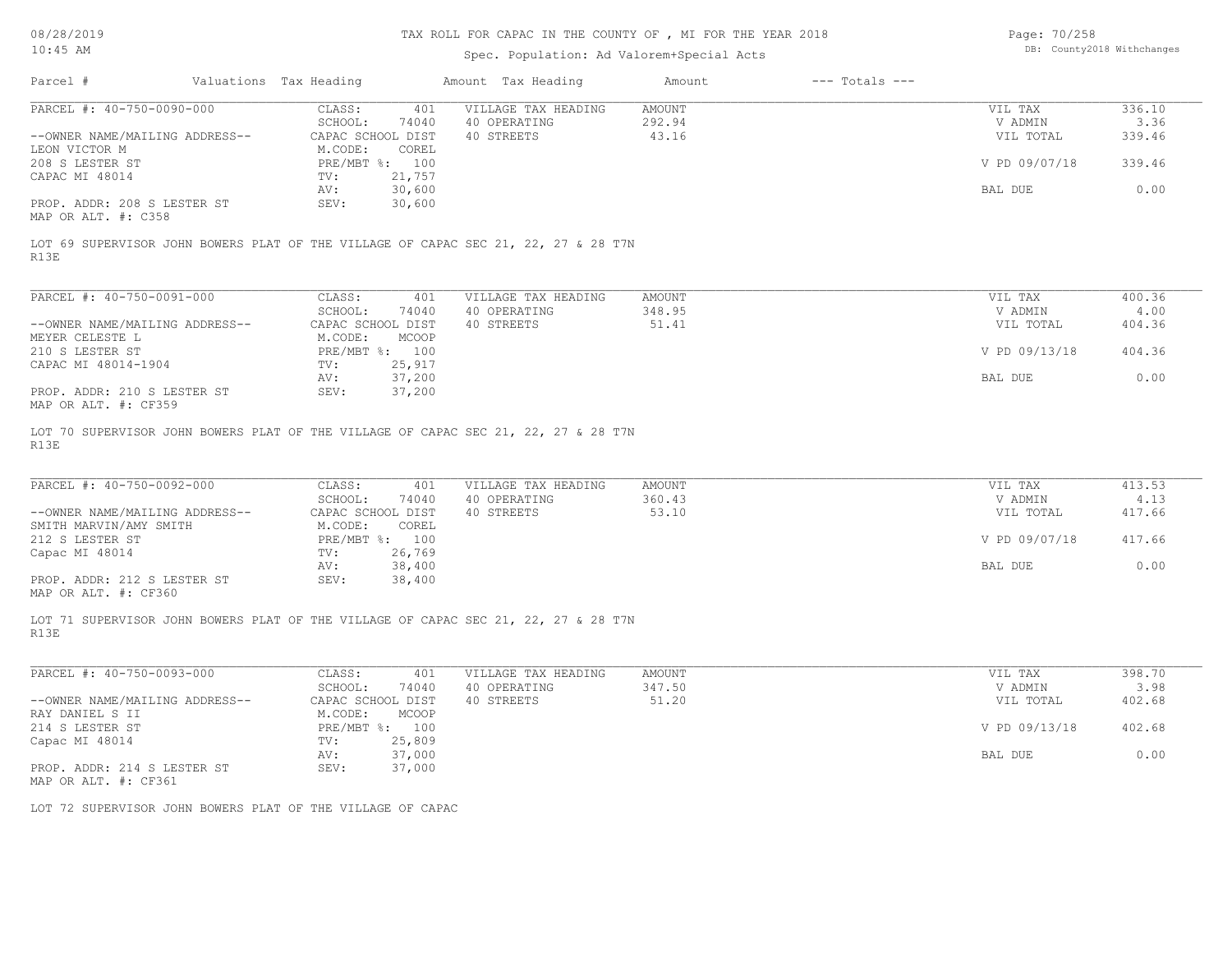# TAX ROLL FOR CAPAC IN THE COUNTY OF , MI FOR THE YEAR 2018

# Spec. Population: Ad Valorem+Special Acts

Page: 71/258 DB: County2018 Withchanges

| Parcel #                                                 | Valuations Tax Heading |                                       | Amount Tax Heading                                                                  | Amount                  | $---$ Totals $---$ |                      |                |
|----------------------------------------------------------|------------------------|---------------------------------------|-------------------------------------------------------------------------------------|-------------------------|--------------------|----------------------|----------------|
|                                                          |                        |                                       |                                                                                     |                         |                    |                      |                |
| PARCEL #: 40-750-0094-000                                |                        | CLASS:<br>401<br>SCHOOL:<br>74040     | VILLAGE TAX HEADING<br>40 OPERATING                                                 | <b>AMOUNT</b><br>594.52 |                    | VIL TAX<br>V ADMIN   | 682.12<br>6.82 |
| --OWNER NAME/MAILING ADDRESS--                           |                        | CAPAC SCHOOL DIST                     | 40 STREETS                                                                          | 87.60                   |                    | VIL TOTAL            | 688.94         |
| RAY, DANIEL                                              |                        | M.CODE:                               |                                                                                     |                         |                    |                      |                |
| 216 S LESTER ST                                          |                        | PRE/MBT %: 100                        |                                                                                     |                         |                    | BAL DUE              | 688.94         |
| CAPAC MI 48014-3712                                      |                        | 44,155<br>TV:<br>64,200<br>AV:        |                                                                                     |                         |                    |                      |                |
| PROP. ADDR: 216 S LESTER ST                              |                        | SEV:<br>64,200                        |                                                                                     |                         |                    |                      |                |
| MAP OR ALT. #: CF362A                                    |                        |                                       |                                                                                     |                         |                    |                      |                |
|                                                          |                        |                                       | LOT 73 SUPERVISOR JOHN BOWERS PLAT OF THE VILLAGE OF CAPAC SEC 21, 22, 27 & 28 T7N  |                         |                    |                      |                |
| R13E                                                     |                        |                                       |                                                                                     |                         |                    |                      |                |
|                                                          |                        |                                       |                                                                                     |                         |                    |                      |                |
| PARCEL #: 40-750-0095-000                                |                        | CLASS:<br>401                         | VILLAGE TAX HEADING                                                                 | <b>AMOUNT</b>           |                    | VIL TAX              | 930.80         |
| --OWNER NAME/MAILING ADDRESS--                           |                        | SCHOOL:<br>74040<br>CAPAC SCHOOL DIST | 40 OPERATING<br>40 STREETS                                                          | 411.30<br>60.60         |                    | V ADMIN<br>VIL TOTAL | 9.29<br>940.09 |
| FEDERAL NATIONAL MORTGAGE ASSOC                          |                        | M.CODE:<br>COREL                      | UTIL                                                                                | 458.90                  |                    |                      |                |
| 7360 S KYRENE RD                                         |                        | PRE/MBT %: 100                        |                                                                                     |                         |                    | V PD 08/21/18        | 940.09         |
| TEMPE AZ 85283-8432                                      |                        | 30,547<br>TV:                         |                                                                                     |                         |                    |                      |                |
| PROP. ADDR: 218 S LESTER ST                              |                        | 42,900<br>AV:<br>SEV:<br>42,900       |                                                                                     |                         |                    | BAL DUE              | 0.00           |
| MAP OR ALT. #: CF362B                                    |                        |                                       |                                                                                     |                         |                    |                      |                |
|                                                          |                        |                                       |                                                                                     |                         |                    |                      |                |
|                                                          |                        |                                       | LOT 74 SUPERVISOR JOHN BOWERS PLAT OF THE VILLAGE OF CAPAC SEC 21, 22, 27 & 28 T7N  |                         |                    |                      |                |
| R13E                                                     |                        |                                       |                                                                                     |                         |                    |                      |                |
|                                                          |                        |                                       |                                                                                     |                         |                    |                      |                |
| PARCEL #: 40-750-0096-000                                |                        | CLASS:<br>201                         | VILLAGE TAX HEADING                                                                 | <b>AMOUNT</b>           |                    | VIL TAX              | 909.90         |
|                                                          |                        | SCHOOL:<br>74040                      | 40 OPERATING                                                                        | 793.05                  |                    | V ADMIN              | 9.09           |
| --OWNER NAME/MAILING ADDRESS--<br>ARMADA GRAIN COMPANY   |                        | CAPAC SCHOOL DIST<br>M.CODE:          | 40 STREETS                                                                          | 116.85                  |                    | VIL TOTAL            | 918.99         |
| P.O. BOX 918                                             |                        | $PRE/MBT$ $\frac{1}{6}$ : 0           |                                                                                     |                         |                    | V PD 09/14/18        | 918.99         |
| ARMADA MI 48005                                          |                        | TV:<br>58,900                         |                                                                                     |                         |                    |                      |                |
|                                                          |                        | 58,900<br>AV:                         |                                                                                     |                         |                    | BAL DUE              | 0.00           |
| PROP. ADDR: 220 S HUNTER STREET<br>MAP OR ALT. #: CF363A |                        | SEV:<br>58,900                        |                                                                                     |                         |                    |                      |                |
|                                                          |                        |                                       |                                                                                     |                         |                    |                      |                |
| LOT 75 EXC E 40 FT OF S 113.5 FT & EXC S 40 FT OF        |                        |                                       |                                                                                     |                         |                    |                      |                |
| REMAINDER. SUPERVISOR JOHN BOWERS PLAT OF THE VILLAGE    |                        |                                       |                                                                                     |                         |                    |                      |                |
| OF CAPAC SEC 21, 22, 27 & 28 T7N R13E                    |                        |                                       |                                                                                     |                         |                    |                      |                |
|                                                          |                        |                                       |                                                                                     |                         |                    |                      |                |
| PARCEL #: 40-750-0097-000                                |                        | CLASS:<br>703                         | VILLAGE TAX HEADING                                                                 | AMOUNT                  |                    | VIL TAX              | 0.00           |
| --OWNER NAME/MAILING ADDRESS--                           |                        | SCHOOL:<br>74040<br>CAPAC SCHOOL DIST | 40 OPERATING<br>40 STREETS                                                          | 0.00<br>0.00            |                    | V ADMIN<br>VIL TOTAL | 0.00<br>0.00   |
| VILLAGE OF CAPAC                                         |                        | M.CODE:                               |                                                                                     |                         |                    |                      |                |
|                                                          |                        | $PRE/MBT$ %:<br>$\circ$               |                                                                                     |                         |                    | BAL DUE              | 0.00           |
| PROP. ADDR: E HILL STREET                                |                        | $TV: 0$                               |                                                                                     |                         |                    |                      |                |
| MAP OR ALT. #: CF363B                                    |                        | $\circ$<br>AV:                        |                                                                                     |                         |                    |                      |                |
|                                                          |                        | SEV:<br>$\circ$                       |                                                                                     |                         |                    |                      |                |
|                                                          |                        |                                       |                                                                                     |                         |                    |                      |                |
|                                                          |                        |                                       | S40 FT OF LOT 75 & E 40 FT OF S 113.5 FT OF SAID LOT 75 & N 100 FT OF THAT PART OF  |                         |                    |                      |                |
|                                                          |                        |                                       | LOT 76 ADJ GT RR. SUPERVISOR JOHN BOWERS PLAT OF THE VILLAGE OF CAPAC SEC 21 22, 27 |                         |                    |                      |                |
| & 28 T7N R13E                                            |                        |                                       |                                                                                     |                         |                    |                      |                |
|                                                          |                        |                                       |                                                                                     |                         |                    |                      |                |
|                                                          |                        |                                       |                                                                                     |                         |                    |                      |                |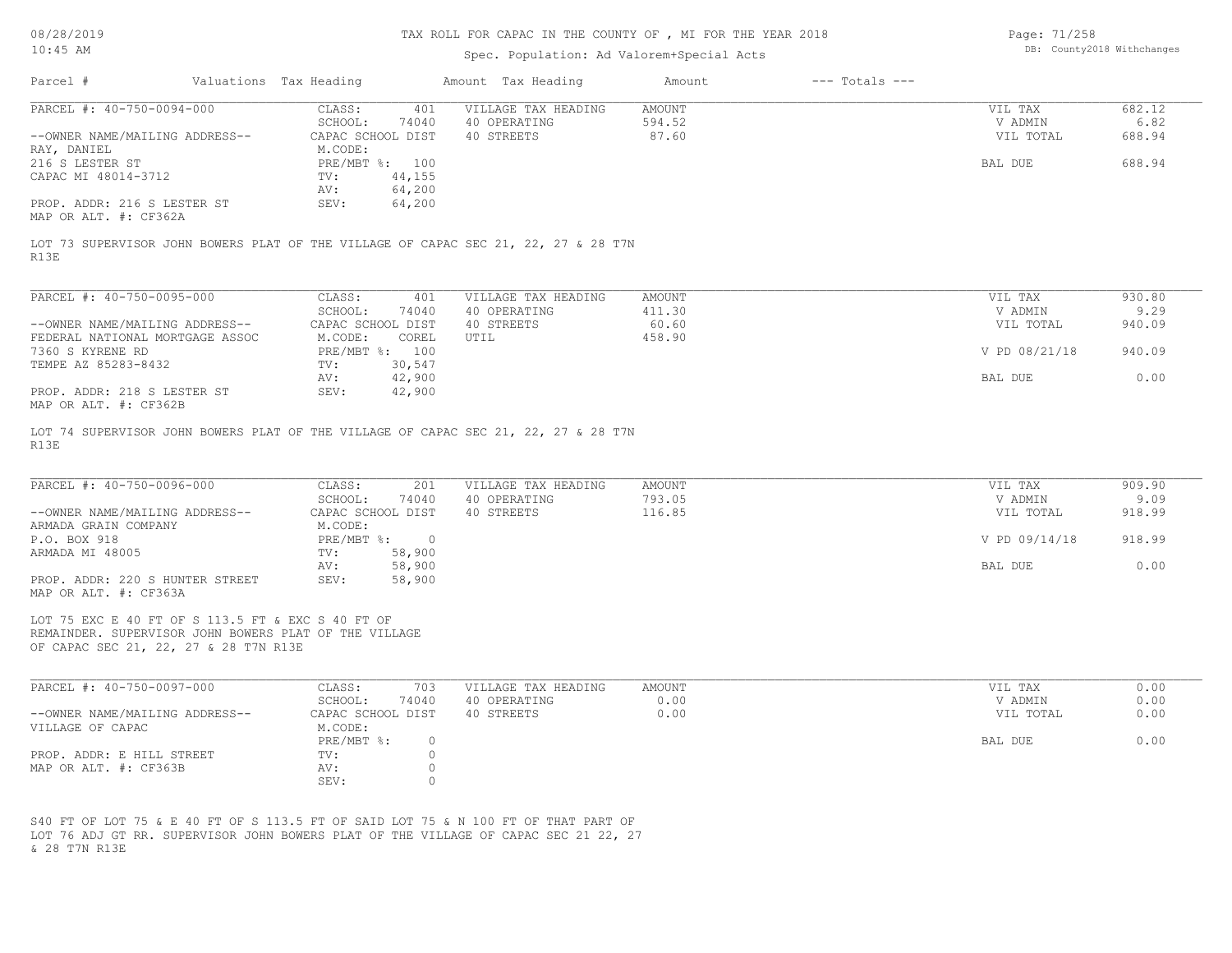## Spec. Population: Ad Valorem+Special Acts

| Parcel #                       | Valuations Tax Heading |        | Amount Tax Heading  | Amount | $---$ Totals $---$ |           |        |
|--------------------------------|------------------------|--------|---------------------|--------|--------------------|-----------|--------|
| PARCEL #: 40-750-0098-000      | CLASS:                 | 402    | VILLAGE TAX HEADING | AMOUNT |                    | VIL TAX   | 211.64 |
|                                | SCHOOL:                | 74040  | 40 OPERATING        | 184.46 |                    | V ADMIN   | 2.11   |
| --OWNER NAME/MAILING ADDRESS-- | CAPAC SCHOOL DIST      |        | 40 STREETS          | 27.18  |                    | VIL TOTAL | 213.75 |
| MURPHY TERRANCE                | M.CODE:                |        |                     |        |                    |           |        |
| MURPHY LAURI                   | PRE/MBT %: 100         |        |                     |        |                    | BAL DUE   | 213.75 |
| 204 FRANTZ ST                  | TV:                    | 13,700 |                     |        |                    |           |        |
| CAPAC MI 48014                 | AV:                    | 19,100 |                     |        |                    |           |        |
|                                | SEV:                   | 19,100 |                     |        |                    |           |        |
| PROP. ADDR: FRANTZ STREET      |                        |        |                     |        |                    |           |        |

MAP OR ALT. #: CF364

VILLAGE OF CAPAC SEC 21, 22, 27 & 28 T7N R13E W75 FT OF N 180.5 FT OF S 641 FT OF LOT 76 SUPERVISOR JOHN BOWERS PLAT OF THE

| PARCEL #: 40-750-0099-000      | 201<br>CLASS:     | VILLAGE TAX HEADING | AMOUNT   | VIL TAX       | 9,408.34 |
|--------------------------------|-------------------|---------------------|----------|---------------|----------|
|                                | 74040<br>SCHOOL:  | 40 OPERATING        | 8,200.06 | V ADMIN       | 94.08    |
| --OWNER NAME/MAILING ADDRESS-- | CAPAC SCHOOL DIST | 40 STREETS          | 1,208.28 | VIL TOTAL     | 9,502.42 |
| SR HUNTER'S CROSSING LLC       | M.CODE:           |                     |          |               |          |
| 27777 FRANKLIN RD STE 200      | $PRE/MBT$ %:      |                     |          | V PD 08/14/18 | 9,502.42 |
| SOUTHFIELD MI 48034            | 609,014<br>TV:    |                     |          |               |          |
|                                | 621,700<br>AV:    |                     |          | BAL DUE       | 0.00     |
| PROP. ADDR: 602 S MAIN         | 621,700<br>SEV:   |                     |          |               |          |
| MAP OR ALT. #: CF365           |                   |                     |          |               |          |

SUPERVISOR JOHN BOWERS PLAT OF THE VILLAGE OF CAPAC SEC 21, 22, 27 & 28 T7N R13E LOT 76 EXC W 75 FT OF N 180.5 FT OF S 641 FT & EXC N 100 FT OF THAT PART ADJ GT RR.

| PARCEL #: 40-750-0100-000      | CLASS:<br>401     | VILLAGE TAX HEADING | AMOUNT | VIL TAX       | 367.43 |
|--------------------------------|-------------------|---------------------|--------|---------------|--------|
|                                | 74040<br>SCHOOL:  | 40 OPERATING        | 320.25 | V ADMIN       | 3.67   |
| --OWNER NAME/MAILING ADDRESS-- | CAPAC SCHOOL DIST | 40 STREETS          | 47.18  | VIL TOTAL     | 371.10 |
| ROSSEAU LAWRENCE/SUSAN         | M.CODE:           |                     |        |               |        |
| 607 S MAIN ST                  | PRE/MBT %: 100    |                     |        | V PD 09/13/18 | 371.10 |
| CAPAC MI 48014-3724            | 23,785<br>TV:     |                     |        |               |        |
|                                | 34,200<br>AV:     |                     |        | BAL DUE       | 0.00   |
| PROP. ADDR: 607 S MAIN         | 34,200<br>SEV:    |                     |        |               |        |
|                                |                   |                     |        |               |        |

MAP OR ALT. #: CF366

R13E LOT 77 SUPERVISOR JOHN BOWERS PLAT OF THE VILLAGE OF CAPAC SEC 21, 22, 27 & 28 T7N

| PARCEL #: 40-750-0101-000      | CLASS:<br>401     | VILLAGE TAX HEADING | AMOUNT | VIL TAX       | 453.11 |
|--------------------------------|-------------------|---------------------|--------|---------------|--------|
|                                | 74040<br>SCHOOL:  | 40 OPERATING        | 394.92 | V ADMIN       | 4.53   |
| --OWNER NAME/MAILING ADDRESS-- | CAPAC SCHOOL DIST | 40 STREETS          | 58.19  | VIL TOTAL     | 457.64 |
| NANNI CHRIS                    | M.CODE:           |                     |        |               |        |
| 14417 HOUGH RD                 | PRE/MBT %:        |                     |        | V PD 09/06/18 | 457.64 |
| ALLENTON MI 48002              | 29,331<br>TV:     |                     |        |               |        |
|                                | 42,300<br>AV:     |                     |        | BAL DUE       | 0.00   |
| PROP. ADDR: 605 S MAIN         | 42,300<br>SEV:    |                     |        |               |        |
| MAP OR ALT. #: CF367           |                   |                     |        |               |        |

R13E LOT 78 SUPERVISOR JOHN BOWERS PLAT OF THE VILLAGE OF CAPAC SEC 21, 22, 27 & 28 T7N Page: 72/258 DB: County2018 Withchanges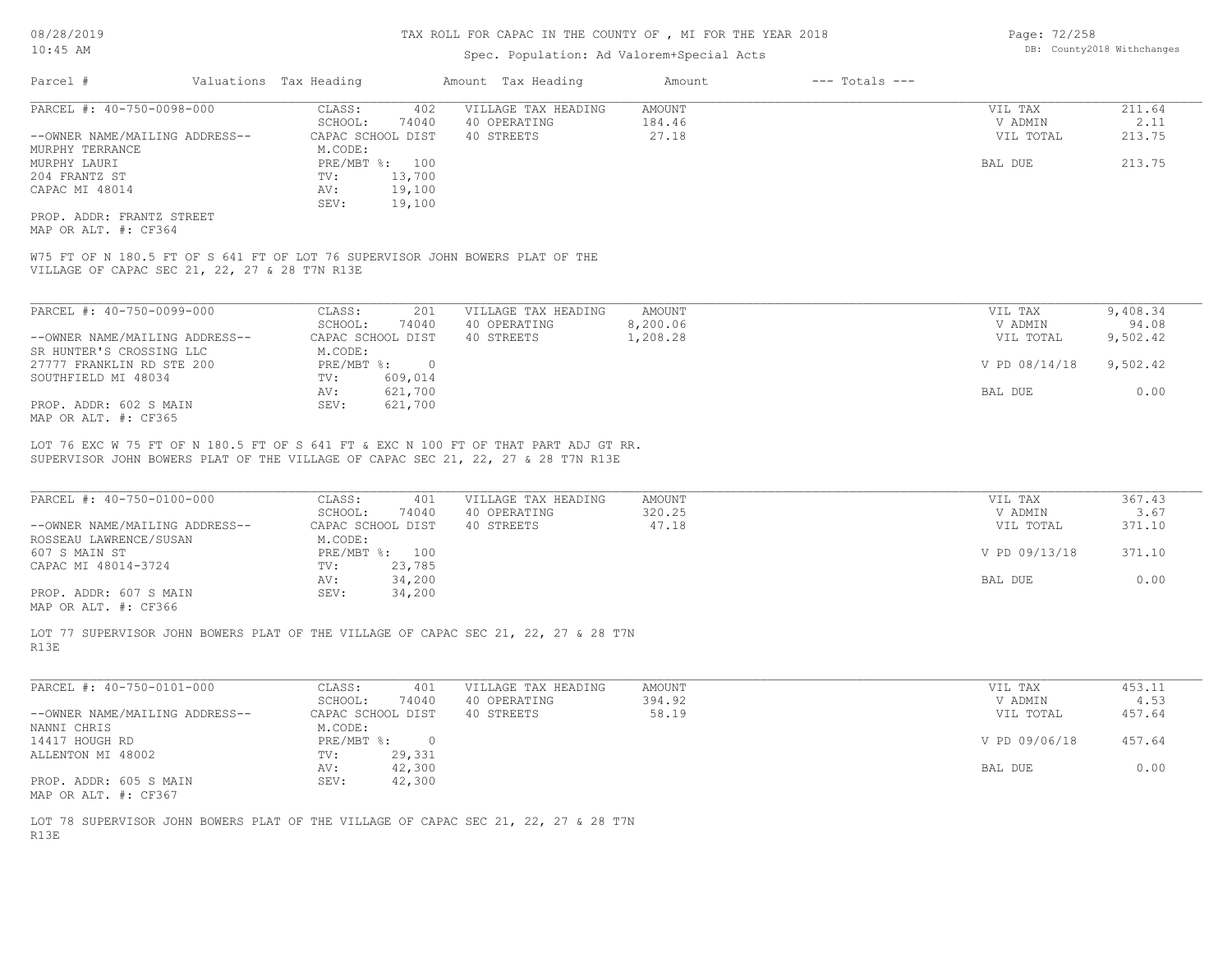#### TAX ROLL FOR CAPAC IN THE COUNTY OF , MI FOR THE YEAR 2018

### Spec. Population: Ad Valorem+Special Acts

Page: 73/258 DB: County2018 Withchanges

| Parcel #                       | Valuations Tax Heading |        | Amount Tax Heading  | Amount | $---$ Totals $---$ |               |        |
|--------------------------------|------------------------|--------|---------------------|--------|--------------------|---------------|--------|
| PARCEL #: 40-750-0102-000      | CLASS:                 | 401    | VILLAGE TAX HEADING | AMOUNT |                    | VIL TAX       | 415.14 |
|                                | SCHOOL:                | 74040  | 40 OPERATING        | 361.83 |                    | V ADMIN       | 4.15   |
| --OWNER NAME/MAILING ADDRESS-- | CAPAC SCHOOL DIST      |        | 40 STREETS          | 53.31  |                    | VIL TOTAL     | 419.29 |
| ELLIOTT ROBERT E JR TRUST      | M.CODE:                |        |                     |        |                    |               |        |
| 603 S MAIN ST                  | PRE/MBT %: 100         |        |                     |        |                    | V PD 09/13/18 | 419.29 |
| CAPAC MI 48014-3724            | TV:                    | 26,873 |                     |        |                    |               |        |
|                                | AV:                    | 39,000 |                     |        |                    | BAL DUE       | 0.00   |
| PROP. ADDR: 603 S MAIN         | SEV:                   | 39,000 |                     |        |                    |               |        |
| MAP OR ALT. #: CF368           |                        |        |                     |        |                    |               |        |

R13E LOT 79 SUPERVISOR JOHN BOWERS PLAT OF THE VILLAGE OF CAPAC SEC 21, 22, 27 & 28 T7N

| PARCEL #: 40-750-0104-000      | CLASS:     | 402               | VILLAGE TAX HEADING | AMOUNT | 168.84<br>VIL TAX       |
|--------------------------------|------------|-------------------|---------------------|--------|-------------------------|
|                                | SCHOOL:    | 74040             | 40 OPERATING        | 147.16 | 1.68<br>V ADMIN         |
| --OWNER NAME/MAILING ADDRESS-- |            | CAPAC SCHOOL DIST | 40 STREETS          | 21.68  | 170.52<br>VIL TOTAL     |
| CAPAC CONSTRUCTION CO          | M.CODE:    |                   |                     |        |                         |
| 216 HILL ST                    | PRE/MBT %: | $\Omega$          |                     |        | V PD 08/09/18<br>170.52 |
| CAPAC MI 48014                 | TV:        | 10,930            |                     |        |                         |
|                                | AV:        | 27,400            |                     |        | 0.00<br>BAL DUE         |
| PROP. ADDR: ORCHARD ST         | SEV:       | 27,400            |                     |        |                         |
| MAP OR ALT. #: CF369B1         |            |                   |                     |        |                         |

PLAT OF THE VILLAGE OF CAPAC SEC 21, 22, 27 & 28 T7N R13E TH S 431 FT, TH W 17 FT, TH S 219 FT TO BEG. PART OF LOT 80 SUPERVISOR JOHN BOWERS LINE 660 FT, TH E WITH S LINE 643 FT TO E LINE, TH S ON E LINE 10 FT, TH W 133 FT, BEG AT SW COR OF LOT 77, TH W ON S LINE OF LOT 80 A DIST OF 493 FT, TH N WITH E

| PARCEL #: 40-750-0105-000      | CLASS:<br>401     | VILLAGE TAX HEADING | AMOUNT | VIL TAX       | 800.48 |
|--------------------------------|-------------------|---------------------|--------|---------------|--------|
|                                | 74040<br>SCHOOL:  | 40 OPERATING        | 697.68 | V ADMIN       | 8.00   |
| --OWNER NAME/MAILING ADDRESS-- | CAPAC SCHOOL DIST | 40 STREETS          | 102.80 | VIL TOTAL     | 808.48 |
| SCHULTZ HARVEY A               | M.CODE:<br>COREL  |                     |        |               |        |
| 507 S MAIN ST                  | PRE/MBT %: 100    |                     |        | V PD 09/07/18 | 808.48 |
| CAPAC MI 48014                 | 51,817<br>TV:     |                     |        |               |        |
|                                | 58,100<br>AV:     |                     |        | BAL DUE       | 0.00   |
| PROP. ADDR: 507 S MAIN         | 58,100<br>SEV:    |                     |        |               |        |
| MAP OR ALT. #: CF369B2         |                   |                     |        |               |        |

BOWERS PLAT OF THE VILLAGE OF CAPAC N75 FT OF S 362.5 FT MEAS FROM 1/4 LINE OF E 133 FT OF LOT 80 SUPERVISOR JOHN

| PARCEL #: 40-750-0106-000      | CLASS:<br>401       | VILLAGE TAX HEADING | AMOUNT | VIL TAX       | 988.94 |
|--------------------------------|---------------------|---------------------|--------|---------------|--------|
|                                | 74040<br>SCHOOL:    | 40 OPERATING        | 861.94 | V ADMIN       | 9.88   |
| --OWNER NAME/MAILING ADDRESS-- | CAPAC SCHOOL DIST   | 40 STREETS          | 127.00 | VIL TOTAL     | 998.82 |
| MAPLE DAVID                    | M.CODE:<br>COREL    |                     |        |               |        |
| MAPLE GENA                     | $PRE/MBT$ %:<br>100 |                     |        | V PD 09/07/18 | 998.82 |
| 505 S MAIN ST                  | 64,016<br>TV:       |                     |        |               |        |
| CAPAC MI 48014                 | 65,200<br>AV:       |                     |        | BAL DUE       | 0.00   |
|                                | 65,200<br>SEV:      |                     |        |               |        |
| PROP. ADDR: 505 S MAIN         |                     |                     |        |               |        |

MAP OR ALT. #: CF369B3

 OF CAPAC OF LOT 80 SUPERVISOR JOHN BOWERS PLAT OF THE VILLAGE N75 FT OF S 437.5 FT MEAS FROM 1/4 LINE OF E 133 FT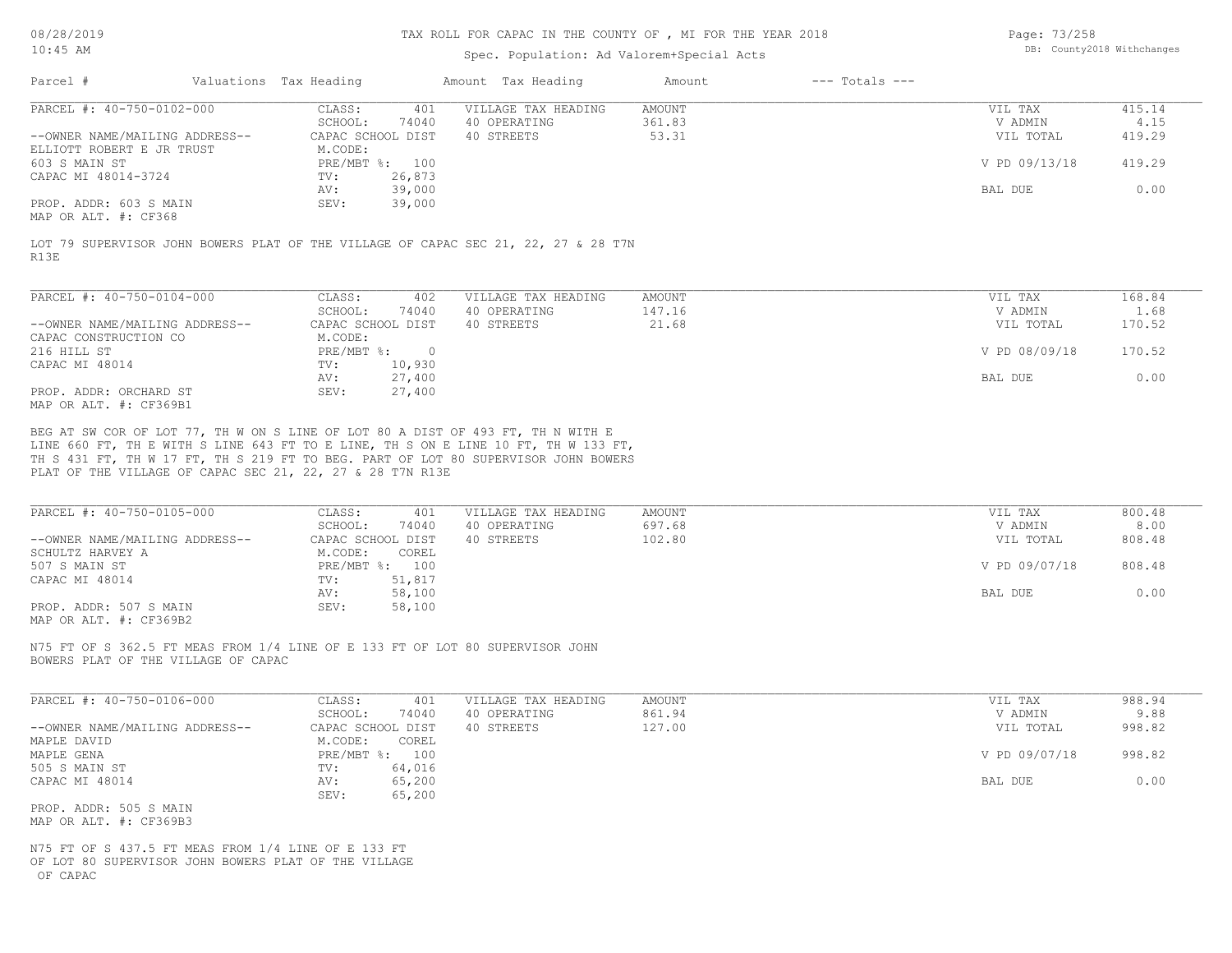### Spec. Population: Ad Valorem+Special Acts

| Page: 74/258 |                            |
|--------------|----------------------------|
|              | DB: County2018 Withchanges |

| Parcel #                       | Valuations Tax Heading |        | Amount Tax Heading  | Amount | $---$ Totals $---$ |               |        |
|--------------------------------|------------------------|--------|---------------------|--------|--------------------|---------------|--------|
| PARCEL #: 40-750-0107-000      | CLASS:                 | 401    | VILLAGE TAX HEADING | AMOUNT |                    | VIL TAX       | 481.23 |
|                                | SCHOOL:                | 74040  | 40 OPERATING        | 419.43 |                    | V ADMIN       | 4.81   |
| --OWNER NAME/MAILING ADDRESS-- | CAPAC SCHOOL DIST      |        | 40 STREETS          | 61.80  |                    | VIL TOTAL     | 486.04 |
| MCCANE MARCI L                 | M.CODE:                | COREL  |                     |        |                    |               |        |
| 503 S MAIN ST                  | PRE/MBT %: 100         |        |                     |        |                    | V PD 09/07/18 | 486.04 |
| CAPAC MI 48014-3722            | TV:                    | 31,151 |                     |        |                    |               |        |
|                                | AV:                    | 44,400 |                     |        |                    | BAL DUE       | 0.00   |
| PROP. ADDR: 503 S MAIN         | SEV:                   | 44,400 |                     |        |                    |               |        |
|                                |                        |        |                     |        |                    |               |        |

MAP OR ALT. #: CF369B4

PLAT OF THE VILLAGE OF CAPAC SEC 21, 22, 27 & 28 T7N R13E N100' OF S 537.5' MEAS FROM 1/4 LINE OF E 133' OF LOT 80 SUPERVISOR JOHN BOWERS

| PARCEL #: 40-750-0108-000      | CLASS:     | 401               | VILLAGE TAX HEADING | AMOUNT | 652.44<br>VIL TAX       |  |
|--------------------------------|------------|-------------------|---------------------|--------|-------------------------|--|
|                                | SCHOOL:    | 74040             | 40 OPERATING        | 568.65 | 6.52<br>V ADMIN         |  |
| --OWNER NAME/MAILING ADDRESS-- |            | CAPAC SCHOOL DIST | 40 STREETS          | 83.79  | 658.96<br>VIL TOTAL     |  |
| TERZO SALVADOR/EMMA            | M.CODE:    |                   |                     |        |                         |  |
| TONY TERZO                     | PRE/MBT %: | $\Omega$          |                     |        | V PD 08/23/18<br>658.96 |  |
| 619 BERVILLE RD                | TV:        | 42,234            |                     |        |                         |  |
| ALLENTON MI 48002              | AV:        | 58,700            |                     |        | 0.00<br>BAL DUE         |  |
|                                | SEV:       | 58,700            |                     |        |                         |  |
| PROP. ADDR: 501 S MAIN         |            |                   |                     |        |                         |  |

MAP OR ALT. #: CF369B5

BOWERS PLAT OF THE VILLAGE OF CAPAC SEC 21, 22, 27 & 28 T7N R13E N112.5 FT OF S 650 FT, MEAS FROM 1/4 LINE OF E 133 FT OF LOT 80 SUPERVISOR JOHN

| PARCEL #: 40-750-0110-000      | CLASS:<br>401     | VILLAGE TAX HEADING | AMOUNT | VIL TAX       | 610.20 |
|--------------------------------|-------------------|---------------------|--------|---------------|--------|
|                                | 74040<br>SCHOOL:  | 40 OPERATING        | 531.84 | V ADMIN       | 6.10   |
| --OWNER NAME/MAILING ADDRESS-- | CAPAC SCHOOL DIST | 40 STREETS          | 78.36  | VIL TOTAL     | 616.30 |
| WOOLMAN AARON G                | M.CODE:<br>COREL  |                     |        |               |        |
| MELDRUM AMY L                  | PRE/MBT %: 100    |                     |        | V PD 09/07/18 | 616.30 |
| 509 S MAIN ST                  | 39,500<br>TV:     |                     |        |               |        |
| CAPAC MI 48014                 | 39,500<br>AV:     |                     |        | BAL DUE       | 0.00   |
|                                | 39,500<br>SEV:    |                     |        |               |        |
|                                |                   |                     |        |               |        |

MAP OR ALT. #: CF369C PROP. ADDR: 509 S MAIN

BOWERS PLAT OF THE VILLAGE OF CAPAC N68.5 FT OF S 287.5 FT, MEAS FROM 1/4 LINE, OF E 133 FT OF LOT 80 SUPERVISOR JOHN

| PARCEL #: 40-750-0111-000          | CLASS:<br>401     | VILLAGE TAX HEADING | AMOUNT | VIL TAX       | 384.33 |
|------------------------------------|-------------------|---------------------|--------|---------------|--------|
|                                    | 74040<br>SCHOOL:  | 40 OPERATING        | 334.98 | V ADMIN       | 3.84   |
| --OWNER NAME/MAILING ADDRESS--     | CAPAC SCHOOL DIST | 40 STREETS          | 49.35  | VIL TOTAL     | 388.17 |
| DUQUETTE FRANCIS                   | M.CODE:           |                     |        |               |        |
| DUOUETTE CAROL H&W & DUOUETTE ADAM | PRE/MBT %: 100    |                     |        | V PD 08/14/18 | 388.17 |
| 4021 N RIVER RD                    | 24,879<br>TV:     |                     |        |               |        |
| FORT GRATIOT MI 48059              | 34,700<br>AV:     |                     |        | BAL DUE       | 0.00   |
|                                    | 34,700<br>SEV:    |                     |        |               |        |
| PROP. ADDR: 413 S MAIN             |                   |                     |        |               |        |

MAP OR ALT. #: CF369D

PLAT OF THE VILLAGE OF CAPAC SEC 21, 22, 27 & 28 T7N R13E N70 FT OF S 855 FT MEAS FROM 1/4 LINE, OF E 150 FT OF LOT 80 SUPERVISOR JOHN BOWERS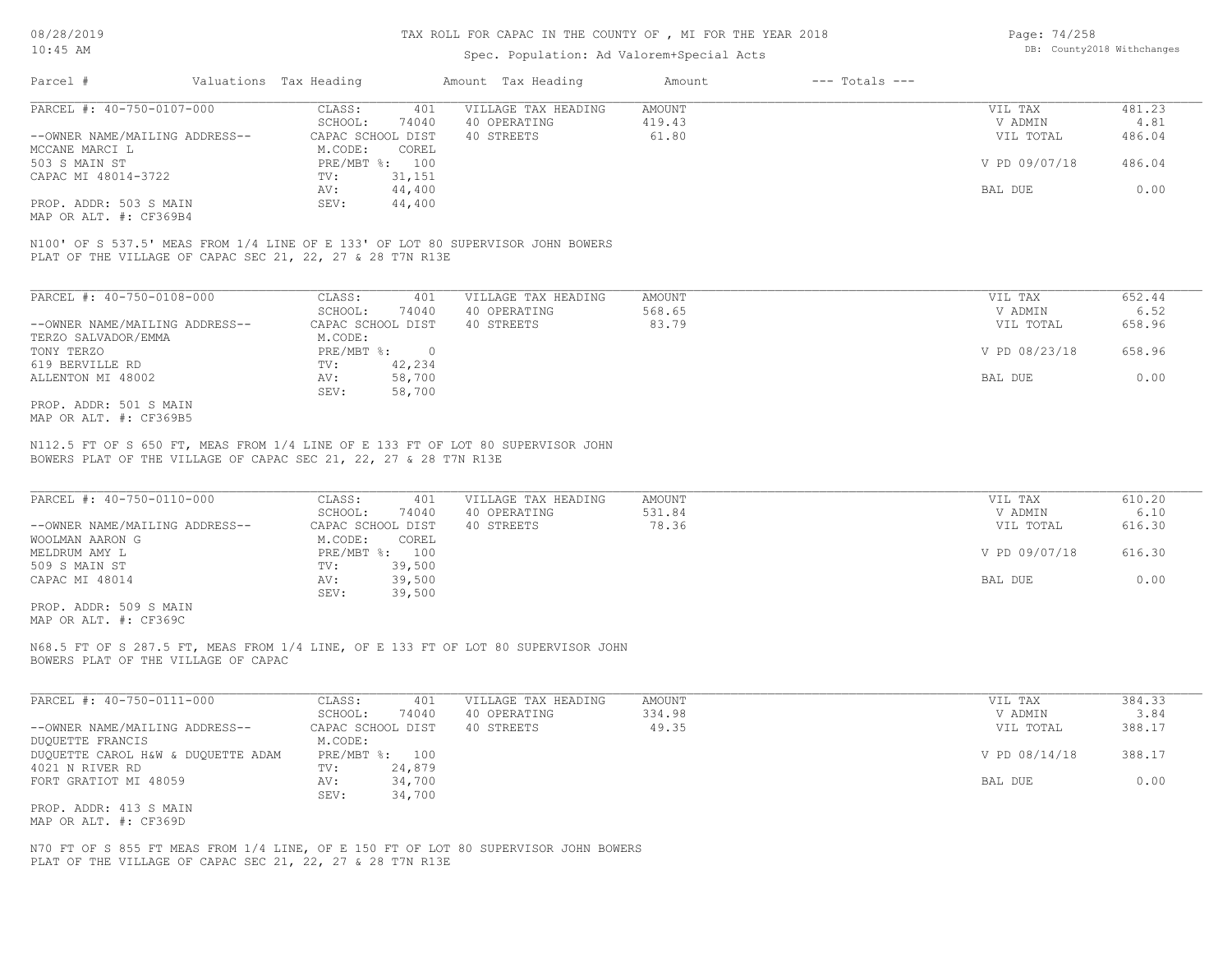### Spec. Population: Ad Valorem+Special Acts

| Page: 75/258 |                            |
|--------------|----------------------------|
|              | DB: County2018 Withchanges |

| Parcel #                       | Valuations Tax Heading |        | Amount Tax Heading  | Amount | $---$ Totals $---$ |               |        |
|--------------------------------|------------------------|--------|---------------------|--------|--------------------|---------------|--------|
| PARCEL #: 40-750-0112-000      | CLASS:                 | 401    | VILLAGE TAX HEADING | AMOUNT |                    | VIL TAX       | 448.15 |
|                                | SCHOOL:                | 74040  | 40 OPERATING        | 390.60 |                    | V ADMIN       | 4.48   |
| --OWNER NAME/MAILING ADDRESS-- | CAPAC SCHOOL DIST      |        | 40 STREETS          | 57.55  |                    | VIL TOTAL     | 452.63 |
| LEGGE JAMES A                  | M.CODE:                | COREL  |                     |        |                    |               |        |
| LEGGE NANCY                    | PRE/MBT %: 100         |        |                     |        |                    | V PD 08/30/18 | 452.63 |
| 411 S MAIN                     | TV:                    | 29,010 |                     |        |                    |               |        |
| Capac MI 48014-3720            | AV:                    | 40,200 |                     |        |                    | BAL DUE       | 0.00   |
|                                | SEV:                   | 40,200 |                     |        |                    |               |        |
| PROP. ADDR: 411 S MAIN         |                        |        |                     |        |                    |               |        |

MAP OR ALT. #: CF369E/H

BOWERS PLAT OF THE VILLAGE OF CAPAC SEC 21, 22, 27 & 28 T7N R13E N70 FT OF S 925 FT, MEAS FROM 1/4 LINE, OF E 150 FT OF LOT 80 SUPERVISOR JOHN

| PARCEL #: 40-750-0113-000      | 401<br>CLASS:     | VILLAGE TAX HEADING | AMOUNT | VIL TAX       | 543.28 |
|--------------------------------|-------------------|---------------------|--------|---------------|--------|
|                                | 74040<br>SCHOOL:  | 40 OPERATING        | 473.51 | V ADMIN       | 5.43   |
| --OWNER NAME/MAILING ADDRESS-- | CAPAC SCHOOL DIST | 40 STREETS          | 69.77  | VIL TOTAL     | 548.71 |
| MEDRANO JOSE                   | M.CODE:           |                     |        |               |        |
| MEDRANO MARIA                  | $PRE/MBT$ %:      |                     |        | V PD 08/09/18 | 548.71 |
| 405 S MAIN ST                  | 35,168<br>TV:     |                     |        |               |        |
| CAPAC MI 48014-3720            | 51,500<br>AV:     |                     |        | BAL DUE       | 0.00   |
|                                | 51,500<br>SEV:    |                     |        |               |        |
| PROP. ADDR: 405 S MAIN         |                   |                     |        |               |        |

MAP OR ALT. #: CF369I

BOWERS PLAT OF THE VILLAGE OF CAPAC E150 FT OF N 92.79 FT OF THAT PART OF LOT 80 LYING S OF LOT 81 SUPERVISOR JOHN

| PARCEL #: 40-750-0114-000      | CLASS:  | 401               | VILLAGE TAX HEADING | AMOUNT | VIL TAX       | 504.38 |
|--------------------------------|---------|-------------------|---------------------|--------|---------------|--------|
|                                | SCHOOL: | 74040             | 40 OPERATING        | 439.61 | V ADMIN       | 5.04   |
| --OWNER NAME/MAILING ADDRESS-- |         | CAPAC SCHOOL DIST | 40 STREETS          | 64.77  | VIL TOTAL     | 509.42 |
| MARDLIN SHANNON M              | M.CODE: | OOCMS             |                     |        |               |        |
| 407 S MAIN ST                  |         | PRE/MBT %: 100    |                     |        | V PD 09/10/18 | 509.42 |
| CAPAC MI 48014-3720            | TV:     | 32,650            |                     |        |               |        |
|                                | AV:     | 39,000            |                     |        | BAL DUE       | 0.00   |
| PROP. ADDR: 407 S MAIN         | SEV:    | 39,000            |                     |        |               |        |
| MAP OR ALT. #: CF369J          |         |                   |                     |        |               |        |

SEC 21, 22, 27 & 28 T7N R13E SUPERVISOR JOHN BOWERS PLAT OF THE VILLAGE OF CAPAC E150 FT OF LOT 80 EXC S 993.79 FT & EXC N 92.79 FT.

| PARCEL #: 40-750-0115-000      | CLASS:            | 401    | VILLAGE TAX HEADING | AMOUNT | VIL TAX       | 576.67 |
|--------------------------------|-------------------|--------|---------------------|--------|---------------|--------|
|                                | SCHOOL:           | 74040  | 40 OPERATING        | 502.61 | V ADMIN       | 5.76   |
| --OWNER NAME/MAILING ADDRESS-- | CAPAC SCHOOL DIST |        | 40 STREETS          | 74.06  | VIL TOTAL     | 582.43 |
| VONZELLEN JOHN E               | M.CODE:           | COREL  |                     |        |               |        |
| VONZELLEN DEANNA M             | PRE/MBT %:        | 100    |                     |        | V PD 09/07/18 | 582.43 |
| 409 S MAIN ST                  | TV:               | 37,329 |                     |        |               |        |
| CAPAC MI 48014-3720            | AV:               | 51,500 |                     |        | BAL DUE       | 0.00   |
|                                | SEV:              | 51,500 |                     |        |               |        |
| PROP. ADDR: 409 S MAIN         |                   |        |                     |        |               |        |
|                                |                   |        |                     |        |               |        |

 $\_$  , and the state of the state of the state of the state of the state of the state of the state of the state of the state of the state of the state of the state of the state of the state of the state of the state of the

MAP OR ALT. #: CF369K

VILLAGE OF CAPAC SEC 21, 22, 27 & 28 T7N R13E N68.79 FT OF S 993.79 FT OF E 150 FT OF LOT 80 SUPERVISOR JOHN BOWERS PLAT OF THE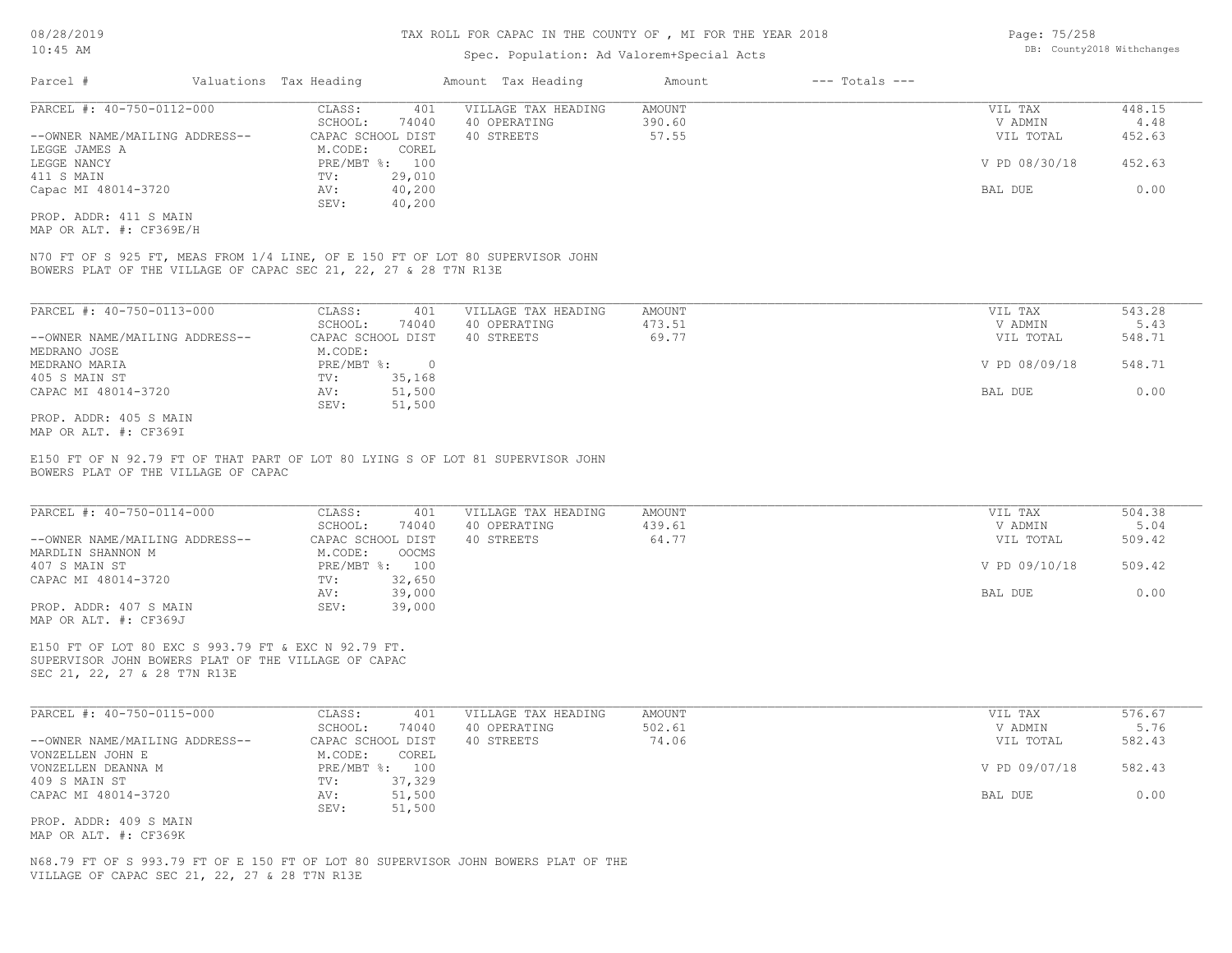#### TAX ROLL FOR CAPAC IN THE COUNTY OF , MI FOR THE YEAR 2018

### Spec. Population: Ad Valorem+Special Acts

| Page: 76/258 |                            |
|--------------|----------------------------|
|              | DB: County2018 Withchanges |

| Parcel #                       | Valuations Tax Heading |        | Amount Tax Heading  | Amount | $---$ Totals $---$ |               |        |
|--------------------------------|------------------------|--------|---------------------|--------|--------------------|---------------|--------|
| PARCEL #: 40-750-0116-000      | CLASS:                 | 401    | VILLAGE TAX HEADING | AMOUNT |                    | VIL TAX       | 454.74 |
|                                | SCHOOL:                | 74040  | 40 OPERATING        | 396.34 |                    | V ADMIN       | 4.54   |
| --OWNER NAME/MAILING ADDRESS-- | CAPAC SCHOOL DIST      |        | 40 STREETS          | 58.40  |                    | VIL TOTAL     | 459.28 |
| MILLER MAX/ILA                 | M.CODE:                |        |                     |        |                    |               |        |
| 415 S MAIN ST                  | PRE/MBT %: 100         |        |                     |        |                    | V PD 08/14/18 | 459.28 |
| CAPAC MI 48014-3720            | TV:                    | 29,436 |                     |        |                    |               |        |
|                                | AV:                    | 41,300 |                     |        |                    | BAL DUE       | 0.00   |
| PROP. ADDR: 415 S MAIN         | SEV:                   | 41,300 |                     |        |                    |               |        |
|                                |                        |        |                     |        |                    |               |        |

MAP OR ALT. #: CF369L-M

22, 27 & 28 T7N R13E BOWERS PLAT OF THE VILLAGE OF CAPAC BEING LOT 6 BLOCK 1 UNREC SPARLING PT. SEC 21, N69 FT OF S 785 FT, MEAS FROM 1/4 LINE, OF E 150 FT OF LOT 80 SUPERVISOR JOHN

| 74040<br>SCHOOL:<br>40 OPERATING<br>0.00                                  |           |      |
|---------------------------------------------------------------------------|-----------|------|
|                                                                           | V ADMIN   | 0.00 |
| 0.00<br>--OWNER NAME/MAILING ADDRESS--<br>CAPAC SCHOOL DIST<br>40 STREETS | VIL TOTAL | 0.00 |
| M.CODE:<br>VILLAGE OF CAPAC                                               |           |      |
| PRE/MBT %:<br>ORCHARD ST                                                  | BAL DUE   | 0.00 |
| TV:                                                                       |           |      |
| PROP. ADDR: ORCHARD ST<br>AV:                                             |           |      |
| MAP OR ALT. #: CF369N/P<br>SEV:                                           |           |      |

SUPERVISOR JOHN BOWERS PLAT OF THE VILLAGE OF CAPAC SEC 21, 22, 27 & 28 T7N R13E N56 FT OF S 716 FT OF E 772 FT OF LOT 80, MEAS FROM & WITH E & W 1/4 LINE.

| PARCEL #: 40-750-0120-000      | CLASS:<br>301     | VILLAGE TAX HEADING | AMOUNT   | VIL TAX       | 2,803.89 |
|--------------------------------|-------------------|---------------------|----------|---------------|----------|
|                                | 74040<br>SCHOOL:  | 40 OPERATING        | 2,443.80 | V ADMIN       | 28.03    |
| --OWNER NAME/MAILING ADDRESS-- | CAPAC SCHOOL DIST | 40 STREETS          | 360.09   | VIL TOTAL     | 2,831.92 |
| UNITED AGGREGATES LLC          | M.CODE:<br>TRICO  |                     |          |               |          |
| 305 S MAIN                     | PRE/MBT %:        |                     |          | V PD 09/06/18 | 2,831.92 |
| CAPAC MI 48014                 | 181,500<br>TV:    |                     |          |               |          |
|                                | 181,500<br>AV:    |                     |          | BAL DUE       | 0.00     |
| PROP. ADDR: 305 S MAIN         | 181,500<br>SEV:   |                     |          |               |          |
| M3D OD 3TH 4. 0B370/371        |                   |                     |          |               |          |

MAP OR ALT. #: CF370/371

BOWERS PLAT OF THE VILLAGE OF CAPAC 40',TH NO^2'W 145.06',TH S82^2'E 414.02',TH SO^2'E 664.01' TO BEG SUPERVISOR JOHN E 1/4 COR OF SEC 28 T7N R13E,TH S89^33'W 450',TH NO^2'W 579.7',TH N89^45'58" E PART OF LOTS 80,81, & 82 DESC AS BEG NO^2'W 716',S89^ 33'W 372' & NO^2'W 150' FROM

| PARCEL #: 40-750-0121-000      | CLASS:<br>202     | VILLAGE TAX HEADING | AMOUNT | VIL TAX       | 399.04 |
|--------------------------------|-------------------|---------------------|--------|---------------|--------|
|                                | 74040<br>SCHOOL:  | 40 OPERATING        | 347.80 | V ADMIN       | 3.99   |
| --OWNER NAME/MAILING ADDRESS-- | CAPAC SCHOOL DIST | 40 STREETS          | 51.24  | VIL TOTAL     | 403.03 |
| CONLON LAND INVESTMENT LLC     | M.CODE:           |                     |        |               |        |
| 3203 BROOKLYN RD               | PRE/MBT %:        |                     |        | V PD 07/11/18 | 403.03 |
| JACKSON MI 49203               | 25,831<br>TV:     |                     |        |               |        |
|                                | 36,000<br>AV:     |                     |        | BAL DUE       | 0.00   |
| PROP. ADDR: CAPAC RD           | 36,000<br>SEV:    |                     |        |               |        |
| MAP OR ALT. #: CF372A/D        |                   |                     |        |               |        |

VILLAGE OF CAPAC SEC 21, 22, 27 & 28 T7N R13E ALG S LOT LINE. SUPERVISOR JOHN BOWERS PLAT OF THE LINE 948.9 FT E OF NW COR. EXC E 732 FT THEREOF MEAS IN S LOT LINE 918.8 FT E OF SW COR WITH A PTE IN N LOT THAT PART OF LOT 83 LYING E OF A LINE JOINING A PTE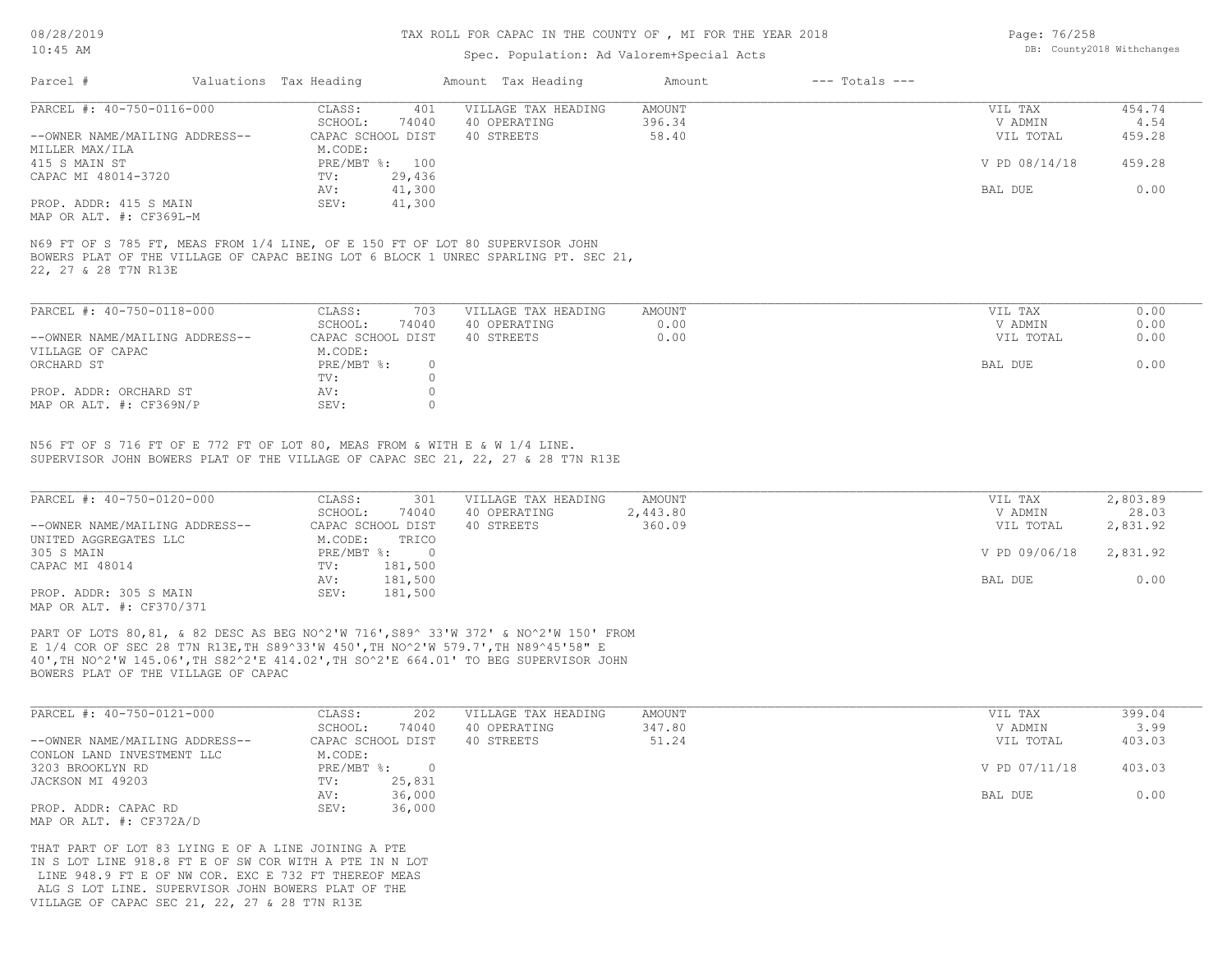#### TAX ROLL FOR CAPAC IN THE COUNTY OF , MI FOR THE YEAR 2018

### Spec. Population: Ad Valorem+Special Acts

Page: 77/258 DB: County2018 Withchanges

| Parcel #                                              | Valuations Tax Heading |       | Amount Tax Heading  | Amount | $---$ Totals $---$ |           |      |
|-------------------------------------------------------|------------------------|-------|---------------------|--------|--------------------|-----------|------|
| PARCEL #: 40-750-0123-000                             | CLASS:                 | 703   | VILLAGE TAX HEADING | AMOUNT |                    | VIL TAX   | 0.00 |
|                                                       | SCHOOL:                | 74040 | 40 OPERATING        | 0.00   |                    | V ADMIN   | 0.00 |
| --OWNER NAME/MAILING ADDRESS--                        | CAPAC SCHOOL DIST      |       | 40 STREETS          | 0.00   |                    | VIL TOTAL | 0.00 |
| SCC ROAD COMMISSION                                   | M.CODE:                |       |                     |        |                    |           |      |
| 21 AIRPORT DR                                         | $PRE/MBT$ %:           |       |                     |        |                    | BAL DUE   | 0.00 |
| SMITHS CREEK MI 48074                                 | TV:                    |       |                     |        |                    |           |      |
|                                                       | AV:                    |       |                     |        |                    |           |      |
| PROP. ADDR: S MATTESON                                | SEV:                   |       |                     |        |                    |           |      |
| $\cdots$ $\cdots$ $\cdots$ $\cdots$ $\cdots$ $\cdots$ |                        |       |                     |        |                    |           |      |

MAP OR ALT. #: CF373

R13E LOT 84 SUPERVISOR JOHN BOWERS PLAT OF THE VILLAGE OF CAPAC SEC 21, 22, 27 & 28 T7N

| PARCEL #: 40-750-0124-000      | CLASS:            | 703   | VILLAGE TAX HEADING | AMOUNT | VIL TAX   | 0.00 |
|--------------------------------|-------------------|-------|---------------------|--------|-----------|------|
|                                | SCHOOL:           | 74040 | 40 OPERATING        | 0.00   | V ADMIN   | 0.00 |
| --OWNER NAME/MAILING ADDRESS-- | CAPAC SCHOOL DIST |       | 40 STREETS          | 0.00   | VIL TOTAL | 0.00 |
| VILLAGE OF CAPAC               | M.CODE:           |       |                     |        |           |      |
|                                | PRE/MBT %:        |       |                     |        | BAL DUE   | 0.00 |
| PROP. ADDR: MATTESON ST        | TV:               |       |                     |        |           |      |
| MAP OR ALT. #: CF374/375       | AV:               |       |                     |        |           |      |
|                                | SEV:              |       |                     |        |           |      |

OF CAPAC SEC 21, 22, 27 & 28 T7N R13E LOTS 85 & 86, ALSO LOT 87 EXC N 412 FT. SUPERVISOR JOHN BOWERS PLAT OF THE VILLAGE

| PARCEL #: 40-750-0125-000      | CLASS:     | 402               | VILLAGE TAX HEADING | AMOUNT | VIL TAX       | 182.65 |
|--------------------------------|------------|-------------------|---------------------|--------|---------------|--------|
|                                | SCHOOL:    | 74040             | 40 OPERATING        | 159.20 | V ADMIN       | 1.82   |
| --OWNER NAME/MAILING ADDRESS-- |            | CAPAC SCHOOL DIST | 40 STREETS          | 23.45  | VIL TOTAL     | 184.47 |
| REITER CHARLES/GRACE ET-AL     | M.CODE:    |                   |                     |        |               |        |
| 55779 GRATIOT AVE              | PRE/MBT %: |                   |                     |        | V PD 08/23/18 | 184.47 |
| CHESTERFIELD MI 48051          | TV:        | 11,824            |                     |        |               |        |
|                                | AV:        | 20,800            |                     |        | BAL DUE       | 0.00   |
| PROP. ADDR: BRYCE RD           | SEV:       | 20,800            |                     |        |               |        |
|                                |            |                   |                     |        |               |        |

 $\_$  , and the state of the state of the state of the state of the state of the state of the state of the state of the state of the state of the state of the state of the state of the state of the state of the state of the

 $\_$  , and the state of the state of the state of the state of the state of the state of the state of the state of the state of the state of the state of the state of the state of the state of the state of the state of the

MAP OR ALT. #: CF376

27 & 28 T7N R13E N412 FT OF LOT 87 SUPERVISOR JOHN BOWERS PLAT OF THE VILLAGE OF CAPAC SEC 21, 22,

| PARCEL #: 40-750-0126-000      | CLASS:            | 703   | VILLAGE TAX HEADING | AMOUNT | VIL TAX   | 0.00 |
|--------------------------------|-------------------|-------|---------------------|--------|-----------|------|
|                                | SCHOOL:           | 74040 | 40 OPERATING        | 0.00   | V ADMIN   | 0.00 |
| --OWNER NAME/MAILING ADDRESS-- | CAPAC SCHOOL DIST |       | 40 STREETS          | 0.00   | VIL TOTAL | 0.00 |
| TOWNSHIP OF MUSSEY             | M.CODE:           |       |                     |        |           |      |
| $\Omega$                       | PRE/MBT %:        |       |                     |        | BAL DUE   | 0.00 |
| CAPAC MI 48014                 | TV:               |       |                     |        |           |      |
|                                | AV:               |       |                     |        |           |      |
| PROP. ADDR: W MILL ST          | SEV:              |       |                     |        |           |      |
| MAP OR ALT. #: CF377A          |                   |       |                     |        |           |      |

TO BEG. SUPERVISORSS JOHN BOWER'S PLAT OF THE VILLAGE OF CAPAC 135',TH N89ª38'E 238.41',TH S30ª1'9" W 292.83',TH N82ª2'W 199.70',TH N0ª2'W 358.67' PART OF LOT 88, BEG S0ª2'E 7' FROM NW COR LOT 88,TH N89ª 38'E 106',TH S0ª2'E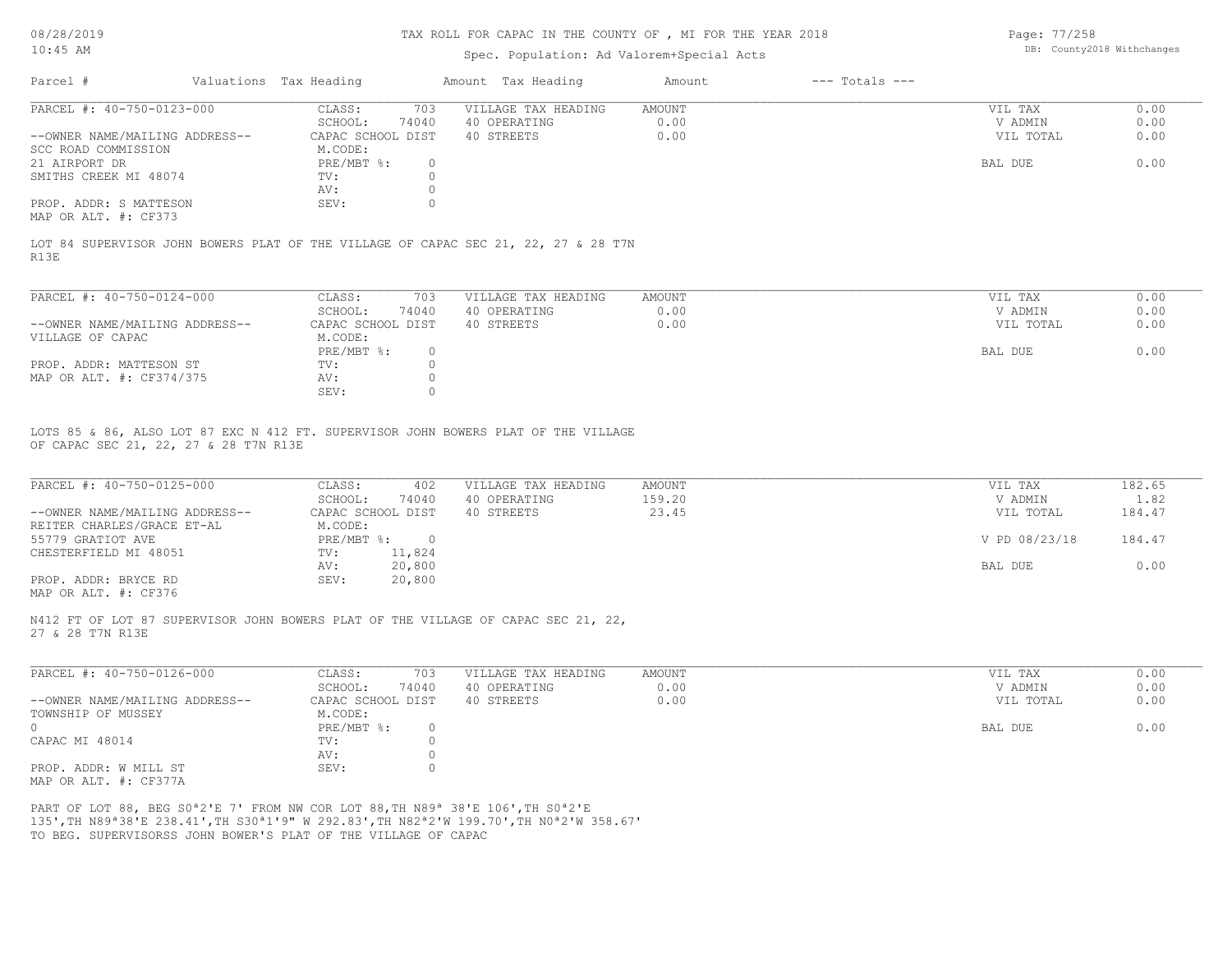# TAX ROLL FOR CAPAC IN THE COUNTY OF , MI FOR THE YEAR 2018

## Spec. Population: Ad Valorem+Special Acts

| Page: 78/258 |                            |
|--------------|----------------------------|
|              | DB: County2018 Withchanges |

| Parcel #                                                                                                                                                                 | Valuations Tax Heading                  |                  | Amount Tax Heading                                                                                                                                                                                                                                          | Amount                           | $---$ Totals $---$ |                                 |                          |
|--------------------------------------------------------------------------------------------------------------------------------------------------------------------------|-----------------------------------------|------------------|-------------------------------------------------------------------------------------------------------------------------------------------------------------------------------------------------------------------------------------------------------------|----------------------------------|--------------------|---------------------------------|--------------------------|
| PARCEL #: 40-750-0126-100<br>--OWNER NAME/MAILING ADDRESS--                                                                                                              | CLASS:<br>SCHOOL:<br>CAPAC SCHOOL DIST  | 401<br>74040     | VILLAGE TAX HEADING<br>40 OPERATING<br>40 STREETS                                                                                                                                                                                                           | <b>AMOUNT</b><br>459.55<br>67.71 |                    | VIL TAX<br>V ADMIN<br>VIL TOTAL | 527.26<br>5.27<br>532.53 |
| GRYZB JOHN C<br>526 W MILL ST                                                                                                                                            | M.CODE:<br>PRE/MBT %: 100               | COREL            |                                                                                                                                                                                                                                                             |                                  |                    | V PD 09/07/18                   | 532.53                   |
| CAPAC MI 48014                                                                                                                                                           | TV:<br>AV:                              | 34,131<br>47,400 |                                                                                                                                                                                                                                                             |                                  |                    | BAL DUE                         | 0.00                     |
| PROP. ADDR: 526 W MILL STREET<br>MAP OR ALT. #: CF377B                                                                                                                   | SEV:                                    | 47,400           |                                                                                                                                                                                                                                                             |                                  |                    |                                 |                          |
| THE VILLAGE OF CAPAC                                                                                                                                                     |                                         |                  | PART OF LOT 88, BEG S0 <sup>a</sup> 2'E 7' & N89 <sup>a</sup> 38'E 106' FROM NW COR LOT 88, TH N89 <sup>a</sup> 38'E 85', TH<br>SO <sup>a</sup> 2'E 135', TH S89 <sup>a</sup> 38'W 85', TH NO <sup>a</sup> 2'W 135' TO BEG. SUPERVISOR JOHN BOWER'S PLAT OF |                                  |                    |                                 |                          |
| PARCEL #: 40-750-0126-200                                                                                                                                                | CLASS:                                  | 401              | VILLAGE TAX HEADING                                                                                                                                                                                                                                         | AMOUNT                           |                    | VIL TAX                         | 1,070.96                 |
| --OWNER NAME/MAILING ADDRESS--<br>BRAZIL JOHN D                                                                                                                          | SCHOOL:<br>CAPAC SCHOOL DIST<br>M.CODE: | 74040<br>COREL   | 40 OPERATING<br>40 STREETS                                                                                                                                                                                                                                  | 933.42<br>137.54                 |                    | V ADMIN<br>VIL TOTAL            | 10.70<br>1,081.66        |
| 520 W MILL ST                                                                                                                                                            | PRE/MBT %: 100                          | 69,325           |                                                                                                                                                                                                                                                             |                                  |                    | V PD 09/07/18                   | 1,081.66                 |
| CAPAC MI 48014<br>PROP. ADDR: 520 W MILL ST                                                                                                                              | TV:<br>AV:<br>SEV:                      | 70,700<br>70,700 |                                                                                                                                                                                                                                                             |                                  |                    | BAL DUE                         | 0.00                     |
| MAP OR ALT. #: CF377C                                                                                                                                                    |                                         |                  |                                                                                                                                                                                                                                                             |                                  |                    |                                 |                          |
| THE VILLAGE OF CAPAC                                                                                                                                                     |                                         |                  | PART OF LOT 88, BEG S0 <sup>a</sup> 2'E 7' & N89 <sup>a</sup> 38'E 191' FROM NW COR LOT 88, TH N89 <sup>a</sup> 38'E 85', TH<br>S0 <sup>a</sup> 2'E 135', TH S89 <sup>a</sup> 38'W 85', TH N0 <sup>a</sup> 2'W 135' TO BEG. SUPERVISOR JOHN BOWER'S PLAT OF |                                  |                    |                                 |                          |
| PARCEL #: 40-750-0126-300                                                                                                                                                | CLASS:                                  | 401              | VILLAGE TAX HEADING                                                                                                                                                                                                                                         | AMOUNT                           |                    | VIL TAX                         | 494.29                   |
| --OWNER NAME/MAILING ADDRESS--                                                                                                                                           | SCHOOL:<br>CAPAC SCHOOL DIST            | 74040            | 40 OPERATING<br>40 STREETS                                                                                                                                                                                                                                  | 430.81<br>63.48                  |                    | V ADMIN<br>VIL TOTAL            | 4.94<br>499.23           |
| KLEIN ROBERT J/BETH ANN<br>518 W MILL ST                                                                                                                                 | M.CODE:<br>PRE/MBT %: 100               |                  |                                                                                                                                                                                                                                                             |                                  |                    | V PD 09/14/18                   | 499.23                   |
| CAPAC MI 48014-3030                                                                                                                                                      | TV:<br>AV:                              | 31,996<br>45,100 |                                                                                                                                                                                                                                                             |                                  |                    | BAL DUE                         | 0.00                     |
| PROP. ADDR: 518 W MILL ST<br>MAP OR ALT. #: CF377D                                                                                                                       | SEV:                                    | 45,100           |                                                                                                                                                                                                                                                             |                                  |                    |                                 |                          |
| PART OF LOT 88, BEG S0 <sup>a</sup> 2'E 7' & N89 <sup>a</sup> 38'E 276' FROM NW COR LOT 88, TH N89 <sup>a</sup> 38'E<br>JOHN BOWER'S PLAT OF THE VILLAGE OF CAPAC        |                                         |                  | 146.78', TH S30 <sup>a</sup> 1'9"W 156.49', TH S89 <sup>a</sup> 38'W 68.41', TH N0 <sup>a</sup> 2'W 135' TO BEG. SUPERVISOR                                                                                                                                 |                                  |                    |                                 |                          |
| PARCEL #: 40-750-0127-000                                                                                                                                                | CLASS:                                  | 401              | VILLAGE TAX HEADING                                                                                                                                                                                                                                         | AMOUNT                           |                    | VIL TAX                         | 449.22                   |
| --OWNER NAME/MAILING ADDRESS--                                                                                                                                           | SCHOOL:<br>CAPAC SCHOOL DIST            | 74040            | 40 OPERATING<br>40 STREETS                                                                                                                                                                                                                                  | 391.53<br>57.69                  |                    | V ADMIN<br>VIL TOTAL            | 4.49<br>453.71           |
| LEMIER LACEY<br>CAMPBELL MATTHEW                                                                                                                                         | M.CODE:<br>PRE/MBT %: 100               |                  |                                                                                                                                                                                                                                                             |                                  |                    | BAL DUE                         | 453.71                   |
| 506 W MILL ST<br>CAPAC MI 48014-3031                                                                                                                                     | TV:<br>AV:<br>SEV:                      | 29,079<br>41,700 |                                                                                                                                                                                                                                                             |                                  |                    |                                 |                          |
| PROP. ADDR: 506 W MILL ST<br>MAP OR ALT. #: CF378A                                                                                                                       |                                         | 41,700           |                                                                                                                                                                                                                                                             |                                  |                    |                                 |                          |
| THAT PART OF LOT 89, BEG N89 38' E 214' FROM ITS NW COR,<br>TH N89 38'E 82', TH SO 2'E 150', TH N89 38'E 100', TH SO<br>2'E 51', TH S89 38'W 182', TH NO 2'W 201' TO BEG |                                         |                  |                                                                                                                                                                                                                                                             |                                  |                    |                                 |                          |

SUPERVISOR'S JOHN BOWERS' PLAT OF THE VILLAGE OF CAPAC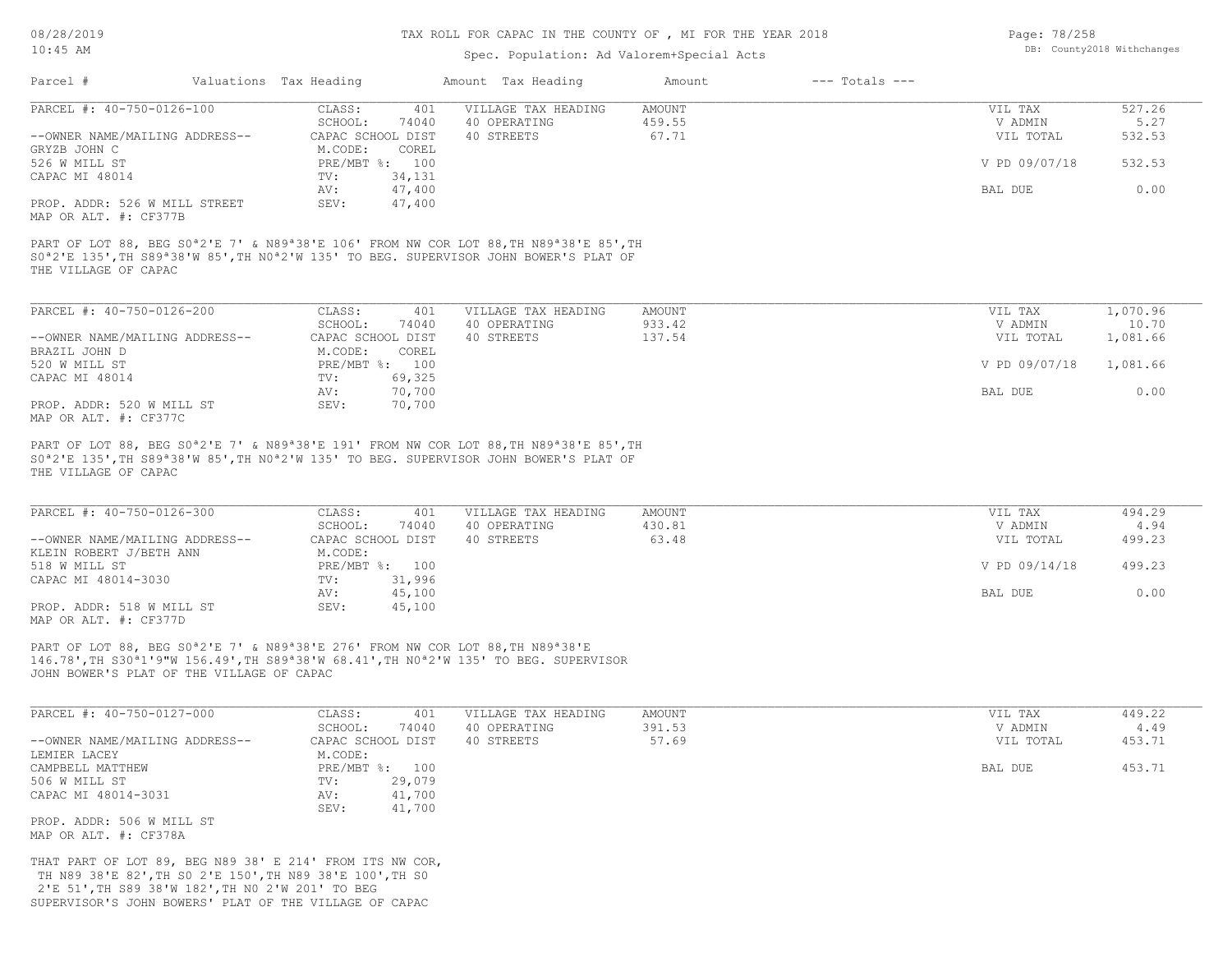### Spec. Population: Ad Valorem+Special Acts

Page: 79/258 DB: County2018 Withchanges

| Parcel #                       | Valuations Tax Heading |        | Amount Tax Heading  | Amount | $---$ Totals $---$ |               |        |
|--------------------------------|------------------------|--------|---------------------|--------|--------------------|---------------|--------|
| PARCEL #: 40-750-0128-000      | CLASS:                 | 401    | VILLAGE TAX HEADING | AMOUNT |                    | VIL TAX       | 285.39 |
|                                | SCHOOL:                | 74040  | 40 OPERATING        | 248.74 |                    | V ADMIN       | 2.85   |
| --OWNER NAME/MAILING ADDRESS-- | CAPAC SCHOOL DIST      |        | 40 STREETS          | 36.65  |                    | VIL TOTAL     | 288.24 |
| HUGHES DOUGLAS D               | M.CODE:                | COREL  |                     |        |                    |               |        |
| 507 W MEIER AVE                | PRE/MBT %: 100         |        |                     |        |                    | V PD 09/07/18 | 288.24 |
| CAPAC MI 48014-3618            | TV:                    | 18,474 |                     |        |                    |               |        |
|                                | AV:                    | 27,500 |                     |        |                    | BAL DUE       | 0.00   |
| PROP. ADDR: 507 W MEIER ST     | SEV:                   | 27,500 |                     |        |                    |               |        |
| MAP OR ALT. #: CF378B          |                        |        |                     |        |                    |               |        |

E75 FT OF S 150 FT OF LOT 89 SUPERVISOR JOHN BOWERS PLAT OF THE VILLAGE OF CAPAC

| PARCEL #: 40-750-0129-000      | CLASS:                  | 401<br>VILLAGE TAX HEADING | AMOUNT | VIL TAX       | 573.70 |
|--------------------------------|-------------------------|----------------------------|--------|---------------|--------|
|                                | 74040<br>SCHOOL:        | 40 OPERATING               | 500.03 | V ADMIN       | 5.73   |
| --OWNER NAME/MAILING ADDRESS-- | CAPAC SCHOOL DIST       | 40 STREETS                 | 73.67  | VIL TOTAL     | 579.43 |
| MANDEVILLE SR MARK E/LYNNE     | M.CODE:                 |                            |        |               |        |
| 509 W MILL ST                  | PRE/MBT %: 100          |                            |        | V PD 08/23/18 | 579.43 |
| Capac MI 48014-3031            | 37,137<br>$\text{TV}$ : |                            |        |               |        |
|                                | AV:<br>54,500           |                            |        | BAL DUE       | 0.00   |
| PROP. ADDR: 509 W MILL ST      | 54,500<br>SEV:          |                            |        |               |        |
| MAP OR ALT. #: CF378C1         |                         |                            |        |               |        |

BEG TH SO^2'E 201',TH S89^38'W 330.69',TH N30^19"E 233' TO PART OF LOT 89, BEG AT NW COR OF LOT 89,TH N89^38"E 214'

SUPERVISOR'S JOHN BOWER'S PLAT OF THE VILLAGE OF CAPAC

| PARCEL #: 40-750-0129-100      | CLASS:<br>402     | VILLAGE TAX HEADING | AMOUNT | VIL TAX       | 54.37 |
|--------------------------------|-------------------|---------------------|--------|---------------|-------|
|                                | 74040<br>SCHOOL:  | 40 OPERATING        | 47.39  | V ADMIN       | 0.54  |
| --OWNER NAME/MAILING ADDRESS-- | CAPAC SCHOOL DIST | 40 STREETS          | 6.98   | VIL TOTAL     | 54.91 |
| MANDEVILLE MARK SR/LYNNE       | M.CODE:           |                     |        |               |       |
| 509 W MILL ST                  | PRE/MBT %: 100    |                     |        | V PD 08/30/18 | 54.91 |
| CAPAC MI 48014                 | 3,520<br>TV:      |                     |        |               |       |
|                                | 19,100<br>AV:     |                     |        | BAL DUE       | 0.00  |
| PROP. ADDR: W MEIER ST         | 19,100<br>SEV:    |                     |        |               |       |
| MAP OR ALT. #: 378C2           |                   |                     |        |               |       |

SUPERVISOR'S JOHN BOWER'S PLAT OF THE VILLAGE OF CAPAC NO^2'W 249.71',TH N89^38'E 241.85' TO BEG TH SO^2'E 150',TH S89^38'W 55.5',TH N82^2'W 112.44",TH 182' FROM NW COR LOT 889,TH SO^2'E 116',TH S89^38'W 75', PART OF LOT 89, BEG N89^38'E 214',SO^2'E 201' & N89^38'E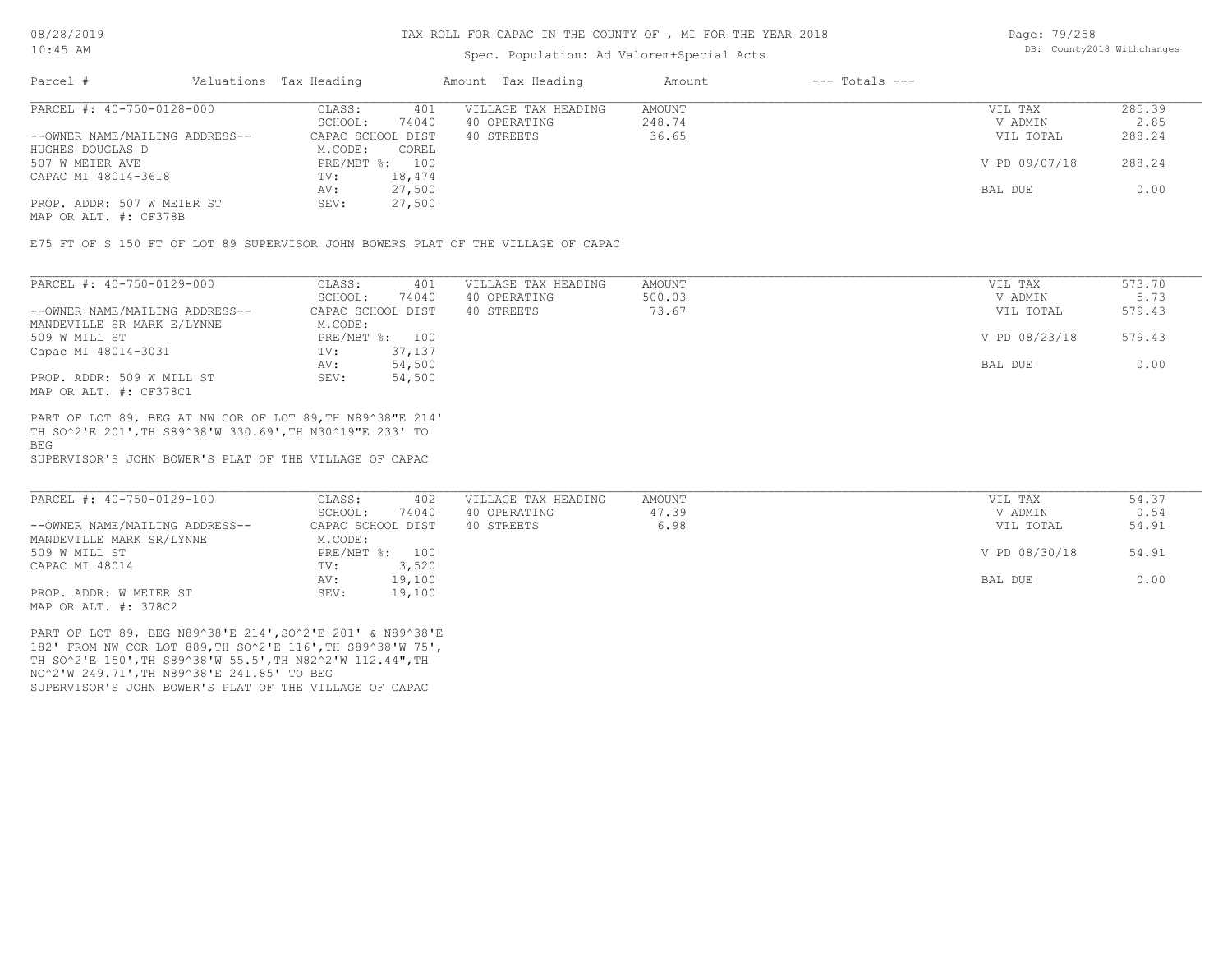# Spec. Population: Ad Valorem+Special Acts

| PARCEL #: 40-750-0129-200<br>--OWNER NAME/MAILING ADDRESS--                                                                                                                                                                                                           | CLASS:<br>402<br>SCHOOL:<br>74040<br>CAPAC SCHOOL DIST                 | VILLAGE TAX HEADING<br>40 OPERATING<br>40 STREETS | <b>AMOUNT</b><br>47.39<br>6.98 | VIL TAX<br>V ADMIN<br>VIL TOTAL | 54.37<br>0.54<br>54.91 |
|-----------------------------------------------------------------------------------------------------------------------------------------------------------------------------------------------------------------------------------------------------------------------|------------------------------------------------------------------------|---------------------------------------------------|--------------------------------|---------------------------------|------------------------|
| MANDEVILLE MARK SR/LYNNE<br>509 W MILL ST                                                                                                                                                                                                                             | M.CODE:<br>PRE/MBT %: 100                                              |                                                   |                                | V PD 08/30/18                   | 54.91                  |
| CAPAC MI 48014<br>PROP. ADDR: W MEIER ST                                                                                                                                                                                                                              | 3,520<br>TV:<br>19,100<br>AV:<br>SEV:<br>19,100                        |                                                   |                                | BAL DUE                         | 0.00                   |
| MAP OR ALT. #: 378C3<br>PART OF LOT 89, BEG S 30D 1M 9S W 233' & 89D 38M E<br>104.47' FRO W COR LOT 89, TH N 89D 38M E 166.37', TH<br>S OD 2M E 249.71', TH N 82D 2M W 168', TH N OD 2M<br>W 225.37' TO BEG<br>SUPERVISOR'S JOHN BOWER'S PLAT OF THE VILLAGE OF CAPAC |                                                                        |                                                   |                                |                                 |                        |
| PARCEL #: 40-750-0129-300                                                                                                                                                                                                                                             | CLASS:<br>402                                                          | VILLAGE TAX HEADING                               | AMOUNT                         | VIL TAX                         | 54.37                  |
| --OWNER NAME/MAILING ADDRESS--                                                                                                                                                                                                                                        | SCHOOL:<br>74040<br>CAPAC SCHOOL DIST                                  | 40 OPERATING<br>40 STREETS                        | 47.39<br>6.98                  | V ADMIN<br>VIL TOTAL            | 0.54<br>54.91          |
| MANDEVILLE MARK SR/LYNNE<br>509 W MILL ST<br>CAPAC MI 48014                                                                                                                                                                                                           | M.CODE:<br>PRE/MBT %: 100<br>3,520<br>TV:                              |                                                   |                                | V PD 08/30/18                   | 54.91                  |
| PROP. ADDR: W MEIER ST                                                                                                                                                                                                                                                | 19,100<br>AV:<br>SEV:<br>19,100                                        |                                                   |                                | BAL DUE                         | 0.00                   |
|                                                                                                                                                                                                                                                                       |                                                                        |                                                   |                                |                                 |                        |
| MAP OR ALT. #: 378C4<br>PART OF LOT 89, BEG S 30D 1M 9S W 233' FROM NW COR LOT<br>89, TH N 89D 38M E 104.47', TG S OD 2M E 225.37',<br>TH N 82D 2M W 219', TH N 30D 1M 9S E 224.45; TO BEG<br>SUPERVISOR'S JOHN BOWER'S PLAT OF THE VILLAGE OF CAPAC                  |                                                                        |                                                   |                                |                                 |                        |
| PARCEL #: 40-750-0130-000                                                                                                                                                                                                                                             | CLASS:<br>401<br>SCHOOL:<br>74040                                      | VILLAGE TAX HEADING<br>40 OPERATING               | AMOUNT<br>402.09               | VIL TAX<br>V ADMIN              | 461.33<br>4.61         |
| --OWNER NAME/MAILING ADDRESS--<br>SCHAEFER SUE/JOHN                                                                                                                                                                                                                   | CAPAC SCHOOL DIST<br>M.CODE:<br>COREL                                  | 40 STREETS                                        | 59.24                          | VIL TOTAL                       | 465.94                 |
| 501 W MILL ST<br>CAPAC MI 48014-3031                                                                                                                                                                                                                                  | PRE/MBT %: 100<br>29,863<br>TV:<br>42,800<br>AV:                       |                                                   |                                | V PD 09/07/18<br>BAL DUE        | 465.94<br>0.00         |
| PROP. ADDR: 501 W MILL ST                                                                                                                                                                                                                                             | SEV:<br>42,800                                                         |                                                   |                                |                                 |                        |
| MAP OR ALT. #: CF378D<br>E100 FT OF N 150 FT OF LOT 89 SUPERVISOR JOHN BOWERS PLAT OF THE VILLAGE OF CAPAC<br>SEC 21, 22, 27 & 28 T7N R13E                                                                                                                            |                                                                        |                                                   |                                |                                 |                        |
| PARCEL #: 40-750-0131-000                                                                                                                                                                                                                                             | CLASS:<br>401<br>SCHOOL:<br>74040                                      | VILLAGE TAX HEADING<br>40 OPERATING               | AMOUNT<br>384.45               | VIL TAX<br>V ADMIN              | 441.09<br>4.41         |
| --OWNER NAME/MAILING ADDRESS--<br>CHAVARRIA PETE G JR                                                                                                                                                                                                                 | CAPAC SCHOOL DIST<br>M.CODE:<br>COREL                                  | 40 STREETS                                        | 56.64                          | VIL TOTAL                       | 445.50                 |
| BUWALDA ANGELA<br>111 S MATTESON ST<br>CAPAC MI 48014                                                                                                                                                                                                                 | $PRE/MBT$ $\div$ :<br>$\overline{0}$<br>28,553<br>TV:<br>39,100<br>AV: |                                                   |                                | V PD 09/07/18<br>BAL DUE        | 445.50<br>0.00         |

R13E

Page: 80/258 DB: County2018 Withchanges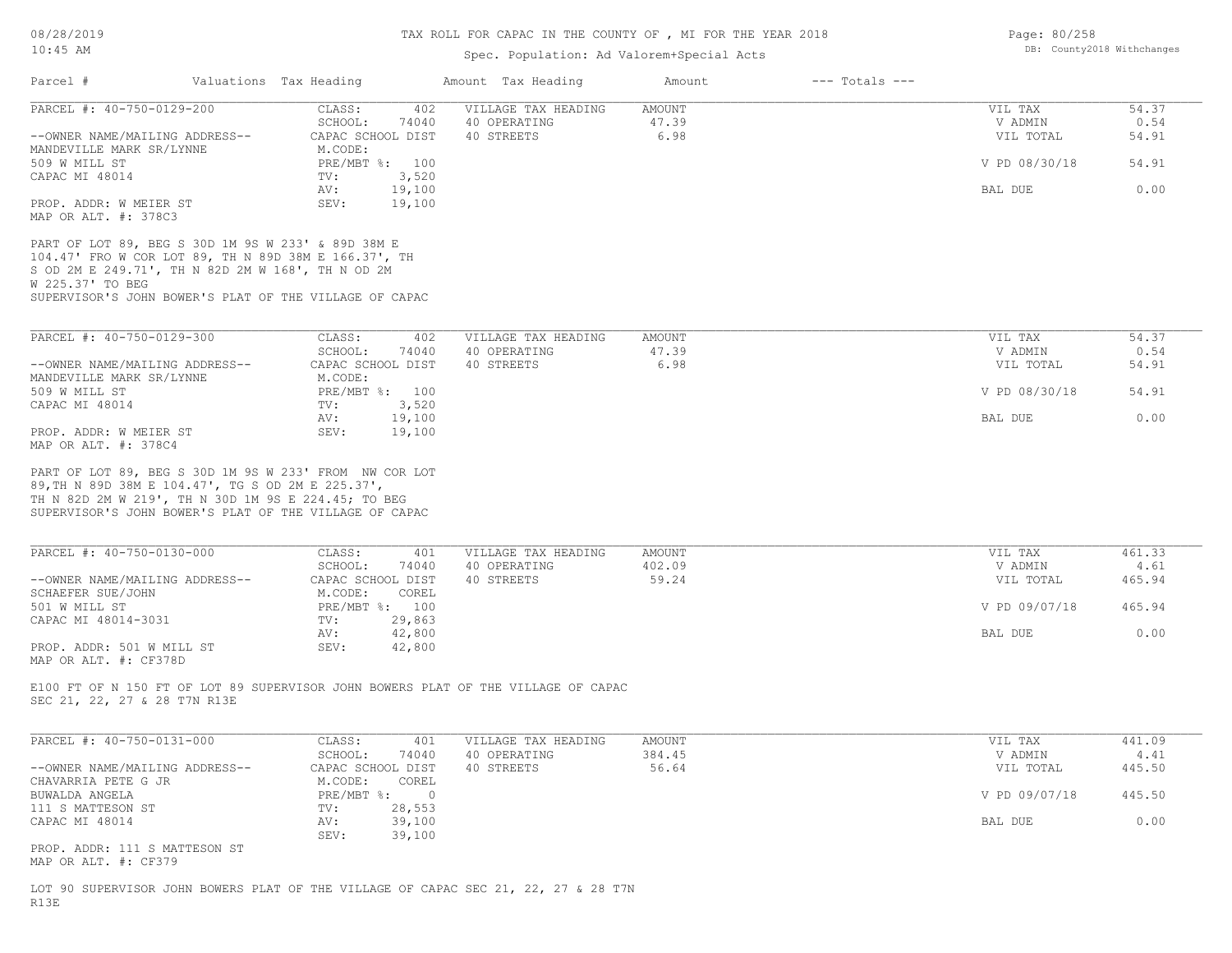### Spec. Population: Ad Valorem+Special Acts

| 08/28/2019 |                         | TAX ROLL FOR CAPAC IN THE COUNTY OF , MI FOR THE YEAR 2018 |         |                    | Page: $81/258$             |  |
|------------|-------------------------|------------------------------------------------------------|---------|--------------------|----------------------------|--|
| $10:45$ AM |                         | Spec. Population: Ad Valorem+Special Acts                  |         |                    | DB: County2018 Withchanges |  |
| Parcel     | Valuations, Tax Heading | Amount Tax Heading                                         | Am∩11n† | $---$ Totals $---$ |                            |  |

| -------                        |                   |                     |        |           |      |
|--------------------------------|-------------------|---------------------|--------|-----------|------|
| PARCEL #: 40-750-0133-000      | 704<br>CLASS:     | VILLAGE TAX HEADING | AMOUNT | VIL TAX   | 0.00 |
|                                | 74040<br>SCHOOL:  | 40 OPERATING        | 0.00   | V ADMIN   | 0.00 |
| --OWNER NAME/MAILING ADDRESS-- | CAPAC SCHOOL DIST | 40 STREETS          | 0.00   | VIL TOTAL | 0.00 |
| CAPAC COMMUNITY SCHOOL DIST    | M.CODE:           |                     |        |           |      |
| 403 N GLASSFORD ST             | PRE/MBT %:        |                     |        | BAL DUE   | 0.00 |
| CAPAC MI 48014                 | TV:               |                     |        |           |      |
|                                | AV:               |                     |        |           |      |
| PROP. ADDR: W MEIER ST         | SEV:              |                     |        |           |      |
| MAP OR ALT. #: CF380A          |                   |                     |        |           |      |

OF POPPS SUBDIVSION SUPERVISOR JOHN BOWER'S PLAT OF THE VILLAGE OF CAPAC S89ª58'36"W 410',TH S60ªW 225',TH SE'LY ALG E LINE OF MILLER-WALKER DRAIN TO N LINE & EXC THAT PART S & E OF A LINE, BEG S0ª33'50"E 324.21' FROM NE COR LOT 91,TH LOT 91 EXC S 499.82' OF THAT PART LYING E OF WALKER DRAIN & EXC KENWOOD SUBDIVISION

| PARCEL #: 40-750-0133-100      | CLASS:     | 201               | VILLAGE TAX HEADING | AMOUNT   | VIL TAX       | 3,365.21 |
|--------------------------------|------------|-------------------|---------------------|----------|---------------|----------|
|                                | SCHOOL:    | 74040             | 40 OPERATING        | 2,933.03 | V ADMIN       | 33.65    |
| --OWNER NAME/MAILING ADDRESS-- |            | CAPAC SCHOOL DIST | 40 STREETS          | 432.18   | VIL TOTAL     | 3,398.86 |
| MATTESON STREET APT'S CO       | M.CODE:    |                   |                     |          |               |          |
| MTH MANAGEMENT COMPANY         | PRE/MBT %: | $\Omega$          |                     |          | V PD 09/14/18 | 3,398.86 |
| 3100 WEST RD BLDG.2 STE 203    | TV:        | 217,835           |                     |          |               |          |
| EAST LANSING MI 48823          | AV:        | 366,600           |                     |          | BAL DUE       | 0.00     |
|                                | SEV:       | 366,600           |                     |          |               |          |
| PROP. ADDR: 130 N MATTESON ST  |            |                   |                     |          |               |          |

MAP OR ALT. #: CF380B

OF THE VILLAGE OF CAPAC 33',TH N89ª39'14"E 229.66',TH N0ª33'50"E 287' TO BEG SUPERVISOR JOHN BOWER'S PLAT SUBDIVISION,TH S89ª36'41"E 310.23' TO NE COR LOT 2 POPPS SUBDIVISION,TH N0ª23'30"W S60ªW 225',TH SE'LY ALG E LINE OF MILLER-WALKER DRAIN TO N LINE OF POPPS THAT PART OF LOT 91, BEG S0ª33'50"E 324.21' FROM NE COR, TH S89ª58'36"W 410',TH

| SCHOOL:<br>74040<br>40 OPERATING<br>0.00                                  |           | 0.00 |
|---------------------------------------------------------------------------|-----------|------|
|                                                                           | V ADMIN   | 0.00 |
| 0.00<br>--OWNER NAME/MAILING ADDRESS--<br>CAPAC SCHOOL DIST<br>40 STREETS | VIL TOTAL | 0.00 |
| VILLAGE OF CAPAC<br>M.CODE:                                               |           |      |
| $PRE/MBT$ %:                                                              | BAL DUE   | 0.00 |
| PROP. ADDR: W MEIER ST<br>TV:                                             |           |      |
| MAP OR ALT. #: CF380C<br>AV:                                              |           |      |
| SEV:                                                                      |           |      |

JOHN BOWERS PLAT OF THE VILLAGE OF CAPAC SEC 21, 22, 27 & 28 T7N R13E E60 FT OF THAT PART OF S 499.82 FT OF LOT 91 LYING E OF WALKER DRAIN. SUPERVISOR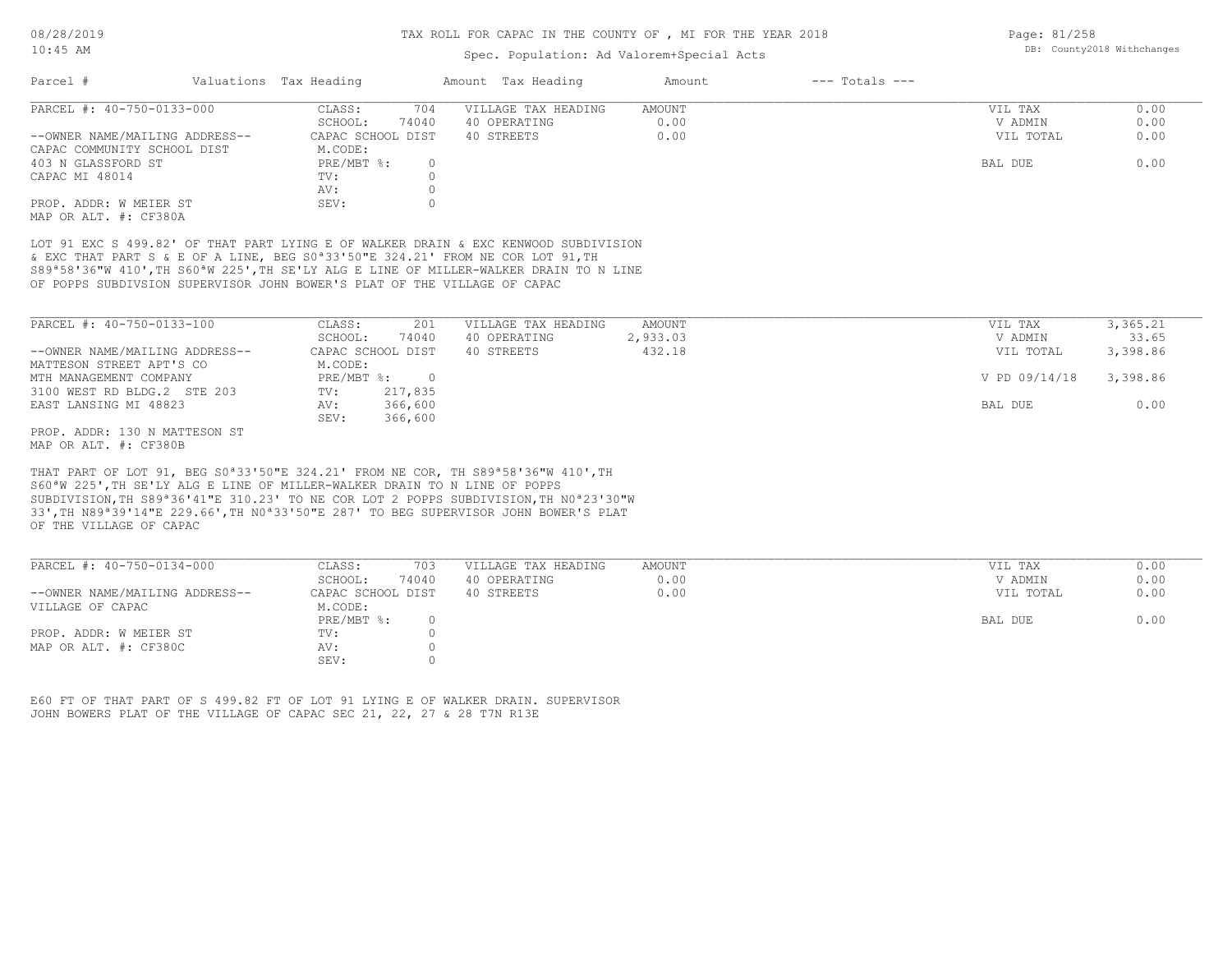#### TAX ROLL FOR CAPAC IN THE COUNTY OF , MI FOR THE YEAR 2018

### Spec. Population: Ad Valorem+Special Acts

Page: 82/258 DB: County2018 Withchanges

| Parcel #                                                      | Valuations Tax Heading |                   |       | Amount Tax Heading  | Amount | $---$ Totals $---$ |           |      |
|---------------------------------------------------------------|------------------------|-------------------|-------|---------------------|--------|--------------------|-----------|------|
| PARCEL #: 40-750-0137-000                                     |                        | CLASS:            | 704   | VILLAGE TAX HEADING | AMOUNT |                    | VIL TAX   | 0.00 |
|                                                               |                        | SCHOOL:           | 74040 | 40 OPERATING        | 0.00   |                    | V ADMIN   | 0.00 |
| --OWNER NAME/MAILING ADDRESS--                                |                        | CAPAC SCHOOL DIST |       | 40 STREETS          | 0.00   |                    | VIL TOTAL | 0.00 |
| CAPAC COMMUNITY SCHOOL                                        |                        | M.CODE:           |       |                     |        |                    |           |      |
| 403 N GLASSFORD ST                                            |                        | PRE/MBT %:        |       |                     |        |                    | BAL DUE   | 0.00 |
| CAPAC MI 48014-3016                                           |                        | TV:               |       |                     |        |                    |           |      |
|                                                               |                        | AV:               |       |                     |        |                    |           |      |
| PROP. ADDR: 403 N GLASSFORD STREET<br>MAP OR ALT. #: CF381A/B |                        | SEV:              |       |                     |        |                    |           |      |

SUPERVISOR JOHN BOWERS PLAT OF THE VILLAGE OF CAPAC FT & EXC N 358.5 FT OF W 716.18' OF E 1472' & EXC S 135' OF N 670' OF E 150' LOT 92 EXC W 6 AC & EXC N 360 FT OF E 755.82 FT & EXC S 175 FT OF N 535 FT OF E 150

| PARCEL #: 40-750-0137-100          | CLASS:            | 401            | VILLAGE TAX HEADING | AMOUNT | VIL TAX       | 574.07 |
|------------------------------------|-------------------|----------------|---------------------|--------|---------------|--------|
|                                    | SCHOOL:           | 74040          | 40 OPERATING        | 500.35 | V ADMIN       | 5.74   |
| --OWNER NAME/MAILING ADDRESS--     | CAPAC SCHOOL DIST |                | 40 STREETS          | 73.72  | VIL TOTAL     | 579.81 |
| HACKELBERG ROGER/LORI              | M.CODE:           | COREL          |                     |        |               |        |
| 309 N GLASSFORD ST                 |                   | PRE/MBT %: 100 |                     |        | V PD 09/07/18 | 579.81 |
| CAPAC MI 48014-3014                | TV:               | 37,161         |                     |        |               |        |
|                                    | AV:               | 54,800         |                     |        | BAL DUE       | 0.00   |
| PROP. ADDR: 309 N GLASSFORD STREET | SEV:              | 54,800         |                     |        |               |        |
| $\frac{1}{2}$                      |                   |                |                     |        |               |        |

MAP OR ALT. #: CF381F

CAPAC S135' OF N 670' OF E 150' OF LOT 92 SUPERVISOR JOHN BOWERS PLAT OF THE VILLAGE OF

| PARCEL #: 40-750-0138-000          | CLASS:            | 401    | VILLAGE TAX HEADING | AMOUNT | VIL TAX       | 403.66 |
|------------------------------------|-------------------|--------|---------------------|--------|---------------|--------|
|                                    | SCHOOL:           | 74040  | 40 OPERATING        | 351.82 | V ADMIN       | 4.03   |
| --OWNER NAME/MAILING ADDRESS--     | CAPAC SCHOOL DIST |        | 40 STREETS          | 51.84  | VIL TOTAL     | 407.69 |
| OROSCO FRANCES/CHRISTINA           | M.CODE:           | 00LSB  |                     |        |               |        |
| 319 GLASSFORD ST                   | PRE/MBT %: 100    |        |                     |        | V PD 08/23/18 | 407.69 |
| CAPAC MI 48014                     | TV:               | 26,130 |                     |        |               |        |
|                                    | AV:               | 37,600 |                     |        | BAL DUE       | 0.00   |
| PROP. ADDR: 319 N GLASSFORD STREET | SEV:              | 37,600 |                     |        |               |        |
| MAP OR ALT. #: CF381C              |                   |        |                     |        |               |        |

OF CAPAC S75 FT OF N 435 FT OF E 150 FT OF LOT 92 SUPERVISOR JOHN BOWERS PLAT OF THE VILLAGE

| PARCEL #: 40-750-0139-000          | 401<br>CLASS:     | VILLAGE TAX HEADING | AMOUNT | VIL TAX       | 934.63 |
|------------------------------------|-------------------|---------------------|--------|---------------|--------|
|                                    | 74040<br>SCHOOL:  | 40 OPERATING        | 814.60 | V ADMIN       | 9.34   |
| --OWNER NAME/MAILING ADDRESS--     | CAPAC SCHOOL DIST | 40 STREETS          | 120.03 | VIL TOTAL     | 943.97 |
| ROSS DAVID J                       | M.CODE:<br>COREL  |                     |        |               |        |
| 317 N GLASSFORD ST                 | PRE/MBT %: 100    |                     |        | V PD 09/07/18 | 943.97 |
| CAPAC MI 48014-3014                | 60,500<br>TV:     |                     |        |               |        |
|                                    | 60,500<br>AV:     |                     |        | BAL DUE       | 0.00   |
| PROP. ADDR: 317 N GLASSFORD STREET | 60,500<br>SEV:    |                     |        |               |        |
| MAP OR ALT. #: CF381D              |                   |                     |        |               |        |

VILLAGE OF CAPAC SEC 21, 22, 27 & 28 T7N R13E S100 FT OF N 535 FT OF E 150 FT OF LOT 92 SUPERVISOR JOHN BOWERS PLAT OF THE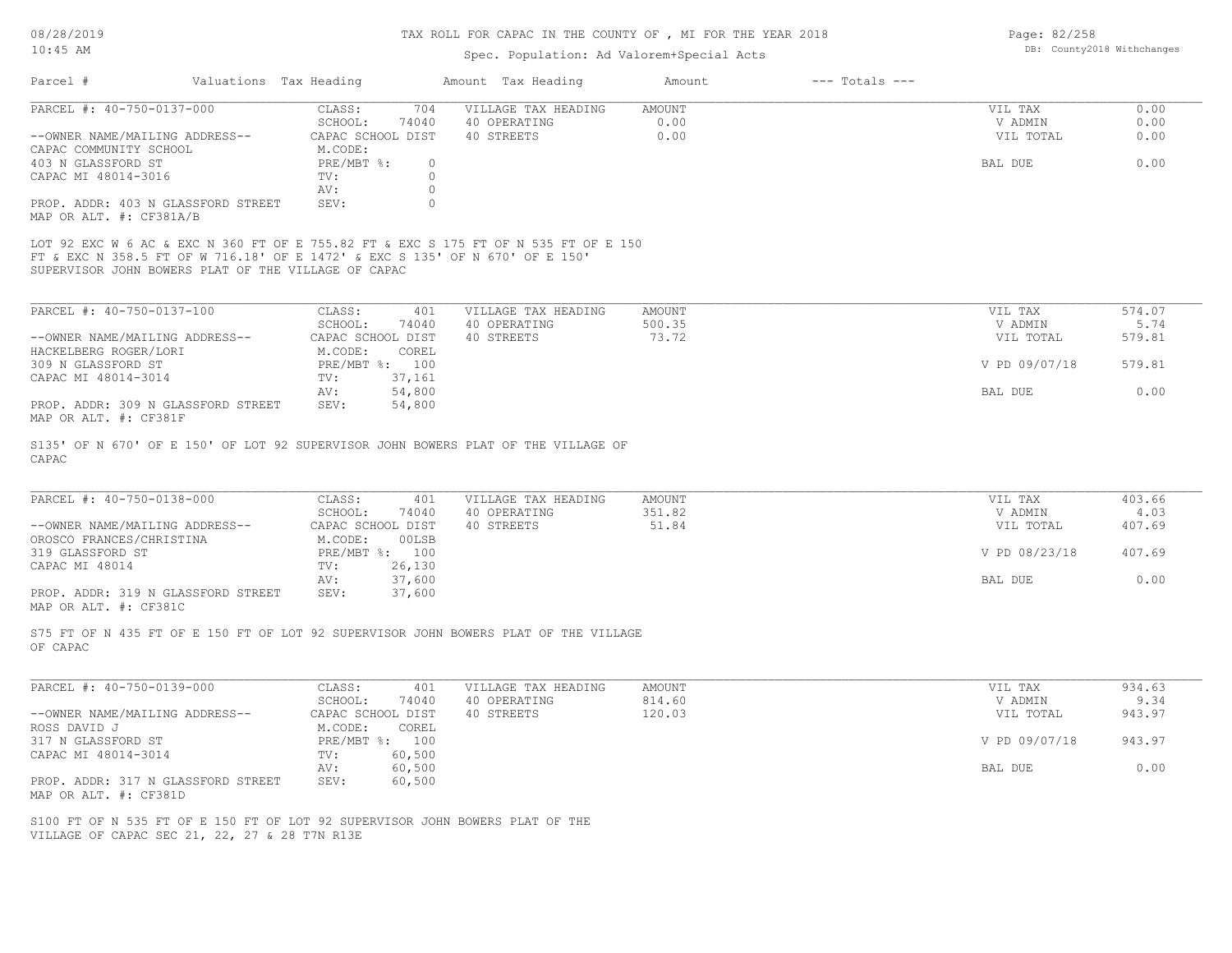#### TAX ROLL FOR CAPAC IN THE COUNTY OF , MI FOR THE YEAR 2018

### Spec. Population: Ad Valorem+Special Acts

Page: 83/258 DB: County2018 Withchanges

| Parcel #                       |                                    | Valuations Tax Heading |       | Amount Tax Heading  | Amount | $---$ Totals $---$ |           |      |
|--------------------------------|------------------------------------|------------------------|-------|---------------------|--------|--------------------|-----------|------|
| PARCEL #: 40-750-0140-000      |                                    | CLASS:                 | 704   | VILLAGE TAX HEADING | AMOUNT |                    | VIL TAX   | 0.00 |
|                                |                                    | SCHOOL:                | 74040 | 40 OPERATING        | 0.00   |                    | V ADMIN   | 0.00 |
| --OWNER NAME/MAILING ADDRESS-- |                                    | CAPAC SCHOOL DIST      |       | 40 STREETS          | 0.00   |                    | VIL TOTAL | 0.00 |
| CAPAC COMMUNITY SCHOOL         |                                    | M.CODE:                |       |                     |        |                    |           |      |
| 411 N GLASSFORD ST             |                                    | PRE/MBT %:             |       |                     |        |                    | BAL DUE   | 0.00 |
| CAPAC MI 48014-3016            |                                    | TV:                    |       |                     |        |                    |           |      |
|                                |                                    | AV:                    |       |                     |        |                    |           |      |
|                                | PROP. ADDR: 411 N GLASSFORD STREET | SEV:                   |       |                     |        |                    |           |      |
|                                |                                    |                        |       |                     |        |                    |           |      |

MAP OR ALT. #: CF381E

OF CAPAC SEC 21, 22, 27 & 28 T7N R13E S75 FT OF N 150 FT OF E 150 FT OF LOT 92 SUPERVISOR JOHN BOWERS PLAT OF THE VILLAGE

| PARCEL #: 40-750-0141-000      | CLASS:            | 703   | VILLAGE TAX HEADING | AMOUNT | VIL TAX   | 0.00 |
|--------------------------------|-------------------|-------|---------------------|--------|-----------|------|
|                                | SCHOOL:           | 74040 | 40 OPERATING        | 0.00   | V ADMIN   | 0.00 |
| --OWNER NAME/MAILING ADDRESS-- | CAPAC SCHOOL DIST |       | 40 STREETS          | 0.00   | VIL TOTAL | 0.00 |
| VILLAGE OF CAPAC               | M.CODE:           |       |                     |        |           |      |
|                                | PRE/MBT %:        |       |                     |        | BAL DUE   | 0.00 |
| PROP. ADDR: N GLASSFORD S      | TV:               |       |                     |        |           |      |
| MAP OR ALT. #: CF382A          | AV:               |       |                     |        |           |      |
|                                | SEV:              |       |                     |        |           |      |

SEC 21, 22, 27 & 28 T7N R13E W360 FT OF LOT 93 EXC N 100 FT. SUPERVISOR JOHN BOWERS PLAT OF THE VILLAGE OF CAPAC

| PARCEL #: 40-750-0142-000          | CLASS:            | 704   | VILLAGE TAX HEADING | AMOUNT | VIL TAX   | 0.00 |
|------------------------------------|-------------------|-------|---------------------|--------|-----------|------|
|                                    | SCHOOL:           | 74040 | 40 OPERATING        | 0.00   | V ADMIN   | 0.00 |
| --OWNER NAME/MAILING ADDRESS--     | CAPAC SCHOOL DIST |       | 40 STREETS          | 0.00   | VIL TOTAL | 0.00 |
| CAPAC COMM SCHOOL DIST             | M.CODE:           |       |                     |        |           |      |
|                                    | PRE/MBT %:        |       |                     |        | BAL DUE   | 0.00 |
| PROP. ADDR: 523 N GLASSFORD STREET | TV:               |       |                     |        |           |      |
| MAP OR ALT. #: CF382B              | AV:               |       |                     |        |           |      |
|                                    | SEV:              |       |                     |        |           |      |

SEC 21, 22, 27 & 28 T7N R13E OF LOT 95 & W 6 AC OF LOT 92 SUPERVISOR JOHN BOWERS PLAT OF THE VILLAGE OF CAPAC 100 FT & EXC W 360 FT OF S 659 FT & W 499.04 FT OF LOT 94 EXC N 66 FT & W 499.04 FT N292.5 FT OF E 1472 FT OF LOT 92 EXC S 75 FT OF N 150 FT OF E 150 FT, LOT 93 EXC N

| PARCEL #: 40-750-0143-000      | CLASS:<br>705     | VILLAGE TAX HEADING | AMOUNT | VIL TAX   | 0.00 |
|--------------------------------|-------------------|---------------------|--------|-----------|------|
|                                | 74040<br>SCHOOL:  | 40 OPERATING        | 0.00   | V ADMIN   | 0.00 |
| --OWNER NAME/MAILING ADDRESS-- | CAPAC SCHOOL DIST | 40 STREETS          | 0.00   | VIL TOTAL | 0.00 |
| COUNSEL ON AGING INC.,         | M.CODE:           |                     |        |           |      |
| 600 GRAND RIVER AVE            | $PRE/MBT$ %:      |                     |        | BAL DUE   | 0.00 |
| PORT HURON MI 48060            | TV:               |                     |        |           |      |
|                                | AV:               |                     |        |           |      |
| PROP. ADDR: 585 N MAIN ST      | SEV:              |                     |        |           |      |
| MAP OR ALT. #: CF383A          |                   |                     |        |           |      |

PLAT OF THE VILLAGE OF CAPAC SEC 21, 22, 27 & 28 T7N R13E N246 FT OF LOT 94 LYING E OF BONER SUB, EXC N 46 FT THEREOF. SUPERVISOR JOHN BOWERS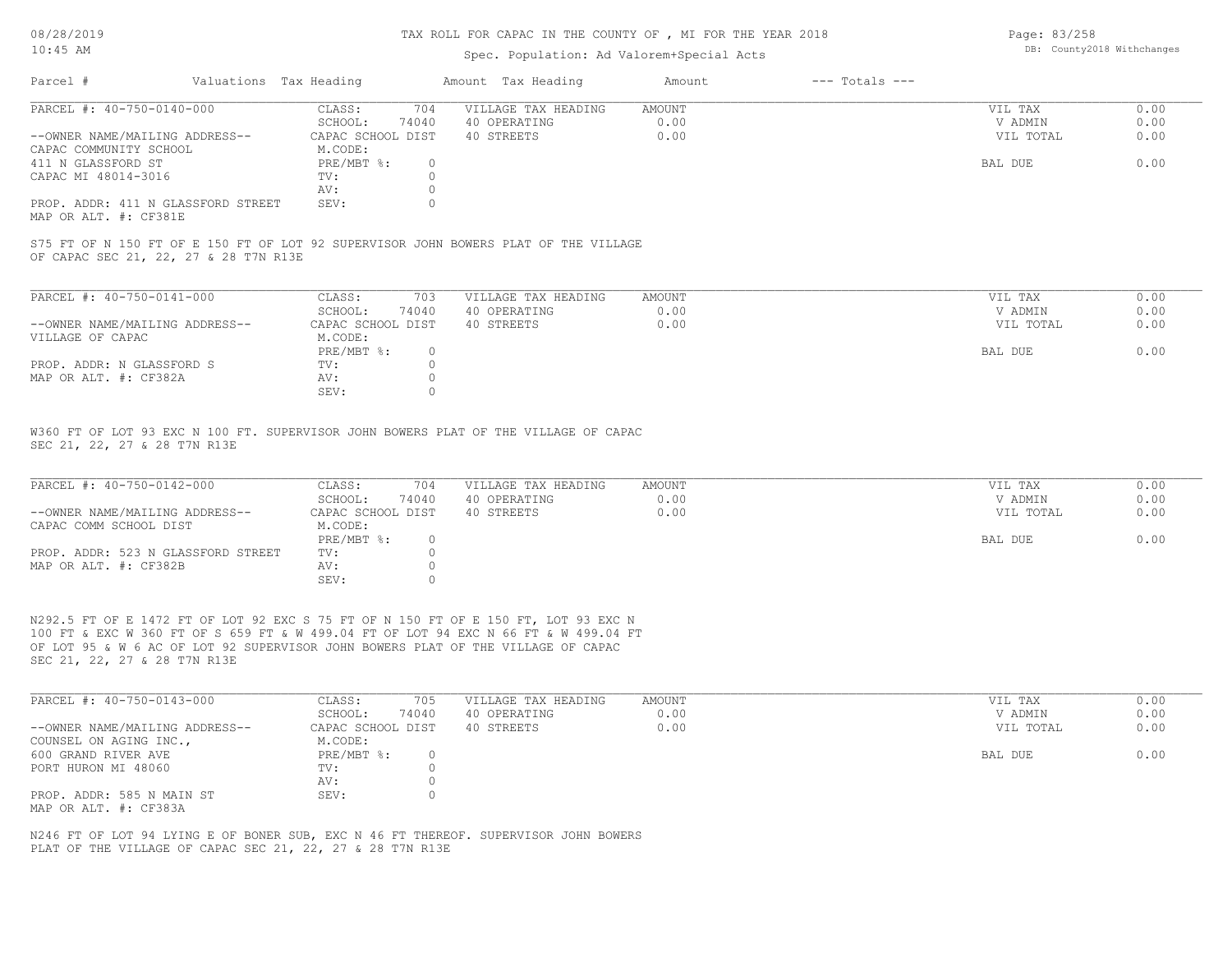### Spec. Population: Ad Valorem+Special Acts

| Page: 84/258 |                            |
|--------------|----------------------------|
|              | DB: County2018 Withchanges |

| Parcel #                       | Valuations Tax Heading |        | Amount Tax Heading  | Amount | $---$ Totals $---$ |               |        |
|--------------------------------|------------------------|--------|---------------------|--------|--------------------|---------------|--------|
| PARCEL #: 40-750-0144-000      | CLASS:                 | 401    | VILLAGE TAX HEADING | AMOUNT |                    | VIL TAX       | 578.31 |
|                                | SCHOOL:                | 74040  | 40 OPERATING        | 504.04 |                    | V ADMIN       | 5.78   |
| --OWNER NAME/MAILING ADDRESS-- | CAPAC SCHOOL DIST      |        | 40 STREETS          | 74.27  |                    | VIL TOTAL     | 584.09 |
| LYDICK ARTHUR M                | M.CODE:                |        |                     |        |                    |               |        |
| LYDICK PEGGY A                 | PRE/MBT %: 100         |        |                     |        |                    | V PD 08/27/18 | 584.09 |
| 509 N MAIN ST                  | TV:                    | 37,435 |                     |        |                    |               |        |
| CAPAC MI 48014-3151            | AV:                    | 51,100 |                     |        |                    | BAL DUE       | 0.00   |
|                                | SEV:                   | 51,100 |                     |        |                    |               |        |
| PROP. ADDR: 509 N MAIN ST      |                        |        |                     |        |                    |               |        |

MAP OR ALT. #: CF383B

OF THE VILLAGE OF CAPAC SEC 21, 22, 27 & 28 T7N R13E S113.50 FT OF THAT PART OF LOT 94 LYING E OF BONER SUB. SUPERVISOR JOHN BOWERS PLAT

| PARCEL #: 40-750-0145-000      | 401<br>CLASS:     | VILLAGE TAX HEADING | AMOUNT | VIL TAX       | 456.39 |
|--------------------------------|-------------------|---------------------|--------|---------------|--------|
|                                | 74040<br>SCHOOL:  | 40 OPERATING        | 397.78 | V ADMIN       | 4.56   |
| --OWNER NAME/MAILING ADDRESS-- | CAPAC SCHOOL DIST | 40 STREETS          | 58.61  | VIL TOTAL     | 460.95 |
| WHEELIHAN CHARLES M.           | M.CODE:           |                     |        |               |        |
| 14266 IMLAY CITY RD            | PRE/MBT %:        |                     |        | V PD 07/18/18 | 460.95 |
| CAPAC MI 48014                 | 29,543<br>TV:     |                     |        |               |        |
|                                | 41,700<br>AV:     |                     |        | BAL DUE       | 0.00   |
| PROP. ADDR: 507 N MAIN ST      | 41,700<br>SEV:    |                     |        |               |        |
| MAP OR ALT. #: CF384A          |                   |                     |        |               |        |

E160 FT OF N 70 FT OF LOT 95 SUPERVISOR JOHN BOWERS PLAT OF THE VILLAGE OF CAPAC

SEC 21, 22, 27 & 28 T7N R13E

| PARCEL #: 40-750-0146-000      | CLASS:<br>401     | VILLAGE TAX HEADING | AMOUNT | VIL TAX       | 400.36 |
|--------------------------------|-------------------|---------------------|--------|---------------|--------|
|                                | 74040<br>SCHOOL:  | 40 OPERATING        | 348.95 | V ADMIN       | 4.00   |
| --OWNER NAME/MAILING ADDRESS-- | CAPAC SCHOOL DIST | 40 STREETS          | 51.41  | VIL TOTAL     | 404.36 |
| LUMBARDO DOUGLAS W.            | M.CODE:<br>COREL  |                     |        |               |        |
| 538 N NEEPER ST                | PRE/MBT %: 100    |                     |        | V PD 09/07/18 | 404.36 |
| CAPAC MI 48014-3038            | 25,917<br>TV:     |                     |        |               |        |
|                                | 36,900<br>AV:     |                     |        | BAL DUE       | 0.00   |
| PROP. ADDR: 538 N NEEPER ST    | 36,900<br>SEV:    |                     |        |               |        |
|                                |                   |                     |        |               |        |

MAP OR ALT. #: CF384B

OF CAPAC SEC 21, 22, 27 & 28 T7N R13E W160 FT OF E 320 FT OF N 70 FT OF LOT 95 SUPERVISOR JOHN BOWERS PLAT OF THE VILLAGE

| PARCEL #: 40-750-0147-000      | 703<br>CLASS:     | VILLAGE TAX HEADING | AMOUNT | VIL TAX   | 0.00 |
|--------------------------------|-------------------|---------------------|--------|-----------|------|
|                                | 74040<br>SCHOOL:  | 40 OPERATING        | 0.00   | V ADMIN   | 0.00 |
| --OWNER NAME/MAILING ADDRESS-- | CAPAC SCHOOL DIST | 40 STREETS          | 0.00   | VIL TOTAL | 0.00 |
| STREETS-VILLAGE OF CAPAC       | M.CODE:           |                     |        |           |      |
|                                | PRE/MBT %:        |                     |        | BAL DUE   | 0.00 |
| PROP. ADDR: W PARK ST          | TV:               |                     |        |           |      |
| MAP OR ALT. #: CF385A/B        | AV:               |                     |        |           |      |
|                                | SEV:              |                     |        |           |      |

SUPERVISOR JOHN BOWERS PLAT OF THE VILLAGE OF CAPAC SEC 21, 22, 27 & 28 T7N R13E LOTS 94 & 95 EXC N 46 FT THEREOF. ALSO N 46 FT OF LOT 94 & N 100 FT OF LOT 93 150 FT OF N 66 FT OF LOT 97, & W 66 FT OF LOTS 96 & 97, & E 66 FT OF W 565.04 FT OF LOT 97 & W 66 FT OF E 216 FT OF LOTS 96 & 97 & E 66 FT OF W 941.04 FT OF LOT 95 & E S66 FT OF N 358.5 FT OF E 1472 FT OF LOT 92 & N 50 FT OF E 320 FT OF W 386 FT OF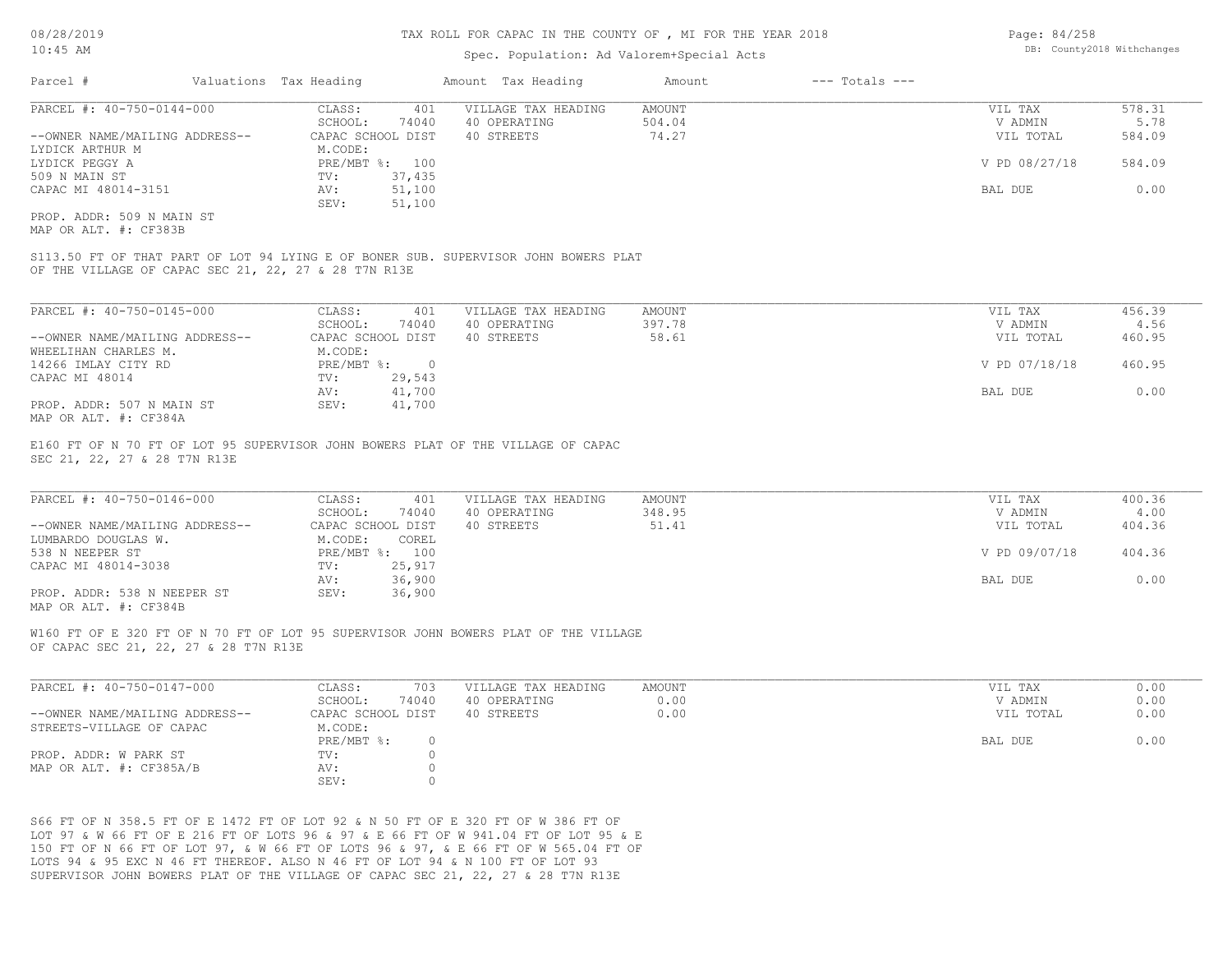## Spec. Population: Ad Valorem+Special Acts

| Page: 85/258 |                            |
|--------------|----------------------------|
|              | DB: County2018 Withchanges |

|                                                                               |                                                                              | Amount Tax Heading                                                               | Amount                            | $---$ Totals $---$              |                          |
|-------------------------------------------------------------------------------|------------------------------------------------------------------------------|----------------------------------------------------------------------------------|-----------------------------------|---------------------------------|--------------------------|
| PARCEL #: 40-750-0148-000<br>--OWNER NAME/MAILING ADDRESS--                   | CLASS:<br>401<br>SCHOOL:<br>74040<br>CAPAC SCHOOL DIST                       | VILLAGE TAX HEADING<br>40 OPERATING<br>40 STREETS                                | <b>AMOUNT</b><br>735.28<br>108.34 | VIL TAX<br>V ADMIN<br>VIL TOTAL | 843.62<br>8.43<br>852.05 |
| FICK PAMELA FAYE<br>530 N GLASSFORD ST                                        | M.CODE:<br>COREL<br>PRE/MBT %: 100                                           |                                                                                  |                                   | V PD 09/07/18                   | 852.05                   |
| CAPAC MI 48014-3015                                                           | 54,609<br>TV:<br>74,200<br>AV:                                               |                                                                                  |                                   | BAL DUE                         | 0.00                     |
| PROP. ADDR: 530 N GLASSFORD STREET<br>MAP OR ALT. #: CF385C                   | 74,200<br>SEV:                                                               |                                                                                  |                                   |                                 |                          |
| VILLAGE OF CAPAC                                                              | E160' OF W 725.04' OF N 146.64' OF LOT 95 SUPERVISOR JOHN BOWERS PLAT OF THE |                                                                                  |                                   |                                 |                          |
| PARCEL #: 40-750-0148-250                                                     | CLASS:<br>401                                                                | VILLAGE TAX HEADING                                                              | <b>AMOUNT</b>                     | VIL TAX                         | 711.78                   |
| --OWNER NAME/MAILING ADDRESS--                                                | SCHOOL:<br>74040<br>CAPAC SCHOOL DIST                                        | 40 OPERATING<br>40 STREETS                                                       | 620.37<br>91.41                   | V ADMIN<br>VIL TOTAL            | 7.11<br>718.89           |
| MORALES JUAN J<br>480 N GLASSFORD ST                                          | M.CODE:<br>00SCU<br>PRE/MBT %: 100                                           |                                                                                  |                                   | V PD 08/09/18                   | 718.89                   |
| CAPAC MI 48014-3015                                                           | 46,075<br>TV:<br>65,200<br>AV:                                               |                                                                                  |                                   | BAL DUE                         | 0.00                     |
| PROP. ADDR: 480 N GLASSFORD STREET<br>MAP OR ALT. #: CF385F                   | SEV:<br>65,200                                                               |                                                                                  |                                   |                                 |                          |
|                                                                               |                                                                              |                                                                                  |                                   |                                 |                          |
| PARCEL #: 40-750-0149-000                                                     | CLASS:<br>401<br>SCHOOL:<br>74040                                            | VILLAGE TAX HEADING<br>40 OPERATING                                              | <b>AMOUNT</b><br>593.07           | VIL TAX<br>V ADMIN              | 680.45<br>6.80           |
| --OWNER NAME/MAILING ADDRESS--<br>DAMS BRENT                                  | CAPAC SCHOOL DIST<br>M.CODE:<br>MCOOP                                        | 40 STREETS                                                                       | 87.38                             | VIL TOTAL                       | 687.25                   |
| DAMS MARIA<br>420 N GLASSFORD ST                                              | PRE/MBT %: 100<br>44,047<br>TV:                                              |                                                                                  |                                   | V PD 09/13/18                   | 687.25                   |
| CAPAC MI 48014<br>PROP. ADDR: 420 N GLASSFORD STREET<br>MAP OR ALT. #: CF385D | 60,000<br>AV:<br>60,000<br>SEV:                                              |                                                                                  |                                   | BAL DUE                         | 0.00                     |
| E160 FT OF W 725.04 FT OF LOT 95 EXC N 228.64 FT<br>T7N R13E                  |                                                                              | THEREOF. SUPERVISOR JOHN BOWERS PLAT OF THE VILLAGE OF CAPAC SEC 21, 22, 27 & 28 |                                   |                                 |                          |
| PARCEL #: 40-750-0150-000                                                     | CLASS:<br>401                                                                | VILLAGE TAX HEADING                                                              | <b>AMOUNT</b>                     | VIL TAX                         | 771.84                   |
| --OWNER NAME/MAILING ADDRESS--                                                | SCHOOL:<br>74040<br>CAPAC SCHOOL DIST                                        | 40 OPERATING<br>40 STREETS                                                       | 672.72<br>99.12                   | V ADMIN<br>VIL TOTAL            | 7.71<br>779.55           |
| ARGYRIS COURTNEY<br>505 N MAIN ST<br>CAPAC MI 48014-3151                      | COREL<br>M.CODE:<br>PRE/MBT %: 100<br>49,963<br>$\text{TV}$ :                |                                                                                  |                                   | V PD 09/07/18                   | 779.55                   |

THE VILLAGE OF CAPAC E320' OF S 84.5' ADJ LOT 104 ON N OF LOT 95 EXC W 150' SUPV JOHN BOWER'S PLAT OF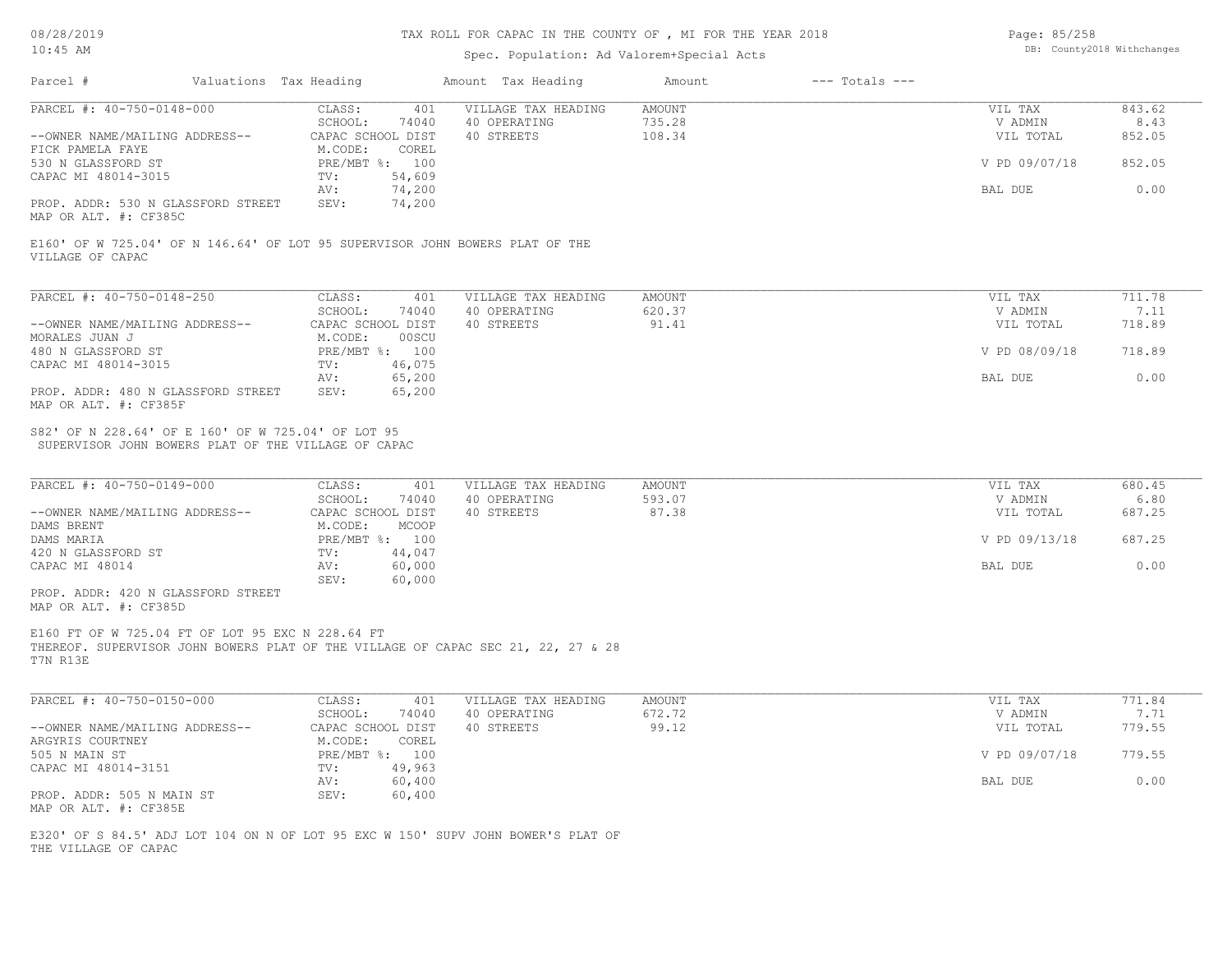## TAX ROLL FOR CAPAC IN THE COUNTY OF , MI FOR THE YEAR 2018

## Spec. Population: Ad Valorem+Special Acts

| Page: 86/258 |                            |
|--------------|----------------------------|
|              | DB: County2018 Withchanges |

| Parcel #                                                    | Valuations Tax Heading                  |                            | Amount Tax Heading                                                                  | Amount                    | $---$ Totals $---$ |                                 |                          |
|-------------------------------------------------------------|-----------------------------------------|----------------------------|-------------------------------------------------------------------------------------|---------------------------|--------------------|---------------------------------|--------------------------|
| PARCEL #: 40-750-0150-250<br>--OWNER NAME/MAILING ADDRESS-- | CLASS:<br>SCHOOL:<br>CAPAC SCHOOL DIST  | 401<br>74040               | VILLAGE TAX HEADING<br>40 OPERATING<br>40 STREETS                                   | AMOUNT<br>228.89<br>33.72 |                    | VIL TAX<br>V ADMIN<br>VIL TOTAL | 262.61<br>2.62<br>265.23 |
| NEMECEK JOSHUA J<br>208 E CHURCH ST                         | M.CODE:<br>PRE/MBT %: 0                 |                            |                                                                                     |                           |                    | V PD 09/27/18                   | 265.23                   |
| CAPAC MI 48014<br>PROP. ADDR: 424 N NEEPER ST               | TV:<br>AV:<br>SEV:                      | 7,250<br>7,250<br>7,250    |                                                                                     |                           |                    | BAL DUE                         | 0.00                     |
| MAP OR ALT. #: CF385G                                       |                                         |                            |                                                                                     |                           |                    |                                 |                          |
| VILLAGE OF CAPAC QC 1742/745<br>05/20/98                    |                                         |                            | W150' OF E 320' OF S 84.5' ADJ LOT 104 ON N OF LOT 95 SUPV JOHN BOWER'S PLAT OF THE |                           |                    |                                 |                          |
| PARCEL #: 40-750-0151-000                                   | CLASS:                                  | 401                        | VILLAGE TAX HEADING                                                                 | <b>AMOUNT</b>             |                    | VIL TAX                         | 522.30                   |
| --OWNER NAME/MAILING ADDRESS--                              | SCHOOL:<br>CAPAC SCHOOL DIST            | 74040                      | 40 OPERATING<br>40 STREETS                                                          | 455.23<br>67.07           |                    | V ADMIN<br>VIL TOTAL            | 5.22<br>527.52           |
| SEIDLER JO LOUISE<br>SEIDLER ELIZABETH L                    | M.CODE:<br>PRE/MBT %: 100               |                            |                                                                                     |                           |                    | V PD 08/09/18                   | 527.52                   |
| 400 N NEEPER ST P.O. Box 40<br>CAPAC MI 48014-3039          | TV:<br>AV:<br>SEV:                      | 33,810<br>47,300<br>47,300 |                                                                                     |                           |                    | BAL DUE                         | 0.00                     |
| PROP. ADDR: 400 N NEEPER ST<br>MAP OR ALT. #: CF386A1       |                                         |                            |                                                                                     |                           |                    |                                 |                          |
| THE VILLAGE OF CAPAC SEC 21, 22, 27 & 28 T7N R13E           |                                         |                            | W75 FT OF E 150 FT OF LOT 96 EXC N 146.5 FT THEREOF SUPERVISOR JOHN BOWERS PLAT OF  |                           |                    |                                 |                          |
| PARCEL #: 40-750-0152-000                                   | CLASS:                                  | 401                        | VILLAGE TAX HEADING                                                                 | <b>AMOUNT</b><br>424.32   |                    | VIL TAX                         | 486.84<br>4.86           |
| --OWNER NAME/MAILING ADDRESS--                              | SCHOOL:<br>CAPAC SCHOOL DIST<br>M.CODE: | 74040                      | 40 OPERATING<br>40 STREETS                                                          | 62.52                     |                    | V ADMIN<br>VIL TOTAL            | 491.70                   |
| KING JEREMY L<br>KING JENNIFER A<br>410 N NEEPER ST         | PRE/MBT %: 100<br>TV:                   | 31,514                     |                                                                                     |                           |                    | V PD 08/14/18                   | 491.70                   |
| CAPAC MI 48014                                              | AV:<br>SEV:                             | 42,800<br>42,800           |                                                                                     |                           |                    | BAL DUE                         | 0.00                     |
| PROP. ADDR: 410 N NEEPER ST<br>MAP OR ALT. #: CF386A2       |                                         |                            |                                                                                     |                           |                    |                                 |                          |
|                                                             |                                         |                            | N146.50' OF E 150' OF LOT 96 SUPERVISOR JOHN BOWERS PLAT OF THE VILLAGE OF CAPAC    |                           |                    |                                 |                          |
| PARCEL #: 40-750-0153-000                                   | CLASS:                                  | 401                        | VILLAGE TAX HEADING                                                                 | <b>AMOUNT</b>             |                    | VIL TAX                         | 606.31                   |
| --OWNER NAME/MAILING ADDRESS--                              | SCHOOL:<br>CAPAC SCHOOL DIST            | 74040                      | 40 OPERATING<br>40 STREETS                                                          | 528.45<br>77.86           |                    | V ADMIN<br>VIL TOTAL            | 6.06<br>612.37           |
| AXT STEVEN W<br>115 KEMPF COURT                             | M.CODE:<br>PRE/MBT %: 100               | COREL                      |                                                                                     |                           |                    | V PD 09/07/18                   | 612.37                   |
| CAPAC MI 48014                                              | TV:<br>AV:                              | 39,248<br>55,300           |                                                                                     |                           |                    | BAL DUE                         | 0.00                     |
| PROP. ADDR: 115 W KEMPF COURT<br>MAP OR ALT. #: CF86B       | SEV:                                    | 55,300                     |                                                                                     |                           |                    |                                 |                          |

SEC 21, 22, 27 & 28 T7N R13E S146 FT OF E 75 FT OF LOT 96 SUPERVISOR JOHN BOWERS PLAT OF THE VILLAGE OF CAPAC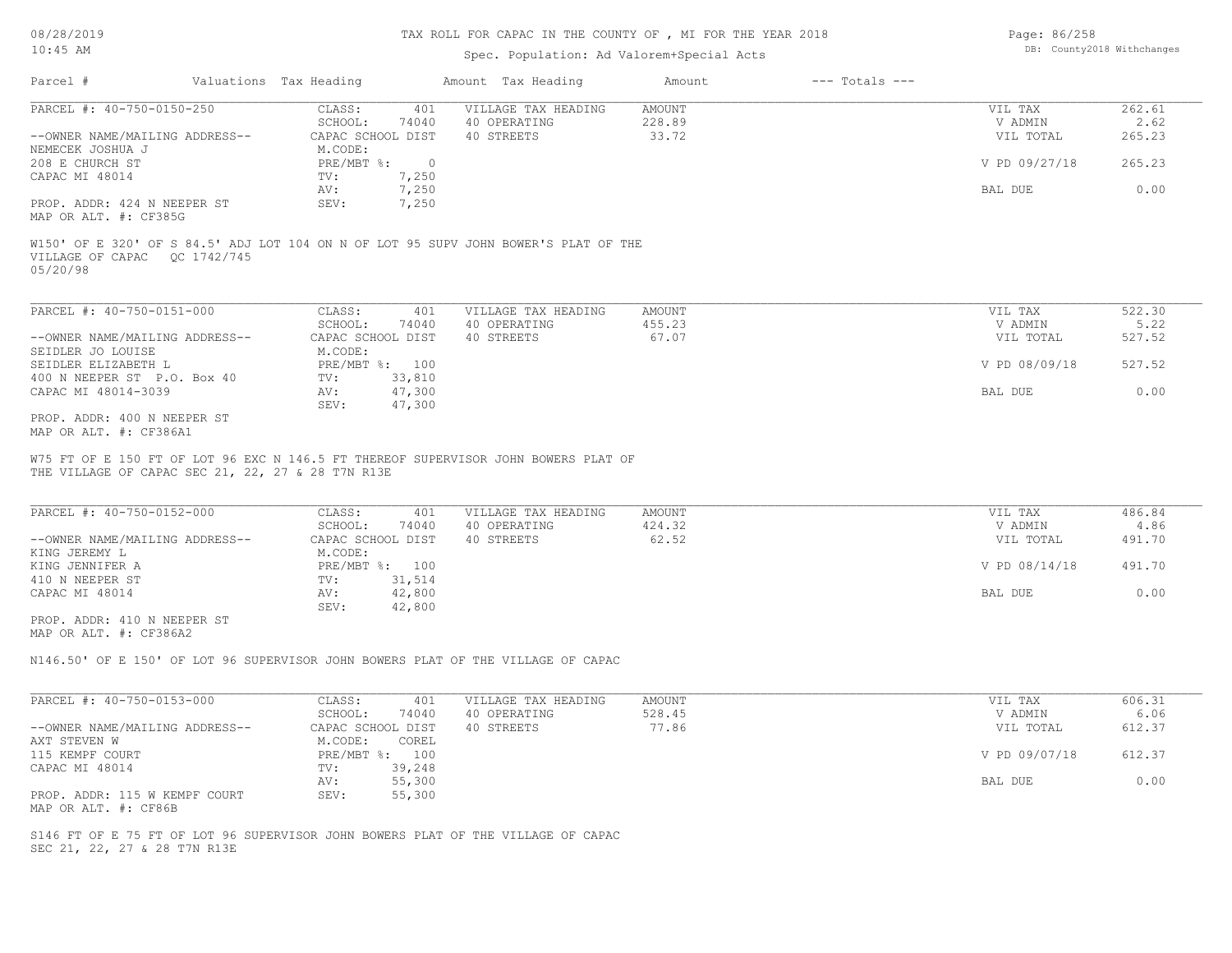#### TAX ROLL FOR CAPAC IN THE COUNTY OF , MI FOR THE YEAR 2018

### Spec. Population: Ad Valorem+Special Acts

Page: 87/258 DB: County2018 Withchanges

| Parcel #                       | Valuations Tax Heading |        | Amount Tax Heading  | Amount | $---$ Totals $---$ |           |        |
|--------------------------------|------------------------|--------|---------------------|--------|--------------------|-----------|--------|
| PARCEL #: 40-750-0154-000      | CLASS:                 | 401    | VILLAGE TAX HEADING | AMOUNT |                    | VIL TAX   | 675.09 |
|                                | SCHOOL:                | 74040  | 40 OPERATING        | 588.39 |                    | V ADMIN   | 6.75   |
| --OWNER NAME/MAILING ADDRESS-- | CAPAC SCHOOL DIST      |        | 40 STREETS          | 86.70  |                    | VIL TOTAL | 681.84 |
| DCH RENOVATIONS                | M.CODE:                |        |                     |        |                    |           |        |
| 401 N NEEPER ST                | $PRE/MBT$ %:           |        |                     |        |                    | BAL DUE   | 681.84 |
| CAPAC MI 48014-3041            | TV:                    | 43,700 |                     |        |                    |           |        |
|                                | AV:                    | 43,700 |                     |        |                    |           |        |
| PROP. ADDR: 401 N NEEPER ST    | SEV:                   | 43,700 |                     |        |                    |           |        |
|                                |                        |        |                     |        |                    |           |        |

MAP OR ALT. #: CF386C

OF CAPAC SEC 21, 22, 27 & 28 T7N R13E W170 FT OF E 386 FT OF S 60 FT OF LOT 96 SUPERVISOR JOHN BOWERS PLAT OF THE VILLAGE

| PARCEL #: 40-750-0155-000      | CLASS:            | 401    | VILLAGE TAX HEADING | AMOUNT | VIL TAX   | 718.37 |
|--------------------------------|-------------------|--------|---------------------|--------|-----------|--------|
|                                | SCHOOL:           | 74040  | 40 OPERATING        | 626.12 | V ADMIN   | 7.18   |
| --OWNER NAME/MAILING ADDRESS-- | CAPAC SCHOOL DIST |        | 40 STREETS          | 92.25  | VIL TOTAL | 725.55 |
| GWISDALLA ANNETTE M            | M.CODE:           |        |                     |        |           |        |
| 405 N NEEPER ST                | $PRE/MBT$ %:      | 100    |                     |        | BAL DUE   | 725.55 |
| CAPAC MI 48014                 | TV:               | 46,502 |                     |        |           |        |
|                                | AV:               | 62,900 |                     |        |           |        |
| PROP. ADDR: 405 N NEEPER ST    | SEV:              | 62,900 |                     |        |           |        |
| MAP OR ALT. #: CF386D/F        |                   |        |                     |        |           |        |

OF CAPAC SEC 21, 22, 27 & 28 T7N R13E 60 FT & EX N 110.5 FT OF SAID W 20 FT. SUPERVISOR JOHN BOWERS PLAT OF THE VILLAGE N122 FT OF S 182 FT OF W 150 FT OF E 366 FT & W 20 FT OF E 386 FT OF LOT 96 EXC S

| PARCEL #: 40-750-0156-000      | CLASS:            | 401    | VILLAGE TAX HEADING | AMOUNT | VIL TAX       | 667.31 |
|--------------------------------|-------------------|--------|---------------------|--------|---------------|--------|
|                                | SCHOOL:           | 74040  | 40 OPERATING        | 581.61 | V ADMIN       | 6.67   |
| --OWNER NAME/MAILING ADDRESS-- | CAPAC SCHOOL DIST |        | 40 STREETS          | 85.70  | VIL TOTAL     | 673.98 |
| OCONNOR BETTY J                | M.CODE:           |        |                     |        |               |        |
| 411 N NEEPER ST                | $PRE/MBT$ %:      | 100    |                     |        | V PD 08/21/18 | 673.98 |
| CAPAC MI 48014-3041            | TV:               | 43,196 |                     |        |               |        |
|                                | AV:               | 58,600 |                     |        | BAL DUE       | 0.00   |
| PROP. ADDR: 411 N NEEPER ST    | SEV:              | 58,600 |                     |        |               |        |
| MAP OR ALT. #: CF386G/H        |                   |        |                     |        |               |        |

 $\_$  , and the state of the state of the state of the state of the state of the state of the state of the state of the state of the state of the state of the state of the state of the state of the state of the state of the

T7N R13E FT OF LOT 96 SUPERVISOR JOHN BOWERS PLAT OF THE VILLAGE OF CAPAC SEC 21, 22 27 & 28 W150 FT OF E 366 FT OF LOT 96 EXC S 182 FT THEREOF & N 110.5 FT OF W 20 FT OF E 386

| PARCEL #: 40-750-0157-000                    | CLASS:            | 401    | VILLAGE TAX HEADING | AMOUNT | VIL TAX       | 562.74 |
|----------------------------------------------|-------------------|--------|---------------------|--------|---------------|--------|
|                                              | SCHOOL:           | 74040  | 40 OPERATING        | 490.47 | V ADMIN       | 5.62   |
| --OWNER NAME/MAILING ADDRESS--               | CAPAC SCHOOL DIST |        | 40 STREETS          | 72.27  | VIL TOTAL     | 568.36 |
| MCDERMOTT LOGAN                              | M.CODE:           |        |                     |        |               |        |
| MCDERMOTT KATHERINE                          | PRE/MBT %: 100    |        |                     |        | V PD 10/04/18 | 568.36 |
| 408 N GLASSFORD STREET                       | TV:               | 36,427 |                     |        |               |        |
| CAPAC MI 48014                               | AV:               | 50,700 |                     |        | BAL DUE       | 0.00   |
|                                              | SEV:              | 50,700 |                     |        |               |        |
| PROP. ADDR: 408 N GLASSFORD STREET           |                   |        |                     |        |               |        |
| $\cdots$ $\cdots$ $\cdots$ $\cdots$ $\cdots$ |                   |        |                     |        |               |        |

MAP OR ALT. #: CF386I

 SEC 21, 22, 27 & 28 T7N R13E SUPERVISOR JOHN BOWERS PLAT OF THE VILLAGE OF CAPAC S100 FT OF N 200 FT OF E 150 FT OF W 216 FT OF LOT 96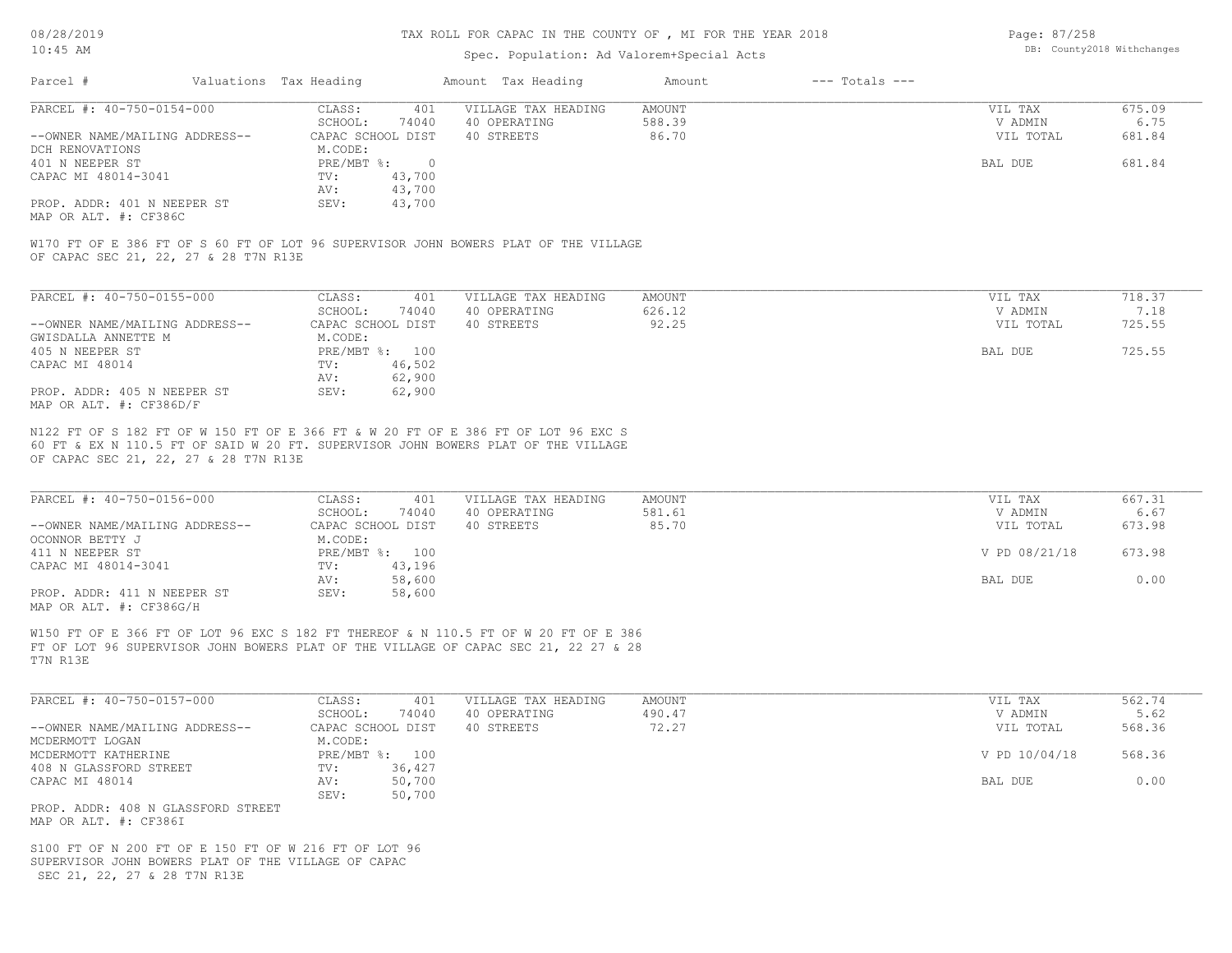## TAX ROLL FOR CAPAC IN THE COUNTY OF , MI FOR THE YEAR 2018

# Spec. Population: Ad Valorem+Special Acts

| Page: 88/258 |                            |
|--------------|----------------------------|
|              | DB: County2018 Withchanges |

|                                                                                                                                 |                                                                            | spec. Population: Ad valorem special Acts         |                           |                    |                                 |                          |
|---------------------------------------------------------------------------------------------------------------------------------|----------------------------------------------------------------------------|---------------------------------------------------|---------------------------|--------------------|---------------------------------|--------------------------|
| Parcel #                                                                                                                        | Valuations Tax Heading                                                     | Amount Tax Heading                                | Amount                    | $---$ Totals $---$ |                                 |                          |
| PARCEL #: 40-750-0158-000                                                                                                       | CLASS:<br>401<br>SCHOOL:<br>74040                                          | VILLAGE TAX HEADING<br>40 OPERATING               | AMOUNT<br>521.29          |                    | VIL TAX<br>V ADMIN              | 598.10<br>5.98           |
| --OWNER NAME/MAILING ADDRESS--                                                                                                  | CAPAC SCHOOL DIST                                                          | 40 STREETS                                        | 76.81                     |                    | VIL TOTAL                       | 604.08                   |
| BAKER DEWAYNE D                                                                                                                 | M.CODE:                                                                    |                                                   |                           |                    |                                 |                          |
| 402 N GLASSFORD ST<br>CAPAC MI 48014-3015                                                                                       | PRE/MBT %: 100<br>38,716<br>TV:                                            |                                                   |                           |                    | V PD 07/30/18                   | 604.08                   |
|                                                                                                                                 | 54,700<br>AV:                                                              |                                                   |                           |                    | BAL DUE                         | 0.00                     |
| PROP. ADDR: 402 N GLASSFORD STREET<br>MAP OR ALT. #: CF386J                                                                     | SEV:<br>54,700                                                             |                                                   |                           |                    |                                 |                          |
| E150 FT OF W 216 FT OF LOT 96 EXC N 200 FT. SUPERVISOR JOHN BOWERS PLAT OF THE<br>VILLAGE OF CAPAC SEC 21, 22, 27 & 28 T7N R13E |                                                                            |                                                   |                           |                    |                                 |                          |
| PARCEL #: 40-750-0159-000                                                                                                       | CLASS:<br>401                                                              | VILLAGE TAX HEADING                               | <b>AMOUNT</b>             |                    | VIL TAX                         | 544.88                   |
|                                                                                                                                 | SCHOOL:<br>74040                                                           | 40 OPERATING                                      | 474.91                    |                    | V ADMIN                         | 5.44                     |
| --OWNER NAME/MAILING ADDRESS--                                                                                                  | CAPAC SCHOOL DIST                                                          | 40 STREETS                                        | 69.97                     |                    | VIL TOTAL                       | 550.32                   |
| CROMAS MARK F/LUCY M<br>2447 S SUMERS RD                                                                                        | M.CODE:<br>$PRE/MBT$ $\div$ 0                                              |                                                   |                           |                    | V PD 08/21/18                   | 550.32                   |
| IMLAY CITY MI 48444                                                                                                             | TV:<br>35,272                                                              |                                                   |                           |                    |                                 |                          |
|                                                                                                                                 | 49,200<br>AV:                                                              |                                                   |                           |                    | BAL DUE                         | 0.00                     |
| PROP. ADDR: 416 N GLASSFORD STREET<br>MAP OR ALT. #: CF386K                                                                     | SEV:<br>49,200                                                             |                                                   |                           |                    |                                 |                          |
| VILLAGE OF CAPAC SEC 21, 22, 27 & 28 T7N R13E<br>PARCEL #: 40-750-0160-000<br>--OWNER NAME/MAILING ADDRESS--<br>ROBINS MICHAEL  | CLASS:<br>401<br>SCHOOL:<br>74040<br>CAPAC SCHOOL DIST<br>COREL<br>M.CODE: | VILLAGE TAX HEADING<br>40 OPERATING<br>40 STREETS | AMOUNT<br>527.26<br>77.69 |                    | VIL TAX<br>V ADMIN<br>VIL TOTAL | 604.95<br>6.04<br>610.99 |
| ROBINS BARBARA, ZARNA JESSICA L                                                                                                 | PRE/MBT %: 100                                                             |                                                   |                           |                    | V PD 09/07/18                   | 610.99                   |
| 316 N NEEPER ST<br>CAPAC MI 48014-3036                                                                                          | 39,160<br>TV:<br>44,300<br>AV:<br>SEV:<br>44,300                           |                                                   |                           |                    | BAL DUE                         | 0.00                     |
| PROP. ADDR: 316 N NEEPER ST<br>MAP OR ALT. #: CF387A1                                                                           |                                                                            |                                                   |                           |                    |                                 |                          |
| S65 FT OF E 150 FT OF LOT 97 SUPERVISOR JOHN BOWERS PLAT OF THE VILLAGE OF CAPAC<br>SEC 21, 22, 27 & 28 T7N R13E                |                                                                            |                                                   |                           |                    |                                 |                          |
| PARCEL #: 40-750-0161-000                                                                                                       | CLASS:<br>401                                                              | VILLAGE TAX HEADING                               | <b>AMOUNT</b>             |                    | VIL TAX                         | 629.20                   |
|                                                                                                                                 | SCHOOL:<br>74040                                                           | 40 OPERATING                                      | 548.40                    |                    | V ADMIN                         | 6.29                     |
| --OWNER NAME/MAILING ADDRESS--<br>LEVERENZ SALLY ANN                                                                            | CAPAC SCHOOL DIST<br>M.CODE:<br>COREL                                      | 40 STREETS                                        | 80.80                     |                    | VIL TOTAL                       | 635.49                   |
| LEVERENZ GERALD L                                                                                                               | PRE/MBT %: 100                                                             |                                                   |                           |                    | V PD 09/07/18                   | 635.49                   |
| P.O. BOX 539                                                                                                                    | 40,730<br>TV:                                                              |                                                   |                           |                    |                                 |                          |
| CAPAC MI 48014-3036                                                                                                             | 56,700<br>AV:<br>SEV:<br>56,700                                            |                                                   |                           |                    | BAL DUE                         | 0.00                     |
| PROP. ADDR: 320 N NEEPER ST<br>MAP OR ALT. #: CF387A2                                                                           |                                                                            |                                                   |                           |                    |                                 |                          |
| N85 FT OF S 150 FT OF E 150 FT OF LOT 97 SUPERVISOR JOHN BOWERS PLAT OF THE VILLAGE<br>OF CAPAC SEC 21, 22, 27 & 28 T7N R13E    |                                                                            |                                                   |                           |                    |                                 |                          |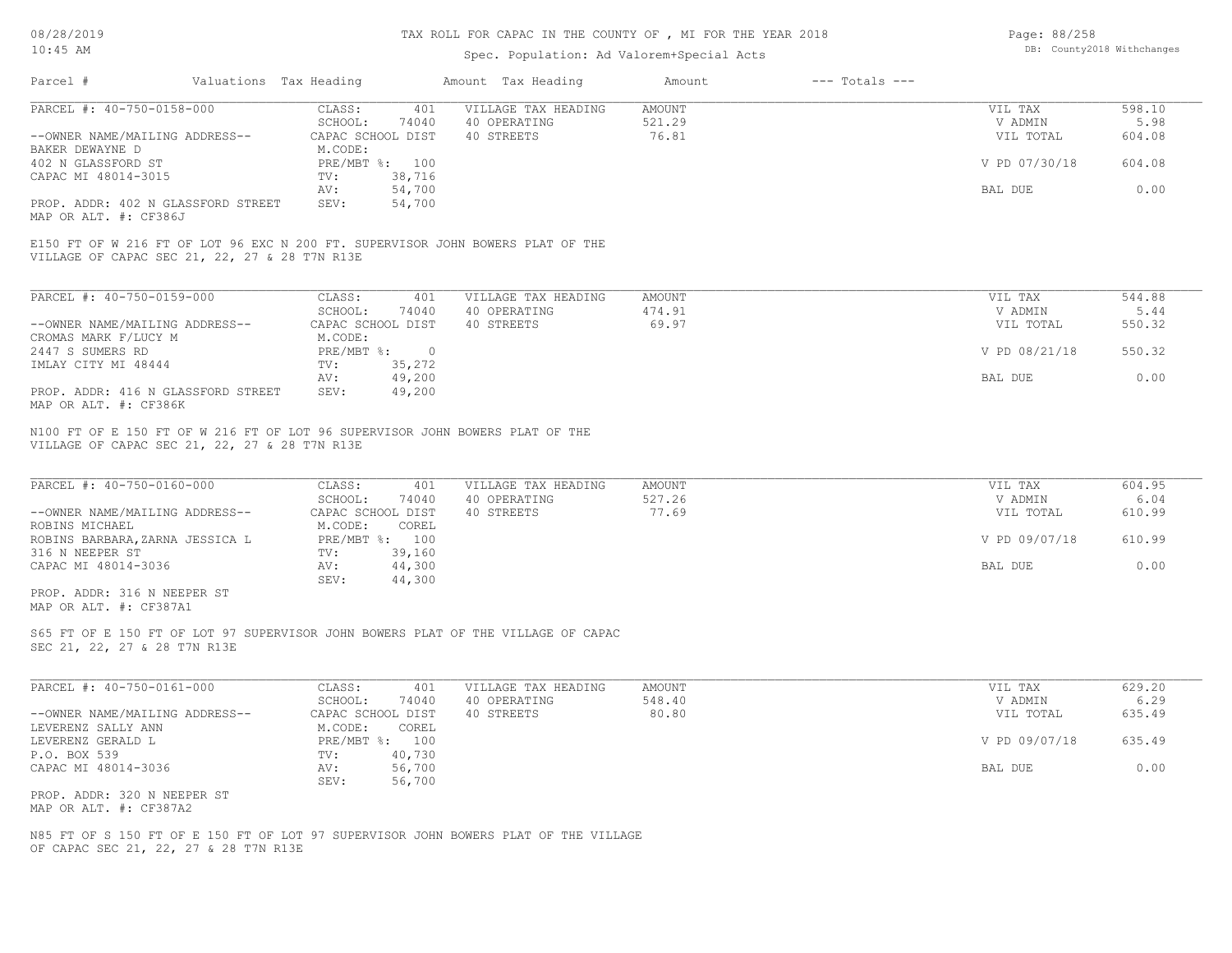### Spec. Population: Ad Valorem+Special Acts

| Page: 89/258 |                            |
|--------------|----------------------------|
|              | DB: County2018 Withchanges |

| Parcel #                       | Valuations Tax Heading |        | Amount Tax Heading  | Amount | $---$ Totals $---$ |               |        |
|--------------------------------|------------------------|--------|---------------------|--------|--------------------|---------------|--------|
| PARCEL #: 40-750-0162-000      | CLASS:                 | 401    | VILLAGE TAX HEADING | AMOUNT |                    | VIL TAX       | 532.17 |
|                                | SCHOOL:                | 74040  | 40 OPERATING        | 463.83 |                    | V ADMIN       | 5.32   |
| --OWNER NAME/MAILING ADDRESS-- | CAPAC SCHOOL DIST      |        | 40 STREETS          | 68.34  |                    | VIL TOTAL     | 537.49 |
| GRONE STEVEN                   | M.CODE:                | COREL  |                     |        |                    |               |        |
| GRONE MICHELLE                 | PRE/MBT %: 100         |        |                     |        |                    | V PD 09/07/18 | 537.49 |
| 313 N NEEPER ST                | TV:                    | 34,449 |                     |        |                    |               |        |
| CAPAC MI 48014                 | AV:                    | 48,400 |                     |        |                    | BAL DUE       | 0.00   |
|                                | SEV:                   | 48,400 |                     |        |                    |               |        |
| PROP. ADDR: 313 N NEEPER ST    |                        |        |                     |        |                    |               |        |

MAP OR ALT. #: CF387B

OF CAPAC SEC 21, 22, 27 & 28 T7N R13E S75 FT OF W 150 FT OF E 366 FT OF LOT 97 SUPERVISOR JOHN BOWERS PLAT OF THE VILLAGE

| PARCEL #: 40-750-0163-000          | CLASS:            | 401    | VILLAGE TAX HEADING | AMOUNT | VIL TAX       | 568.42 |
|------------------------------------|-------------------|--------|---------------------|--------|---------------|--------|
|                                    | SCHOOL:           | 74040  | 40 OPERATING        | 495.42 | V ADMIN       | 5.68   |
| --OWNER NAME/MAILING ADDRESS--     | CAPAC SCHOOL DIST |        | 40 STREETS          | 73.00  | VIL TOTAL     | 574.10 |
| WHEELER THOMAS A                   | M.CODE:           |        |                     |        |               |        |
| 320 N GLASSFORD STREET             | PRE/MBT %: 100    |        |                     |        | V PD 08/21/18 | 574.10 |
| CAPAC, MI 48014                    | TV:               | 36,795 |                     |        |               |        |
|                                    | AV:               | 51,100 |                     |        | BAL DUE       | 0.00   |
| PROP. ADDR: 320 N GLASSFORD STREET | SEV:              | 51,100 |                     |        |               |        |
| MAP OR ALT. #: CF387D/F            |                   |        |                     |        |               |        |

THE VILLAGE OF CAPAC SEC 21, 22, 27 & 28 T7N R13E S91 FT OF N 141 FT OF W 170 FT OF E 536 FT OF LOT 97 SUPERVISOR JOHN BOWERS PLAT OF

| PARCEL #: 40-750-0164-000                             | CLASS:<br>401     | VILLAGE TAX HEADING | AMOUNT | VIL TAX       | 665.65 |
|-------------------------------------------------------|-------------------|---------------------|--------|---------------|--------|
|                                                       | 74040<br>SCHOOL:  | 40 OPERATING        | 580.17 | V ADMIN       | 6.65   |
| --OWNER NAME/MAILING ADDRESS--                        | CAPAC SCHOOL DIST | 40 STREETS          | 85.48  | VIL TOTAL     | 672.30 |
| LOGAN MATTHEW/TRACY                                   | M.CODE:<br>COREL  |                     |        |               |        |
| 317 N NEEPER ST                                       | PRE/MBT %: 100    |                     |        | V PD 09/07/18 | 672.30 |
| CAPAC MI 48014-3037                                   | 43,089<br>TV:     |                     |        |               |        |
|                                                       | 60,400<br>AV:     |                     |        | BAL DUE       | 0.00   |
| PROP. ADDR: 317 N NEEPER ST                           | 60,400<br>SEV:    |                     |        |               |        |
| MAP OR ALT. #: CF387E                                 |                   |                     |        |               |        |
|                                                       |                   |                     |        |               |        |
| N 91 FT OF S 166 FT OF W 150 FT OF E 366 FT OF LOT 97 |                   |                     |        |               |        |
| SUPERVISOR JOHN BOWERS PLAT OF THE VILLAGE OF CAPAC   |                   |                     |        |               |        |
| SEC 21, 22, 27 & 28 T7N R13E                          |                   |                     |        |               |        |

| PARCEL #: 40-750-0165-000          | CLASS:       | 401               | VILLAGE TAX HEADING | AMOUNT | VIL TAX       | 418.38 |
|------------------------------------|--------------|-------------------|---------------------|--------|---------------|--------|
|                                    | SCHOOL:      | 74040             | 40 OPERATING        | 364.65 | V ADMIN       | 4.18   |
| --OWNER NAME/MAILING ADDRESS--     |              | CAPAC SCHOOL DIST | 40 STREETS          | 53.73  | VIL TOTAL     | 422.56 |
| ROBBERSTAD TIMOYHY                 | M.CODE:      |                   |                     |        |               |        |
| 1818 N VAN DYKE ROAD               | $PRE/MBT$ %: |                   |                     |        | V PD 09/06/18 | 422.56 |
| IMLAY CITY MI 48444                | TV:          | 27,083            |                     |        |               |        |
|                                    | AV:          | 39,300            |                     |        | BAL DUE       | 0.00   |
| PROP. ADDR: 316 N GLASSFORD STREET | SEV:         | 39,300            |                     |        |               |        |
| MAP OR ALT. #: CF387F              |              |                   |                     |        |               |        |

OF CAPAC SEC 21, 22, 27 & 28 T7N R13E S75 FT OF W 170 FT OF E 536 FT OF LOT 97 SUPERVISOR JOHN BOWERS PLAT OF THE VILLAGE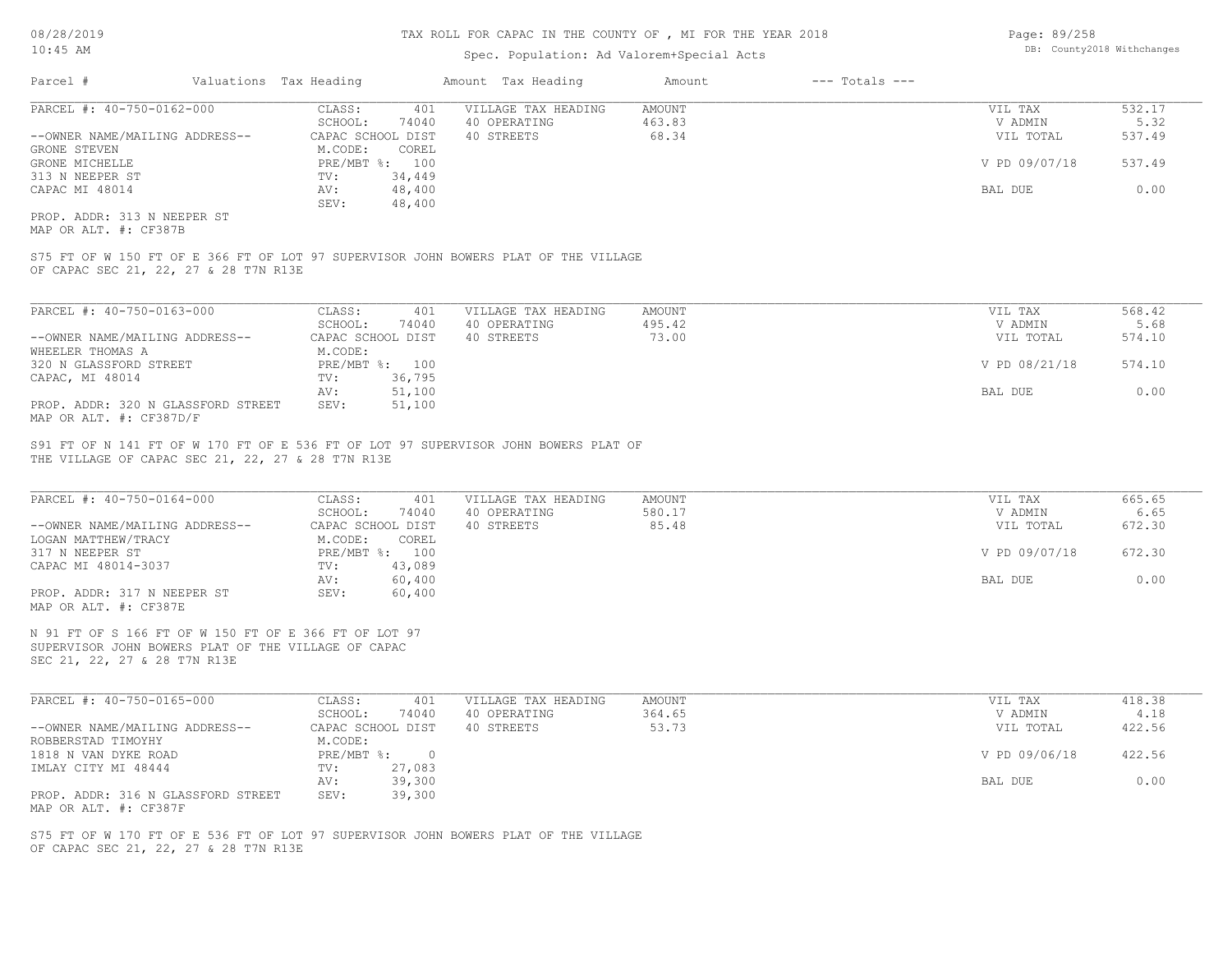#### TAX ROLL FOR CAPAC IN THE COUNTY OF , MI FOR THE YEAR 2018

### Spec. Population: Ad Valorem+Special Acts

| Page: 90/258 |                            |
|--------------|----------------------------|
|              | DB: County2018 Withchanges |

| Parcel #                           | Valuations Tax Heading |                   | Amount Tax Heading  | Amount | $---$ Totals $---$ |               |        |
|------------------------------------|------------------------|-------------------|---------------------|--------|--------------------|---------------|--------|
| PARCEL #: 40-750-0166-000          | CLASS:                 | 401               | VILLAGE TAX HEADING | AMOUNT |                    | VIL TAX       | 431.35 |
|                                    | SCHOOL:                | 74040             | 40 OPERATING        | 375.96 |                    | V ADMIN       | 4.31   |
| --OWNER NAME/MAILING ADDRESS--     |                        | CAPAC SCHOOL DIST | 40 STREETS          | 55.39  |                    | VIL TOTAL     | 435.66 |
| SHULL BRAIN                        | M.CODE:                |                   |                     |        |                    |               |        |
| SHULL WILLIAM T/RANDY & GRIFFITH B | PRE/MBT %:             |                   |                     |        |                    | V PD 09/27/18 | 435.66 |
| 3520 CAPAC RD                      | TV:                    | 27,923            |                     |        |                    |               |        |
| CAPAC MI 48014                     | AV:                    | 38,900            |                     |        |                    | BAL DUE       | 0.00   |
|                                    | SEV:                   | 38,900            |                     |        |                    |               |        |
| PROP. ADDR: 401 N MAIN ST          |                        |                   |                     |        |                    |               |        |
| MAP OR ALT. #: CF388               |                        |                   |                     |        |                    |               |        |
|                                    |                        |                   |                     |        |                    |               |        |

R13E LOT 98 SUPERVISOR JOHN BOWERS PLAT OF THE VILLAGE OF CAPAC SEC 21, 22, 27 & 28 T7N

| PARCEL #: 40-750-0167-000      | CLASS:<br>401       | VILLAGE TAX HEADING | AMOUNT | VIL TAX       | 555.98 |  |
|--------------------------------|---------------------|---------------------|--------|---------------|--------|--|
|                                | 74040<br>SCHOOL:    | 40 OPERATING        | 409.28 | V ADMIN       | 5.55   |  |
| --OWNER NAME/MAILING ADDRESS-- | CAPAC SCHOOL DIST   | 40 STREETS          | 60.30  | VIL TOTAL     | 561.53 |  |
| ROBERTS CAROL                  | MCOOP<br>M.CODE:    | SWALK               | 86.40  |               |        |  |
| 405 N MAIN ST                  | $PRE/MBT$ %:<br>100 |                     |        | V PD 09/13/18 | 561.53 |  |
| CAPAC MI 48014-3149            | 30,397<br>TV:       |                     |        |               |        |  |
|                                | 43,900<br>AV:       |                     |        | BAL DUE       | 0.00   |  |
| PROP. ADDR: 405 N MAIN ST      | 43,900<br>SEV:      |                     |        |               |        |  |
| $\frac{1}{2}$                  |                     |                     |        |               |        |  |

 $\_$  , and the state of the state of the state of the state of the state of the state of the state of the state of the state of the state of the state of the state of the state of the state of the state of the state of the

 $\_$  , and the state of the state of the state of the state of the state of the state of the state of the state of the state of the state of the state of the state of the state of the state of the state of the state of the

MAP OR ALT. #: CF389

R13E LOT 99 SUPERVISOR JOHN BOWERS PLAT OF THE VILLAGE OF CAPAC SEC 21, 22, 27 & 28 T7N

| PARCEL #: 40-750-0168-000      | CLASS:     | 401               | VILLAGE TAX HEADING | AMOUNT | VIL TAX       | 517.21 |
|--------------------------------|------------|-------------------|---------------------|--------|---------------|--------|
|                                | SCHOOL:    | 74040             | 40 OPERATING        | 450.79 | V ADMIN       | 5.17   |
| --OWNER NAME/MAILING ADDRESS-- |            | CAPAC SCHOOL DIST | 40 STREETS          | 66.42  | VIL TOTAL     | 522.38 |
| DAVIS WILLIAM N JR             | M.CODE:    |                   |                     |        |               |        |
| 681 HOLMES RD                  | PRE/MBT %: | $\Box$            |                     |        | V PD 08/09/18 | 522.38 |
| ALLENTON MI 48002              | TV:        | 33,480            |                     |        |               |        |
|                                | AV:        | 46,000            |                     |        | BAL DUE       | 0.00   |
| PROP. ADDR: 407 N MAIN ST      | SEV:       | 46,000            |                     |        |               |        |
|                                |            |                   |                     |        |               |        |

MAP OR ALT. #: CF390

R13E LOT 100 SUPERVISOR JOHN BOWERS PLAT OF THE VILLAGE OF CAPAC SEC 21, 22, 27 & 28 T7N

| PARCEL #: 40-750-0169-000      | CLASS:     | 401               | VILLAGE TAX HEADING | AMOUNT | VIL TAX       | 614.53 |
|--------------------------------|------------|-------------------|---------------------|--------|---------------|--------|
|                                | SCHOOL:    | 74040             | 40 OPERATING        | 535.61 | V ADMIN       | 6.14   |
| --OWNER NAME/MAILING ADDRESS-- |            | CAPAC SCHOOL DIST | 40 STREETS          | 78.92  | VIL TOTAL     | 620.67 |
| FRANCKOWIAK GERARD L           | M.CODE:    |                   |                     |        |               |        |
| FRANCKOWIAK LINDA R            | PRE/MBT %: |                   |                     |        | V PD 08/09/18 | 620.67 |
| 13881 BURT RD                  | TV:        | 39,780            |                     |        |               |        |
| ALLENTON MI 48002              | AV:        | 72,100            |                     |        | BAL DUE       | 0.00   |
|                                | SEV:       | 72,100            |                     |        |               |        |
| PROP. ADDR: 409 N MAIN ST      |            |                   |                     |        |               |        |
| MAP OR ALT. #:                 |            |                   |                     |        |               |        |

LOT 101 SUPERVISOR JOHN BOWERS PLAT OF THE VILLAGE OF CAPAC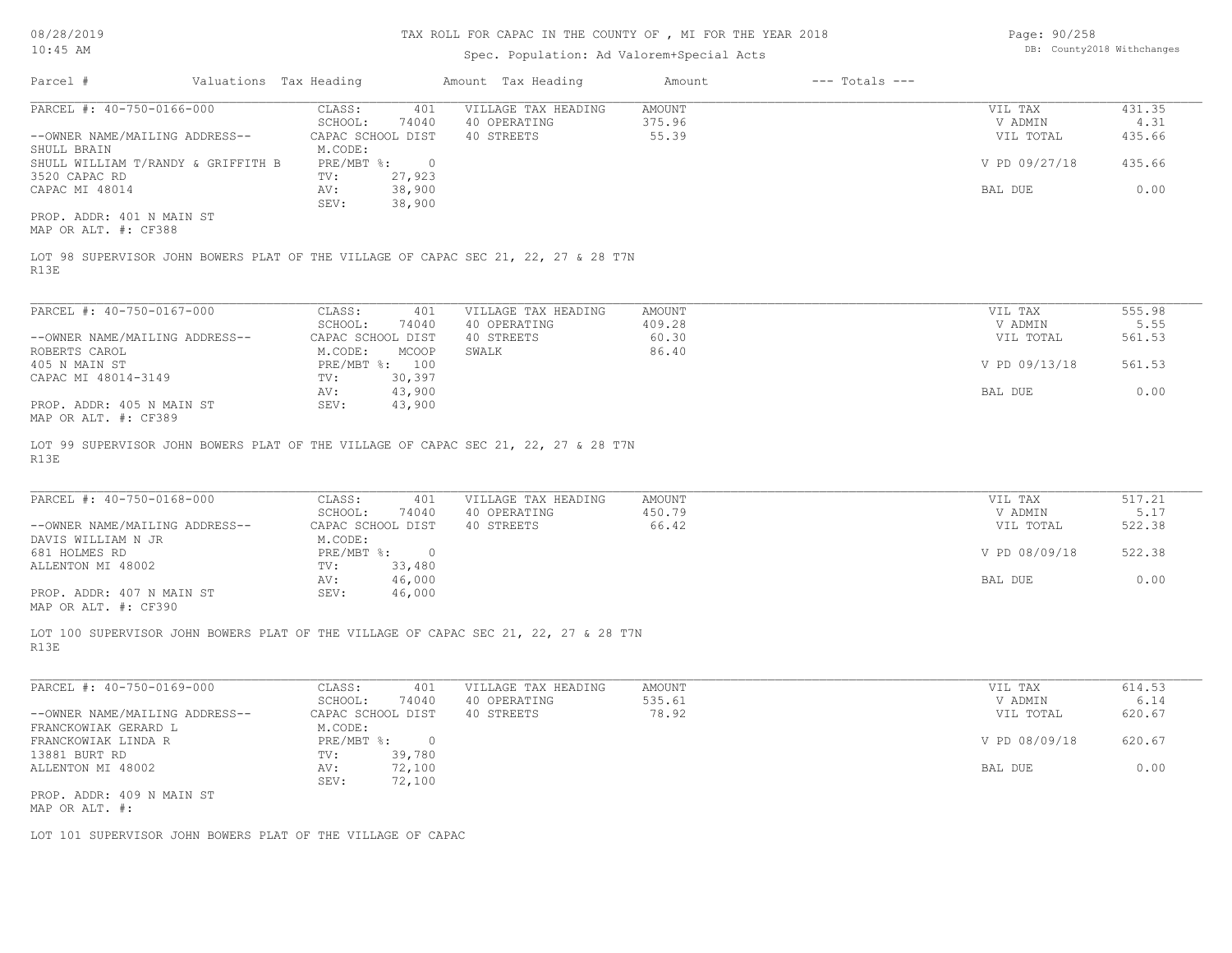#### TAX ROLL FOR CAPAC IN THE COUNTY OF , MI FOR THE YEAR 2018

### Spec. Population: Ad Valorem+Special Acts

| Page: 91/258 |                            |
|--------------|----------------------------|
|              | DB: County2018 Withchanges |

| Parcel #                       | Valuations Tax Heading |        | Amount Tax Heading  | Amount | $---$ Totals $---$ |               |        |
|--------------------------------|------------------------|--------|---------------------|--------|--------------------|---------------|--------|
| PARCEL #: 40-750-0170-000      | CLASS:                 | 401    | VILLAGE TAX HEADING | AMOUNT |                    | VIL TAX       | 624.46 |
|                                | SCHOOL:                | 74040  | 40 OPERATING        | 544.27 |                    | V ADMIN       | 6.24   |
| --OWNER NAME/MAILING ADDRESS-- | CAPAC SCHOOL DIST      |        | 40 STREETS          | 80.19  |                    | VIL TOTAL     | 630.70 |
| GUNN RUSSELL                   | M.CODE:                |        |                     |        |                    |               |        |
| GUNN CAROL                     | PRE/MBT %: 100         |        |                     |        |                    | V PD 07/18/18 | 630.70 |
| 413 N MAIN                     | TV:                    | 40,423 |                     |        |                    |               |        |
| CAPAC MI 48014                 | AV:                    | 56,800 |                     |        |                    | BAL DUE       | 0.00   |
|                                | SEV:                   | 56,800 |                     |        |                    |               |        |
| PROP. ADDR: 413 N MAIN ST      |                        |        |                     |        |                    |               |        |

MAP OR ALT. #: CF392A

22, 27 & 28 T7N R13E LOT 102 EXC W 140 FT. SUPERVISOR JOHN BOWERS PLAT OF THE VILLAGE OF CAPAC SEC 21,

| PARCEL #: 40-750-0171-000      | CLASS:<br>401     | VILLAGE TAX HEADING | AMOUNT | VIL TAX       | 764.51 |
|--------------------------------|-------------------|---------------------|--------|---------------|--------|
|                                | 74040<br>SCHOOL:  | 40 OPERATING        | 666.33 | V ADMIN       | 7.64   |
| --OWNER NAME/MAILING ADDRESS-- | CAPAC SCHOOL DIST | 40 STREETS          | 98.18  | VIL TOTAL     | 772.15 |
| BUZZELL SCOTT E                | M.CODE:<br>WELLS  |                     |        |               |        |
| BUZZELL JANET M                | PRE/MBT %: 100    |                     |        | V PD 08/30/18 | 772.15 |
| 420 N NEEPER ST                | 49,488<br>TV:     |                     |        |               |        |
| CAPAC MI 48014-3039            | 67,300<br>AV:     |                     |        | BAL DUE       | 0.00   |
|                                | 67,300<br>SEV:    |                     |        |               |        |
| PROP. ADDR: 420 N NEEPER ST    |                   |                     |        |               |        |

MAP OR ALT. #: CF392B

BOWERS PLAT OF THE VILLAGE OF CAPAC SEC 21, 22, 27 & 28 T7N R13E W140 FT OF LOTS 102 & 103 & E 20 FT OF S 150 FT OF LOT 95 ADJ. SUPERVISOR JOHN

| PARCEL #: 40-750-0172-000      | CLASS:<br>401     | VILLAGE TAX HEADING | AMOUNT | VIL TAX       | 878.84 |
|--------------------------------|-------------------|---------------------|--------|---------------|--------|
|                                | 74040<br>SCHOOL:  | 40 OPERATING        | 653.02 | V ADMIN       | 8.78   |
| --OWNER NAME/MAILING ADDRESS-- | CAPAC SCHOOL DIST | 40 STREETS          | 96.22  | VIL TOTAL     | 887.62 |
| MCCLELLAN MERLIN               | M.CODE:<br>MCOOP  | SWALK               | 129.60 |               |        |
| 415 N MAIN ST                  | PRE/MBT %: 100    |                     |        | V PD 09/13/18 | 887.62 |
| CAPAC MI 48014                 | 48,500<br>TV:     |                     |        |               |        |
|                                | 48,500<br>AV:     |                     |        | BAL DUE       | 0.00   |
| PROP. ADDR: 415 N MAIN ST      | 48,500<br>SEV:    |                     |        |               |        |
|                                |                   |                     |        |               |        |

MAP OR ALT. #: CF393

LOT 103 EXC W 140 FT. SUPERVISOR JOHN BOWERS PLAT OF THE VILLAGE OF CAPAC

| PARCEL #: 40-750-0173-000      | 401<br>CLASS:     | VILLAGE TAX HEADING | AMOUNT | VIL TAX       | 927.42 |
|--------------------------------|-------------------|---------------------|--------|---------------|--------|
|                                | 74040<br>SCHOOL:  | 40 OPERATING        | 808.32 | V ADMIN       | 9.27   |
| --OWNER NAME/MAILING ADDRESS-- | CAPAC SCHOOL DIST | 40 STREETS          | 119.10 | VIL TOTAL     | 936.69 |
| GRIMM DAVID                    | M.CODE:<br>COREL  |                     |        |               |        |
| 503 N MAIN ST                  | PRE/MBT %: 100    |                     |        | V PD 09/07/18 | 936.69 |
| CAPAC MI 48014                 | 60,034<br>TV:     |                     |        |               |        |
|                                | 64,200<br>AV:     |                     |        | BAL DUE       | 0.00   |
| PROP. ADDR: 503 N MAIN ST      | 64,200<br>SEV:    |                     |        |               |        |
| MAP OR ALT. #: CF394/400       |                   |                     |        |               |        |

THE VILLAGE OF CAPAC SEC 21, 22, 27 & 28 T7N R13E LOT 104 & N 75 FT OF S 225 FT OF E 20 FT OF LOT 95 SUPERVISOR JOHN BOWERS PLAT OF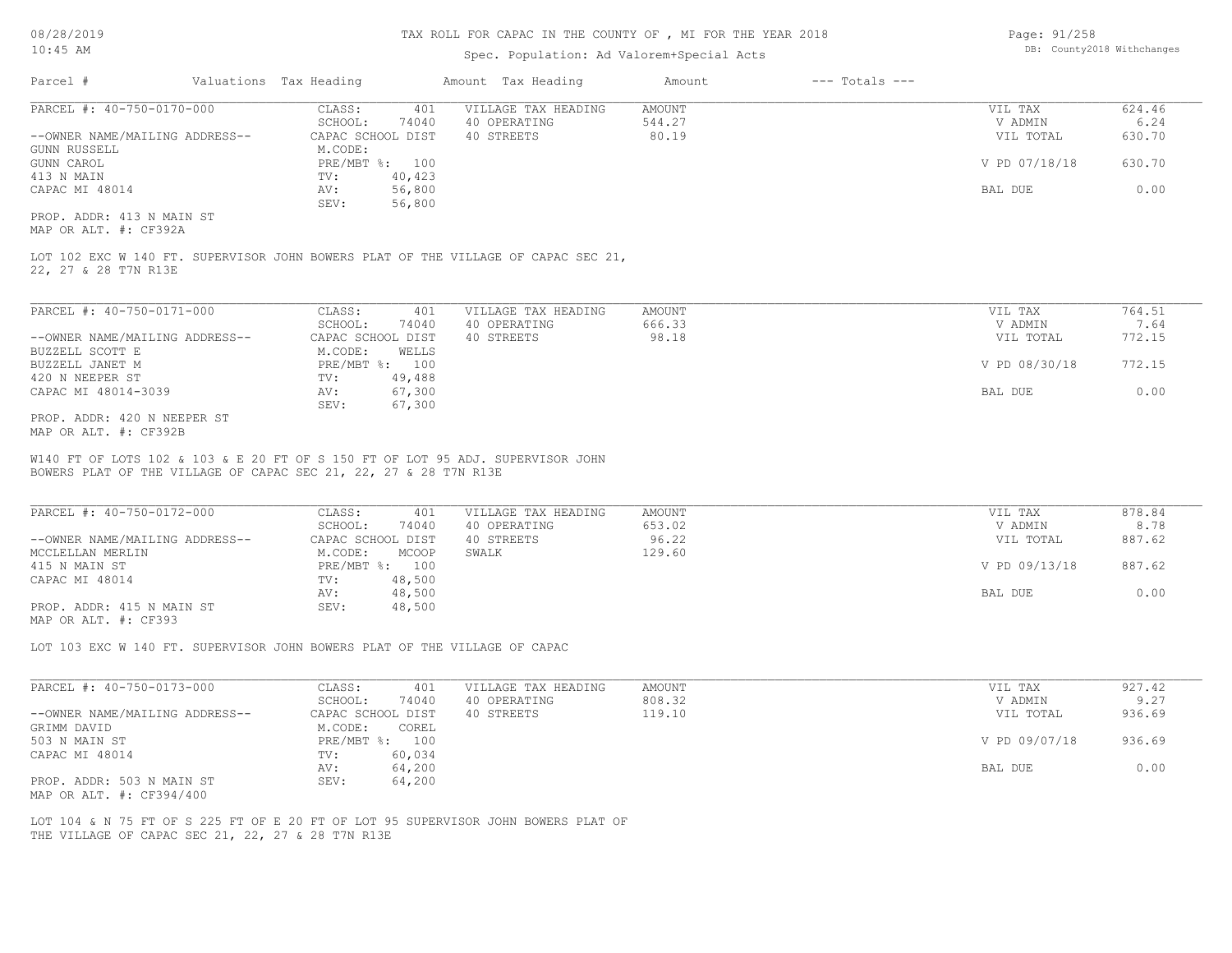### Spec. Population: Ad Valorem+Special Acts

| Parcel #                       | Valuations Tax Heading |       | Amount Tax Heading  | Amount | $---$ Totals $---$ |           |      |
|--------------------------------|------------------------|-------|---------------------|--------|--------------------|-----------|------|
| PARCEL #: 40-750-0175-000      | CLASS:                 | 705   | VILLAGE TAX HEADING | AMOUNT |                    | VIL TAX   | 0.00 |
|                                | SCHOOL:                | 74040 | 40 OPERATING        | 0.00   |                    | V ADMIN   | 0.00 |
| --OWNER NAME/MAILING ADDRESS-- | CAPAC SCHOOL DIST      |       | 40 STREETS          | 0.00   |                    | VIL TOTAL | 0.00 |
| GRAND TRUNK R.R. CO            | M.CODE:                |       |                     |        |                    |           |      |
| 1333 BREWERY PARK BLVD         | PRE/MBT %:             |       |                     |        |                    | BAL DUE   | 0.00 |
| PROP MANAGEMENT DEPT           | TV:                    |       |                     |        |                    |           |      |
| DETROIT MI 48207               | AV:                    |       |                     |        |                    |           |      |
|                                | SEV:                   |       |                     |        |                    |           |      |
| PROP. ADDR: 108 RAILROAD ST    |                        |       |                     |        |                    |           |      |
|                                |                        |       |                     |        |                    |           |      |

MAP OR ALT. #: CF500

SEC 28 T7N R13E TH SELY ON SAID S LINE 340.5 FT TO WLY ST LINE, TH NLY 67.9 FT TO BEG. 12285 SQ FT. 16 FT, TH WLY 163 FT TO A PTE 140.9 FT SWLY OF SAID C.L., TH SLY 6.15 FT TO S LINE, BEG ON WLY LINE OF MAIN ST, 79.9 FT S OF C.L. OF MAIN TRACK, TH WLY 174 FT, TH SLY

| PARCEL #: 40-750-0176-000      | CLASS:            | 705   | VILLAGE TAX HEADING | AMOUNT | VIL TAX   | 0.00 |
|--------------------------------|-------------------|-------|---------------------|--------|-----------|------|
|                                | SCHOOL:           | 74040 | 40 OPERATING        | 0.00   | V ADMIN   | 0.00 |
| --OWNER NAME/MAILING ADDRESS-- | CAPAC SCHOOL DIST |       | 40 STREETS          | 0.00   | VIL TOTAL | 0.00 |
| G.T.W.R.R. CO                  | M.CODE:           |       |                     |        |           |      |
| 1333 BREWERY PARK BLVD         | PRE/MBT %:        |       |                     |        | BAL DUE   | 0.00 |
| PROP MANAGMENT DEPT            | TV:               |       |                     |        |           |      |
| DETROIT MI 48207               | AV:               |       |                     |        |           |      |
|                                | SEV:              |       |                     |        |           |      |
| PROP. ADDR: CAPAC RD           |                   |       |                     |        |           |      |

MAP OR ALT. #: CF501

SEC 28 T7N R13E DEG 24 1/2 MIN E 218.11 FT, TH S 5 DEG 35 1/2 MIN W 33.15 FT TO BEG. 3615.17 SQ FT. JOHN BOWERS PLAT OF THE VILLAGE OF CAPAC, TH N 82 DEG 1/2 MIN W 203.1 FT, TH S 84 BEG N 82 DEG 1/2 MIN W 340.5 FT FROM INT OF W LINE MAIN ST & N LINE OF LOT 83 SUP.

| PARCEL #: 40-750-0177-000      | 705<br>CLASS:     | VILLAGE TAX HEADING | AMOUNT | VIL TAX   | 0.00 |
|--------------------------------|-------------------|---------------------|--------|-----------|------|
|                                | 74040<br>SCHOOL:  | 40 OPERATING        | 0.00   | V ADMIN   | 0.00 |
| --OWNER NAME/MAILING ADDRESS-- | CAPAC SCHOOL DIST | 40 STREETS          | 0.00   | VIL TOTAL | 0.00 |
| G.T.W.R.R. CO                  | M.CODE:           |                     |        |           |      |
| 1333 BREWERY PARK BLVD         | PRE/MBT %:        |                     |        | BAL DUE   | 0.00 |
| PROP MANAGMENT DEPT            | TV:               |                     |        |           |      |
| DETROIT MI 48207               | AV:               |                     |        |           |      |
|                                | SEV:              |                     |        |           |      |

MAP OR ALT. #: CF502 PROP. ADDR: CAPAC RD

SEC 28 T7N R13E C.L. W BD TRACK, TH S 18 FT, TH W 36 FT, TH N 18 FT TH E 36 FT TO BEG. 11140 SQ FT. 95 FT, TH NLY 31 FT, TO BEG. ALSO SITE B BEG ON W MAIN ST 73.5 FT S OF ITS INT WITH 100 FT, TH SLY 10 FT TH ELY 10 FT, TH SLY 8 FT, TH ELY 62 FT, TH NLY 8 FT, TH ELY R.A. 35.8 FT TO BEG, TH WLY WITH TRACK 404, 271 FT, TH SLY AT R.A. 34 FT, TH ELY SITE A COM AT W LINE MAIN ST & C.L. W BD MAIN TRACK TH WLY 54 FT ON C.L. TH SLY AT

Page: 92/258 DB: County2018 Withchanges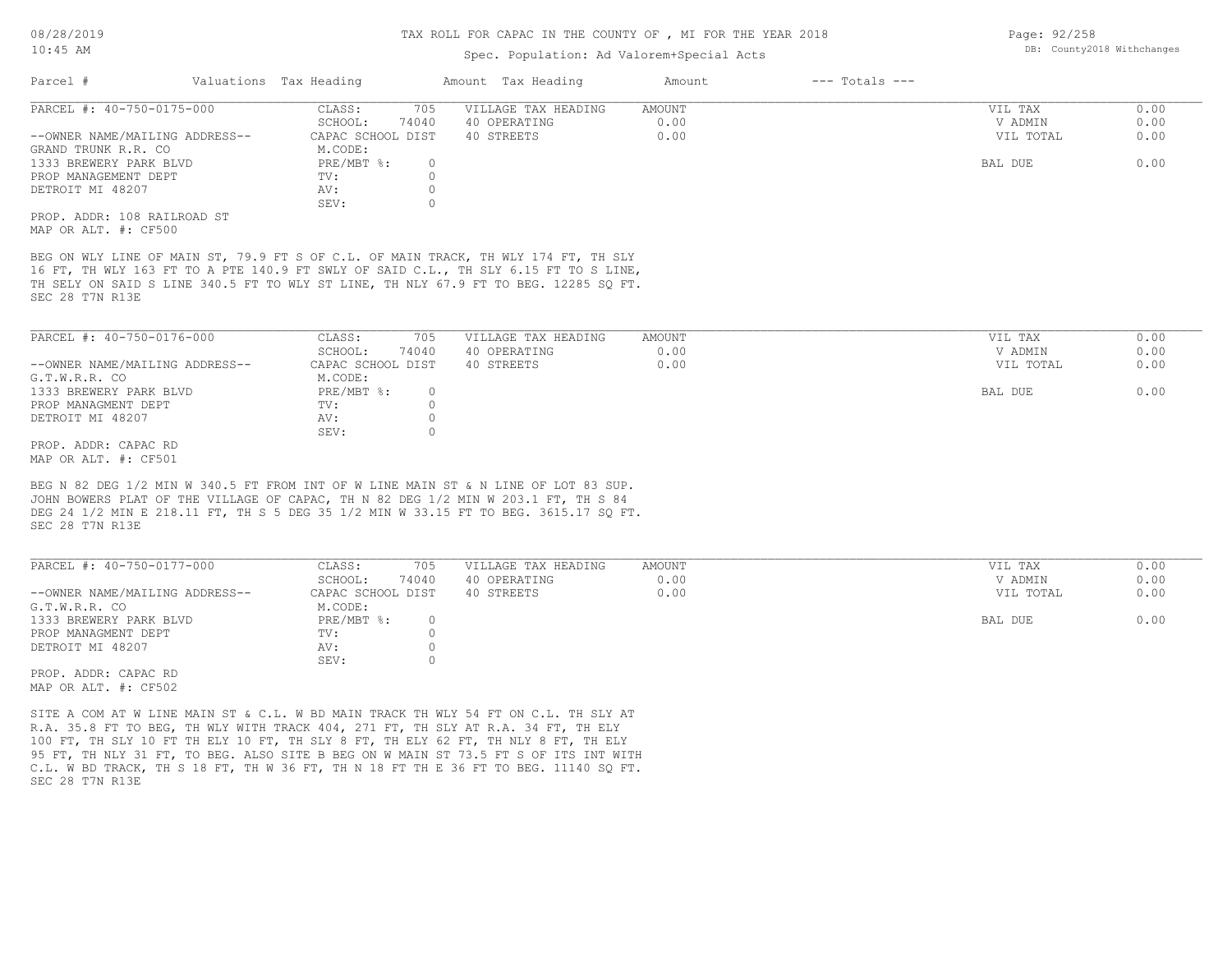# Spec. Population: Ad Valorem+Special Acts

| Page: 93/258 |                            |
|--------------|----------------------------|
|              | DB: County2018 Withchanges |

| Parcel #                                                                                                         | Valuations Tax Heading                                            | Amount Tax Heading                                                                                                                                                    | Amount                       | $---$ Totals $---$ |                                 |                               |
|------------------------------------------------------------------------------------------------------------------|-------------------------------------------------------------------|-----------------------------------------------------------------------------------------------------------------------------------------------------------------------|------------------------------|--------------------|---------------------------------|-------------------------------|
| PARCEL #: 40-755-0002-000<br>--OWNER NAME/MAILING ADDRESS--<br>TWF, L.L.C.                                       | CLASS:<br>201<br>SCHOOL:<br>74040<br>CAPAC SCHOOL DIST<br>M.CODE: | VILLAGE TAX HEADING<br>40 OPERATING<br>40 STREETS                                                                                                                     | AMOUNT<br>1,669.50<br>246.00 |                    | VIL TAX<br>V ADMIN<br>VIL TOTAL | 1,915.50<br>19.15<br>1,934.65 |
| 69245 BURKE DR                                                                                                   | $PRE/MBT$ $\div$ 0                                                |                                                                                                                                                                       |                              |                    | V PD 09/10/18                   | 1,934.65                      |
| RICHMOND MI 48062<br>PROP. ADDR: 4334 N CAPAC RD<br>MAP OR ALT. #: 401/420                                       | 123,993<br>TV:<br>133,300<br>AV:<br>SEV:<br>133,300               |                                                                                                                                                                       |                              |                    | BAL DUE                         | 0.00                          |
| BOWER'S PLAT OF W 1/2 OF NW 1/4 SEC 22, TH NO^27'W 99.50', TH E 150', TH SO^27'E<br>R13E                         |                                                                   | PART OF LOTS 2,3 & 4 DESC AS BEG NO^27'W 395.50' FROM SW COR OF SUPERVISOR JOHN<br>99.50', TH W 150' TO BEG SUPERVISOR JOHN BOWERS PLAT OF W 1/2 OF NW 1/4 SEC 22 T7N |                              |                    |                                 |                               |
| PARCEL #: 40-755-0003-000                                                                                        | CLASS:<br>202                                                     | VILLAGE TAX HEADING                                                                                                                                                   | AMOUNT                       |                    | VIL TAX                         | 213.86                        |
| --OWNER NAME/MAILING ADDRESS--                                                                                   | SCHOOL:<br>74040<br>CAPAC SCHOOL DIST                             | 40 OPERATING<br>40 STREETS                                                                                                                                            | 186.40<br>27.46              |                    | V ADMIN<br>VIL TOTAL            | 2.13<br>215.99                |
| TWF, L.L.C.<br>69245 BURKE DR                                                                                    | M.CODE:<br>PRE/MBT %: 0                                           |                                                                                                                                                                       |                              |                    | V PD 09/10/18                   | 215.99                        |
| RICHMOND MI 48062                                                                                                | 13,844<br>TV:<br>17,800<br>AV:                                    |                                                                                                                                                                       |                              |                    | BAL DUE                         | 0.00                          |
| PROP. ADDR: CAPAC RD.<br>MAP OR ALT. #: 421                                                                      | SEV:<br>17,800                                                    |                                                                                                                                                                       |                              |                    |                                 |                               |
| 1/2 OF NW 1/4 SEC 22 T7N R13E<br>PARCEL #: 40-755-0004-000<br>--OWNER NAME/MAILING ADDRESS--                     | CLASS:<br>401<br>SCHOOL:<br>74040<br>CAPAC SCHOOL DIST            | 100.11', TH S39^3'47"E 256.95', TH W 410.47' TO BEG SUPERVISOR JOHN BOWER'S PLAT OF W<br>VILLAGE TAX HEADING<br>40 OPERATING<br>40 STREETS                            | AMOUNT<br>706.73<br>104.13   |                    | VIL TAX<br>V ADMIN<br>VIL TOTAL | 810.86<br>8.10<br>818.96      |
| TOSCH RAY LT,<br>TOSCH BARBARA LT,                                                                               | M.CODE:<br>$PRE/MBT$ $\div$ 0<br>TV:                              |                                                                                                                                                                       |                              |                    | V PD 09/07/18                   | 818.96                        |
| 15536 IMLAY CITY RD<br>Capac MI 48014-2502                                                                       | 52,489<br>64,600<br>AV:<br>SEV:<br>64,600                         |                                                                                                                                                                       |                              |                    | BAL DUE                         | 0.00                          |
| PROP. ADDR: 4344 CAPAC RD<br>MAP OR ALT. #: 422/475                                                              |                                                                   |                                                                                                                                                                       |                              |                    |                                 |                               |
| THAT PART OF LOT 5 LYING SW'LY OF THE C/L OF M-21<br>SUPV JOHN BOWERS PLAT OF W 1/2 OF NW 1/4<br>SEC 22 T7N R13E |                                                                   |                                                                                                                                                                       |                              |                    |                                 |                               |
| PARCEL #: 40-900-1001-002                                                                                        | CLASS:<br>305<br>SCHOOL:<br>74040                                 | VILLAGE TAX HEADING<br>40 OPERATING                                                                                                                                   | AMOUNT<br>24,075.03          |                    | VIL TAX<br>V ADMIN              | 27,622.53<br>276.22           |
| --OWNER NAME/MAILING ADDRESS--<br>KEIHIN MICHIGAN MANUFACTURING, LLC                                             | CAPAC SCHOOL DIST<br>M.CODE:                                      | 40 STREETS                                                                                                                                                            | 3,547.50                     |                    | VIL TOTAL                       | 27,898.75                     |
| 14898 KOEHN RD.<br>CAPAC MI 48014                                                                                | PRE/MBT %: 0<br>3,563,900<br>TV:                                  |                                                                                                                                                                       |                              |                    | V PD 09/10/18                   | 27,898.75                     |
| PROP. ADDR: 14898 KOEHN RD<br>MAP OR ALT. #:                                                                     | 3,563,900<br>AV:<br>SEV: 3,563,900                                |                                                                                                                                                                       |                              |                    | BAL DUE                         | 0.00                          |
| IFT #2007-247<br>EXPIRATION 12-30-2019                                                                           |                                                                   |                                                                                                                                                                       |                              |                    |                                 |                               |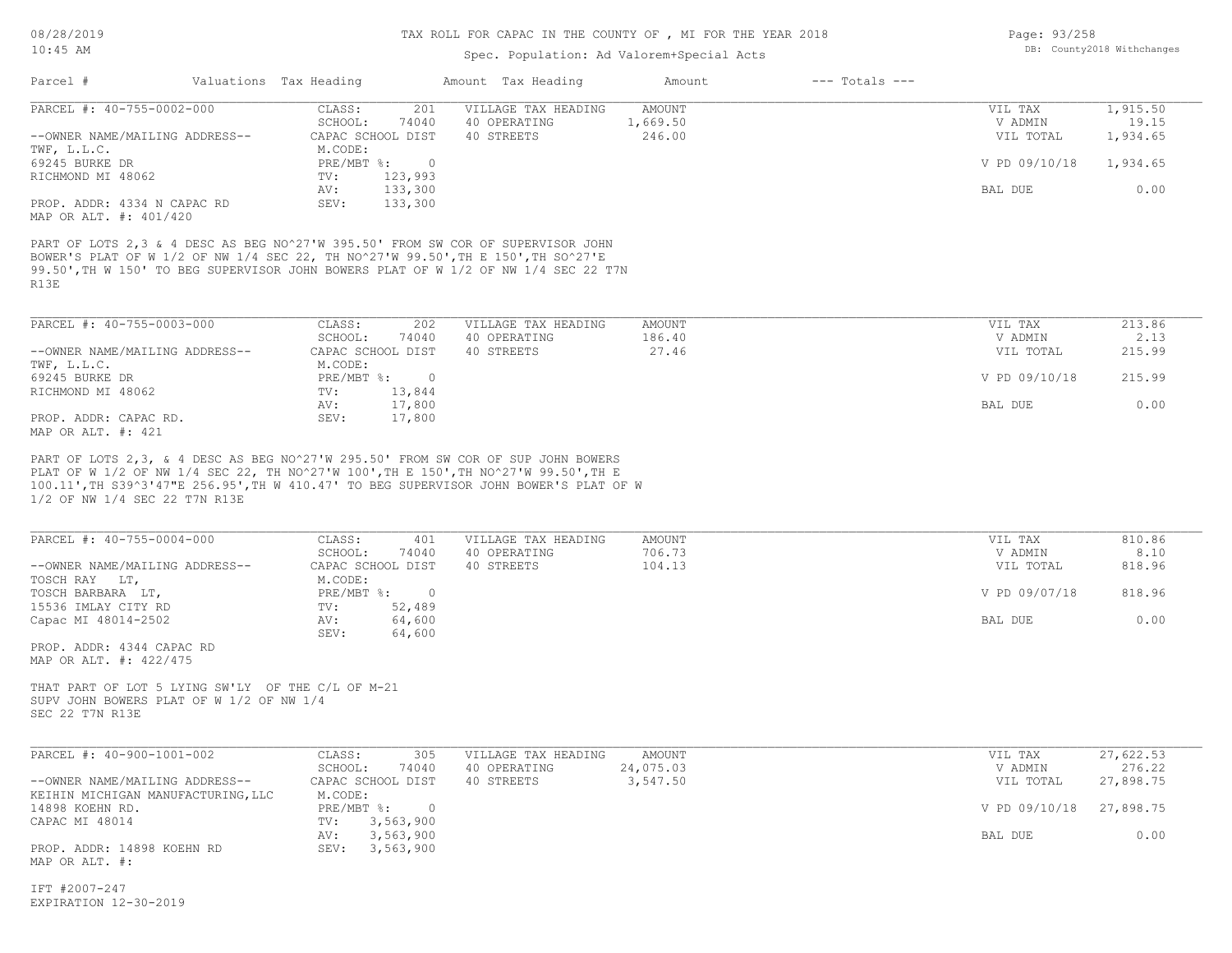# TAX ROLL FOR CAPAC IN THE COUNTY OF , MI FOR THE YEAR 2018

Spec. Population: Ad Valorem+Special Acts

| Page: 94/258 |                            |
|--------------|----------------------------|
|              | DB: County2018 Withchanges |

| Parcel #                                                             | Valuations Tax Heading                | Amount Tax Heading                  | Amount                  | $---$ Totals $---$ |                      |                   |
|----------------------------------------------------------------------|---------------------------------------|-------------------------------------|-------------------------|--------------------|----------------------|-------------------|
| PARCEL #: 40-900-1001-003                                            | CLASS:<br>305<br>SCHOOL:<br>74040     | VILLAGE TAX HEADING<br>40 OPERATING | <b>AMOUNT</b><br>473.54 |                    | VIL TAX<br>V ADMIN   | 543.31<br>5.43    |
| --OWNER NAME/MAILING ADDRESS--<br>KEIHIN MICHIGAN MANUFACTURING, LLC | CAPAC SCHOOL DIST<br>M.CODE:          | 40 STREETS                          | 69.77                   |                    | VIL TOTAL            | 548.74            |
| 14898 KOEHN RD.<br>CAPAC MI 48014                                    | $PRE/MBT$ $\div$ 0<br>70,100<br>TV:   |                                     |                         |                    | V PD 09/10/18        | 548.74            |
| PROP. ADDR: 14898 KOEHN RD                                           | 70,100<br>AV:<br>70,100<br>SEV:       |                                     |                         |                    | BAL DUE              | 0.00              |
| MAP OR ALT. #:                                                       |                                       |                                     |                         |                    |                      |                   |
| PARCEL #: 40-901-1001-002                                            | CLASS:<br>352                         | VILLAGE TAX HEADING                 | <b>AMOUNT</b>           |                    | VIL TAX              | 3,819.51          |
|                                                                      | SCHOOL:<br>74040                      | 40 OPERATING                        | 3,328.98                |                    | V ADMIN              | 38.19             |
| --OWNER NAME/MAILING ADDRESS--<br>KEIHIN MICHIGAN MANUFACTURING, LLC | CAPAC SCHOOL DIST<br>M.CODE:          | 40 STREETS                          | 490.53                  |                    | VIL TOTAL            | 3,857.70          |
| 14898 KOEHN RD.<br>CAPAC MI 48014                                    | PRE/MBT %: 100<br>TV:<br>492,800      |                                     |                         |                    | V PD 09/10/18        | 3,857.70          |
|                                                                      | 492,800<br>AV:                        |                                     |                         |                    | BAL DUE              | 0.00              |
| PROP. ADDR: 14898 KOEHN RD<br>MAP OR ALT. #:                         | 492,800<br>SEV:                       |                                     |                         |                    |                      |                   |
| IFT PERSONAL<br>#2007-247                                            |                                       |                                     |                         |                    |                      |                   |
| EXPIRATION 12-30-2019                                                |                                       |                                     |                         |                    |                      |                   |
|                                                                      |                                       |                                     |                         |                    |                      |                   |
| PARCEL #: 40-901-1001-003                                            | CLASS:<br>352                         | VILLAGE TAX HEADING                 | AMOUNT                  |                    | VIL TAX              | 1,582.68          |
| --OWNER NAME/MAILING ADDRESS--                                       | SCHOOL:<br>74040<br>CAPAC SCHOOL DIST | 40 OPERATING<br>40 STREETS          | 1,379.42<br>203.26      |                    | V ADMIN<br>VIL TOTAL | 15.82<br>1,598.50 |
| KEIHIN MICHIGAN MANUFACTURING LLC                                    | M.CODE:                               |                                     |                         |                    |                      |                   |
| 14898 KOEHN RD.                                                      | PRE/MBT %: 100                        |                                     |                         |                    | V PD 09/10/18        | 1,598.50          |
| CAPAC MI 48014                                                       | 204,200<br>TV:<br>204,200<br>AV:      |                                     |                         |                    | BAL DUE              | 0.00              |
| PROP. ADDR: 14898 KOEHN RD                                           | SEV:<br>204,200                       |                                     |                         |                    |                      |                   |
| MAP OR ALT. #:                                                       |                                       |                                     |                         |                    |                      |                   |
| PERSONAL PROPERTY                                                    |                                       |                                     |                         |                    |                      |                   |
| PARCEL #: 40-901-1001-004                                            | CLASS:<br>352                         | VILLAGE TAX HEADING                 | <b>AMOUNT</b>           |                    | VIL TAX              | 0.00              |
|                                                                      | SCHOOL:<br>74040                      | 40 OPERATING                        | 0.00                    |                    | V ADMIN              | 0.00              |
| --OWNER NAME/MAILING ADDRESS--                                       | CAPAC SCHOOL DIST                     | 40 STREETS                          | 0.00                    |                    | VIL TOTAL            | 0.00              |
| KEIHIN MICHIGAN MANUFACTURING LLC                                    | M.CODE:<br>100                        |                                     |                         |                    | BAL DUE              | 0.00              |
| 14898 KOEHN RD.<br>CAPAC MI 48014                                    | $PRE/MBT$ %:<br>TV:                   | $\circ$                             |                         |                    |                      |                   |
|                                                                      | AV:                                   | $\circ$                             |                         |                    |                      |                   |
| PROP. ADDR: 14898 KOEHN RD<br>MAP OR ALT. #:                         | SEV:                                  | $\circ$                             |                         |                    |                      |                   |

PERSONAL PROPERTY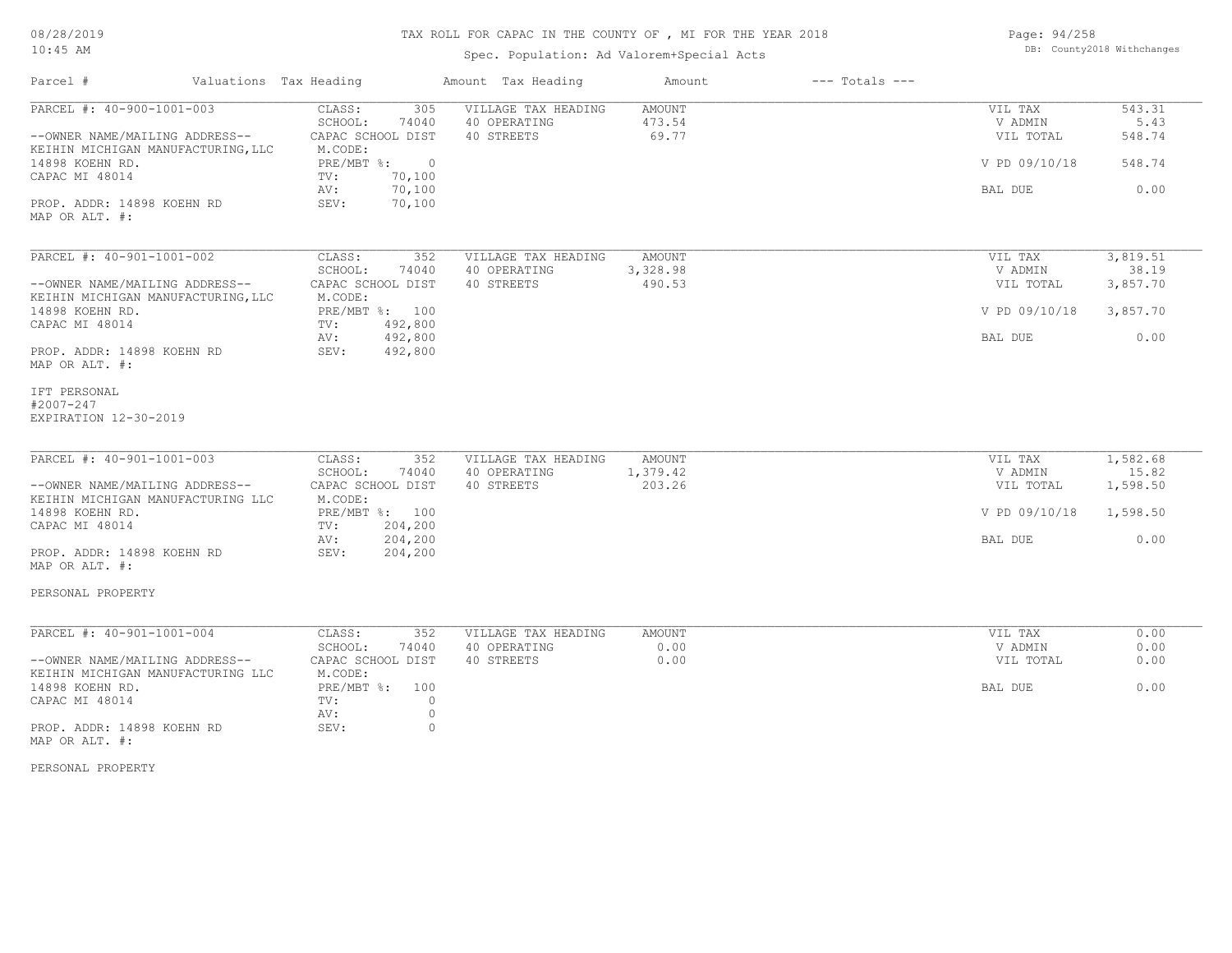## TAX ROLL FOR CAPAC IN THE COUNTY OF , MI FOR THE YEAR 2018

## Spec. Population: Ad Valorem+Special Acts

| Parcel #                                                                                                                                 | Valuations Tax Heading                                                     | Amount Tax Heading                                | Amount                            | $---$ Totals $---$ |                                 |                               |
|------------------------------------------------------------------------------------------------------------------------------------------|----------------------------------------------------------------------------|---------------------------------------------------|-----------------------------------|--------------------|---------------------------------|-------------------------------|
| PARCEL #: 40-920-0001-000<br>--OWNER NAME/MAILING ADDRESS--<br>TOMASCHKO RYAN C                                                          | CLASS:<br>401<br>SCHOOL:<br>74040<br>CAPAC SCHOOL DIST<br>M.CODE:<br>COREL | VILLAGE TAX HEADING<br>40 OPERATING<br>40 STREETS | <b>AMOUNT</b><br>981.56<br>144.63 |                    | VIL TAX<br>V ADMIN<br>VIL TOTAL | 1,126.19<br>11.26<br>1,137.45 |
| 151 DEER PARK EAST<br>CAPAC MI 48014                                                                                                     | PRE/MBT %: 100<br>72,900<br>TV:<br>72,900<br>AV:                           |                                                   |                                   |                    | V PD 09/07/18<br>BAL DUE        | 1,137.45<br>0.00              |
| PROP. ADDR: 151 DEER PARK EAST<br>MAP OR ALT. #: CF651/750                                                                               | 72,900<br>SEV:                                                             |                                                   |                                   |                    |                                 |                               |
| UNIT 1<br>DEER PARK ESTATES CONDOMINIUM<br>ST CLAIR COUNTY CONDOMINUM PLAN NO. 146<br>RECORDED IN LIBER 1788 PAGES 433 TO 491            |                                                                            |                                                   |                                   |                    |                                 |                               |
| PARCEL #: 40-920-0002-000                                                                                                                | CLASS:<br>401<br>SCHOOL:<br>74040                                          | VILLAGE TAX HEADING<br>40 OPERATING               | AMOUNT<br>977.52                  |                    | VIL TAX<br>V ADMIN              | 1,121.55<br>11.21             |
| --OWNER NAME/MAILING ADDRESS--<br>DEWEY DIANA M                                                                                          | CAPAC SCHOOL DIST<br>M.CODE:<br>COREL                                      | 40 STREETS                                        | 144.03                            |                    | VIL TOTAL                       | 1,132.76                      |
| 163 DEER PARK EAST                                                                                                                       | PRE/MBT %: 100                                                             |                                                   |                                   |                    | V PD 09/07/18                   | 1,132.76                      |
| CAPAC MI 48014<br>PROP. ADDR: 163 DEER PARK EAST<br>MAP OR ALT. #: CF751                                                                 | 72,600<br>TV:<br>72,600<br>AV:<br>72,600<br>SEV:                           |                                                   |                                   |                    | BAL DUE                         | 0.00                          |
| UNIT <sub>2</sub><br>DEER PARK ESTATES CONDOMINIUM<br>ST CLAIR COUNTY CONDOMINUM PLAN NO. 146<br>RECORDED IN LIBER 1788 PAGES 433 TO 491 |                                                                            |                                                   |                                   |                    |                                 |                               |
| PARCEL #: 40-920-0003-000                                                                                                                | CLASS:<br>401<br>SCHOOL:<br>74040                                          | VILLAGE TAX HEADING<br>40 OPERATING               | AMOUNT<br>702.22                  |                    | VIL TAX<br>V ADMIN              | 805.69<br>8.05                |
| --OWNER NAME/MAILING ADDRESS--                                                                                                           | CAPAC SCHOOL DIST                                                          | 40 STREETS                                        | 103.47                            |                    | VIL TOTAL                       | 813.74                        |
| KLINK JASON C / AMY M<br>175 DEER PARK EAST<br>CAPAC MI 48014                                                                            | M.CODE:<br>COREL<br>PRE/MBT %: 100<br>52,154<br>TV:                        |                                                   |                                   |                    | V PD 09/07/18                   | 813.74                        |
| PROP. ADDR: 175 DEER PARK EAST<br>MAP OR ALT. #: CF753                                                                                   | 72,200<br>AV:<br>SEV:<br>72,200                                            |                                                   |                                   |                    | BAL DUE                         | 0.00                          |
| UNIT <sub>3</sub><br>DEERPARK ESTATES CONDOMINIUM<br>ST CLAIR COUNTY CONDOMINUM PLAN NO. 146<br>RECORDED IN LIBER 1788 PAGES 433 TO 491  |                                                                            |                                                   |                                   |                    |                                 |                               |

Page: 95/258 DB: County2018 Withchanges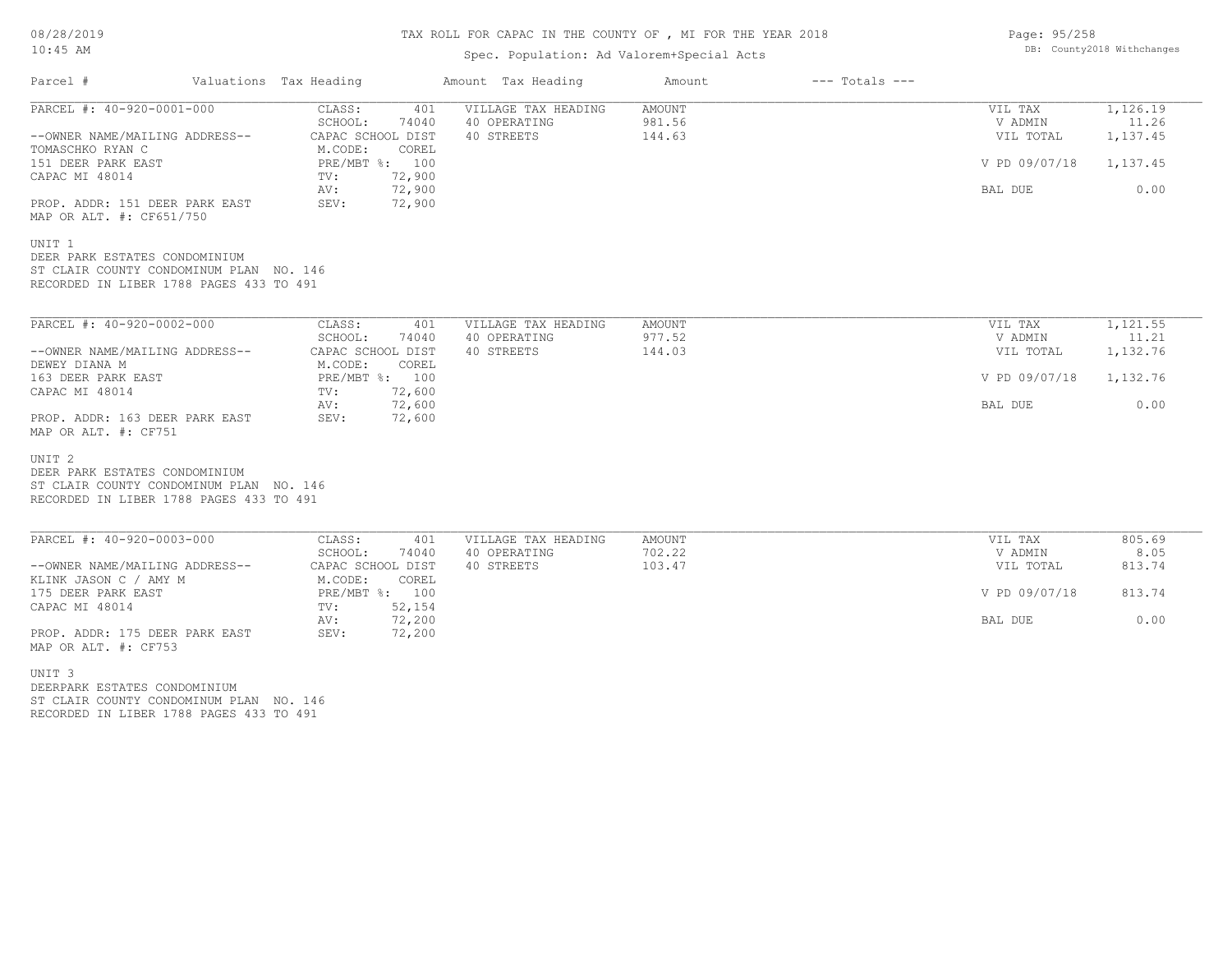# TAX ROLL FOR CAPAC IN THE COUNTY OF , MI FOR THE YEAR 2018

## Spec. Population: Ad Valorem+Special Acts

| Parcel #                                                                                                                                | Valuations Tax Heading                                             | Amount Tax Heading                                | Amount                     | $---$ Totals $---$ |                                 |                               |
|-----------------------------------------------------------------------------------------------------------------------------------------|--------------------------------------------------------------------|---------------------------------------------------|----------------------------|--------------------|---------------------------------|-------------------------------|
| PARCEL #: 40-920-0004-000<br>--OWNER NAME/MAILING ADDRESS--<br>CHERRY SCOTT                                                             | CLASS:<br>401<br>SCHOOL:<br>74040<br>CAPAC SCHOOL DIST<br>M.CODE:  | VILLAGE TAX HEADING<br>40 OPERATING<br>40 STREETS | AMOUNT<br>904.62<br>133.29 |                    | VIL TAX<br>V ADMIN<br>VIL TOTAL | 1,037.91<br>10.37<br>1,048.28 |
| 187 DEER PARK E<br>Capac MI 48014<br>PROP. ADDR: 187 DEER PARK EAST                                                                     | PRE/MBT %: 100<br>67,186<br>TV:<br>87,600<br>AV:<br>87,600<br>SEV: |                                                   |                            |                    | BAL DUE                         | 1,048.28                      |
| MAP OR ALT. #: CF754                                                                                                                    |                                                                    |                                                   |                            |                    |                                 |                               |
| UNIT 4<br>DEERPARK ESTATES CONDOMINIUM<br>ST CLAIR COUNTY CONDOMINUM PLAN NO. 146<br>RECORDED IN LIBER 1788 PAGES 433 TO 491            |                                                                    |                                                   |                            |                    |                                 |                               |
| PARCEL #: 40-920-0005-000                                                                                                               | CLASS:<br>401                                                      | VILLAGE TAX HEADING                               | AMOUNT                     |                    | VIL TAX                         | 1,231.24                      |
| --OWNER NAME/MAILING ADDRESS--                                                                                                          | SCHOOL:<br>74040<br>CAPAC SCHOOL DIST                              | 40 OPERATING<br>40 STREETS                        | 1,073.12<br>158.12         |                    | V ADMIN<br>VIL TOTAL            | 12.31<br>1,243.55             |
| MICHIGAN STATE HOUSING AUTH<br>3637 SENTARA WAY                                                                                         | M.CODE:<br>COREL<br>PRE/MBT %: 100                                 |                                                   |                            |                    | V PD 08/30/18                   | 1,243.55                      |
| VIRGINIA BEACH VA 23452                                                                                                                 | 79,700<br>TV:<br>79,700<br>AV:                                     |                                                   |                            |                    | BAL DUE                         | 0.00                          |
| PROP. ADDR: 195 DEER PARK SOUTH<br>MAP OR ALT. #: CF755                                                                                 | 79,700<br>SEV:                                                     |                                                   |                            |                    |                                 |                               |
| UNIT <sub>5</sub><br>DEERPARK ESTATES CONDOMINIUM<br>ST CLAIR COUNTY CONDOMINUM PLAN NO. 146<br>RECORDED IN LIBER 1788 PAGES 433 TO 491 |                                                                    |                                                   |                            |                    |                                 |                               |
| PARCEL #: 40-920-0006-000                                                                                                               | CLASS:<br>401                                                      | VILLAGE TAX HEADING                               | AMOUNT<br>894.66           |                    | VIL TAX                         | 1,026.48<br>10.26             |
| --OWNER NAME/MAILING ADDRESS--                                                                                                          | SCHOOL:<br>74040<br>CAPAC SCHOOL DIST                              | 40 OPERATING<br>40 STREETS                        | 131.82                     |                    | V ADMIN<br>VIL TOTAL            | 1,036.74                      |
| ANDERSON MICHAEL<br>205 DEER PARK SOUTH                                                                                                 | M.CODE:<br>COREL<br>PRE/MBT %: 100                                 |                                                   |                            |                    | V PD 09/07/18                   | 1,036.74                      |
| CAPAC MI 48014                                                                                                                          | TV:<br>66,446<br>87,100<br>AV:                                     |                                                   |                            |                    | BAL DUE                         | 0.00                          |
| PROP. ADDR: 205 DEER PARK SOUTH<br>MAP OR ALT. #: CF756                                                                                 | SEV:<br>87,100                                                     |                                                   |                            |                    |                                 |                               |
| UNIT 6<br>DEERPARK ESTATES CONDOMINIUM<br>ST CLAIR COUNTY CONDOMINUM PLAN NO. 146                                                       |                                                                    |                                                   |                            |                    |                                 |                               |
| RECORDED IN LIBER 1788 PAGES 433 TO 491                                                                                                 |                                                                    |                                                   |                            |                    |                                 |                               |

Page: 96/258 DB: County2018 Withchanges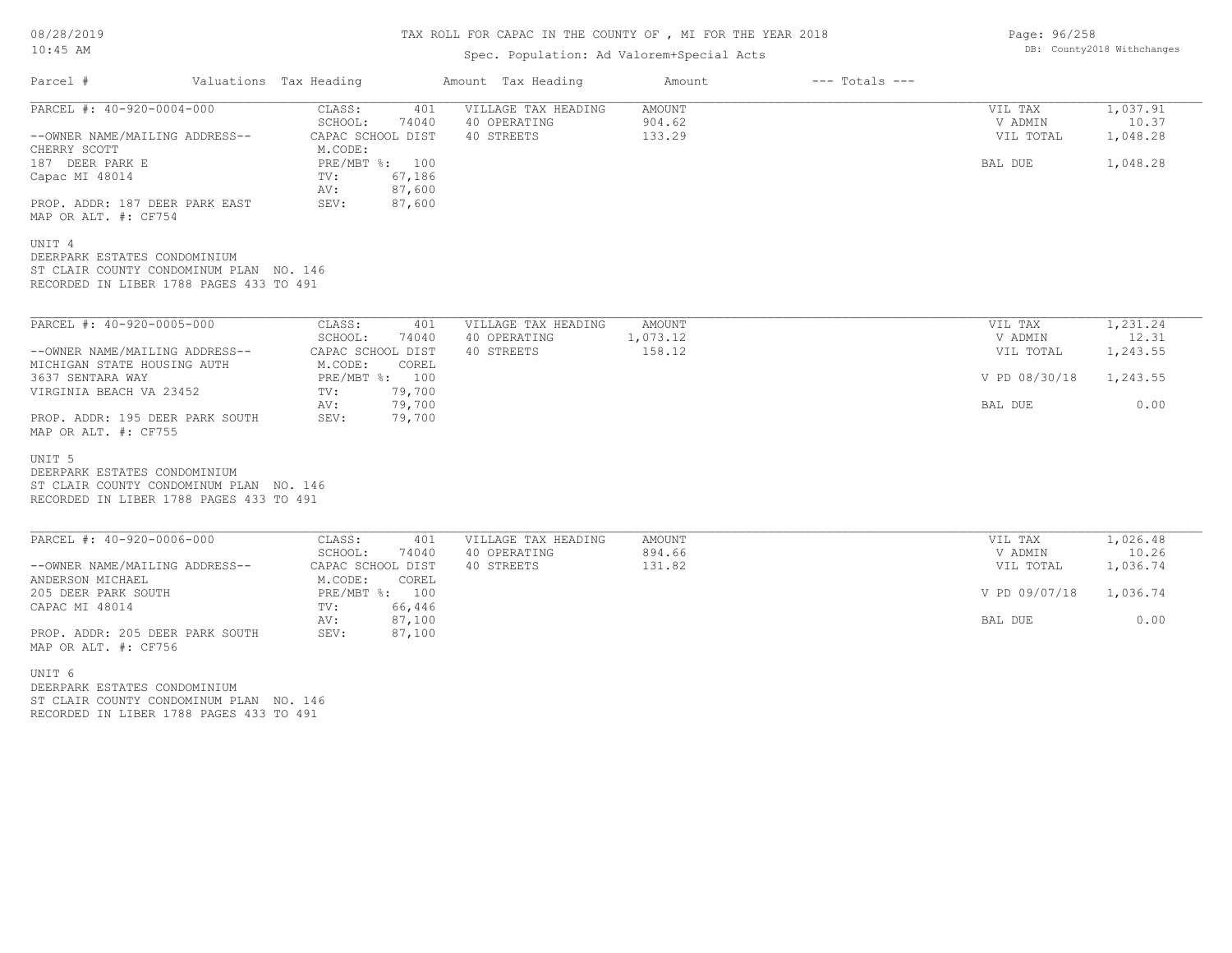# TAX ROLL FOR CAPAC IN THE COUNTY OF , MI FOR THE YEAR 2018

## Spec. Population: Ad Valorem+Special Acts

| Page: 97/258 |                            |
|--------------|----------------------------|
|              | DB: County2018 Withchanges |

| Parcel #                                                                                                                                                                                                                                                                                                                    | Valuations Tax Heading                                                                                                                           | Amount Tax Heading                                       | Amount                              | $---$ Totals $---$ |                                                             |                                                   |
|-----------------------------------------------------------------------------------------------------------------------------------------------------------------------------------------------------------------------------------------------------------------------------------------------------------------------------|--------------------------------------------------------------------------------------------------------------------------------------------------|----------------------------------------------------------|-------------------------------------|--------------------|-------------------------------------------------------------|---------------------------------------------------|
| PARCEL #: 40-920-0007-000<br>--OWNER NAME/MAILING ADDRESS--<br>MCCRACKEN JULIE<br>215 S DEER PARK SOUTH<br>CAPAC MI 48014<br>PROP. ADDR: 215 S DEER PARK SOUTH<br>MAP OR ALT. #: CF757<br>UNIT 7<br>DEERPARK ESTATES CONDOMINIUM<br>ST CLAIR COUNTY CONDOMINUM PLAN NO. 146<br>RECORDED IN LIBER 1788 PAGES 433 TO 491      | CLASS:<br>401<br>SCHOOL:<br>74040<br>CAPAC SCHOOL DIST<br>M.CODE:<br>WELLS<br>PRE/MBT %: 100<br>82,800<br>TV:<br>82,800<br>AV:<br>82,800<br>SEV: | VILLAGE TAX HEADING<br>40 OPERATING<br>40 STREETS        | <b>AMOUNT</b><br>1,114.86<br>164.27 |                    | VIL TAX<br>V ADMIN<br>VIL TOTAL<br>V PD 08/30/18<br>BAL DUE | 1,279.13<br>12.79<br>1,291.92<br>1,291.92<br>0.00 |
| PARCEL #: 40-920-0008-000<br>--OWNER NAME/MAILING ADDRESS--<br>SHERMAN CAROL K<br>P.O. BOX 806293<br>SAINT CLAIR SHORES MI 48080<br>PROP. ADDR: 229 DEER PARK SOUTH<br>MAP OR ALT. #: CF758<br>UNIT 8<br>DEERPARK ESTATES CONDOMINIUM<br>ST CLAIR COUNTY CONDOMINUM PLAN NO. 146<br>RECORDED IN LIBER 1788 PAGES 433 TO 491 | CLASS:<br>SCHOOL:<br>74040<br>CAPAC SCHOOL DIST<br>M.CODE:<br>PRE/MBT %: 0<br>53,008<br>TV:<br>73,100<br>AV:<br>SEV:<br>73,100                   | VILLAGE TAX HEADING<br>401<br>40 OPERATING<br>40 STREETS | AMOUNT<br>713.72<br>105.16          |                    | VIL TAX<br>V ADMIN<br>VIL TOTAL<br>V PD 08/21/18<br>BAL DUE | 818.88<br>8.18<br>827.06<br>827.06<br>0.00        |
| PARCEL #: 40-920-0009-000<br>--OWNER NAME/MAILING ADDRESS--<br>JOHNSTON DENNIS & CARRIE<br>237 DEER PARK SOUTH<br>CAPAC MI 48014<br>PROP. ADDR: 237 DEER PARK SOUTH<br>MAP OR ALT. #: CF759<br>UNIT 9<br>DEERPARK ESTATES CONDOMINIUM<br>ST CLAIR COUNTY CONDOMINUM PLAN NO. 146<br>RECORDED IN LIBER 1788 PAGES 433 TO 491 | CLASS:<br>SCHOOL:<br>74040<br>CAPAC SCHOOL DIST<br>M.CODE:<br>PRE/MBT %: 100<br>55,639<br>TV:<br>72,200<br>AV:<br>SEV:<br>72,200                 | 401<br>VILLAGE TAX HEADING<br>40 OPERATING<br>40 STREETS | AMOUNT<br>749.15<br>110.38          |                    | VIL TAX<br>V ADMIN<br>VIL TOTAL<br>V PD 09/06/18<br>BAL DUE | 859.53<br>8.59<br>868.12<br>868.12<br>0.00        |
| PARCEL #: 40-920-0010-000<br>--OWNER NAME/MAILING ADDRESS--<br>TROTTO MICHAEL A<br>245 DEER PARK SOUTH<br>CAPAC MI 48014<br>PROP. ADDR: 245 DEER PARK SOUTH<br>MAP OR ALT. #: CF760                                                                                                                                         | CLASS:<br>SCHOOL:<br>74040<br>CAPAC SCHOOL DIST<br>M.CODE:<br>COREL<br>PRE/MBT %: 100<br>76,530<br>TV:<br>98,500<br>AV:<br>SEV:<br>98,500        | VILLAGE TAX HEADING<br>401<br>40 OPERATING<br>40 STREETS | <b>AMOUNT</b><br>1,030.43<br>151.83 |                    | VIL TAX<br>V ADMIN<br>VIL TOTAL<br>V PD 09/07/18<br>BAL DUE | 1,182.26<br>11.82<br>1,194.08<br>1,194.08<br>0.00 |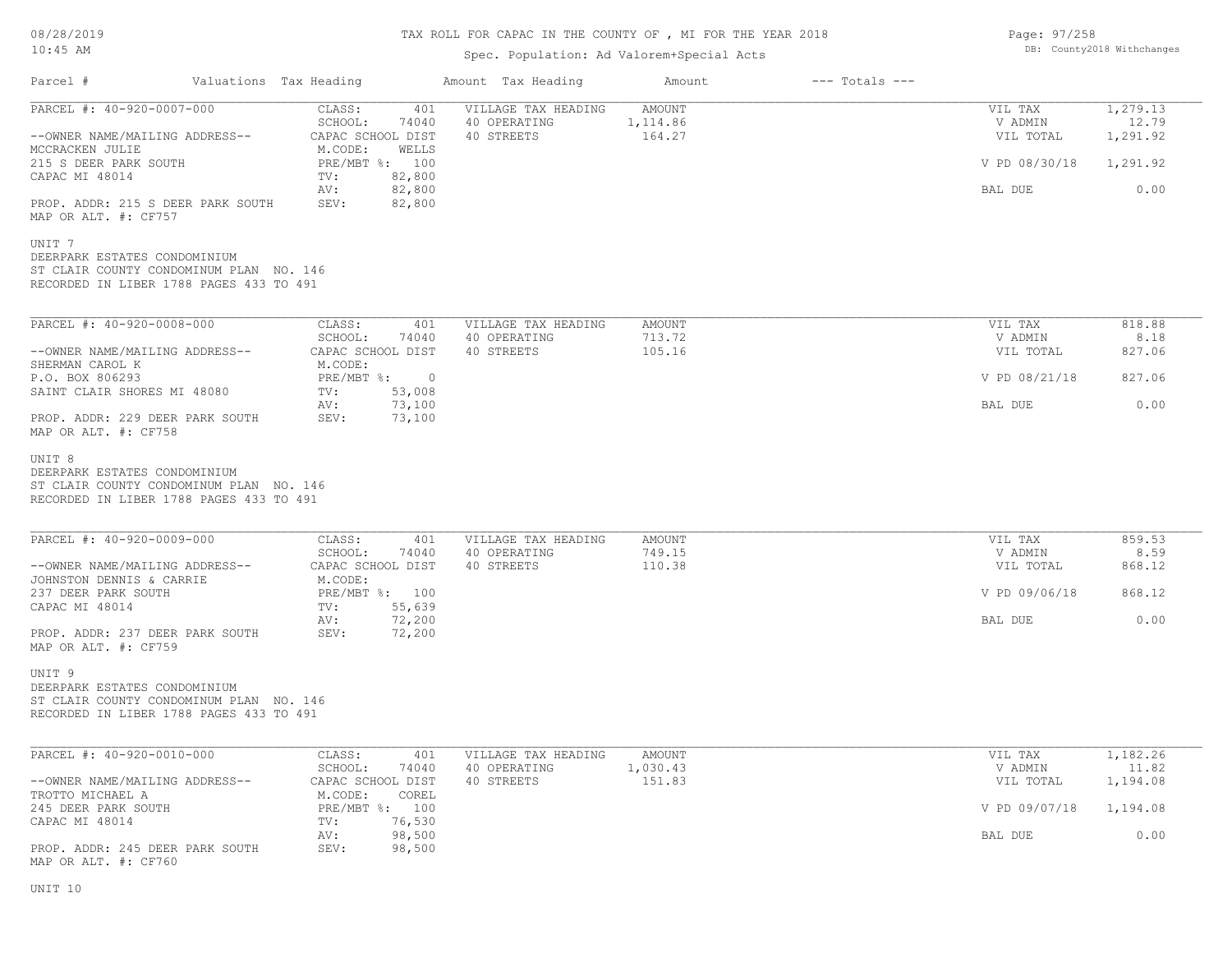## Spec. Population: Ad Valorem+Special Acts

| Parcel #                                                                                                           | Valuations Tax Heading                                 | Amount Tax Heading                  | Amount             | $---$ Totals $---$ |                        |                   |
|--------------------------------------------------------------------------------------------------------------------|--------------------------------------------------------|-------------------------------------|--------------------|--------------------|------------------------|-------------------|
| PARCEL #: 40-920-0011-000                                                                                          | CLASS:<br>401<br>74040<br>SCHOOL:                      | VILLAGE TAX HEADING<br>40 OPERATING | AMOUNT<br>732.17   |                    | VIL TAX<br>V ADMIN     | 840.05<br>8.40    |
| --OWNER NAME/MAILING ADDRESS--<br>RUEGSEGGER MICHELLE M                                                            | CAPAC SCHOOL DIST<br>M.CODE:<br>COREL                  | 40 STREETS                          | 107.88             |                    | VIL TOTAL              | 848.45            |
| MORRIS NINA<br>253 S DEER PARK                                                                                     | PRE/MBT %: 100<br>54,378<br>$\texttt{TV}$ :            |                                     |                    |                    | V PD 09/07/18          | 848.45            |
| CAPAC MI 48014                                                                                                     | 73,200<br>AV:<br>SEV:<br>73,200                        |                                     |                    |                    | BAL DUE                | 0.00              |
| PROP. ADDR: 253 DEER PARK SOUTH<br>MAP OR ALT. #: CF761                                                            |                                                        |                                     |                    |                    |                        |                   |
| UNIT 11<br>DEERPARK ESTATES CONDOMINIUM<br>ST CLAIR COUNTY CONDOMINUM PLAN NO. 146                                 |                                                        |                                     |                    |                    |                        |                   |
| RECORDED IN LIBER 1788 PAGES 433 TO 491                                                                            |                                                        |                                     |                    |                    |                        |                   |
| PARCEL #: 40-920-0012-000                                                                                          | CLASS:<br>401                                          | VILLAGE TAX HEADING                 | AMOUNT             |                    | VIL TAX                | 864.36            |
| --OWNER NAME/MAILING ADDRESS--                                                                                     | SCHOOL:<br>74040<br>CAPAC SCHOOL DIST                  | 40 OPERATING<br>40 STREETS          | 753.36<br>111.00   |                    | V ADMIN<br>VIL TOTAL   | 8.64<br>873.00    |
| FEE EMOGENE<br>261 DEER PARK SOUTH<br>CAPAC MI 48014                                                               | M.CODE:<br>PRE/MBT %: 100<br>55,952<br>$\texttt{TV}$ : |                                     |                    |                    | V PD 07/16/18          | 873.00            |
| PROP. ADDR: 261 DEER PARK SOUTH                                                                                    | AV:<br>74,900<br>74,900<br>SEV:                        |                                     |                    |                    | BAL DUE                | 0.00              |
| MAP OR ALT. #: CF762<br>UNIT 12                                                                                    |                                                        |                                     |                    |                    |                        |                   |
| DEERPARK ESTATES CONDOMINIUM<br>ST CLAIR COUNTY CONDOMINUM PLAN NO. 146<br>RECORDED IN LIBER 1788 PAGES 433 TO 491 |                                                        |                                     |                    |                    |                        |                   |
| PARCEL #: 40-920-0013-000                                                                                          | CLASS:<br>401                                          | VILLAGE TAX HEADING                 | AMOUNT             |                    | VIL TAX                | 907.85            |
|                                                                                                                    | SCHOOL:<br>74040                                       | 40 OPERATING                        | 791.26             |                    | V ADMIN                | 9.07              |
| --OWNER NAME/MAILING ADDRESS--<br>KRAMER BRUCE A/DOROTHY                                                           | CAPAC SCHOOL DIST<br>M.CODE:<br>COREL                  | 40 STREETS                          | 116.59             |                    | VIL TOTAL              | 916.92            |
| 279 DEER PARK SOUTH<br>CAPAC MI 48014                                                                              | PRE/MBT %: 100<br>58,767<br>TV:                        |                                     |                    |                    | V PD 09/07/18          | 916.92            |
| PROP. ADDR: 279 DEER PARK SOUTH<br>MAP OR ALT. #: CF763                                                            | AV:<br>77,700<br>SEV:<br>77,700                        |                                     |                    |                    | BAL DUE                | 0.00              |
| UNIT 13                                                                                                            |                                                        |                                     |                    |                    |                        |                   |
|                                                                                                                    |                                                        |                                     |                    |                    |                        |                   |
| PARCEL #: 40-920-0014-000                                                                                          | CLASS:<br>401<br>SCHOOL:<br>74040                      | VILLAGE TAX HEADING<br>40 OPERATING | AMOUNT<br>1,191.60 |                    | VIL TAX<br>V ADMIN     | 1,367.18<br>13.67 |
| --OWNER NAME/MAILING ADDRESS--<br>CHRISTIAN ALFRED III                                                             | CAPAC SCHOOL DIST<br>M.CODE: COREL                     | 40 STREETS                          | 175.58             |                    | VIL TOTAL              | 1,380.85          |
| 287 DEER PARK<br>CAPAC MI 48014                                                                                    | PRE/MBT %: 100<br>88,500<br>TV:                        |                                     |                    |                    | V PD 09/07/18 1,380.85 |                   |
| PROP. ADDR: 287 DEER PARK SOUTH<br>MAP OR ALT. #: CF764                                                            | 88,500<br>AV:<br>SEV:<br>88,500                        |                                     |                    |                    | BAL DUE                | 0.00              |
| UNIT 14<br>DEER PARK ESTATES CONDOMINIUM<br>ST CLAIR COUNTY CONDOMINUM PLAN NO. 146                                |                                                        |                                     |                    |                    |                        |                   |

RECORDED IN LIBER 1788 PAGES 433 TO 491

Page: 98/258 DB: County2018 Withchanges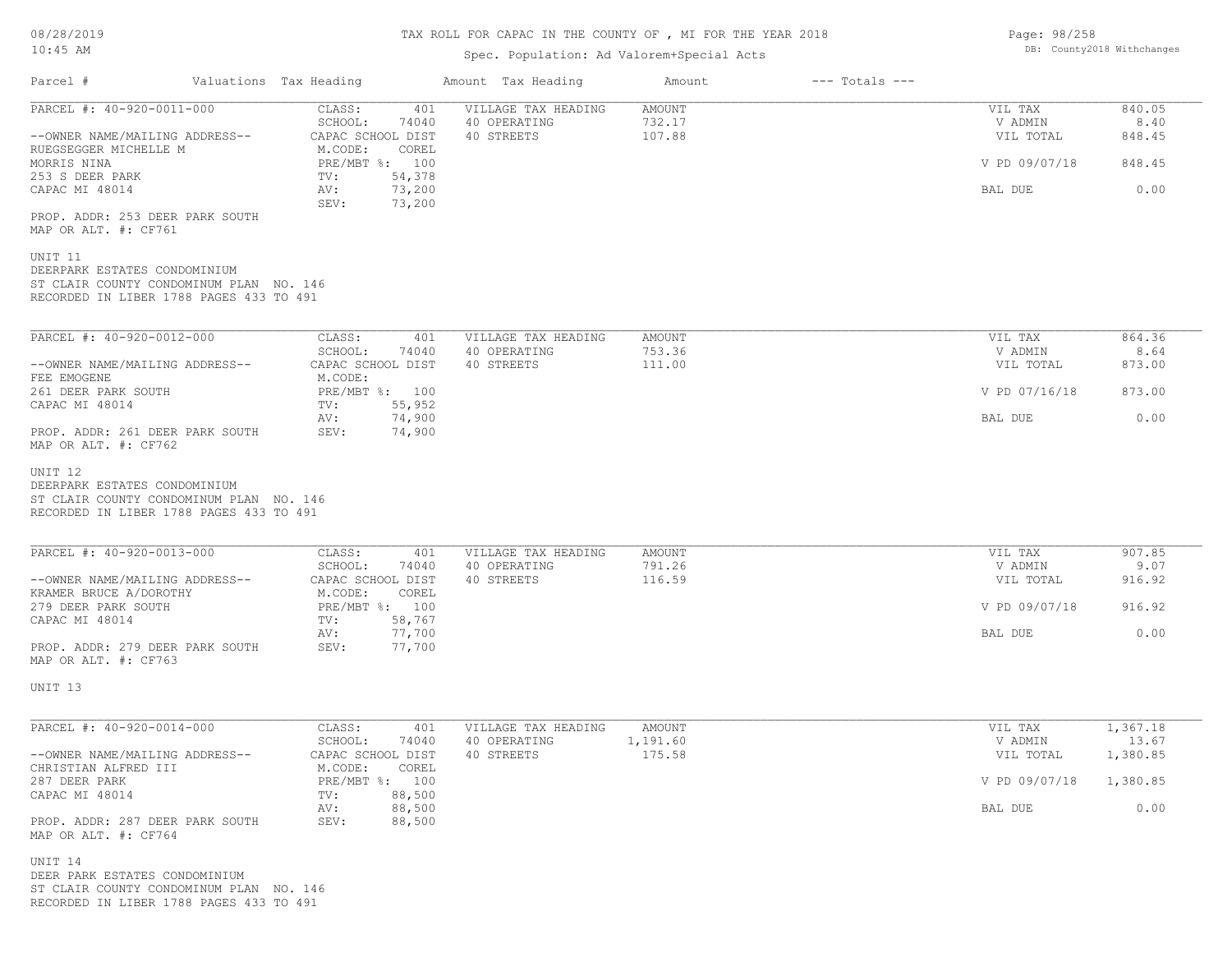# TAX ROLL FOR CAPAC IN THE COUNTY OF , MI FOR THE YEAR 2018

## Spec. Population: Ad Valorem+Special Acts

| Page: 99/258 |                            |
|--------------|----------------------------|
|              | DB: County2018 Withchanges |

| Parcel #                                                                                                                      | Valuations Tax Heading |                                                        | Amount Tax Heading                                | Amount                            | $---$ Totals $---$ |                                 |                          |
|-------------------------------------------------------------------------------------------------------------------------------|------------------------|--------------------------------------------------------|---------------------------------------------------|-----------------------------------|--------------------|---------------------------------|--------------------------|
| PARCEL #: 40-920-0015-000<br>--OWNER NAME/MAILING ADDRESS--                                                                   |                        | CLASS:<br>401<br>SCHOOL:<br>74040<br>CAPAC SCHOOL DIST | VILLAGE TAX HEADING<br>40 OPERATING<br>40 STREETS | <b>AMOUNT</b><br>822.64<br>121.21 |                    | VIL TAX<br>V ADMIN<br>VIL TOTAL | 943.85<br>9.43<br>953.28 |
| SAMS SCOTT A / SANDRA A<br>295 DEER PARK SOUTH                                                                                |                        | M.CODE:<br>COREL<br>PRE/MBT %: 100                     |                                                   |                                   |                    | V PD 09/07/18                   | 953.28                   |
| CAPAC MI 48014                                                                                                                |                        | 61,097<br>TV:<br>80,900<br>AV:                         |                                                   |                                   |                    | BAL DUE                         | 0.00                     |
| PROP. ADDR: 295 DEER PARK SOUTH<br>MAP OR ALT. #: CF765                                                                       |                        | SEV:<br>80,900                                         |                                                   |                                   |                    |                                 |                          |
| UNIT 15<br>DEERPARK ESTATES CONDOMINIUM<br>ST CLAIR COUNTY CONDOMINUM PLAN NO. 146<br>RECORDED IN LIBER 1788 PAGES 433 TO 491 |                        |                                                        |                                                   |                                   |                    |                                 |                          |
| PARCEL #: 40-920-0016-000                                                                                                     |                        | CLASS:<br>402                                          | VILLAGE TAX HEADING                               | AMOUNT                            |                    | VIL TAX                         | 35.49                    |
| --OWNER NAME/MAILING ADDRESS--                                                                                                |                        | SCHOOL:<br>74040<br>CAPAC SCHOOL DIST                  | 40 OPERATING<br>40 STREETS                        | 30.94<br>4.55                     |                    | V ADMIN<br>VIL TOTAL            | 0.35<br>35.84            |
| DEER PARK LAND DEVELOPMENT<br>8155 ANNSBURY STE 109<br>UTICA MI 48316                                                         |                        | M.CODE:<br>PRE/MBT %: 0<br>2,298<br>TV:                |                                                   |                                   |                    | V PD 09/13/18                   | 35.84                    |
| PROP. ADDR: DEER PARK SOUTH                                                                                                   |                        | 19,500<br>AV:<br>19,500<br>SEV:                        |                                                   |                                   | BAL DUE            | 0.00                            |                          |
| MAP OR ALT. #: CF766                                                                                                          |                        |                                                        |                                                   |                                   |                    |                                 |                          |
| UNIT 16<br>DEERPARK ESTATES CONDOMINIUM<br>ST CLAIR COUNTY CONDOMINUM PLAN NO. 146<br>RECORDED IN LIBER 1788 PAGES 433 TO 491 |                        |                                                        |                                                   |                                   |                    |                                 |                          |
| PARCEL #: 40-920-0017-000                                                                                                     |                        | CLASS:<br>402<br>SCHOOL:<br>74040                      | VILLAGE TAX HEADING<br>40 OPERATING               | <b>AMOUNT</b><br>30.94            |                    | VIL TAX<br>V ADMIN              | 35.49<br>0.35            |
| --OWNER NAME/MAILING ADDRESS--<br>DEER PARK LAND DEVELOPMENT                                                                  |                        | CAPAC SCHOOL DIST<br>M.CODE:                           | 40 STREETS                                        | 4.55                              |                    | VIL TOTAL                       | 35.84                    |
| 8155 ANNSBURY STE 109<br>UTICA MI 48316                                                                                       |                        | $PRE/MBT$ %:<br>$\overline{0}$<br>2,298<br>TV:         |                                                   |                                   | V PD 09/13/18      | 35.84                           |                          |
| PROP. ADDR: DEER PARK SOUTH<br>MAP OR ALT. #: CF767                                                                           |                        | 20,800<br>AV:<br>SEV:<br>20,800                        |                                                   |                                   | BAL DUE            | 0.00                            |                          |
| UNIT 17<br>DEERPARK ESTATES CONDOMINIUM<br>ST CLAIR COUNTY CONDOMINUM PLAN NO. 146<br>RECORDED IN LIBER 1788 PAGES 433 TO 491 |                        |                                                        |                                                   |                                   |                    |                                 |                          |
| PARCEL #: 40-920-0018-000                                                                                                     |                        | CLASS:<br>402                                          | VILLAGE TAX HEADING                               | AMOUNT                            |                    | VIL TAX                         | 35.49                    |
| --OWNER NAME/MAILING ADDRESS--                                                                                                |                        | SCHOOL:<br>74040<br>CAPAC SCHOOL DIST                  | 40 OPERATING<br>40 STREETS                        | 30.94<br>4.55                     |                    | V ADMIN<br>VIL TOTAL            | 0.35<br>35.84            |
| DEER PARK LAND DEVELOPMENT<br>8155 ANNSBURY STE 109<br>UTICA MI 48316                                                         |                        | M.CODE:<br>$PRE/MBT$ $\div$ 0<br>2,298<br>TV:          |                                                   |                                   |                    | V PD 09/13/18                   | 35.84                    |
| PROP. ADDR: DEER PARK SOUTH                                                                                                   |                        | 21,200<br>AV:<br>SEV:<br>21,200                        |                                                   |                                   |                    | BAL DUE                         | 0.00                     |
| MAP OR ALT. #: CF768                                                                                                          |                        |                                                        |                                                   |                                   |                    |                                 |                          |
| UNIT 18                                                                                                                       |                        |                                                        |                                                   |                                   |                    |                                 |                          |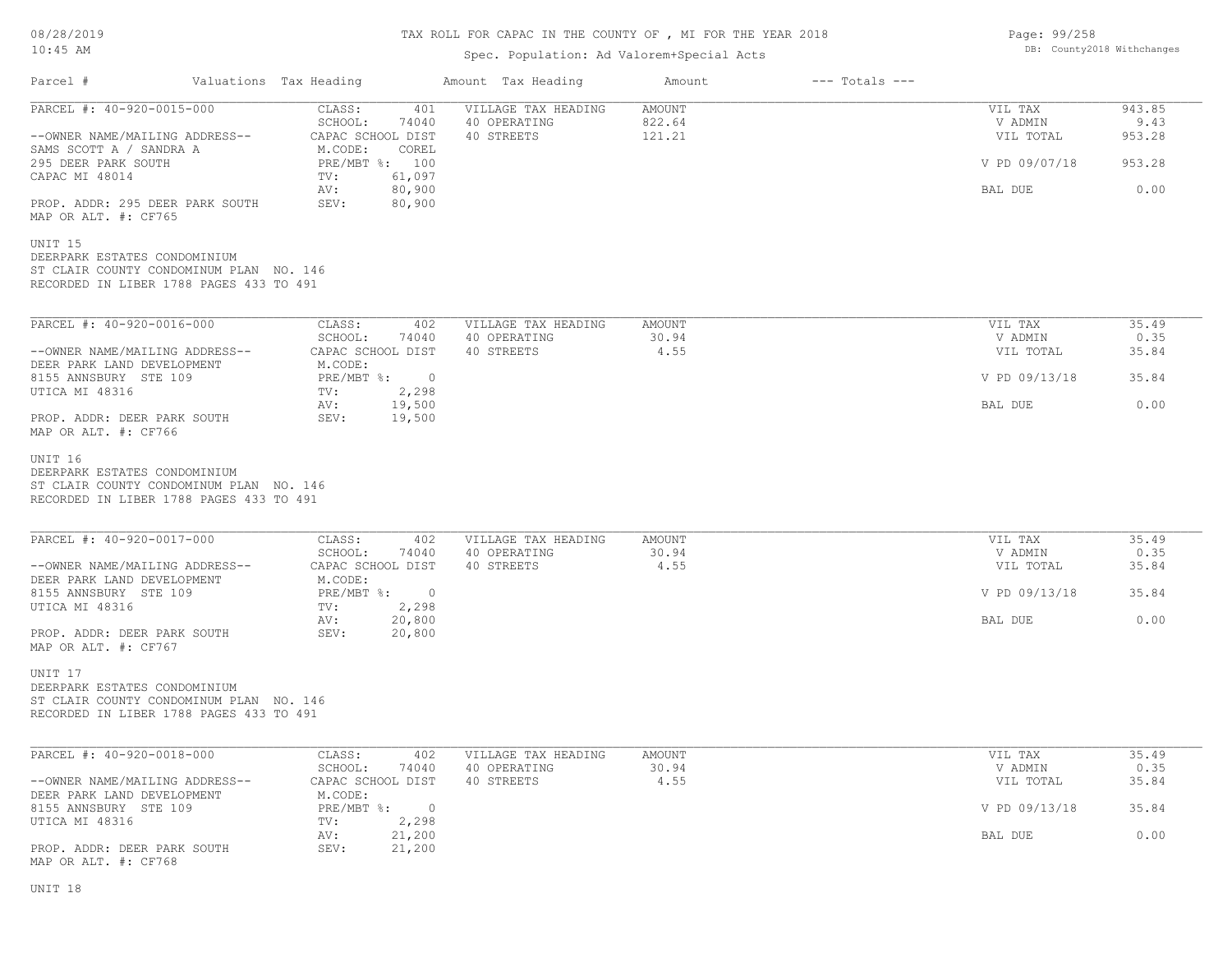# TAX ROLL FOR CAPAC IN THE COUNTY OF , MI FOR THE YEAR 2018

## Spec. Population: Ad Valorem+Special Acts

Page: 100/258 DB: County2018 Withchanges

| Parcel #                                                                                                                                 | Valuations Tax Heading                                              | Amount Tax Heading                                | Amount                  | $---$ Totals $---$ |                                 |                        |
|------------------------------------------------------------------------------------------------------------------------------------------|---------------------------------------------------------------------|---------------------------------------------------|-------------------------|--------------------|---------------------------------|------------------------|
| PARCEL #: 40-920-0019-000<br>--OWNER NAME/MAILING ADDRESS--                                                                              | CLASS:<br>402<br>SCHOOL:<br>74040<br>CAPAC SCHOOL DIST              | VILLAGE TAX HEADING<br>40 OPERATING<br>40 STREETS | AMOUNT<br>30.94<br>4.55 |                    | VIL TAX<br>V ADMIN<br>VIL TOTAL | 35.49<br>0.35<br>35.84 |
| DEER PARK LAND DEVELOPMENT<br>8155 ANNSBURY STE 109                                                                                      | M.CODE:<br>PRE/MBT %:<br>$\sim$ 0                                   |                                                   |                         |                    | V PD 09/13/18                   | 35.84                  |
| UTICA MI 48316<br>PROP. ADDR: DEER PARK SOUTH<br>MAP OR ALT. #: CF769                                                                    | TV:<br>2,298<br>22,000<br>AV:<br>22,000<br>SEV:                     |                                                   |                         |                    | BAL DUE                         | 0.00                   |
| UNIT 19                                                                                                                                  |                                                                     |                                                   |                         |                    |                                 |                        |
| PARCEL #: 40-920-0020-000<br>--OWNER NAME/MAILING ADDRESS--                                                                              | CLASS:<br>402<br>SCHOOL:<br>74040<br>CAPAC SCHOOL DIST              | VILLAGE TAX HEADING<br>40 OPERATING<br>40 STREETS | AMOUNT<br>30.94<br>4.55 |                    | VIL TAX<br>V ADMIN<br>VIL TOTAL | 35.49<br>0.35<br>35.84 |
| DEER PARK LAND DEVELOPMENT<br>8155 ANNSBURY STE 109                                                                                      | M.CODE:<br>$PRE/MBT$ $\div$ 0                                       |                                                   |                         |                    | V PD 09/13/18                   | 35.84                  |
| UTICA MI 48316<br>PROP. ADDR: DEER PARK WEST<br>MAP OR ALT. #: CF770                                                                     | TV:<br>2,298<br>22,000<br>AV:<br>22,000<br>SEV:                     |                                                   |                         |                    | BAL DUE                         | 0.00                   |
| UNIT <sub>20</sub><br>DEERPARK ESTATES CONDOMINIUM<br>ST CLAIR COUNTY CONDOMINUM PLAN NO. 146<br>RECORDED IN LIBER 1788 PAGES 433 TO 491 |                                                                     |                                                   |                         |                    |                                 |                        |
| PARCEL #: 40-920-0021-000                                                                                                                | CLASS:<br>402<br>SCHOOL:<br>74040                                   | VILLAGE TAX HEADING<br>40 OPERATING               | <b>AMOUNT</b><br>6.69   |                    | VIL TAX<br>V ADMIN              | 7.67<br>0.07           |
| --OWNER NAME/MAILING ADDRESS--<br>DEER PARK LAND DEVELOPMENT<br>8155 ANNSBURY STE 109                                                    | CAPAC SCHOOL DIST<br>M.CODE:<br>$PRE/MBT$ $\div$<br>- 0             | 40 STREETS                                        | 0.98                    |                    | VIL TOTAL<br>V PD 09/13/18      | 7.74<br>7.74           |
| UTICA MI 48316                                                                                                                           | 497<br>TV:<br>AV:<br>22,000                                         |                                                   |                         |                    | BAL DUE                         | 0.00                   |
| PROP. ADDR: DEER PARK WEST<br>MAP OR ALT. #: CF771                                                                                       | 22,000<br>SEV:                                                      |                                                   |                         |                    |                                 |                        |
| UNIT <sub>21</sub><br>DEERPARK ESTATES CONDOMINIUM<br>ST CLAIR COUNTY CONDOMINUM PLAN NO. 146<br>RECORDED IN LIBER 1788 PAGES 433 TO 491 |                                                                     |                                                   |                         |                    |                                 |                        |
| PARCEL #: 40-920-0022-000                                                                                                                | CLASS:<br>402<br>SCHOOL:<br>74040                                   | VILLAGE TAX HEADING<br>40 OPERATING               | AMOUNT<br>6.69          |                    | VIL TAX<br>V ADMIN              | 7.67<br>0.07           |
| --OWNER NAME/MAILING ADDRESS--<br>DEER PARK LAND DEVELOPMENT                                                                             | CAPAC SCHOOL DIST<br>M.CODE:                                        | 40 STREETS                                        | 0.98                    |                    | VIL TOTAL                       | 7.74                   |
| 8155 ANNSBURY STE 109<br>UTICA MI 48316                                                                                                  | $PRE/MBT$ $\frac{6}{3}$ :<br>$\overline{\phantom{0}}$<br>497<br>TV: |                                                   |                         |                    | V PD 09/13/18                   | 7.74                   |
| PROP. ADDR: DEER PARK WEST<br>MAP OR ALT. #: CF772                                                                                       | 21,800<br>AV:<br>SEV:<br>21,800                                     |                                                   |                         |                    | BAL DUE                         | 0.00                   |
| UNIT 22<br>DEERPARK ESTATES CONDOMINIUM<br>ST CLAIR COUNTY CONDOMINUM PLAN NO. 146<br>RECORDED IN LIBER 1788 PAGES 433 TO 491            |                                                                     |                                                   |                         |                    |                                 |                        |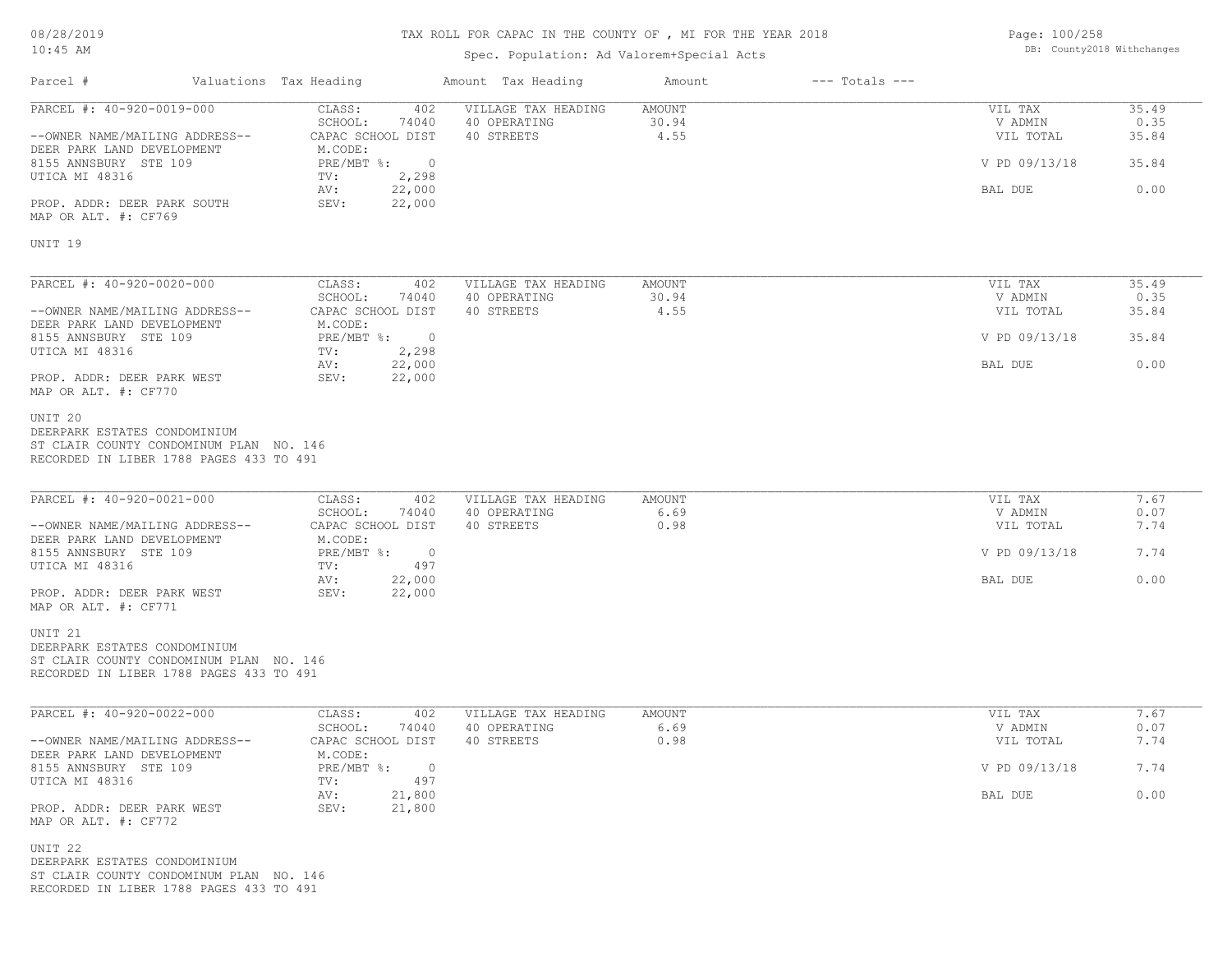# TAX ROLL FOR CAPAC IN THE COUNTY OF , MI FOR THE YEAR 2018

# Spec. Population: Ad Valorem+Special Acts

Page: 101/258 DB: County2018 Withchanges

| Parcel #                                                                                                                                 | Valuations Tax Heading                                | Amount Tax Heading  | Amount | $---$ Totals $---$ |                            |              |
|------------------------------------------------------------------------------------------------------------------------------------------|-------------------------------------------------------|---------------------|--------|--------------------|----------------------------|--------------|
| PARCEL #: 40-920-0023-000                                                                                                                | CLASS:<br>402                                         | VILLAGE TAX HEADING | AMOUNT |                    | VIL TAX                    | 7.67         |
|                                                                                                                                          | SCHOOL:<br>74040                                      | 40 OPERATING        | 6.69   |                    | V ADMIN                    | 0.07         |
| --OWNER NAME/MAILING ADDRESS--<br>DEER PARK LAND DEVELOPMENT<br>8155 ANNSBURY STE 109                                                    | CAPAC SCHOOL DIST<br>M.CODE:<br>PRE/MBT %: 0          | 40 STREETS          | 0.98   |                    | VIL TOTAL<br>V PD 09/13/18 | 7.74<br>7.74 |
| UTICA MI 48316                                                                                                                           | 497<br>TV:                                            |                     |        |                    |                            |              |
| PROP. ADDR: DEER PARK WEST<br>MAP OR ALT. #: CF773                                                                                       | 20,600<br>AV:<br>SEV:<br>20,600                       |                     |        |                    | BAL DUE                    | 0.00         |
| UNIT <sub>23</sub>                                                                                                                       |                                                       |                     |        |                    |                            |              |
| PARCEL #: 40-920-0024-000                                                                                                                | CLASS:<br>402                                         | VILLAGE TAX HEADING | AMOUNT |                    | VIL TAX                    | 7.67         |
|                                                                                                                                          | SCHOOL:<br>74040                                      | 40 OPERATING        | 6.69   |                    | V ADMIN                    | 0.07         |
| --OWNER NAME/MAILING ADDRESS--                                                                                                           | CAPAC SCHOOL DIST                                     | 40 STREETS          | 0.98   |                    | VIL TOTAL                  | 7.74         |
| DEER PARK LAND DEVELOPMENT<br>8155 ANNSBURY STE 109<br>UTICA MI 48316                                                                    | M.CODE:<br>PRE/MBT %:<br>$\overline{0}$<br>TV:<br>497 |                     |        |                    | V PD 09/13/18              | 7.74         |
|                                                                                                                                          | 20,300<br>AV:                                         |                     |        |                    | BAL DUE                    | 0.00         |
| PROP. ADDR: DEER PARK WEST<br>MAP OR ALT. #: CF774                                                                                       | SEV:<br>20,300                                        |                     |        |                    |                            |              |
| UNIT <sub>24</sub><br>DEERPARK ESTATES CONDOMINIUM<br>ST CLAIR COUNTY CONDOMINUM PLAN NO. 146<br>RECORDED IN LIBER 1788 PAGES 433 TO 491 |                                                       |                     |        |                    |                            |              |
| PARCEL #: 40-920-0025-000                                                                                                                | CLASS:<br>402                                         | VILLAGE TAX HEADING | AMOUNT |                    | VIL TAX                    | 7.67         |
|                                                                                                                                          | SCHOOL:<br>74040                                      | 40 OPERATING        | 6.69   |                    | V ADMIN                    | 0.07         |
| --OWNER NAME/MAILING ADDRESS--<br>DEER PARK LAND DEVELOPMENT                                                                             | CAPAC SCHOOL DIST<br>M.CODE:                          | 40 STREETS          | 0.98   |                    | VIL TOTAL                  | 7.74         |
| 8155 ANNSBURY STE 109<br>UTICA MI 48316                                                                                                  | $PRE/MBT$ %:<br>$\overline{0}$<br>497<br>TV:          |                     |        |                    | V PD 09/13/18              | 7.74         |
|                                                                                                                                          | 20,300<br>AV:                                         |                     |        |                    | BAL DUE                    | 0.00         |
| PROP. ADDR: DEER PARK WEST<br>MAP OR ALT. #: CF775                                                                                       | SEV:<br>20,300                                        |                     |        |                    |                            |              |
| UNIT <sub>25</sub><br>DEERPARK ESTATES CONDOMINIUM<br>ST CLAIR COUNTY CONDOMINUM PLAN NO. 146<br>RECORDED IN LIBER 1788 PAGES 433 TO 491 |                                                       |                     |        |                    |                            |              |
| PARCEL #: 40-920-0026-000                                                                                                                | CLASS:<br>402                                         | VILLAGE TAX HEADING | AMOUNT |                    | VIL TAX                    | 7.67         |
|                                                                                                                                          | SCHOOL:<br>74040                                      | 40 OPERATING        | 6.69   |                    | V ADMIN                    | 0.07         |
| --OWNER NAME/MAILING ADDRESS--                                                                                                           | CAPAC SCHOOL DIST                                     | 40 STREETS          | 0.98   |                    | VIL TOTAL                  | 7.74         |
| DEER PARK LAND DEVELOPMENT                                                                                                               | M.CODE:<br>PRE/MBT %: 0                               |                     |        |                    | V PD 09/13/18              | 7.74         |
| 8155 ANNSBURY STE 109<br>UTICA MI 48316                                                                                                  | TV:<br>497                                            |                     |        |                    |                            |              |
| PROP. ADDR: DEER PARK WEST<br>MAP OR ALT. #: CF776                                                                                       | 20,600<br>AV:<br>SEV:<br>20,600                       |                     |        |                    | BAL DUE                    | 0.00         |
|                                                                                                                                          |                                                       |                     |        |                    |                            |              |

UNIT 26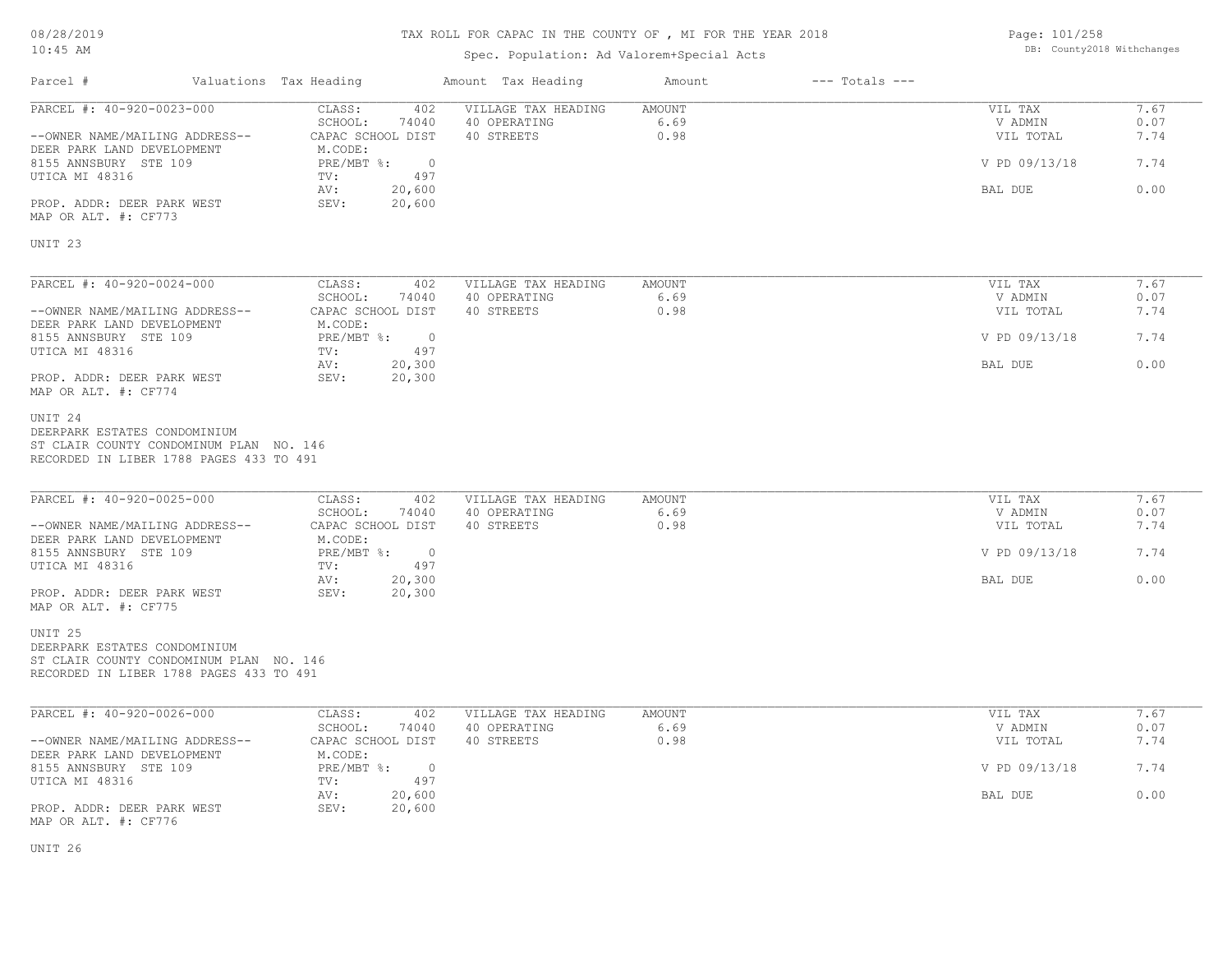# TAX ROLL FOR CAPAC IN THE COUNTY OF , MI FOR THE YEAR 2018

## Spec. Population: Ad Valorem+Special Acts

Page: 102/258 DB: County2018 Withchanges

| Parcel #                                                                                  | Valuations Tax Heading                                                             |                                                                   | Amount Tax Heading                                | Amount                        | $---$ Totals $---$ |                                 |                      |
|-------------------------------------------------------------------------------------------|------------------------------------------------------------------------------------|-------------------------------------------------------------------|---------------------------------------------------|-------------------------------|--------------------|---------------------------------|----------------------|
| PARCEL #: 40-920-0027-000<br>--OWNER NAME/MAILING ADDRESS--<br>DEER PARK LAND DEVELOPMENT |                                                                                    | CLASS:<br>402<br>SCHOOL:<br>74040<br>CAPAC SCHOOL DIST<br>M.CODE: | VILLAGE TAX HEADING<br>40 OPERATING<br>40 STREETS | <b>AMOUNT</b><br>6.69<br>0.98 |                    | VIL TAX<br>V ADMIN<br>VIL TOTAL | 7.67<br>0.07<br>7.74 |
| 8155 ANNSBURY STE 109                                                                     |                                                                                    | PRE/MBT %:<br>$\overline{0}$                                      |                                                   |                               |                    | V PD 09/13/18                   | 7.74                 |
| UTICA MI 48316<br>PROP. ADDR: DEER PARK WEST<br>MAP OR ALT. #: CF777                      |                                                                                    | TV:<br>497<br>22,000<br>AV:<br>22,000<br>SEV:                     |                                                   |                               |                    | BAL DUE                         | 0.00                 |
| UNIT <sub>27</sub>                                                                        |                                                                                    |                                                                   |                                                   |                               |                    |                                 |                      |
| PARCEL #: 40-920-0028-000<br>--OWNER NAME/MAILING ADDRESS--                               |                                                                                    | CLASS:<br>402<br>SCHOOL:<br>74040<br>CAPAC SCHOOL DIST            | VILLAGE TAX HEADING<br>40 OPERATING<br>40 STREETS | <b>AMOUNT</b><br>6.69<br>0.98 |                    | VIL TAX<br>V ADMIN<br>VIL TOTAL | 7.67<br>0.07<br>7.74 |
| DEER PARK LAND DEVELOPMENT<br>8155 ANNSBURY STE 109                                       |                                                                                    | M.CODE:<br>$PRE/MBT$ %:<br>$\overline{\phantom{0}}$               |                                                   |                               | V PD 09/13/18      | 7.74                            |                      |
| UTICA MI 48316<br>PROP. ADDR: DEER PARK WEST<br>MAP OR ALT. #: CF778                      |                                                                                    | 497<br>TV:<br>AV:<br>22,000<br>22,000<br>SEV:                     |                                                   |                               | BAL DUE            | 0.00                            |                      |
| DEERPARK ESTATES CONDOMINIUM                                                              | ST CLAIR COUNTY CONDOMINUM PLAN NO. 146<br>RECORDED IN LIBER 1788 PAGES 433 TO 491 |                                                                   |                                                   |                               |                    |                                 |                      |
| PARCEL #: 40-920-0029-000<br>--OWNER NAME/MAILING ADDRESS--                               |                                                                                    | CLASS:<br>402<br>SCHOOL:<br>74040<br>CAPAC SCHOOL DIST            | VILLAGE TAX HEADING<br>40 OPERATING<br>40 STREETS | <b>AMOUNT</b><br>6.69<br>0.98 |                    | VIL TAX<br>V ADMIN<br>VIL TOTAL | 7.67<br>0.07<br>7.74 |
| DEER PARK LAND DEVELOPMENT<br>8155 ANSBURY STE 109                                        |                                                                                    | M.CODE:<br>PRE/MBT %:<br>$\overline{\phantom{0}}$                 |                                                   |                               |                    | V PD 09/13/18                   | 7.74                 |
| UTICA MI 48316<br>PROP. ADDR: DEER PARK NORTH<br>MAP OR ALT. #: CF779                     |                                                                                    | 497<br>TV:<br>22,000<br>AV:<br>SEV:<br>22,000                     |                                                   |                               | BAL DUE            | 0.00                            |                      |
| UNIT <sub>29</sub>                                                                        |                                                                                    |                                                                   |                                                   |                               |                    |                                 |                      |
| PARCEL #: 40-920-0030-000                                                                 |                                                                                    | CLASS:<br>402<br>SCHOOL:<br>74040                                 | VILLAGE TAX HEADING<br>40 OPERATING               | <b>AMOUNT</b><br>6.69         |                    | VIL TAX<br>V ADMIN              | 7.67<br>0.07         |
| --OWNER NAME/MAILING ADDRESS--<br>DEER PARK LAND DEVELOPMENT                              |                                                                                    | CAPAC SCHOOL DIST<br>M.CODE:                                      | 40 STREETS                                        | 0.98                          |                    | VIL TOTAL                       | 7.74                 |
| 8155 ANNSBURY STE 109<br>UTICA MI 48316                                                   |                                                                                    | PRE/MBT %:<br>$\overline{0}$<br>TV:<br>497                        |                                                   |                               |                    | V PD 09/13/18                   | 7.74                 |
| PROP. ADDR: DEER PARK NORTH<br>MAP OR ALT. #: CF780                                       |                                                                                    | AV:<br>21,800<br>SEV:<br>21,800                                   |                                                   |                               |                    | BAL DUE                         | 0.00                 |
| UNIT 30<br>DEERPARK ESTATES CONDOMINIUM                                                   | ST CLAIR COUNTY CONDOMINUM PLAN NO. 146<br>RECORDED IN LIBER 1788 PAGES 433 TO 491 |                                                                   |                                                   |                               |                    |                                 |                      |
|                                                                                           |                                                                                    |                                                                   |                                                   |                               |                    |                                 |                      |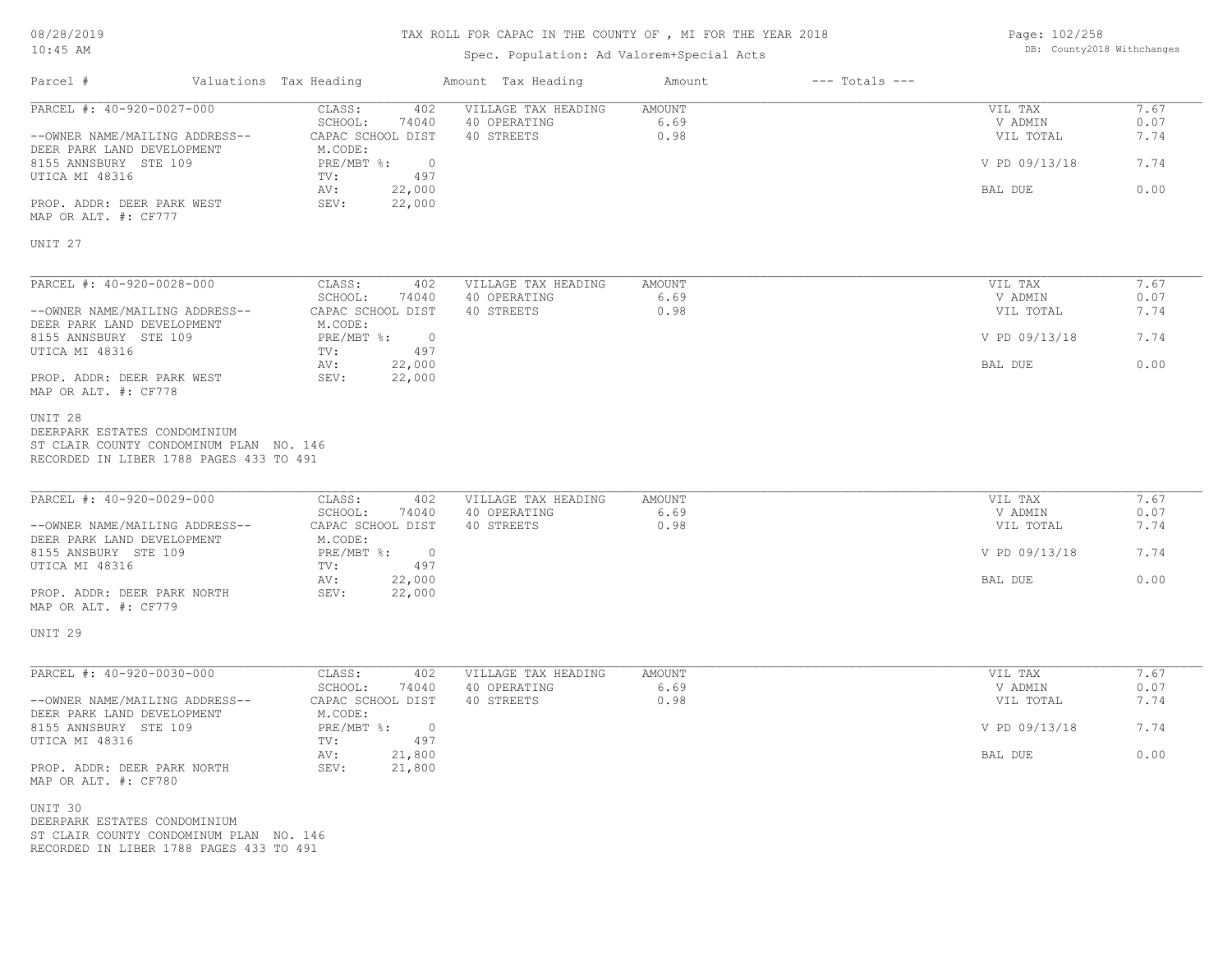# TAX ROLL FOR CAPAC IN THE COUNTY OF , MI FOR THE YEAR 2018

## Spec. Population: Ad Valorem+Special Acts

Page: 103/258 DB: County2018 Withchanges

| Parcel #                                                                                                                      | Valuations Tax Heading |                                                                | Amount Tax Heading                                | Amount                 | $---$ Totals $---$              |                                 |                      |
|-------------------------------------------------------------------------------------------------------------------------------|------------------------|----------------------------------------------------------------|---------------------------------------------------|------------------------|---------------------------------|---------------------------------|----------------------|
| PARCEL #: 40-920-0031-000<br>--OWNER NAME/MAILING ADDRESS--                                                                   |                        | CLASS:<br>402<br>SCHOOL:<br>74040<br>CAPAC SCHOOL DIST         | VILLAGE TAX HEADING<br>40 OPERATING<br>40 STREETS | AMOUNT<br>6.69<br>0.98 |                                 | VIL TAX<br>V ADMIN<br>VIL TOTAL | 7.67<br>0.07<br>7.74 |
| DEER PARK LAND DEVELOPMENT<br>8155 ANNSBURY STE 109<br>UTICA MI 48316                                                         |                        | M.CODE:<br>$PRE/MBT$ $\frac{1}{6}$ :<br>$\sim$ 0<br>497<br>TV: |                                                   |                        |                                 | V PD 09/13/18                   | 7.74                 |
| PROP. ADDR: DEER PARK NORTH<br>MAP OR ALT. #: CF781                                                                           |                        | 20,000<br>AV:<br>SEV:<br>20,000                                |                                                   |                        |                                 | BAL DUE                         | 0.00                 |
| UNIT 31<br>DEERPARK ESTATES CONDOMINIUM<br>ST CLAIR COUNTY CONDOMINUM PLAN NO. 146<br>RECORDED IN LIBER 1788 PAGES 433 TO 491 |                        |                                                                |                                                   |                        |                                 |                                 |                      |
| PARCEL #: 40-920-0032-000<br>--OWNER NAME/MAILING ADDRESS--                                                                   |                        | CLASS:<br>402<br>SCHOOL:<br>74040<br>CAPAC SCHOOL DIST         | VILLAGE TAX HEADING<br>40 OPERATING<br>40 STREETS | AMOUNT<br>6.69<br>0.98 |                                 | VIL TAX<br>V ADMIN<br>VIL TOTAL | 7.67<br>0.07<br>7.74 |
| JPS DEVELOPMENT, LLC<br>8155 ANSBURY STE 103                                                                                  |                        | M.CODE:<br>PRE/MBT %: 0                                        |                                                   |                        | V PD 09/13/18                   | 7.74                            |                      |
| SHELBY TWP MI 48316<br>PROP. ADDR: DEER PARK NORTH<br>MAP OR ALT. #: CF782                                                    |                        | 497<br>TV:<br>AV:<br>22,000<br>22,000<br>SEV:                  |                                                   |                        | BAL DUE                         | 0.00                            |                      |
| PARCEL #: 40-920-0033-000<br>--OWNER NAME/MAILING ADDRESS--                                                                   |                        | CLASS:<br>402<br>SCHOOL:<br>74040<br>CAPAC SCHOOL DIST         | VILLAGE TAX HEADING<br>40 OPERATING<br>40 STREETS | AMOUNT<br>6.69         | VIL TAX<br>V ADMIN<br>VIL TOTAL | 7.67<br>0.07<br>7.74            |                      |
|                                                                                                                               |                        |                                                                |                                                   | 0.98                   |                                 |                                 |                      |
| JPS DEVELOPMENT, LLC<br>8155 ANSBURY STE 103<br>SHELBY TWP MI 48316                                                           |                        | M.CODE:<br>$PRE/MBT$ $\div$ 0<br>497<br>TV:                    |                                                   |                        | V PD 09/13/18                   | 7.74                            |                      |
| PROP. ADDR: DEER PARK NORTH<br>MAP OR ALT. #: CF783                                                                           |                        | AV:<br>22,000<br>SEV:<br>22,000                                |                                                   |                        | BAL DUE                         | 0.00                            |                      |
| UNIT 33                                                                                                                       |                        |                                                                |                                                   |                        |                                 |                                 |                      |
| PARCEL #: 40-920-0034-000<br>--OWNER NAME/MAILING ADDRESS--                                                                   |                        | CLASS:<br>402<br>SCHOOL:<br>74040<br>CAPAC SCHOOL DIST         | VILLAGE TAX HEADING<br>40 OPERATING<br>40 STREETS | AMOUNT<br>6.69<br>0.98 |                                 | VIL TAX<br>V ADMIN<br>VIL TOTAL | 7.67<br>0.07<br>7.74 |
| JPS DEVELOPMENT LLC<br>8155 ANSBURY STE 103<br>SHELBY TWP MI 48316                                                            |                        | M.CODE:<br>PRE/MBT %: 0<br>497<br>TV:                          |                                                   |                        |                                 | V PD 09/13/18                   | 7.74                 |
| PROP. ADDR: DEER PARK NORTH<br>MAP OR ALT. #: CF784                                                                           |                        | 22,000<br>AV:<br>SEV:<br>22,000                                |                                                   |                        |                                 | BAL DUE                         | 0.00                 |
| UNIT 34<br>DEERPARK ESTATES CONDOMINIUM<br>ST CLAIR COUNTY CONDOMINUM PLAN NO. 146<br>RECORDED IN LIBER 1788 PAGES 433 TO 491 |                        |                                                                |                                                   |                        |                                 |                                 |                      |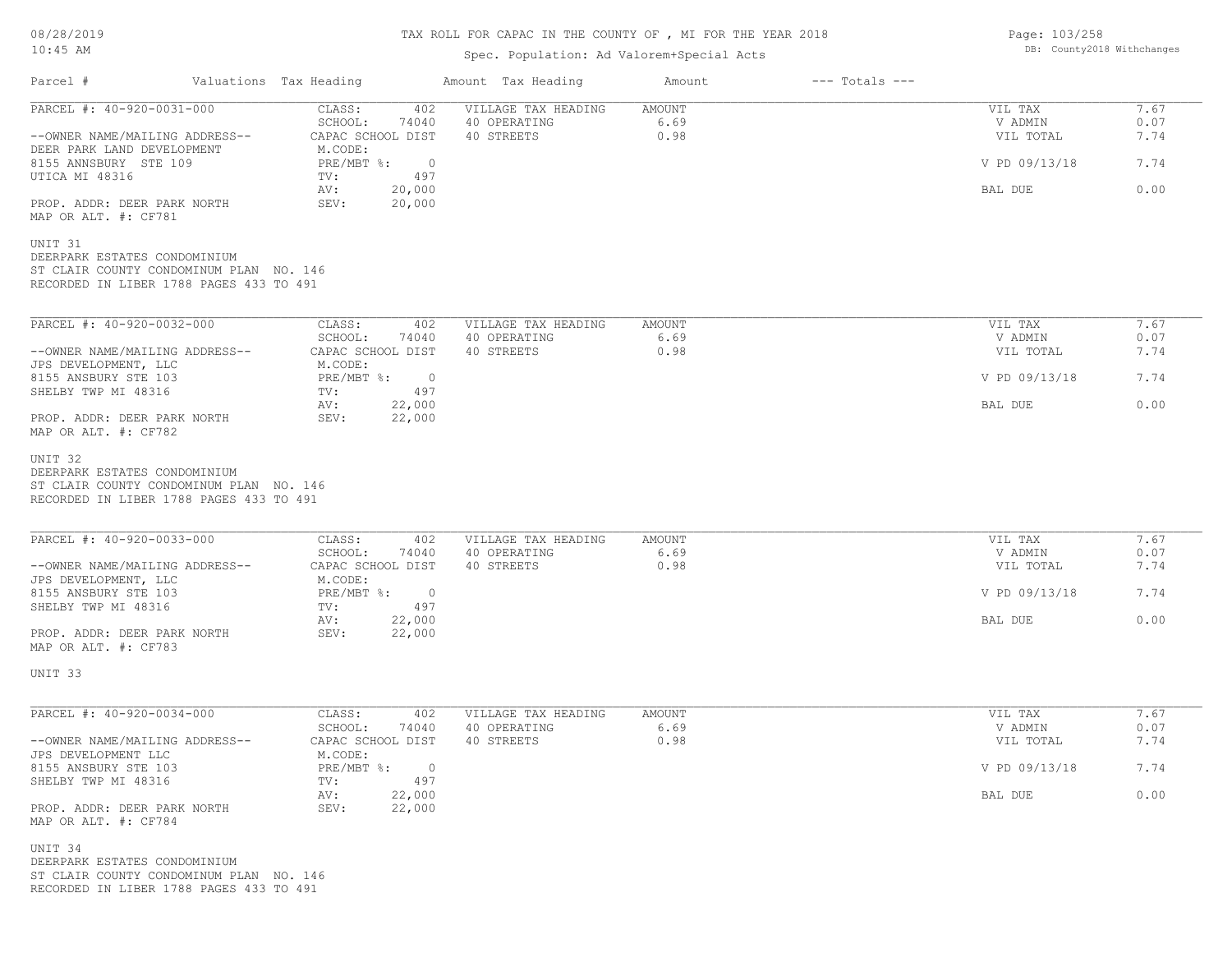# TAX ROLL FOR CAPAC IN THE COUNTY OF , MI FOR THE YEAR 2018

## Spec. Population: Ad Valorem+Special Acts

Page: 104/258 DB: County2018 Withchanges

| Parcel #                                                                                                                      | Valuations Tax Heading                                 | Amount Tax Heading                  | Amount           | $---$ Totals $---$ |                      |                |
|-------------------------------------------------------------------------------------------------------------------------------|--------------------------------------------------------|-------------------------------------|------------------|--------------------|----------------------|----------------|
| PARCEL #: 40-920-0035-000                                                                                                     | CLASS:<br>402<br>SCHOOL:<br>74040                      | VILLAGE TAX HEADING<br>40 OPERATING | AMOUNT<br>6.69   |                    | VIL TAX<br>V ADMIN   | 7.67<br>0.07   |
| --OWNER NAME/MAILING ADDRESS--<br>JPS DEVELOPMENT LLC                                                                         | CAPAC SCHOOL DIST<br>M.CODE:                           | 40 STREETS                          | 0.98             |                    | VIL TOTAL            | 7.74           |
| 8155 ANSBURY STE 103<br>SHELBY TWP MI 48316                                                                                   | $PRE/MBT$ $\div$<br>$\circ$<br>497<br>TV:              |                                     |                  |                    | V PD 09/13/18        | 7.74           |
| PROP. ADDR: DEER PARK NORTH<br>MAP OR ALT. #: CF785                                                                           | 22,000<br>AV:<br>SEV:<br>22,000                        |                                     |                  |                    | BAL DUE              | 0.00           |
| UNIT 35<br>DEERPARK ESTATES CONDOMINIUM<br>ST CLAIR COUNTY CONDOMINUM PLAN NO. 146<br>RECORDED IN LIBER 1788 PAGES 433 TO 491 |                                                        |                                     |                  |                    |                      |                |
| PARCEL #: 40-920-0036-000                                                                                                     | CLASS:<br>402                                          | VILLAGE TAX HEADING                 | AMOUNT           |                    | VIL TAX              | 95.75          |
| --OWNER NAME/MAILING ADDRESS--                                                                                                | SCHOOL:<br>74040<br>CAPAC SCHOOL DIST                  | 40 OPERATING<br>40 STREETS          | 83.46<br>12.29   |                    | V ADMIN<br>VIL TOTAL | 0.95<br>96.70  |
| KONEFKE ROBERT<br>20461 PRATT RD.                                                                                             | M.CODE:<br>$PRE/MBT$ $\frac{1}{6}$ :<br>$\overline{0}$ |                                     |                  |                    | V PD 08/14/18        | 96.70          |
| ARMADA MI 48005                                                                                                               | 6,199<br>TV:<br>22,000<br>AV:                          |                                     |                  |                    | BAL DUE              | 0.00           |
| PROP. ADDR: DEER PARK EAST<br>MAP OR ALT. #: CF786                                                                            | 22,000<br>SEV:                                         |                                     |                  |                    |                      |                |
| UNIT 36<br>DEERPARK ESTATES CONDOMINIUM<br>ST CLAIR COUNTY CONDOMINUM PLAN NO. 146<br>RECORDED IN LIBER 1788 PAGES 433 TO 491 |                                                        |                                     |                  |                    |                      |                |
| PARCEL #: 40-920-0037-000                                                                                                     | CLASS:<br>401                                          | VILLAGE TAX HEADING                 | AMOUNT           |                    | VIL TAX              | 980.38         |
| --OWNER NAME/MAILING ADDRESS--                                                                                                | SCHOOL:<br>74040<br>CAPAC SCHOOL DIST                  | 40 OPERATING<br>40 STREETS          | 854.48<br>125.90 |                    | V ADMIN<br>VIL TOTAL | 9.80<br>990.18 |
| BEISCHER CHRISTOPHER/ROXANNE<br>212 DEER PARK SOUTH                                                                           | M.CODE:<br>COREL<br>PRE/MBT %: 100                     |                                     |                  |                    | V PD 09/07/18        | 990.18         |
| CAPAC MI 48014                                                                                                                | 63,462<br>TV:<br>80,000<br>AV:                         |                                     |                  |                    | BAL DUE              | 0.00           |
| PROP. ADDR: 212 DEER PARK SOUTH<br>MAP OR ALT. #: CF787                                                                       | SEV:<br>80,000                                         |                                     |                  |                    |                      |                |
| UNIT 37<br>DEERPARK ESTATES CONDOMINIUM<br>ST CLAIR COUNTY CONDOMINUM PLAN NO. 146<br>RECORDED IN LIBER 1788 PAGES 433 TO 491 |                                                        |                                     |                  |                    |                      |                |
| PARCEL #: 40-920-0038-000                                                                                                     | CLASS:<br>401                                          | VILLAGE TAX HEADING                 | AMOUNT           |                    | VIL TAX              | 854.65         |
| --OWNER NAME/MAILING ADDRESS--                                                                                                | SCHOOL: 74040<br>CAPAC SCHOOL DIST                     | 40 OPERATING<br>40 STREETS          | 744.89<br>109.76 |                    | V ADMIN<br>VIL TOTAL | 8.54<br>863.19 |
| LEWIS GREGORY A<br>DELCOURT KIMBERLY A.                                                                                       | M.CODE:<br>COREL<br>PRE/MBT %: 100                     |                                     |                  |                    | V PD 09/07/18        | 863.19         |
| 226 DEER PARK SOUTH<br>CAPAC MI 48014                                                                                         | 55,323<br>TV:<br>71,900<br>AV:<br>SEV:<br>71,900       |                                     |                  |                    | BAL DUE              | 0.00           |
| PROP. ADDR: 226 DEER PARK SOUTH<br>MAP OR ALT. #: CF788                                                                       |                                                        |                                     |                  |                    |                      |                |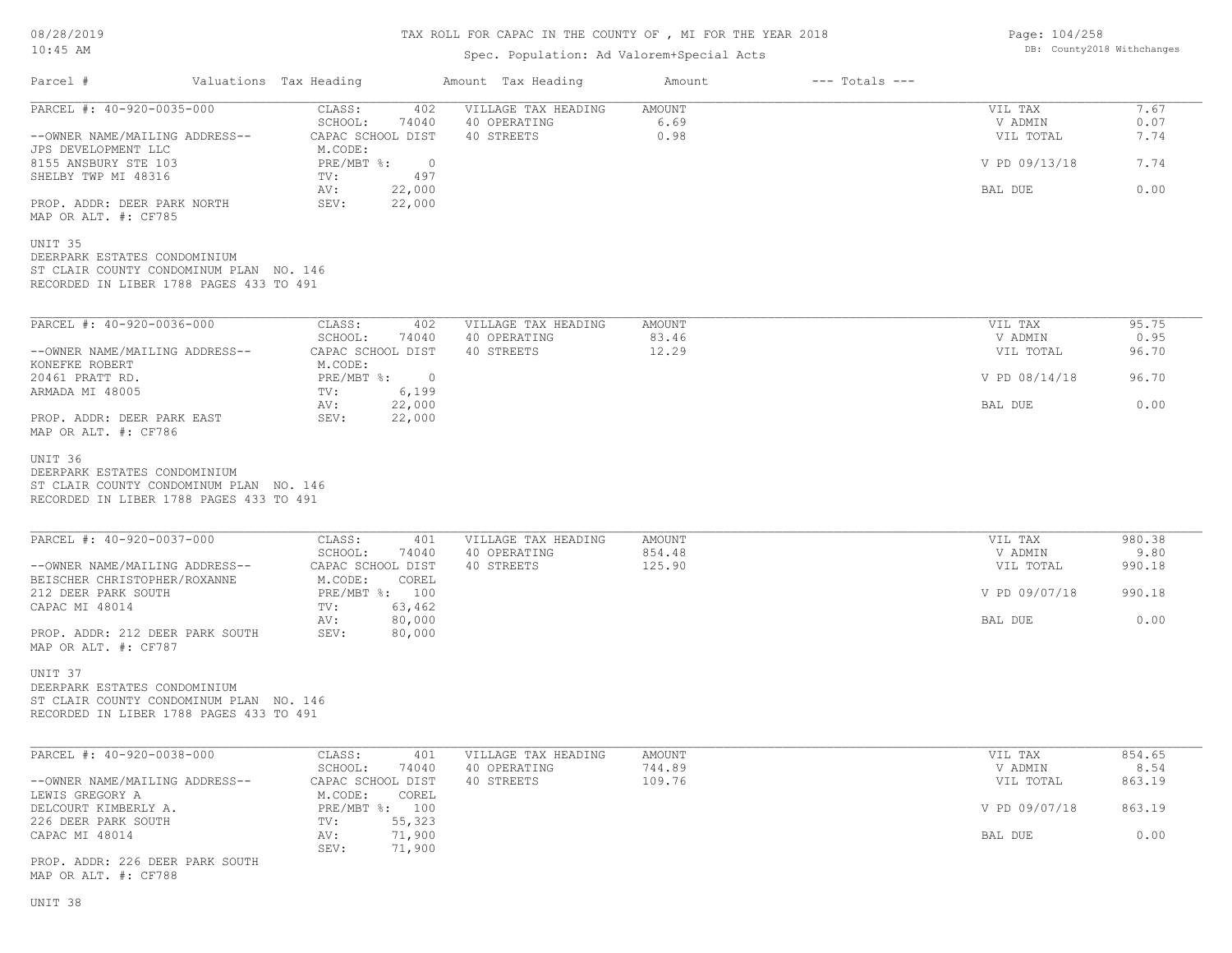# TAX ROLL FOR CAPAC IN THE COUNTY OF , MI FOR THE YEAR 2018

## Spec. Population: Ad Valorem+Special Acts

Page: 105/258 DB: County2018 Withchanges

| Parcel #                                                                                                                                                                                                    | Valuations Tax Heading                                                                              |                                                             | Amount Tax Heading                                | Amount                     | $---$ Totals $---$ |                                                             |                                            |
|-------------------------------------------------------------------------------------------------------------------------------------------------------------------------------------------------------------|-----------------------------------------------------------------------------------------------------|-------------------------------------------------------------|---------------------------------------------------|----------------------------|--------------------|-------------------------------------------------------------|--------------------------------------------|
| PARCEL #: 40-920-0039-000<br>--OWNER NAME/MAILING ADDRESS--<br>KONEFKE ROBERT<br>20461 PRATT RD.<br>ARMADA MI 48005<br>PROP. ADDR: DEER PARK SOUTH<br>MAP OR ALT. #: CF789                                  | CLASS:<br>SCHOOL:<br>CAPAC SCHOOL DIST<br>M.CODE:<br>PRE/MBT %:<br>TV:<br>AV:<br>SEV:               | 402<br>74040<br>$\overline{0}$<br>6,199<br>20,900<br>20,900 | VILLAGE TAX HEADING<br>40 OPERATING<br>40 STREETS | AMOUNT<br>83.46<br>12.29   |                    | VIL TAX<br>V ADMIN<br>VIL TOTAL<br>V PD 08/14/18<br>BAL DUE | 95.75<br>0.95<br>96.70<br>96.70<br>0.00    |
| UNIT 39                                                                                                                                                                                                     |                                                                                                     |                                                             |                                                   |                            |                    |                                                             |                                            |
| PARCEL #: 40-920-0040-000<br>--OWNER NAME/MAILING ADDRESS--<br>DOUTRY IRENE<br>240 DEER PARK<br>CAPAC MI 48014<br>PROP. ADDR: 240 DEER PARK SOUTH<br>MAP OR ALT. #: CF790                                   | CLASS:<br>SCHOOL:<br>CAPAC SCHOOL DIST<br>M.CODE:<br>PRE/MBT %: 100<br>TV:<br>AV:<br>SEV:           | 401<br>74040<br>55,323<br>74,000<br>74,000                  | VILLAGE TAX HEADING<br>40 OPERATING<br>40 STREETS | AMOUNT<br>744.89<br>109.76 |                    | VIL TAX<br>V ADMIN<br>VIL TOTAL<br>V PD 09/13/18<br>BAL DUE | 854.65<br>8.54<br>863.19<br>863.19<br>0.00 |
| UNIT 40                                                                                                                                                                                                     |                                                                                                     |                                                             |                                                   |                            |                    |                                                             |                                            |
| PARCEL #: 40-920-0041-000<br>--OWNER NAME/MAILING ADDRESS--<br>ROBERTS J SCOTT/CHRISTINA MAE<br>250 DEER PARK SOUTH<br>CAPAC MI 48014<br>PROP. ADDR: 250 DEER PARK SOUTH<br>MAP OR ALT. #: CF791<br>UNIT 41 | CLASS:<br>SCHOOL:<br>CAPAC SCHOOL DIST<br>M.CODE:<br>PRE/MBT %: 100<br>TV:<br>AV:<br>SEV:           | 401<br>74040<br>COREL<br>59,514<br>78,600<br>78,600         | VILLAGE TAX HEADING<br>40 OPERATING<br>40 STREETS | AMOUNT<br>801.32<br>118.07 |                    | VIL TAX<br>V ADMIN<br>VIL TOTAL<br>V PD 09/07/18<br>BAL DUE | 919.39<br>9.19<br>928.58<br>928.58<br>0.00 |
| DEERPARK ESTATES CONDOMINIUM<br>ST CLAIR COUNTY CONDOMINUM PLAN NO. 146<br>RECORDED IN LIBER 1788 PAGES 433 TO 491                                                                                          |                                                                                                     |                                                             |                                                   |                            |                    |                                                             |                                            |
| PARCEL #: 40-920-0042-000<br>--OWNER NAME/MAILING ADDRESS--<br>RUSIN BRIAN/CYNTHIA<br>258 DEER PARK S<br>CAPAC MI 48014<br>PROP. ADDR: 258 DEER PARK SOUTH<br>MAP OR ALT. #: CF792                          | CLASS:<br>SCHOOL:<br>CAPAC SCHOOL DIST<br>M.CODE:<br>PRE/MBT %: 100<br>TV:<br>AV:<br>71,800<br>SEV: | 401<br>74040<br>53,853<br>71,800                            | VILLAGE TAX HEADING<br>40 OPERATING<br>40 STREETS | AMOUNT<br>725.10<br>106.84 |                    | VIL TAX<br>V ADMIN<br>VIL TOTAL<br>V PD 08/21/18<br>BAL DUE | 831.94<br>8.31<br>840.25<br>840.25<br>0.00 |
| UNIT 42<br>DEERPARK ESTATES CONDOMINIUM<br>ST CLAIR COUNTY CONDOMINUM PLAN NO. 146<br>RECORDED IN LIBER 1788 PAGES 433 TO 491                                                                               |                                                                                                     |                                                             |                                                   |                            |                    |                                                             |                                            |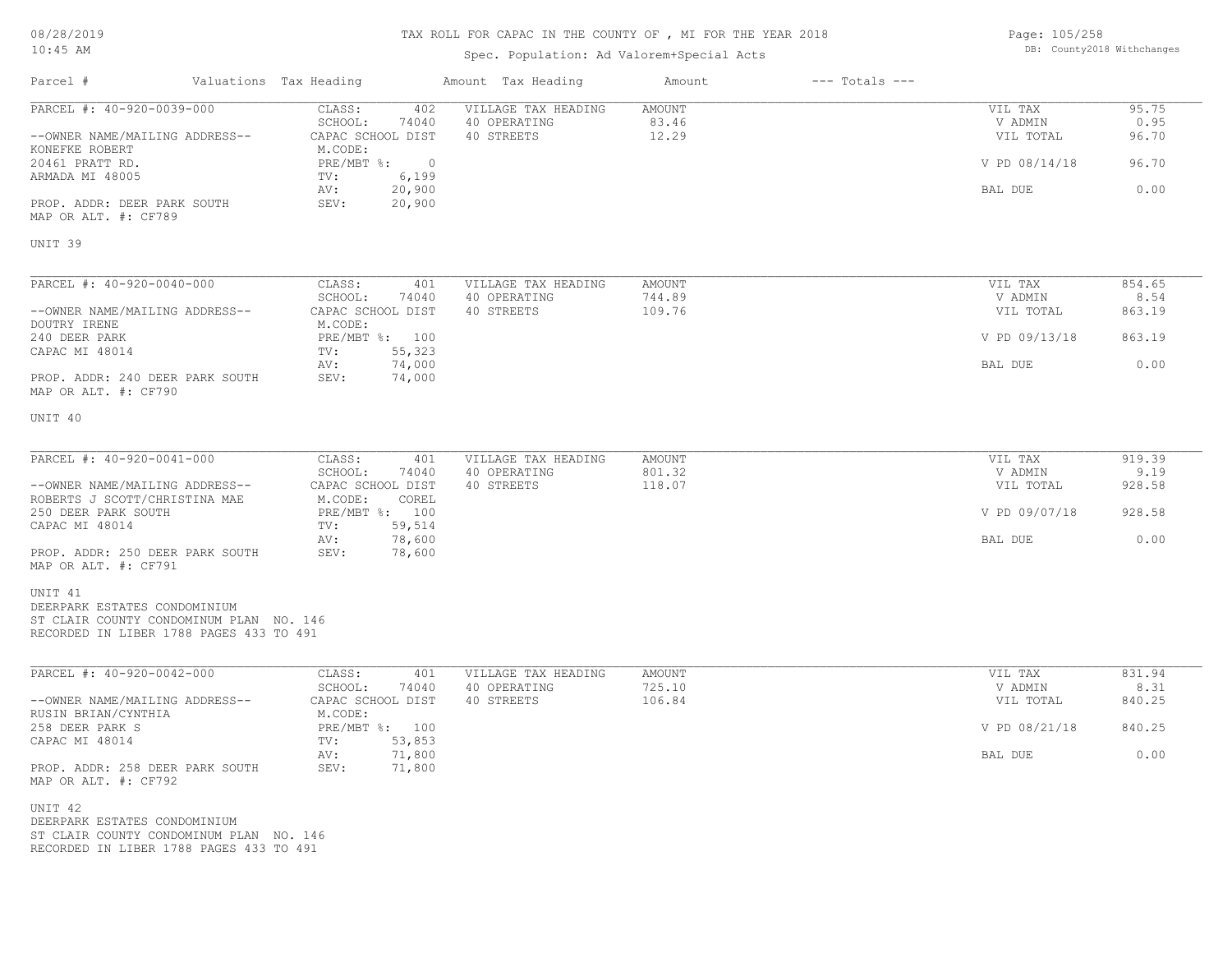## Spec. Population: Ad Valorem+Special Acts

Parcel # Valuations Tax Heading Amount Tax Heading Amount --- Totals ---

| Page: 106/258 |                            |
|---------------|----------------------------|
|               | DB: County2018 Withchanges |
|               |                            |

| PARCEL #: 40-920-0043-000<br>--OWNER NAME/MAILING ADDRESS--                                                                   | CLASS:<br>401<br>SCHOOL:<br>74040<br>CAPAC SCHOOL DIST | VILLAGE TAX HEADING<br>40 OPERATING<br>40 STREETS | AMOUNT<br>791.26<br>116.59 | VIL TAX<br>V ADMIN<br>VIL TOTAL | 907.85<br>9.07<br>916.92 |
|-------------------------------------------------------------------------------------------------------------------------------|--------------------------------------------------------|---------------------------------------------------|----------------------------|---------------------------------|--------------------------|
| DIBBLE BRADLEY J<br>POLLY JENIFER                                                                                             | COREL<br>M.CODE:<br>PRE/MBT %: 100                     |                                                   |                            | V PD 09/07/18                   | 916.92                   |
| 354 PHEASANT DR<br>Capac MI 48014                                                                                             | 58,767<br>TV:<br>78,700<br>AV:                         |                                                   |                            | BAL DUE                         | 0.00                     |
| PROP. ADDR: 354 PHEASANT DR<br>MAP OR ALT. #: CF793                                                                           | SEV:<br>78,700                                         |                                                   |                            |                                 |                          |
| UNIT 43<br>DEERPARK ESTATES CONDOMINIUM<br>ST CLAIR COUNTY CONDOMINUM PLAN NO. 146<br>RECORDED IN LIBER 1788 PAGES 433 TO 491 |                                                        |                                                   |                            |                                 |                          |
| PARCEL #: 40-920-0044-000                                                                                                     | CLASS:<br>402                                          | VILLAGE TAX HEADING                               | AMOUNT                     | VIL TAX                         | 7.67                     |
|                                                                                                                               | SCHOOL:<br>74040                                       | 40 OPERATING                                      | 6.69                       | V ADMIN                         | 0.07                     |
| --OWNER NAME/MAILING ADDRESS--<br>JPS DEVELOPMENT LLC                                                                         | CAPAC SCHOOL DIST<br>M.CODE:                           | 40 STREETS                                        | 0.98                       | VIL TOTAL                       | 7.74                     |
| 8155 ANSBURY<br>STE 103                                                                                                       | $\overline{0}$<br>$PRE/MBT$ $\div$                     |                                                   |                            | V PD 09/13/18                   | 7.74                     |
| SHELBY TWP MI 48316                                                                                                           | 497<br>TV:<br>18,300<br>AV:                            |                                                   |                            | BAL DUE                         | 0.00                     |
| PROP. ADDR: PHEASANT DR<br>MAP OR ALT. #: CF794                                                                               | SEV:<br>18,300                                         |                                                   |                            |                                 |                          |
| UNIT 44                                                                                                                       |                                                        |                                                   |                            |                                 |                          |
| PARCEL #: 40-920-0045-000                                                                                                     | CLASS:<br>402                                          | VILLAGE TAX HEADING                               | <b>AMOUNT</b>              | VIL TAX                         | 7.67                     |
| --OWNER NAME/MAILING ADDRESS--                                                                                                | SCHOOL:<br>74040<br>CAPAC SCHOOL DIST                  | 40 OPERATING<br>40 STREETS                        | 6.69<br>0.98               | V ADMIN<br>VIL TOTAL            | 0.07<br>7.74             |
| JPS DEVELOPMENT LLC                                                                                                           | M.CODE:                                                |                                                   |                            |                                 |                          |
| 8155 ANSBURY<br>STE 103<br>SHELBY TWP MI 48316                                                                                | PRE/MBT %:<br>$\circ$<br>497<br>TV:                    |                                                   |                            | V PD 09/13/18                   | 7.74                     |
| PROP. ADDR: PHEASANT DR<br>MAP OR ALT. #: CF795                                                                               | 20,300<br>AV:<br>SEV:<br>20,300                        |                                                   |                            | BAL DUE                         | 0.00                     |
| UNIT 45                                                                                                                       |                                                        |                                                   |                            |                                 |                          |
|                                                                                                                               |                                                        |                                                   |                            |                                 |                          |
| PARCEL #: 40-920-0046-000                                                                                                     | CLASS:<br>402<br>SCHOOL:<br>74040                      | VILLAGE TAX HEADING<br>40 OPERATING               | <b>AMOUNT</b><br>6.69      | VIL TAX<br>V ADMIN              | 7.67<br>0.07             |
| --OWNER NAME/MAILING ADDRESS--<br>JPS DEVELOPMENT LLC                                                                         | CAPAC SCHOOL DIST<br>M.CODE:                           | 40 STREETS                                        | 0.98                       | VIL TOTAL                       | 7.74                     |
| 8155 ANSBURY<br>STE 103                                                                                                       | $PRE/MBT$ $\div$<br>$\overline{0}$                     |                                                   |                            | V PD 09/13/18                   | 7.74                     |
| SHELBY TWP MI 48316                                                                                                           | 497<br>TV:<br>18,300<br>AV:                            |                                                   |                            | BAL DUE                         | 0.00                     |
| PROP. ADDR: PHEASANT DR<br>MAP OR ALT. #: CF796                                                                               | 18,300<br>SEV:                                         |                                                   |                            |                                 |                          |

UNIT 46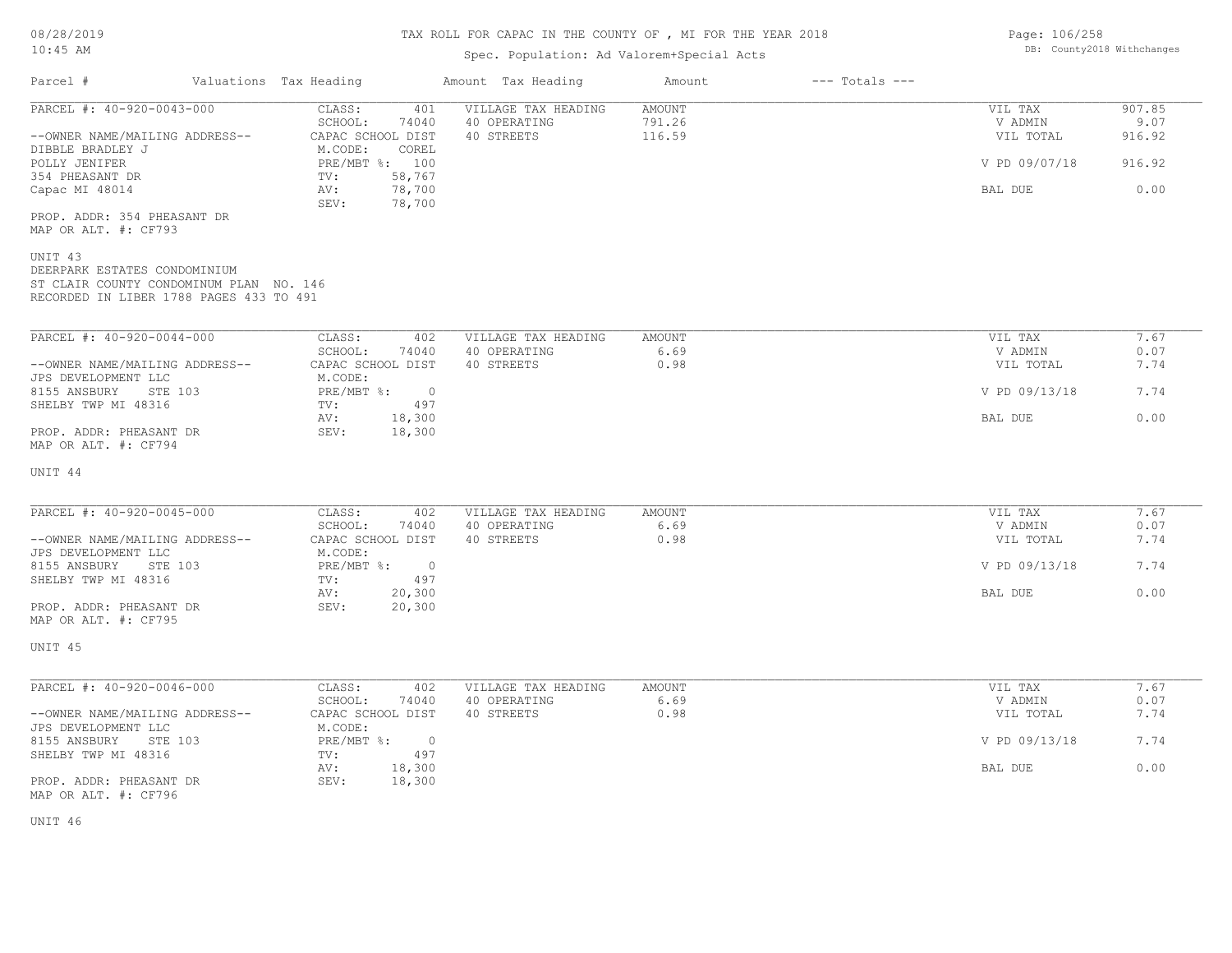## TAX ROLL FOR CAPAC IN THE COUNTY OF , MI FOR THE YEAR 2018

## Spec. Population: Ad Valorem+Special Acts

Page: 107/258 DB: County2018 Withchanges

| Parcel #                                              | Valuations Tax Heading                     | Amount Tax Heading                  | Amount         | $---$ Totals $---$ |                    |              |
|-------------------------------------------------------|--------------------------------------------|-------------------------------------|----------------|--------------------|--------------------|--------------|
| PARCEL #: 40-920-0047-000                             | CLASS:<br>402<br>SCHOOL:<br>74040          | VILLAGE TAX HEADING<br>40 OPERATING | AMOUNT<br>6.69 |                    | VIL TAX<br>V ADMIN | 7.67<br>0.07 |
| --OWNER NAME/MAILING ADDRESS--<br>JPS DEVELOPMENT LLC | CAPAC SCHOOL DIST<br>M.CODE:               | 40 STREETS                          | 0.98           |                    | VIL TOTAL          | 7.74         |
| 8155 ANSBURY<br>STE 103<br>SHELBY TWP MI 48316        | PRE/MBT %:<br>$\overline{0}$<br>497<br>TV: |                                     |                |                    | V PD 09/13/18      | 7.74         |
| PROP. ADDR: DEER PARK NORTH<br>MAP OR ALT. #: CF797   | 22,000<br>AV:<br>22,000<br>SEV:            |                                     |                |                    | BAL DUE            | 0.00         |
| UNIT 47                                               |                                            |                                     |                |                    |                    |              |
| PARCEL #: 40-920-0048-000                             | CLASS:<br>402                              | VILLAGE TAX HEADING                 | AMOUNT         |                    | VIL TAX            | 7.67         |
|                                                       | SCHOOL:<br>74040                           | 40 OPERATING                        | 6.69           |                    | V ADMIN            | 0.07         |
| --OWNER NAME/MAILING ADDRESS--<br>JPS DEVELOPMENT LLC | CAPAC SCHOOL DIST<br>M.CODE:               | 40 STREETS                          | 0.98           |                    | VIL TOTAL          | 7.74         |
| 8155 ANSBURY<br>STE 103<br>SHELBY TWP MI 48316        | PRE/MBT %:<br>$\overline{0}$<br>497<br>TV: |                                     |                |                    | V PD 09/13/18      | 7.74         |
| PROP. ADDR: DEER PARK NORTH<br>MAP OR ALT. #: CF798   | 19,700<br>AV:<br>SEV:<br>19,700            |                                     |                |                    | BAL DUE            | 0.00         |
| UNIT 48                                               |                                            |                                     |                |                    |                    |              |
| PARCEL #: 40-920-0049-000                             | CLASS:<br>402                              | VILLAGE TAX HEADING                 | AMOUNT         |                    | VIL TAX            | 7.67         |
|                                                       | SCHOOL:<br>74040                           | 40 OPERATING                        | 6.69           |                    | V ADMIN            | 0.07         |
| --OWNER NAME/MAILING ADDRESS--<br>JPS DEVELOPMENT LLC | CAPAC SCHOOL DIST<br>M.CODE:               | 40 STREETS                          | 0.98           |                    | VIL TOTAL          | 7.74         |
| 8155 ANSBURY<br>STE 103<br>SHELBY TWP MI 48316        | $PRE/MBT$ $\div$ 0<br>TV:<br>497           |                                     |                |                    | V PD 09/13/18      | 7.74         |
| PROP. ADDR: DEER PARK NORTH<br>MAP OR ALT. #: CF799   | 19,900<br>AV:<br>SEV:<br>19,900            |                                     |                |                    | BAL DUE            | 0.00         |
| UNIT 49                                               |                                            |                                     |                |                    |                    |              |
| PARCEL #: 40-920-0050-000                             | CLASS:<br>402                              | VILLAGE TAX HEADING                 | <b>AMOUNT</b>  |                    | VIL TAX            | 7.67         |
|                                                       | SCHOOL:<br>74040                           | 40 OPERATING                        | 6.69           |                    | V ADMIN            | 0.07         |
| --OWNER NAME/MAILING ADDRESS--<br>JPS DEVELOPMENT LLC | CAPAC SCHOOL DIST<br>M.CODE:               | 40 STREETS                          | 0.98           |                    | VIL TOTAL          | 7.74         |
| 8155 ANSBURY<br>STE 103<br>SHELBY TWP MI 48316        | PRE/MBT %:<br>$\circ$<br>497<br>TV:        |                                     |                |                    | V PD 09/13/18      | 7.74         |
| PROP. ADDR: DEER PARK NORTH<br>MAP OR ALT. #: CF800   | 20,000<br>AV:<br>SEV:<br>20,000            |                                     |                |                    | BAL DUE            | 0.00         |

UNIT 50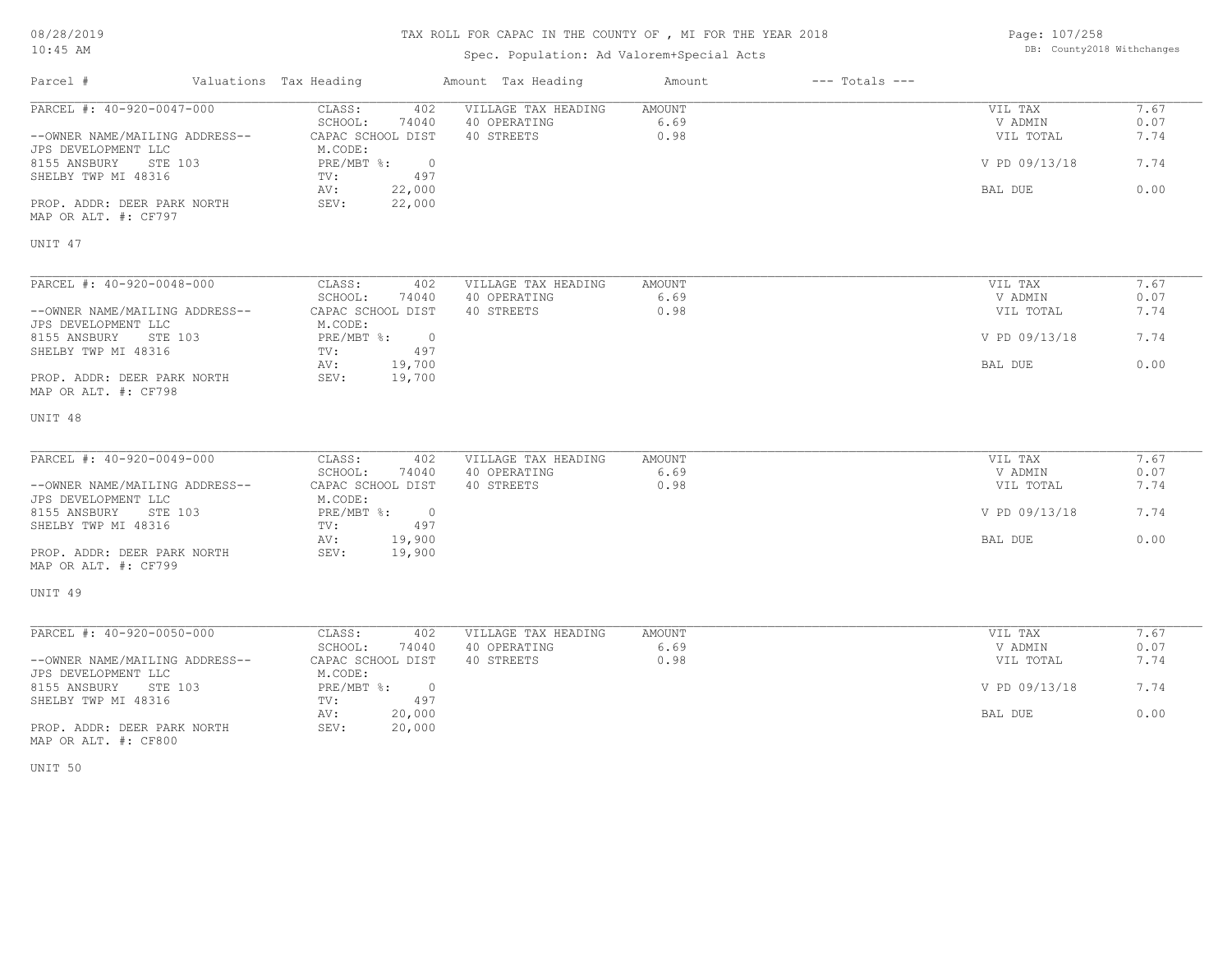# TAX ROLL FOR CAPAC IN THE COUNTY OF , MI FOR THE YEAR 2018

## Spec. Population: Ad Valorem+Special Acts

Page: 108/258 DB: County2018 Withchanges

| Parcel #                                                                                                                      | Valuations Tax Heading                                            | Amount Tax Heading                                | Amount                 | $---$ Totals $---$ |                                 |                      |
|-------------------------------------------------------------------------------------------------------------------------------|-------------------------------------------------------------------|---------------------------------------------------|------------------------|--------------------|---------------------------------|----------------------|
| PARCEL #: 40-920-0051-000<br>--OWNER NAME/MAILING ADDRESS--<br>JPS DEVELOPMENT LLC                                            | CLASS:<br>402<br>SCHOOL:<br>74040<br>CAPAC SCHOOL DIST<br>M.CODE: | VILLAGE TAX HEADING<br>40 OPERATING<br>40 STREETS | AMOUNT<br>6.69<br>0.98 |                    | VIL TAX<br>V ADMIN<br>VIL TOTAL | 7.67<br>0.07<br>7.74 |
| 8155 ANSBURY STE 103<br>SHELBY TWP MI 48316                                                                                   | PRE/MBT %: 0<br>497<br>TV:                                        |                                                   |                        | V PD 09/13/18      | 7.74                            |                      |
| PROP. ADDR: DEER PARK NORTH<br>MAP OR ALT. #: CF801                                                                           | AV:<br>22,000<br>22,000<br>SEV:                                   |                                                   |                        |                    | BAL DUE                         | 0.00                 |
| UNIT 51<br>DEERPARK ESTATES CONDOMINIUM<br>ST CLAIR COUNTY CONDOMINUM PLAN NO. 146<br>RECORDED IN LIBER 1788 PAGES 433 TO 491 |                                                                   |                                                   |                        |                    |                                 |                      |
| PARCEL #: 40-920-0052-000                                                                                                     | CLASS:<br>402<br>SCHOOL:<br>74040                                 | VILLAGE TAX HEADING<br>40 OPERATING               | AMOUNT                 |                    | VIL TAX<br>V ADMIN              | 7.67<br>0.07         |
| --OWNER NAME/MAILING ADDRESS--                                                                                                | CAPAC SCHOOL DIST                                                 | 40 STREETS                                        | 6.69<br>0.98           |                    | VIL TOTAL                       | 7.74                 |
| JPS DEVELOPMENT LLC<br>8155 ANSBURY STE 103                                                                                   | M.CODE:<br>PRE/MBT %: 0<br>497                                    |                                                   |                        |                    | V PD 09/13/18                   | 7.74                 |
| SHELBY TWP MI 48316<br>PROP. ADDR: DEER PARK NORTH<br>MAP OR ALT. #: CF802                                                    | TV:<br>21,000<br>AV:<br>SEV:<br>21,000                            |                                                   |                        |                    | BAL DUE                         | 0.00                 |
| DEERPARK ESTATES CONDOMINIUM<br>ST CLAIR COUNTY CONDOMINUM PLAN NO. 146<br>RECORDED IN LIBER 1788 PAGES 433 TO 491            |                                                                   |                                                   |                        |                    |                                 |                      |
| PARCEL #: 40-920-0053-000<br>--OWNER NAME/MAILING ADDRESS--                                                                   | CLASS:<br>402<br>SCHOOL:<br>74040<br>CAPAC SCHOOL DIST            | VILLAGE TAX HEADING<br>40 OPERATING<br>40 STREETS | AMOUNT<br>6.69<br>0.98 |                    | VIL TAX<br>V ADMIN<br>VIL TOTAL | 7.67<br>0.07<br>7.74 |
| JPS DEVELOPMENT LLC<br>8155 ANSBURY STE 103                                                                                   | M.CODE:<br>$PRE/MBT$ $\div$ 0                                     |                                                   |                        |                    | V PD 09/13/18                   | 7.74                 |
| SHELBY TWP MI 48316                                                                                                           | 497<br>TV:<br>21,400<br>AV:                                       |                                                   |                        | BAL DUE            | 0.00                            |                      |
| PROP. ADDR: PHEASANT DR<br>MAP OR ALT. #: CF803                                                                               | SEV:<br>21,400                                                    |                                                   |                        |                    |                                 |                      |
| UNIT 53                                                                                                                       |                                                                   |                                                   |                        |                    |                                 |                      |
| PARCEL #: 40-920-0054-000                                                                                                     | CLASS:<br>402<br>SCHOOL:<br>74040                                 | VILLAGE TAX HEADING<br>40 OPERATING               | AMOUNT<br>6.69         |                    | VIL TAX<br>V ADMIN              | 7.67<br>0.07         |
| --OWNER NAME/MAILING ADDRESS--<br>JPS DEVELOPMENT LLC                                                                         | CAPAC SCHOOL DIST<br>M.CODE:                                      | 40 STREETS                                        | 0.98                   |                    | VIL TOTAL                       | 7.74                 |
| 8155 ANSBURY STE 103<br>SHELBY TWP MI 48316                                                                                   | $PRE/MBT$ $\div$ 0<br>497<br>TV:                                  |                                                   |                        |                    | V PD 09/13/18                   | 7.74                 |
| PROP. ADDR: PHEASANT DR<br>MAP OR ALT. #: CF804                                                                               | 21,700<br>AV:<br>21,700<br>SEV:                                   |                                                   |                        |                    | BAL DUE                         | 0.00                 |
| UNIT 54<br>DEERPARK ESTATES CONDOMINIUM<br>ST CLAIR COUNTY CONDOMINUM PLAN NO. 146<br>RECORDED IN LIBER 1788 PAGES 433 TO 491 |                                                                   |                                                   |                        |                    |                                 |                      |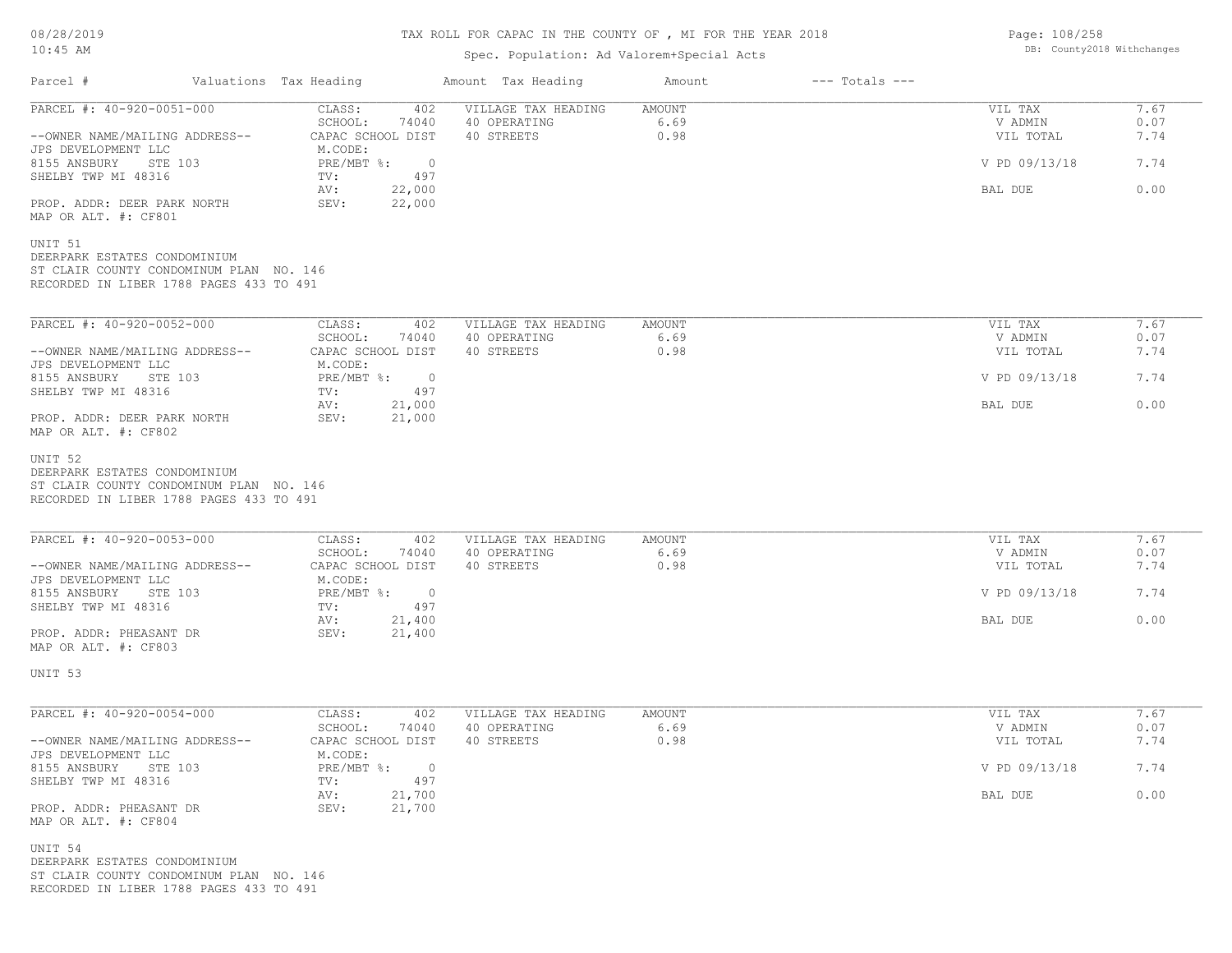#### TAX ROLL FOR CAPAC IN THE COUNTY OF , MI FOR THE YEAR 2018

## Spec. Population: Ad Valorem+Special Acts

| PARCEL #: 40-920-0055-000<br>VILLAGE TAX HEADING<br>CLASS:<br>402<br>SCHOOL:<br>74040<br>40 OPERATING<br>40 STREETS<br>--OWNER NAME/MAILING ADDRESS--<br>CAPAC SCHOOL DIST<br>JPS DEVELOPMENT LLC<br>M.CODE:<br>8155 ANSBURY STE 103<br>PRE/MBT %: 0<br>SHELBY TWP MI 48316<br>497<br>TV: | AMOUNT<br>6.69<br>0.98 | VIL TAX<br>V ADMIN<br>VIL TOTAL<br>V PD 09/13/18 | 7.67<br>0.07<br>7.74 |
|-------------------------------------------------------------------------------------------------------------------------------------------------------------------------------------------------------------------------------------------------------------------------------------------|------------------------|--------------------------------------------------|----------------------|
|                                                                                                                                                                                                                                                                                           |                        |                                                  |                      |
|                                                                                                                                                                                                                                                                                           |                        |                                                  |                      |
|                                                                                                                                                                                                                                                                                           |                        |                                                  |                      |
|                                                                                                                                                                                                                                                                                           |                        |                                                  | 7.74                 |
| 20,300<br>AV:                                                                                                                                                                                                                                                                             |                        | BAL DUE                                          | 0.00                 |
| PROP. ADDR: PHEASANT DR<br>20,300<br>SEV:<br>MAP OR ALT. #: CF805                                                                                                                                                                                                                         |                        |                                                  |                      |
| UNIT 55<br>DEERPARK ESTATES CONDOMINIUM<br>ST CLAIR COUNTY CONDOMINUM PLAN NO. 146                                                                                                                                                                                                        |                        |                                                  |                      |
| RECORDED IN LIBER 1788 PAGES 433 TO 491                                                                                                                                                                                                                                                   |                        |                                                  |                      |
| PARCEL #: 40-920-0056-000<br>CLASS:<br>402<br>VILLAGE TAX HEADING                                                                                                                                                                                                                         | AMOUNT                 | VIL TAX                                          | 7.67                 |
| SCHOOL:<br>74040<br>40 OPERATING                                                                                                                                                                                                                                                          | 6.69                   | V ADMIN                                          | 0.07                 |
| --OWNER NAME/MAILING ADDRESS--<br>CAPAC SCHOOL DIST<br>40 STREETS                                                                                                                                                                                                                         | 0.98                   | VIL TOTAL                                        | 7.74                 |
| JPS DEVELOPMENT LLC<br>M.CODE:                                                                                                                                                                                                                                                            |                        |                                                  |                      |
| 8155 ANSBURY<br>PRE/MBT %:<br>STE 103<br>$\overline{0}$                                                                                                                                                                                                                                   |                        | V PD 09/13/18                                    | 7.74                 |
| SHELBY TWP MI 48316<br>497<br>TV:<br>18,300<br>AV:                                                                                                                                                                                                                                        |                        | BAL DUE                                          | 0.00                 |
| SEV:<br>18,300<br>PROP. ADDR: PHEASANT DR<br>MAP OR ALT. #: CF806                                                                                                                                                                                                                         |                        |                                                  |                      |
| UNIT 56                                                                                                                                                                                                                                                                                   |                        |                                                  |                      |
| DEERPARK ESTATES CONDOMINIUM<br>ST CLAIR COUNTY CONDOMINUM PLAN NO. 146                                                                                                                                                                                                                   |                        |                                                  |                      |
| RECORDED IN LIBER 1788 PAGES 433 TO 491                                                                                                                                                                                                                                                   |                        |                                                  |                      |
| PARCEL #: 40-920-0057-000<br>CLASS:<br>VILLAGE TAX HEADING<br>402                                                                                                                                                                                                                         | AMOUNT                 | VIL TAX                                          | 7.67                 |
| SCHOOL:<br>74040<br>40 OPERATING                                                                                                                                                                                                                                                          | 6.69                   | V ADMIN                                          | 0.07                 |
| --OWNER NAME/MAILING ADDRESS--<br>CAPAC SCHOOL DIST<br>40 STREETS<br>JPS DEVELOPMENT LLC<br>M.CODE:                                                                                                                                                                                       | 0.98                   | VIL TOTAL                                        | 7.74                 |
| 8155 ANSBURY<br>STE 103<br>PRE/MBT %: 0                                                                                                                                                                                                                                                   |                        | V PD 09/13/18                                    | 7.74                 |
| SHELBY TWP MI 48316<br>497<br>TV:<br>21,900<br>AV:                                                                                                                                                                                                                                        |                        | BAL DUE                                          | 0.00                 |
| PROP. ADDR: DEER PARK SOUTH<br>SEV:<br>21,900<br>MAP OR ALT. #: CF807                                                                                                                                                                                                                     |                        |                                                  |                      |
| UNIT 57<br>$\overline{r}$                                                                                                                                                                                                                                                                 |                        |                                                  |                      |

RECORDED IN LIBER 1788 PAGES 433 TO 491 ST CLAIR COUNTY CONDOMINUM PLAN NO. 146 DEERPARK ESTATES CONDOMINIUM

Page: 109/258 DB: County2018 Withchanges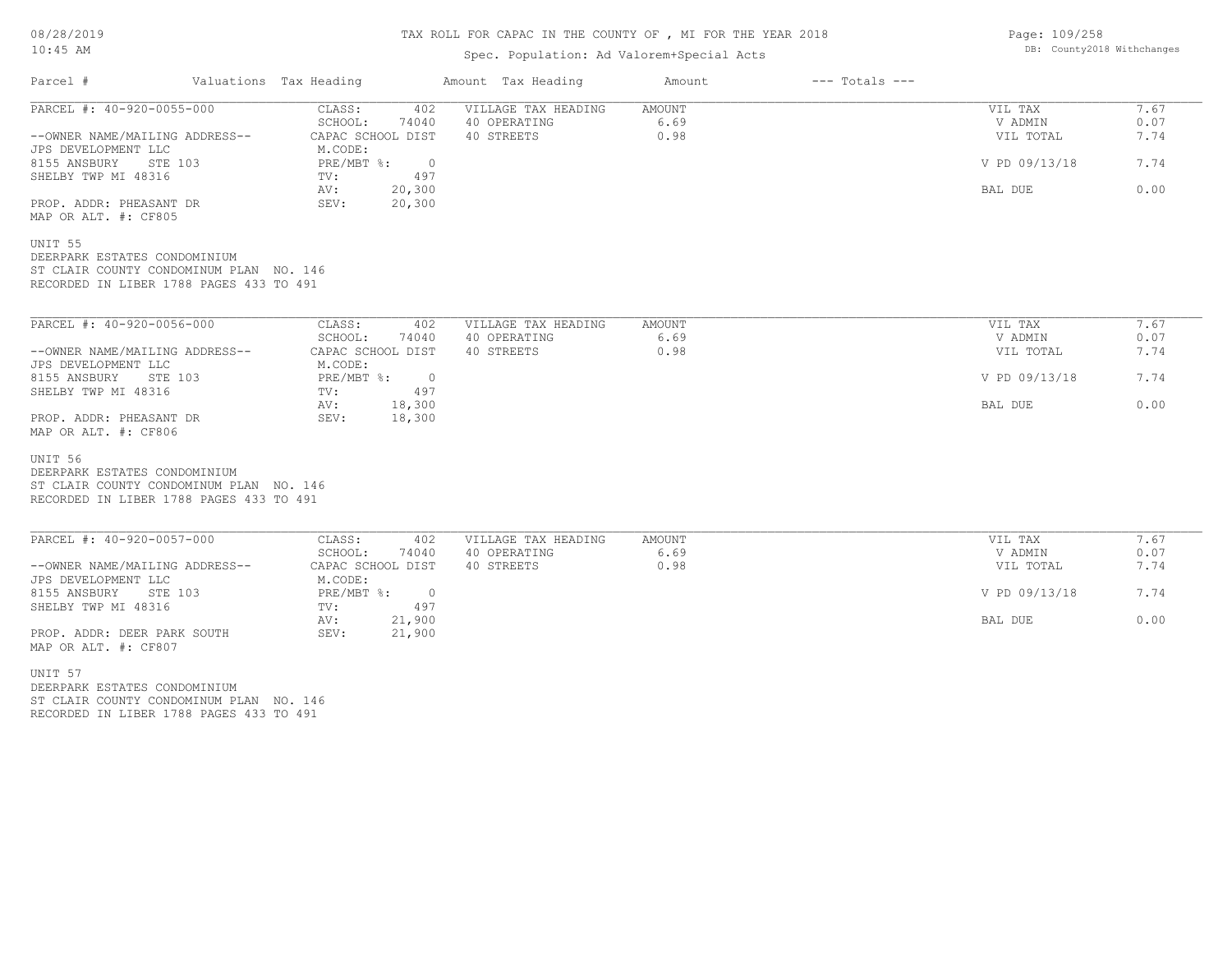#### TAX ROLL FOR CAPAC IN THE COUNTY OF , MI FOR THE YEAR 2018

#### Spec. Population: Ad Valorem+Special Acts

| Parcel #                                                                                                                               | Valuations Tax Heading                     | Amount Tax Heading         | Amount       | $---$ Totals $---$ |                      |              |
|----------------------------------------------------------------------------------------------------------------------------------------|--------------------------------------------|----------------------------|--------------|--------------------|----------------------|--------------|
| PARCEL #: 40-920-0058-000                                                                                                              | 402<br>CLASS:                              | VILLAGE TAX HEADING        | AMOUNT       |                    | VIL TAX              | 7.67         |
|                                                                                                                                        | SCHOOL:<br>74040                           | 40 OPERATING               | 6.69         |                    | V ADMIN              | 0.07         |
| --OWNER NAME/MAILING ADDRESS--<br>DEER PARK LAND DEVELOPMENT                                                                           | CAPAC SCHOOL DIST<br>M.CODE:               | 40 STREETS                 | 0.98         |                    | VIL TOTAL            | 7.74         |
| 8155 ANNSBURY STE 109<br>UTICA MI 48316                                                                                                | PRE/MBT %:<br>$\overline{0}$<br>497<br>TV: |                            |              |                    | V PD 09/13/18        | 7.74         |
|                                                                                                                                        | 22,000<br>AV:                              |                            |              |                    | BAL DUE              | 0.00         |
| PROP. ADDR: DEER PARK SOUTH<br>MAP OR ALT. #: CF808                                                                                    | 22,000<br>SEV:                             |                            |              |                    |                      |              |
| UNIT 58<br>DEERPARK ESTATES CONDOMINIUM                                                                                                |                                            |                            |              |                    |                      |              |
| ST CLAIR COUNTY CONDOMINUM PLAN NO. 146<br>RECORDED IN LIBER 1788 PAGES 433 TO 491                                                     |                                            |                            |              |                    |                      |              |
|                                                                                                                                        |                                            |                            |              |                    |                      |              |
| PARCEL #: 40-920-0059-000                                                                                                              | CLASS:<br>402                              | VILLAGE TAX HEADING        | AMOUNT       |                    | VIL TAX              | 7.67         |
| --OWNER NAME/MAILING ADDRESS--                                                                                                         | SCHOOL:<br>74040<br>CAPAC SCHOOL DIST      | 40 OPERATING<br>40 STREETS | 6.69<br>0.98 |                    | V ADMIN<br>VIL TOTAL | 0.07<br>7.74 |
|                                                                                                                                        | M.CODE:<br>PRE/MBT %:<br>$\overline{0}$    |                            |              |                    | V PD 09/13/18        | 7.74         |
|                                                                                                                                        | 497<br>TV:                                 |                            |              |                    |                      |              |
|                                                                                                                                        | 20,400<br>AV:<br>20,400<br>SEV:            |                            |              |                    | BAL DUE              | 0.00         |
|                                                                                                                                        |                                            |                            |              |                    |                      |              |
| DEER PARK LAND DEVELOPMENT<br>8155 ANNSBURY STE 109<br>UTICA MI 48316<br>PROP. ADDR: DEER PARK WEST<br>MAP OR ALT. #: CF809<br>UNIT 59 |                                            |                            |              |                    |                      |              |
| DEERPARK ESTATES CONDOMINIUM<br>ST CLAIR COUNTY CONDOMINUM PLAN NO. 146                                                                |                                            |                            |              |                    |                      |              |

| PARCEL #: 40-920-0060-000      | CLASS:            | 402    | VILLAGE TAX HEADING | AMOUNT | VIL TAX       | , 67 |
|--------------------------------|-------------------|--------|---------------------|--------|---------------|------|
|                                | SCHOOL:           | 74040  | 40 OPERATING        | 6.69   | V ADMIN       | 0.07 |
| --OWNER NAME/MAILING ADDRESS-- | CAPAC SCHOOL DIST |        | 40 STREETS          | 0.98   | VIL TOTAL     | 7.74 |
| DEER PARK LAND DEVELOPMENT     | M.CODE:           |        |                     |        |               |      |
| 8155 ANNSBURY STE 109          | PRE/MBT %:        |        |                     |        | V PD 09/13/18 | 7.74 |
| UTICA MI 48316                 | TV:               | 497    |                     |        |               |      |
|                                | AV:               | 20,300 |                     |        | BAL DUE       | 0.00 |
| PROP. ADDR: DEER PARK WEST     | SEV:              | 20,300 |                     |        |               |      |
| MAP OR ALT. #: CF810           |                   |        |                     |        |               |      |

RECORDED IN LIBER 1788 PAGES 433 TO 491 ST CLAIR COUNTY CONDOMINUM PLAN NO. 146 DEERPARK ESTATES CONDOMINIUM UNIT 60

Page: 110/258 DB: County2018 Withchanges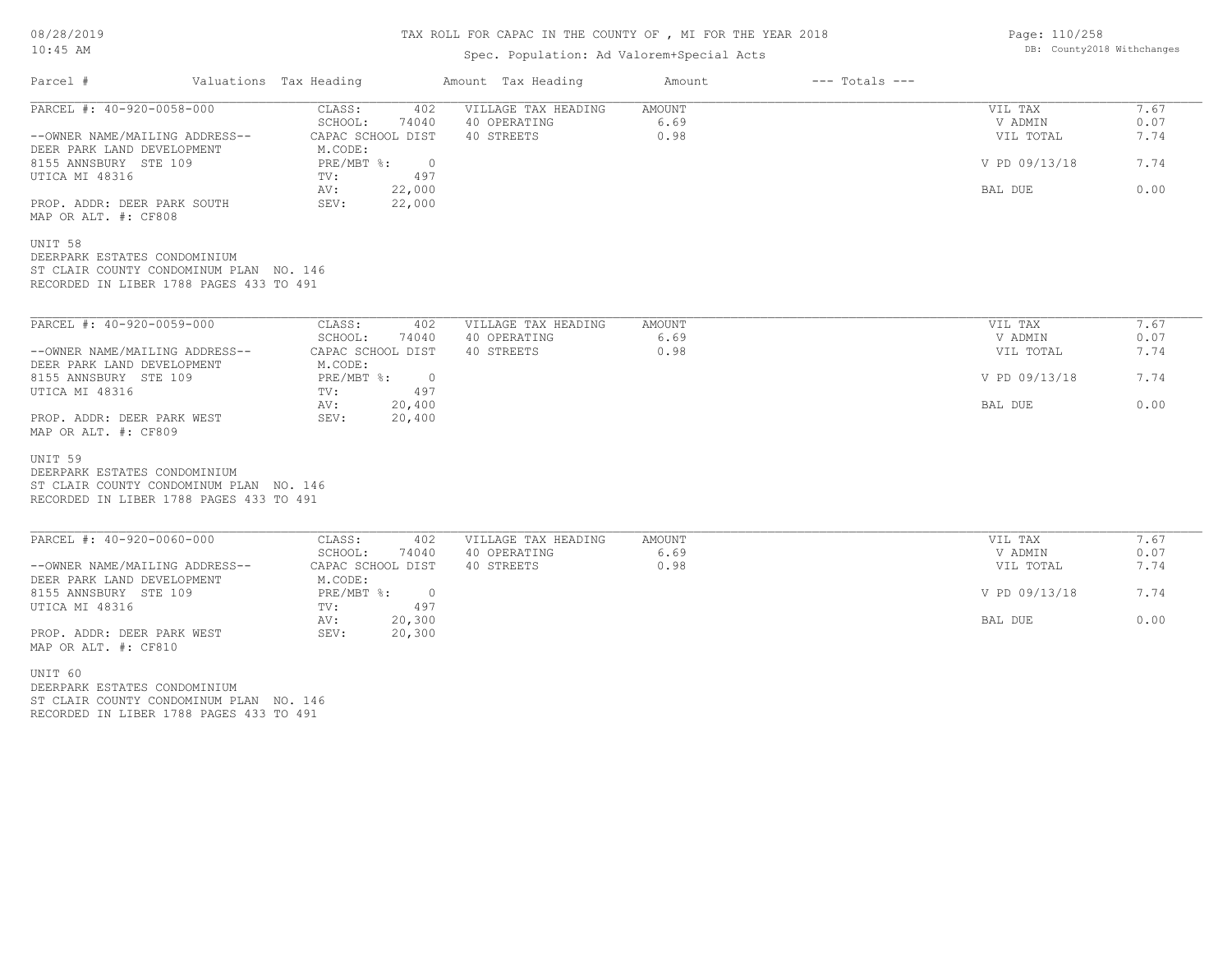## TAX ROLL FOR CAPAC IN THE COUNTY OF , MI FOR THE YEAR 2018

Page: 111/258

DB: County2018 Withchanges

## Spec. Population: Ad Valorem+Special Acts

| Parcel #                                                                                                                      | Valuations Tax Heading |                                              | Amount Tax Heading  | Amount | $---$ Totals $---$ |               |      |
|-------------------------------------------------------------------------------------------------------------------------------|------------------------|----------------------------------------------|---------------------|--------|--------------------|---------------|------|
| PARCEL #: 40-920-0061-000                                                                                                     |                        | CLASS:<br>402                                | VILLAGE TAX HEADING | AMOUNT |                    | VIL TAX       | 7.67 |
|                                                                                                                               |                        | SCHOOL:<br>74040                             | 40 OPERATING        | 6.69   |                    | V ADMIN       | 0.07 |
| --OWNER NAME/MAILING ADDRESS--<br>DEER PARK LAND DEVELOPMENT                                                                  |                        | CAPAC SCHOOL DIST<br>M.CODE:                 | 40 STREETS          | 0.98   |                    | VIL TOTAL     | 7.74 |
| 8155 ANNSBURY STE 109<br>UTICA MI 48316                                                                                       |                        | $PRE/MBT$ %:<br>$\overline{0}$<br>497<br>TV: |                     |        |                    | V PD 09/13/18 | 7.74 |
| PROP. ADDR: DEER PARK WEST<br>MAP OR ALT. #: CF811                                                                            |                        | 20,400<br>AV:<br>SEV:<br>20,400              |                     |        |                    | BAL DUE       | 0.00 |
| UNIT 61<br>DEERPARK ESTATES CONDOMINIUM<br>ST CLAIR COUNTY CONDOMINUM PLAN NO. 146<br>RECORDED IN LIBER 1788 PAGES 433 TO 491 |                        |                                              |                     |        |                    |               |      |
| PARCEL #: 40-920-0062-000                                                                                                     |                        | CLASS:<br>402                                | VILLAGE TAX HEADING | AMOUNT |                    | VIL TAX       | 7.67 |
|                                                                                                                               |                        | SCHOOL:<br>74040                             | 40 OPERATING        | 6.69   |                    | V ADMIN       | 0.07 |
| --OWNER NAME/MAILING ADDRESS--<br>DEER PARK LAND DEVELOPMENT                                                                  |                        | CAPAC SCHOOL DIST<br>M.CODE:                 | 40 STREETS          | 0.98   |                    | VIL TOTAL     | 7.74 |
| 8155 ANNSBURY STE 109<br>UTICA MI 48316                                                                                       |                        | $PRE/MBT$ %:<br>$\overline{0}$<br>497<br>TV: |                     |        |                    | V PD 09/13/18 | 7.74 |
| PROP. ADDR: DEER PARK WEST<br>MAP OR ALT. #: CF812                                                                            |                        | 21,300<br>AV:<br>SEV:<br>21,300              |                     |        |                    | BAL DUE       | 0.00 |
| UNIT 62<br>DEERPARK ESTATES CONDOMINIUM<br>ST CLAIR COUNTY CONDOMINUM PLAN NO. 146<br>RECORDED IN LIBER 1788 PAGES 433 TO 491 |                        |                                              |                     |        |                    |               |      |
| PARCEL #: 40-920-0063-000                                                                                                     |                        | CLASS:<br>402                                | VILLAGE TAX HEADING | AMOUNT |                    | VIL TAX       | 7.67 |
|                                                                                                                               |                        | SCHOOL:<br>74040                             | 40 OPERATING        | 6.69   |                    | V ADMIN       | 0.07 |
| --OWNER NAME/MAILING ADDRESS--<br>DEER PARK LAND DEVELOPMENT                                                                  |                        | CAPAC SCHOOL DIST<br>M.CODE:                 | 40 STREETS          | 0.98   |                    | VIL TOTAL     | 7.74 |
| 8155 ANNSBURY STE 109<br>UTICA MI 48316                                                                                       |                        | $PRE/MBT$ %:<br>$\overline{0}$<br>497<br>TV: |                     |        |                    | V PD 09/13/18 | 7.74 |
| PROP. ADDR: DEER PARK WEST<br>MAP OR ALT. #: CF813                                                                            |                        | 22,000<br>AV:<br>SEV:<br>22,000              |                     |        |                    | BAL DUE       | 0.00 |
| UNIT 63<br>DEERPARK ESTATES CONDOMINIUM                                                                                       |                        |                                              |                     |        |                    |               |      |

RECORDED IN LIBER 1788 PAGES 433 TO 491 ST CLAIR COUNTY CONDOMINUM PLAN NO. 146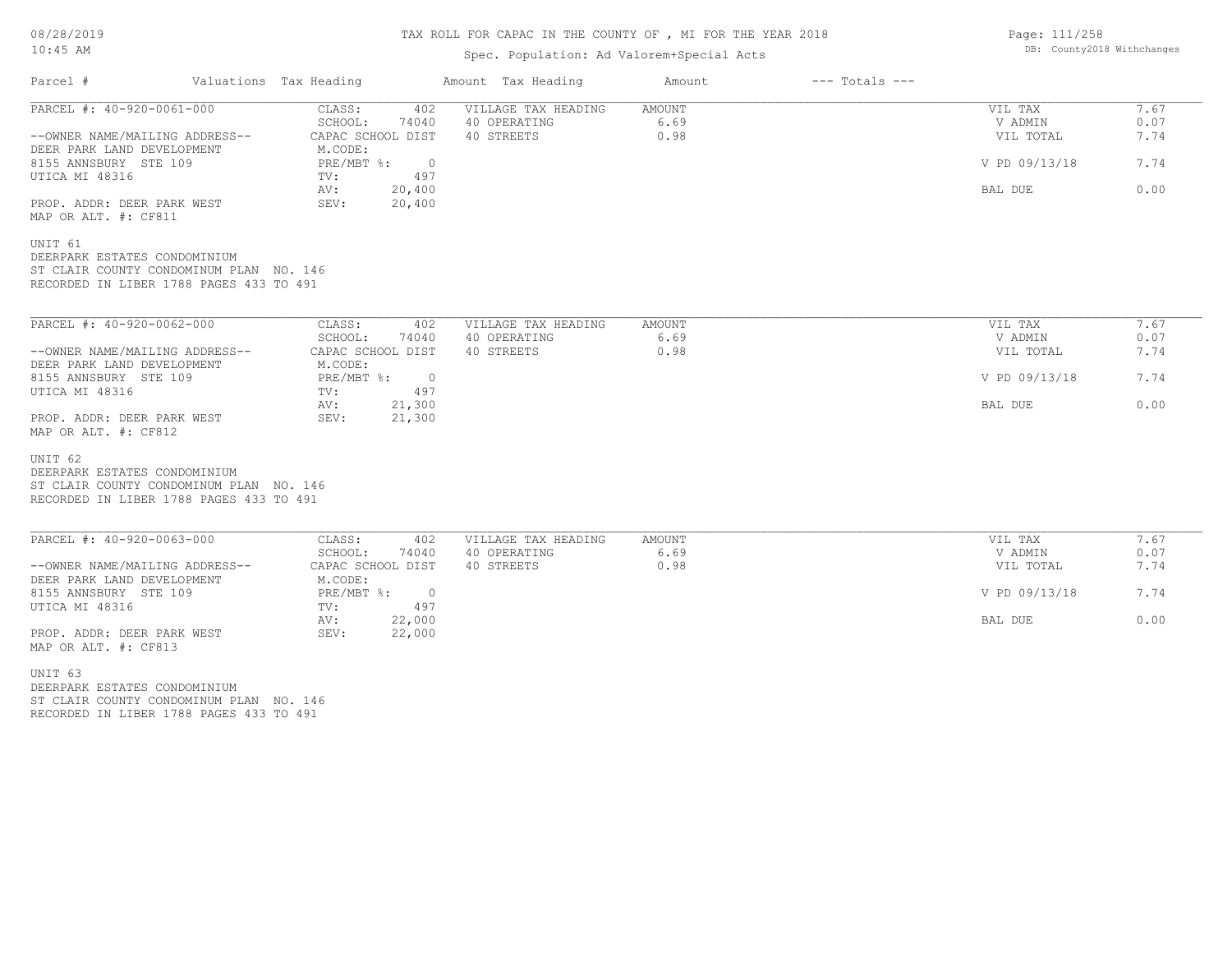## TAX ROLL FOR CAPAC IN THE COUNTY OF , MI FOR THE YEAR 2018

# Spec. Population: Ad Valorem+Special Acts

| Parcel #                                                                                                                                | Valuations Tax Heading                     | Amount Tax Heading         | $---$ Totals $---$<br>Amount |                      |                |
|-----------------------------------------------------------------------------------------------------------------------------------------|--------------------------------------------|----------------------------|------------------------------|----------------------|----------------|
| PARCEL #: 40-920-0064-000                                                                                                               | CLASS:<br>401                              | VILLAGE TAX HEADING        | <b>AMOUNT</b>                | VIL TAX              | 291.80         |
| --OWNER NAME/MAILING ADDRESS--                                                                                                          | SCHOOL:<br>74040<br>CAPAC SCHOOL DIST      | 40 OPERATING<br>40 STREETS | 254.33<br>37.47              | V ADMIN<br>VIL TOTAL | 2.91<br>294.71 |
| O'BRIEN GERALD<br>202 QUAIL DR<br>CAPAC MI 48014                                                                                        | M.CODE:<br>PRE/MBT %: 100<br>18,889<br>TV: |                            |                              | V PD 09/10/18        | 294.71         |
| PROP. ADDR: 202 QUAIL DR                                                                                                                | 38,200<br>AV:<br>38,200<br>SEV:            |                            |                              | BAL DUE              | 0.00           |
| MAP OR ALT. #: CF814A                                                                                                                   |                                            |                            |                              |                      |                |
| UNIT A BUILDING 1<br>DEERPARK ESTATES CONDOMINIUM<br>ST CLAIR COUNTY CONDOMINUM PLAN NO. 146<br>RECORDED IN LIBER 1788 PAGES 433 TO 491 |                                            |                            |                              |                      |                |
| PARCEL #: 40-920-0065-000                                                                                                               | CLASS:<br>401                              | VILLAGE TAX HEADING        | <b>AMOUNT</b>                | VIL TAX              | 515.67         |
| --OWNER NAME/MAILING ADDRESS--                                                                                                          | SCHOOL:<br>74040<br>CAPAC SCHOOL DIST      | 40 OPERATING<br>40 STREETS | 449.45<br>66.22              | V ADMIN<br>VIL TOTAL | 5.15<br>520.82 |
| KWIATKOSKI, JAMES/JOAN<br>204 QUAIL DR                                                                                                  | M.CODE:<br>PRE/MBT %: 100                  |                            |                              | V PD 08/14/18        | 520.82         |
| CAPAC MI 48014                                                                                                                          | 33,381<br>TV:<br>36,900<br>AV:             |                            |                              | BAL DUE              | 0.00           |
| PROP. ADDR: 204 QUAIL DR<br>MAP OR ALT. #: CF814B                                                                                       | SEV:<br>36,900                             |                            |                              |                      |                |
| UNIT B BUIULDING 1                                                                                                                      |                                            |                            |                              |                      |                |
| PARCEL #: 40-920-0066-000                                                                                                               | CLASS:<br>401                              | VILLAGE TAX HEADING        | AMOUNT                       | VIL TAX              | 538.40         |
| --OWNER NAME/MAILING ADDRESS--                                                                                                          | SCHOOL:<br>74040<br>CAPAC SCHOOL DIST      | 40 OPERATING<br>40 STREETS | 469.26<br>69.14              | V ADMIN<br>VIL TOTAL | 5.38<br>543.78 |
| MAYER, DAVID S./HELENA<br>206 QUAIL DR                                                                                                  | M.CODE:<br>PRE/MBT %: 100                  |                            |                              | V PD 07/30/18        | 543.78         |
| CAPAC, MI 48014                                                                                                                         | 34,852<br>TV:<br>38,200<br>AV:             |                            |                              | BAL DUE              | 0.00           |
| PROP. ADDR: 206 QUAIL DR<br>MAP OR ALT. #: CF814C                                                                                       | SEV:<br>38,200                             |                            |                              |                      |                |
| UNIT C BUIULDING 1                                                                                                                      |                                            |                            |                              |                      |                |
| PARCEL #: 40-920-0067-000                                                                                                               | CLASS:<br>401                              | VILLAGE TAX HEADING        | <b>AMOUNT</b>                | VIL TAX              | 538.40         |
| --OWNER NAME/MAILING ADDRESS--                                                                                                          | SCHOOL:<br>74040<br>CAPAC SCHOOL DIST      | 40 OPERATING<br>40 STREETS | 469.26<br>69.14              | V ADMIN<br>VIL TOTAL | 5.38<br>543.78 |
| WHITE PAMELA<br>102 QUAIL CT                                                                                                            | M.CODE:<br>COREL<br>PRE/MBT %: 100         |                            |                              | V PD 09/07/18        | 543.78         |
| CAPAC MI 48014                                                                                                                          | TV:<br>34,852<br>38,200<br>AV:             |                            |                              | BAL DUE              | 0.00           |
| PROP. ADDR: 102 QUAIL CT<br>MAP OR ALT. #: CF815A                                                                                       | SEV:<br>38,200                             |                            |                              |                      |                |
| UNIT A BUILDING 2<br>DEER PARK ESTATES CONDOMINIUM<br>ST CLAIR COUNTY CONDOMINUM PLAN NO. 146                                           |                                            |                            |                              |                      |                |

RECORDED IN LIBER 1788 PAGES 433 TO 491

Page: 112/258 DB: County2018 Withchanges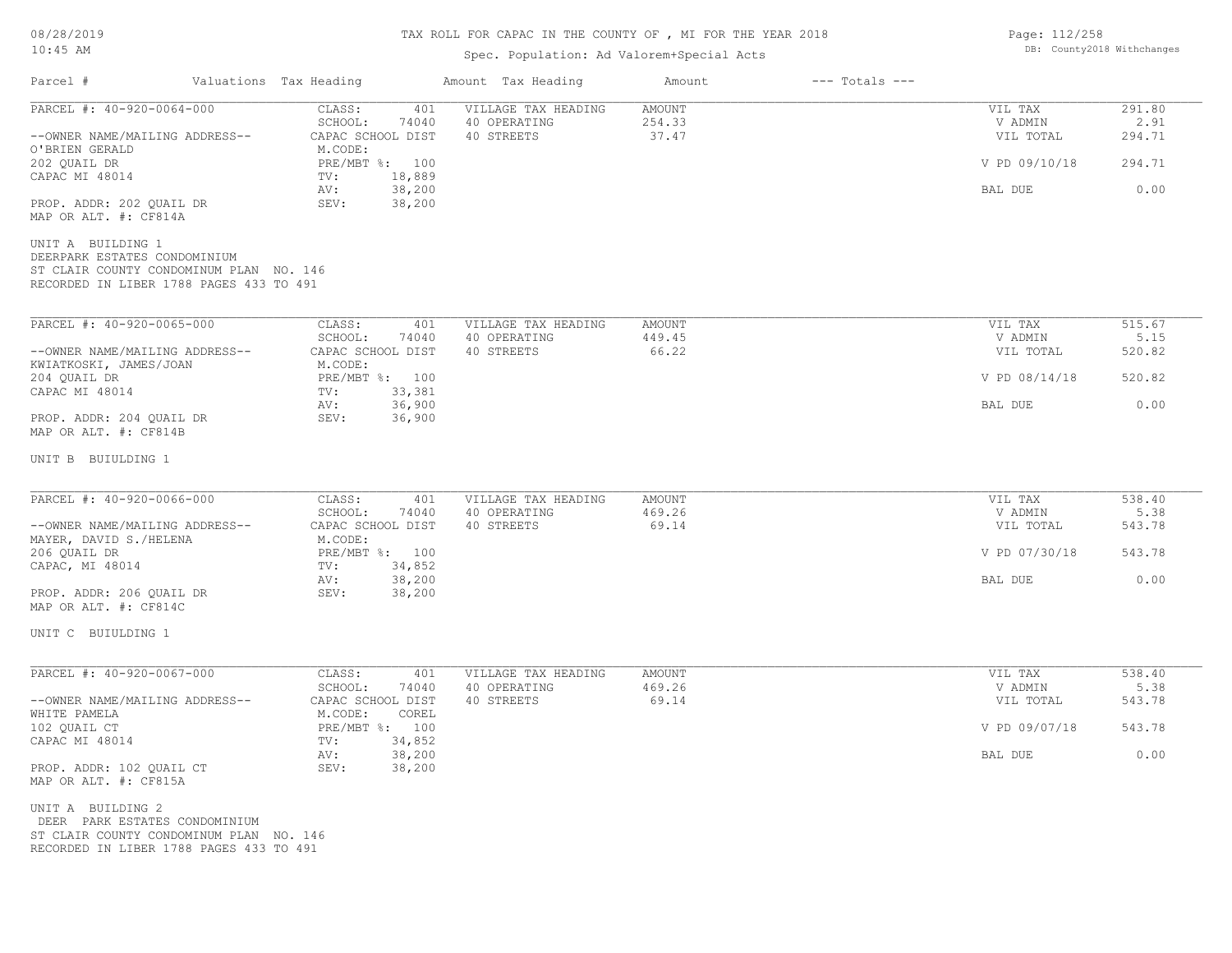# TAX ROLL FOR CAPAC IN THE COUNTY OF , MI FOR THE YEAR 2018

## Spec. Population: Ad Valorem+Special Acts

| Page: 113/258 |                            |
|---------------|----------------------------|
|               | DB: County2018 Withchanges |

| Parcel #                                              | Valuations Tax Heading                       | Amount Tax Heading                  | Amount                  | $---$ Totals $---$ |                    |                |
|-------------------------------------------------------|----------------------------------------------|-------------------------------------|-------------------------|--------------------|--------------------|----------------|
| PARCEL #: 40-920-0068-000                             | CLASS:<br>401<br>74040<br>SCHOOL:            | VILLAGE TAX HEADING<br>40 OPERATING | <b>AMOUNT</b><br>496.27 |                    | VIL TAX<br>V ADMIN | 569.39<br>5.69 |
| --OWNER NAME/MAILING ADDRESS--<br>SANDERS JUDITH A    | CAPAC SCHOOL DIST<br>M.CODE:<br><b>OCHEM</b> | 40 STREETS                          | 73.12                   |                    | VIL TOTAL          | 575.08         |
| 104 OUAIL CT<br>CAPAC MI 48014--373                   | PRE/MBT %: 100<br>36,858<br>TV:              |                                     |                         |                    | V PD 09/10/18      | 575.08         |
| PROP. ADDR: 104 QUAIL CT                              | 36,900<br>AV:<br>36,900<br>SEV:              |                                     |                         |                    | BAL DUE            | 0.00           |
| MAP OR ALT. #: CF815B                                 |                                              |                                     |                         |                    |                    |                |
| UNIT B BUILDING 2                                     |                                              |                                     |                         |                    |                    |                |
| PARCEL #: 40-920-0069-000                             | CLASS:<br>401                                | VILLAGE TAX HEADING                 | AMOUNT                  |                    | VIL TAX            | 538.40         |
|                                                       | SCHOOL:<br>74040                             | 40 OPERATING                        | 469.26                  |                    | V ADMIN            | 5.38           |
| --OWNER NAME/MAILING ADDRESS--<br>EVON N PFEILSTUCKER | CAPAC SCHOOL DIST<br>M.CODE:<br>MCOOP        | 40 STREETS                          | 69.14                   |                    | VIL TOTAL          | 543.78         |
| 106 QUAIL CT                                          | PRE/MBT %: 100<br>34,852                     |                                     |                         |                    | V PD 09/13/18      | 543.78         |
| CAPAC, MI 48014                                       | TV:<br>38,200<br>AV:                         |                                     |                         |                    | BAL DUE            | 0.00           |
| PROP. ADDR: 106 QUAIL CT<br>MAP OR ALT. #: CF815C     | SEV:<br>38,200                               |                                     |                         |                    |                    |                |
| UNIT C BUILDING 2                                     |                                              |                                     |                         |                    |                    |                |
| PARCEL #: 40-920-0070-000                             | CLASS:<br>401                                | VILLAGE TAX HEADING                 | <b>AMOUNT</b>           |                    | VIL TAX            | 590.12         |
|                                                       | SCHOOL:<br>74040                             | 40 OPERATING                        | 514.34                  |                    | V ADMIN            | 5.90           |
| --OWNER NAME/MAILING ADDRESS--<br>PORTE DIANE M       | CAPAC SCHOOL DIST<br>M.CODE:                 | 40 STREETS                          | 75.78                   |                    | VIL TOTAL          | 596.02         |
| PORTE WILLIAM N                                       | PRE/MBT %: 100                               |                                     |                         |                    | V PD 08/30/18      | 596.02         |
| 108 QUAIL CT<br>CAPAC MI 48014                        | 38,200<br>TV:<br>38,200<br>AV:               |                                     |                         |                    | BAL DUE            | 0.00           |
|                                                       | 38,200<br>SEV:                               |                                     |                         |                    |                    |                |
| PROP. ADDR: 108 QUAIL CT<br>MAP OR ALT. #: CF816A     |                                              |                                     |                         |                    |                    |                |
| UNIT A BLDG 3                                         |                                              |                                     |                         |                    |                    |                |
| PARCEL #: 40-920-0071-000                             | CLASS:<br>401                                | VILLAGE TAX HEADING                 | AMOUNT                  |                    | VIL TAX            | 570.04         |
|                                                       | SCHOOL:<br>74040                             | 40 OPERATING                        | 496.84                  |                    | V ADMIN            | 5.70           |
| --OWNER NAME/MAILING ADDRESS--<br>MEADOWS ANGELA R    | CAPAC SCHOOL DIST<br>M.CODE:                 | 40 STREETS                          | 73.20                   |                    | VIL TOTAL          | 575.74         |
| 110 QUAIL CT                                          | PRE/MBT %: 100                               |                                     |                         |                    | V PD 08/14/18      | 575.74         |
| CAPAC MI 48014                                        | 36,900<br>TV:<br>36,900<br>AV:               |                                     |                         |                    | BAL DUE            | 0.00           |
| PROP. ADDR: 110 QUAIL CT<br>MAP OR ALT. #: CF816B     | SEV:<br>36,900                               |                                     |                         |                    |                    |                |

UNIT B BUILDING 3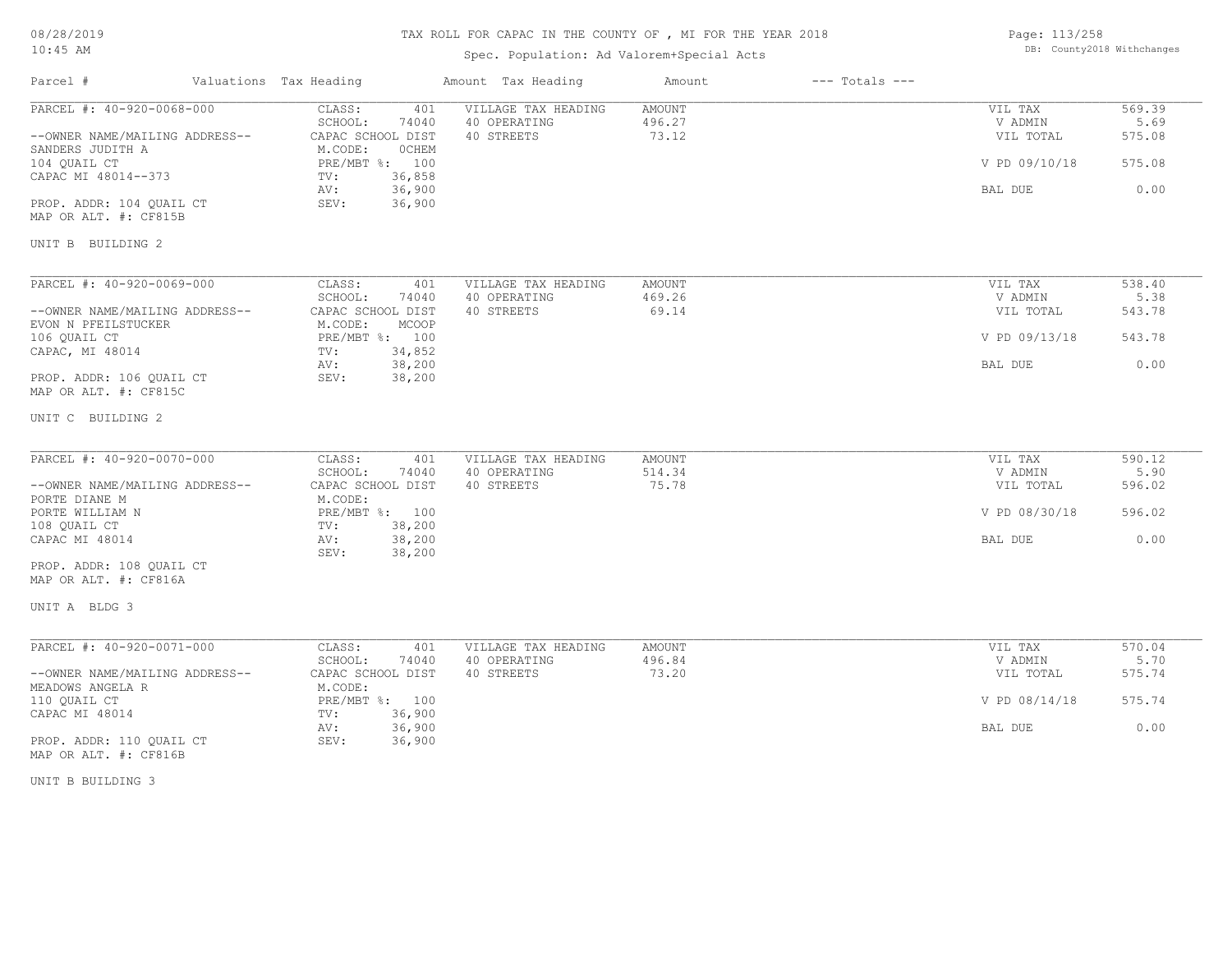#### TAX ROLL FOR CAPAC IN THE COUNTY OF , MI FOR THE YEAR 2018

## Spec. Population: Ad Valorem+Special Acts

| Parcel #                                                                                                                                  | Valuations Tax Heading                  |                  | Amount Tax Heading                  | Amount           | $---$ Totals $---$ |                      |                |
|-------------------------------------------------------------------------------------------------------------------------------------------|-----------------------------------------|------------------|-------------------------------------|------------------|--------------------|----------------------|----------------|
| PARCEL #: 40-920-0072-000                                                                                                                 | CLASS:<br>SCHOOL:                       | 401<br>74040     | VILLAGE TAX HEADING<br>40 OPERATING | AMOUNT<br>469.26 |                    | VIL TAX<br>V ADMIN   | 538.40<br>5.38 |
| --OWNER NAME/MAILING ADDRESS--<br>HUTTON ROBERT W                                                                                         | CAPAC SCHOOL DIST<br>M.CODE:            | OOCMS            | 40 STREETS                          | 69.14            |                    | VIL TOTAL            | 543.78         |
| 112 OUAIL CT<br>CAPAC MI 48014                                                                                                            | PRE/MBT %: 100<br>TV:                   | 34,852           |                                     |                  |                    | V PD 09/10/18        | 543.78         |
| PROP. ADDR: 112 QUAIL CT<br>MAP OR ALT. #: CF816C                                                                                         | AV:<br>SEV:                             | 38,200<br>38,200 |                                     |                  |                    | BAL DUE              | 0.00           |
| UNIT C BUIULDING 3<br>DEER PARK ESTATES CONDOMINIUM<br>ST CLAIR COUNTY CONDOMINUM PLAN NO. 146<br>RECORDED IN LIBER 1788 PAGES 433 TO 491 |                                         |                  |                                     |                  |                    |                      |                |
| PARCEL #: 40-920-0073-000                                                                                                                 | CLASS:                                  | 401              | VILLAGE TAX HEADING                 | AMOUNT           |                    | VIL TAX              | 541.11         |
| --OWNER NAME/MAILING ADDRESS--                                                                                                            | SCHOOL:<br>CAPAC SCHOOL DIST            | 74040            | 40 OPERATING<br>40 STREETS          | 471.62<br>69.49  |                    | V ADMIN<br>VIL TOTAL | 5.41<br>546.52 |
| LAWSON ARLA J<br>FRANTZ CONNIE J<br>111 QUAIL DR.                                                                                         | M.CODE:<br>PRE/MBT %: 100               | 35,027           |                                     |                  |                    | V PD 07/16/18        | 546.52         |
| CAPAC MI 48014                                                                                                                            | TV:<br>AV:<br>SEV:                      | 38,200<br>38,200 |                                     |                  |                    | BAL DUE              | 0.00           |
| PROP. ADDR: 111 OUAIL CT<br>MAP OR ALT. #: CF817A                                                                                         |                                         |                  |                                     |                  |                    |                      |                |
| UNIT A BUIULDING 4<br>DEERPARK ESTATES CONDOMINIUM<br>ST CLAIR COUNTY CONDOMINUM PLAN NO. 146<br>RECORDED IN LIBER 1788 PAGES 433 TO 491  |                                         |                  |                                     |                  |                    |                      |                |
| PARCEL #: 40-920-0074-000                                                                                                                 | CLASS:                                  | 401              | VILLAGE TAX HEADING                 | AMOUNT           |                    | VIL TAX              | 515.67         |
| --OWNER NAME/MAILING ADDRESS--<br>RINGLE KELLY M                                                                                          | SCHOOL:<br>CAPAC SCHOOL DIST<br>M.CODE: | 74040<br>COREL   | 40 OPERATING<br>40 STREETS          | 449.45<br>66.22  |                    | V ADMIN<br>VIL TOTAL | 5.15<br>520.82 |
| 109 QUAIL CT<br>CAPAC MI 48014                                                                                                            | PRE/MBT %: 100<br>TV:                   | 33,381           |                                     |                  |                    | V PD 09/07/18        | 520.82         |
| PROP. ADDR: 109 QUAIL CT<br>MAP OR ALT. #: CF817B                                                                                         | AV:<br>SEV:                             | 36,900<br>36,900 |                                     |                  |                    | BAL DUE              | 0.00           |
| UNIT B BLDG 4                                                                                                                             |                                         |                  |                                     |                  |                    |                      |                |
| PARCEL #: 40-920-0075-000                                                                                                                 | CLASS:                                  | 401              | VILLAGE TAX HEADING                 | <b>AMOUNT</b>    |                    | VIL TAX              | 538.40         |
| --OWNER NAME/MAILING ADDRESS--                                                                                                            | SCHOOL:<br>CAPAC SCHOOL DIST            | 74040            | 40 OPERATING<br>40 STREETS          | 469.26<br>69.14  |                    | V ADMIN<br>VIL TOTAL | 5.38<br>543.78 |
| ADAMS LARRY G/JUDITH A<br>107 OUAIL COURT                                                                                                 | M.CODE:<br>PRE/MBT %: 100               |                  |                                     |                  |                    | V PD 09/13/18        | 543.78         |
| Capac MI 48014                                                                                                                            | TV:<br>AV:                              | 34,852<br>38,200 |                                     |                  |                    | BAL DUE              | 0.00           |
| PROP. ADDR: 107 QUAIL CT<br>MAP OR ALT. #: CF817C                                                                                         | SEV:                                    | 38,200           |                                     |                  |                    |                      |                |
| UNIT C BUIULDING 4<br>DEERPARK ESTATES CONDOMINIUM                                                                                        |                                         |                  |                                     |                  |                    |                      |                |

RECORDED IN LIBER 1788 PAGES 433 TO 491 ST CLAIR COUNTY CONDOMINUM PLAN NO. 146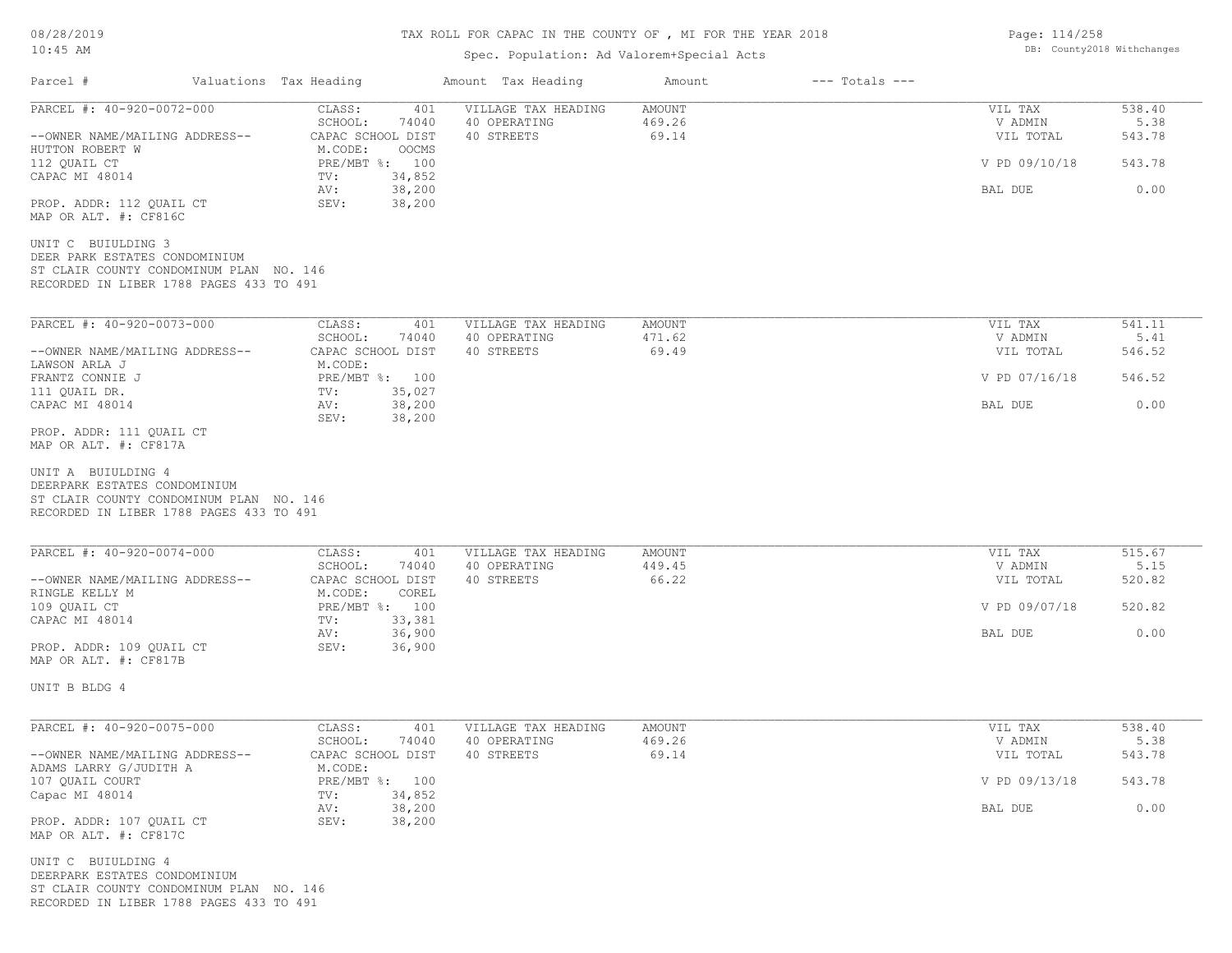# TAX ROLL FOR CAPAC IN THE COUNTY OF , MI FOR THE YEAR 2018

# Spec. Population: Ad Valorem+Special Acts

| Parcel #                                                                                                                                 | Valuations Tax Heading                | Amount Tax Heading  | Amount        | $---$ Totals $---$ |               |        |
|------------------------------------------------------------------------------------------------------------------------------------------|---------------------------------------|---------------------|---------------|--------------------|---------------|--------|
| PARCEL #: 40-920-0076-000                                                                                                                | CLASS:<br>401                         | VILLAGE TAX HEADING | <b>AMOUNT</b> |                    | VIL TAX       | 590.12 |
|                                                                                                                                          | SCHOOL:<br>74040                      | 40 OPERATING        | 514.34        |                    | V ADMIN       | 5.90   |
| --OWNER NAME/MAILING ADDRESS--<br>MILLER GERALD                                                                                          | CAPAC SCHOOL DIST<br>M.CODE:<br>00WFC | 40 STREETS          | 75.78         |                    | VIL TOTAL     | 596.02 |
| 105 QUAIL CT                                                                                                                             | PRE/MBT %: 100<br>38,200              |                     |               |                    | V PD 09/07/18 | 596.02 |
| CAPAC MI 48014                                                                                                                           | TV:<br>38,200<br>AV:                  |                     |               |                    | BAL DUE       | 0.00   |
| PROP. ADDR: 105 OUAIL CT                                                                                                                 | 38,200<br>SEV:                        |                     |               |                    |               |        |
| MAP OR ALT. #: CF818A                                                                                                                    |                                       |                     |               |                    |               |        |
| UNIT A BUILDING 5                                                                                                                        |                                       |                     |               |                    |               |        |
| DEERPARK ESTATES CONDOMINIUM                                                                                                             |                                       |                     |               |                    |               |        |
| ST CLAIR COUNTY CONDOMINUM PLAN NO. 146                                                                                                  |                                       |                     |               |                    |               |        |
| RECORDED IN LIBER 1788 PAGES 433 TO 491                                                                                                  |                                       |                     |               |                    |               |        |
| PARCEL #: 40-920-0077-000                                                                                                                | CLASS:<br>401                         | VILLAGE TAX HEADING | <b>AMOUNT</b> |                    | VIL TAX       | 517.28 |
|                                                                                                                                          | SCHOOL:<br>74040                      | 40 OPERATING        | 450.85        |                    | V ADMIN       | 5.17   |
| --OWNER NAME/MAILING ADDRESS--                                                                                                           | CAPAC SCHOOL DIST                     | 40 STREETS          | 66.43         |                    | VIL TOTAL     | 522.45 |
| LAGROW FRANCIS A                                                                                                                         | M.CODE:                               |                     |               |                    |               |        |
| LAGROW SALLY A                                                                                                                           | $PRE/MBT$ $\div$                      | $\overline{0}$      |               |                    | V PD 07/25/18 | 522.45 |
| 206 CLARKSON CT                                                                                                                          | 33,485<br>TV:                         |                     |               |                    |               |        |
| Capac MI 48014                                                                                                                           | 37,000<br>AV:                         |                     |               |                    | BAL DUE       | 0.00   |
|                                                                                                                                          | SEV:<br>37,000                        |                     |               |                    |               |        |
| PROP. ADDR: 103 OUAIL CT                                                                                                                 |                                       |                     |               |                    |               |        |
| MAP OR ALT. #: CF818B                                                                                                                    |                                       |                     |               |                    |               |        |
| UNIT B BUIULDING 5<br>DEERPARK ESTATES CONDOMINIUM<br>ST CLAIR COUNTY CONDOMINUM PLAN NO. 146<br>RECORDED IN LIBER 1788 PAGES 433 TO 491 |                                       |                     |               |                    |               |        |
| PARCEL #: 40-920-0078-000                                                                                                                | CLASS:<br>401                         | VILLAGE TAX HEADING | <b>AMOUNT</b> |                    | VIL TAX       | 538.40 |
|                                                                                                                                          | SCHOOL:<br>74040                      | 40 OPERATING        | 469.26        |                    | V ADMIN       | 5.38   |
| --OWNER NAME/MAILING ADDRESS--                                                                                                           | CAPAC SCHOOL DIST                     | 40 STREETS          | 69.14         |                    | VIL TOTAL     | 543.78 |
| LANGLEY KEITH D                                                                                                                          | M.CODE:                               |                     |               |                    |               |        |
| 101 QUAIL CT                                                                                                                             | PRE/MBT %: 100                        |                     |               |                    | V PD 09/13/18 | 543.78 |
| Capac MI 48014                                                                                                                           | 34,852<br>TV:                         |                     |               |                    |               |        |
|                                                                                                                                          | 38,200<br>AV:                         |                     |               |                    | BAL DUE       | 0.00   |
| PROP. ADDR: 101 QUAIL CT                                                                                                                 | SEV:<br>38,200                        |                     |               |                    |               |        |
| MAP OR ALT. #: CF818C                                                                                                                    |                                       |                     |               |                    |               |        |
| UNIT C BUIULDING 5                                                                                                                       |                                       |                     |               |                    |               |        |
| DEER PARK ESTATES CONDOMINIUM                                                                                                            |                                       |                     |               |                    |               |        |
| ST CLAIR COUNTY CONDOMINUM PLAN NO. 146                                                                                                  |                                       |                     |               |                    |               |        |
| RECORDED IN LIBER 1788 PAGES 433 TO 491                                                                                                  |                                       |                     |               |                    |               |        |

Page: 115/258 DB: County2018 Withchanges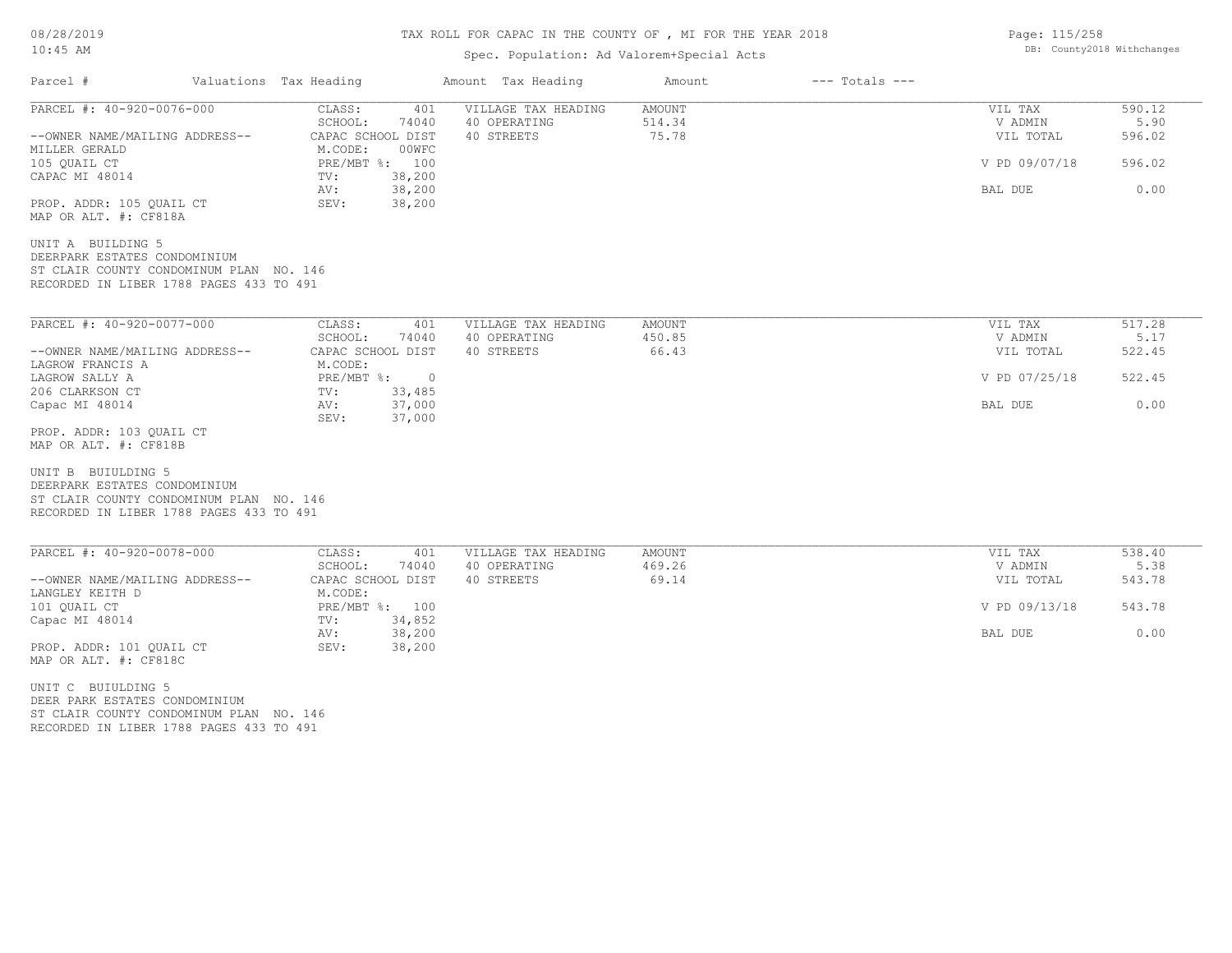## TAX ROLL FOR CAPAC IN THE COUNTY OF , MI FOR THE YEAR 2018

## Spec. Population: Ad Valorem+Special Acts

| Page: 116/258 |                            |
|---------------|----------------------------|
|               | DB: County2018 Withchanges |

| Parcel #                                                                                                                             | Valuations Tax Heading                                 | Amount Tax Heading                                | Amount                           | $---$ Totals $---$ |                                 |                          |
|--------------------------------------------------------------------------------------------------------------------------------------|--------------------------------------------------------|---------------------------------------------------|----------------------------------|--------------------|---------------------------------|--------------------------|
| PARCEL #: 40-920-0079-000<br>--OWNER NAME/MAILING ADDRESS--                                                                          | CLASS:<br>401<br>SCHOOL:<br>74040<br>CAPAC SCHOOL DIST | VILLAGE TAX HEADING<br>40 OPERATING<br>40 STREETS | <b>AMOUNT</b><br>469.26<br>69.14 |                    | VIL TAX<br>V ADMIN<br>VIL TOTAL | 538.40<br>5.38<br>543.78 |
| HUGHSON JACK C.<br>HUGHSON L. R.                                                                                                     | M.CODE:<br>PRE/MBT %: 100                              |                                                   |                                  |                    | V PD 07/25/18                   | 543.78                   |
| 218 QUAIL DR<br>CAPAC MI 48014                                                                                                       | 34,852<br>TV:<br>38,200<br>AV:<br>38,200<br>SEV:       |                                                   |                                  |                    | BAL DUE                         | 0.00                     |
| PROP. ADDR: 218 QUAIL DR<br>MAP OR ALT. #: CF819A                                                                                    |                                                        |                                                   |                                  |                    |                                 |                          |
| UNIT A BLDG 6                                                                                                                        |                                                        |                                                   |                                  |                    |                                 |                          |
| PARCEL #: 40-920-0080-000                                                                                                            | CLASS:<br>401                                          | VILLAGE TAX HEADING                               | AMOUNT                           |                    | VIL TAX                         | 570.04                   |
| --OWNER NAME/MAILING ADDRESS--                                                                                                       | SCHOOL:<br>74040<br>CAPAC SCHOOL DIST                  | 40 OPERATING<br>40 STREETS                        | 496.84<br>73.20                  |                    | V ADMIN<br>VIL TOTAL            | 5.70<br>575.74           |
| WALSH DORTHY A<br>220 QUAIL DR.                                                                                                      | M.CODE:<br>PRE/MBT %: 100                              |                                                   |                                  |                    | V PD 09/14/18                   | 575.74                   |
| CAPAC MI 48014<br>PROP. ADDR: 220 QUAIL DR.<br>MAP OR ALT. #: CF819B                                                                 | 36,900<br>TV:<br>36,900<br>AV:<br>SEV:<br>36,900       |                                                   |                                  |                    | BAL DUE                         | 0.00                     |
| UNIT B BLDG 6                                                                                                                        |                                                        |                                                   |                                  |                    |                                 |                          |
| PARCEL #: 40-920-0081-000                                                                                                            | CLASS:<br>401                                          | VILLAGE TAX HEADING                               | AMOUNT                           |                    | VIL TAX                         | 538.40                   |
| --OWNER NAME/MAILING ADDRESS--<br>PALM MECAL M                                                                                       | SCHOOL:<br>74040<br>CAPAC SCHOOL DIST<br>M.CODE:       | 40 OPERATING<br>40 STREETS                        | 469.26<br>69.14                  |                    | V ADMIN<br>VIL TOTAL            | 5.38<br>543.78           |
| 222 QUAIL DR<br>CAPAC MI 48014                                                                                                       | PRE/MBT %: 100<br>34,852<br>TV:                        |                                                   |                                  |                    | V PD 08/21/18                   | 543.78                   |
| PROP. ADDR: 222 QUAIL DR.<br>MAP OR ALT. #: CF819C                                                                                   | 38,200<br>AV:<br>SEV:<br>38,200                        |                                                   |                                  |                    | BAL DUE                         | 0.00                     |
| UNIT C BLDG 6<br>DEER PARK ESTATES CONDOMINIUM<br>ST CLAIR COUNTY CONDOMINUM PLAN NO. 146<br>RECORDED IN LIBER 1788 PAGES 433 TO 491 |                                                        |                                                   |                                  |                    |                                 |                          |
| PARCEL #: 40-920-0082-000                                                                                                            | CLASS:<br>401                                          | VILLAGE TAX HEADING                               | <b>AMOUNT</b>                    |                    | VIL TAX                         | 538.40                   |
| --OWNER NAME/MAILING ADDRESS--                                                                                                       | SCHOOL:<br>74040<br>CAPAC SCHOOL DIST                  | 40 OPERATING<br>40 STREETS                        | 469.26<br>69.14                  |                    | V ADMIN<br>VIL TOTAL            | 5.38<br>543.78           |
| CHRISTIAN DARLENE<br>7270 MARTIN RD                                                                                                  | M.CODE:<br>PRE/MBT %: 0                                |                                                   |                                  |                    | V PD 07/30/18                   | 543.78                   |
| IMLAY CITY MI 48444<br>PROP. ADDR: 236 OUAIL DR<br>MAP OR ALT. #: CF820A                                                             | 34,852<br>TV:<br>38,200<br>AV:<br>SEV:<br>38,200       |                                                   |                                  |                    | BAL DUE                         | 0.00                     |

UNIT A BLDG 7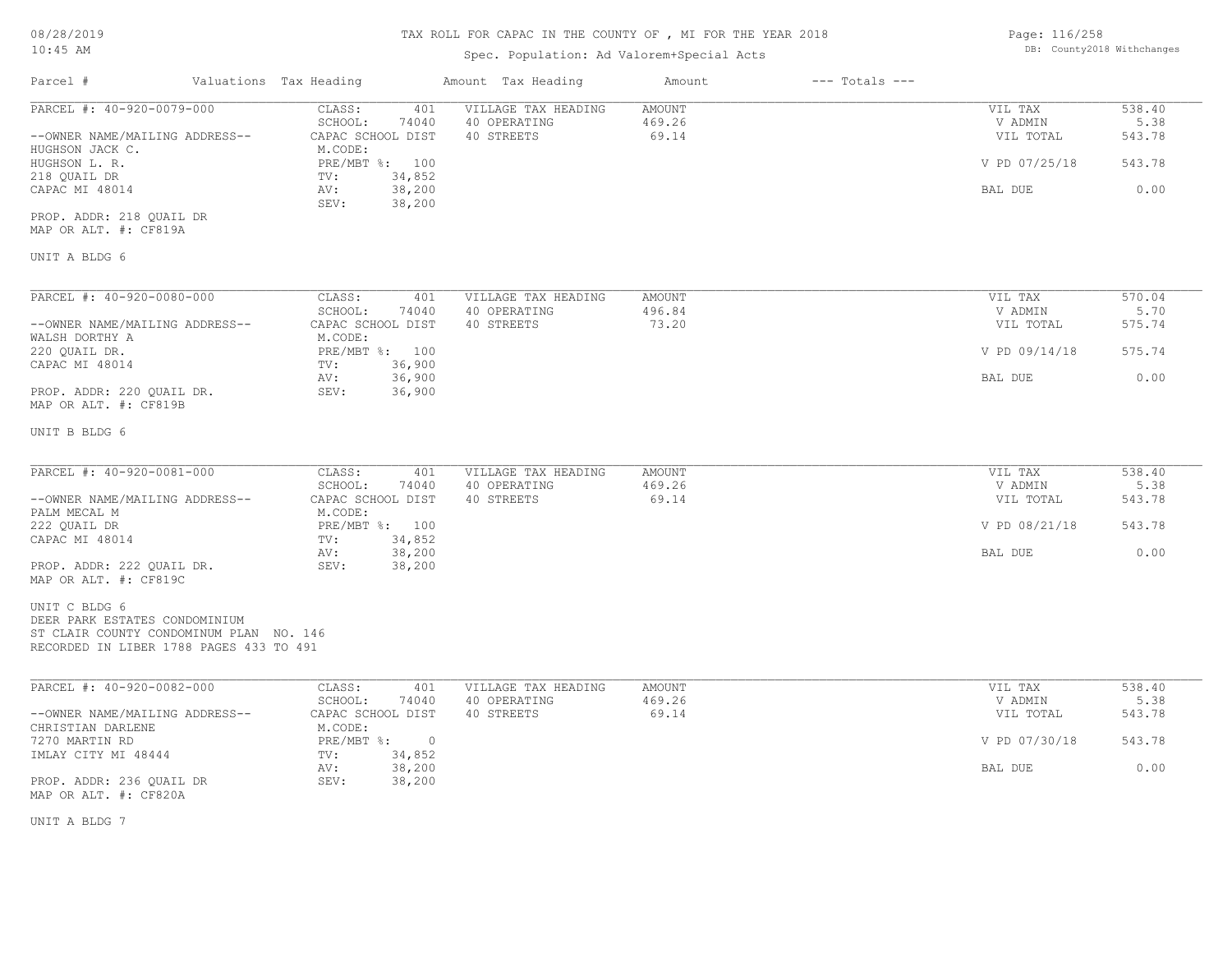# TAX ROLL FOR CAPAC IN THE COUNTY OF , MI FOR THE YEAR 2018

## Spec. Population: Ad Valorem+Special Acts

| Page: 117/258 |                            |
|---------------|----------------------------|
|               | DB: County2018 Withchanges |

| PARCEL #: 40-920-0083-000<br>VILLAGE TAX HEADING<br>AMOUNT<br>VIL TAX<br>560.17<br>CLASS:<br>401<br>SCHOOL:<br>488.23<br>5.60<br>74040<br>40 OPERATING<br>V ADMIN<br>CAPAC SCHOOL DIST<br>40 STREETS<br>71.94<br>565.77<br>--OWNER NAME/MAILING ADDRESS--<br>VIL TOTAL<br>M.CODE:<br>COREL<br>CROWDER MICHAEL A<br>PRE/MBT %: 100<br>CROWDER NANCY<br>V PD 09/07/18<br>565.77<br>238 QUAIL DR<br>36,261<br>TV:<br>36,900<br>0.00<br>CAPAC MI 48014<br>AV:<br>BAL DUE<br>36,900<br>SEV:<br>PROP. ADDR: 238 QUAIL DR<br>MAP OR ALT. #: CF820B<br>UNIT B BLDG 7<br>DEERPARK ESTATES CONDOMINIUM<br>ST CLAIR COUNTY CONDOMINUM PLAN NO. 146<br>RECORDED IN LIBER 1788 PAGES 433 TO 491<br>PARCEL #: 40-920-0084-000<br>CLASS:<br>VIL TAX<br>538.40<br>401<br>VILLAGE TAX HEADING<br>AMOUNT<br>469.26<br>V ADMIN<br>SCHOOL:<br>74040<br>40 OPERATING<br>5.38<br>69.14<br>CAPAC SCHOOL DIST<br>40 STREETS<br>543.78<br>--OWNER NAME/MAILING ADDRESS--<br>VIL TOTAL<br>M.CODE:<br>MCTEVIA CAROLYN M<br>240 OUAIL DR<br>PRE/MBT %: 100<br>V PD 09/13/18<br>543.78<br>34,852<br>CAPAC MI 48014<br>TV:<br>38,200<br>0.00<br>AV:<br>BAL DUE<br>PROP. ADDR: 240 OUAIL DR<br>SEV:<br>38,200<br>MAP OR ALT. #: CF820C<br>UNIT C BLDG 7<br>DEERPARK ESTATES CONDOMINIUM |
|----------------------------------------------------------------------------------------------------------------------------------------------------------------------------------------------------------------------------------------------------------------------------------------------------------------------------------------------------------------------------------------------------------------------------------------------------------------------------------------------------------------------------------------------------------------------------------------------------------------------------------------------------------------------------------------------------------------------------------------------------------------------------------------------------------------------------------------------------------------------------------------------------------------------------------------------------------------------------------------------------------------------------------------------------------------------------------------------------------------------------------------------------------------------------------------------------------------------------------------------------------|
|                                                                                                                                                                                                                                                                                                                                                                                                                                                                                                                                                                                                                                                                                                                                                                                                                                                                                                                                                                                                                                                                                                                                                                                                                                                          |
|                                                                                                                                                                                                                                                                                                                                                                                                                                                                                                                                                                                                                                                                                                                                                                                                                                                                                                                                                                                                                                                                                                                                                                                                                                                          |
|                                                                                                                                                                                                                                                                                                                                                                                                                                                                                                                                                                                                                                                                                                                                                                                                                                                                                                                                                                                                                                                                                                                                                                                                                                                          |
|                                                                                                                                                                                                                                                                                                                                                                                                                                                                                                                                                                                                                                                                                                                                                                                                                                                                                                                                                                                                                                                                                                                                                                                                                                                          |
|                                                                                                                                                                                                                                                                                                                                                                                                                                                                                                                                                                                                                                                                                                                                                                                                                                                                                                                                                                                                                                                                                                                                                                                                                                                          |
|                                                                                                                                                                                                                                                                                                                                                                                                                                                                                                                                                                                                                                                                                                                                                                                                                                                                                                                                                                                                                                                                                                                                                                                                                                                          |
|                                                                                                                                                                                                                                                                                                                                                                                                                                                                                                                                                                                                                                                                                                                                                                                                                                                                                                                                                                                                                                                                                                                                                                                                                                                          |
|                                                                                                                                                                                                                                                                                                                                                                                                                                                                                                                                                                                                                                                                                                                                                                                                                                                                                                                                                                                                                                                                                                                                                                                                                                                          |
|                                                                                                                                                                                                                                                                                                                                                                                                                                                                                                                                                                                                                                                                                                                                                                                                                                                                                                                                                                                                                                                                                                                                                                                                                                                          |
| ST CLAIR COUNTY CONDOMINUM PLAN NO. 146<br>RECORDED IN LIBER 1788 PAGES 433 TO 491                                                                                                                                                                                                                                                                                                                                                                                                                                                                                                                                                                                                                                                                                                                                                                                                                                                                                                                                                                                                                                                                                                                                                                       |
| PARCEL #: 40-920-0085-000<br>CLASS:<br>401<br>VILLAGE TAX HEADING<br>AMOUNT<br>VIL TAX<br>543.28<br>SCHOOL:<br>74040<br>40 OPERATING<br>473.51<br>V ADMIN<br>5.43                                                                                                                                                                                                                                                                                                                                                                                                                                                                                                                                                                                                                                                                                                                                                                                                                                                                                                                                                                                                                                                                                        |
| 40 STREETS<br>69.77<br>548.71<br>--OWNER NAME/MAILING ADDRESS--<br>CAPAC SCHOOL DIST<br>VIL TOTAL<br>STONE MICHAEL<br>COREL                                                                                                                                                                                                                                                                                                                                                                                                                                                                                                                                                                                                                                                                                                                                                                                                                                                                                                                                                                                                                                                                                                                              |
| M.CODE:<br>548.71<br>1208 N MONROE ST<br>$PRE/MBT$ $\div$<br>$\overline{0}$<br>V PD 07/18/18                                                                                                                                                                                                                                                                                                                                                                                                                                                                                                                                                                                                                                                                                                                                                                                                                                                                                                                                                                                                                                                                                                                                                             |
| LAPEER MI 48446-1448<br>35,168<br>TV:<br>38,600<br>0.00<br>AV:<br>BAL DUE<br>PROP. ADDR: 242 QUAIL DR<br>SEV:<br>38,600<br>MAP OR ALT. #: CF821A                                                                                                                                                                                                                                                                                                                                                                                                                                                                                                                                                                                                                                                                                                                                                                                                                                                                                                                                                                                                                                                                                                         |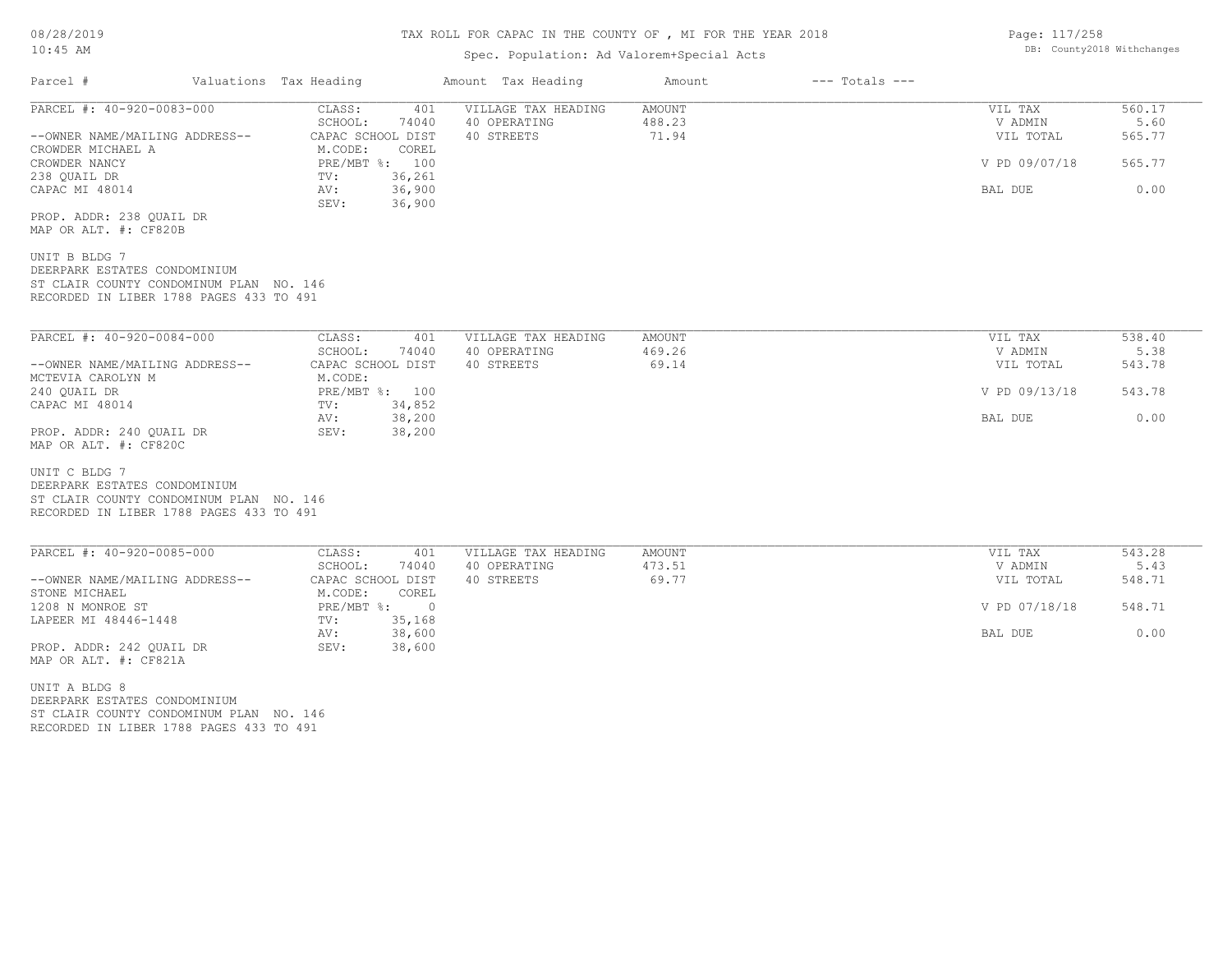#### TAX ROLL FOR CAPAC IN THE COUNTY OF , MI FOR THE YEAR 2018

#### Spec. Population: Ad Valorem+Special Acts

| Parcel #                                                                                                                            | Valuations Tax Heading                        | Amount Tax Heading                  | Amount                  | $---$ Totals $---$ |                    |                |
|-------------------------------------------------------------------------------------------------------------------------------------|-----------------------------------------------|-------------------------------------|-------------------------|--------------------|--------------------|----------------|
| PARCEL #: 40-920-0086-000                                                                                                           | CLASS:<br>401<br>SCHOOL:<br>74040             | VILLAGE TAX HEADING<br>40 OPERATING | <b>AMOUNT</b><br>453.71 |                    | VIL TAX<br>V ADMIN | 520.56<br>5.20 |
| --OWNER NAME/MAILING ADDRESS--<br>ROBERSON RUSSELL                                                                                  | CAPAC SCHOOL DIST<br>M.CODE:                  | 40 STREETS                          | 66.85                   |                    | VIL TOTAL          | 525.76         |
| ROBERSON MARY ANN<br>244 QUAIL DR                                                                                                   | PRE/MBT %:<br>$\overline{0}$<br>TV:<br>33,697 |                                     |                         |                    | V PD 09/06/18      | 525.76         |
| CAPAC MI 48014                                                                                                                      | 37,200<br>AV:<br>SEV:<br>37,200               |                                     |                         |                    | BAL DUE            | 0.00           |
| PROP. ADDR: 244 QUAIL DR<br>MAP OR ALT. #: CF821B                                                                                   |                                               |                                     |                         |                    |                    |                |
| UNIT B BLDG 8<br>DEERPARK ESTATES CONDOMINIUM<br>ST CLAIR COUNTY CONDOMINUM PLAN NO. 146<br>RECORDED IN LIBER 1788 PAGES 433 TO 491 |                                               |                                     |                         |                    |                    |                |
| PARCEL #: 40-920-0087-000                                                                                                           | CLASS:<br>401                                 | VILLAGE TAX HEADING                 | AMOUNT                  |                    | VIL TAX            | 543.28         |
|                                                                                                                                     | SCHOOL:<br>74040                              | 40 OPERATING                        | 473.51<br>69.77         |                    | V ADMIN            | 5.43           |
| --OWNER NAME/MAILING ADDRESS--<br>BREWER YOUNG G.                                                                                   | CAPAC SCHOOL DIST<br>M.CODE:                  | 40 STREETS                          |                         |                    | VIL TOTAL          | 548.71         |
| BREWER PATTI L.<br>246 QUAIL DR                                                                                                     | PRE/MBT %: 100<br>35,168<br>TV:               |                                     |                         |                    | V PD 09/13/18      | 548.71         |
| CAPAC MI 48014                                                                                                                      | 38,600<br>AV:<br>SEV:                         |                                     |                         |                    | BAL DUE            | 0.00           |
| PROP. ADDR: 246 QUAIL DR<br>MAP OR ALT. #: CF821C                                                                                   | 38,600                                        |                                     |                         |                    |                    |                |
| UNIT C BLDG 8<br>DEERPARK ESTATES CONDOMINIUM<br>ST CLAIR COUNTY CONDOMINUM PLAN NO. 146<br>RECORDED IN LIBER 1788 PAGES 433 TO 491 |                                               |                                     |                         |                    |                    |                |
| PARCEL #: 40-920-0088-000                                                                                                           | CLASS:<br>401                                 | VILLAGE TAX HEADING                 | <b>AMOUNT</b>           |                    | VIL TAX            | 549.74         |
|                                                                                                                                     | SCHOOL:<br>74040                              | 40 OPERATING                        | 479.14                  |                    | V ADMIN            | 5.49           |
| --OWNER NAME/MAILING ADDRESS--<br>HUGHES LAWRENCE M                                                                                 | CAPAC SCHOOL DIST<br>M.CODE:                  | 40 STREETS                          | 70.60                   |                    | VIL TOTAL          | 555.23         |
| HUGHES CHARLOTTE L<br>252 QUAIL DR                                                                                                  | PRE/MBT %: 100<br>35,586<br>TV:               |                                     |                         |                    | V PD 07/18/18      | 555.23         |
| Capac MI 48014                                                                                                                      | 39,000<br>AV:<br>39,000<br>SEV:               |                                     |                         |                    | BAL DUE            | 0.00           |
| PROP. ADDR: 252 QUAIL DR<br>MAP OR ALT. #: CF822A                                                                                   |                                               |                                     |                         |                    |                    |                |

RECORDED IN LIBER 1788 PAGES 433 TO 491 ST CLAIR COUNTY CONDOMINUM PLAN NO. 146 DEERPARK ESTATES CONDOMINIUM UNIT A BLDG 9

Page: 118/258 DB: County2018 Withchanges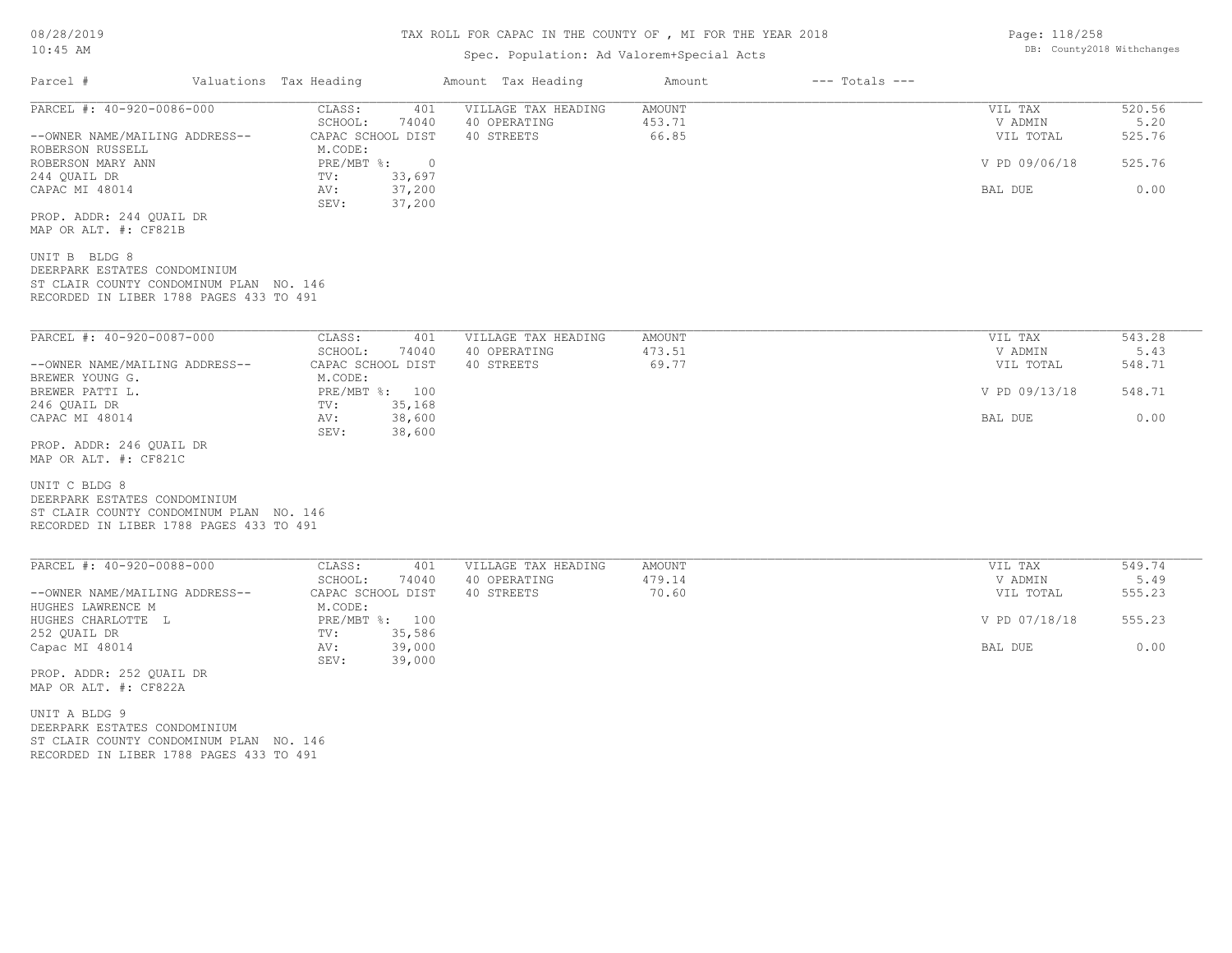# TAX ROLL FOR CAPAC IN THE COUNTY OF , MI FOR THE YEAR 2018

## Spec. Population: Ad Valorem+Special Acts

| Page: 119/258 |                            |
|---------------|----------------------------|
|               | DB: County2018 Withchanges |

| Parcel #                                                                                                                             | Valuations Tax Heading                                              | Amount Tax Heading                                | Amount                    | $---$ Totals $---$ |                                 |                          |
|--------------------------------------------------------------------------------------------------------------------------------------|---------------------------------------------------------------------|---------------------------------------------------|---------------------------|--------------------|---------------------------------|--------------------------|
| PARCEL #: 40-920-0089-000<br>--OWNER NAME/MAILING ADDRESS--                                                                          | CLASS:<br>401<br>SCHOOL:<br>74040<br>CAPAC SCHOOL DIST              | VILLAGE TAX HEADING<br>40 OPERATING<br>40 STREETS | AMOUNT<br>461.87<br>68.05 |                    | VIL TAX<br>V ADMIN<br>VIL TOTAL | 529.92<br>5.29<br>535.21 |
| HADDON DAVE W<br>HADDON KATHLEEN M                                                                                                   | M.CODE:<br>COREL<br>PRE/MBT %: 100                                  |                                                   |                           |                    | V PD 09/07/18                   | 535.21                   |
| 254 QUAIL DR<br>Capac MI 48014                                                                                                       | 34,303<br>TV:<br>37,600<br>AV:<br>37,600<br>SEV:                    |                                                   |                           |                    | BAL DUE                         | 0.00                     |
| PROP. ADDR: 254 QUAIL DR<br>MAP OR ALT. #: CF822B                                                                                    |                                                                     |                                                   |                           |                    |                                 |                          |
| UNIT B BLDG 9<br>DEERPARK ESTATES CONDOMINIUM<br>ST CLAIR COUNTY CONDOMINUM PLAN NO. 146<br>RECORDED IN LIBER 1788 PAGES 433 TO 491  |                                                                     |                                                   |                           |                    |                                 |                          |
| PARCEL #: 40-920-0090-000                                                                                                            | CLASS:<br>401<br>SCHOOL:<br>74040                                   | VILLAGE TAX HEADING<br>40 OPERATING               | AMOUNT<br>479.14          |                    | VIL TAX<br>V ADMIN              | 549.74<br>5.49           |
| --OWNER NAME/MAILING ADDRESS--<br>FOLLMER STEVEN J                                                                                   | CAPAC SCHOOL DIST<br>M.CODE:<br>TRICO                               | 40 STREETS                                        | 70.60                     | VIL TOTAL          | 555.23                          |                          |
| 256 QUAIL DR<br>CAPAC MI 48014                                                                                                       | PRE/MBT %: 100<br>35,586<br>TV:                                     |                                                   |                           | V PD 09/06/18      | 555.23                          |                          |
| PROP. ADDR: 256 QUAIL DR<br>MAP OR ALT. #: CF822C                                                                                    | 39,000<br>AV:<br>SEV:<br>39,000                                     |                                                   |                           |                    | BAL DUE                         | 0.00                     |
| UNIT C BLDG 9                                                                                                                        |                                                                     |                                                   |                           |                    |                                 |                          |
| PARCEL #: 40-920-0091-000<br>--OWNER NAME/MAILING ADDRESS--                                                                          | CLASS:<br>402<br>SCHOOL:<br>74040<br>CAPAC SCHOOL DIST              | VILLAGE TAX HEADING<br>40 OPERATING<br>40 STREETS | AMOUNT<br>6.69<br>0.98    |                    | VIL TAX<br>V ADMIN<br>VIL TOTAL | 7.67<br>0.07<br>7.74     |
| DEER PARK LAND DEVELOPMENT<br>8155 ANNSBURY STE 109<br>UTICA MI 48316                                                                | M.CODE:<br>PRE/MBT %:<br>497                                        | $\overline{0}$                                    |                           |                    | V PD 09/13/18                   | 7.74                     |
| PROP. ADDR: DEER PARK                                                                                                                | TV:<br>AV:<br>7,200<br>SEV:<br>7,200                                |                                                   |                           |                    | BAL DUE                         | 0.00                     |
| MAP OR ALT. #: CF823A                                                                                                                |                                                                     |                                                   |                           |                    |                                 |                          |
| UNIT A BLDG 10<br>DEERPARK ESTATES CONDOMINIUM<br>ST CLAIR COUNTY CONDOMINUM PLAN NO. 146<br>RECORDED IN LIBER 1788 PAGES 433 TO 491 |                                                                     |                                                   |                           |                    |                                 |                          |
| PARCEL #: 40-920-0092-000                                                                                                            | CLASS:<br>402<br>SCHOOL:<br>74040                                   | VILLAGE TAX HEADING<br>40 OPERATING               | AMOUNT<br>6.69            |                    | VIL TAX<br>V ADMIN              | 7.67<br>0.07             |
| --OWNER NAME/MAILING ADDRESS--<br>DEER PARK LAND DEVELOPMENT                                                                         | CAPAC SCHOOL DIST<br>M.CODE:                                        | 40 STREETS                                        | 0.98                      |                    | VIL TOTAL                       | 7.74                     |
| 8155 ANNSBURY STE 109<br>UTICA MI 48316                                                                                              | $PRE/MBT$ $\frac{1}{6}$ :<br>$\overline{\phantom{0}}$<br>497<br>TV: |                                                   |                           |                    | V PD 09/13/18                   | 7.74                     |
| PROP. ADDR: DEER PARK<br>MAP OR ALT. #: CF823B                                                                                       | AV:<br>7,200<br>7,200<br>SEV:                                       |                                                   |                           |                    | BAL DUE                         | 0.00                     |
| UNIT B BLDG 10<br>DEERPARK ESTATES CONDOMINIUM<br>ST CLAIR COUNTY CONDOMINUM PLAN NO. 146<br>RECORDED IN LIBER 1788 PAGES 433 TO 491 |                                                                     |                                                   |                           |                    |                                 |                          |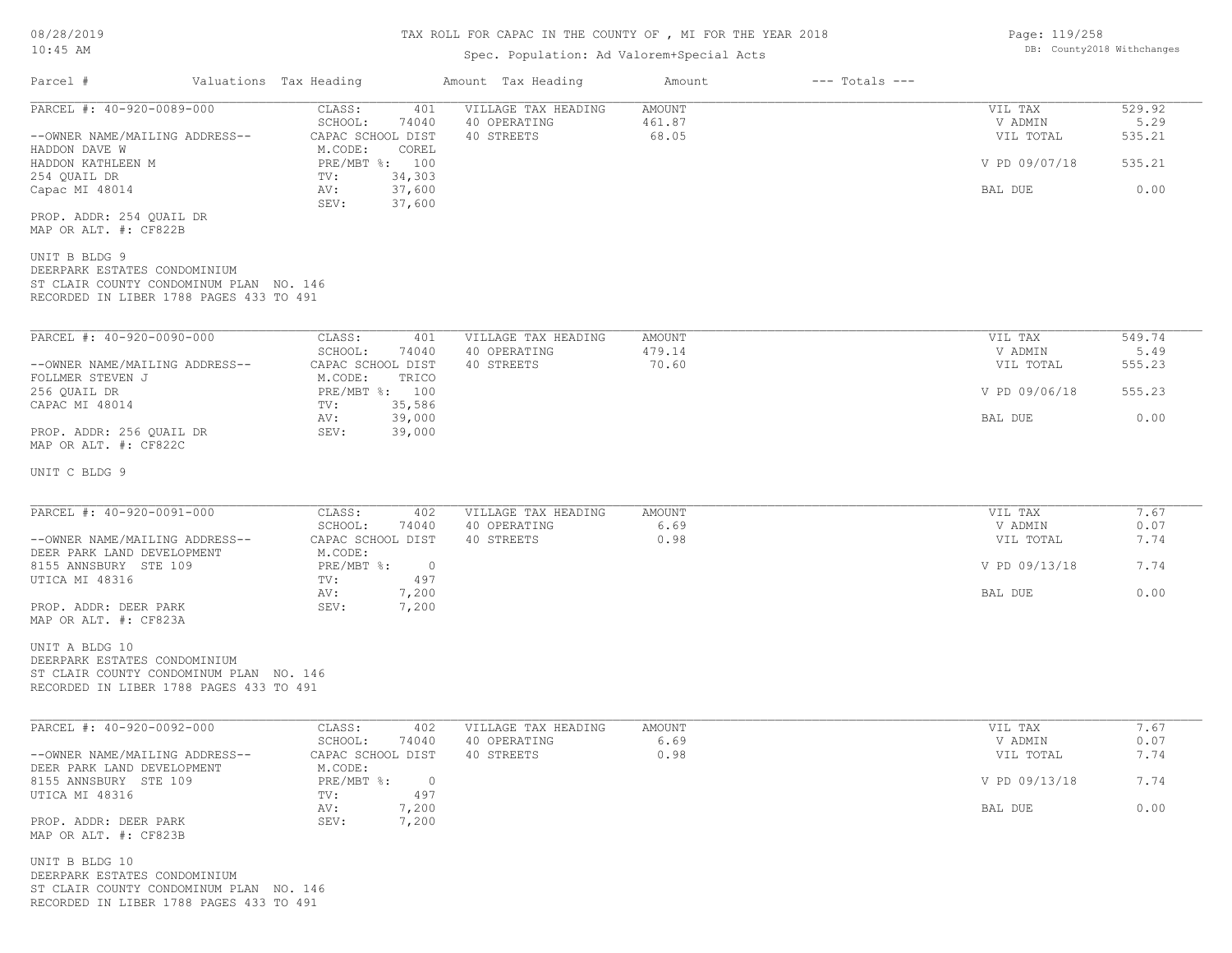## TAX ROLL FOR CAPAC IN THE COUNTY OF , MI FOR THE YEAR 2018

## Spec. Population: Ad Valorem+Special Acts

| Parcel #                                                                                                                              | Valuations Tax Heading                                         | Amount Tax Heading                  | Amount         | $---$ Totals $---$ |                      |              |
|---------------------------------------------------------------------------------------------------------------------------------------|----------------------------------------------------------------|-------------------------------------|----------------|--------------------|----------------------|--------------|
| PARCEL #: 40-920-0093-000                                                                                                             | CLASS:<br>402<br>SCHOOL:<br>74040                              | VILLAGE TAX HEADING<br>40 OPERATING | AMOUNT<br>6.69 |                    | VIL TAX<br>V ADMIN   | 7.67<br>0.07 |
| --OWNER NAME/MAILING ADDRESS--<br>DEER PARK LAND DEVELOPMENT                                                                          | CAPAC SCHOOL DIST<br>M.CODE:                                   | 40 STREETS                          | 0.98           |                    | VIL TOTAL            | 7.74         |
| 8155 ANNSBURY STE 109<br>UTICA MI 48316                                                                                               | PRE/MBT %:<br>$\overline{\phantom{0}}$<br>497<br>$\text{TV}$ : |                                     |                |                    | V PD 09/13/18        | 7.74         |
| PROP. ADDR: DEER PARK<br>MAP OR ALT. #: CF824A                                                                                        | 7,200<br>AV:<br>SEV:<br>7,200                                  |                                     |                |                    | BAL DUE              | 0.00         |
| UNIT A BLDG 11<br>DEERPARK ESTATES CONDOMINIUM<br>ST CLAIR COUNTY CONDOMINUM PLAN NO. 146<br>RECORDED IN LIBER 1788 PAGES 433 TO 491  |                                                                |                                     |                |                    |                      |              |
| PARCEL #: 40-920-0094-000                                                                                                             | 402<br>CLASS:                                                  | VILLAGE TAX HEADING                 | AMOUNT         |                    | VIL TAX              | 7.67         |
|                                                                                                                                       | SCHOOL:<br>74040                                               | 40 OPERATING                        | 6.69           |                    | V ADMIN              | 0.07         |
| --OWNER NAME/MAILING ADDRESS--                                                                                                        | CAPAC SCHOOL DIST                                              | 40 STREETS                          | 0.98           |                    | VIL TOTAL            | 7.74         |
| DEER PARK LAND DEVELOPMENT<br>8155 ANNSBURY STE 109                                                                                   | M.CODE:<br>PRE/MBT %: 0                                        |                                     |                |                    | V PD 09/13/18        | 7.74         |
| UTICA MI 48316                                                                                                                        | 497<br>TV:                                                     |                                     |                |                    |                      |              |
| PROP. ADDR: DEER PARK<br>MAP OR ALT. #: CF824B                                                                                        | AV:<br>7,200<br>7,200<br>SEV:                                  |                                     |                |                    | BAL DUE              | 0.00         |
| UNIT B UBLDG 11<br>DEERPARK ESTATES CONDOMINIUM<br>ST CLAIR COUNTY CONDOMINUM PLAN NO. 146<br>RECORDED IN LIBER 1788 PAGES 433 TO 491 |                                                                |                                     |                |                    |                      |              |
| PARCEL #: 40-920-0095-000                                                                                                             | CLASS:<br>402                                                  | VILLAGE TAX HEADING                 | AMOUNT         |                    | VIL TAX              | 7.67         |
| --OWNER NAME/MAILING ADDRESS--<br>DEER PARK LAND DEVELOPMENT                                                                          | SCHOOL:<br>74040<br>CAPAC SCHOOL DIST<br>M.CODE:               | 40 OPERATING<br>40 STREETS          | 6.69<br>0.98   |                    | V ADMIN<br>VIL TOTAL | 0.07<br>7.74 |
| 8155 ANNSBURY STE 109<br>UTICA MI 48316                                                                                               | PRE/MBT %: 0<br>497<br>TV:                                     |                                     |                |                    | V PD 09/13/18        | 7.74         |
| PROP. ADDR: DEER PARK<br>MAP OR ALT. #: CF824C                                                                                        | 7,200<br>AV:<br>SEV:<br>7,200                                  |                                     |                |                    | BAL DUE              | 0.00         |
| UNIT C BLDG 11<br>DEERPARK ESTATES CONDOMINIUM                                                                                        |                                                                |                                     |                |                    |                      |              |
| ST CLAIR COUNTY CONDOMINUM PLAN NO. 146                                                                                               |                                                                |                                     |                |                    |                      |              |

RECORDED IN LIBER 1788 PAGES 433 TO 491

Page: 120/258 DB: County2018 Withchanges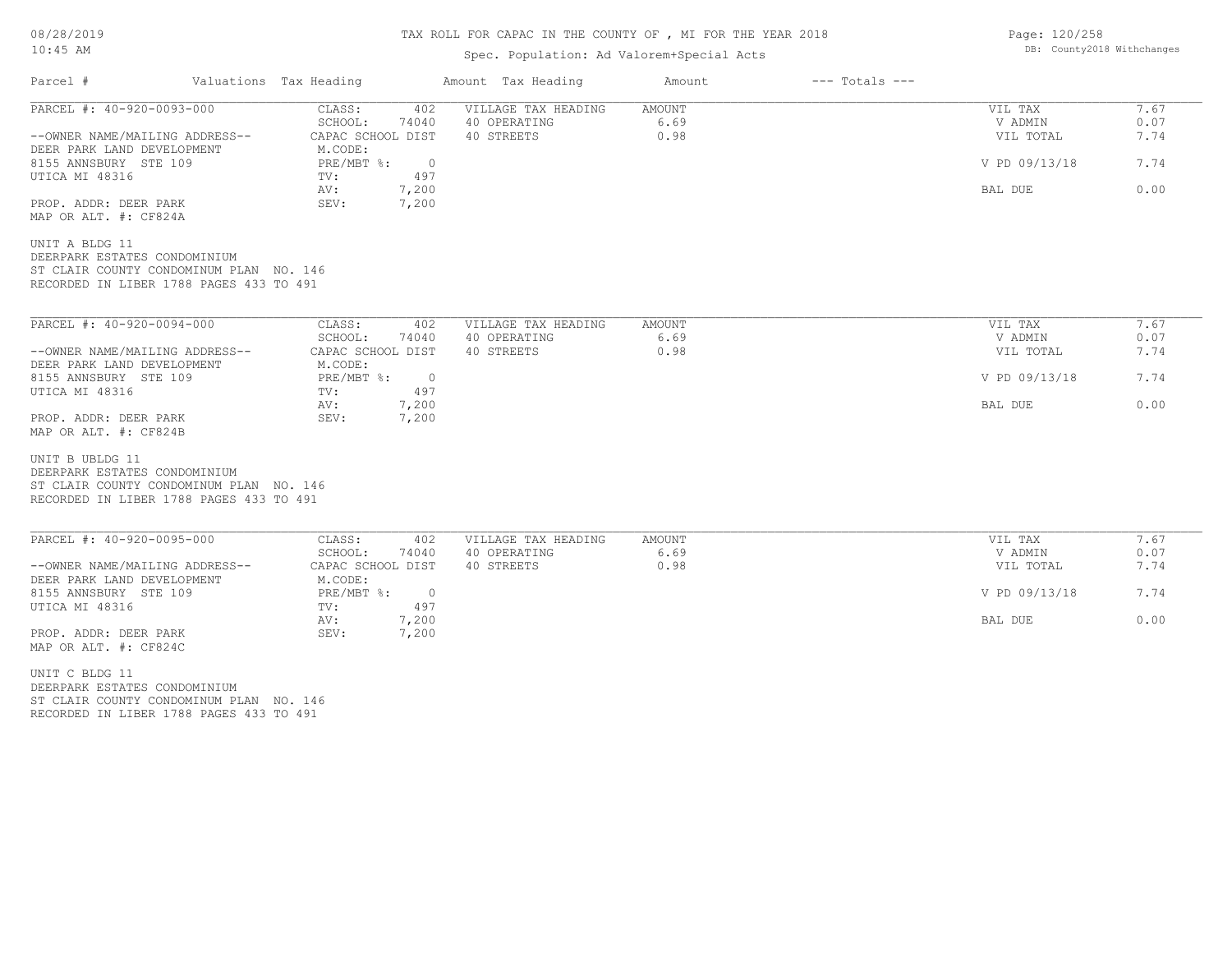#### TAX ROLL FOR CAPAC IN THE COUNTY OF , MI FOR THE YEAR 2018

#### Spec. Population: Ad Valorem+Special Acts

 $\mathcal{L}_\mathcal{L} = \mathcal{L}_\mathcal{L} = \mathcal{L}_\mathcal{L} = \mathcal{L}_\mathcal{L} = \mathcal{L}_\mathcal{L} = \mathcal{L}_\mathcal{L} = \mathcal{L}_\mathcal{L} = \mathcal{L}_\mathcal{L} = \mathcal{L}_\mathcal{L} = \mathcal{L}_\mathcal{L} = \mathcal{L}_\mathcal{L} = \mathcal{L}_\mathcal{L} = \mathcal{L}_\mathcal{L} = \mathcal{L}_\mathcal{L} = \mathcal{L}_\mathcal{L} = \mathcal{L}_\mathcal{L} = \mathcal{L}_\mathcal{L}$ 

Parcel # Valuations Tax Heading Amount Tax Heading Amount --- Totals ---

| PARCEL #: 40-920-0096-000                                                          | CLASS:<br>402                      | VILLAGE TAX HEADING                 | AMOUNT                | VIL TAX            | 7.67         |
|------------------------------------------------------------------------------------|------------------------------------|-------------------------------------|-----------------------|--------------------|--------------|
|                                                                                    | SCHOOL:<br>74040                   | 40 OPERATING                        | 6.69                  | V ADMIN            | 0.07         |
| --OWNER NAME/MAILING ADDRESS--<br>DEER PARK LAND DEVELOPMENT                       | CAPAC SCHOOL DIST<br>M.CODE:       | 40 STREETS                          | 0.98                  | VIL TOTAL          | 7.74         |
| 8155 ANNSBURY STE 109                                                              | PRE/MBT %:<br>$\overline{0}$       |                                     |                       | V PD 09/13/18      | 7.74         |
| UTICA MI 48316                                                                     | 497<br>TV:                         |                                     |                       |                    |              |
|                                                                                    | AV:<br>7,200                       |                                     |                       | BAL DUE            | 0.00         |
| PROP. ADDR: DEER PARK<br>MAP OR ALT. #: CF825A                                     | SEV:<br>7,200                      |                                     |                       |                    |              |
| UNIT A BLDG 12                                                                     |                                    |                                     |                       |                    |              |
| DEERPARK ESTATES CONDOMINIUM                                                       |                                    |                                     |                       |                    |              |
| ST CLAIR COUNTY CONDOMINUM PLAN NO. 146                                            |                                    |                                     |                       |                    |              |
| RECORDED IN LIBER 1788 PAGES 433 TO 491                                            |                                    |                                     |                       |                    |              |
| PARCEL #: 40-920-0097-000                                                          | CLASS:<br>402                      | VILLAGE TAX HEADING                 | <b>AMOUNT</b>         | VIL TAX            | 7.67         |
|                                                                                    | SCHOOL:<br>74040                   | 40 OPERATING                        | 6.69                  | V ADMIN            | 0.07         |
| --OWNER NAME/MAILING ADDRESS--                                                     | CAPAC SCHOOL DIST                  | 40 STREETS                          | 0.98                  | VIL TOTAL          | 7.74         |
| DEER PARK LAND DEVELOPMENT                                                         | M.CODE:                            |                                     |                       |                    |              |
| 8155 ANSBURY STE 109                                                               | $PRE/MBT$ $\div$<br>$\overline{0}$ |                                     |                       | V PD 09/13/18      | 7.74         |
| UTICA MI 48316                                                                     | 497<br>TV:<br>AV:<br>7,200         |                                     |                       | BAL DUE            | 0.00         |
| PROP. ADDR: DEER PARK                                                              | SEV:<br>7,200                      |                                     |                       |                    |              |
| MAP OR ALT. #: CF825B                                                              |                                    |                                     |                       |                    |              |
|                                                                                    |                                    |                                     |                       |                    |              |
| UNIT B BLDG 12                                                                     |                                    |                                     |                       |                    |              |
|                                                                                    |                                    |                                     |                       |                    |              |
| PARCEL #: 40-920-0098-000                                                          | CLASS:<br>402<br>SCHOOL:<br>74040  | VILLAGE TAX HEADING<br>40 OPERATING | <b>AMOUNT</b><br>6.69 | VIL TAX<br>V ADMIN | 7.67<br>0.07 |
| --OWNER NAME/MAILING ADDRESS--                                                     | CAPAC SCHOOL DIST                  | 40 STREETS                          | 0.98                  | VIL TOTAL          | 7.74         |
| DEER PARK LAND DEVELOPMENT                                                         | M.CODE:                            |                                     |                       |                    |              |
| 8155 ANNSBURY STE 109                                                              | $PRE/MBT$ $\div$<br>$\overline{0}$ |                                     |                       | V PD 09/13/18      | 7.74         |
| UTICA MI 48316                                                                     | 497<br>TV:                         |                                     |                       |                    |              |
|                                                                                    | 7,200<br>AV:                       |                                     |                       | BAL DUE            | 0.00         |
| PROP. ADDR: DEER PARK<br>MAP OR ALT. #: CF925C                                     | SEV:<br>7,200                      |                                     |                       |                    |              |
|                                                                                    |                                    |                                     |                       |                    |              |
| UNIT C BLDG 12                                                                     |                                    |                                     |                       |                    |              |
| DEERPARK ESTATES CONDOMINIUM                                                       |                                    |                                     |                       |                    |              |
| ST CLAIR COUNTY CONDOMINUM PLAN NO. 146<br>RECORDED IN LIBER 1788 PAGES 433 TO 491 |                                    |                                     |                       |                    |              |
|                                                                                    |                                    |                                     |                       |                    |              |
| PARCEL #: 40-920-0099-000                                                          | CLASS:<br>402                      | VILLAGE TAX HEADING                 | AMOUNT                | VIL TAX            | 7.67         |
|                                                                                    | SCHOOL:<br>74040                   | 40 OPERATING                        | 6.69                  | V ADMIN            | 0.07         |
| --OWNER NAME/MAILING ADDRESS--<br>DEER PARK LAND DEVELOPMENT                       | CAPAC SCHOOL DIST<br>M.CODE:       | 40 STREETS                          | 0.98                  | VIL TOTAL          | 7.74         |
| 8155 ANNSBURY STE 109                                                              | PRE/MBT %:<br>$\bigcirc$           |                                     |                       | V PD 09/13/18      | 7.74         |
| UTICA MI 48316                                                                     | 497<br>TV:                         |                                     |                       |                    |              |
|                                                                                    | AV:<br>7,200                       |                                     |                       | BAL DUE            | 0.00         |
| PROP. ADDR: DEER PARK                                                              | SEV:<br>7,200                      |                                     |                       |                    |              |
| MAP OR ALT. #: CF826A                                                              |                                    |                                     |                       |                    |              |
| UNIT A BLDG 13                                                                     |                                    |                                     |                       |                    |              |
| DEERPARK ESTATES CONDOMINIUM                                                       |                                    |                                     |                       |                    |              |
| ST CLAIR COUNTY CONDOMINUM PLAN NO. 146                                            |                                    |                                     |                       |                    |              |
| RECORDED IN LIBER 1788 PAGES 433 TO 491                                            |                                    |                                     |                       |                    |              |
|                                                                                    |                                    |                                     |                       |                    |              |

Page: 121/258 DB: County2018 Withchanges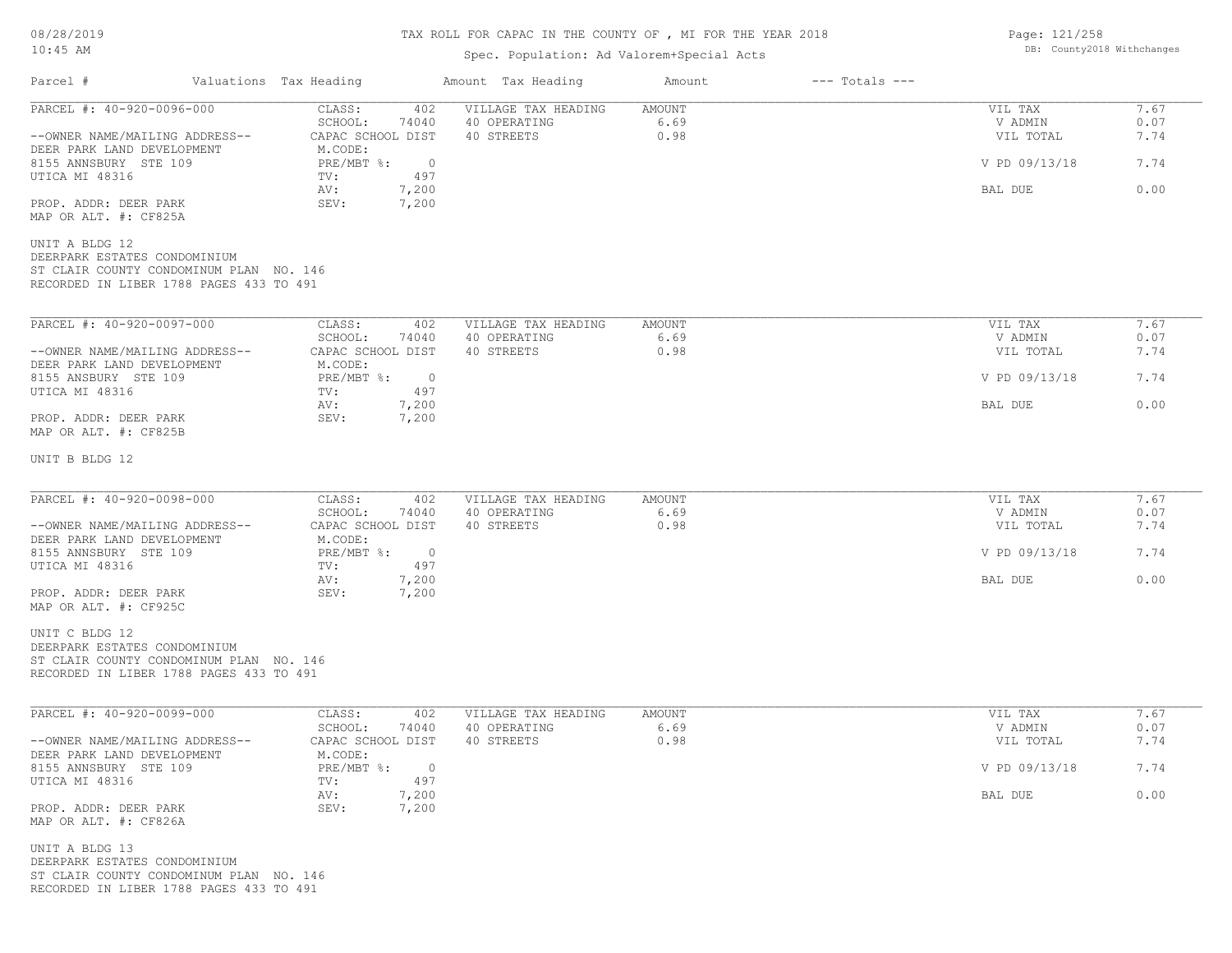## TAX ROLL FOR CAPAC IN THE COUNTY OF , MI FOR THE YEAR 2018

## Spec. Population: Ad Valorem+Special Acts

Parcel # Valuations Tax Heading Amount Tax Heading Amount --- Totals ---

| PARCEL #: 40-920-0100-000<br>--OWNER NAME/MAILING ADDRESS--                                                                          | CLASS:<br>402<br>SCHOOL:<br>74040<br>CAPAC SCHOOL DIST | VILLAGE TAX HEADING<br>40 OPERATING<br>40 STREETS | AMOUNT<br>6.69<br>0.98 | VIL TAX<br>V ADMIN<br>VIL TOTAL | 7.67<br>0.07<br>7.74 |
|--------------------------------------------------------------------------------------------------------------------------------------|--------------------------------------------------------|---------------------------------------------------|------------------------|---------------------------------|----------------------|
| DEER PARK LAND DEVELOPMENT<br>8155 ANNSBURY STE 109                                                                                  | M.CODE:<br>PRE/MBT %:<br>$\overline{0}$                |                                                   |                        | V PD 09/13/18                   | 7.74                 |
| UTICA MI 48316                                                                                                                       | 497<br>TV:<br>7,200<br>AV:                             |                                                   |                        | BAL DUE                         | 0.00                 |
| PROP. ADDR: DEER PARK<br>MAP OR ALT. #: CF826B                                                                                       | SEV:<br>7,200                                          |                                                   |                        |                                 |                      |
| UNIT B BLDG 13<br>DEERPARK ESTATES CONDOMINIUM<br>ST CLAIR COUNTY CONDOMINUM PLAN NO. 146<br>RECORDED IN LIBER 1788 PAGES 433 TO 491 |                                                        |                                                   |                        |                                 |                      |
| PARCEL #: 40-920-0101-000                                                                                                            | CLASS:<br>402                                          | VILLAGE TAX HEADING                               | <b>AMOUNT</b>          | VIL TAX                         | 7.67                 |
| --OWNER NAME/MAILING ADDRESS--                                                                                                       | SCHOOL:<br>74040<br>CAPAC SCHOOL DIST                  | 40 OPERATING<br>40 STREETS                        | 6.69<br>0.98           | V ADMIN<br>VIL TOTAL            | 0.07<br>7.74         |
| DEER PARK LAND DEVELOPMENT<br>8155 ANNSBURY STE 109                                                                                  | M.CODE:<br>$PRE/MBT$ $\div$<br>$\overline{0}$          |                                                   |                        | V PD 09/13/18                   | 7.74                 |
| UTICA MI 48316                                                                                                                       | 497<br>TV:<br>7,200<br>AV:                             |                                                   |                        | BAL DUE                         | 0.00                 |
| PROP. ADDR: DEER PARK<br>MAP OR ALT. #: CF826C                                                                                       | SEV:<br>7,200                                          |                                                   |                        |                                 |                      |
| UNIT C BLDG 13<br>DEERPARK ESTATES CONDOMINIUM<br>ST CLAIR COUNTY CONDOMINUM PLAN NO. 146<br>RECORDED IN LIBER 1788 PAGES 433 TO 491 |                                                        |                                                   |                        |                                 |                      |
| PARCEL #: 40-920-0102-000                                                                                                            | CLASS:<br>402<br>SCHOOL:<br>74040                      | VILLAGE TAX HEADING<br>40 OPERATING               | AMOUNT<br>6.69         | VIL TAX<br>V ADMIN              | 7.67<br>0.07         |
| --OWNER NAME/MAILING ADDRESS--<br>DEER PARK LAND DEVELOPMENT                                                                         | CAPAC SCHOOL DIST<br>M.CODE:                           | 40 STREETS                                        | 0.98                   | VIL TOTAL                       | 7.74                 |
| 8155 ANNSBURY STE 109<br>UTICA MI 48316                                                                                              | $PRE/MBT$ $\div$<br>$\overline{0}$<br>TV:<br>497       |                                                   |                        | V PD 09/13/18                   | 7.74                 |
| PROP. ADDR: DEER PARK<br>MAP OR ALT. #: CF827A                                                                                       | 7,200<br>AV:<br>SEV:<br>7,200                          |                                                   |                        | BAL DUE                         | 0.00                 |
| UNIT A BLDG 14                                                                                                                       |                                                        |                                                   |                        |                                 |                      |
| PARCEL #: 40-920-0103-000                                                                                                            | CLASS:<br>402                                          | VILLAGE TAX HEADING                               | AMOUNT                 | VIL TAX                         | 7.67                 |
| --OWNER NAME/MAILING ADDRESS--                                                                                                       | SCHOOL:<br>74040<br>CAPAC SCHOOL DIST                  | 40 OPERATING<br>40 STREETS                        | 6.69<br>0.98           | V ADMIN<br>VIL TOTAL            | 0.07<br>7.74         |
| DEER PARK LAND DEVELOPMENT<br>8155 ANNSBURY STE 109                                                                                  | M.CODE:<br>$PRE/MBT$ $\div$<br>$\overline{0}$          |                                                   |                        | V PD 09/13/18                   | 7.74                 |
| UTICA MI 48316                                                                                                                       | 497<br>TV:<br>7,200<br>AV:                             |                                                   |                        | BAL DUE                         | 0.00                 |
| PROP. ADDR: DEER PARK<br>MAP OR ALT. #: CF827B                                                                                       | SEV:<br>7,200                                          |                                                   |                        |                                 |                      |
| UNIT B BLDG 14<br>DEERPARK ESTATES CONDOMINIUM<br>ST CLAIR COUNTY CONDOMINUM PLAN NO. 146<br>RECORDED IN LIBER 1788 PAGES 433 TO 491 |                                                        |                                                   |                        |                                 |                      |

Page: 122/258 DB: County2018 Withchanges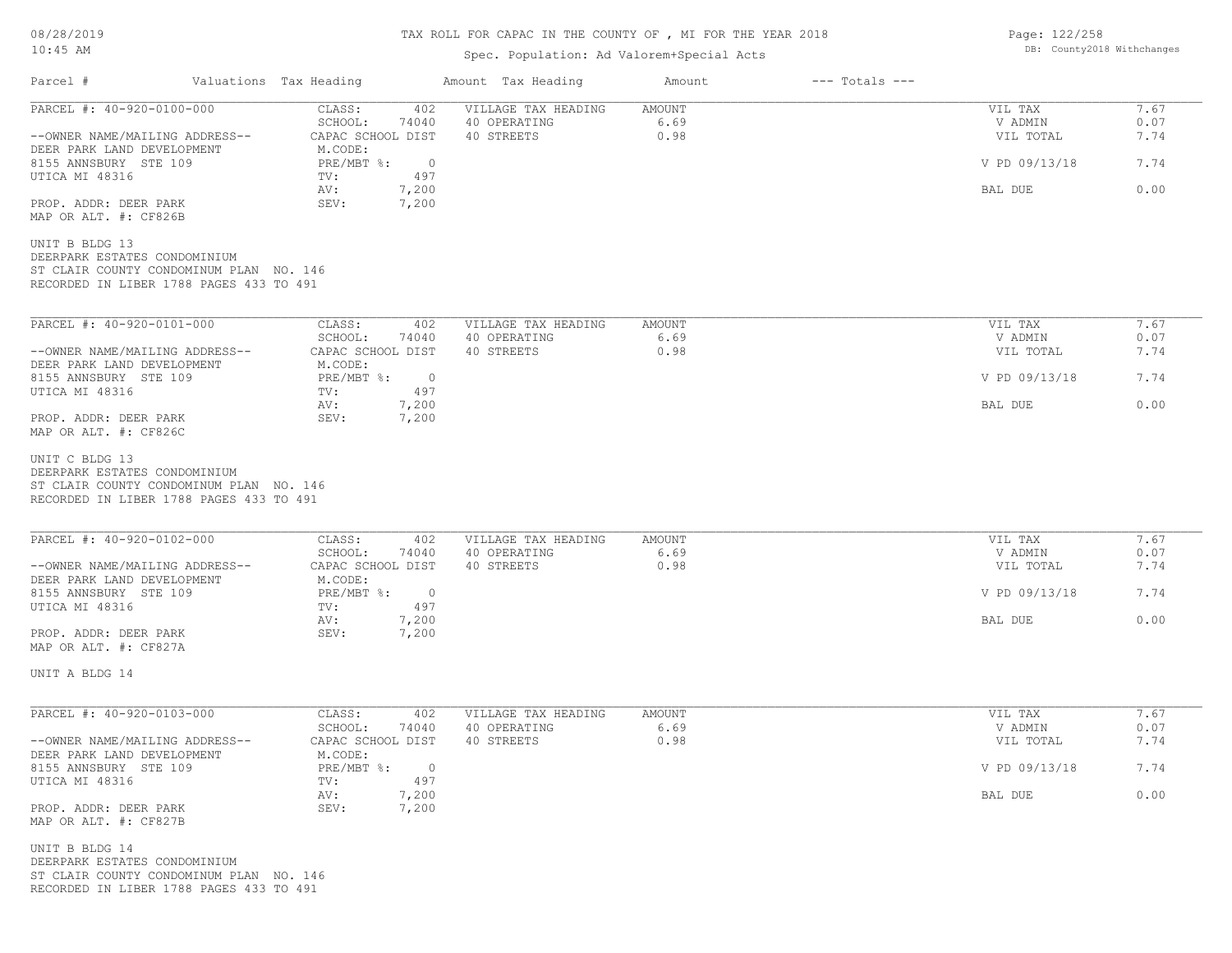## TAX ROLL FOR CAPAC IN THE COUNTY OF , MI FOR THE YEAR 2018

## Spec. Population: Ad Valorem+Special Acts

| Parcel #                                                                                                                             | Valuations Tax Heading                                 | Amount Tax Heading                                | Amount                        | $---$ Totals $---$ |                                 |                      |
|--------------------------------------------------------------------------------------------------------------------------------------|--------------------------------------------------------|---------------------------------------------------|-------------------------------|--------------------|---------------------------------|----------------------|
| PARCEL #: 40-920-0104-000<br>--OWNER NAME/MAILING ADDRESS--                                                                          | 402<br>CLASS:<br>SCHOOL:<br>74040<br>CAPAC SCHOOL DIST | VILLAGE TAX HEADING<br>40 OPERATING<br>40 STREETS | <b>AMOUNT</b><br>6.69<br>0.98 |                    | VIL TAX<br>V ADMIN<br>VIL TOTAL | 7.67<br>0.07<br>7.74 |
| DEER PARK LAND DEVELOPMENT<br>8155 ANNSBURY STE 109                                                                                  | M.CODE:<br>$PRE/MBT$ $\frac{1}{6}$ :<br>$\overline{0}$ |                                                   |                               |                    | V PD 09/13/18                   | 7.74                 |
| UTICA MI 48316<br>PROP. ADDR: DEER PARK                                                                                              | 497<br>TV:<br>7,200<br>AV:<br>SEV:<br>7,200            |                                                   |                               |                    | BAL DUE                         | 0.00                 |
| MAP OR ALT. #: CF827C<br>UNIT C BLDG 14                                                                                              |                                                        |                                                   |                               |                    |                                 |                      |
| DEERPARK ESTATES CONDOMINIUM<br>ST CLAIR COUNTY CONDOMINUM PLAN NO. 146<br>RECORDED IN LIBER 1788 PAGES 433 TO 491                   |                                                        |                                                   |                               |                    |                                 |                      |
| PARCEL #: 40-920-0105-000                                                                                                            | CLASS:<br>402                                          | VILLAGE TAX HEADING                               | <b>AMOUNT</b>                 |                    | VIL TAX                         | 7.67                 |
|                                                                                                                                      | SCHOOL:<br>74040                                       | 40 OPERATING                                      | 6.69                          |                    | V ADMIN                         | 0.07                 |
| --OWNER NAME/MAILING ADDRESS--                                                                                                       | CAPAC SCHOOL DIST                                      | 40 STREETS                                        | 0.98                          |                    | VIL TOTAL                       | 7.74                 |
| DEER PARK LAND DEVELOPMENT                                                                                                           | M.CODE:                                                |                                                   |                               |                    |                                 |                      |
| 8155 ANNSBURY STE 109                                                                                                                | PRE/MBT %:<br>$\overline{0}$                           |                                                   |                               |                    | V PD 09/13/18                   | 7.74                 |
| UTICA MI 48316                                                                                                                       | 497<br>TV:                                             |                                                   |                               |                    |                                 |                      |
| PROP. ADDR: DEER PARK                                                                                                                | 7,200<br>AV:<br>7,200<br>SEV:                          |                                                   |                               |                    | BAL DUE                         | 0.00                 |
| MAP OR ALT. #: CF828A                                                                                                                |                                                        |                                                   |                               |                    |                                 |                      |
| UNIT A BLDG 15<br>DEERPARK ESTATES CONDOMINIUM<br>ST CLAIR COUNTY CONDOMINUM PLAN NO. 146<br>RECORDED IN LIBER 1788 PAGES 433 TO 491 |                                                        |                                                   |                               |                    |                                 |                      |
| PARCEL #: 40-920-0106-000                                                                                                            | CLASS:<br>402                                          | VILLAGE TAX HEADING                               | AMOUNT                        |                    | VIL TAX                         | 7.67                 |
|                                                                                                                                      | SCHOOL:<br>74040                                       | 40 OPERATING                                      | 6.69                          |                    | V ADMIN                         | 0.07                 |
| --OWNER NAME/MAILING ADDRESS--                                                                                                       | CAPAC SCHOOL DIST                                      | 40 STREETS                                        | 0.98                          |                    | VIL TOTAL                       | 7.74                 |
| DEER PARK LAND DEVELOPMENT<br>8155 ANNSBURY STE 109                                                                                  | M.CODE:<br>PRE/MBT %:<br>$\overline{0}$                |                                                   |                               |                    | V PD 09/13/18                   | 7.74                 |
| UTICA MI 48316                                                                                                                       | 497<br>TV:                                             |                                                   |                               |                    |                                 |                      |
|                                                                                                                                      | 7,200<br>AV:                                           |                                                   |                               |                    | BAL DUE                         | 0.00                 |
| PROP. ADDR: DEER PARK<br>MAP OR ALT. #: CF828B                                                                                       | SEV:<br>7,200                                          |                                                   |                               |                    |                                 |                      |
| UNIT B BLDG 15<br>DEERPARK ESTATES CONDOMINIUM                                                                                       |                                                        |                                                   |                               |                    |                                 |                      |
| ST CLAIR COUNTY CONDOMINUM PLAN NO. 146                                                                                              |                                                        |                                                   |                               |                    |                                 |                      |

RECORDED IN LIBER 1788 PAGES 433 TO 491

Page: 123/258 DB: County2018 Withchanges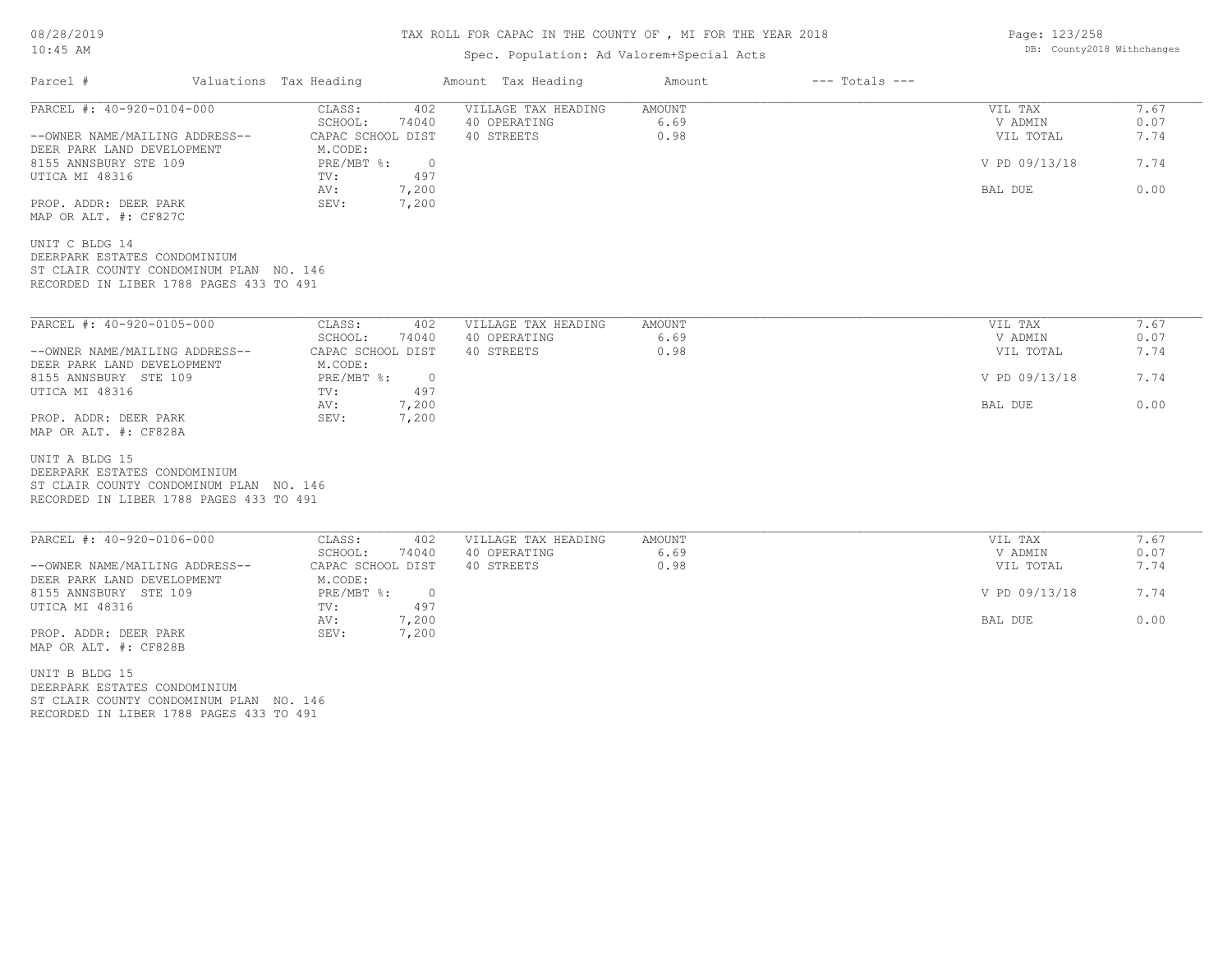#### TAX ROLL FOR CAPAC IN THE COUNTY OF , MI FOR THE YEAR 2018

#### Spec. Population: Ad Valorem+Special Acts

| Parcel #                                                                           | Valuations Tax Heading                     | Amount Tax Heading  | Amount        | $---$ Totals $---$ |               |      |
|------------------------------------------------------------------------------------|--------------------------------------------|---------------------|---------------|--------------------|---------------|------|
| PARCEL #: 40-920-0107-000                                                          | CLASS:<br>402                              | VILLAGE TAX HEADING | <b>AMOUNT</b> |                    | VIL TAX       | 7.67 |
|                                                                                    | 74040<br>SCHOOL:                           | 40 OPERATING        | 6.69          |                    | V ADMIN       | 0.07 |
| --OWNER NAME/MAILING ADDRESS--<br>DEER PARK LAND DEVELOPMENT                       | CAPAC SCHOOL DIST<br>M.CODE:               | 40 STREETS          | 0.98          |                    | VIL TOTAL     | 7.74 |
| 8155 ANNSBURY STE 109<br>UTICA MI 48316                                            | PRE/MBT %:<br>$\overline{0}$<br>497<br>TV: |                     |               |                    | V PD 09/13/18 | 7.74 |
| PROP. ADDR: DEER PARK                                                              | 7,200<br>AV:<br>SEV:<br>7,200              |                     |               |                    | BAL DUE       | 0.00 |
| MAP OR ALT. #: CF828C                                                              |                                            |                     |               |                    |               |      |
| UNIT C BLDG 15<br>DEERPARK ESTATES CONDOMINIUM                                     |                                            |                     |               |                    |               |      |
| ST CLAIR COUNTY CONDOMINUM PLAN NO. 146<br>RECORDED IN LIBER 1788 PAGES 433 TO 491 |                                            |                     |               |                    |               |      |
| PARCEL #: 40-920-0108-000                                                          | CLASS:<br>402                              | VILLAGE TAX HEADING | <b>AMOUNT</b> |                    | VIL TAX       | 7.67 |
|                                                                                    | 74040<br>SCHOOL:                           | 40 OPERATING        | 6.69          |                    | V ADMIN       | 0.07 |
| --OWNER NAME/MAILING ADDRESS--                                                     | CAPAC SCHOOL DIST                          | 40 STREETS          | 0.98          |                    | VIL TOTAL     | 7.74 |
| DEER PARK LAND DEVELOPMENT                                                         | M.CODE:                                    |                     |               |                    |               |      |
| 8155 ANNSBURY STE 109<br>UTICA MI 48316                                            | PRE/MBT %:<br>$\overline{0}$<br>497<br>TV: |                     |               |                    | V PD 09/13/18 | 7.74 |
|                                                                                    | 7,200<br>AV:                               |                     |               |                    | BAL DUE       | 0.00 |
| PROP. ADDR: DEER PARK<br>MAP OR ALT. #: CF829A                                     | 7,200<br>SEV:                              |                     |               |                    |               |      |
| UNIT A BLDG 16                                                                     |                                            |                     |               |                    |               |      |
| DEERPARK ESTATES CONDOMINIUM                                                       |                                            |                     |               |                    |               |      |
| ST CLAIR COUNTY CONDOMINUM PLAN NO. 146                                            |                                            |                     |               |                    |               |      |
| RECORDED IN LIBER 1788 PAGES 433 TO 491                                            |                                            |                     |               |                    |               |      |
| PARCEL #: 40-920-0109-000                                                          | CLASS:<br>402                              | VILLAGE TAX HEADING | AMOUNT        |                    | VIL TAX       | 7.67 |

| PARCEL #: 40-920-0109-000      | CLASS:            | 402   | VILLAGE TAX HEADING | AMOUNT | VIL TAX       | 7.67 |
|--------------------------------|-------------------|-------|---------------------|--------|---------------|------|
|                                | SCHOOL:           | 74040 | 40 OPERATING        | 6.69   | V ADMIN       | 0.07 |
| --OWNER NAME/MAILING ADDRESS-- | CAPAC SCHOOL DIST |       | 40 STREETS          | 0.98   | VIL TOTAL     | 7.74 |
| DEER PARK LAND DEVELOPMENT     | M.CODE:           |       |                     |        |               |      |
| 8155 ANNSBURY STE 109          | PRE/MBT %:        |       |                     |        | V PD 09/13/18 | 7.74 |
| UTICA MI 48316                 | TV:               | 497   |                     |        |               |      |
|                                | AV:               | ,200  |                     |        | BAL DUE       | 0.00 |
| PROP. ADDR: DEER PARK          | SEV:              | 7,200 |                     |        |               |      |
| MAP OR ALT. #: CF829B          |                   |       |                     |        |               |      |

RECORDED IN LIBER 1788 PAGES 433 TO 491 ST CLAIR COUNTY CONDOMINUM PLAN NO. 146 DEERPARK ESTATES CONDOMINIUM UNIT B BLDG 16

Page: 124/258 DB: County2018 Withchanges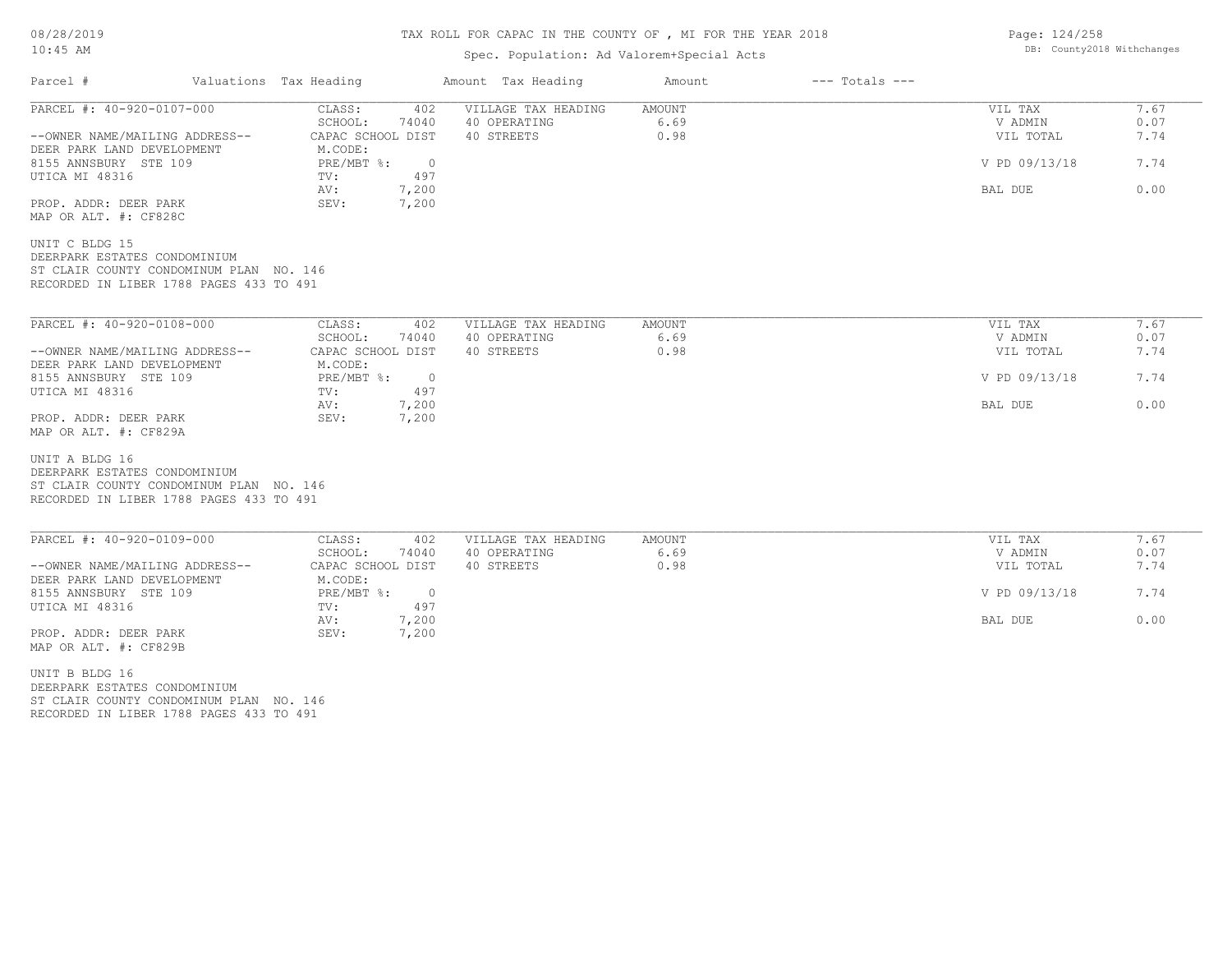## TAX ROLL FOR CAPAC IN THE COUNTY OF , MI FOR THE YEAR 2018

## Spec. Population: Ad Valorem+Special Acts

| Parcel #                                                                                                                             | Valuations Tax Heading                                               | Amount Tax Heading  | Amount | $---$ Totals $---$ |               |      |
|--------------------------------------------------------------------------------------------------------------------------------------|----------------------------------------------------------------------|---------------------|--------|--------------------|---------------|------|
| PARCEL #: 40-920-0110-000                                                                                                            | CLASS:<br>402                                                        | VILLAGE TAX HEADING | AMOUNT |                    | VIL TAX       | 7.67 |
|                                                                                                                                      | SCHOOL:<br>74040                                                     | 40 OPERATING        | 6.69   |                    | V ADMIN       | 0.07 |
| --OWNER NAME/MAILING ADDRESS--<br>DEER PARK LAND DEVELOPMENT                                                                         | CAPAC SCHOOL DIST<br>M.CODE:                                         | 40 STREETS          | 0.98   |                    | VIL TOTAL     | 7.74 |
| 8155 ANNSBURY STE 109<br>UTICA MI 48316                                                                                              | $PRE/MBT$ $\frac{1}{6}$ :<br>$\overline{0}$<br>497<br>TV:            |                     |        |                    | V PD 09/13/18 | 7.74 |
| PROP. ADDR: DEER PARK<br>MAP OR ALT. #: CF829C                                                                                       | 7,200<br>AV:<br>7,200<br>SEV:                                        |                     |        |                    | BAL DUE       | 0.00 |
| UNIT C BLDG 16<br>DEERPARK ESTATES CONDOMINIUM<br>ST CLAIR COUNTY CONDOMINUM PLAN NO. 146<br>RECORDED IN LIBER 1788 PAGES 433 TO 491 |                                                                      |                     |        |                    |               |      |
| PARCEL #: 40-920-0111-000                                                                                                            | CLASS:<br>402                                                        | VILLAGE TAX HEADING | AMOUNT |                    | VIL TAX       | 7.67 |
|                                                                                                                                      | SCHOOL:<br>74040                                                     | 40 OPERATING        | 6.69   |                    | V ADMIN       | 0.07 |
| --OWNER NAME/MAILING ADDRESS--                                                                                                       | CAPAC SCHOOL DIST                                                    | 40 STREETS          | 0.98   |                    | VIL TOTAL     | 7.74 |
| DEER PARK LAND DEVELOPMENT<br>8155 ANNSBURY STE 109<br>UTICA MI 48316                                                                | M.CODE:<br>$PRE/MBT$ $\frac{1}{6}$ :<br>$\overline{0}$<br>TV:<br>497 |                     |        |                    | V PD 09/13/18 | 7.74 |
|                                                                                                                                      | 7,200<br>AV:                                                         |                     |        |                    | BAL DUE       | 0.00 |
| PROP. ADDR: DEER PARK<br>MAP OR ALT. #: CF830A                                                                                       | SEV:<br>7,200                                                        |                     |        |                    |               |      |
| UNIT A BLDG 17<br>DEERPARK ESTATES CONDOMINIUM<br>ST CLAIR COUNTY CONDOMINUM PLAN NO. 146<br>RECORDED IN LIBER 1788 PAGES 433 TO 491 |                                                                      |                     |        |                    |               |      |
| PARCEL #: 40-920-0112-000                                                                                                            | CLASS:<br>402                                                        | VILLAGE TAX HEADING | AMOUNT |                    | VIL TAX       | 7.67 |
|                                                                                                                                      | SCHOOL:<br>74040                                                     | 40 OPERATING        | 6.69   |                    | V ADMIN       | 0.07 |
| --OWNER NAME/MAILING ADDRESS--                                                                                                       | CAPAC SCHOOL DIST                                                    | 40 STREETS          | 0.98   |                    | VIL TOTAL     | 7.74 |
| DEER PARK LAND DEVELOPMENT<br>8155 ANNSBURY STE 109<br>UTICA MI 48316                                                                | M.CODE:<br>$PRE/MBT$ %:<br>$\overline{0}$<br>497<br>TV:              |                     |        |                    | V PD 09/13/18 | 7.74 |
|                                                                                                                                      | AV:<br>7,200                                                         |                     |        |                    | BAL DUE       | 0.00 |
| PROP. ADDR: DEER PARK<br>MAP OR ALT. #: CF830B                                                                                       | 7,200<br>SEV:                                                        |                     |        |                    |               |      |
| UNIT B BLDG 17<br>DEERPARK ESTATES CONDOMINIUM                                                                                       |                                                                      |                     |        |                    |               |      |
|                                                                                                                                      |                                                                      |                     |        |                    |               |      |

RECORDED IN LIBER 1788 PAGES 433 TO 491 ST CLAIR COUNTY CONDOMINUM PLAN NO. 146 Page: 125/258 DB: County2018 Withchanges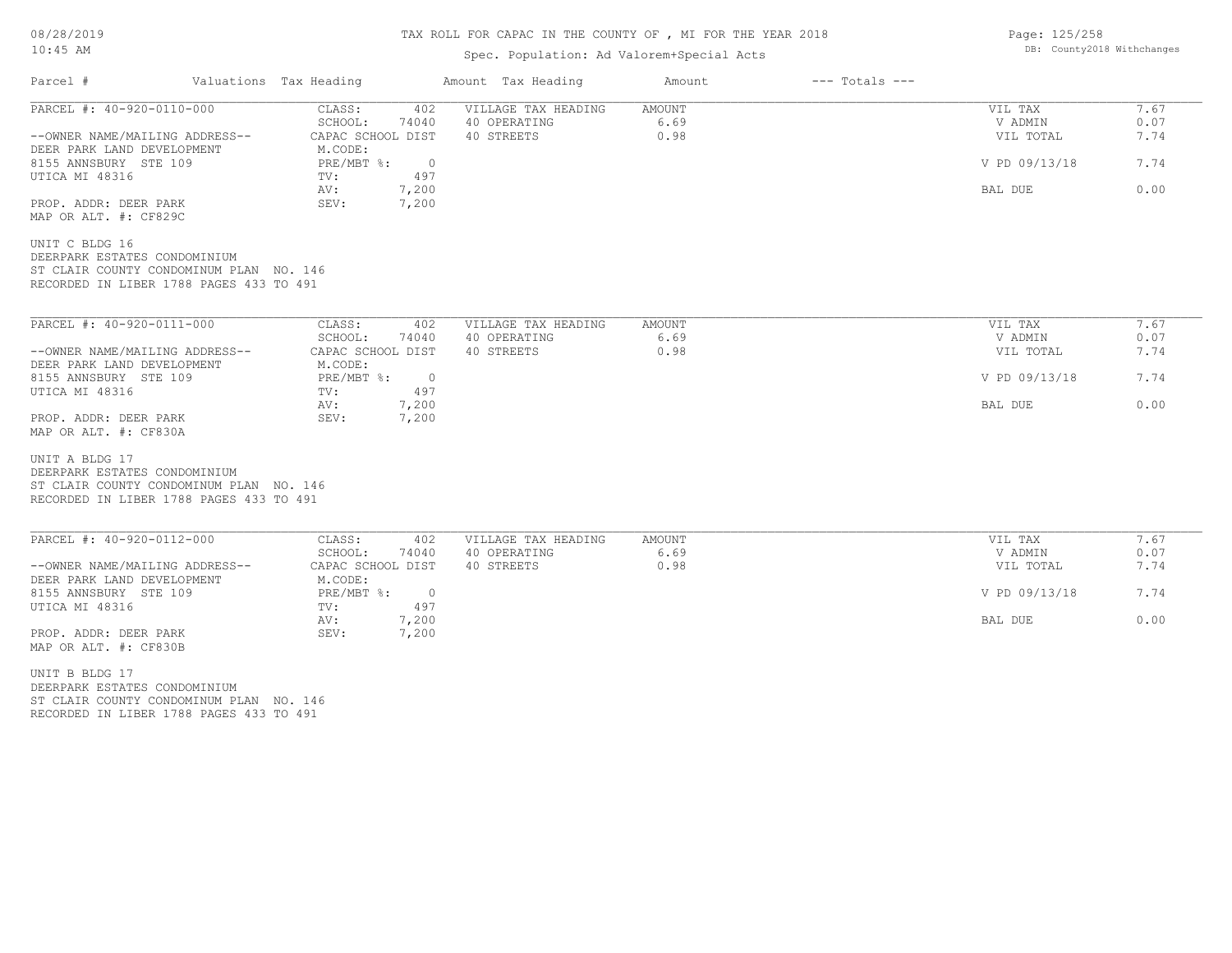## TAX ROLL FOR CAPAC IN THE COUNTY OF , MI FOR THE YEAR 2018

## Spec. Population: Ad Valorem+Special Acts

| Parcel #                                                                                                                             | Valuations Tax Heading |                                                                      | Amount Tax Heading                                | Amount                        | $---$ Totals $---$ |                                 |                      |
|--------------------------------------------------------------------------------------------------------------------------------------|------------------------|----------------------------------------------------------------------|---------------------------------------------------|-------------------------------|--------------------|---------------------------------|----------------------|
| PARCEL #: 40-920-0113-000<br>--OWNER NAME/MAILING ADDRESS--                                                                          |                        | 402<br>CLASS:<br>SCHOOL:<br>74040<br>CAPAC SCHOOL DIST               | VILLAGE TAX HEADING<br>40 OPERATING<br>40 STREETS | <b>AMOUNT</b><br>6.69<br>0.98 |                    | VIL TAX<br>V ADMIN<br>VIL TOTAL | 7.67<br>0.07<br>7.74 |
| DEER PARK LAND DEVELOPMENT<br>8155 ANNSBURY STE 109<br>UTICA MI 48316                                                                |                        | M.CODE:<br>$PRE/MBT$ $\frac{1}{6}$ :<br>$\overline{0}$<br>497<br>TV: |                                                   |                               |                    | V PD 09/13/18                   | 7.74                 |
| PROP. ADDR: DEER PARK<br>MAP OR ALT. #: CF830C                                                                                       |                        | 7,200<br>AV:<br>SEV:<br>7,200                                        |                                                   |                               |                    | BAL DUE                         | 0.00                 |
| UNIT C BLDG 17<br>DEERPARK ESTATES CONDOMINIUM<br>ST CLAIR COUNTY CONDOMINUM PLAN NO. 146<br>RECORDED IN LIBER 1788 PAGES 433 TO 491 |                        |                                                                      |                                                   |                               |                    |                                 |                      |
| PARCEL #: 40-920-0114-000                                                                                                            |                        | CLASS:<br>402                                                        | VILLAGE TAX HEADING                               | <b>AMOUNT</b>                 |                    | VIL TAX                         | 7.67                 |
| --OWNER NAME/MAILING ADDRESS--                                                                                                       |                        | SCHOOL:<br>74040<br>CAPAC SCHOOL DIST                                | 40 OPERATING<br>40 STREETS                        | 6.69<br>0.98                  |                    | V ADMIN<br>VIL TOTAL            | 0.07<br>7.74         |
| DEER PARK LAND DEVELOPMENT<br>8155 ANNSBURY STE 109<br>UTICA MI 48316                                                                |                        | M.CODE:<br>PRE/MBT %:<br>$\overline{0}$<br>497                       |                                                   |                               |                    | V PD 09/13/18                   | 7.74                 |
| PROP. ADDR: DEER PARK<br>MAP OR ALT. #: CF831A                                                                                       |                        | TV:<br>7,200<br>AV:<br>7,200<br>SEV:                                 |                                                   |                               |                    | BAL DUE                         | 0.00                 |
| UNIT A BLDG 18<br>DEERPARK ESTATES CONDOMINIUM<br>ST CLAIR COUNTY CONDOMINUM PLAN NO. 146<br>RECORDED IN LIBER 1788 PAGES 433 TO 491 |                        |                                                                      |                                                   |                               |                    |                                 |                      |
| PARCEL #: 40-920-0115-000                                                                                                            |                        | CLASS:<br>402<br>SCHOOL:                                             | VILLAGE TAX HEADING                               | AMOUNT<br>6.69                |                    | VIL TAX                         | 7.67<br>0.07         |
| --OWNER NAME/MAILING ADDRESS--<br>DEER PARK LAND DEVELOPMENT                                                                         |                        | 74040<br>CAPAC SCHOOL DIST<br>M.CODE:                                | 40 OPERATING<br>40 STREETS                        | 0.98                          |                    | V ADMIN<br>VIL TOTAL            | 7.74                 |
| 8155 ANNSBURY STE 109<br>UTICA MI 48316                                                                                              |                        | PRE/MBT %:<br>$\overline{0}$<br>497<br>TV:                           |                                                   |                               |                    | V PD 09/13/18                   | 7.74                 |
| PROP. ADDR: DEER PARK<br>MAP OR ALT. #: CF831B                                                                                       |                        | 7,200<br>AV:<br>SEV:<br>7,200                                        |                                                   |                               |                    | BAL DUE                         | 0.00                 |
| UNIT B BLDG 18<br>DEERPARK ESTATES CONDOMINIUM<br>ST CLAIR COUNTY CONDOMINUM PLAN NO. 146                                            |                        |                                                                      |                                                   |                               |                    |                                 |                      |

RECORDED IN LIBER 1788 PAGES 433 TO 491

Page: 126/258 DB: County2018 Withchanges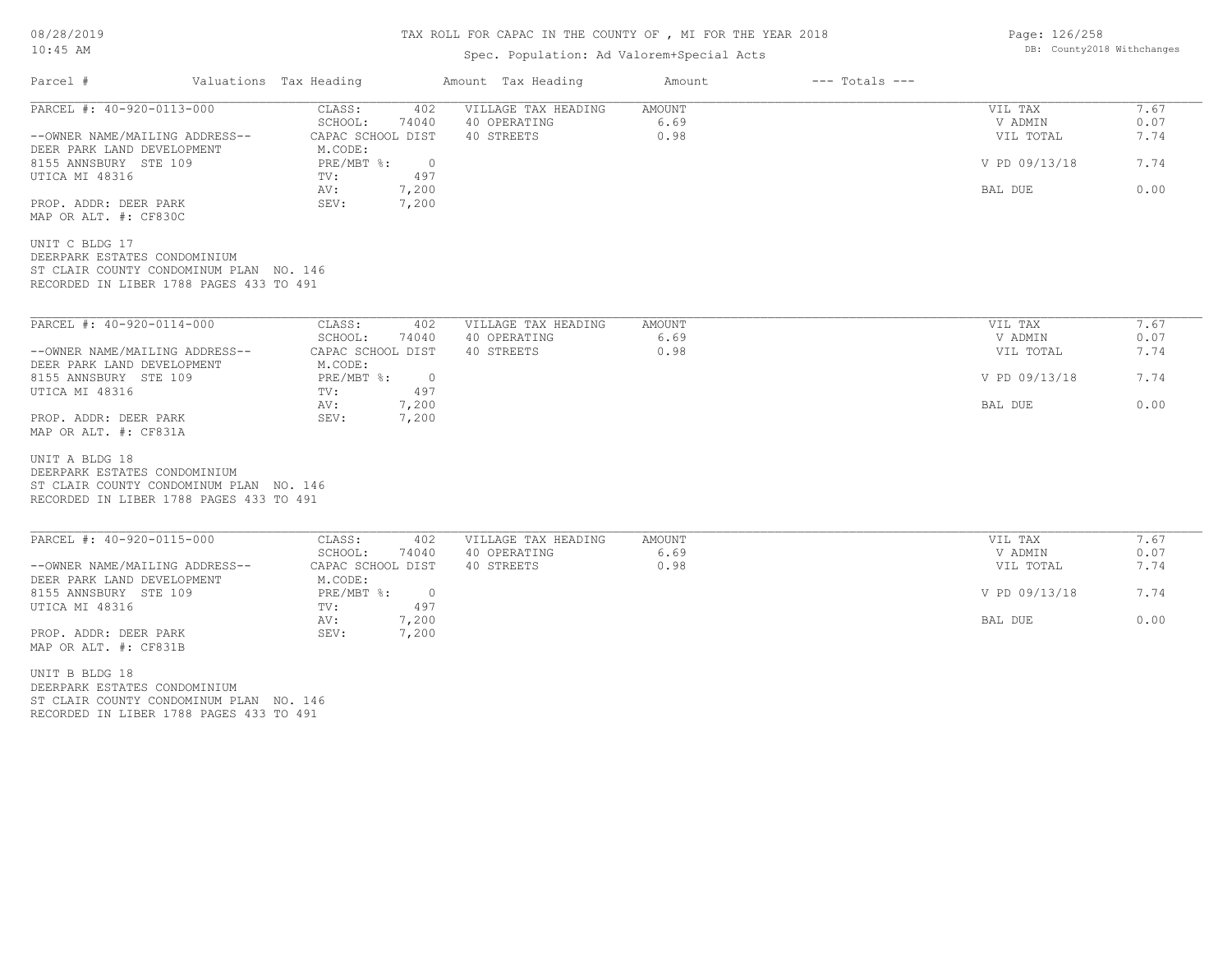# TAX ROLL FOR CAPAC IN THE COUNTY OF , MI FOR THE YEAR 2018

## Spec. Population: Ad Valorem+Special Acts

Page: 127/258 DB: County2018 Withchanges

| Parcel #                                                                                                                             | Valuations Tax Heading                                  | Amount Tax Heading                                | Amount                 | $---$ Totals $---$ |                                 |                      |
|--------------------------------------------------------------------------------------------------------------------------------------|---------------------------------------------------------|---------------------------------------------------|------------------------|--------------------|---------------------------------|----------------------|
| PARCEL #: 40-920-0116-000<br>--OWNER NAME/MAILING ADDRESS--                                                                          | CLASS:<br>402<br>SCHOOL:<br>74040<br>CAPAC SCHOOL DIST  | VILLAGE TAX HEADING<br>40 OPERATING<br>40 STREETS | AMOUNT<br>6.69<br>0.98 |                    | VIL TAX<br>V ADMIN<br>VIL TOTAL | 7.67<br>0.07<br>7.74 |
| DEER PARK LAND DEVELOPMENT<br>8155 ANNSBURY STE 109<br>UTICA MI 48316                                                                | M.CODE:<br>$PRE/MBT$ %:<br>$\overline{0}$<br>497<br>TV: |                                                   |                        | V PD 09/13/18      | 7.74                            |                      |
| PROP. ADDR: DEER PARK                                                                                                                | AV:<br>7,200<br>7,200<br>SEV:                           |                                                   |                        |                    | BAL DUE                         | 0.00                 |
| MAP OR ALT. #: CF831C<br>UNIT C BLDG 18                                                                                              |                                                         |                                                   |                        |                    |                                 |                      |
| DEERPARK ESTATES CONDOMINIUM<br>ST CLAIR COUNTY CONDOMINUM PLAN NO. 146<br>RECORDED IN LIBER 1788 PAGES 433 TO 491                   |                                                         |                                                   |                        |                    |                                 |                      |
| PARCEL #: 40-920-0117-000                                                                                                            | CLASS:<br>402<br>SCHOOL:<br>74040                       | VILLAGE TAX HEADING<br>40 OPERATING               | AMOUNT<br>6.69         |                    | VIL TAX<br>V ADMIN              | 7.67<br>0.07         |
| --OWNER NAME/MAILING ADDRESS--<br>DEER PARK LAND DEVELOPMENT                                                                         | CAPAC SCHOOL DIST<br>M.CODE:                            | 40 STREETS                                        | 0.98                   |                    | VIL TOTAL                       | 7.74                 |
| 8155 ANNSBURY STE 109<br>UTICA MI 48316                                                                                              | $PRE/MBT$ $\div$ 0<br>497<br>TV:                        |                                                   |                        | V PD 09/13/18      | 7.74                            |                      |
| PROP. ADDR: DEER PARK<br>MAP OR ALT. #: CF832A                                                                                       | AV:<br>7,200<br>7,200<br>SEV:                           |                                                   |                        | BAL DUE            | 0.00                            |                      |
| UNIT A BLDG 19                                                                                                                       |                                                         |                                                   |                        |                    |                                 |                      |
| PARCEL #: 40-920-0118-000                                                                                                            | CLASS:<br>402                                           | VILLAGE TAX HEADING                               | AMOUNT                 |                    | VIL TAX                         | 7.67                 |
| --OWNER NAME/MAILING ADDRESS--                                                                                                       | SCHOOL:<br>74040<br>CAPAC SCHOOL DIST                   | 40 OPERATING<br>40 STREETS                        | 6.69<br>0.98           |                    | V ADMIN<br>VIL TOTAL            | 0.07<br>7.74         |
| DEER PARK LAND DEVELOPMENT<br>8155 ANNSBURY STE 109                                                                                  | M.CODE:<br>$PRE/MBT$ $\div$<br>$\overline{0}$           |                                                   |                        | V PD 09/13/18      | 7.74                            |                      |
| UTICA MI 48316<br>PROP. ADDR: DEER PARK                                                                                              | 497<br>TV:<br>7,200<br>AV:<br>7,200<br>SEV:             |                                                   |                        | BAL DUE            | 0.00                            |                      |
| MAP OR ALT. #: CF832B                                                                                                                |                                                         |                                                   |                        |                    |                                 |                      |
| UNIT B BLDG 19<br>DEERPARK ESTATES CONDOMINIUM<br>ST CLAIR COUNTY CONDOMINUM PLAN NO. 146<br>RECORDED IN LIBER 1788 PAGES 433 TO 491 |                                                         |                                                   |                        |                    |                                 |                      |
| PARCEL #: 40-920-0119-000                                                                                                            | CLASS:<br>402<br>SCHOOL:<br>74040                       | VILLAGE TAX HEADING<br>40 OPERATING               | AMOUNT<br>6.69         |                    | VIL TAX<br>V ADMIN              | 7.67<br>0.07         |
| --OWNER NAME/MAILING ADDRESS--<br>DEER PARK LAND DEVELOPMENT                                                                         | CAPAC SCHOOL DIST<br>M.CODE:                            | 40 STREETS                                        | 0.98                   |                    | VIL TOTAL                       | 7.74                 |
| 8155 ANNSBURY STE 109<br>UTICA MI 48316                                                                                              | $PRE/MBT$ $\div$ 0<br>497<br>TV:                        |                                                   |                        |                    | V PD 09/13/18                   | 7.74                 |
| PROP. ADDR: DEER PARK<br>MAP OR ALT. #: CF832C                                                                                       | 7,200<br>AV:<br>7,200<br>SEV:                           |                                                   |                        |                    | BAL DUE                         | 0.00                 |
| UNIT C BLDG 19<br>DEERPARK ESTATES CONDOMINIUM<br>ST CLAIR COUNTY CONDOMINUM PLAN NO. 146<br>RECORDED IN LIBER 1788 PAGES 433 TO 491 |                                                         |                                                   |                        |                    |                                 |                      |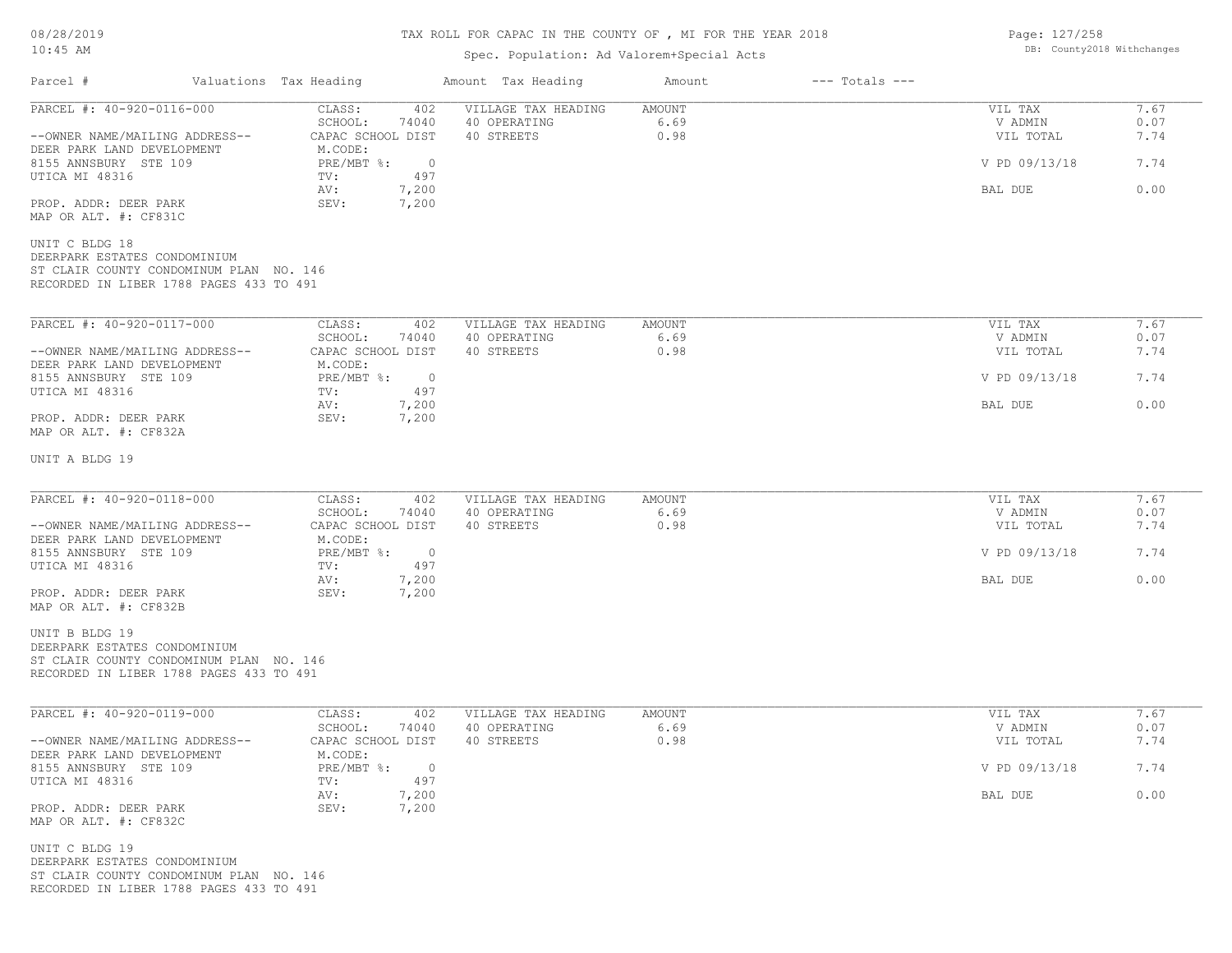## TAX ROLL FOR CAPAC IN THE COUNTY OF , MI FOR THE YEAR 2018

## Spec. Population: Ad Valorem+Special Acts

| Parcel #                                                                                                                             | Valuations Tax Heading                                    | Amount Tax Heading  | Amount | $---$ Totals $---$ |               |      |
|--------------------------------------------------------------------------------------------------------------------------------------|-----------------------------------------------------------|---------------------|--------|--------------------|---------------|------|
| PARCEL #: 40-920-0120-000                                                                                                            | CLASS:<br>402                                             | VILLAGE TAX HEADING | AMOUNT |                    | VIL TAX       | 7.67 |
|                                                                                                                                      | SCHOOL:<br>74040                                          | 40 OPERATING        | 6.69   |                    | V ADMIN       | 0.07 |
| --OWNER NAME/MAILING ADDRESS--<br>DEER PARK LAND DEVELOPMENT                                                                         | CAPAC SCHOOL DIST<br>M.CODE:                              | 40 STREETS          | 0.98   |                    | VIL TOTAL     | 7.74 |
| 8155 ANNSBURY STE 109<br>UTICA MI 48316                                                                                              | $PRE/MBT$ $\frac{1}{6}$ :<br>$\overline{0}$<br>497<br>TV: |                     |        |                    | V PD 09/13/18 | 7.74 |
| PROP. ADDR: DEER PARK<br>MAP OR ALT. #: CF833A                                                                                       | 7,200<br>AV:<br>SEV:<br>7,200                             |                     |        |                    | BAL DUE       | 0.00 |
| UNIT A BLDG 20<br>DEERPARK ESTATES CONDOMINIUM<br>ST CLAIR COUNTY CONDOMINUM PLAN NO. 146<br>RECORDED IN LIBER 1788 PAGES 433 TO 491 |                                                           |                     |        |                    |               |      |
| PARCEL #: 40-920-0121-000                                                                                                            | CLASS:<br>402                                             | VILLAGE TAX HEADING | AMOUNT |                    | VIL TAX       | 7.67 |
|                                                                                                                                      | SCHOOL:<br>74040                                          | 40 OPERATING        | 6.69   |                    | V ADMIN       | 0.07 |
| --OWNER NAME/MAILING ADDRESS--<br>DEER PARK LAND DEVELOPMENT                                                                         | CAPAC SCHOOL DIST<br>M.CODE:                              | 40 STREETS          | 0.98   |                    | VIL TOTAL     | 7.74 |
| 8155 ANNSBURY STE 109<br>UTICA MI 48316                                                                                              | $PRE/MBT$ %:<br>$\overline{0}$<br>TV:<br>497              |                     |        |                    | V PD 09/13/18 | 7.74 |
| PROP. ADDR: DEER PARK                                                                                                                | 7,200<br>AV:<br>7,200<br>SEV:                             |                     |        |                    | BAL DUE       | 0.00 |
| MAP OR ALT. #: CF833B                                                                                                                |                                                           |                     |        |                    |               |      |
| UNIT B BLDG 20                                                                                                                       |                                                           |                     |        |                    |               |      |
| DEERPARK ESTATES CONDOMINIUM<br>ST CLAIR COUNTY CONDOMINUM PLAN NO. 146                                                              |                                                           |                     |        |                    |               |      |
| RECORDED IN LIBER 1788 PAGES 433 TO 491                                                                                              |                                                           |                     |        |                    |               |      |
| PARCEL #: 40-920-0122-000                                                                                                            | CLASS:<br>402                                             | VILLAGE TAX HEADING | AMOUNT |                    | VIL TAX       | 7.67 |
|                                                                                                                                      | SCHOOL:<br>74040                                          | 40 OPERATING        | 6.69   |                    | V ADMIN       | 0.07 |
| --OWNER NAME/MAILING ADDRESS--<br>DEER PARK LAND DEVELOPMENT                                                                         | CAPAC SCHOOL DIST<br>M.CODE:                              | 40 STREETS          | 0.98   |                    | VIL TOTAL     | 7.74 |
| 8155 ANNSBURY STE 109<br>UTICA MI 48316                                                                                              | $PRE/MBT$ %:<br>$\overline{0}$<br>497<br>TV:              |                     |        |                    | V PD 09/13/18 | 7.74 |
| PROP. ADDR: DEER PARK                                                                                                                | AV:<br>7,200<br>7,200<br>SEV:                             |                     |        |                    | BAL DUE       | 0.00 |
| MAP OR ALT. #: CF833C                                                                                                                |                                                           |                     |        |                    |               |      |
| UNIT C BLDG 20                                                                                                                       |                                                           |                     |        |                    |               |      |
| DEERPARK ESTATES CONDOMINIUM                                                                                                         |                                                           |                     |        |                    |               |      |

RECORDED IN LIBER 1788 PAGES 433 TO 491 ST CLAIR COUNTY CONDOMINUM PLAN NO. 146 Page: 128/258 DB: County2018 Withchanges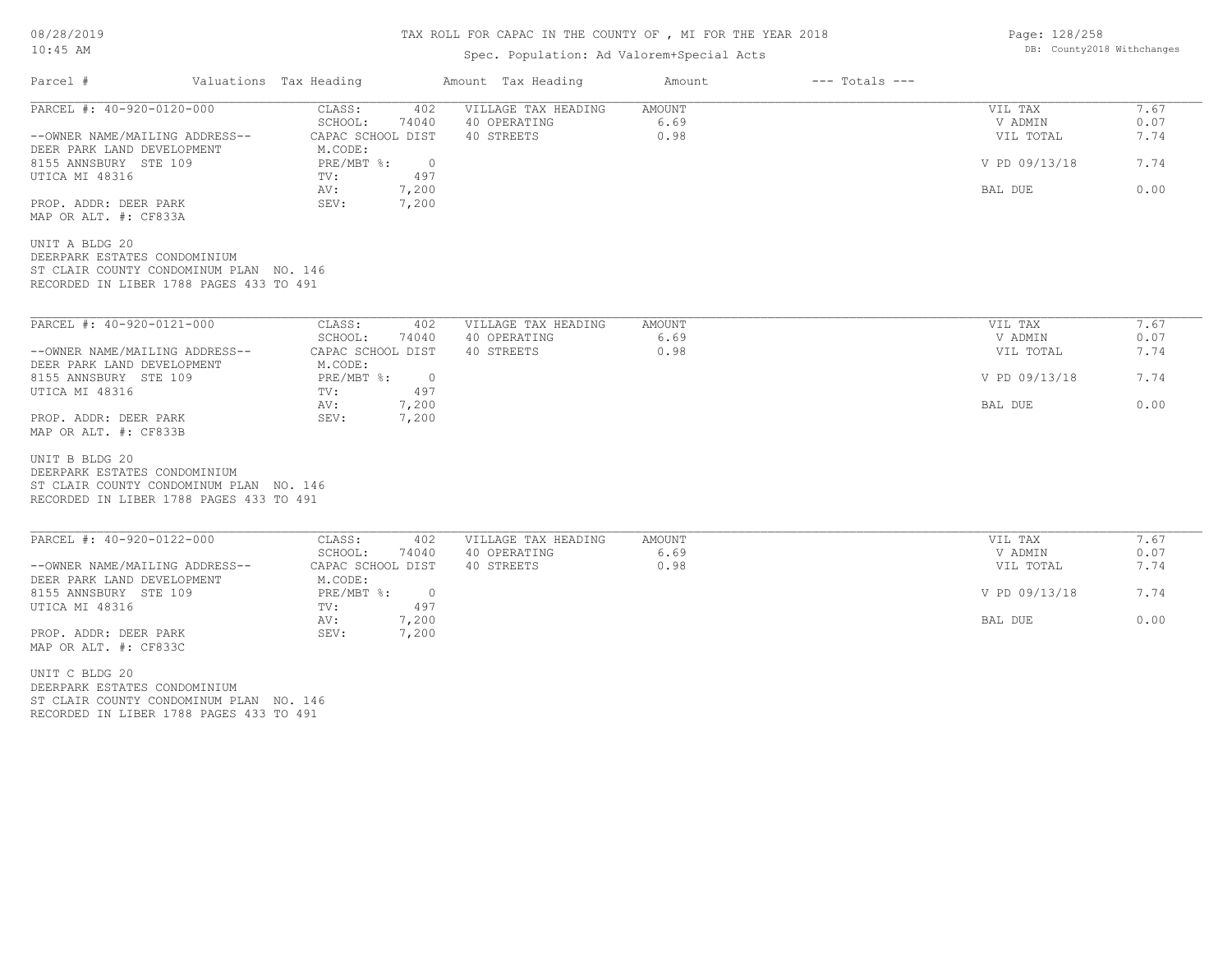## TAX ROLL FOR CAPAC IN THE COUNTY OF , MI FOR THE YEAR 2018

## Spec. Population: Ad Valorem+Special Acts

| Parcel #                                                                                                                             | Valuations Tax Heading                                    | Amount Tax Heading  | Amount | $---$ Totals $---$ |               |      |
|--------------------------------------------------------------------------------------------------------------------------------------|-----------------------------------------------------------|---------------------|--------|--------------------|---------------|------|
| PARCEL #: 40-920-0123-000                                                                                                            | CLASS:<br>402                                             | VILLAGE TAX HEADING | AMOUNT |                    | VIL TAX       | 7.67 |
|                                                                                                                                      | SCHOOL:<br>74040                                          | 40 OPERATING        | 6.69   |                    | V ADMIN       | 0.07 |
| --OWNER NAME/MAILING ADDRESS--<br>DEER PARK LAND DEVELOPMENT                                                                         | CAPAC SCHOOL DIST<br>M.CODE:                              | 40 STREETS          | 0.98   |                    | VIL TOTAL     | 7.74 |
| 8155 ANNSBURY STE 109<br>UTICA MI 48316                                                                                              | $PRE/MBT$ $\frac{1}{6}$ :<br>$\overline{0}$<br>TV:<br>497 |                     |        |                    | V PD 09/13/18 | 7.74 |
| PROP. ADDR: DEER PARK<br>MAP OR ALT. #: CF834A                                                                                       | 7,200<br>AV:<br>SEV:<br>7,200                             |                     |        |                    | BAL DUE       | 0.00 |
| UNIT A BLDG 21<br>DEERPARK ESTATES CONDOMINIUM<br>ST CLAIR COUNTY CONDOMINUM PLAN NO. 146<br>RECORDED IN LIBER 1788 PAGES 433 TO 491 |                                                           |                     |        |                    |               |      |
| PARCEL #: 40-920-0124-000                                                                                                            | 402<br>CLASS:                                             | VILLAGE TAX HEADING | AMOUNT |                    | VIL TAX       | 7.67 |
|                                                                                                                                      | SCHOOL:<br>74040                                          | 40 OPERATING        | 6.69   |                    | V ADMIN       | 0.07 |
| --OWNER NAME/MAILING ADDRESS--<br>DEER PARK LAND DEVELOPMENT                                                                         | CAPAC SCHOOL DIST<br>M.CODE:                              | 40 STREETS          | 0.98   |                    | VIL TOTAL     | 7.74 |
| 8155 ANNSBURY STE 109<br>UTICA MI 48316                                                                                              | PRE/MBT %:<br>$\overline{0}$<br>497<br>TV:                |                     |        |                    | V PD 09/13/18 | 7.74 |
| PROP. ADDR: DEER PARK                                                                                                                | 7,200<br>AV:<br>SEV:<br>7,200                             |                     |        |                    | BAL DUE       | 0.00 |
| MAP OR ALT. #: CF834B                                                                                                                |                                                           |                     |        |                    |               |      |
| UNIT B BLDG 21<br>DEERPARK ESTATES CONDOMINIUM                                                                                       |                                                           |                     |        |                    |               |      |
| ST CLAIR COUNTY CONDOMINUM PLAN NO. 146<br>RECORDED IN LIBER 1788 PAGES 433 TO 491                                                   |                                                           |                     |        |                    |               |      |
|                                                                                                                                      |                                                           |                     |        |                    |               |      |
| PARCEL #: 40-920-0125-000                                                                                                            | CLASS:<br>402                                             | VILLAGE TAX HEADING | AMOUNT |                    | VIL TAX       | 7.67 |
|                                                                                                                                      | SCHOOL:<br>74040                                          | 40 OPERATING        | 6.69   |                    | V ADMIN       | 0.07 |
| --OWNER NAME/MAILING ADDRESS--<br>DEER PARK LAND DEVELOPMENT                                                                         | CAPAC SCHOOL DIST<br>M.CODE:                              | 40 STREETS          | 0.98   |                    | VIL TOTAL     | 7.74 |
| 8155 ANNSBURY STE 109<br>UTICA MI 48316                                                                                              | $PRE/MBT$ %:<br>$\overline{0}$<br>497<br>TV:              |                     |        |                    | V PD 09/13/18 | 7.74 |
| PROP. ADDR: DEER PARK                                                                                                                | 7,200<br>AV:<br>SEV:<br>7,200                             |                     |        |                    | BAL DUE       | 0.00 |
| MAP OR ALT. #: CF834C                                                                                                                |                                                           |                     |        |                    |               |      |
| UNIT C BLDG 21                                                                                                                       |                                                           |                     |        |                    |               |      |
| DEERPARK ESTATES CONDOMINIUM                                                                                                         |                                                           |                     |        |                    |               |      |

RECORDED IN LIBER 1788 PAGES 433 TO 491 ST CLAIR COUNTY CONDOMINUM PLAN NO. 146 Page: 129/258 DB: County2018 Withchanges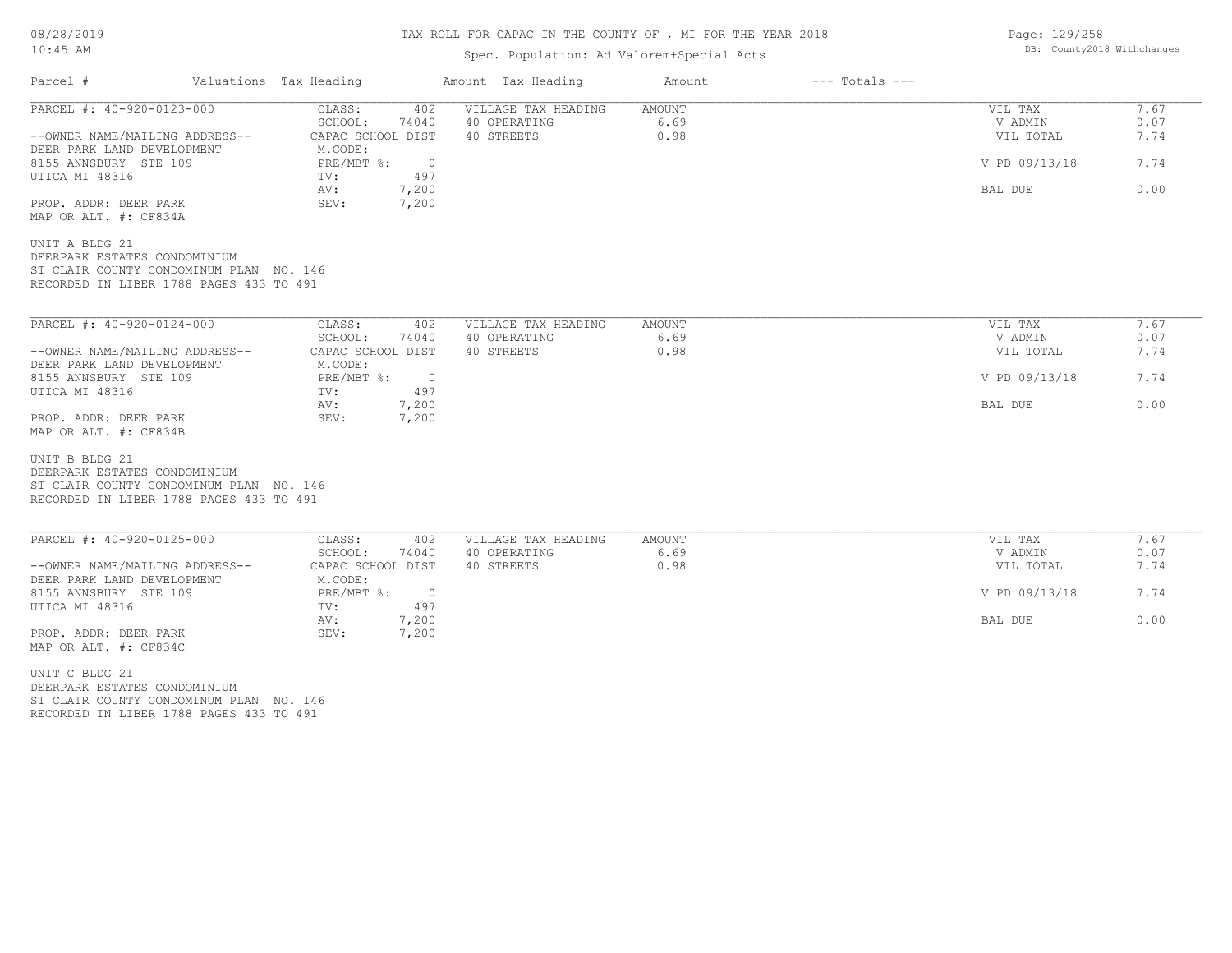## TAX ROLL FOR CAPAC IN THE COUNTY OF , MI FOR THE YEAR 2018

## Spec. Population: Ad Valorem+Special Acts

| Parcel #                                                                                                                             | Valuations Tax Heading                       | Amount Tax Heading  | Amount | $---$ Totals $---$ |               |      |
|--------------------------------------------------------------------------------------------------------------------------------------|----------------------------------------------|---------------------|--------|--------------------|---------------|------|
| PARCEL #: 40-920-0126-000                                                                                                            | CLASS:<br>402                                | VILLAGE TAX HEADING | AMOUNT |                    | VIL TAX       | 7.67 |
|                                                                                                                                      | 74040<br>SCHOOL:                             | 40 OPERATING        | 6.69   |                    | V ADMIN       | 0.07 |
| --OWNER NAME/MAILING ADDRESS--<br>DEER PARK LAND DEVELOPMENT                                                                         | CAPAC SCHOOL DIST<br>M.CODE:                 | 40 STREETS          | 0.98   |                    | VIL TOTAL     | 7.74 |
| 8155 ANNSBURY STE 109<br>UTICA MI 48316                                                                                              | $PRE/MBT$ %:<br>$\overline{0}$<br>497<br>TV: |                     |        |                    | V PD 09/13/18 | 7.74 |
| PROP. ADDR: DEER PARK<br>MAP OR ALT. #: CF835A                                                                                       | 7,200<br>AV:<br>7,200<br>SEV:                |                     |        |                    | BAL DUE       | 0.00 |
| UNIT A BLDG 22<br>DEERPARK ESTATES CONDOMINIUM<br>ST CLAIR COUNTY CONDOMINUM PLAN NO. 146<br>RECORDED IN LIBER 1788 PAGES 433 TO 491 |                                              |                     |        |                    |               |      |
| PARCEL #: 40-920-0127-000                                                                                                            | CLASS:<br>402                                | VILLAGE TAX HEADING | AMOUNT |                    | VIL TAX       | 7.67 |
|                                                                                                                                      | SCHOOL:<br>74040                             | 40 OPERATING        | 6.69   |                    | V ADMIN       | 0.07 |
| --OWNER NAME/MAILING ADDRESS--<br>DEER PARK LAND DEVELOPMENT                                                                         | CAPAC SCHOOL DIST<br>M.CODE:                 | 40 STREETS          | 0.98   |                    | VIL TOTAL     | 7.74 |
| 8155 ANNSBURY STE 109<br>UTICA MI 48316                                                                                              | $PRE/MBT$ %:<br>$\overline{0}$<br>TV:<br>497 |                     |        |                    | V PD 09/13/18 | 7.74 |
| PROP. ADDR: DEER PARK<br>MAP OR ALT. #: CF835B                                                                                       | 7,200<br>AV:<br>SEV:<br>7,200                |                     |        |                    | BAL DUE       | 0.00 |
| UNIT B BLDG 22<br>DEERPARK ESTATES CONDOMINIUM<br>ST CLAIR COUNTY CONDOMINUM PLAN NO. 146<br>RECORDED IN LIBER 1788 PAGES 433 TO 491 |                                              |                     |        |                    |               |      |
| PARCEL #: 40-920-0128-000                                                                                                            | CLASS:<br>402                                | VILLAGE TAX HEADING | AMOUNT |                    | VIL TAX       | 7.67 |
|                                                                                                                                      | SCHOOL:<br>74040                             | 40 OPERATING        | 6.69   |                    | V ADMIN       | 0.07 |
| --OWNER NAME/MAILING ADDRESS--<br>DEER PARK LAND DEVELOPMENT                                                                         | CAPAC SCHOOL DIST<br>M.CODE:                 | 40 STREETS          | 0.98   |                    | VIL TOTAL     | 7.74 |
| 8155 ANNSBURY STE 109<br>UTICA MI 48316                                                                                              | $PRE/MBT$ %:<br>$\overline{0}$<br>TV:<br>497 |                     |        |                    | V PD 09/13/18 | 7.74 |
| PROP. ADDR: DEER PARK<br>MAP OR ALT. #: CF835C                                                                                       | AV:<br>7,200<br>SEV:<br>7,200                |                     |        |                    | BAL DUE       | 0.00 |
| UNIT C BLDG 22                                                                                                                       |                                              |                     |        |                    |               |      |
| DEERPARK ESTATES CONDOMINIUM                                                                                                         |                                              |                     |        |                    |               |      |
|                                                                                                                                      |                                              |                     |        |                    |               |      |

ST CLAIR COUNTY CONDOMINUM PLAN NO. 146

RECORDED IN LIBER 1788 PAGES 433 TO 491

Page: 130/258 DB: County2018 Withchanges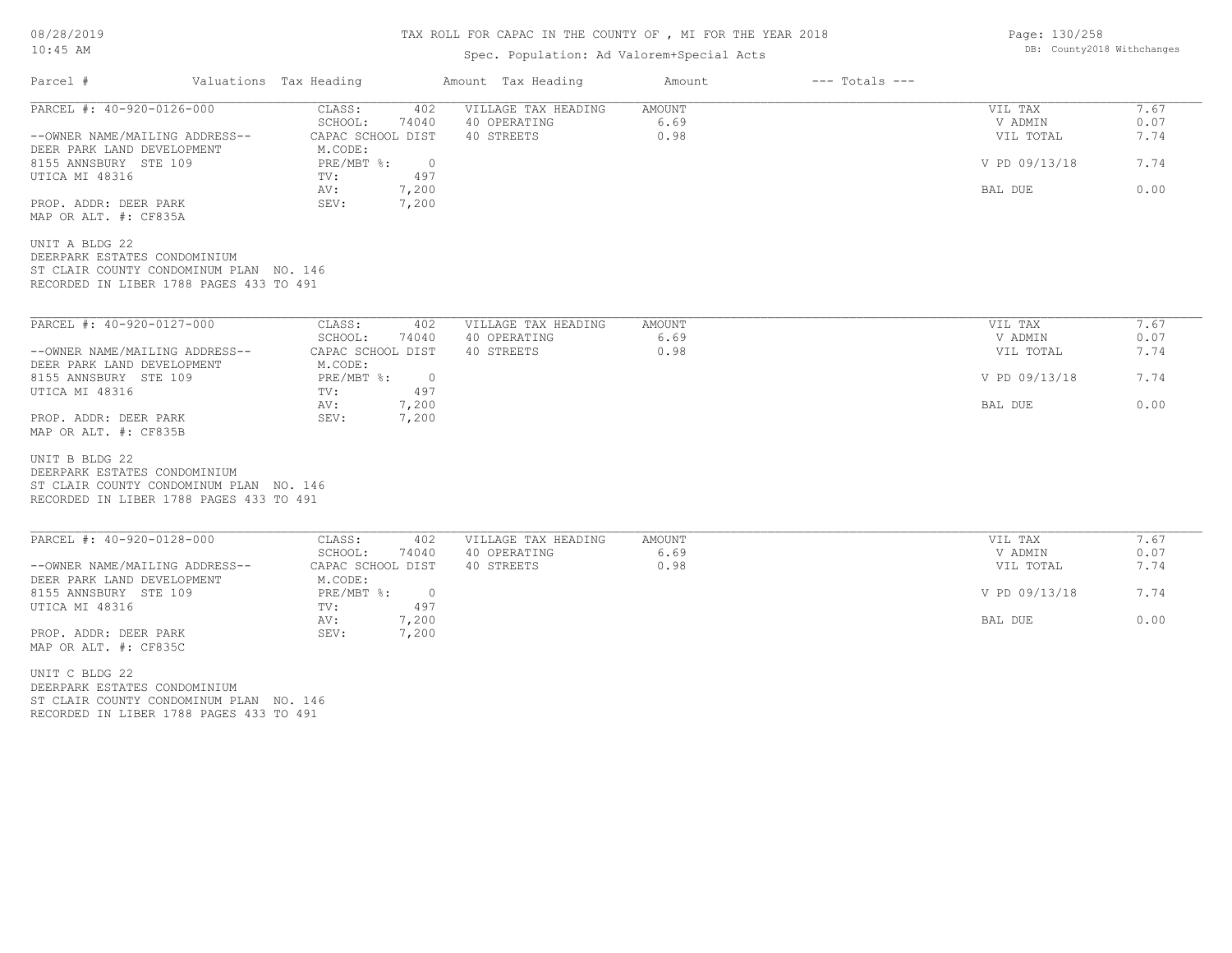## TAX ROLL FOR CAPAC IN THE COUNTY OF , MI FOR THE YEAR 2018

## Spec. Population: Ad Valorem+Special Acts

| Parcel #                                                                                                                             | Valuations Tax Heading |                                                                      | Amount Tax Heading                                | Amount                 | $---$ Totals $---$ |                                 |                      |
|--------------------------------------------------------------------------------------------------------------------------------------|------------------------|----------------------------------------------------------------------|---------------------------------------------------|------------------------|--------------------|---------------------------------|----------------------|
| PARCEL #: 40-920-0129-000<br>--OWNER NAME/MAILING ADDRESS--                                                                          |                        | 402<br>CLASS:<br>SCHOOL:<br>74040<br>CAPAC SCHOOL DIST               | VILLAGE TAX HEADING<br>40 OPERATING<br>40 STREETS | AMOUNT<br>6.69<br>0.98 |                    | VIL TAX<br>V ADMIN<br>VIL TOTAL | 7.67<br>0.07<br>7.74 |
| DEER PARK LAND DEVELOPMENT<br>8155 ANNSBURY STE 109<br>UTICA MI 48316                                                                |                        | M.CODE:<br>$PRE/MBT$ $\frac{1}{6}$ :<br>$\overline{0}$<br>497<br>TV: |                                                   |                        |                    | V PD 09/13/18                   | 7.74                 |
| PROP. ADDR: DEER PARK<br>MAP OR ALT. #: CF836A                                                                                       |                        | 7,200<br>AV:<br>SEV:<br>7,200                                        |                                                   |                        |                    | BAL DUE                         | 0.00                 |
| UNIT A BLDG 23<br>DEERPARK ESTATES CONDOMINIUM<br>ST CLAIR COUNTY CONDOMINUM PLAN NO. 146<br>RECORDED IN LIBER 1788 PAGES 433 TO 491 |                        |                                                                      |                                                   |                        |                    |                                 |                      |
| PARCEL #: 40-920-0130-000                                                                                                            |                        | CLASS:<br>402                                                        | VILLAGE TAX HEADING                               | <b>AMOUNT</b>          |                    | VIL TAX                         | 7.67                 |
| --OWNER NAME/MAILING ADDRESS--                                                                                                       |                        | SCHOOL:<br>74040<br>CAPAC SCHOOL DIST                                | 40 OPERATING<br>40 STREETS                        | 6.69<br>0.98           |                    | V ADMIN<br>VIL TOTAL            | 0.07<br>7.74         |
| DEER PARK LAND DEVELOPMENT<br>8155 ANNSBURY STE 109<br>UTICA MI 48316                                                                |                        | M.CODE:<br>PRE/MBT %:<br>$\overline{0}$<br>497                       |                                                   |                        | V PD 09/13/18      | 7.74                            |                      |
| PROP. ADDR: DEER PARK<br>MAP OR ALT. #: CF836B                                                                                       |                        | TV:<br>7,200<br>AV:<br>7,200<br>SEV:                                 |                                                   |                        |                    | BAL DUE                         | 0.00                 |
| UNIT B BLDG 23<br>DEERPARK ESTATES CONDOMINIUM<br>ST CLAIR COUNTY CONDOMINUM PLAN NO. 146<br>RECORDED IN LIBER 1788 PAGES 433 TO 491 |                        |                                                                      |                                                   |                        |                    |                                 |                      |
| PARCEL #: 40-920-0131-000                                                                                                            |                        | CLASS:<br>402<br>SCHOOL:<br>74040                                    | VILLAGE TAX HEADING<br>40 OPERATING               | AMOUNT<br>6.69         |                    | VIL TAX<br>V ADMIN              | 7.67<br>0.07         |
| --OWNER NAME/MAILING ADDRESS--<br>DEER PARK LAND DEVELOPMENT                                                                         |                        | CAPAC SCHOOL DIST<br>M.CODE:                                         | 40 STREETS                                        | 0.98                   |                    | VIL TOTAL                       | 7.74                 |
| 8155 ANNSBURY STE 109<br>UTICA MI 48316                                                                                              |                        | PRE/MBT %:<br>$\overline{0}$<br>497<br>TV:                           |                                                   |                        |                    | V PD 09/13/18                   | 7.74                 |
| PROP. ADDR: DEER PARK<br>MAP OR ALT. #: CF836C                                                                                       |                        | 7,200<br>AV:<br>SEV:<br>7,200                                        |                                                   |                        |                    | BAL DUE                         | 0.00                 |
| UNIT C BLDG 23<br>DEERPARK ESTATES CONDOMINIUM<br>ST CLAIR COUNTY CONDOMINUM PLAN NO. 146                                            |                        |                                                                      |                                                   |                        |                    |                                 |                      |

RECORDED IN LIBER 1788 PAGES 433 TO 491

Page: 131/258 DB: County2018 Withchanges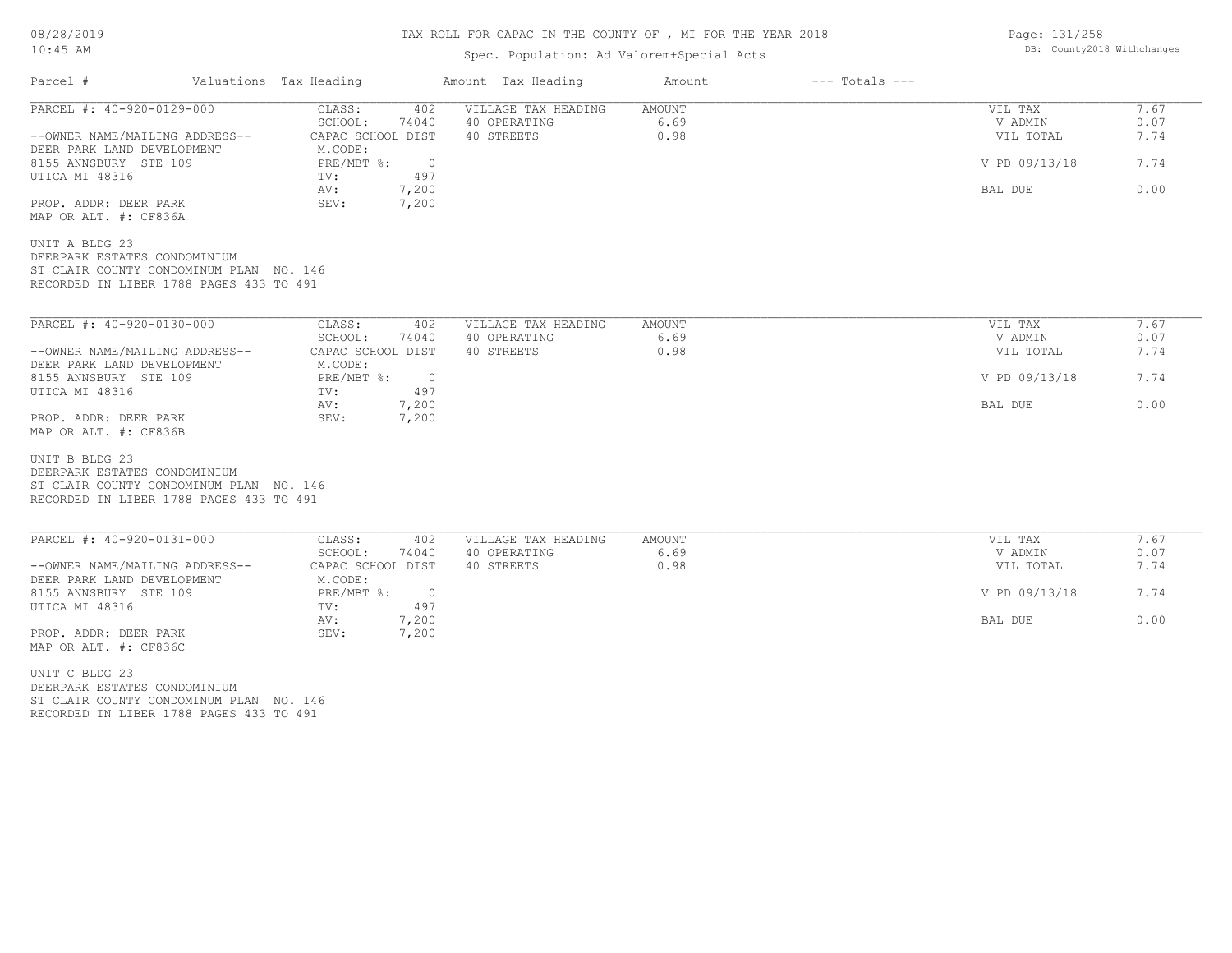# TAX ROLL FOR CAPAC IN THE COUNTY OF , MI FOR THE YEAR 2018

## Spec. Population: Ad Valorem+Special Acts

| Page: 132/258 |                            |
|---------------|----------------------------|
|               | DB: County2018 Withchanges |

| Parcel #                                                                                                                              | Valuations Tax Heading                                    | Amount Tax Heading                                | Amount<br>$---$ Totals $---$ |                                 |                          |
|---------------------------------------------------------------------------------------------------------------------------------------|-----------------------------------------------------------|---------------------------------------------------|------------------------------|---------------------------------|--------------------------|
| PARCEL #: 40-920-0132-000<br>--OWNER NAME/MAILING ADDRESS--                                                                           | CLASS:<br>401<br>SCHOOL:<br>74040<br>CAPAC SCHOOL DIST    | VILLAGE TAX HEADING<br>40 OPERATING<br>40 STREETS | AMOUNT<br>517.37<br>76.23    | VIL TAX<br>V ADMIN<br>VIL TOTAL | 593.60<br>5.93<br>599.53 |
| ASHTON ERIC<br>255 QUAIL DR                                                                                                           | M.CODE:<br>PRE/MBT %: 100                                 |                                                   |                              | V PD 09/19/18                   | 599.53                   |
| CAPAC MI 48014<br>PROP. ADDR: 255 QUAIL DR                                                                                            | 38,425<br>TV:<br>39,000<br>AV:<br>SEV:<br>39,000          |                                                   |                              | BAL DUE                         | 0.00                     |
| MAP OR ALT. #: CF837A                                                                                                                 |                                                           |                                                   |                              |                                 |                          |
| UNIT A BLDG 24DEERPARK ESTATES CONDOMINIUM<br>ST CLAIR COUNTY CONDOMINUM PLAN NO. 146<br>RECORDED IN LIBER 1788 PAGES 433 TO 491      |                                                           |                                                   |                              |                                 |                          |
| PARCEL #: 40-920-0133-000                                                                                                             | CLASS:<br>401                                             | VILLAGE TAX HEADING                               | AMOUNT                       | VIL TAX                         | 571.32                   |
| --OWNER NAME/MAILING ADDRESS--<br>GLOMBOWSKI STEVEN J                                                                                 | SCHOOL:<br>74040<br>CAPAC SCHOOL DIST<br>M.CODE:<br>COREL | 40 OPERATING<br>40 STREETS                        | 497.95<br>73.37              | V ADMIN<br>VIL TOTAL            | 5.71<br>577.03           |
| GLOMBOWSKI KAREN S<br>253 QUAIL DR                                                                                                    | PRE/MBT %: 100<br>TV:<br>36,983                           |                                                   |                              | V PD 09/07/18                   | 577.03                   |
| CAPAC MI 48014                                                                                                                        | 37,600<br>AV:<br>37,600<br>SEV:                           |                                                   |                              | BAL DUE                         | 0.00                     |
| PROP. ADDR: 253 QUAIL DR<br>MAP OR ALT. #: CF837B                                                                                     |                                                           |                                                   |                              |                                 |                          |
| UNIT B BLDG 24                                                                                                                        |                                                           |                                                   |                              |                                 |                          |
| PARCEL #: 40-920-0134-000                                                                                                             | CLASS:<br>401                                             | VILLAGE TAX HEADING                               | AMOUNT                       | VIL TAX                         | 549.74                   |
| --OWNER NAME/MAILING ADDRESS--                                                                                                        | SCHOOL:<br>74040<br>CAPAC SCHOOL DIST                     | 40 OPERATING<br>40 STREETS                        | 479.14<br>70.60              | V ADMIN<br>VIL TOTAL            | 5.49<br>555.23           |
| LEMKE ROGER C<br>251 QUAIL DR<br>Capac MI 48014                                                                                       | M.CODE:<br>COREL<br>PRE/MBT %: 100<br>35,586<br>TV:       |                                                   |                              | V PD 09/07/18                   | 555.23                   |
| PROP. ADDR: 251 QUAIL DR<br>MAP OR ALT. #: CF837C                                                                                     | 39,000<br>AV:<br>SEV:<br>39,000                           |                                                   |                              | BAL DUE                         | 0.00                     |
| UNIT C BLDG 24<br>DEER PARK ESTATES CONDOMINIUM<br>ST CLAIR COUNTY CONDOMINUM PLAN NO. 146<br>RECORDED IN LIBER 1788 PAGES 433 TO 491 |                                                           |                                                   |                              |                                 |                          |
| PARCEL #: 40-920-0136-000                                                                                                             | CLASS:<br>401                                             | VILLAGE TAX HEADING                               | AMOUNT                       | VIL TAX                         | 549.74                   |
| --OWNER NAME/MAILING ADDRESS--                                                                                                        | SCHOOL:<br>74040<br>CAPAC SCHOOL DIST                     | 40 OPERATING<br>40 STREETS                        | 479.14<br>70.60              | V ADMIN<br>VIL TOTAL            | 5.49<br>555.23           |
| KRUGER EUGENE H<br>KRUGER BRIDGET A                                                                                                   | M.CODE:<br>PRE/MBT %: 100                                 |                                                   |                              | V PD 09/07/18                   | 555.23                   |
| 241 QUAIL DR<br>CAPAC MI 48014                                                                                                        | 35,586<br>TV:<br>39,000<br>AV:<br>39,000<br>SEV:          |                                                   |                              | BAL DUE                         | 0.00                     |
| PROP. ADDR: 241 QUAIL DR<br>MAP OR ALT. #: CF838A                                                                                     |                                                           |                                                   |                              |                                 |                          |
| UNIT A BLDG 25<br>DEERPARK ESTATES CONDOMINIUM                                                                                        |                                                           |                                                   |                              |                                 |                          |
| ST CLAIR COUNTY CONDOMINUM PLAN NO. 146<br>RECORDED IN LIBER 1788 PAGES 433 TO 491                                                    |                                                           |                                                   |                              |                                 |                          |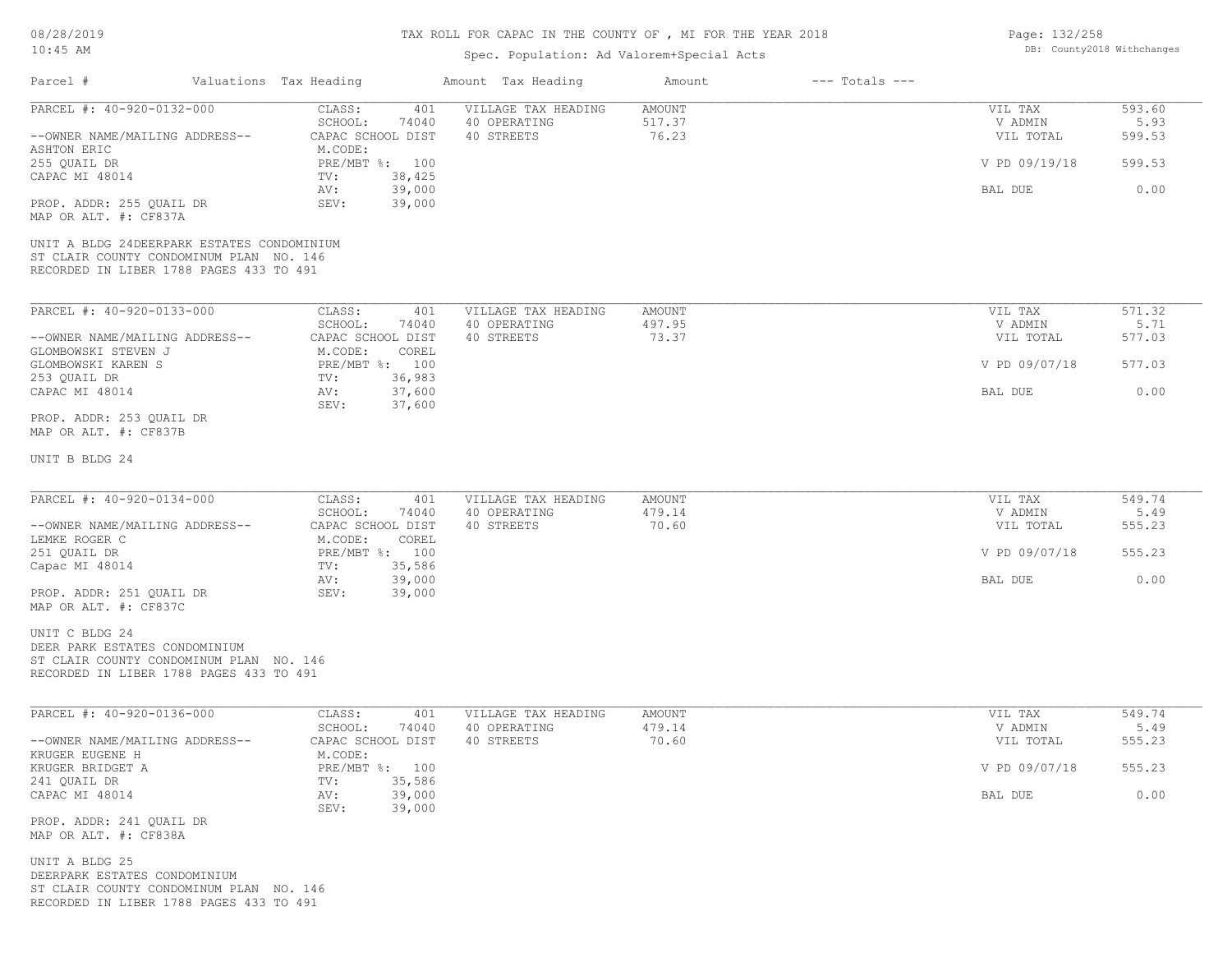#### TAX ROLL FOR CAPAC IN THE COUNTY OF , MI FOR THE YEAR 2018

## Spec. Population: Ad Valorem+Special Acts

| Parcel #                                          | Valuations Tax Heading                | Amount Tax Heading  | Amount        | $---$ Totals $---$ |                |        |
|---------------------------------------------------|---------------------------------------|---------------------|---------------|--------------------|----------------|--------|
| PARCEL #: 40-920-0137-000                         | CLASS:<br>401                         | VILLAGE TAX HEADING | <b>AMOUNT</b> |                    | VIL TAX        | 580.42 |
|                                                   | SCHOOL:<br>74040                      | 40 OPERATING        | 505.88        |                    | V ADMIN        | 5.80   |
| --OWNER NAME/MAILING ADDRESS--                    | CAPAC SCHOOL DIST                     | 40 STREETS          | 74.54         |                    | VIL TOTAL      | 586.22 |
| KOWING DONALD                                     | M.CODE:                               |                     |               |                    |                |        |
| KOWING DARLENE                                    | $PRE/MBT$ %:<br>$\overline{0}$        |                     |               |                    | V PD 08/21/18  | 586.22 |
| 7270 MARTIN RD                                    | 37,572<br>$\text{TV}$ :               |                     |               |                    |                |        |
| IMLAY CITY MI 48444                               | 37,600<br>AV:<br>37,600<br>SEV:       |                     |               |                    | BAL DUE        | 0.00   |
| PROP. ADDR: 239 QUAIL DR                          |                                       |                     |               |                    |                |        |
| MAP OR ALT. #: CF838B                             |                                       |                     |               |                    |                |        |
| UNIT B BLDG 25                                    |                                       |                     |               |                    |                |        |
| DEERPARK ESTATES CONDOMINIUM                      |                                       |                     |               |                    |                |        |
| ST CLAIR COUNTY CONDOMINUM PLAN NO. 146           |                                       |                     |               |                    |                |        |
| RECORDED IN LIBER 1788 PAGES 433 TO 491           |                                       |                     |               |                    |                |        |
|                                                   |                                       |                     |               |                    |                |        |
|                                                   |                                       |                     |               |                    |                |        |
| PARCEL #: 40-920-0138-000                         | CLASS:<br>401                         | VILLAGE TAX HEADING | AMOUNT        |                    | VIL TAX        | 549.74 |
|                                                   | SCHOOL:<br>74040                      | 40 OPERATING        | 479.14        |                    | V ADMIN        | 5.49   |
| --OWNER NAME/MAILING ADDRESS--<br>CUTCHER WILLIAM | CAPAC SCHOOL DIST<br>M.CODE:<br>TRICO | 40 STREETS          | 70.60         |                    | VIL TOTAL      | 555.23 |
| CUTCHER PATRICIA                                  | PRE/MBT %: 100                        |                     |               |                    | V PD 09/06/18  | 555.23 |
| 237 QUAIL DR.                                     | 35,586<br>$\texttt{TV}$ :             |                     |               |                    |                |        |
| CAPAC MI 48014                                    | 39,000<br>AV:                         |                     |               |                    | <b>BAL DUE</b> | 0.00   |
|                                                   | 39,000<br>SEV:                        |                     |               |                    |                |        |
| PROP. ADDR: 237 OUAIL DR.                         |                                       |                     |               |                    |                |        |
| MAP OR ALT. #: CF838C                             |                                       |                     |               |                    |                |        |
|                                                   |                                       |                     |               |                    |                |        |
| UNIT C BLDG 25                                    |                                       |                     |               |                    |                |        |
|                                                   |                                       |                     |               |                    |                |        |
|                                                   |                                       |                     |               |                    |                |        |
| PARCEL #: 40-920-0139-000                         | CLASS:<br>401                         | VILLAGE TAX HEADING | <b>AMOUNT</b> |                    | VIL TAX        | 543.28 |
|                                                   | 74040<br>SCHOOL:                      | 40 OPERATING        | 473.51        |                    | V ADMIN        | 5.43   |
| --OWNER NAME/MAILING ADDRESS--                    | CAPAC SCHOOL DIST                     | 40 STREETS          | 69.77         |                    | VIL TOTAL      | 548.71 |
| RIESTER COURTNEY                                  | M.CODE:<br>COREL                      |                     |               |                    |                |        |
| 235 OUAIL DR                                      | PRE/MBT %: 100                        |                     |               |                    | V PD 09/07/18  | 548.71 |
| CAPAC MI 48014                                    | 35,168<br>TV:                         |                     |               |                    |                |        |

AV: 38,600 BAL DUE 0.00

MAP OR ALT. #: CF839A PROP. ADDR: 235 QUAIL DR SEV: 38,600

RECORDED IN LIBER 1788 PAGES 433 TO 491 ST CLAIR COUNTY CONDOMINUM PLAN NO. 146 DEERPARK ESTATES CONDOMINIUM UNIT A BLDG 26

Page: 133/258 DB: County2018 Withchanges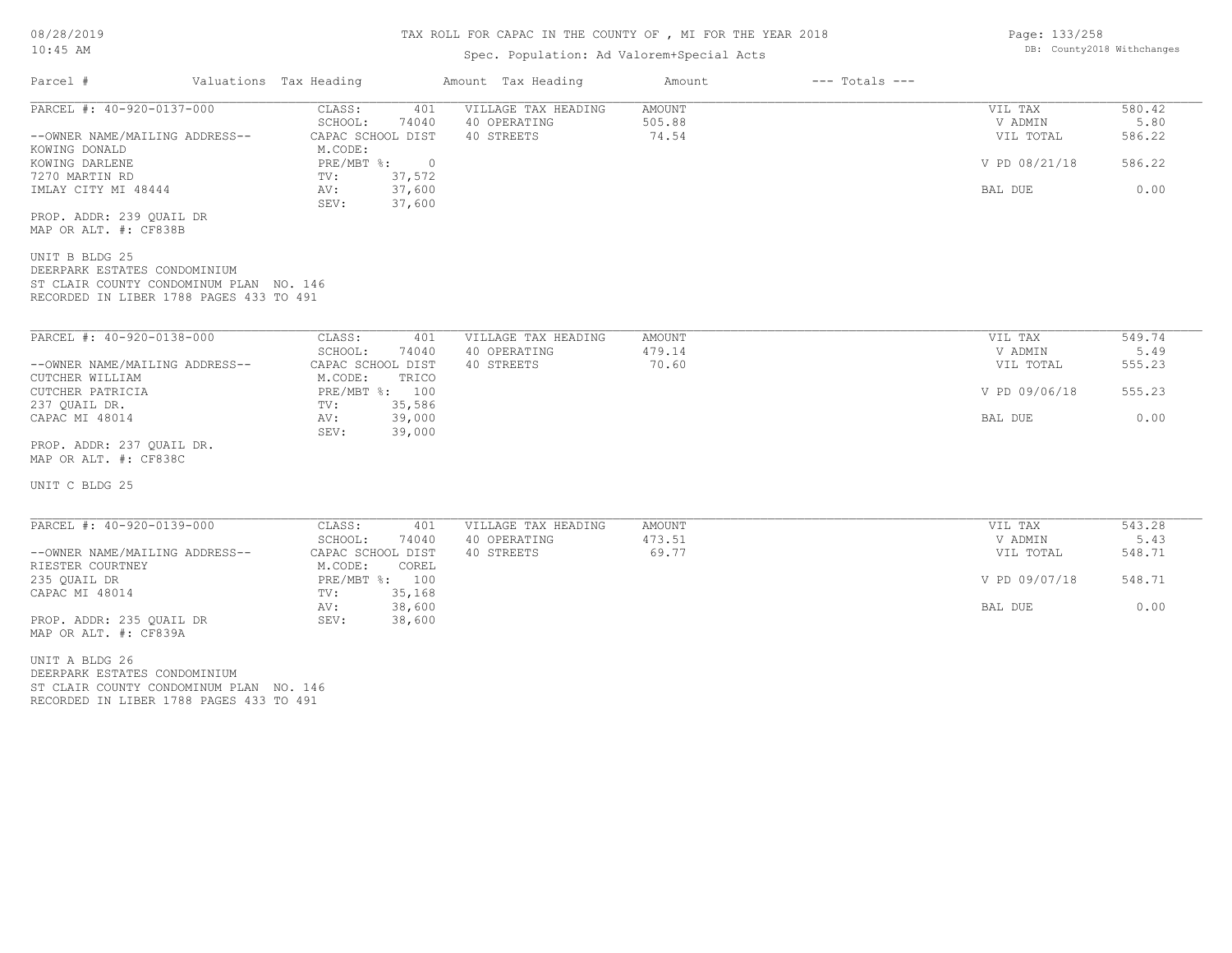# TAX ROLL FOR CAPAC IN THE COUNTY OF , MI FOR THE YEAR 2018

## Spec. Population: Ad Valorem+Special Acts

| Parcel #                                                                                                                                                      | Valuations Tax Heading                                                                                                                                | Amount Tax Heading                                | Amount                           | $---$ Totals $---$ |                                                             |                                            |
|---------------------------------------------------------------------------------------------------------------------------------------------------------------|-------------------------------------------------------------------------------------------------------------------------------------------------------|---------------------------------------------------|----------------------------------|--------------------|-------------------------------------------------------------|--------------------------------------------|
| PARCEL #: 40-920-0140-000<br>--OWNER NAME/MAILING ADDRESS--<br>KASHOUTY TRUST<br>18000 PRATT RD<br>ARMADA MI 48005-1138<br>PROP. ADDR: 233 QUAIL DR           | CLASS:<br>401<br>SCHOOL:<br>74040<br>CAPAC SCHOOL DIST<br>M.CODE:<br>PRE/MBT %:<br>$\overline{0}$<br>TV:<br>33,697<br>37,200<br>AV:<br>SEV:<br>37,200 | VILLAGE TAX HEADING<br>40 OPERATING<br>40 STREETS | <b>AMOUNT</b><br>453.71<br>66.85 |                    | VIL TAX<br>V ADMIN<br>VIL TOTAL<br>V PD 08/09/18<br>BAL DUE | 520.56<br>5.20<br>525.76<br>525.76<br>0.00 |
| MAP OR ALT. #: CF839B<br>UNIT B BLDG 26<br>DEERPARK ESTATES CONDOMINIUM<br>ST CLAIR COUNTY CONDOMINUM PLAN NO. 146<br>RECORDED IN LIBER 1788 PAGES 433 TO 491 |                                                                                                                                                       |                                                   |                                  |                    |                                                             |                                            |
| PARCEL #: 40-920-0141-000                                                                                                                                     | CLASS:<br>401<br>SCHOOL:<br>74040                                                                                                                     | VILLAGE TAX HEADING<br>40 OPERATING               | <b>AMOUNT</b><br>475.78          |                    | VIL TAX<br>V ADMIN                                          | 545.88<br>5.45                             |
| --OWNER NAME/MAILING ADDRESS--                                                                                                                                | CAPAC SCHOOL DIST                                                                                                                                     | 40 STREETS                                        | 70.10                            |                    | VIL TOTAL                                                   | 551.33                                     |
| WAVREK DONALD A<br>WAVREK MARGARET                                                                                                                            | M.CODE:<br>COREL<br>PRE/MBT %: 100                                                                                                                    |                                                   |                                  |                    | V PD 09/07/18                                               | 551.33                                     |
| 231 QUAIL DR<br>CAPAC MI 48014<br>PROP. ADDR: 231 QUAIL DR                                                                                                    | 35,336<br>TV:<br>38,600<br>AV:<br>SEV:<br>38,600                                                                                                      |                                                   |                                  |                    | BAL DUE                                                     | 0.00                                       |
| MAP OR ALT. #: CF839C<br>UNIT C BLDG 26<br>DEERPARK ESTATES CONDOMINIUM<br>ST CLAIR COUNTY CONDOMINUM PLAN NO. 146<br>RECORDED IN LIBER 1788 PAGES 433 TO 491 |                                                                                                                                                       |                                                   |                                  |                    |                                                             |                                            |
| PARCEL #: 40-920-0142-000                                                                                                                                     | CLASS:<br>401<br>SCHOOL:                                                                                                                              | VILLAGE TAX HEADING<br>40 OPERATING               | AMOUNT<br>519.72                 |                    | VIL TAX<br>V ADMIN                                          | 596.30<br>5.96                             |
| --OWNER NAME/MAILING ADDRESS--<br>GOOD ROY A                                                                                                                  | 74040<br>CAPAC SCHOOL DIST<br>M.CODE:<br>COREL                                                                                                        | 40 STREETS                                        | 76.58                            |                    | VIL TOTAL                                                   | 602.26                                     |
| GOOD LAURIE A<br>227 QUAIL DR                                                                                                                                 | PRE/MBT %: 100                                                                                                                                        |                                                   |                                  |                    | V PD 09/07/18                                               | 602.26                                     |
|                                                                                                                                                               | 38,600<br>TV:<br>38,600<br>AV:                                                                                                                        |                                                   |                                  |                    | BAL DUE                                                     | 0.00                                       |

Page: 134/258 DB: County2018 Withchanges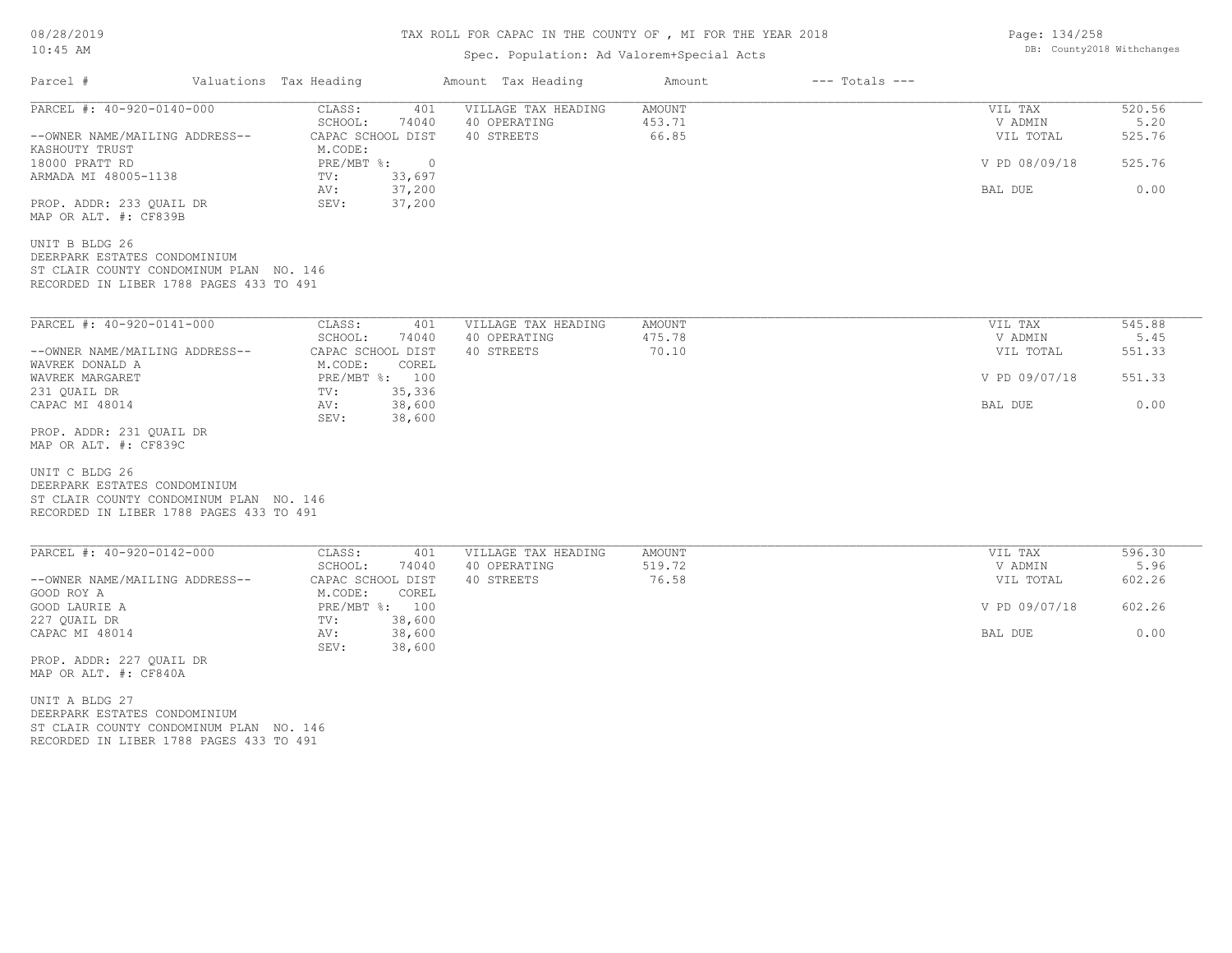## TAX ROLL FOR CAPAC IN THE COUNTY OF , MI FOR THE YEAR 2018

## Spec. Population: Ad Valorem+Special Acts

Parcel # Valuations Tax Heading Amount Tax Heading Amount --- Totals ---

| PARCEL #: 40-920-0143-000                                                                                                            | CLASS:<br>401<br>SCHOOL:<br>74040                   | VILLAGE TAX HEADING<br>40 OPERATING | <b>AMOUNT</b><br>453.71 | 520.56<br>VIL TAX<br>5.20<br>V ADMIN |                  |  |
|--------------------------------------------------------------------------------------------------------------------------------------|-----------------------------------------------------|-------------------------------------|-------------------------|--------------------------------------|------------------|--|
| --OWNER NAME/MAILING ADDRESS--<br>URBAN BERNAD & LEOCADIA TRUST<br>16145 WHITE WATER                                                 | CAPAC SCHOOL DIST<br>M.CODE:<br>PRE/MBT %: 100      | 40 STREETS                          | 66.85                   | VIL TOTAL<br>V PD 08/14/18           | 525.76<br>525.76 |  |
| MACOMB MI 48042                                                                                                                      | 33,697<br>TV:<br>37,200<br>AV:                      |                                     |                         | BAL DUE                              | 0.00             |  |
| PROP. ADDR: 225 QUAIL DR<br>MAP OR ALT. #: CF840B                                                                                    | 37,200<br>SEV:                                      |                                     |                         |                                      |                  |  |
| UNIT B BLDG 27<br>DEERPARK ESTATES CONDOMINIUM<br>ST CLAIR COUNTY CONDOMINUM PLAN NO. 146<br>RECORDED IN LIBER 1788 PAGES 433 TO 491 |                                                     |                                     |                         |                                      |                  |  |
| PARCEL #: 40-920-0144-000                                                                                                            | CLASS:<br>401                                       | VILLAGE TAX HEADING                 | AMOUNT                  | VIL TAX                              | 587.23           |  |
| --OWNER NAME/MAILING ADDRESS--                                                                                                       | SCHOOL:<br>74040<br>CAPAC SCHOOL DIST               | 40 OPERATING<br>40 STREETS          | 511.82<br>75.41         | V ADMIN<br>VIL TOTAL                 | 5.87<br>593.10   |  |
| PAINTER ROY M<br>PAINTER DARLENE A                                                                                                   | M.CODE:<br>PRE/MBT %: 100                           |                                     |                         | V PD 09/07/18                        | 593.10           |  |
| 223 QUAIL DR.<br>CAPAC MI 48014                                                                                                      | TV:<br>38,013<br>38,600<br>AV:<br>SEV:<br>38,600    |                                     |                         | BAL DUE                              | 0.00             |  |
| PROP. ADDR: 223 QUAIL DR.<br>MAP OR ALT. #: CF840C                                                                                   |                                                     |                                     |                         |                                      |                  |  |
| UNIT C BLDG 27<br>DEERPARK ESTATES CONDOMINIUM<br>ST CLAIR COUNTY CONDOMINUM PLAN NO. 146<br>RECORDED IN LIBER 1788 PAGES 433 TO 491 |                                                     |                                     |                         |                                      |                  |  |
| PARCEL #: 40-920-0145-000                                                                                                            | CLASS:<br>401<br>SCHOOL:<br>74040                   | VILLAGE TAX HEADING<br>40 OPERATING | AMOUNT<br>473.51        | VIL TAX<br>V ADMIN                   | 543.28<br>5.43   |  |
| --OWNER NAME/MAILING ADDRESS--<br>CLOSURDO DAVID/NINA E                                                                              | CAPAC SCHOOL DIST<br>M.CODE:<br>WELLS               | 40 STREETS                          | 69.77                   | VIL TOTAL                            | 548.71           |  |
| 21050 33 MILE ROAD<br>ARMADA MI 48005                                                                                                | $PRE/MBT$ %:<br>$\overline{0}$<br>TV:<br>35,168     |                                     |                         | V PD 08/30/18                        | 548.71           |  |
| PROP. ADDR: 221 QUAIL DR.<br>MAP OR ALT. #: CF841A                                                                                   | 38,600<br>AV:<br>38,600<br>SEV:                     |                                     |                         | BAL DUE                              | 0.00             |  |
| PARCEL #: 40-920-0146-000                                                                                                            | CLASS:<br>401                                       | VILLAGE TAX HEADING                 | AMOUNT                  | VIL TAX                              | 564.96           |  |
| --OWNER NAME/MAILING ADDRESS--                                                                                                       | SCHOOL:<br>74040<br>CAPAC SCHOOL DIST               | 40 OPERATING<br>40 STREETS          | 492.41<br>72.55         | V ADMIN<br>VIL TOTAL                 | 5.64<br>570.60   |  |
| KLUG WYNN H<br>KLUG MARY L<br>219 QUAIL DR                                                                                           | M.CODE:<br>COREL<br>PRE/MBT %: 100<br>36,571<br>TV: |                                     |                         | V PD 09/07/18                        | 570.60           |  |
| Capac MI 48014                                                                                                                       | AV:<br>37,200<br>SEV:<br>37,200                     |                                     |                         | BAL DUE                              | 0.00             |  |
| PROP. ADDR: 219 QUAIL DR<br>MAP OR ALT. #: CF841B                                                                                    |                                                     |                                     |                         |                                      |                  |  |
| UNIT B BLDG 28<br>DEERPARK ESTATES CONDOMINIUM                                                                                       |                                                     |                                     |                         |                                      |                  |  |

Page: 135/258 DB: County2018 Withchanges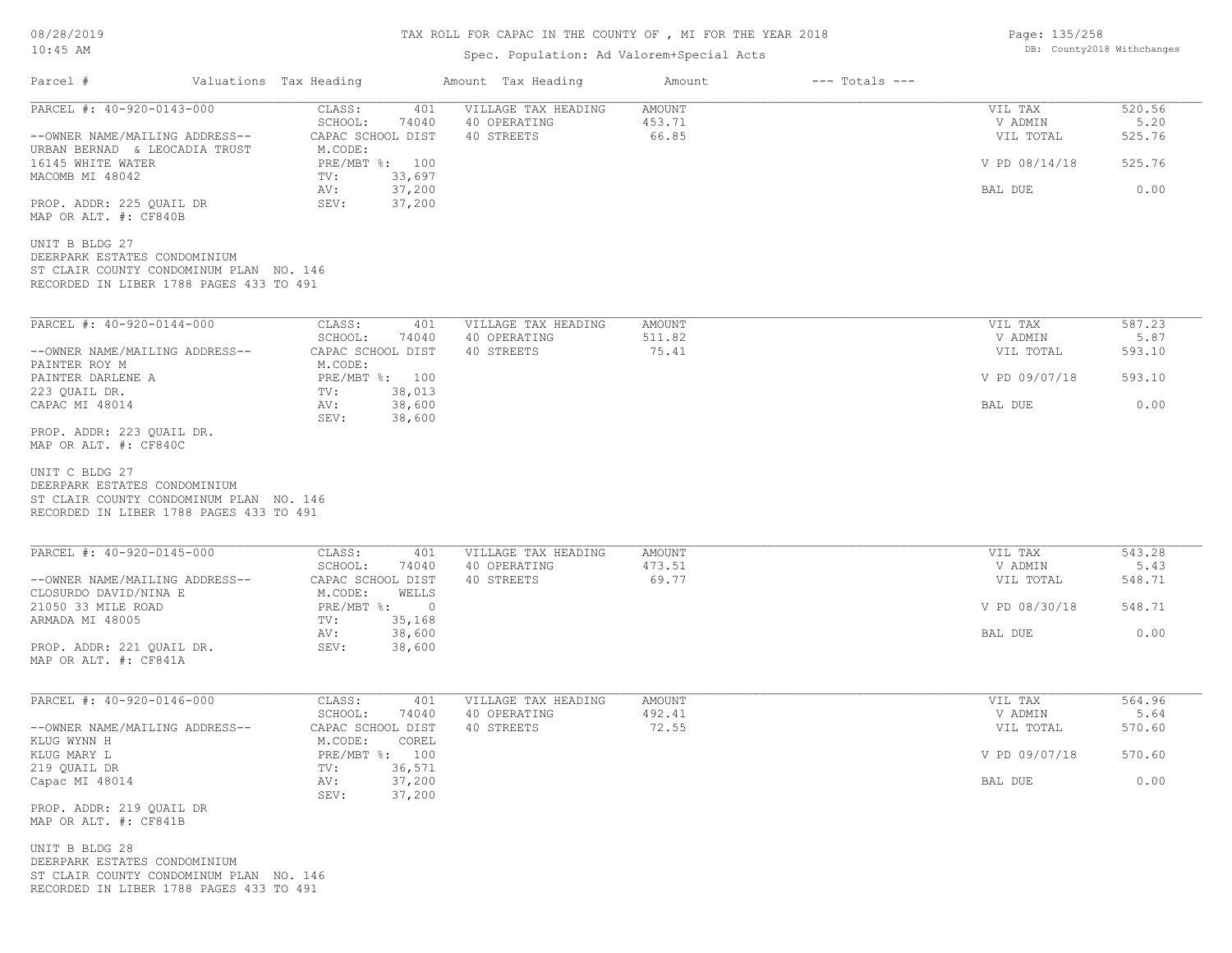# TAX ROLL FOR CAPAC IN THE COUNTY OF , MI FOR THE YEAR 2018

## Spec. Population: Ad Valorem+Special Acts

| Parcel #                                                                                                                             | Valuations Tax Heading                | Amount Tax Heading         | Amount          | $---$ Totals $---$ |                      |                |
|--------------------------------------------------------------------------------------------------------------------------------------|---------------------------------------|----------------------------|-----------------|--------------------|----------------------|----------------|
| PARCEL #: 40-920-0147-000                                                                                                            | CLASS:<br>401                         | VILLAGE TAX HEADING        | <b>AMOUNT</b>   |                    | VIL TAX              | 587.23         |
|                                                                                                                                      | SCHOOL:<br>74040                      | 40 OPERATING               | 511.82          |                    | V ADMIN              | 5.87           |
| --OWNER NAME/MAILING ADDRESS--<br>GINN ALEXANDRIA M                                                                                  | CAPAC SCHOOL DIST<br>M.CODE:          | 40 STREETS                 | 75.41           |                    | VIL TOTAL            | 593.10         |
| 217 QUAIL DR<br>CAPAC MI 48014                                                                                                       | PRE/MBT %: 100<br>TV:<br>38,013       |                            |                 |                    | V PD 09/06/18        | 593.10         |
| PROP. ADDR: 217 QUAIL DR                                                                                                             | 38,600<br>AV:<br>SEV:<br>38,600       |                            |                 |                    | BAL DUE              | 0.00           |
| MAP OR ALT. #: CF841C                                                                                                                |                                       |                            |                 |                    |                      |                |
| UNIT C BLDG 28                                                                                                                       |                                       |                            |                 |                    |                      |                |
| DEERPARK ESTATES CONDOMINIUM<br>ST CLAIR COUNTY CONDOMINUM PLAN NO. 146                                                              |                                       |                            |                 |                    |                      |                |
| RECORDED IN LIBER 1788 PAGES 433 TO 491                                                                                              |                                       |                            |                 |                    |                      |                |
|                                                                                                                                      |                                       |                            |                 |                    |                      |                |
| PARCEL #: 40-920-0148-000                                                                                                            | CLASS:<br>401                         | VILLAGE TAX HEADING        | AMOUNT          |                    | VIL TAX              | 587.23         |
| --OWNER NAME/MAILING ADDRESS--                                                                                                       | SCHOOL:<br>74040<br>CAPAC SCHOOL DIST | 40 OPERATING<br>40 STREETS | 511.82<br>75.41 |                    | V ADMIN<br>VIL TOTAL | 5.87<br>593.10 |
| COX RONALD L                                                                                                                         | M.CODE:                               |                            |                 |                    |                      |                |
| COX KAY L                                                                                                                            | PRE/MBT %: 100                        |                            |                 |                    | V PD 09/06/18        | 593.10         |
| 213 QUAIL DR                                                                                                                         | 38,013<br>$\texttt{TV}$ :             |                            |                 |                    |                      |                |
| CAPAC MI 48014                                                                                                                       | 38,600<br>AV:<br>SEV:<br>38,600       |                            |                 |                    | BAL DUE              | 0.00           |
| PROP. ADDR: 213 QUAIL DR                                                                                                             |                                       |                            |                 |                    |                      |                |
| MAP OR ALT. #: CF842A                                                                                                                |                                       |                            |                 |                    |                      |                |
| UNIT A BLDG 29<br>DEERPARK ESTATES CONDOMINIUM<br>ST CLAIR COUNTY CONDOMINUM PLAN NO. 146<br>RECORDED IN LIBER 1788 PAGES 433 TO 491 |                                       |                            |                 |                    |                      |                |
| PARCEL #: 40-920-0149-000                                                                                                            | CLASS:<br>401                         | VILLAGE TAX HEADING        | AMOUNT          |                    | VIL TAX              | 520.56         |
|                                                                                                                                      | SCHOOL:<br>74040                      | 40 OPERATING               | 453.71          |                    | V ADMIN              | 5.20           |
| --OWNER NAME/MAILING ADDRESS--<br>THURSTON ROSE MARIE                                                                                | CAPAC SCHOOL DIST<br>M.CODE:<br>WELLS | 40 STREETS                 | 66.85           |                    | VIL TOTAL            | 525.76         |
| 211 QUAIL DR                                                                                                                         | PRE/MBT %: 100                        |                            |                 |                    | V PD 08/30/18        | 525.76         |
| CAPAC MI 48014                                                                                                                       | 33,697<br>TV:                         |                            |                 |                    |                      |                |
|                                                                                                                                      | 37,200<br>AV:                         |                            |                 |                    | BAL DUE              | 0.00           |
| PROP. ADDR: 211 OUAIL DR<br>MAP OR ALT. #: CF842B                                                                                    | SEV:<br>37,200                        |                            |                 |                    |                      |                |
| UNIT B BLDG 29                                                                                                                       |                                       |                            |                 |                    |                      |                |
| DEERPARK ESTATES CONDOMINIUM                                                                                                         |                                       |                            |                 |                    |                      |                |
| ST CLAIR COUNTY CONDOMINUM PLAN NO. 146                                                                                              |                                       |                            |                 |                    |                      |                |
| RECORDED IN LIBER 1788 PAGES 433 TO 491                                                                                              |                                       |                            |                 |                    |                      |                |

Page: 136/258 DB: County2018 Withchanges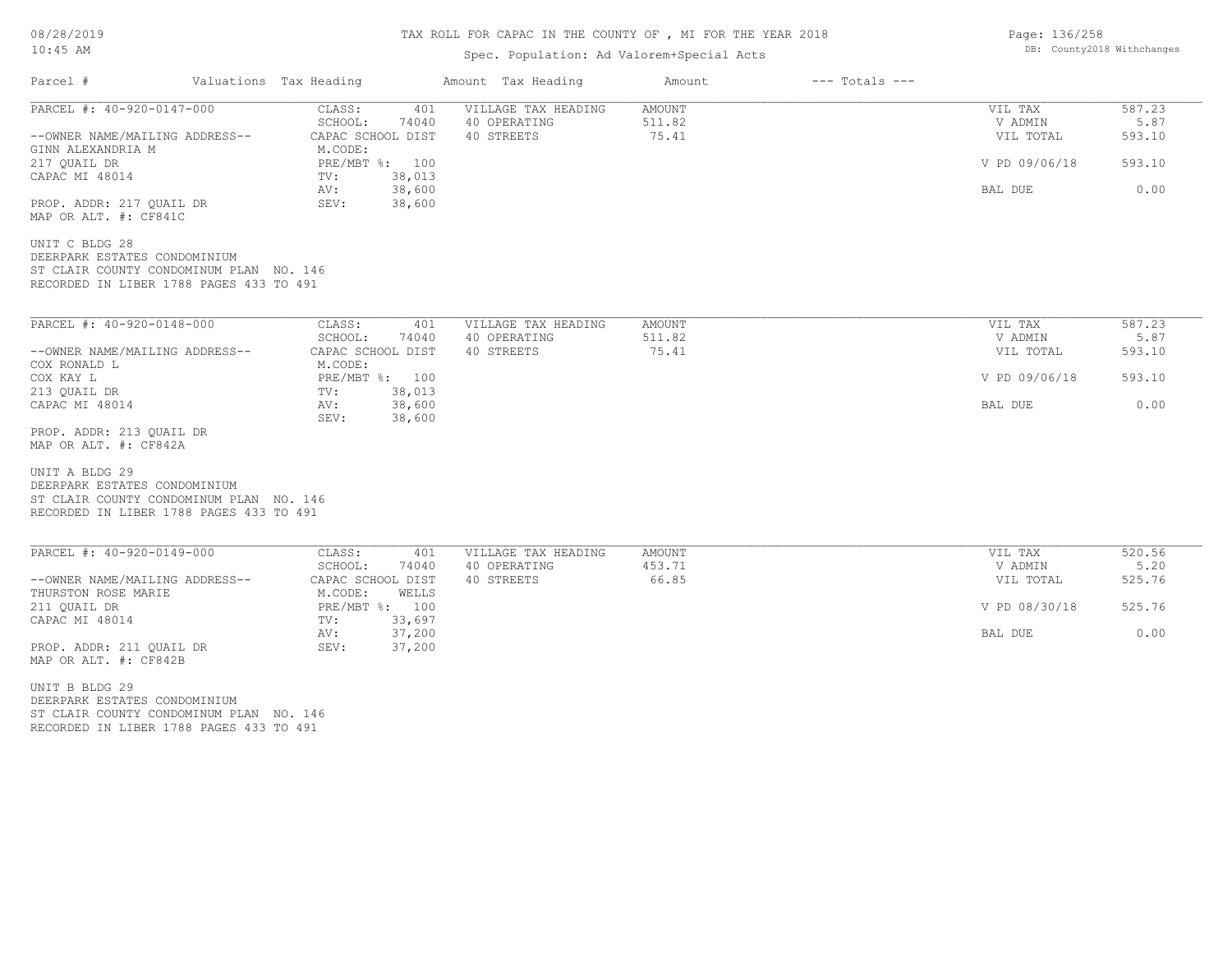## TAX ROLL FOR CAPAC IN THE COUNTY OF , MI FOR THE YEAR 2018

# Spec. Population: Ad Valorem+Special Acts

| Parcel #                                                                                                                              | Valuations Tax Heading |                                          | Amount Tax Heading         | Amount          | $---$ Totals $---$ |                      |                |
|---------------------------------------------------------------------------------------------------------------------------------------|------------------------|------------------------------------------|----------------------------|-----------------|--------------------|----------------------|----------------|
| PARCEL #: 40-920-0150-000                                                                                                             |                        | CLASS:<br>401                            | VILLAGE TAX HEADING        | AMOUNT          |                    | VIL TAX              | 543.28         |
|                                                                                                                                       |                        | SCHOOL:<br>74040                         | 40 OPERATING               | 473.51          |                    | V ADMIN              | 5.43           |
| --OWNER NAME/MAILING ADDRESS--<br>KMETZ STEPHEN W                                                                                     |                        | CAPAC SCHOOL DIST<br>M.CODE:<br>MCOOP    | 40 STREETS                 | 69.77           |                    | VIL TOTAL            | 548.71         |
| 209 QUAIL DR.                                                                                                                         |                        | PRE/MBT %: 100                           |                            |                 |                    | V PD 09/13/18        | 548.71         |
| CAPAC MI 48014                                                                                                                        |                        | 35,168<br>TV:<br>38,600<br>AV:           |                            |                 |                    | BAL DUE              | 0.00           |
| PROP. ADDR: 209 QUAIL DR.<br>MAP OR ALT. #: CF842C                                                                                    |                        | SEV:<br>38,600                           |                            |                 |                    |                      |                |
| UNIT C BLDG 29<br>DEER PARK ESTATES CONDOMINIUM<br>ST CLAIR COUNTY CONDOMINUM PLAN NO. 146<br>RECORDED IN LIBER 1788 PAGES 433 TO 491 |                        |                                          |                            |                 |                    |                      |                |
| PARCEL #: 40-920-0151-000                                                                                                             |                        | CLASS:<br>401                            | VILLAGE TAX HEADING        | AMOUNT          |                    | VIL TAX              | 545.88         |
|                                                                                                                                       |                        | SCHOOL:<br>74040                         | 40 OPERATING               | 475.78          |                    | V ADMIN              | 5.45           |
| --OWNER NAME/MAILING ADDRESS--                                                                                                        |                        | CAPAC SCHOOL DIST                        | 40 STREETS                 | 70.10           |                    | VIL TOTAL            | 551.33         |
| WOOSTER DOROTHY M                                                                                                                     |                        | M.CODE:                                  |                            |                 |                    |                      |                |
| 203 OUAIL DR                                                                                                                          |                        | PRE/MBT %: 100                           |                            |                 |                    | V PD 07/18/18        | 551.33         |
| CAPAC MI 48014                                                                                                                        |                        | TV:<br>35,336                            |                            |                 |                    |                      |                |
|                                                                                                                                       |                        | AV:<br>38,600                            |                            |                 |                    | BAL DUE              | 0.00           |
| PROP. ADDR: 203 OUAIL DR<br>MAP OR ALT. #: CF843A                                                                                     |                        | 38,600<br>SEV:                           |                            |                 |                    |                      |                |
| UNIT A BLDG 30<br>DEERPARK ESTATES CONDOMINIUM<br>ST CLAIR COUNTY CONDOMINUM PLAN NO. 146<br>RECORDED IN LIBER 1788 PAGES 433 TO 491  |                        |                                          |                            |                 |                    |                      |                |
| PARCEL #: 40-920-0152-000                                                                                                             |                        | CLASS:<br>401                            | VILLAGE TAX HEADING        | AMOUNT          |                    | VIL TAX              | 520.56         |
| --OWNER NAME/MAILING ADDRESS--                                                                                                        |                        | SCHOOL:<br>74040<br>CAPAC SCHOOL DIST    | 40 OPERATING<br>40 STREETS | 453.71<br>66.85 |                    | V ADMIN<br>VIL TOTAL | 5.20<br>525.76 |
| MCKNIGHT DANIEL J<br>201 QUAIL DR                                                                                                     |                        | M.CODE:<br>PRE/MBT %: 100                |                            |                 |                    | V PD 09/06/18        | 525.76         |
| CAPAC MI 48014                                                                                                                        |                        | 33,697<br>$\text{TV}$ :<br>37,200<br>AV: |                            |                 |                    | BAL DUE              | 0.00           |
| PROP. ADDR: 201 QUAIL DR<br>MAP OR ALT. #: CF843B                                                                                     |                        | SEV:<br>37,200                           |                            |                 |                    |                      |                |
| UNIT B BLDG 30                                                                                                                        |                        |                                          |                            |                 |                    |                      |                |
| DEERPARK ESTATES CONDOMINIUM<br>ST CLAIR COUNTY CONDOMINUM PLAN NO. 146                                                               |                        |                                          |                            |                 |                    |                      |                |

RECORDED IN LIBER 1788 PAGES 433 TO 491

Page: 137/258 DB: County2018 Withchanges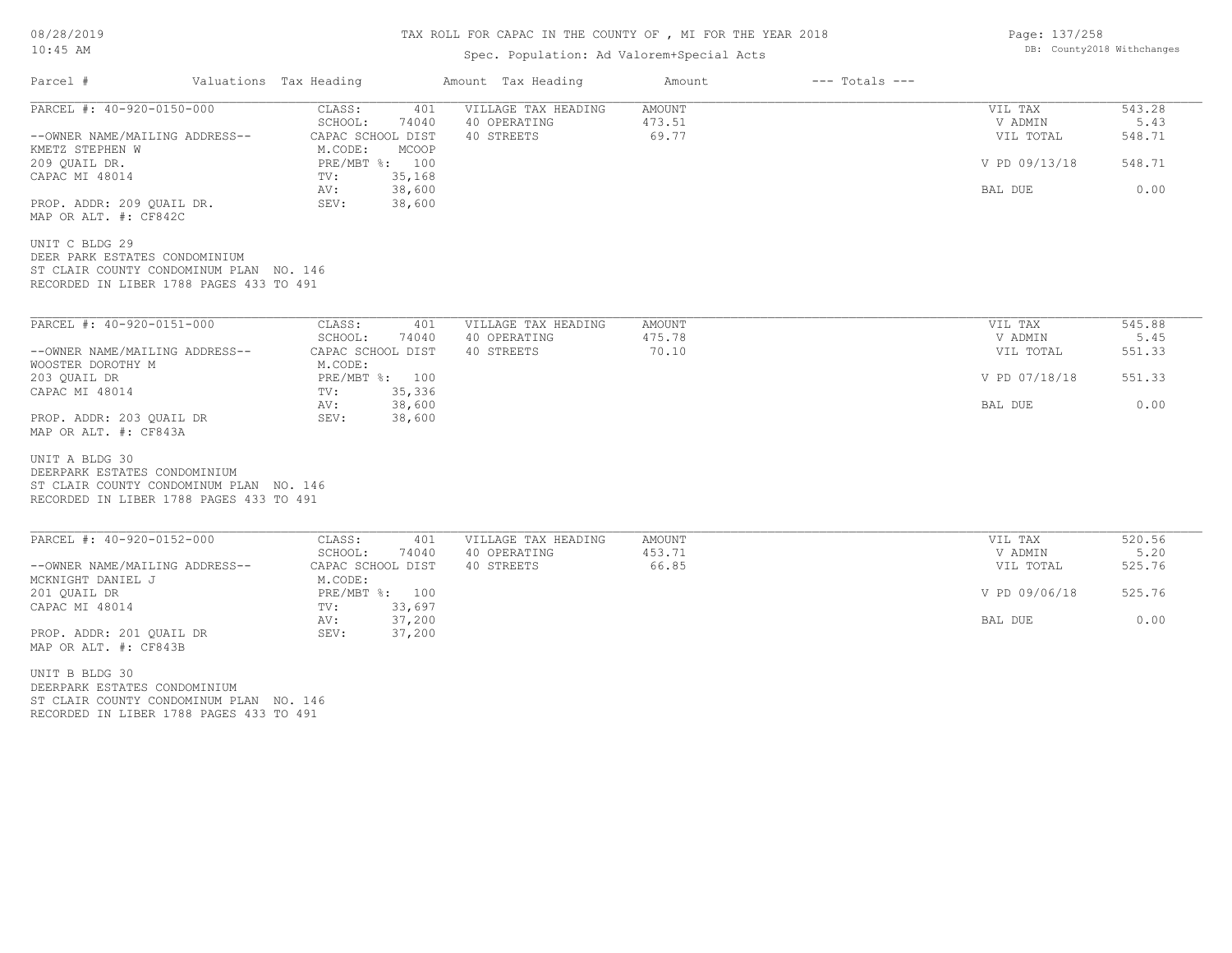#### TAX ROLL FOR CAPAC IN THE COUNTY OF , MI FOR THE YEAR 2018

#### Spec. Population: Ad Valorem+Special Acts

|                                                                                    | Valuations Tax Heading |                    |                     |        |               |        |
|------------------------------------------------------------------------------------|------------------------|--------------------|---------------------|--------|---------------|--------|
| PARCEL #: 40-920-0153-000                                                          | CLASS:                 | 401                | VILLAGE TAX HEADING | AMOUNT | VIL TAX       | 543.28 |
|                                                                                    | SCHOOL:                | 74040              | 40 OPERATING        | 473.51 | V ADMIN       | 5.43   |
| --OWNER NAME/MAILING ADDRESS--                                                     | CAPAC SCHOOL DIST      |                    | 40 STREETS          | 69.77  | VIL TOTAL     | 548.71 |
| SEIDEL BARBARA N TRUST                                                             | M.CODE:                |                    |                     |        |               |        |
| 137 TURNER ST                                                                      |                        | $PRE/MBT$ $\div$ 0 |                     |        | V PD 07/25/18 | 548.71 |
| ROMEO MI 48065                                                                     | TV:                    | 35,168             |                     |        |               |        |
|                                                                                    | AV:                    | 38,600             |                     |        | BAL DUE       | 0.00   |
| PROP. ADDR: 199 QUAIL DR                                                           | SEV:                   | 38,600             |                     |        |               |        |
| MAP OR ALT. #: CF843C                                                              |                        |                    |                     |        |               |        |
|                                                                                    |                        |                    |                     |        |               |        |
| UNIT C BLDG 30                                                                     |                        |                    |                     |        |               |        |
| DEERPARK ESTATES CONDOMINIUM                                                       |                        |                    |                     |        |               |        |
|                                                                                    |                        |                    |                     |        |               |        |
|                                                                                    |                        |                    |                     |        |               |        |
|                                                                                    |                        |                    |                     |        |               |        |
| ST CLAIR COUNTY CONDOMINUM PLAN NO. 146<br>RECORDED IN LIBER 1788 PAGES 433 TO 491 |                        |                    |                     |        |               |        |
| PARCEL #: 40-945-0001-000                                                          | CLASS:                 | 202                | VILLAGE TAX HEADING | AMOUNT | VIL TAX       | 70.82  |
|                                                                                    | SCHOOL:                | 74040              | 40 OPERATING        | 61.73  | V ADMIN       | 0.70   |
| --OWNER NAME/MAILING ADDRESS--                                                     | CAPAC SCHOOL DIST      |                    | 40 STREETS          | 9.09   | VIL TOTAL     | 71.52  |
| HOMELAND DEVELOPMENT                                                               | M.CODE:                |                    |                     |        |               |        |
| 2153 BENEDICT LANE                                                                 | $PRE/MBT$ %:           | $\overline{0}$     |                     |        | V PD 08/09/18 | 71.52  |
|                                                                                    | TV:                    | 4,585              |                     |        |               |        |
| UTICA MI 48316<br>PROP. ADDR: S MAIN                                               | AV:<br>SEV:            | 18,200<br>18,200   |                     |        | BAL DUE       | 0.00   |

IN LIBER 1988 PAGES 841 TO 874 UNIT 1 HOMELAND PLAZA CONDOMINIUM ST CLAIR COUNTY CONDOMINIUM PLAN NO.156 RECORDED

| PARCEL #: 40-950-0001-000      | CLASS:<br>201             | VILLAGE TAX HEADING | AMOUNT | VIL TAX       | 529.93 |
|--------------------------------|---------------------------|---------------------|--------|---------------|--------|
|                                | 74040<br>SCHOOL:          | 40 OPERATING        | 461.88 | V ADMIN       | 5.29   |
| --OWNER NAME/MAILING ADDRESS-- | CAPAC SCHOOL DIST         | 40 STREETS          | 68.05  | VIL TOTAL     | 535.22 |
| FIREGIRL, INC                  | M.CODE:                   |                     |        |               |        |
| 205 SOUTH MAIN ST              | $PRE/MBT$ $\frac{1}{6}$ : |                     |        | V PD 09/07/18 | 535.22 |
| CAPAC MI 48014                 | 34,304<br>TV:             |                     |        |               |        |
|                                | 35,200<br>AV:             |                     |        | BAL DUE       | 0.00   |
| PROP. ADDR: 100 N MAIN ST      | 35,200<br>SEV:            |                     |        |               |        |
| MAP OR ALT. #:                 |                           |                     |        |               |        |

OF LOT 2 30 00 FEET OF THE WEST 80 00 FEET OF THE NORTH 16 00 FEET OF THE SOUTH 45 00 FEET FEET OF THE NORTH 20 00 FEET OF THE SOUTH 45 00 FEET OF LOT 2,AND EXECPT THE EAST 37 75 FEET TO THE EAST LINE OF THE WEST 80 00 FEET OF LOT 2, EXCEPT THE WEST 50 00 EAST 42 25 FEET, THENCE NORTH 00D 10.5 WEST 5 95 FEET, THENCE NORTH 89D 49.5 EAST LOT 2,13 35 FEET NORTH OF THE SOUTHWEST CORNER OF SAID LOT 2, THENCE NORTH 89D 49.5 OFFICE, LYING NORTH OF THE FOLLOWING DESCRIBED LINE BEGINNING ON THE WEST LINE OF THEREOF AS RECORDED IN LIBER H OF PLATS, PAGE 72, ST CLAIR COUNTY REGISTER OF DEEDS MILL STREET, RANGE 1 EAST OF MAIN STREET, VILLAGE OF CAPAC, ACCORDING TO THE PLAT ALL THAT PART OF THE SOUTH 45 FEET OF THE WEST 80 FEET OF LOT 2, BLOCK 1, NORTH OF

Page: 138/258 DB: County2018 Withchanges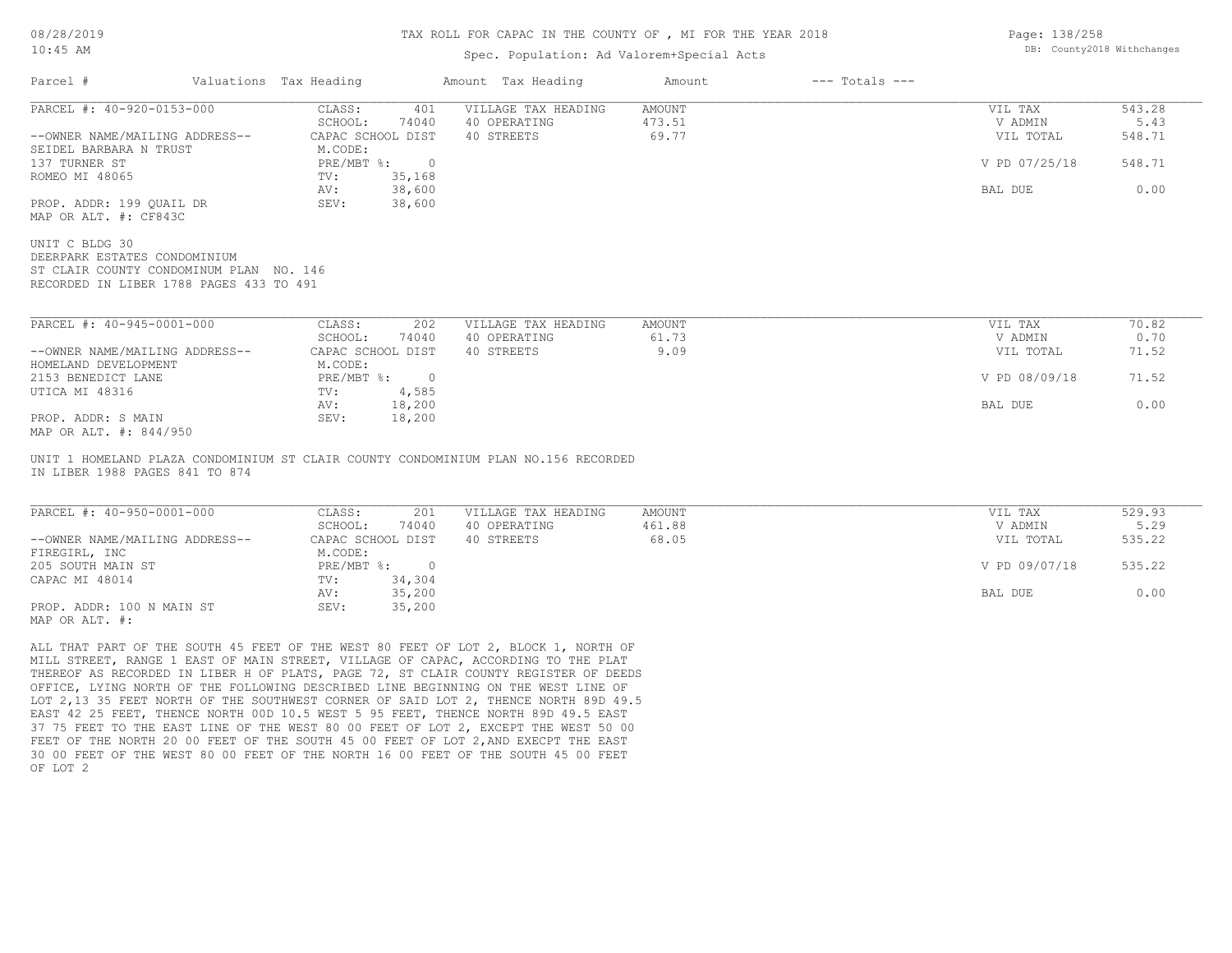#### TAX ROLL FOR CAPAC IN THE COUNTY OF , MI FOR THE YEAR 2018

#### Spec. Population: Ad Valorem+Special Acts

| Page: 139/258 |                            |
|---------------|----------------------------|
|               | DB: County2018 Withchanges |

| Parcel #                       | Valuations Tax Heading |        | Amount Tax Heading  | Amount | $---$ Totals $---$ |               |       |
|--------------------------------|------------------------|--------|---------------------|--------|--------------------|---------------|-------|
| PARCEL #: 40-950-0002-000      | CLASS:                 | 202    | VILLAGE TAX HEADING | AMOUNT |                    | VIL TAX       | 28.57 |
|                                | SCHOOL:                | 74040  | 40 OPERATING        | 24.90  |                    | V ADMIN       | 0.28  |
| --OWNER NAME/MAILING ADDRESS-- | CAPAC SCHOOL DIST      |        | 40 STREETS          | 3.67   |                    | VIL TOTAL     | 28.85 |
| GEORGE THOMAS J                | M.CODE:                |        |                     |        |                    |               |       |
| GEORGE MARY H                  | $PRE/MBT$ %:           |        |                     |        |                    | V PD 09/13/18 | 28.85 |
| 112 MAIN ST                    | TV:                    | 1,850  |                     |        |                    |               |       |
| CAPAC MI 48014                 | AV:                    | 11,000 |                     |        |                    | BAL DUE       | 0.00  |
|                                | SEV:                   | 11,000 |                     |        |                    |               |       |
| PROP. ADDR: E MILL ST          |                        |        |                     |        |                    |               |       |

MAP OR ALT. #:

BIN R1E VILLAGE OF CAPAC SEC 21/22 T7N R13E E 50 FT OF LOT 1 & E 50 FT OF S 15 FT OF LOT 2

| PARCEL #: 40-950-0003-000      | 202<br>CLASS:     | VILLAGE TAX HEADING | AMOUNT | VIL TAX       | 29.94 |
|--------------------------------|-------------------|---------------------|--------|---------------|-------|
|                                | 74040<br>SCHOOL:  | 40 OPERATING        | 26.10  | V ADMIN       | 0.29  |
| --OWNER NAME/MAILING ADDRESS-- | CAPAC SCHOOL DIST | 40 STREETS          | 3.84   | VIL TOTAL     | 30.23 |
| FIREGIRL, INC                  | M.CODE:           |                     |        |               |       |
| 205 MAIN ST                    | $PRE/MBT$ %:      |                     |        | V PD 08/21/18 | 30.23 |
| CAPAC MI 48014                 | 1,939<br>TV:      |                     |        |               |       |
|                                | 2,100<br>AV:      |                     |        | BAL DUE       | 0.00  |
| PROP. ADDR: N MAIN ST          | 2,100<br>SEV:     |                     |        |               |       |
| MAP OR ALT. #:                 |                   |                     |        |               |       |

RECORDED PLAT THEREOF EAST 50 FEET THEREOF, BLOCK 1, RANGE 1 EAST, VILLAGE OF CAPAC, ACCORDING TO THE FEET, THENCE EAST 38 FEET, THENCE SOUTH 3 875 FEET, THENCE EAST 70 FEET, EXECPT THE 2, 13FEET NORTH OF ITS SOUTHWEST CORNER, THENCE EAST 42 FEET THENCE NORTH 5 875 THAT PART OF LOTS 1 AND 2,LYING SOUTH OF A LINE BEGINNING ON THE WESTLINE OF LOTS

| PARCEL #: 40-950-0004-000      | 201<br>CLASS:     | VILLAGE TAX HEADING | AMOUNT | VIL TAX       | 163.61 |
|--------------------------------|-------------------|---------------------|--------|---------------|--------|
|                                | SCHOOL:<br>74040  | 40 OPERATING        | 142.60 | V ADMIN       | 1.63   |
| --OWNER NAME/MAILING ADDRESS-- | CAPAC SCHOOL DIST | 40 STREETS          | 21.01  | VIL TOTAL     | 165.24 |
| KLUG KERRY                     | M.CODE:           |                     |        |               |        |
| KLUG NANCY                     | PRE/MBT %:        |                     |        | V PD 09/13/18 | 165.24 |
| 4228 SHERIDAN RD               | 10,591<br>TV:     |                     |        |               |        |
| EMMETT MI 48022                | 26,100<br>AV:     |                     |        | BAL DUE       | 0.00   |
|                                | 26,100<br>SEV:    |                     |        |               |        |
| PROP. ADDR: 110 N MAIN ST      |                   |                     |        |               |        |

MAP OR ALT. #:

CAPAC SEC 21 & 22 T7N R13E FT TH W 50 FT TO MAIN ST TH N ALG MAIN ST 20 FT TO THE BEG. B1N R1E VILLAGE OF BEG AT A PTE 30 FT S OF THE NW COR OF LOT 2 TH E 80 FT TH S 16 FT TH W 30 FT TH S 4

| PARCEL #: 40-950-0005-000      | CLASS:<br>201     | VILLAGE TAX HEADING | AMOUNT | VIL TAX       | 753.41 |
|--------------------------------|-------------------|---------------------|--------|---------------|--------|
|                                | 74040<br>SCHOOL:  | 40 OPERATING        | 656.66 | V ADMIN       | 7.53   |
| --OWNER NAME/MAILING ADDRESS-- | CAPAC SCHOOL DIST | 40 STREETS          | 96.75  | VIL TOTAL     | 760.94 |
| GEORGE THOMAS J/MARY           | M.CODE:           |                     |        |               |        |
| 112 N MAIN ST                  | $PRE/MBT$ %:      |                     |        | V PD 09/13/18 | 760.94 |
| Capac MI 48014                 | 48,770<br>TV:     |                     |        |               |        |
|                                | 55,800<br>AV:     |                     |        | BAL DUE       | 0.00   |
| PROP. ADDR: 112 N MAIN ST      | 55,800<br>SEV:    |                     |        |               |        |
| MAP OR ALT. #: CF3             |                   |                     |        |               |        |

VILLAGE OF CAPAC SEC 21 & 22 T7N R13E N30 FT OF S 45 FT OF E 70 FT OF LOT 2 & TH S 28 FT OF THE N 30 FT OF LOT 2 B1N R1E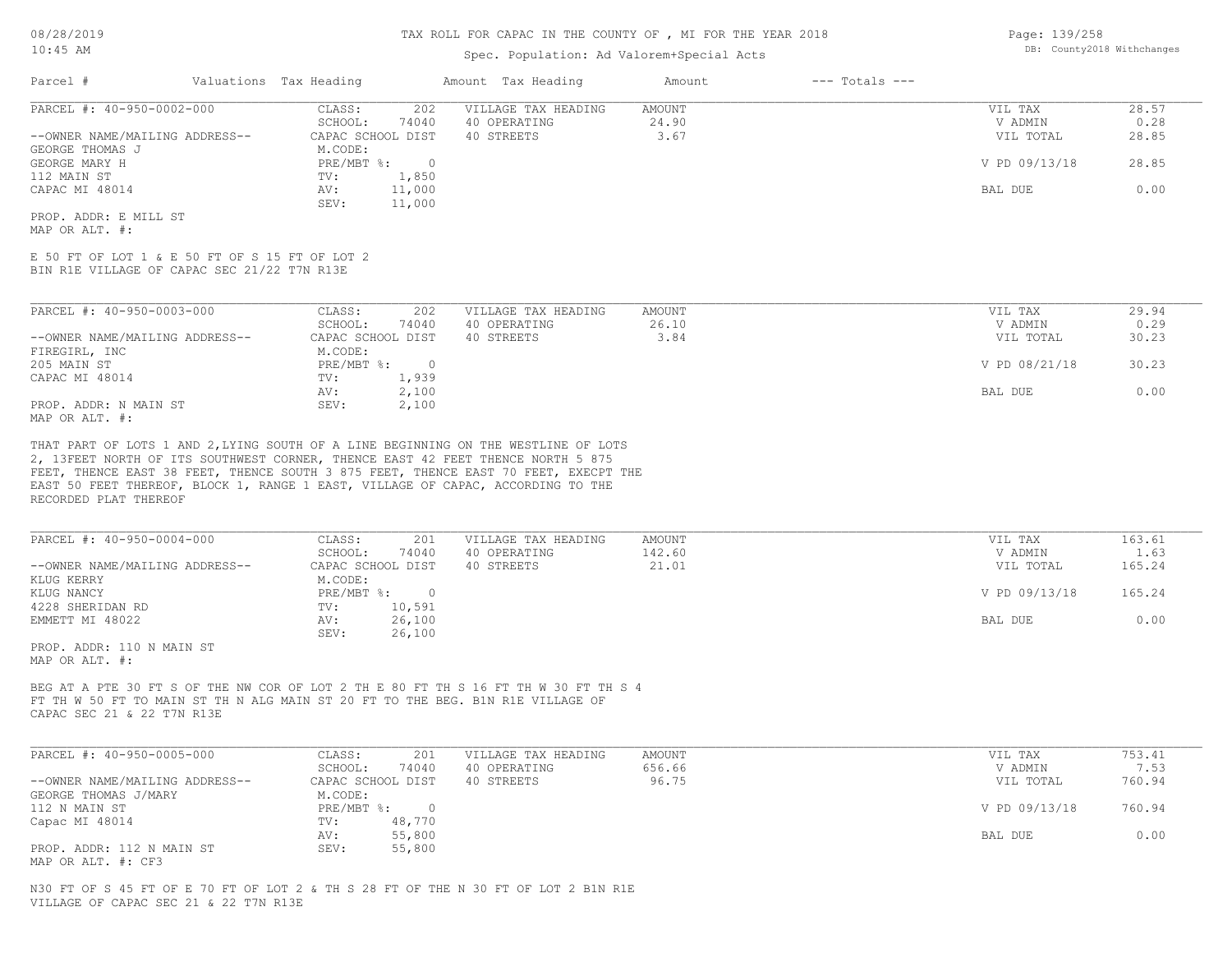#### TAX ROLL FOR CAPAC IN THE COUNTY OF , MI FOR THE YEAR 2018

#### Spec. Population: Ad Valorem+Special Acts

Page: 140/258 DB: County2018 Withchanges

| Parcel #                       | Valuations Tax Heading |       | Amount Tax Heading  | Amount | $---$ Totals $---$ |           |      |
|--------------------------------|------------------------|-------|---------------------|--------|--------------------|-----------|------|
| PARCEL #: 40-950-0006-000      | CLASS:                 | 708   | VILLAGE TAX HEADING | AMOUNT |                    | VIL TAX   | 0.00 |
|                                | SCHOOL:                | 74040 | 40 OPERATING        | 0.00   |                    | V ADMIN   | 0.00 |
| --OWNER NAME/MAILING ADDRESS-- | CAPAC SCHOOL DIST      |       | 40 STREETS          | 0.00   |                    | VIL TOTAL | 0.00 |
| C3 CONNECTION, INC. THE        | M.CODE:                |       |                     |        |                    |           |      |
| P.O. BOX 116                   | PRE/MBT %:             |       |                     |        |                    | BAL DUE   | 0.00 |
| CAPAC MI 48014                 | TV:                    |       |                     |        |                    |           |      |
|                                | AV:                    |       |                     |        |                    |           |      |
| PROP. ADDR: 114 N MAIN ST      | SEV:                   |       |                     |        |                    |           |      |
| MAP OR ALT. #: CF4             |                        |       |                     |        |                    |           |      |

22 T7N R13E THE N 2 FT OF LOT 2 & THE S 1/2 OF S 1/2 OF LOT 3 B1N R1E VILLAGE OF CAPAC SEC 21 &

| PARCEL #: 40-950-0007-000      | CLASS:     | 201               | VILLAGE TAX HEADING | AMOUNT | VIL TAX   | 1,208.23 |
|--------------------------------|------------|-------------------|---------------------|--------|-----------|----------|
|                                | SCHOOL:    | 74040             | 40 OPERATING        | 680.30 | V ADMIN   | 12.07    |
| --OWNER NAME/MAILING ADDRESS-- |            | CAPAC SCHOOL DIST | 40 STREETS          | 100.24 | VIL TOTAL | 1,220.30 |
| SABA SAMIER J                  | M.CODE:    |                   | UTIL                | 427.69 |           |          |
| SABA SAMIRA T                  | PRE/MBT %: |                   |                     |        | BAL DUE   | 1,220.30 |
| 79851 CAPAC RD                 | TV:        | 50,526            |                     |        |           |          |
| ARMADA MI 48005                | AV:        | 55,300            |                     |        |           |          |
|                                | SEV:       | 55,300            |                     |        |           |          |
| PROP. ADDR: 122 N MAIN ST      |            |                   |                     |        |           |          |

MAP OR ALT. #: CF5A

OF CAPAC S22.7' OF N 32.7' OF LOT 3 & N 4.2' OF S 42.3' OF W 21.5' OF LOT 3 B1N R1E VILLAGE

| PARCEL #: 40-950-0008-000      | CLASS:<br>201     | VILLAGE TAX HEADING | AMOUNT | VIL TAX       | 652.84 |
|--------------------------------|-------------------|---------------------|--------|---------------|--------|
|                                | 74040<br>SCHOOL:  | 40 OPERATING        | 569.00 | V ADMIN       | 6.52   |
| --OWNER NAME/MAILING ADDRESS-- | CAPAC SCHOOL DIST | 40 STREETS          | 83.84  | VIL TOTAL     | 659.36 |
| GRUBB TODD E                   | M.CODE:           |                     |        |               |        |
| 116 N MAIN ST                  | $PRE/MBT$ %:      |                     |        | V PD 09/13/18 | 659.36 |
| CAPAC MI 48014                 | 42,260<br>TV:     |                     |        |               |        |
|                                | 48,000<br>AV:     |                     |        | BAL DUE       | 0.00   |
| PROP. ADDR: 116 N MAIN ST      | 48,000<br>SEV:    |                     |        |               |        |
| $\frac{1}{2}$                  |                   |                     |        |               |        |

MAP OR ALT. #: CF5B

S23.55' OF N 56.25' OF LOT 3 EXC N 4.2' OF W 21.5' THEREOF B1N R1E VILLAGE OF CAPAC

| PARCEL #: 40-950-0009-000      | 201<br>CLASS:     | VILLAGE TAX HEADING | AMOUNT | VIL TAX       | 496.19 |
|--------------------------------|-------------------|---------------------|--------|---------------|--------|
|                                | 74040<br>SCHOOL:  | 40 OPERATING        | 432.47 | V ADMIN       | 4.96   |
| --OWNER NAME/MAILING ADDRESS-- | CAPAC SCHOOL DIST | 40 STREETS          | 63.72  | VIL TOTAL     | 501.15 |
| HULETT BUILDING THE, LLC       | M.CODE:           |                     |        |               |        |
| 738 HOWELL RD.                 | $PRE/MBT$ %:      |                     |        | V PD 07/30/18 | 501.15 |
| ALLENTON, MI 48002             | 32,120<br>TV:     |                     |        |               |        |
|                                | 63,500<br>AV:     |                     |        | BAL DUE       | 0.00   |
| PROP. ADDR: 124 N MAIN ST      | 63,500<br>SEV:    |                     |        |               |        |
| MAP OR ALT. #: CF6             |                   |                     |        |               |        |

R13E N 10 FT OF LOT 3 & THE S 14 FT OF LOT 4 B1N R1E VILLAGE OF CAPAC SEC 21 & 22 T7N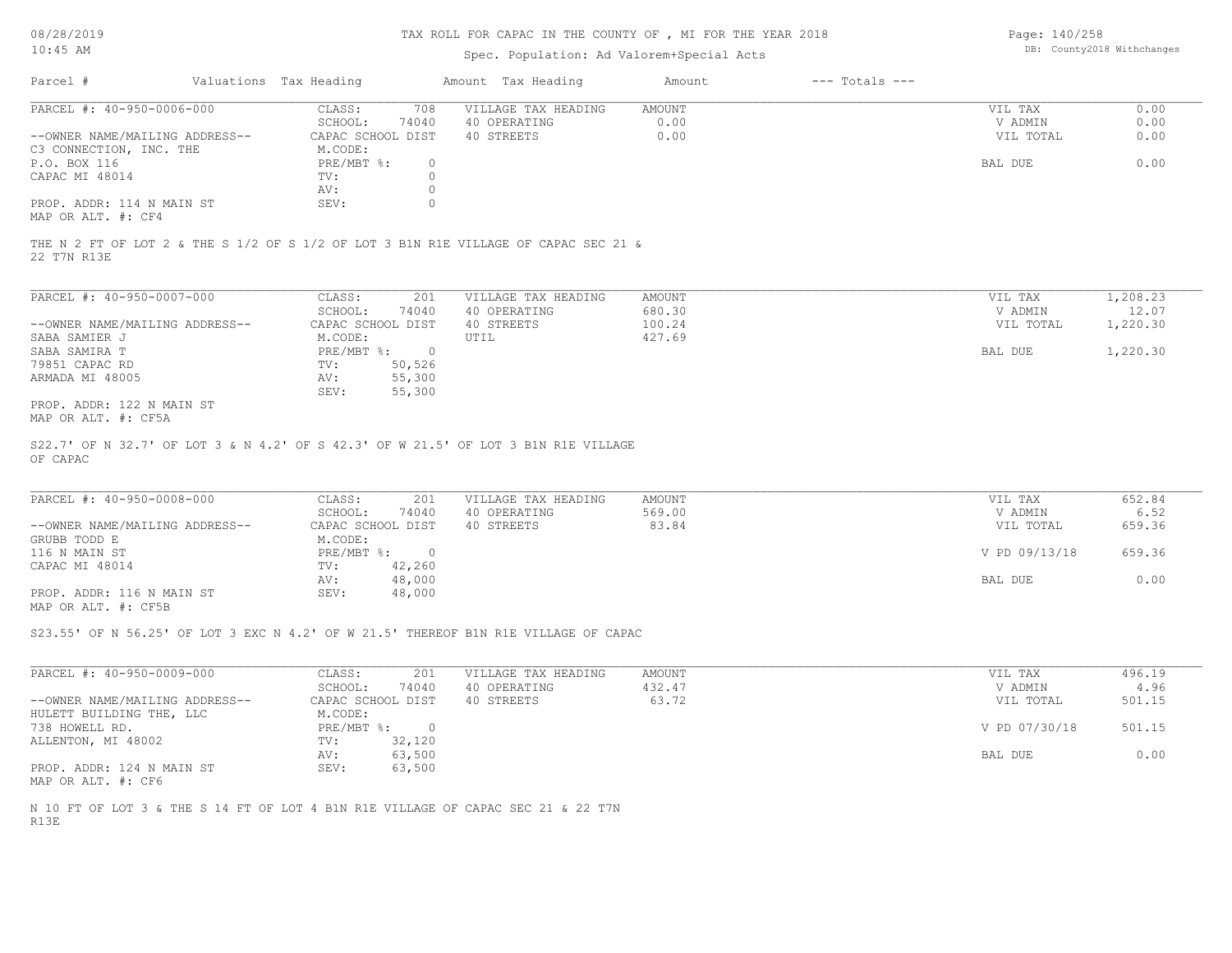#### TAX ROLL FOR CAPAC IN THE COUNTY OF , MI FOR THE YEAR 2018

#### Spec. Population: Ad Valorem+Special Acts

Page: 141/258 DB: County2018 Withchanges

| Parcel #                       | Valuations Tax Heading |        | Amount Tax Heading  | Amount | $---$ Totals $---$ |               |        |
|--------------------------------|------------------------|--------|---------------------|--------|--------------------|---------------|--------|
| PARCEL #: 40-950-0010-000      | CLASS:                 | 201    | VILLAGE TAX HEADING | AMOUNT |                    | VIL TAX       | 553.03 |
|                                | SCHOOL:                | 74040  | 40 OPERATING        | 482.01 |                    | V ADMIN       | 5.53   |
| --OWNER NAME/MAILING ADDRESS-- | CAPAC SCHOOL DIST      |        | 40 STREETS          | 71.02  |                    | VIL TOTAL     | 558.56 |
| CELANI DANIEL                  | M.CODE:                |        |                     |        |                    |               |        |
| 1920 S ALLEN RD                | PRE/MBT %:             |        |                     |        |                    | V PD 09/19/18 | 558.56 |
| SAINT CLAIR MI 48079-3307      | TV:                    | 35,799 |                     |        |                    |               |        |
|                                | AV:                    | 41,500 |                     |        |                    | BAL DUE       | 0.00   |
| PROP. ADDR: 126 N MAIN ST      | SEV:                   | 41,500 |                     |        |                    |               |        |
| MAP OR ALT. #: CF7             |                        |        |                     |        |                    |               |        |

N23 1/2 FT OF S 1/2 OF LOT 4 B1N R1E VILLAGE OF CAPAC SEC 21 & 22 T7N R13E

| PARCEL #: 40-950-0011-000      | 202<br>CLASS:     | VILLAGE TAX HEADING | AMOUNT | VIL TAX       | 168.75 |
|--------------------------------|-------------------|---------------------|--------|---------------|--------|
|                                | 74040<br>SCHOOL:  | 40 OPERATING        | 147.08 | V ADMIN       | 1.68   |
| --OWNER NAME/MAILING ADDRESS-- | CAPAC SCHOOL DIST | 40 STREETS          | 21.67  | VIL TOTAL     | 170.43 |
| SELECT LLC                     | M.CODE:           |                     |        |               |        |
| P.O. BOX 56                    | PRE/MBT %:        |                     |        | V PD 08/27/18 | 170.43 |
| CAPAC MI 48014                 | 10,924<br>TV:     |                     |        |               |        |
|                                | 11,600<br>AV:     |                     |        | BAL DUE       | 0.00   |
| PROP. ADDR: 128 N MAIN ST      | 11,600<br>SEV:    |                     |        |               |        |
| MAP OR ALT. #: CF8             |                   |                     |        |               |        |

#### SEC 21 & 22 T7N R13E N1/2 LOT 4 B1N R1E VILLAGE OF CAPAC

| PARCEL #: 40-950-0012-000      | CLASS:<br>201     | VILLAGE TAX HEADING | AMOUNT | VIL TAX       | 457.25 |
|--------------------------------|-------------------|---------------------|--------|---------------|--------|
|                                | 74040<br>SCHOOL:  | 40 OPERATING        | 398.53 | V ADMIN       | 4.57   |
| --OWNER NAME/MAILING ADDRESS-- | CAPAC SCHOOL DIST | 40 STREETS          | 58.72  | VIL TOTAL     | 461.82 |
| GASS-BECKER INS AGENCY INC     | M.CODE:           |                     |        |               |        |
| 134 N MAIN ST                  | $PRE/MBT$ %:      |                     |        | V PD 08/09/18 | 461.82 |
| CAPAC MI 48014-3142            | 29,599<br>TV:     |                     |        |               |        |
|                                | 44,600<br>AV:     |                     |        | BAL DUE       | 0.00   |
| PROP. ADDR: 134 N MAIN ST      | 44,600<br>SEV:    |                     |        |               |        |
| MAP OR ALT. #: CF9             |                   |                     |        |               |        |

LOT 5 B1N R1E VILLAGE OF CAPAC SEC 21 & 22 T7N R13E

| PARCEL #: 40-950-0013-000      | 201<br>CLASS:     | VILLAGE TAX HEADING | AMOUNT | VIL TAX       | 419.27 |
|--------------------------------|-------------------|---------------------|--------|---------------|--------|
|                                | 74040<br>SCHOOL:  | 40 OPERATING        | 365.43 | V ADMIN       | 4.19   |
| --OWNER NAME/MAILING ADDRESS-- | CAPAC SCHOOL DIST | 40 STREETS          | 53.84  | VIL TOTAL     | 423.46 |
| BECKER GERALD/SANDRA           | M.CODE:           |                     |        |               |        |
| PO BOX 158                     | PRE/MBT %:        |                     |        | V PD 08/09/18 | 423.46 |
| 134 N MAIN ST                  | 27,141<br>TV:     |                     |        |               |        |
| CAPAC MI 48014                 | 48,600<br>AV:     |                     |        | BAL DUE       | 0.00   |
|                                | 48,600<br>SEV:    |                     |        |               |        |
| PROP. ADDR: 136 N MAIN ST      |                   |                     |        |               |        |

MAP OR ALT. #: CF10

B1N R1E VILLAGE OF CAPAC SEC 21 & 22 T7N R13E S21.5 FT OF LOT 6 & N 0.66 FT OF S 22.16 FT OF W 53.25 FT OF E 80.75 FT OF LOT 6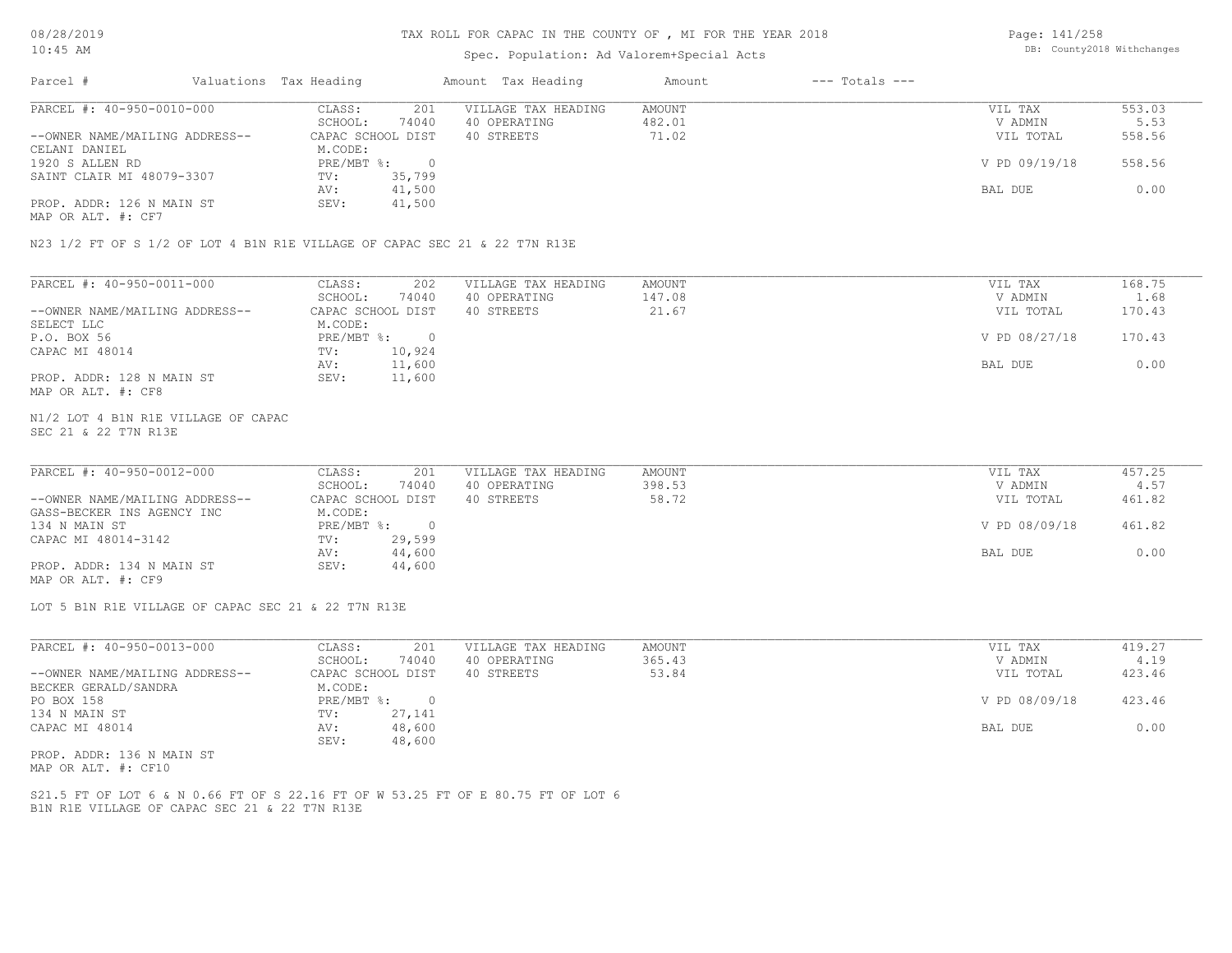#### TAX ROLL FOR CAPAC IN THE COUNTY OF , MI FOR THE YEAR 2018

#### Spec. Population: Ad Valorem+Special Acts

Page: 142/258 DB: County2018 Withchanges

| Parcel #                       | Valuations Tax Heading |        | Amount Tax Heading  | Amount | $---$ Totals $---$ |               |        |
|--------------------------------|------------------------|--------|---------------------|--------|--------------------|---------------|--------|
| PARCEL #: 40-950-0014-000      | CLASS:                 | 201    | VILLAGE TAX HEADING | AMOUNT |                    | VIL TAX       | 411.89 |
|                                | SCHOOL:                | 74040  | 40 OPERATING        | 359.00 |                    | V ADMIN       | 4.11   |
| --OWNER NAME/MAILING ADDRESS-- | CAPAC SCHOOL DIST      |        | 40 STREETS          | 52.89  |                    | VIL TOTAL     | 416.00 |
| KS PROPERTIES LLC              | M.CODE:                |        |                     |        |                    |               |        |
| 25 S MAIN ST                   | PRE/MBT %:             |        |                     |        |                    | V PD 09/13/18 | 416.00 |
| YALE MI 48097                  | TV:                    | 26,663 |                     |        |                    |               |        |
|                                | AV:                    | 34,200 |                     |        |                    | BAL DUE       | 0.00   |
| PROP. ADDR: 138 N MAIN ST      | SEV:                   | 34,200 |                     |        |                    |               |        |
| MAP OR ALT. #: CF11A           |                        |        |                     |        |                    |               |        |

W1/2 OF N 53.5 FT OF LOT 6 B1N R1E VILLAGE OF CAPAC SEC 21 & 22 T7N R13E

| PARCEL #: 40-950-0015-000       | CLASS:            | 201    | VILLAGE TAX HEADING | AMOUNT | VIL TAX       | 667.21 |
|---------------------------------|-------------------|--------|---------------------|--------|---------------|--------|
|                                 | SCHOOL:           | 74040  | 40 OPERATING        | 581.53 | V ADMIN       | 6.67   |
| --OWNER NAME/MAILING ADDRESS--  | CAPAC SCHOOL DIST |        | 40 STREETS          | 85.68  | VIL TOTAL     | 673.88 |
| KS PROPERTIES, L.L.C.           | M.CODE:           |        |                     |        |               |        |
| 25 S. MAIN ST.                  | PRE/MBT %:        |        |                     |        | V PD 09/13/18 | 673.88 |
| YALE MI 48097                   | TV:               | 43,190 |                     |        |               |        |
|                                 | AV:               | 46,400 |                     |        | BAL DUE       | 0.00   |
| PROP. ADDR: 102 E CHURCH STREET | SEV:              | 46,400 |                     |        |               |        |
| MAP OR ALT. #: CF11B            |                   |        |                     |        |               |        |

B1N R1E VILLAGE OF CAPAC SEC 21 & 22 T7N R13E E1/2 OF N 53.5 FT OF LOT 6 EXC N 0.66 FT OF S 22.16 FT OF W 53.25 FT OF E 80.75 FT

| PARCEL #: 40-950-0016-000       | CLASS:<br>401     | VILLAGE TAX HEADING | AMOUNT | VIL TAX       | 658.40 |
|---------------------------------|-------------------|---------------------|--------|---------------|--------|
|                                 | 74040<br>SCHOOL:  | 40 OPERATING        | 573.85 | V ADMIN       | 6.58   |
| --OWNER NAME/MAILING ADDRESS--  | CAPAC SCHOOL DIST | 40 STREETS          | 84.55  | VIL TOTAL     | 664.98 |
| CANCILLA FRANK JR               | M.CODE:<br>COREL  |                     |        |               |        |
| 106 E CHURCH STREET             | PRE/MBT %: 100    |                     |        | V PD 09/07/18 | 664.98 |
| CAPAC MI 48014-3112             | 42,620<br>TV:     |                     |        |               |        |
|                                 | 55,500<br>AV:     |                     |        | BAL DUE       | 0.00   |
| PROP. ADDR: 106 E CHURCH STREET | 55,500<br>SEV:    |                     |        |               |        |
| MAP OR ALT. #: CF12             |                   |                     |        |               |        |

W1/2 OF LOTS 7 & 8 EXC S 25' OF W 1/2 OF LOT 8 B1N R1E VILLAGE OF CAPAC

| PARCEL #: 40-950-0017-000      | CLASS:<br>401     | VILLAGE TAX HEADING | AMOUNT | VIL TAX       | 276.78 |
|--------------------------------|-------------------|---------------------|--------|---------------|--------|
|                                | 74040<br>SCHOOL:  | 40 OPERATING        | 241.24 | V ADMIN       | 2.76   |
| --OWNER NAME/MAILING ADDRESS-- | CAPAC SCHOOL DIST | 40 STREETS          | 35.54  | VIL TOTAL     | 279.54 |
| MCCOY SANDRA A                 | M.CODE:<br>COREL  |                     |        |               |        |
| FLASHER JEFFREY P              | PRE/MBT %: 100    |                     |        | V PD 09/07/18 | 279.54 |
| 108 E CHURCH STREET            | 17,917<br>TV:     |                     |        |               |        |
| CAPAC MI 48014-3112            | 28,100<br>AV:     |                     |        | BAL DUE       | 0.00   |
|                                | 28,100<br>SEV:    |                     |        |               |        |
|                                |                   |                     |        |               |        |

MAP OR ALT. #: CF13 PROP. ADDR: 108 E CHURCH STREET

E1/2 OF LOTS 7 & 8 EXC S 25' B1N R1E VILLAGE OF CAPAC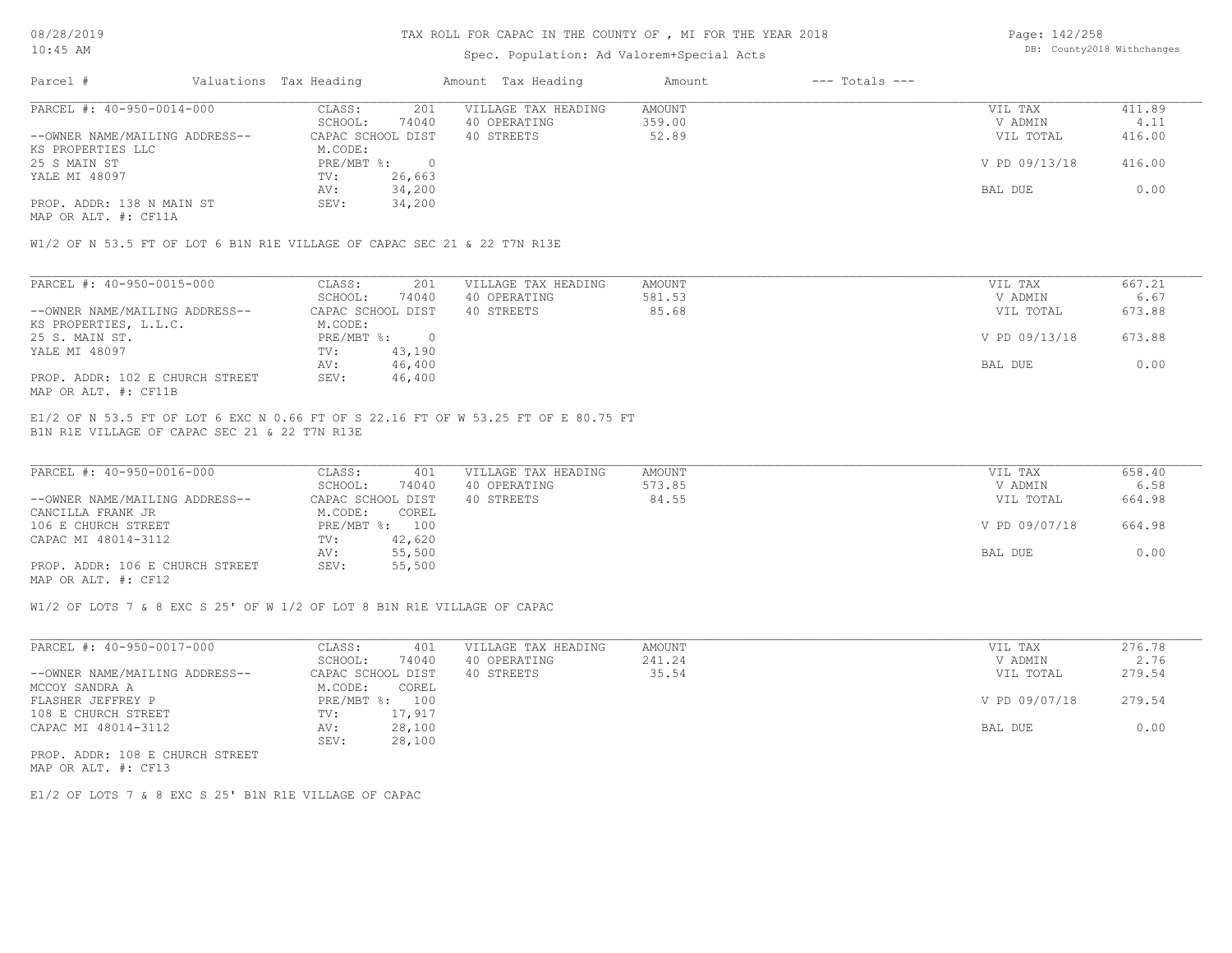#### TAX ROLL FOR CAPAC IN THE COUNTY OF , MI FOR THE YEAR 2018

## Spec. Population: Ad Valorem+Special Acts

Page: 143/258 DB: County2018 Withchanges

| Parcel #                       | Valuations Tax Heading |                | Amount Tax Heading  | Amount | $---$ Totals $---$ |               |        |
|--------------------------------|------------------------|----------------|---------------------|--------|--------------------|---------------|--------|
| PARCEL #: 40-950-0018-000      | CLASS:                 | 401            | VILLAGE TAX HEADING | AMOUNT |                    | VIL TAX       | 848.58 |
|                                | SCHOOL:                | 74040          | 40 OPERATING        | 739.60 |                    | V ADMIN       | 8.48   |
| --OWNER NAME/MAILING ADDRESS-- | CAPAC SCHOOL DIST      |                | 40 STREETS          | 108.98 |                    | VIL TOTAL     | 857.06 |
| NEMECEK CARMEN K               | M.CODE:                |                |                     |        |                    |               |        |
| STEWART WHITNEY H              |                        | PRE/MBT %: 100 |                     |        |                    | V PD 09/19/18 | 857.06 |
| PO BOX 397                     | TV:                    | 54,930         |                     |        |                    |               |        |
| CAPAC MI 48014                 | AV:                    | 79,900         |                     |        |                    | BAL DUE       | 0.00   |
|                                | SEV:                   | 79,900         |                     |        |                    |               |        |
| PROP. ADDR: 107 N WALKER ST    |                        |                |                     |        |                    |               |        |

MAP OR ALT. #: CF14

N56' OF LOT 9 & S 25' OF LOT 8 B1N R1E VILLAGE OF CAPAC

| PARCEL #: 40-950-0019-000                          | CLASS:       | 401               | VILLAGE TAX HEADING | AMOUNT | VIL TAX       | 429.75 |
|----------------------------------------------------|--------------|-------------------|---------------------|--------|---------------|--------|
|                                                    | SCHOOL:      | 74040             | 40 OPERATING        | 374.56 | V ADMIN       | 4.29   |
| --OWNER NAME/MAILING ADDRESS--                     |              | CAPAC SCHOOL DIST | 40 STREETS          | 55.19  | VIL TOTAL     | 434.04 |
| SPILLER GEO/THELMA                                 | M.CODE:      |                   |                     |        |               |        |
| 105 N WALKER ST                                    | $PRE/MBT$ %: | 100               |                     |        | V PD 09/06/18 | 434.04 |
| CAPAC MI 48014-3168                                | TV:          | 27,819            |                     |        |               |        |
|                                                    | AV:          | 39,100            |                     |        | BAL DUE       | 0.00   |
| PROP. ADDR: 105 N WALKER ST                        | SEV:         | 39,100            |                     |        |               |        |
| $M \land D$ $\land T$ $m$ $\#$ $\land T$ $\land E$ |              |                   |                     |        |               |        |

MAP OR ALT. #: CF15

S19 FT OF LOT 9 & N 1/2 OF LOT 10 B1N R1E VILLAGE OF CAPAC SEC 21 & 22 T7N R13E

| PARCEL #: 40-950-0020-000                    | CLASS:<br>401     | VILLAGE TAX HEADING | AMOUNT | VIL TAX       | 374.00 |
|----------------------------------------------|-------------------|---------------------|--------|---------------|--------|
|                                              | 74040<br>SCHOOL:  | 40 OPERATING        | 325.97 | V ADMIN       | 3.74   |
| --OWNER NAME/MAILING ADDRESS--               | CAPAC SCHOOL DIST | 40 STREETS          | 48.03  | VIL TOTAL     | 377.74 |
| GROENEWOUD PAUL B II                         | M.CODE:           |                     |        |               |        |
| 7589 25 MILE RD                              | PRE/MBT %:        |                     |        | V PD 09/13/18 | 377.74 |
| UTICA MI 48316-1809                          | 24,210<br>TV:     |                     |        |               |        |
|                                              | 34,500<br>AV:     |                     |        | BAL DUE       | 0.00   |
| PROP. ADDR: 103 N WALKER ST                  | 34,500<br>SEV:    |                     |        |               |        |
| $\cdots$ $\cdots$ $\cdots$ $\cdots$ $\cdots$ |                   |                     |        |               |        |

MAP OR ALT. #: CF16

R13E S37.5 FT OF LOT 10 & N 10 FT OF LOT 12 B1N R1E VILLAGE OF CAPAC SEC 21 & 22 T7N

| PARCEL #: 40-950-0021-000      | CLASS:     | 201               | VILLAGE TAX HEADING | AMOUNT | VIL TAX   | 810.86 |
|--------------------------------|------------|-------------------|---------------------|--------|-----------|--------|
|                                | SCHOOL:    | 74040             | 40 OPERATING        | 706.73 | V ADMIN   | 8.10   |
| --OWNER NAME/MAILING ADDRESS-- |            | CAPAC SCHOOL DIST | 40 STREETS          | 104.13 | VIL TOTAL | 818.96 |
| CAPAC CAR WASH, LLC            | M.CODE:    |                   |                     |        |           |        |
| 1915 N VAN DYKE RD             | PRE/MBT %: | $\cap$            |                     |        | BAL DUE   | 818.96 |
| IMLAY CITY MI 48444-9522       | TV:        | 52,489            |                     |        |           |        |
|                                | AV:        | 58,300            |                     |        |           |        |
| PROP. ADDR: 105 E MILL STREET  | SEV:       | 58,300            |                     |        |           |        |
| MAP OR ALT. #: CF17            |            |                   |                     |        |           |        |

LOT 11 B1N R1E VILLAGE OF CAPAC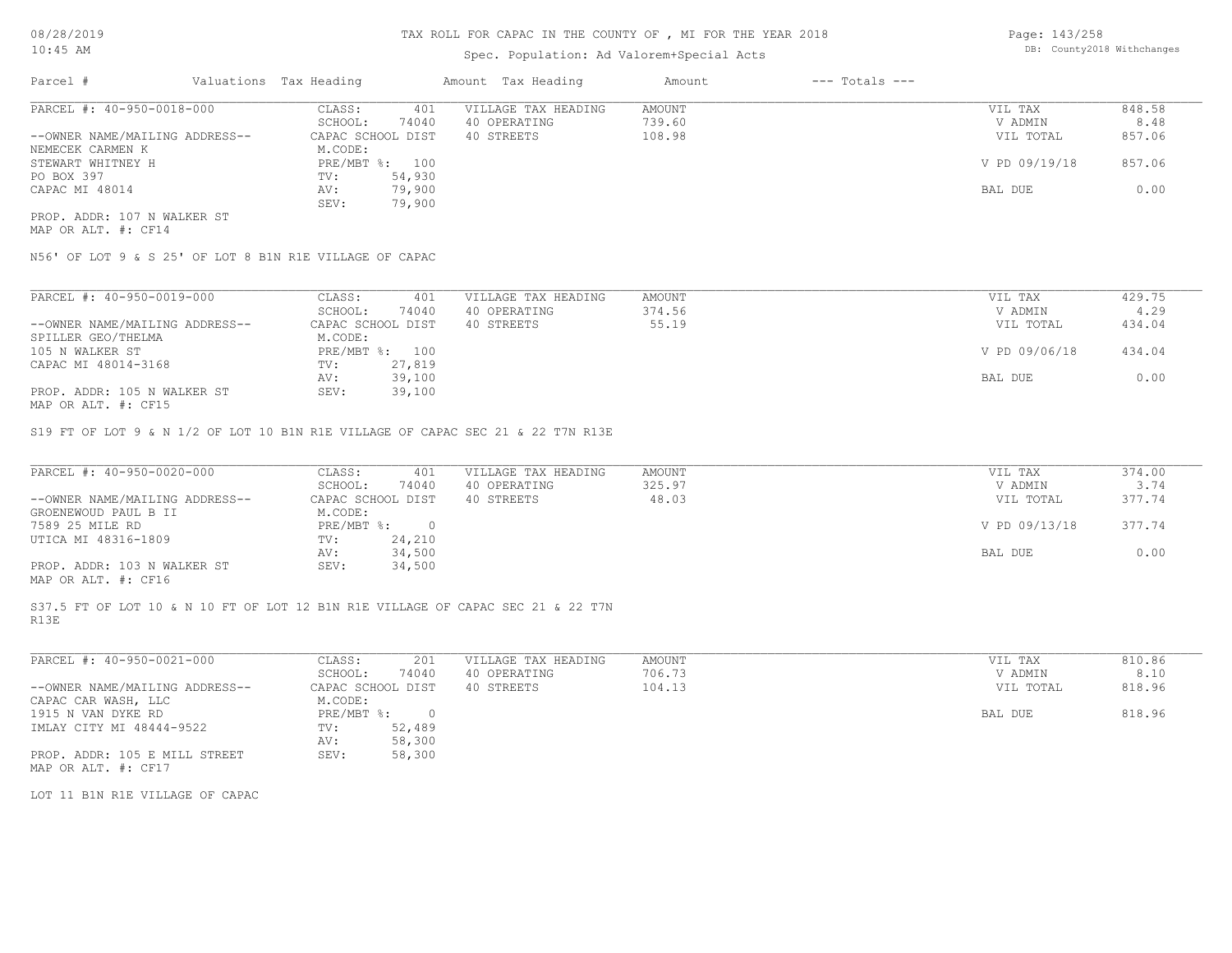## TAX ROLL FOR CAPAC IN THE COUNTY OF , MI FOR THE YEAR 2018

#### Spec. Population: Ad Valorem+Special Acts

Page: 144/258 DB: County2018 Withchanges

| Parcel #                       | Valuations Tax Heading |                   | Amount Tax Heading  | Amount   | $---$ Totals $---$ |               |          |
|--------------------------------|------------------------|-------------------|---------------------|----------|--------------------|---------------|----------|
| PARCEL #: 40-950-0022-000      | CLASS:                 | 201               | VILLAGE TAX HEADING | AMOUNT   |                    | VIL TAX       | 1,321.10 |
|                                | SCHOOL:                | 74040             | 40 OPERATING        | 1,151.44 |                    | V ADMIN       | 13.21    |
| --OWNER NAME/MAILING ADDRESS-- |                        | CAPAC SCHOOL DIST | 40 STREETS          | 169.66   |                    | VIL TOTAL     | 1,334.31 |
| SHULL WILLIAM T                | M.CODE:                |                   |                     |          |                    |               |          |
| 306 N MAIN ST                  | PRE/MBT %:             |                   |                     |          |                    | V PD 07/18/18 | 1,334.31 |
| CAPAC MI 48014-3700            | TV:                    | 85,517            |                     |          |                    |               |          |
|                                | AV:                    | 100,100           |                     |          |                    | BAL DUE       | 0.00     |
| PROP. ADDR: 101 N WALKER ST    | SEV:                   | 100,100           |                     |          |                    |               |          |
| MAP OR ALT. #: CF18            |                        |                   |                     |          |                    |               |          |

LOT 12 EXC N 10 FT THEREOF B1N R1E VILLAGE OF CAPAC SEC 21 & 22 T7N R13E

| PARCEL #: 40-950-0023-000      | 401<br>CLASS:     | VILLAGE TAX HEADING | AMOUNT | VIL TAX       | 466.26 |
|--------------------------------|-------------------|---------------------|--------|---------------|--------|
|                                | 74040<br>SCHOOL:  | 40 OPERATING        | 406.38 | V ADMIN       | 4.66   |
| --OWNER NAME/MAILING ADDRESS-- | CAPAC SCHOOL DIST | 40 STREETS          | 59.88  | VIL TOTAL     | 470.92 |
| SCHRADER C M /BALDWIN M        | 00LSB<br>M.CODE:  |                     |        |               |        |
| 201 E MILL ST                  | PRE/MBT %: 100    |                     |        | V PD 08/23/18 | 470.92 |
| CAPAC MI 48014-3155            | 30,182<br>TV:     |                     |        |               |        |
|                                | 41,800<br>AV:     |                     |        | BAL DUE       | 0.00   |
| PROP. ADDR: 201 E MILL STREET  | 41,800<br>SEV:    |                     |        |               |        |
| MAP OR ALT. #: CF19            |                   |                     |        |               |        |

S96 FT OF LOT 1 B1N R2E VILLAGE OF CAPAC SEC 21 & 22 T7N R13E

| PARCEL #: 40-950-0024-000      | CLASS:<br>401     | VILLAGE TAX HEADING | AMOUNT | VIL TAX       | 603.02                   |
|--------------------------------|-------------------|---------------------|--------|---------------|--------------------------|
|                                | 74040<br>SCHOOL:  | 40 OPERATING        | 525.58 | V ADMIN       | 6.03<br>609.05<br>609.05 |
| --OWNER NAME/MAILING ADDRESS-- | CAPAC SCHOOL DIST | 40 STREETS          | 77.44  | VIL TOTAL     |                          |
| HAZEL ROBERT/MARY              | M.CODE:           |                     |        |               |                          |
| 104 N WALKER ST                | PRE/MBT %: 100    |                     |        | V PD 09/06/18 |                          |
| CAPAC MI 48014-3167            | 39,035<br>TV:     |                     |        |               |                          |
|                                | 56,000<br>AV:     |                     |        | BAL DUE       | 0.00                     |
| PROP. ADDR: 104 N WALKER ST    | 56,000<br>SEV:    |                     |        |               |                          |
| MAP OR ALT. #: CF20            |                   |                     |        |               |                          |

N54' OF LOT 1, LOT 2 EXC S 96' & S 19' OF LOT 3 B1N R2E VILLAGE OF CAPAC

| PARCEL #: 40-950-0025-000      | CLASS:     | 401               | VILLAGE TAX HEADING | AMOUNT | VIL TAX       | 382.69 |
|--------------------------------|------------|-------------------|---------------------|--------|---------------|--------|
|                                | SCHOOL:    | 74040             | 40 OPERATING        | 333.55 | V ADMIN       | 3.82   |
| --OWNER NAME/MAILING ADDRESS-- |            | CAPAC SCHOOL DIST | 40 STREETS          | 49.14  | VIL TOTAL     | 386.51 |
| MORAN ROBERT                   | M.CODE:    |                   |                     |        |               |        |
| MORAN PATRICIA                 | PRE/MBT %: |                   |                     |        | V PD 09/13/18 | 386.51 |
| 3188 MAIN ST                   | TV:        | 24,773            |                     |        |               |        |
| EMMETT MI 48022                | AV:        | 34,800            |                     |        | BAL DUE       | 0.00   |
|                                | SEV:       | 34,800            |                     |        |               |        |
| PROP. ADDR: 203 E MILL STREET  |            |                   |                     |        |               |        |

MAP OR ALT. #: CF21A

S96 FT OF LOT 2 B1N R2E VILLAGE OF CAPAC SEC 21 & 22 T7N R13E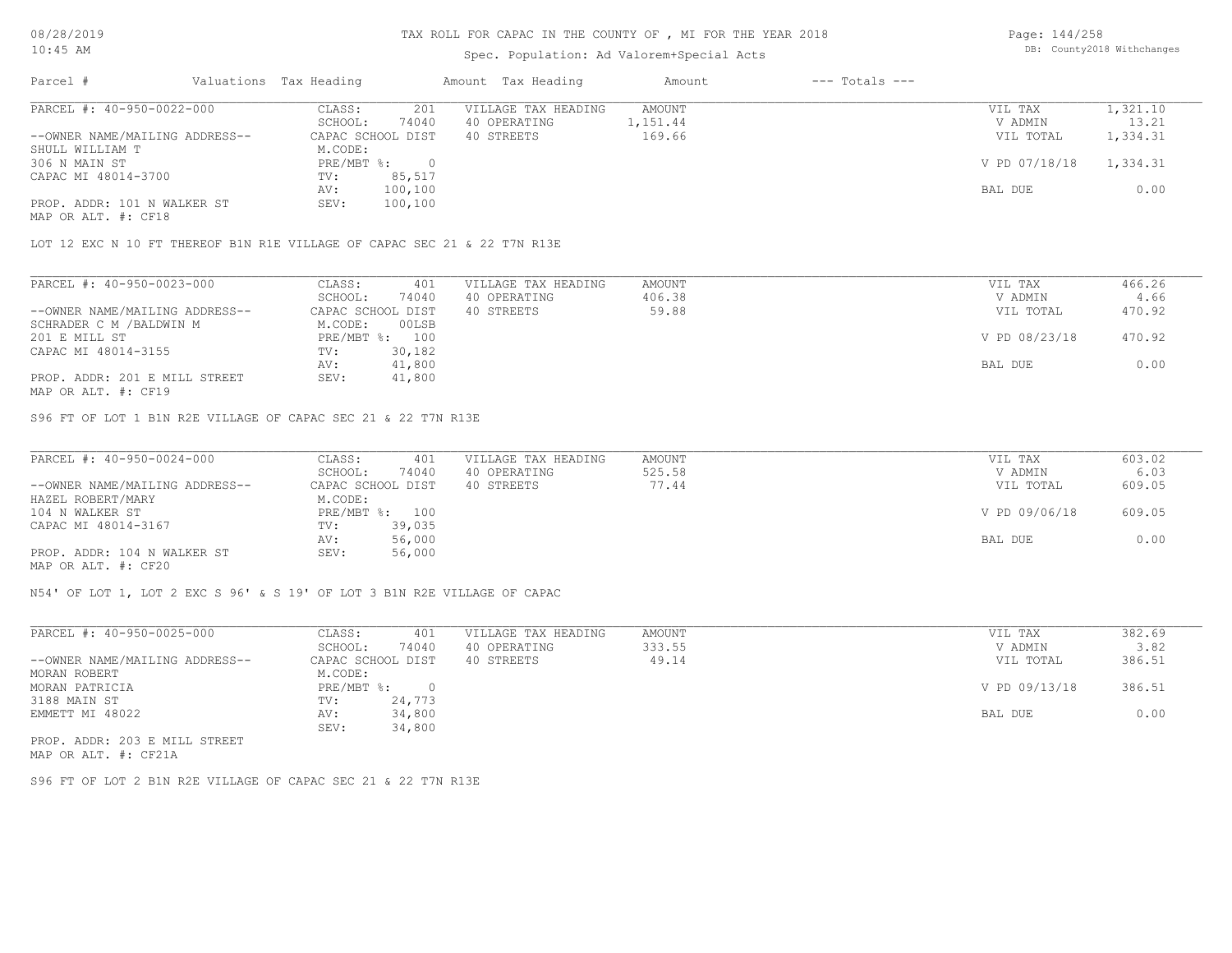### TAX ROLL FOR CAPAC IN THE COUNTY OF , MI FOR THE YEAR 2018

# Spec. Population: Ad Valorem+Special Acts

Page: 145/258 DB: County2018 Withchanges

| Parcel #                       | Valuations Tax Heading |        | Amount Tax Heading  | Amount | $---$ Totals $---$ |               |        |
|--------------------------------|------------------------|--------|---------------------|--------|--------------------|---------------|--------|
| PARCEL #: 40-950-0026-000      | CLASS:                 | 401    | VILLAGE TAX HEADING | AMOUNT |                    | VIL TAX       | 650.29 |
|                                | SCHOOL:                | 74040  | 40 OPERATING        | 566.78 |                    | V ADMIN       | 6.50   |
| --OWNER NAME/MAILING ADDRESS-- | CAPAC SCHOOL DIST      |        | 40 STREETS          | 83.51  |                    | VIL TOTAL     | 656.79 |
| NEMECEK JOSEPH/ CAROL          | M.CODE:                |        |                     |        |                    |               |        |
| 106 N WALKER ST                | PRE/MBT %: 100         |        |                     |        |                    | V PD 09/21/18 | 656.79 |
| CAPAC MI 48014-3167            | TV:                    | 42,095 |                     |        |                    |               |        |
|                                | AV:                    | 56,700 |                     |        |                    | BAL DUE       | 0.00   |
| PROP. ADDR: 106 N WALKER ST    | SEV:                   | 56,700 |                     |        |                    |               |        |
| MAP OR ALT. #: CF21B           |                        |        |                     |        |                    |               |        |

LOT 3 EXC S 19' LOT 4 B1N R2E VILLAGE OF CAPAC

| PARCEL #: 40-950-0027-000      | CLASS:<br>401     | VILLAGE TAX HEADING | AMOUNT | VIL TAX       | 264.25 |
|--------------------------------|-------------------|---------------------|--------|---------------|--------|
|                                | 74040<br>SCHOOL:  | 40 OPERATING        | 230.32 | V ADMIN       | 2.64   |
| --OWNER NAME/MAILING ADDRESS-- | CAPAC SCHOOL DIST | 40 STREETS          | 33.93  | VIL TOTAL     | 266.89 |
| NEMECEK JOSEPH J               | M.CODE:           |                     |        |               |        |
| NEMECEK C A                    | PRE/MBT %:        |                     |        | V PD 09/21/18 | 266.89 |
| 106 N WALKER ST                | 17,106<br>TV:     |                     |        |               |        |
| CAPAC MI 48014                 | 38,000<br>AV:     |                     |        | BAL DUE       | 0.00   |
|                                | 38,000<br>SEV:    |                     |        |               |        |
| PROP. ADDR: 108 N WALKER ST    |                   |                     |        |               |        |

MAP OR ALT. #: CF22

LOT 5 B1N R2E VILLAGE OF CAPAC SEC 21 & 22 T7N R13E

| PARCEL #: 40-950-0028-000       | CLASS:<br>401     | VILLAGE TAX HEADING | AMOUNT | VIL TAX       | 341.05 |
|---------------------------------|-------------------|---------------------|--------|---------------|--------|
|                                 | 74040<br>SCHOOL:  | 40 OPERATING        | 297.25 | V ADMIN       | 3.41   |
| --OWNER NAME/MAILING ADDRESS--  | CAPAC SCHOOL DIST | 40 STREETS          | 43.80  | VIL TOTAL     | 344.46 |
| PROPERTY MANAGEMENT TEAM INC    | M.CODE:           |                     |        |               |        |
| 14366 FISHER                    | $PRE/MBT$ %:      |                     |        | V PD 09/21/18 | 344.46 |
| BROWN CITY MI 48416             | 22,077<br>TV:     |                     |        |               |        |
|                                 | 31,900<br>AV:     |                     |        | BAL DUE       | 0.00   |
| PROP. ADDR: 202 E CHURCH STREET | 31,900<br>SEV:    |                     |        |               |        |
| MAP OR ALT. #: CF23             |                   |                     |        |               |        |

W1/2 OF LOT 6 B1N R2E VILLAGE OF CAPAC SEC 21 & 22 T7N R13E

| PARCEL #: 40-950-0029-000       | 401<br>CLASS:     | VILLAGE TAX HEADING | AMOUNT | VIL TAX       | 306.44 |
|---------------------------------|-------------------|---------------------|--------|---------------|--------|
|                                 | 74040<br>SCHOOL:  | 40 OPERATING        | 267.09 | V ADMIN       | 3.06   |
| --OWNER NAME/MAILING ADDRESS--  | CAPAC SCHOOL DIST | 40 STREETS          | 39.35  | VIL TOTAL     | 309.50 |
| HOOVER JAMES/JANE               | M.CODE:           |                     |        |               |        |
| 5997 STERLING RD                | $PRE/MBT$ %:      |                     |        | V PD 09/13/18 | 309.50 |
| CAPAC MI 48014                  | 19,837<br>TV:     |                     |        |               |        |
|                                 | 28,800<br>AV:     |                     |        | BAL DUE       | 0.00   |
| PROP. ADDR: 204 E CHURCH STREET | 28,800<br>SEV:    |                     |        |               |        |
| MAP OR ALT. #: CF24             |                   |                     |        |               |        |

E1/2 OF LOT 6 B1N R2E VILLAGE OF CAPAC SEC 21 & 22 T7N R13E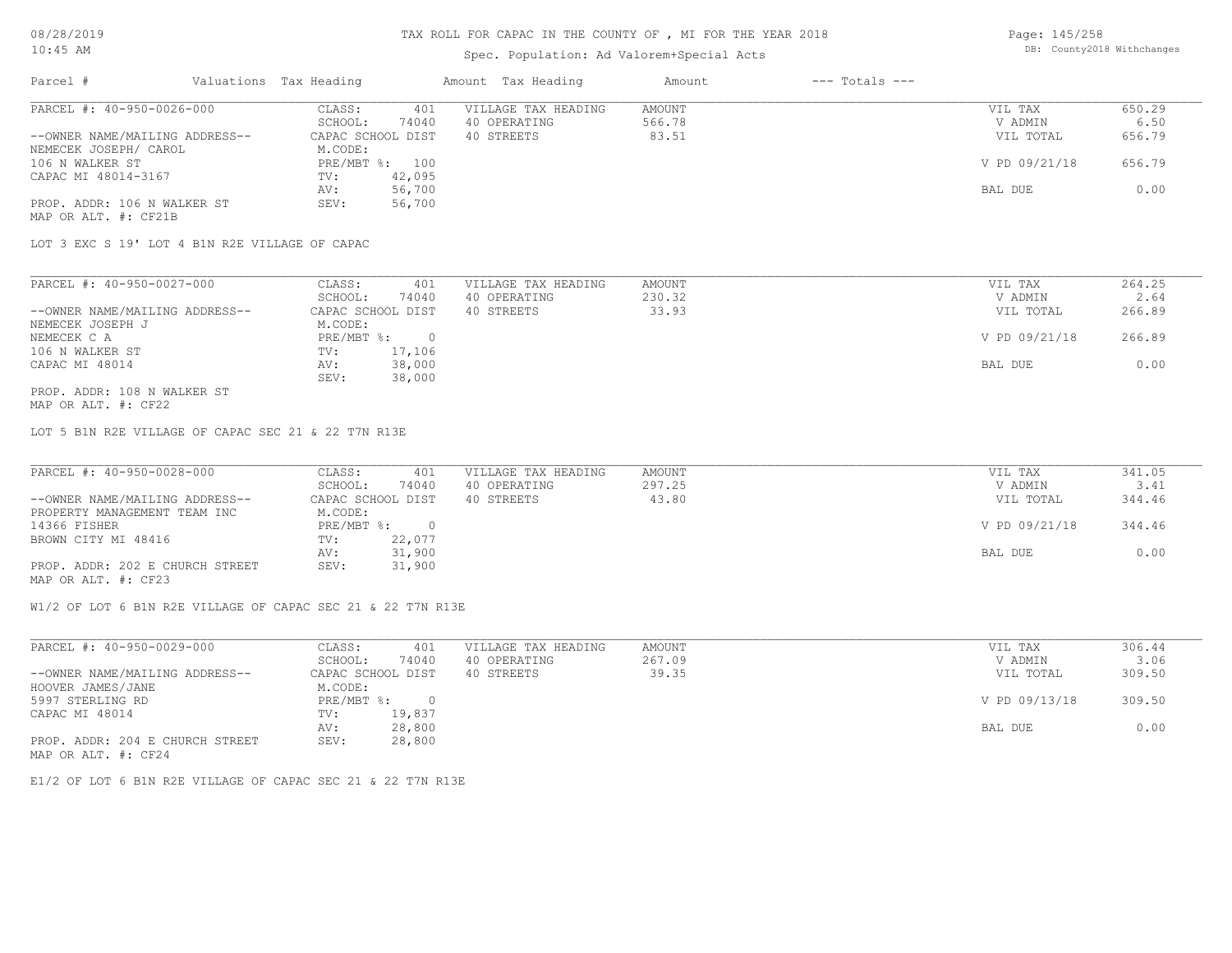| Page: 146/258 |                            |
|---------------|----------------------------|
|               | DB: County2018 Withchanges |

| $10:45$ AM                                          |                              | Spec. Population: Ad Valorem+Special Acts |               |                    |               | DB: County2018 Withchanges |
|-----------------------------------------------------|------------------------------|-------------------------------------------|---------------|--------------------|---------------|----------------------------|
| Parcel #<br>Valuations Tax Heading                  |                              | Amount Tax Heading                        | Amount        | $---$ Totals $---$ |               |                            |
| PARCEL #: 40-950-0030-000                           | CLASS:<br>401                | VILLAGE TAX HEADING                       | <b>AMOUNT</b> |                    | VIL TAX       | 802.07                     |
|                                                     | SCHOOL:<br>74040             | 40 OPERATING                              | 699.07        |                    | V ADMIN       | 8.02                       |
| --OWNER NAME/MAILING ADDRESS--                      | CAPAC SCHOOL DIST            | 40 STREETS                                | 103.00        |                    | VIL TOTAL     | 810.09                     |
| NEMECEK JOSHUA J                                    | M.CODE:<br>00LSB             |                                           |               |                    |               |                            |
| 208 E CHURCH STREET                                 | PRE/MBT %: 100               |                                           |               |                    | V PD 08/23/18 | 810.09                     |
| CAPAC MI 48014-3114                                 | 51,920<br>TV:                |                                           |               |                    |               |                            |
|                                                     | 59,300<br>AV:                |                                           |               |                    | BAL DUE       | 0.00                       |
| PROP. ADDR: 208 E CHURCH STREET                     | 59,300<br>SEV:               |                                           |               |                    |               |                            |
| MAP OR ALT. #: CF25                                 |                              |                                           |               |                    |               |                            |
| LOT 7 B1N R2E VILLAGE OF CAPAC SEC 21 & 22 T7N R13E |                              |                                           |               |                    |               |                            |
|                                                     |                              |                                           |               |                    |               |                            |
| PARCEL #: 40-950-0031-000                           | CLASS:<br>401                | VILLAGE TAX HEADING                       | AMOUNT        |                    | VIL TAX       | 416.76                     |
|                                                     | SCHOOL:<br>74040             | 40 OPERATING                              | 363.24        |                    | V ADMIN       | 4.16                       |
| --OWNER NAME/MAILING ADDRESS--                      | CAPAC SCHOOL DIST            | 40 STREETS                                | 53.52         |                    | VIL TOTAL     | 420.92                     |
| STANTON DALLAS                                      | M.CODE:                      |                                           |               |                    |               |                            |
| STANTON ANGELA                                      | PRE/MBT %:<br>$\overline{0}$ |                                           |               |                    | V PD 08/21/18 | 420.92                     |
| 107 N HUNTER STREET                                 | 26,978<br>TV:                |                                           |               |                    |               |                            |
| CAPAC MI 48014                                      | 39,400<br>AV:                |                                           |               |                    | BAL DUE       | 0.00                       |
|                                                     | 39,400<br>SEV:               |                                           |               |                    |               |                            |
| PROP. ADDR: 107 N HUNTER STREET                     |                              |                                           |               |                    |               |                            |
| MAP OR ALT. #: CF26                                 |                              |                                           |               |                    |               |                            |
| LOT 8 B1N R2E VILLAGE OF CAPAC SEC 21 & 22 T7N R13E |                              |                                           |               |                    |               |                            |
| PARCEL #: 40-950-0032-000                           | CLASS:<br>401                | VILLAGE TAX HEADING                       | <b>AMOUNT</b> |                    | VIL TAX       | 587.04                     |
|                                                     | SCHOOL:<br>74040             | 40 OPERATING                              | 511.65        |                    | V ADMIN       | 5.87                       |
| --OWNER NAME/MAILING ADDRESS--                      | CAPAC SCHOOL DIST            | 40 STREETS                                | 75.39         |                    | VIL TOTAL     | 592.91                     |
| WOOLNER TRICIA L                                    | M.CODE:                      |                                           |               |                    |               |                            |
| 105 N HUNTER STREET                                 | PRE/MBT %: 100               |                                           |               |                    | V PD 08/09/18 | 592.91                     |
| CAPAC MI 48014-3124                                 | 38,000<br>TV:                |                                           |               |                    |               |                            |
|                                                     | 38,000<br>AV:                |                                           |               |                    | BAL DUE       | 0.00                       |
| PROP. ADDR: 105 N HUNTER STREET                     | 38,000<br>SEV:               |                                           |               |                    |               |                            |
| MAP OR ALT. #: CF27                                 |                              |                                           |               |                    |               |                            |
| LOT 9 B1N R2E VILLAGE OF CAPAC SEC 21 & 22 T7N R13E |                              |                                           |               |                    |               |                            |
| PARCEL #: 40-950-0033-000                           | CLASS:<br>401                | VILLAGE TAX HEADING                       | AMOUNT        |                    | VIL TAX       | 490.08                     |
|                                                     | SCHOOL:<br>74040             | 40 OPERATING                              | 427.14        |                    | V ADMIN       | 4.90                       |
| --OWNER NAME/MAILING ADDRESS--                      | CAPAC SCHOOL DIST            | 40 STREETS                                | 62.94         |                    | VIL TOTAL     | 494.98                     |
|                                                     |                              |                                           |               |                    |               |                            |
| HOSKEY ANTHONY                                      | M.CODE:                      |                                           |               |                    |               |                            |
| 103 N HUNTER STREET                                 | PRE/MBT %: 100               |                                           |               |                    | V PD 07/25/18 | 494.98                     |
| CAPAC, MI 48014                                     | TV:<br>31,724                |                                           |               |                    |               |                            |
|                                                     | AV:<br>44,400                |                                           |               |                    | BAL DUE       | 0.00                       |
| PROP. ADDR: 103 N HUNTER STREET                     | 44,400<br>SEV:               |                                           |               |                    |               |                            |
| MAP OR ALT. #: CF28                                 |                              |                                           |               |                    |               |                            |

LOT 10 B1N R2E VILLAGE OF CAPAC SEC 21 & 22 T7N R13E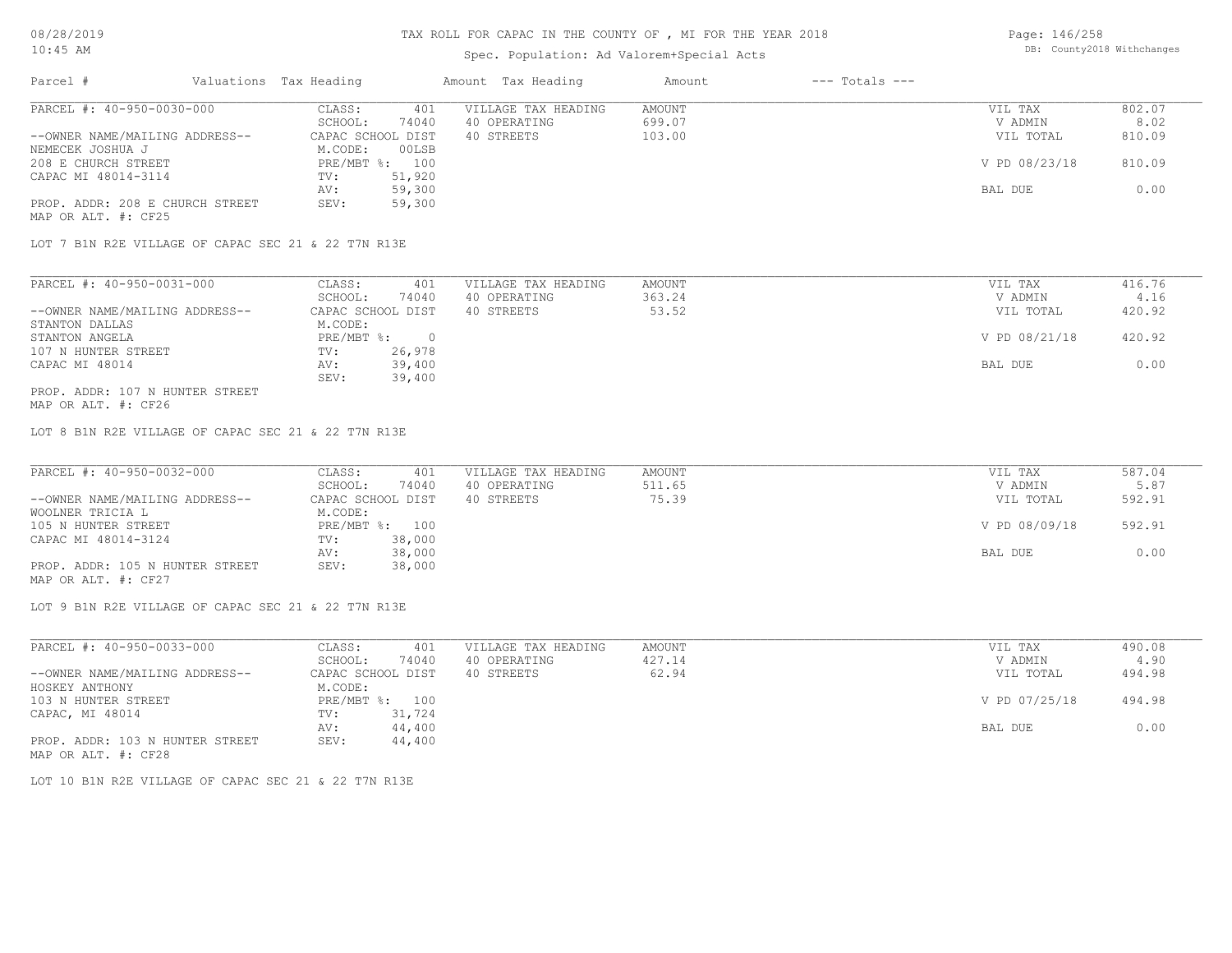# Spec. Population: Ad Valorem+Special Acts

Page: 147/258 DB: County2018 Withchanges

| Parcel #                       | Valuations Tax Heading |        | Amount Tax Heading  | Amount | $---$ Totals $---$ |               |        |
|--------------------------------|------------------------|--------|---------------------|--------|--------------------|---------------|--------|
| PARCEL #: 40-950-0034-000      | CLASS:                 | 401    | VILLAGE TAX HEADING | AMOUNT |                    | VIL TAX       | 568.42 |
|                                | SCHOOL:                | 74040  | 40 OPERATING        | 495.42 |                    | V ADMIN       | 5.68   |
| --OWNER NAME/MAILING ADDRESS-- | CAPAC SCHOOL DIST      |        | 40 STREETS          | 73.00  |                    | VIL TOTAL     | 574.10 |
| WEISS TROY                     | M.CODE:                |        |                     |        |                    |               |        |
| WEISS KIM                      | $PRE/MBT$ %:           | $\Box$ |                     |        |                    | V PD 09/21/18 | 574.10 |
| 207 E MILL STREET              | TV:                    | 36,795 |                     |        |                    |               |        |
| CAPAC MI 48014                 | AV:                    | 51,400 |                     |        |                    | BAL DUE       | 0.00   |
|                                | SEV:                   | 51,400 |                     |        |                    |               |        |
| PROP. ADDR: 207 E MILL STREET  |                        |        |                     |        |                    |               |        |

MAP OR ALT. #: CF29

### LOT 11 B1N R2E VILLAGE OF CAPAC

| PARCEL #: 40-950-0035-000      | CLASS:  | 401               | VILLAGE TAX HEADING | AMOUNT | VIL TAX       | 515.67 |
|--------------------------------|---------|-------------------|---------------------|--------|---------------|--------|
|                                | SCHOOL: | 74040             | 40 OPERATING        | 449.45 | V ADMIN       | 5.15   |
| --OWNER NAME/MAILING ADDRESS-- |         | CAPAC SCHOOL DIST | 40 STREETS          | 66.22  | VIL TOTAL     | 520.82 |
| PELC STACEY / KAREN            | M.CODE: |                   |                     |        |               |        |
| 209 E MILL ST                  |         | PRE/MBT %: 100    |                     |        | V PD 09/07/18 | 520.82 |
| CAPAC MI 48014                 | TV:     | 33,381            |                     |        |               |        |
|                                | AV:     | 47,900            |                     |        | BAL DUE       | 0.00   |
| PROP. ADDR: 209 E MILL ST      | SEV:    | 47,900            |                     |        |               |        |
| MAP OR ALT. #: CF30            |         |                   |                     |        |               |        |

LOT 12 B1N R2E VILLAGE OF CAPAC

| PARCEL #: 40-950-0036-000      | CLASS:<br>401     | VILLAGE TAX HEADING | AMOUNT | VIL TAX       | 508.94 |
|--------------------------------|-------------------|---------------------|--------|---------------|--------|
|                                | 74040<br>SCHOOL:  | 40 OPERATING        | 443.58 | V ADMIN       | 5.08   |
| --OWNER NAME/MAILING ADDRESS-- | CAPAC SCHOOL DIST | 40 STREETS          | 65.36  | VIL TOTAL     | 514.02 |
| OWEN, DAVID F JR/ MARLENE      | M.CODE:           |                     |        |               |        |
| 3513 HOWLAND RD                | $PRE/MBT$ %:      |                     |        | V PD 08/21/18 | 514.02 |
| ALMONT MI 48003                | 32,945<br>TV:     |                     |        |               |        |
|                                | 38,300<br>AV:     |                     |        | BAL DUE       | 0.00   |
| PROP. ADDR: 301 E MILL ST      | 38,300<br>SEV:    |                     |        |               |        |
| MAP OR ALT. #: CF31A           |                   |                     |        |               |        |

LOT 1 EXC E 19.5 FT B1N R3E VILLAGE OF CAPAC SEC 21 & 22 T7N R13E

| PARCEL #: 40-950-0037-000      | CLASS:<br>401     | VILLAGE TAX HEADING | AMOUNT | VIL TAX       | 454.74 |
|--------------------------------|-------------------|---------------------|--------|---------------|--------|
|                                | 74040<br>SCHOOL:  | 40 OPERATING        | 396.34 | V ADMIN       | 4.54   |
| --OWNER NAME/MAILING ADDRESS-- | CAPAC SCHOOL DIST | 40 STREETS          | 58.40  | VIL TOTAL     | 459.28 |
| FREZZA JOHN                    | M.CODE:           |                     |        |               |        |
| 45751 JOSEPH ST                | PRE/MBT %: 100    |                     |        | V PD 08/21/18 | 459.28 |
| UTICA MI 48317                 | 29,436<br>TV:     |                     |        |               |        |
|                                | 42,200<br>AV:     |                     |        | BAL DUE       | 0.00   |
| PROP. ADDR: 303 E MILL ST      | 42,200<br>SEV:    |                     |        |               |        |
| MAP OR ALT. #: CF31B           |                   |                     |        |               |        |

R13E E19 1/2 FT OF LOT 1 & THE W 1/2 OF LOT 2 B1N R3E VILLAGE OF CAPAC SEC 21 & 22 T7N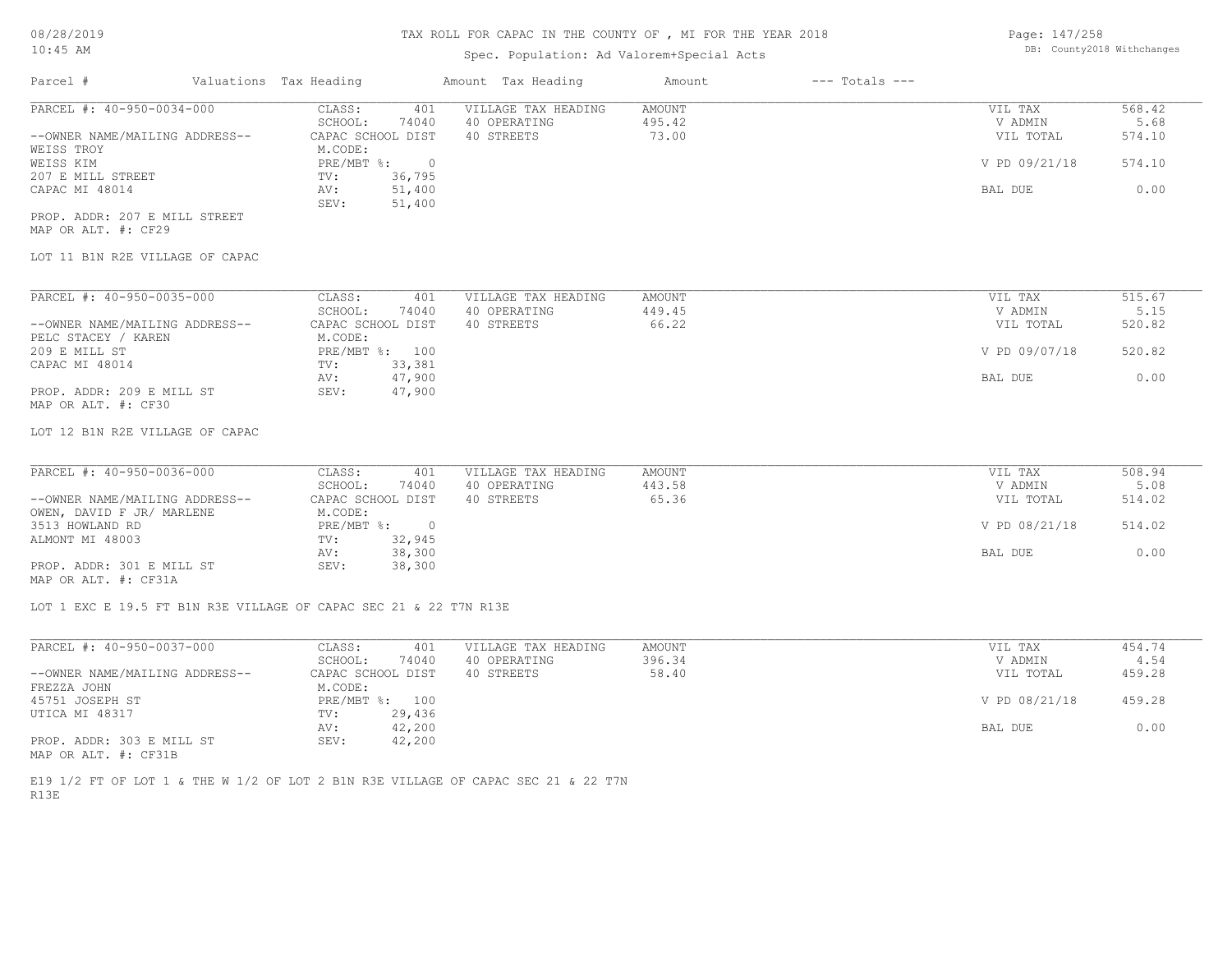# Spec. Population: Ad Valorem+Special Acts

Page: 148/258 DB: County2018 Withchanges

| Parcel #                       | Valuations Tax Heading |                | Amount Tax Heading  | Amount | $---$ Totals $---$ |               |        |
|--------------------------------|------------------------|----------------|---------------------|--------|--------------------|---------------|--------|
| PARCEL #: 40-950-0038-000      | CLASS:                 | 401            | VILLAGE TAX HEADING | AMOUNT |                    | VIL TAX       | 418.47 |
|                                | SCHOOL:                | 74040          | 40 OPERATING        | 364.73 |                    | V ADMIN       | 4.18   |
| --OWNER NAME/MAILING ADDRESS-- | CAPAC SCHOOL DIST      |                | 40 STREETS          | 53.74  |                    | VIL TOTAL     | 422.65 |
| DEBOUVRE BRUCE                 | M.CODE:                |                |                     |        |                    |               |        |
| DEBOUVRE KIMBERLY              |                        | PRE/MBT %: 100 |                     |        |                    | V PD 08/09/18 | 422.65 |
| P.O. BOX 597                   | TV:                    | 27,089         |                     |        |                    |               |        |
| CAPAC MI 48014                 | AV:                    | 38,000         |                     |        |                    | BAL DUE       | 0.00   |
|                                | SEV:                   | 38,000         |                     |        |                    |               |        |
| PROP. ADDR: 305 E MILL ST      |                        |                |                     |        |                    |               |        |

MAP OR ALT. #: 32

E1/2 OF LOT 2 B1N R3E VILLAGE OF CAPAC SEC 21 & 22 T7N R13E

| PARCEL #: 40-950-0039-000           | CLASS:     | 401               | VILLAGE TAX HEADING | AMOUNT | VIL TAX       | 411.89 |
|-------------------------------------|------------|-------------------|---------------------|--------|---------------|--------|
|                                     | SCHOOL:    | 74040             | 40 OPERATING        | 359.00 | V ADMIN       | 4.11   |
| --OWNER NAME/MAILING ADDRESS--      |            | CAPAC SCHOOL DIST | 40 STREETS          | 52.89  | VIL TOTAL     | 416.00 |
| VAN NESTE JEROME P & CAROL TRUSTEES | M.CODE:    |                   |                     |        |               |        |
| PO BOX 494                          | PRE/MBT %: | $\bigcap$         |                     |        | V PD 07/16/18 | 416.00 |
| CAPAC MI 48014                      | TV:        | 26,663            |                     |        |               |        |
|                                     | AV:        | 39,000            |                     |        | BAL DUE       | 0.00   |
| PROP. ADDR: 102 N HUNTER STREET     | SEV:       | 39,000            |                     |        |               |        |
| MAP OR ALT. #: CF33                 |            |                   |                     |        |               |        |

LOT 3 B1N R3E VILLAGE OF CAPAC SEC 21 & 22 T7N R13E

| PARCEL #: 40-950-0040-000       | CLASS:<br>401     | VILLAGE TAX HEADING | AMOUNT | VIL TAX       | 495.94 |
|---------------------------------|-------------------|---------------------|--------|---------------|--------|
|                                 | 74040<br>SCHOOL:  | 40 OPERATING        | 432.25 | V ADMIN       | 4.95   |
| --OWNER NAME/MAILING ADDRESS--  | CAPAC SCHOOL DIST | 40 STREETS          | 63.69  | VIL TOTAL     | 500.89 |
| YODER RONALD/BETTY              | M.CODE:           |                     |        |               |        |
| 5694 VAN DYKE                   | PRE/MBT %:        |                     |        | V PD 07/18/18 | 500.89 |
| ALMONT MI 48003                 | 32,103<br>TV:     |                     |        |               |        |
|                                 | 45,400<br>AV:     |                     |        | BAL DUE       | 0.00   |
| PROP. ADDR: 104 N HUNTER STREET | 45,400<br>SEV:    |                     |        |               |        |
| MAP OR ALT. #: CF34             |                   |                     |        |               |        |

LOT 4 B1N R3E VILLAGE OF CAPAC SEC 21 & 22 T7N R13E

| PARCEL #: 40-950-0041-000       | 401<br>CLASS:     | VILLAGE TAX HEADING | AMOUNT | VIL TAX       | 489.32 |
|---------------------------------|-------------------|---------------------|--------|---------------|--------|
|                                 | 74040<br>SCHOOL:  | 40 OPERATING        | 426.48 | V ADMIN       | 4.89   |
| --OWNER NAME/MAILING ADDRESS--  | CAPAC SCHOOL DIST | 40 STREETS          | 62.84  | VIL TOTAL     | 494.21 |
| DOTSON DAVID ET-AL              | M.CODE:           |                     |        |               |        |
| 108 N HUNTER ST                 | PRE/MBT %: 100    |                     |        | V PD 07/18/18 | 494.21 |
| CAPAC MI 48014-3123             | 31,675<br>TV:     |                     |        |               |        |
|                                 | 45,100<br>AV:     |                     |        | BAL DUE       | 0.00   |
| PROP. ADDR: 108 N HUNTER STREET | 45,100<br>SEV:    |                     |        |               |        |
| MAP OR ALT. #: CF35             |                   |                     |        |               |        |

LOT 5 B1N R3E VILLAGE OF CAPAC SEC 21 & 22 T7N R13E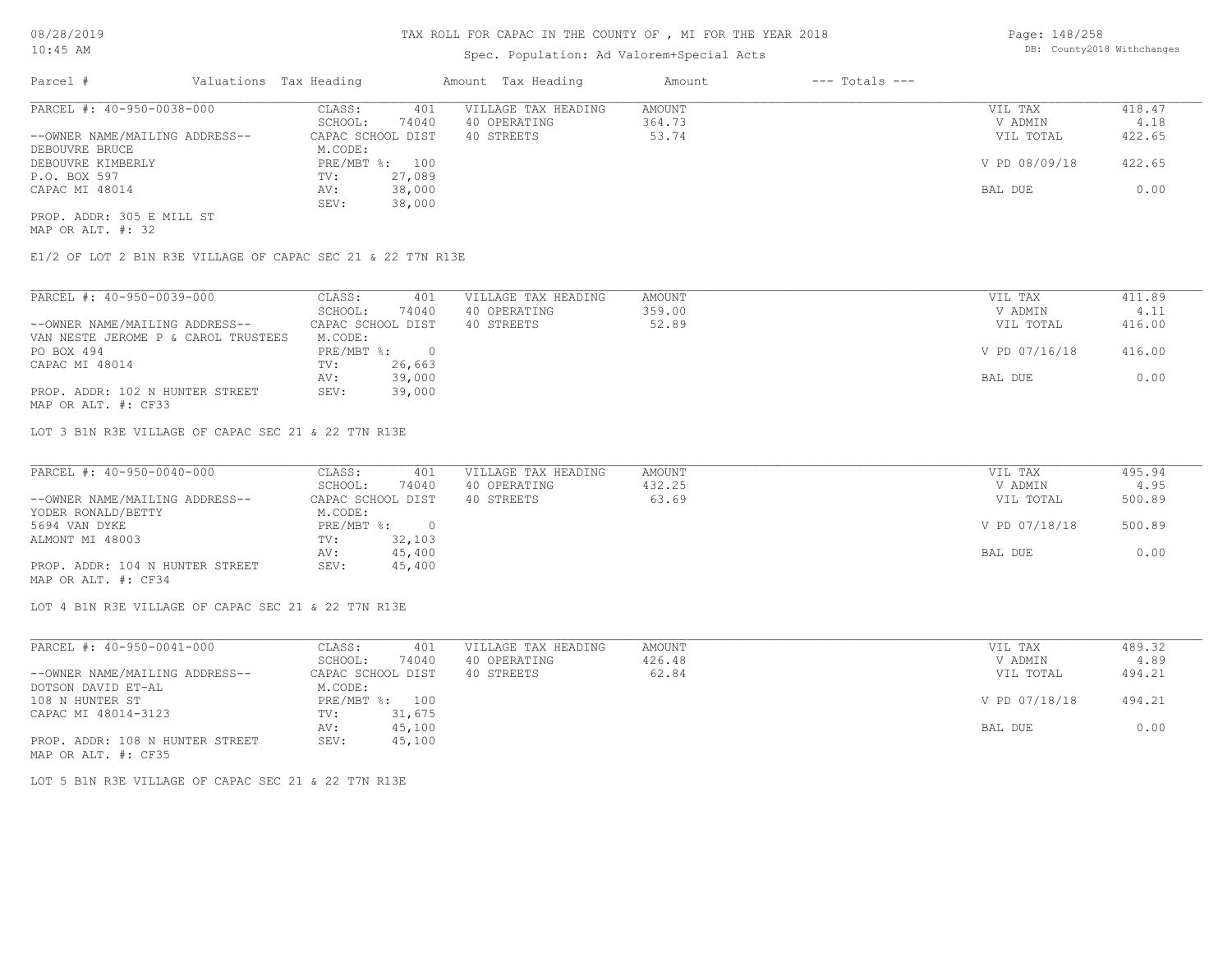# Spec. Population: Ad Valorem+Special Acts

| Page: 149/258 |                            |
|---------------|----------------------------|
|               | DB: County2018 Withchanges |

| Parcel #                        | Valuations Tax Heading |        | Amount Tax Heading  | Amount | $---$ Totals $---$ |               |        |
|---------------------------------|------------------------|--------|---------------------|--------|--------------------|---------------|--------|
| PARCEL #: 40-950-0042-000       | CLASS:                 | 401    | VILLAGE TAX HEADING | AMOUNT |                    | VIL TAX       | 675.17 |
|                                 | SCHOOL:                | 74040  | 40 OPERATING        | 588.46 |                    | V ADMIN       | 6.75   |
| --OWNER NAME/MAILING ADDRESS--  | CAPAC SCHOOL DIST      |        | 40 STREETS          | 86.71  |                    | VIL TOTAL     | 681.92 |
| MADAY MICHAEL G                 | M.CODE:                | COREL  |                     |        |                    |               |        |
| 302 E CHURCH ST                 | PRE/MBT %: 100         |        |                     |        |                    | V PD 09/07/18 | 681.92 |
| CAPAC MI 48014-3116             | TV:                    | 43,705 |                     |        |                    |               |        |
|                                 | AV:                    | 56,100 |                     |        |                    | BAL DUE       | 0.00   |
| PROP. ADDR: 302 E CHURCH STREET | SEV:                   | 56,100 |                     |        |                    |               |        |
| MAP OR ALT. #: CF36             |                        |        |                     |        |                    |               |        |

LOT 6 B1N R3E VILLAGE OF CAPAC SEC 21 & 22 T7N R13E

| PARCEL #: 40-950-0043-000      | 401<br>CLASS:     | VILLAGE TAX HEADING | AMOUNT | VIL TAX   | 242.28 |
|--------------------------------|-------------------|---------------------|--------|-----------|--------|
|                                | 74040<br>SCHOOL:  | 40 OPERATING        | 211.17 | V ADMIN   | 2.42   |
| --OWNER NAME/MAILING ADDRESS-- | CAPAC SCHOOL DIST | 40 STREETS          | 31.11  | VIL TOTAL | 244.70 |
| CUMMINGS HAROLD L/JANET S      | M.CODE:           |                     |        |           |        |
| 29665 PRATT RD.                | PRE/MBT %:        |                     |        | BAL DUE   | 244.70 |
| RICHMOND MI 48062              | 15,684<br>TV:     |                     |        |           |        |
|                                | AV:<br>24,900     |                     |        |           |        |
| PROP. ADDR: 107 N LESTER ST    | 24,900<br>SEV:    |                     |        |           |        |
| MAP OR ALT. #: CF37A           |                   |                     |        |           |        |

LOT 7 B1N R3E VILLAGE OF CAPAC SEC 21 & 22 T7N R13E

| PARCEL #: 40-950-0044-000      | CLASS:<br>401     | VILLAGE TAX HEADING | AMOUNT | VIL TAX       | 640.37 |
|--------------------------------|-------------------|---------------------|--------|---------------|--------|
|                                | 74040<br>SCHOOL:  | 40 OPERATING        | 558.13 | V ADMIN       | 6.40   |
| --OWNER NAME/MAILING ADDRESS-- | CAPAC SCHOOL DIST | 40 STREETS          | 82.24  | VIL TOTAL     | 646.77 |
| AMADOR MARY ANGELITA           | M.CODE:           |                     |        |               |        |
| 105 N LESTER ST                | PRE/MBT %: 100    |                     |        | V PD 09/13/18 | 646.77 |
| CAPAC MI 48014-3135            | 41,452<br>TV:     |                     |        |               |        |
|                                | 42,600<br>AV:     |                     |        | BAL DUE       | 0.00   |
| PROP. ADDR: 105 N LESTER ST    | 42,600<br>SEV:    |                     |        |               |        |
| MAP OR ALT. #: CF37B           |                   |                     |        |               |        |

LOT 8 B1N R3E VILLAGE OF CAPAC SEC 21 & 22 T7N R13E

| PARCEL #: 40-950-0045-000      | CLASS:     | 401               | VILLAGE TAX HEADING | AMOUNT | VIL TAX       | 471.20 |
|--------------------------------|------------|-------------------|---------------------|--------|---------------|--------|
|                                | SCHOOL:    | 74040             | 40 OPERATING        | 410.69 | V ADMIN       | 4.71   |
| --OWNER NAME/MAILING ADDRESS-- |            | CAPAC SCHOOL DIST | 40 STREETS          | 60.51  | VIL TOTAL     | 475.91 |
| TAYLOR EUGENE                  | M.CODE:    |                   |                     |        |               |        |
| TAYLOR SHERRIE                 | PRE/MBT %: |                   |                     |        | V PD 09/19/18 | 475.91 |
| 15819 ALMONT RD                | TV:        | 30,502            |                     |        |               |        |
| ALLENTON MI 48002              | AV:        | 44,000            |                     |        | BAL DUE       | 0.00   |
|                                | SEV:       | 44,000            |                     |        |               |        |
|                                |            |                   |                     |        |               |        |

MAP OR ALT. #: CF37C PROP. ADDR: 103 N LESTER ST

LOT 9 B1N R3E VILLAGE OF CAPAC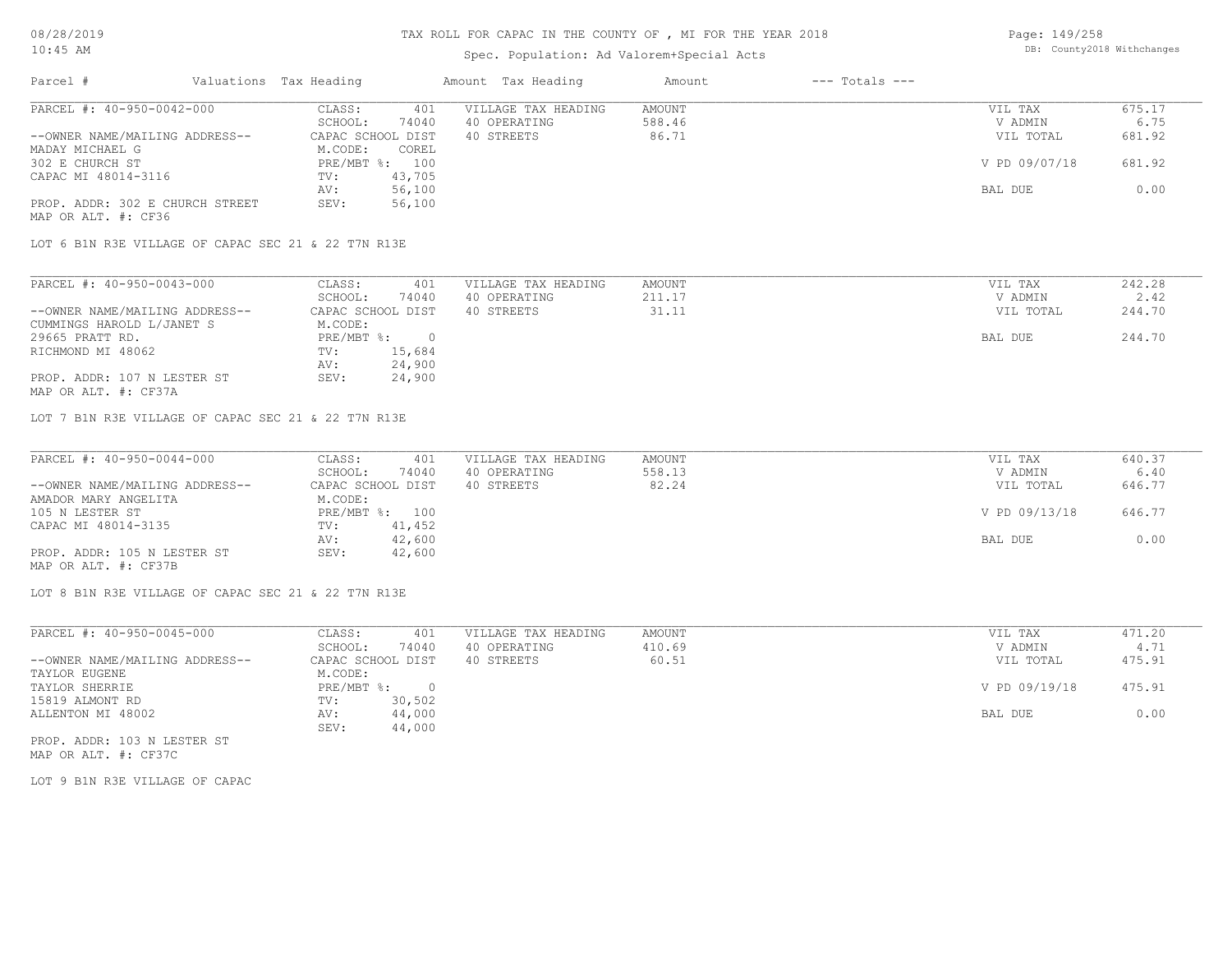# Spec. Population: Ad Valorem+Special Acts

Page: 150/258 DB: County2018 Withchanges

| Parcel #                       | Valuations Tax Heading |        | Amount Tax Heading  | Amount | $---$ Totals $---$ |               |        |
|--------------------------------|------------------------|--------|---------------------|--------|--------------------|---------------|--------|
| PARCEL #: 40-950-0046-000      | CLASS:                 | 401    | VILLAGE TAX HEADING | AMOUNT |                    | VIL TAX       | 398.70 |
|                                | SCHOOL:                | 74040  | 40 OPERATING        | 347.50 |                    | V ADMIN       | 3.98   |
| --OWNER NAME/MAILING ADDRESS-- | CAPAC SCHOOL DIST      |        | 40 STREETS          | 51.20  |                    | VIL TOTAL     | 402.68 |
| PRINTZ JOSEPH                  | M.CODE:                |        |                     |        |                    |               |        |
| PRATT LAURA                    | PRE/MBT %: 100         |        |                     |        |                    | V PD 07/18/18 | 402.68 |
| 101 N LESTER ST                | TV:                    | 25,809 |                     |        |                    |               |        |
| CAPAC MI 48014                 | AV:                    | 37,400 |                     |        |                    | BAL DUE       | 0.00   |
|                                | SEV:                   | 37,400 |                     |        |                    |               |        |
| PROP. ADDR: 101 N LESTER ST    |                        |        |                     |        |                    |               |        |

MAP OR ALT. #: CF37D

LOT 10 B1N R3E VILLAGE OF CAPAC SEC 21 & 22 T7N R13E

| PARCEL #: 40-950-0047-000      | CLASS:            | 401      | VILLAGE TAX HEADING | AMOUNT | VIL TAX       | 578.31 |
|--------------------------------|-------------------|----------|---------------------|--------|---------------|--------|
|                                | SCHOOL:           | 74040    | 40 OPERATING        | 504.04 | V ADMIN       | 5.78   |
| --OWNER NAME/MAILING ADDRESS-- | CAPAC SCHOOL DIST |          | 40 STREETS          | 74.27  | VIL TOTAL     | 584.09 |
| HILL MARCELLA H                | M.CODE:           |          |                     |        |               |        |
| 14660 KOEHN RD                 | PRE/MBT %:        | $\Omega$ |                     |        | V PD 08/09/18 | 584.09 |
| CAPAC MI 48014                 | TV:               | 37,435   |                     |        |               |        |
|                                | AV:               | 52,100   |                     |        | BAL DUE       | 0.00   |
| PROP. ADDR: 307 E MILL ST      | SEV:              | 52,100   |                     |        |               |        |

MAP OR ALT. #: CF38

LOT 11 B1N R3E VILLAGE OF CAPAC SEC 21 & 22 T7N R13E

| PARCEL #: 40-950-0048-000      | CLASS:<br>401     | VILLAGE TAX HEADING | AMOUNT | VIL TAX       | 536.76 |
|--------------------------------|-------------------|---------------------|--------|---------------|--------|
|                                | 74040<br>SCHOOL:  | 40 OPERATING        | 467.83 | V ADMIN       | 5.36   |
| --OWNER NAME/MAILING ADDRESS-- | CAPAC SCHOOL DIST | 40 STREETS          | 68.93  | VIL TOTAL     | 542.12 |
| RICHEY THERESA                 | M.CODE:<br>MCOOP  |                     |        |               |        |
| 309 E MILL ST                  | PRE/MBT %: 100    |                     |        | V PD 09/13/18 | 542.12 |
| CAPAC MI 48014                 | 34,746<br>TV:     |                     |        |               |        |
|                                | 48,500<br>AV:     |                     |        | BAL DUE       | 0.00   |
| PROP. ADDR: 309 E MILL ST      | 48,500<br>SEV:    |                     |        |               |        |
|                                |                   |                     |        |               |        |

MAP OR ALT. #: CF39

LOT 12 B1N R3E VILLAGE OF CAPAC

| PARCEL #: 40-950-0049-000      | CLASS:<br>201     | VILLAGE TAX HEADING<br>AMOUNT | VIL TAX       | 1,906.36 |
|--------------------------------|-------------------|-------------------------------|---------------|----------|
|                                | 74040<br>SCHOOL:  | 1,661.54<br>40 OPERATING      | V ADMIN       | 19.06    |
| --OWNER NAME/MAILING ADDRESS-- | CAPAC SCHOOL DIST | 244.82<br>40 STREETS          | VIL TOTAL     | 1,925.42 |
| SDJT, LLC                      | M.CODE:           |                               |               |          |
| 10 S MAIN ST                   | $PRE/MBT$ %:      |                               | V PD 09/19/18 | 1,925.42 |
| YALE MI 48097-3316             | 123,402<br>TV:    |                               |               |          |
|                                | 132,300<br>AV:    |                               | BAL DUE       | 0.00     |
| PROP. ADDR: 202 N MAIN ST      | 132,300<br>SEV:   |                               |               |          |
| MAP OR ALT. #: CF40            |                   |                               |               |          |

LOT 1 & S 7 FT OF LOT 2 B2N R1E VILLAGE OF CAPAC SEC 21 & 22 T7N R13E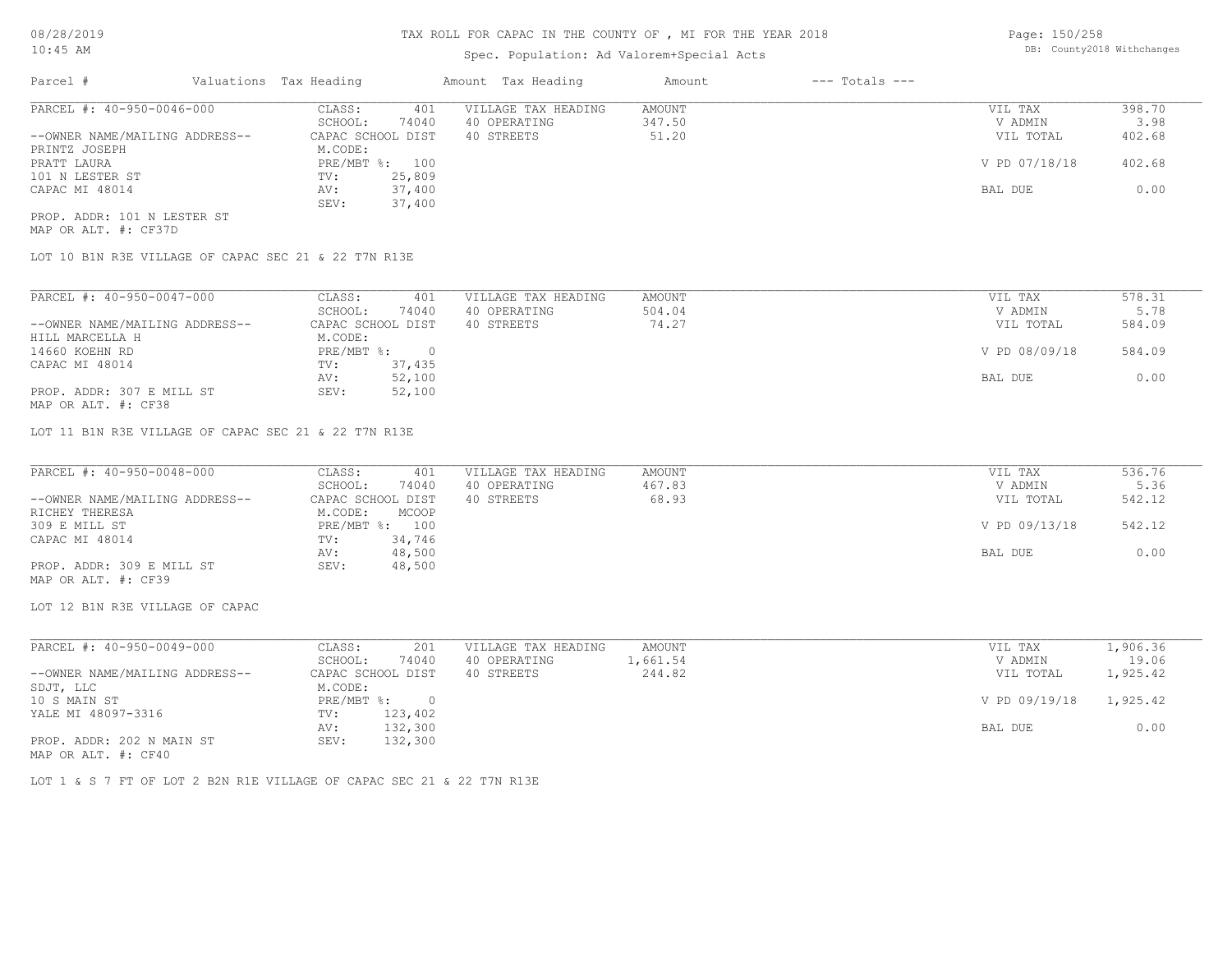# Spec. Population: Ad Valorem+Special Acts

| Page: 151/258 |                            |
|---------------|----------------------------|
|               | DB: County2018 Withchanges |

| Parcel #                       | Valuations Tax Heading |         | Amount Tax Heading  | Amount   | $---$ Totals $---$ |               |          |
|--------------------------------|------------------------|---------|---------------------|----------|--------------------|---------------|----------|
| PARCEL #: 40-950-0050-000      | CLASS:                 | 201     | VILLAGE TAX HEADING | AMOUNT   |                    | VIL TAX       | 7,385.87 |
|                                | SCHOOL:                | 74040   | 40 OPERATING        | 6,437.33 |                    | V ADMIN       | 73.85    |
| --OWNER NAME/MAILING ADDRESS-- | CAPAC SCHOOL DIST      |         | 40 STREETS          | 948.54   |                    | VIL TOTAL     | 7,459.72 |
| LAKESTONE BANK & TRUST         | M.CODE:                |         |                     |          |                    |               |          |
| FKA: CAPAC STATE SAVINGS BANK  | PRE/MBT %:             |         |                     |          |                    | V PD 07/30/18 | 7,459.72 |
| 83 W NEPESSING ST P.O BOX 250  | TV:                    | 478,097 |                     |          |                    |               |          |
| LAPEER MI 48446                | AV:                    | 506,000 |                     |          |                    | BAL DUE       | 0.00     |
|                                | SEV:                   | 506,000 |                     |          |                    |               |          |
| PROP. ADDR: 206 N MAIN ST      |                        |         |                     |          |                    |               |          |

MAP OR ALT. #: CF41/43

LOT 2 EXC S 7', LOTS 3,4,5 & E 50' OF LOT 6B2N R1E VILLAGE OF CAPAC

| PARCEL #: 40-950-0052-000      | CLASS:                    | 401               | VILLAGE TAX HEADING | AMOUNT | VIL TAX       | 461.33 |
|--------------------------------|---------------------------|-------------------|---------------------|--------|---------------|--------|
|                                | SCHOOL:                   | 74040             | 40 OPERATING        | 402.09 | V ADMIN       | 4.61   |
| --OWNER NAME/MAILING ADDRESS-- |                           | CAPAC SCHOOL DIST | 40 STREETS          | 59.24  | VIL TOTAL     | 465.94 |
| VOELKER RITA                   | M.CODE:                   |                   |                     |        |               |        |
| 214 N MAIN ST                  | $PRE/MBT$ $\frac{1}{6}$ : | 100               |                     |        | V PD 08/30/18 | 465.94 |
| CAPAC MI 48014                 | TV:                       | 29,863            |                     |        |               |        |
|                                | AV:                       | 41,700            |                     |        | BAL DUE       | 0.00   |
| PROP. ADDR: 214 N MAIN ST      | SEV:                      | 41,700            |                     |        |               |        |
| $\frac{1}{2}$                  |                           |                   |                     |        |               |        |

MAP OR ALT. #: CF44/45

LOT 6 EXC THE E 50 FT THEREOF B2N R1E VILLAGE OF CAPAC SEC 21 & 22 T7N R13E

| PARCEL #: 40-950-0054-000      | CLASS:<br>705     | VILLAGE TAX HEADING | AMOUNT | VIL TAX   | 0.00 |
|--------------------------------|-------------------|---------------------|--------|-----------|------|
|                                | 74040<br>SCHOOL:  | 40 OPERATING        | 0.00   | V ADMIN   | 0.00 |
| --OWNER NAME/MAILING ADDRESS-- | CAPAC SCHOOL DIST | 40 STREETS          | 0.00   | VIL TOTAL | 0.00 |
| VERIZON COMMUNICATIONS INC     | M.CODE:           |                     |        |           |      |
| FKA: GERERAL TELE CO OF MICH   | PRE/MBT %:        |                     |        | BAL DUE   | 0.00 |
| FTD01B21                       | TV:               |                     |        |           |      |
| P.O.BOX 619015                 | AV:               |                     |        |           |      |
| DALLAS TX 75261-9015           | SEV:              |                     |        |           |      |
|                                |                   |                     |        |           |      |

MAP OR ALT. #: CF46 PROP. ADDR: 106 E ALDRICH STREET

R13E W1/2 OF LOT 7 & W 1/2 OF LOT 8 EXC S 35 FT B2N R1E VILLAGE OF CAPAC SEC 21 & 22 T7N

| PARCEL #: 40-950-0055-000      | 705<br>CLASS:     | VILLAGE TAX HEADING | AMOUNT | VIL TAX   | 0.00 |
|--------------------------------|-------------------|---------------------|--------|-----------|------|
|                                | 74040<br>SCHOOL:  | 40 OPERATING        | 0.00   | V ADMIN   | 0.00 |
| --OWNER NAME/MAILING ADDRESS-- | CAPAC SCHOOL DIST | 40 STREETS          | 0.00   | VIL TOTAL | 0.00 |
| VERIZON COMMUNICATIONS INC     | M.CODE:           |                     |        |           |      |
| FKA: GENERAL TELE CO OF MICH   | PRE/MBT %:        |                     |        | BAL DUE   | 0.00 |
| FTD01B21                       | TV:               |                     |        |           |      |
| P.O. BOX 619015                | AV:               |                     |        |           |      |
| DALLAS TX 75261-9015           | SEV:              |                     |        |           |      |
|                                |                   |                     |        |           |      |

MAP OR ALT. #: CF47 PROP. ADDR: 106 E ALDRICH STREET

OF CAPAC SEC 21 & 22 T7N R13E W50 FT OF N 15 FT OF LOT 9 & W 50 FT OF S 35 FT OF W 1/2 OF LOT 8 B2N R1E VILLAGE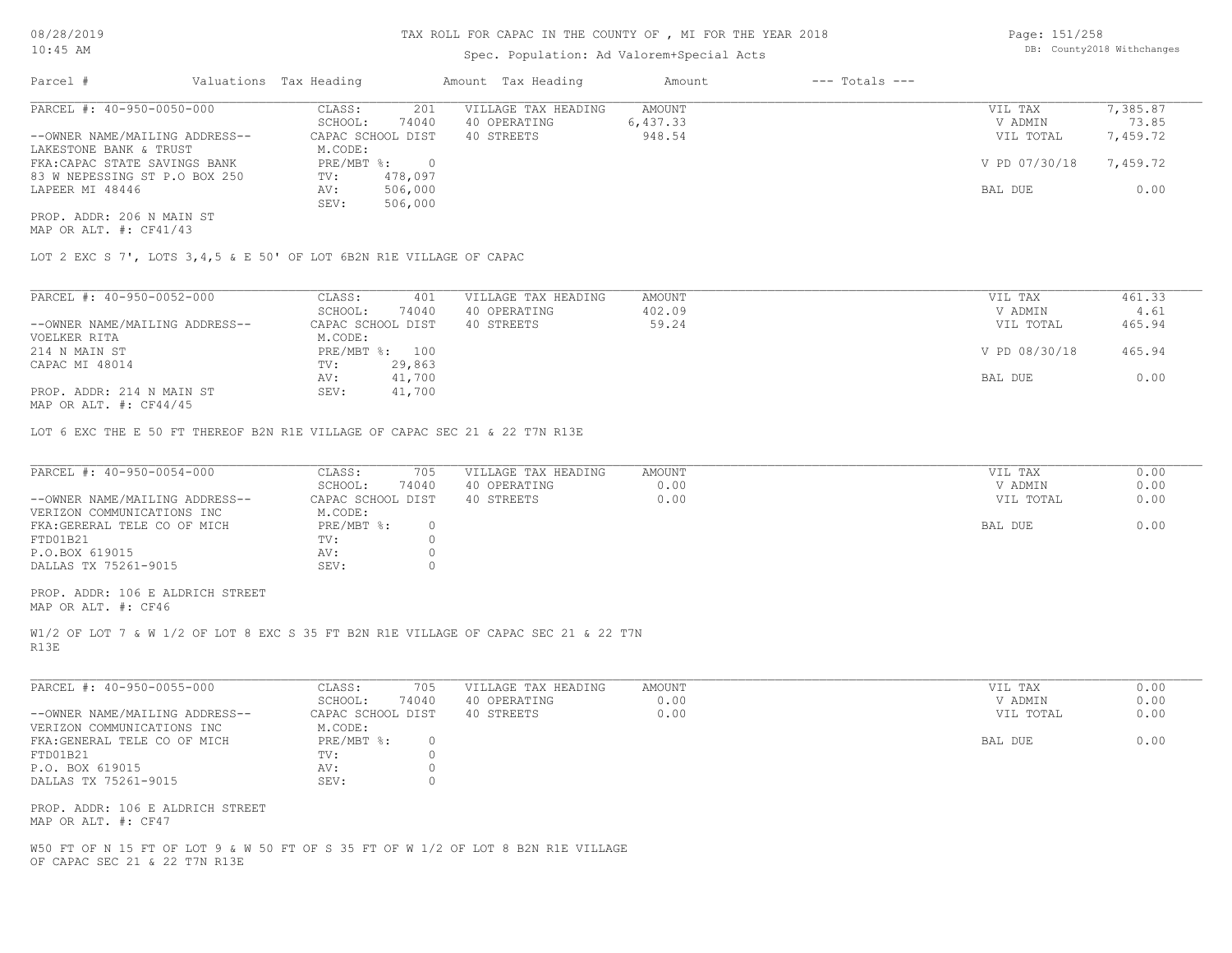# Spec. Population: Ad Valorem+Special Acts

| Page: 152/258 |                            |
|---------------|----------------------------|
|               | DB: County2018 Withchanges |

| Parcel #                                               |  | Valuations Tax Heading |                | Amount Tax Heading                                                                | Amount | $---$ Totals $---$ |               |        |
|--------------------------------------------------------|--|------------------------|----------------|-----------------------------------------------------------------------------------|--------|--------------------|---------------|--------|
| PARCEL #: 40-950-0056-000                              |  | CLASS:                 | 401            | VILLAGE TAX HEADING                                                               | AMOUNT |                    | VIL TAX       | 416.32 |
|                                                        |  | SCHOOL:                | 74040          | 40 OPERATING                                                                      | 362.86 |                    | V ADMIN       | 4.16   |
| --OWNER NAME/MAILING ADDRESS--                         |  | CAPAC SCHOOL DIST      |                | 40 STREETS                                                                        | 53.46  |                    | VIL TOTAL     | 420.48 |
| SCHOCKE GRACE C                                        |  | M.CODE:                | COREL          |                                                                                   |        |                    |               |        |
| 108 E ALDRICH ST                                       |  |                        | PRE/MBT %: 100 |                                                                                   |        |                    | V PD 09/07/18 | 420.48 |
| CAPAC MI 48014-1700                                    |  | TV:                    | 26,950         |                                                                                   |        |                    |               |        |
|                                                        |  | AV:                    | 40,000         |                                                                                   |        |                    | BAL DUE       | 0.00   |
| PROP. ADDR: 108 E ALDRICH STREET                       |  | SEV:                   | 40,000         |                                                                                   |        |                    |               |        |
| MAP OR ALT. #: CF48                                    |  |                        |                |                                                                                   |        |                    |               |        |
| OF LOT 9 B2N R1E VILLAGE OF CAPAC SEC 21 & 22 T7N R13E |  |                        |                | E1/2 OF LOTS 7 & 8 & E 25 FT OF W 75 FT OF S 35 FT OF LOT 8 & N 15 FT OF E 100 FT |        |                    |               |        |
| PARCEL #: 40-950-0057-000                              |  | CLASS:                 | 401            | VILLAGE TAX HEADING                                                               | AMOUNT |                    | VIL TAX       | 579.97 |
|                                                        |  | SCHOOL:                | 74040          | 40 OPERATING                                                                      | 505.49 |                    | V ADMIN       | 5.79   |
| --OWNER NAME/MAILING ADDRESS--                         |  | CAPAC SCHOOL DIST      |                | 40 STREETS                                                                        | 74.48  |                    | VIL TOTAL     | 585.76 |
|                                                        |  |                        |                |                                                                                   |        |                    |               |        |

| WILLIAMS RANDY              | M.CODE:        | COREL  |               |        |
|-----------------------------|----------------|--------|---------------|--------|
| 205 N WALKER ST             | PRE/MBT %: 100 |        | V PD 09/07/18 | 585.76 |
| CAPAC MI 48014-3170         | TV:            | 37,543 |               |        |
|                             | AV:            | 54,200 | BAL DUE       | 0.00   |
| PROP. ADDR: 205 N WALKER ST | SEV:           | 54,200 |               |        |

MAP OR ALT. #: CF49

#### SEC 21 & 22 T7N R13E LOT 9 EXC THE N 15 FT THEREOF B2N R1E VILLAGE OF CAPAC

| PARCEL #: 40-950-0058-000      | CLASS:<br>401     | VILLAGE TAX HEADING | AMOUNT | VIL TAX       | 453.11 |
|--------------------------------|-------------------|---------------------|--------|---------------|--------|
|                                | 74040<br>SCHOOL:  | 40 OPERATING        | 394.92 | V ADMIN       | 4.53   |
| --OWNER NAME/MAILING ADDRESS-- | CAPAC SCHOOL DIST | 40 STREETS          | 58.19  | VIL TOTAL     | 457.64 |
| SMITH JANICE                   | M.CODE:           |                     |        |               |        |
| 203 N WALKER ST                | PRE/MBT %: 100    |                     |        | V PD 09/10/18 | 457.64 |
| CAPAC MI 48014-3170            | 29,331<br>TV:     |                     |        |               |        |
|                                | 41,900<br>AV:     |                     |        | BAL DUE       | 0.00   |
| PROP. ADDR: 203 N WALKER ST    | 41,900<br>SEV:    |                     |        |               |        |

MAP OR ALT. #: CF50

LOT 10 B2N R1E VILLAGE OF CAPAC

| PARCEL #: 40-950-0059-000                        | CLASS:            | 703   | VILLAGE TAX HEADING | AMOUNT | VIL TAX<br>0.00   |
|--------------------------------------------------|-------------------|-------|---------------------|--------|-------------------|
|                                                  | SCHOOL:           | 74040 | 40 OPERATING        | 0.00   | 0.00<br>V ADMIN   |
| --OWNER NAME/MAILING ADDRESS--                   | CAPAC SCHOOL DIST |       | 40 STREETS          | 0.00   | 0.00<br>VIL TOTAL |
| VILLAGE OF CAPAC                                 | M.CODE:           |       |                     |        |                   |
| 131 N MAIN                                       | PRE/MBT %:        |       |                     |        | 0.00<br>BAL DUE   |
| CAPAC MI 48014                                   | TV:               |       |                     |        |                   |
|                                                  | AV:               |       |                     |        |                   |
| PROP. ADDR: 103 E CHURCH STREET<br>$\frac{1}{2}$ | SEV:              |       |                     |        |                   |

MAP OR ALT. #: CF51A

LOT 11 EXC S 8' OF W 100' B2N R1E VILLAGE OF CAPAC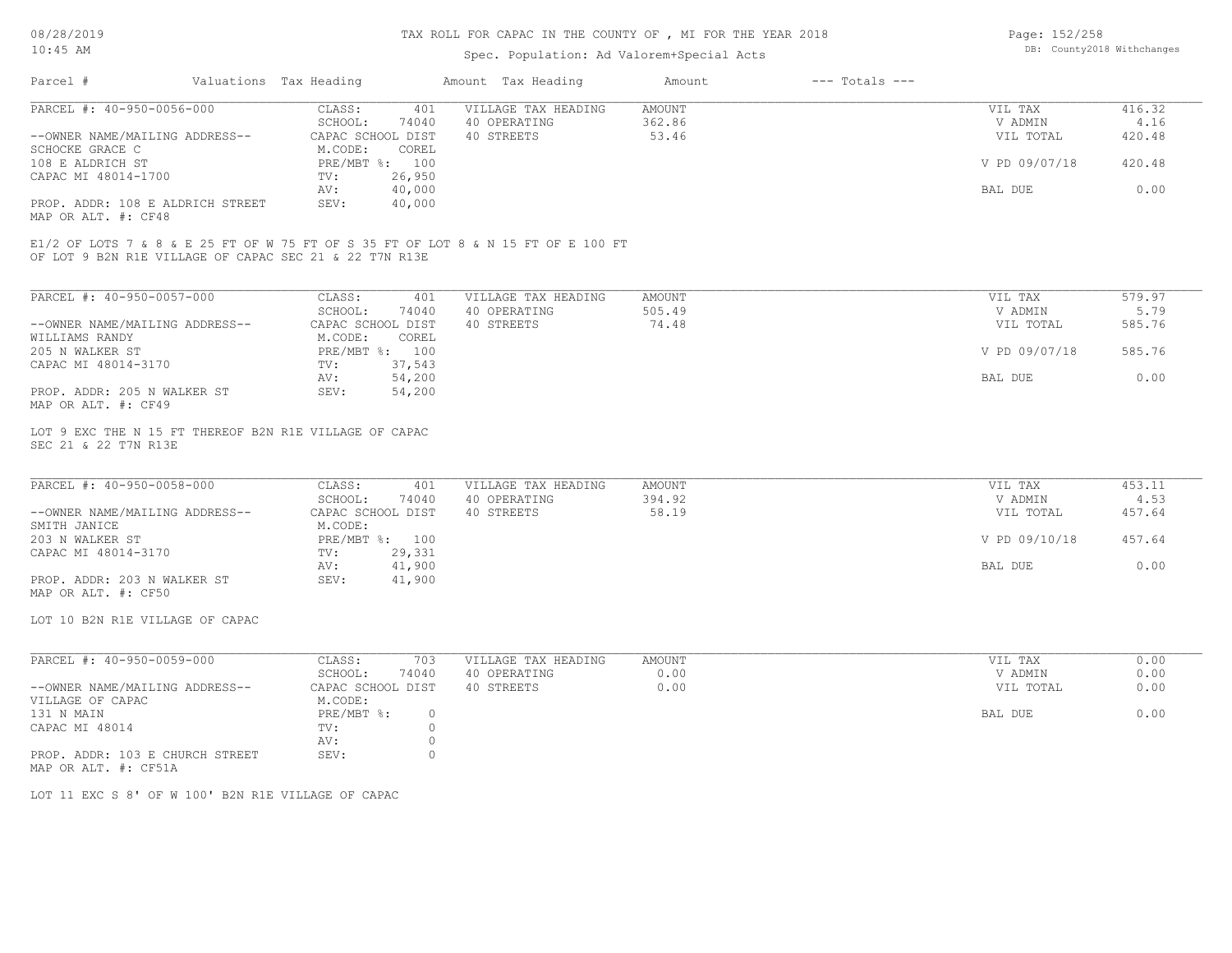### TAX ROLL FOR CAPAC IN THE COUNTY OF , MI FOR THE YEAR 2018

# Spec. Population: Ad Valorem+Special Acts

Page: 153/258 DB: County2018 Withchanges

| Parcel #                        | Valuations Tax Heading |        | Amount Tax Heading  | Amount | $---$ Totals $---$ |               |       |
|---------------------------------|------------------------|--------|---------------------|--------|--------------------|---------------|-------|
| PARCEL #: 40-950-0060-000       | CLASS:                 | 402    | VILLAGE TAX HEADING | AMOUNT |                    | VIL TAX       | 87.97 |
|                                 | SCHOOL:                | 74040  | 40 OPERATING        | 76.68  |                    | V ADMIN       | 0.87  |
| --OWNER NAME/MAILING ADDRESS--  | CAPAC SCHOOL DIST      |        | 40 STREETS          | 11.29  |                    | VIL TOTAL     | 88.84 |
| SDJT, LLC                       | M.CODE:                |        |                     |        |                    |               |       |
| 10 S MAIN ST                    | $PRE/MBT$ %:           |        |                     |        |                    | V PD 09/19/18 | 88.84 |
| YALE MI 48097                   | TV:                    | 5,695  |                     |        |                    |               |       |
|                                 | AV:                    | 21,800 |                     |        |                    | BAL DUE       | 0.00  |
| PROP. ADDR: 103 E CHURCH STREET | SEV:                   | 21,800 |                     |        |                    |               |       |
| MAP OR ALT. #: CF51B            |                        |        |                     |        |                    |               |       |

S8' OF W 100' OF LOT 11 & W 100' OF LOT 12 B2N R1E VILLAGE OF CAPAC

| PARCEL #: 40-950-0061-000      | CLASS:<br>401     | VILLAGE TAX HEADING | AMOUNT | VIL TAX       | 371.36 |
|--------------------------------|-------------------|---------------------|--------|---------------|--------|
|                                | 74040<br>SCHOOL:  | 40 OPERATING        | 323.67 | V ADMIN       | 3.71   |
| --OWNER NAME/MAILING ADDRESS-- | CAPAC SCHOOL DIST | 40 STREETS          | 47.69  | VIL TOTAL     | 375.07 |
| HOMETOWN RENTALS, LLC          | 00LSB<br>M.CODE:  |                     |        |               |        |
| P.O. BOX 614                   | PRE/MBT %:        |                     |        | V PD 08/09/18 | 375.07 |
| CAPAC MI 48014                 | 24,039<br>TV:     |                     |        |               |        |
|                                | 34,100<br>AV:     |                     |        | BAL DUE       | 0.00   |
| PROP. ADDR: 201 N WALKER ST    | 34,100<br>SEV:    |                     |        |               |        |
| MAP OR ALT. #: CF51C           |                   |                     |        |               |        |

THE E 50 FT OF LOT 12 B2N R1E VILLAGE OF CAPAC

| PARCEL #: 40-950-0062-000       | CLASS:<br>401     | VILLAGE TAX HEADING | AMOUNT | VIL TAX   | 736.50 |
|---------------------------------|-------------------|---------------------|--------|-----------|--------|
|                                 | 74040<br>SCHOOL:  | 40 OPERATING        | 641.92 | V ADMIN   | 7.36   |
| --OWNER NAME/MAILING ADDRESS--  | CAPAC SCHOOL DIST | 40 STREETS          | 94.58  | VIL TOTAL | 743.86 |
| K.C.MANAGEMENT, LLC             | M.CODE:           |                     |        |           |        |
| 7675 SAYLES RD                  | PRE/MBT %:        |                     |        | BAL DUE   | 743.86 |
| YALE MI 48097                   | 47,675<br>TV:     |                     |        |           |        |
|                                 | 66,800<br>AV:     |                     |        |           |        |
| PROP. ADDR: 203 E CHURCH STREET | 66,800<br>SEV:    |                     |        |           |        |
| MAP OR ALT. #: CF52             |                   |                     |        |           |        |

LOT 1 B2N R2E VILLAGE OF CAPAC SEC 21 & 22 T7N R13E

| PARCEL #: 40-950-0063-000      | CLASS:     | 401               | VILLAGE TAX HEADING | AMOUNT | VIL TAX       | 729.91 |
|--------------------------------|------------|-------------------|---------------------|--------|---------------|--------|
|                                | SCHOOL:    | 74040             | 40 OPERATING        | 636.17 | V ADMIN       | 7.29   |
| --OWNER NAME/MAILING ADDRESS-- |            | CAPAC SCHOOL DIST | 40 STREETS          | 93.74  | VIL TOTAL     | 737.20 |
| IRONSIDE JASON                 | M.CODE:    |                   |                     |        |               |        |
| 204 N WALKER ST                | PRE/MBT %: | 100               |                     |        | V PD 07/18/18 | 737.20 |
| CAPAC MI 48014-3169            | TV:        | 47,248            |                     |        |               |        |
|                                | AV:        | 65,300            |                     |        | BAL DUE       | 0.00   |
| PROP. ADDR: 204 N WALKER ST    | SEV:       | 65,300            |                     |        |               |        |
| MAP OR ALT. #: CF53            |            |                   |                     |        |               |        |

LOT 2 B2N R2E VILLAGE OF CAPAC SEC 21 & 22 T7N R13E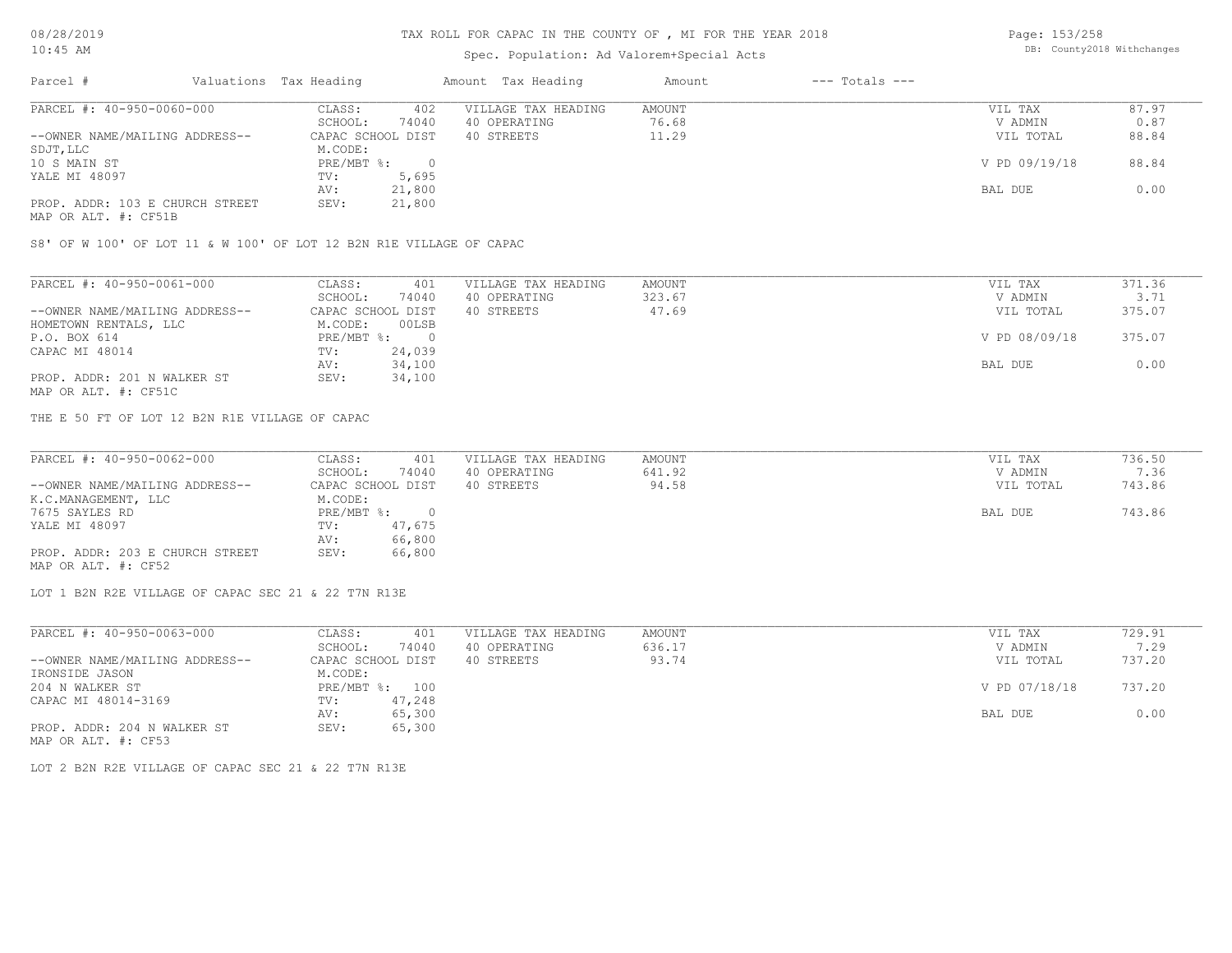## Spec. Population: Ad Valorem+Special Acts

| Page: 154/258 |                            |
|---------------|----------------------------|
|               | DB: County2018 Withchanges |

| Parcel #                       | Valuations Tax Heading |        | Amount Tax Heading  | Amount | $---$ Totals $---$ |               |        |
|--------------------------------|------------------------|--------|---------------------|--------|--------------------|---------------|--------|
| PARCEL #: 40-950-0064-000      | CLASS:                 | 401    | VILLAGE TAX HEADING | AMOUNT |                    | VIL TAX       | 648.26 |
|                                | SCHOOL:                | 74040  | 40 OPERATING        | 565.01 |                    | V ADMIN       | 6.48   |
| --OWNER NAME/MAILING ADDRESS-- | CAPAC SCHOOL DIST      |        | 40 STREETS          | 83.25  |                    | VIL TOTAL     | 654.74 |
| LOPEZ ALEXANDER                | M.CODE:                | COREL  |                     |        |                    |               |        |
| 206 N WALKER ST                | PRE/MBT %: 100         |        |                     |        |                    | V PD 09/07/18 | 654.74 |
| CAPAC MI 48014                 | TV:                    | 41,963 |                     |        |                    |               |        |
|                                | AV:                    | 44,800 |                     |        |                    | BAL DUE       | 0.00   |
| PROP. ADDR: 206 N WALKER ST    | SEV:                   | 44,800 |                     |        |                    |               |        |
|                                |                        |        |                     |        |                    |               |        |

MAP OR ALT. #: CF54

LOT 3 & THE S 8 FT OF LOT 4 B2N R2E VILLAGE OF CAPAC SEC 21 & 22 T7N R13E

| PARCEL #: 40-950-0065-000      | CLASS:<br>401     | VILLAGE TAX HEADING | AMOUNT | VIL TAX       | 439.47 |
|--------------------------------|-------------------|---------------------|--------|---------------|--------|
|                                | 74040<br>SCHOOL:  | 40 OPERATING        | 383.03 | V ADMIN       | 4.39   |
| --OWNER NAME/MAILING ADDRESS-- | CAPAC SCHOOL DIST | 40 STREETS          | 56.44  | VIL TOTAL     | 443.86 |
| GUERRERO SANTOS                | M.CODE:           |                     |        |               |        |
| 208 N WALKER ST                | PRE/MBT %: 100    |                     |        | V PD 08/09/18 | 443.86 |
| Capac MI 48014                 | 28,448<br>TV:     |                     |        |               |        |
|                                | 39,900<br>AV:     |                     |        | BAL DUE       | 0.00   |
| PROP. ADDR: 208 N WALKER ST    | 39,900<br>SEV:    |                     |        |               |        |
| MAP OR ALT. #: CF55            |                   |                     |        |               |        |

N50 FT OF THE S 58 FT OF LOT 4 B2N R2E VILLAGE OF CAPAC SEC 21 & 22 T7N R13E

| PARCEL #: 40-950-0066-000      | CLASS:<br>401     | VILLAGE TAX HEADING | AMOUNT | VIL TAX   | 369.05 |
|--------------------------------|-------------------|---------------------|--------|-----------|--------|
|                                | 74040<br>SCHOOL:  | 40 OPERATING        | 321.66 | V ADMIN   | 3.69   |
| --OWNER NAME/MAILING ADDRESS-- | CAPAC SCHOOL DIST | 40 STREETS          | 47.39  | VIL TOTAL | 372.74 |
| EDIE TIMOTHY II                | M.CODE:           |                     |        |           |        |
| 210 N WALKER ST                | PRE/MBT %: 100    |                     |        | BAL DUE   | 372.74 |
| CAPAC MI 48014-3169            | 23,890<br>TV:     |                     |        |           |        |
|                                | 33,600<br>AV:     |                     |        |           |        |
| PROP. ADDR: 210 N WALKER ST    | 33,600<br>SEV:    |                     |        |           |        |
| MAD OD ATTL #: CESS            |                   |                     |        |           |        |

MAP OR ALT. #: CF56

N17 FT OF LOT 4 & THE S 1/2 OF LOT 5 B2N R2E VILLAGE OF CAPAC SEC 21 & 22 T7N R13E

| PARCEL #: 40-950-0067-000      | CLASS:            | 401      | VILLAGE TAX HEADING | AMOUNT | VIL TAX       | 621.10 |
|--------------------------------|-------------------|----------|---------------------|--------|---------------|--------|
|                                | SCHOOL:           | 74040    | 40 OPERATING        | 541.34 | V ADMIN       | 6.21   |
| --OWNER NAME/MAILING ADDRESS-- | CAPAC SCHOOL DIST |          | 40 STREETS          | 79.76  | VIL TOTAL     | 627.31 |
| BACON, DONN B                  | M.CODE:           |          |                     |        |               |        |
| 5370 RATTLE RUN RD             | PRE/MBT %:        | $\Omega$ |                     |        | V PD 09/13/18 | 627.31 |
| SAINT CLAIR MI 48079           | TV:               | 40,205   |                     |        |               |        |
|                                | AV:               | 54,600   |                     |        | BAL DUE       | 0.00   |
| PROP. ADDR: 212 N WALKER ST    | SEV:              | 54,600   |                     |        |               |        |

MAP OR ALT. #: CF57

SEC 21 & 22 T7N R13E N1/2 OF LOT 5 & ALL OF LOT 6 B2N R2E VILLAGE OF CAPAC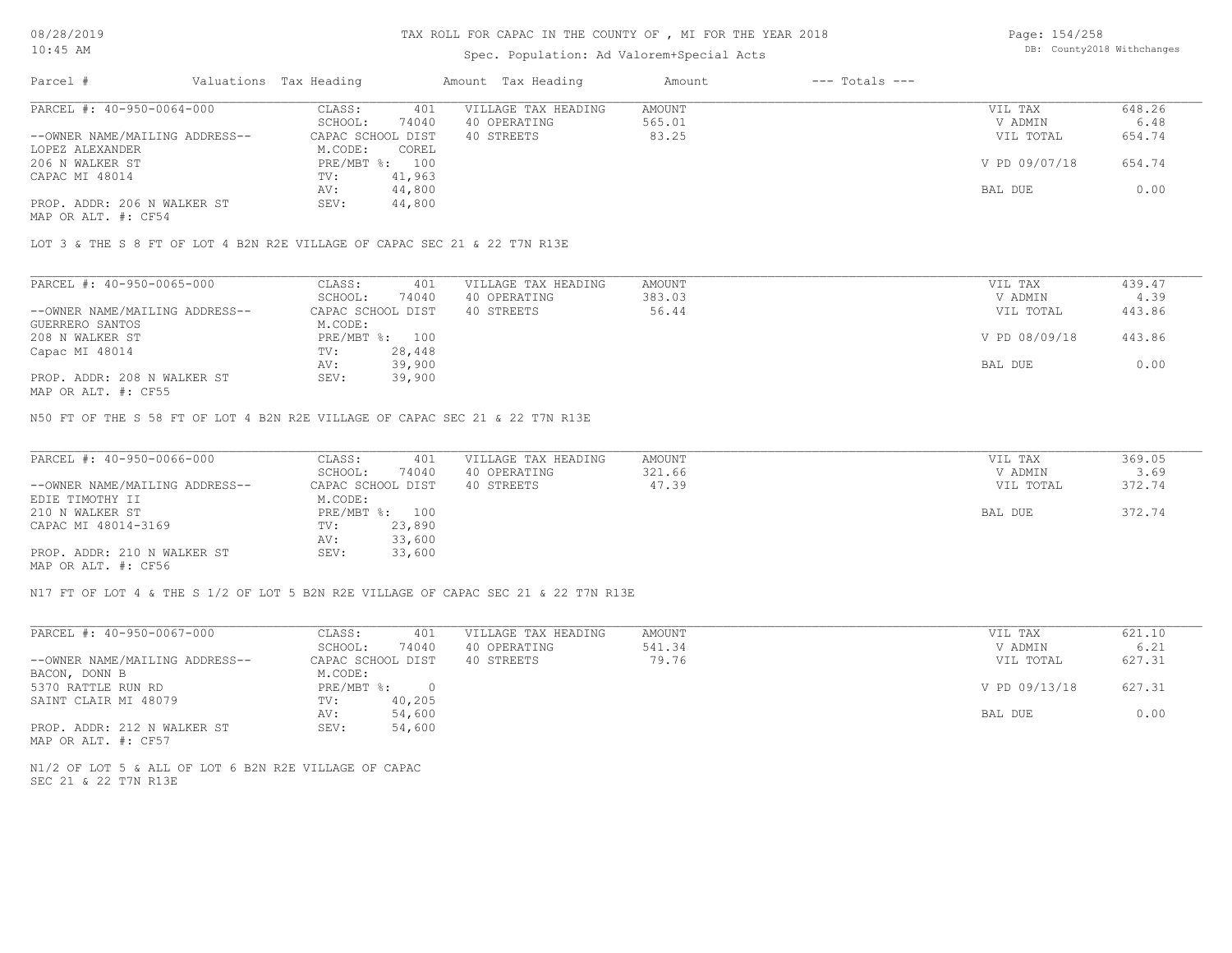# Spec. Population: Ad Valorem+Special Acts

Page: 155/258 DB: County2018 Withchanges

| Parcel #                         | Valuations Tax Heading    |        | Amount Tax Heading  | Amount | $---$ Totals $---$ |               |        |
|----------------------------------|---------------------------|--------|---------------------|--------|--------------------|---------------|--------|
| PARCEL #: 40-950-0068-000        | CLASS:                    | 401    | VILLAGE TAX HEADING | AMOUNT |                    | VIL TAX       | 558.53 |
|                                  | SCHOOL:                   | 74040  | 40 OPERATING        | 486.80 |                    | V ADMIN       | 5.58   |
| --OWNER NAME/MAILING ADDRESS--   | CAPAC SCHOOL DIST         |        | 40 STREETS          | 71.73  |                    | VIL TOTAL     | 564.11 |
| HOOVER JAMES A                   | M.CODE:                   |        |                     |        |                    |               |        |
| HOOVER JANE L                    | $PRE/MBT$ $\frac{1}{6}$ : | $\Box$ |                     |        |                    | V PD 09/13/18 | 564.11 |
| 5997 STERLING RD                 | TV:                       | 36,155 |                     |        |                    |               |        |
| CAPAC MI 48014-3102              | AV:                       | 52,000 |                     |        |                    | BAL DUE       | 0.00   |
|                                  | SEV:                      | 52,000 |                     |        |                    |               |        |
| PROP. ADDR: 208 E ALDRICH STREET |                           |        |                     |        |                    |               |        |

MAP OR ALT. #: CF58

LOT 7 & THE N 15 FT OF LOT 8 B2N R2E VILLAGE OF CAPAC

| PARCEL #: 40-950-0069-000       | CLASS:     | 401               | VILLAGE TAX HEADING | AMOUNT | 486.05<br>VIL TAX       |
|---------------------------------|------------|-------------------|---------------------|--------|-------------------------|
|                                 | SCHOOL:    | 74040             | 40 OPERATING        | 423.63 | 4.86<br>V ADMIN         |
| --OWNER NAME/MAILING ADDRESS--  |            | CAPAC SCHOOL DIST | 40 STREETS          | 62.42  | 490.91<br>VIL TOTAL     |
| HOOVER JAMES A.                 | M.CODE:    |                   |                     |        |                         |
| HOOVER JANE L                   | PRE/MBT %: | $\cap$            |                     |        | V PD 09/13/18<br>490.91 |
| 5997 STERLING RD                | TV:        | 31,463            |                     |        |                         |
| CAPAC MI 48014                  | AV:        | 42,800            |                     |        | 0.00<br>BAL DUE         |
|                                 | SEV:       | 42,800            |                     |        |                         |
| PROP. ADDR: 207 N HUNTER STREET |            |                   |                     |        |                         |

MAP OR ALT. #: CF59

LOT 8 EXC THE N 15 FT THEREOF B2N R2E VILLAGE OF CAPAC SEC 21 & 22 T7N R13E

| PARCEL #: 40-950-0070-000       | CLASS:<br>401     | VILLAGE TAX HEADING | AMOUNT | VIL TAX   | 488.11 |
|---------------------------------|-------------------|---------------------|--------|-----------|--------|
|                                 | 74040<br>SCHOOL:  | 40 OPERATING        | 425.43 | V ADMIN   | 4.88   |
| --OWNER NAME/MAILING ADDRESS--  | CAPAC SCHOOL DIST | 40 STREETS          | 62.68  | VIL TOTAL | 492.99 |
| BAIBAK RICHARD S LIVING TRUST   | M.CODE:           |                     |        |           |        |
| 5620 HALLENDALE RD              | PRE/MBT %:        |                     |        | BAL DUE   | 492.99 |
| HASLETT MI 48840                | 31,597<br>TV:     |                     |        |           |        |
|                                 | 44,700<br>AV:     |                     |        |           |        |
| PROP. ADDR: 205 N HUNTER STREET | SEV:<br>44,700    |                     |        |           |        |

MAP OR ALT. #: CF60

LOT 9 B2N R2E VILLAGE OF CAPAC SEC 21 & 22 T7N R13E

| PARCEL #: 40-950-0071-000       | CLASS:     | 401               | VILLAGE TAX HEADING | AMOUNT | VIL TAX       | 506.39 |
|---------------------------------|------------|-------------------|---------------------|--------|---------------|--------|
|                                 | SCHOOL:    | 74040             | 40 OPERATING        | 441.36 | V ADMIN       | 5.06   |
| --OWNER NAME/MAILING ADDRESS--  |            | CAPAC SCHOOL DIST | 40 STREETS          | 65.03  | VIL TOTAL     | 511.45 |
| KALICH MAX JOSEPH               | M.CODE:    |                   |                     |        |               |        |
| 203 N HUNTER STREET             | PRE/MBT %: | 100               |                     |        | V PD 09/13/18 | 511.45 |
| CAPAC MI 48014                  | TV:        | 32,780            |                     |        |               |        |
|                                 | AV:        | 56,400            |                     |        | BAL DUE       | 0.00   |
| PROP. ADDR: 203 N HUNTER STREET | SEV:       | 56,400            |                     |        |               |        |
| MAP OR ALT. #: CF61             |            |                   |                     |        |               |        |

LOT 10 B2N R2E VILLAGE OF CAPAC SEC 21 & 22 T7N R13E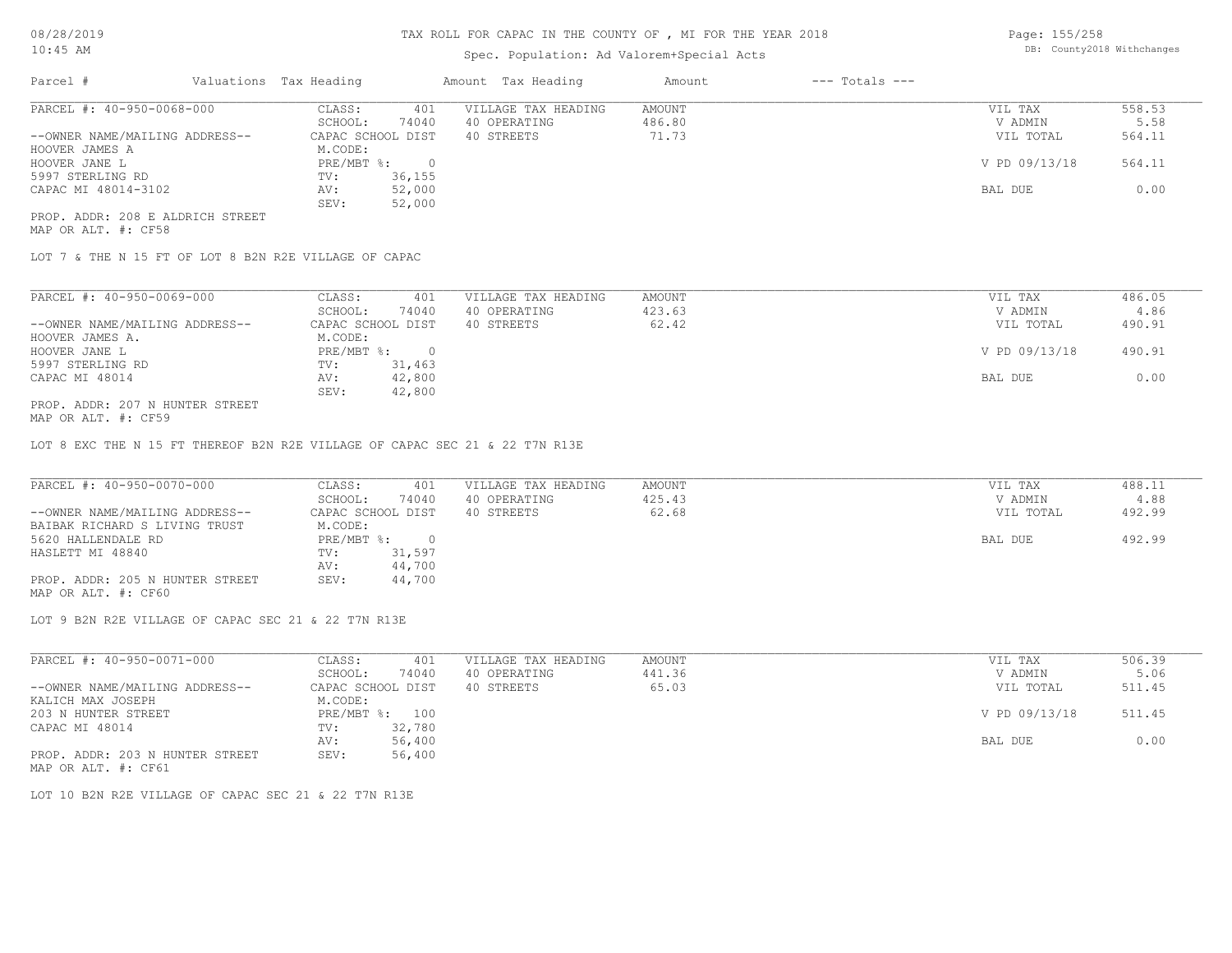# Spec. Population: Ad Valorem+Special Acts

Page: 156/258 DB: County2018 Withchanges

| Parcel #                        | Valuations Tax Heading |                | Amount Tax Heading  | Amount | $---$ Totals $---$ |               |        |
|---------------------------------|------------------------|----------------|---------------------|--------|--------------------|---------------|--------|
| PARCEL #: 40-950-0072-000       | CLASS:                 | 401            | VILLAGE TAX HEADING | AMOUNT |                    | VIL TAX       | 598.10 |
|                                 | SCHOOL:                | 74040          | 40 OPERATING        | 521.29 |                    | V ADMIN       | 5.98   |
| --OWNER NAME/MAILING ADDRESS--  | CAPAC SCHOOL DIST      |                | 40 STREETS          | 76.81  |                    | VIL TOTAL     | 604.08 |
| ANDRUS STEVEN/CAROL             | M.CODE:                | COREL          |                     |        |                    |               |        |
| 209 E CHURCH ST                 |                        | PRE/MBT %: 100 |                     |        |                    | V PD 09/07/18 | 604.08 |
| CAPAC MI 48014-3115             | TV:                    | 38,716         |                     |        |                    |               |        |
|                                 | AV:                    | 54,600         |                     |        |                    | BAL DUE       | 0.00   |
| PROP. ADDR: 209 E CHURCH STREET | SEV:                   | 54,600         |                     |        |                    |               |        |
| MAP OR ALT. #: CF62             |                        |                |                     |        |                    |               |        |

E1/2 OF LOTS 11 & 12 B2N R2E VILLAGE OF CAPAC SEC 21 & 22 T7N R13E

| PARCEL #: 40-950-0073-000       | 401<br>CLASS:     | VILLAGE TAX HEADING | AMOUNT | VIL TAX       | 500.87 |
|---------------------------------|-------------------|---------------------|--------|---------------|--------|
|                                 | 74040<br>SCHOOL:  | 40 OPERATING        | 436.55 | V ADMIN       | 5.00   |
| --OWNER NAME/MAILING ADDRESS--  | CAPAC SCHOOL DIST | 40 STREETS          | 64.32  | VIL TOTAL     | 505.87 |
| LIBKIE PAUL/MARSHA LIVING TRUST | 00LSB<br>M.CODE:  |                     |        |               |        |
| 207 E CHURCH ST                 | PRE/MBT %: 100    |                     |        | V PD 08/23/18 | 505.87 |
| CAPAC MI 48014-3115             | 32,423<br>TV:     |                     |        |               |        |
|                                 | 46,600<br>AV:     |                     |        | BAL DUE       | 0.00   |
| PROP. ADDR: 207 E CHURCH STREET | 46,600<br>SEV:    |                     |        |               |        |
| MAP OR ALT. #: CF63             |                   |                     |        |               |        |

W1/2 OF LOTS 11 & 12 B2N R2E VILLAGE OF CAPAC SEC 21 & 22 T7N R13E

| PARCEL #: 40-950-0074-000       | CLASS:            | 401            | VILLAGE TAX HEADING | AMOUNT | VIL TAX       | 389.21 |
|---------------------------------|-------------------|----------------|---------------------|--------|---------------|--------|
|                                 | SCHOOL:           | 74040          | 40 OPERATING        | 339.23 | V ADMIN       | 3.89   |
| --OWNER NAME/MAILING ADDRESS--  | CAPAC SCHOOL DIST |                | 40 STREETS          | 49.98  | VIL TOTAL     | 393.10 |
| STANLEY JAMES/VERONICA          | M.CODE:           |                |                     |        |               |        |
| 305 E CHURCH ST                 |                   | PRE/MBT %: 100 |                     |        | V PD 07/16/18 | 393.10 |
| CAPAC MI 48014-3117             | TV:               | 25,195         |                     |        |               |        |
|                                 | AV:               | 36,500         |                     |        | BAL DUE       | 0.00   |
| PROP. ADDR: 305 E CHURCH STREET | SEV:              | 36,500         |                     |        |               |        |
| MAP OR ALT. #: CF64             |                   |                |                     |        |               |        |

E1/2 OF LOTS 1 & 2 B2N R3E VILLAGE OF CAPAC SEC 21 & 22 T7N R13E

| PARCEL #: 40-950-0075-000       | CLASS:     | 401               | VILLAGE TAX HEADING | AMOUNT | 520.64<br>VIL TAX       |
|---------------------------------|------------|-------------------|---------------------|--------|-------------------------|
|                                 | SCHOOL:    | 74040             | 40 OPERATING        | 453.78 | 5.20<br>V ADMIN         |
| --OWNER NAME/MAILING ADDRESS--  |            | CAPAC SCHOOL DIST | 40 STREETS          | 66.86  | 525.84<br>VIL TOTAL     |
| MARGINEAN VASILE                | M.CODE:    |                   |                     |        |                         |
| MARGINEAN CRYSTAL               | PRE/MBT %: | 100               |                     |        | V PD 09/13/18<br>525.84 |
| 303 E CHURCH STREET             | TV:        | 33,702            |                     |        |                         |
| CAPAC MI 48014-3117             | AV:        | 48,200            |                     |        | 0.00<br>BAL DUE         |
|                                 | SEV:       | 48,200            |                     |        |                         |
| PROP. ADDR: 303 E CHURCH STREET |            |                   |                     |        |                         |

MAP OR ALT. #: CF65

W1/2 OF LOTS 1 & 2 B2N R3E VILLAGE OF CAPAC SEC 21 & 22 T7N R13E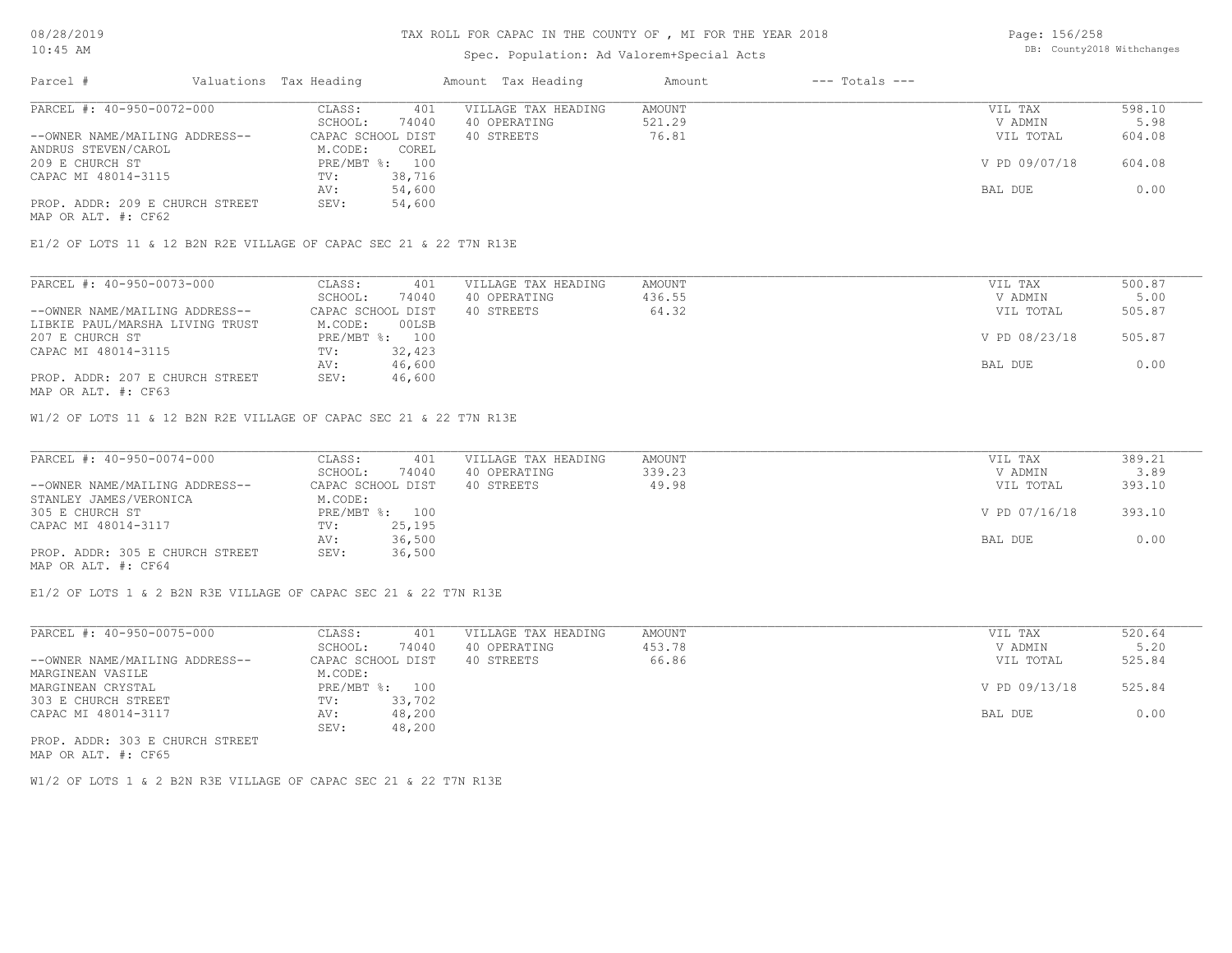# Spec. Population: Ad Valorem+Special Acts

| Page: 157/258 |                            |
|---------------|----------------------------|
|               | DB: County2018 Withchanges |

| Parcel #                        | Valuations Tax Heading |        | Amount Tax Heading  | Amount | $---$ Totals $---$ |               |        |
|---------------------------------|------------------------|--------|---------------------|--------|--------------------|---------------|--------|
| PARCEL #: 40-950-0076-000       | CLASS:                 | 401    | VILLAGE TAX HEADING | AMOUNT |                    | VIL TAX       | 760.24 |
|                                 | SCHOOL:                | 74040  | 40 OPERATING        | 662.61 |                    | V ADMIN       | 7.60   |
| --OWNER NAME/MAILING ADDRESS--  | CAPAC SCHOOL DIST      |        | 40 STREETS          | 97.63  |                    | VIL TOTAL     | 767.84 |
| BOUSSON ANDY                    | M.CODE:                | COREL  |                     |        |                    |               |        |
| 204 N HUNTER ST                 | PRE/MBT %:             | 100    |                     |        |                    | V PD 09/07/18 | 767.84 |
| CAPAC MI 48014-3125             | TV:                    | 49,212 |                     |        |                    |               |        |
|                                 | AV:                    | 50,400 |                     |        |                    | BAL DUE       | 0.00   |
| PROP. ADDR: 204 N HUNTER STREET | SEV:                   | 50,400 |                     |        |                    |               |        |
| MAP OR ALT. #: CF66A            |                        |        |                     |        |                    |               |        |

LOT 3 B2N R3E VILLAGE OF CAPAC SEC 21 & 22 T7N R13E

| PARCEL #: 40-950-0077-000      | CLASS:<br>401     | VILLAGE TAX HEADING | AMOUNT | VIL TAX       | 458.02 |
|--------------------------------|-------------------|---------------------|--------|---------------|--------|
|                                | 74040<br>SCHOOL:  | 40 OPERATING        | 399.20 | V ADMIN       | 4.58   |
| --OWNER NAME/MAILING ADDRESS-- | CAPAC SCHOOL DIST | 40 STREETS          | 58.82  | VIL TOTAL     | 462.60 |
| STOWERS MARY/BOB               | M.CODE:           |                     |        |               |        |
| 1470 ORA RD                    | PRE/MBT %:        |                     |        | V PD 08/14/18 | 462.60 |
| OXFORD MI 48371-3238           | 29,649<br>TV:     |                     |        |               |        |
|                                | 42,600<br>AV:     |                     |        | BAL DUE       | 0.00   |
| PROP. ADDR: 235 N LESTER ST    | 42,600<br>SEV:    |                     |        |               |        |
| MAP OR ALT. #: CF66B           |                   |                     |        |               |        |

LOT 7 B2N R3E VILLAGE OF CAPAC SEC 21 & 22 T7N R13E

| PARCEL #: 40-950-0078-000      | CLASS:<br>401     | VILLAGE TAX HEADING | AMOUNT | VIL TAX   | 533.27 |
|--------------------------------|-------------------|---------------------|--------|-----------|--------|
|                                | 74040<br>SCHOOL:  | 40 OPERATING        | 464.79 | V ADMIN   | 5.33   |
| --OWNER NAME/MAILING ADDRESS-- | CAPAC SCHOOL DIST | 40 STREETS          | 68.48  | VIL TOTAL | 538.60 |
| JAGODA EUGENE                  | M.CODE:           |                     |        |           |        |
| JAGODA REBECCA                 | PRE/MBT %: 100    |                     |        | BAL DUE   | 538.60 |
| 229 N LESTER ST                | 34,520<br>TV:     |                     |        |           |        |
| CAPAC MI 48014                 | 47,300<br>AV:     |                     |        |           |        |
|                                | 47,300<br>SEV:    |                     |        |           |        |
| PROP. ADDR: 229 N LESTER ST    |                   |                     |        |           |        |

MAP OR ALT. #: CF66C

LOT 8 B2N R3E VILLAGE OF CAPAC SEC 21 & 22 T7N R13E

| PARCEL #: 40-950-0079-000      | 401<br>CLASS:     | VILLAGE TAX HEADING | AMOUNT | VIL TAX       | 519.48 |
|--------------------------------|-------------------|---------------------|--------|---------------|--------|
|                                | 74040<br>SCHOOL:  | 40 OPERATING        | 452.77 | V ADMIN       | 5.19   |
| --OWNER NAME/MAILING ADDRESS-- | CAPAC SCHOOL DIST | 40 STREETS          | 66.71  | VIL TOTAL     | 524.67 |
| BERGEN PATRICIA A              | M.CODE:<br>COREL  |                     |        |               |        |
| 223 N LESTER ST                | PRE/MBT %: 100    |                     |        | V PD 09/07/18 | 524.67 |
| CAPAC MI 48014                 | 33,627<br>TV:     |                     |        |               |        |
|                                | 50,000<br>AV:     |                     |        | BAL DUE       | 0.00   |
| PROP. ADDR: 223 N LESTER ST    | 50,000<br>SEV:    |                     |        |               |        |
| MAP OR ALT. #: CF66D           |                   |                     |        |               |        |

LOT 9 B2N R3E VILLAGE OF CAPAC SEC 21 & 22 T7N R13E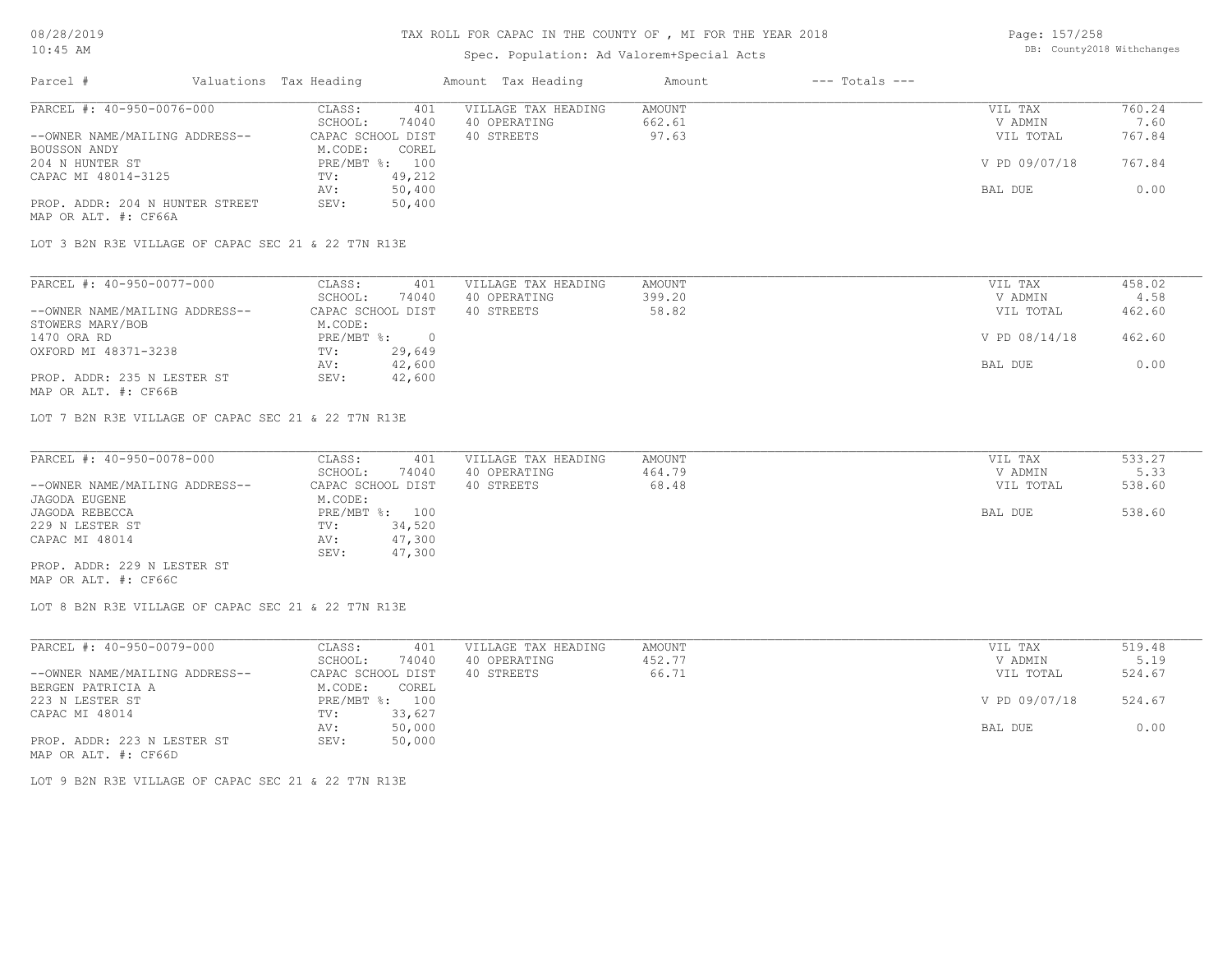#### TAX ROLL FOR CAPAC IN THE COUNTY OF , MI FOR THE YEAR 2018

# Spec. Population: Ad Valorem+Special Acts

Page: 158/258 DB: County2018 Withchanges

| Parcel #                                             | Valuations Tax Heading |        | Amount Tax Heading  | Amount | $---$ Totals $---$ |               |        |
|------------------------------------------------------|------------------------|--------|---------------------|--------|--------------------|---------------|--------|
| PARCEL #: 40-950-0080-000                            | CLASS:                 | 401    | VILLAGE TAX HEADING | AMOUNT |                    | VIL TAX       | 525.57 |
|                                                      | SCHOOL:                | 74040  | 40 OPERATING        | 458.08 |                    | V ADMIN       | 5.25   |
| --OWNER NAME/MAILING ADDRESS--                       | CAPAC SCHOOL DIST      |        | 40 STREETS          | 67.49  |                    | VIL TOTAL     | 530.82 |
| SOCIA LAURA LYNN                                     | M.CODE:                |        |                     |        |                    |               |        |
| 217 N LESTER ST                                      | PRE/MBT %: 100         |        |                     |        |                    | V PD 09/10/18 | 530.82 |
| Capac MI 48014                                       | TV:                    | 34,022 |                     |        |                    |               |        |
|                                                      | AV:                    | 48,000 |                     |        |                    | BAL DUE       | 0.00   |
| PROP. ADDR: 217 N LESTER ST                          | SEV:                   | 48,000 |                     |        |                    |               |        |
| MAP OR ALT. #: CF66E                                 |                        |        |                     |        |                    |               |        |
| LOT 10 B2N R3E VILLAGE OF CAPAC SEC 21 & 22 T7N R13E |                        |        |                     |        |                    |               |        |
| PARCEL #: 40-950-0081-000                            | CLASS:                 | 401    | VILLAGE TAX HEADING | AMOUNT |                    | VIL TAX       | 376.21 |
|                                                      |                        |        |                     |        |                    |               |        |
|                                                      | SCHOOL:                | 74040  | 40 OPERATING        | 327.90 |                    | V ADMIN       | 3.76   |
| --OWNER NAME/MAILING ADDRESS--                       | CAPAC SCHOOL DIST      |        | 40 STREETS          | 48.31  |                    | VIL TOTAL     | 379.97 |
| HARMS SHERRY                                         | M.CODE:                |        |                     |        |                    |               |        |
| 206 N HUNTER STREET                                  | $PRE/MBT$ $\div$       | 100    |                     |        |                    | V PD 09/14/18 | 379.97 |

MAP OR ALT. #: CF67 PROP. ADDR: 206 N HUNTER STREET AV: 24,353<br>
AV: 24,353<br>
AV: 34,700 BAL DUE 0.00<br>
SEV: 34,700 BAL DUE 0.00 CAPAC MI 48014-3125

LOT 4 B2N R3E VILLAGE OF CAPAC SEC 21 & 22 T7N R13E

| PARCEL #: 40-950-0082-000       | CLASS:            | 401          | VILLAGE TAX HEADING | AMOUNT | VIL TAX       | 533.11 |
|---------------------------------|-------------------|--------------|---------------------|--------|---------------|--------|
|                                 | SCHOOL:           | 74040        | 40 OPERATING        | 464.65 | V ADMIN       | 5.33   |
| --OWNER NAME/MAILING ADDRESS--  | CAPAC SCHOOL DIST |              | 40 STREETS          | 68.46  | VIL TOTAL     | 538.44 |
| SCHOCKE JUSTIN                  | M.CODE:           | <b>OOCMS</b> |                     |        |               |        |
| 208 N HUNTER ST                 | $PRE/MBT$ %:      | 100          |                     |        | V PD 09/10/18 | 538.44 |
| CAPAC MI 48014-3125             | TV:               | 34,510       |                     |        |               |        |
|                                 | AV:               | 39,300       |                     |        | BAL DUE       | 0.00   |
| PROP. ADDR: 208 N HUNTER STREET | SEV:              | 39,300       |                     |        |               |        |
| MAP OR ALT. #: CF68             |                   |              |                     |        |               |        |

 $\mathcal{L}_\mathcal{L} = \mathcal{L}_\mathcal{L} = \mathcal{L}_\mathcal{L} = \mathcal{L}_\mathcal{L} = \mathcal{L}_\mathcal{L} = \mathcal{L}_\mathcal{L} = \mathcal{L}_\mathcal{L} = \mathcal{L}_\mathcal{L} = \mathcal{L}_\mathcal{L} = \mathcal{L}_\mathcal{L} = \mathcal{L}_\mathcal{L} = \mathcal{L}_\mathcal{L} = \mathcal{L}_\mathcal{L} = \mathcal{L}_\mathcal{L} = \mathcal{L}_\mathcal{L} = \mathcal{L}_\mathcal{L} = \mathcal{L}_\mathcal{L}$ 

LOT 5 B2N R3E VILLAGE OF CAPAC

| CLASS:  | 401       | VILLAGE TAX HEADING                        | AMOUNT | VIL TAX       | 418.38 |
|---------|-----------|--------------------------------------------|--------|---------------|--------|
| SCHOOL: | 74040     | 40 OPERATING                               | 364.65 | V ADMIN       | 4.18   |
|         |           | 40 STREETS                                 | 53.73  | VIL TOTAL     | 422.56 |
|         |           |                                            |        |               |        |
|         | $\bigcap$ |                                            |        | V PD 09/13/18 | 422.56 |
| TV:     | 27,083    |                                            |        |               |        |
| AV:     | 38,200    |                                            |        | BAL DUE       | 0.00   |
| SEV:    | 38,200    |                                            |        |               |        |
|         |           | CAPAC SCHOOL DIST<br>M.CODE:<br>PRE/MBT %: |        |               |        |

MAP OR ALT. #: CF69

LOT 6 B2N R3E VILLAGE OF CAPAC SEC 21 & 22 T7N R13E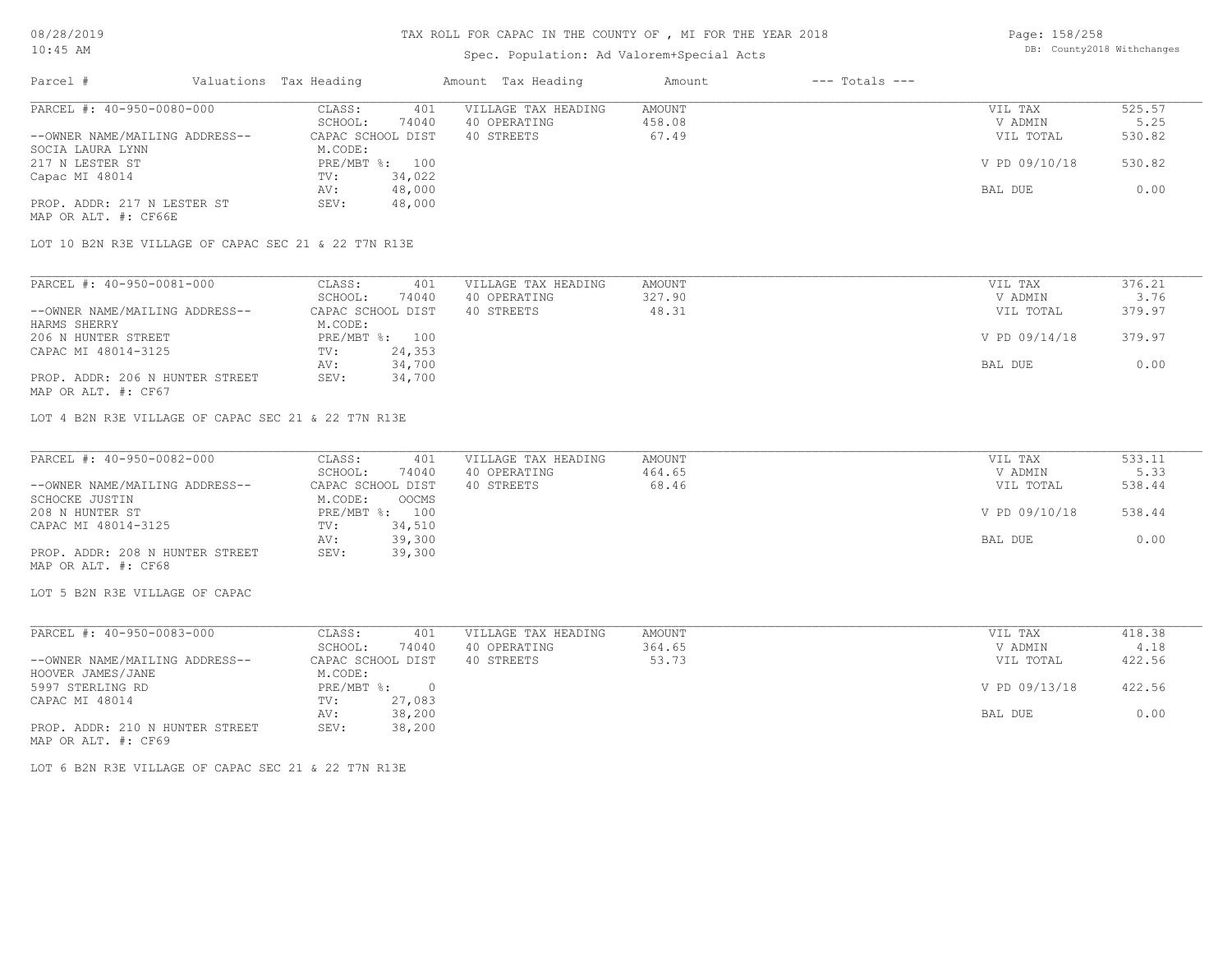#### TAX ROLL FOR CAPAC IN THE COUNTY OF , MI FOR THE YEAR 2018

#### Spec. Population: Ad Valorem+Special Acts

Page: 159/258 DB: County2018 Withchanges

| Parcel #                          | Valuations Tax Heading  |        | Amount Tax Heading  | Amount | $---$ Totals $---$ |               |        |
|-----------------------------------|-------------------------|--------|---------------------|--------|--------------------|---------------|--------|
| PARCEL #: 40-950-0084-000         | CLASS:                  | 401    | VILLAGE TAX HEADING | AMOUNT |                    | VIL TAX       | 489.32 |
|                                   | SCHOOL:                 | 74040  | 40 OPERATING        | 426.48 |                    | V ADMIN       | 4.89   |
| --OWNER NAME/MAILING ADDRESS--    | CAPAC SCHOOL DIST       |        | 40 STREETS          | 62.84  |                    | VIL TOTAL     | 494.21 |
| MOORE PAULIE K<br>311 E CHURCH ST | M.CODE:<br>$PRE/MBT$ %: |        |                     |        |                    | V PD 09/06/18 | 494.21 |
| CAPAC MI 48014-3117               | TV:                     | 31,675 |                     |        |                    |               |        |
|                                   | AV:                     | 44,600 |                     |        |                    | BAL DUE       | 0.00   |
| PROP. ADDR: 311 E CHURCH STREET   | SEV:                    | 44,600 |                     |        |                    |               |        |

MAP OR ALT. #: CF70

E1/2 OF LOTS 11 & 12 B2N R3E VILLAGE OF CAPAC SEC 21 & 22 T7N R13E

| PARCEL #: 40-950-0085-000       | 401<br>CLASS:     | VILLAGE TAX HEADING | AMOUNT | VIL TAX       | 356.78 |
|---------------------------------|-------------------|---------------------|--------|---------------|--------|
|                                 | 74040<br>SCHOOL:  | 40 OPERATING        | 310.96 | V ADMIN       | 3.56   |
| --OWNER NAME/MAILING ADDRESS--  | CAPAC SCHOOL DIST | 40 STREETS          | 45.82  | VIL TOTAL     | 360.34 |
| ROSILLO GUILLERMINA ROJAS       | 00LSB<br>M.CODE:  |                     |        |               |        |
| 307 E CHURCH STREET             | PRE/MBT %: 100    |                     |        | V PD 08/23/18 | 360.34 |
| CAPAC MI 48014                  | 23,095<br>TV:     |                     |        |               |        |
|                                 | 33,100<br>AV:     |                     |        | BAL DUE       | 0.00   |
| PROP. ADDR: 307 E CHURCH STREET | 33,100<br>SEV:    |                     |        |               |        |
| MAP OR ALT. #: CF71             |                   |                     |        |               |        |

SEC 21 & 22 T7N R13E W1/2 OF LOTS 11 & 12 B2N R3E VILLAGE OF CAPAC

| PARCEL #: 40-950-0086-000        | CLASS:            | 401    | VILLAGE TAX HEADING | AMOUNT | VIL TAX   | 494.29 |
|----------------------------------|-------------------|--------|---------------------|--------|-----------|--------|
|                                  | SCHOOL:           | 74040  | 40 OPERATING        | 430.81 | V ADMIN   | 4.94   |
| --OWNER NAME/MAILING ADDRESS--   | CAPAC SCHOOL DIST |        | 40 STREETS          | 63.48  | VIL TOTAL | 499.23 |
| HARGRAVE EUEGENE H II            | M.CODE:           |        |                     |        |           |        |
| 302 N MAIN ST                    | PRE/MBT %:        | $\Box$ |                     |        | BAL DUE   | 499.23 |
| CAPAC MI 48014                   | TV:               | 31,996 |                     |        |           |        |
|                                  | AV:               | 47,400 |                     |        |           |        |
| PROP. ADDR: 103 E ALDRICH STREET | SEV:              | 47,400 |                     |        |           |        |
| MAP OR ALT. #: CF72              |                   |        |                     |        |           |        |

 $\mathcal{L}_\mathcal{L} = \mathcal{L}_\mathcal{L} = \mathcal{L}_\mathcal{L} = \mathcal{L}_\mathcal{L} = \mathcal{L}_\mathcal{L} = \mathcal{L}_\mathcal{L} = \mathcal{L}_\mathcal{L} = \mathcal{L}_\mathcal{L} = \mathcal{L}_\mathcal{L} = \mathcal{L}_\mathcal{L} = \mathcal{L}_\mathcal{L} = \mathcal{L}_\mathcal{L} = \mathcal{L}_\mathcal{L} = \mathcal{L}_\mathcal{L} = \mathcal{L}_\mathcal{L} = \mathcal{L}_\mathcal{L} = \mathcal{L}_\mathcal{L}$ 

& 22 T7N R13E SW COR, TH TO A PTE ON E LINE 12 FT N OF ITS SE COR B3N R1E VILLAGE OF CAPAC SEC 21 E60 FT OF LOT 1 & E 60 FT OF THAT PART OF LOT 2 LYING S OF A LINE BEG 4 FT N OF ITS

| PARCEL #: 40-950-0087-000      | CLASS:<br>401     | VILLAGE TAX HEADING | AMOUNT | VIL TAX       | 467.90 |
|--------------------------------|-------------------|---------------------|--------|---------------|--------|
|                                | 74040<br>SCHOOL:  | 40 OPERATING        | 407.81 | V ADMIN       | 4.67   |
| --OWNER NAME/MAILING ADDRESS-- | CAPAC SCHOOL DIST | 40 STREETS          | 60.09  | VIL TOTAL     | 472.57 |
| HARGRAVE EUGENE/E              | M.CODE:<br>MCOOP  |                     |        |               |        |
| 302 N MAIN ST                  | PRE/MBT %: 100    |                     |        | V PD 09/13/18 | 472.57 |
| CAPAC MI 48014-3146            | 30,288<br>TV:     |                     |        |               |        |
|                                | 43,900<br>AV:     |                     |        | BAL DUE       | 0.00   |
| PROP. ADDR: 302 N MAIN ST      | 43,900<br>SEV:    |                     |        |               |        |
| MAP OR ALT. #: CF7             |                   |                     |        |               |        |

& 22 T7N R13E LOT LINE 12 FT N OF ITS SE COR, EXC E 60 FT THEREOF B3N R1E VILLAGE OF CAPAC SEC 21 LOT 1 & THAT PART LOT 2 LYING S OF A LINE BEG 4 FT N OF ITS SW COR, TH TO PTE ON E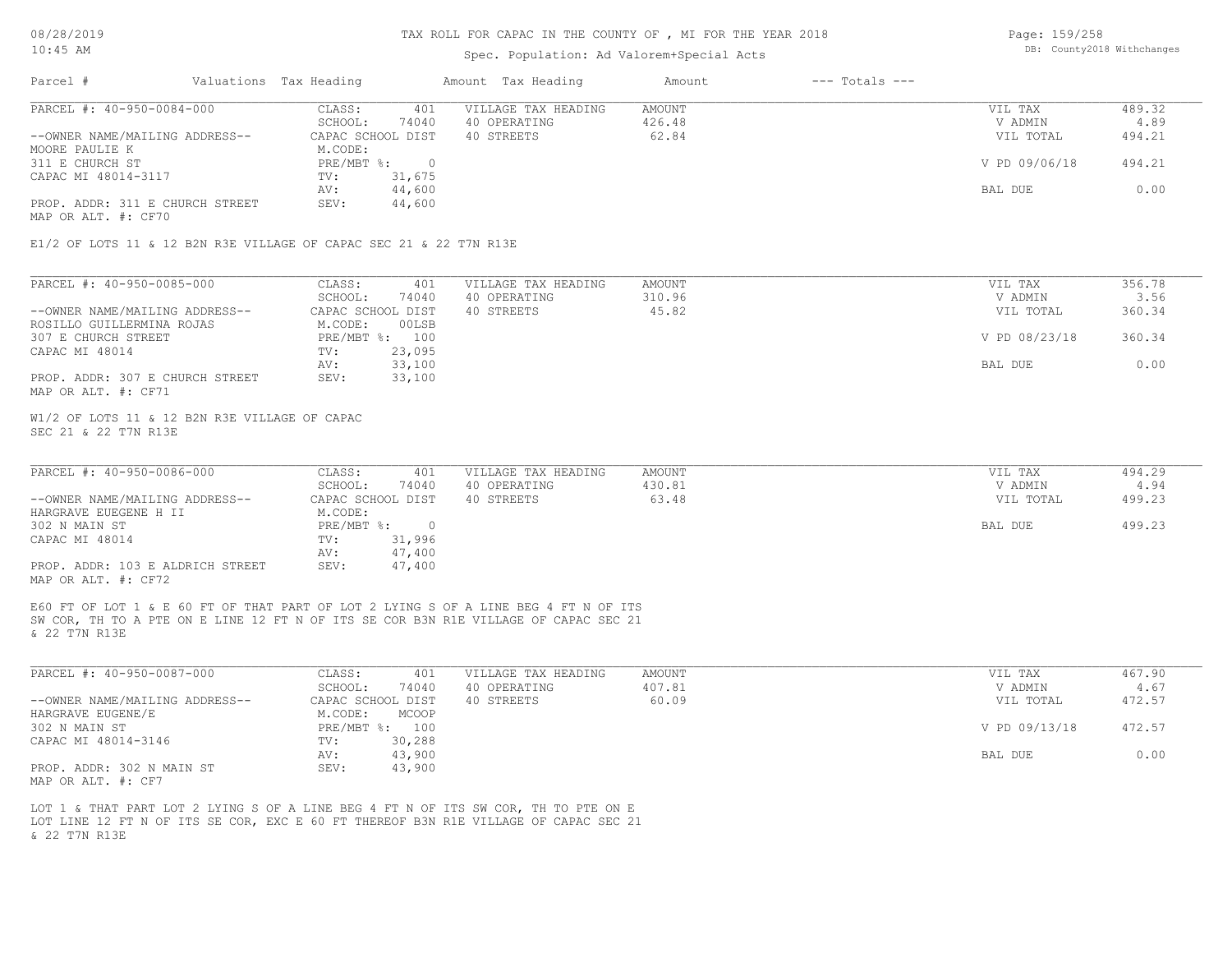#### TAX ROLL FOR CAPAC IN THE COUNTY OF , MI FOR THE YEAR 2018

## Spec. Population: Ad Valorem+Special Acts

| Page: 160/258 |                            |
|---------------|----------------------------|
|               | DB: County2018 Withchanges |

| Parcel #                       | Valuations Tax Heading    |        | Amount Tax Heading  | Amount | $---$ Totals $---$ |               |        |
|--------------------------------|---------------------------|--------|---------------------|--------|--------------------|---------------|--------|
| PARCEL #: 40-950-0088-000      | CLASS:                    | 401    | VILLAGE TAX HEADING | AMOUNT |                    | VIL TAX       | 533.81 |
|                                | SCHOOL:                   | 74040  | 40 OPERATING        | 465.26 |                    | V ADMIN       | 5.33   |
| --OWNER NAME/MAILING ADDRESS-- | CAPAC SCHOOL DIST         |        | 40 STREETS          | 68.55  |                    | VIL TOTAL     | 539.14 |
| SHULL ROSEMARY                 | M.CODE:                   |        |                     |        |                    |               |        |
| 306 N MAIN ST                  | $PRE/MBT$ $\frac{1}{6}$ : |        |                     |        |                    | V PD 07/18/18 | 539.14 |
| CAPAC MI 48014                 | TV:                       | 34,555 |                     |        |                    |               |        |
|                                | AV:                       | 48,300 |                     |        |                    | BAL DUE       | 0.00   |
| PROP. ADDR: 306 N MAIN ST      | SEV:                      | 48,300 |                     |        |                    |               |        |
|                                |                           |        |                     |        |                    |               |        |

MAP OR ALT. #: CF74

FT N OF SE COR B3N R1E VILLAGE OF CAPAC SEC 21 & 22 T7N R13E LOT 2 EXC PART LYING S OF A LINE, BEG 4 FT N OF SW COR, TH TO PTE ON E LOT LINE 12

| PARCEL #: 40-950-0089-000      | CLASS:            | 401    | VILLAGE TAX HEADING | AMOUNT | VIL TAX       | 629.38 |
|--------------------------------|-------------------|--------|---------------------|--------|---------------|--------|
|                                | SCHOOL:           | 74040  | 40 OPERATING        | 548.55 | V ADMIN       | 6.29   |
| --OWNER NAME/MAILING ADDRESS-- | CAPAC SCHOOL DIST |        | 40 STREETS          | 80.83  | VIL TOTAL     | 635.67 |
| LEWTHWAITE NAOMI & SARAH       | M.CODE:           | WELLS  |                     |        |               |        |
| 308 N MAIN ST                  | $PRE/MBT$ %:      | 100    |                     |        | V PD 08/30/18 | 635.67 |
| CAPAC MI 48014-3146            | TV:               | 40,741 |                     |        |               |        |
|                                | AV:               | 56,700 |                     |        | BAL DUE       | 0.00   |
| PROP. ADDR: 308 N MAIN ST      | SEV:              | 56,700 |                     |        |               |        |
| MAP OR ALT. #: CF75            |                   |        |                     |        |               |        |

LOT 3 B3N R1E VILLAGE OF CAPAC SEC 21 & 22 T7N R13E

| PARCEL #: 40-950-0090-000      | CLASS:<br>401     | VILLAGE TAX HEADING | AMOUNT | VIL TAX       | 576.67 |
|--------------------------------|-------------------|---------------------|--------|---------------|--------|
|                                | 74040<br>SCHOOL:  | 40 OPERATING        | 502.61 | V ADMIN       | 5.76   |
| --OWNER NAME/MAILING ADDRESS-- | CAPAC SCHOOL DIST | 40 STREETS          | 74.06  | VIL TOTAL     | 582.43 |
| PAYNE NEIL C.                  | M.CODE:<br>COREL  |                     |        |               |        |
| PAYNE NICOLE H.                | PRE/MBT %: 100    |                     |        | V PD 09/07/18 | 582.43 |
| 312 N MAIN ST                  | 37,329<br>TV:     |                     |        |               |        |
| CAPAC MI 48014-3146            | 52,600<br>AV:     |                     |        | BAL DUE       | 0.00   |
|                                | 52,600<br>SEV:    |                     |        |               |        |
| PROP. ADDR: 312 N MAIN ST      |                   |                     |        |               |        |

MAP OR ALT. #: CF76

LOT 4 & S 16' OF LOT 5 B3N R1E VILLAGE OF CAPAC

| PARCEL #: 40-950-0092-001      | CLASS:            | 401    | VILLAGE TAX HEADING | AMOUNT | VIL TAX       | 596.78 |
|--------------------------------|-------------------|--------|---------------------|--------|---------------|--------|
|                                | SCHOOL:           | 74040  | 40 OPERATING        | 520.14 | V ADMIN       | 5.96   |
| --OWNER NAME/MAILING ADDRESS-- | CAPAC SCHOOL DIST |        | 40 STREETS          | 76.64  | VIL TOTAL     | 602.74 |
| DENSMORE NICHOLAS G            | M.CODE:           | COREL  |                     |        |               |        |
| 316 N MAIN ST                  | $PRE/MBT$ %:      | 100    |                     |        | V PD 09/07/18 | 602.74 |
| CAPAC MI 48014-3146            | TV:               | 38,631 |                     |        |               |        |
|                                | AV:               | 54,000 |                     |        | BAL DUE       | 0.00   |
| PROP. ADDR: 316 N MAIN ST      | SEV:              | 54,000 |                     |        |               |        |

MAP OR ALT. #: CF77A

N 2' OF LOT 5 AND ALL OF LOT 6 B3N R1E VILLAGE OF CAPAC SEC 21 & 22 T7N R13E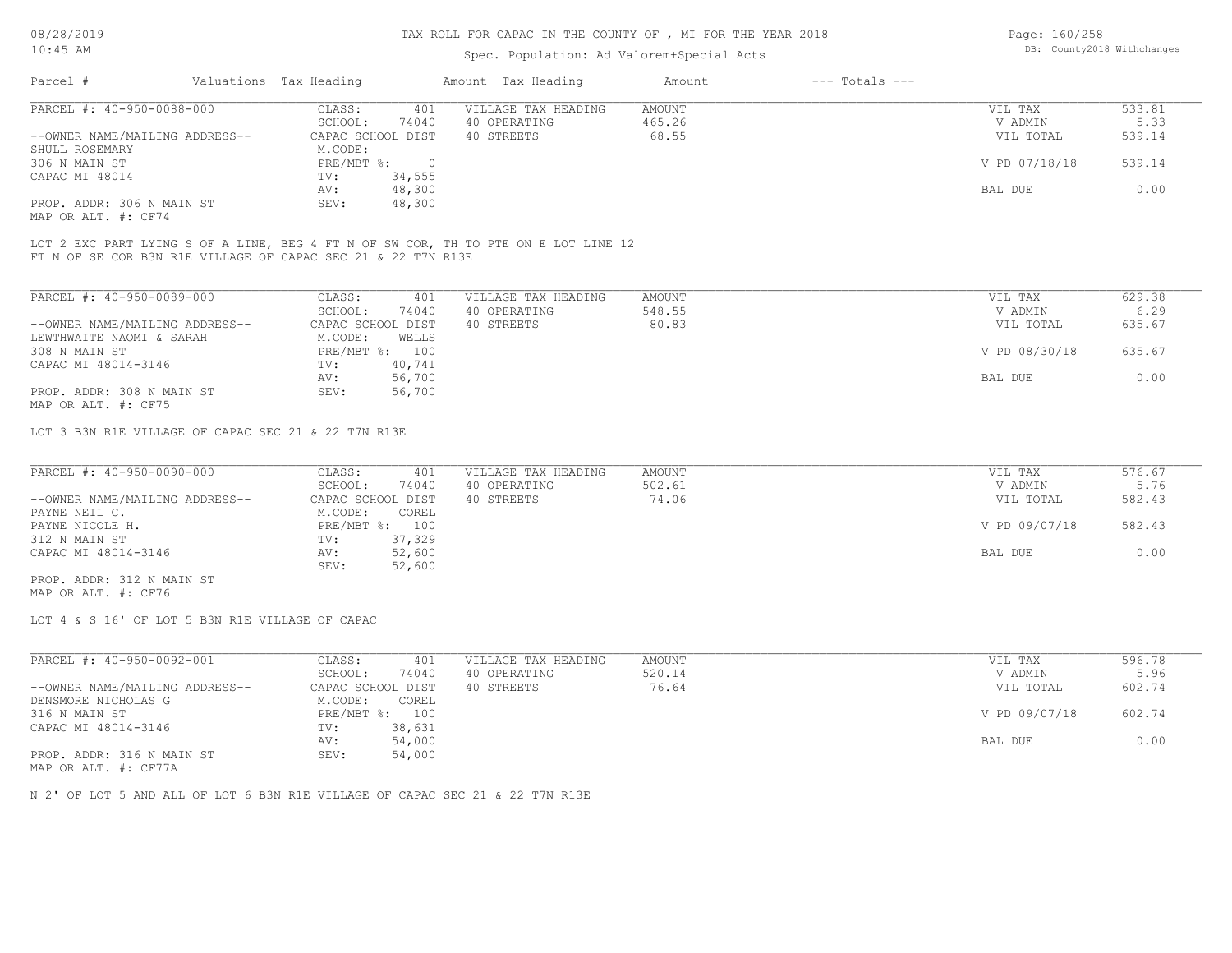## Spec. Population: Ad Valorem+Special Acts

Page: 161/258 DB: County2018 Withchanges

| Parcel #                       | Valuations Tax Heading |                | Amount Tax Heading  | Amount | $---$ Totals $---$ |               |        |
|--------------------------------|------------------------|----------------|---------------------|--------|--------------------|---------------|--------|
| PARCEL #: 40-950-0093-001      | CLASS:                 | 401            | VILLAGE TAX HEADING | AMOUNT |                    | VIL TAX       | 515.67 |
|                                | SCHOOL:                | 74040          | 40 OPERATING        | 449.45 |                    | V ADMIN       | 5.15   |
| --OWNER NAME/MAILING ADDRESS-- | CAPAC SCHOOL DIST      |                | 40 STREETS          | 66.22  |                    | VIL TOTAL     | 520.82 |
| LANGEVIN RICHARD               | M.CODE:                | COREL          |                     |        |                    |               |        |
| 314 N MAIN ST                  |                        | PRE/MBT %: 100 |                     |        |                    | V PD 09/07/18 | 520.82 |
| CAPAC MI 48014-3146            | TV:                    | 33,381         |                     |        |                    |               |        |
|                                | AV:                    | 46,400         |                     |        |                    | BAL DUE       | 0.00   |
| PROP. ADDR: 314 N MAIN ST      | SEV:                   | 46,400         |                     |        |                    |               |        |
| MAP OR ALT. #: CF77B           |                        |                |                     |        |                    |               |        |

S57 FT OF N 59 FT OF LOT 5 B3N R1E VILLAGE OF CAPAC SEC 21 & 22 T7N R13E

| PARCEL #: 40-950-0094-000      | CLASS:<br>401     | VILLAGE TAX HEADING | AMOUNT | VIL TAX   | 0.00 |
|--------------------------------|-------------------|---------------------|--------|-----------|------|
|                                | 74040<br>SCHOOL:  | 40 OPERATING        | 0.00   | V ADMIN   | 0.00 |
| --OWNER NAME/MAILING ADDRESS-- | CAPAC SCHOOL DIST | 40 STREETS          | 0.00   | VIL TOTAL | 0.00 |
| POTTER DENNIS/LORI             | M.CODE:           |                     |        |           |      |
| 323 N WALKER ST                | PRE/MBT %:<br>60  |                     |        | BAL DUE   | 0.00 |
| CAPAC MI 48014-3172            | TV:               |                     |        |           |      |
|                                | AV:               |                     |        |           |      |
| PROP. ADDR: 323 N WALKER ST    | SEV:              |                     |        |           |      |
| MAP OR ALT. #: CF78A           |                   |                     |        |           |      |

LOT 7 B3N R1E VILLAGE OF CAPAC SEC 21 & 22 T7N R13E

| PARCEL #: 40-950-0095-000      | CLASS:<br>401     | VILLAGE TAX HEADING | AMOUNT | VIL TAX       | 684.33 |
|--------------------------------|-------------------|---------------------|--------|---------------|--------|
|                                | 74040<br>SCHOOL:  | 40 OPERATING        | 596.45 | V ADMIN       | 6.84   |
| --OWNER NAME/MAILING ADDRESS-- | CAPAC SCHOOL DIST | 40 STREETS          | 87.88  | VIL TOTAL     | 691.17 |
| SCOTT MISTY L                  | M.CODE:<br>COREL  |                     |        |               |        |
| 317 N WALKER ST                | PRE/MBT %: 100    |                     |        | V PD 09/07/18 | 691.17 |
| CAPAC MI 48014-3172            | 44,298<br>TV:     |                     |        |               |        |
|                                | 50,600<br>AV:     |                     |        | BAL DUE       | 0.00   |
| PROP. ADDR: 317 N WALKER ST    | 50,600<br>SEV:    |                     |        |               |        |
| MAP OR ALT. #: CF78B           |                   |                     |        |               |        |

LOT 8 B3N R1E VILLAGE OF CAPAC SEC 21 & 22 T7N R13E

| PARCEL #: 40-950-0096-000      | CLASS:     | 401               | VILLAGE TAX HEADING | AMOUNT | VIL TAX       | 644.22 |
|--------------------------------|------------|-------------------|---------------------|--------|---------------|--------|
|                                | SCHOOL:    | 74040             | 40 OPERATING        | 561.49 | V ADMIN       | 6.44   |
| --OWNER NAME/MAILING ADDRESS-- |            | CAPAC SCHOOL DIST | 40 STREETS          | 82.73  | VIL TOTAL     | 650.66 |
| PATTON KEVIN E                 | M.CODE:    | 00LSB             |                     |        |               |        |
| PATTON DONNA G                 | PRE/MBT %: | 100               |                     |        | V PD 08/23/18 | 650.66 |
| 309 N WALKER ST                | TV:        | 41,702            |                     |        |               |        |
| CAPAC MI 48014-3172            | AV:        | 58,000            |                     |        | BAL DUE       | 0.00   |
|                                | SEV:       | 58,000            |                     |        |               |        |
| PROP. ADDR: 309 N WALKER ST    |            |                   |                     |        |               |        |

MAP OR ALT. #: CF79

LOT 9 B3N R1E VILLAGE OF CAPAC SEC 21 & 22 T7N R13E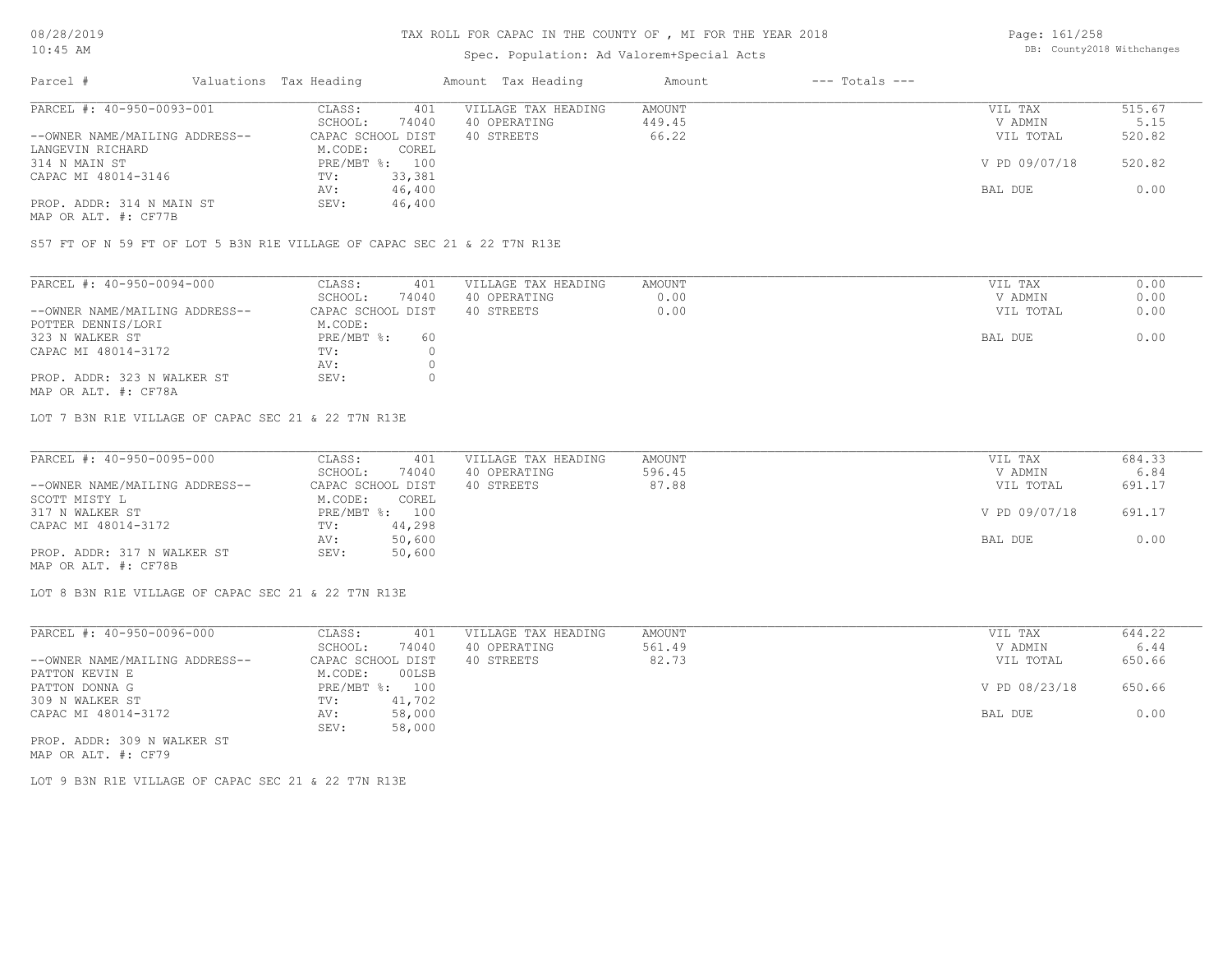#### Spec. Population: Ad Valorem+Special Acts

| Page: 162/258 |                            |
|---------------|----------------------------|
|               | DB: County2018 Withchanges |

| Parcel #                       | Valuations Tax Heading |        | Amount Tax Heading  | Amount | $---$ Totals $---$ |               |        |
|--------------------------------|------------------------|--------|---------------------|--------|--------------------|---------------|--------|
| PARCEL #: 40-950-0097-000      | CLASS:                 | 401    | VILLAGE TAX HEADING | AMOUNT |                    | VIL TAX       | 684.36 |
|                                | SCHOOL:                | 74040  | 40 OPERATING        | 596.47 |                    | V ADMIN       | 6.84   |
| --OWNER NAME/MAILING ADDRESS-- | CAPAC SCHOOL DIST      |        | 40 STREETS          | 87.89  |                    | VIL TOTAL     | 691.20 |
| KIMMEL DAVID                   | M.CODE:                | COREL  |                     |        |                    |               |        |
| 303 N WALKER ST                | PRE/MBT %: 100         |        |                     |        |                    | V PD 09/07/18 | 691.20 |
| CAPAC MI 48014                 | TV:                    | 44,300 |                     |        |                    |               |        |
|                                | AV:                    | 44,300 |                     |        |                    | BAL DUE       | 0.00   |
| PROP. ADDR: 303 N WALKER ST    | SEV:                   | 44,300 |                     |        |                    |               |        |
| MAP OR ALT. #: CF80            |                        |        |                     |        |                    |               |        |

LOT 10 B3N R1E VILLAGE OF CAPAC SEC 21 & 22 T7N R13E

| PARCEL #: 40-950-0098-000      | 401<br>CLASS:     | VILLAGE TAX HEADING | AMOUNT | VIL TAX       | 314.66 |
|--------------------------------|-------------------|---------------------|--------|---------------|--------|
|                                | 74040<br>SCHOOL:  | 40 OPERATING        | 274.25 | V ADMIN       | 3.14   |
| --OWNER NAME/MAILING ADDRESS-- | CAPAC SCHOOL DIST | 40 STREETS          | 40.41  | VIL TOTAL     | 317.80 |
| GLOMBOWSKI. SCOTT & CHRISTINE  | M.CODE:<br>COREL  |                     |        |               |        |
| 301 N WALKER ST                | PRE/MBT %: 100    |                     |        | V PD 09/07/18 | 317.80 |
| CAPAC MI 48014-3172            | 20,369<br>TV:     |                     |        |               |        |
|                                | 28,800<br>AV:     |                     |        | BAL DUE       | 0.00   |
| PROP. ADDR: 301 N WALKER ST    | 28,800<br>SEV:    |                     |        |               |        |
| MAP OR ALT. #: CF81A           |                   |                     |        |               |        |

N50 FT OF E 1/2 OF LOT 11 B3N R1E VILLAGE OF CAPAC SEC 21 & 22 T7N R13E

| PARCEL #: 40-950-0099-000        | CLASS:            | 401    | VILLAGE TAX HEADING | AMOUNT | VIL TAX   | 345.38 |
|----------------------------------|-------------------|--------|---------------------|--------|-----------|--------|
|                                  | SCHOOL:           | 74040  | 40 OPERATING        | 301.03 | V ADMIN   | 3.45   |
| --OWNER NAME/MAILING ADDRESS--   | CAPAC SCHOOL DIST |        | 40 STREETS          | 44.35  | VIL TOTAL | 348.83 |
| HAMADA NORMAN/MARJORIE TRUST     | M.CODE:           |        |                     |        |           |        |
| 8218 RAVINE DR                   | PRE/MBT %:        |        |                     |        | BAL DUE   | 348.83 |
| WESTLAND MI 48185-1108           | TV:               | 22,358 |                     |        |           |        |
|                                  | AV:               | 30,500 |                     |        |           |        |
| PROP. ADDR: 107 E ALDRICH STREET | SEV:              | 30,500 |                     |        |           |        |
| MAP OR ALT. #: CF81B             |                   |        |                     |        |           |        |

& 22 T7N R13E E1/2 OF LOTS 11 & 12 EXC N 50 FT OF E 1/2 OF LOT 11 B3N R1E VILLAGE OF CAPAC SEC 21

| PARCEL #: 40-950-0100-000        | 401<br>CLASS:     | VILLAGE TAX HEADING | AMOUNT | VIL TAX       | 507.45 |
|----------------------------------|-------------------|---------------------|--------|---------------|--------|
|                                  | 74040<br>SCHOOL:  | 40 OPERATING        | 442.28 | V ADMIN       | 5.07   |
| --OWNER NAME/MAILING ADDRESS--   | CAPAC SCHOOL DIST | 40 STREETS          | 65.17  | VIL TOTAL     | 512.52 |
| GOTTSCHALK EDWARD                | M.CODE:           |                     |        |               |        |
| GOTTSCHALK LESLIE                | $PRE/MBT$ %:      |                     |        | V PD 08/30/18 | 512.52 |
| 4384 BROWN CITY RD               | 32,848<br>TV:     |                     |        |               |        |
| BROWN CITY MI 48416              | 46,200<br>AV:     |                     |        | BAL DUE       | 0.00   |
|                                  | 46,200<br>SEV:    |                     |        |               |        |
| PROP. ADDR: 105 E ALDRICH STREET |                   |                     |        |               |        |

MAP OR ALT. #: CF82

W1/2 OF LOTS 11 & 12 B3N R1E VILLAGE OF CAPAC SEC 21 & 22 T7N R13E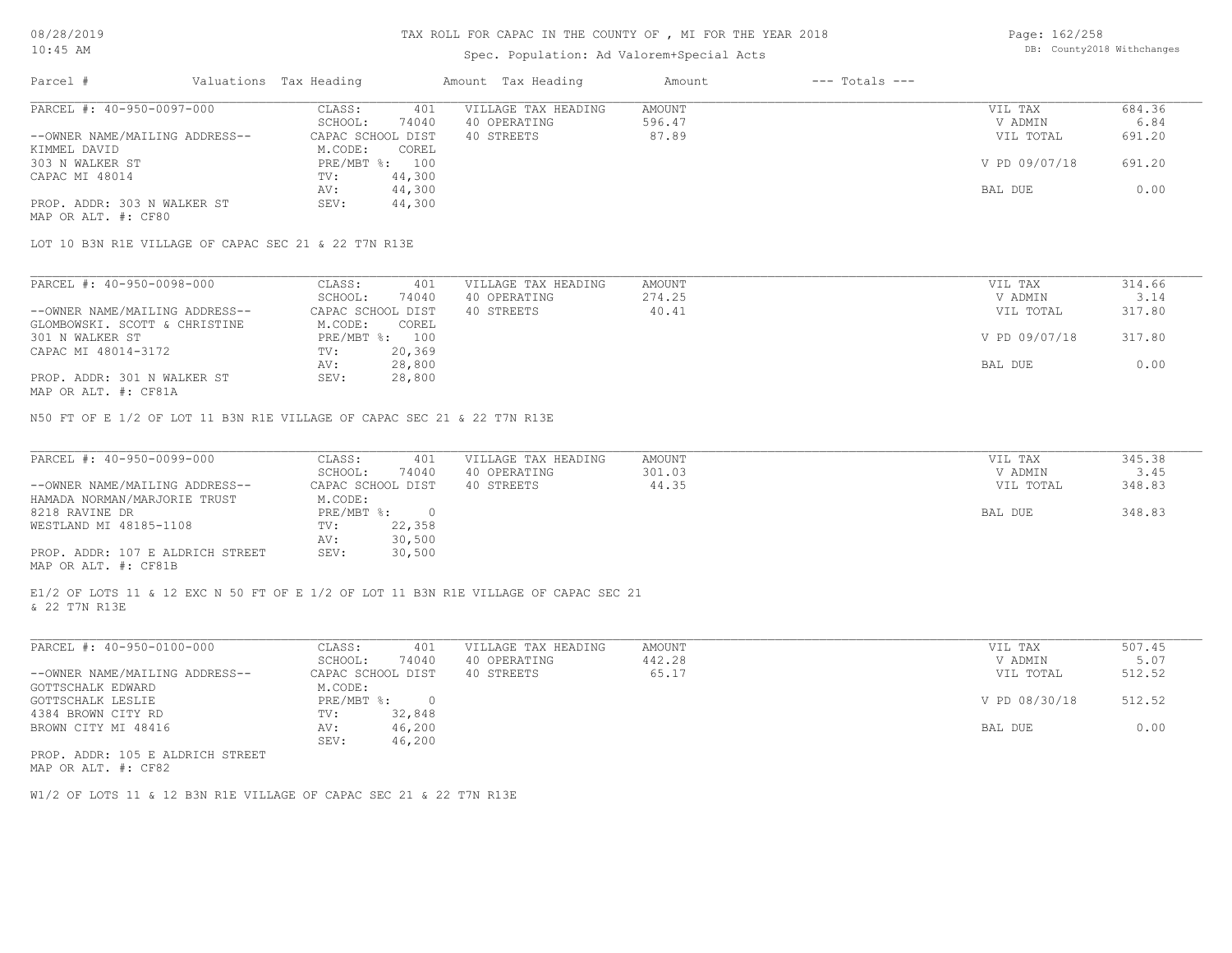#### TAX ROLL FOR CAPAC IN THE COUNTY OF , MI FOR THE YEAR 2018

# Spec. Population: Ad Valorem+Special Acts

| Page: 163/258 |                            |
|---------------|----------------------------|
|               | DB: County2018 Withchanges |

| Parcel #                         | Valuations Tax Heading |                | Amount Tax Heading  | Amount | $---$ Totals $---$ |               |        |
|----------------------------------|------------------------|----------------|---------------------|--------|--------------------|---------------|--------|
| PARCEL #: 40-950-0101-000        | CLASS:                 | 401            | VILLAGE TAX HEADING | AMOUNT |                    | VIL TAX       | 670.60 |
|                                  | SCHOOL:                | 74040          | 40 OPERATING        | 584.48 |                    | V ADMIN       | 6.70   |
| --OWNER NAME/MAILING ADDRESS--   | CAPAC SCHOOL DIST      |                | 40 STREETS          | 86.12  |                    | VIL TOTAL     | 677.30 |
| RODRIGUEZ JR JOHN                | M.CODE:                | COREL          |                     |        |                    |               |        |
| 205 E ALDRICH ST                 |                        | PRE/MBT %: 100 |                     |        |                    | V PD 09/07/18 | 677.30 |
| CAPAC MI 48014-3103              | TV:                    | 43,409         |                     |        |                    |               |        |
|                                  | AV:                    | 59,500         |                     |        |                    | BAL DUE       | 0.00   |
| PROP. ADDR: 205 E ALDRICH STREET | SEV:                   | 59,500         |                     |        |                    |               |        |
|                                  |                        |                |                     |        |                    |               |        |

MAP OR ALT. #: CF83

55' OF LOTS 1 & 2 & ALLEY ADJ TO E VILLAGE OF CAPAC BEG AT SW COR LOT 12 B3N R2E,TH N 150',TH W 75',TH S 150',TH E 75' TO BEG. BEING E

| PARCEL #: 40-950-0102-000        | CLASS:       | 401               | VILLAGE TAX HEADING | AMOUNT | VIL TAX   | 226.59 |
|----------------------------------|--------------|-------------------|---------------------|--------|-----------|--------|
|                                  | SCHOOL:      | 74040             | 40 OPERATING        | 197.49 | V ADMIN   | 2.26   |
| --OWNER NAME/MAILING ADDRESS--   |              | CAPAC SCHOOL DIST | 40 STREETS          | 29.10  | VIL TOTAL | 228.85 |
| NINO RUBEN & DEANNA              | M.CODE:      |                   |                     |        |           |        |
| 203 E ALDRICH ST                 | $PRE/MBT$ %: |                   |                     |        | BAL DUE   | 228.85 |
| CAPAC MI 48014-3103              | TV:          | 14,668            |                     |        |           |        |
|                                  | AV:          | 31,300            |                     |        |           |        |
| PROP. ADDR: 203 E ALDRICH STREET | SEV:         | 31,300            |                     |        |           |        |
| MAP OR ALT. #: CF84              |              |                   |                     |        |           |        |

W95' OF LOT 1 ALSO THE S 10' OF W 95' OF LOT 2 B3N R2E VILLAGE OF CAPAC

| PARCEL #: 40-950-0103-000      | CLASS:<br>401     | VILLAGE TAX HEADING | AMOUNT | VIL TAX       | 540.69 |
|--------------------------------|-------------------|---------------------|--------|---------------|--------|
|                                | 74040<br>SCHOOL:  | 40 OPERATING        | 471.25 | V ADMIN       | 5.40   |
| --OWNER NAME/MAILING ADDRESS-- | CAPAC SCHOOL DIST | 40 STREETS          | 69.44  | VIL TOTAL     | 546.09 |
| WOOLNER RUSSEL A               | M.CODE:<br>COREL  |                     |        |               |        |
| 302 N WALKER ST                | PRE/MBT %: 100    |                     |        | V PD 09/07/18 | 546.09 |
| CAPAC MI 48014                 | 35,000<br>TV:     |                     |        |               |        |
|                                | 35,000<br>AV:     |                     |        | BAL DUE       | 0.00   |
| PROP. ADDR: 302 N WALKER ST    | 35,000<br>SEV:    |                     |        |               |        |
|                                |                   |                     |        |               |        |

MAP OR ALT. #: CF85

OF CAPAC SEC 21 & 22 T7N R13E N65 FT OF THE W 95 FT OF LOT 2 & THE S 5 FT OF THE W 95 FT OF LOT 3 B3N R2E VILLAGE

| PARCEL #: 40-950-0104-000      | CLASS:            | 401    | VILLAGE TAX HEADING | AMOUNT | VIL TAX       | 466.26 |
|--------------------------------|-------------------|--------|---------------------|--------|---------------|--------|
|                                | SCHOOL:           | 74040  | 40 OPERATING        | 406.38 | V ADMIN       | 4.66   |
| --OWNER NAME/MAILING ADDRESS-- | CAPAC SCHOOL DIST |        | 40 STREETS          | 59.88  | VIL TOTAL     | 470.92 |
| GUTIERREZ BENITA               | M.CODE:           | MCOOP  |                     |        |               |        |
| 304 N WALKER ST                | PRE/MBT %:        | 100    |                     |        | V PD 09/13/18 | 470.92 |
| CAPAC MI 48014-3171            | TV:               | 30,182 |                     |        |               |        |
|                                | AV:               | 44,000 |                     |        | BAL DUE       | 0.00   |
| PROP. ADDR: 304 N WALKER ST    | SEV:              | 44,000 |                     |        |               |        |

MAP OR ALT. #: CF86

VILLAGE OF CAPAC W95' OF THE N 70' OF LOT 3 & E 55' OF LOT 3 & ALL THAT PART OF ALLEY ADJ B3N R2E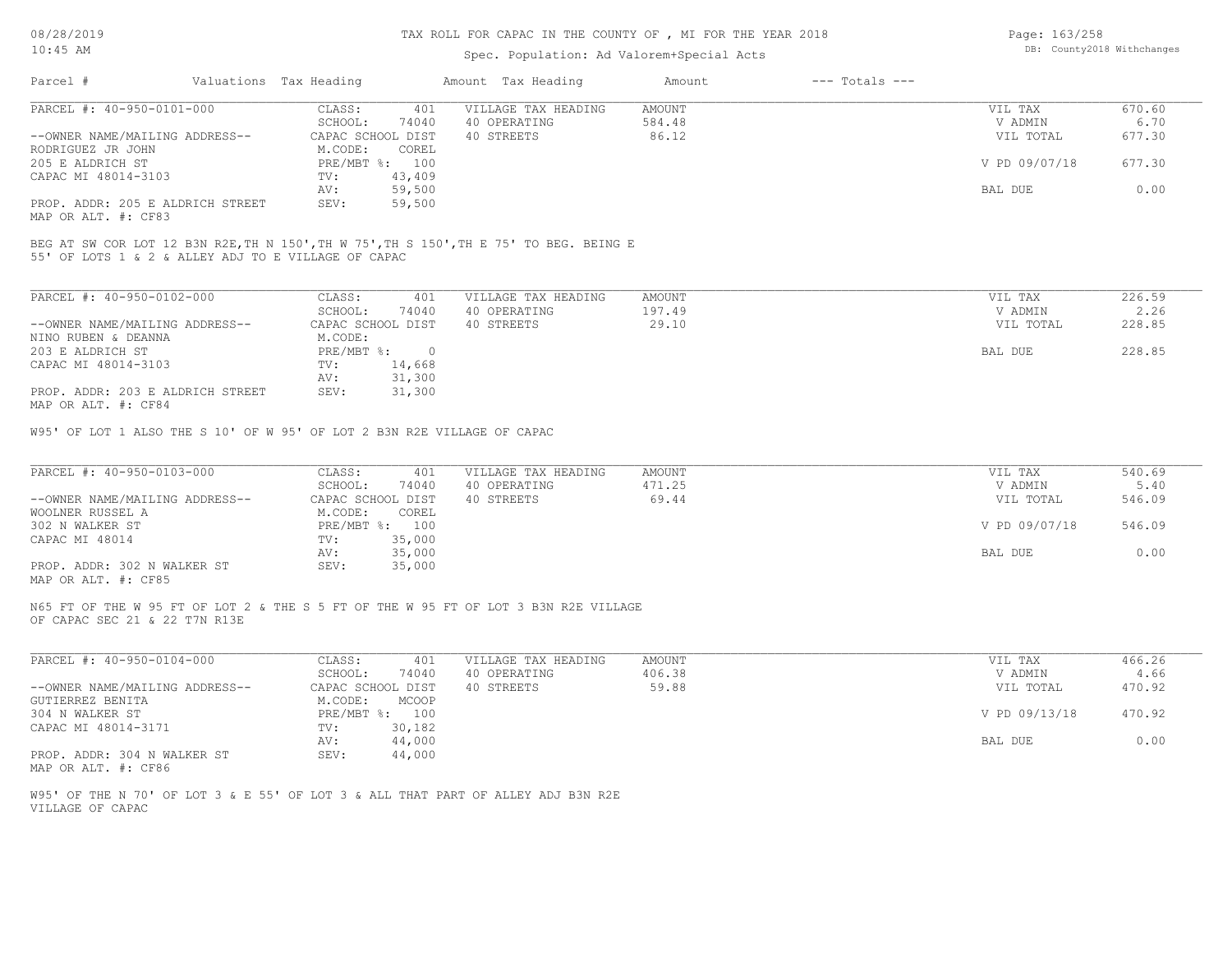# TAX ROLL FOR CAPAC IN THE COUNTY OF , MI FOR THE YEAR 2018

# Spec. Population: Ad Valorem+Special Acts

Page: 164/258 DB: County2018 Withchanges

| Parcel #                       | Valuations Tax Heading |        | Amount Tax Heading  | Amount | $---$ Totals $---$ |           |        |
|--------------------------------|------------------------|--------|---------------------|--------|--------------------|-----------|--------|
| PARCEL #: 40-950-0105-000      | CLASS:                 | 401    | VILLAGE TAX HEADING | AMOUNT |                    | VIL TAX   | 591.50 |
|                                | SCHOOL:                | 74040  | 40 OPERATING        | 515.54 |                    | V ADMIN   | 5.91   |
| --OWNER NAME/MAILING ADDRESS-- | CAPAC SCHOOL DIST      |        | 40 STREETS          | 75.96  |                    | VIL TOTAL | 597.41 |
| FRANKOWIAK MEGAN               | M.CODE:                |        |                     |        |                    |           |        |
| 308 N WALKER ST                | PRE/MBT %:             |        |                     |        |                    | BAL DUE   | 597.41 |
| CAPAC, MI 48014                | TV:                    | 38,289 |                     |        |                    |           |        |
|                                | AV:                    | 56,000 |                     |        |                    |           |        |
| PROP. ADDR: 308 N WALKER ST    | SEV:                   | 56,000 |                     |        |                    |           |        |
| MAP OR ALT. #: CF87            |                        |        |                     |        |                    |           |        |

LOT 4 B3N R2E VILLAGE OF CAPAC SEC 21 & 22 T7N R13E

| PARCEL #: 40-950-0106-000      | CLASS:<br>401     | VILLAGE TAX HEADING | AMOUNT | VIL TAX       | 622.75 |
|--------------------------------|-------------------|---------------------|--------|---------------|--------|
|                                | 74040<br>SCHOOL:  | 40 OPERATING        | 542.78 | V ADMIN       | 6.22   |
| --OWNER NAME/MAILING ADDRESS-- | CAPAC SCHOOL DIST | 40 STREETS          | 79.97  | VIL TOTAL     | 628.97 |
| DAOUST ROBERT W                | M.CODE:           |                     |        |               |        |
| BARBIER REBECCA K              | PRE/MBT %: 100    |                     |        | V PD 09/07/18 | 628.97 |
| 316 N WALKER ST                | 40,312<br>TV:     |                     |        |               |        |
| CAPAC MI 48014-3171            | 56,300<br>AV:     |                     |        | BAL DUE       | 0.00   |
|                                | 56,300<br>SEV:    |                     |        |               |        |
| PROP. ADDR: 316 N WALKER ST    |                   |                     |        |               |        |

MAP OR ALT. #: CF88

LOT 5 B3N R2E VILLAGE OF CAPAC SEC 21 & 22 T7N R13E

| PARCEL #: 40-950-0107-000      | CLASS:<br>401     | VILLAGE TAX HEADING | AMOUNT | VIL TAX       | 783.74 |
|--------------------------------|-------------------|---------------------|--------|---------------|--------|
|                                | 74040<br>SCHOOL:  | 40 OPERATING        | 683.09 | V ADMIN       | 7.83   |
| --OWNER NAME/MAILING ADDRESS-- | CAPAC SCHOOL DIST | 40 STREETS          | 100.65 | VIL TOTAL     | 791.57 |
| ROWLEY RENE D                  | M.CODE:<br>COREL  |                     |        |               |        |
| 320 N WALKER ST                | PRE/MBT %: 100    |                     |        | V PD 09/07/18 | 791.57 |
| CAPAC MI 48014-3171            | 50,733<br>TV:     |                     |        |               |        |
|                                | 63,800<br>AV:     |                     |        | BAL DUE       | 0.00   |
| PROP. ADDR: 320 N WALKER ST    | 63,800<br>SEV:    |                     |        |               |        |
| MAP OR ALT. #: CF89A           |                   |                     |        |               |        |

LOT 6 B3N R2E VILLAGE OF CAPAC SEC 21 & 22 T7N R13E

| PARCEL #: 40-950-0108-000                             | CLASS:            | 401    | VILLAGE TAX HEADING | AMOUNT | VIL TAX   | 629.38 |
|-------------------------------------------------------|-------------------|--------|---------------------|--------|-----------|--------|
|                                                       | SCHOOL:           | 74040  | 40 OPERATING        | 548.55 | V ADMIN   | 6.29   |
| --OWNER NAME/MAILING ADDRESS--                        | CAPAC SCHOOL DIST |        | 40 STREETS          | 80.83  | VIL TOTAL | 635.67 |
| JENNEX GERALD A/DEBORAH L                             | M.CODE:           |        |                     |        |           |        |
| 8118 E WINCHESTER DR                                  | PRE/MBT %:        |        |                     |        | BAL DUE   | 635.67 |
| GLOBE AZ 85501-4015                                   | TV:               | 40,741 |                     |        |           |        |
|                                                       | AV:               | 57,200 |                     |        |           |        |
| PROP. ADDR: 250 E KEMPF COURT<br>MAP OR ALT. #: CF89B | SEV:              | 57,200 |                     |        |           |        |

LOT 7 B3N R2E VILLAGE OF CAPAC SEC 21 & 22 T7N R13E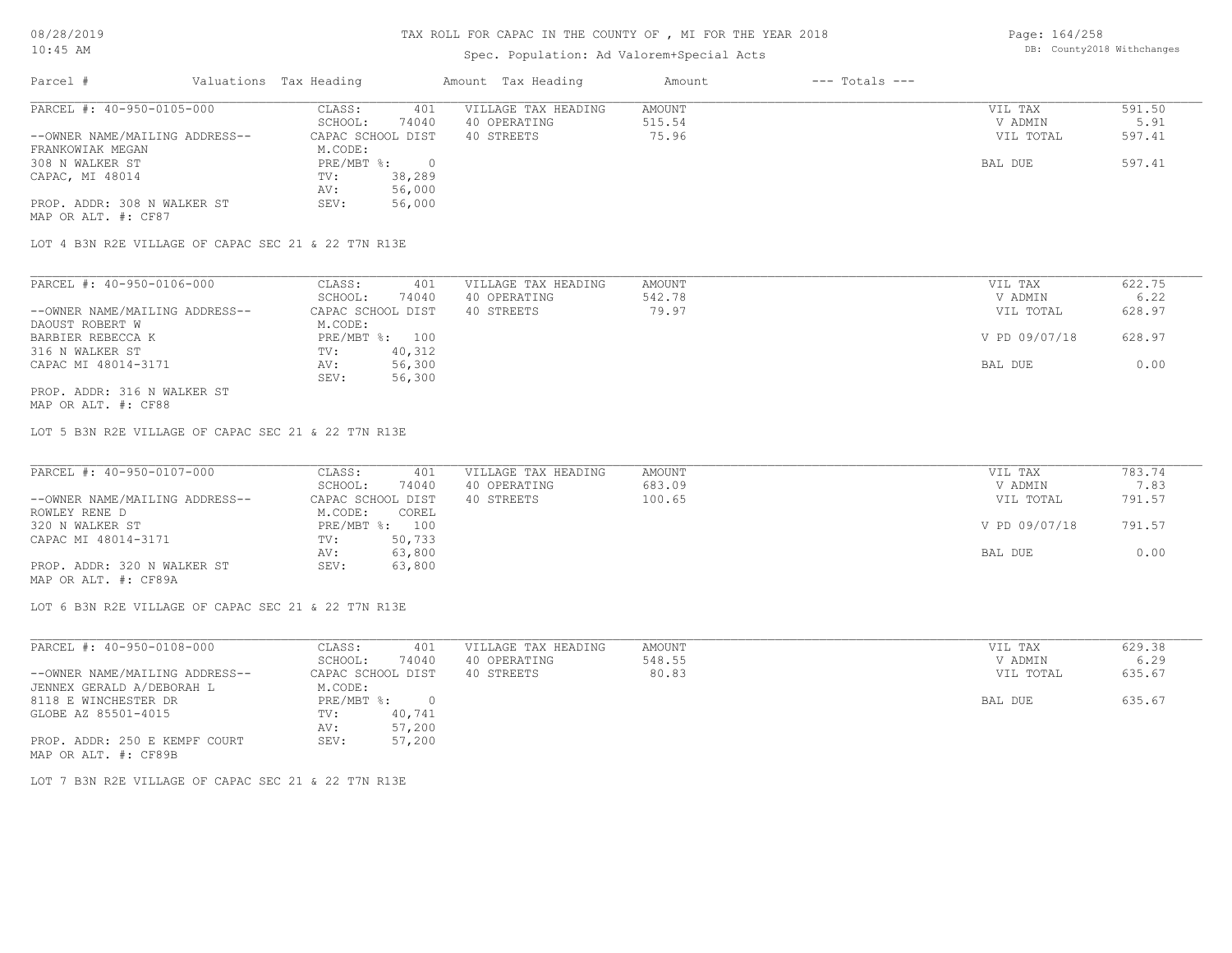# TAX ROLL FOR CAPAC IN THE COUNTY OF , MI FOR THE YEAR 2018

# Spec. Population: Ad Valorem+Special Acts

| Page: 165/258 |                            |
|---------------|----------------------------|
|               | DB: County2018 Withchanges |

| Parcel #                                                      | Valuations Tax Heading |                | Amount Tax Heading  | Amount        | $---$ Totals $---$ |               |        |
|---------------------------------------------------------------|------------------------|----------------|---------------------|---------------|--------------------|---------------|--------|
| PARCEL #: 40-950-0109-000                                     | CLASS:                 | 401            | VILLAGE TAX HEADING | AMOUNT        |                    | VIL TAX       | 551.38 |
|                                                               | SCHOOL:                | 74040          | 40 OPERATING        | 480.57        |                    | V ADMIN       | 5.51   |
| --OWNER NAME/MAILING ADDRESS--                                | CAPAC SCHOOL DIST      |                | 40 STREETS          | 70.81         |                    | VIL TOTAL     | 556.89 |
| WAGNER CHRISTOPHER / PAUL                                     | M.CODE:                | COREL          |                     |               |                    |               |        |
| 315 N HUNTER ST                                               | PRE/MBT %: 100         |                |                     |               |                    | V PD 09/07/18 | 556.89 |
| CAPAC MI 48014-3128                                           | TV:                    | 35,692         |                     |               |                    |               |        |
|                                                               | AV:                    | 49,800         |                     |               |                    | BAL DUE       | 0.00   |
| PROP. ADDR: 315 N HUNTER STREET<br>MAP OR ALT. #: CF89C1      | SEV:                   | 49,800         |                     |               |                    |               |        |
| LOT 8 B3N R2E VILLAGE OF CAPAC SEC 21 & 22 T7N R13E           |                        |                |                     |               |                    |               |        |
|                                                               |                        |                |                     |               |                    |               |        |
| PARCEL #: 40-950-0109-100                                     | CLASS:                 | 401            | VILLAGE TAX HEADING | <b>AMOUNT</b> |                    | VIL TAX       | 236.21 |
|                                                               | SCHOOL:                | 74040          | 40 OPERATING        | 205.88        |                    | V ADMIN       | 2.36   |
| --OWNER NAME/MAILING ADDRESS--                                | CAPAC SCHOOL DIST      |                | 40 STREETS          | 30.33         |                    | VIL TOTAL     | 238.57 |
| CAMPBELL KENNETH                                              | M.CODE:                |                |                     |               |                    |               |        |
| 307 N HUNTER ST                                               | PRE/MBT %:             | $\overline{0}$ |                     |               |                    | V PD 09/06/18 | 238.57 |
| CAPAC MI 48014                                                | TV:                    | 15,291         |                     |               |                    |               |        |
|                                                               | AV:                    | 18,000         |                     |               |                    | BAL DUE       | 0.00   |
| PROP. ADDR: 311 N HUNTER STREET                               | SEV:                   | 18,000         |                     |               |                    |               |        |
| MAP OR ALT. #: 089C2                                          |                        |                |                     |               |                    |               |        |
| LOT 9 EXC W 35 FT B3N R2E                                     |                        |                |                     |               |                    |               |        |
| VILLAGE OF CAPAC                                              |                        |                |                     |               |                    |               |        |
|                                                               |                        |                |                     |               |                    |               |        |
| PARCEL #: 40-950-0110-000                                     | CLASS:                 | 402            | VILLAGE TAX HEADING | <b>AMOUNT</b> |                    | VIL TAX       | 79.55  |
|                                                               | SCHOOL:                | 74040          | 40 OPERATING        | 69.34         |                    | V ADMIN       | 0.79   |
| --OWNER NAME/MAILING ADDRESS--                                | CAPAC SCHOOL DIST      |                | 40 STREETS          | 10.21         |                    | VIL TOTAL     | 80.34  |
| FRANKOWIAK MEGAN                                              | M.CODE:                |                |                     |               |                    |               |        |
| 306 N WALKER ST                                               | PRE/MBT %:             | $\overline{0}$ |                     |               |                    | BAL DUE       | 80.34  |
| CAPAC MI 48014                                                | TV:                    | 5,150          |                     |               |                    |               |        |
|                                                               | AV:                    | 9,200          |                     |               |                    |               |        |
| PROP. ADDR: 306 N WALKER ST                                   | SEV:                   | 9,200          |                     |               |                    |               |        |
| MAP OR ALT. #: CF89D                                          |                        |                |                     |               |                    |               |        |
| W35 FT OF LOT 9 B3N R2E VILLAGE OF CAPAC SEC 21 & 22 T7N R13E |                        |                |                     |               |                    |               |        |
|                                                               |                        |                |                     |               |                    |               |        |
| PARCEL #: 40-950-0111-000                                     | CLASS:                 | 401            | VILLAGE TAX HEADING | <b>AMOUNT</b> |                    | VIL TAX       | 499.21 |

| FARUBI #. HUTJJUTUIIITUUU        | . conuc           | ᅕᅛᆂ    | VILLAGE IAA AEADING | <b>AI'IUUIN L</b> | VII IAA       | ヨンシ・ムエ |  |
|----------------------------------|-------------------|--------|---------------------|-------------------|---------------|--------|--|
|                                  | SCHOOL:           | 74040  | 40 OPERATING        | 435.10            | V ADMIN       | 4.99   |  |
| --OWNER NAME/MAILING ADDRESS--   | CAPAC SCHOOL DIST |        | 40 STREETS          | 64.11             | VIL TOTAL     | 504.20 |  |
| HEIDMOUS JAMES                   | M.CODE:           | COREL  |                     |                   |               |        |  |
| 209 E ALDRICH STREET             | PRE/MBT %:        | 100    |                     |                   | V PD 09/07/18 | 504.20 |  |
| CAPAC MI 48014-3103              | TV:               | 32,315 |                     |                   |               |        |  |
|                                  | AV:               | 45,000 |                     |                   | BAL DUE       | 0.00   |  |
| PROP. ADDR: 209 E ALDRICH STREET | SEV:              | 45,000 |                     |                   |               |        |  |
| MAP OR ALT. #: CF90              |                   |        |                     |                   |               |        |  |

T7N R13E E1/2 OF S 50 FT OF LOT 11 & E 1/2 OF LOT 12 B3N R2E VILLAGE OF CAPAC SEC 21 & 22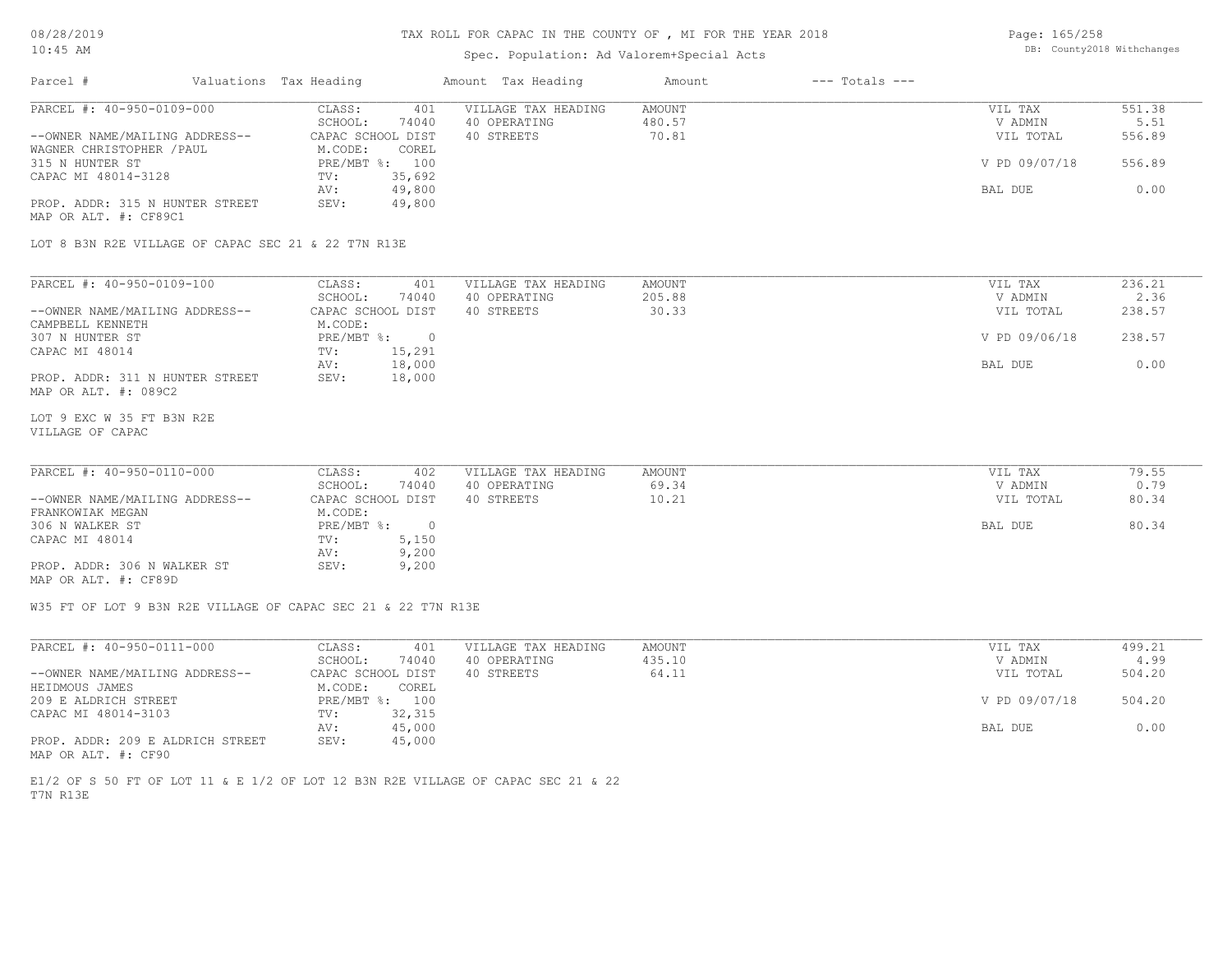#### Spec. Population: Ad Valorem+Special Acts

| Page: 166/258 |                            |
|---------------|----------------------------|
|               | DB: County2018 Withchanges |

| Parcel #                         | Valuations Tax Heading |                | Amount Tax Heading  | Amount | $---$ Totals $---$ |               |        |
|----------------------------------|------------------------|----------------|---------------------|--------|--------------------|---------------|--------|
| PARCEL #: 40-950-0112-000        | CLASS:                 | 401            | VILLAGE TAX HEADING | AMOUNT |                    | VIL TAX       | 438.25 |
|                                  | SCHOOL:                | 74040          | 40 OPERATING        | 381.97 |                    | V ADMIN       | 4.38   |
| --OWNER NAME/MAILING ADDRESS--   | CAPAC SCHOOL DIST      |                | 40 STREETS          | 56.28  |                    | VIL TOTAL     | 442.63 |
| SCHMIDT ROGER                    | M.CODE:                | COREL          |                     |        |                    |               |        |
| 207 E ALDRICH ST                 |                        | PRE/MBT %: 100 |                     |        |                    | V PD 09/07/18 | 442.63 |
| CAPAC MI 48014                   | TV:                    | 28,369         |                     |        |                    |               |        |
|                                  | AV:                    | 39,200         |                     |        |                    | BAL DUE       | 0.00   |
| PROP. ADDR: 207 E ALDRICH STREET | SEV:                   | 39,200         |                     |        |                    |               |        |
| MAP OR ALT. #: CF91A             |                        |                |                     |        |                    |               |        |

R13E W1/2 OF LOTS 11 & 12 EXC N 25 FT OF LOT 11 B3N R2E VILLAGE OF CAPAC SEC 21 & 22 T7N

| PARCEL #: 40-950-0113-000       | CLASS:       | 401               | VILLAGE TAX HEADING | AMOUNT | VIL TAX       | 642.57 |
|---------------------------------|--------------|-------------------|---------------------|--------|---------------|--------|
|                                 | SCHOOL:      | 74040             | 40 OPERATING        | 560.05 | V ADMIN       | 6.42   |
| --OWNER NAME/MAILING ADDRESS--  |              | CAPAC SCHOOL DIST | 40 STREETS          | 82.52  | VIL TOTAL     | 648.99 |
| CAMPBELL KENNETH                | M.CODE:      |                   |                     |        |               |        |
| 307 N HUNTER ST                 | $PRE/MBT$ %: | 100               |                     |        | V PD 09/06/18 | 648.99 |
| CAPAC MI 48014-3128             | TV:          | 41,595            |                     |        |               |        |
|                                 | AV:          | 57,200            |                     |        | BAL DUE       | 0.00   |
| PROP. ADDR: 307 N HUNTER STREET | SEV:         | 57,200            |                     |        |               |        |
| MAP OR ALT. #: CF91B            |              |                   |                     |        |               |        |

LOT 10 & N 25 FT OF LOT 11 B3N R2E VILLAGE OF CAPAC SEC 21 & 22 T7N R13E

| PARCEL #: 40-950-0114-000       | CLASS:<br>401     | VILLAGE TAX HEADING | AMOUNT | VIL TAX       | 479.46 |
|---------------------------------|-------------------|---------------------|--------|---------------|--------|
|                                 | 74040<br>SCHOOL:  | 40 OPERATING        | 417.89 | V ADMIN       | 4.79   |
| --OWNER NAME/MAILING ADDRESS--  | CAPAC SCHOOL DIST | 40 STREETS          | 61.57  | VIL TOTAL     | 484.25 |
| TYSON JASON/ERIN                | M.CODE:<br>COREL  |                     |        |               |        |
| 302 N HUNTER                    | PRE/MBT %: 100    |                     |        | V PD 09/07/18 | 484.25 |
| CAPAC MI 48014                  | 31,037<br>TV:     |                     |        |               |        |
|                                 | 43,200<br>AV:     |                     |        | BAL DUE       | 0.00   |
| PROP. ADDR: 302 N HUNTER STREET | 43,200<br>SEV:    |                     |        |               |        |
| MAP OR ALT. #: CF92             |                   |                     |        |               |        |

S60 FT LOT 1 B3N R3E VILLAGE OF CAPAC

MAP OR ALT. #: CF93 PROP. ADDR: 304 N HUNTER STREET SEV: 62,700 AV: 62,700 BAL DUE 0.00 CAPAC MI 48014-3127 TV: 45,213<br>AV: 62,700 304 N HUNTER ST PRE/MBT %: 100 V PD 09/06/18 705.45 MOORE PAULIE KIM M.CODE:<br>304 N HUNTER ST PRE/MBT %: 100 --OWNER NAME/MAILING ADDRESS-- CAPAC SCHOOL DIST 40 STREETS 89.70 VIL TOTAL 705.45 SCHOOL: 74040 40 OPERATING 608.77 6.98 608.77 V ADMIN 6.98 PARCEL #: 40-950-0115-000 CLASS: 401 VILLAGE TAX HEADING AMOUNT VIL TAX VIL TAX 698.47<br>SCHOOL: 74040 40 OPERATING 608.77 VADMIN 6.98  $\mathcal{L}_\mathcal{L} = \mathcal{L}_\mathcal{L} = \mathcal{L}_\mathcal{L} = \mathcal{L}_\mathcal{L} = \mathcal{L}_\mathcal{L} = \mathcal{L}_\mathcal{L} = \mathcal{L}_\mathcal{L} = \mathcal{L}_\mathcal{L} = \mathcal{L}_\mathcal{L} = \mathcal{L}_\mathcal{L} = \mathcal{L}_\mathcal{L} = \mathcal{L}_\mathcal{L} = \mathcal{L}_\mathcal{L} = \mathcal{L}_\mathcal{L} = \mathcal{L}_\mathcal{L} = \mathcal{L}_\mathcal{L} = \mathcal{L}_\mathcal{L}$ 

N15 FT LOT 1 ALSO LOT 2 B3N R3E VILLAGE OF CAPAC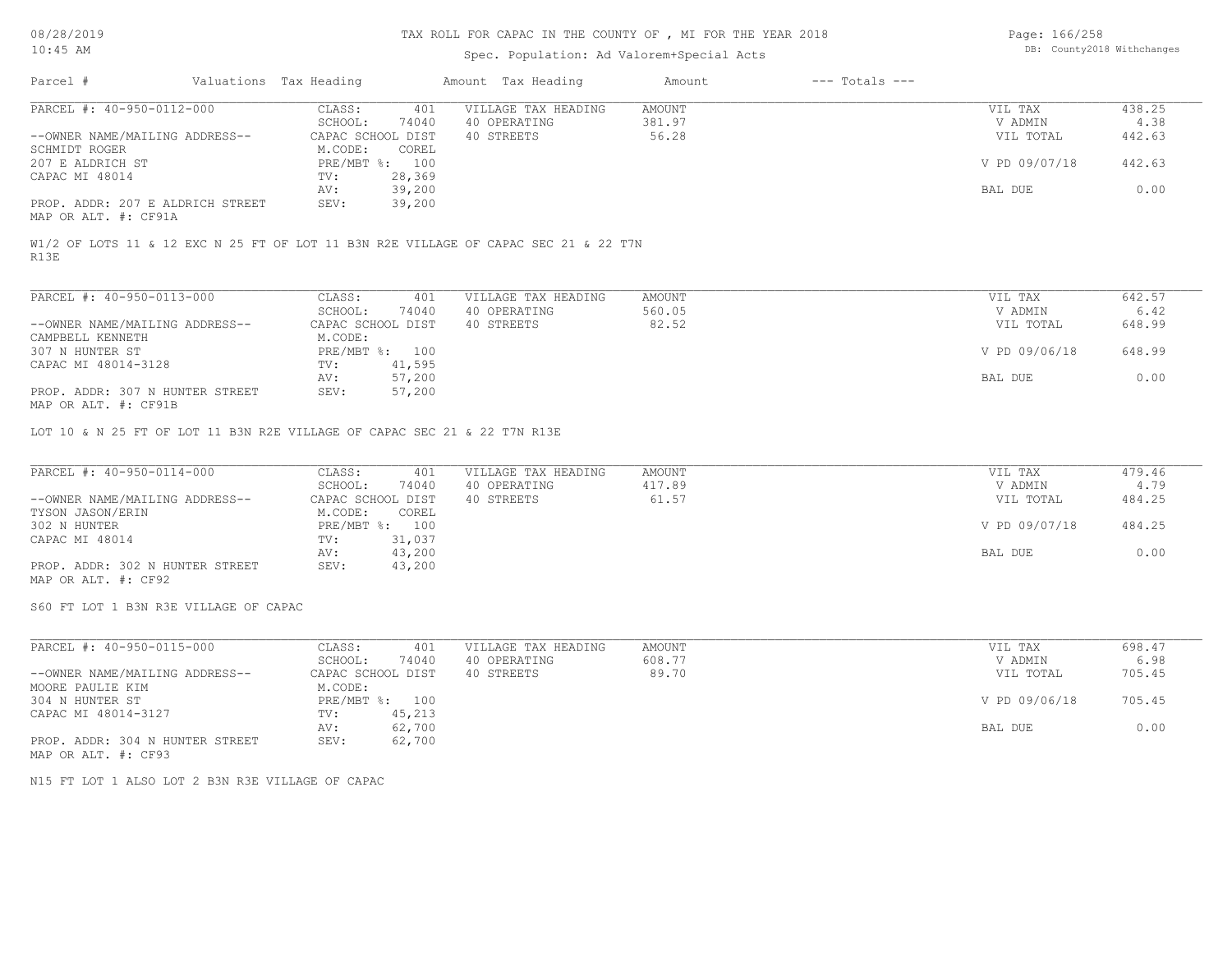# Spec. Population: Ad Valorem+Special Acts

Page: 167/258 DB: County2018 Withchanges

| Parcel #                        | Valuations Tax Heading |        | Amount Tax Heading  | Amount | $---$ Totals $---$ |               |        |
|---------------------------------|------------------------|--------|---------------------|--------|--------------------|---------------|--------|
| PARCEL #: 40-950-0116-000       | CLASS:                 | 401    | VILLAGE TAX HEADING | AMOUNT |                    | VIL TAX       | 334.04 |
|                                 | SCHOOL:                | 74040  | 40 OPERATING        | 291.14 |                    | V ADMIN       | 3.34   |
| --OWNER NAME/MAILING ADDRESS--  | CAPAC SCHOOL DIST      |        | 40 STREETS          | 42.90  |                    | VIL TOTAL     | 337.38 |
| STINSON KAREN                   | M.CODE:                |        |                     |        |                    |               |        |
| BLOCK PAUL JR                   | $PRE/MBT$ %:           |        |                     |        |                    | V PD 07/16/18 | 337.38 |
| 14691 KOEHN RD                  | TV:                    | 21,623 |                     |        |                    |               |        |
| CAPAC MI 48014                  | AV:                    | 31,000 |                     |        |                    | BAL DUE       | 0.00   |
|                                 | SEV:                   | 31,000 |                     |        |                    |               |        |
| PROP. ADDR: 306 N HUNTER STREET |                        |        |                     |        |                    |               |        |

MAP OR ALT. #: CF94

LOT 3 B3N R3E VILLAGE OF CAPAC SEC 21 & 22 T7N R13E

| PARCEL #: 40-950-0117-000                                                                                                                          | CLASS:            | 401            | VILLAGE TAX HEADING | AMOUNT | VIL TAX       | 723.69 |
|----------------------------------------------------------------------------------------------------------------------------------------------------|-------------------|----------------|---------------------|--------|---------------|--------|
|                                                                                                                                                    | SCHOOL:           | 74040          | 40 OPERATING        | 456.44 | V ADMIN       | 7.23   |
| --OWNER NAME/MAILING ADDRESS--                                                                                                                     | CAPAC SCHOOL DIST |                | 40 STREETS          | 67.25  | VIL TOTAL     | 730.92 |
| HERRINGTON JENNIFER M                                                                                                                              | M.CODE:           | COREL          | LAWN                | 200.00 |               |        |
| 308 N HUNTER STREET                                                                                                                                |                   | PRE/MBT %: 100 |                     |        | V PD 08/09/18 | 730.92 |
| CAPAC MI 48014                                                                                                                                     | TV:               | 33,900         |                     |        |               |        |
|                                                                                                                                                    | AV:               | 33,900         |                     |        | BAL DUE       | 0.00   |
| PROP. ADDR: 308 N HUNTER STREET<br>the contract of the contract of the contract of the contract of the contract of the contract of the contract of | SEV:              | 33,900         |                     |        |               |        |

MAP OR ALT. #: CF95

LOT 4 B3N R3E VILLAGE OF CAPAC SEC 21 & 22 T7N R13E

| PARCEL #: 40-950-0118-000      | CLASS:<br>401     | VILLAGE TAX HEADING | AMOUNT | VIL TAX       | 545.37 |
|--------------------------------|-------------------|---------------------|--------|---------------|--------|
|                                | 74040<br>SCHOOL:  | 40 OPERATING        | 475.33 | V ADMIN       | 5.45   |
| --OWNER NAME/MAILING ADDRESS-- | CAPAC SCHOOL DIST | 40 STREETS          | 70.04  | VIL TOTAL     | 550.82 |
| COOK JOSEPH                    | M.CODE:<br>COREL  |                     |        |               |        |
| TRUST                          | PRE/MBT %: 100    |                     |        | V PD 09/07/18 | 550.82 |
| 316 N HUNTER ST                | 35,303<br>TV:     |                     |        |               |        |
| CAPAC MI 48014-3127            | 49,600<br>AV:     |                     |        | BAL DUE       | 0.00   |
|                                | 49,600<br>SEV:    |                     |        |               |        |
|                                |                   |                     |        |               |        |

MAP OR ALT. #: CF96A PROP. ADDR: 316 N HUNTER STREET

LOT 5 B3N R3E VILLAGE OF CAPAC

| PARCEL #: 40-950-0119-000                                                                                       | CLASS:            | 401    | VILLAGE TAX HEADING | AMOUNT | VIL TAX       | 496.19 |
|-----------------------------------------------------------------------------------------------------------------|-------------------|--------|---------------------|--------|---------------|--------|
|                                                                                                                 | SCHOOL:           | 74040  | 40 OPERATING        | 432.47 | V ADMIN       | 4.96   |
| --OWNER NAME/MAILING ADDRESS--                                                                                  | CAPAC SCHOOL DIST |        | 40 STREETS          | 63.72  | VIL TOTAL     | 501.15 |
| SAELENS MARY                                                                                                    | M.CODE:           | COREL  |                     |        |               |        |
| 324 N HUNTER STREET                                                                                             | PRE/MBT %:        | 100    |                     |        | V PD 09/07/18 | 501.15 |
| CAPAC MI 48014-3127                                                                                             | TV:               | 32,120 |                     |        |               |        |
|                                                                                                                 | AV:               | 40,400 |                     |        | BAL DUE       | 0.00   |
| PROP. ADDR: 324 N HUNTER STREET                                                                                 | SEV:              | 40,400 |                     |        |               |        |
| the contract of the contract of the contract of the contract of the contract of the contract of the contract of |                   |        |                     |        |               |        |

MAP OR ALT. #: CF96B

LOT 6 B3N R3E VILLAGE OF CAPAC SEC 21 & 22 T7N R13E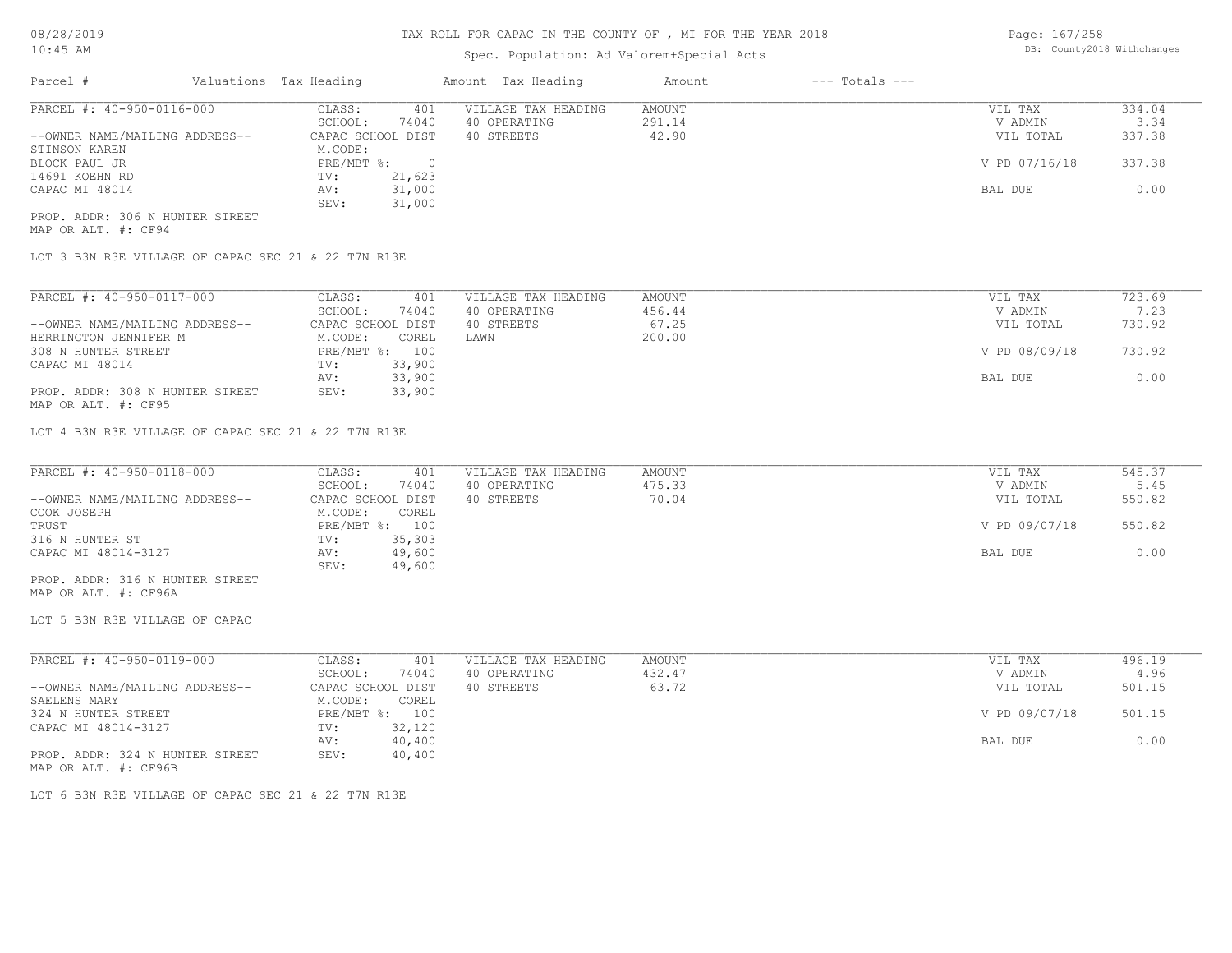# Spec. Population: Ad Valorem+Special Acts

| Page: 168/258 |                            |
|---------------|----------------------------|
|               | DB: County2018 Withchanges |

| Parcel #                       | Valuations Tax Heading |        | Amount Tax Heading  | Amount | $---$ Totals $---$ |               |        |
|--------------------------------|------------------------|--------|---------------------|--------|--------------------|---------------|--------|
| PARCEL #: 40-950-0120-000      | CLASS:                 | 401    | VILLAGE TAX HEADING | AMOUNT |                    | VIL TAX       | 494.29 |
|                                | SCHOOL:                | 74040  | 40 OPERATING        | 430.81 |                    | V ADMIN       | 4.94   |
| --OWNER NAME/MAILING ADDRESS-- | CAPAC SCHOOL DIST      |        | 40 STREETS          | 63.48  |                    | VIL TOTAL     | 499.23 |
| KRIESCH RONALD/SHARON          | M.CODE:                |        |                     |        |                    |               |        |
| 325 N LESTER ST                | PRE/MBT %:             | 100    |                     |        |                    | V PD 09/10/18 | 499.23 |
| CAPAC MI 48014-3139            | TV:                    | 31,996 |                     |        |                    |               |        |
|                                | AV:                    | 45,400 |                     |        |                    | BAL DUE       | 0.00   |
| PROP. ADDR: 325 N LESTER ST    | SEV:                   | 45,400 |                     |        |                    |               |        |
| MAP OR ALT. #: CF96C           |                        |        |                     |        |                    |               |        |

LOT 7 B3N R3E VILLAGE OF CAPAC SEC 21 & 22 T7N R13E

| PARCEL #: 40-950-0121-000      | CLASS:<br>401     | VILLAGE TAX HEADING | AMOUNT | VIL TAX       | 433.30 |
|--------------------------------|-------------------|---------------------|--------|---------------|--------|
|                                | 74040<br>SCHOOL:  | 40 OPERATING        | 377.66 | V ADMIN       | 4.33   |
| --OWNER NAME/MAILING ADDRESS-- | CAPAC SCHOOL DIST | 40 STREETS          | 55.64  | VIL TOTAL     | 437.63 |
| GUERRERO VIOLETA               | M.CODE:           |                     |        |               |        |
| 321 N LESTER ST                | PRE/MBT %: 100    |                     |        | V PD 09/21/18 | 437.63 |
| CAPAC MI 48014-3139            | 28,049<br>TV:     |                     |        |               |        |
|                                | 39,700<br>AV:     |                     |        | BAL DUE       | 0.00   |
| PROP. ADDR: 321 N LESTER ST    | 39,700<br>SEV:    |                     |        |               |        |
| MAP OR ALT. #: CF96D           |                   |                     |        |               |        |

LOT 8 B3N R3E VILLAGE OF CAPAC SEC 21 & 22 T7N R13E

| PARCEL #: 40-950-0122-000          | CLASS:            | VILLAGE TAX HEADING<br>401 | AMOUNT | VIL TAX       | 469.58 |
|------------------------------------|-------------------|----------------------------|--------|---------------|--------|
|                                    | SCHOOL:           | 74040<br>40 OPERATING      | 409.28 | V ADMIN       | 4.69   |
| --OWNER NAME/MAILING ADDRESS--     | CAPAC SCHOOL DIST | 40 STREETS                 | 60.30  | VIL TOTAL     | 474.27 |
| ADAMS DENNIS A/DIANE L ADAMS TRUST | M.CODE:           |                            |        |               |        |
| 317 N LESTER ST                    | PRE/MBT %: 100    |                            |        | V PD 08/14/18 | 474.27 |
| CAPAC MI 48014-3139                | 30,397<br>TV:     |                            |        |               |        |
|                                    | 42,700<br>AV:     |                            |        | BAL DUE       | 0.00   |
| PROP. ADDR: 317 N LESTER ST        | 42,700<br>SEV:    |                            |        |               |        |
| MAP OR ALT. #: CF96E               |                   |                            |        |               |        |

LOT 9 B3N R3E VILLAGE OF CAPAC SEC 21 & 22 T7N R13E

| PARCEL #: 40-950-0123-000        | CLASS:            | 401    | VILLAGE TAX HEADING | AMOUNT | VIL TAX       | 752.34 |
|----------------------------------|-------------------|--------|---------------------|--------|---------------|--------|
|                                  | SCHOOL:           | 74040  | 40 OPERATING        | 655.72 | V ADMIN       | 7.52   |
| --OWNER NAME/MAILING ADDRESS--   | CAPAC SCHOOL DIST |        | 40 STREETS          | 96.62  | VIL TOTAL     | 759.86 |
| HANSON BONNIE J                  | M.CODE:           | COREL  |                     |        |               |        |
| 315 E ALDRICH STREET             | PRE/MBT %:        | 100    |                     |        | V PD 09/07/18 | 759.86 |
| CAPAC MI 48014-3104              | TV:               | 48,700 |                     |        |               |        |
|                                  | AV:               | 48,700 |                     |        | BAL DUE       | 0.00   |
| PROP. ADDR: 315 E ALDRICH STREET | SEV:              | 48,700 |                     |        |               |        |

MAP OR ALT. #: CF97A

E73' OF LOTS 11 & 12 BLK 3N R3E VILLAGE OF CAPAC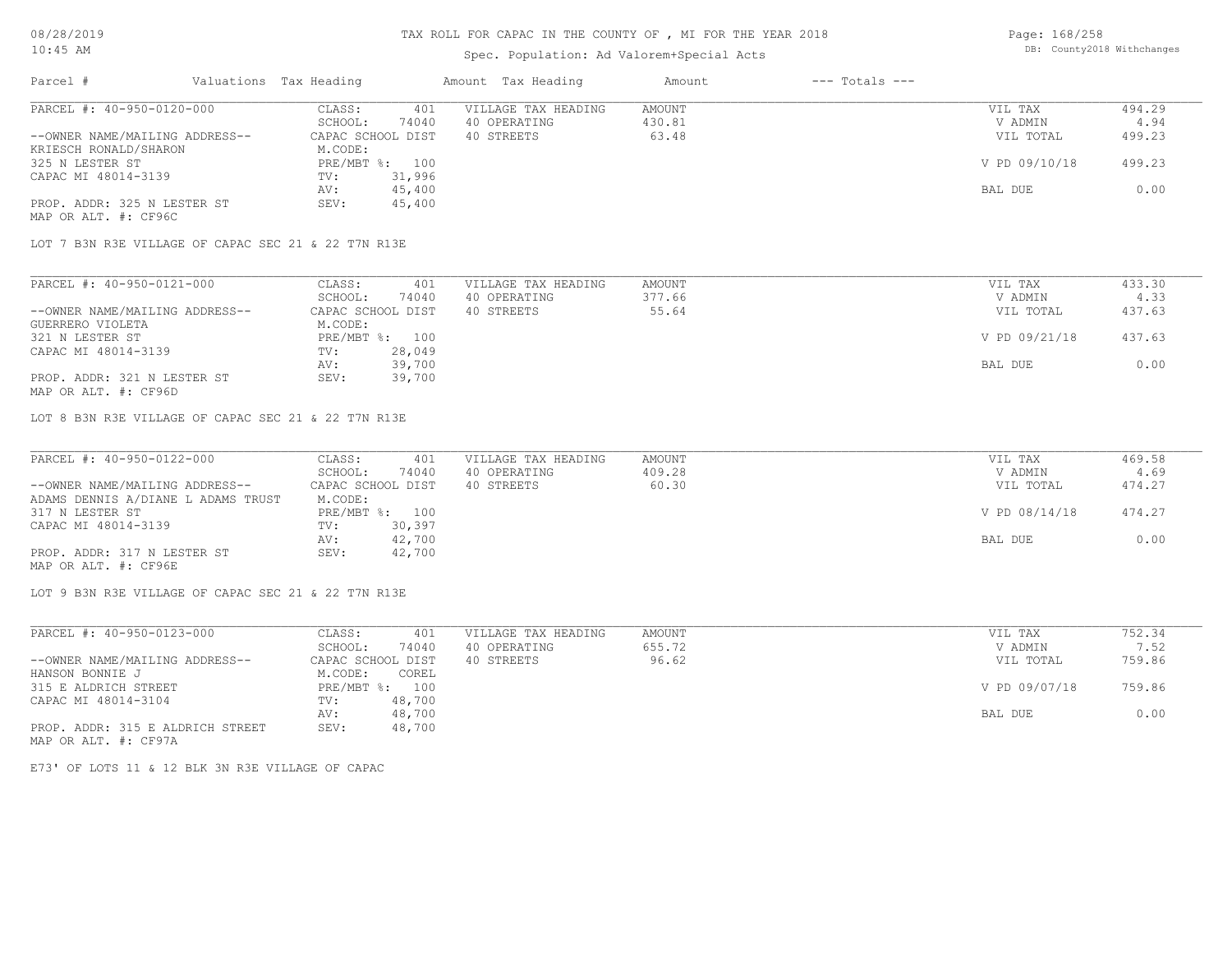# TAX ROLL FOR CAPAC IN THE COUNTY OF , MI FOR THE YEAR 2018

# Spec. Population: Ad Valorem+Special Acts

| Page: 169/258 |                            |
|---------------|----------------------------|
|               | DB: County2018 Withchanges |

| Parcel #                                                                          | Valuations Tax Heading                       | Amount Tax Heading                  | Amount<br>$---$ Totals $---$ |                    |                |
|-----------------------------------------------------------------------------------|----------------------------------------------|-------------------------------------|------------------------------|--------------------|----------------|
| PARCEL #: 40-950-0123-250                                                         | CLASS:<br>402                                | VILLAGE TAX HEADING                 | <b>AMOUNT</b>                | VIL TAX            | 125.57         |
|                                                                                   | SCHOOL:<br>74040                             | 40 OPERATING                        | 109.45                       | V ADMIN            | 1.25           |
| --OWNER NAME/MAILING ADDRESS--                                                    | CAPAC SCHOOL DIST                            | 40 STREETS                          | 16.12                        | VIL TOTAL          | 126.82         |
| ADAMS DENNIS/DIANE REV. TRUST<br>317 N LESTER ST P.O.BOX 507                      | M.CODE:<br>PRE/MBT %: 100                    |                                     |                              | V PD 08/14/18      | 126.82         |
| CAPAC MI 48014-3138                                                               | 8,129<br>TV:                                 |                                     |                              |                    |                |
|                                                                                   | 15,900<br>AV:                                |                                     |                              | BAL DUE            | 0.00           |
| PROP. ADDR: N LESTER ST.                                                          | SEV:<br>15,900                               |                                     |                              |                    |                |
| MAP OR ALT. #: CF97B                                                              |                                              |                                     |                              |                    |                |
| LOT 10 B3N R3E VILLAGE OF CAPAC                                                   |                                              |                                     |                              |                    |                |
|                                                                                   |                                              |                                     |                              |                    |                |
| PARCEL #: 40-950-0124-000                                                         | CLASS:<br>401                                | VILLAGE TAX HEADING                 | AMOUNT                       | VIL TAX            | 472.85         |
|                                                                                   | SCHOOL:<br>74040                             | 40 OPERATING                        | 412.13                       | V ADMIN            | 4.72           |
| --OWNER NAME/MAILING ADDRESS--                                                    | CAPAC SCHOOL DIST                            | 40 STREETS                          | 60.72                        | VIL TOTAL          | 477.57         |
| WITHUN GERALD/DIANA                                                               | M.CODE:                                      |                                     |                              |                    |                |
| 305 E ALDRICH ST                                                                  | PRE/MBT %: 100                               |                                     |                              | V PD 09/14/18      | 477.57         |
| CAPAC MI 48014-3104                                                               | 30,609<br>TV:                                |                                     |                              |                    |                |
| PROP. ADDR: 305 E ALDRICH STREET                                                  | 43,100<br>AV:<br>43,100<br>SEV:              |                                     |                              | BAL DUE            | 0.00           |
| MAP OR ALT. #: CF98                                                               |                                              |                                     |                              |                    |                |
|                                                                                   |                                              |                                     |                              |                    |                |
| E75' OF W 77' OF LOTS 11 & 12 B3N R3E VILLAGE OF CAPAC                            |                                              |                                     |                              |                    |                |
|                                                                                   |                                              |                                     |                              |                    |                |
| PARCEL #: 40-950-0125-000                                                         | CLASS:<br>201                                | VILLAGE TAX HEADING                 | <b>AMOUNT</b>                | VIL TAX            | 892.27         |
|                                                                                   | SCHOOL:<br>74040                             | 40 OPERATING                        | 777.68                       | V ADMIN            | 8.92           |
| --OWNER NAME/MAILING ADDRESS--                                                    | CAPAC SCHOOL DIST                            | 40 STREETS                          | 114.59                       | VIL TOTAL          | 901.19         |
| DIMOSKI JASON                                                                     | M.CODE:                                      |                                     |                              |                    |                |
| 8288 TAMARACK LN                                                                  | $PRE/MBT$ $\div$<br>$\overline{\phantom{0}}$ |                                     |                              | V PD 07/11/18      | 901.19         |
| ROMEO MI 48065                                                                    | 57,758<br>TV:                                |                                     |                              |                    |                |
| PROP. ADDR: 101 N MAIN ST                                                         | 65,800<br>AV:<br>65,800<br>SEV:              |                                     |                              | BAL DUE            | 0.00           |
| MAP OR ALT. #: CF99                                                               |                                              |                                     |                              |                    |                |
|                                                                                   |                                              |                                     |                              |                    |                |
|                                                                                   |                                              |                                     |                              |                    |                |
| THE S 37 FT OF THE E 92 FT OF LOT 1 B1N R1W VILLAGE OF CAPAC SEC 21 & 22 T7N R13E |                                              |                                     |                              |                    |                |
|                                                                                   |                                              |                                     |                              |                    |                |
|                                                                                   | 201                                          |                                     | <b>AMOUNT</b>                |                    |                |
| PARCEL #: 40-950-0126-000                                                         | CLASS:<br>SCHOOL:<br>74040                   | VILLAGE TAX HEADING<br>40 OPERATING | 535.61                       | VIL TAX<br>V ADMIN | 614.53<br>6.14 |
| --OWNER NAME/MAILING ADDRESS--                                                    | CAPAC SCHOOL DIST                            | 40 STREETS                          | 78.92                        | VIL TOTAL          | 620.67         |
| DEMIL, ROBERT/SUSAN                                                               | M.CODE:                                      |                                     |                              |                    |                |
| P.O. BOX 911                                                                      | PRE/MBT %: 0                                 |                                     |                              | V PD 09/13/18      | 620.67         |
| ARMADA MI 48005                                                                   | TV:<br>39,780                                |                                     |                              |                    |                |
|                                                                                   | 45,200<br>AV:                                |                                     |                              | BAL DUE            | 0.00           |
| PROP. ADDR: 103 N MAIN ST                                                         | SEV:<br>45,200                               |                                     |                              |                    |                |
| MAP OR ALT. #: CF100                                                              |                                              |                                     |                              |                    |                |

THEREOF ALSO EXC THE N 16 FT THEREOF B1N R1W VILLAGE OF CAPAC SEC 21 & 22 T7N R13E LOT 1 EXC THE S 37 FT OF THE E 92 FT THEREOF ALSO EXC THE W 51 FT OF THE S 56.5 FT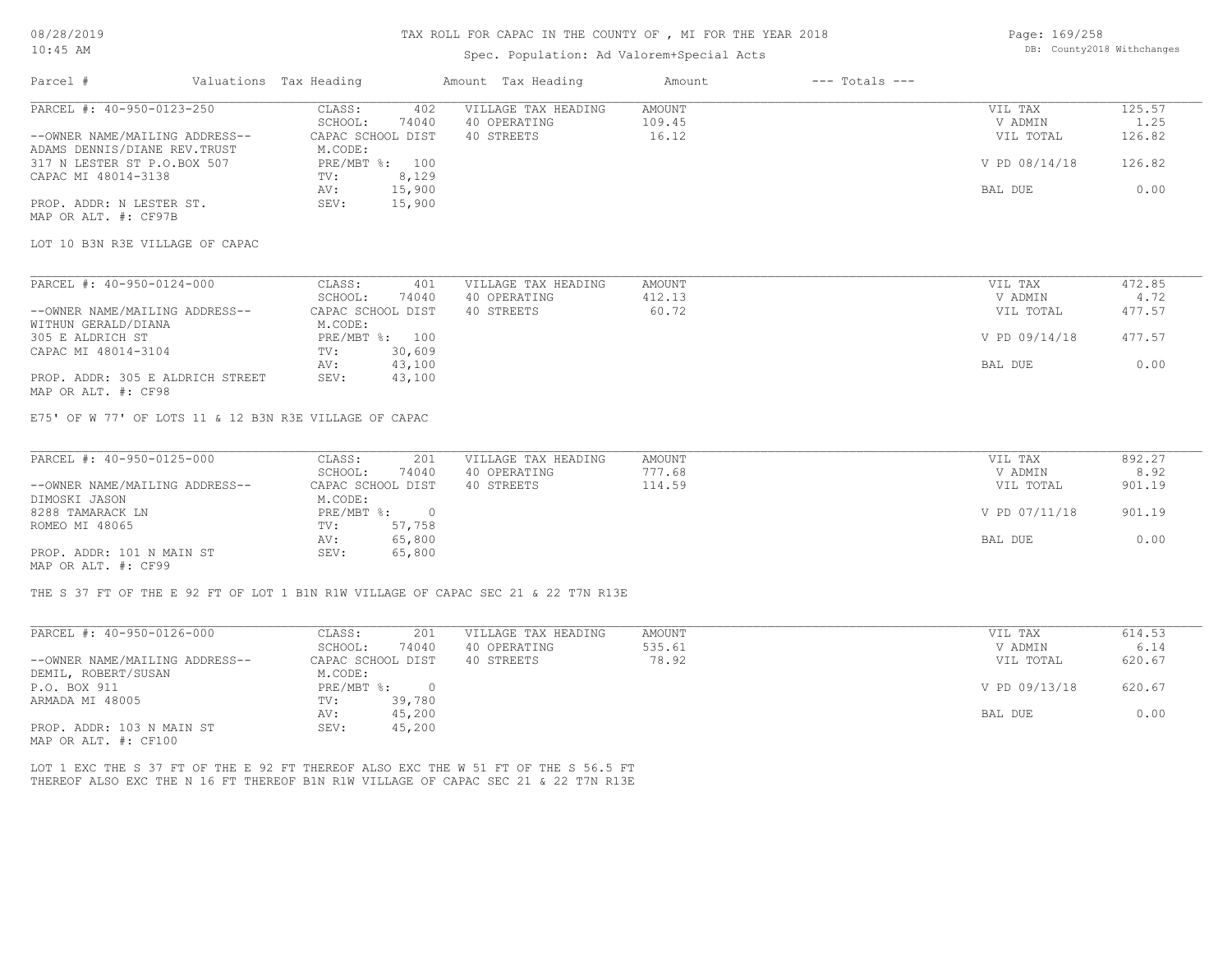#### TAX ROLL FOR CAPAC IN THE COUNTY OF , MI FOR THE YEAR 2018

# Spec. Population: Ad Valorem+Special Acts

Page: 170/258 DB: County2018 Withchanges

| Parcel #                       | Valuations Tax Heading |        | Amount Tax Heading  | Amount | $---$ Totals $---$ |               |        |
|--------------------------------|------------------------|--------|---------------------|--------|--------------------|---------------|--------|
| PARCEL #: 40-950-0127-000      | CLASS:                 | 201    | VILLAGE TAX HEADING | AMOUNT |                    | VIL TAX       | 480.44 |
|                                | SCHOOL:                | 74040  | 40 OPERATING        | 418.74 |                    | V ADMIN       | 4.80   |
| --OWNER NAME/MAILING ADDRESS-- | CAPAC SCHOOL DIST      |        | 40 STREETS          | 61.70  |                    | VIL TOTAL     | 485.24 |
| ROBERTSON LEWIS                | M.CODE:                |        |                     |        |                    |               |        |
| 3131 N SUMMERS RD              | PRE/MBT %:             |        |                     |        |                    | V PD 09/07/18 | 485.24 |
| IMLAY CITY MI 48444            | TV:                    | 31,100 |                     |        |                    |               |        |
|                                | AV:                    | 33,900 |                     |        |                    | BAL DUE       | 0.00   |
| PROP. ADDR: 103 W MILL ST      | SEV:                   | 33,900 |                     |        |                    |               |        |
| MAP OR ALT. #: CF101           |                        |        |                     |        |                    |               |        |

THE W 51 FT OF THE S 56.5 FT OF LOT 1 B1N R1W VILLAGE OF CAPAC SEC 21 & 22 T7N R13E

| PARCEL #: 40-950-0128-000      | CLASS:     | 201               | VILLAGE TAX HEADING | AMOUNT | VIL TAX   | 823.62 |
|--------------------------------|------------|-------------------|---------------------|--------|-----------|--------|
|                                | SCHOOL:    | 74040             | 40 OPERATING        | 717.85 | V ADMIN   | 8.23   |
| --OWNER NAME/MAILING ADDRESS-- |            | CAPAC SCHOOL DIST | 40 STREETS          | 105.77 | VIL TOTAL | 831.85 |
| KHAN MAQBULUR R.               | M.CODE:    |                   |                     |        |           |        |
| HAQ IHSAN                      | PRE/MBT %: | $\Box$            |                     |        | BAL DUE   | 831.85 |
| P.O.BOX 479                    | TV:        | 53,315            |                     |        |           |        |
| ARMADA MI 48005                | AV:        | 60,900            |                     |        |           |        |
|                                | SEV:       | 60,900            |                     |        |           |        |
| PROP. ADDR: 107 N MAIN ST      |            |                   |                     |        |           |        |
| MAP OR ALT. #: CF102           |            |                   |                     |        |           |        |

VILLAGE OF CAPAC SEC 21 & 22 T7N R13E THE N 16 FT OF LOT 1 & THE S 22 FT OF LOT 2 B1N R1W

| PARCEL #: 40-950-0129-000      | CLASS:<br>201     | VILLAGE TAX HEADING | AMOUNT | VIL TAX       | 451.71 |
|--------------------------------|-------------------|---------------------|--------|---------------|--------|
|                                | 74040<br>SCHOOL:  | 40 OPERATING        | 393.70 | V ADMIN       | 4.51   |
| --OWNER NAME/MAILING ADDRESS-- | CAPAC SCHOOL DIST | 40 STREETS          | 58.01  | VIL TOTAL     | 456.22 |
| 109 N MAIN, LLC                | M.CODE:           |                     |        |               |        |
| 109 N MAIN ST                  | PRE/MBT %:        |                     |        | V PD 08/14/18 | 456.22 |
| CAPAC MI 48014                 | 29,240<br>TV:     |                     |        |               |        |
|                                | 33,400<br>AV:     |                     |        | BAL DUE       | 0.00   |
| PROP. ADDR: 109 N MAIN ST      | 33,400<br>SEV:    |                     |        |               |        |
|                                |                   |                     |        |               |        |

MAP OR ALT. #: CF103

THE N 25 FT OF THE S 47 FT OF LOT 2 B1N R1W VILLAGE OF CAPAC

| PARCEL #: 40-950-0130-000      | CLASS:            | 703   | VILLAGE TAX HEADING | AMOUNT | 0.00<br>VIL TAX   |
|--------------------------------|-------------------|-------|---------------------|--------|-------------------|
|                                | SCHOOL:           | 74040 | 40 OPERATING        | 0.00   | 0.00<br>V ADMIN   |
| --OWNER NAME/MAILING ADDRESS-- | CAPAC SCHOOL DIST |       | 40 STREETS          | 0.00   | 0.00<br>VIL TOTAL |
| VILLAGE OF CAPAC               | M.CODE:           |       |                     |        |                   |
| 131 N MAIN ST                  | PRE/MBT %:        |       |                     |        | 0.00<br>BAL DUE   |
| CAPAC MI 48014                 | TV:               |       |                     |        |                   |
|                                | AV:               |       |                     |        |                   |
| PROP. ADDR: 111 N MAIN ST      | SEV:              |       |                     |        |                   |
|                                |                   |       |                     |        |                   |

MAP OR ALT. #: C104

THE S 27.5 FT OF THE N 28 FT OF LOT 2 B1N R1W VILLAGE OF CAPAC SEC 21 & 22 T7N R13E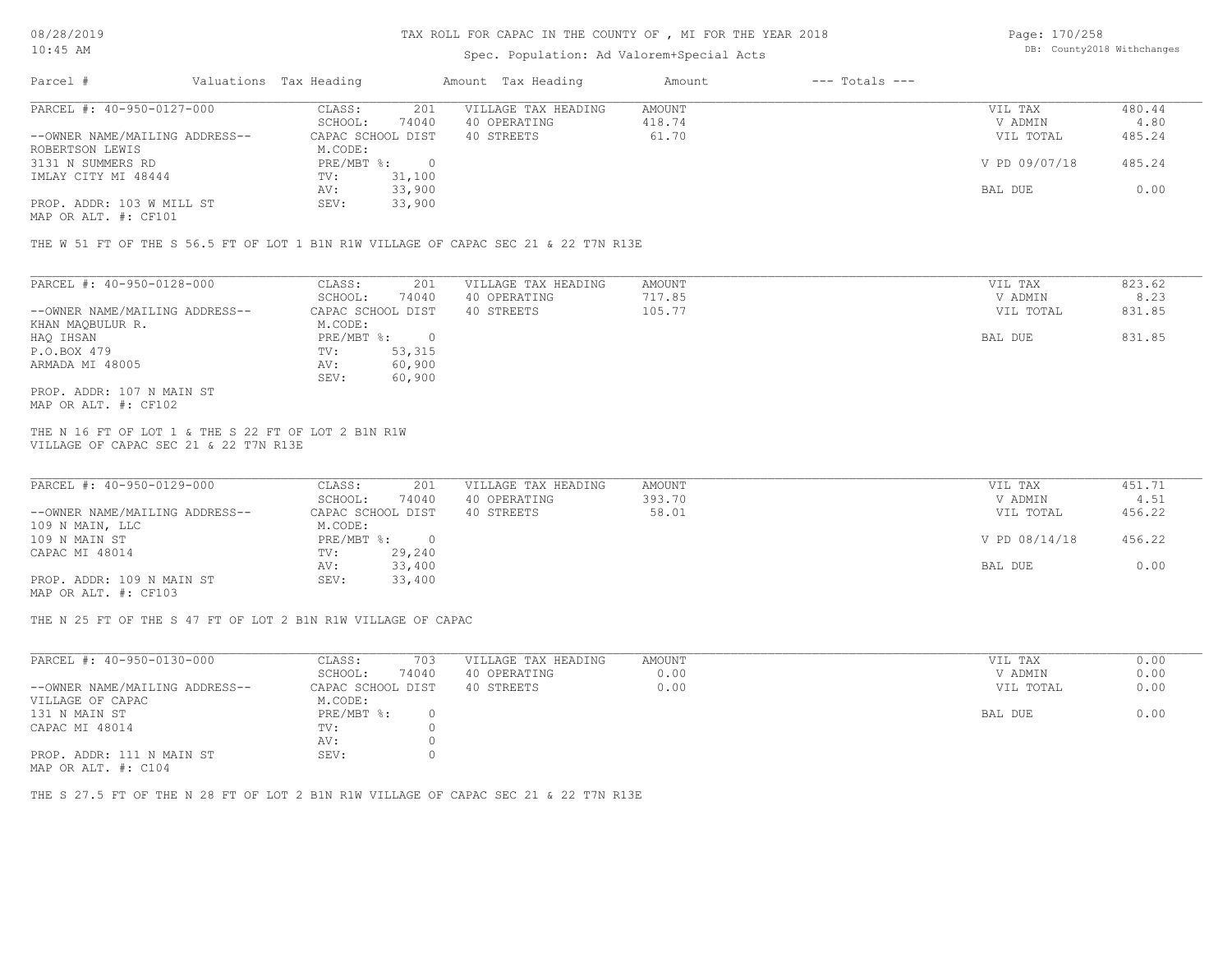### TAX ROLL FOR CAPAC IN THE COUNTY OF , MI FOR THE YEAR 2018

Page: 171/258 DB: County2018 Withchanges

| TA: 40 YE                                                                                     |                                | Spec. Population: Ad Valorem+Special Acts |          |                    |               | pp. countyzore wrthenanges |
|-----------------------------------------------------------------------------------------------|--------------------------------|-------------------------------------------|----------|--------------------|---------------|----------------------------|
| Parcel #                                                                                      | Valuations Tax Heading         | Amount Tax Heading                        | Amount   | $---$ Totals $---$ |               |                            |
| PARCEL #: 40-950-0131-000                                                                     | CLASS:<br>703                  | VILLAGE TAX HEADING                       | AMOUNT   |                    | VIL TAX       | 0.00                       |
|                                                                                               | SCHOOL:<br>74040               | 40 OPERATING                              | 0.00     |                    | V ADMIN       | 0.00                       |
| --OWNER NAME/MAILING ADDRESS--                                                                | CAPAC SCHOOL DIST              | 40 STREETS                                | 0.00     |                    | VIL TOTAL     | 0.00                       |
| VILLAGE OF CAPAC                                                                              | M.CODE:                        |                                           |          |                    |               |                            |
| P.O. BOX 218                                                                                  | PRE/MBT %:<br>$\circ$          |                                           |          |                    | BAL DUE       | 0.00                       |
| CAPAC MI 48014                                                                                | $\circ$<br>TV:                 |                                           |          |                    |               |                            |
|                                                                                               | $\circ$<br>AV:                 |                                           |          |                    |               |                            |
| PROP. ADDR: 113 N MAIN ST<br>MAP OR ALT. #: CF105                                             | $\circ$<br>SEV:                |                                           |          |                    |               |                            |
| THE S 25 FT OF LOT 3 & THE N 0.5 FT OF LOT 2 B1N R1W VILLAGE OF CAPAC SEC 21 & 22<br>T7N R13E |                                |                                           |          |                    |               |                            |
| PARCEL #: 40-950-0132-000                                                                     | CLASS:<br>705                  | VILLAGE TAX HEADING                       | AMOUNT   |                    | VIL TAX       | 0.00                       |
|                                                                                               | SCHOOL:<br>74040               | 40 OPERATING                              | 0.00     |                    | V ADMIN       | 0.00                       |
| --OWNER NAME/MAILING ADDRESS--                                                                | CAPAC SCHOOL DIST              | 40 STREETS                                | 0.00     |                    | VIL TOTAL     | 0.00                       |
| AMERICAN LEGION INC #142                                                                      | M.CODE:                        |                                           |          |                    |               |                            |
| P.O. BOX 301                                                                                  | PRE/MBT %:<br>$\circ$          |                                           |          |                    | BAL DUE       | 0.00                       |
| CAPAC MI 48014                                                                                | TV:<br>$\circ$                 |                                           |          |                    |               |                            |
|                                                                                               | AV:<br>$\circ$                 |                                           |          |                    |               |                            |
| PROP. ADDR: 115 N MAIN ST<br>MAP OR ALT. #: CF106                                             | SEV:<br>$\circ$                |                                           |          |                    |               |                            |
| PARCEL #: 40-950-0133-000                                                                     | CLASS:<br>201                  | VILLAGE TAX HEADING                       | AMOUNT   |                    | VIL TAX       | 419.78                     |
|                                                                                               | SCHOOL:<br>74040               | 40 OPERATING                              | 365.87   |                    | V ADMIN       | 4.19                       |
| --OWNER NAME/MAILING ADDRESS--                                                                | CAPAC SCHOOL DIST              | 40 STREETS                                | 53.91    |                    | VIL TOTAL     | 423.97                     |
| CAPAC HARDWARE STORE, LLC<br>119 N MAIN ST                                                    | M.CODE:<br>PRE/MBT %: 0        |                                           |          |                    | V PD 08/27/18 | 423.97                     |
| CAPAC MI 48014                                                                                | 27,173<br>TV:                  |                                           |          |                    |               |                            |
|                                                                                               | AV:<br>30,800                  |                                           |          |                    | BAL DUE       | 0.00                       |
| PROP. ADDR: 117 N MAIN ST                                                                     | 30,800<br>SEV:                 |                                           |          |                    |               |                            |
| MAP OR ALT. #: CF107                                                                          |                                |                                           |          |                    |               |                            |
| N26.5 FT OF LOT 3 & S 1.83 FT OF LOT 4 B1N R1W VILLAGE OF CAPAC SEC 21 & 22 T7N<br>R13E       |                                |                                           |          |                    |               |                            |
| PARCEL #: 40-950-0134-000                                                                     | CLASS:<br>201                  | VILLAGE TAX HEADING                       | AMOUNT   |                    | VIL TAX       | 1,283.35                   |
|                                                                                               | SCHOOL:<br>74040               | 40 OPERATING                              | 1,118.54 |                    | V ADMIN       | 12.83                      |
| --OWNER NAME/MAILING ADDRESS--                                                                | CAPAC SCHOOL DIST              | 40 STREETS                                | 164.81   |                    | VIL TOTAL     | 1,296.18                   |
| CAPAC HARDWARE STORE, LLC                                                                     | M.CODE:                        |                                           |          |                    |               |                            |
| 119 N MAIN ST                                                                                 | $PRE/MBT$ %:<br>$\overline{0}$ |                                           |          |                    | V PD 08/27/18 | 1,296.18                   |
| CAPAC MI 48014                                                                                | 83,074<br>TV:                  |                                           |          |                    |               |                            |
|                                                                                               | 94,900<br>AV:                  |                                           |          |                    | BAL DUE       | 0.00                       |
| PROP. ADDR: 119 N MAIN ST<br>MAP OR ALT. #: CF108                                             | SEV:<br>94,900                 |                                           |          |                    |               |                            |
| LOT 4 EXC S 1.83 FT & EXC N 6.50 FT THEREOF B1N R1W VILLAGE OF CAPAC SEC 21 & 22              |                                |                                           |          |                    |               |                            |
| T7N R13E                                                                                      |                                |                                           |          |                    |               |                            |
|                                                                                               |                                |                                           |          |                    |               |                            |
|                                                                                               |                                |                                           |          |                    |               |                            |
|                                                                                               |                                |                                           |          |                    |               |                            |
|                                                                                               |                                |                                           |          |                    |               |                            |
|                                                                                               |                                |                                           |          |                    |               |                            |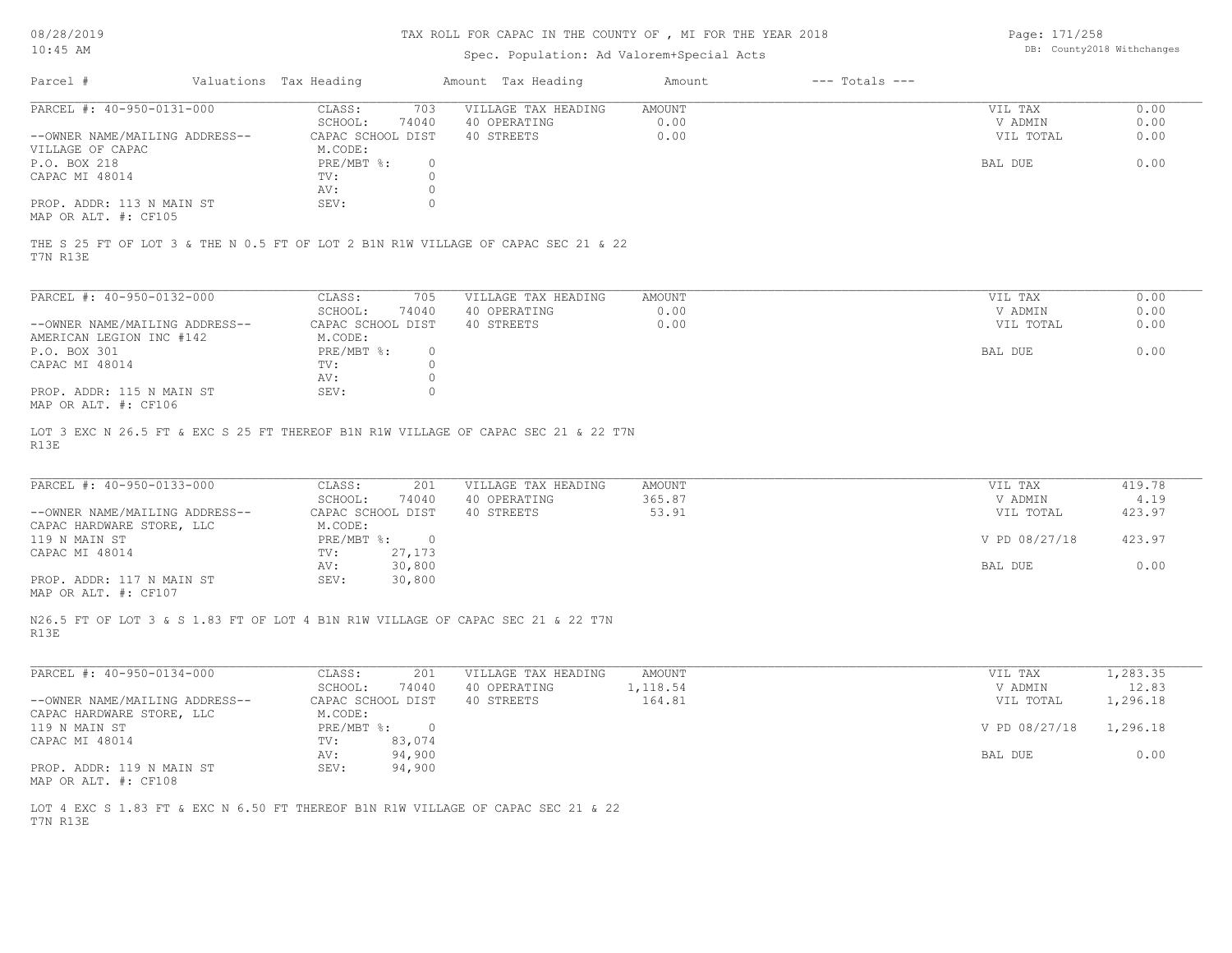# Spec. Population: Ad Valorem+Special Acts

Page: 172/258 DB: County2018 Withchanges

|                                |         |                        |                                              | Amount             | $---$ Totals $---$ |               |          |
|--------------------------------|---------|------------------------|----------------------------------------------|--------------------|--------------------|---------------|----------|
| PARCEL #: 40-950-0135-000      | CLASS:  | 201                    | VILLAGE TAX HEADING                          | AMOUNT             |                    | VIL TAX       | 1,372.76 |
|                                | SCHOOL: | 74040                  | 40 OPERATING                                 | 1,196.46           |                    | V ADMIN       | 13.72    |
| --OWNER NAME/MAILING ADDRESS-- |         |                        | 40 STREETS                                   | 176.30             |                    | VIL TOTAL     | 1,386.48 |
| AGF PROPERTIES, INC            |         |                        |                                              |                    |                    |               |          |
|                                |         |                        |                                              |                    |                    | V PD 09/13/18 | 1,386.48 |
|                                | TV:     | 88,861                 |                                              |                    |                    |               |          |
|                                | AV:     | 101,600                |                                              |                    |                    | BAL DUE       | 0.00     |
| PROP. ADDR: 127 N MAIN ST      | SEV:    | 101,600                |                                              |                    |                    |               |          |
| MAP OR ALT. #: CF109           |         |                        |                                              |                    |                    |               |          |
|                                |         | Valuations Tax Heading | CAPAC SCHOOL DIST<br>M.CODE:<br>$PRE/MBT$ %: | Amount Tax Heading |                    |               |          |

T7N R13E THE N 6.5 FT OF LOT 4 & THE S 70 FT OF LOT 5 B1N R1W VILLAGE OF CAPAC SEC 21 & 22

| PARCEL #: 40-950-0136-000      | CLASS:            | 703   | VILLAGE TAX HEADING | AMOUNT | VIL TAX   | 0.00 |
|--------------------------------|-------------------|-------|---------------------|--------|-----------|------|
|                                | SCHOOL:           | 74040 | 40 OPERATING        | 0.00   | V ADMIN   | 0.00 |
| --OWNER NAME/MAILING ADDRESS-- | CAPAC SCHOOL DIST |       | 40 STREETS          | 0.00   | VIL TOTAL | 0.00 |
| TOWNSHIP OF MUSSEY HALL        | M.CODE:           |       |                     |        |           |      |
|                                | PRE/MBT %:        |       |                     |        | BAL DUE   | 0.00 |
| PROP. ADDR: 135 N MAIN ST      | TV:               |       |                     |        |           |      |
| MAP OR ALT. #: CF110/111       | AV:               |       |                     |        |           |      |
|                                | SEV:              |       |                     |        |           |      |

E58' OF N 30' & S 3' OF N 33' OF E 60' OF LOT 6 BIN R/W VILLAGE OF CAPAC

| PARCEL #: 40-950-0137-000      | CLASS:<br>703     | VILLAGE TAX HEADING | AMOUNT | VIL TAX   | 0.00 |
|--------------------------------|-------------------|---------------------|--------|-----------|------|
|                                | 74040<br>SCHOOL:  | 40 OPERATING        | 0.00   | V ADMIN   | 0.00 |
| --OWNER NAME/MAILING ADDRESS-- | CAPAC SCHOOL DIST | 40 STREETS          | 0.00   | VIL TOTAL | 0.00 |
| VILLAGE OF CAPAC               | M.CODE:           |                     |        |           |      |
| 131 N MAIN ST                  | PRE/MBT %:        |                     |        | BAL DUE   | 0.00 |
| CAPAC MI 48014                 | TV:               |                     |        |           |      |
|                                | AV:               |                     |        |           |      |
| PROP. ADDR: 131 N MAIN ST      | SEV:              |                     |        |           |      |
| $\frac{1}{2}$                  |                   |                     |        |           |      |

MAP OR ALT. #: CF112

R/W VILLAGE OF CAPAC LOT 6 & N 5' OF LOT 5 EXC E 58' OF N 30' & EXC S 3' OF N 33' OF E 60' OF LOT 6 BIN

| PARCEL #: 40-950-0139-000       | CLASS:            | 708   | VILLAGE TAX HEADING | AMOUNT | VIL TAX   | 0.00 |
|---------------------------------|-------------------|-------|---------------------|--------|-----------|------|
|                                 | SCHOOL:           | 74040 | 40 OPERATING        | 0.00   | V ADMIN   | 0.00 |
| --OWNER NAME/MAILING ADDRESS--  | CAPAC SCHOOL DIST |       | 40 STREETS          | 0.00   | VIL TOTAL | 0.00 |
| FIRST BAPTIST CHURCH            | M.CODE:           |       |                     |        |           |      |
| 108 W CHURCH ST                 | PRE/MBT %:        |       |                     |        | BAL DUE   | 0.00 |
| CAPAC MI 48014-3005             | TV:               |       |                     |        |           |      |
|                                 | AV:               |       |                     |        |           |      |
| PROP. ADDR: 108 W CHURCH STRRET | SEV:              |       |                     |        |           |      |
| MAP OR ALT. #: CF113/114        |                   |       |                     |        |           |      |

LOTS 7,8 & 9 BIN R/W VILLAGE OF CAPAC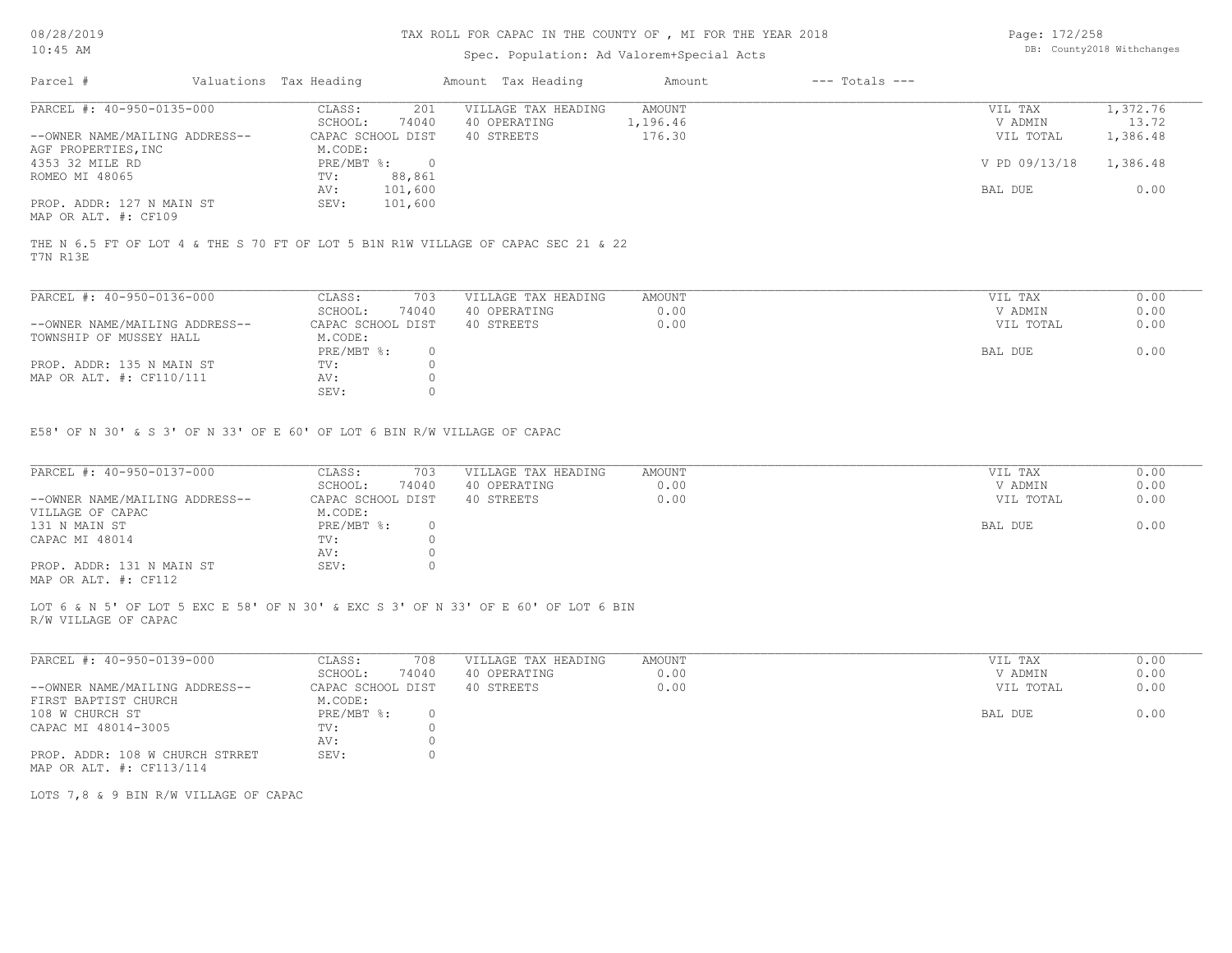# Spec. Population: Ad Valorem+Special Acts

Page: 173/258 DB: County2018 Withchanges

| Parcel #                       | Valuations Tax Heading |                   | Amount Tax Heading  | Amount | $---$ Totals $---$ |               |        |
|--------------------------------|------------------------|-------------------|---------------------|--------|--------------------|---------------|--------|
| PARCEL #: 40-950-0140-000      | CLASS:                 | 401               | VILLAGE TAX HEADING | AMOUNT |                    | VIL TAX       | 392.10 |
|                                | SCHOOL:                | 74040             | 40 OPERATING        | 341.75 |                    | V ADMIN       | 3.92   |
| --OWNER NAME/MAILING ADDRESS-- |                        | CAPAC SCHOOL DIST | 40 STREETS          | 50.35  |                    | VIL TOTAL     | 396.02 |
| LOPER DWAYNE A/MELANIE         | M.CODE:                | SETER             |                     |        |                    |               |        |
| 106 N NEEPER                   | PRE/MBT %:             | 100               |                     |        |                    | V PD 09/10/18 | 396.02 |
| CAPAC MI 48014                 | TV:                    | 25,382            |                     |        |                    |               |        |
|                                | AV:                    | 36,000            |                     |        |                    | BAL DUE       | 0.00   |
| PROP. ADDR: 106 N NEEPER ST    | SEV:                   | 36,000            |                     |        |                    |               |        |
| MAP OR ALT. #: CF115           |                        |                   |                     |        |                    |               |        |

N50 FT OF LOT 10 B1N R1W VILLAGE OF CAPAC

| PARCEL #: 40-950-0141-000      | CLASS:<br>401     | VILLAGE TAX HEADING | AMOUNT | VIL TAX   | 380.58 |
|--------------------------------|-------------------|---------------------|--------|-----------|--------|
|                                | 74040<br>SCHOOL:  | 40 OPERATING        | 331.71 | V ADMIN   | 3.80   |
| --OWNER NAME/MAILING ADDRESS-- | CAPAC SCHOOL DIST | 40 STREETS          | 48.87  | VIL TOTAL | 384.38 |
| SCHONEMAN HAROLD/ROGER         | M.CODE:           |                     |        |           |        |
| 7608 LANSING AVE               | PRE/MBT %:        |                     |        | BAL DUE   | 384.38 |
| JACKSON MI 49201               | 24,636<br>TV:     |                     |        |           |        |
|                                | 33,300<br>AV:     |                     |        |           |        |
| PROP. ADDR: 104 N NEEPER ST    | 33,300<br>SEV:    |                     |        |           |        |
| MAP OR ALT. #: CF116           |                   |                     |        |           |        |

& 22 T7N R13E THE S 25 FT OF LOT 10 & THE N 25 FT OF LOTS 11 & 12 B1N R1W VILLAGE OF CAPAC SEC 21

| PARCEL #: 40-950-0142-000      | CLASS:     | 401               | VILLAGE TAX HEADING | AMOUNT | VIL TAX       | 541.65 |
|--------------------------------|------------|-------------------|---------------------|--------|---------------|--------|
|                                | SCHOOL:    | 74040             | 40 OPERATING        | 472.09 | V ADMIN       | 5.41   |
| --OWNER NAME/MAILING ADDRESS-- |            | CAPAC SCHOOL DIST | 40 STREETS          | 69.56  | VIL TOTAL     | 547.06 |
| BECKER GERALD/SANDRA           | M.CODE:    |                   |                     |        |               |        |
| P O BOX 158                    | PRE/MBT %: |                   |                     |        | V PD 08/09/18 | 547.06 |
| CAPAC MI 48014                 | TV:        | 35,062            |                     |        |               |        |
|                                | AV:        | 50,800            |                     |        | BAL DUE       | 0.00   |
| PROP. ADDR: 107 W MILL ST      | SEV:       | 50,800            |                     |        |               |        |
| MAP OR ALT. #: CF117           |            |                   |                     |        |               |        |

 $\mathcal{L}_\mathcal{L} = \mathcal{L}_\mathcal{L} = \mathcal{L}_\mathcal{L} = \mathcal{L}_\mathcal{L} = \mathcal{L}_\mathcal{L} = \mathcal{L}_\mathcal{L} = \mathcal{L}_\mathcal{L} = \mathcal{L}_\mathcal{L} = \mathcal{L}_\mathcal{L} = \mathcal{L}_\mathcal{L} = \mathcal{L}_\mathcal{L} = \mathcal{L}_\mathcal{L} = \mathcal{L}_\mathcal{L} = \mathcal{L}_\mathcal{L} = \mathcal{L}_\mathcal{L} = \mathcal{L}_\mathcal{L} = \mathcal{L}_\mathcal{L}$ 

LOTS 11 & 12 EXC THE N 25 FT THEREOF B1N R1W VILLAGE OF CAPAC SEC 21 & 22 T7N R13E

| PARCEL #: 40-950-0143-000      | CLASS:<br>401     | VILLAGE TAX HEADING | AMOUNT | VIL TAX       | 481.10 |
|--------------------------------|-------------------|---------------------|--------|---------------|--------|
|                                | 74040<br>SCHOOL:  | 40 OPERATING        | 419.32 | V ADMIN       | 4.81   |
| --OWNER NAME/MAILING ADDRESS-- | CAPAC SCHOOL DIST | 40 STREETS          | 61.78  | VIL TOTAL     | 485.91 |
| ROSILLO ROGELIO/MARIA          | M.CODE:           |                     |        |               |        |
| 201 W MILL ST                  | PRE/MBT %: 100    |                     |        | V PD 08/27/18 | 485.91 |
| CAPAC MI 48014-3025            | 31,143<br>TV:     |                     |        |               |        |
|                                | 43,500<br>AV:     |                     |        | BAL DUE       | 0.00   |
| PROP. ADDR: 201 W MILL ST      | 43,500<br>SEV:    |                     |        |               |        |
| MAP OR ALT. #: CF118           |                   |                     |        |               |        |

S90 FT OF LOT 1 B1N R2W VILLAGE OF CAPAC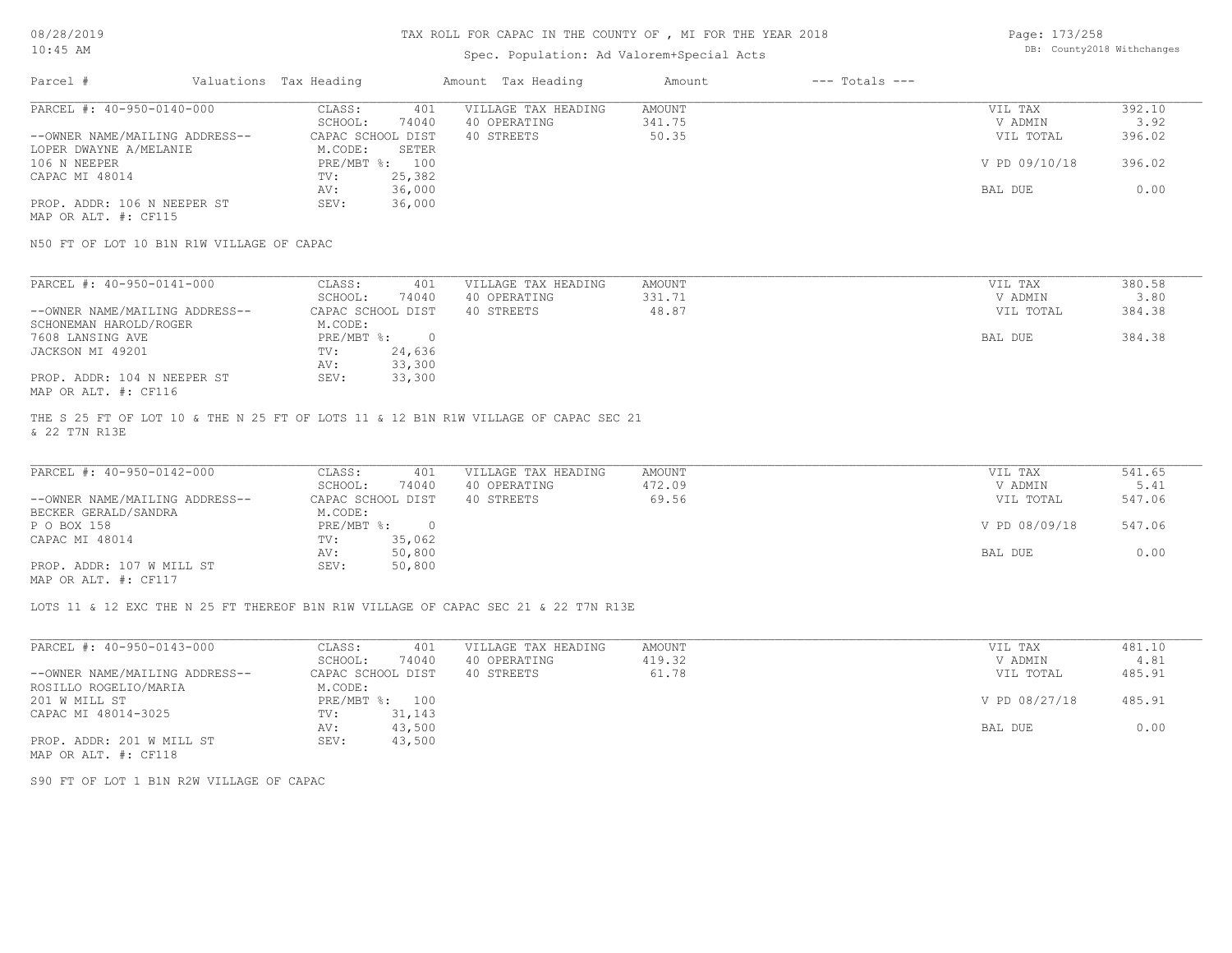### TAX ROLL FOR CAPAC IN THE COUNTY OF , MI FOR THE YEAR 2018

## Spec. Population: Ad Valorem+Special Acts

Page: 174/258 DB: County2018 Withchanges

| Parcel #                       | Valuations Tax Heading |        | Amount Tax Heading  | Amount | $---$ Totals $---$ |               |        |
|--------------------------------|------------------------|--------|---------------------|--------|--------------------|---------------|--------|
| PARCEL #: 40-950-0144-000      | CLASS:                 | 401    | VILLAGE TAX HEADING | AMOUNT |                    | VIL TAX       | 473.53 |
|                                | SCHOOL:                | 74040  | 40 OPERATING        | 412.72 |                    | V ADMIN       | 4.73   |
| --OWNER NAME/MAILING ADDRESS-- | CAPAC SCHOOL DIST      |        | 40 STREETS          | 60.81  |                    | VIL TOTAL     | 478.26 |
| JJ EDWARD INVESTMENT GROUP LLC | M.CODE:                |        |                     |        |                    |               |        |
| 29635 33 MILE RD               | PRE/MBT %:             |        |                     |        |                    | V PD 09/13/18 | 478.26 |
| RICHMOND MI 48062              | TV:                    | 30,653 |                     |        |                    |               |        |
|                                | AV:                    | 41,600 |                     |        |                    | BAL DUE       | 0.00   |
| PROP. ADDR: 103 N NEEPER ST    | SEV:                   | 41,600 |                     |        |                    |               |        |
| MAP OR ALT. #: CF119           |                        |        |                     |        |                    |               |        |

N60 FT OF LOT 1 & N 25 FT OF LOT 2 B1N R2W VILLAGE OF CAPAC SEC 21 & 22 T7N R13E

| PARCEL #: 40-950-0145-000                                                                                       | CLASS:<br>401     | VILLAGE TAX HEADING | AMOUNT | VIL TAX       | 724.66 |
|-----------------------------------------------------------------------------------------------------------------|-------------------|---------------------|--------|---------------|--------|
|                                                                                                                 | SCHOOL:<br>74040  | 40 OPERATING        | 631.60 | V ADMIN       | 7.24   |
| --OWNER NAME/MAILING ADDRESS--                                                                                  | CAPAC SCHOOL DIST | 40 STREETS          | 93.06  | VIL TOTAL     | 731.90 |
| WARNEZ GREGORY                                                                                                  | M.CODE:           |                     |        |               |        |
| 203 W MILL ST                                                                                                   | PRE/MBT %: 100    |                     |        | V PD 09/10/18 | 731.90 |
| CAPAC MI 48014-3025                                                                                             | 46,909<br>TV:     |                     |        |               |        |
|                                                                                                                 | 57,000<br>AV:     |                     |        | BAL DUE       | 0.00   |
| PROP. ADDR: 203 W MILL ST                                                                                       | SEV:<br>57,000    |                     |        |               |        |
| the contract of the contract of the contract of the contract of the contract of the contract of the contract of |                   |                     |        |               |        |

MAP OR ALT. #: CF120

LOT 2 EXC N 25 FT B1N R2W VILLAGE OF CAPAC SEC 21 & 22 T7N R13E

| PARCEL #: 40-950-0146-000      | CLASS:     | 401               | VILLAGE TAX HEADING | AMOUNT | VIL TAX       | 614.53 |
|--------------------------------|------------|-------------------|---------------------|--------|---------------|--------|
|                                | SCHOOL:    | 74040             | 40 OPERATING        | 535.61 | V ADMIN       | 6.14   |
| --OWNER NAME/MAILING ADDRESS-- |            | CAPAC SCHOOL DIST | 40 STREETS          | 78.92  | VIL TOTAL     | 620.67 |
| BYERS KEVIN F                  | M.CODE:    |                   |                     |        |               |        |
| BYERS SANDRA L                 | PRE/MBT %: | $\Omega$          |                     |        | V PD 09/14/18 | 620.67 |
| P.O. BOX 357                   | TV:        | 39,780            |                     |        |               |        |
| CAPAC MI 48014-0357            | AV:        | 54,100            |                     |        | BAL DUE       | 0.00   |
|                                | SEV:       | 54,100            |                     |        |               |        |
| PROP. ADDR: 105 N NEEPER ST    |            |                   |                     |        |               |        |
| MAP OR ALT. #: CF121           |            |                   |                     |        |               |        |
|                                |            |                   |                     |        |               |        |

 $\mathcal{L}_\mathcal{L} = \mathcal{L}_\mathcal{L} = \mathcal{L}_\mathcal{L} = \mathcal{L}_\mathcal{L} = \mathcal{L}_\mathcal{L} = \mathcal{L}_\mathcal{L} = \mathcal{L}_\mathcal{L} = \mathcal{L}_\mathcal{L} = \mathcal{L}_\mathcal{L} = \mathcal{L}_\mathcal{L} = \mathcal{L}_\mathcal{L} = \mathcal{L}_\mathcal{L} = \mathcal{L}_\mathcal{L} = \mathcal{L}_\mathcal{L} = \mathcal{L}_\mathcal{L} = \mathcal{L}_\mathcal{L} = \mathcal{L}_\mathcal{L}$ 

| PARCEL #: 40-950-0147-000      | CLASS:<br>401     | VILLAGE TAX HEADING | AMOUNT | VIL TAX       | 579.97 |
|--------------------------------|-------------------|---------------------|--------|---------------|--------|
|                                | 74040<br>SCHOOL:  | 40 OPERATING        | 505.49 | V ADMIN       | 5.79   |
| --OWNER NAME/MAILING ADDRESS-- | CAPAC SCHOOL DIST | 40 STREETS          | 74.48  | VIL TOTAL     | 585.76 |
| SONNER JANET                   | M.CODE:           |                     |        |               |        |
| 107 N NEEPER ST                | PRE/MBT %: 100    |                     |        | V PD 07/16/18 | 585.76 |
| CAPAC MI 48014                 | 37,543<br>TV:     |                     |        |               |        |
|                                | 52,400<br>AV:     |                     |        | BAL DUE       | 0.00   |
| PROP. ADDR: 107 N NEEPER ST    | 52,400<br>SEV:    |                     |        |               |        |
|                                |                   |                     |        |               |        |

MAP OR ALT. #: CF122

LOT 4 B1N R2W VILLAGE OF CAPAC SEC 21 & 22 T7N R13E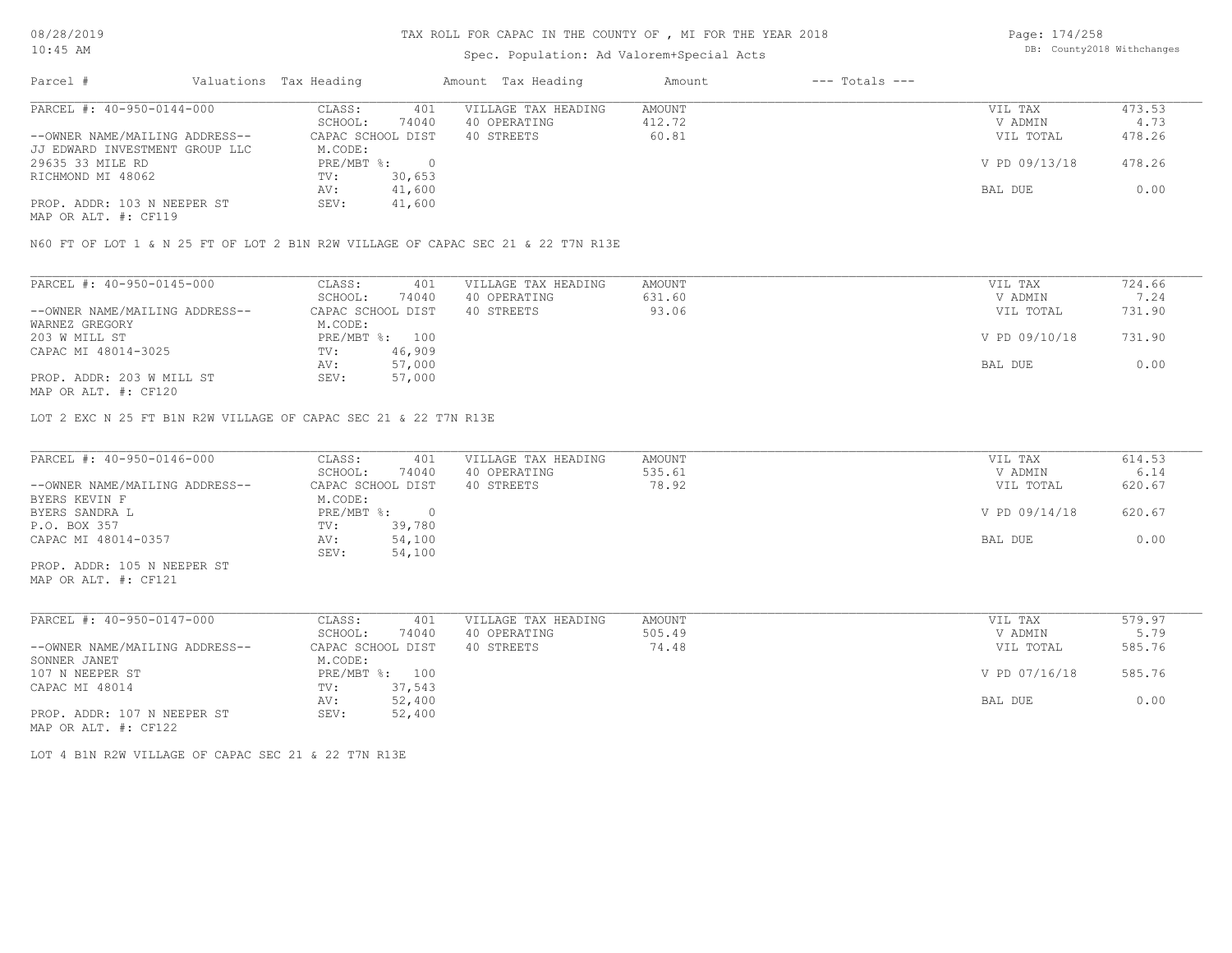# Spec. Population: Ad Valorem+Special Acts

| Page: 175/258 |                            |
|---------------|----------------------------|
|               | DB: County2018 Withchanges |

| Parcel #                       | Valuations Tax Heading |        | Amount Tax Heading  | Amount | $---$ Totals $---$ |               |        |
|--------------------------------|------------------------|--------|---------------------|--------|--------------------|---------------|--------|
| PARCEL #: 40-950-0148-000      | CLASS:                 | 401    | VILLAGE TAX HEADING | AMOUNT |                    | VIL TAX       | 722.98 |
|                                | SCHOOL:                | 74040  | 40 OPERATING        | 630.13 |                    | V ADMIN       | 7.22   |
| --OWNER NAME/MAILING ADDRESS-- | CAPAC SCHOOL DIST      |        | 40 STREETS          | 92.85  |                    | VIL TOTAL     | 730.20 |
| RODRIGUEZ MIGUEL               | M.CODE:                | COREL  |                     |        |                    |               |        |
| 109 N NEEPER ST                | $PRE/MBT$ %:           | 100    |                     |        |                    | V PD 09/07/18 | 730.20 |
| CAPAC MI 48014                 | TV:                    | 46,800 |                     |        |                    |               |        |
|                                | AV:                    | 46,800 |                     |        |                    | BAL DUE       | 0.00   |
| PROP. ADDR: 109 N NEEPER ST    | SEV:                   | 46,800 |                     |        |                    |               |        |
| MAP OR ALT. #: CB123           |                        |        |                     |        |                    |               |        |

LOT 5 B1N R2W VILLAGE OF CAPAC SEC 21 & 22 T7N R13E

| PARCEL #: 40-950-0149-000      | 401<br>CLASS:     | VILLAGE TAX HEADING | AMOUNT | VIL TAX       | 500.87 |
|--------------------------------|-------------------|---------------------|--------|---------------|--------|
|                                | 74040<br>SCHOOL:  | 40 OPERATING        | 436.55 | V ADMIN       | 5.00   |
| --OWNER NAME/MAILING ADDRESS-- | CAPAC SCHOOL DIST | 40 STREETS          | 64.32  | VIL TOTAL     | 505.87 |
| LEIGH CAROLYN                  | M.CODE:           |                     |        |               |        |
| 113 N NEEPER ST                | PRE/MBT %: 100    |                     |        | V PD 08/27/18 | 505.87 |
| CAPAC MI 48014-3033            | 32,423<br>TV:     |                     |        |               |        |
|                                | 45,500<br>AV:     |                     |        | BAL DUE       | 0.00   |
| PROP. ADDR: 113 N NEEPER ST    | 45,500<br>SEV:    |                     |        |               |        |
| MAP OR ALT. #: CF124           |                   |                     |        |               |        |

LOT 6 B1N R2W VILLAGE OF CAPAC SEC 21 & 22 T7N R13E

| PARCEL #: 40-950-0150-000          | CLASS:<br>401     | VILLAGE TAX HEADING | AMOUNT | VIL TAX       | 611.97 |
|------------------------------------|-------------------|---------------------|--------|---------------|--------|
|                                    | 74040<br>SCHOOL:  | 40 OPERATING        | 533.38 | V ADMIN       | 6.11   |
| --OWNER NAME/MAILING ADDRESS--     | CAPAC SCHOOL DIST | 40 STREETS          | 78.59  | VIL TOTAL     | 618.08 |
| ALDRICH CHARLES                    | M.CODE:<br>COREL  |                     |        |               |        |
| 108 N GLASSFORD STREET             | PRE/MBT %: 100    |                     |        | V PD 09/07/18 | 618.08 |
| CAPAC MI 48014                     | 39,614<br>TV:     |                     |        |               |        |
|                                    | 41,300<br>AV:     |                     |        | BAL DUE       | 0.00   |
| PROP. ADDR: 108 N GLASSFORD STREET | 41,300<br>SEV:    |                     |        |               |        |
| MAP OR ALT. #: CF125               |                   |                     |        |               |        |

LOT 7 B1N R2W VILLAGE OF CAPAC SEC 21 & 22 T7N R13E

| PARCEL #: 40-950-0151-000          | CLASS:       | 401               | VILLAGE TAX HEADING | AMOUNT | VIL TAX       | 716.73 |
|------------------------------------|--------------|-------------------|---------------------|--------|---------------|--------|
|                                    | SCHOOL:      | 74040             | 40 OPERATING        | 624.69 | V ADMIN       | 7.16   |
| --OWNER NAME/MAILING ADDRESS--     |              | CAPAC SCHOOL DIST | 40 STREETS          | 92.04  | VIL TOTAL     | 723.89 |
| BROWN JUDY L.                      | M.CODE:      |                   |                     |        |               |        |
| MURRAY JOSEPH W.                   | $PRE/MBT$ %: | 67                |                     |        | V PD 07/11/18 | 723.89 |
| 106 N GLASSFORD ST                 | TV:          | 46,396            |                     |        |               |        |
| CAPAC MI 48014-3009                | AV:          | 63,800            |                     |        | BAL DUE       | 0.00   |
|                                    | SEV:         | 63,800            |                     |        |               |        |
| PROP. ADDR: 106 N GLASSFORD STREET |              |                   |                     |        |               |        |

MAP OR ALT. #: CF126

LOT 8 B1N R2W VILLAGE OF CAPAC SEC 21 & 22 T7N R13E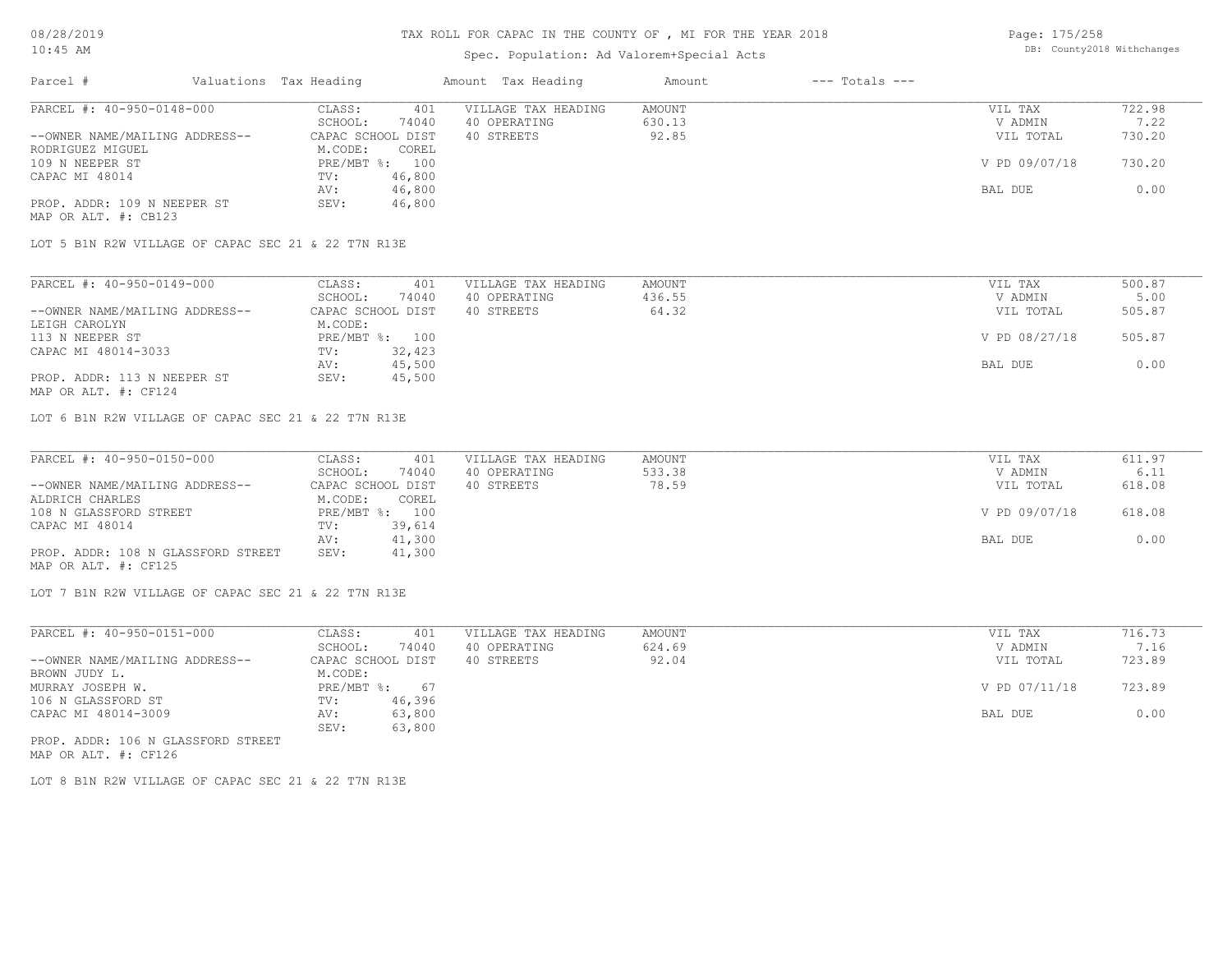#### Spec. Population: Ad Valorem+Special Acts

| Page: 176/258 |                            |
|---------------|----------------------------|
|               | DB: County2018 Withchanges |

| Parcel #                                                    | Valuations Tax Heading |        | Amount Tax Heading  | Amount        | $---$ Totals $---$ |               |        |
|-------------------------------------------------------------|------------------------|--------|---------------------|---------------|--------------------|---------------|--------|
| PARCEL #: 40-950-0152-000                                   | CLASS:                 | 401    | VILLAGE TAX HEADING | <b>AMOUNT</b> |                    | VIL TAX       | 571.74 |
|                                                             | SCHOOL:                | 74040  | 40 OPERATING        | 498.32        |                    | V ADMIN       | 5.71   |
| --OWNER NAME/MAILING ADDRESS--                              | CAPAC SCHOOL DIST      |        | 40 STREETS          | 73.42         |                    | VIL TOTAL     | 577.45 |
| SMITH ROBERT/DOROTHY                                        | M.CODE:                |        |                     |               |                    |               |        |
| 104 N GLASSFORD ST                                          | $PRE/MBT$ %:           | 100    |                     |               |                    | V PD 08/23/18 | 577.45 |
| CAPAC MI 48014-3009                                         | TV:                    | 37,010 |                     |               |                    |               |        |
|                                                             | AV:                    | 53,200 |                     |               |                    | BAL DUE       | 0.00   |
| PROP. ADDR: 104 N GLASSFORD STREET<br>MAP OR ALT. #: CF127A | SEV:                   | 53,200 |                     |               |                    |               |        |

LOT 9 B1N R2W VILLAGE OF CAPAC SEC 21 & 22 T7N R13E

| PARCEL #: 40-950-0153-000      | 401<br>CLASS:     | VILLAGE TAX HEADING | AMOUNT | VIL TAX       | 118.39 |
|--------------------------------|-------------------|---------------------|--------|---------------|--------|
|                                | 74040<br>SCHOOL:  | 40 OPERATING        | 103.19 | V ADMIN       | 1.18   |
| --OWNER NAME/MAILING ADDRESS-- | CAPAC SCHOOL DIST | 40 STREETS          | 15.20  | VIL TOTAL     | 119.57 |
| SMITH ROBERT/DOROTHY           | M.CODE:           |                     |        |               |        |
| 104 N GLASSFORD STREET         | PRE/MBT %: 100    |                     |        | V PD 08/23/18 | 119.57 |
| CAPAC MI 48014                 | 7,664<br>TV:      |                     |        |               |        |
|                                | 20,800<br>AV:     |                     |        | BAL DUE       | 0.00   |
| PROP. ADDR: N GLASSFORD STREET | 20,800<br>SEV:    |                     |        |               |        |
| MAP OR ALT. #: CF127B          |                   |                     |        |               |        |

LOT 10 B1N R2W VILLAGE OF CAPAC SEC 21 & 22 T7N R13E

| PARCEL #: 40-950-0154-000          | CLASS:<br>708     | VILLAGE TAX HEADING | AMOUNT | VIL TAX   | 0.00 |
|------------------------------------|-------------------|---------------------|--------|-----------|------|
|                                    | 74040<br>SCHOOL:  | 40 OPERATING        | 0.00   | V ADMIN   | 0.00 |
| --OWNER NAME/MAILING ADDRESS--     | CAPAC SCHOOL DIST | 40 STREETS          | 0.00   | VIL TOTAL | 0.00 |
| RESTORATION BIBLE CHURCH AND BIBLE | M.CODE:           |                     |        |           |      |
| P.O. BOX 325                       | PRE/MBT %:        |                     |        | BAL DUE   | 0.00 |
| ROYAL OAK MI 48068                 | TV:               |                     |        |           |      |
|                                    | AV:               |                     |        |           |      |
| PROP. ADDR: 207 W MILL ST          | SEV:              |                     |        |           |      |
| MAP OR ALT. #: CF128A              |                   |                     |        |           |      |

LOT 11 B1N R2W VILLAGE OF CAPAC SEC 21 & 22 T7N R13E

| PARCEL #: 40-950-0154-500             | CLASS:            | 708   | VILLAGE TAX HEADING | AMOUNT | VIL TAX<br>0.00   |
|---------------------------------------|-------------------|-------|---------------------|--------|-------------------|
|                                       | SCHOOL:           | 74040 | 40 OPERATING        | 0.00   | 0.00<br>V ADMIN   |
| --OWNER NAME/MAILING ADDRESS--        | CAPAC SCHOOL DIST |       | 40 STREETS          | 0.00   | 0.00<br>VIL TOTAL |
| CAPAC UNITED METHODIST CHURCH, ET, AL | M.CODE:           |       |                     |        |                   |
| 14952 IMLAY CITY RD                   | PRE/MBT %:        |       |                     |        | 0.00<br>BAL DUE   |
| CAPAC MI 48014                        | TV:               |       |                     |        |                   |
|                                       | AV:               |       |                     |        |                   |
| PROP. ADDR: 211 W MILL ST             | SEV:              |       |                     |        |                   |
| MAP OR ALT. #: CF128B                 |                   |       |                     |        |                   |

LOT 12 B1N R2W VILLAGE OF CAPAC SEC 21 & 22 T7N R13E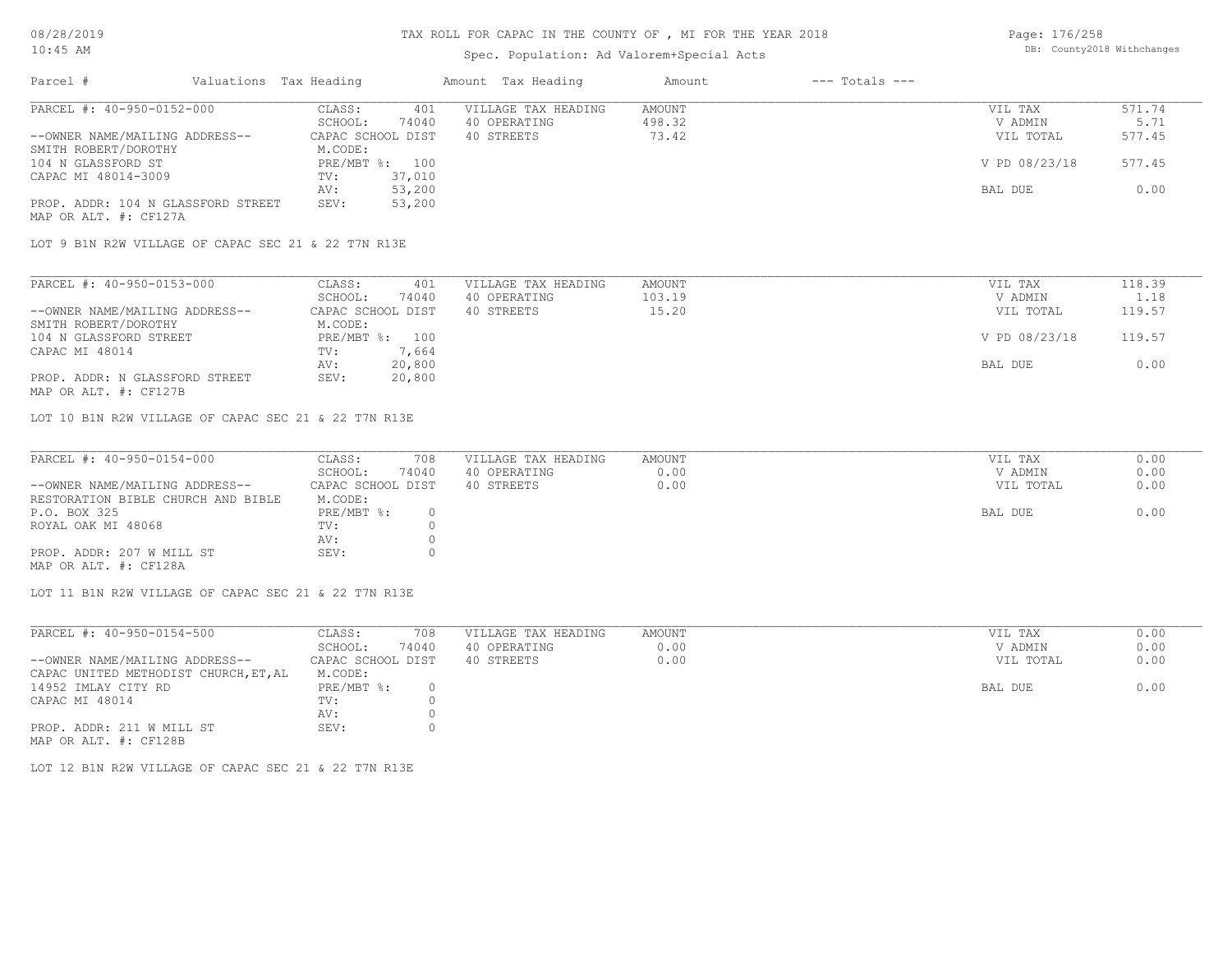# Spec. Population: Ad Valorem+Special Acts

Page: 177/258 DB: County2018 Withchanges

| Parcel #                       | Valuations Tax Heading |                | Amount Tax Heading  | Amount | $---$ Totals $---$ |               |        |
|--------------------------------|------------------------|----------------|---------------------|--------|--------------------|---------------|--------|
| PARCEL #: 40-950-0155-000      | CLASS:                 | 401            | VILLAGE TAX HEADING | AMOUNT |                    | VIL TAX       | 363.25 |
|                                | SCHOOL:                | 74040          | 40 OPERATING        | 316.60 |                    | V ADMIN       | 3.63   |
| --OWNER NAME/MAILING ADDRESS-- | CAPAC SCHOOL DIST      |                | 40 STREETS          | 46.65  |                    | VIL TOTAL     | 366.88 |
| OWENS STEVE                    | M.CODE:                | COREL          |                     |        |                    |               |        |
| 303 W MILL ST                  |                        | PRE/MBT %: 100 |                     |        |                    | V PD 09/07/18 | 366.88 |
| CAPAC MI 48014                 | TV:                    | 23,514         |                     |        |                    |               |        |
|                                | AV:                    | 33,500         |                     |        |                    | BAL DUE       | 0.00   |
| PROP. ADDR: 303 W MILL ST      | SEV:                   | 33,500         |                     |        |                    |               |        |
| MAP OR ALT. #: CF129A          |                        |                |                     |        |                    |               |        |

LOT 1 EXC N 50 FT THEREOF B1N R3W VILLAGE OF CAPAC SEC 21 & 22 T7N R13E

| PARCEL #: 40-950-0156-000          | CLASS:            | 401            | VILLAGE TAX HEADING | AMOUNT | VIL TAX       | 276.78 |
|------------------------------------|-------------------|----------------|---------------------|--------|---------------|--------|
|                                    | SCHOOL:           | 74040          | 40 OPERATING        | 241.24 | V ADMIN       | 2.76   |
| --OWNER NAME/MAILING ADDRESS--     | CAPAC SCHOOL DIST |                | 40 STREETS          | 35.54  | VIL TOTAL     | 279.54 |
| HARVEY JAMIE                       | M.CODE:           |                |                     |        |               |        |
| 101 N GLASSFORD ST                 |                   | PRE/MBT %: 100 |                     |        | V PD 09/07/18 | 279.54 |
| CAPAC MI 48014                     | TV:               | 17,917         |                     |        |               |        |
|                                    | AV:               | 25,200         |                     |        | BAL DUE       | 0.00   |
| PROP. ADDR: 101 N GLASSFORD STREET | SEV:              | 25,200         |                     |        |               |        |
| MAP OR ALT. #: CF129B              |                   |                |                     |        |               |        |

N50 FT OF LOT 1 B1N R3W VILLAGE OF CAPAC

| PARCEL #: 40-950-0157-000      | CLASS:<br>401     | VILLAGE TAX HEADING | AMOUNT | VIL TAX       | 532.17 |
|--------------------------------|-------------------|---------------------|--------|---------------|--------|
|                                | 74040<br>SCHOOL:  | 40 OPERATING        | 463.83 | V ADMIN       | 5.32   |
| --OWNER NAME/MAILING ADDRESS-- | CAPAC SCHOOL DIST | 40 STREETS          | 68.34  | VIL TOTAL     | 537.49 |
| KURTZHALS KYLE                 | SETER<br>M.CODE:  |                     |        |               |        |
| 305 W MILL ST                  | PRE/MBT %: 100    |                     |        | V PD 09/10/18 | 537.49 |
| CAPAC MI 48014-3027            | 34,449<br>TV:     |                     |        |               |        |
|                                | 49,000<br>AV:     |                     |        | BAL DUE       | 0.00   |
| PROP. ADDR: 305 W MILL ST      | 49,000<br>SEV:    |                     |        |               |        |
| MAP OR ALT. #: CF130A          |                   |                     |        |               |        |

LOT 2 B1N R3W VILLAGE OF CAPAC

| CLASS:  | 401    | VILLAGE TAX HEADING               | AMOUNT | VIL TAX       | 674.76 |  |
|---------|--------|-----------------------------------|--------|---------------|--------|--|
| SCHOOL: | 74040  | 40 OPERATING                      | 588.11 | V ADMIN       | 6.74   |  |
|         |        | 40 STREETS                        | 86.65  | VIL TOTAL     | 681.50 |  |
| M.CODE: | 00LSB  |                                   |        |               |        |  |
|         | 100    |                                   |        | V PD 08/23/18 | 681.50 |  |
| TV:     | 43,679 |                                   |        |               |        |  |
| AV:     | 49,800 |                                   |        | BAL DUE       | 0.00   |  |
| SEV:    | 49,800 |                                   |        |               |        |  |
|         |        | CAPAC SCHOOL DIST<br>$PRE/MBT$ %: |        |               |        |  |

MAP OR ALT. #: CF130B

LOT 3 B1N R3W VILLAGE OF CAPAC SEC 21 & 22 T7N R13E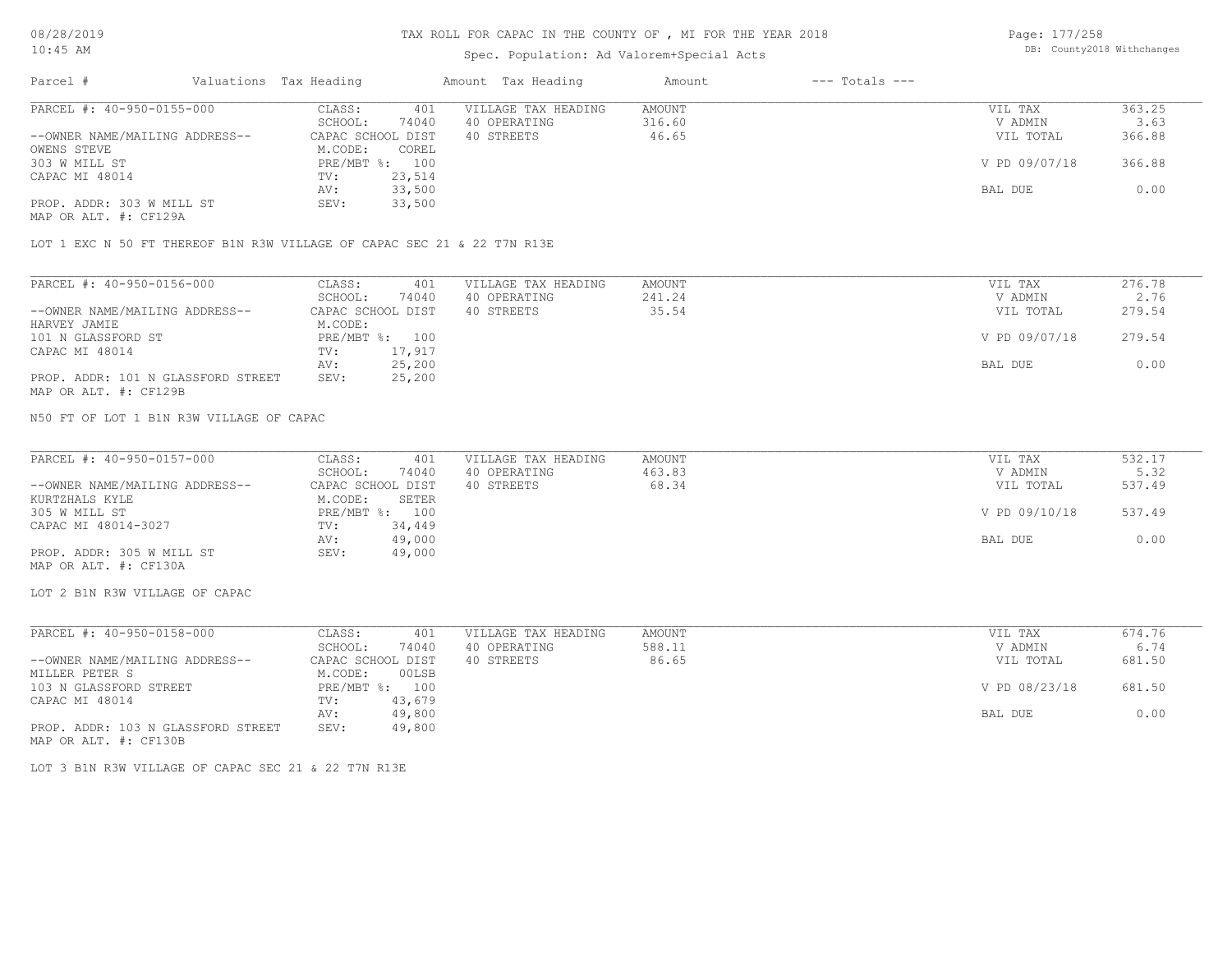### TAX ROLL FOR CAPAC IN THE COUNTY OF , MI FOR THE YEAR 2018

# Spec. Population: Ad Valorem+Special Acts

Page: 178/258 DB: County2018 Withchanges

| Parcel #                           | Valuations Tax Heading |        | Amount Tax Heading  | Amount | $---$ Totals $---$ |               |          |
|------------------------------------|------------------------|--------|---------------------|--------|--------------------|---------------|----------|
| PARCEL #: 40-950-0159-000          | CLASS:                 | 401    | VILLAGE TAX HEADING | AMOUNT |                    | VIL TAX       | 1,054.15 |
|                                    | SCHOOL:                | 74040  | 40 OPERATING        | 918.77 |                    | V ADMIN       | 10.54    |
| --OWNER NAME/MAILING ADDRESS--     | CAPAC SCHOOL DIST      |        | 40 STREETS          | 135.38 |                    | VIL TOTAL     | 1,064.69 |
| MULTI CORP INC                     | M.CODE:                |        |                     |        |                    |               |          |
| 14835 LOIS LN                      | PRE/MBT %:             |        |                     |        |                    | V PD 08/27/18 | 1,064.69 |
| CAPAC MI 48014                     | TV:                    | 68,237 |                     |        |                    |               |          |
|                                    | AV:                    | 79,600 |                     |        |                    | BAL DUE       | 0.00     |
| PROP. ADDR: 105 N GLASSFORD STREET | SEV:                   | 79,600 |                     |        |                    |               |          |
| MAP OR ALT. #: CF131               |                        |        |                     |        |                    |               |          |

LOT 4 & S 1/4 OF LOT 5 B1N R3W VILLAGE OF CAPAC

| PARCEL #: 40-950-0160-000          | CLASS:            | 401    | VILLAGE TAX HEADING | AMOUNT | VIL TAX       | 376.21 |
|------------------------------------|-------------------|--------|---------------------|--------|---------------|--------|
|                                    | SCHOOL:           | 74040  | 40 OPERATING        | 327.90 | V ADMIN       | 3.76   |
| --OWNER NAME/MAILING ADDRESS--     | CAPAC SCHOOL DIST |        | 40 STREETS          | 48.31  | VIL TOTAL     | 379.97 |
| CORONADO JOSE/SUSAN                | M.CODE:           | MCOOP  |                     |        |               |        |
| 107 N GLASSFORD                    | PRE/MBT %: 100    |        |                     |        | V PD 09/13/18 | 379.97 |
| CAPAC MI 48014                     | TV:               | 24,353 |                     |        |               |        |
|                                    | AV:               | 34,800 |                     |        | BAL DUE       | 0.00   |
| PROP. ADDR: 107 N GLASSFORD STREET | SEV:              | 34,800 |                     |        |               |        |
| MAP OR ALT. #: CF132               |                   |        |                     |        |               |        |

N3/4 OF LOT 5 B1N R3W VILLAGE OF CAPAC

| PARCEL #: 40-950-0161-000          | CLASS:<br>401     | VILLAGE TAX HEADING | AMOUNT | VIL TAX       | 449.22 |
|------------------------------------|-------------------|---------------------|--------|---------------|--------|
|                                    | 74040<br>SCHOOL:  | 40 OPERATING        | 391.53 | V ADMIN       | 4.49   |
| --OWNER NAME/MAILING ADDRESS--     | CAPAC SCHOOL DIST | 40 STREETS          | 57.69  | VIL TOTAL     | 453.71 |
| HOFERT WARREN                      | M.CODE:           |                     |        |               |        |
| HOFERT PATRICIA                    | PRE/MBT %:        |                     |        | V PD 09/06/18 | 453.71 |
| 4025 MARTIN RD                     | 29,079<br>TV:     |                     |        |               |        |
| CAPAC MI 48014                     | 40,900<br>AV:     |                     |        | BAL DUE       | 0.00   |
|                                    | 40,900<br>SEV:    |                     |        |               |        |
| PROP. ADDR: 109 N GLASSFORD STREET |                   |                     |        |               |        |

MAP OR ALT. #: CF133

LOT 6 B1N R3W VILLAGE OF CAPAC SEC 21 & 22 T7N R13E

| PARCEL #: 40-950-0162-000      | CLASS:<br>401     | VILLAGE TAX HEADING | AMOUNT | VIL TAX       | 650.83 |
|--------------------------------|-------------------|---------------------|--------|---------------|--------|
|                                | 74040<br>SCHOOL:  | 40 OPERATING        | 567.25 | V ADMIN       | 6.50   |
| --OWNER NAME/MAILING ADDRESS-- | CAPAC SCHOOL DIST | 40 STREETS          | 83.58  | VIL TOTAL     | 657.33 |
| RUDDOCK DONALD/LINDA           | M.CODE:           |                     |        |               |        |
| 104 N MATTESON ST              | PRE/MBT %: 100    |                     |        | V PD 09/14/18 | 657.33 |
| CAPAC MI 48014                 | 42,130<br>TV:     |                     |        |               |        |
|                                | 55,000<br>AV:     |                     |        | BAL DUE       | 0.00   |
| PROP. ADDR: 104 N MATTESON ST  | 55,000<br>SEV:    |                     |        |               |        |
| MAP OR ALT. #: CF134A          |                   |                     |        |               |        |

S25 FT OF LOT 9 & LOT 10 B1N R3W VILLAGE OF CAPAC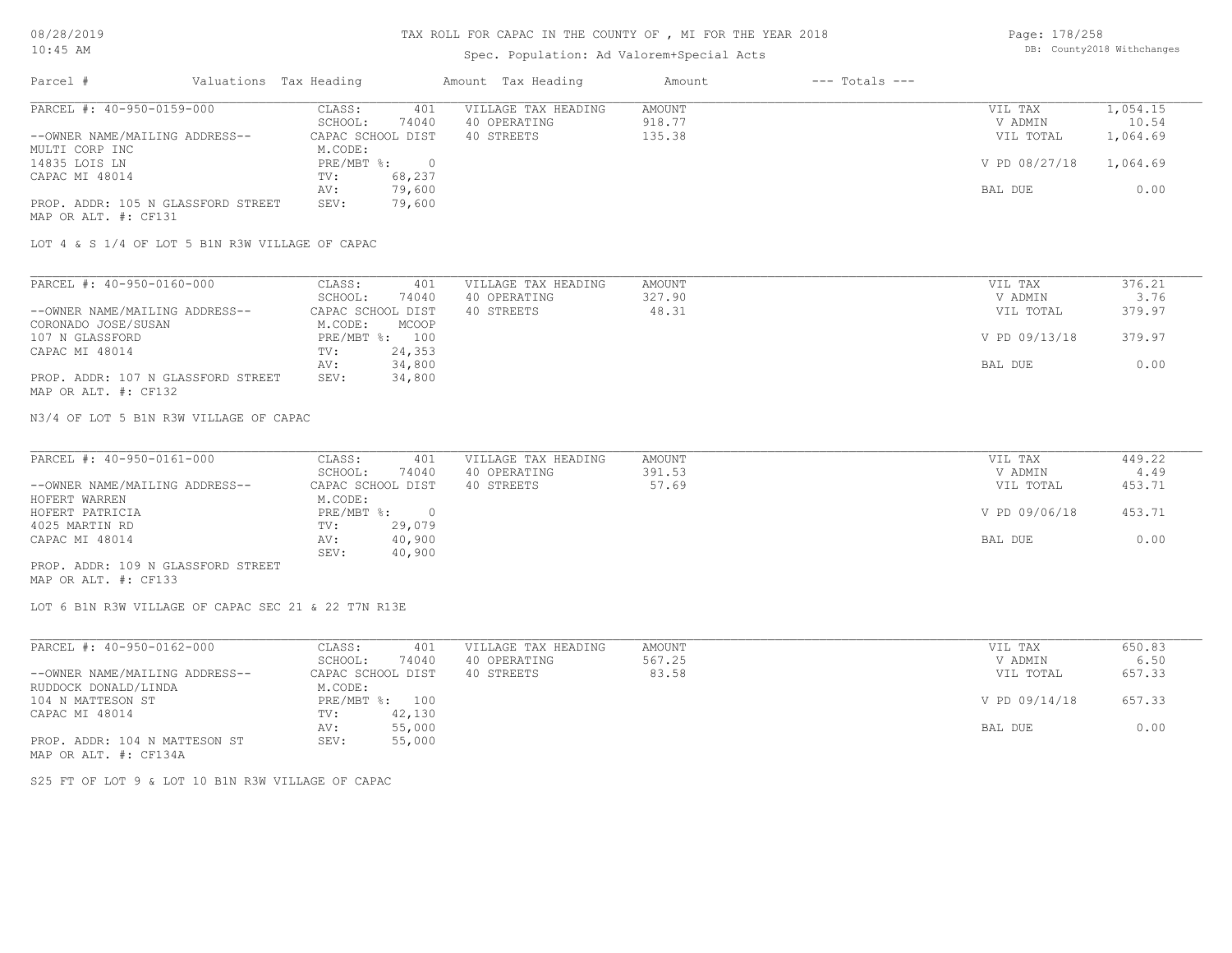# Spec. Population: Ad Valorem+Special Acts

| Page: 179/258 |                            |
|---------------|----------------------------|
|               | DB: County2018 Withchanges |

| Parcel #                       | Valuations Tax Heading |        | Amount Tax Heading  | Amount | $---$ Totals $---$ |               |        |
|--------------------------------|------------------------|--------|---------------------|--------|--------------------|---------------|--------|
| PARCEL #: 40-950-0162-250      | CLASS:                 | 401    | VILLAGE TAX HEADING | AMOUNT |                    | VIL TAX       | 701.88 |
|                                | SCHOOL:                | 74040  | 40 OPERATING        | 611.74 |                    | V ADMIN       | 7.01   |
| --OWNER NAME/MAILING ADDRESS-- | CAPAC SCHOOL DIST      |        | 40 STREETS          | 90.14  |                    | VIL TOTAL     | 708.89 |
| LEON MARTIN/MARGARITA          | M.CODE:                | COREL  |                     |        |                    |               |        |
| 108 N MATTESON ST              | PRE/MBT %:             | 100    |                     |        |                    | V PD 09/07/18 | 708.89 |
| Capac MI 48014-3019            | TV:                    | 45,434 |                     |        |                    |               |        |
|                                | AV:                    | 62,600 |                     |        |                    | BAL DUE       | 0.00   |
| PROP. ADDR: 108 N MATTESON ST  | SEV:                   | 62,600 |                     |        |                    |               |        |
| MAP OR ALT. #: CF134C          |                        |        |                     |        |                    |               |        |

S50 FT OF LOT 8 & N 50 FT OF LOT 9 B1N R3W VILLAGE OF CAPAC

| PARCEL #: 40-950-0162-500      | 401<br>CLASS:     | VILLAGE TAX HEADING | AMOUNT | VIL TAX       | 1,125.05 |
|--------------------------------|-------------------|---------------------|--------|---------------|----------|
|                                | 74040<br>SCHOOL:  | 40 OPERATING        | 980.57 | V ADMIN       | 11.25    |
| --OWNER NAME/MAILING ADDRESS-- | CAPAC SCHOOL DIST | 40 STREETS          | 144.48 | VIL TOTAL     | 1,136.30 |
| SCHROEDER MICHELLE L           | M.CODE:<br>COREL  |                     |        |               |          |
| SCHROEDER MATTHEW B            | PRE/MBT %:<br>100 |                     |        | V PD 09/07/18 | 1,136.30 |
| 110 N MATTESON ST              | 72,827<br>TV:     |                     |        |               |          |
| CAPAC MI 48014-3019            | 95,400<br>AV:     |                     |        | BAL DUE       | 0.00     |
|                                | 95,400<br>SEV:    |                     |        |               |          |

MAP OR ALT. #: 134B PROP. ADDR: 110 N MATTESON ST

LOT 7 & N 25 FT OF LOT 8 B1N R3W VILLAGE OF CAPAC

| PARCEL #: 40-950-0163-000      | CLASS:<br>401     | VILLAGE TAX HEADING | AMOUNT | VIL TAX       | 469.58 |
|--------------------------------|-------------------|---------------------|--------|---------------|--------|
|                                | 74040<br>SCHOOL:  | 40 OPERATING        | 409.28 | V ADMIN       | 4.69   |
| --OWNER NAME/MAILING ADDRESS-- | CAPAC SCHOOL DIST | 40 STREETS          | 60.30  | VIL TOTAL     | 474.27 |
| GRZYB JOHN JR/SANDRA           | M.CODE:           |                     |        |               |        |
| 307 W MILL ST                  | PRE/MBT %: 100    |                     |        | V PD 09/07/18 | 474.27 |
| CAPAC MI 48014-3027            | 30,397<br>TV:     |                     |        |               |        |
|                                | 42,700<br>AV:     |                     |        | BAL DUE       | 0.00   |
| PROP. ADDR: 307 W MILL ST      | 42,700<br>SEV:    |                     |        |               |        |
| MAP OR ALT. #: CF135A          |                   |                     |        |               |        |

LOT 11 B1N R3W VILLAGE OF CAPAC SEC 21 & 22 T7N R13E

| PARCEL #: 40-950-0164-000      | 401<br>CLASS:     | VILLAGE TAX HEADING | AMOUNT | VIL TAX       | 406.95 |
|--------------------------------|-------------------|---------------------|--------|---------------|--------|
|                                | 74040<br>SCHOOL:  | 40 OPERATING        | 354.69 | V ADMIN       | 4.06   |
| --OWNER NAME/MAILING ADDRESS-- | CAPAC SCHOOL DIST | 40 STREETS          | 52.26  | VIL TOTAL     | 411.01 |
| BEDNARSKI DENNIS/RENEE         | M.CODE:<br>COREL  |                     |        |               |        |
| 311 W MILL ST                  | PRE/MBT %: 100    |                     |        | V PD 09/07/18 | 411.01 |
| CAPAC MI 48014-3027            | 26,343<br>TV:     |                     |        |               |        |
|                                | 37,700<br>AV:     |                     |        | BAL DUE       | 0.00   |
| PROP. ADDR: 311 W MILL ST      | 37,700<br>SEV:    |                     |        |               |        |
| MAP OR ALT. #: CF135B          |                   |                     |        |               |        |

LOT 12 B1N R3W VILLAGE OF CAPAC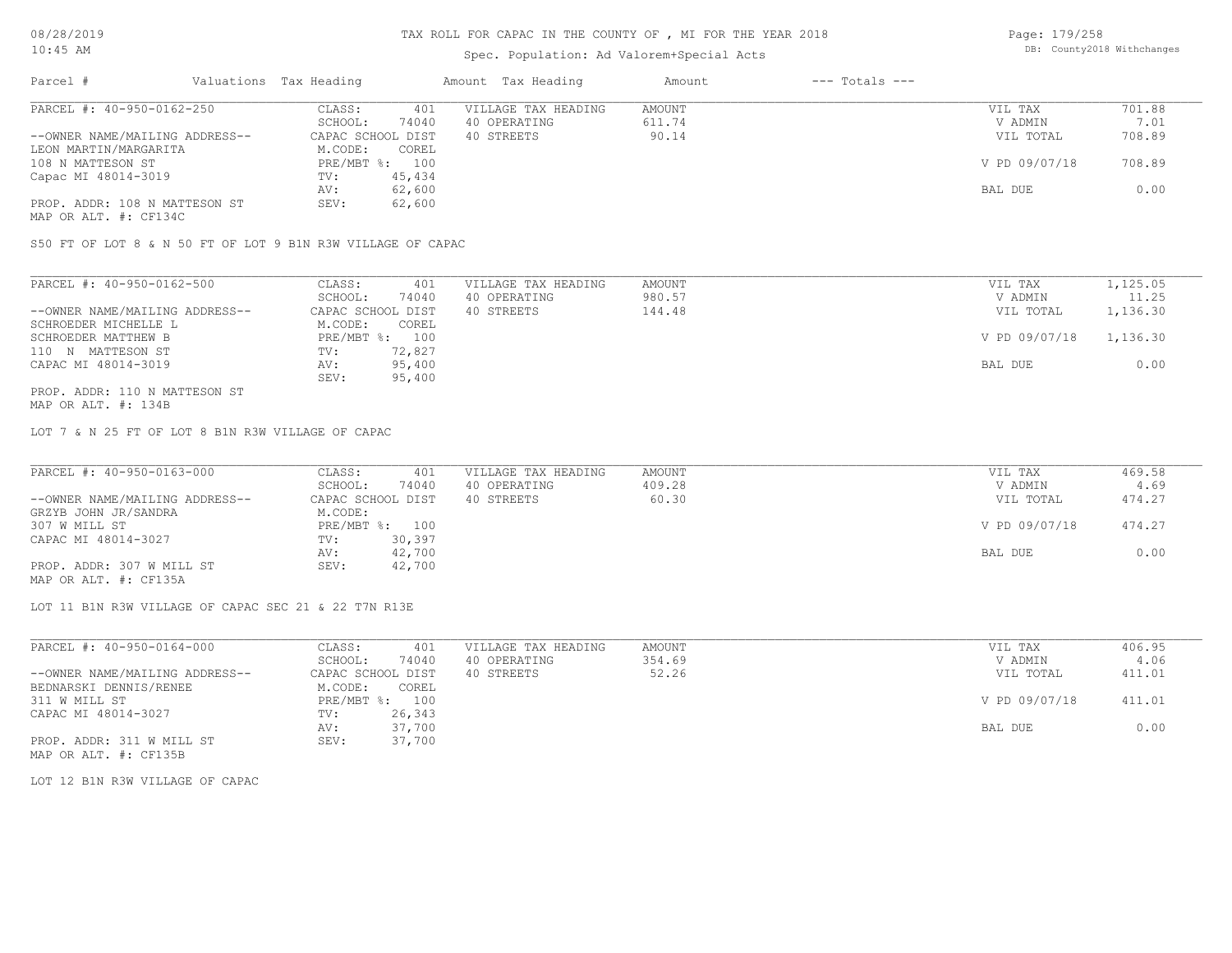#### TAX ROLL FOR CAPAC IN THE COUNTY OF , MI FOR THE YEAR 2018

#### Spec. Population: Ad Valorem+Special Acts

| Page: 180/258 |                            |
|---------------|----------------------------|
|               | DB: County2018 Withchanges |

| Parcel #                        |  |              | Valuations Tax Heading<br>Amount Tax Heading |                     | Amount | $---$ Totals $---$ |               |        |
|---------------------------------|--|--------------|----------------------------------------------|---------------------|--------|--------------------|---------------|--------|
| PARCEL #: 40-950-0165-000       |  | CLASS:       | 201                                          | VILLAGE TAX HEADING | AMOUNT |                    | VIL TAX       | 424.57 |
|                                 |  | SCHOOL:      | 74040                                        | 40 OPERATING        | 370.05 |                    | V ADMIN       | 4.24   |
| --OWNER NAME/MAILING ADDRESS--  |  |              | CAPAC SCHOOL DIST                            | 40 STREETS          | 54.52  |                    | VIL TOTAL     | 428.81 |
| CHIND TIMOTHY                   |  | M.CODE:      |                                              |                     |        |                    |               |        |
| 263 OUAIL RD                    |  | $PRE/MBT$ %: |                                              |                     |        |                    | V PD 09/14/18 | 428.81 |
| CAPAC MI 48014                  |  | TV:          | 27,484                                       |                     |        |                    |               |        |
|                                 |  | AV:          | 30,500                                       |                     |        |                    | BAL DUE       | 0.00   |
| PROP. ADDR: 103 W CHURCH STREET |  | SEV:         | 30,500                                       |                     |        |                    |               |        |
|                                 |  |              |                                              |                     |        |                    |               |        |

MAP OR ALT. #: CF136A

VILLAGE OF CAPAC SEC 21 & 22 T7N R13E THE S 75 FT OF THE E 160 FT OF PARK BLOCK, NOW KNOWN AS LOT 1 B2N R1W, EXC E 75 FT.

| PARCEL #: 40-950-0166-000      | CLASS:            | 703    | VILLAGE TAX HEADING | AMOUNT | VIL TAX   | 0.00 |
|--------------------------------|-------------------|--------|---------------------|--------|-----------|------|
|                                | SCHOOL:           | 74040  | 40 OPERATING        | 0.00   | V ADMIN   | 0.00 |
| --OWNER NAME/MAILING ADDRESS-- | CAPAC SCHOOL DIST |        | 40 STREETS          | 0.00   | VIL TOTAL | 0.00 |
| VILLAGE OF CAPAC               | M.CODE:           |        |                     |        |           |      |
| 131 N MAIN ST                  | PRE/MBT %:        | $\cap$ |                     |        | BAL DUE   | 0.00 |
| CAPAC MI 48014                 | TV:               |        |                     |        |           |      |
|                                | AV:               |        |                     |        |           |      |
| PROP. ADDR: 201 N MAIN ST      | SEV:              |        |                     |        |           |      |
| MAP OR ALT. #: CF136B          |                   |        |                     |        |           |      |

LOT 1 B2N R1W VILLAGE OF CAPAC SEC 21 & 22 T7N R13E S75 FT OF E 75 FT OF PARK BLK, KNOWN AS E 75 FT OF

| PARCEL #: 40-950-0167-000                    | CLASS:<br>401     | VILLAGE TAX HEADING | AMOUNT | VIL TAX   | 210.87 |
|----------------------------------------------|-------------------|---------------------|--------|-----------|--------|
|                                              | 74040<br>SCHOOL:  | 40 OPERATING        | 183.79 | V ADMIN   | 2.10   |
| --OWNER NAME/MAILING ADDRESS--               | CAPAC SCHOOL DIST | 40 STREETS          | 27.08  | VIL TOTAL | 212.97 |
| NINO DEANNA                                  | M.CODE:           |                     |        |           |        |
| 203 N MAIN ST                                | PRE/MBT %: 100    |                     |        | BAL DUE   | 212.97 |
| CAPAC MI 48014-3145                          | 13,650<br>TV:     |                     |        |           |        |
|                                              | 59,000<br>AV:     |                     |        |           |        |
| PROP. ADDR: 203 N MAIN ST                    | 59,000<br>SEV:    |                     |        |           |        |
| $\cdots$ $\cdots$ $\cdots$ $\cdots$ $\cdots$ |                   |                     |        |           |        |

MAP OR ALT. #: CF137

OF CAPAC SEC 21 & 22 T7N R13E THE N 75 FT OF S 150 FT OF E 160 FT OF PARK BLK, NOW KNOWN AS LOT 2 B2N R1W VILLAGE

| PARCEL #: 40-950-0168-000      | CLASS:       | 402               | VILLAGE TAX HEADING | AMOUNT | VIL TAX       | 199.50 |
|--------------------------------|--------------|-------------------|---------------------|--------|---------------|--------|
|                                | SCHOOL:      | 74040             | 40 OPERATING        | 173.88 | V ADMIN       | 1.99   |
| --OWNER NAME/MAILING ADDRESS-- |              | CAPAC SCHOOL DIST | 40 STREETS          | 25.62  | VIL TOTAL     | 201.49 |
| CSB BANK                       | M.CODE:      |                   |                     |        |               |        |
| P.O. BOX 250                   | $PRE/MBT$ %: | - 0               |                     |        | V PD 07/25/18 | 201.49 |
| LAPEER MI 48446-0250           | TV:          | 12,914            |                     |        |               |        |
|                                | AV:          | 15,900            |                     |        | BAL DUE       | 0.00   |
| PROP. ADDR: 205 N MAIN ST      | SEV:         | 15,900            |                     |        |               |        |
| MAP OR ALT. #: CF138           |              |                   |                     |        |               |        |

 $\mathcal{L}_\mathcal{L} = \mathcal{L}_\mathcal{L} = \mathcal{L}_\mathcal{L} = \mathcal{L}_\mathcal{L} = \mathcal{L}_\mathcal{L} = \mathcal{L}_\mathcal{L} = \mathcal{L}_\mathcal{L} = \mathcal{L}_\mathcal{L} = \mathcal{L}_\mathcal{L} = \mathcal{L}_\mathcal{L} = \mathcal{L}_\mathcal{L} = \mathcal{L}_\mathcal{L} = \mathcal{L}_\mathcal{L} = \mathcal{L}_\mathcal{L} = \mathcal{L}_\mathcal{L} = \mathcal{L}_\mathcal{L} = \mathcal{L}_\mathcal{L}$ 

OF CAPAC SEC 21 & 22 T7N R13E THE N 75 FT OF S 225 FT OF E 160 FT OF PARK BLK, NOW KNOWN AS LOT 3 B2N R1W VILLAGE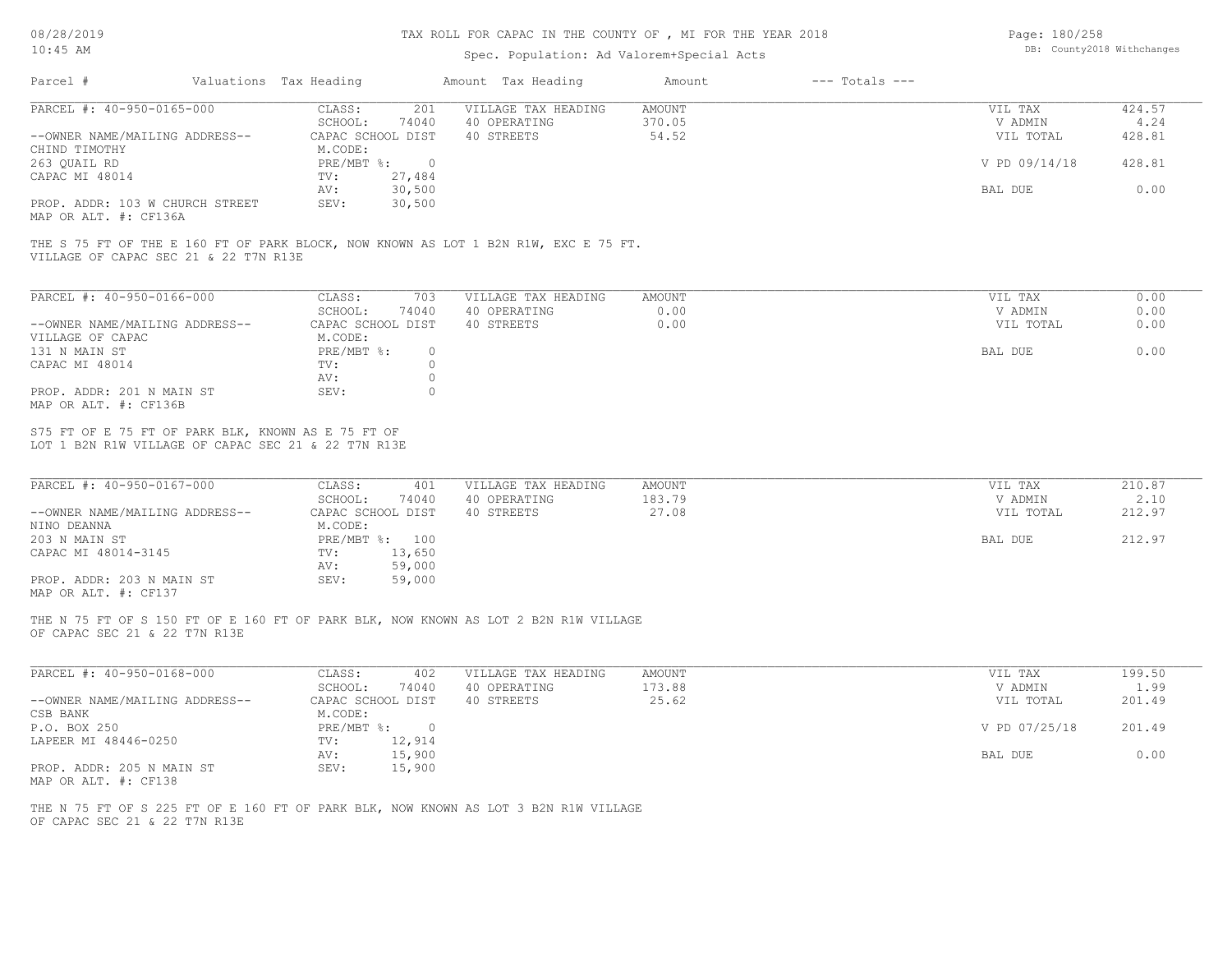| Page: 181/258 |                            |
|---------------|----------------------------|
|               | DB: County2018 Withchanges |

| 08/28/2019                                                    |                                              | TAX ROLL FOR CAPAC IN THE COUNTY OF , MI FOR THE YEAR 2018 |                        |                    |                    |                |  |
|---------------------------------------------------------------|----------------------------------------------|------------------------------------------------------------|------------------------|--------------------|--------------------|----------------|--|
| $10:45$ AM                                                    |                                              | Spec. Population: Ad Valorem+Special Acts                  |                        |                    |                    |                |  |
| Parcel #                                                      | Valuations Tax Heading                       | Amount Tax Heading                                         | Amount                 | $---$ Totals $---$ |                    |                |  |
| PARCEL #: 40-950-0169-000                                     | CLASS:<br>401                                | VILLAGE TAX HEADING                                        | <b>AMOUNT</b>          |                    | VIL TAX            | 1,259.48       |  |
|                                                               | SCHOOL:<br>74040                             | 40 OPERATING                                               | 683.56                 |                    | V ADMIN            | 12.59          |  |
| --OWNER NAME/MAILING ADDRESS--                                | CAPAC SCHOOL DIST                            | 40 STREETS                                                 | 100.72                 |                    | VIL TOTAL          | 1,272.07       |  |
| FRANGEDAKIS PETER/MICHELE                                     | M.CODE:<br>COREL                             | SWALK                                                      | 475.20                 |                    |                    |                |  |
| 209 N MAIN ST                                                 | PRE/MBT %: 100                               |                                                            |                        |                    | V PD 09/07/18      | 1,272.07       |  |
| CAPAC MI 48014-3034                                           | 50,768<br>TV:                                |                                                            |                        |                    |                    |                |  |
|                                                               | 68,700<br>AV:<br>SEV:                        |                                                            |                        |                    | BAL DUE            | 0.00           |  |
| PROP. ADDR: 209 N MAIN ST<br>MAP OR ALT. #: CF139A            | 68,700                                       |                                                            |                        |                    |                    |                |  |
| LOTS $4, 5,$<br>B2N R1W VILLAGE OF CAPAC SEC 21 & 22 T7N R13E |                                              |                                                            |                        |                    |                    |                |  |
| PARCEL #: 40-950-0169-400                                     | 402                                          | VILLAGE TAX HEADING                                        | AMOUNT                 |                    | VIL TAX            | 103.42         |  |
|                                                               | CLASS:<br>SCHOOL:<br>74040                   | 40 OPERATING                                               | 90.14                  |                    | V ADMIN            | 1.03           |  |
| --OWNER NAME/MAILING ADDRESS--                                | CAPAC SCHOOL DIST                            | 40 STREETS                                                 | 13.28                  |                    | VIL TOTAL          | 104.45         |  |
| SELECT LLC                                                    | M.CODE:                                      |                                                            |                        |                    |                    |                |  |
| 15665 IMLAY CITY RD                                           | PRE/MBT %:<br>$\overline{0}$                 |                                                            |                        |                    | V PD 09/06/18      | 104.45         |  |
| CAPAC MI 48014                                                | 6,695<br>TV:                                 |                                                            |                        |                    |                    |                |  |
|                                                               | AV:<br>15,900                                |                                                            |                        |                    | BAL DUE            | 0.00           |  |
| PROP. ADDR: N NEEPER ST                                       | SEV:<br>15,900                               |                                                            |                        |                    |                    |                |  |
| MAP OR ALT. #: CF139A3                                        |                                              |                                                            |                        |                    |                    |                |  |
|                                                               |                                              |                                                            |                        |                    |                    |                |  |
| LOT 8 B2N R1W                                                 |                                              |                                                            |                        |                    |                    |                |  |
|                                                               |                                              |                                                            |                        |                    |                    |                |  |
| PARCEL #: 40-950-0169-600                                     | CLASS:<br>402<br>SCHOOL:<br>74040            | VILLAGE TAX HEADING<br>40 OPERATING                        | <b>AMOUNT</b><br>90.14 |                    | VIL TAX<br>V ADMIN | 103.42<br>1.03 |  |
| --OWNER NAME/MAILING ADDRESS--                                | CAPAC SCHOOL DIST                            | 40 STREETS                                                 | 13.28                  |                    | VIL TOTAL          | 104.45         |  |
| SELECT LLC                                                    | M.CODE:                                      |                                                            |                        |                    |                    |                |  |
| 15665 IMLAY CITY RD                                           | $PRE/MBT$ $\div$<br>$\overline{\phantom{0}}$ |                                                            |                        |                    | V PD 09/06/18      | 104.45         |  |
| CAPAC MI 48014                                                | 6,695<br>TV:                                 |                                                            |                        |                    |                    |                |  |
|                                                               | 15,900<br>AV:                                |                                                            |                        |                    | BAL DUE            | 0.00           |  |
| PROP. ADDR: 228 N NEEPER ST                                   | SEV:<br>15,900                               |                                                            |                        |                    |                    |                |  |
| MAP OR ALT. #: CF139A4                                        |                                              |                                                            |                        |                    |                    |                |  |
| LOT 9 B2N R1W                                                 |                                              |                                                            |                        |                    |                    |                |  |
| PARCEL #: 40-950-0170-000                                     | CLASS:<br>704                                | VILLAGE TAX HEADING                                        | <b>AMOUNT</b>          |                    | VIL TAX            | 0.00           |  |
|                                                               | SCHOOL:<br>74040                             | 40 OPERATING                                               | 0.00                   |                    | V ADMIN            | 0.00           |  |
| --OWNER NAME/MAILING ADDRESS--                                | CAPAC SCHOOL DIST                            | 40 STREETS                                                 | 0.00                   |                    | VIL TOTAL          | 0.00           |  |
| CAPAC COMM SCHOOL DIST                                        | M.CODE:                                      |                                                            |                        |                    |                    |                |  |
|                                                               | PRE/MBT %:                                   | $\circ$                                                    |                        |                    | BAL DUE            | 0.00           |  |
| PROP. ADDR: 201 N NEEPER ST                                   | TV:                                          | $\circ$                                                    |                        |                    |                    |                |  |
| MAP OR ALT. #: CF139B                                         | AV:                                          | $\circ$                                                    |                        |                    |                    |                |  |
|                                                               | SEV:                                         | $\Omega$                                                   |                        |                    |                    |                |  |

VILLAGE OF CAPAC LOT 10 & N 50' OF LOT 11 B2N R1W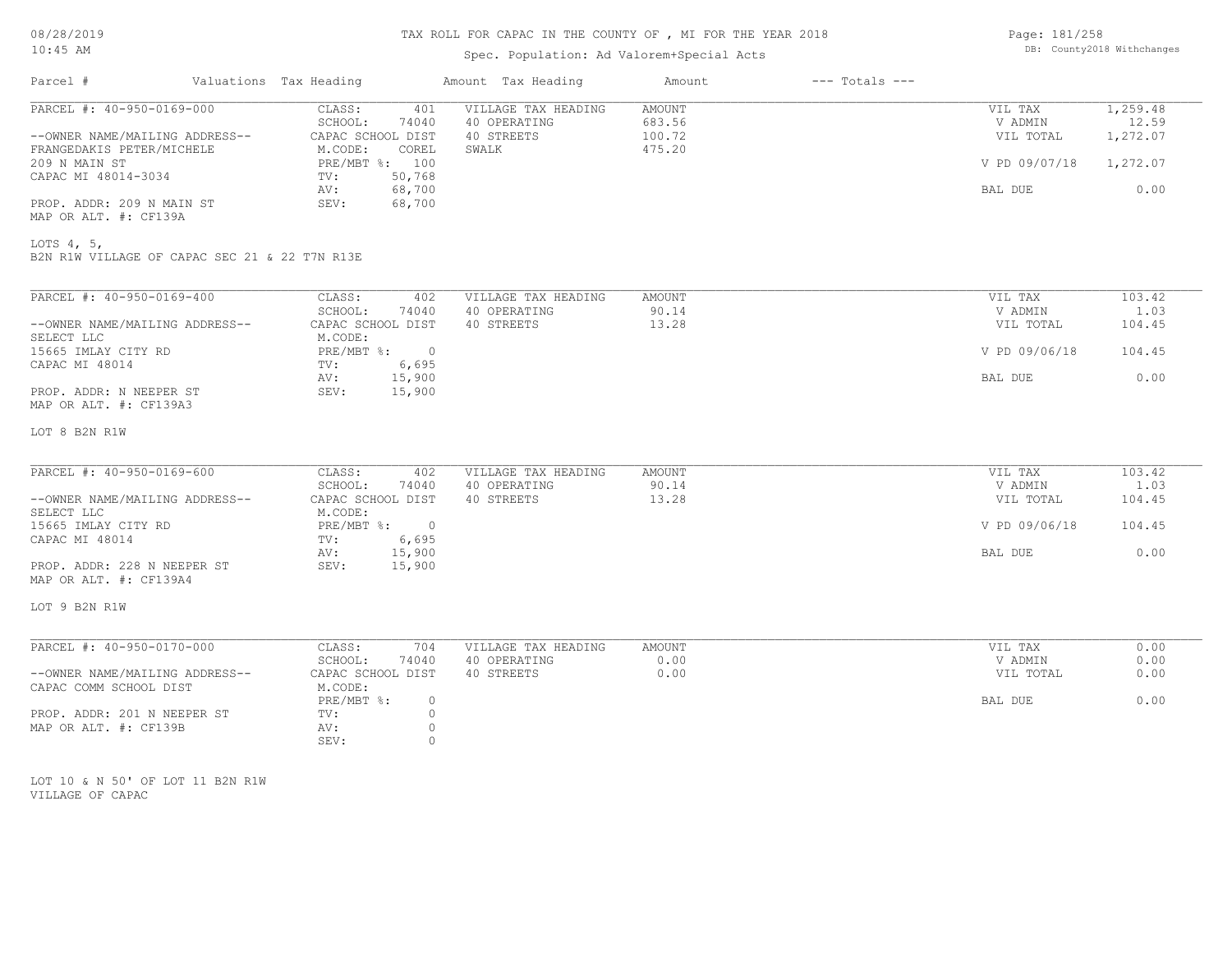# TAX ROLL FOR CAPAC IN THE COUNTY OF , MI FOR THE YEAR 2018

# Spec. Population: Ad Valorem+Special Acts

| Page: 182/258 |                            |
|---------------|----------------------------|
|               | DB: County2018 Withchanges |

| Parcel #                                                               | Valuations Tax Heading                                      | Amount Tax Heading                                                             | Amount                  | $---$ Totals $---$ |                    |                |
|------------------------------------------------------------------------|-------------------------------------------------------------|--------------------------------------------------------------------------------|-------------------------|--------------------|--------------------|----------------|
| PARCEL #: 40-950-0171-000                                              | CLASS:<br>401<br>SCHOOL:<br>74040                           | VILLAGE TAX HEADING<br>40 OPERATING                                            | <b>AMOUNT</b><br>603.60 |                    | VIL TAX<br>V ADMIN | 692.54<br>6.92 |
| --OWNER NAME/MAILING ADDRESS--<br>GUERRERO DOMINGO                     | CAPAC SCHOOL DIST<br>M.CODE:<br>COREL                       | 40 STREETS                                                                     | 88.94                   |                    | VIL TOTAL          | 699.46         |
| 215 N MAIN ST<br>CAPAC MI 48014                                        | PRE/MBT %: 100<br>44,829<br>TV:                             |                                                                                |                         |                    | V PD 09/07/18      | 699.46         |
| PROP. ADDR: 215 N MAIN ST<br>MAP OR ALT. #: CF140A                     | 72,400<br>AV:<br>72,400<br>SEV:                             |                                                                                |                         |                    | BAL DUE            | 0.00           |
|                                                                        |                                                             | THE N 75 FT OF THE E 160 FT OF PARK BLK, NOW KNOWN AS LOT 6 B2N R1W VILLAGE OF |                         |                    |                    |                |
| CAPAC SEC 21 & 22 T7N R13E                                             |                                                             |                                                                                |                         |                    |                    |                |
| PARCEL #: 40-950-0172-000                                              | CLASS:<br>401<br>SCHOOL:<br>74040                           | VILLAGE TAX HEADING<br>40 OPERATING                                            | <b>AMOUNT</b><br>755.37 |                    | VIL TAX<br>V ADMIN | 866.67<br>8.66 |
| --OWNER NAME/MAILING ADDRESS--<br>RODRIGUEZ RALPH                      | CAPAC SCHOOL DIST<br>M.CODE:                                | 40 STREETS                                                                     | 111.30                  |                    | VIL TOTAL          | 875.33         |
| 7080 STERLING RD<br>YALE MI 48097                                      | $PRE/MBT$ %:<br>$\overline{0}$<br>56,101<br>$\texttt{TV}$ : |                                                                                |                         |                    | V PD 09/10/18      | 875.33         |
| PROP. ADDR: 240 N NEEPER ST<br>MAP OR ALT. #: CF140B                   | 77,200<br>AV:<br>77,200<br>SEV:                             |                                                                                |                         |                    | BAL DUE            | 0.00           |
| CAPAC SEC 21 & 22 T7N R13E                                             |                                                             | THE N 75 FT OF THE W 160 FT OF PARK BLK, NOW KNOWN AS LOT 7 B2N R1W VILLAGE OF |                         |                    |                    |                |
| PARCEL #: 40-950-0173-000                                              | CLASS:<br>401<br>SCHOOL:<br>74040                           | VILLAGE TAX HEADING<br>40 OPERATING                                            | <b>AMOUNT</b><br>0.00   |                    | VIL TAX<br>V ADMIN | 0.00<br>0.00   |
| --OWNER NAME/MAILING ADDRESS--<br>GRIBOWSKAS THOMAS                    | CAPAC SCHOOL DIST<br>M.CODE:                                | 40 STREETS                                                                     | 0.00                    |                    | VIL TOTAL          | 0.00           |
| 107 CHURCH ST<br>CAPAC MI 48014                                        | PRE/MBT %: 100<br>TV:                                       | $\Omega$                                                                       |                         |                    | BAL DUE            | 0.00           |
| PROP. ADDR: 107 W CHURCH STREET                                        | AV:<br>SEV:                                                 | $\circ$<br>$\Omega$                                                            |                         |                    |                    |                |
| MAP OR ALT. #: CF141                                                   |                                                             |                                                                                |                         |                    |                    |                |
| E 70' OF LOT 12 & E 70' OF S 25' OF LOT 11 B2N R1W<br>VILLAGE OF CAPAC |                                                             |                                                                                |                         |                    |                    |                |
| PARCEL #: 40-950-0174-000                                              | CLASS:<br>401<br>SCHOOL:<br>74040                           | VILLAGE TAX HEADING<br>40 OPERATING                                            | <b>AMOUNT</b><br>506.39 |                    | VIL TAX<br>V ADMIN | 581.00<br>5.81 |
| --OWNER NAME/MAILING ADDRESS--<br>NEALY REBEKAH LYNNE                  | CAPAC SCHOOL DIST<br>M.CODE:                                | 40 STREETS                                                                     | 74.61                   |                    | VIL TOTAL          | 586.81         |
| P.O. BOX 74                                                            | PRE/MBT %: 100                                              |                                                                                |                         |                    | V PD 08/27/18      | 586.81         |
| CAPAC, MI 48014                                                        | 37,610<br>TV:<br>46,600<br>AV:                              |                                                                                |                         |                    | BAL DUE            | 0.00           |
| PROP. ADDR: 202 N NEEPER ST<br>MAP OR ALT. #: CF142                    | 46,600<br>SEV:                                              |                                                                                |                         |                    |                    |                |
| W 80' OF LOT 12 & W 80' OF S 25' OF LOT 11 B2N R1W<br>VILLAGE OF CAPAC |                                                             |                                                                                |                         |                    |                    |                |
|                                                                        |                                                             |                                                                                |                         |                    |                    |                |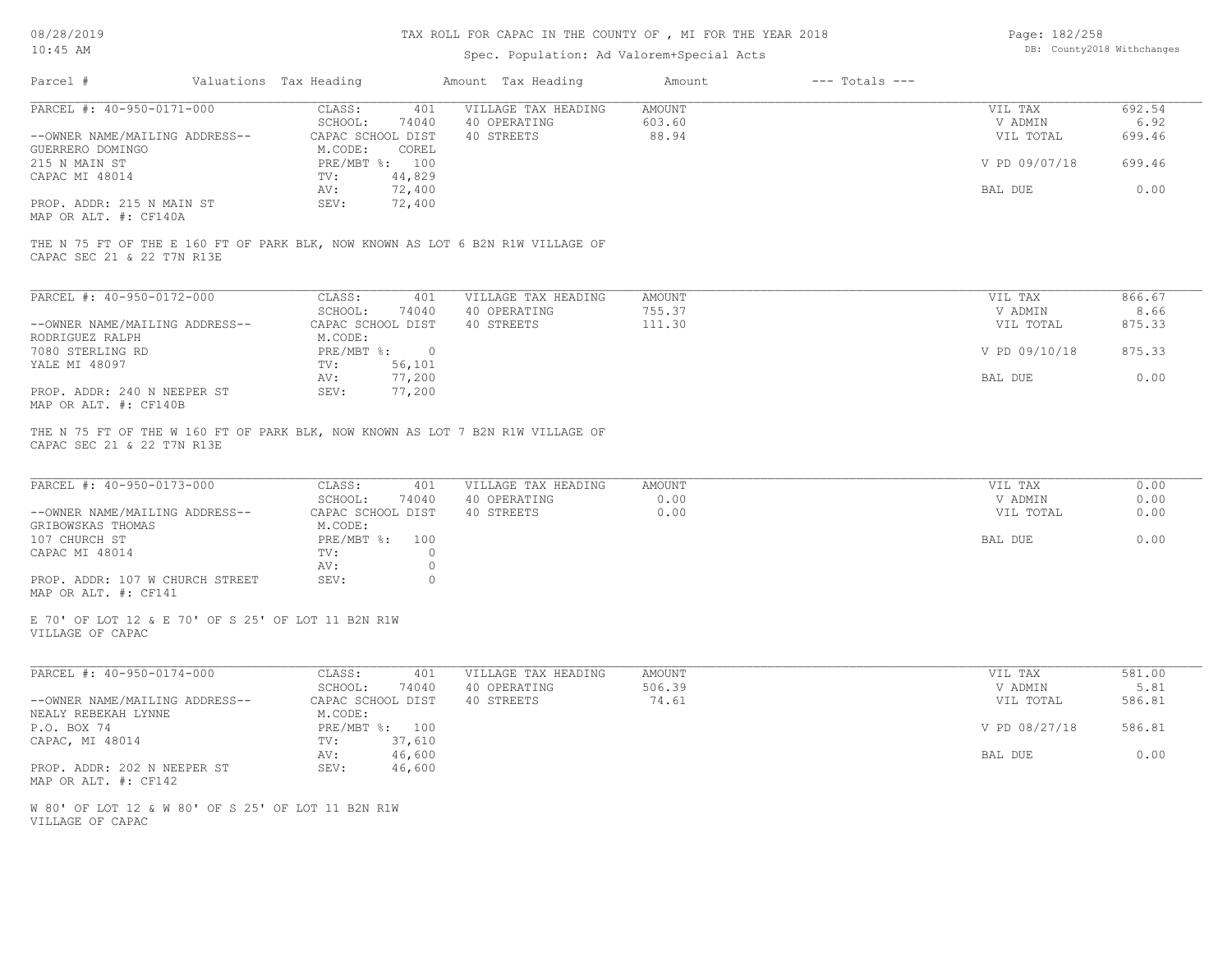# TAX ROLL FOR CAPAC IN THE COUNTY OF , MI FOR THE YEAR 2018

### Spec. Population: Ad Valorem+Special Acts

Page: 183/258 DB: County2018 Withchanges

| Parcel #                       | Valuations Tax Heading |       | Amount Tax Heading  | Amount | $---$ Totals $---$ |           |      |
|--------------------------------|------------------------|-------|---------------------|--------|--------------------|-----------|------|
| PARCEL #: 40-950-0175-000      | CLASS:                 | 704   | VILLAGE TAX HEADING | AMOUNT |                    | VIL TAX   | 0.00 |
|                                | SCHOOL:                | 74040 | 40 OPERATING        | 0.00   |                    | V ADMIN   | 0.00 |
| --OWNER NAME/MAILING ADDRESS-- | CAPAC SCHOOL DIST      |       | 40 STREETS          | 0.00   |                    | VIL TOTAL | 0.00 |
| SCHOOL SITE                    | M.CODE:                |       |                     |        |                    |           |      |
|                                | PRE/MBT %:             |       |                     |        |                    | BAL DUE   | 0.00 |
| PROP. ADDR: N NEEPER ST        | TV:                    |       |                     |        |                    |           |      |
| MAP OR ALT. #: CF143           | AV:                    |       |                     |        |                    |           |      |
|                                | SEV:                   |       |                     |        |                    |           |      |

LOTS 1 TO 12 INCL. B2N R2W VILLAGE OF CAPAC SEC 21 & 22 T7N R13E

| PARCEL #: 40-950-0176-000          | 401<br>CLASS:     | VILLAGE TAX HEADING | AMOUNT | VIL TAX       | 560.18 |
|------------------------------------|-------------------|---------------------|--------|---------------|--------|
|                                    | 74040<br>SCHOOL:  | 40 OPERATING        | 488.24 | V ADMIN       | 5.60   |
| --OWNER NAME/MAILING ADDRESS--     | CAPAC SCHOOL DIST | 40 STREETS          | 71.94  | VIL TOTAL     | 565.78 |
| CORBEIL PAUL R                     | M.CODE:           |                     |        |               |        |
| 201 N GLASSFORD STREET             | PRE/MBT %: 100    |                     |        | V PD 09/13/18 | 565.78 |
| CAPAC MI 48014                     | 36,262<br>TV:     |                     |        |               |        |
|                                    | 52,500<br>AV:     |                     |        | BAL DUE       | 0.00   |
| PROP. ADDR: 201 N GLASSFORD STREET | 52,500<br>SEV:    |                     |        |               |        |
| MAP OR ALT. #: CF144               |                   |                     |        |               |        |

LOT 1 B2N R3W VILLAGE OF CAPAC SEC 21 & 22 T7N R13E

| PARCEL #: 40-950-0177-000          | CLASS:     | 401               | VILLAGE TAX HEADING | AMOUNT | VIL TAX       | 308.32 |
|------------------------------------|------------|-------------------|---------------------|--------|---------------|--------|
|                                    | SCHOOL:    | 74040             | 40 OPERATING        | 268.73 | V ADMIN       | 3.08   |
| --OWNER NAME/MAILING ADDRESS--     |            | CAPAC SCHOOL DIST | 40 STREETS          | 39.59  | VIL TOTAL     | 311.40 |
| MCNUTT MEL ALGER                   | M.CODE:    |                   |                     |        |               |        |
| MCNUTT JAMEY D TRUST               | PRE/MBT %: |                   |                     |        | V PD 09/13/18 | 311.40 |
| 34650 POTTER ST                    | TV:        | 19,959            |                     |        |               |        |
| MEMPHIS MI 48041                   | AV:        | 29,200            |                     |        | BAL DUE       | 0.00   |
|                                    | SEV:       | 29,200            |                     |        |               |        |
| PROP. ADDR: 203 N GLASSFORD STREET |            |                   |                     |        |               |        |

MAP OR ALT. #: CF145

LOT 2 B2N R3W VILLAGE OF CAPAC SEC 21 & 22 T7N R13E

| PARCEL #: 40-950-0178-000          | CLASS:<br>401     | VILLAGE TAX HEADING | AMOUNT | VIL TAX       | 965.53 |
|------------------------------------|-------------------|---------------------|--------|---------------|--------|
|                                    | 74040<br>SCHOOL:  | 40 OPERATING        | 841.53 | V ADMIN       | 9.65   |
| --OWNER NAME/MAILING ADDRESS--     | CAPAC SCHOOL DIST | 40 STREETS          | 124.00 | VIL TOTAL     | 975.18 |
| MCCONNELL ROY                      | M.CODE:<br>COREL  |                     |        |               |        |
| 205 N GLASSFORD STREET             | PRE/MBT %: 100    |                     |        | V PD 09/07/18 | 975.18 |
| CAPAC, MI 48014                    | 62,500<br>TV:     |                     |        |               |        |
|                                    | 62,500<br>AV:     |                     |        | BAL DUE       | 0.00   |
| PROP. ADDR: 205 N GLASSFORD STREET | 62,500<br>SEV:    |                     |        |               |        |
| MAP OR ALT. #: CF146               |                   |                     |        |               |        |

LOT 3 B2N R3W VILLAGE OF CAPAC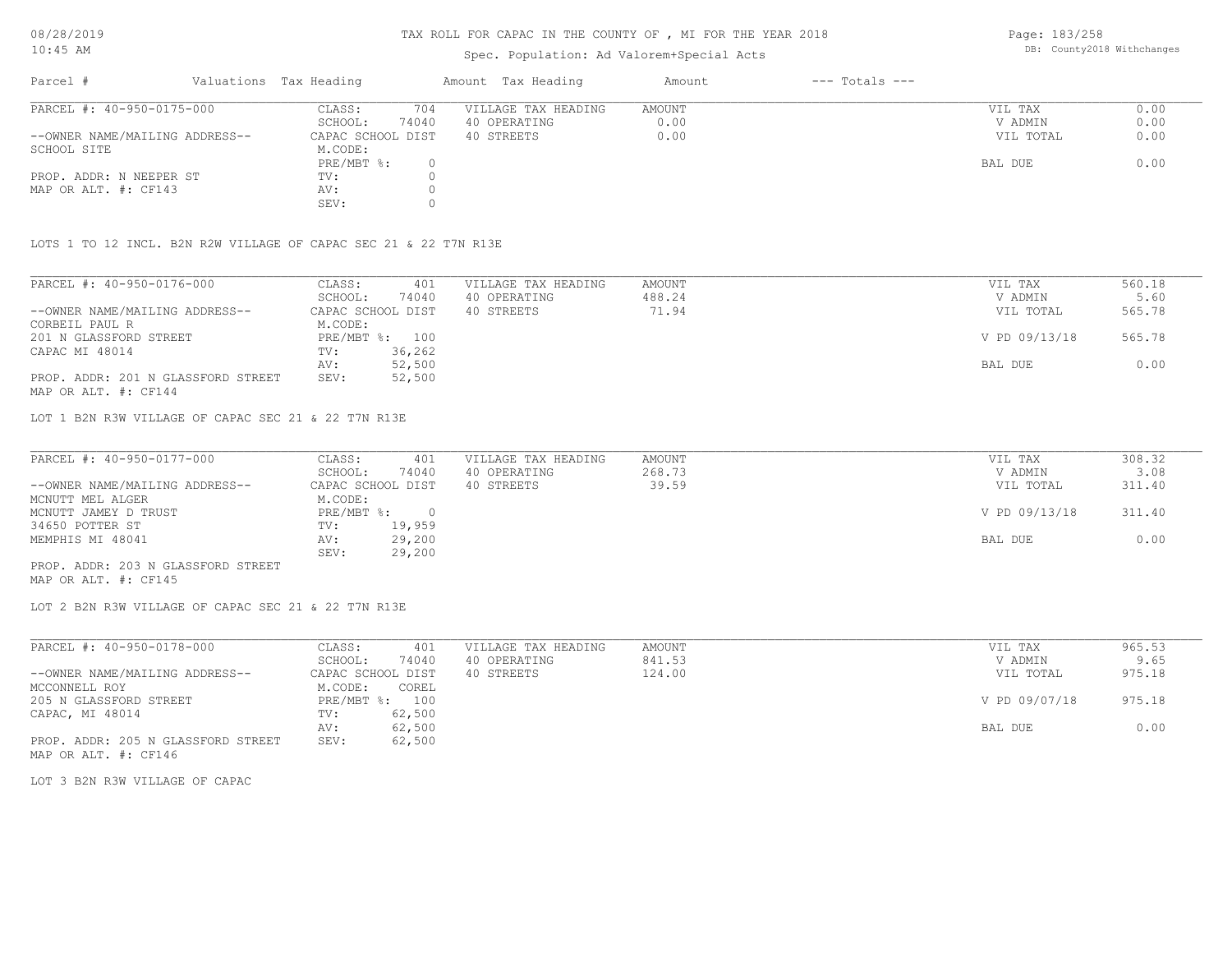# Spec. Population: Ad Valorem+Special Acts

| Page: 184/258 |                            |
|---------------|----------------------------|
|               | DB: County2018 Withchanges |

| Parcel #                                            | Valuations Tax Heading       | Amount Tax Heading  | $---$ Totals $---$<br>Amount |               |        |
|-----------------------------------------------------|------------------------------|---------------------|------------------------------|---------------|--------|
| PARCEL #: 40-950-0179-000                           | 401<br>CLASS:                | VILLAGE TAX HEADING | <b>AMOUNT</b>                | VIL TAX       | 772.86 |
|                                                     | 74040<br>SCHOOL:             | 40 OPERATING        | 319.41                       | V ADMIN       | 7.72   |
| --OWNER NAME/MAILING ADDRESS--                      | CAPAC SCHOOL DIST            | 40 STREETS          | 47.06                        | VIL TOTAL     | 780.58 |
| GUERRERO ORLANDO                                    | M.CODE:                      | UTIL                | 406.39                       |               |        |
| 207 N GLASSFORD STREET                              | PRE/MBT %:<br>$\overline{0}$ |                     |                              | V PD 07/16/18 | 406.39 |
| CAPAC MI 48014-3012                                 | 23,723<br>TV:                |                     |                              |               |        |
|                                                     | 33,900<br>AV:                |                     |                              | BAL DUE       | 374.19 |
| PROP. ADDR: 207 N GLASSFORD STREET                  | 33,900<br>SEV:               |                     |                              |               |        |
| MAP OR ALT. #: CF147                                |                              |                     |                              |               |        |
|                                                     |                              |                     |                              |               |        |
| LOT 4 B2N R3W VILLAGE OF CAPAC SEC 21 & 22 T7N R13E |                              |                     |                              |               |        |
|                                                     |                              |                     |                              |               |        |
| PARCEL #: 40-950-0180-000                           | 401<br>CLASS:                | VILLAGE TAX HEADING | <b>AMOUNT</b>                | VIL TAX       | 834.39 |
|                                                     | SCHOOL:<br>74040             | 40 OPERATING        | 727.24                       | V ADMIN       | 8.34   |
| --OWNER NAME/MAILING ADDRESS--                      | CAPAC SCHOOL DIST            | 40 STREETS          | 107.15                       | VIL TOTAL     | 842.73 |
| KALBFLEISCH NATHAN                                  | M.CODE:                      |                     |                              |               |        |
| 209 N GLASSFORD STREET                              | PRE/MBT %: 100               |                     |                              | V PD 09/13/18 | 842.73 |
| CAPAC MI 48014                                      | 54,012<br>TV:                |                     |                              |               |        |
|                                                     | 77,300<br>AV:                |                     |                              | BAL DUE       | 0.00   |
| PROP. ADDR: 209 N GLASSFORD STREET                  | 77,300<br>SEV:               |                     |                              |               |        |
| MAP OR ALT. #: CF148                                |                              |                     |                              |               |        |
|                                                     |                              |                     |                              |               |        |
| LOT 5 B2N R3W VILLAGE OF CAPAC SEC 21 & 22 T7N R13E |                              |                     |                              |               |        |
|                                                     |                              |                     |                              |               |        |
| PARCEL #: 40-950-0181-000                           | 401<br>CLASS:                | VILLAGE TAX HEADING | AMOUNT                       | VIL TAX       | 441.52 |
|                                                     | SCHOOL:<br>74040             | 40 OPERATING        | 384.82                       | V ADMIN       | 4.41   |
| --OWNER NAME/MAILING ADDRESS--                      | CAPAC SCHOOL DIST            | 40 STREETS          | 56.70                        | VIL TOTAL     | 445.93 |
|                                                     |                              |                     |                              |               |        |

| UNNER NATE/MAILLING ADDRESS        | CULUC ACHOOT DIAI | ى سىسىمى ب | JU.IU | VII IVIAI     | ココリ・ノリ |
|------------------------------------|-------------------|------------|-------|---------------|--------|
| SHARPE CLARE                       | M.CODE:           |            |       |               |        |
| 215 N GLASSFORD ST                 | PRE/MBT %: 100    |            |       | V PD 07/16/18 | 445.93 |
| CAPAC MI 48014-3012                | 28,581<br>TV:     |            |       |               |        |
|                                    | 41,000<br>AV:     |            |       | BAL DUE       | 0.00   |
| PROP. ADDR: 215 N GLASSFORD STREET | 41,000<br>SEV:    |            |       |               |        |
| MAP OR ALT. #: CF149A              |                   |            |       |               |        |

LOT 6 B2N R3W VILLAGE OF CAPAC SEC 21 & 22 T7N R13E

| PARCEL #: 40-950-0182-000                                                | CLASS:            | 401    | VILLAGE TAX HEADING | AMOUNT | VIL TAX       | 442.71 |  |
|--------------------------------------------------------------------------|-------------------|--------|---------------------|--------|---------------|--------|--|
|                                                                          | SCHOOL:           | 74040  | 40 OPERATING        | 385.86 | V ADMIN       | 4.42   |  |
| --OWNER NAME/MAILING ADDRESS--                                           | CAPAC SCHOOL DIST |        | 40 STREETS          | 56.85  | VIL TOTAL     | 447.13 |  |
| ATKESON CLIFFORD/DONNA                                                   | M.CODE:           |        |                     |        |               |        |  |
| P.O. BOX 457                                                             | PRE/MBT %: 100    |        |                     |        | V PD 08/09/18 | 447.13 |  |
| CAPAC MI 48014-3014                                                      | TV:               | 28,658 |                     |        |               |        |  |
|                                                                          | AV:               | 39,800 |                     |        | BAL DUE       | 0.00   |  |
| PROP. ADDR: 303 N GLASSFORD STREET<br>$MAD$ $CD$ $ATH$ $\pm$ $CD1$ $ADD$ | SEV:              | 39,800 |                     |        |               |        |  |

MAP OR ALT. #: CF149B

W 2ND ST B3N R3W VILLAGE OF CAPAC SEC 21 & 22 T7N R13E LOT 1 & S 22 FT OF LOT 2 & THAT PART OF E 150 FT OF ALDRICH ST LYING W OF W LINE OF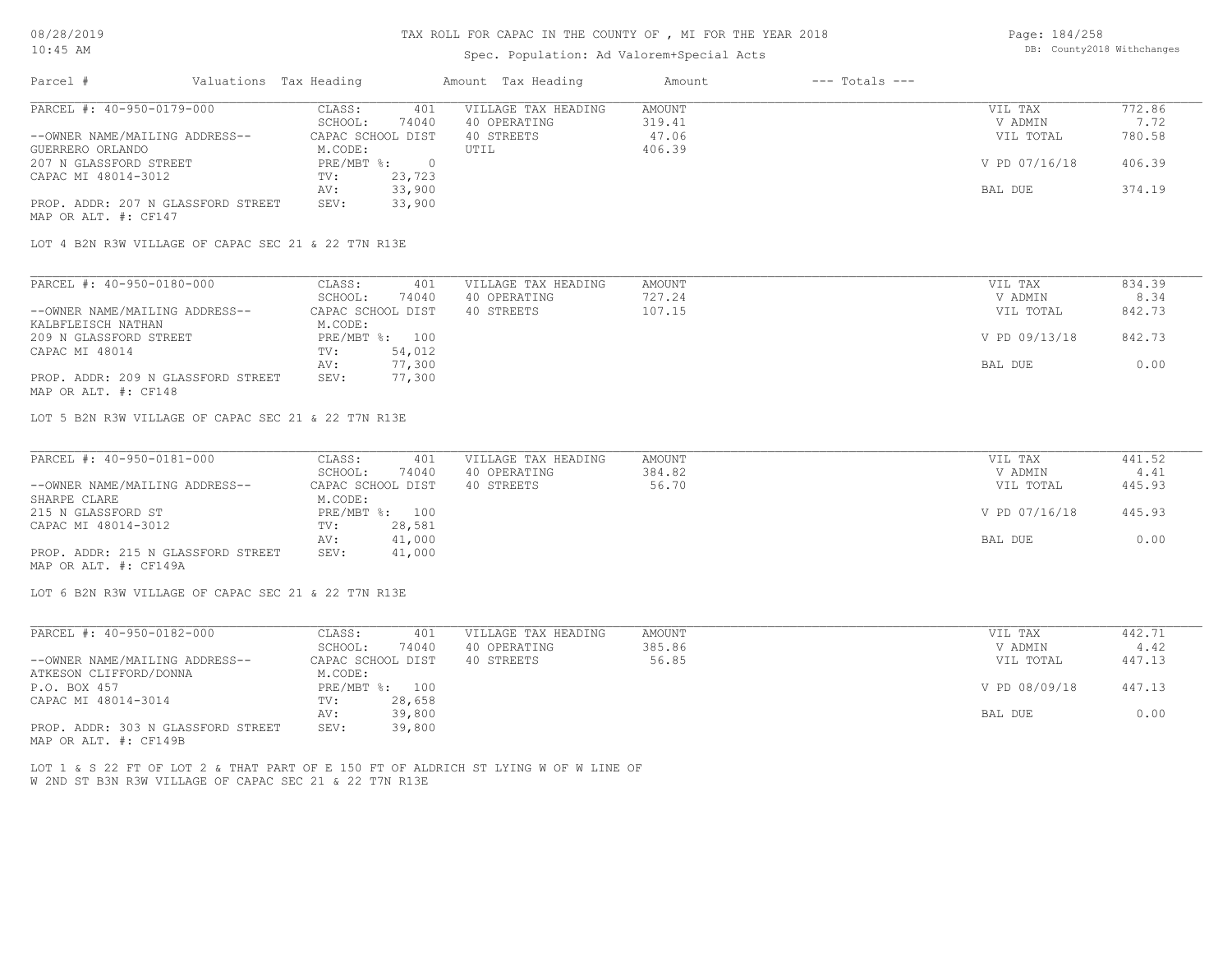# Spec. Population: Ad Valorem+Special Acts

Page: 185/258 DB: County2018 Withchanges

| Parcel #                       | Valuations Tax Heading |                | Amount Tax Heading  | Amount | $---$ Totals $---$ |               |        |
|--------------------------------|------------------------|----------------|---------------------|--------|--------------------|---------------|--------|
| PARCEL #: 40-950-0183-000      | CLASS:                 | 401            | VILLAGE TAX HEADING | AMOUNT |                    | VIL TAX       | 492.62 |
|                                | SCHOOL:                | 74040          | 40 OPERATING        | 429.36 |                    | V ADMIN       | 4.92   |
| --OWNER NAME/MAILING ADDRESS-- | CAPAC SCHOOL DIST      |                | 40 STREETS          | 63.26  |                    | VIL TOTAL     | 497.54 |
| OSMULSKI JOSEPH/PATRICIA       | M.CODE:                | TRICO          |                     |        |                    |               |        |
| 301 N MAIN ST                  |                        | PRE/MBT %: 100 |                     |        |                    | V PD 09/06/18 | 497.54 |
| CAPAC MI 48014-3147            | TV:                    | 31,889         |                     |        |                    |               |        |
|                                | AV:                    | 44,200         |                     |        |                    | BAL DUE       | 0.00   |
| PROP. ADDR: 301 N MAIN ST      | SEV:                   | 44,200         |                     |        |                    |               |        |
| MAP OR ALT. #: CF150           |                        |                |                     |        |                    |               |        |

THE E 90 FT OF LOT 1 B3N R1W VILLAGE OF CAPAC SEC 21 & 22 T7N R13E

| PARCEL #: 40-950-0184-000        | CLASS:            | 401    | VILLAGE TAX HEADING | AMOUNT | VIL TAX       | 490.97 |
|----------------------------------|-------------------|--------|---------------------|--------|---------------|--------|
|                                  | SCHOOL:           | 74040  | 40 OPERATING        | 427.92 | V ADMIN       | 4.90   |
| --OWNER NAME/MAILING ADDRESS--   | CAPAC SCHOOL DIST |        | 40 STREETS          | 63.05  | VIL TOTAL     | 495.87 |
| ZENTGREBE AARON                  | M.CODE:           | 0 CHEM |                     |        |               |        |
| ZENTGREBE LACY                   | PRE/MBT %:        | 100    |                     |        | V PD 09/10/18 | 495.87 |
| 103 W ALDRICH ST                 | TV:               | 31,782 |                     |        |               |        |
| CAPAC MI 48014-3000              | AV:               | 44,200 |                     |        | BAL DUE       | 0.00   |
|                                  | SEV:              | 44,200 |                     |        |               |        |
| PROP. ADDR: 103 W ALDRICH STREET |                   |        |                     |        |               |        |

MAP OR ALT. #: CF151

THE W 60 FT OF LOT 1 B3N R1W VILLAGE OF CAPAC SEC 21 & 22 T7N R13E

| PARCEL #: 40-950-0185-000      | CLASS:<br>401     | VILLAGE TAX HEADING | AMOUNT | VIL TAX       | 562.76 |
|--------------------------------|-------------------|---------------------|--------|---------------|--------|
|                                | 74040<br>SCHOOL:  | 40 OPERATING        | 490.49 | V ADMIN       | 5.62   |
| --OWNER NAME/MAILING ADDRESS-- | CAPAC SCHOOL DIST | 40 STREETS          | 72.27  | VIL TOTAL     | 568.38 |
| TRAUB LAWRENCE/ROSAMOND        | M.CODE:           |                     |        |               |        |
| 303 N MAIN ST                  | PRE/MBT %: 100    |                     |        | V PD 07/30/18 | 568.38 |
| CAPAC MI 48014-3147            | 36,429<br>TV:     |                     |        |               |        |
|                                | 62,200<br>AV:     |                     |        | BAL DUE       | 0.00   |
| PROP. ADDR: 303 N MAIN ST      | 62,200<br>SEV:    |                     |        |               |        |
| MAP OR ALT. #: CF152           |                   |                     |        |               |        |

LOT 2 B3N R1W VILLAGE OF CAPAC

| PARCEL #: 40-950-0186-000      | 401<br>CLASS:     | VILLAGE TAX HEADING | AMOUNT | VIL TAX       | 566.78 |
|--------------------------------|-------------------|---------------------|--------|---------------|--------|
|                                | 74040<br>SCHOOL:  | 40 OPERATING        | 493.99 | V ADMIN       | 5.66   |
| --OWNER NAME/MAILING ADDRESS-- | CAPAC SCHOOL DIST | 40 STREETS          | 72.79  | VIL TOTAL     | 572.44 |
| BEISCHER DAVID/SHARI           | M.CODE:           |                     |        |               |        |
| 307 N MAIN ST PO BOX 360       | PRE/MBT %: 100    |                     |        | V PD 09/07/18 | 572.44 |
| CAPAC MI 48014-3147            | 36,689<br>TV:     |                     |        |               |        |
|                                | 52,600<br>AV:     |                     |        | BAL DUE       | 0.00   |
| PROP. ADDR: 307 N MAIN ST      | 52,600<br>SEV:    |                     |        |               |        |
| MAP OR ALT. #: CF153           |                   |                     |        |               |        |

LOT 3 B3N R1W VILLAGE OF CAPAC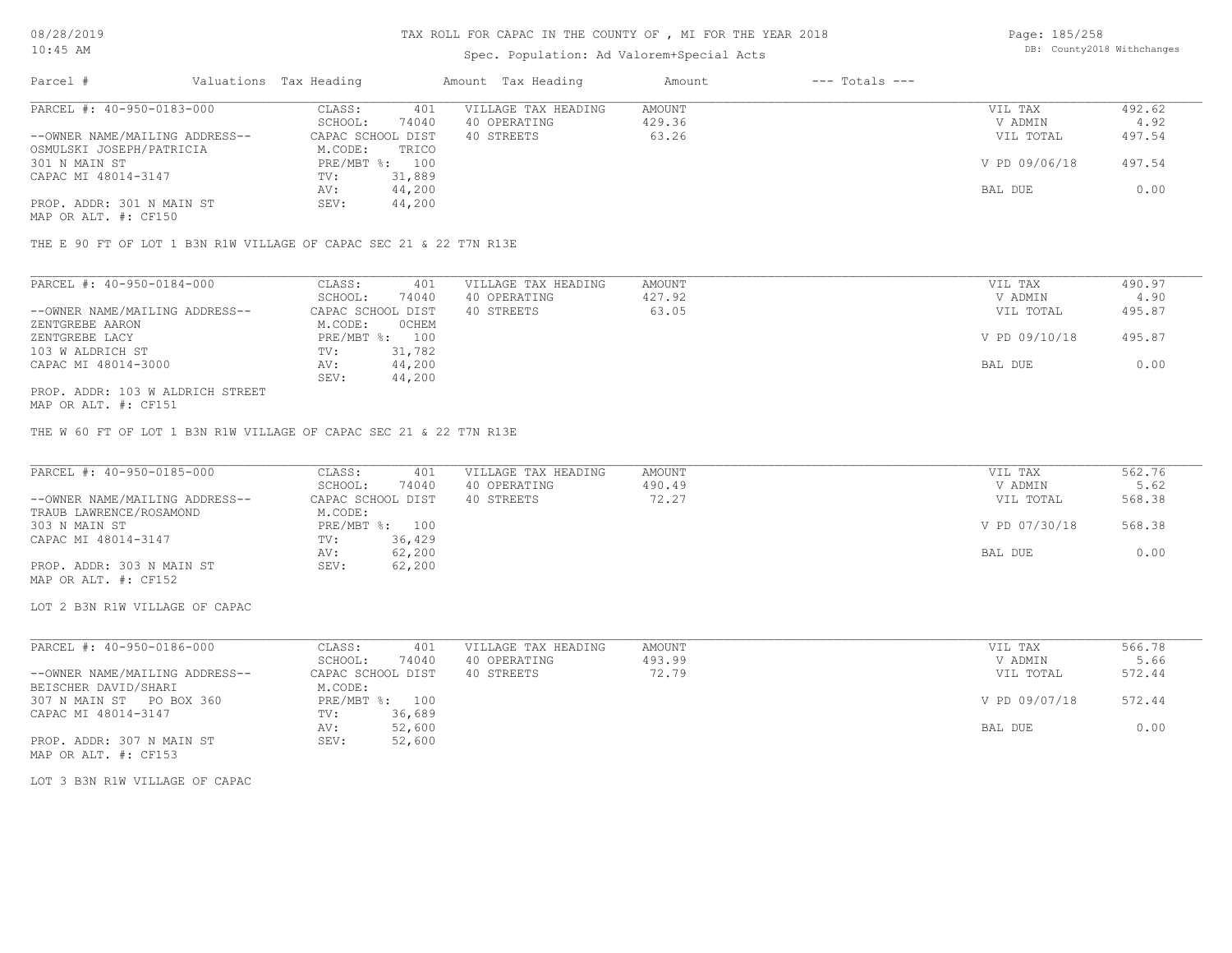# Spec. Population: Ad Valorem+Special Acts

| Page: 186/258 |                            |
|---------------|----------------------------|
|               | DB: County2018 Withchanges |

| Parcel #                       | Valuations Tax Heading |        | Amount Tax Heading  | Amount | $---$ Totals $---$ |               |        |
|--------------------------------|------------------------|--------|---------------------|--------|--------------------|---------------|--------|
| PARCEL #: 40-950-0187-000      | CLASS:                 | 401    | VILLAGE TAX HEADING | AMOUNT |                    | VIL TAX       | 719.22 |
|                                | SCHOOL:                | 74040  | 40 OPERATING        | 626.86 |                    | V ADMIN       | 7.19   |
| --OWNER NAME/MAILING ADDRESS-- | CAPAC SCHOOL DIST      |        | 40 STREETS          | 92.36  |                    | VIL TOTAL     | 726.41 |
| IHRKE DONALD                   | M.CODE:                | COREL  |                     |        |                    |               |        |
| THOMAS ASHLEY                  | PRE/MBT %: 100         |        |                     |        |                    | V PD 09/07/18 | 726.41 |
| 309 N MAIN ST                  | TV:                    | 46,557 |                     |        |                    |               |        |
| CAPAC MI 48014-3147            | AV:                    | 47,700 |                     |        |                    | BAL DUE       | 0.00   |
|                                | SEV:                   | 47,700 |                     |        |                    |               |        |
| PROP. ADDR: 309 N MAIN ST      |                        |        |                     |        |                    |               |        |

MAP OR ALT. #: CF154

LOT 4 B3N R1W VILLAGE OF CAPAC SEC 21 & 22 T7N R13E

| PARCEL #: 40-950-0188-000      | CLASS:     | 401               | VILLAGE TAX HEADING | AMOUNT | VIL TAX       | 484.89 |
|--------------------------------|------------|-------------------|---------------------|--------|---------------|--------|
|                                | SCHOOL:    | 74040             | 40 OPERATING        | 422.62 | V ADMIN       | 4.84   |
| --OWNER NAME/MAILING ADDRESS-- |            | CAPAC SCHOOL DIST | 40 STREETS          | 62.27  | VIL TOTAL     | 489.73 |
| REVITZER CLARENCE/SARAH        | M.CODE:    |                   |                     |        |               |        |
| 313 N MAIN ST                  | PRE/MBT %: | 100               |                     |        | V PD 09/13/18 | 489.73 |
| CAPAC MI 48014-3147            | TV:        | 31,388            |                     |        |               |        |
|                                | AV:        | 46,700            |                     |        | BAL DUE       | 0.00   |
| PROP. ADDR: 313 N MAIN ST      | SEV:       | 46,700            |                     |        |               |        |
| MAP OR ALT. #: CF155           |            |                   |                     |        |               |        |

LOT 5 B3N R1W VILLAGE OF CAPAC SEC 21 & 22 T7N R13E

| V ADMIN<br>VIL TOTAL | 4.69<br>474.27 |
|----------------------|----------------|
|                      |                |
|                      |                |
|                      |                |
| V PD 09/14/18        | 474.27         |
|                      |                |
| BAL DUE              | 0.00           |
|                      |                |
|                      |                |

MAP OR ALT. #: CF156 PROP. ADDR: 315 N MAIN ST

LOT 6 B3N R1W VILLAGE OF CAPAC

| PARCEL #: 40-950-0190-000      | CLASS:     | 401               | VILLAGE TAX HEADING | AMOUNT | VIL TAX       | 322.69 |
|--------------------------------|------------|-------------------|---------------------|--------|---------------|--------|
|                                | SCHOOL:    | 74040             | 40 OPERATING        | 281.25 | V ADMIN       | 3.22   |
| --OWNER NAME/MAILING ADDRESS-- |            | CAPAC SCHOOL DIST | 40 STREETS          | 41.44  | VIL TOTAL     | 325.91 |
| BLOCK PAUL JR                  | M.CODE:    |                   |                     |        |               |        |
| 14691 KOEHN RD                 | PRE/MBT %: |                   |                     |        | V PD 07/16/18 | 325.91 |
| CAPAC MI 48014                 | TV:        | 20,889            |                     |        |               |        |
|                                | AV:        | 30,000            |                     |        | BAL DUE       | 0.00   |
| PROP. ADDR: 312 N NEEPER ST    | SEV:       | 30,000            |                     |        |               |        |
| MAP OR ALT. #: CF157A          |            |                   |                     |        |               |        |

LOT 9 B3N R1W VILLAGE OF CAPAC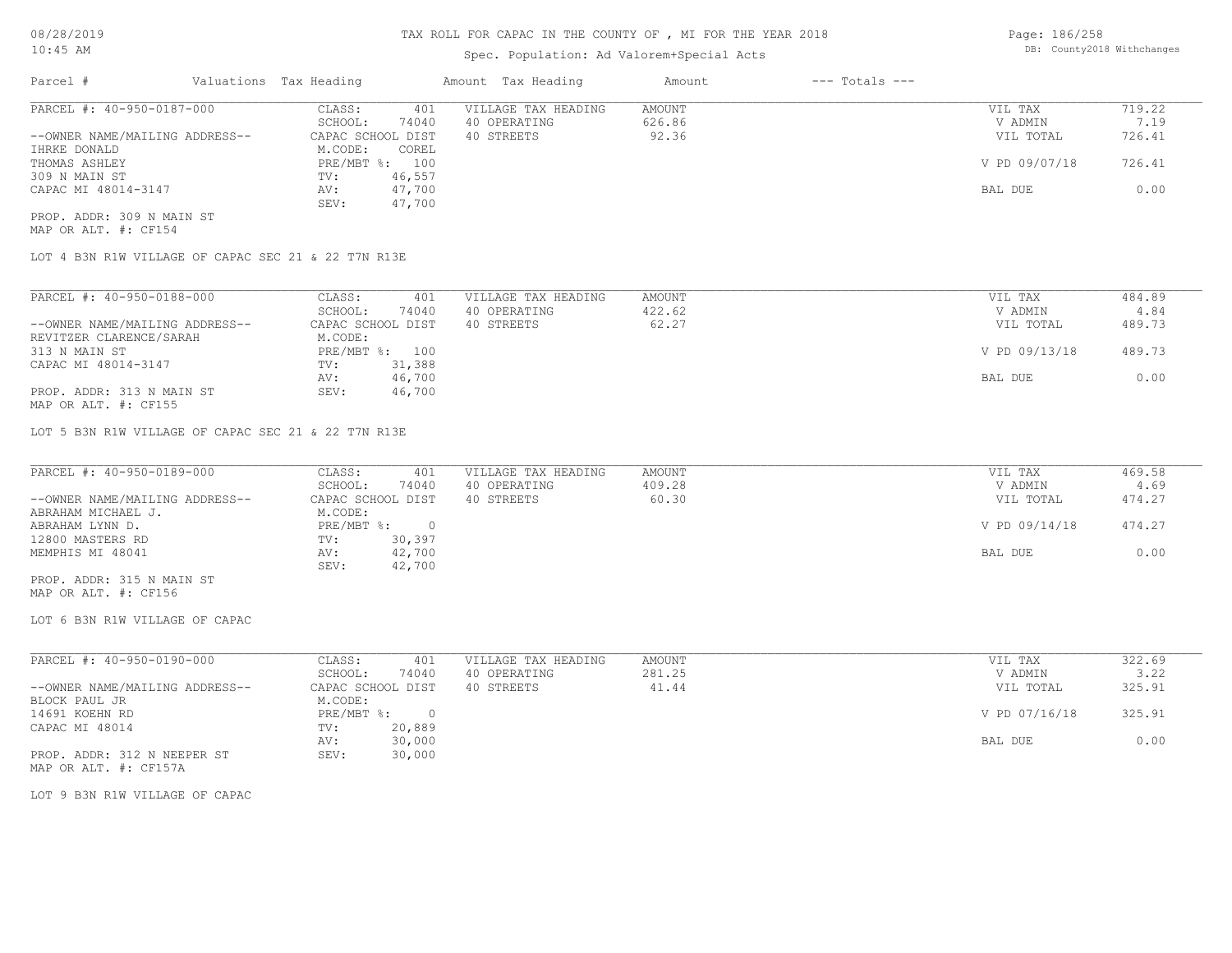# TAX ROLL FOR CAPAC IN THE COUNTY OF , MI FOR THE YEAR 2018

# Spec. Population: Ad Valorem+Special Acts

Page: 187/258 DB: County2018 Withchanges

| Parcel #                                                              | Valuations Tax Heading                                             | Amount Tax Heading                                                                 | Amount                     | $---$ Totals $---$ |                                 |                          |
|-----------------------------------------------------------------------|--------------------------------------------------------------------|------------------------------------------------------------------------------------|----------------------------|--------------------|---------------------------------|--------------------------|
| PARCEL #: 40-950-0191-000<br>--OWNER NAME/MAILING ADDRESS--           | CLASS:<br>401<br>SCHOOL:<br>74040<br>CAPAC SCHOOL DIST             | VILLAGE TAX HEADING<br>40 OPERATING<br>40 STREETS                                  | AMOUNT<br>681.85<br>100.47 |                    | VIL TAX<br>V ADMIN<br>VIL TOTAL | 782.32<br>7.82<br>790.14 |
| MASON DEREK<br>308 N NEEPER ST                                        | M.CODE:<br>COREL<br>PRE/MBT %: 100                                 |                                                                                    |                            |                    | V PD 09/07/18                   | 790.14                   |
| Capac MI 48014-3036                                                   | 50,641<br>TV:<br>51,800<br>AV:                                     |                                                                                    |                            |                    | BAL DUE                         | 0.00                     |
| PROP. ADDR: 308 N NEEPER ST<br>MAP OR ALT. #: CF157B                  | SEV:<br>51,800                                                     |                                                                                    |                            |                    |                                 |                          |
| LOT 10 B3N R1W VILLAGE OF CAPAC                                       |                                                                    |                                                                                    |                            |                    |                                 |                          |
| PARCEL #: 40-950-0192-000                                             | CLASS:<br>401                                                      | VILLAGE TAX HEADING                                                                | <b>AMOUNT</b>              |                    | VIL TAX                         | 589.83                   |
| --OWNER NAME/MAILING ADDRESS--                                        | SCHOOL:<br>74040<br>CAPAC SCHOOL DIST                              | 40 OPERATING<br>40 STREETS                                                         | 514.08<br>75.75            |                    | V ADMIN<br>VIL TOTAL            | 5.89<br>595.72           |
| MILLS LARRY/CAROLYN<br>105 W ALDRICH ST                               | M.CODE:<br>PRE/MBT %: 100                                          |                                                                                    |                            |                    | V PD 08/09/18                   | 595.72                   |
| CAPAC MI 48014-3000                                                   | 38,181<br>TV:<br>51,600<br>AV:                                     |                                                                                    |                            |                    | BAL DUE                         | 0.00                     |
| PROP. ADDR: 105 W ALDRICH STREET<br>MAP OR ALT. #: CF158B             | SEV:<br>51,600                                                     |                                                                                    |                            |                    |                                 |                          |
|                                                                       | E1/2 OF LOTS 11 & 12 B3N R1W VILLAGE OF CAPAC SEC 21 & 22 T7N R13E |                                                                                    |                            |                    |                                 |                          |
|                                                                       |                                                                    |                                                                                    |                            |                    |                                 |                          |
| PARCEL #: 40-950-0193-000                                             | CLASS:<br>401<br>SCHOOL:<br>74040                                  | VILLAGE TAX HEADING<br>40 OPERATING                                                | <b>AMOUNT</b><br>539.95    |                    | VIL TAX<br>V ADMIN              | 619.51<br>6.19           |
| --OWNER NAME/MAILING ADDRESS--<br>SHARPE JOSEPH/SHARI LU              | CAPAC SCHOOL DIST<br>M.CODE:<br>COREL                              | 40 STREETS                                                                         | 79.56                      |                    | VIL TOTAL                       | 625.70                   |
| 107 W ALDRICH ST<br>CAPAC MI 48014-3000                               | PRE/MBT %: 100<br>40,102<br>TV:                                    |                                                                                    |                            |                    | V PD 09/07/18                   | 625.70                   |
| PROP. ADDR: 107 W ALDRICH STREET                                      | 56,200<br>AV:<br>56,200<br>SEV:                                    |                                                                                    |                            |                    | BAL DUE                         | 0.00                     |
| MAP OR ALT. #: CF159                                                  |                                                                    |                                                                                    |                            |                    |                                 |                          |
| W1/2 OF LOTS 11 & 12 B3N R1W VILLAGE OF CAPAC<br>SEC 21 & 22 T7N R13E |                                                                    |                                                                                    |                            |                    |                                 |                          |
| PARCEL #: 40-950-0194-000                                             | CLASS:<br>401                                                      | VILLAGE TAX HEADING                                                                | AMOUNT                     |                    | VIL TAX                         | 152.41                   |
| --OWNER NAME/MAILING ADDRESS--                                        | SCHOOL:<br>74040<br>CAPAC SCHOOL DIST                              | 40 OPERATING<br>40 STREETS                                                         | 132.84<br>19.57            |                    | V ADMIN<br>VIL TOTAL            | 1.52<br>153.93           |
| MONTPETIT WILLIAM<br>MONTPETIT SHARON                                 | M.CODE:<br>PRE/MBT %:<br>$\sim$ 0                                  |                                                                                    |                            |                    | V PD 08/14/18                   | 153.93                   |
| 27400 BERTRAND                                                        | 9,866<br>TV:                                                       |                                                                                    |                            |                    |                                 | 0.00                     |
| NEW BALTIMORE MI 48051                                                | AV:<br>15,300<br>SEV:<br>15,300                                    |                                                                                    |                            |                    | BAL DUE                         |                          |
| PROP. ADDR: 301 N NEEPER ST<br>MAP OR ALT. #: CF160                   |                                                                    |                                                                                    |                            |                    |                                 |                          |
| 21 & 22 T7N R13E                                                      |                                                                    | E90 FT OF LOTS 1 & 2 EXC N 30' FT OF E 90 FT OF LOT 2 B3N R2W VILLAGE OF CAPAC SEC |                            |                    |                                 |                          |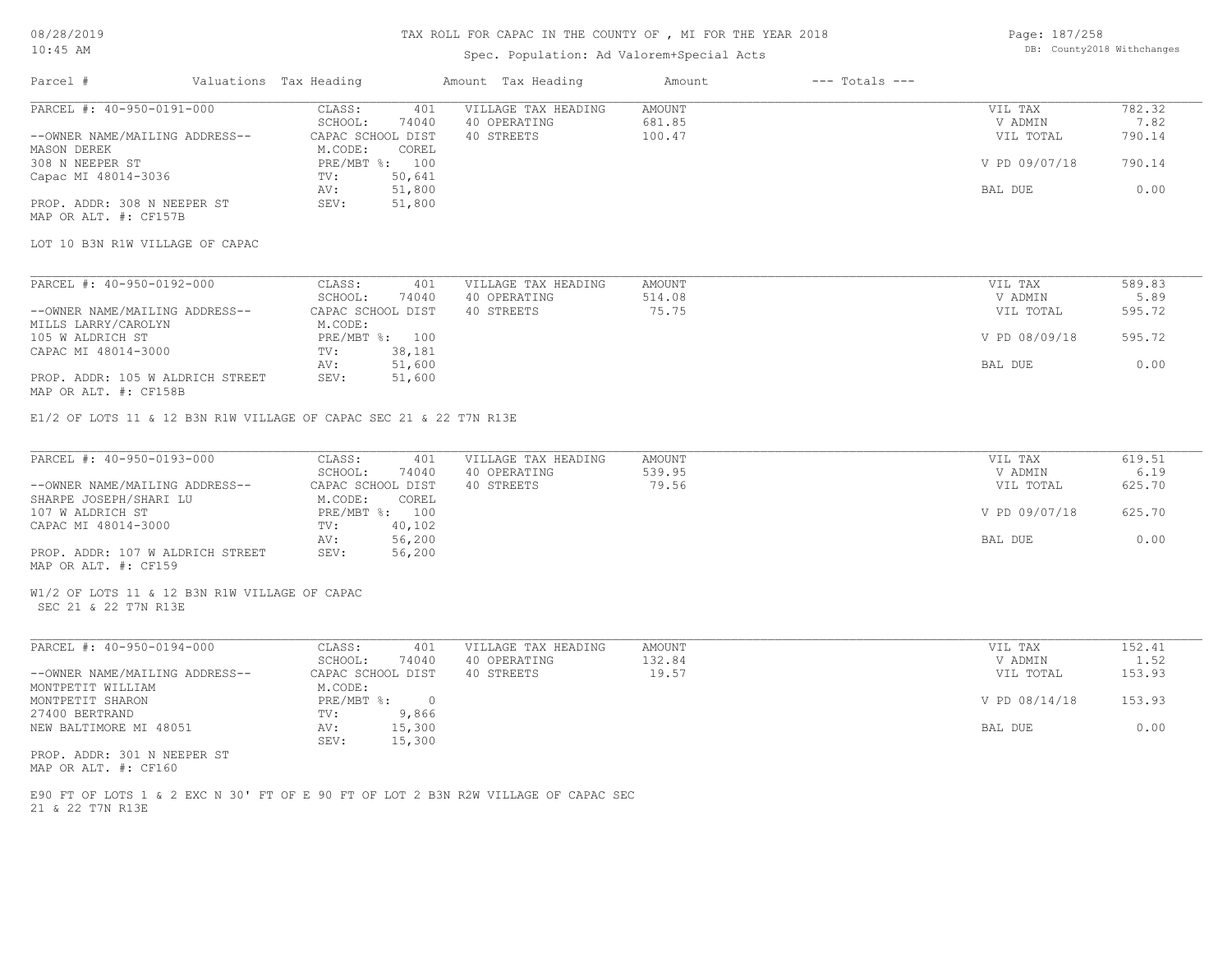#### TAX ROLL FOR CAPAC IN THE COUNTY OF , MI FOR THE YEAR 2018

#### Spec. Population: Ad Valorem+Special Acts

Page: 188/258 DB: County2018 Withchanges

| Parcel #                       |  | Valuations Tax Heading |                | Amount Tax Heading  | Amount | $---$ Totals $---$ |               |        |
|--------------------------------|--|------------------------|----------------|---------------------|--------|--------------------|---------------|--------|
| PARCEL #: 40-950-0195-000      |  | CLASS:                 | 401            | VILLAGE TAX HEADING | AMOUNT |                    | VIL TAX       | 650.29 |
|                                |  | SCHOOL:                | 74040          | 40 OPERATING        | 566.78 |                    | V ADMIN       | 6.50   |
| --OWNER NAME/MAILING ADDRESS-- |  | CAPAC SCHOOL DIST      |                | 40 STREETS          | 83.51  |                    | VIL TOTAL     | 656.79 |
| SCHWARTZKOPF GERALDINE M.      |  | M.CODE:                |                |                     |        |                    |               |        |
| 307 N NEEPER ST                |  |                        | PRE/MBT %: 100 |                     |        |                    | V PD 07/16/18 | 656.79 |
| CAPAC MI 48014-3037            |  | TV:                    | 42,095         |                     |        |                    |               |        |
|                                |  | AV:                    | 56,900         |                     |        |                    | BAL DUE       | 0.00   |
| PROP. ADDR: 307 N NEEPER ST    |  | SEV:                   | 56,900         |                     |        |                    |               |        |
|                                |  |                        |                |                     |        |                    |               |        |

MAP OR ALT. #: CF161A

LOT 3 & N 30' OF E 90' OF LOT 2 & LOT 4 EXC N 65' B2N R2W VILLAGE OF CAPAC

| PARCEL #: 40-950-0196-000        | CLASS:            | 401            | VILLAGE TAX HEADING | AMOUNT | VIL TAX   | 867.50 |
|----------------------------------|-------------------|----------------|---------------------|--------|-----------|--------|
|                                  | SCHOOL:           | 74040          | 40 OPERATING        | 756.09 | V ADMIN   | 8.67   |
| --OWNER NAME/MAILING ADDRESS--   | CAPAC SCHOOL DIST |                | 40 STREETS          | 111.41 | VIL TOTAL | 876.17 |
| SAGE ROLAND                      | M.CODE:           |                |                     |        |           |        |
| MUSU KATHLEEN M                  |                   | PRE/MBT %: 100 |                     |        | BAL DUE   | 876.17 |
| 203 W ALDRICH STREET             | TV:               | 56,155         |                     |        |           |        |
| CAPAC MI 48014                   | AV:               | 57,700         |                     |        |           |        |
|                                  | SEV:              | 57,700         |                     |        |           |        |
| PROP. ADDR: 203 W ALDRICH STREET |                   |                |                     |        |           |        |
|                                  |                   |                |                     |        |           |        |

MAP OR ALT. #: CF161B

VILLAGE OF CAPAC W60' OF LOTS 1 & 2 & INCL E 1/2 OF VAC ALLEY & S 100' OF W 1/2 OF VAC ALLEY B3N R2W

| PARCEL #: 40-950-0197-000      | CLASS:<br>401     | VILLAGE TAX HEADING | AMOUNT | VIL TAX       | 458.10 |
|--------------------------------|-------------------|---------------------|--------|---------------|--------|
|                                | 74040<br>SCHOOL:  | 40 OPERATING        | 399.27 | V ADMIN       | 4.58   |
| --OWNER NAME/MAILING ADDRESS-- | CAPAC SCHOOL DIST | 40 STREETS          | 58.83  | VIL TOTAL     | 462.68 |
| JUSTIN MARK E                  | M.CODE:<br>COREL  |                     |        |               |        |
| 311 N NEEPER ST                | PRE/MBT %: 100    |                     |        | V PD 08/23/18 | 462.68 |
| CAPAC MI 48014-3037            | 29,654<br>TV:     |                     |        |               |        |
|                                | 36,600<br>AV:     |                     |        | BAL DUE       | 0.00   |
| PROP. ADDR: 311 N NEEPER ST    | 36,600<br>SEV:    |                     |        |               |        |
|                                |                   |                     |        |               |        |

MAP OR ALT. #: CF162

N65 FT LOT 4 INCL 1/2 OF VAC ALLEY B3N R2W VILLAGE OF CAPAC SEC 21 & 22 T7N R13E

| PARCEL #: 40-950-0198-000          | CLASS:     | 401               | VILLAGE TAX HEADING | AMOUNT | 296.54<br>VIL TAX       |
|------------------------------------|------------|-------------------|---------------------|--------|-------------------------|
|                                    | SCHOOL:    | 74040             | 40 OPERATING        | 258.46 | 2.96<br>V ADMIN         |
| --OWNER NAME/MAILING ADDRESS--     |            | CAPAC SCHOOL DIST | 40 STREETS          | 38.08  | 299.50<br>VIL TOTAL     |
| ROBBERSTAD TIMOTHY                 | M.CODE:    |                   |                     |        |                         |
| ROBBERSTAD NICOLE                  | PRE/MBT %: |                   |                     |        | 299.50<br>V PD 09/06/18 |
| 1818 N VAN DYKE                    | TV:        | 19,196            |                     |        |                         |
| IMLAY CITY MI 48444                | AV:        | 27,700            |                     |        | 0.00<br>BAL DUE         |
|                                    | SEV:       | 27,700            |                     |        |                         |
| PROP. ADDR: 312 N GLASSFORD STREET |            |                   |                     |        |                         |

MAP OR ALT. #: CF163A

LOT 9 E 1/2 INCL 1/2 OF VAC ALLEY B3N R2W VILLAGE OF CAPAC SEC 21 & 22 T7N R13E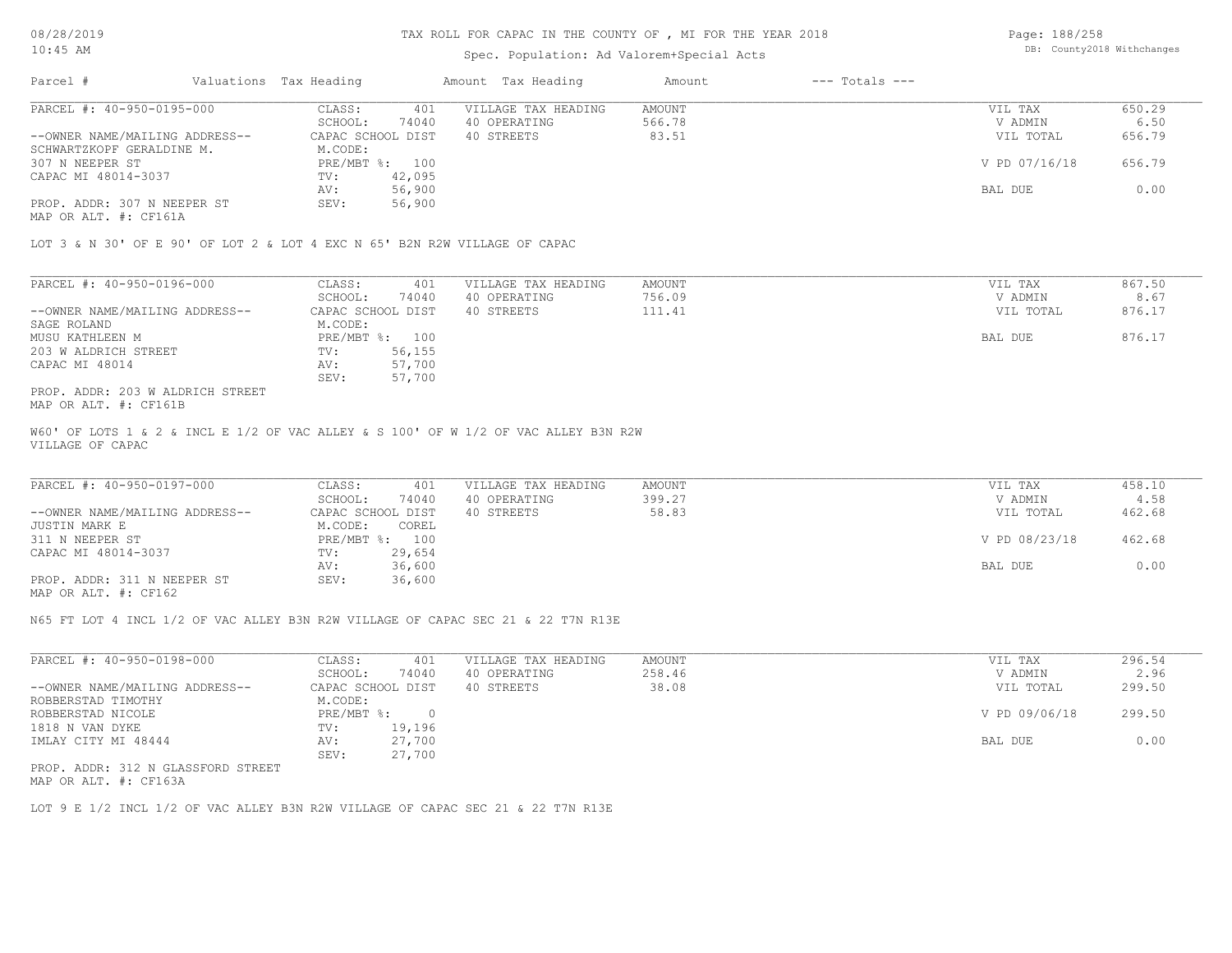#### TAX ROLL FOR CAPAC IN THE COUNTY OF , MI FOR THE YEAR 2018

### Spec. Population: Ad Valorem+Special Acts

Page: 189/258 DB: County2018 Withchanges

| Parcel #                           | Valuations Tax Heading |        | Amount Tax Heading  | Amount | $---$ Totals $---$ |               |        |
|------------------------------------|------------------------|--------|---------------------|--------|--------------------|---------------|--------|
| PARCEL #: 40-950-0199-000          | CLASS:                 | 401    | VILLAGE TAX HEADING | AMOUNT |                    | VIL TAX       | 280.52 |
|                                    | SCHOOL:                | 74040  | 40 OPERATING        | 244.50 |                    | V ADMIN       | 2.80   |
| --OWNER NAME/MAILING ADDRESS--     | CAPAC SCHOOL DIST      |        | 40 STREETS          | 36.02  |                    | VIL TOTAL     | 283.32 |
| ELLIOTT ROBERT TRUSTEE             | M.CODE:                |        |                     |        |                    |               |        |
| 603 S MAIN ST                      | $PRE/MBT$ %:           |        |                     |        |                    | V PD 09/13/18 | 283.32 |
| CAPAC MI 48014-3724                | TV:                    | 18,159 |                     |        |                    |               |        |
|                                    | AV:                    | 26,400 |                     |        |                    | BAL DUE       | 0.00   |
| PROP. ADDR: 308 N GLASSFORD STREET | SEV:                   | 26,400 |                     |        |                    |               |        |
| MAP OR ALT. #: CF163B              |                        |        |                     |        |                    |               |        |

LOT 10 INCL 1/2 OF VAC ALLEY B3N R2W VILLAGE OF CAPAC SEC 21 & 22 T7N R13E

| PARCEL #: 40-950-0200-000        | CLASS:            | 401    | VILLAGE TAX HEADING | AMOUNT | VIL TAX       | 541.80 |
|----------------------------------|-------------------|--------|---------------------|--------|---------------|--------|
|                                  | SCHOOL:           | 74040  | 40 OPERATING        | 472.22 | V ADMIN       | 5.41   |
| --OWNER NAME/MAILING ADDRESS--   | CAPAC SCHOOL DIST |        | 40 STREETS          | 69.58  | VIL TOTAL     | 547.21 |
| SHULL BRAIN L                    | M.CODE:           |        |                     |        |               |        |
| SHULL W/R & GRIFFITH B           | PRE/MBT %:        |        |                     |        | V PD 09/27/18 | 547.21 |
| 3520 CAPAC RD                    | TV:               | 35,072 |                     |        |               |        |
| CAPAC MI 48014-3700              | AV:               | 51,900 |                     |        | BAL DUE       | 0.00   |
|                                  | SEV:              | 51,900 |                     |        |               |        |
| PROP. ADDR: 209 W ALDRICH STREET |                   |        |                     |        |               |        |

MAP OR ALT. #: 164A/B

W1/2 OF LOTS 11 & 12 B3N R2W VILLAGE OF CAPAC

| PARCEL #: 40-950-0201-000        | CLASS:<br>401     | VILLAGE TAX HEADING | AMOUNT | VIL TAX       | 413.40 |
|----------------------------------|-------------------|---------------------|--------|---------------|--------|
|                                  | 74040<br>SCHOOL:  | 40 OPERATING        | 360.31 | V ADMIN       | 4.13   |
| --OWNER NAME/MAILING ADDRESS--   | CAPAC SCHOOL DIST | 40 STREETS          | 53.09  | VIL TOTAL     | 417.53 |
| GLEFKE RACHEL M                  | M.CODE:           |                     |        |               |        |
| 207 W ALDRICH STREET             | PRE/MBT %: 100    |                     |        | V PD 09/19/18 | 417.53 |
| CAPAC MI 48014                   | 26,760<br>TV:     |                     |        |               |        |
|                                  | 32,000<br>AV:     |                     |        | BAL DUE       | 0.00   |
| PROP. ADDR: 207 W ALDRICH STREET | 32,000<br>SEV:    |                     |        |               |        |
| MAP OR ALT. #: CF164C            |                   |                     |        |               |        |

E1/2 OF LOTS 11 & 12 B3N R2W VILLAGE OF CAPAC

| PARCEL #: 40-950-0202-000      | CLASS:<br>201     | VILLAGE TAX HEADING | AMOUNT   | VIL TAX       | 2,147.23 |
|--------------------------------|-------------------|---------------------|----------|---------------|----------|
|                                | 74040<br>SCHOOL:  | 40 OPERATING        | 1,871.47 | V ADMIN       | 21.47    |
| --OWNER NAME/MAILING ADDRESS-- | CAPAC SCHOOL DIST | 40 STREETS          | 275.76   | VIL TOTAL     | 2,168.70 |
| FULTHEIM GARY                  | M.CODE:           |                     |          |               |          |
| FAMILY DOLLAR                  | PRE/MBT %:        |                     |          | V PD 07/18/18 | 2,168.70 |
| P.O. BOX 1017                  | 138,993<br>TV:    |                     |          |               |          |
| CHARLOTTE NC 28201-1017        | 144,800<br>AV:    |                     |          | BAL DUE       | 0.00     |
|                                | 144,800<br>SEV:   |                     |          |               |          |
| DDOD 3DDD: 101 0 M3 TM         |                   |                     |          |               |          |

MAP OR ALT. #: CF165 PROP. ADDR: 101 S MAIN

PART OF THE VILLAGE OF CAPAC SEC 28 T7N R13E LOT 1 EXC THE W 36 FT THEREOF ALSO THE N 10 FT OF THE E 114 FT OF LOT 2 B1S R1W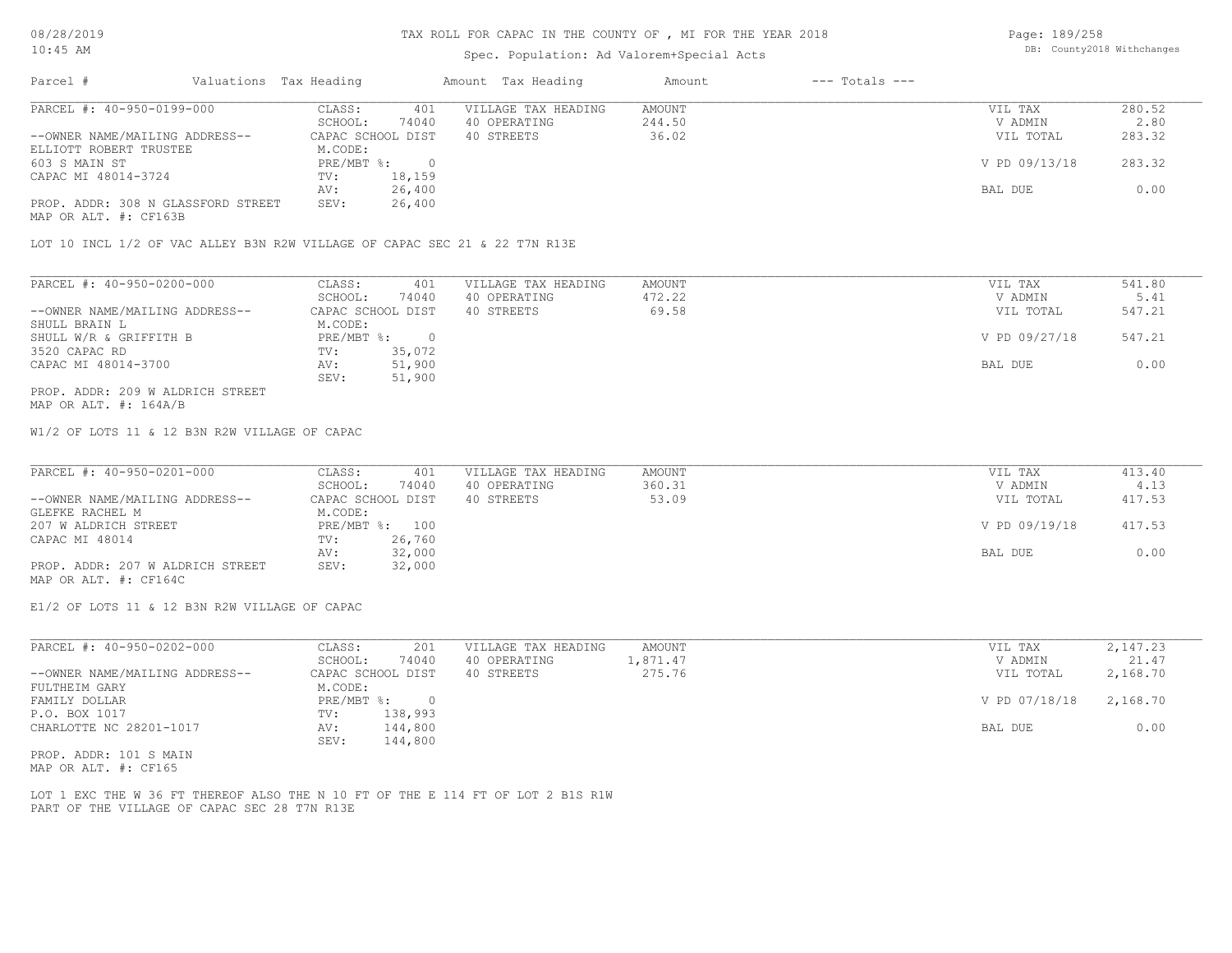#### TAX ROLL FOR CAPAC IN THE COUNTY OF , MI FOR THE YEAR 2018

### Spec. Population: Ad Valorem+Special Acts

| Page: 190/258 |                            |
|---------------|----------------------------|
|               | DB: County2018 Withchanges |

| Parcel #                       | Valuations Tax Heading |        | Amount Tax Heading  | Amount | $---$ Totals $---$ |               |        |
|--------------------------------|------------------------|--------|---------------------|--------|--------------------|---------------|--------|
| PARCEL #: 40-950-0203-000      | CLASS:                 | 201    | VILLAGE TAX HEADING | AMOUNT |                    | VIL TAX       | 539.51 |
|                                | SCHOOL:                | 74040  | 40 OPERATING        | 470.23 |                    | V ADMIN       | 5.39   |
| --OWNER NAME/MAILING ADDRESS-- | CAPAC SCHOOL DIST      |        | 40 STREETS          | 69.28  |                    | VIL TOTAL     | 544.90 |
| LEVIN GROUP, L.L.C. THE        | M.CODE:                |        |                     |        |                    |               |        |
| 970 TILLSON DR                 | PRE/MBT %:             |        |                     |        |                    | V PD 07/18/18 | 544.90 |
| ZIONSVILLE IN 46077-9330       | TV:                    | 34,924 |                     |        |                    |               |        |
|                                | AV:                    | 39,400 |                     |        |                    | BAL DUE       | 0.00   |
| PROP. ADDR: 102 W MILL ST      | SEV:                   | 39,400 |                     |        |                    |               |        |
|                                |                        |        |                     |        |                    |               |        |

MAP OR ALT. #: CF166

SEC 28 T7N R13E W36 FT OF LOT 1 & N 10 FT OF W 36 FT OF LOT 2 B1S R1W PART OF THE VILLAGE OF CAPAC

| PARCEL #: 40-950-0204-000      | CLASS:     | 201               | VILLAGE TAX HEADING | AMOUNT | VIL TAX       | 215.45 |
|--------------------------------|------------|-------------------|---------------------|--------|---------------|--------|
|                                | SCHOOL:    | 74040             | 40 OPERATING        | 187.78 | V ADMIN       | 2.15   |
| --OWNER NAME/MAILING ADDRESS-- |            | CAPAC SCHOOL DIST | 40 STREETS          | 27.67  | VIL TOTAL     | 217.60 |
| FULTHEIM GARY                  | M.CODE:    |                   |                     |        |               |        |
| FAMILY DOLLAR                  | PRE/MBT %: |                   |                     |        | V PD 07/30/18 | 217.60 |
| P.O. BOX 1017                  | TV:        | 13,947            |                     |        |               |        |
| CHARLOTTE NC 28201-1017        | AV:        | 16,100            |                     |        | BAL DUE       | 0.00   |
|                                | SEV:       | 16,100            |                     |        |               |        |
| PROP. ADDR: 107 S MAIN         |            |                   |                     |        |               |        |

MAP OR ALT. #: CF167

N2/3 OF LOT 2 EXC THE N 10 FT B1S R1W PART OF THE VILLAGE OF CAPAC SEC 28 T7N R13E

| PARCEL #: 40-950-0205-000      | CLASS:            | VILLAGE TAX HEADING<br>201 | AMOUNT | VIL TAX       | 463.45 |
|--------------------------------|-------------------|----------------------------|--------|---------------|--------|
|                                | 74040<br>SCHOOL:  | 40 OPERATING               | 403.93 | V ADMIN       | 4.63   |
| --OWNER NAME/MAILING ADDRESS-- | CAPAC SCHOOL DIST | 40 STREETS                 | 59.52  | VIL TOTAL     | 468.08 |
| CHIEF PROPERTIES LLC,          | M.CODE:           |                            |        |               |        |
| 109 S MAIN                     | $PRE/MBT$ %:      |                            |        | V PD 09/13/18 | 468.08 |
| CAPAC MI 48027                 | 30,000<br>TV:     |                            |        |               |        |
|                                | 30,000<br>AV:     |                            |        | BAL DUE       | 0.00   |
| PROP. ADDR: 109 S MAIN         | 30,000<br>SEV:    |                            |        |               |        |
|                                |                   |                            |        |               |        |

MAP OR ALT. #: CF168A

S1/3 OF LOT 2 & N 2.03 FT OF LOT 3 B1S R1W VILLAGE OF CAPAC SEC 28 T7N R13E

| PARCEL #: 40-950-0206-000      | CLASS:            | 703   | VILLAGE TAX HEADING | AMOUNT | VIL TAX   | 0.00 |
|--------------------------------|-------------------|-------|---------------------|--------|-----------|------|
|                                | SCHOOL:           | 74040 | 40 OPERATING        | 0.00   | V ADMIN   | 0.00 |
| --OWNER NAME/MAILING ADDRESS-- | CAPAC SCHOOL DIST |       | 40 STREETS          | 0.00   | VIL TOTAL | 0.00 |
| VILLAGE/CAPAC DOWNTOWN DEV     | M.CODE:           |       |                     |        |           |      |
| 131 N MAIN ST                  | PRE/MBT %:        |       |                     |        | BAL DUE   | 0.00 |
| CAPAC MI 48014                 | TV:               |       |                     |        |           |      |
|                                | AV:               |       |                     |        |           |      |
| PROP. ADDR: 111 S MAIN         | SEV:              |       |                     |        |           |      |

MAP OR ALT. #: CF168B

R1W VILLAGE OF CAPAC SEC 28 T7N R13E LOT 3 EXC N 2.03 FT & EXC S 30 FT & EXC N 14 FT OF S 44 FT OF E 82 FT OF LOT 3 B1S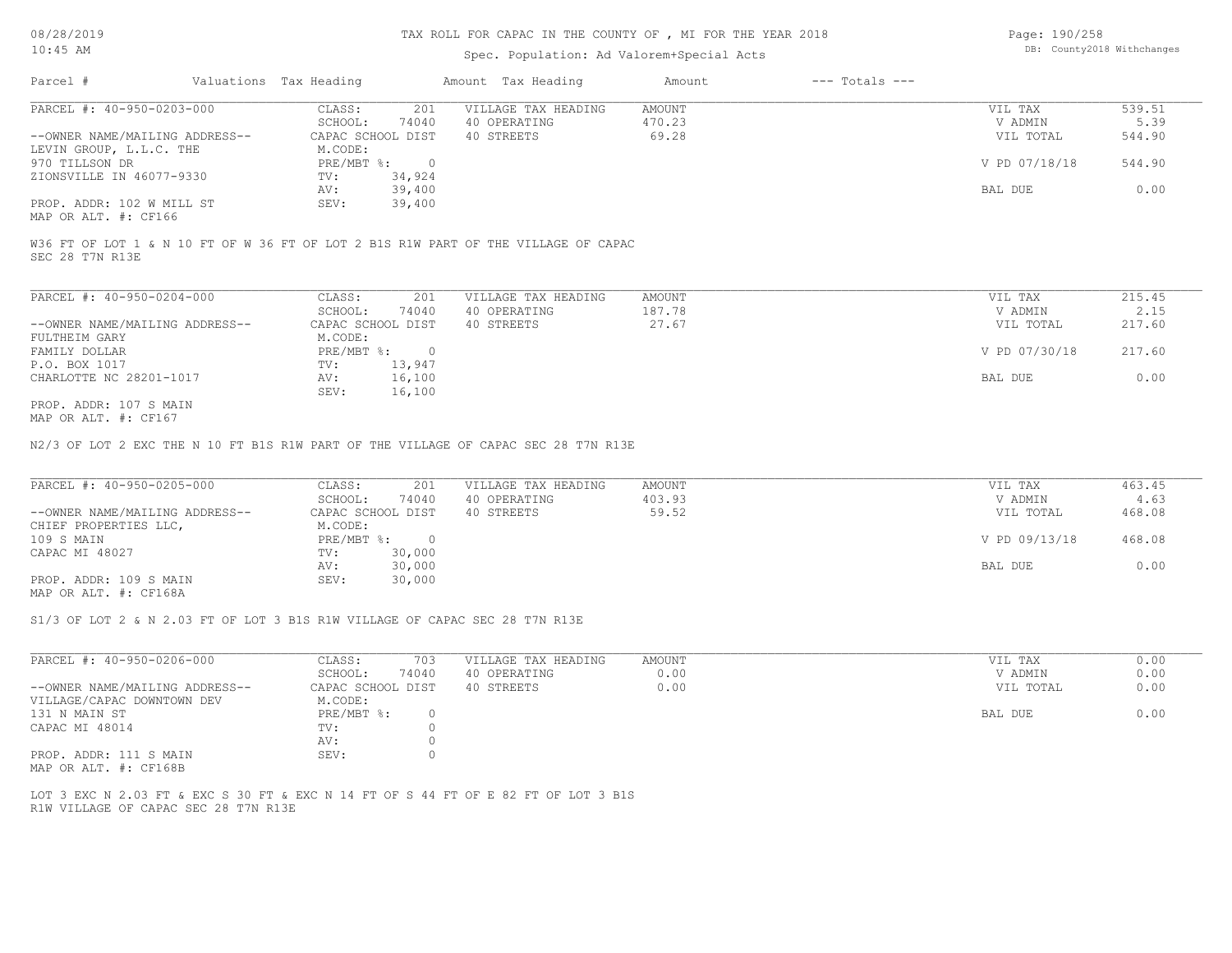#### TAX ROLL FOR CAPAC IN THE COUNTY OF , MI FOR THE YEAR 2018

#### Spec. Population: Ad Valorem+Special Acts

| Page: 191/258 |                            |
|---------------|----------------------------|
|               | DB: County2018 Withchanges |

| Parcel #                       | Valuations Tax Heading |        | Amount Tax Heading  | Amount   | $---$ Totals $---$ |               |          |
|--------------------------------|------------------------|--------|---------------------|----------|--------------------|---------------|----------|
| PARCEL #: 40-950-0207-000      | CLASS:                 | 201    | VILLAGE TAX HEADING | AMOUNT   |                    | VIL TAX       | 1,414.24 |
|                                | SCHOOL:                | 74040  | 40 OPERATING        | 1,232.62 |                    | V ADMIN       | 14.14    |
| --OWNER NAME/MAILING ADDRESS-- | CAPAC SCHOOL DIST      |        | 40 STREETS          | 181.62   |                    | VIL TOTAL     | 1,428.38 |
| MALBURG MARY ELLEN TRUST       | M.CODE:                |        |                     |          |                    |               |          |
| 15300 ALMONT RD                | PRE/MBT %:             |        |                     |          |                    | V PD 09/06/18 | 1,428.38 |
| ALLENTON MI 48002              | TV:                    | 91,546 |                     |          |                    |               |          |
|                                | AV:                    | 99,500 |                     |          |                    | BAL DUE       | 0.00     |
| PROP. ADDR: 113 S MAIN         | SEV:                   | 99,500 |                     |          |                    |               |          |
| MAP OR ALT. #: CF168C          |                        |        |                     |          |                    |               |          |

SEC 28 T7N R13E S30 FT OF LOT 3 & N 14 FT OF S 44 FT OF E 82 FT OF LOT 3 B1S R1W VILLAG E OF CAPAC

| PARCEL #: 40-950-0210-000      | CLASS:     | 201               | VILLAGE TAX HEADING | AMOUNT   | VIL TAX       | 3,015.30 |
|--------------------------------|------------|-------------------|---------------------|----------|---------------|----------|
|                                | SCHOOL:    | 74040             | 40 OPERATING        | 2,628.06 | V ADMIN       | 30.15    |
| --OWNER NAME/MAILING ADDRESS-- |            | CAPAC SCHOOL DIST | 40 STREETS          | 387.24   | VIL TOTAL     | 3,045.45 |
| PARKVIEW PROP. MANGT. CORP.    | M.CODE:    |                   |                     |          |               |          |
| 1225 RICHARDSON ST.            | PRE/MBT %: | $\cap$            |                     |          | V PD 07/18/18 | 3,045.45 |
| PORT HURON, MI 48060           | TV:        | 195,185           |                     |          |               |          |
|                                | AV:        | 205,600           |                     |          | BAL DUE       | 0.00     |
| PROP. ADDR: 119 S MAIN         | SEV:       | 205,600           |                     |          |               |          |
| MAP OR ALT. #: CF169/172       |            |                   |                     |          |               |          |

LOTS 4, 5, 6 B1S R1W PART OF THE VILLAGE OF CAPAC

| PARCEL #: 40-950-0212-000      | CLASS:<br>401     | VILLAGE TAX HEADING | AMOUNT | VIL TAX       | 507.58 |
|--------------------------------|-------------------|---------------------|--------|---------------|--------|
|                                | 74040<br>SCHOOL:  | 40 OPERATING        | 442.40 | V ADMIN       | 5.07   |
| --OWNER NAME/MAILING ADDRESS-- | CAPAC SCHOOL DIST | 40 STREETS          | 65.18  | VIL TOTAL     | 512.65 |
| TAMM ANDREW                    | M.CODE:           |                     |        |               |        |
| 105 W MEIER ST                 | PRE/MBT %: 100    |                     |        | V PD 08/14/18 | 512.65 |
| CAPAC MI 48014                 | 32,857<br>TV:     |                     |        |               |        |
|                                | 39,300<br>AV:     |                     |        | BAL DUE       | 0.00   |
| PROP. ADDR: 105 W MEIER ST     | 39,300<br>SEV:    |                     |        |               |        |
| MAP OR ALT. #: CF173           |                   |                     |        |               |        |

E1/2 OF LOT 7 & S 1/2 OF E 1/2 OF LOT 8 B1S R1W VILLAGE OF CAPAC

| PARCEL #: 40-950-0213-000      | CLASS:<br>401     | VILLAGE TAX HEADING | AMOUNT | VIL TAX   | 356.78 |
|--------------------------------|-------------------|---------------------|--------|-----------|--------|
|                                | 74040<br>SCHOOL:  | 40 OPERATING        | 310.96 | V ADMIN   | 3.56   |
| --OWNER NAME/MAILING ADDRESS-- | CAPAC SCHOOL DIST | 40 STREETS          | 45.82  | VIL TOTAL | 360.34 |
| SMITH STACEY LEE               | M.CODE:           |                     |        |           |        |
| PEAK RALPH                     | PRE/MBT %: 100    |                     |        | BAL DUE   | 360.34 |
| 107 W MEIER ST                 | 23,095<br>TV:     |                     |        |           |        |
| CAPAC MI 48014                 | 33,000<br>AV:     |                     |        |           |        |
|                                | 33,000<br>SEV:    |                     |        |           |        |
| PROP. ADDR: 107 W MEIER ST     |                   |                     |        |           |        |

MAP OR ALT. #: CF174

T7N R13E W1/2 OF LOT 7 & S 1/2 OF W 1/2 OF LOT 8 B1S R1W PART OF THE VILLAGE OF CAPAC SEC 28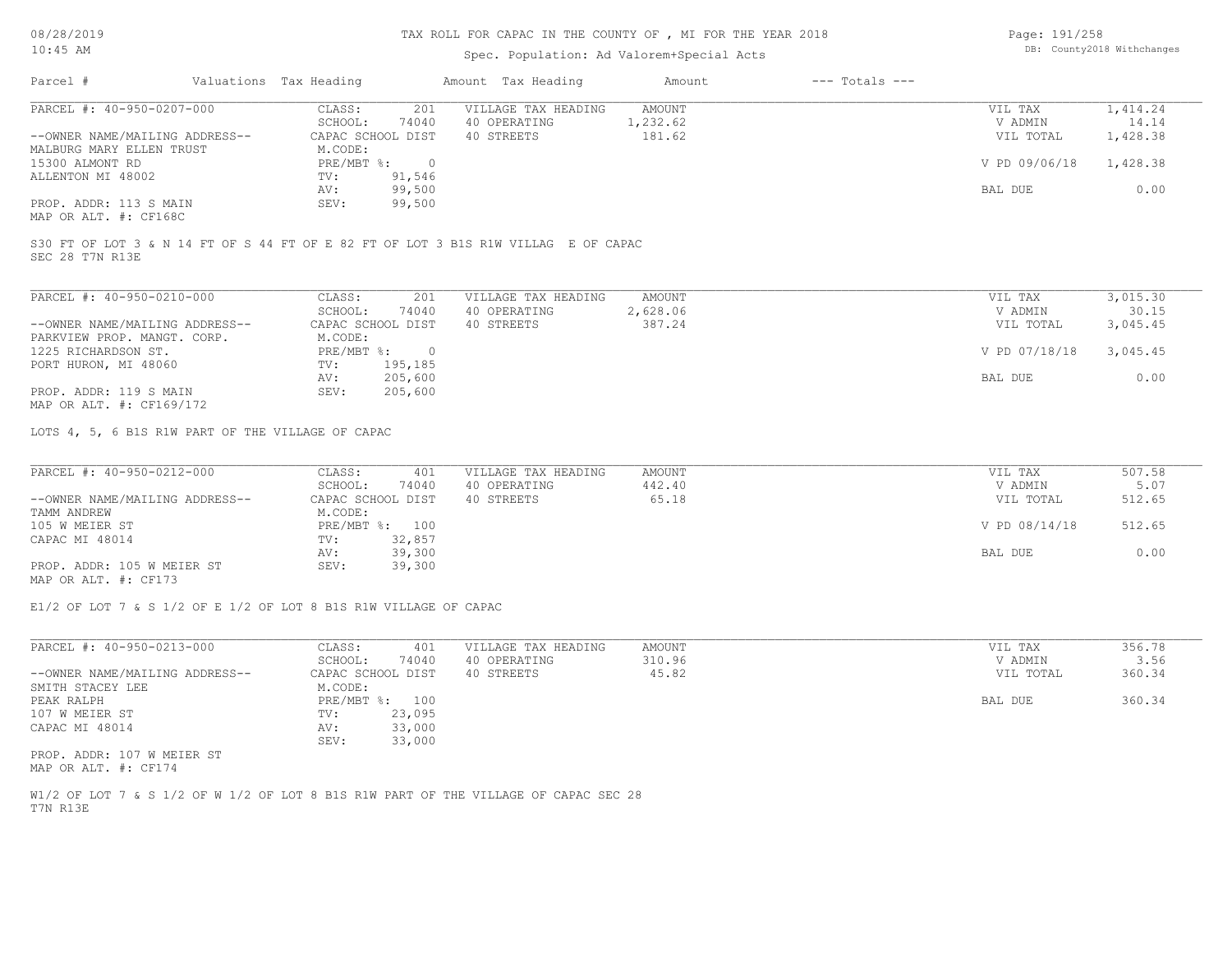#### Spec. Population: Ad Valorem+Special Acts

| Page: 192/258 |                            |
|---------------|----------------------------|
|               | DB: County2018 Withchanges |

| Parcel #                       |         | Valuations Tax Heading |              | Amount Tax Heading  | Amount | $---$ Totals $---$ |               |        |
|--------------------------------|---------|------------------------|--------------|---------------------|--------|--------------------|---------------|--------|
| PARCEL #: 40-950-0214-000      |         | CLASS:                 | 401          | VILLAGE TAX HEADING | AMOUNT |                    | VIL TAX       | 473.53 |
|                                | SCHOOL: | 74040                  | 40 OPERATING | 412.72              |        | V ADMIN            | 4.73          |        |
| --OWNER NAME/MAILING ADDRESS-- |         | CAPAC SCHOOL DIST      |              | 40 STREETS          | 60.81  |                    | VIL TOTAL     | 478.26 |
| FRAZER NORMAN/APRIL            |         | M.CODE:                | COREL        |                     |        |                    |               |        |
| 108 S NEEPER ST                |         | PRE/MBT %: 100         |              |                     |        |                    | V PD 07/25/18 | 478.26 |
| CAPAC MI 48014                 |         | TV:                    | 30,653       |                     |        |                    |               |        |
|                                |         | AV:                    | 42,100       |                     |        |                    | BAL DUE       | 0.00   |
| PROP. ADDR: 108 S NEEPER ST    |         | SEV:                   | 42,100       |                     |        |                    |               |        |
|                                |         |                        |              |                     |        |                    |               |        |

MAP OR ALT. #: CF175

N1/2 OF LOT 8 & S 18.75 FT OF LOT 9 B1S R1W VILLAGE OF CAPAC SEC 28 T7N R13E

| PARCEL #: 40-950-0215-000      | CLASS:<br>401     | VILLAGE TAX HEADING | AMOUNT | VIL TAX   | 495.94 |
|--------------------------------|-------------------|---------------------|--------|-----------|--------|
|                                | 74040<br>SCHOOL:  | 40 OPERATING        | 432.25 | V ADMIN   | 4.95   |
| --OWNER NAME/MAILING ADDRESS-- | CAPAC SCHOOL DIST | 40 STREETS          | 63.69  | VIL TOTAL | 500.89 |
| VIGILETTI CANDY LEA            | M.CODE:           |                     |        |           |        |
| 106 S NEEPER ST                | PRE/MBT %: 100    |                     |        | BAL DUE   | 500.89 |
| CAPAC MI 48014                 | 32,103<br>TV:     |                     |        |           |        |
|                                | 45,500<br>AV:     |                     |        |           |        |
| PROP. ADDR: 106 S NEEPER ST    | 45,500<br>SEV:    |                     |        |           |        |
|                                |                   |                     |        |           |        |

MAP OR ALT. #: CF176

N56.25 FT OF LOT 9 B1S R1W VILLAGE OF CAPAC SEC 28 T7N R13E

| PARCEL #: 40-950-0216-000      | CLASS:<br>401     | VILLAGE TAX HEADING | AMOUNT | VIL TAX       | 434.59 |
|--------------------------------|-------------------|---------------------|--------|---------------|--------|
|                                | 74040<br>SCHOOL:  | 40 OPERATING        | 378.78 | V ADMIN       | 4.34   |
| --OWNER NAME/MAILING ADDRESS-- | CAPAC SCHOOL DIST | 40 STREETS          | 55.81  | VIL TOTAL     | 438.93 |
| SOLLMAN PATRICIA               | M.CODE:           |                     |        |               |        |
| P.O. BOX 487                   | PRE/MBT %: 100    |                     |        | V PD 09/07/18 | 438.93 |
| CAPAC MI 48014                 | 28,132<br>TV:     |                     |        |               |        |
|                                | 38,200<br>AV:     |                     |        | BAL DUE       | 0.00   |
| PROP. ADDR: 104 S NEEPER ST    | 38,200<br>SEV:    |                     |        |               |        |
| MAP OR ALT. #: CF177           |                   |                     |        |               |        |

LOT 10 B1S R1W PART OF THE VILLAGE OF CAPAC SEC 28 T7N R13E

| PARCEL #: 40-950-0217-000      | CLASS:            | 703   | VILLAGE TAX HEADING | AMOUNT | VIL TAX   | 0.00 |
|--------------------------------|-------------------|-------|---------------------|--------|-----------|------|
|                                | SCHOOL:           | 74040 | 40 OPERATING        | 0.00   | V ADMIN   | 0.00 |
| --OWNER NAME/MAILING ADDRESS-- | CAPAC SCHOOL DIST |       | 40 STREETS          | 0.00   | VIL TOTAL | 0.00 |
| VILLAGE OF CAPAC               | M.CODE:           |       |                     |        |           |      |
| 131 N MAIN ST                  | PRE/MBT %:        |       |                     |        | BAL DUE   | 0.00 |
| CAPAC MI 48014                 | TV:               |       |                     |        |           |      |
|                                | AV:               |       |                     |        |           |      |
| PROP. ADDR: W MILL ST          | SEV:              |       |                     |        |           |      |
|                                |                   |       |                     |        |           |      |

MAP OR ALT. #: CF178

PART OF THE VILLAGE OF CAPAC SEC 28 T7N R13E BEG & beg 48FT FROM NW COR LOT 12 TH E 5.29 TH S 93.02 FT TH W 3.74 FT TH N 93 FT TO FT THEREOF LOT 11 ALSO LOT 12 EXC THE W 48 FT OF THE N 93 FT ALSO EXC THE S 57 FT OF THE W 71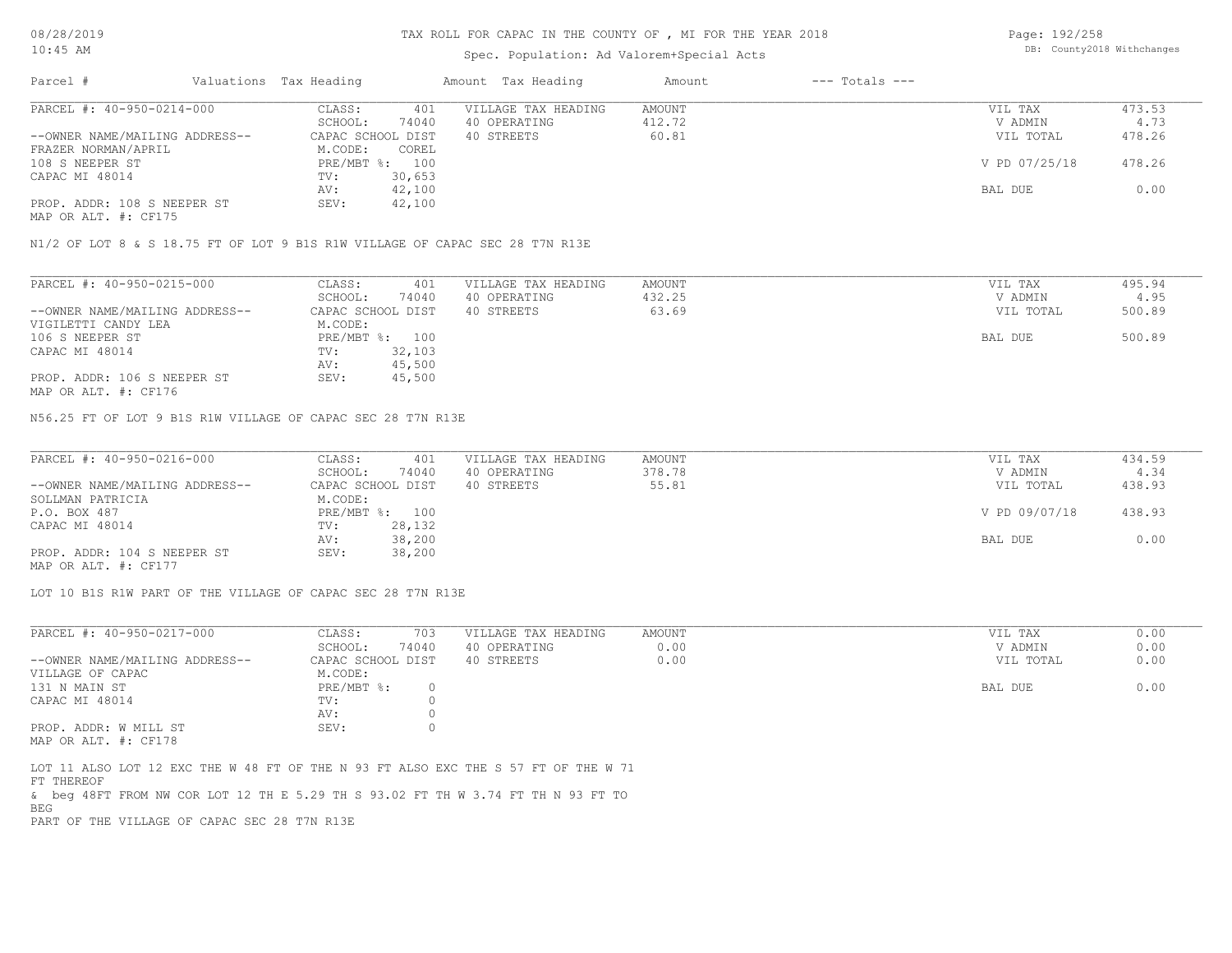### Spec. Population: Ad Valorem+Special Acts

| PARCEL #: 40-950-0218-000                                                                                                                                                                                                        |                                       |                            |                 |                      |                |
|----------------------------------------------------------------------------------------------------------------------------------------------------------------------------------------------------------------------------------|---------------------------------------|----------------------------|-----------------|----------------------|----------------|
|                                                                                                                                                                                                                                  | CLASS:<br>401                         | VILLAGE TAX HEADING        | AMOUNT          | VIL TAX              | 378.94         |
| --OWNER NAME/MAILING ADDRESS--                                                                                                                                                                                                   | SCHOOL:<br>74040<br>CAPAC SCHOOL DIST | 40 OPERATING<br>40 STREETS | 330.28<br>48.66 | V ADMIN<br>VIL TOTAL | 3.78<br>382.72 |
| CHOATE JACQUELINE                                                                                                                                                                                                                | M.CODE:                               |                            |                 |                      |                |
| JACOBS CAROL                                                                                                                                                                                                                     | PRE/MBT %: 100                        |                            |                 | BAL DUE              | 382.72         |
| 108 W MILL ST                                                                                                                                                                                                                    | TV:<br>24,530                         |                            |                 |                      |                |
| CAPAC MI 48014-3021                                                                                                                                                                                                              | 35,300<br>AV:                         |                            |                 |                      |                |
|                                                                                                                                                                                                                                  | SEV:<br>35,300                        |                            |                 |                      |                |
| PROP. ADDR: 108 W MILL ST<br>MAP OR ALT. #: CF179                                                                                                                                                                                |                                       |                            |                 |                      |                |
| THE W 48 FT OF THE N 93 FT OF LOT 12 & BEG E N89^42'40"E 48' FROM NW COR OF LOT<br>12, TH N89^42'40"E 5.29', TH SO^57' 21"W 93.02', TH S89^42'40"W 3.74', TH N93" TO BEG<br>B1S R1W PART OF THE VILLAGE OF CAPAC SEC 28 TYN R13E |                                       |                            |                 |                      |                |
| PARCEL #: 40-950-0219-000                                                                                                                                                                                                        | CLASS:<br>401                         | VILLAGE TAX HEADING        | AMOUNT          | VIL TAX              | 312.95         |
|                                                                                                                                                                                                                                  |                                       |                            | 272.76          |                      | 3.12           |
|                                                                                                                                                                                                                                  | SCHOOL:<br>74040                      | 40 OPERATING               |                 | V ADMIN              |                |
| --OWNER NAME/MAILING ADDRESS--                                                                                                                                                                                                   | CAPAC SCHOOL DIST                     | 40 STREETS                 | 40.19           | VIL TOTAL            | 316.07         |
| PELTON-BAIRD SHERRY                                                                                                                                                                                                              | M.CODE:                               |                            |                 |                      |                |
| P.O. BOX 142                                                                                                                                                                                                                     | PRE/MBT %: 100                        |                            |                 | V PD 10/03/18        | 105.36         |
| CAPAC MI 48014                                                                                                                                                                                                                   | 20,258<br>TV:                         |                            |                 |                      |                |
| PROP. ADDR: 102 S NEEPER ST<br>MAP OR ALT. #: CF180                                                                                                                                                                              | 28,600<br>AV:<br>SEV:<br>28,600       |                            |                 | BAL DUE              | 210.71         |
|                                                                                                                                                                                                                                  |                                       |                            |                 |                      |                |
|                                                                                                                                                                                                                                  | CLASS:<br>401                         | VILLAGE TAX HEADING        | <b>AMOUNT</b>   | VIL TAX              | 467.03         |
| PARCEL #: 40-950-0220-000                                                                                                                                                                                                        |                                       |                            | 407.05          |                      | 4.67           |
|                                                                                                                                                                                                                                  | SCHOOL:<br>74040                      | 40 OPERATING               |                 | V ADMIN              |                |
|                                                                                                                                                                                                                                  | CAPAC SCHOOL DIST                     | 40 STREETS                 | 59.98           | VIL TOTAL            | 471.70         |
|                                                                                                                                                                                                                                  | M.CODE:                               |                            |                 |                      |                |
|                                                                                                                                                                                                                                  | PRE/MBT %: 100                        |                            |                 | V PD 09/13/18        | 471.70         |
|                                                                                                                                                                                                                                  | 30,232<br>TV:                         |                            |                 |                      |                |
|                                                                                                                                                                                                                                  | 42,600<br>AV:                         |                            |                 | BAL DUE              | 0.00           |
|                                                                                                                                                                                                                                  | SEV:<br>42,600                        |                            |                 |                      |                |
| --OWNER NAME/MAILING ADDRESS--<br>ATWOOD RICHARD G<br>202 W MILL ST<br>CAPAC MI 48014-3024<br>PROP. ADDR: 202 W MILL ST<br>MAP OR ALT. #: CF181<br>N150' OF E 75' OF LOT 1 BIS R2W PLAT OF THE VILLAGE OF CAPAC SEC 28 T7N R13E  |                                       |                            |                 |                      |                |
|                                                                                                                                                                                                                                  |                                       |                            |                 |                      |                |
|                                                                                                                                                                                                                                  | CLASS:<br>401                         | VILLAGE TAX HEADING        | AMOUNT          | VIL TAX              | 568.42         |
|                                                                                                                                                                                                                                  | SCHOOL:<br>74040                      | 40 OPERATING               | 495.42          | V ADMIN              | 5.68           |
|                                                                                                                                                                                                                                  | CAPAC SCHOOL DIST                     | 40 STREETS                 | 73.00           | VIL TOTAL            | 574.10         |
|                                                                                                                                                                                                                                  | M.CODE:                               |                            |                 |                      |                |
|                                                                                                                                                                                                                                  | PRE/MBT %: 100                        |                            |                 | V PD 07/16/18        | 574.10         |
| PARCEL #: 40-950-0221-000<br>--OWNER NAME/MAILING ADDRESS--<br>204 W MILL ST                                                                                                                                                     | 36,795<br>TV:                         |                            |                 |                      |                |
|                                                                                                                                                                                                                                  | 51,500<br>AV:                         |                            |                 | BAL DUE              | 0.00           |
| RICHARDS PHYLLIS J<br>CAPAC MI 48014<br>PROP. ADDR: 204 W MILL ST<br>MAP OR ALT. #: CF182/183                                                                                                                                    | SEV:<br>51,500                        |                            |                 |                      |                |
|                                                                                                                                                                                                                                  |                                       |                            |                 |                      |                |
| W75' OF E 150' OF N 150' OF LOT 1 BIS R2W PLAT OF THE VILLAGE OF CAPAC SEC 28 T7N<br>R13E                                                                                                                                        |                                       |                            |                 |                      |                |

Page: 193/258 DB: County2018 Withchanges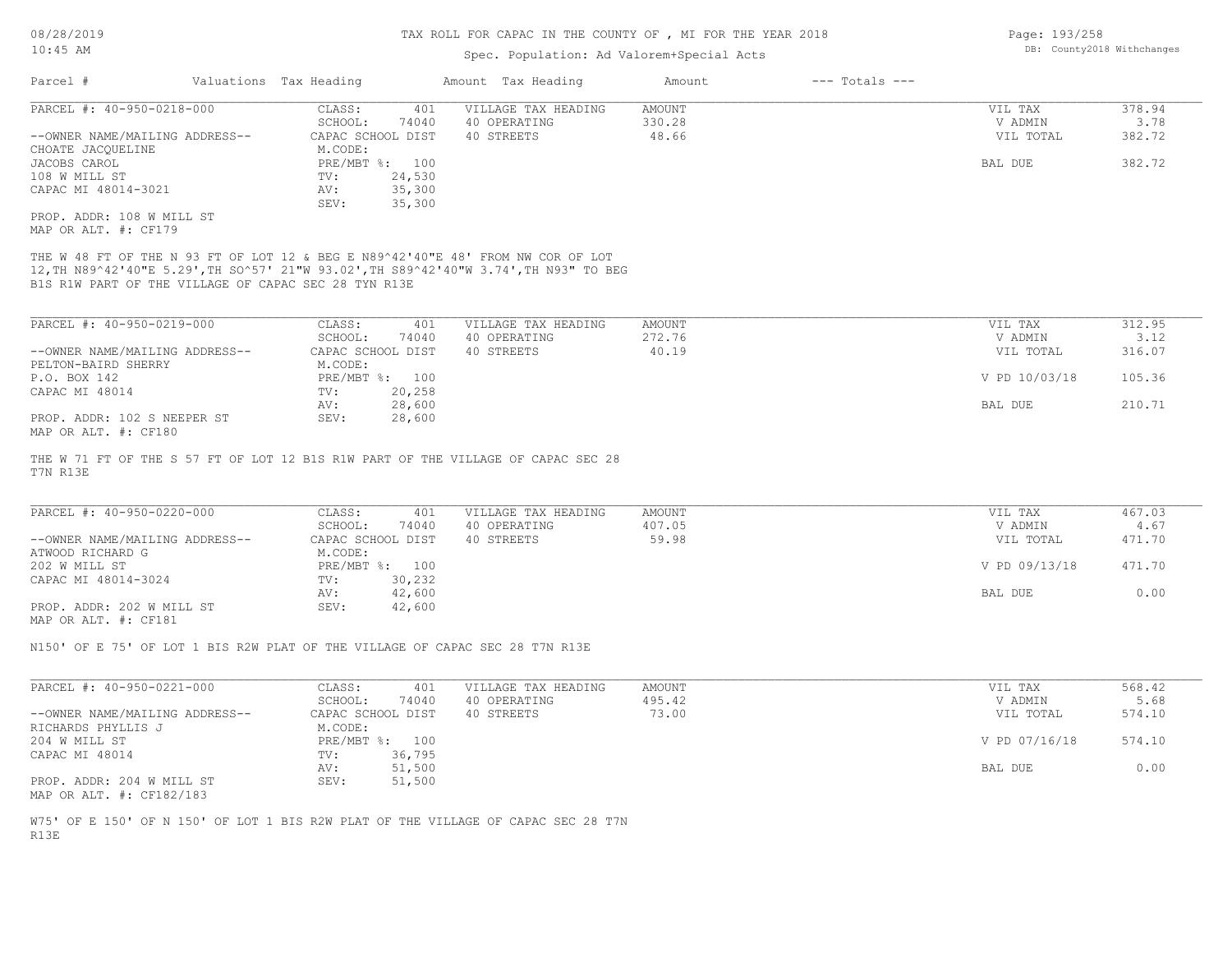#### Spec. Population: Ad Valorem+Special Acts

| Page: 194/258 |                            |
|---------------|----------------------------|
|               | DB: County2018 Withchanges |

| Parcel #                                            | Valuations Tax Heading |        | Amount Tax Heading  | Amount | $---$ Totals $---$ |               |        |
|-----------------------------------------------------|------------------------|--------|---------------------|--------|--------------------|---------------|--------|
| PARCEL #: 40-950-0223-000                           | CLASS:                 | 401    | VILLAGE TAX HEADING | AMOUNT |                    | VIL TAX       | 501.11 |
|                                                     | SCHOOL:                | 74040  | 40 OPERATING        | 436.76 |                    | V ADMIN       | 5.01   |
| --OWNER NAME/MAILING ADDRESS--                      | CAPAC SCHOOL DIST      |        | 40 STREETS          | 64.35  |                    | VIL TOTAL     | 506.12 |
| LIBKIE PAUL & MARSHA REV LIV TRUST                  | M.CODE:                |        |                     |        |                    |               |        |
| 207 E CHURCH ST                                     | $PRE/MBT$ %:           |        |                     |        |                    | V PD 08/27/18 | 506.12 |
| CAPAC MI 48014                                      | TV:                    | 32,438 |                     |        |                    |               |        |
|                                                     | AV:                    | 46,200 |                     |        |                    | BAL DUE       | 0.00   |
| PROP. ADDR: 103 S NEEPER ST<br>MAP OR ALT. #: CF184 | SEV:                   | 46,200 |                     |        |                    |               |        |

R13E E150 FT OF LOT 1 EXC N 150 FT THEREOF B1S R2W PLAT OF VILLAGE OF CAPAC SEC 28 T7N

| PARCEL #: 40-950-0224-000          | CLASS:            | 708   | VILLAGE TAX HEADING | AMOUNT | VIL TAX   | 0.00 |
|------------------------------------|-------------------|-------|---------------------|--------|-----------|------|
|                                    | SCHOOL:           | 74040 | 40 OPERATING        | 0.00   | V ADMIN   | 0.00 |
| --OWNER NAME/MAILING ADDRESS--     | CAPAC SCHOOL DIST |       | 40 STREETS          | 0.00   | VIL TOTAL | 0.00 |
| RESTORATION BIBLE CHURCH AND BIBLE | M.CODE:           |       |                     |        |           |      |
| P.O. BOX 325                       | $PRE/MBT$ %:      |       |                     |        | BAL DUE   | 0.00 |
| ROYAL OAK MI 48068                 | TV:               |       |                     |        |           |      |
|                                    | AV:               |       |                     |        |           |      |
| PROP. ADDR: 206 W MILL ST          | SEV:              |       |                     |        |           |      |
| MAD OD ATT # • CE195               |                   |       |                     |        |           |      |

MAP OR ALT. #: CF185

W 150' OF LOT 1 EXC S 1/3 OF W 1/2 OF LOT 1 B1S R2W PLAT OF VILLAGE OF CAPAC

| PARCEL #: 40-950-0224-100          | CLASS:            | 401    | VILLAGE TAX HEADING | AMOUNT | VIL TAX       | 621.10 |
|------------------------------------|-------------------|--------|---------------------|--------|---------------|--------|
|                                    | SCHOOL:           | 74040  | 40 OPERATING        | 541.34 | V ADMIN       | 6.21   |
| --OWNER NAME/MAILING ADDRESS--     | CAPAC SCHOOL DIST |        | 40 STREETS          | 79.76  | VIL TOTAL     | 627.31 |
| NAUTS GARY                         | M.CODE:           |        |                     |        |               |        |
| NAUTS DEBRA                        | PRE/MBT %:        |        |                     |        | V PD 08/30/18 | 627.31 |
| 3909 WEST BRANCH DR                | TV:               | 40,205 |                     |        |               |        |
| GLADWIN MI 48624                   | AV:               | 57,100 |                     |        | BAL DUE       | 0.00   |
|                                    | SEV:              | 57,100 |                     |        |               |        |
| PROP. ADDR: 104 S GLASSFORD STREET |                   |        |                     |        |               |        |

MAP OR ALT. #: 185B

S 1/3 OF W 1/2 OF LOT 1 EXC E 10' THEREOF B1S R2W PLAT OF VILLAGE OF CAPAC

| PARCEL #: 40-950-0225-000                                                                                       | CLASS:            | 703   | VILLAGE TAX HEADING | AMOUNT | VIL TAX   | 0.00 |
|-----------------------------------------------------------------------------------------------------------------|-------------------|-------|---------------------|--------|-----------|------|
|                                                                                                                 | SCHOOL:           | 74040 | 40 OPERATING        | 0.00   | V ADMIN   | 0.00 |
| --OWNER NAME/MAILING ADDRESS--                                                                                  | CAPAC SCHOOL DIST |       | 40 STREETS          | 0.00   | VIL TOTAL | 0.00 |
| VILLAGE ALLEY                                                                                                   | M.CODE:           |       |                     |        |           |      |
| 131 N MAIN ST                                                                                                   | PRE/MBT %:        |       |                     |        | BAL DUE   | 0.00 |
| CAPAC MI 48014                                                                                                  | TV:               |       |                     |        |           |      |
|                                                                                                                 | AV:               |       |                     |        |           |      |
| PROP. ADDR: ALLEY                                                                                               | SEV:              |       |                     |        |           |      |
| the contract of the contract of the contract of the contract of the contract of the contract of the contract of |                   |       |                     |        |           |      |

MAP OR ALT. #: CF186

28 T7N R13E LOT 1 EXC E 150 FT & EXC W 150 FT THEREOF B1S R2W PLAT OF THE VILLAGE OF CAPAC SEC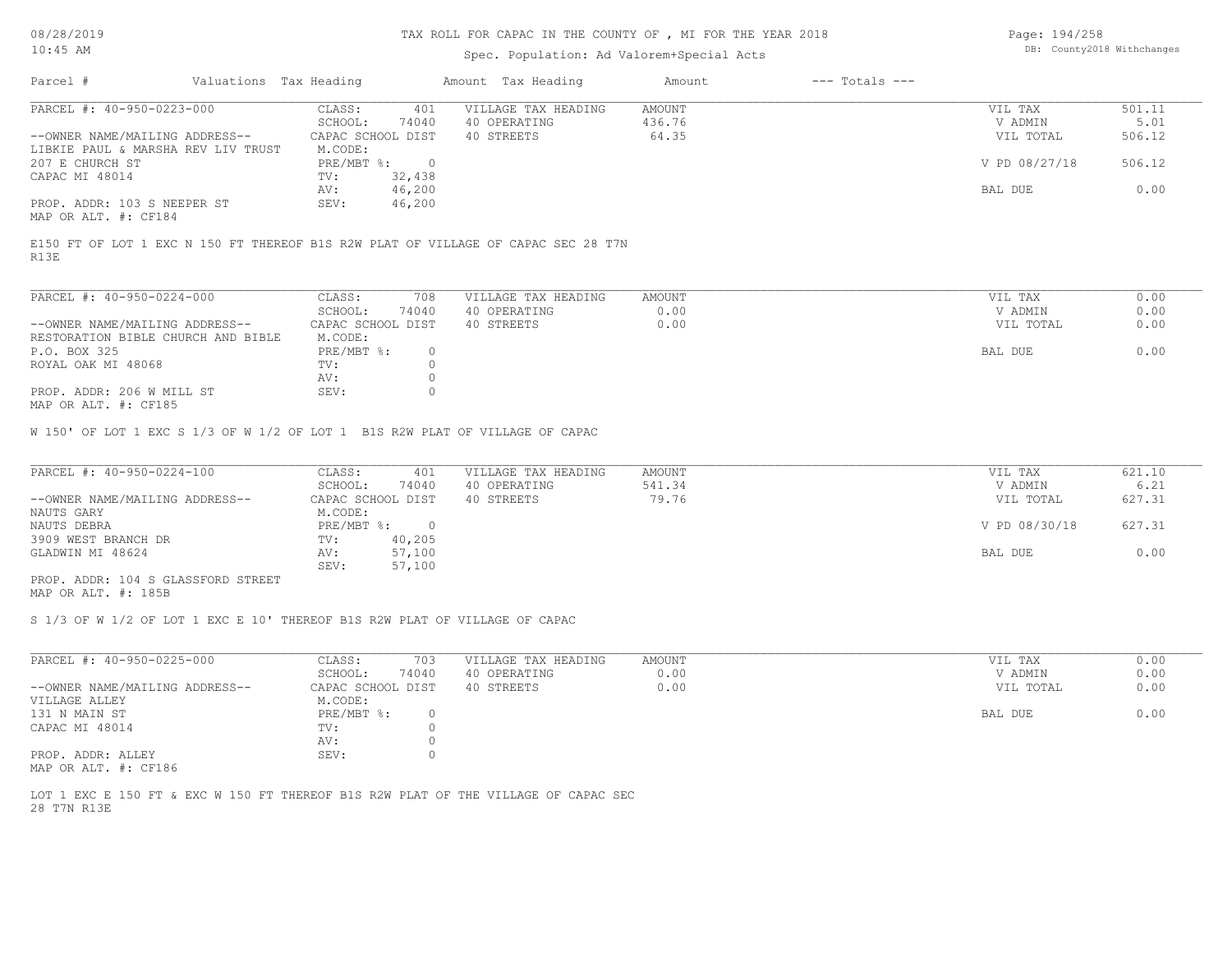# Spec. Population: Ad Valorem+Special Acts

Page: 195/258 DB: County2018 Withchanges

| Parcel #                            | Valuations Tax Heading |                   |        | Amount Tax Heading  | Amount | $---$ Totals $---$ |               |        |
|-------------------------------------|------------------------|-------------------|--------|---------------------|--------|--------------------|---------------|--------|
| PARCEL #: 40-950-0226-000           |                        | CLASS:            | 401    | VILLAGE TAX HEADING | AMOUNT |                    | VIL TAX       | 454.07 |
|                                     |                        | SCHOOL:           | 74040  | 40 OPERATING        | 395.76 |                    | V ADMIN       | 4.54   |
| --OWNER NAME/MAILING ADDRESS--      |                        | CAPAC SCHOOL DIST |        | 40 STREETS          | 58.31  |                    | VIL TOTAL     | 458.61 |
| WELCH MELISSA A/MORNINGSTAR MICHAEL |                        | M.CODE:           | OOCMS  |                     |        |                    |               |        |
| 105 S NEEPER ST                     |                        | PRE/MBT %: 100    |        |                     |        |                    | V PD 09/10/18 | 458.61 |
| CAPAC MI 48014-3620                 |                        | TV:               | 29,393 |                     |        |                    |               |        |
|                                     |                        | AV:               | 41,800 |                     |        |                    | BAL DUE       | 0.00   |
| PROP. ADDR: 105 S NEEPER ST         |                        | SEV:              | 41,800 |                     |        |                    |               |        |
| MAP OR ALT. #: CF187                |                        |                   |        |                     |        |                    |               |        |

LOT 2 B1S R2W PART OF THE VILLAGE OF CAPAC SEC 28 T7N R13E

| PARCEL #: 40-950-0227-000      | CLASS:<br>401     | VILLAGE TAX HEADING | AMOUNT | VIL TAX       | 411.89 |
|--------------------------------|-------------------|---------------------|--------|---------------|--------|
|                                | SCHOOL:<br>74040  | 40 OPERATING        | 359.00 | V ADMIN       | 4.11   |
| --OWNER NAME/MAILING ADDRESS-- | CAPAC SCHOOL DIST | 40 STREETS          | 52.89  | VIL TOTAL     | 416.00 |
| HALL DENNIS                    | M.CODE:<br>COREL  |                     |        |               |        |
| 107 S NEEPER ST                | PRE/MBT %: 100    |                     |        | V PD 08/21/18 | 416.00 |
| CAPAC MI 48014-3620            | 26,663<br>TV:     |                     |        |               |        |
|                                | 38,500<br>AV:     |                     |        | BAL DUE       | 0.00   |
| PROP. ADDR: 107 S NEEPER ST    | 38,500<br>SEV:    |                     |        |               |        |
|                                |                   |                     |        |               |        |

MAP OR ALT. #: CF188

LOT 3 B1S R2W PART OF THE VILLAGE OF CAPAC SEC 28 T7N R13E

| PARCEL #: 40-950-0228-000      | CLASS:<br>401     | VILLAGE TAX HEADING | AMOUNT | VIL TAX       | 492.62 |
|--------------------------------|-------------------|---------------------|--------|---------------|--------|
|                                | 74040<br>SCHOOL:  | 40 OPERATING        | 429.36 | V ADMIN       | 4.92   |
| --OWNER NAME/MAILING ADDRESS-- | CAPAC SCHOOL DIST | 40 STREETS          | 63.26  | VIL TOTAL     | 497.54 |
| KANDLER GARCIA TRUST           | M.CODE:           |                     |        |               |        |
| 109 S NEEPER ST                | PRE/MBT %: 100    |                     |        | V PD 08/27/18 | 497.54 |
| CAPAC MI 48014                 | 31,889<br>TV:     |                     |        |               |        |
|                                | 48,200<br>AV:     |                     |        | BAL DUE       | 0.00   |
| PROP. ADDR: 109 S NEEPER ST    | 48,200<br>SEV:    |                     |        |               |        |
| MAP OR ALT. #: CF189           |                   |                     |        |               |        |

LOT 4 B1S R2W PART OF THE VILLAGE OF CAPAC SEC 28 T7N R13E

| PARCEL #: 40-950-0229-000      | CLASS:     | 401               | VILLAGE TAX HEADING | AMOUNT | VIL TAX       | 533.81 |
|--------------------------------|------------|-------------------|---------------------|--------|---------------|--------|
|                                | SCHOOL:    | 74040             | 40 OPERATING        | 465.26 | V ADMIN       | 5.33   |
| --OWNER NAME/MAILING ADDRESS-- |            | CAPAC SCHOOL DIST | 40 STREETS          | 68.55  | VIL TOTAL     | 539.14 |
| WATTS THOMAS                   | M.CODE:    | OTIAA             |                     |        |               |        |
| 207 W MEIER AVE                | PRE/MBT %: | 100               |                     |        | V PD 09/10/18 | 539.14 |
| CAPAC MI 48014-3615            | TV:        | 34,555            |                     |        |               |        |
|                                | AV:        | 50,200            |                     |        | BAL DUE       | 0.00   |
| PROP. ADDR: 207 W MEIER ST     | SEV:       | 50,200            |                     |        |               |        |
| MAP OR ALT. #: CF190           |            |                   |                     |        |               |        |

LOT 5 B1S R2W PART OF THE VILLAGE OF CAPAC SEC 28 T7N R13E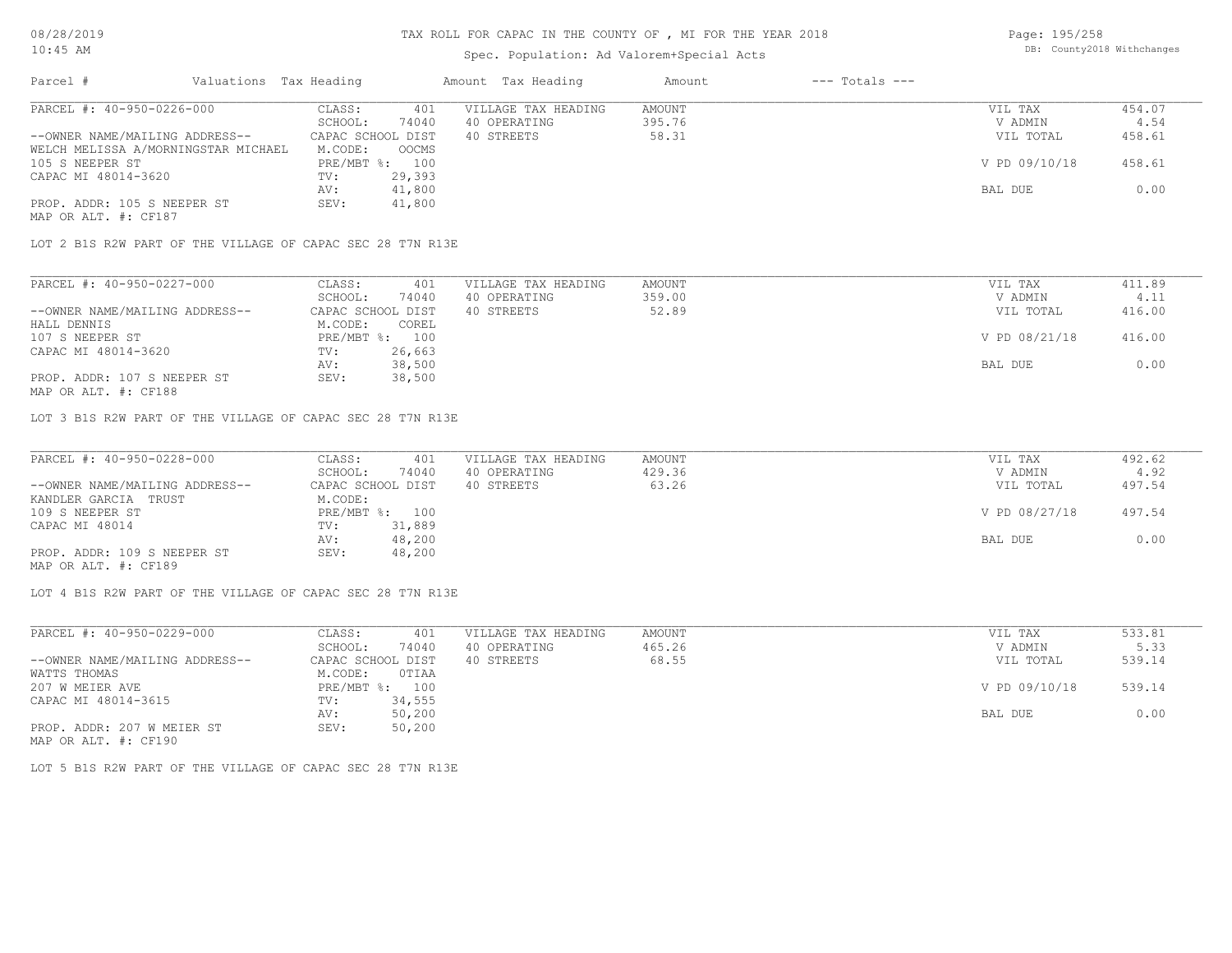#### TAX ROLL FOR CAPAC IN THE COUNTY OF , MI FOR THE YEAR 2018

| Page: 196/258 |                            |
|---------------|----------------------------|
|               | DB: County2018 Withchanges |

| $10:45$ AM                                                                 |                                             | Spec. Population: Ad Valorem+Special Acts | DB: County2018 Withchanges   |               |        |
|----------------------------------------------------------------------------|---------------------------------------------|-------------------------------------------|------------------------------|---------------|--------|
| Parcel #<br>Valuations Tax Heading                                         |                                             | Amount Tax Heading                        | $---$ Totals $---$<br>Amount |               |        |
| PARCEL #: 40-950-0230-000                                                  | CLASS:<br>401                               | VILLAGE TAX HEADING                       | AMOUNT                       | VIL TAX       | 594.77 |
|                                                                            | SCHOOL:<br>74040                            | 40 OPERATING                              | 518.39                       | V ADMIN       | 5.94   |
| --OWNER NAME/MAILING ADDRESS--                                             | CAPAC SCHOOL DIST                           | 40 STREETS                                | 76.38                        | VIL TOTAL     | 600.71 |
| 726 GLASSFORD LLC                                                          | M.CODE:                                     |                                           |                              |               |        |
| 4161 N ADAMS RD                                                            | PRE/MBT %:<br>$\overline{0}$                |                                           |                              | V PD 09/13/18 | 600.71 |
| ROCHESTER MI 48306                                                         | 38,501<br>TV:                               |                                           |                              |               |        |
|                                                                            | 57,000<br>AV:                               |                                           |                              | BAL DUE       | 0.00   |
| PROP. ADDR: 108 S GLASSFORD STREET                                         | 57,000<br>SEV:                              |                                           |                              |               |        |
| MAP OR ALT. #: CF191                                                       |                                             |                                           |                              |               |        |
| LOT 6 B1S R2W PART OF THE VILLAGE OF CAPAC SEC 28 T7N R13E                 |                                             |                                           |                              |               |        |
|                                                                            |                                             |                                           |                              |               |        |
| PARCEL #: 40-950-0231-000                                                  | CLASS:<br>401                               | VILLAGE TAX HEADING                       | AMOUNT                       | VIL TAX       | 379.47 |
|                                                                            | SCHOOL:<br>74040                            | 40 OPERATING                              | 330.74                       | V ADMIN       | 3.79   |
| --OWNER NAME/MAILING ADDRESS--                                             | CAPAC SCHOOL DIST                           | 40 STREETS                                | 48.73                        | VIL TOTAL     | 383.26 |
| HULL JAMES                                                                 | M.CODE:                                     |                                           |                              |               |        |
| 11933 BRYCE RD                                                             | $PRE/MBT$ $\frac{1}{6}$ :<br>$\overline{0}$ |                                           |                              | V PD 08/23/18 | 383.26 |
| EMMETT MI 48022                                                            | 24,564<br>TV:                               |                                           |                              |               |        |
|                                                                            | 34,900<br>AV:                               |                                           |                              | BAL DUE       | 0.00   |
| PROP. ADDR: 106 S GLASSFORD STREET<br>MAP OR ALT. #: CF192                 | 34,900<br>SEV:                              |                                           |                              |               |        |
| LOT 7 B1S R2W PART OF THE VILLAGE OF CAPAC<br>SEC 28 T7N R13E              |                                             |                                           |                              |               |        |
| PARCEL #: 40-950-0232-000                                                  | CLASS:<br>401                               | VILLAGE TAX HEADING                       | AMOUNT                       | VIL TAX       | 533.81 |
|                                                                            | SCHOOL:<br>74040                            | 40 OPERATING                              | 465.26                       | V ADMIN       | 5.33   |
| --OWNER NAME/MAILING ADDRESS--                                             | CAPAC SCHOOL DIST                           | 40 STREETS                                | 68.55                        | VIL TOTAL     | 539.14 |
| SMITH GREGORY                                                              | M.CODE:<br>00LSB                            |                                           |                              |               |        |
| 101 S GLASSFORD ST                                                         | PRE/MBT %: 100                              |                                           |                              | V PD 08/23/18 | 539.14 |
|                                                                            |                                             |                                           |                              |               |        |
| CAPAC MI 48014                                                             | 34,555<br>TV:                               |                                           |                              |               |        |
|                                                                            | 48,500<br>AV:                               |                                           |                              | BAL DUE       | 0.00   |
| PROP. ADDR: 101 S GLASSFORD STREET<br>MAP OR ALT. #: CF193                 | 48,500<br>SEV:                              |                                           |                              |               |        |
| N1/2 OF LOTS 1 & 2 B1S R3W PART OF THE VILLAGE OF<br>CAPAC SEC 28 T7N R13E |                                             |                                           |                              |               |        |
| PARCEL #: 40-950-0233-000                                                  | CLASS:<br>401                               | VILLAGE TAX HEADING                       | AMOUNT                       | VIL TAX       | 347.04 |
|                                                                            | SCHOOL:<br>74040                            | 40 OPERATING                              | 302.47                       | V ADMIN       | 3.47   |
| --OWNER NAME/MAILING ADDRESS--                                             | CAPAC SCHOOL DIST                           | 40 STREETS                                | 44.57                        | VIL TOTAL     | 350.51 |
| LOPEZ JORGE L / NORA                                                       | M.CODE:<br>COREL                            |                                           |                              |               |        |
| 103 S GLASSFORD                                                            | PRE/MBT %: 100                              |                                           |                              | V PD 09/07/18 | 350.51 |
| CAPAC MI 48014                                                             | TV:<br>22,465                               |                                           |                              |               |        |
|                                                                            |                                             |                                           |                              |               |        |
|                                                                            | 33,700<br>AV:                               |                                           |                              | BAL DUE       | 0.00   |
| PROP. ADDR: 103 S GLASSFORD STREET<br>MAP OR ALT. #: CF194                 | 33,700<br>SEV:                              |                                           |                              |               |        |
| S1/2 OF LOTS 1 & 2 B1S R3W PART OF THE VILLAGE OF<br>CAPAC SEC 28 T7N R13E |                                             |                                           |                              |               |        |
|                                                                            |                                             |                                           |                              |               |        |
|                                                                            |                                             |                                           |                              |               |        |
|                                                                            |                                             |                                           |                              |               |        |
|                                                                            |                                             |                                           |                              |               |        |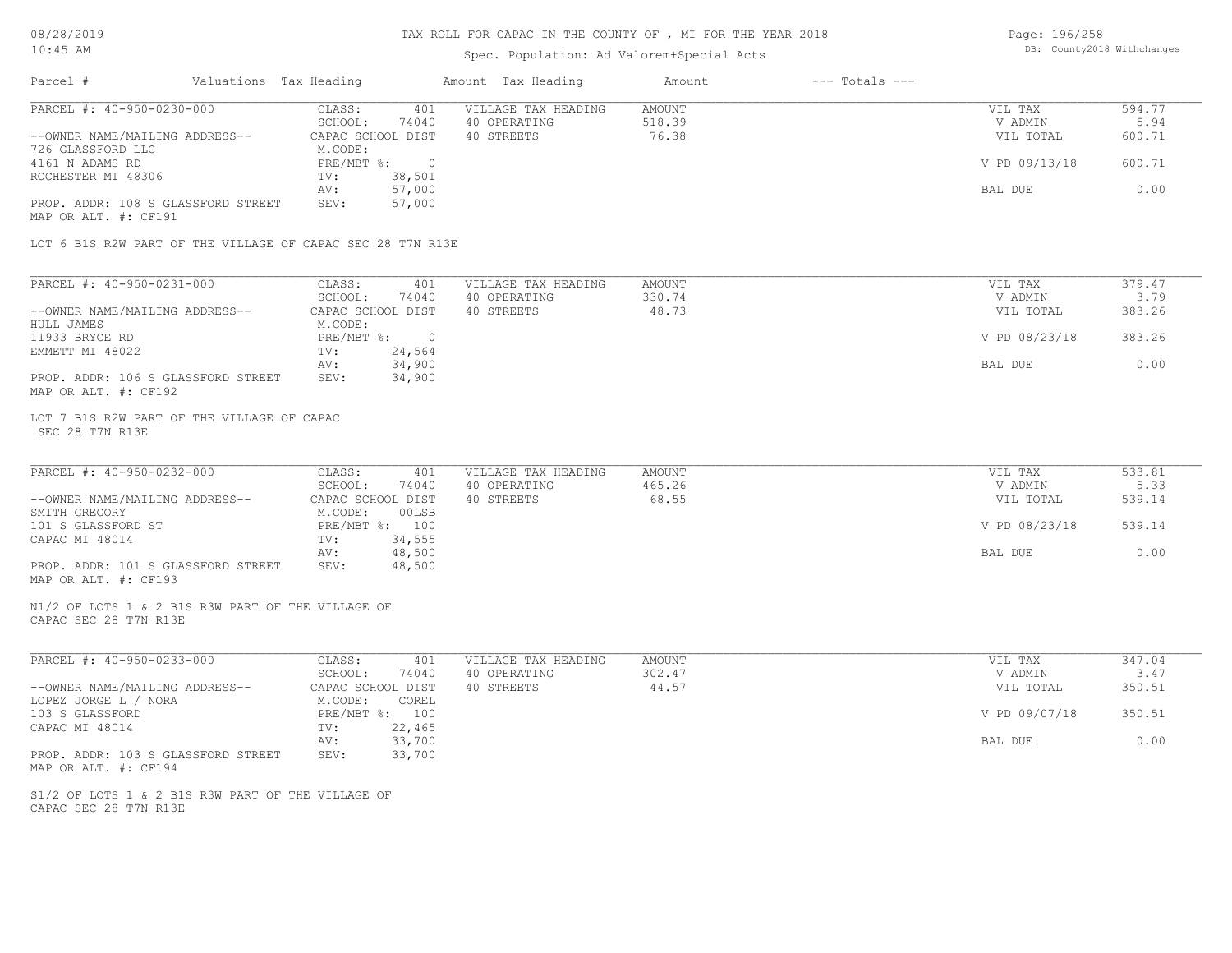### Spec. Population: Ad Valorem+Special Acts

Page: 197/258 DB: County2018 Withchanges

| Parcel #                           | Valuations Tax Heading |        | Amount Tax Heading  | Amount | $---$ Totals $---$ |               |        |
|------------------------------------|------------------------|--------|---------------------|--------|--------------------|---------------|--------|
| PARCEL #: 40-950-0234-000          | CLASS:                 | 401    | VILLAGE TAX HEADING | AMOUNT |                    | VIL TAX       | 562.16 |
|                                    | SCHOOL:                | 74040  | 40 OPERATING        | 489.97 |                    | V ADMIN       | 5.62   |
| --OWNER NAME/MAILING ADDRESS--     | CAPAC SCHOOL DIST      |        | 40 STREETS          | 72.19  |                    | VIL TOTAL     | 567.78 |
| TICE HARRY C. SR. & DIANE M.       | M.CODE:                | COREL  |                     |        |                    |               |        |
| 14546 YALE RD                      | $PRE/MBT$ %:           |        |                     |        |                    | V PD 09/07/18 | 567.78 |
| YALE MI 48097                      | TV:                    | 36,390 |                     |        |                    |               |        |
|                                    | AV:                    | 64,400 |                     |        |                    | BAL DUE       | 0.00   |
| PROP. ADDR: 105 S GLASSFORD STREET | SEV:                   | 64,400 |                     |        |                    |               |        |
| MAP OR ALT. #: CF195               |                        |        |                     |        |                    |               |        |

LOT 3 B1S R3W PART OF THE VILLAGE OF CAPAC SEC 28 T7N R13E

| PARCEL #: 40-950-0235-000          | CLASS:            | 401    | VILLAGE TAX HEADING | AMOUNT | VIL TAX       | 460.55 |
|------------------------------------|-------------------|--------|---------------------|--------|---------------|--------|
|                                    | SCHOOL:           | 74040  | 40 OPERATING        | 401.41 | V ADMIN       | 4.60   |
| --OWNER NAME/MAILING ADDRESS--     | CAPAC SCHOOL DIST |        | 40 STREETS          | 59.14  | VIL TOTAL     | 465.15 |
| DAVILA DANIEL                      | M.CODE:           |        |                     |        |               |        |
| 107 S GLASSFORD ST                 | PRE/MBT %: 100    |        |                     |        | V PD 09/13/18 | 465.15 |
| CAPAC MI 48014-3607                | TV:               | 29,813 |                     |        |               |        |
|                                    | AV:               | 42,000 |                     |        | BAL DUE       | 0.00   |
| PROP. ADDR: 107 S GLASSFORD STREET | SEV:              | 42,000 |                     |        |               |        |
|                                    |                   |        |                     |        |               |        |

MAP OR ALT. #: CF196

#### LOT 4 B1S R3W VILLAGE OF CAPAC

| PARCEL #: 40-950-0236-000          | CLASS:            | 401            | VILLAGE TAX HEADING | AMOUNT | VIL TAX       | 881.49 |
|------------------------------------|-------------------|----------------|---------------------|--------|---------------|--------|
|                                    | SCHOOL:           | 74040          | 40 OPERATING        | 768.29 | V ADMIN       | 8.81   |
| --OWNER NAME/MAILING ADDRESS--     | CAPAC SCHOOL DIST |                | 40 STREETS          | 113.20 | VIL TOTAL     | 890.30 |
| CINDRIC IVAN JOHN                  | M.CODE:           |                |                     |        |               |        |
| CINDRIC BARBARA                    |                   | PRE/MBT %: 100 |                     |        | V PD 09/13/18 | 890.30 |
| 111 S GLASSFORD ST                 | TV:               | 57,061         |                     |        |               |        |
| CAPAC MI 48014-3607                | AV:               | 81,400         |                     |        | BAL DUE       | 0.00   |
|                                    | SEV:              | 81,400         |                     |        |               |        |
| PROP. ADDR: 111 S GLASSFORD STREET |                   |                |                     |        |               |        |

 $\_$  , and the state of the state of the state of the state of the state of the state of the state of the state of the state of the state of the state of the state of the state of the state of the state of the state of the

MAP OR ALT. #: CF197A

LOT 5 B1S R3W PART OF THE VILLAGE OF CAPAC SEC 28 T7N R13E

| PARCEL #: 40-950-0237-000          | CLASS:            | 401    | VILLAGE TAX HEADING | AMOUNT | VIL TAX       | 624.37 |
|------------------------------------|-------------------|--------|---------------------|--------|---------------|--------|
|                                    | SCHOOL:           | 74040  | 40 OPERATING        | 544.19 | V ADMIN       | 6.24   |
| --OWNER NAME/MAILING ADDRESS--     | CAPAC SCHOOL DIST |        | 40 STREETS          | 80.18  | VIL TOTAL     | 630.61 |
| SCHWARTZKOPF MARY C                | M.CODE:           |        |                     |        |               |        |
| 113 GLASSFORD                      | PRE/MBT %: 100    |        |                     |        | V PD 08/14/18 | 630.61 |
| CAPAC MI 48014                     | TV:               | 40,417 |                     |        |               |        |
|                                    | AV:               | 53,200 |                     |        | BAL DUE       | 0.00   |
| PROP. ADDR: 113 S GLASSFORD STREET | SEV:              | 53,200 |                     |        |               |        |
| MAP OR ALT. #: CF197B              |                   |        |                     |        |               |        |

LOT 6 B1S R3W PART OF THE VILLAGE OF CAPAC SEC 28 T7N R13E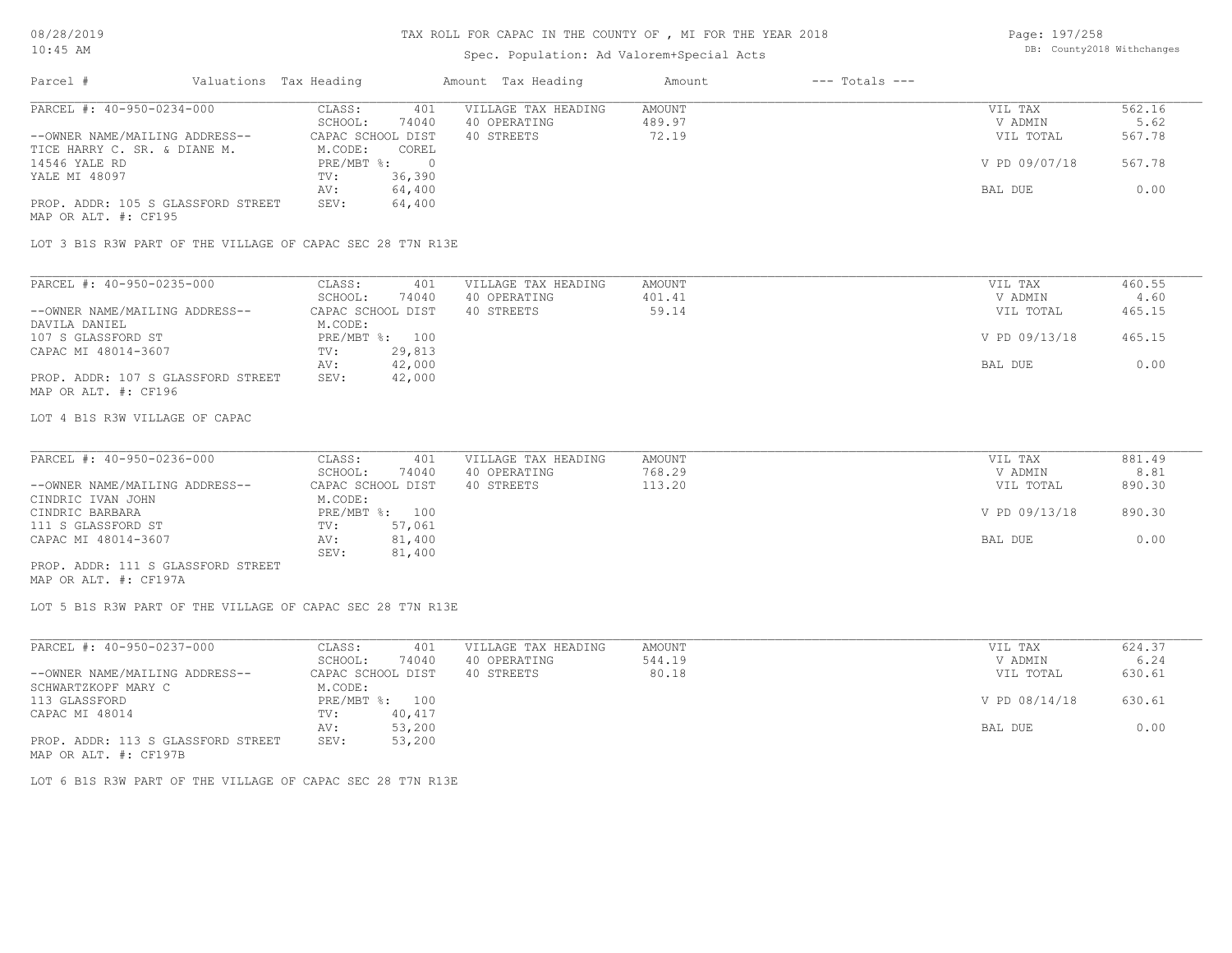# TAX ROLL FOR CAPAC IN THE COUNTY OF , MI FOR THE YEAR 2018

#### Spec. Population: Ad Valorem+Special Acts

Page: 198/258 DB: County2018 Withchanges

| Parcel #                                                     | Valuations Tax Heading |       | Amount Tax Heading  | Amount | $---$ Totals $---$ |           |      |
|--------------------------------------------------------------|------------------------|-------|---------------------|--------|--------------------|-----------|------|
| PARCEL #: 40-950-0238-000                                    | CLASS:                 | 201   | VILLAGE TAX HEADING | AMOUNT |                    | VIL TAX   | 0.00 |
|                                                              | SCHOOL:                | 74040 | 40 OPERATING        | 0.00   |                    | V ADMIN   | 0.00 |
| --OWNER NAME/MAILING ADDRESS--                               | CAPAC SCHOOL DIST      |       | 40 STREETS          | 0.00   |                    | VIL TOTAL | 0.00 |
| CAPAC LIONS CLUB                                             | M.CODE:                |       |                     |        |                    |           |      |
| 315 W MEIER ST                                               | PRE/MBT %:             |       |                     |        |                    | BAL DUE   | 0.00 |
| CAPAC MI 48014                                               | TV:                    |       |                     |        |                    |           |      |
|                                                              | AV:                    |       |                     |        |                    |           |      |
| PROP. ADDR: 315 W MEIER ST<br>$MAD$ $CD$ $ATH$ $H$ , $CD100$ | SEV:                   |       |                     |        |                    |           |      |

MAP OR ALT. #: CF198

28 T7N R13E LOT 7 & S 25 FT OF LOT 8 INCL ALLEY TO E B1S R3W PART OF THE VILLAGE OF CAPAC SEC

| PARCEL #: 40-950-0239-000      | CLASS:     | 401               | VILLAGE TAX HEADING | AMOUNT | VIL TAX       | 690.68 |
|--------------------------------|------------|-------------------|---------------------|--------|---------------|--------|
|                                | SCHOOL:    | 74040             | 40 OPERATING        | 601.98 | V ADMIN       | 6.90   |
| --OWNER NAME/MAILING ADDRESS-- |            | CAPAC SCHOOL DIST | 40 STREETS          | 88.70  | VIL TOTAL     | 697.58 |
| VIELHABER RICHARD A            | M.CODE:    |                   |                     |        |               |        |
| 108 S MATTESON ST              | PRE/MBT %: | 100               |                     |        | V PD 09/14/18 | 697.58 |
| Capac MI 48014                 | TV:        | 44,709            |                     |        |               |        |
|                                | AV:        | 50,300            |                     |        | BAL DUE       | 0.00   |
| PROP. ADDR: 108 S MATTESON ST  | SEV:       | 50,300            |                     |        |               |        |
| MAP OR ALT. #: CF199           |            |                   |                     |        |               |        |

N50 FT OF LOT 8 B1S R3W VILLAGE OF CAPAC

| PARCEL #: 40-950-0240-000      | CLASS:<br>401     | VILLAGE TAX HEADING | AMOUNT | VIL TAX       | 400.56 |
|--------------------------------|-------------------|---------------------|--------|---------------|--------|
|                                | 74040<br>SCHOOL:  | 40 OPERATING        | 349.12 | V ADMIN       | 4.00   |
| --OWNER NAME/MAILING ADDRESS-- | CAPAC SCHOOL DIST | 40 STREETS          | 51.44  | VIL TOTAL     | 404.56 |
| DOMINGUEZ MANUEL               | M.CODE:<br>SETER  |                     |        |               |        |
| 106 S MATTESON ST              | PRE/MBT %: 100    |                     |        | V PD 09/10/18 | 404.56 |
| CAPAC MI 48014                 | 25,929<br>TV:     |                     |        |               |        |
|                                | 34,300<br>AV:     |                     |        | BAL DUE       | 0.00   |
| PROP. ADDR: 106 S MATTESON ST  | 34,300<br>SEV:    |                     |        |               |        |
|                                |                   |                     |        |               |        |

MAP OR ALT. #: CF200

S50 FT OF LOT 9 B1S R3W VILLAGE OF CAPAC

| PARCEL #: 40-950-0241-000      | CLASS:<br>401     | VILLAGE TAX HEADING | AMOUNT | VIL TAX       | 285.39 |
|--------------------------------|-------------------|---------------------|--------|---------------|--------|
|                                | 74040<br>SCHOOL:  | 40 OPERATING        | 248.74 | V ADMIN       | 2.85   |
| --OWNER NAME/MAILING ADDRESS-- | CAPAC SCHOOL DIST | 40 STREETS          | 36.65  | VIL TOTAL     | 288.24 |
| KEGLER JEFFREY J               | 00LSB<br>M.CODE:  |                     |        |               |        |
| 15665 IMLAY CITY RD            | PRE/MBT %:        |                     |        | V PD 08/09/18 | 288.24 |
| CAPAC MI 48014-3700            | 18,474<br>TV:     |                     |        |               |        |
|                                | 26,700<br>AV:     |                     |        | BAL DUE       | 0.00   |
| PROP. ADDR: 104 S MATTESON ST  | 26,700<br>SEV:    |                     |        |               |        |
| MAP OR ALT. #: CF201           |                   |                     |        |               |        |

 PART OF THE VILLAGE OF CAPAC SEC 28 T7N R13E N1/3 OF LOT 9 & S 1/3 OF LOT 10 B1S R3W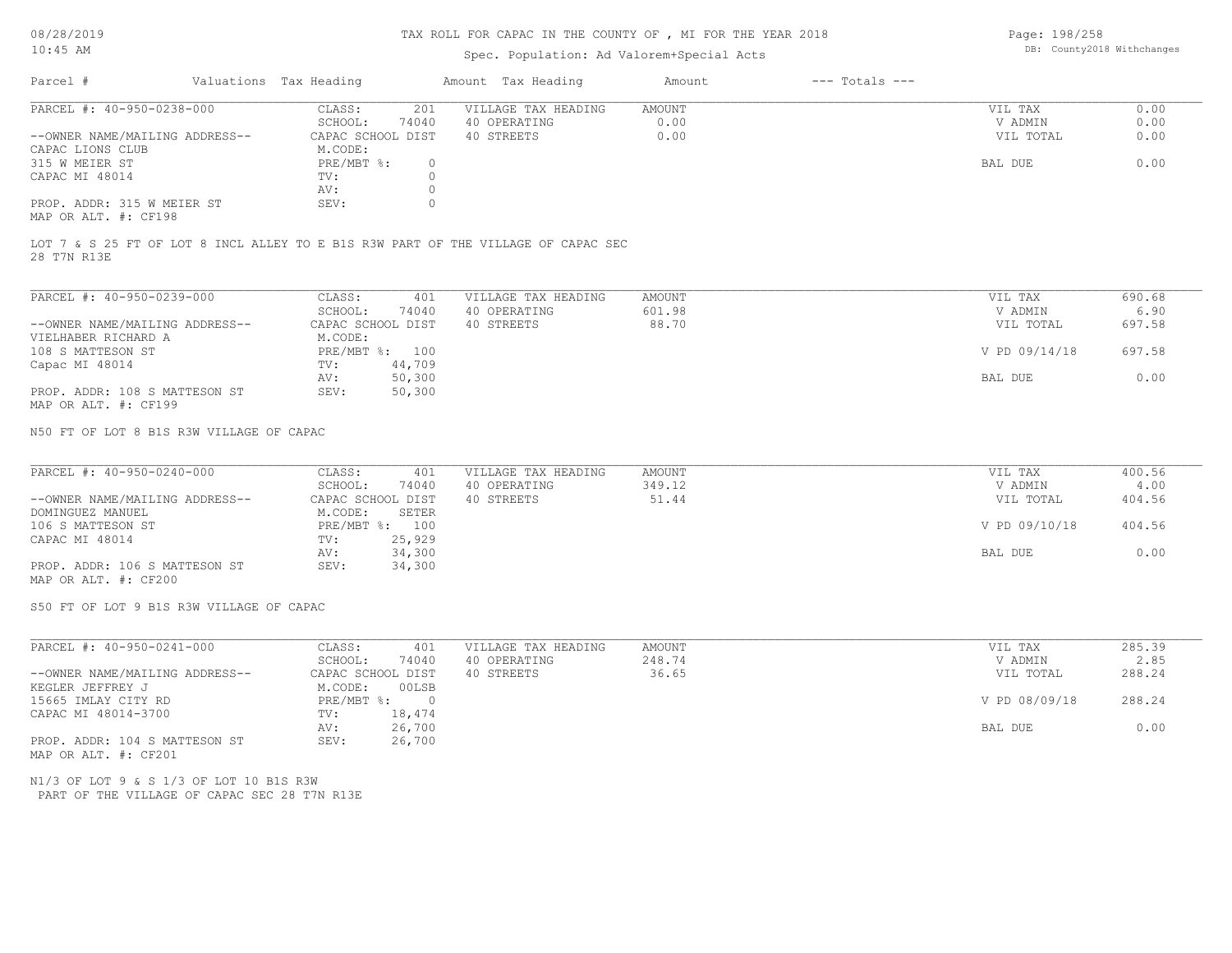# Spec. Population: Ad Valorem+Special Acts

Page: 199/258 DB: County2018 Withchanges

| Parcel #                       | Valuations Tax Heading |        | Amount Tax Heading  | Amount | $---$ Totals $---$ |               |        |
|--------------------------------|------------------------|--------|---------------------|--------|--------------------|---------------|--------|
| PARCEL #: 40-950-0242-000      | CLASS:                 | 401    | VILLAGE TAX HEADING | AMOUNT |                    | VIL TAX       | 313.03 |
|                                | SCHOOL:                | 74040  | 40 OPERATING        | 272.83 |                    | V ADMIN       | 3.13   |
| --OWNER NAME/MAILING ADDRESS-- | CAPAC SCHOOL DIST      |        | 40 STREETS          | 40.20  |                    | VIL TOTAL     | 316.16 |
| SELECT LLC                     | M.CODE:                |        |                     |        |                    |               |        |
| KEGLER JEFF                    | $PRE/MBT$ %:           |        |                     |        |                    | V PD 08/27/18 | 316.16 |
| 15665 IMLAY CITY RD            | TV:                    | 20,263 |                     |        |                    |               |        |
| CAPAC MI 48014                 | AV:                    | 34,400 |                     |        |                    | BAL DUE       | 0.00   |
|                                | SEV:                   | 34,400 |                     |        |                    |               |        |
| PROP. ADDR: 102 S MATTESON ST  |                        |        |                     |        |                    |               |        |

MAP OR ALT. #: CF202

N50 FT OF LOT 10 B1S R3W PART OF THE VILLAGE OF CAPAC

| PARCEL #: 40-950-0243-000      | CLASS:            | 401    | VILLAGE TAX HEADING | AMOUNT | VIL TAX       | 415.19 |
|--------------------------------|-------------------|--------|---------------------|--------|---------------|--------|
|                                | SCHOOL:           | 74040  | 40 OPERATING        | 361.87 | V ADMIN       | 4.15   |
| --OWNER NAME/MAILING ADDRESS-- | CAPAC SCHOOL DIST |        | 40 STREETS          | 53.32  | VIL TOTAL     | 419.34 |
| JONES LAURA                    | M.CODE:           | COREL  |                     |        |               |        |
| 304 W MILL ST                  | $PRE/MBT$ %:      | 100    |                     |        | V PD 09/07/18 | 419.34 |
| CAPAC MI 48014                 | TV:               | 26,876 |                     |        |               |        |
|                                | AV:               | 37,000 |                     |        | BAL DUE       | 0.00   |
| PROP. ADDR: 304 W MILL ST      | SEV:              | 37,000 |                     |        |               |        |
| $\frac{1}{2}$                  |                   |        |                     |        |               |        |

MAP OR ALT. #: CF203

E50 FT LOT 11 B1S R3W PART OF THE VILLAGE OF CAPAC SEC 28 T7N R13E

| PARCEL #: 40-950-0244-000      | CLASS:<br>401     | VILLAGE TAX HEADING | AMOUNT | VIL TAX       | 429.75 |
|--------------------------------|-------------------|---------------------|--------|---------------|--------|
|                                | 74040<br>SCHOOL:  | 40 OPERATING        | 374.56 | V ADMIN       | 4.29   |
| --OWNER NAME/MAILING ADDRESS-- | CAPAC SCHOOL DIST | 40 STREETS          | 55.19  | VIL TOTAL     | 434.04 |
| HEDLUND JAMES/RACHEL           | M.CODE:           |                     |        |               |        |
| 306 W MILL ST                  | PRE/MBT %: 100    |                     |        | V PD 09/10/18 | 434.04 |
| CAPAC MI 48014-3026            | 27,819<br>TV:     |                     |        |               |        |
|                                | 38,400<br>AV:     |                     |        | BAL DUE       | 0.00   |
| PROP. ADDR: 306 W MILL ST      | 38,400<br>SEV:    |                     |        |               |        |
|                                |                   |                     |        |               |        |

MAP OR ALT. #: CF204

T7N R13E W25 FT OF LOT 11 & E 25 FT OF LOT 12 B1S R3W PART OF THE VILLAGE OF CAPAC SEC 28

| PARCEL #: 40-950-0245-000                         | CLASS:       | 401               | VILLAGE TAX HEADING | AMOUNT | VIL TAX       | 426.49 |
|---------------------------------------------------|--------------|-------------------|---------------------|--------|---------------|--------|
|                                                   | SCHOOL:      | 74040             | 40 OPERATING        | 371.72 | V ADMIN       | 4.26   |
| --OWNER NAME/MAILING ADDRESS--                    |              | CAPAC SCHOOL DIST | 40 STREETS          | 54.77  | VIL TOTAL     | 430.75 |
| CARRENO JOSE                                      | M.CODE:      | MCOOP             |                     |        |               |        |
| 308 W MILL ST                                     | $PRE/MBT$ %: | 100               |                     |        | V PD 09/13/18 | 430.75 |
| CAPAC MI 48014-3026                               | TV:          | 27,608            |                     |        |               |        |
|                                                   | AV:          | 38,000            |                     |        | BAL DUE       | 0.00   |
| PROP. ADDR: 308 W MILL ST<br>MAD OD ATHL 4. CHOOL | SEV:         | 38,000            |                     |        |               |        |

MAP OR ALT. #: CF205

W50 FT OF LOT 12 B1S R3W PART OF THE VILLAGE OF CAPAC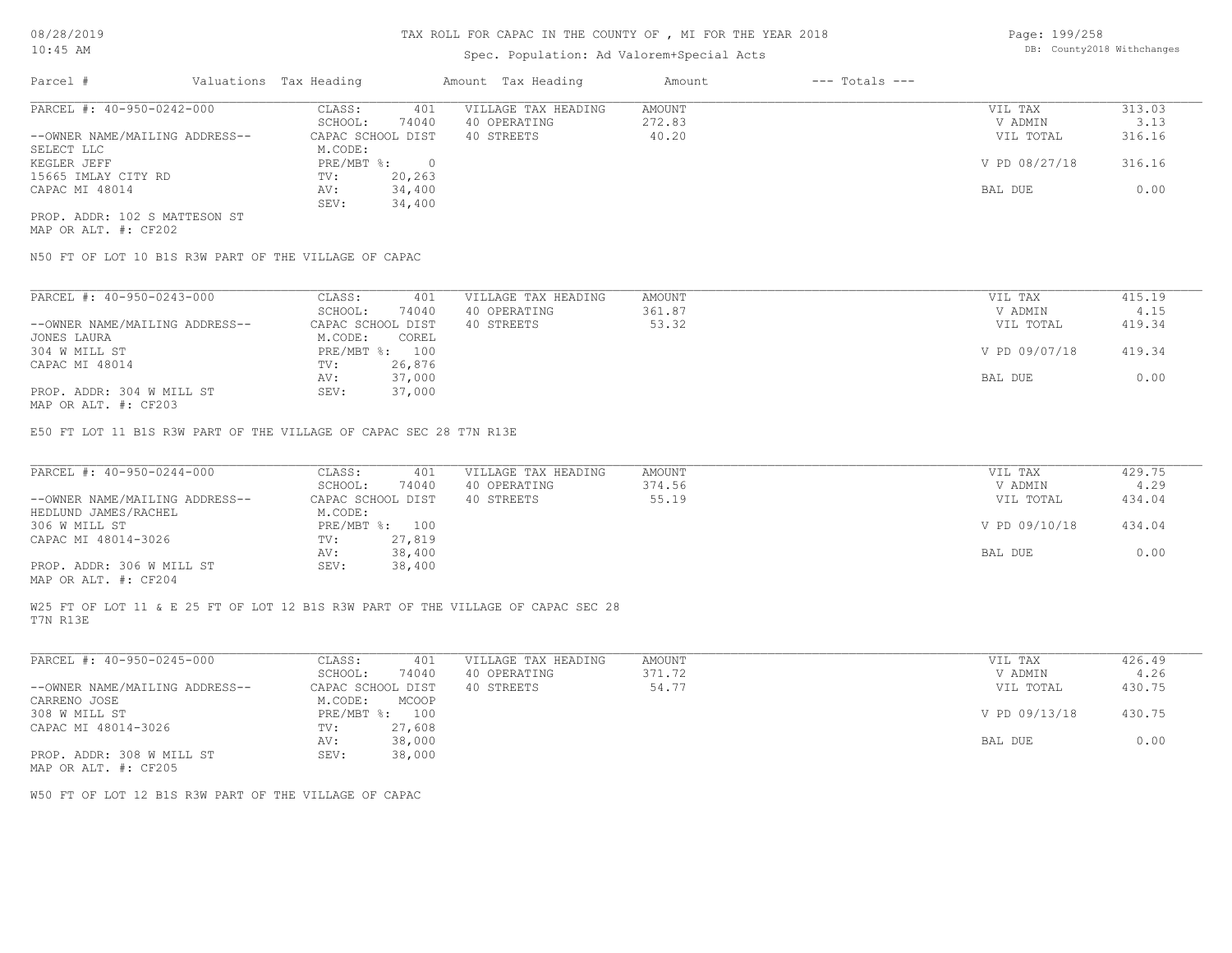### Spec. Population: Ad Valorem+Special Acts

Page: 200/258 DB: County2018 Withchanges

| Parcel #                       | Valuations Tax Heading |        | Amount Tax Heading  | Amount | $---$ Totals $---$ |               |        |
|--------------------------------|------------------------|--------|---------------------|--------|--------------------|---------------|--------|
| PARCEL #: 40-950-0246-000      | CLASS:                 | 401    | VILLAGE TAX HEADING | AMOUNT |                    | VIL TAX       | 575.03 |
|                                | SCHOOL:                | 74040  | 40 OPERATING        | 501.18 |                    | V ADMIN       | 5.75   |
| --OWNER NAME/MAILING ADDRESS-- | CAPAC SCHOOL DIST      |        | 40 STREETS          | 73.85  |                    | VIL TOTAL     | 580.78 |
| BERGEN DORTHY                  | M.CODE:                | COREL  |                     |        |                    |               |        |
| 203 S MAIN ST                  | PRE/MBT %: 100         |        |                     |        |                    | V PD 09/07/18 | 580.78 |
| CAPAC MI 48014-3717            | TV:                    | 37,223 |                     |        |                    |               |        |
|                                | AV:                    | 53,200 |                     |        |                    | BAL DUE       | 0.00   |
| PROP. ADDR: 203 S MAIN         | SEV:                   | 53,200 |                     |        |                    |               |        |
| MAP OR ALT. #: CF206           |                        |        |                     |        |                    |               |        |

LOT 1 B2S R1W PART OF THE VILLAGE OF CAPAC SEC 28 T7N R13E

| PARCEL #: 40-950-0247-000      | CLASS:<br>401     | VILLAGE TAX HEADING | AMOUNT | VIL TAX       | 541.11 |
|--------------------------------|-------------------|---------------------|--------|---------------|--------|
|                                | 74040<br>SCHOOL:  | 40 OPERATING        | 471.62 | V ADMIN       | 5.41   |
| --OWNER NAME/MAILING ADDRESS-- | CAPAC SCHOOL DIST | 40 STREETS          | 69.49  | VIL TOTAL     | 546.52 |
| REMENAP JODI ELIZABETH         | 00LSB<br>M.CODE:  |                     |        |               |        |
| 205 S MAIN ST                  | PRE/MBT %: 100    |                     |        | V PD 08/23/18 | 546.52 |
| CAPAC MI 48014-3717            | 35,027<br>TV:     |                     |        |               |        |
|                                | 43,400<br>AV:     |                     |        | BAL DUE       | 0.00   |
| PROP. ADDR: 205 S MAIN         | 43,400<br>SEV:    |                     |        |               |        |
|                                |                   |                     |        |               |        |

MAP OR ALT. #: CF207A

LOT 2 B2S R1W PART OF THE VILLAGE OF CAPAC SEC 28 T7N R13E

| PARCEL #: 40-950-0248-000      | CLASS:<br>401     | VILLAGE TAX HEADING | AMOUNT | VIL TAX       | 627.73 |
|--------------------------------|-------------------|---------------------|--------|---------------|--------|
|                                | 74040<br>SCHOOL:  | 40 OPERATING        | 547.12 | V ADMIN       | 6.27   |
| --OWNER NAME/MAILING ADDRESS-- | CAPAC SCHOOL DIST | 40 STREETS          | 80.61  | VIL TOTAL     | 634.00 |
| VAN SICE DOUGLAS/WENDY         | M.CODE:           |                     |        |               |        |
| 207 S MAIN ST                  | PRE/MBT %: 100    |                     |        | V PD 10/03/18 | 634.00 |
| CAPAC MI 48014-3717            | 40,635<br>TV:     |                     |        |               |        |
|                                | 56,500<br>AV:     |                     |        | BAL DUE       | 0.00   |
| PROP. ADDR: 207 S MAIN         | 56,500<br>SEV:    |                     |        |               |        |
| MAP OR ALT. #: CF207B          |                   |                     |        |               |        |

LOT 3 B2S R1W PART OF THE VILLAGE OF CAPAC SEC 28 T7N R13E

| PARCEL #: 40-950-0249-000      | CLASS:     | 401               | VILLAGE TAX HEADING | AMOUNT | VIL TAX       | 343.78 |
|--------------------------------|------------|-------------------|---------------------|--------|---------------|--------|
|                                | SCHOOL:    | 74040             | 40 OPERATING        | 299.63 | V ADMIN       | 3.43   |
| --OWNER NAME/MAILING ADDRESS-- |            | CAPAC SCHOOL DIST | 40 STREETS          | 44.15  | VIL TOTAL     | 347.21 |
| MIKE PIRRONE PRODUCE, INC.     | M.CODE:    |                   |                     |        |               |        |
| P.O. BOX 100                   | PRE/MBT %: |                   |                     |        | V PD 09/06/18 | 347.21 |
| CAPAC MI 48014                 | TV:        | 22,254            |                     |        |               |        |
|                                | AV:        | 32,800            |                     |        | BAL DUE       | 0.00   |
| PROP. ADDR: 209 S MAIN         | SEV:       | 32,800            |                     |        |               |        |
| MAP OR ALT. #: CF208           |            |                   |                     |        |               |        |

LOT 4 B2S R1W PART OF THE VILLAGE OF CAPAC SEC 28 T7N R13E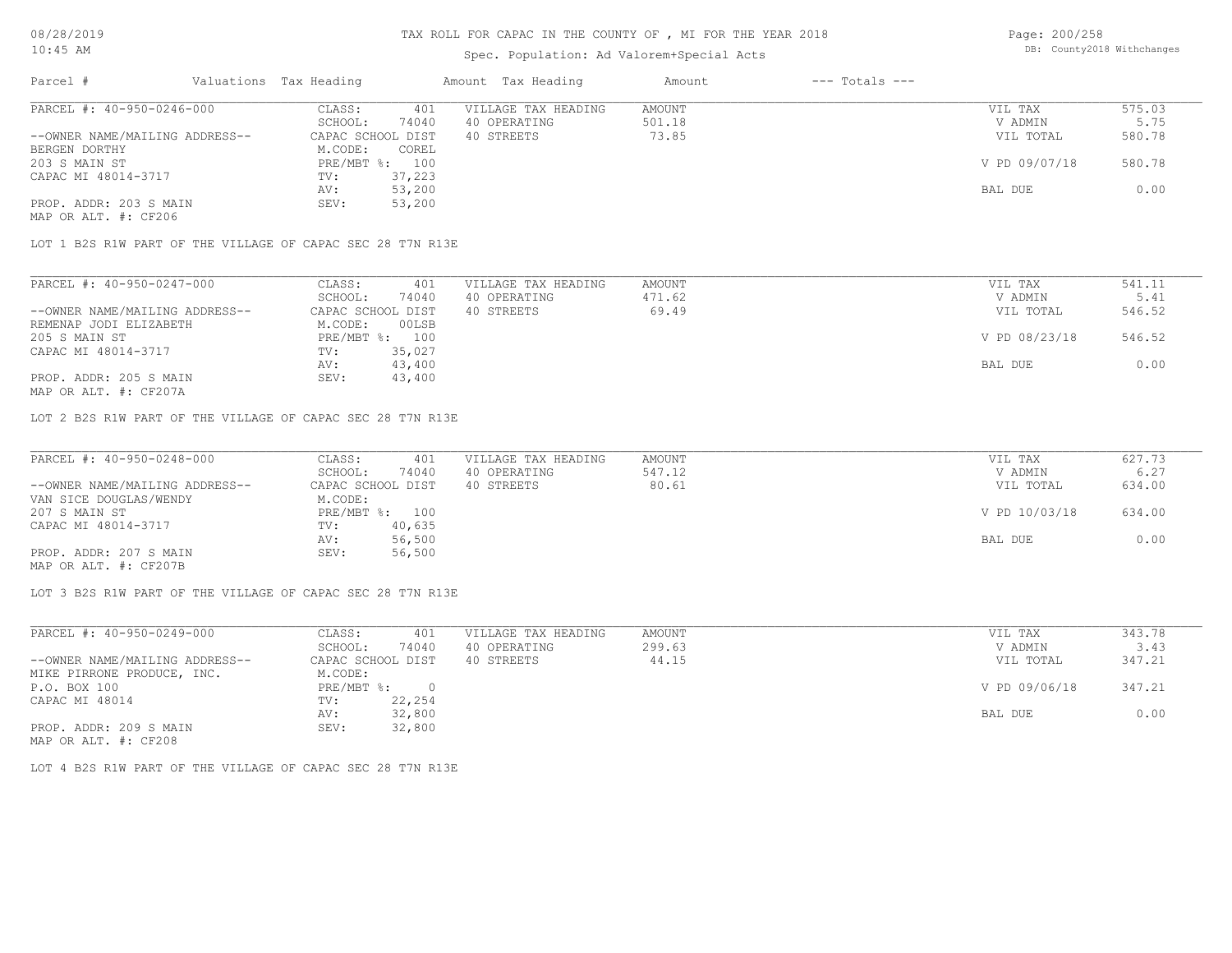# TAX ROLL FOR CAPAC IN THE COUNTY OF , MI FOR THE YEAR 2018

# Spec. Population: Ad Valorem+Special Acts

| Page: 201/258 |                            |
|---------------|----------------------------|
|               | DB: County2018 Withchanges |

| Parcel #                                                    | Valuations Tax Heading                                 | Amount Tax Heading                                                               | Amount                           | $---$ Totals $---$ |                                 |                          |
|-------------------------------------------------------------|--------------------------------------------------------|----------------------------------------------------------------------------------|----------------------------------|--------------------|---------------------------------|--------------------------|
| PARCEL #: 40-950-0250-000<br>--OWNER NAME/MAILING ADDRESS-- | CLASS:<br>401<br>SCHOOL:<br>74040<br>CAPAC SCHOOL DIST | VILLAGE TAX HEADING<br>40 OPERATING<br>40 STREETS                                | <b>AMOUNT</b><br>422.17<br>62.20 |                    | VIL TAX<br>V ADMIN<br>VIL TOTAL | 484.37<br>4.84<br>489.21 |
| ELLIOTT RAYMOND/PHYLLIS<br>107 RAILROAD ST                  | M.CODE:<br>PRE/MBT %: 100                              |                                                                                  |                                  |                    | V PD 08/09/18                   | 489.21                   |
| CAPAC MI 48014-3622                                         | 31,355<br>TV:<br>45,100<br>AV:                         |                                                                                  |                                  |                    | BAL DUE                         | 0.00                     |
| PROP. ADDR: 107 RAILROAD ST<br>MAP OR ALT. #: CF209         | SEV:<br>45,100                                         |                                                                                  |                                  |                    |                                 |                          |
| CAPAC SEC 28 T7N R13E                                       |                                                        | E1/2 OF LOTS 5 & 6 ALSO S 1/3 OF E 1/2 OF LOT 7 B2S R1W PART OF THE VILLAGE OF   |                                  |                    |                                 |                          |
| PARCEL #: 40-950-0251-000                                   | CLASS:<br>401                                          | VILLAGE TAX HEADING                                                              | <b>AMOUNT</b>                    |                    | VIL TAX                         | 528.68                   |
| --OWNER NAME/MAILING ADDRESS--                              | SCHOOL:<br>74040<br>CAPAC SCHOOL DIST                  | 40 OPERATING<br>40 STREETS                                                       | 460.79<br>67.89                  |                    | V ADMIN<br>VIL TOTAL            | 5.28<br>533.96           |
| KUENZEL WANDA J                                             | M.CODE:                                                |                                                                                  |                                  |                    |                                 |                          |
| 109 RAILROAD STEEET<br>CAPAC MI 48014                       | PRE/MBT %: 100<br>34,223<br>TV:                        |                                                                                  |                                  |                    | BAL DUE                         | 533.96                   |
|                                                             | 50,300<br>AV:                                          |                                                                                  |                                  |                    |                                 |                          |
| PROP. ADDR: 109 RAILROAD ST<br>MAP OR ALT. #: CF210         | SEV:<br>50,300                                         |                                                                                  |                                  |                    |                                 |                          |
| CAPAC SEC 28 T7N R13E                                       |                                                        | W1/2 OF LOTS 5 & 6, ALSO W 1/2 OF S 1/3 OF LOT 7 B2S R1W PART OF THE VILLAGE OF  |                                  |                    |                                 |                          |
| PARCEL #: 40-950-0252-000                                   | CLASS:<br>401                                          | VILLAGE TAX HEADING                                                              | <b>AMOUNT</b>                    |                    | VIL TAX                         | 658.85                   |
|                                                             | SCHOOL:<br>74040                                       | 40 OPERATING                                                                     | 574.24                           |                    | V ADMIN                         | 6.58                     |
| --OWNER NAME/MAILING ADDRESS--<br>MORSE CHRISTOPHER         | CAPAC SCHOOL DIST<br>M.CODE:<br>COREL                  | 40 STREETS                                                                       | 84.61                            |                    | VIL TOTAL                       | 665.43                   |
| MORSE THERESE                                               | PRE/MBT %: 100                                         |                                                                                  |                                  |                    | V PD 09/07/18                   | 665.43                   |
| 106 W MEIER AVE<br>CAPAC MI 48014-3612                      | TV:<br>42,649<br>47,800<br>AV:                         |                                                                                  |                                  |                    | BAL DUE                         | 0.00                     |
|                                                             | SEV:<br>47,800                                         |                                                                                  |                                  |                    |                                 |                          |
| PROP. ADDR: 106 W MEIER ST<br>MAP OR ALT. #: CF211          |                                                        |                                                                                  |                                  |                    |                                 |                          |
| SEC 28 T7N R13E                                             |                                                        | E1/2 OF LOT 8, ALSO E 1/2 OF N 2/3 OF LOT 7 B2S R1W PART OF THE VILLAGE OF CAPAC |                                  |                    |                                 |                          |
| PARCEL #: 40-950-0253-000                                   | CLASS:<br>401                                          | VILLAGE TAX HEADING                                                              | <b>AMOUNT</b>                    |                    | VIL TAX                         | 415.14                   |
|                                                             | SCHOOL:<br>74040                                       | 40 OPERATING                                                                     | 361.83                           |                    | V ADMIN                         | 4.15                     |
| --OWNER NAME/MAILING ADDRESS--<br>HOFERT WARREN             | CAPAC SCHOOL DIST<br>M.CODE:                           | 40 STREETS                                                                       | 53.31                            |                    | VIL TOTAL                       | 419.29                   |
| HOFERT PATRICIA                                             | $PRE/MBT$ %:<br>$\overline{0}$                         |                                                                                  |                                  |                    | V PD 09/06/18                   | 419.29                   |
| 4025 MARTIN RD<br>CAPAC, MI 48014                           | TV:<br>26,873<br>37,300<br>AV:<br>SEV:<br>37,300       |                                                                                  |                                  |                    | BAL DUE                         | 0.00                     |
| PROP. ADDR: 108 W MEIER ST<br>MAP OR ALT. #: CF212          |                                                        |                                                                                  |                                  |                    |                                 |                          |
| SEC 28 T7N R13E                                             |                                                        | W1/2 OF LOT 8, ALSO W 1/2 OF N 2/3 OF LOT 7 B2S R1W PART OF THE VILLAGE OF CAPAC |                                  |                    |                                 |                          |
|                                                             |                                                        |                                                                                  |                                  |                    |                                 |                          |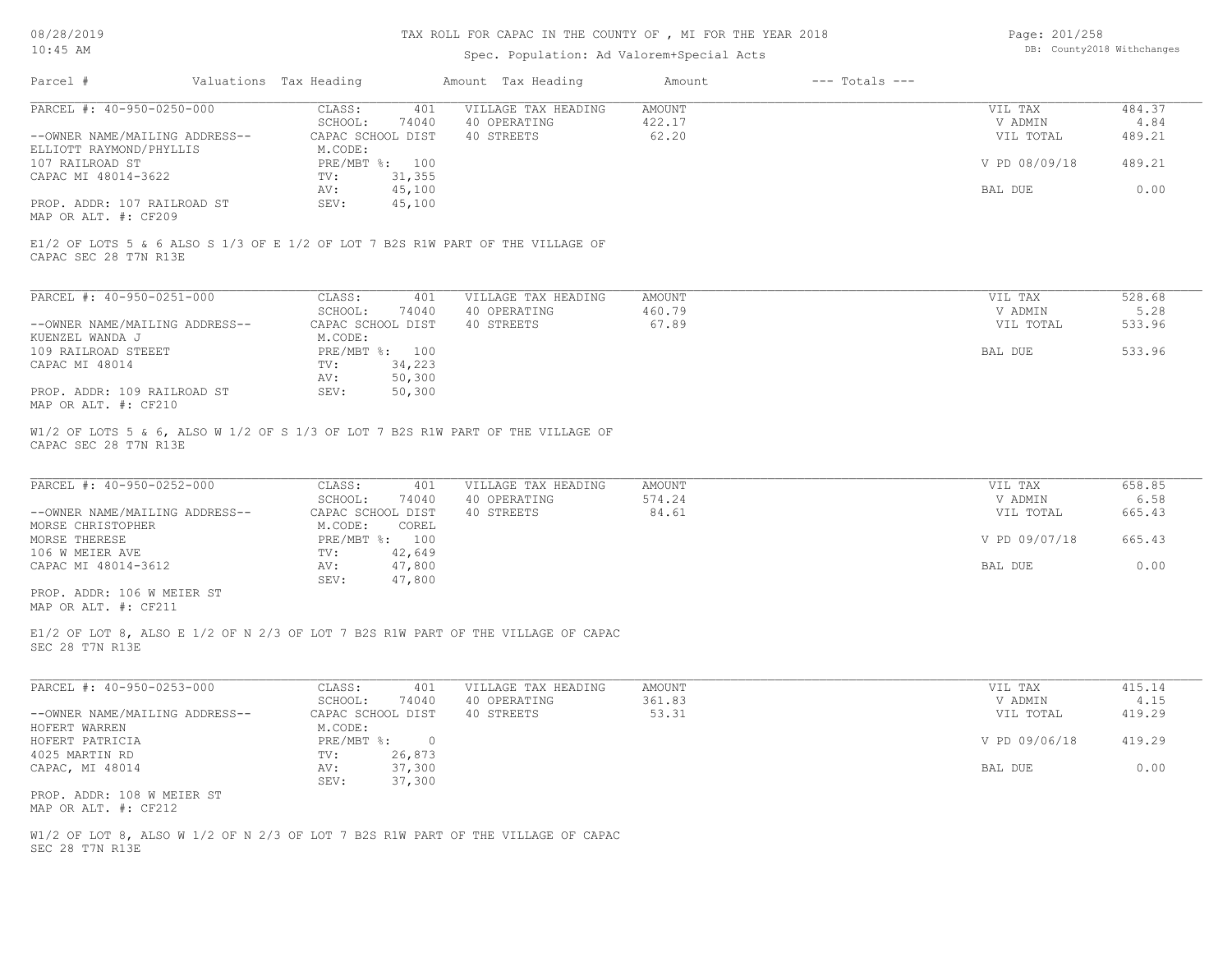# TAX ROLL FOR CAPAC IN THE COUNTY OF , MI FOR THE YEAR 2018

# Spec. Population: Ad Valorem+Special Acts

Page: 202/258 DB: County2018 Withchanges

| Parcel #                       | Valuations Tax Heading |        | Amount Tax Heading  | Amount | $---$ Totals $---$ |               |        |
|--------------------------------|------------------------|--------|---------------------|--------|--------------------|---------------|--------|
| PARCEL #: 40-950-0254-000      | CLASS:                 | 401    | VILLAGE TAX HEADING | AMOUNT |                    | VIL TAX       | 288.32 |
|                                | SCHOOL:                | 74040  | 40 OPERATING        | 251.30 |                    | V ADMIN       | 2.88   |
| --OWNER NAME/MAILING ADDRESS-- | CAPAC SCHOOL DIST      |        | 40 STREETS          | 37.02  |                    | VIL TOTAL     | 291.20 |
| HOOVER JAMES A / JANE L        | M.CODE:                |        |                     |        |                    |               |        |
| 5997 STERLING RD               | $PRE/MBT$ %:           |        |                     |        |                    | V PD 09/13/18 | 291.20 |
| CAPAC MI 48014                 | TV:                    | 18,664 |                     |        |                    |               |        |
|                                | AV:                    | 28,000 |                     |        |                    | BAL DUE       | 0.00   |
| PROP. ADDR: 202 W MEIER ST     | SEV:                   | 28,000 |                     |        |                    |               |        |
|                                |                        |        |                     |        |                    |               |        |

MAP OR ALT. #: CF213A

LOT 1 EXC E 85 FT B2S R2W PART OF THE VILLAGE OF CAPAC SEC 28 T7N R13E

| PARCEL #: 40-950-0255-000      | CLASS:<br>401     | VILLAGE TAX HEADING | AMOUNT | VIL TAX       | 408.60 |
|--------------------------------|-------------------|---------------------|--------|---------------|--------|
|                                | 74040<br>SCHOOL:  | 40 OPERATING        | 356.13 | V ADMIN       | 4.08   |
| --OWNER NAME/MAILING ADDRESS-- | CAPAC SCHOOL DIST | 40 STREETS          | 52.47  | VIL TOTAL     | 412.68 |
| CUTINO JOSEPH R TRUST          | M.CODE:           |                     |        |               |        |
| CUTINO MARLENE A TRUST         | PRE/MBT %:        |                     |        | V PD 09/06/18 | 412.68 |
| 5346 BURTON RD.                | 26,450<br>TV:     |                     |        |               |        |
| CAPAC MI 48014                 | 37,600<br>AV:     |                     |        | BAL DUE       | 0.00   |
|                                | 37,600<br>SEV:    |                     |        |               |        |
| PROP. ADDR: 203 S NEEPER ST    |                   |                     |        |               |        |

MAP OR ALT. #: CF213B

E85 FT OF LOT 1 B2S R2W PART OF THE VILLAGE OF CAPAC

| PARCEL #: 40-950-0256-000      | CLASS:<br>401     | VILLAGE TAX HEADING | AMOUNT | VIL TAX       | 662.32 |
|--------------------------------|-------------------|---------------------|--------|---------------|--------|
|                                | 74040<br>SCHOOL:  | 40 OPERATING        | 577.26 | V ADMIN       | 6.62   |
| --OWNER NAME/MAILING ADDRESS-- | CAPAC SCHOOL DIST | 40 STREETS          | 85.06  | VIL TOTAL     | 668.94 |
| MC NUTT MATTHEW                | 00LSB<br>M.CODE:  |                     |        |               |        |
| 205 S NEEPER ST                | PRE/MBT %:<br>100 |                     |        | V PD 09/07/18 | 668.94 |
| CAPAC MI 48014                 | 42,873<br>TV:     |                     |        |               |        |
|                                | 73,200<br>AV:     |                     |        | BAL DUE       | 0.00   |
| PROP. ADDR: 205 S NEEPER ST    | 73,200<br>SEV:    |                     |        |               |        |
| $1/2 = 0$                      |                   |                     |        |               |        |

MAP OR ALT. #: CF214/215

FRL. LOT 2 B2S R2W PART OF THE VILLAGE OF CAPAC SEC 28 T7N R13E

| PARCEL #: 40-950-0257-000      | 401<br>CLASS:     | VILLAGE TAX HEADING | AMOUNT | VIL TAX   | 421.65 |
|--------------------------------|-------------------|---------------------|--------|-----------|--------|
|                                | 74040<br>SCHOOL:  | 40 OPERATING        | 367.50 | V ADMIN   | 4.21   |
| --OWNER NAME/MAILING ADDRESS-- | CAPAC SCHOOL DIST | 40 STREETS          | 54.15  | VIL TOTAL | 425.86 |
| TRUDO RICHARD & ANGELA         | M.CODE:           |                     |        |           |        |
| 12636 DUNN                     | PRE/MBT %:        |                     |        | BAL DUE   | 425.86 |
| MEMPHIS MI 48041               | 27,294<br>TV:     |                     |        |           |        |
|                                | 36,800<br>AV:     |                     |        |           |        |
| PROP. ADDR: 209 S NEEPER ST    | 36,800<br>SEV:    |                     |        |           |        |
| MAP OR ALT. #: CF216           |                   |                     |        |           |        |

FRL LOT 3 B2S R2W PART OF THE VILLAGE OF CAPAC SEC 28 T7N R13E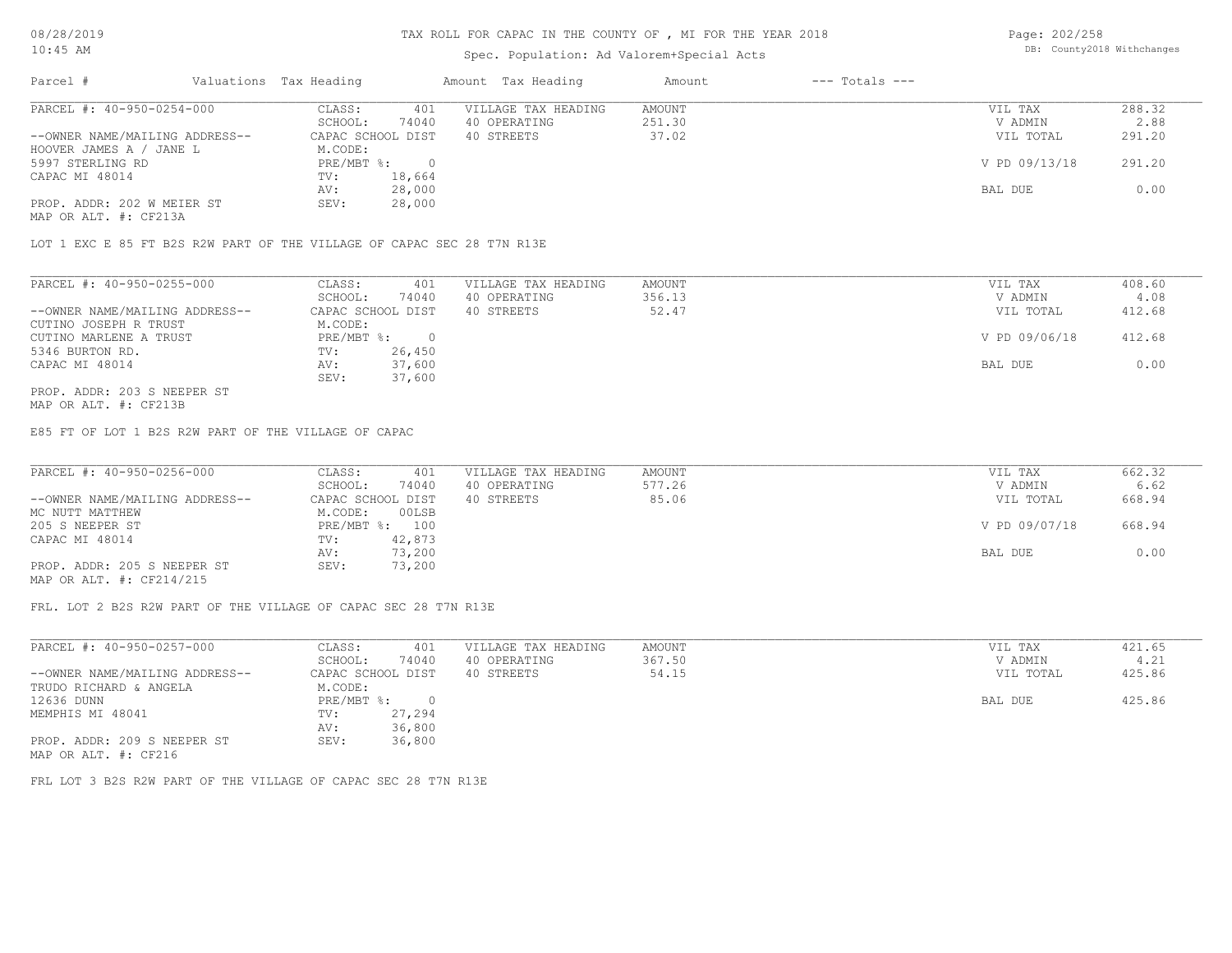### Spec. Population: Ad Valorem+Special Acts

| Page: 203/258 |                            |
|---------------|----------------------------|
|               | DB: County2018 Withchanges |

| Parcel #                           | Valuations Tax Heading |        | Amount Tax Heading  | Amount | $---$ Totals $---$ |               |        |
|------------------------------------|------------------------|--------|---------------------|--------|--------------------|---------------|--------|
| PARCEL #: 40-950-0258-000          | CLASS:                 | 401    | VILLAGE TAX HEADING | AMOUNT |                    | VIL TAX       | 360.00 |
|                                    | SCHOOL:                | 74040  | 40 OPERATING        | 313.77 |                    | V ADMIN       | 3.60   |
| --OWNER NAME/MAILING ADDRESS--     | CAPAC SCHOOL DIST      |        | 40 STREETS          | 46.23  |                    | VIL TOTAL     | 363.60 |
| DEBLOUW HENRY/DEANNA               | M.CODE:                |        |                     |        |                    |               |        |
| 26350 24 MILE RD                   | PRE/MBT %:             |        |                     |        |                    | V PD 07/11/18 | 363.60 |
| CHESTERFIELD MI 48051              | TV:                    | 23,304 |                     |        |                    |               |        |
|                                    | AV:                    | 33,600 |                     |        |                    | BAL DUE       | 0.00   |
| PROP. ADDR: 212 S GLASSFORD STREET | SEV:                   | 33,600 |                     |        |                    |               |        |
| MAP OR ALT. #: CF217A1             |                        |        |                     |        |                    |               |        |

OF CAPAC SEC 28 T7N R13E W85 FT OF FRL. LOT 4 B2S R2W PART OF THE VILLAGE

| PARCEL #: 40-950-0259-000      | CLASS:            | 401            | VILLAGE TAX HEADING | AMOUNT | VIL TAX       | 465.28 |  |
|--------------------------------|-------------------|----------------|---------------------|--------|---------------|--------|--|
|                                | SCHOOL:           | 74040          | 40 OPERATING        | 405.53 | V ADMIN       | 4.65   |  |
| --OWNER NAME/MAILING ADDRESS-- | CAPAC SCHOOL DIST |                | 40 STREETS          | 59.75  | VIL TOTAL     | 469.93 |  |
| BELVEDERE ZACHARY              | M.CODE:           | COREL          |                     |        |               |        |  |
| 207 RAILROAD ST                |                   | PRE/MBT %: 100 |                     |        | V PD 09/07/18 | 469.93 |  |
| CAPAC MI 48014-3623            | TV:               | 30,119         |                     |        |               |        |  |
|                                | AV:               | 30,900         |                     |        | BAL DUE       | 0.00   |  |
| PROP. ADDR: 207 RAILROAD ST    | SEV:              | 30,900         |                     |        |               |        |  |
| 1770 הרכתיה ++ יחזר כה כדוא    |                   |                |                     |        |               |        |  |

MAP OR ALT. #: CF217A2

FRL LOT 4 EXC W 85 FT B2S R2W PART OF THE VILLAGE OF CAPAC SEC 28 T7N R13E

| PARCEL #: 40-950-0260-000               | CLASS:            | VILLAGE TAX HEADING<br>401 | AMOUNT | VIL TAX       | 356.29 |
|-----------------------------------------|-------------------|----------------------------|--------|---------------|--------|
|                                         | 74040<br>SCHOOL:  | 40 OPERATING               | 310.54 | V ADMIN       | 3.56   |
| --OWNER NAME/MAILING ADDRESS--          | CAPAC SCHOOL DIST | 40 STREETS                 | 45.75  | VIL TOTAL     | 359.85 |
| ROSAS MARGARITO JR/ET-AL                | M.CODE:           |                            |        |               |        |
| OROSCO.ROSAS, CADINA, A, Y, R, R ROSAS, | PRE/MBT %: 100    |                            |        | V PD 07/25/18 | 359.85 |
| 202 S GLASSFORD ST                      | 23,064<br>TV:     |                            |        |               |        |
| CAPAC MI 48014-3608                     | 35,700<br>AV:     |                            |        | BAL DUE       | 0.00   |
|                                         | 35,700<br>SEV:    |                            |        |               |        |
| PROP. ADDR: 202 S GLASSFORD STREET      |                   |                            |        |               |        |

MAP OR ALT. #: CF217B

W1/2 OF LOTS 5 & 6 B2S R2W PART OF THE VILLAGE OF CAPAC SEC 28 T7N R13E

| PARCEL #: 40-950-0261-000                                                                                       | CLASS:            | 401    | VILLAGE TAX HEADING | AMOUNT | VIL TAX       | 384.33 |
|-----------------------------------------------------------------------------------------------------------------|-------------------|--------|---------------------|--------|---------------|--------|
|                                                                                                                 | SCHOOL:           | 74040  | 40 OPERATING        | 334.98 | V ADMIN       | 3.84   |
| --OWNER NAME/MAILING ADDRESS--                                                                                  | CAPAC SCHOOL DIST |        | 40 STREETS          | 49.35  | VIL TOTAL     | 388.17 |
| FRANTZ MICHAEL J                                                                                                | M.CODE:           |        |                     |        |               |        |
| 16134 PETZ RD                                                                                                   | PRE/MBT %:        |        |                     |        | V PD 09/13/18 | 388.17 |
| CAPAC MI 48014                                                                                                  | TV:               | 24,879 |                     |        |               |        |
|                                                                                                                 | AV:               | 35,300 |                     |        | BAL DUE       | 0.00   |
| PROP. ADDR: 206 W MEIER ST                                                                                      | SEV:              | 35,300 |                     |        |               |        |
| the contract of the contract of the contract of the contract of the contract of the contract of the contract of |                   |        |                     |        |               |        |

MAP OR ALT. #: CF218

E1/2 OF LOTS 5 & 6 B2S R2W PART OF THE VILLAGE OF CAPAC SEC 28 T7N R13E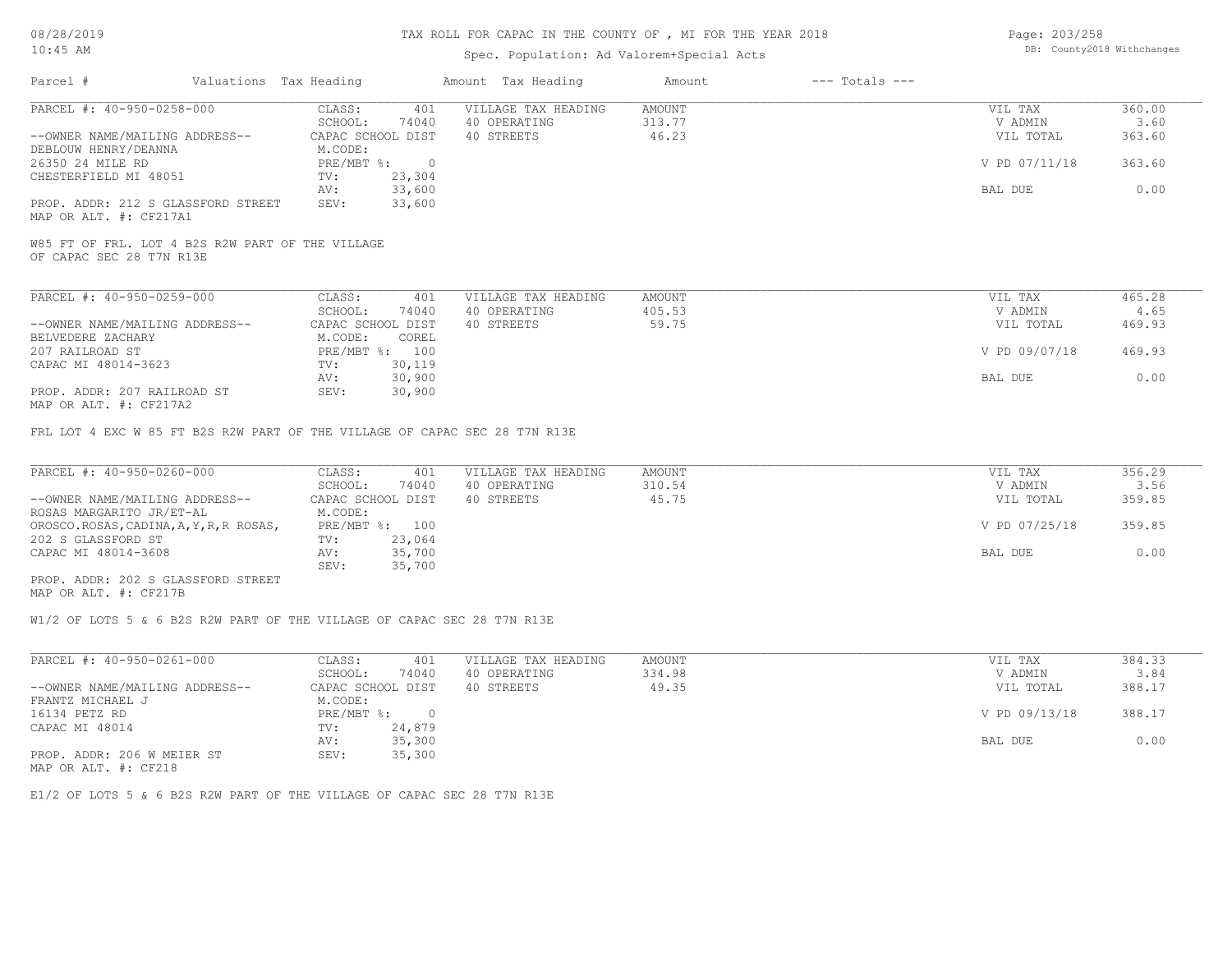#### TAX ROLL FOR CAPAC IN THE COUNTY OF , MI FOR THE YEAR 2018

### Spec. Population: Ad Valorem+Special Acts

Page: 204/258 DB: County2018 Withchanges

| Parcel #                           | Valuations Tax Heading |        | Amount Tax Heading  | Amount | $---$ Totals $---$ |               |        |
|------------------------------------|------------------------|--------|---------------------|--------|--------------------|---------------|--------|
| PARCEL #: 40-950-0262-000          | CLASS:                 | 401    | VILLAGE TAX HEADING | AMOUNT |                    | VIL TAX       | 353.49 |
|                                    | SCHOOL:                | 74040  | 40 OPERATING        | 308.10 |                    | V ADMIN       | 3.53   |
| --OWNER NAME/MAILING ADDRESS--     | CAPAC SCHOOL DIST      |        | 40 STREETS          | 45.39  |                    | VIL TOTAL     | 357.02 |
| HOMETOWN RENTALS, LLC              | M.CODE:                |        |                     |        |                    |               |        |
| P.O. BOX 614                       | $PRE/MBT$ %:           |        |                     |        |                    | V PD 09/13/18 | 357.02 |
| CAPAC MI 48014                     | TV:                    | 22,883 |                     |        |                    |               |        |
|                                    | AV:                    | 29,600 |                     |        |                    | BAL DUE       | 0.00   |
| PROP. ADDR: 203 S GLASSFORD STREET | SEV:                   | 29,600 |                     |        |                    |               |        |
| MAP OR ALT. #: CF219A              |                        |        |                     |        |                    |               |        |

S1/2 OF LOT 1 B2S R3W VILLAGE OF CAPAC

| PARCEL #: 40-950-0263-000      | CLASS:<br>401     | VILLAGE TAX HEADING | AMOUNT | VIL TAX       | 246.48 |
|--------------------------------|-------------------|---------------------|--------|---------------|--------|
|                                | 74040<br>SCHOOL:  | 40 OPERATING        | 214.83 | V ADMIN       | 2.46   |
| --OWNER NAME/MAILING ADDRESS-- | CAPAC SCHOOL DIST | 40 STREETS          | 31.65  | VIL TOTAL     | 248.94 |
| CASCADDAN TARA                 | M.CODE:           |                     |        |               |        |
| 5985 CAPAC RD                  | PRE/MBT %:        |                     |        | V PD 09/14/18 | 248.94 |
| CAPAC MI 48014-1303            | 15,956<br>TV:     |                     |        |               |        |
|                                | 22,900<br>AV:     |                     |        | BAL DUE       | 0.00   |
| PROP. ADDR: 302 W MEIER ST     | 22,900<br>SEV:    |                     |        |               |        |
| MAP OR ALT. #: CF219B          |                   |                     |        |               |        |

N1/2 OF LOT 1 EXC W 60 FT THEREOF B2S R3W VILLAGE OF CAPAC SEC 28 T7N R13E

| PARCEL #: 40-950-0264-000      | CLASS:<br>401     | VILLAGE TAX HEADING | AMOUNT | VIL TAX       | 332.80 |
|--------------------------------|-------------------|---------------------|--------|---------------|--------|
|                                | 74040<br>SCHOOL:  | 40 OPERATING        | 290.06 | V ADMIN       | 3.32   |
| --OWNER NAME/MAILING ADDRESS-- | CAPAC SCHOOL DIST | 40 STREETS          | 42.74  | VIL TOTAL     | 336.12 |
| AGUILAR MIGUEL A               | M.CODE:           |                     |        |               |        |
| 5911 N CAPAC RD                | PRE/MBT %:        |                     |        | V PD 09/13/18 | 336.12 |
| CAPAC MI 48014                 | 21,543<br>TV:     |                     |        |               |        |
|                                | 23,300<br>AV:     |                     |        | BAL DUE       | 0.00   |
| PROP. ADDR: 310 W MEIER ST     | 23,300<br>SEV:    |                     |        |               |        |
| MAP OR ALT. #: CF219C/D        |                   |                     |        |               |        |

W60 FT OF N 1/2 OF LOT 1 B2S R3W VILLAGE OF CAPAC

| PARCEL #: 40-950-0265-000          | CLASS:            | 401    | VILLAGE TAX HEADING | AMOUNT | VIL TAX       | 346.43 |
|------------------------------------|-------------------|--------|---------------------|--------|---------------|--------|
|                                    | SCHOOL:           | 74040  | 40 OPERATING        | 301.94 | V ADMIN       | 3.46   |
| --OWNER NAME/MAILING ADDRESS--     | CAPAC SCHOOL DIST |        | 40 STREETS          | 44.49  | VIL TOTAL     | 349.89 |
| ROSAS MICHAEL/MARGIE               | M.CODE:           |        |                     |        |               |        |
| 205 S GLASSFORD ST                 | $PRE/MBT$ %:      | 100    |                     |        | V PD 08/21/18 | 349.89 |
| CAPAC MI 48014-3609                | TV:               | 22,425 |                     |        |               |        |
|                                    | AV:               | 45,200 |                     |        | BAL DUE       | 0.00   |
| PROP. ADDR: 205 S GLASSFORD STREET | SEV:              | 45,200 |                     |        |               |        |

MAP OR ALT. #: CF220A

LOT 2 B2S R3W VILLAGE OF CAPAC SEC 28 T7N R13E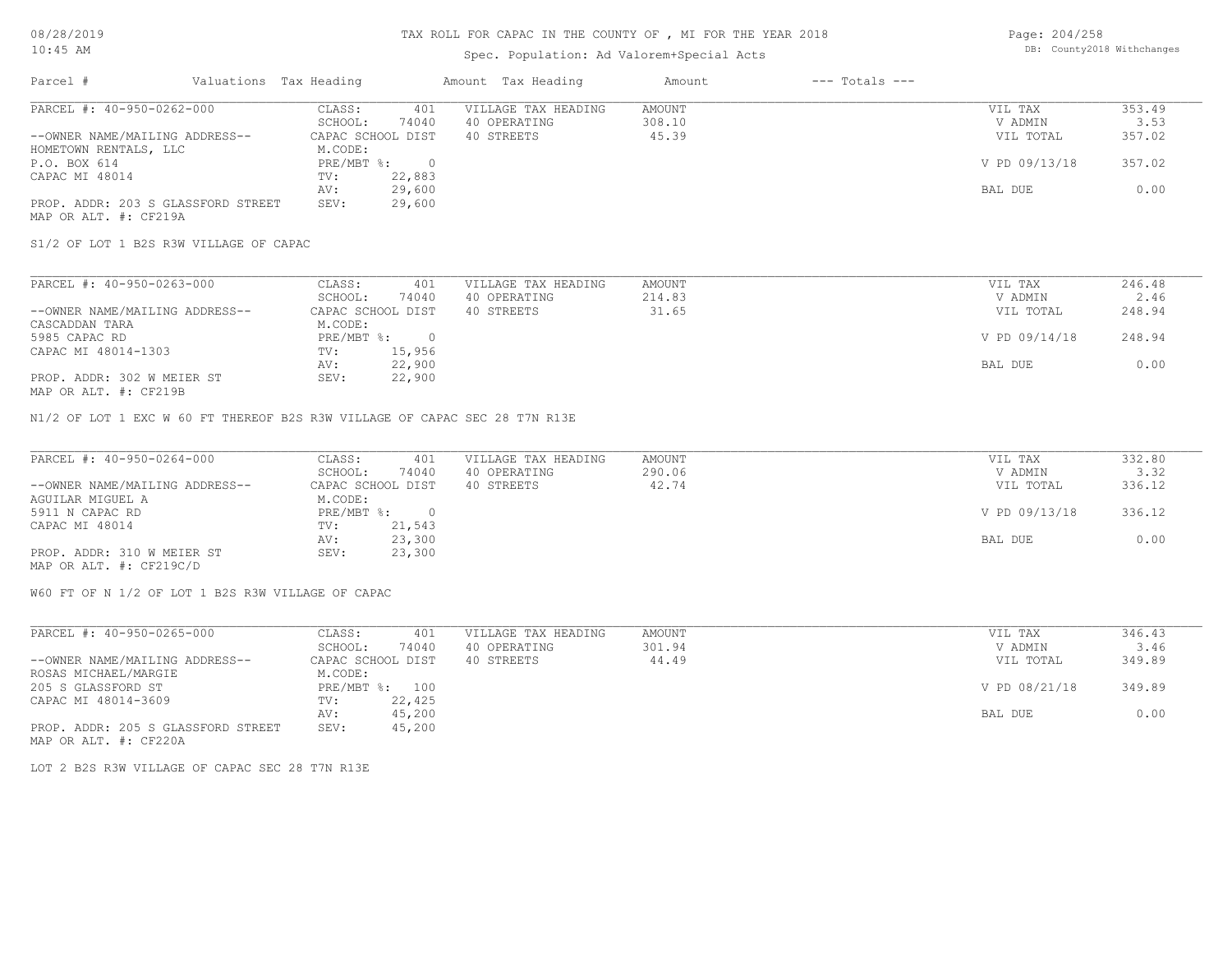#### TAX ROLL FOR CAPAC IN THE COUNTY OF , MI FOR THE YEAR 2018

#### Spec. Population: Ad Valorem+Special Acts

| Page: 205/258 |                            |
|---------------|----------------------------|
|               | DB: County2018 Withchanges |

| Parcel #                           | Valuations Tax Heading |                | Amount Tax Heading  | Amount | $---$ Totals $---$ |               |        |
|------------------------------------|------------------------|----------------|---------------------|--------|--------------------|---------------|--------|
| PARCEL #: 40-950-0266-000          | CLASS:                 | 401            | VILLAGE TAX HEADING | AMOUNT |                    | VIL TAX       | 334.04 |
|                                    | SCHOOL:                | 74040          | 40 OPERATING        | 291.14 |                    | V ADMIN       | 3.34   |
| --OWNER NAME/MAILING ADDRESS--     | CAPAC SCHOOL DIST      |                | 40 STREETS          | 42.90  |                    | VIL TOTAL     | 337.38 |
| MAILLOUX MARYANN                   | M.CODE:                |                |                     |        |                    |               |        |
| 207 S GLASSFORD                    |                        | PRE/MBT %: 100 |                     |        |                    | V PD 09/13/18 | 337.38 |
| CAPAC MI 48014-4305                | TV:                    | 21,623         |                     |        |                    |               |        |
|                                    | AV:                    | 31,600         |                     |        |                    | BAL DUE       | 0.00   |
| PROP. ADDR: 207 S GLASSFORD STREET | SEV:                   | 31,600         |                     |        |                    |               |        |
| MAP OR ALT. #: CF220B              |                        |                |                     |        |                    |               |        |

| PARCEL #: 40-950-0267-000      | 302<br>CLASS:     | VILLAGE TAX HEADING | AMOUNT | VIL TAX       | 263.34 |
|--------------------------------|-------------------|---------------------|--------|---------------|--------|
|                                | 74040<br>SCHOOL:  | 40 OPERATING        | 229.52 | V ADMIN       | 2.63   |
| --OWNER NAME/MAILING ADDRESS-- | CAPAC SCHOOL DIST | 40 STREETS          | 33.82  | VIL TOTAL     | 265.97 |
| DTE ELECTRIC COMPANY           | M.CODE:           |                     |        |               |        |
| PROPERTY TAX DEPARTMENT        | PRE/MBT %:        |                     |        | V PD 08/23/18 | 265.97 |
| P.O.BOX 33017                  | 17,047<br>TV:     |                     |        |               |        |
| DETROIT MI 48232               | 35,000<br>AV:     |                     |        | BAL DUE       | 0.00   |
|                                | 35,000<br>SEV:    |                     |        |               |        |
| PROP. ADDR: 351 W MEIER ST     |                   |                     |        |               |        |

MAP OR ALT. #: CF221

LOTS 4 & 5 B2S R3W PART OF THE VILLAGE OF CAPAC SEC 28 T7N R13E

| PARCEL #: 40-950-0268-000                               | CLASS:<br>202            | VILLAGE TAX HEADING | AMOUNT | VIL TAX   | 18.70 |
|---------------------------------------------------------|--------------------------|---------------------|--------|-----------|-------|
|                                                         | 74040<br>SCHOOL:         | 40 OPERATING        | 16.30  | V ADMIN   | 0.18  |
| --OWNER NAME/MAILING ADDRESS--                          | CAPAC SCHOOL DIST        | 40 STREETS          | 2.40   | VIL TOTAL | 18.88 |
| HADER DAVID SR                                          | M.CODE:                  |                     |        |           |       |
| 12878 RYNN RD                                           | $PRE/MBT$ %:<br>$\Omega$ |                     |        | BAL DUE   | 18.88 |
| EMMETT MI 48022-3514                                    | 1,211<br>TV:             |                     |        |           |       |
|                                                         | 2,900<br>AV:             |                     |        |           |       |
| PROP. ADDR: RAILROAD ST                                 | 2,900<br>SEV:            |                     |        |           |       |
| MAP OR ALT. #: CF222                                    |                          |                     |        |           |       |
|                                                         |                          |                     |        |           |       |
| COMM AT A PTE 32 FT S OF THE SW COR OF LOT 4 BLK 2 S OF |                          |                     |        |           |       |
| MILL ST R3W OF MAIN ST TH S TO N LINE OF GT RR TH E ALG |                          |                     |        |           |       |
| THE N LINE OF GT RR 75 FT. TH N TO A PTE 32 FT S OF     |                          |                     |        |           |       |

PART OF THE VILLAGE OF CAPAC SEC 28 T7N R13E OF SAID LOT 4 TO PLACE OF BEG. B2S R3W SAID LINE OF LOT 4 TH W FOLLOWING WITH THE SAID LINE

| PARCEL #: 40-950-0270-000      | CLASS:            | 201    | VILLAGE TAX HEADING | AMOUNT | VIL TAX       | 335.19 |
|--------------------------------|-------------------|--------|---------------------|--------|---------------|--------|
|                                | SCHOOL:           | 74040  | 40 OPERATING        | 292.15 | V ADMIN       | 3.35   |
| --OWNER NAME/MAILING ADDRESS-- | CAPAC SCHOOL DIST |        | 40 STREETS          | 43.04  | VIL TOTAL     | 338.54 |
| CHIND TIMOTHY B SR             | M.CODE:           |        |                     |        |               |        |
| 104 E MILL STREET              | $PRE/MBT$ %:      |        |                     |        | V PD 09/14/18 | 338.54 |
| CAPAC MI 48014-3152            | TV:               | 21,698 |                     |        |               |        |
|                                | AV:               | 23,600 |                     |        | BAL DUE       | 0.00   |
| PROP. ADDR: 104 E MILL STREET  | SEV:              | 23,600 |                     |        |               |        |
| MAP OR ALT. #: CF223           |                   |        |                     |        |               |        |

B1S R1E VILLAGE OF CAPAC SEC 27 T7N R13E E56 FT OF LOT 1 EXC S 33.42' ALSO INC N 22.5' OF S 33.42' OF E 24 FT OF LOT 1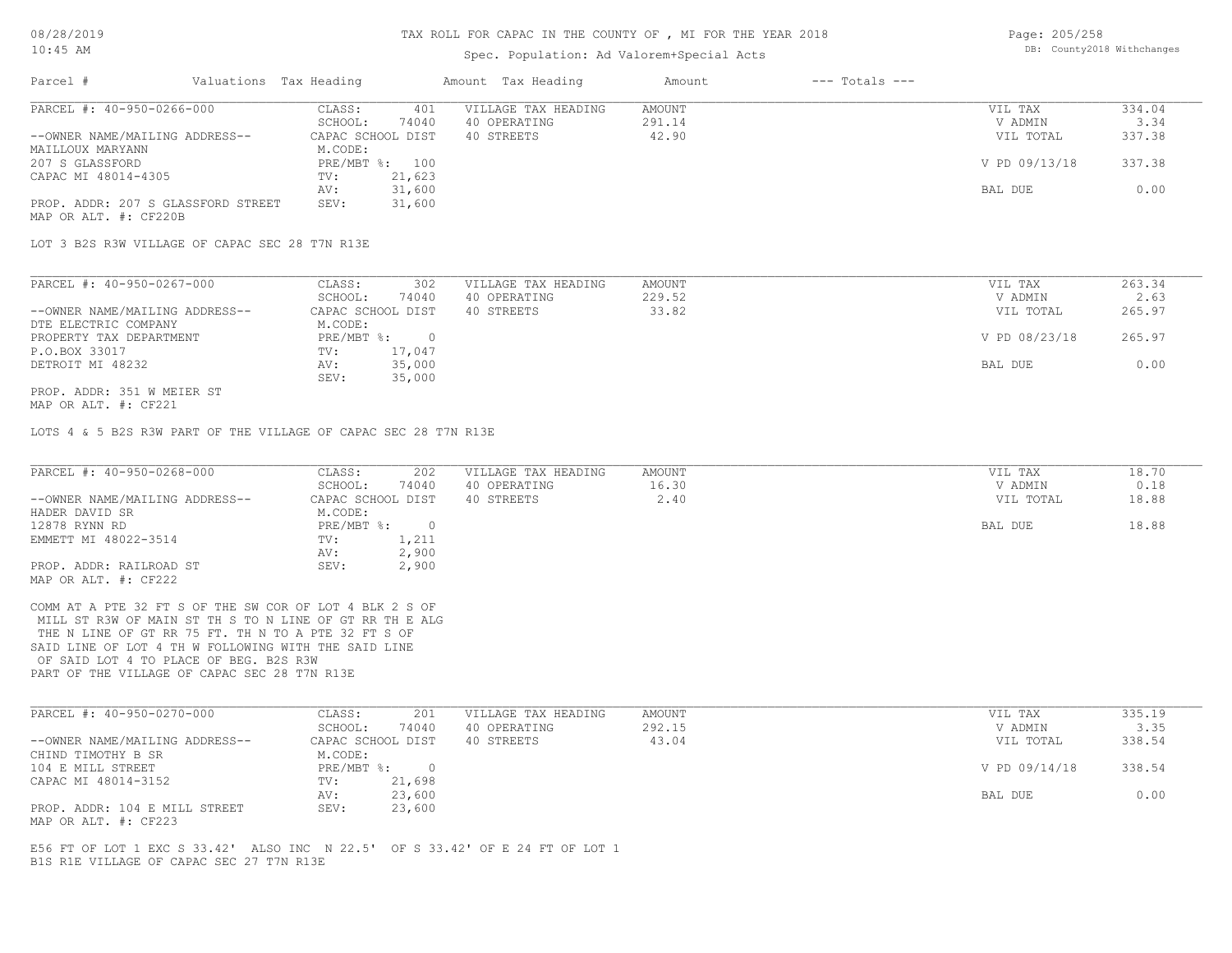#### TAX ROLL FOR CAPAC IN THE COUNTY OF , MI FOR THE YEAR 2018

### Spec. Population: Ad Valorem+Special Acts

| Page: 206/258 |                            |
|---------------|----------------------------|
|               | DB: County2018 Withchanges |

| Parcel #                       | Valuations Tax Heading |        | Amount Tax Heading  | Amount | $---$ Totals $---$ |               |        |
|--------------------------------|------------------------|--------|---------------------|--------|--------------------|---------------|--------|
| PARCEL #: 40-950-0271-000      | CLASS:                 | 201    | VILLAGE TAX HEADING | AMOUNT |                    | VIL TAX       | 398.21 |
|                                | SCHOOL:                | 74040  | 40 OPERATING        | 347.07 |                    | V ADMIN       | 3.98   |
| --OWNER NAME/MAILING ADDRESS-- | CAPAC SCHOOL DIST      |        | 40 STREETS          | 51.14  |                    | VIL TOTAL     | 402.19 |
| MAROUARDT DANIEL/DELLA         | M.CODE:                |        |                     |        |                    |               |        |
| 461 ELK LAKE RD                | $PRE/MBT$ %:           |        |                     |        |                    | V PD 09/14/18 | 402.19 |
| ATTICA MI 48412-9807           | TV:                    | 25,777 |                     |        |                    |               |        |
|                                | AV:                    | 75,900 |                     |        |                    | BAL DUE       | 0.00   |
| PROP. ADDR: 100 S MAIN         | SEV:                   | 75,900 |                     |        |                    |               |        |
|                                |                        |        |                     |        |                    |               |        |

MAP OR ALT. #: CF224

SEC 27 T7N R13E LOT 1 EXC S 38 FT & EXC E 56 FT OF THE REMAINDER THEREOF B1S R1E VILLAGE OF CAPAC

| PARCEL #: 40-950-0272-000      | CLASS:     | 201               | VILLAGE TAX HEADING | AMOUNT | VIL TAX       | 307.11 |
|--------------------------------|------------|-------------------|---------------------|--------|---------------|--------|
|                                | SCHOOL:    | 74040             | 40 OPERATING        | 267.67 | V ADMIN       | 3.07   |
| --OWNER NAME/MAILING ADDRESS-- |            | CAPAC SCHOOL DIST | 40 STREETS          | 39.44  | VIL TOTAL     | 310.18 |
| MAROUARDT DANIEL/DELLA         | M.CODE:    |                   |                     |        |               |        |
| 461 ELK LAKE RD                | PRE/MBT %: |                   |                     |        | V PD 09/14/18 | 310.18 |
| ATTICA MI 48412-9807           | TV:        | 19,880            |                     |        |               |        |
|                                | AV:        | 80,300            |                     |        | BAL DUE       | 0.00   |
| PROP. ADDR: 102 S MAIN         | SEV:       | 80,300            |                     |        |               |        |
| MAP OR ALT. #: CF225           |            |                   |                     |        |               |        |

24 FT OF LOT 1 B1S R1E VILLAGE OF CAPAC SEC 27 T7N R13E S38 FT OF LOT 1 EXC N 4.58 FT OF E 56 FT THEREOF & EXC N 22.5 FT OF S 33.42 FT OF E

| PARCEL #: 40-950-0273-000      | CLASS:<br>201     | VILLAGE TAX HEADING | AMOUNT | VIL TAX       | 994.66   |
|--------------------------------|-------------------|---------------------|--------|---------------|----------|
|                                | 74040<br>SCHOOL:  | 40 OPERATING        | 866.92 | V ADMIN       | 9.94     |
| --OWNER NAME/MAILING ADDRESS-- | CAPAC SCHOOL DIST | 40 STREETS          | 127.74 | VIL TOTAL     | 1,004.60 |
| RKATS PROPERTIES LLC           | OETAX<br>M.CODE:  |                     |        |               |          |
| 108 S MAIN                     | PRE/MBT %:        |                     |        | V PD 09/06/18 | 1,004.60 |
| CAPAC MI 48014                 | 64,386<br>TV:     |                     |        |               |          |
|                                | 73,600<br>AV:     |                     |        | BAL DUE       | 0.00     |
| PROP. ADDR: 108 S MAIN         | 73,600<br>SEV:    |                     |        |               |          |
|                                |                   |                     |        |               |          |

MAP OR ALT. #: CF226/227

N45' OF LOT 2 B1S R1E VILLAGE OF CAPAC

| PARCEL #: 40-950-0275-000      | CLASS:            | 201    | VILLAGE TAX HEADING | AMOUNT | VIL TAX       | 611.32 |
|--------------------------------|-------------------|--------|---------------------|--------|---------------|--------|
|                                | SCHOOL:           | 74040  | 40 OPERATING        | 532.81 | V ADMIN       | 6.11   |
| --OWNER NAME/MAILING ADDRESS-- | CAPAC SCHOOL DIST |        | 40 STREETS          | 78.51  | VIL TOTAL     | 617.43 |
| SCHOFIELD KIMBERLY             | M.CODE:           |        |                     |        |               |        |
| 7075 WINN RD                   | PRE/MBT %:        |        |                     |        | V PD 09/14/18 | 617.43 |
| YALE MI 48097                  | TV:               | 39,572 |                     |        |               |        |
|                                | AV:               | 45,200 |                     |        | BAL DUE       | 0.00   |
| PROP. ADDR: 112 S MAIN         | SEV:              | 45,200 |                     |        |               |        |

MAP OR ALT. #: CF228

S30 FT OF LOT 2 B1S R1E VILLAGE OF CAPAC SEC 27 T7N R13E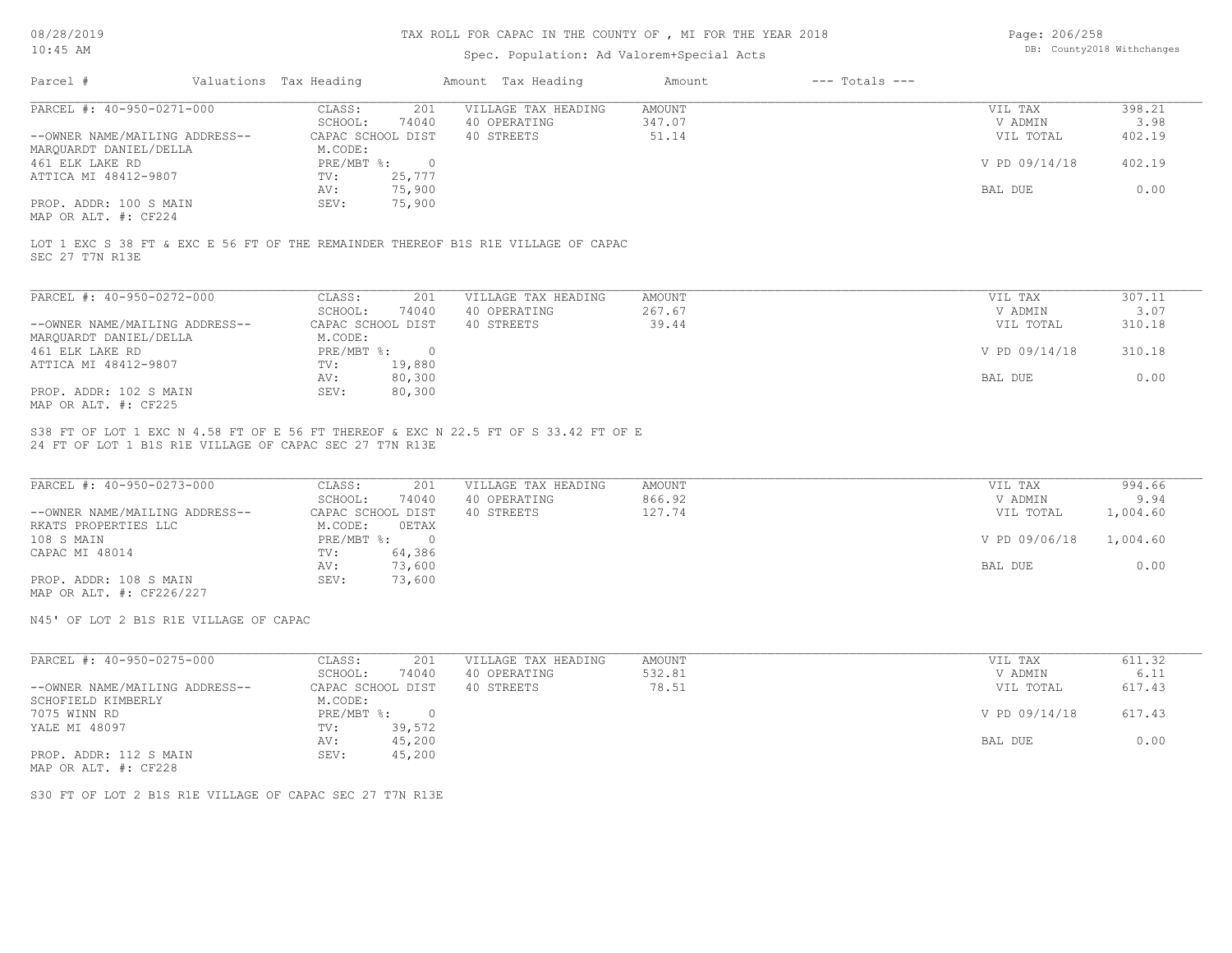#### TAX ROLL FOR CAPAC IN THE COUNTY OF , MI FOR THE YEAR 2018

### Spec. Population: Ad Valorem+Special Acts

Page: 207/258 DB: County2018 Withchanges

| 681.57 |
|--------|
|        |
| 6.81   |
| 688.38 |
|        |
| 688.38 |
|        |
|        |
|        |
|        |

MAP OR ALT. #: CF229

LOT 3 EXC S 32 FT B1S R1E VILLAGE OF CAPAC SEC 27 T7N R13E

| PARCEL #: 40-950-0277-000      | 201<br>CLASS:     | VILLAGE TAX HEADING<br>AMOUNT | VIL TAX       | 1,483.68 |
|--------------------------------|-------------------|-------------------------------|---------------|----------|
|                                | 74040<br>SCHOOL:  | 1,293.14<br>40 OPERATING      | V ADMIN       | 14.83    |
| --OWNER NAME/MAILING ADDRESS-- | CAPAC SCHOOL DIST | 190.54<br>40 STREETS          | VIL TOTAL     | 1,498.51 |
| SSCHWEIHOFER SP LLC            | M.CODE:           |                               |               |          |
| 69245 BURKE DR                 | PRE/MBT %:        |                               | V PD 09/10/18 | 1,498.51 |
| Richmond MI 48062              | 96,041<br>TV:     |                               |               |          |
|                                | 185,600<br>AV:    |                               | BAL DUE       | 0.00     |
| PROP. ADDR: 120 S MAIN         | 185,600<br>SEV:   |                               |               |          |
| MAP OR ALT. #: CF230/231       |                   |                               |               |          |

B15 R1E VILLAGE OF CAPAC S 1/2 OF LOT 4 & N 27' OF E 98' OF THE S 1/2 OF LOT 4 S32' OF LOT 3 & N 37.5' OF LOT 4 & N 26' OF W 52' OF

| PARCEL #: 40-950-0279-000      | CLASS:<br>202     | VILLAGE TAX HEADING | AMOUNT | VIL TAX       | 141.00 |
|--------------------------------|-------------------|---------------------|--------|---------------|--------|
|                                | 74040<br>SCHOOL:  | 40 OPERATING        | 122.90 | V ADMIN       | 1.41   |
| --OWNER NAME/MAILING ADDRESS-- | CAPAC SCHOOL DIST | 40 STREETS          | 18.10  | VIL TOTAL     | 142.41 |
| SCHWEIHOFER SP LLC             | M.CODE:           |                     |        |               |        |
| 69245 BURKE DR                 | PRE/MBT %:        |                     |        | V PD 09/10/18 | 142.41 |
| Richmond MI 48062              | 9,128<br>TV:      |                     |        |               |        |
|                                | 19,600<br>AV:     |                     |        | BAL DUE       | 0.00   |
| PROP. ADDR: 120 S MAIN         | 19,600<br>SEV:    |                     |        |               |        |
| MAP OR ALT. #: CF232           |                   |                     |        |               |        |

N 25 FT OF LOT 5 B1S R1E VILLAGE OF CAPAC SEC 27 T7N R13E THE S 11.5 FT OF THE W 52 FT OF LOT 4 & S 10.5 FT OF THE E 98 FT OF LOT 4 ALSO THE

| PARCEL #: 40-950-0280-000      | 202<br>CLASS:     | VILLAGE TAX HEADING | AMOUNT | VIL TAX       | 368.70 |
|--------------------------------|-------------------|---------------------|--------|---------------|--------|
|                                | 74040<br>SCHOOL:  | 40 OPERATING        | 321.35 | V ADMIN       | 3.68   |
| --OWNER NAME/MAILING ADDRESS-- | CAPAC SCHOOL DIST | 40 STREETS          | 47.35  | VIL TOTAL     | 372.38 |
| SCHWEIHOFER SP LLC             | M.CODE:           |                     |        |               |        |
| 69245 BURKE DR                 | PRE/MBT %:        |                     |        | V PD 09/10/18 | 372.38 |
| RICHMOND MI 48062              | 23,867<br>TV:     |                     |        |               |        |
|                                | AV:<br>26,200     |                     |        | BAL DUE       | 0.00   |
| PROP. ADDR: 132 S MAIN         | 26,200<br>SEV:    |                     |        |               |        |
| MAP OR ALT. #: CF233           |                   |                     |        |               |        |

S2/3 OF LOT 5 B1S R1E VILLAGE OF CAPAC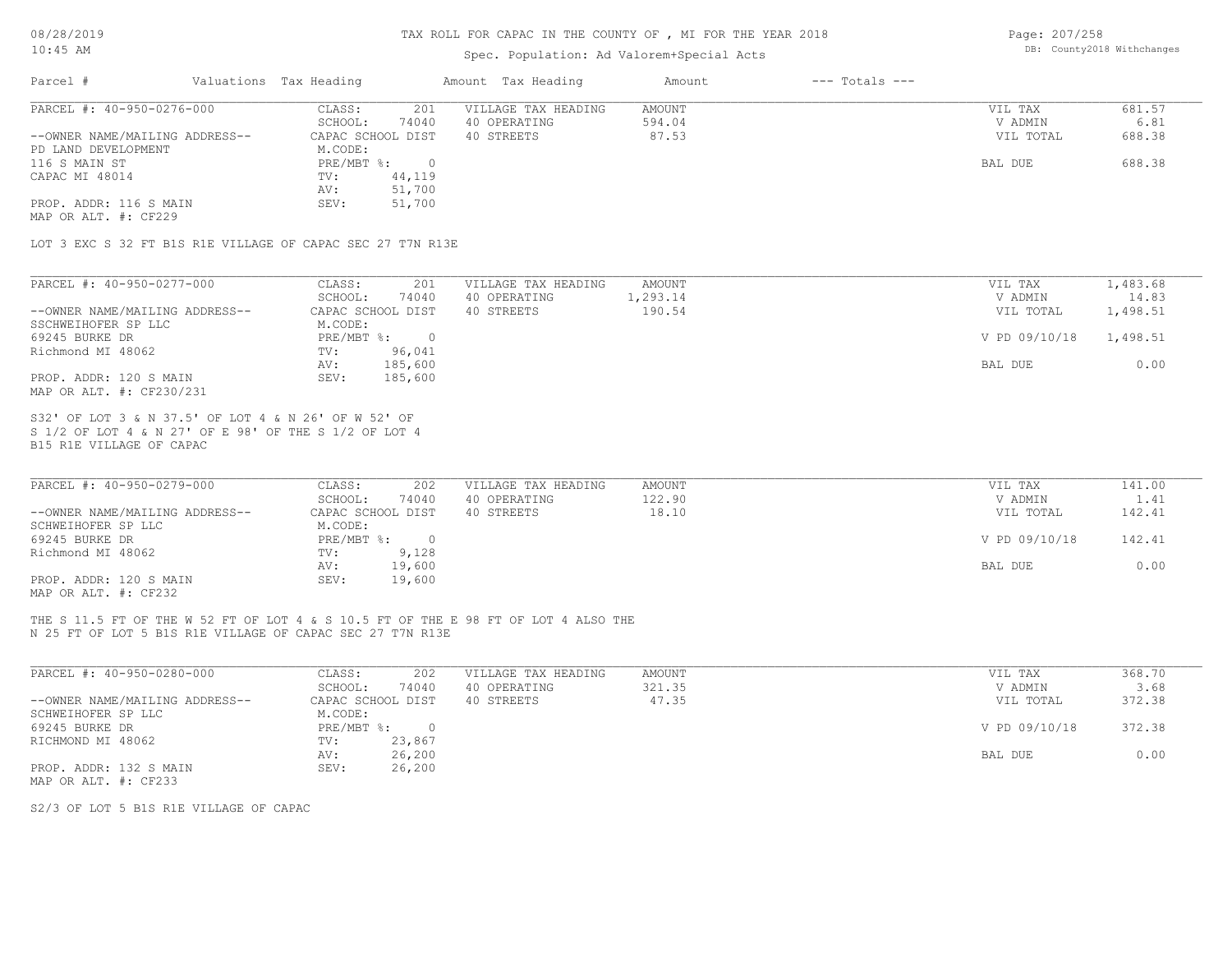#### TAX ROLL FOR CAPAC IN THE COUNTY OF , MI FOR THE YEAR 2018

### Spec. Population: Ad Valorem+Special Acts

Page: 208/258 DB: County2018 Withchanges

| Parcel #                       | Valuations Tax Heading |        | Amount Tax Heading  | Amount | $---$ Totals $---$ |               |        |
|--------------------------------|------------------------|--------|---------------------|--------|--------------------|---------------|--------|
| PARCEL #: 40-950-0281-000      | CLASS:                 | 201    | VILLAGE TAX HEADING | AMOUNT |                    | VIL TAX       | 924.38 |
|                                | SCHOOL:                | 74040  | 40 OPERATING        | 805.67 |                    | V ADMIN       | 9.24   |
| --OWNER NAME/MAILING ADDRESS-- | CAPAC SCHOOL DIST      |        | 40 STREETS          | 118.71 |                    | VIL TOTAL     | 933.62 |
| REMCO PROPERTIES, LLC          | M.CODE:                |        |                     |        |                    |               |        |
| 8882 HOUGH RD                  | PRE/MBT %:             |        |                     |        |                    | V PD 08/09/18 | 933.62 |
| ALMONT MI 48003                | TV:                    | 59,837 |                     |        |                    |               |        |
|                                | AV:                    | 68,500 |                     |        |                    | BAL DUE       | 0.00   |
| PROP. ADDR: 136 S MAIN         | SEV:                   | 68,500 |                     |        |                    |               |        |
| MAP OR ALT. #: CF234           |                        |        |                     |        |                    |               |        |

LOT 6 B1S R1E VILLAGE OF CAPAC SEC 27 T7N R13E

| PARCEL #: 40-950-0282-000      | CLASS:<br>401     | VILLAGE TAX HEADING | AMOUNT | VIL TAX       | 467.90 |
|--------------------------------|-------------------|---------------------|--------|---------------|--------|
|                                | 74040<br>SCHOOL:  | 40 OPERATING        | 407.81 | V ADMIN       | 4.67   |
| --OWNER NAME/MAILING ADDRESS-- | CAPAC SCHOOL DIST | 40 STREETS          | 60.09  | VIL TOTAL     | 472.57 |
| LINDSAY MARK                   | M.CODE:           |                     |        |               |        |
| P.O.BOX 567                    | PRE/MBT %: 100    |                     |        | V PD 07/11/18 | 472.57 |
| CAPAC MI 48014                 | 30,288<br>TV:     |                     |        |               |        |
|                                | AV:<br>41,600     |                     |        | BAL DUE       | 0.00   |
| PROP. ADDR: 109 S WALKER ST    | 41,600<br>SEV:    |                     |        |               |        |
| MAP OR ALT. #: CF235           |                   |                     |        |               |        |

E1/2 OF LOTS 7 & 8 B1S R1E VILLAGE OF CAPAC SEC 27 T7N R13E

| PARCEL #: 40-950-0283-000      | CLASS:<br>401     | VILLAGE TAX HEADING | AMOUNT | VIL TAX       | 616.20 |
|--------------------------------|-------------------|---------------------|--------|---------------|--------|
|                                | 74040<br>SCHOOL:  | 40 OPERATING        | 537.07 | V ADMIN       | 6.16   |
| --OWNER NAME/MAILING ADDRESS-- | CAPAC SCHOOL DIST | 40 STREETS          | 79.13  | VIL TOTAL     | 622.36 |
| BOGGESS STEVEN C               | SETER<br>M.CODE:  |                     |        |               |        |
| 105 E MEIER ST                 | PRE/MBT %: 100    |                     |        | V PD 09/10/18 | 622.36 |
| Capac MI 48014-3726            | 39,888<br>TV:     |                     |        |               |        |
|                                | 56,000<br>AV:     |                     |        | BAL DUE       | 0.00   |
| PROP. ADDR: 105 E MEIER ST     | 56,000<br>SEV:    |                     |        |               |        |
| MAP OR ALT. #: CF236           |                   |                     |        |               |        |

W1/2 OF LOTS 7 & 8 B1S R1E VILLAGE OF CAPAC

| PARCEL #: 40-950-0284-000      | CLASS:            | 401    | VILLAGE TAX HEADING | AMOUNT | VIL TAX       | 700.26 |
|--------------------------------|-------------------|--------|---------------------|--------|---------------|--------|
|                                | SCHOOL:           | 74040  | 40 OPERATING        | 610.33 | V ADMIN       | 7.00   |
| --OWNER NAME/MAILING ADDRESS-- | CAPAC SCHOOL DIST |        | 40 STREETS          | 89.93  | VIL TOTAL     | 707.26 |
| AKERS JOSEPH R / MARIE A       | M.CODE:           |        |                     |        |               |        |
| 105 S WALKER ST                | PRE/MBT %:        | 100    |                     |        | V PD 09/13/18 | 707.26 |
| CAPAC MI 48014-3730            | TV:               | 45,329 |                     |        |               |        |
|                                | AV:               | 64,100 |                     |        | BAL DUE       | 0.00   |
| PROP. ADDR: 105 S WALKER ST    | SEV:              | 64,100 |                     |        |               |        |

MAP OR ALT. #: CF237

LOT 9 B1S R1E VILLAGE OF CAPAC SEC 27 T7N R13E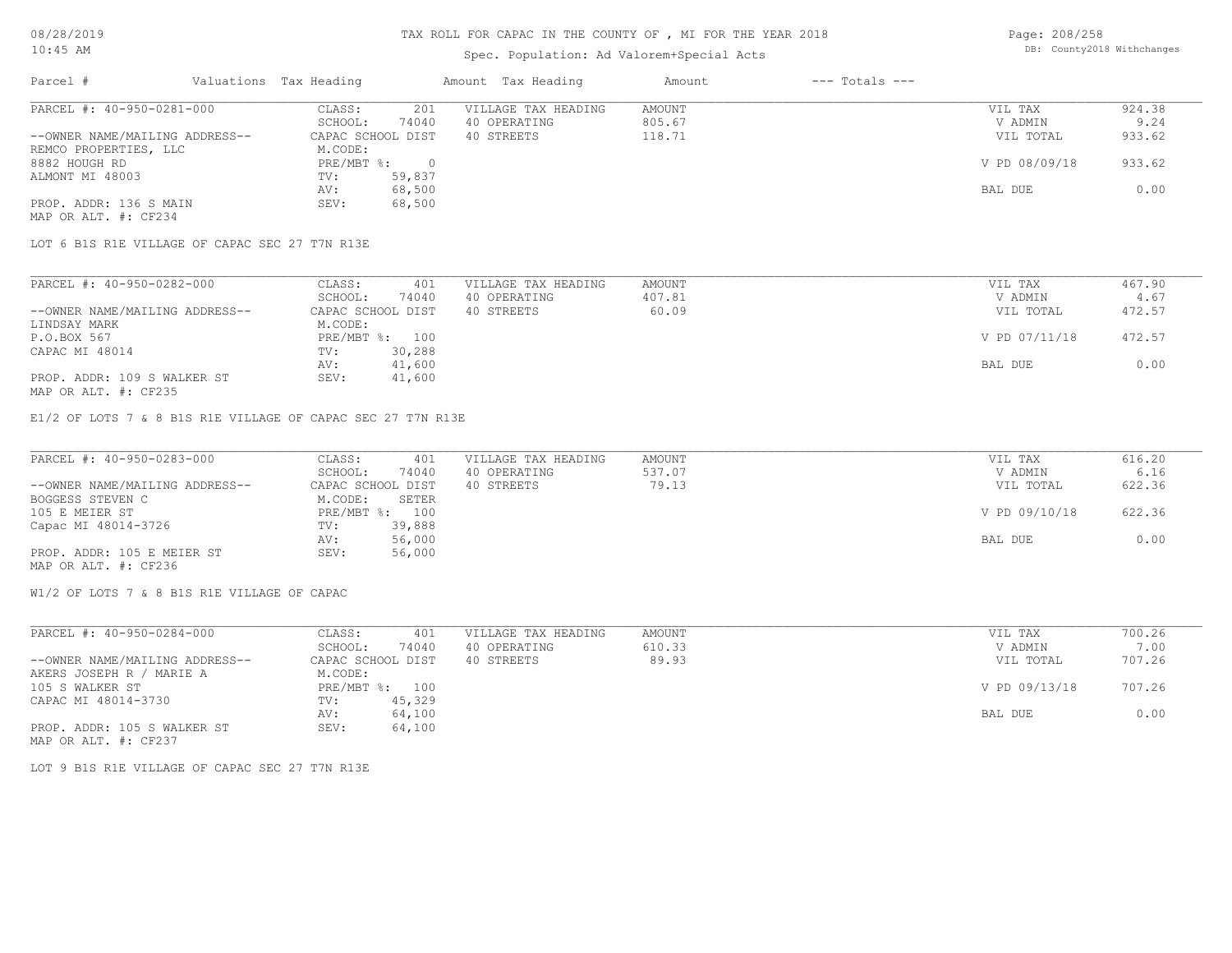### Spec. Population: Ad Valorem+Special Acts

Page: 209/258 DB: County2018 Withchanges

| Parcel #                       | Valuations Tax Heading |        | Amount Tax Heading  | Amount | $---$ Totals $---$ |           |        |
|--------------------------------|------------------------|--------|---------------------|--------|--------------------|-----------|--------|
| PARCEL #: 40-950-0285-000      | CLASS:                 | 401    | VILLAGE TAX HEADING | AMOUNT |                    | VIL TAX   | 411.81 |
|                                | SCHOOL:                | 74040  | 40 OPERATING        | 358.93 |                    | V ADMIN   | 4.11   |
| --OWNER NAME/MAILING ADDRESS-- | CAPAC SCHOOL DIST      |        | 40 STREETS          | 52.88  |                    | VIL TOTAL | 415.92 |
| RICH DAVID                     | M.CODE:                |        |                     |        |                    |           |        |
| RICH TERESA L.                 | PRE/MBT %: 100         |        |                     |        |                    | BAL DUE   | 415.92 |
| 103 S WALKER ST                | TV:                    | 26,658 |                     |        |                    |           |        |
| CAPAC MI 48014                 | AV:                    | 39,500 |                     |        |                    |           |        |
|                                | SEV:                   | 39,500 |                     |        |                    |           |        |
| PROP. ADDR: 103 S WALKER ST    |                        |        |                     |        |                    |           |        |

MAP OR ALT. #: CF238

LOT 10 B1S R1E VILLAGE OF CAPAC SEC 27 T7N R13E

| PARCEL #: 40-950-0286-000      | CLASS:  | 401               | VILLAGE TAX HEADING | AMOUNT | VIL TAX       | 617.14 |
|--------------------------------|---------|-------------------|---------------------|--------|---------------|--------|
|                                | SCHOOL: | 74040             | 40 OPERATING        | 537.89 | V ADMIN       | 6.17   |
| --OWNER NAME/MAILING ADDRESS-- |         | CAPAC SCHOOL DIST | 40 STREETS          | 79.25  | VIL TOTAL     | 623.31 |
| LAWRENCE BRUCE/SUSAN           | M.CODE: | COREL             |                     |        |               |        |
| 106 E MILL ST                  |         | PRE/MBT %: 100    |                     |        | V PD 09/07/18 | 623.31 |
| CAPAC MI 48014-3152            | TV:     | 39,949            |                     |        |               |        |
|                                | AV:     | 64,400            |                     |        | BAL DUE       | 0.00   |
| PROP. ADDR: 106 E MILL STREET  | SEV:    | 64,400            |                     |        |               |        |
| MAP OR ALT. #: CF239           |         |                   |                     |        |               |        |

LOT 11 B1S R1E VILLAGE OF CAPAC SEC 27 T7N R13E

| V ADMIN<br>VIL TOTAL | 7.26   |
|----------------------|--------|
|                      |        |
|                      | 733.78 |
|                      |        |
| V PD 09/07/18        | 733.78 |
|                      |        |
| BAL DUE              | 0.00   |
|                      |        |
|                      |        |

MAP OR ALT. #: CF240 PROP. ADDR: 108 E MILL STREET

LOT 12 B1S R1E VILLAGE OF CAPAC SEC 27 T7N R13E

| PARCEL #: 40-950-0288-000      | CLASS:       | 401               | VILLAGE TAX HEADING | AMOUNT | VIL TAX       | 551.95 |
|--------------------------------|--------------|-------------------|---------------------|--------|---------------|--------|
|                                | SCHOOL:      | 74040             | 40 OPERATING        | 481.07 | V ADMIN       | 5.51   |
| --OWNER NAME/MAILING ADDRESS-- |              | CAPAC SCHOOL DIST | 40 STREETS          | 70.88  | VIL TOTAL     | 557.46 |
| BLACK BRYAN/SUZANNE            | M.CODE:      | 00LSB             |                     |        |               |        |
| 202 E MILL ST                  | $PRE/MBT$ %: | 100               |                     |        | V PD 08/23/18 | 557.46 |
| CAPAC MI 48014-3154            | TV:          | 35,729            |                     |        |               |        |
|                                | AV:          | 50,400            |                     |        | BAL DUE       | 0.00   |
| PROP. ADDR: 202 E MILL STREET  | SEV:         | 50,400            |                     |        |               |        |
|                                |              |                   |                     |        |               |        |

MAP OR ALT. #: CF241

LOT 1 EXC THE S 35 FT THEREOF B1S R2E VILLAGE OF CAPAC SEC 27 T7N R13E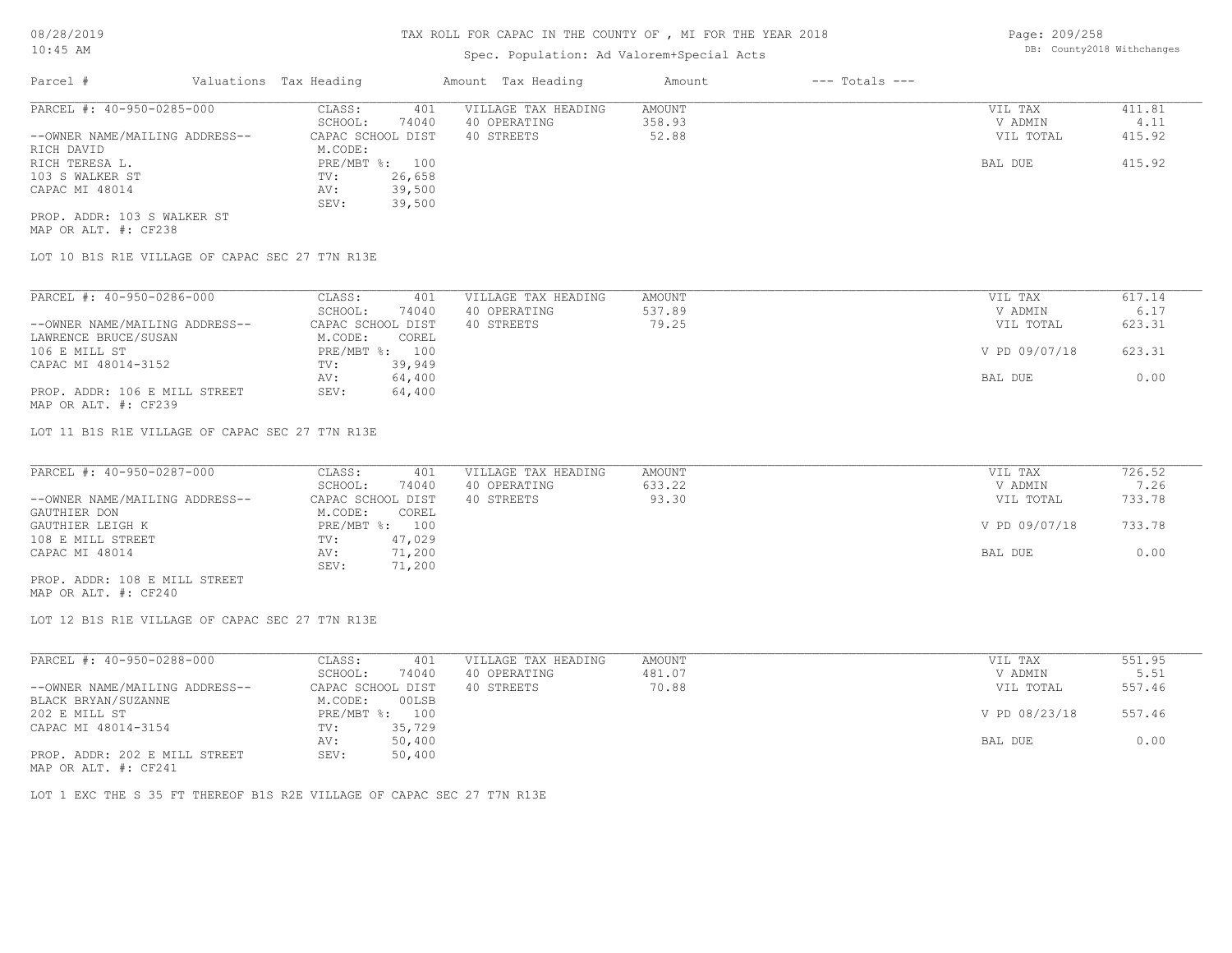#### TAX ROLL FOR CAPAC IN THE COUNTY OF , MI FOR THE YEAR 2018

### Spec. Population: Ad Valorem+Special Acts

Page: 210/258 DB: County2018 Withchanges

| Parcel #                       | Valuations Tax Heading |        | Amount Tax Heading  | Amount | $---$ Totals $---$ |               |        |
|--------------------------------|------------------------|--------|---------------------|--------|--------------------|---------------|--------|
| PARCEL #: 40-950-0289-000      | CLASS:                 | 401    | VILLAGE TAX HEADING | AMOUNT |                    | VIL TAX       | 601.40 |
|                                | SCHOOL:                | 74040  | 40 OPERATING        | 524.17 |                    | V ADMIN       | 6.01   |
| --OWNER NAME/MAILING ADDRESS-- | CAPAC SCHOOL DIST      |        | 40 STREETS          | 77.23  |                    | VIL TOTAL     | 607.41 |
| PFEIFAUF GEORGE/MARY           | M.CODE:                |        |                     |        |                    |               |        |
| 204 E MILL ST                  | PRE/MBT %: 100         |        |                     |        |                    | V PD 09/13/18 | 607.41 |
| CAPAC MI 48014-3154            | TV:                    | 38,930 |                     |        |                    |               |        |
|                                | AV:                    | 54,000 |                     |        |                    | BAL DUE       | 0.00   |
| PROP. ADDR: 204 E MILL STREET  | SEV:                   | 54,000 |                     |        |                    |               |        |
|                                |                        |        |                     |        |                    |               |        |

MAP OR ALT. #: CF242

LOT 2 EXC THE S 31.5 FT THEREOF B1S R2E VILLAGE OF CAPAC SEC 27 T7N R13E

| PARCEL #: 40-950-0290-000      | CLASS:<br>401     | VILLAGE TAX HEADING | AMOUNT | VIL TAX       | 424.87 |
|--------------------------------|-------------------|---------------------|--------|---------------|--------|
|                                | 74040<br>SCHOOL:  | 40 OPERATING        | 370.31 | V ADMIN       | 4.24   |
| --OWNER NAME/MAILING ADDRESS-- | CAPAC SCHOOL DIST | 40 STREETS          | 54.56  | VIL TOTAL     | 429.11 |
| CLINE HOWARD/LAURINA           | M.CODE:           |                     |        |               |        |
| 102 S WALKER ST                | PRE/MBT %:<br>100 |                     |        | V PD 08/21/18 | 429.11 |
| CAPAC MI 48014-3730            | 27,503<br>TV:     |                     |        |               |        |
|                                | 38,300<br>AV:     |                     |        | BAL DUE       | 0.00   |
| PROP. ADDR: 102 S WALKER ST    | 38,300<br>SEV:    |                     |        |               |        |
| MAP OR ALT. #: CF243           |                   |                     |        |               |        |

SEC 27 T7N R13E S35 FT OF LOT 1, S 31.5 FT OF LOT 2 & N 23.75 FT OF LOT 3 B1S R2E VILLAGE OF CAPAC

| PARCEL #: 40-950-0291-000      | CLASS:            | 401    | VILLAGE TAX HEADING | AMOUNT | VIL TAX   | 551.95 |
|--------------------------------|-------------------|--------|---------------------|--------|-----------|--------|
|                                | SCHOOL:           | 74040  | 40 OPERATING        | 481.07 | V ADMIN   | 5.51   |
| --OWNER NAME/MAILING ADDRESS-- | CAPAC SCHOOL DIST |        | 40 STREETS          | 70.88  | VIL TOTAL | 557.46 |
| KENNEY PATRICK T               | M.CODE:           |        |                     |        |           |        |
| KENNEY JEAN                    | PRE/MBT %: 100    |        |                     |        | BAL DUE   | 557.46 |
| 104 S WALKER ST                | TV:               | 35,729 |                     |        |           |        |
| CAPAC MI 48014-3729            | AV:               | 49,800 |                     |        |           |        |
|                                | SEV:              | 49,800 |                     |        |           |        |
| PROP. ADDR: 104 S WALKER ST    |                   |        |                     |        |           |        |

MAP OR ALT. #: CF244

VILLAGE OF CAPAC SEC 27 T7N R13E LOT 3 EXC THE N 23.75 FT THEREOF B1S R2E

| PARCEL #: 40-950-0292-000      | 401<br>CLASS:     | VILLAGE TAX HEADING | AMOUNT | VIL TAX       | 395.67 |
|--------------------------------|-------------------|---------------------|--------|---------------|--------|
|                                | 74040<br>SCHOOL:  | 40 OPERATING        | 344.86 | V ADMIN       | 3.95   |
| --OWNER NAME/MAILING ADDRESS-- | CAPAC SCHOOL DIST | 40 STREETS          | 50.81  | VIL TOTAL     | 399.62 |
| DEGAIN KENNETH W               | M.CODE:           |                     |        |               |        |
| DEGAIN ISSAC D                 | PRE/MBT %:<br>100 |                     |        | V PD 07/18/18 | 399.62 |
| 106 S WALKER ST                | 25,613<br>TV:     |                     |        |               |        |
| CAPAC MI 48014-3729            | 37,400<br>AV:     |                     |        | BAL DUE       | 0.00   |
|                                | 37,400<br>SEV:    |                     |        |               |        |
| PROP. ADDR: 106 S WALKER ST    |                   |                     |        |               |        |

MAP OR ALT. #: C245

LOT 4 B1S R2E VILLAGE OF CAPAC SEC 27 T7N R13E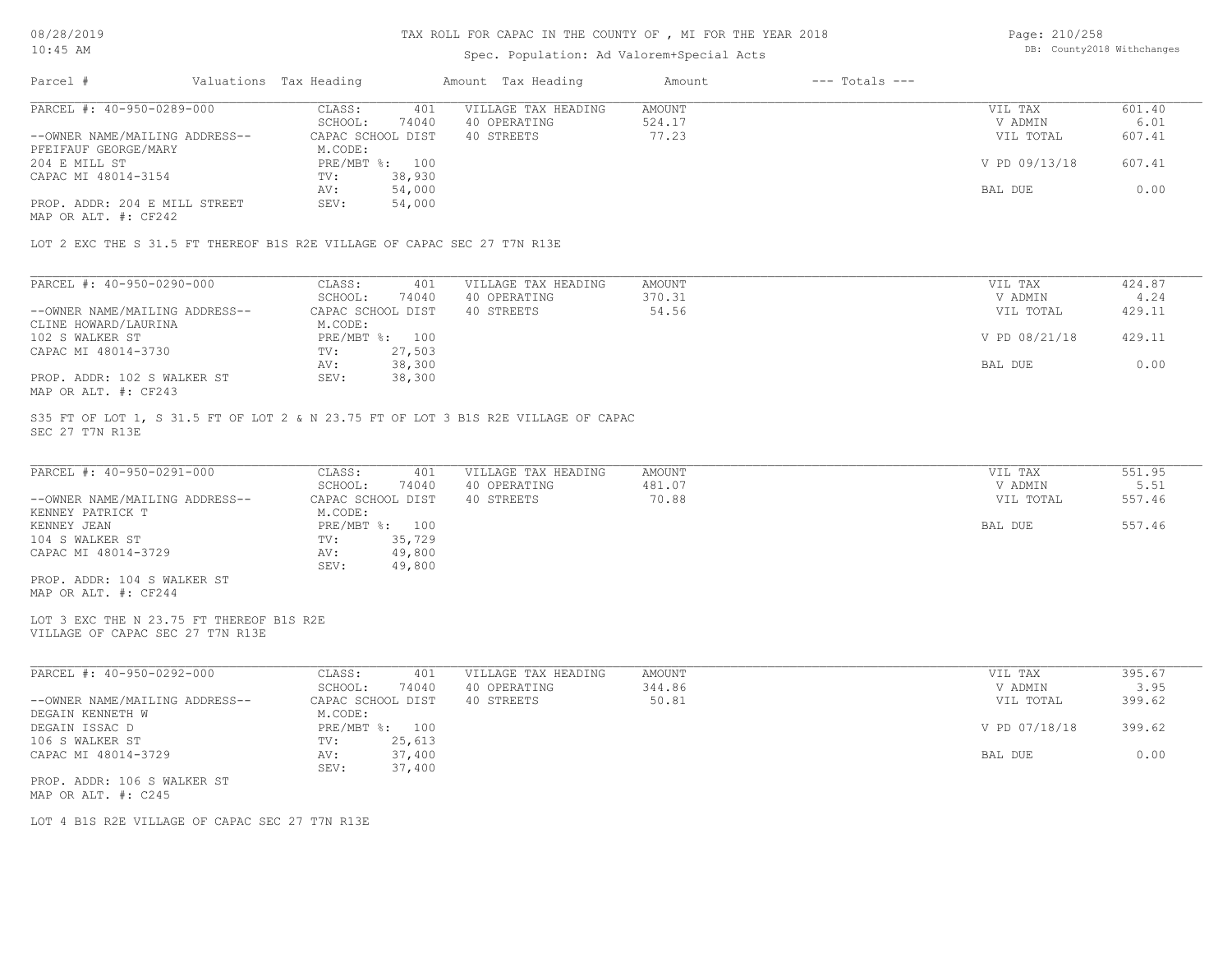# TAX ROLL FOR CAPAC IN THE COUNTY OF , MI FOR THE YEAR 2018

# Spec. Population: Ad Valorem+Special Acts

Page: 211/258 DB: County2018 Withchanges

| Parcel #                                                    | Valuations Tax Heading       |                          | Amount Tax Heading                  | Amount           | $---$ Totals $---$ |                    |                |
|-------------------------------------------------------------|------------------------------|--------------------------|-------------------------------------|------------------|--------------------|--------------------|----------------|
| PARCEL #: 40-950-0293-000                                   | CLASS:                       | 401                      | VILLAGE TAX HEADING                 | AMOUNT           |                    | VIL TAX            | 395.67         |
|                                                             | SCHOOL:                      | 74040                    | 40 OPERATING                        | 344.86           |                    | V ADMIN            | 3.95           |
| --OWNER NAME/MAILING ADDRESS--<br>HILL MARCELLA             | CAPAC SCHOOL DIST<br>M.CODE: |                          | 40 STREETS                          | 50.81            |                    | VIL TOTAL          | 399.62         |
| 14660 KOEHN RD<br>CAPAC MI 48014                            | PRE/MBT %:<br>TV:            | $\overline{0}$<br>25,613 |                                     |                  |                    | V PD 08/14/18      | 399.62         |
|                                                             | AV:                          | 36,400                   |                                     |                  |                    | BAL DUE            | 0.00           |
| PROP. ADDR: 108 S WALKER ST<br>MAP OR ALT. #: CF246         | SEV:                         | 36,400                   |                                     |                  |                    |                    |                |
| LOT 5 B1S R2E VILLAGE OF CAPAC                              |                              |                          |                                     |                  |                    |                    |                |
| PARCEL #: 40-950-0294-000                                   | CLASS:                       | 401                      | VILLAGE TAX HEADING                 | <b>AMOUNT</b>    |                    | VIL TAX            | 481.64         |
|                                                             | SCHOOL:                      | 74040                    | 40 OPERATING                        | 419.79           |                    | V ADMIN            | 4.81           |
| --OWNER NAME/MAILING ADDRESS--<br>GUNDERSON CHARLES/ANNETTE | CAPAC SCHOOL DIST<br>M.CODE: | 00LSB                    | 40 STREETS                          | 61.85            |                    | VIL TOTAL          | 486.45         |
| 110 S WALKER ST<br>CAPAC MI 48014-3729                      | TV:                          | PRE/MBT %: 100<br>31,178 |                                     |                  |                    | V PD 08/23/18      | 486.45         |
|                                                             | AV:                          | 43,500                   |                                     |                  |                    | BAL DUE            | 0.00           |
| PROP. ADDR: 110 S WALKER ST<br>MAP OR ALT. #: CF247         | SEV:                         | 43,500                   |                                     |                  |                    |                    |                |
| LOT 6 B1S R2E VILLAGE OF CAPAC SEC 27 T7N R13E              |                              |                          |                                     |                  |                    |                    |                |
| PARCEL #: 40-950-0295-000                                   | CLASS:<br>SCHOOL:            | 401<br>74040             | VILLAGE TAX HEADING<br>40 OPERATING | AMOUNT<br>406.38 |                    | VIL TAX<br>V ADMIN | 466.26<br>4.66 |
| --OWNER NAME/MAILING ADDRESS--                              | CAPAC SCHOOL DIST            |                          | 40 STREETS                          | 59.88            |                    | VIL TOTAL          | 470.92         |
| BLOCK PAUL JR                                               | M.CODE:                      |                          |                                     |                  |                    |                    |                |
| 14691 KOEHN RD                                              | $PRE/MBT$ $\frac{1}{6}$ :    | $\overline{\phantom{0}}$ |                                     |                  |                    | V PD 07/16/18      | 470.92         |
| CAPAC MI 48014                                              | TV:<br>AV:                   | 30,182<br>43,000         |                                     |                  |                    | BAL DUE            | 0.00           |
| PROP. ADDR: 109 S HUNTER STREET                             | SEV:                         | 43,000                   |                                     |                  |                    |                    |                |
| MAP OR ALT. #: CF248                                        |                              |                          |                                     |                  |                    |                    |                |
| LOT 7 B1S R2E VILLAGE OF CAPAC SEC 27 T7N R13E              |                              |                          |                                     |                  |                    |                    |                |
| PARCEL #: 40-950-0296-000                                   | CLASS:                       | 401                      | VILLAGE TAX HEADING                 | AMOUNT           |                    | VIL TAX            | 514.05         |
|                                                             | SCHOOL:                      | 74040                    | 40 OPERATING                        | 448.04           |                    | V ADMIN            | 5.14           |
| --OWNER NAME/MAILING ADDRESS--<br>VIGIL RALPH               | CAPAC SCHOOL DIST<br>M.CODE: |                          | 40 STREETS                          | 66.01            |                    | VIL TOTAL          | 519.19         |
| BOX 181<br>107 HUNTER                                       | TV:                          | PRE/MBT %: 100<br>33,276 |                                     |                  |                    | V PD 09/10/18      | 519.19         |
| CAPAC MI 48014                                              | AV:<br>SEV:                  | 46,300<br>46,300         |                                     |                  |                    | BAL DUE            | 0.00           |
| PROP. ADDR: 107 S HUNTER STREET<br>MAP OR ALT. #: CF249A    |                              |                          |                                     |                  |                    |                    |                |
|                                                             |                              |                          |                                     |                  |                    |                    |                |

LOT 8 B1S R2E VILLAGE OF CAPAC SEC 27 T7N R13E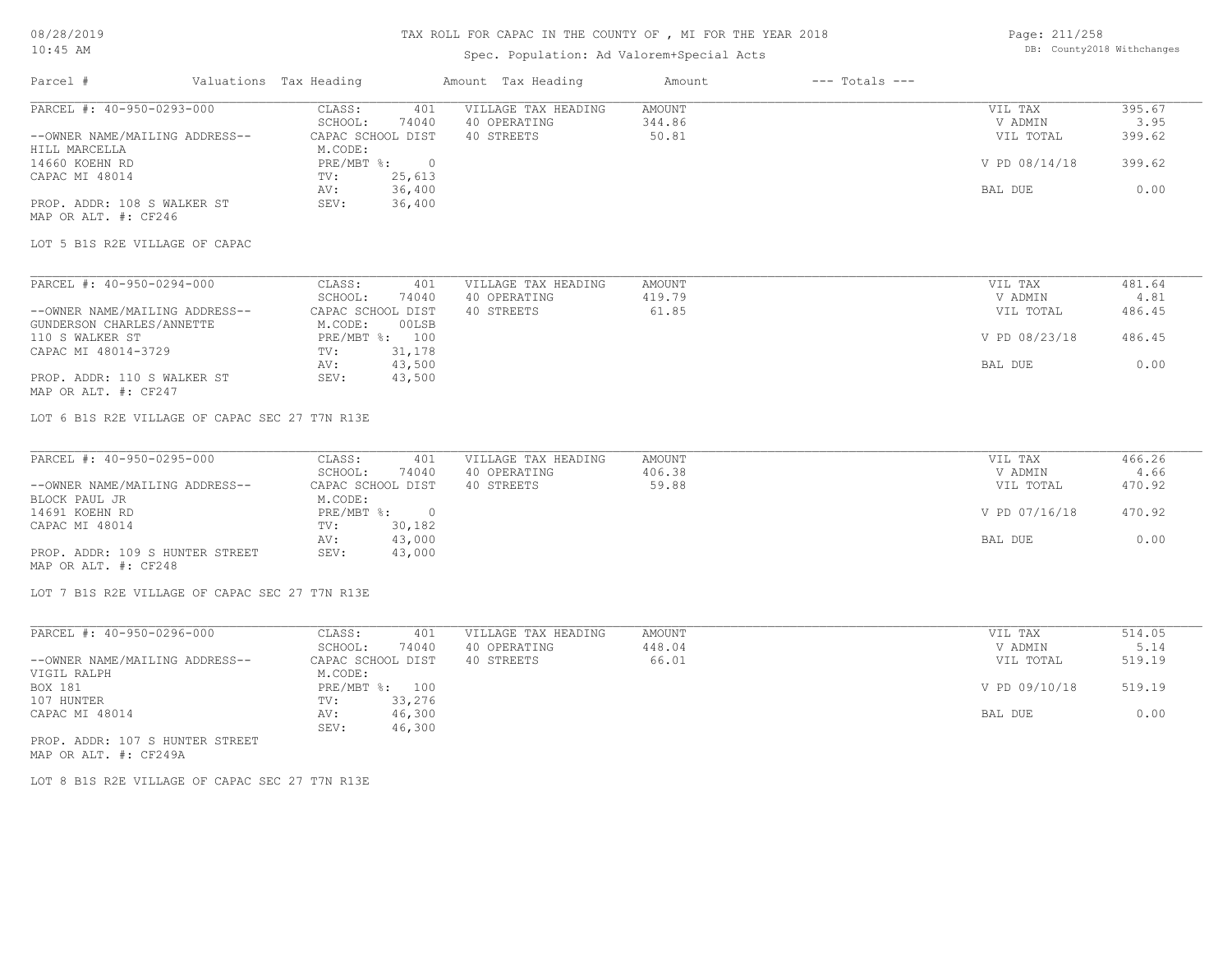# Spec. Population: Ad Valorem+Special Acts

| Page: 212/258 |                            |
|---------------|----------------------------|
|               | DB: County2018 Withchanges |

| Parcel #                        | Valuations Tax Heading |        | Amount Tax Heading  | Amount | $---$ Totals $---$ |               |        |
|---------------------------------|------------------------|--------|---------------------|--------|--------------------|---------------|--------|
| PARCEL #: 40-950-0297-000       | CLASS:                 | 401    | VILLAGE TAX HEADING | AMOUNT |                    | VIL TAX       | 812.29 |
|                                 | SCHOOL:                | 74040  | 40 OPERATING        | 707.97 |                    | V ADMIN       | 8.12   |
| --OWNER NAME/MAILING ADDRESS--  | CAPAC SCHOOL DIST      |        | 40 STREETS          | 104.32 |                    | VIL TOTAL     | 820.41 |
| KATKIC DAVID A                  | M.CODE:                |        |                     |        |                    |               |        |
| KATKIC DAWN M                   | PRE/MBT %: 100         |        |                     |        |                    | V PD 09/13/18 | 820.41 |
| P.O.BOX 87                      | TV:                    | 52,581 |                     |        |                    |               |        |
| CAPAC MI 48014-3706             | AV:                    | 72,900 |                     |        |                    | BAL DUE       | 0.00   |
|                                 | SEV:                   | 72,900 |                     |        |                    |               |        |
| PROP. ADDR: 105 S HUNTER STREET |                        |        |                     |        |                    |               |        |

MAP OR ALT. #: CF249B

LOT 9 B1S R2E VILLAGE OF CAPAC SEC 27 T7N R13E

| PARCEL #: 40-950-0298-000       | CLASS:  | 401               | VILLAGE TAX HEADING | AMOUNT | VIL TAX       | 486.05 |
|---------------------------------|---------|-------------------|---------------------|--------|---------------|--------|
|                                 | SCHOOL: | 74040             | 40 OPERATING        | 423.63 | V ADMIN       | 4.86   |
| --OWNER NAME/MAILING ADDRESS--  |         | CAPAC SCHOOL DIST | 40 STREETS          | 62.42  | VIL TOTAL     | 490.91 |
| SMITH CALVIN                    | M.CODE: | WELLS             |                     |        |               |        |
| 103 S HUNTER STREET             |         | PRE/MBT %: 100    |                     |        | V PD 08/30/18 | 490.91 |
| CAPAC MI 48014                  | TV:     | 31,463            |                     |        |               |        |
|                                 | AV:     | 44,100            |                     |        | BAL DUE       | 0.00   |
| PROP. ADDR: 103 S HUNTER STREET | SEV:    | 44,100            |                     |        |               |        |
| MAP OR ALT. #: CF250            |         |                   |                     |        |               |        |

LOT 10 B1S R2E VILLAGE OF CAPAC

| PARCEL #: 40-950-0299-000      | CLASS:<br>401     | VILLAGE TAX HEADING | AMOUNT | VIL TAX       | 494.29 |
|--------------------------------|-------------------|---------------------|--------|---------------|--------|
|                                | 74040<br>SCHOOL:  | 40 OPERATING        | 430.81 | V ADMIN       | 4.94   |
| --OWNER NAME/MAILING ADDRESS-- | CAPAC SCHOOL DIST | 40 STREETS          | 63.48  | VIL TOTAL     | 499.23 |
| MAILLOUX SCOTT / AILOR MELANIE | WELLS<br>M.CODE:  |                     |        |               |        |
| 206 E MILL ST                  | PRE/MBT %: 100    |                     |        | V PD 08/30/18 | 499.23 |
| CAPAC MI 48014-3154            | 31,996<br>TV:     |                     |        |               |        |
|                                | 45,800<br>AV:     |                     |        | BAL DUE       | 0.00   |
| PROP. ADDR: 206 E MILL STREET  | 45,800<br>SEV:    |                     |        |               |        |
|                                |                   |                     |        |               |        |

MAP OR ALT. #: CF251

LOT 11 B1S R2E VILLAGE OF CAPAC SEC 27 T7N R13E

| PARCEL #: 40-950-0300-000      | 401<br>CLASS:     | VILLAGE TAX HEADING | AMOUNT | VIL TAX       | 374.04 |
|--------------------------------|-------------------|---------------------|--------|---------------|--------|
|                                | 74040<br>SCHOOL:  | 40 OPERATING        | 326.01 | V ADMIN       | 3.74   |
| --OWNER NAME/MAILING ADDRESS-- | CAPAC SCHOOL DIST | 40 STREETS          | 48.03  | VIL TOTAL     | 377.78 |
| ZABIK MARGARET                 | M.CODE:           |                     |        |               |        |
| 74079 COON CREEK RD            | PRE/MBT %:        |                     |        | V PD 09/13/18 | 377.78 |
| Armada MI 48005-3007           | 24,213<br>TV:     |                     |        |               |        |
|                                | 46,500<br>AV:     |                     |        | BAL DUE       | 0.00   |
| PROP. ADDR: 208 E MILL ST      | 46,500<br>SEV:    |                     |        |               |        |
| MAP OR ALT. #: CF252           |                   |                     |        |               |        |

LOT 12 B1S R2E VILLAGE OF CAPAC SEC 27 T7N R13E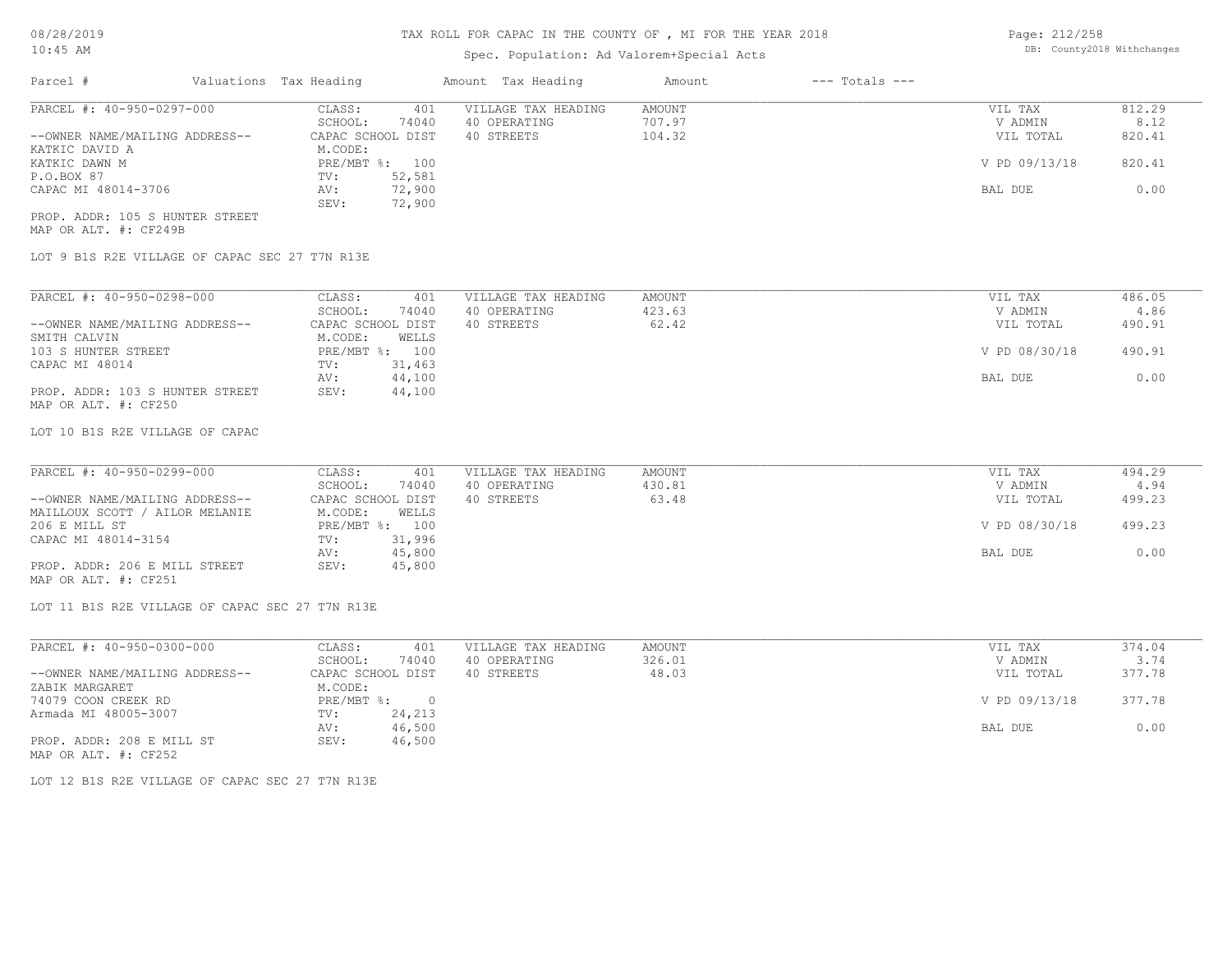# Spec. Population: Ad Valorem+Special Acts

Page: 213/258 DB: County2018 Withchanges

| Parcel #                       | Valuations Tax Heading |                | Amount Tax Heading  | Amount | $---$ Totals $---$ |               |        |
|--------------------------------|------------------------|----------------|---------------------|--------|--------------------|---------------|--------|
| PARCEL #: 40-950-0301-000      | CLASS:                 | 401            | VILLAGE TAX HEADING | AMOUNT |                    | VIL TAX       | 606.31 |
|                                | SCHOOL:                | 74040          | 40 OPERATING        | 528.45 |                    | V ADMIN       | 6.06   |
| --OWNER NAME/MAILING ADDRESS-- | CAPAC SCHOOL DIST      |                | 40 STREETS          | 77.86  |                    | VIL TOTAL     | 612.37 |
| PFEILSTUCKER HENRY             | M.CODE:                | COREL          |                     |        |                    |               |        |
| 302 E MILL ST                  |                        | PRE/MBT %: 100 |                     |        |                    | V PD 09/07/18 | 612.37 |
| CAPAC MI 48014-3156            | TV:                    | 39,248         |                     |        |                    |               |        |
|                                | AV:                    | 55,500         |                     |        |                    | BAL DUE       | 0.00   |
| PROP. ADDR: 302 E MILL ST      | SEV:                   | 55,500         |                     |        |                    |               |        |
| MAP OR ALT. #: CF253A          |                        |                |                     |        |                    |               |        |

LOT 1 & W 7.5 FT OF LOT 2 B1S R3E VILLAGE OF CAPAC SEC 27 T7N R13E

| PARCEL #: 40-950-0302-000      | CLASS:<br>401     | VILLAGE TAX HEADING | AMOUNT | VIL TAX       | 525.57 |
|--------------------------------|-------------------|---------------------|--------|---------------|--------|
|                                | 74040<br>SCHOOL:  | 40 OPERATING        | 458.08 | V ADMIN       | 5.25   |
| --OWNER NAME/MAILING ADDRESS-- | CAPAC SCHOOL DIST | 40 STREETS          | 67.49  | VIL TOTAL     | 530.82 |
| GAUTHIER TERILYN L.            | M.CODE:<br>COREL  |                     |        |               |        |
| 304 E MILL ST                  | PRE/MBT %: 100    |                     |        | V PD 09/07/18 | 530.82 |
| CAPAC MI 48014                 | 34,022<br>TV:     |                     |        |               |        |
|                                | 47,700<br>AV:     |                     |        | BAL DUE       | 0.00   |
| PROP. ADDR: 304 E MILL ST      | 47,700<br>SEV:    |                     |        |               |        |
| MAP OR ALT. #: CF253B          |                   |                     |        |               |        |

LOT 2 EXC W 7.5 FT THEREOF B1S R3E VILLAGE OF CAPAC SEC 27 T7N R13E

| PARCEL #: 40-950-0303-000       | CLASS:<br>401     | VILLAGE TAX HEADING | AMOUNT | VIL TAX       | 621.02 |
|---------------------------------|-------------------|---------------------|--------|---------------|--------|
|                                 | 74040<br>SCHOOL:  | 40 OPERATING        | 541.27 | V ADMIN       | 6.21   |
| --OWNER NAME/MAILING ADDRESS--  | CAPAC SCHOOL DIST | 40 STREETS          | 79.75  | VIL TOTAL     | 627.23 |
| WALKER RYAN                     | M.CODE:<br>COREL  |                     |        |               |        |
| 102 S HUNTER ST                 | PRE/MBT %: 100    |                     |        | V PD 09/07/18 | 627.23 |
| CAPAC MI 48014                  | 40,200<br>TV:     |                     |        |               |        |
|                                 | 40,200<br>AV:     |                     |        | BAL DUE       | 0.00   |
| PROP. ADDR: 102 S HUNTER STREET | 40,200<br>SEV:    |                     |        |               |        |
| MAP OR ALT. #: CF254            |                   |                     |        |               |        |

LOT 3 B1S R3E VILLAGE OF CAPAC

| PARCEL #: 40-950-0304-000      | CLASS:            | 401    | VILLAGE TAX HEADING | AMOUNT | VIL TAX       | 478.38 |
|--------------------------------|-------------------|--------|---------------------|--------|---------------|--------|
|                                | SCHOOL:           | 74040  | 40 OPERATING        | 416.95 | V ADMIN       | 4.78   |
| --OWNER NAME/MAILING ADDRESS-- | CAPAC SCHOOL DIST |        | 40 STREETS          | 61.43  | VIL TOTAL     | 483.16 |
| CASTLE CHRISTOPHER W.          | M.CODE:           | COREL  |                     |        |               |        |
| 104 S HUNTER ST                | PRE/MBT %: 100    |        |                     |        | V PD 09/07/18 | 483.16 |
| CAPAC MI 48014                 | TV:               | 30,967 |                     |        |               |        |
|                                | AV:               | 43,700 |                     |        | BAL DUE       | 0.00   |
| PROP. ADDR: 104 S HUNTER ST    | SEV:              | 43,700 |                     |        |               |        |

MAP OR ALT. #: CF255

LOT 4 B1S R3E VILLAGE OF CAPAC SEC 27 T7N R13E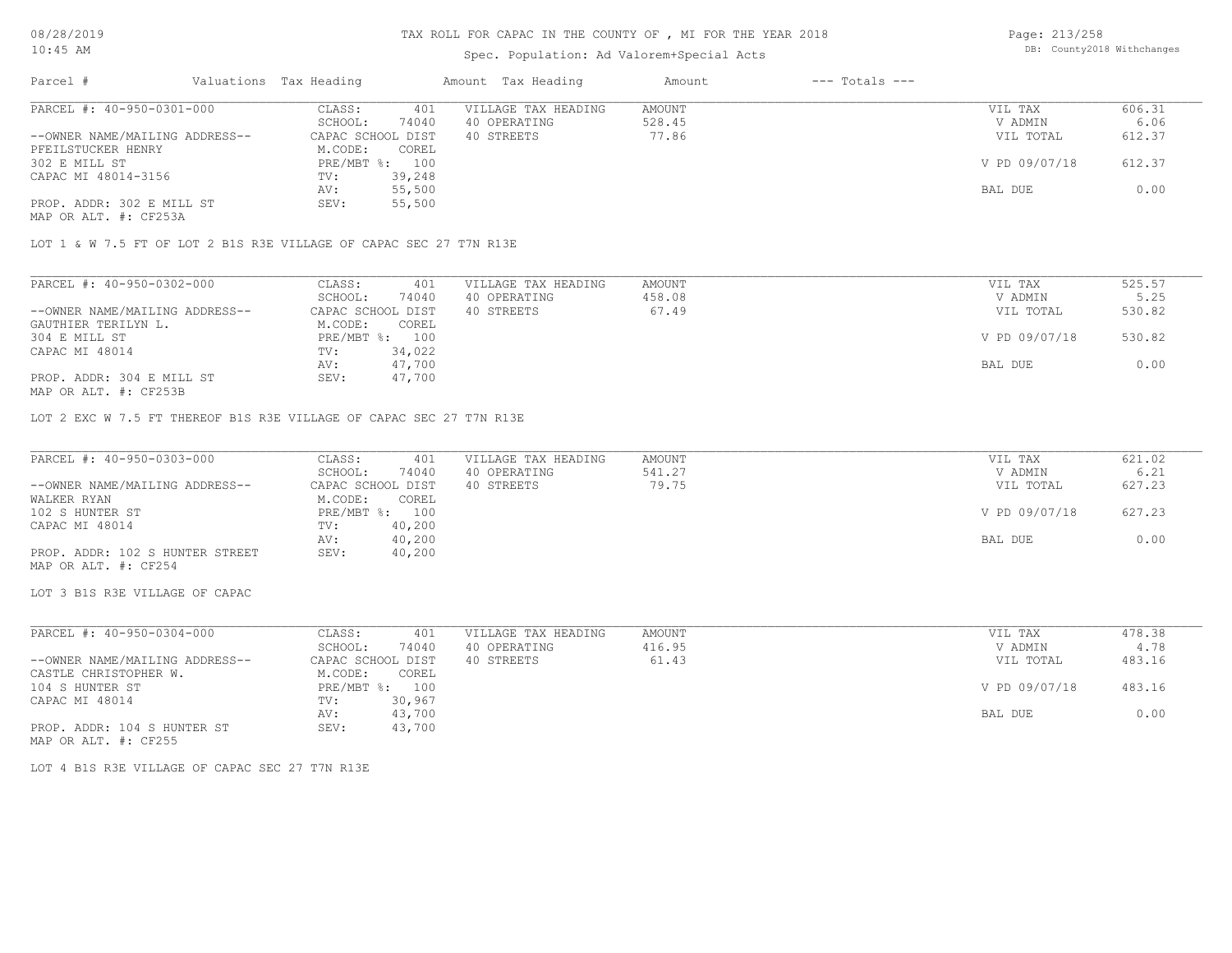# Spec. Population: Ad Valorem+Special Acts

| Page: 214/258 |                            |
|---------------|----------------------------|
|               | DB: County2018 Withchanges |

| Parcel #                                                   | Valuations Tax Heading |                | Amount Tax Heading  | Amount        | $---$ Totals $---$ |                |        |
|------------------------------------------------------------|------------------------|----------------|---------------------|---------------|--------------------|----------------|--------|
| PARCEL #: 40-950-0305-000                                  | CLASS:                 | 401            | VILLAGE TAX HEADING | AMOUNT        |                    | VIL TAX        | 358.38 |
|                                                            | SCHOOL:                | 74040          | 40 OPERATING        | 312.36        |                    | V ADMIN        | 3.58   |
| --OWNER NAME/MAILING ADDRESS--                             | CAPAC SCHOOL DIST      |                | 40 STREETS          | 46.02         |                    | VIL TOTAL      | 361.96 |
| KEGLER JEFFREY                                             | M.CODE:                | 00LSB          |                     |               |                    |                |        |
| 15665 IMLAY CITY RD.                                       | PRE/MBT %:             | $\sim$ 0       |                     |               |                    | V PD 08/09/18  | 361.96 |
| CAPAC MI 48014                                             | TV:                    | 23,199         |                     |               |                    |                |        |
|                                                            | AV:                    | 33,100         |                     |               |                    | BAL DUE        | 0.00   |
| PROP. ADDR: 106 S HUNTER STREET                            | SEV:                   | 33,100         |                     |               |                    |                |        |
| MAP OR ALT. #: CF256                                       |                        |                |                     |               |                    |                |        |
|                                                            |                        |                |                     |               |                    |                |        |
| LOT 5 B1S R3E VILLAGE OF CAPAC                             |                        |                |                     |               |                    |                |        |
| SEC 27 T7N R13E                                            |                        |                |                     |               |                    |                |        |
|                                                            |                        |                |                     |               |                    |                |        |
|                                                            |                        |                |                     |               |                    |                |        |
| PARCEL #: 40-950-0306-000                                  | CLASS:                 | 401            | VILLAGE TAX HEADING | AMOUNT        |                    | VIL TAX        | 252.05 |
|                                                            | SCHOOL:                | 74040          | 40 OPERATING        | 219.68        |                    | V ADMIN        | 2.52   |
| --OWNER NAME/MAILING ADDRESS--                             | CAPAC SCHOOL DIST      |                | 40 STREETS          | 32.37         |                    | VIL TOTAL      | 254.57 |
| MCCONNELL GREGORY                                          | M.CODE:                |                |                     |               |                    |                |        |
| P.O.BOX 160                                                | PRE/MBT %:             | $\overline{0}$ |                     |               |                    | V PD 08/23/18  | 254.57 |
| CAPAC MI 48014                                             | TV:                    | 16,316         |                     |               |                    |                |        |
|                                                            | AV:                    | 23,500         |                     |               |                    | <b>BAL DUE</b> | 0.00   |
| PROP. ADDR: 108 S HUNTER STREET                            | SEV:                   | 23,500         |                     |               |                    |                |        |
| MAP OR ALT. #: 257A                                        |                        |                |                     |               |                    |                |        |
|                                                            |                        |                |                     |               |                    |                |        |
| LOT 6 EXC E 60 FT B1S R3E VILLAGE OF CAPAC SEC 27 T7N R13E |                        |                |                     |               |                    |                |        |
|                                                            |                        |                |                     |               |                    |                |        |
| PARCEL #: 40-950-0307-000                                  | CLASS:                 | 401            | VILLAGE TAX HEADING | <b>AMOUNT</b> |                    | VIL TAX        | 627.20 |
|                                                            | SCHOOL:                | 74040          | 40 OPERATING        | 546.65        |                    | V ADMIN        | 6.27   |
| --OWNER NAME/MAILING ADDRESS--                             | CAPAC SCHOOL DIST      |                | 40 STREETS          | 80.55         |                    | VIL TOTAL      | 633.47 |
|                                                            |                        |                |                     |               |                    |                |        |
| MAYNARD CRYSTAL                                            | M.CODE:                | COREL          |                     |               |                    |                |        |
| 305 E MEIER ST                                             |                        | PRE/MBT %: 100 |                     |               |                    | V PD 09/07/18  | 633.47 |
| CAPAC MI 48014                                             | TV:                    | 40,600         |                     |               |                    |                |        |
|                                                            | AV:                    | 40,600         |                     |               |                    | BAL DUE        | 0.00   |
| PROP. ADDR: 305 E MEIER ST                                 | SEV:                   | 40,600         |                     |               |                    |                |        |
| MAP OR ALT. #: CF257B                                      |                        |                |                     |               |                    |                |        |
|                                                            |                        |                |                     |               |                    |                |        |
| E60 FT OF LOT 6 B1S R3E VILLAGE OF CAPAC SEC 27 T7N R13E   |                        |                |                     |               |                    |                |        |
|                                                            |                        |                |                     |               |                    |                |        |
|                                                            |                        |                |                     |               |                    |                |        |

| PARCEL #: 40-950-0308-000      | 401<br>CLASS:     | VILLAGE TAX HEADING | AMOUNT | VIL TAX       | 432.98 |  |
|--------------------------------|-------------------|---------------------|--------|---------------|--------|--|
|                                | 74040<br>SCHOOL:  | 40 OPERATING        | 377.38 | V ADMIN       | 4.32   |  |
| --OWNER NAME/MAILING ADDRESS-- | CAPAC SCHOOL DIST | 40 STREETS          | 55.60  | VIL TOTAL     | 437.30 |  |
| WAGNER TIMOTHY                 | M.CODE:<br>MCOOP  |                     |        |               |        |  |
| 309 E MEIER AVE                | PRE/MBT %: 100    |                     |        | V PD 09/13/18 | 437.30 |  |
| CAPAC MI 48014-3728            | 28,028<br>TV:     |                     |        |               |        |  |
|                                | 39,500<br>AV:     |                     |        | BAL DUE       | 0.00   |  |
| PROP. ADDR: 309 E MEIER ST     | 39,500<br>SEV:    |                     |        |               |        |  |
| MAP OR ALT. #: 258A            |                   |                     |        |               |        |  |

W1/2 OF LOTS 7 & 8 B1S R3E VILLAGE OF CAPAC SEC 27 T7N R13E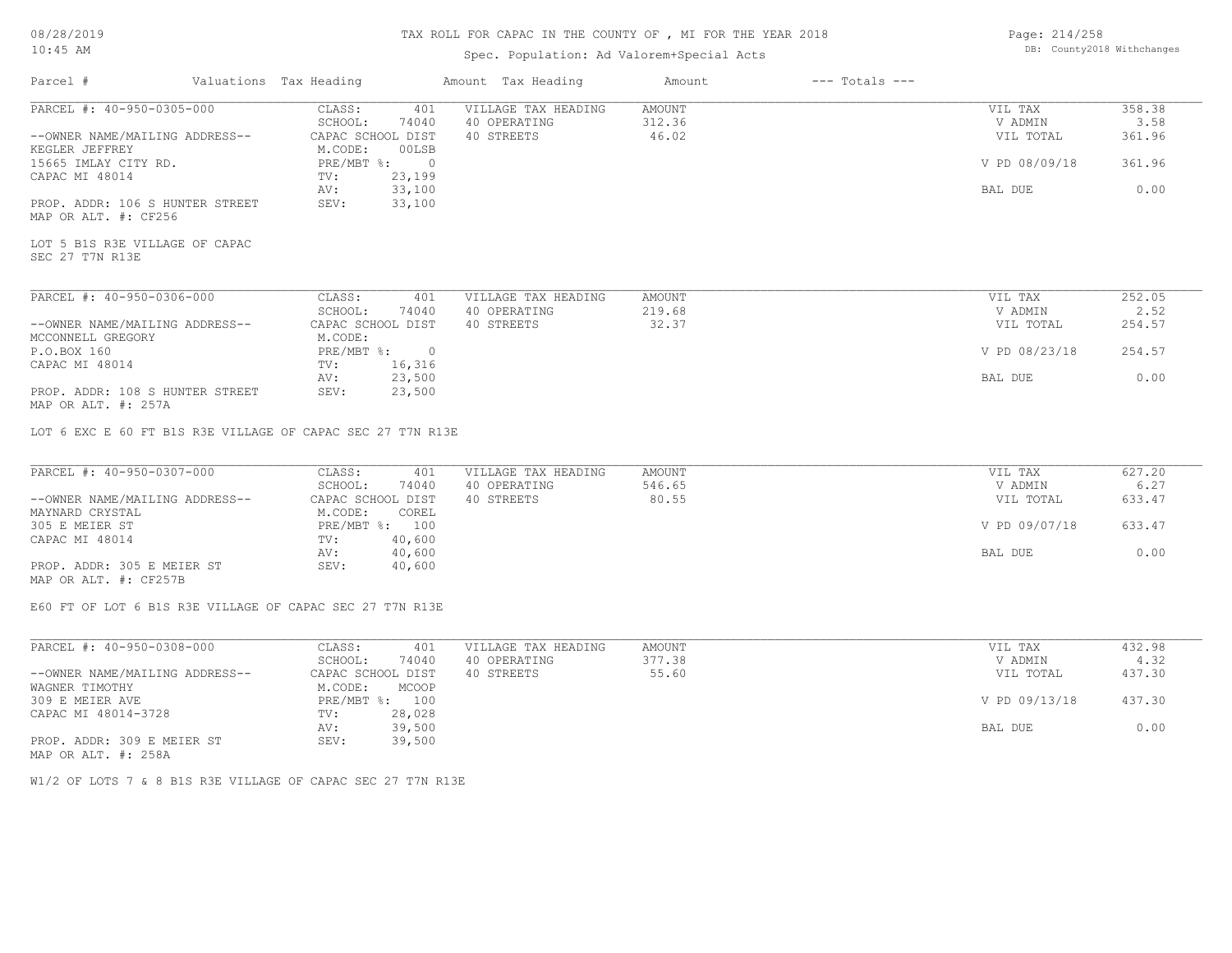# Spec. Population: Ad Valorem+Special Acts

| Page: 215/258 |                            |
|---------------|----------------------------|
|               | DB: County2018 Withchanges |

| Parcel #                                       | Valuations Tax Heading | Amount Tax Heading  | Amount | $---$ Totals $---$ |               |        |
|------------------------------------------------|------------------------|---------------------|--------|--------------------|---------------|--------|
| PARCEL #: 40-950-0309-000                      | CLASS:<br>401          | VILLAGE TAX HEADING | AMOUNT |                    | VIL TAX       | 402.16 |
|                                                | SCHOOL:<br>74040       | 40 OPERATING        | 350.52 |                    | V ADMIN       | 4.02   |
| --OWNER NAME/MAILING ADDRESS--                 | CAPAC SCHOOL DIST      | 40 STREETS          | 51.64  |                    | VIL TOTAL     | 406.18 |
| FINAZZO ANTHONY C                              | M.CODE:                |                     |        |                    |               |        |
| 315 E MEIER ST                                 | PRE/MBT %: 100         |                     |        |                    | V PD 09/14/18 | 406.18 |
| Capac MI 48014                                 | 26,033<br>TV:          |                     |        |                    |               |        |
|                                                | 37,000<br>AV:          |                     |        |                    | BAL DUE       | 0.00   |
| PROP. ADDR: 315 E MEIER ST                     | 37,000<br>SEV:         |                     |        |                    |               |        |
| MAP OR ALT. #: CF00258B                        |                        |                     |        |                    |               |        |
|                                                |                        |                     |        |                    |               |        |
| E1/2 OF LOTS 7 & 8 B1S R3E VILLAGE OF CAPAC    |                        |                     |        |                    |               |        |
| SEC 27 T7N R13E                                |                        |                     |        |                    |               |        |
| PARCEL #: 40-950-0310-000                      | CLASS:<br>401          | VILLAGE TAX HEADING | AMOUNT |                    | VIL TAX       | 295.12 |
|                                                | SCHOOL:<br>74040       | 40 OPERATING        | 257.22 |                    | V ADMIN       | 2.95   |
| --OWNER NAME/MAILING ADDRESS--                 | CAPAC SCHOOL DIST      | 40 STREETS          | 37.90  |                    | VIL TOTAL     | 298.07 |
| ALCALA ULA/WEST CHARLES                        | M.CODE:<br>MCOOP       |                     |        |                    |               |        |
| P.O.BOX 442                                    | PRE/MBT %: 0           |                     |        |                    | V PD 09/13/18 | 298.07 |
| CAPAC MI 48014-0442                            |                        |                     |        |                    |               |        |
|                                                | 19,104<br>TV:          |                     |        |                    |               | 0.00   |
|                                                | 28,100<br>AV:          |                     |        |                    | BAL DUE       |        |
| PROP. ADDR: 107 S LESTER ST                    | 28,100<br>SEV:         |                     |        |                    |               |        |
| MAP OR ALT. #: CF259A                          |                        |                     |        |                    |               |        |
| LOT 9 B1S R3E VILLAGE OF CAPAC SEC 27 T7N R13E |                        |                     |        |                    |               |        |
|                                                |                        |                     |        |                    |               |        |
| PARCEL #: 40-950-0311-000                      | CLASS:<br>401          | VILLAGE TAX HEADING | AMOUNT |                    | VIL TAX       | 295.12 |
|                                                | SCHOOL:<br>74040       | 40 OPERATING        | 257.22 |                    | V ADMIN       | 2.95   |
| --OWNER NAME/MAILING ADDRESS--                 | CAPAC SCHOOL DIST      | 40 STREETS          | 37.90  |                    | VIL TOTAL     | 298.07 |
| BLOCK PAUL JR                                  | M.CODE:                |                     |        |                    |               |        |
| STINSON KAREN M                                | PRE/MBT %: 0           |                     |        |                    | V PD 07/16/18 | 298.07 |
| 14691 KOEHN RD                                 | 19,104<br>TV:          |                     |        |                    |               |        |
| CAPAC MI 48014                                 | 28,300<br>AV:          |                     |        |                    | BAL DUE       | 0.00   |
|                                                | 28,300<br>SEV:         |                     |        |                    |               |        |
| PROP. ADDR: 105 S LESTER ST                    |                        |                     |        |                    |               |        |

MAP OR ALT. #: CF259B

LOT 10 B1S R3E VILLAGE OF CAPAC

| PARCEL #: 40-950-0312-000      | CLASS:            | 401    | VILLAGE TAX HEADING | AMOUNT | 502.53<br>VIL TAX       |
|--------------------------------|-------------------|--------|---------------------|--------|-------------------------|
|                                | SCHOOL:           | 74040  | 40 OPERATING        | 438.00 | 5.02<br>V ADMIN         |
| --OWNER NAME/MAILING ADDRESS-- | CAPAC SCHOOL DIST |        | 40 STREETS          | 64.53  | 507.55<br>VIL TOTAL     |
| MILLER BRYAN/MICHELLE          | M.CODE:           |        |                     |        |                         |
| 306 E MILL ST                  | $PRE/MBT$ %:      | 100    |                     |        | 507.55<br>V PD 09/13/18 |
| CAPAC MI 48014-3156            | TV:               | 32,530 |                     |        |                         |
|                                | AV:               | 48,100 |                     |        | 0.00<br>BAL DUE         |
| PROP. ADDR: 306 E MILL ST      | SEV:              | 48,100 |                     |        |                         |
| MAP OR ALT. #: CF260           |                   |        |                     |        |                         |

LOT 11 B1S R3E VILLAGE OF CAPAC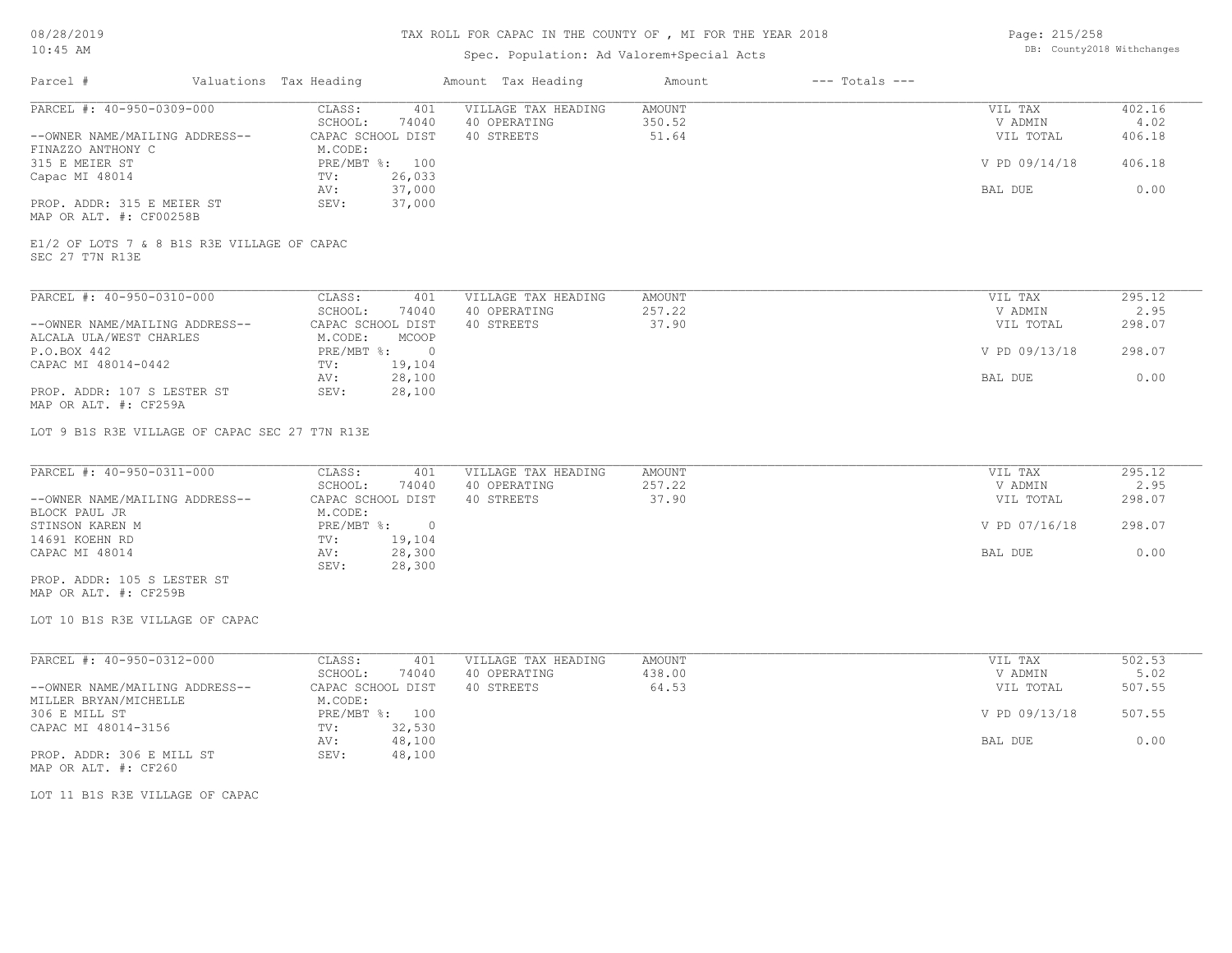#### Spec. Population: Ad Valorem+Special Acts

| Page: 216/258 |                            |
|---------------|----------------------------|
|               | DB: County2018 Withchanges |

| Parcel #                       | Valuations Tax Heading |        | Amount Tax Heading  | Amount | $---$ Totals $---$ |               |          |
|--------------------------------|------------------------|--------|---------------------|--------|--------------------|---------------|----------|
| PARCEL #: 40-950-0313-000      | CLASS:                 | 401    | VILLAGE TAX HEADING | AMOUNT |                    | VIL TAX       | 1,029.78 |
|                                | SCHOOL:                | 74040  | 40 OPERATING        | 446.60 |                    | V ADMIN       | 10.29    |
| --OWNER NAME/MAILING ADDRESS-- | CAPAC SCHOOL DIST      |        | 40 STREETS          | 65.80  |                    | VIL TOTAL     | 1,040.07 |
| KLOBNOCK WILLIAM               | M.CODE:                |        | UTIL                | 517.38 |                    |               |          |
| 308 E MILL ST                  | PRE/MBT %: 100         |        |                     |        |                    | V PD 07/16/18 | 375.00   |
| CAPAC MI 48014-3156            | TV:                    | 33,169 |                     |        |                    |               |          |
|                                | AV:                    | 46,500 |                     |        |                    | BAL DUE       | 665.07   |
| PROP. ADDR: 308 E MILL ST      | SEV:                   | 46,500 |                     |        |                    |               |          |
| MAP OR ALT. #: CF261           |                        |        |                     |        |                    |               |          |

LOT 12 B1S R3E VILLAGE OF CAPAC SEC 27 T7N R13E

| PARCEL #: 40-950-0314-000      | CLASS:<br>401     | VILLAGE TAX HEADING | AMOUNT | VIL TAX       | 596.46 |
|--------------------------------|-------------------|---------------------|--------|---------------|--------|
|                                | 74040<br>SCHOOL:  | 40 OPERATING        | 519.86 | V ADMIN       | 5.96   |
| --OWNER NAME/MAILING ADDRESS-- | CAPAC SCHOOL DIST | 40 STREETS          | 76.60  | VIL TOTAL     | 602.42 |
| CZAP ROGER/ELIZABETH           | M.CODE:           |                     |        |               |        |
| PO BOX 176                     | PRE/MBT %: 100    |                     |        | V PD 09/13/18 | 602.42 |
| 200 S MAIN ST                  | 38,610<br>TV:     |                     |        |               |        |
| Capac MI 48014-0176            | 55,200<br>AV:     |                     |        | BAL DUE       | 0.00   |
|                                | 55,200<br>SEV:    |                     |        |               |        |
| PROP. ADDR: 200 S MAIN         |                   |                     |        |               |        |

MAP OR ALT. #: CF262

LOT 1 EXC S 5 FT B2S R1E VILLAGE OF CAPAC SEC 27 T7N R13E

| PARCEL #: 40-950-0315-000      | CLASS:<br>401     | VILLAGE TAX HEADING | AMOUNT | VIL TAX       | 790.89 |
|--------------------------------|-------------------|---------------------|--------|---------------|--------|
|                                | 74040<br>SCHOOL:  | 40 OPERATING        | 689.32 | V ADMIN       | 7.90   |
| --OWNER NAME/MAILING ADDRESS-- | CAPAC SCHOOL DIST | 40 STREETS          | 101.57 | VIL TOTAL     | 798.79 |
| LANG CARL                      | M.CODE:           |                     |        |               |        |
| JOHN LANE                      | PRE/MBT %: 100    |                     |        | V PD 09/07/18 | 798.79 |
| 3392 HIDDEN RIDGE DR           | 51,196<br>TV:     |                     |        |               |        |
| DEWITT MI 48820                | 73,000<br>AV:     |                     |        | BAL DUE       | 0.00   |
|                                | 73,000<br>SEV:    |                     |        |               |        |
| PROP. ADDR: 202 S MAIN         |                   |                     |        |               |        |

MAP OR ALT. #: CF263

LOT 2 & S 5 FT OF LOT 1 B2S R1E VILLAGE OF CAPAC SEC 27 T7N R13E

| PARCEL #: 40-950-0316-000      | CLASS:            | 401    | VILLAGE TAX HEADING | AMOUNT | VIL TAX       | 700.26 |
|--------------------------------|-------------------|--------|---------------------|--------|---------------|--------|
|                                | SCHOOL:           | 74040  | 40 OPERATING        | 610.33 | V ADMIN       | 7.00   |
| --OWNER NAME/MAILING ADDRESS-- | CAPAC SCHOOL DIST |        | 40 STREETS          | 89.93  | VIL TOTAL     | 707.26 |
| CLOR CHARLES/ DEANNA           | M.CODE:           | 00LSB  |                     |        |               |        |
| 204 S MAIN ST                  | PRE/MBT %:        | 100    |                     |        | V PD 08/23/18 | 707.26 |
| Capac MI 48014-3716            | TV:               | 45,329 |                     |        |               |        |
|                                | AV:               | 63,500 |                     |        | BAL DUE       | 0.00   |
| PROP. ADDR: 204 S MAIN         | SEV:              | 63,500 |                     |        |               |        |

MAP OR ALT. #: CF264

R13E N 82.42 FT, TH W TO ST TH S 84.16 FT TO BEG. B2S R1E VILLAGE OF CAPAC SEC 27 T7N PART OF LOTS 3 & 4 BEG 177.44 FT N OF SW COR LOT 5, TH N 89 DEG 4 MIN E 150 FT, TH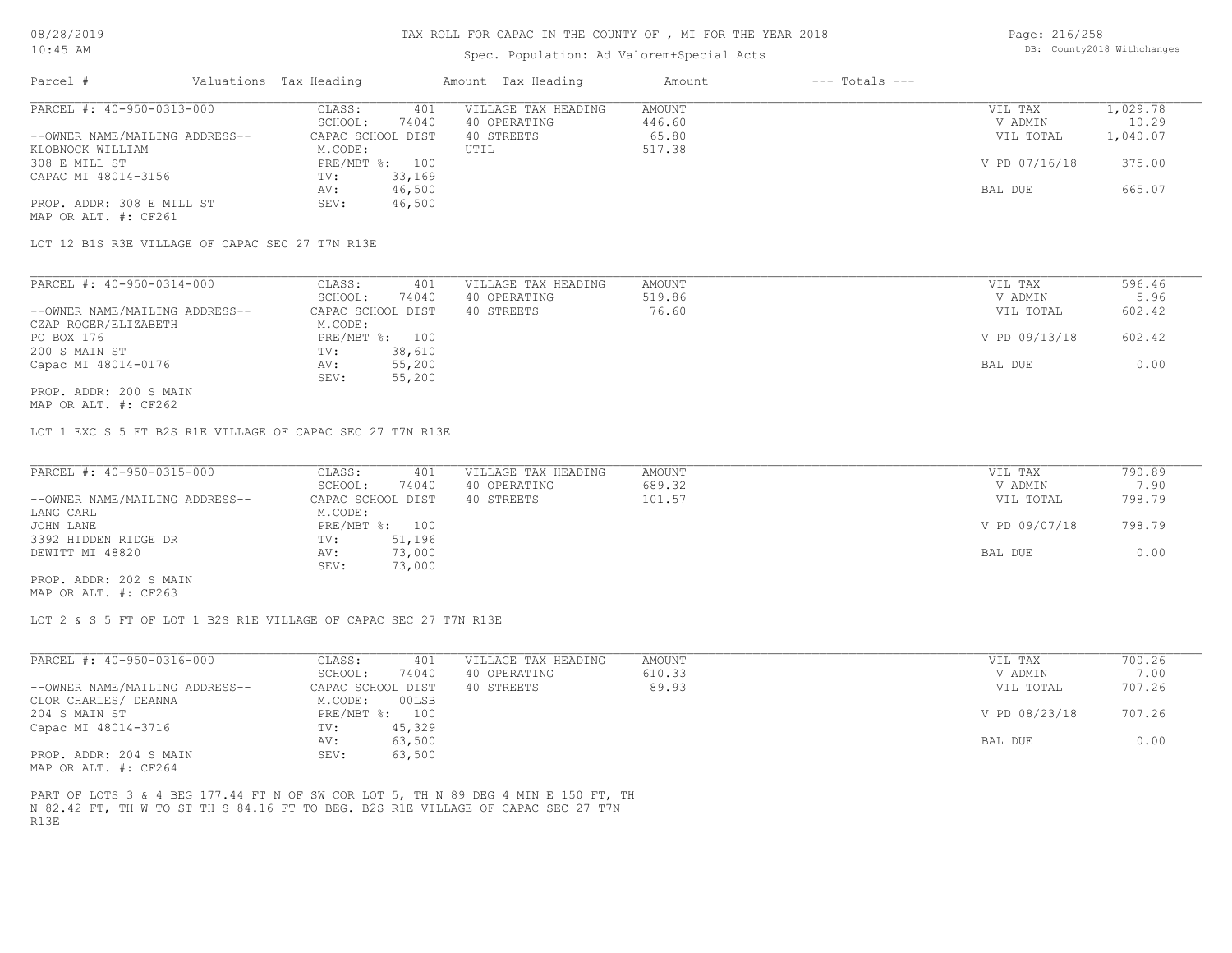## TAX ROLL FOR CAPAC IN THE COUNTY OF , MI FOR THE YEAR 2018

## Spec. Population: Ad Valorem+Special Acts

| Page: 217/258 |                            |
|---------------|----------------------------|
|               | DB: County2018 Withchanges |

| Parcel #                                         | Valuations Tax Heading                           | Amount Tax Heading                                                                                                                                                        | Amount           | $---$ Totals $---$ |                      |                |
|--------------------------------------------------|--------------------------------------------------|---------------------------------------------------------------------------------------------------------------------------------------------------------------------------|------------------|--------------------|----------------------|----------------|
| PARCEL #: 40-950-0317-000                        | CLASS:                                           | 401<br>VILLAGE TAX HEADING                                                                                                                                                | AMOUNT           |                    | VIL TAX              | 515.67         |
|                                                  | SCHOOL:<br>74040                                 | 40 OPERATING                                                                                                                                                              | 449.45           |                    | V ADMIN              | 5.15           |
| --OWNER NAME/MAILING ADDRESS--<br>CLOR CHARLES D | CAPAC SCHOOL DIST<br>M.CODE:                     | 40 STREETS                                                                                                                                                                | 66.22            |                    | VIL TOTAL            | 520.82         |
| CLOR DEANNA M                                    | $PRE/MBT$ $\div$                                 | $\overline{0}$                                                                                                                                                            |                  |                    | V PD 09/13/18        | 520.82         |
| 204 S MAIN ST<br>CAPAC MI 48014                  | 33,381<br>TV:<br>45,600<br>AV:<br>SEV:<br>45,600 |                                                                                                                                                                           |                  |                    | BAL DUE              | 0.00           |
| PROP. ADDR: 206 S MAIN<br>MAP OR ALT. #: CF265   |                                                  |                                                                                                                                                                           |                  |                    |                      |                |
| R13E                                             |                                                  | PART LOT 4 BEG 122.44 FT N OF SW COR LOT 5, TH N 89 DEG 4 MIN E 150 FT, TH N 55 FT,<br>TH S 89 DEG 4 MIN W 150 FT, TH S 55 FT TO BEG. B2S R1E VILLAGE OF CAPAC SEC 27 T7N |                  |                    |                      |                |
| PARCEL #: 40-950-0318-000                        | CLASS:                                           | 401<br>VILLAGE TAX HEADING                                                                                                                                                | AMOUNT           |                    | VIL TAX              | 436.21         |
| --OWNER NAME/MAILING ADDRESS--                   | SCHOOL:<br>74040<br>CAPAC SCHOOL DIST            | 40 OPERATING<br>40 STREETS                                                                                                                                                | 380.19<br>56.02  |                    | V ADMIN<br>VIL TOTAL | 4.36<br>440.57 |
| GEBBIE EDWARD M<br>WILLIAM GEBBIE JR             | M.CODE:<br>PRE/MBT %: 100                        |                                                                                                                                                                           |                  |                    | V PD 07/25/18        | 440.57         |
| 59675 KITTLE RD<br>WASHINGTON MI 48094           | 28,237<br>TV:<br>40,100<br>AV:<br>SEV:           |                                                                                                                                                                           |                  |                    | BAL DUE              | 0.00           |
| PROP. ADDR: 208 S MAIN<br>MAP OR ALT. #: CF266   | 40,100                                           |                                                                                                                                                                           |                  |                    |                      |                |
| VILLAGE OF CAPAC                                 |                                                  |                                                                                                                                                                           |                  |                    |                      |                |
| PARCEL #: 40-950-0319-000                        | CLASS:<br>SCHOOL:<br>74040                       | 401<br>VILLAGE TAX HEADING<br>40 OPERATING                                                                                                                                | AMOUNT<br>301.56 |                    | VIL TAX<br>V ADMIN   | 345.99<br>3.45 |
| --OWNER NAME/MAILING ADDRESS--<br>CLAY JANINE    | CAPAC SCHOOL DIST<br>M.CODE:                     | 40 STREETS                                                                                                                                                                | 44.43            |                    | VIL TOTAL            | 349.44         |
| 210 S MAIN ST                                    | PRE/MBT %: 100                                   |                                                                                                                                                                           |                  |                    | V PD 09/06/18        | 349.44         |
| CAPAC MI 48014-3716                              | 22,397<br>TV:                                    |                                                                                                                                                                           |                  |                    |                      |                |
| PROP. ADDR: 210 S MAIN<br>MAP OR ALT. #: CF267   | 32,400<br>AV:<br>SEV:<br>32,400                  |                                                                                                                                                                           |                  |                    | BAL DUE              | 0.00           |
| FT B2S R1E VILLAGE OF CAPAC SEC 27 T7N R13E      |                                                  | FR LOT 5 EXC E 37 FT & EXC PART N OF A LINE BEG 65.2 FT N OF SW COR LOT 5, TH E 113                                                                                       |                  |                    |                      |                |
| PARCEL #: 40-950-0320-000                        | CLASS:<br>SCHOOL:<br>74040                       | VILLAGE TAX HEADING<br>402<br>40 OPERATING                                                                                                                                | AMOUNT<br>131.42 |                    | VIL TAX<br>V ADMIN   | 150.78<br>1.50 |
| --OWNER NAME/MAILING ADDRESS--<br>RODRIGUEZ JOSE | CAPAC SCHOOL DIST<br>M.CODE:                     | 40 STREETS                                                                                                                                                                | 19.36            |                    | VIL TOTAL            | 152.28         |
| P.O. BOX 292                                     | PRE/MBT %: 0                                     |                                                                                                                                                                           |                  |                    | V PD 09/21/18        | 152.28         |
| CAPAC MI 48014                                   | TV:<br>9,761<br>15,900<br>AV:                    |                                                                                                                                                                           |                  |                    | BAL DUE              | 0.00           |
| PROP. ADDR: S WALKER ST<br>MAP OR ALT. #: CF268  | 15,900<br>SEV:                                   |                                                                                                                                                                           |                  |                    |                      |                |
| LOT 6 B2S R1E VILLAGE OF CAPAC SEC 27 T7N R13E   |                                                  | PART OF LOT 6 B2S R1E VILLAGE OF CAPAC BEING DESCRIBE PER OUITE TITLE JUDGEMENT AS:<br>BEG AT SE COR OF LOT 6, TH N 159.14' TH W 150', TH S ALONG W LINE OF LOT TO N LINE |                  |                    |                      |                |

OF R.R. ROW, TH E'LY ALONG ROW TO BEG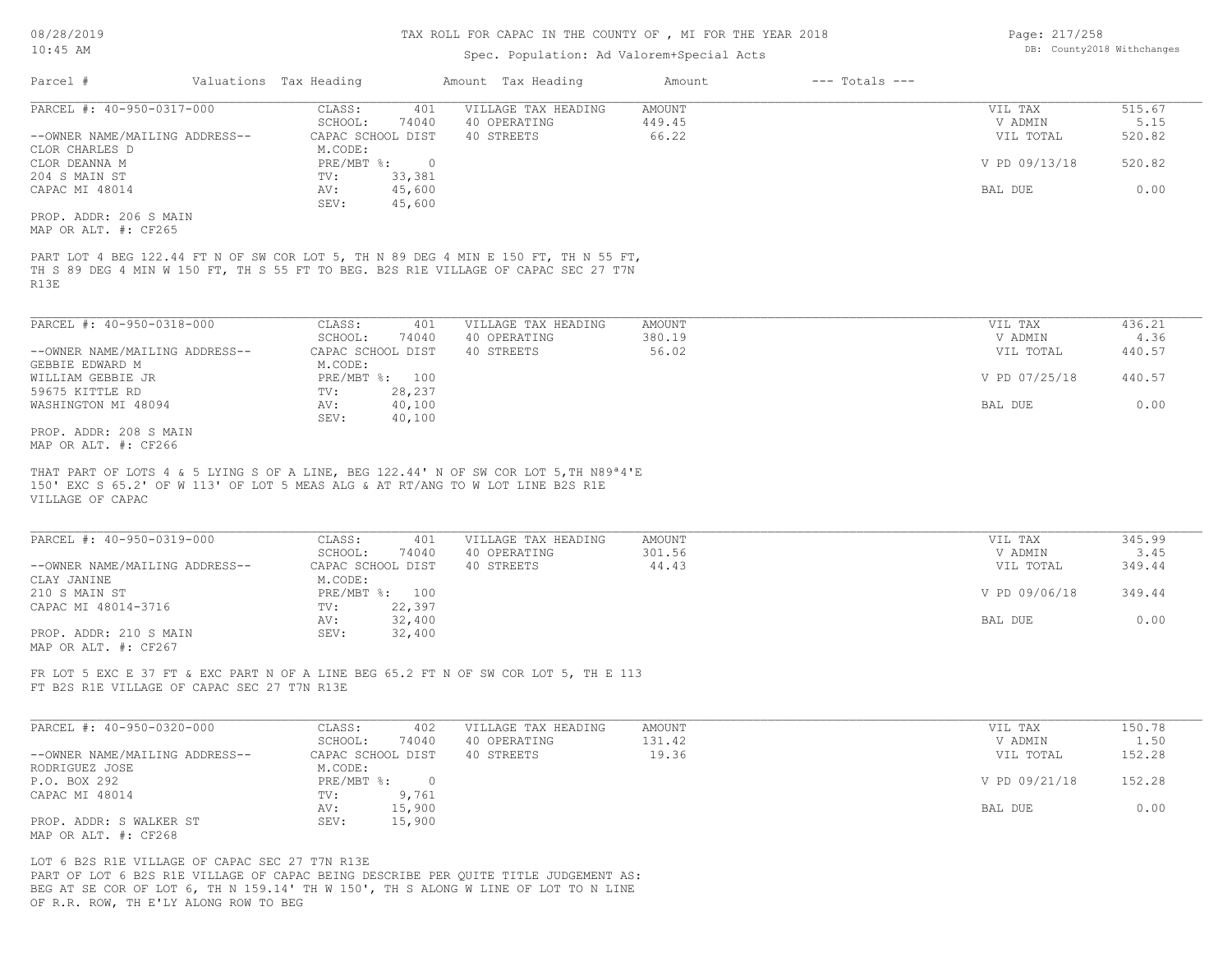## Spec. Population: Ad Valorem+Special Acts

| Page: 218/258 |                            |
|---------------|----------------------------|
|               | DB: County2018 Withchanges |

| Parcel #                       | Valuations Tax Heading |                | Amount Tax Heading  | Amount | $---$ Totals $---$ |               |        |
|--------------------------------|------------------------|----------------|---------------------|--------|--------------------|---------------|--------|
| PARCEL #: 40-950-0321-000      | CLASS:                 | 401            | VILLAGE TAX HEADING | AMOUNT |                    | VIL TAX       | 645.87 |
|                                | SCHOOL:                | 74040          | 40 OPERATING        | 562.93 |                    | V ADMIN       | 6.45   |
| --OWNER NAME/MAILING ADDRESS-- | CAPAC SCHOOL DIST      |                | 40 STREETS          | 82.94  |                    | VIL TOTAL     | 652.32 |
| RODRIGUEZ JOSE A.              | M.CODE:                | WELLS          |                     |        |                    |               |        |
| 209 S WALKER ST                |                        | PRE/MBT %: 100 |                     |        |                    | V PD 08/30/18 | 652.32 |
| CAPAC MI 48014-3732            | TV:                    | 41,809         |                     |        |                    |               |        |
|                                | AV:                    | 60,900         |                     |        |                    | BAL DUE       | 0.00   |
| PROP. ADDR: 209 S WALKER ST    | SEV:                   | 60,900         |                     |        |                    |               |        |
| MAP OR ALT. #: CF269           |                        |                |                     |        |                    |               |        |

LOT 7 & S 13' OF LOT 8 B2S R1E VILLAGE OF CAPAC

| PARCEL #: 40-950-0322-000      | 401<br>CLASS:     | VILLAGE TAX HEADING | AMOUNT | VIL TAX       | 714.50 |
|--------------------------------|-------------------|---------------------|--------|---------------|--------|
|                                | 74040<br>SCHOOL:  | 40 OPERATING        | 622.74 | V ADMIN       |        |
| --OWNER NAME/MAILING ADDRESS-- | CAPAC SCHOOL DIST | 40 STREETS          | 91.76  | VIL TOTAL     | 721.64 |
| PRINTZ FRANK J JR              | M.CODE:<br>COREL  |                     |        |               |        |
| P.O. BOX 52                    | PRE/MBT %: 100    |                     |        | V PD 09/07/18 | 721.64 |
| CAPAC MI 48014-0052            | 46,251<br>TV:     |                     |        |               |        |
|                                | 47,200<br>AV:     |                     |        | BAL DUE       | 0.00   |
| PROP. ADDR: 207 S WALKER ST    | 47,200<br>SEV:    |                     |        |               |        |
| MAP OR ALT. #: CF270           |                   |                     |        |               |        |

N62' OF LOT 8 B2S R1E VILLAGE OF CAPAC

| PARCEL #: 40-950-0323-000      | CLASS:<br>401     | VILLAGE TAX HEADING | AMOUNT | VIL TAX       | 500.87 |
|--------------------------------|-------------------|---------------------|--------|---------------|--------|
|                                | 74040<br>SCHOOL:  | 40 OPERATING        | 436.55 | V ADMIN       | 5.00   |
| --OWNER NAME/MAILING ADDRESS-- | CAPAC SCHOOL DIST | 40 STREETS          | 64.32  | VIL TOTAL     | 505.87 |
| ASSELEN WOODROW ET-AL          | M.CODE:           |                     |        |               |        |
| 205 S WALKER ST                | PRE/MBT %: 100    |                     |        | V PD 09/06/18 | 505.87 |
| CAPAC MI 48014-3732            | 32,423<br>TV:     |                     |        |               |        |
|                                | 46,500<br>AV:     |                     |        | BAL DUE       | 0.00   |
| PROP. ADDR: 205 S WALKER ST    | 46,500<br>SEV:    |                     |        |               |        |
| MAP OR ALT. #: CF271           |                   |                     |        |               |        |

LOT 9 B2S R1E VILLAGE OF CAPAC SEC 27 T7N R13E

| PARCEL #: 40-950-0324-000      | CLASS:     | 401               | VILLAGE TAX HEADING | AMOUNT | VIL TAX       | 488.95 |
|--------------------------------|------------|-------------------|---------------------|--------|---------------|--------|
|                                | SCHOOL:    | 74040             | 40 OPERATING        | 426.16 | V ADMIN       | 4.88   |
| --OWNER NAME/MAILING ADDRESS-- |            | CAPAC SCHOOL DIST | 40 STREETS          | 62.79  | VIL TOTAL     | 493.83 |
| KONING DONALD J                | M.CODE:    |                   |                     |        |               |        |
| KONING DARLENE J               | PRE/MBT %: | $\Omega$          |                     |        | V PD 07/30/18 | 493.83 |
| 7270 MARTIN RD                 | TV:        | 31,651            |                     |        |               |        |
| IMLAY CITY MI 48444            | AV:        | 33,400            |                     |        | BAL DUE       | 0.00   |
|                                | SEV:       | 33,400            |                     |        |               |        |
| PROP. ADDR: 203 S WALKER ST    |            |                   |                     |        |               |        |

MAP OR ALT. #: CF272

E88 FT OF LOT 10 B2S R1E VILLAGE OF CAPAC SEC 27 T7N R13E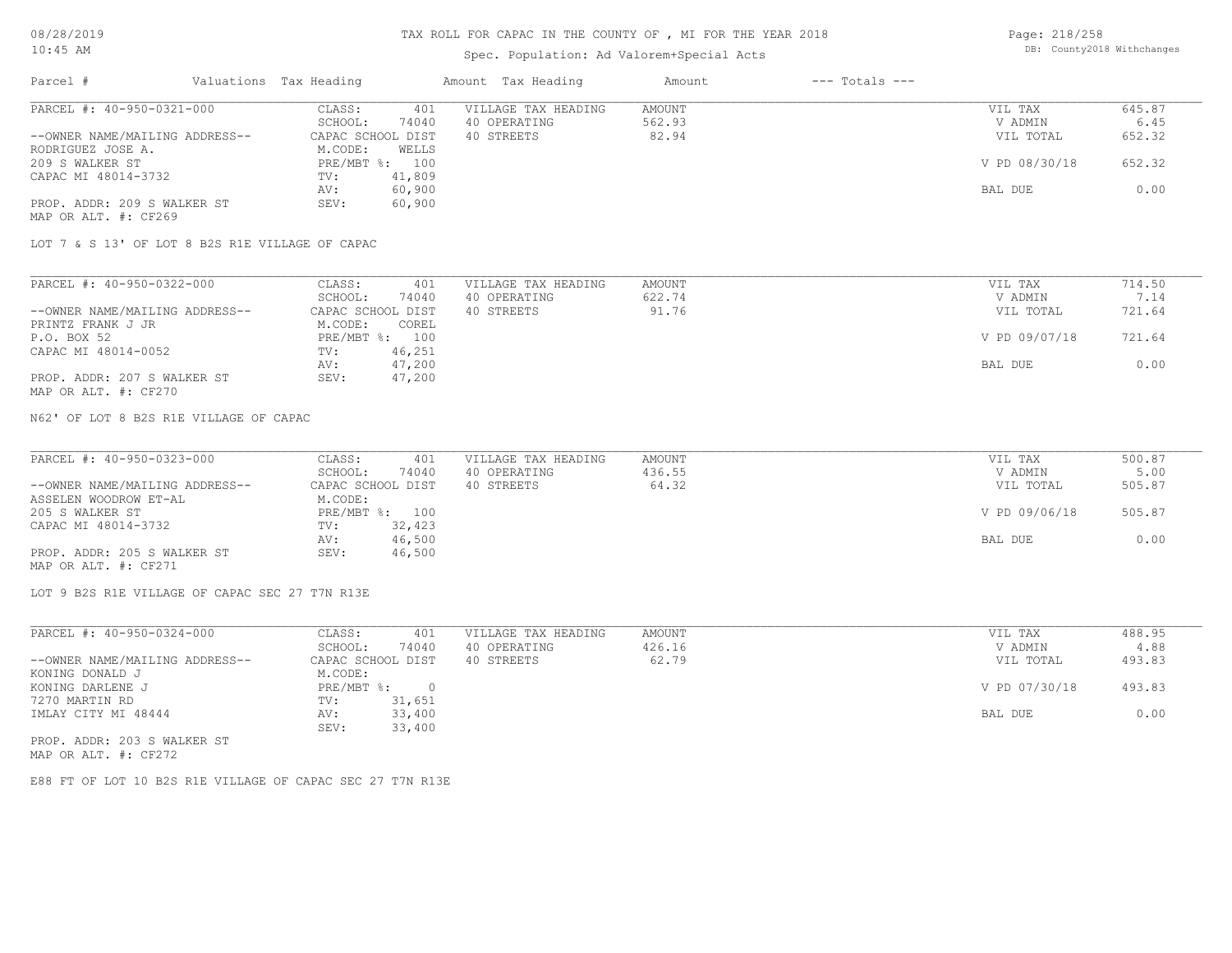### TAX ROLL FOR CAPAC IN THE COUNTY OF , MI FOR THE YEAR 2018

## Spec. Population: Ad Valorem+Special Acts

Page: 219/258 DB: County2018 Withchanges

| Parcel #                       | Valuations Tax Heading |        | Amount Tax Heading  | Amount | $---$ Totals $---$ |               |        |
|--------------------------------|------------------------|--------|---------------------|--------|--------------------|---------------|--------|
| PARCEL #: 40-950-0325-000      | CLASS:                 | 401    | VILLAGE TAX HEADING | AMOUNT |                    | VIL TAX       | 283.78 |
|                                | SCHOOL:                | 74040  | 40 OPERATING        | 247.34 |                    | V ADMIN       | 2.83   |
| --OWNER NAME/MAILING ADDRESS-- | CAPAC SCHOOL DIST      |        | 40 STREETS          | 36.44  |                    | VIL TOTAL     | 286.61 |
| GROENEWOUD PAUL                | M.CODE:                |        |                     |        |                    |               |        |
| 73299 MCFADDEN                 | $PRE/MBT$ %:           |        |                     |        |                    | V PD 07/30/18 | 286.61 |
| ARMADA MI 48005                | TV:                    | 18,370 |                     |        |                    |               |        |
|                                | AV:                    | 26,000 |                     |        |                    | BAL DUE       | 0.00   |
| PROP. ADDR: 106 E MEIER ST     | SEV:                   | 26,000 |                     |        |                    |               |        |
| MAP OR ALT. #: CF273           |                        |        |                     |        |                    |               |        |

LOT 10 EXC THE E 88 FT B2S R1E VILLAGE OF CAPAC SEC 27 T7N R13E

| PARCEL #: 40-950-0326-000      | CLASS:<br>401     | VILLAGE TAX HEADING | AMOUNT | VIL TAX       | 701.23 |
|--------------------------------|-------------------|---------------------|--------|---------------|--------|
|                                | 74040<br>SCHOOL:  | 40 OPERATING        | 611.18 | V ADMIN       | 7.01   |
| --OWNER NAME/MAILING ADDRESS-- | CAPAC SCHOOL DIST | 40 STREETS          | 90.05  | VIL TOTAL     | 708.24 |
| KEGLER NICHOLE                 | M.CODE:<br>COREL  |                     |        |               |        |
| KEGLER JOHNATHON               | PRE/MBT %:<br>100 |                     |        | V PD 09/07/18 | 708.24 |
| P.O.BOX 625                    | 45,392<br>TV:     |                     |        |               |        |
| CAPAC MI 48014                 | 63,300<br>AV:     |                     |        | BAL DUE       | 0.00   |
|                                | 63,300<br>SEV:    |                     |        |               |        |
| PROP. ADDR: 202 S WALKER ST    |                   |                     |        |               |        |

MAP OR ALT. #: CF274A

LOT 1 B2S R2E VILLAGE OF CAPAC SEC 27 T7N R13E

| PARCEL #: 40-950-0327-000      | CLASS:<br>401     | VILLAGE TAX HEADING | AMOUNT | VIL TAX       | 523.81 |
|--------------------------------|-------------------|---------------------|--------|---------------|--------|
|                                | 74040<br>SCHOOL:  | 40 OPERATING        | 456.54 | V ADMIN       | 5.23   |
| --OWNER NAME/MAILING ADDRESS-- | CAPAC SCHOOL DIST | 40 STREETS          | 67.27  | VIL TOTAL     | 529.04 |
| HAYDEN ALAN D                  | M.CODE:           |                     |        |               |        |
| HAYDEN ESTHER M                | PRE/MBT %:        |                     |        | V PD 09/13/18 | 529.04 |
| 2252 CAPAC RD                  | 33,907<br>TV:     |                     |        |               |        |
| ALLENTON MI 48002-1810         | 47,500<br>AV:     |                     |        | BAL DUE       | 0.00   |
|                                | 47,500<br>SEV:    |                     |        |               |        |
| PROP. ADDR: 204 S WALKER ST    |                   |                     |        |               |        |

MAP OR ALT. #: CF274B

LOT 2 B2S R2E VILLAGE OF CAPAC SEC 27 T7N R13E

| PARCEL #: 40-950-0328-000      | CLASS:       | 401               | VILLAGE TAX HEADING | AMOUNT | VIL TAX       | 543.22 |
|--------------------------------|--------------|-------------------|---------------------|--------|---------------|--------|
|                                | SCHOOL:      | 74040             | 40 OPERATING        | 473.46 | V ADMIN       | 5.43   |
| --OWNER NAME/MAILING ADDRESS-- |              | CAPAC SCHOOL DIST | 40 STREETS          | 69.76  | VIL TOTAL     | 548.65 |
| ROJAS SATIAGO / MARIA          | M.CODE:      |                   |                     |        |               |        |
| 206 S WALKER ST                | $PRE/MBT$ %: | 100               |                     |        | V PD 08/21/18 | 548.65 |
| CAPAC MI 48014-3731            | TV:          | 35,164            |                     |        |               |        |
|                                | AV:          | 50,100            |                     |        | BAL DUE       | 0.00   |
| PROP. ADDR: 206 S WALKER ST    | SEV:         | 50,100            |                     |        |               |        |
| MAP OR ALT. #: CF275           |              |                   |                     |        |               |        |

LOT 3 B2S R2E VILLAGE OF CAPAC SEC 27 T7N R13E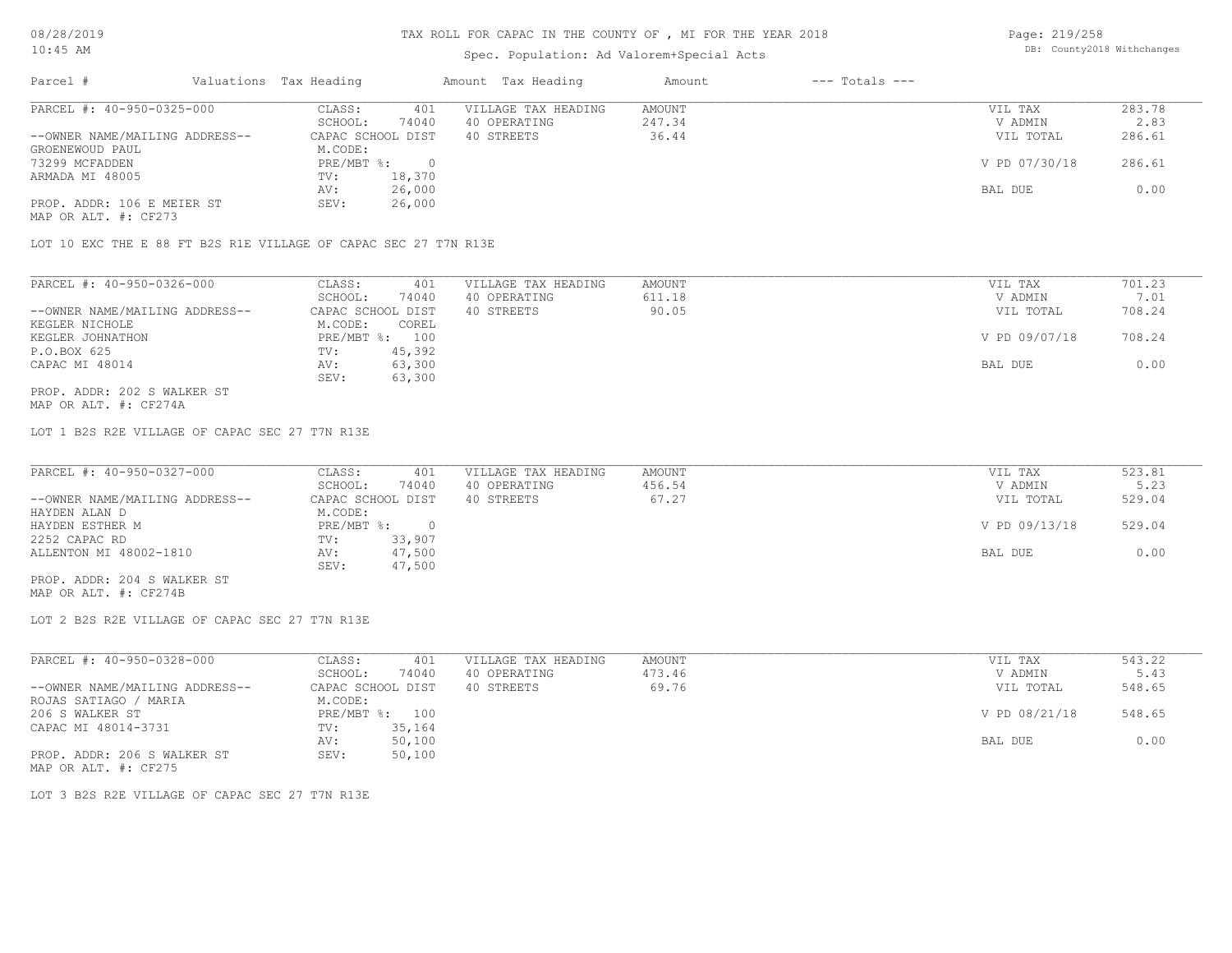# TAX ROLL FOR CAPAC IN THE COUNTY OF , MI FOR THE YEAR 2018

## Spec. Population: Ad Valorem+Special Acts

Page: 220/258 DB: County2018 Withchanges

| PARCEL #: 40-950-0329-000                                                                                                      | CLASS:<br>401<br>SCHOOL:<br>74040                            | VILLAGE TAX HEADING<br>40 OPERATING | <b>AMOUNT</b><br>381.26 | VIL TAX<br>V ADMIN         | 437.43<br>4.37   |
|--------------------------------------------------------------------------------------------------------------------------------|--------------------------------------------------------------|-------------------------------------|-------------------------|----------------------------|------------------|
| --OWNER NAME/MAILING ADDRESS--<br>BIEGANOWSKI DAVID                                                                            | CAPAC SCHOOL DIST<br>M.CODE:                                 | 40 STREETS                          | 56.17                   | VIL TOTAL                  | 441.80           |
| 16093 IMLAY CITY RD                                                                                                            | PRE/MBT %:<br>$\overline{0}$                                 |                                     |                         | V PD 08/09/18              | 441.80           |
| CAPAC MI 48014                                                                                                                 | 28,316<br>TV:<br>40,100<br>AV:                               |                                     |                         | BAL DUE                    | 0.00             |
| PROP. ADDR: 210 S WALKER ST                                                                                                    | SEV:<br>40,100                                               |                                     |                         |                            |                  |
| MAP OR ALT. #: CF276A1                                                                                                         |                                                              |                                     |                         |                            |                  |
| LOT 4 BLK 2 S R2E VILLAGE OF CAPAC                                                                                             |                                                              |                                     |                         |                            |                  |
| PARCEL #: 40-950-0329-250                                                                                                      | CLASS:<br>401                                                | VILLAGE TAX HEADING                 | AMOUNT                  | VIL TAX                    | 413.34           |
|                                                                                                                                | SCHOOL:<br>74040                                             | 40 OPERATING                        | 360.26                  | V ADMIN                    | 4.13             |
| --OWNER NAME/MAILING ADDRESS--<br>KONING DONALD J                                                                              | CAPAC SCHOOL DIST<br>M.CODE:                                 | 40 STREETS                          | 53.08                   | VIL TOTAL                  | 417.47           |
| KONING EMILY K                                                                                                                 | $PRE/MBT$ $\div$ 0                                           |                                     |                         | V PD 09/06/18              | 417.47           |
| 7270 MARTIN RD.                                                                                                                | 26,757<br>TV:                                                |                                     |                         |                            |                  |
| Imlay City MI 48444                                                                                                            | 41,600<br>AV:<br>41,600<br>SEV:                              |                                     |                         | BAL DUE                    | 0.00             |
|                                                                                                                                |                                                              |                                     |                         |                            |                  |
|                                                                                                                                |                                                              |                                     |                         |                            |                  |
|                                                                                                                                |                                                              |                                     |                         |                            |                  |
| PROP. ADDR: 208 S WALKER ST<br>MAP OR ALT. #: CF276A2<br>LOTS 5 & 6 BLK B2 S R2E VILLAGE OF CAPAC<br>PARCEL #: 40-950-0330-000 | CLASS:<br>401<br>SCHOOL:<br>74040                            | VILLAGE TAX HEADING<br>40 OPERATING | AMOUNT<br>156.12        | VIL TAX<br>V ADMIN         | 179.12<br>1.79   |
| --OWNER NAME/MAILING ADDRESS--<br>GREEN HORIZON LAWN SPRAY CO<br>PO BOX 303                                                    | CAPAC SCHOOL DIST<br>M.CODE:<br>PRE/MBT %:<br>$\overline{0}$ | 40 STREETS                          | 23.00                   | VIL TOTAL<br>V PD 07/25/18 | 180.91<br>180.91 |
| WASHINGTON MI 48094                                                                                                            | 11,595<br>TV:                                                |                                     |                         |                            |                  |
| PROP. ADDR: S HUNTER STREET<br>MAP OR ALT. #: CF276B                                                                           | 31,100<br>AV:<br>31,100<br>SEV:                              |                                     |                         | BAL DUE                    | 0.00             |
| S50 FT OF LOT 8 & ALL OF FRAC LOT 7 B2S R2E VILLAGE OF CAPAC SEC 27 T7N R13E                                                   |                                                              |                                     |                         |                            |                  |
| PARCEL #: 40-950-0331-000                                                                                                      | CLASS:<br>402                                                | VILLAGE TAX HEADING                 | <b>AMOUNT</b>           | VIL TAX                    | 118.18           |
|                                                                                                                                | SCHOOL:<br>74040                                             | 40 OPERATING                        | 103.01                  | V ADMIN                    | 1.18             |
|                                                                                                                                | CAPAC SCHOOL DIST                                            | 40 STREETS                          | 15.17                   | VIL TOTAL                  | 119.36           |
|                                                                                                                                | M.CODE:<br>PRE/MBT %: 0                                      |                                     |                         | V PD 07/25/18              | 119.36           |
| --OWNER NAME/MAILING ADDRESS--<br>GREEN HORIZON LAWN SPRAY CO<br>PO BOX 303                                                    | 7,651<br>TV:                                                 |                                     |                         |                            |                  |
| WASHINGTON MI 48094<br>PROP. ADDR: 215 S HUNTER STREET                                                                         | 20,600<br>AV:<br>SEV:<br>20,600                              |                                     |                         | BAL DUE                    | 0.00             |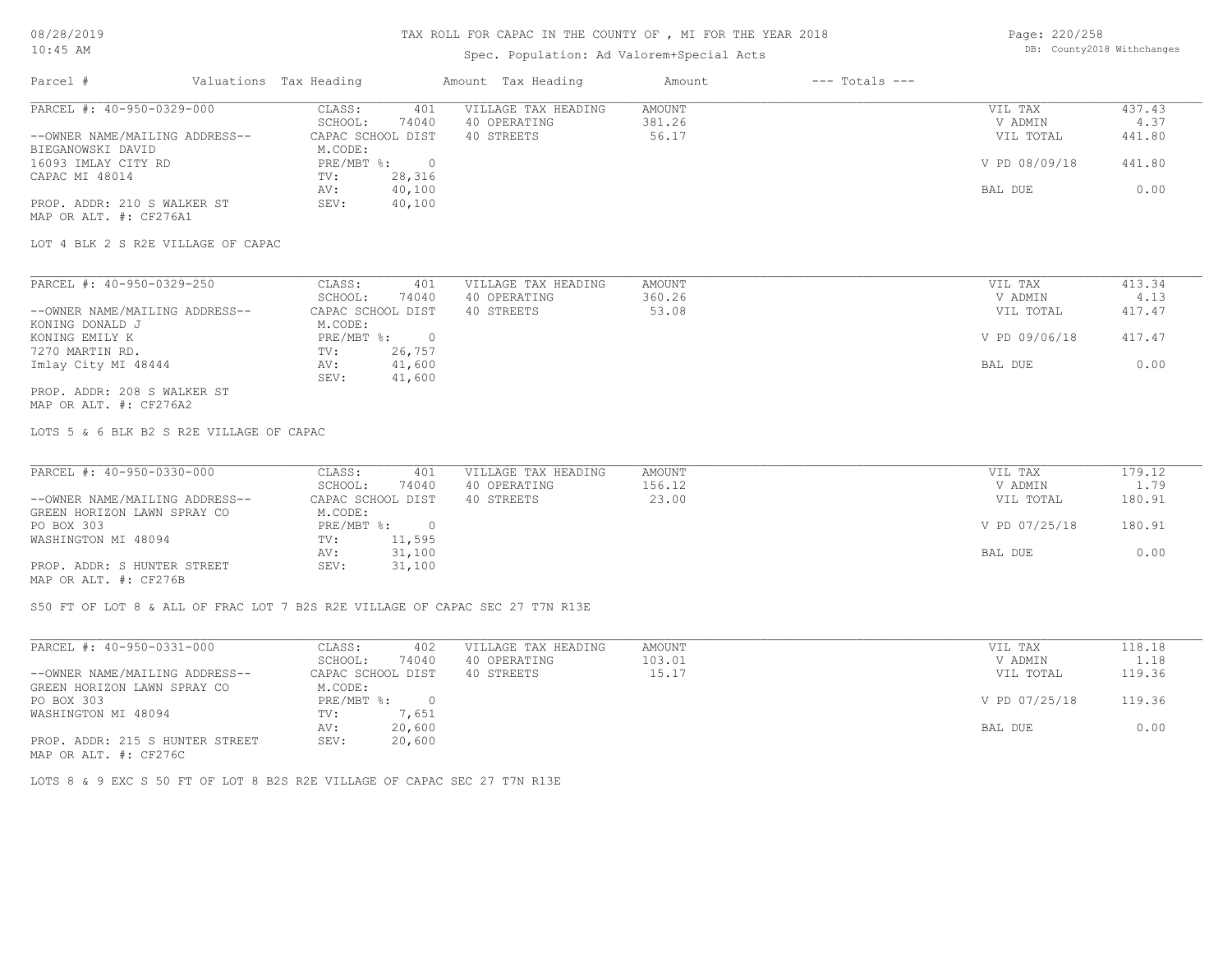## Spec. Population: Ad Valorem+Special Acts

| Page: 221/258 |                            |
|---------------|----------------------------|
|               | DB: County2018 Withchanges |

| Parcel #                        | Valuations Tax Heading |        | Amount Tax Heading  | Amount | $---$ Totals $---$ |               |        |
|---------------------------------|------------------------|--------|---------------------|--------|--------------------|---------------|--------|
| PARCEL #: 40-950-0332-000       | CLASS:                 | 401    | VILLAGE TAX HEADING | AMOUNT |                    | VIL TAX       | 462.96 |
|                                 | SCHOOL:                | 74040  | 40 OPERATING        | 403.51 |                    | V ADMIN       | 4.62   |
| --OWNER NAME/MAILING ADDRESS--  | CAPAC SCHOOL DIST      |        | 40 STREETS          | 59.45  |                    | VIL TOTAL     | 467.58 |
| ROJAS LUIS D/JULIE              | M.CODE:                | WELLS  |                     |        |                    |               |        |
| 205 S HUNTER ST                 | PRE/MBT %:             | 100    |                     |        |                    | V PD 08/30/18 | 467.58 |
| CAPAC MI 48014-3709             | TV:                    | 29,969 |                     |        |                    |               |        |
|                                 | AV:                    | 41,900 |                     |        |                    | BAL DUE       | 0.00   |
| PROP. ADDR: 205 S HUNTER STREET | SEV:                   | 41,900 |                     |        |                    |               |        |
| MAP OR ALT. #: CF276D           |                        |        |                     |        |                    |               |        |

LOT 10 B2S R2E VILLAGE OF CAPAC SEC 27 T7N R13E

| PARCEL #: 40-950-0333-000        | CLASS:<br>401     | VILLAGE TAX HEADING | AMOUNT | VIL TAX       | 471.20 |
|----------------------------------|-------------------|---------------------|--------|---------------|--------|
|                                  | 74040<br>SCHOOL:  | 40 OPERATING        | 410.69 | V ADMIN       | 4.71   |
| --OWNER NAME/MAILING ADDRESS--   | CAPAC SCHOOL DIST | 40 STREETS          | 60.51  | VIL TOTAL     | 475.91 |
| RAHM ANNETTE/KEVIN E. STRICKLAND | M.CODE:           |                     |        |               |        |
| 203 S HUNTER ST                  | PRE/MBT %: 100    |                     |        | V PD 09/13/18 | 475.91 |
| CAPAC MI 48014                   | 30,502<br>TV:     |                     |        |               |        |
|                                  | 43,900<br>AV:     |                     |        | BAL DUE       | 0.00   |
| PROP. ADDR: 203 S HUNTER STREET  | 43,900<br>SEV:    |                     |        |               |        |
| MAP OR ALT. #: CF277             |                   |                     |        |               |        |

LOT 11 B2S R2E VILLAGE OF CAPAC SEC 27 T7N R13E

| PARCEL #: 40-950-0334-000       | CLASS:            | 401    | VILLAGE TAX HEADING | AMOUNT | VIL TAX       | 695.18 |
|---------------------------------|-------------------|--------|---------------------|--------|---------------|--------|
|                                 | SCHOOL:           | 74040  | 40 OPERATING        | 605.90 | V ADMIN       | 6.95   |
| --OWNER NAME/MAILING ADDRESS--  | CAPAC SCHOOL DIST |        | 40 STREETS          | 89.28  | VIL TOTAL     | 702.13 |
| AGUILAR MIGUEL                  | M.CODE:           |        |                     |        |               |        |
| 5911 N CAPAC ROAD               | $PRE/MBT$ %:      |        |                     |        | V PD 09/13/18 | 702.13 |
| CAPAC MI 48014                  | TV:               | 45,000 |                     |        |               |        |
|                                 | AV:               | 45,000 |                     |        | BAL DUE       | 0.00   |
| PROP. ADDR: 201 S HUNTER STREET | SEV:              | 45,000 |                     |        |               |        |
| MAP OR ALT. #: CF278            |                   |        |                     |        |               |        |

LOT 12 B2S R2E VILLAGE OF CAPAC SEC 27 T7N R13E

| PARCEL #: 40-950-0335-000       | CLASS:            | 401    | VILLAGE TAX HEADING | AMOUNT | VIL TAX   | 531.08 |
|---------------------------------|-------------------|--------|---------------------|--------|-----------|--------|
|                                 | SCHOOL:           | 74040  | 40 OPERATING        | 462.88 | V ADMIN   | 5.31   |
| --OWNER NAME/MAILING ADDRESS--  | CAPAC SCHOOL DIST |        | 40 STREETS          | 68.20  | VIL TOTAL | 536.39 |
| MURPHY ELIZABETH                | M.CODE:           |        |                     |        |           |        |
| P.O. BOX 537                    | PRE/MBT %:        | 100    |                     |        | BAL DUE   | 536.39 |
| CAPAC MI 48014                  | TV:               | 34,378 |                     |        |           |        |
|                                 | AV:               | 48,400 |                     |        |           |        |
| PROP. ADDR: 202 S HUNTER STREET | SEV:              | 48,400 |                     |        |           |        |
| $\frac{1}{2}$                   |                   |        |                     |        |           |        |

MAP OR ALT. #: CF279

OF CAPAC SEC 27 T7N R13E THE N 75 FT OF THE W 160 FT OF PLATTED CEMETERY BLK, KNOWN AS LOT 1 B2S R3E VILLAGE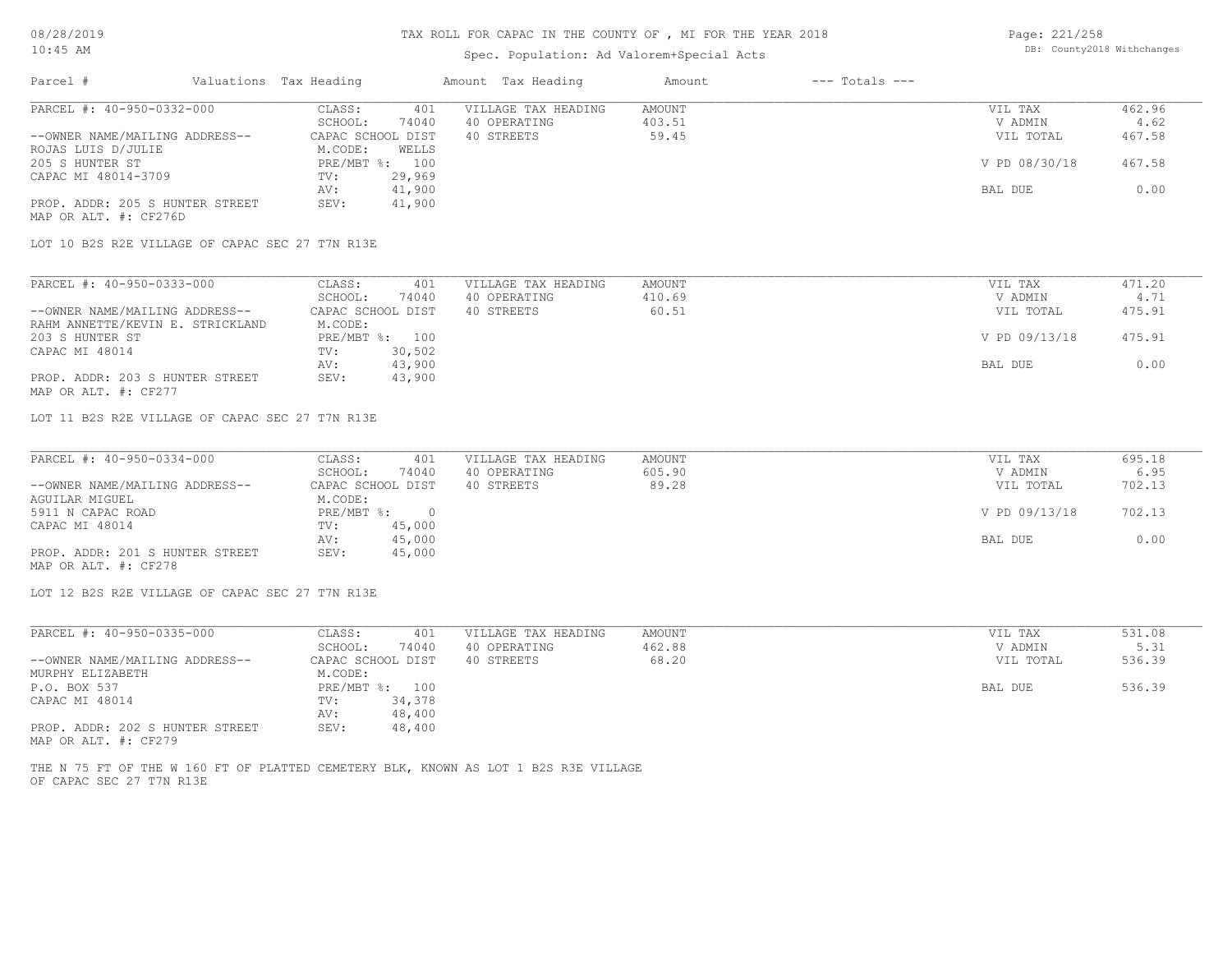# TAX ROLL FOR CAPAC IN THE COUNTY OF , MI FOR THE YEAR 2018

## Spec. Population: Ad Valorem+Special Acts

| Page: 222/258 |                            |
|---------------|----------------------------|
|               | DB: County2018 Withchanges |

| Parcel #                                                         | Valuations Tax Heading                              | Amount Tax Heading                                                                  | Amount                    | $---$ Totals $---$ |                                 |                          |
|------------------------------------------------------------------|-----------------------------------------------------|-------------------------------------------------------------------------------------|---------------------------|--------------------|---------------------------------|--------------------------|
| PARCEL #: 40-950-0336-000<br>--OWNER NAME/MAILING ADDRESS--      | CLASS:<br>SCHOOL:<br>CAPAC SCHOOL DIST              | VILLAGE TAX HEADING<br>401<br>74040<br>40 OPERATING<br>40 STREETS                   | AMOUNT<br>453.52<br>66.82 |                    | VIL TAX<br>V ADMIN<br>VIL TOTAL | 520.34<br>5.20<br>525.54 |
| <b>OUINN JENNA M</b><br>204 S HUNTER ST<br>CAPAC MI 48014        | M.CODE:<br>OOCMS<br>PRE/MBT %: 100<br>33,683<br>TV: |                                                                                     |                           |                    | V PD 09/10/18                   | 525.54                   |
| PROP. ADDR: 204 S HUNTER STREET                                  | 41,600<br>AV:<br>SEV:<br>41,600                     |                                                                                     |                           |                    | BAL DUE                         | 0.00                     |
| MAP OR ALT. #: CF280                                             |                                                     |                                                                                     |                           |                    |                                 |                          |
| B2S R3E VILLAGE OF CAPAC SEC 27 T7N R13E                         |                                                     | THE S 75 FT OF THE N 150 FT OF THE W 160 FT OF PLATTED CEMETERY BLK, KNOWN AS LOT 2 |                           |                    |                                 |                          |
| PARCEL #: 40-950-0337-000                                        | CLASS:<br>SCHOOL:                                   | VILLAGE TAX HEADING<br>401<br>74040<br>40 OPERATING                                 | <b>AMOUNT</b><br>375.96   |                    | VIL TAX<br>V ADMIN              | 431.35<br>4.31           |
| --OWNER NAME/MAILING ADDRESS--<br>SOWDEN JOSEPH                  | CAPAC SCHOOL DIST<br>M.CODE:                        | 40 STREETS<br>00LSB                                                                 | 55.39                     |                    | VIL TOTAL                       | 435.66                   |
| 206 S HUNTER ST<br>CAPAC MI 48014-3708                           | PRE/MBT %: 100<br>27,923<br>TV:                     |                                                                                     |                           |                    | V PD 08/23/18                   | 435.66                   |
| PROP. ADDR: 206 S HUNTER STREET<br>MAP OR ALT. #: CF281          | AV:<br>40,700<br>SEV:<br>40,700                     |                                                                                     |                           |                    | BAL DUE                         | 0.00                     |
| PARCEL #: 40-965-0001-000                                        | CLASS:<br>SCHOOL:                                   | 402<br>VILLAGE TAX HEADING<br>40 OPERATING<br>74040                                 | <b>AMOUNT</b><br>173.88   |                    | VIL TAX<br>V ADMIN              | 199.50<br>1.99           |
| --OWNER NAME/MAILING ADDRESS--                                   | CAPAC SCHOOL DIST                                   | 40 STREETS                                                                          | 25.62                     |                    | VIL TOTAL                       | 201.49                   |
| HOMELAND DEVELOPMENT LLC<br>2153 BENEDICT LANE<br>UTICA MI 48316 | M.CODE:<br>$PRE/MBT$ $\div$ 0<br>TV:<br>12,914      |                                                                                     |                           |                    | V PD 08/09/18                   | 201.49                   |
| PROP. ADDR: ORCHARD STREET<br>MAP OR ALT. #: 951/1150            | AV:<br>19,100<br>19,100<br>SEV:                     |                                                                                     |                           |                    | BAL DUE                         | 0.00                     |
| LIBER 1988 PAGES 815 TO 840                                      |                                                     | UNIT 1 ORCHARD CREST CONDOMINIUM ST CLAIR CONDOMINIUM PLAN NO. 155 RECORDED IN      |                           |                    |                                 |                          |
| PARCEL #: 40-965-0002-000                                        | CLASS:<br>SCHOOL:                                   | 402<br>VILLAGE TAX HEADING<br>74040<br>40 OPERATING                                 | <b>AMOUNT</b><br>76.39    |                    | VIL TAX<br>V ADMIN              | 87.64<br>0.87            |
| --OWNER NAME/MAILING ADDRESS--<br>HOMELAND DEVELOPMENT LLC       | CAPAC SCHOOL DIST<br>M.CODE:                        | 40 STREETS                                                                          | 11.25                     |                    | VIL TOTAL                       | 88.51                    |
| 2153 BENEDICT LANE<br>UTICA MI 48316                             | PRE/MBT %: 0<br>5,674<br>TV:                        |                                                                                     |                           |                    | V PD 08/09/18                   | 88.51                    |
| PROP. ADDR: ORCHARD STREET<br>MAP OR ALT. #: 1151                | 19,100<br>AV:<br>SEV:<br>19,100                     |                                                                                     |                           |                    | BAL DUE                         | 0.00                     |
| 1988 PAGES 815 TO 840                                            |                                                     | UNIT 2 ORCHARD CREST CONDOMINIUM ST CLAIR CONDOMINIUM PLAN NO.155 RECORDED IN LIBER |                           |                    |                                 |                          |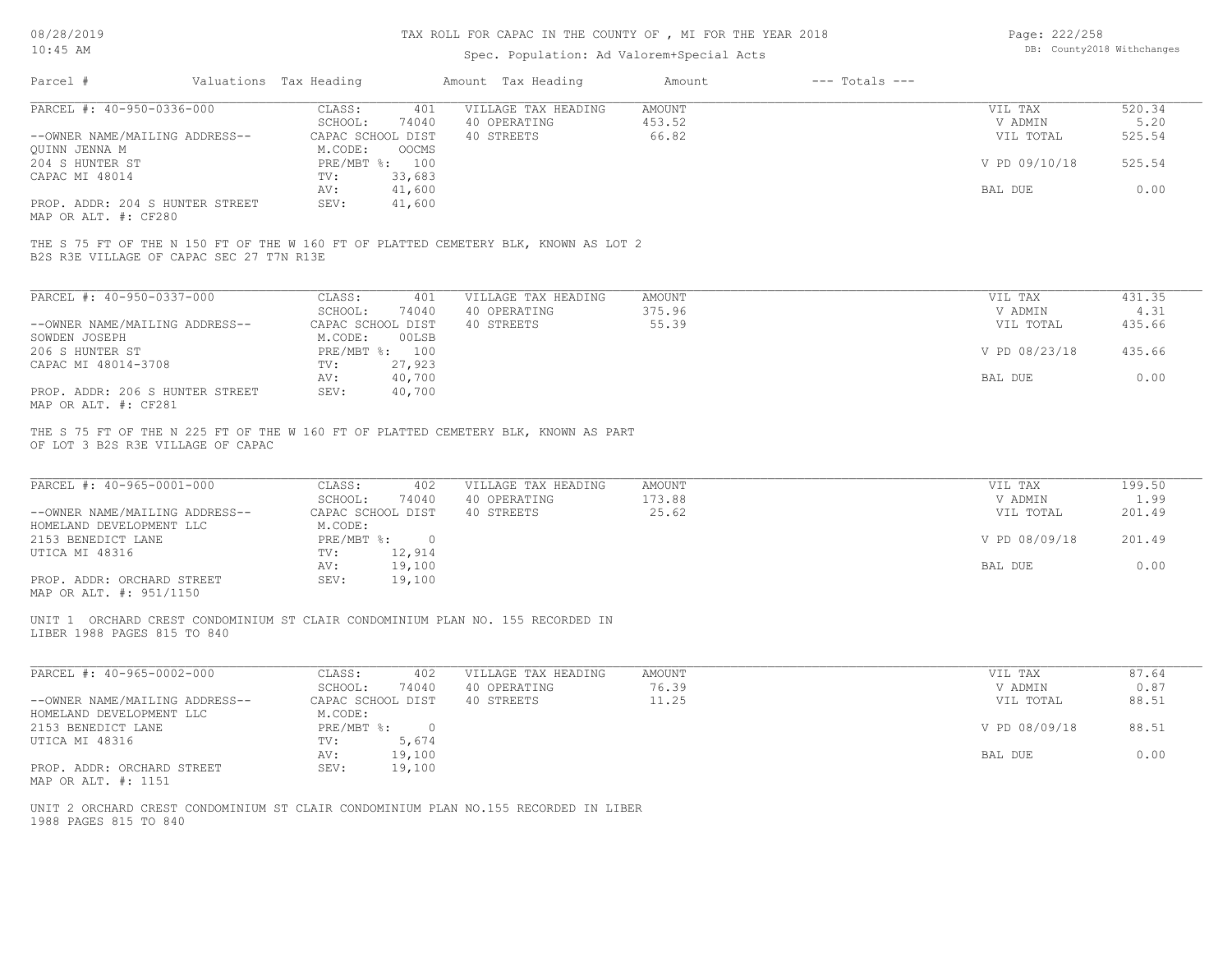# TAX ROLL FOR CAPAC IN THE COUNTY OF , MI FOR THE YEAR 2018

### Spec. Population: Ad Valorem+Special Acts

Page: 223/258 DB: County2018 Withchanges

| Parcel #                                                           | Valuations Tax Heading |                                       | Amount Tax Heading                                                                  | Amount         | $---$ Totals $---$ |                      |               |
|--------------------------------------------------------------------|------------------------|---------------------------------------|-------------------------------------------------------------------------------------|----------------|--------------------|----------------------|---------------|
| PARCEL #: 40-965-0003-000                                          |                        | CLASS:<br>402                         | VILLAGE TAX HEADING                                                                 | AMOUNT         |                    | VIL TAX              | 87.64         |
|                                                                    |                        | SCHOOL:<br>74040                      | 40 OPERATING                                                                        | 76.39          |                    | V ADMIN              | 0.87          |
| --OWNER NAME/MAILING ADDRESS--<br>HOMELAND DEVELOPMENT LLC         |                        | CAPAC SCHOOL DIST<br>M.CODE:          | 40 STREETS                                                                          | 11.25          |                    | VIL TOTAL            | 88.51         |
| 5153 BENEDICT LANE<br>UTICA MI 48316                               |                        | PRE/MBT %: 0<br>5,674<br>TV:          |                                                                                     |                |                    | V PD 08/09/18        | 88.51         |
|                                                                    |                        | 19,100<br>AV:                         |                                                                                     |                |                    | BAL DUE              | 0.00          |
| PROP. ADDR: ORCHARD STREET<br>MAP OR ALT. #: 1152                  |                        | 19,100<br>SEV:                        |                                                                                     |                |                    |                      |               |
|                                                                    |                        |                                       | UNIT 3 ORCHARD CREST CONDOMINIUM ST CLAIR CONDOMINIUM PLAN NO.155 RECORDED IN LIBER |                |                    |                      |               |
| 1988 PAGES 815 TO 840                                              |                        |                                       |                                                                                     |                |                    |                      |               |
|                                                                    |                        |                                       |                                                                                     |                |                    |                      |               |
| PARCEL #: 40-965-0004-000                                          |                        | CLASS:<br>402                         | VILLAGE TAX HEADING                                                                 | <b>AMOUNT</b>  |                    | VIL TAX              | 87.64         |
|                                                                    |                        | SCHOOL:<br>74040                      | 40 OPERATING                                                                        | 76.39          |                    | V ADMIN              | 0.87          |
| --OWNER NAME/MAILING ADDRESS--<br>HOMELAND DEVELOPMENT LLC         |                        | CAPAC SCHOOL DIST<br>M.CODE:          | 40 STREETS                                                                          | 11.25          |                    | VIL TOTAL            | 88.51         |
| 2153 BENEDICT LANE                                                 |                        | PRE/MBT %: 0                          |                                                                                     |                |                    | V PD 08/09/18        | 88.51         |
| UTICA MI 48316                                                     |                        | 5,674<br>TV:                          |                                                                                     |                |                    |                      |               |
|                                                                    |                        | 19,100<br>AV:                         |                                                                                     |                |                    | BAL DUE              | 0.00          |
| PROP. ADDR: ORCHARD STREET<br>MAP OR ALT. #: CF1153                |                        | 19,100<br>SEV:                        |                                                                                     |                |                    |                      |               |
| LIBER 1988 PAGES 815 TO 840                                        |                        |                                       |                                                                                     |                |                    |                      |               |
| PARCEL #: 40-965-0005-000                                          |                        | CLASS:<br>402                         | VILLAGE TAX HEADING                                                                 | <b>AMOUNT</b>  |                    | VIL TAX              | 87.76         |
| --OWNER NAME/MAILING ADDRESS--                                     |                        | SCHOOL:<br>74040<br>CAPAC SCHOOL DIST | 40 OPERATING<br>40 STREETS                                                          | 76.49<br>11.27 |                    | V ADMIN<br>VIL TOTAL | 0.87<br>88.63 |
| HOMELAND DEVELOPMENT LLC                                           |                        | M.CODE:                               |                                                                                     |                |                    |                      |               |
| 2153 BENEDICT LANE                                                 |                        | PRE/MBT %: 0                          |                                                                                     |                |                    | V PD 08/09/18        | 88.63         |
| UTICA MI 48316                                                     |                        | 5,681<br>TV:                          |                                                                                     |                |                    |                      |               |
|                                                                    |                        | 19,100<br>AV:                         |                                                                                     |                |                    | BAL DUE              | 0.00          |
| PROP. ADDR: ORCHARD STREET<br>MAP OR ALT. #: CF1154/1200           |                        | 19,100<br>SEV:                        |                                                                                     |                |                    |                      |               |
| 1988 PAGES 815 TO 840                                              |                        |                                       | UNIT 5 ORCHARD CREST CONDOMINIUM ST CLAIR CONDOMINIUM PLAN NO.155 RECORDED IN LIBER |                |                    |                      |               |
| PARCEL #: 40-998-5000-000                                          |                        | CLASS:<br>210                         | VILLAGE TAX HEADING                                                                 | AMOUNT         |                    | VIL TAX              | 648.82        |
|                                                                    |                        | SCHOOL:<br>74040                      | 40 OPERATING                                                                        | 565.50         |                    | V ADMIN              | 6.48          |
| --OWNER NAME/MAILING ADDRESS--                                     |                        | CAPAC SCHOOL DIST                     | 40 STREETS                                                                          | 83.32          |                    | VIL TOTAL            | 655.30        |
| CROWN CASTLE TOWERS 05 LLC                                         |                        | M.CODE:                               |                                                                                     |                |                    |                      |               |
| FKA: TRINITY WIRELESS TOWERS                                       |                        | PRE/MBT %: 0                          |                                                                                     |                |                    | V PD 08/21/18        | 655.30        |
| PMB 353                                                            |                        | 42,000<br>TV:                         |                                                                                     |                |                    |                      |               |
| 4017 WASHINGTON ROAD<br>MCMURRAY PA 15317                          |                        | 42,000<br>AV:<br>42,000<br>SEV:       |                                                                                     |                |                    | BAL DUE              | 0.00          |
| PROP. ADDR: 750 E HILL STREET<br>MAP OR ALT. #: 74-27-750-0097-000 |                        |                                       |                                                                                     |                |                    |                      |               |
| BLDGS.ON LEASED LAND                                               |                        |                                       |                                                                                     |                |                    |                      |               |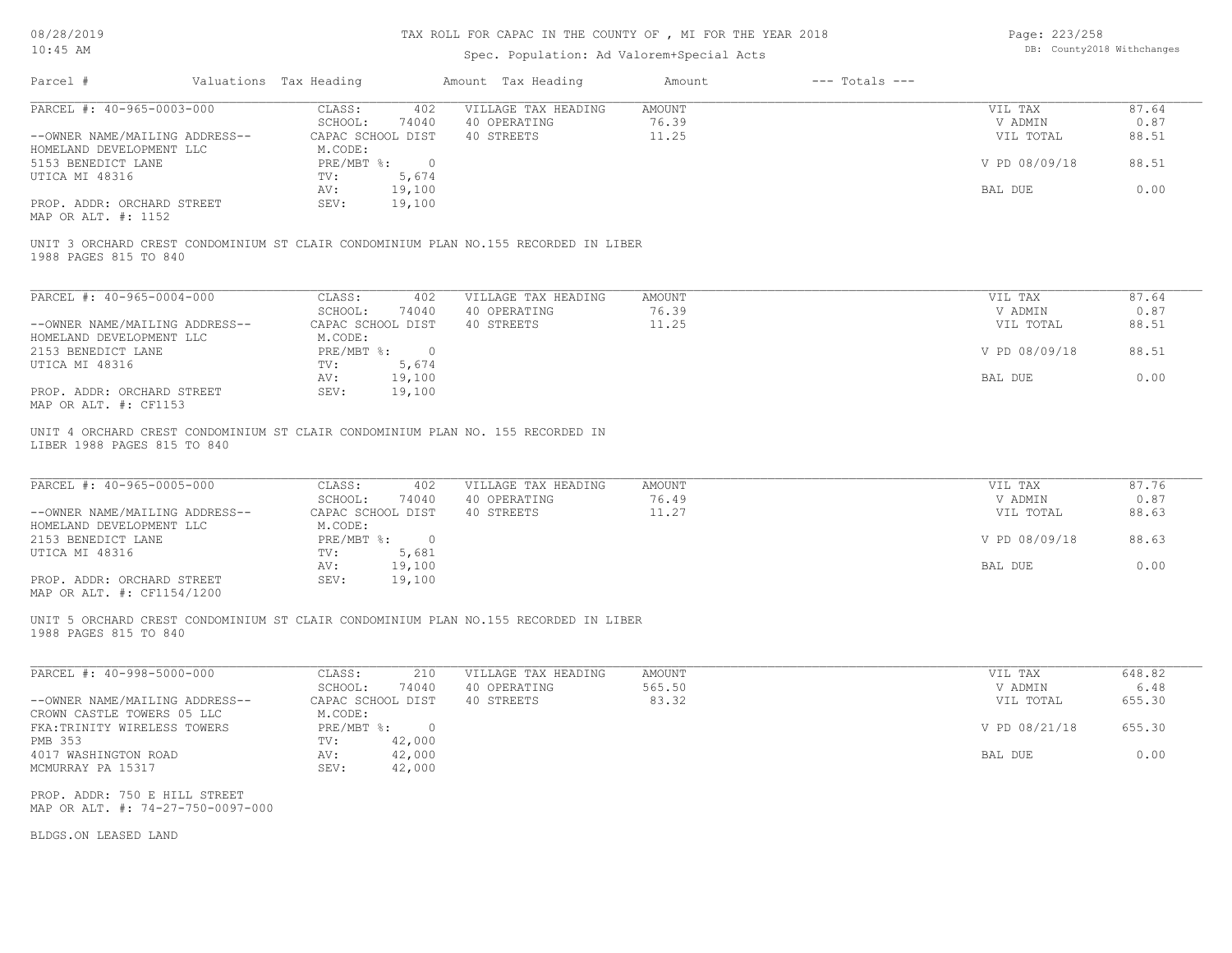## Spec. Population: Ad Valorem+Special Acts

| Page: 224/258 |                            |
|---------------|----------------------------|
|               | DB: County2018 Withchanges |

| Parcel #                       | Valuations Tax Heading |                   | Amount Tax Heading  | Amount | $---$ Totals $---$ |               |        |
|--------------------------------|------------------------|-------------------|---------------------|--------|--------------------|---------------|--------|
| PARCEL #: 40-998-5000-200      | CLASS:                 | 210               | VILLAGE TAX HEADING | AMOUNT |                    | VIL TAX       | 489.71 |
|                                | SCHOOL:                | 74040             | 40 OPERATING        | 426.82 |                    | V ADMIN       | 4.89   |
| --OWNER NAME/MAILING ADDRESS-- |                        | CAPAC SCHOOL DIST | 40 STREETS          | 62.89  |                    | VIL TOTAL     | 494.60 |
| OMNIPOINT HOLDINGS             | M.CODE:                |                   |                     |        |                    |               |        |
| DBA T-MOBILE                   | PRE/MBT %:             |                   |                     |        |                    | V PD 08/21/18 | 494.60 |
| 12920 SE 38TH ST               | TV:                    | 31,700            |                     |        |                    |               |        |
| Bellevue WA 98006              | AV:                    | 31,700            |                     |        |                    | BAL DUE       | 0.00   |
|                                | SEV:                   | 31,700            |                     |        |                    |               |        |
| PROP. ADDR:                    |                        |                   |                     |        |                    |               |        |

MAP OR ALT. #: 74-27-750-0097-000

### BLL CELLTOWER

| PARCEL #: 40-998-5002-004      | CLASS:     | 210               | VILLAGE TAX HEADING | AMOUNT | VIL TAX       | 81.39 |
|--------------------------------|------------|-------------------|---------------------|--------|---------------|-------|
|                                | SCHOOL:    | 74040             | 40 OPERATING        | 70.94  | V ADMIN       | 0.81  |
| --OWNER NAME/MAILING ADDRESS-- |            | CAPAC SCHOOL DIST | 40 STREETS          | 10.45  | VIL TOTAL     | 82.20 |
| CROWN CASTLE TOWERS 05 LLC     | M.CODE:    |                   |                     |        |               |       |
| PMB353                         | PRE/MBT %: | $\Box$            |                     |        | V PD 08/21/18 | 82.20 |
| 4017 WASHINGTON ROAD           | TV:        | 5,269             |                     |        |               |       |
| MCMURRAY PA 15317              | AV:        | 5,600             |                     |        | BAL DUE       | 0.00  |
|                                | SEV:       | 5,600             |                     |        |               |       |
| PROP. ADDR: 750 E HILL STREET  |            |                   |                     |        |               |       |

MAP OR ALT. #:

BUILDINGS ON LEASED LAND

| PARCEL #: 40-998-9000-001                  | CLASS:            | 410   | VILLAGE TAX HEADING | AMOUNT | VIL TAX       | 48.62 |
|--------------------------------------------|-------------------|-------|---------------------|--------|---------------|-------|
|                                            | SCHOOL:           | 74040 | 40 OPERATING        | 42.38  | V ADMIN       | 0.48  |
| --OWNER NAME/MAILING ADDRESS--             | CAPAC SCHOOL DIST |       | 40 STREETS          | 6.24   | VIL TOTAL     | 49.10 |
| LYNN TERRY                                 | M.CODE:           |       |                     |        |               |       |
| 186 HUNTERS CROSSING BLVD                  | PRE/MBT %: 100    |       |                     |        | V PD 09/06/18 | 49.10 |
| CAPAC MI 48014                             | TV:               | 3,148 |                     |        |               |       |
|                                            | AV:               | 4,500 |                     |        | BAL DUE       | 0.00  |
| PROP. ADDR: 186 HUNTERS CROSSING BLVD SEV: |                   | 4,500 |                     |        |               |       |

MAP OR ALT. #:

BUILDINGS ON LEASED LAND LOT 166 OF HUNTER'S CROSSING

| PARCEL #: 40-998-9000-002             | CLASS:            | 410   | VILLAGE TAX HEADING | AMOUNT | VIL TAX       | 54.80 |
|---------------------------------------|-------------------|-------|---------------------|--------|---------------|-------|
|                                       | SCHOOL:           | 74040 | 40 OPERATING        | 47.77  | V ADMIN       | 0.54  |
| --OWNER NAME/MAILING ADDRESS--        | CAPAC SCHOOL DIST |       | 40 STREETS          | 7.03   | VIL TOTAL     | 55.34 |
| OTTINGER RICHARD/DENISE               | M.CODE:           |       |                     |        |               |       |
| 177 HUNTERS CROSSING                  | $PRE/MBT$ %:      | 100   |                     |        | V PD 09/07/18 | 55.34 |
| Capac MI 48014                        | TV:               | 3,548 |                     |        |               |       |
|                                       | AV:               | 5,200 |                     |        | BAL DUE       | 0.00  |
| PROP. ADDR: 177 HUNTERS CROSSING BLVD | SEV:              | 5,200 |                     |        |               |       |
| MAP OR ALT. #:                        |                   |       |                     |        |               |       |

BUILDING'S ON LEASED LAND LOT 4 OF HUNTER'S CROSSING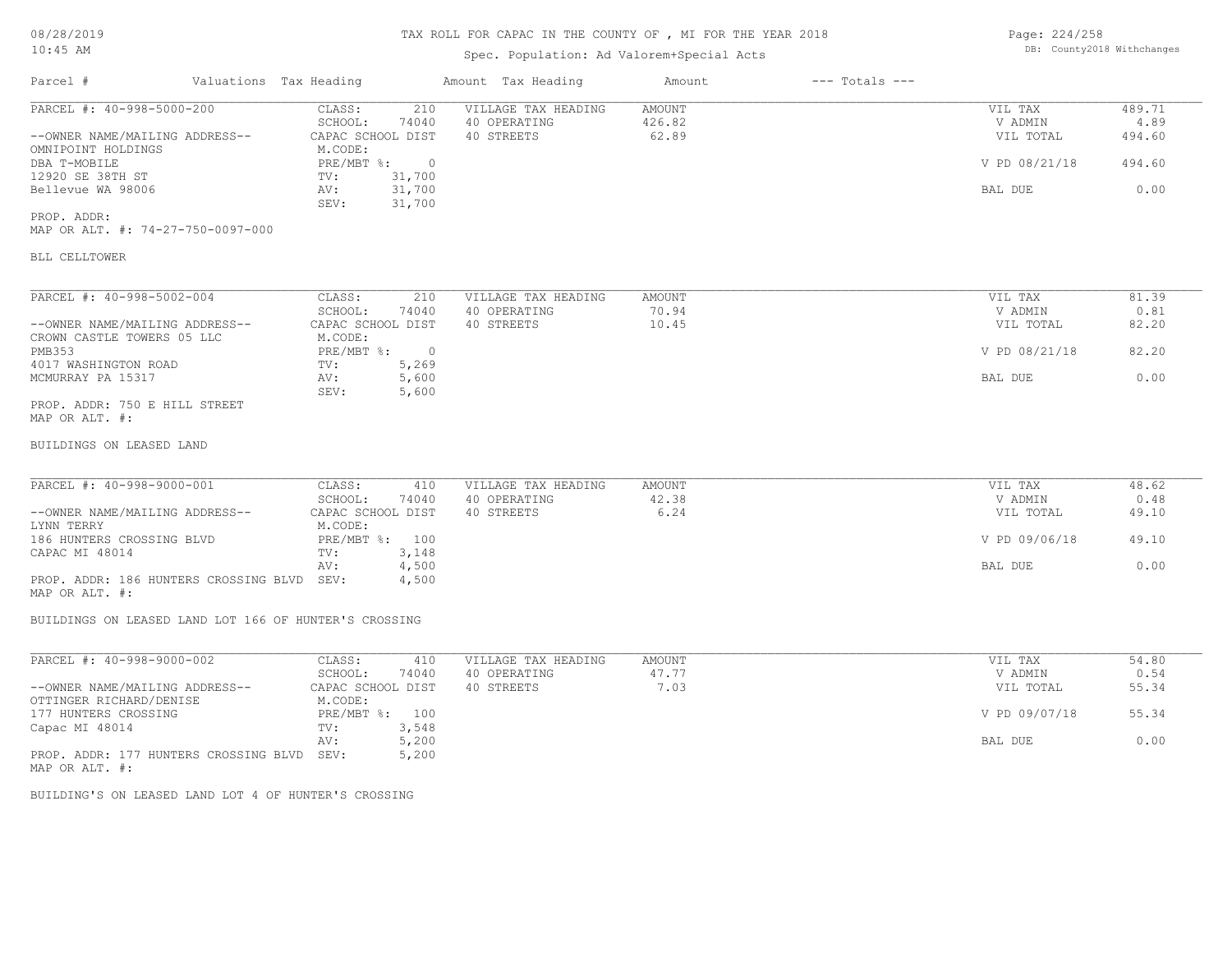## Spec. Population: Ad Valorem+Special Acts

Page: 225/258 DB: County2018 Withchanges

| Parcel #                              | Valuations Tax Heading |       | Amount Tax Heading  | Amount | $---$ Totals $---$ |               |       |
|---------------------------------------|------------------------|-------|---------------------|--------|--------------------|---------------|-------|
| PARCEL #: 40-998-9000-003             | CLASS:                 | 410   | VILLAGE TAX HEADING | AMOUNT |                    | VIL TAX       | 48.62 |
|                                       | SCHOOL:                | 74040 | 40 OPERATING        | 42.38  |                    | V ADMIN       | 0.48  |
| --OWNER NAME/MAILING ADDRESS--        | CAPAC SCHOOL DIST      |       | 40 STREETS          | 6.24   |                    | VIL TOTAL     | 49.10 |
| DROWN BRIAN JR                        | M.CODE:                |       |                     |        |                    |               |       |
| BARBIER JACOUELYN M                   | PRE/MBT %:             |       |                     |        |                    | V PD 09/13/18 | 49.10 |
| 197 HUNTERS CROSSING BLVD             | TV:                    | 3,148 |                     |        |                    |               |       |
| CAPAC MI 48014                        | AV:                    | 4,600 |                     |        |                    | BAL DUE       | 0.00  |
|                                       | SEV:                   | 4,600 |                     |        |                    |               |       |
| PROP. ADDR: 197 HUNTERS CROSSING BLVD |                        |       |                     |        |                    |               |       |

MAP OR ALT. #:

BUILDINGS ON LEASED LAND LOT 6 OF HUNTER'S CROSSING

| PARCEL #: 40-998-9000-004                                                   | CLASS:            | 410   | VILLAGE TAX HEADING | AMOUNT | VIL TAX   | 53.49 |
|-----------------------------------------------------------------------------|-------------------|-------|---------------------|--------|-----------|-------|
|                                                                             | SCHOOL:           | 74040 | 40 OPERATING        | 46.62  | V ADMIN   | 0.53  |
| --OWNER NAME/MAILING ADDRESS--                                              | CAPAC SCHOOL DIST |       | 40 STREETS          | 6.87   | VIL TOTAL | 54.02 |
| ROZNOWSKI BRUNO                                                             | M.CODE:           |       |                     |        |           |       |
| 284 OUAIL RIDGE                                                             | PRE/MBT %: 100    |       |                     |        | BAL DUE   | 54.02 |
| Capac MI 48014                                                              | TV:               | 3,463 |                     |        |           |       |
|                                                                             | AV:               | 5,100 |                     |        |           |       |
| PROP. ADDR: 284 OUAIL RIDGE<br>$\cdots$ $\cdots$ $\cdots$ $\cdots$ $\cdots$ | SEV:              | 5,100 |                     |        |           |       |

MAP OR ALT. #:

BUILDINGS ON LEASED LAND LOT 102 OF HUNTER'S CROSSING

| PARCEL #: 40-998-9000-005      | CLASS:<br>410     | VILLAGE TAX HEADING | AMOUNT | VIL TAX       | 43.76 |
|--------------------------------|-------------------|---------------------|--------|---------------|-------|
|                                | 74040<br>SCHOOL:  | 40 OPERATING        | 38.14  | V ADMIN       | 0.43  |
| --OWNER NAME/MAILING ADDRESS-- | CAPAC SCHOOL DIST | 40 STREETS          | 5.62   | VIL TOTAL     | 44.19 |
| CHIND TIMOTHY                  | M.CODE:           |                     |        |               |       |
| 6248 STERLING RD               | PRE/MBT %: 100    |                     |        | V PD 09/14/18 | 44.19 |
| YALE MI 48097-2113             | 2,833<br>TV:      |                     |        |               |       |
|                                | 4,100<br>AV:      |                     |        | BAL DUE       | 0.00  |
| PROP. ADDR: 263 OUAIL RIDGE    | 4,100<br>SEV:     |                     |        |               |       |
| MAP OR ALT. #:                 |                   |                     |        |               |       |

BUILDINGS ON LEASED LAND LOT 128 OF HUNTER'S CROSSING

| PARCEL #: 40-998-9000-006      | CLASS:<br>410     | VILLAGE TAX HEADING | AMOUNT | VIL TAX       | 43.76 |
|--------------------------------|-------------------|---------------------|--------|---------------|-------|
|                                | 74040<br>SCHOOL:  | 40 OPERATING        | 38.14  | V ADMIN       | 0.43  |
| --OWNER NAME/MAILING ADDRESS-- | CAPAC SCHOOL DIST | 40 STREETS          | 5.62   | VIL TOTAL     | 44.19 |
| BRIEGER DAVID                  | M.CODE:           |                     |        |               |       |
| 251 OUAIL RIDGE                | PRE/MBT %: 100    |                     |        | V PD 09/13/18 | 44.19 |
| Capac MI 48014                 | 2,833<br>TV:      |                     |        |               |       |
|                                | 4,100<br>AV:      |                     |        | BAL DUE       | 0.00  |
| PROP. ADDR: 251 OUAIL RIDGE    | 4,100<br>SEV:     |                     |        |               |       |
| MAP OR ALT. #:                 |                   |                     |        |               |       |

BUILDINGS ON LEASED LAND LOT 130 OF HUNTER'S CROSSING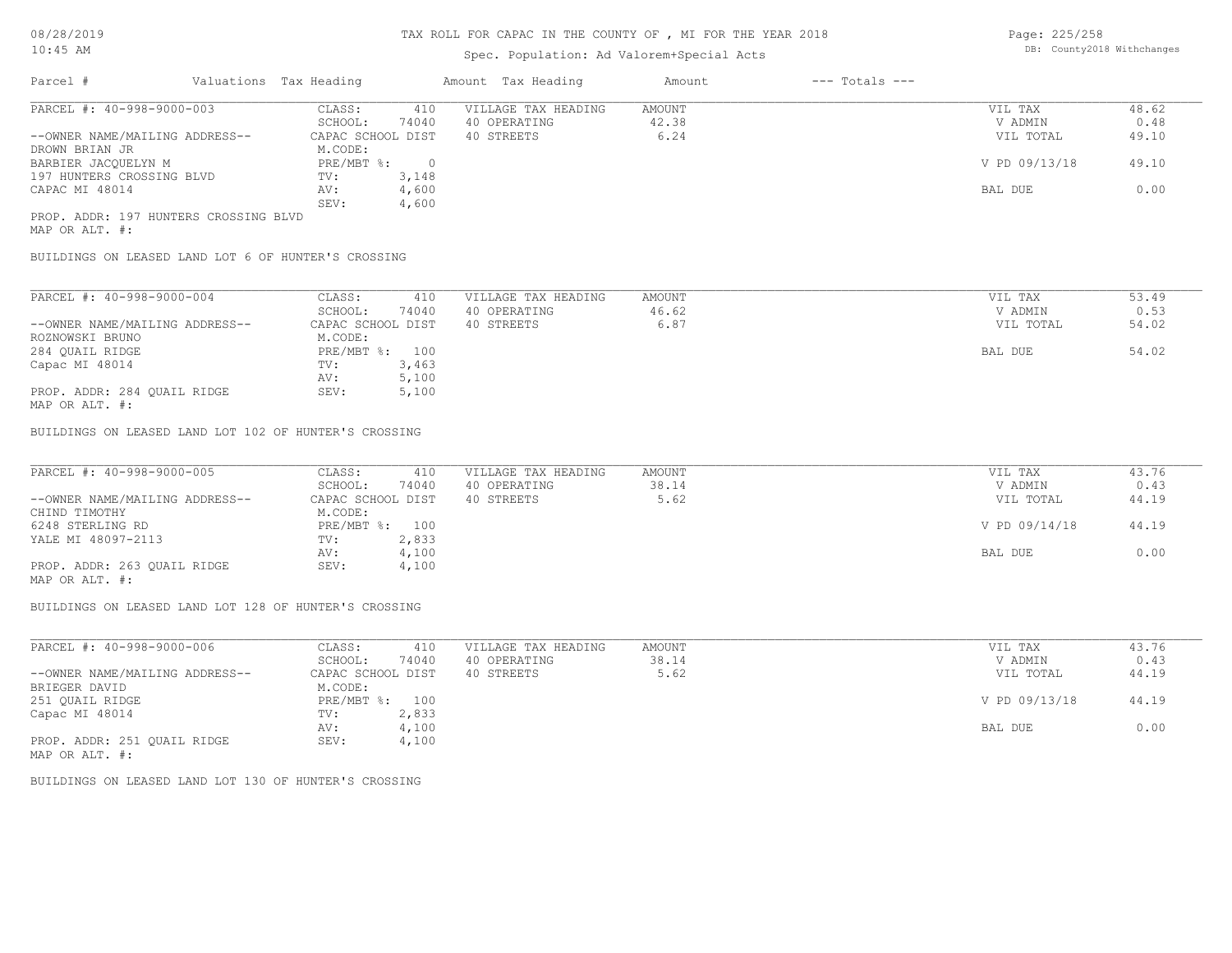## Spec. Population: Ad Valorem+Special Acts

| Page: 226/258 |                            |
|---------------|----------------------------|
|               | DB: County2018 Withchanges |

| Parcel #                                   | Valuations Tax Heading |                   |       | Amount Tax Heading  | Amount | $---$ Totals $---$ |               |       |
|--------------------------------------------|------------------------|-------------------|-------|---------------------|--------|--------------------|---------------|-------|
| PARCEL #: 40-998-9000-007                  |                        | CLASS:            | 410   | VILLAGE TAX HEADING | AMOUNT |                    | VIL TAX       | 46.98 |
|                                            |                        | SCHOOL:           | 74040 | 40 OPERATING        | 40.95  |                    | V ADMIN       | 0.46  |
| --OWNER NAME/MAILING ADDRESS--             |                        | CAPAC SCHOOL DIST |       | 40 STREETS          | 6.03   |                    | VIL TOTAL     | 47.44 |
| HOLLENBECK SHERRY                          |                        | M.CODE:           |       |                     |        |                    |               |       |
| 198 HUNTERS CROSSING                       |                        | PRE/MBT %: 100    |       |                     |        |                    | V PD 09/19/18 | 47.44 |
| CAPAC MI 48014                             |                        | TV:               | 3,042 |                     |        |                    |               |       |
|                                            |                        | AV:               | 4,500 |                     |        |                    | BAL DUE       | 0.00  |
| PROP. ADDR: 198 HUNTERS CROSSING BLVD SEV: |                        |                   | 4,500 |                     |        |                    |               |       |
| MAP OR ALT. #:                             |                        |                   |       |                     |        |                    |               |       |

BUILDINGS ON LEASED LAND LOT 135 OF HUNTER'S CROSSING

| PARCEL #: 40-998-9000-008      | CLASS:<br>410       | VILLAGE TAX HEADING | AMOUNT | VIL TAX       | 11.33 |
|--------------------------------|---------------------|---------------------|--------|---------------|-------|
|                                | 74040<br>SCHOOL:    | 40 OPERATING        | 9.88   | V ADMIN       | 0.11  |
| --OWNER NAME/MAILING ADDRESS-- | CAPAC SCHOOL DIST   | 40 STREETS          | 1.45   | VIL TOTAL     | 11.44 |
| GLOMBOWSKI SUSAN               | M.CODE:             |                     |        |               |       |
| 246 MALLARD DR                 | $PRE/MBT$ %:<br>100 |                     |        | V PD 10/03/18 | 11.44 |
| CAPAC MI 48014                 | 734<br>TV:          |                     |        |               |       |
|                                | 1,100<br>AV:        |                     |        | BAL DUE       | 0.00  |
| PROP. ADDR: 246 MALLARD DR     | 1,100<br>SEV:       |                     |        |               |       |
| MAP OR ALT. #:                 |                     |                     |        |               |       |

BUILDINGS ON LEASED LAND LOT 138 OF HUNTER'S CROSSING

| PARCEL #: 40-998-9000-009      | CLASS:<br>410     | VILLAGE TAX HEADING | AMOUNT | VIL TAX   | 0.00 |
|--------------------------------|-------------------|---------------------|--------|-----------|------|
|                                | 74040<br>SCHOOL:  | 40 OPERATING        | 0.00   | V ADMIN   | 0.00 |
| --OWNER NAME/MAILING ADDRESS-- | CAPAC SCHOOL DIST | 40 STREETS          | 0.00   | VIL TOTAL | 0.00 |
| RESIDENT                       | M.CODE:           |                     |        |           |      |
| 262 MALLARD DR                 | PRE/MBT %: 100    |                     |        | BAL DUE   | 0.00 |
| Capac MI 48014                 | TV:               |                     |        |           |      |
|                                | AV:               |                     |        |           |      |
| PROP. ADDR: 262 MALLARD DR     | SEV:              |                     |        |           |      |
| MAP OR ALT. #:                 |                   |                     |        |           |      |

BUILDINGS ON LEASED LAND LOT 141 OF HUNTER'S CROSSING

| PARCEL #: 40-998-9000-010      | CLASS:            | 410   | VILLAGE TAX HEADING | AMOUNT | 43.76<br>VIL TAX       |  |
|--------------------------------|-------------------|-------|---------------------|--------|------------------------|--|
|                                | SCHOOL:           | 74040 | 40 OPERATING        | 38.14  | 0.43<br>V ADMIN        |  |
| --OWNER NAME/MAILING ADDRESS-- | CAPAC SCHOOL DIST |       | 40 STREETS          | 5.62   | 44.19<br>VIL TOTAL     |  |
| ROEGNER JOHN                   | M.CODE:           |       |                     |        |                        |  |
| ROEGNER ROSE MARIE             | $PRE/MBT$ %:      | 100   |                     |        | V PD 09/07/18<br>44.19 |  |
| 273 MALLARD DR                 | TV:               | 2,833 |                     |        |                        |  |
| CAPAC MI 48014                 | AV:               | 4,100 |                     |        | 0.00<br>BAL DUE        |  |
|                                | SEV:              | 4,100 |                     |        |                        |  |
| PROP. ADDR: 273 MALLARD DR     |                   |       |                     |        |                        |  |

MAP OR ALT. #:

BUILDINGS ON LEASED LAND LOT 155 OF HUNTER'S CROSSING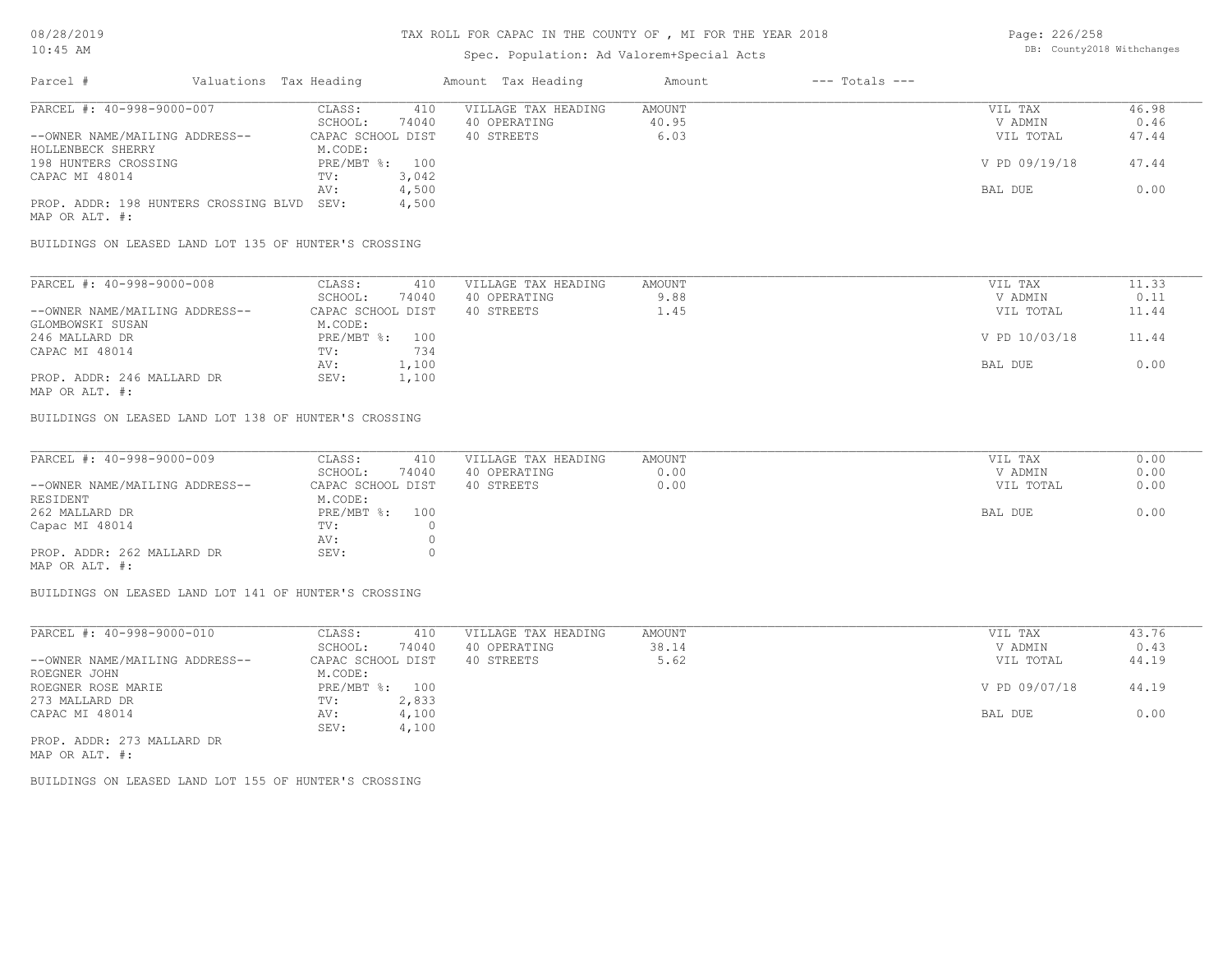## Spec. Population: Ad Valorem+Special Acts

Page: 227/258 DB: County2018 Withchanges

| Parcel #                                              | Valuations Tax Heading |                   |       | Amount Tax Heading  | Amount | $---$ Totals $---$ |               |       |
|-------------------------------------------------------|------------------------|-------------------|-------|---------------------|--------|--------------------|---------------|-------|
| PARCEL #: 40-998-9000-012                             |                        | CLASS:            | 410   | VILLAGE TAX HEADING | AMOUNT |                    | VIL TAX       | 45.67 |
|                                                       |                        | SCHOOL:           | 74040 | 40 OPERATING        | 39.81  |                    | V ADMIN       | 0.45  |
| --OWNER NAME/MAILING ADDRESS--                        |                        | CAPAC SCHOOL DIST |       | 40 STREETS          | 5.86   |                    | VIL TOTAL     | 46.12 |
| SPOONER SCOTT P                                       |                        | M.CODE:           |       |                     |        |                    |               |       |
| 221 CHRISTOPHER STONE DRIVE                           |                        | $PRE/MBT$ %:      | 100   |                     |        |                    | V PD 07/11/18 | 46.12 |
| CAPAC MI 48014                                        |                        | TV:               | 2,957 |                     |        |                    |               |       |
|                                                       |                        | AV:               | 4,400 |                     |        |                    | BAL DUE       | 0.00  |
| PROP. ADDR: 221 CHRISTOPHER STONE DRIV SEV:           |                        |                   | 4,400 |                     |        |                    |               |       |
| MAP OR ALT. #:                                        |                        |                   |       |                     |        |                    |               |       |
|                                                       |                        |                   |       |                     |        |                    |               |       |
| BUILDINGS ON LEASED LAND LOT 168 OF HUNTER'S CROSSING |                        |                   |       |                     |        |                    |               |       |

| PARCEL #: 40-998-9000-013                   | CLASS:            | 410   | VILLAGE TAX HEADING | AMOUNT | VIL TAX   | 40.50 |
|---------------------------------------------|-------------------|-------|---------------------|--------|-----------|-------|
|                                             | SCHOOL:           | 74040 | 40 OPERATING        | 35.30  | V ADMIN   | 0.40  |
| --OWNER NAME/MAILING ADDRESS--              | CAPAC SCHOOL DIST |       | 40 STREETS          | 5.20   | VIL TOTAL | 40.90 |
| SANTANA RANFERI                             | M.CODE:           |       |                     |        |           |       |
| 184 CHRISTOPHER STONE DR                    | PRE/MBT %: 100    |       |                     |        | BAL DUE   | 40.90 |
| CAPAC MI 48014                              | TV:               | 2,622 |                     |        |           |       |
|                                             | AV:               | 3,800 |                     |        |           |       |
| PROP. ADDR: 184 CHRISTOPHER STONE DRIV SEV: |                   | 3,800 |                     |        |           |       |

MAP OR ALT. #:

BUILDINGS ON LEASED LAND LOT 167 OF HUNTER'S CROSSING

| PARCEL #: 40-998-9000-014              | CLASS:            | 410   | VILLAGE TAX HEADING | AMOUNT | VIL TAX   | 43.76 |
|----------------------------------------|-------------------|-------|---------------------|--------|-----------|-------|
|                                        | SCHOOL:           | 74040 | 40 OPERATING        | 38.14  | V ADMIN   | 0.43  |
| --OWNER NAME/MAILING ADDRESS--         | CAPAC SCHOOL DIST |       | 40 STREETS          | 5.62   | VIL TOTAL | 44.19 |
| SCHOENROCK THOMAS                      | M.CODE:           |       |                     |        |           |       |
| SCHOENROCK DOLORES                     | PRE/MBT %: 100    |       |                     |        | BAL DUE   | 44.19 |
| 171 CHRISTOPHER STONE DRIVE            | TV:               | 2,833 |                     |        |           |       |
| CAPAC MI 48014                         | AV:               | 4,100 |                     |        |           |       |
|                                        | SEV:              | 4,100 |                     |        |           |       |
| PROP. ADDR: 171 CHRISTOPHER STONE DRIV |                   |       |                     |        |           |       |
|                                        |                   |       |                     |        |           |       |

MAP OR ALT. #:

BUILDINGS ON LEASED LAND LOT 161 OF HUNTER'S CROSSING

| PARCEL #: 40-998-9000-015      | CLASS:            | 410   | VILLAGE TAX HEADING | AMOUNT | VIL TAX   | 53.49 |
|--------------------------------|-------------------|-------|---------------------|--------|-----------|-------|
|                                | SCHOOL:           | 74040 | 40 OPERATING        | 46.62  | V ADMIN   | 0.53  |
| --OWNER NAME/MAILING ADDRESS-- | CAPAC SCHOOL DIST |       | 40 STREETS          | 6.87   | VIL TOTAL | 54.02 |
| LANE OVAL LEE                  | M.CODE:           |       |                     |        |           |       |
| LANE MARY                      | PRE/MBT %: 100    |       |                     |        | BAL DUE   | 54.02 |
| 226 CHRISTOPHER STONE DRIVE    | TV:               | 3,463 |                     |        |           |       |
| CAPAC MI 48014                 | AV:               | 5,100 |                     |        |           |       |
|                                | SEV:              | 5,100 |                     |        |           |       |

MAP OR ALT. #: PROP. ADDR: 226 CHRISTOPHER STONE DRIV

HUNTERS CROSSING LOT 175 BUILDING ON LEASED LAND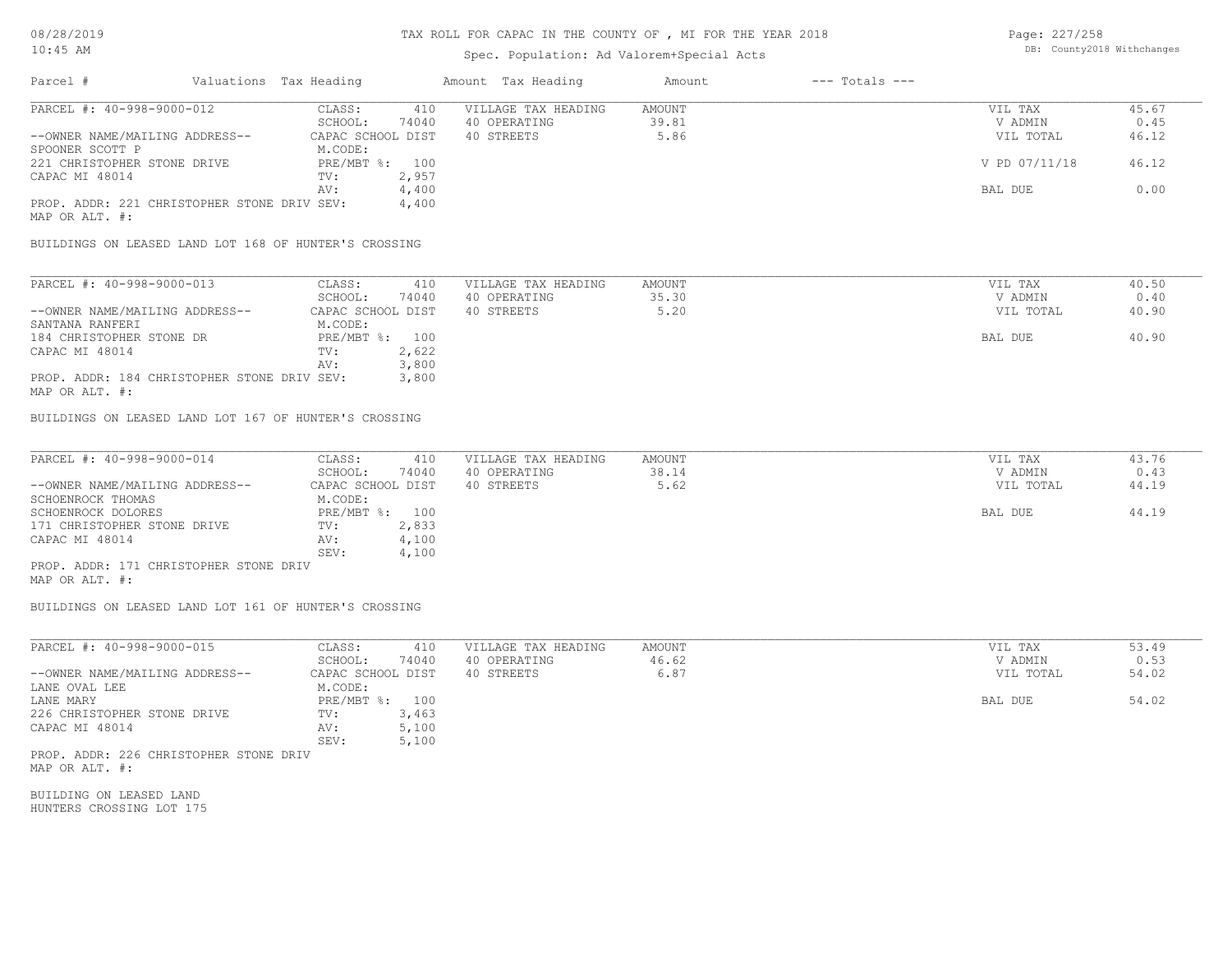# TAX ROLL FOR CAPAC IN THE COUNTY OF , MI FOR THE YEAR 2018

## Spec. Population: Ad Valorem+Special Acts

Page: 228/258 DB: County2018 Withchanges

| Parcel #                                                                     | Valuations Tax Heading |                                                                            | Amount Tax Heading                                | Amount                         | $---$ Totals $---$ |                                 |                        |
|------------------------------------------------------------------------------|------------------------|----------------------------------------------------------------------------|---------------------------------------------------|--------------------------------|--------------------|---------------------------------|------------------------|
| PARCEL #: 40-998-9000-017<br>--OWNER NAME/MAILING ADDRESS--<br>ZWACK HARRIET |                        | CLASS:<br>410<br>SCHOOL:<br>74040<br>CAPAC SCHOOL DIST<br>M.CODE:          | VILLAGE TAX HEADING<br>40 OPERATING<br>40 STREETS | <b>AMOUNT</b><br>43.78<br>6.45 |                    | VIL TAX<br>V ADMIN<br>VIL TOTAL | 50.23<br>0.50<br>50.73 |
| 237 MALLARD LN                                                               |                        | PRE/MBT %: 100                                                             |                                                   |                                |                    | V PD 07/25/18                   | 50.73                  |
| CAPAC MI 48014<br>PROP. ADDR: 237 MALLARD LN<br>MAP OR ALT. #:               |                        | 3,252<br>TV:<br>4,800<br>AV:<br>SEV:<br>4,800                              |                                                   |                                |                    | BAL DUE                         | 0.00                   |
| BUILDING ON LEASED LAND<br>HUNTERS CROSSING LOT 161                          |                        |                                                                            |                                                   |                                |                    |                                 |                        |
| PARCEL #: 40-998-9000-018<br>--OWNER NAME/MAILING ADDRESS--                  |                        | CLASS:<br>410<br>SCHOOL:<br>74040<br>CAPAC SCHOOL DIST                     | VILLAGE TAX HEADING<br>40 OPERATING<br>40 STREETS | <b>AMOUNT</b><br>43.78<br>6.45 |                    | VIL TAX<br>V ADMIN<br>VIL TOTAL | 50.23<br>0.50<br>50.73 |
| MCDONALD JOHN<br>MCDONALD JOANE<br>268 MALLARD LN<br>CAPAC MI 48014          |                        | M.CODE:<br>PRE/MBT %: 100<br>3,252<br>TV:<br>4,800<br>AV:<br>SEV:<br>4,800 |                                                   |                                |                    | BAL DUE                         | 50.73                  |
| PROP. ADDR: 268 MALLARD LN<br>MAP OR ALT. #:                                 |                        |                                                                            |                                                   |                                |                    |                                 |                        |
| BUILDING ON LEASED LAND<br>HUNTERS CROSSING LOT 142                          |                        |                                                                            |                                                   |                                |                    |                                 |                        |
| PARCEL #: 40-998-9000-019<br>--OWNER NAME/MAILING ADDRESS--                  |                        | CLASS:<br>410<br>SCHOOL:<br>74040<br>CAPAC SCHOOL DIST                     | VILLAGE TAX HEADING<br>40 OPERATING<br>40 STREETS | AMOUNT<br>43.78<br>6.45        |                    | VIL TAX<br>V ADMIN<br>VIL TOTAL | 50.23<br>0.50<br>50.73 |
| ZOCHOWSKI MARY<br>139 SQUAB DR.                                              |                        | M.CODE:<br>PRE/MBT %: 100                                                  |                                                   |                                |                    | V PD 09/06/18                   | 50.73                  |
| CAPAC MI 48014<br>PROP. ADDR: 139 SQUAB DR<br>MAP OR ALT. #:                 |                        | 3,252<br>TV:<br>4,800<br>AV:<br>SEV:<br>4,800                              |                                                   |                                |                    | BAL DUE                         | 0.00                   |
| BUILDING ON LEASED LAND<br>HUNTERS CROSSING LOT 193                          |                        |                                                                            |                                                   |                                |                    |                                 |                        |
| PARCEL #: 40-998-9000-020                                                    |                        | CLASS:<br>410<br>SCHOOL:<br>74040                                          | VILLAGE TAX HEADING<br>40 OPERATING               | <b>AMOUNT</b><br>48.04         |                    | VIL TAX<br>V ADMIN              | 55.11<br>0.55          |
| --OWNER NAME/MAILING ADDRESS--<br>FISH JOHN W<br>FISH VALERIE                |                        | CAPAC SCHOOL DIST<br>M.CODE:<br>PRE/MBT %: 100                             | 40 STREETS                                        | 7.07                           |                    | VIL TOTAL<br>V PD 08/09/18      | 55.66<br>55.66         |
| 291 CHRISTOPHER STONE DR.<br>CAPAC MI 48014                                  |                        | TV:<br>3,568<br>5,200<br>AV:                                               |                                                   |                                |                    | BAL DUE                         | 0.00                   |
| PROP. ADDR: 291 CHRISTOPHER STONE DRIV<br>MAP OR ALT. #:                     |                        | SEV:<br>5,200                                                              |                                                   |                                |                    |                                 |                        |
| BUILDINGS ON LEASED LAND<br>HUNTERS CROSSING LOT#118                         |                        |                                                                            |                                                   |                                |                    |                                 |                        |
|                                                                              |                        |                                                                            |                                                   |                                |                    |                                 |                        |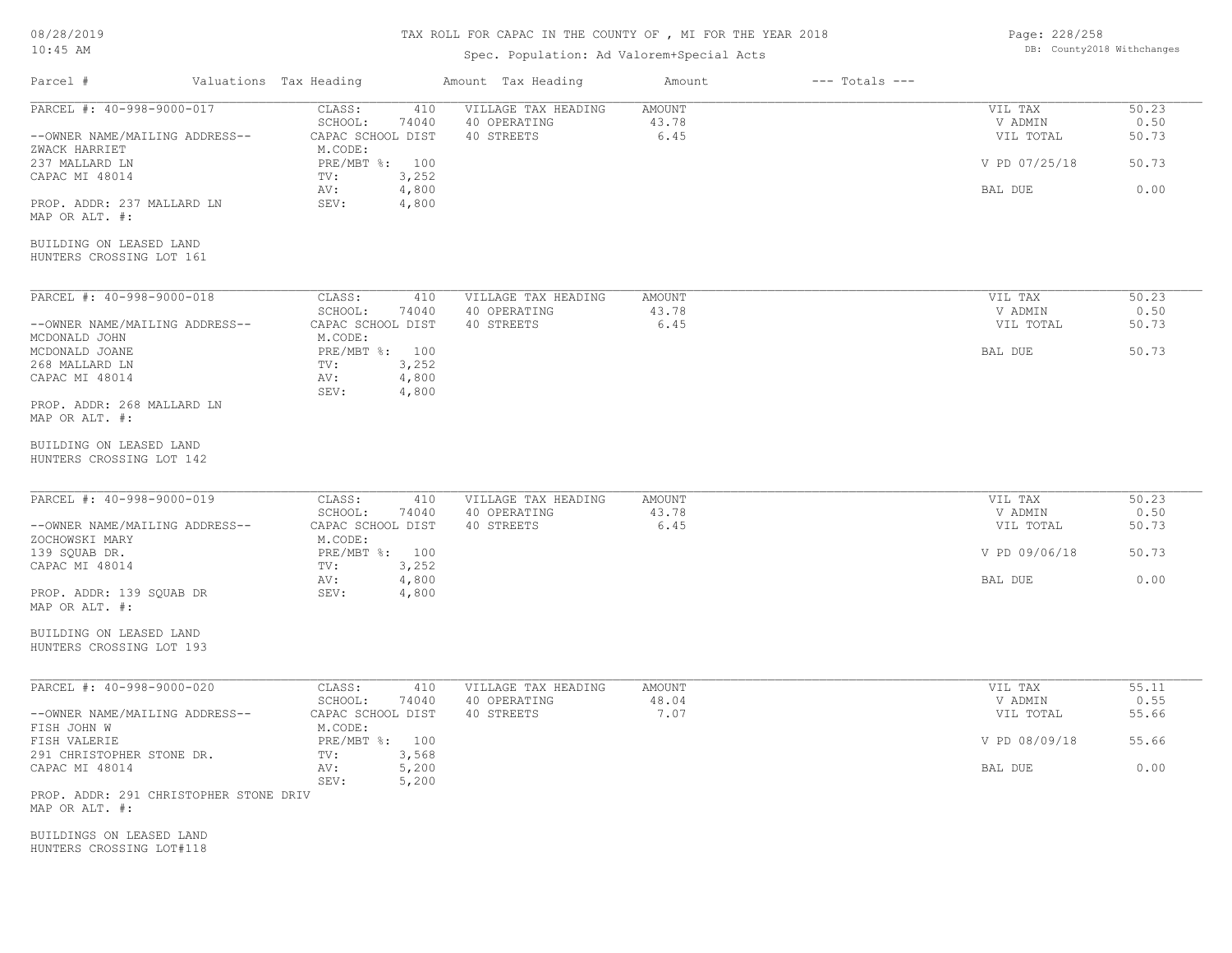## Spec. Population: Ad Valorem+Special Acts

| Page: 229/258 |                            |
|---------------|----------------------------|
|               | DB: County2018 Withchanges |

| Parcel #                       | Valuations Tax Heading |       | Amount Tax Heading  | Amount | $---$ Totals $---$ |               |        |
|--------------------------------|------------------------|-------|---------------------|--------|--------------------|---------------|--------|
| PARCEL #: 40-998-9000-091      | CLASS:                 | 410   | VILLAGE TAX HEADING | AMOUNT |                    | VIL TAX       | 99.36  |
|                                | SCHOOL:                | 74040 | 40 OPERATING        | 86.60  |                    | V ADMIN       | 0.99   |
| --OWNER NAME/MAILING ADDRESS-- | CAPAC SCHOOL DIST      |       | 40 STREETS          | 12.76  |                    | VIL TOTAL     | 100.35 |
| RESIDENT                       | M.CODE:                |       |                     |        |                    |               |        |
| 230 QUAIL RIDGE                | PRE/MBT %:             |       |                     |        |                    | V PD 09/13/18 | 100.35 |
| CAPAC MI 48014                 | TV:                    | 6,432 |                     |        |                    |               |        |
|                                | AV:                    | 6,500 |                     |        |                    | BAL DUE       | 0.00   |
| PROP. ADDR: 230 OUAIL RIDGE    | SEV:                   | 6,500 |                     |        |                    |               |        |
| MAP OR ALT. #:                 |                        |       |                     |        |                    |               |        |
|                                |                        |       |                     |        |                    |               |        |

BUILDINGS ON LEASED LAND LOT 91 OF HUNTER'S CROSSING

| PARCEL #: 40-998-9000-101      | CLASS:            | 410<br>VILLAGE TAX HEADING | AMOUNT | VIL TAX       | 40.50 |
|--------------------------------|-------------------|----------------------------|--------|---------------|-------|
|                                | SCHOOL:           | 74040<br>40 OPERATING      | 35.30  | V ADMIN       | 0.40  |
| --OWNER NAME/MAILING ADDRESS-- | CAPAC SCHOOL DIST | 40 STREETS                 | 5.20   | VIL TOTAL     | 40.90 |
| LIPSKY PATRICIA                | M.CODE:           |                            |        |               |       |
| 280 QUAIL RIDGE                | PRE/MBT %:        | 100                        |        | V PD 07/11/18 | 40.90 |
| CAPAC MI 48014                 | TV:               | 2,622                      |        |               |       |
|                                | AV:               | 3,900                      |        | BAL DUE       | 0.00  |
| PROP. ADDR: 280 OUAIL RIDGE    | SEV:              | 3,900                      |        |               |       |
| MAP OR ALT. #:                 |                   |                            |        |               |       |

BUILDINGS ON LEASED LAND HUNTERS CROSSING LOT 101

| PARCEL #: 40-998-9000-190      | CLASS:     | 410               | VILLAGE TAX HEADING | AMOUNT | VIL TAX   | 55.11 |
|--------------------------------|------------|-------------------|---------------------|--------|-----------|-------|
|                                | SCHOOL:    | 74040             | 40 OPERATING        | 48.04  | V ADMIN   | 0.55  |
| --OWNER NAME/MAILING ADDRESS-- |            | CAPAC SCHOOL DIST | 40 STREETS          | 1.07   | VIL TOTAL | 55.66 |
| LAAKSO DARREN                  | M.CODE:    |                   |                     |        |           |       |
| LAAKSO SHARON                  | PRE/MBT %: |                   |                     |        | BAL DUE   | 55.66 |
| 108 WHITETAIL DR.              | TV:        | 3,568             |                     |        |           |       |
| CAPAC MI 48014                 | AV:        | 5,100             |                     |        |           |       |
|                                | SEV:       | 5,100             |                     |        |           |       |
| PROP. ADDR: 108 WHITETAIL DR.  |            |                   |                     |        |           |       |
| MAP OR ALT. #:                 |            |                   |                     |        |           |       |

HUNTERS CROSSING LOT 190 BUILDIND'S ON LEASED LAND

| PARCEL #: 40-999-0002-001      | CLASS:       | 251               | VILLAGE TAX HEADING | AMOUNT | VIL TAX       | 464.99 |
|--------------------------------|--------------|-------------------|---------------------|--------|---------------|--------|
|                                | SCHOOL:      | 74040             | 40 OPERATING        | 405.28 | V ADMIN       | 4.64   |
| --OWNER NAME/MAILING ADDRESS-- |              | CAPAC SCHOOL DIST | 40 STREETS          | 59.71  | VIL TOTAL     | 469.63 |
| T-MOBILE CENTRAL LLC           | M.CODE:      |                   |                     |        |               |        |
| T-MOBILE                       | $PRE/MBT$ %: | 100               |                     |        | V PD 08/21/18 | 469.63 |
| PROPERTY TAX DEPARTMENT        | TV:          | 30,100            |                     |        |               |        |
| 12920 SE 38TH ST.              | AV:          | 30,100            |                     |        | BAL DUE       | 0.00   |
| BELLEVUE WA 98006              | SEV:         | 30,100            |                     |        |               |        |

MAP OR ALT. #: PROP. ADDR: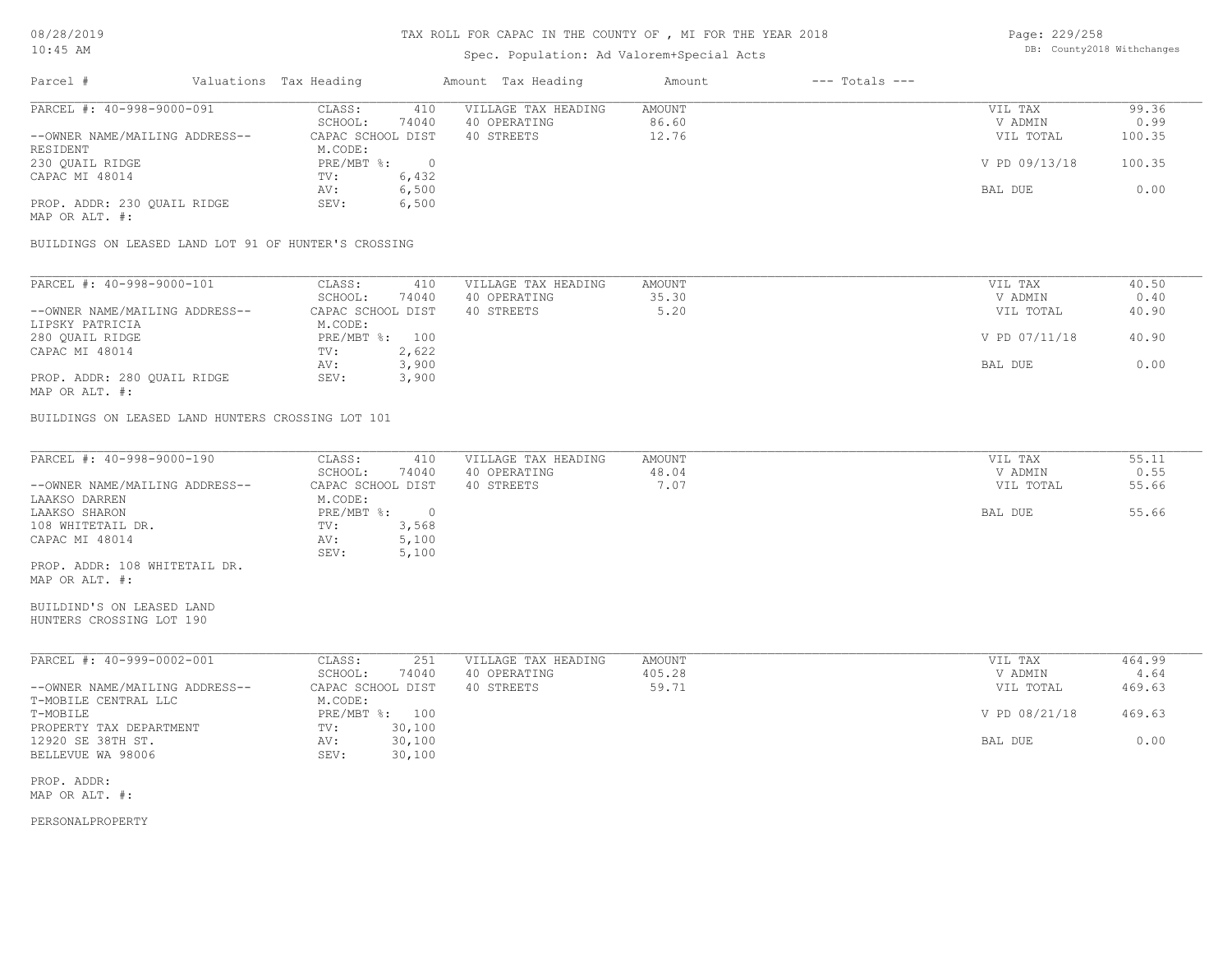| 08/28/2019 |  |
|------------|--|
| $10:45$ AM |  |

## Spec. Population: Ad Valorem+Special Acts

| Page: 230/258 |                            |
|---------------|----------------------------|
|               | DB: County2018 Withchanges |

| Parcel #                                                                                                                                                                        | Valuations Tax Heading |                                                                                                       |                                                | Amount Tax Heading                                | Amount                         | $---$ Totals $---$ |                                                             |                                         |
|---------------------------------------------------------------------------------------------------------------------------------------------------------------------------------|------------------------|-------------------------------------------------------------------------------------------------------|------------------------------------------------|---------------------------------------------------|--------------------------------|--------------------|-------------------------------------------------------------|-----------------------------------------|
| PARCEL #: 40-999-0003-010<br>--OWNER NAME/MAILING ADDRESS--<br>LEONARDS FOUNTAIN SPECIALTIES, INC.<br>4601 NANCY SY<br>HAMTRAMCK MI 48212-1250<br>PROP. ADDR:<br>MAP OR ALT. #: |                        | CLASS:<br>SCHOOL:<br>CAPAC SCHOOL DIST<br>M.CODE:<br>PRE/MBT %: 100<br>TV:<br>AV:<br>SEV:             | 251<br>74040<br>$\circ$<br>$\circ$<br>$\circ$  | VILLAGE TAX HEADING<br>40 OPERATING<br>40 STREETS | AMOUNT<br>0.00<br>0.00         |                    | VIL TAX<br>V ADMIN<br>VIL TOTAL<br>BAL DUE                  | 0.00<br>0.00<br>0.00<br>0.00            |
| PERSONAL PROPERTY                                                                                                                                                               |                        |                                                                                                       |                                                |                                                   |                                |                    |                                                             |                                         |
| PARCEL #: 40-999-0004-000<br>--OWNER NAME/MAILING ADDRESS--<br>CAPAC CHIROPRACTIC CLINIC<br>116 N MAIN ST<br>CAPAC MI 48014<br>PROP. ADDR: 116 N MAIN ST<br>MAP OR ALT. #:      |                        | CLASS:<br>SCHOOL:<br>CAPAC SCHOOL DIST<br>M.CODE:<br>PRE/MBT %: 100<br>TV:<br>AV:<br>SEV:             | 251<br>74040<br>$\circ$<br>$\circ$<br>$\Omega$ | VILLAGE TAX HEADING<br>40 OPERATING<br>40 STREETS | <b>AMOUNT</b><br>0.00<br>0.00  |                    | VIL TAX<br>V ADMIN<br>VIL TOTAL<br>BAL DUE                  | 0.00<br>0.00<br>0.00<br>0.00            |
| PERSONAL PROPERTY                                                                                                                                                               |                        |                                                                                                       |                                                |                                                   |                                |                    |                                                             |                                         |
| PARCEL #: 40-999-0004-100<br>--OWNER NAME/MAILING ADDRESS--<br>SUPERIOR AUTO REPAIR<br>104 E MILL ST<br>CAPAC MI 48014<br>PROP. ADDR: 104 E MILL STREET<br>MAP OR ALT. #:       |                        | CLASS:<br>SCHOOL:<br>CAPAC SCHOOL DIST<br>M.CODE:<br>PRE/MBT %: 100<br>$\texttt{TV}$ :<br>AV:<br>SEV: | 251<br>74040<br>4,000<br>4,000<br>4,000        | VILLAGE TAX HEADING<br>40 OPERATING<br>40 STREETS | <b>AMOUNT</b><br>53.85<br>7.93 |                    | VIL TAX<br>V ADMIN<br>VIL TOTAL<br>V PD 09/14/18<br>BAL DUE | 61.78<br>0.61<br>62.39<br>62.39<br>0.00 |
| PERSONAL PROPERTY                                                                                                                                                               |                        |                                                                                                       |                                                |                                                   |                                |                    |                                                             |                                         |
| PARCEL #: 40-999-0005-000<br>--OWNER NAME/MAILING ADDRESS--<br>LOUIE'S FAMILY RESTAURANT<br>560 N MAIN ST<br>CAPAC MI 48014-3150<br>PROP. ADDR: 560 N MAIN ST<br>MAP OR ALT. #: |                        | CLASS:<br>SCHOOL:<br>CAPAC SCHOOL DIST<br>M.CODE:<br>PRE/MBT %: 100<br>TV:<br>AV:<br>SEV:             | 251<br>74040<br>$\circ$<br>$\circ$<br>$\circ$  | VILLAGE TAX HEADING<br>40 OPERATING<br>40 STREETS | <b>AMOUNT</b><br>0.00<br>0.00  |                    | VIL TAX<br>V ADMIN<br>VIL TOTAL<br>BAL DUE                  | 0.00<br>0.00<br>0.00<br>0.00            |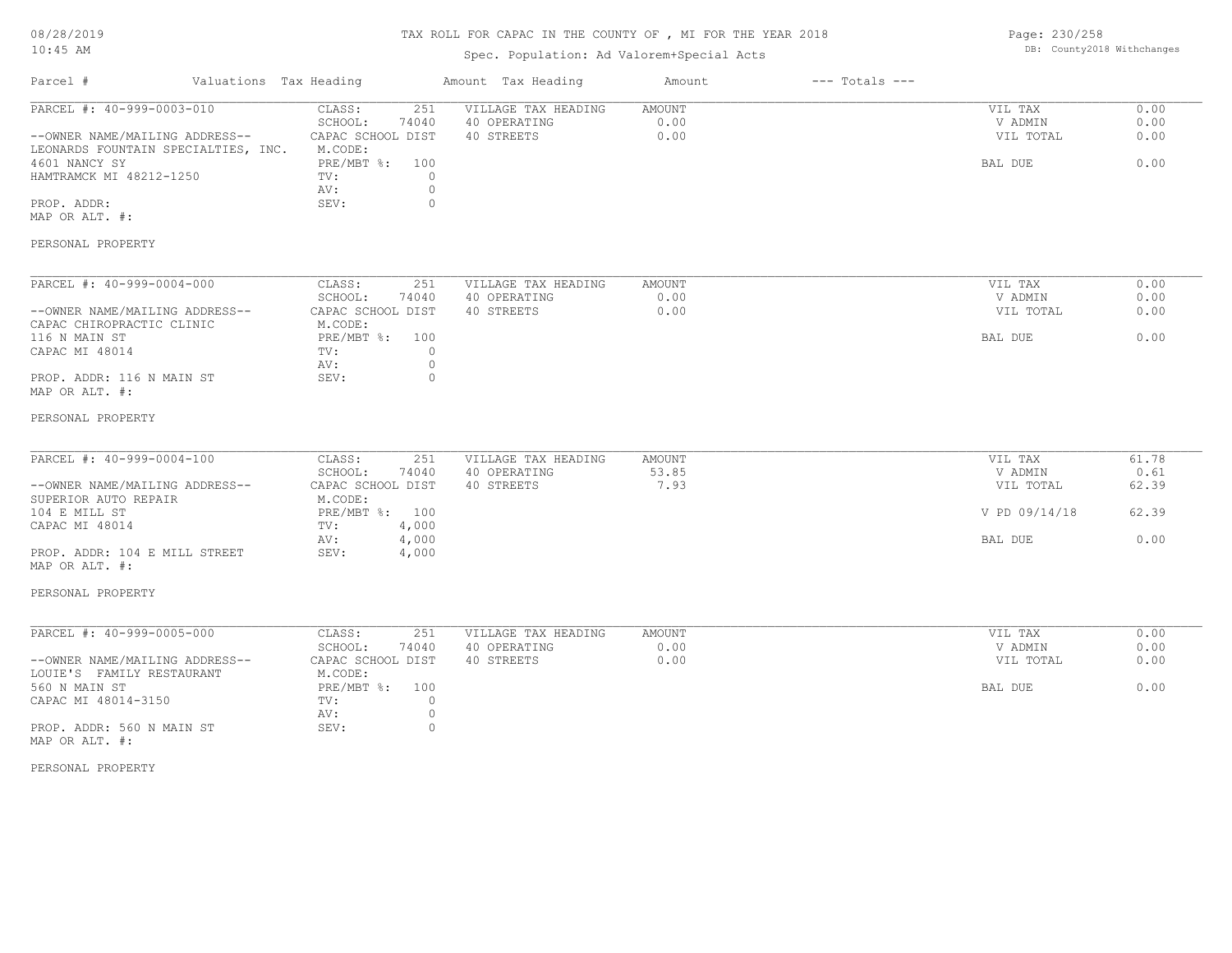# Spec. Population: Ad Valorem+Special Acts

Page: 231/258 DB: County2018 Withchanges

| Parcel #                       | Valuations Tax Heading |       | Amount Tax Heading  | Amount | $---$ Totals $---$ |           |      |
|--------------------------------|------------------------|-------|---------------------|--------|--------------------|-----------|------|
| PARCEL #: 40-999-0006-000      | CLASS:                 | 251   | VILLAGE TAX HEADING | AMOUNT |                    | VIL TAX   | 0.00 |
|                                | SCHOOL:                | 74040 | 40 OPERATING        | 0.00   |                    | V ADMIN   | 0.00 |
| --OWNER NAME/MAILING ADDRESS-- | CAPAC SCHOOL DIST      |       | 40 STREETS          | 0.00   |                    | VIL TOTAL | 0.00 |
| SDS PHAMACY                    | M.CODE:                |       |                     |        |                    |           |      |
| CAPAC PHARMACY                 | PRE/MBT %: 100         |       |                     |        |                    | BAL DUE   | 0.00 |
| 25 S MAIN ST                   | TV:                    |       |                     |        |                    |           |      |
| YALE MI 48097                  | AV:                    |       |                     |        |                    |           |      |
|                                | SEV:                   |       |                     |        |                    |           |      |
| PROP. ADDR: 136 N MAIN ST      |                        |       |                     |        |                    |           |      |
| MAP OR ALT. #:                 |                        |       |                     |        |                    |           |      |

### PERSONAL PROPERTY

| PARCEL #: 40-999-0007-000          | CLASS:            | 251   | VILLAGE TAX HEADING | AMOUNT | VIL TAX   | 0.00 |
|------------------------------------|-------------------|-------|---------------------|--------|-----------|------|
|                                    | SCHOOL:           | 74040 | 40 OPERATING        | 0.00   | V ADMIN   | 0.00 |
| --OWNER NAME/MAILING ADDRESS--     | CAPAC SCHOOL DIST |       | 40 STREETS          | 0.00   | VIL TOTAL | 0.00 |
| OUEST DIAGNOSTICS, INC             | M.CODE:           |       |                     |        |           |      |
| 1201 S. COLLEGEVILLE ROAD, CV-3105 | $PRE/MBT$ %:      | 100   |                     |        | BAL DUE   | 0.00 |
| COLLEGEVILLE PA 19426              | TV:               |       |                     |        |           |      |
|                                    | AV:               |       |                     |        |           |      |
| PROP. ADDR:                        | SEV:              |       |                     |        |           |      |
|                                    |                   |       |                     |        |           |      |

## MAP OR ALT. #:

#### PERSONAL PROPERTY

| PARCEL #: 40-999-0008-000         | CLASS:            | 251   | VILLAGE TAX HEADING | AMOUNT | VIL TAX   | 0.00 |
|-----------------------------------|-------------------|-------|---------------------|--------|-----------|------|
|                                   | SCHOOL:           | 74040 | 40 OPERATING        | 0.00   | V ADMIN   | 0.00 |
| --OWNER NAME/MAILING ADDRESS--    | CAPAC SCHOOL DIST |       | 40 STREETS          | 0.00   | VIL TOTAL | 0.00 |
| KLOCHKO EQUIPMENT RENTAL COMPANY, | M.CODE:           |       |                     |        |           |      |
| 2782 CORBIN                       | PRE/MBT %: 100    |       |                     |        | BAL DUE   | 0.00 |
| MELVINDALE MI 48122               | TV:               |       |                     |        |           |      |
|                                   | AV:               |       |                     |        |           |      |
| PROP. ADDR:                       | SEV:              |       |                     |        |           |      |

# MAP OR ALT. #:

#### PERSONAL PROPERTY

| PARCEL #: 40-999-0014-010      | CLASS:<br>251     | VILLAGE TAX HEADING | AMOUNT | VIL TAX   | 0.00 |
|--------------------------------|-------------------|---------------------|--------|-----------|------|
|                                | SCHOOL:<br>74040  | 40 OPERATING        | 0.00   | V ADMIN   | 0.00 |
| --OWNER NAME/MAILING ADDRESS-- | CAPAC SCHOOL DIST | 40 STREETS          | 0.00   | VIL TOTAL | 0.00 |
| AERO LIFT, INC.                | M.CODE:           |                     |        |           |      |
| 2350 E BUNO RD                 | PRE/MBT %: 100    |                     |        | BAL DUE   | 0.00 |
| MILFORD MI 48381               | TV:               |                     |        |           |      |
|                                | AV:               |                     |        |           |      |
| PROP. ADDR:                    | SEV:              |                     |        |           |      |
| MAP OR ALT. #:                 |                   |                     |        |           |      |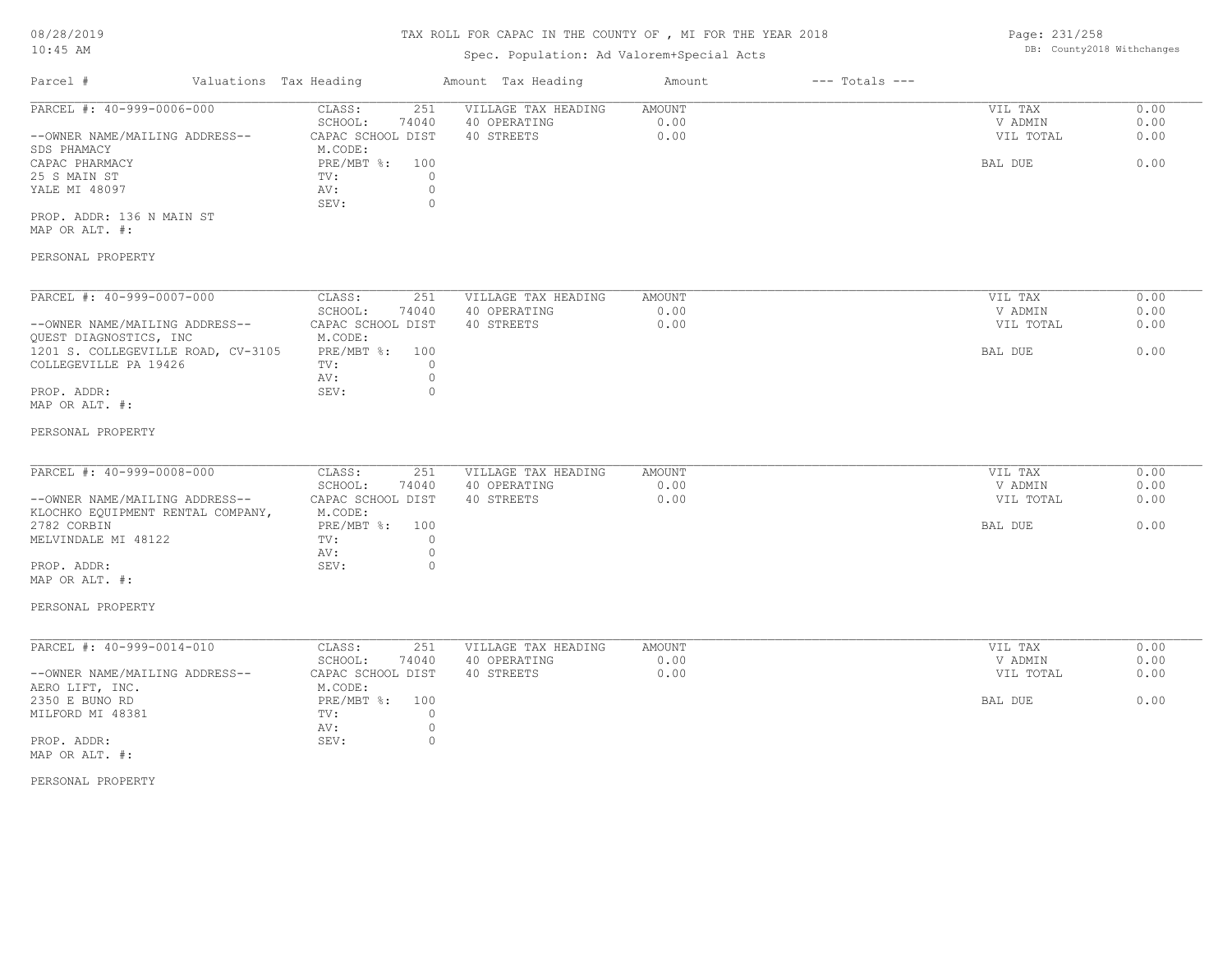## TAX ROLL FOR CAPAC IN THE COUNTY OF , MI FOR THE YEAR 2018

## Spec. Population: Ad Valorem+Special Acts

Page: 232/258 DB: County2018 Withchanges

| Parcel #                                                                                                                                                                                               | Valuations Tax Heading                                                                                                                     | Amount Tax Heading                                | Amount                       | $---$ Totals $---$ |                                                             |                                                   |
|--------------------------------------------------------------------------------------------------------------------------------------------------------------------------------------------------------|--------------------------------------------------------------------------------------------------------------------------------------------|---------------------------------------------------|------------------------------|--------------------|-------------------------------------------------------------|---------------------------------------------------|
| PARCEL #: 40-999-0016-001<br>--OWNER NAME/MAILING ADDRESS--<br>UNITED AGGREGATES, LLC<br>305 S MAIN ST<br>CAPAC MI 48014<br>PROP. ADDR: 305 S MAIN ST<br>MAP OR ALT. #:                                | CLASS:<br>351<br>SCHOOL:<br>74040<br>CAPAC SCHOOL DIST<br>M.CODE:<br>PRE/MBT %: 100<br>$\circ$<br>TV:<br>$\circ$<br>AV:<br>$\circ$<br>SEV: | VILLAGE TAX HEADING<br>40 OPERATING<br>40 STREETS | AMOUNT<br>0.00<br>0.00       |                    | VIL TAX<br>V ADMIN<br>VIL TOTAL<br>BAL DUE                  | 0.00<br>0.00<br>0.00<br>0.00                      |
| PERSONAL PROPERTY                                                                                                                                                                                      |                                                                                                                                            |                                                   |                              |                    |                                                             |                                                   |
| PARCEL #: 40-999-0017-100<br>--OWNER NAME/MAILING ADDRESS--<br>GREAT LAKES COCA-COLA DIST. LLC<br>PROPERTY TAX DEPT<br>PO BOX 1827<br>BRANDON FL 33509-1827<br>PROP. ADDR:<br>MAP OR ALT. #:           | CLASS:<br>251<br>SCHOOL:<br>74040<br>CAPAC SCHOOL DIST<br>M.CODE:<br>PRE/MBT %: 100<br>$\circ$<br>TV:<br>$\circ$<br>AV:<br>SEV:<br>$\circ$ | VILLAGE TAX HEADING<br>40 OPERATING<br>40 STREETS | AMOUNT<br>0.00<br>0.00       |                    | VIL TAX<br>V ADMIN<br>VIL TOTAL<br>BAL DUE                  | 0.00<br>0.00<br>0.00<br>0.00                      |
| PERSONAL PROPERTY                                                                                                                                                                                      |                                                                                                                                            |                                                   |                              |                    |                                                             |                                                   |
| PARCEL #: 40-999-0022-000<br>--OWNER NAME/MAILING ADDRESS--<br>CONSUMERS POWER<br>EP-10 PROPERTY TAX<br>ONE ENERGY PLAZA<br>JACKSON MI 49201-9938<br>PROP. ADDR: 3201 E COURT STREET<br>MAP OR ALT. #: | CLASS:<br>551<br>SCHOOL:<br>74040<br>CAPAC SCHOOL DIST<br>M.CODE:<br>PRE/MBT %: 0<br>359,300<br>TV:<br>359,300<br>AV:<br>SEV:<br>359,300   | VILLAGE TAX HEADING<br>40 OPERATING<br>40 STREETS | AMOUNT<br>4,837.79<br>712.85 |                    | VIL TAX<br>V ADMIN<br>VIL TOTAL<br>V PD 09/06/18<br>BAL DUE | 5,550.64<br>55.50<br>5,606.14<br>5,606.14<br>0.00 |
| PERSONAL PROPERTY                                                                                                                                                                                      |                                                                                                                                            |                                                   |                              |                    |                                                             |                                                   |
| PARCEL #: 40-999-0023-002<br>--OWNER NAME/MAILING ADDRESS--<br>MAIN STREET VILLA<br>512 N MAIN<br>CAPAC MI 48014<br>PROP. ADDR: 512 N MAIN<br>MAP OR ALT. #:                                           | CLASS:<br>002<br>SCHOOL:<br>74040<br>CAPAC SCHOOL DIST<br>M.CODE:<br>PRE/MBT %: 100<br>$\circ$<br>TV:<br>$\circ$<br>AV:<br>SEV:<br>$\circ$ | VILLAGE TAX HEADING<br>40 OPERATING<br>40 STREETS | AMOUNT<br>0.00<br>0.00       |                    | VIL TAX<br>V ADMIN<br>VIL TOTAL<br>BAL DUE                  | 0.00<br>0.00<br>0.00<br>0.00                      |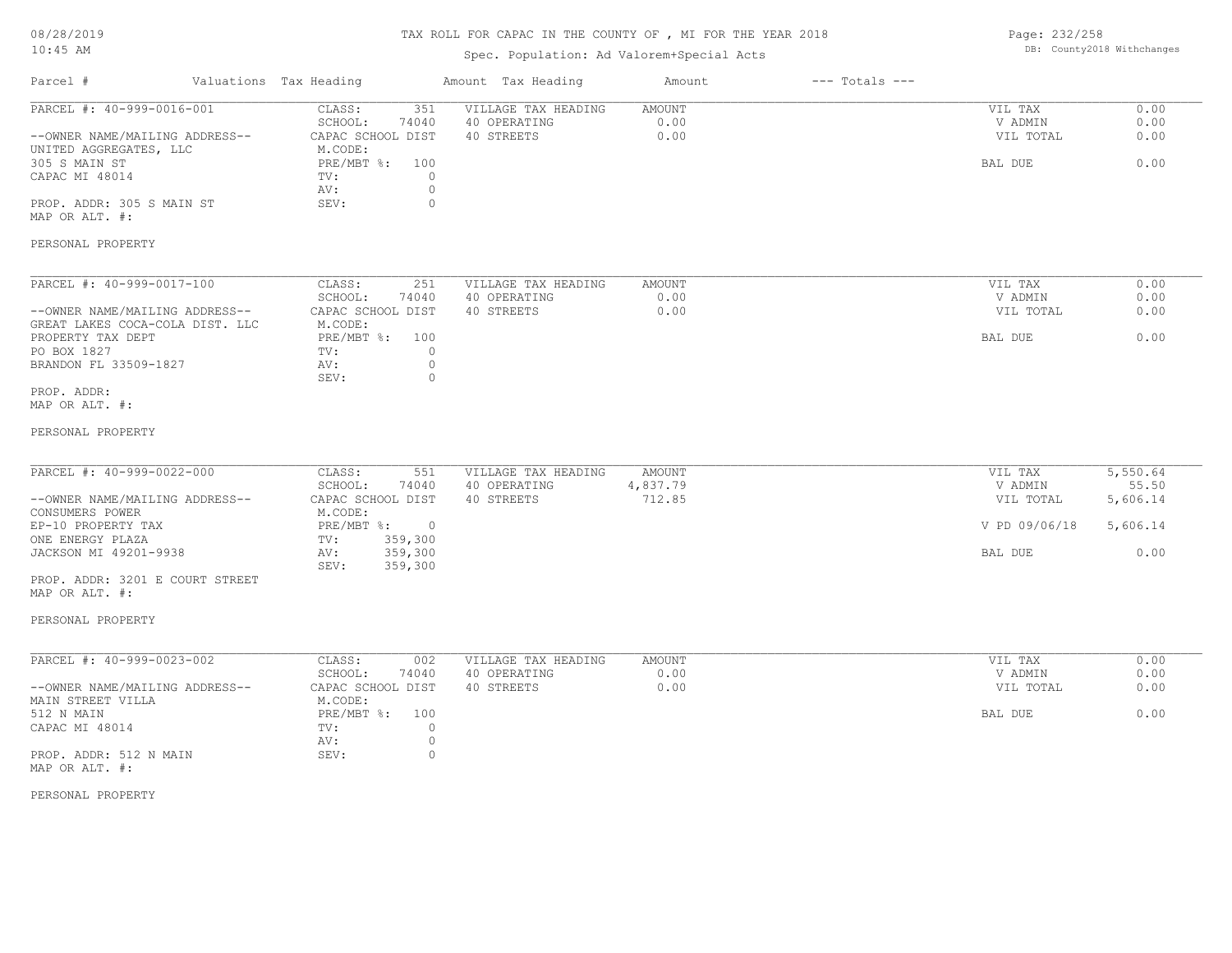# TAX ROLL FOR CAPAC IN THE COUNTY OF , MI FOR THE YEAR 2018

## Spec. Population: Ad Valorem+Special Acts

Page: 233/258 DB: County2018 Withchanges

| Parcel #                                                                              | Valuations Tax Heading                                            | Amount Tax Heading                                | Amount                 | $---$ Totals $---$ |                                 |                      |
|---------------------------------------------------------------------------------------|-------------------------------------------------------------------|---------------------------------------------------|------------------------|--------------------|---------------------------------|----------------------|
| PARCEL #: 40-999-0024-010<br>--OWNER NAME/MAILING ADDRESS--<br>HONDA OF AMERICA MFG., | CLASS:<br>351<br>SCHOOL:<br>74040<br>CAPAC SCHOOL DIST<br>M.CODE: | VILLAGE TAX HEADING<br>40 OPERATING<br>40 STREETS | AMOUNT<br>0.00<br>0.00 |                    | VIL TAX<br>V ADMIN<br>VIL TOTAL | 0.00<br>0.00<br>0.00 |
| 24000 HONDA PARKWAY<br>MARYSVILLE OH 43040                                            | $PRE/MBT$ %:<br>100<br>$\mathbf{0}$<br>TV:<br>AV:<br>$\circ$      |                                                   |                        |                    | BAL DUE                         | 0.00                 |
| PROP. ADDR:<br>MAP OR ALT. #:                                                         | $\circ$<br>SEV:                                                   |                                                   |                        |                    |                                 |                      |
| PERSONAL PROPERTY                                                                     |                                                                   |                                                   |                        |                    |                                 |                      |
| PARCEL #: 40-999-0025-000                                                             | CLASS:<br>551<br>SCHOOL:<br>74040                                 | VILLAGE TAX HEADING<br>40 OPERATING               | AMOUNT<br>13,592.41    |                    | VIL TAX<br>V ADMIN              | 15,595.25<br>155.95  |
| --OWNER NAME/MAILING ADDRESS--<br>DTE ELECTRIC COMPANY                                | CAPAC SCHOOL DIST<br>M.CODE:                                      | 40 STREETS                                        | 2,002.84               |                    | VIL TOTAL                       | 15,751.20            |
| PROPERTY TAX DEPARTMENT<br>P.O.BOX 33017                                              | PRE/MBT %: 0<br>1,009,500<br>TV:                                  |                                                   |                        |                    | V PD 08/23/18                   | 15,751.20            |
| DETROIT MI 48232                                                                      | 1,009,500<br>AV:<br>SEV: 1,009,500                                |                                                   |                        |                    | BAL DUE                         | 0.00                 |
| PROP. ADDR: 351 W MEIER ST<br>MAP OR ALT. #:                                          |                                                                   |                                                   |                        |                    |                                 |                      |
| PERSONAL PROPERTY                                                                     |                                                                   |                                                   |                        |                    |                                 |                      |
| PARCEL #: 40-999-0027-001                                                             | CLASS:<br>251                                                     | VILLAGE TAX HEADING                               | AMOUNT                 |                    | VIL TAX                         | 0.00                 |
| --OWNER NAME/MAILING ADDRESS--                                                        | SCHOOL:<br>74040<br>CAPAC SCHOOL DIST                             | 40 OPERATING<br>40 STREETS                        | 0.00<br>0.00           |                    | V ADMIN<br>VIL TOTAL            | 0.00<br>0.00         |
| CAPAC AUTO REPAIR INC<br>103 W MILL ST<br>CAPAC MI 48014-3022                         | M.CODE:<br>$PRE/MBT$ $\frac{1}{6}$ :<br>100<br>$\circ$<br>TV:     |                                                   |                        |                    | BAL DUE                         | 0.00                 |
| PROP. ADDR: 103 W MILL ST<br>MAP OR ALT. #:                                           | AV:<br>$\circ$<br>$\circ$<br>SEV:                                 |                                                   |                        |                    |                                 |                      |
| PERSONAL PROPERTY                                                                     |                                                                   |                                                   |                        |                    |                                 |                      |
| PARCEL #: 40-999-0028-000                                                             | CLASS:<br>251<br>SCHOOL:<br>74040                                 | VILLAGE TAX HEADING<br>40 OPERATING               | AMOUNT<br>0.00         |                    | VIL TAX<br>V ADMIN              | 0.00<br>0.00         |
| --OWNER NAME/MAILING ADDRESS--<br>CAPAC FEED STORE                                    | CAPAC SCHOOL DIST<br>M.CODE:                                      | 40 STREETS                                        | 0.00                   |                    | VIL TOTAL                       | 0.00                 |
| 300 S. MAIN<br>CAPAC MI 48014                                                         | $PRE/MBT$ %:<br>100<br>$\mathbf{0}$<br>TV:<br>$\circ$<br>AV:      |                                                   |                        |                    | BAL DUE                         | 0.00                 |
| PROP. ADDR: 300 S MAIN<br>MAP OR ALT. #:                                              | $\circ$<br>SEV:                                                   |                                                   |                        |                    |                                 |                      |
| PERSONAL PROPERTY                                                                     |                                                                   |                                                   |                        |                    |                                 |                      |
|                                                                                       |                                                                   |                                                   |                        |                    |                                 |                      |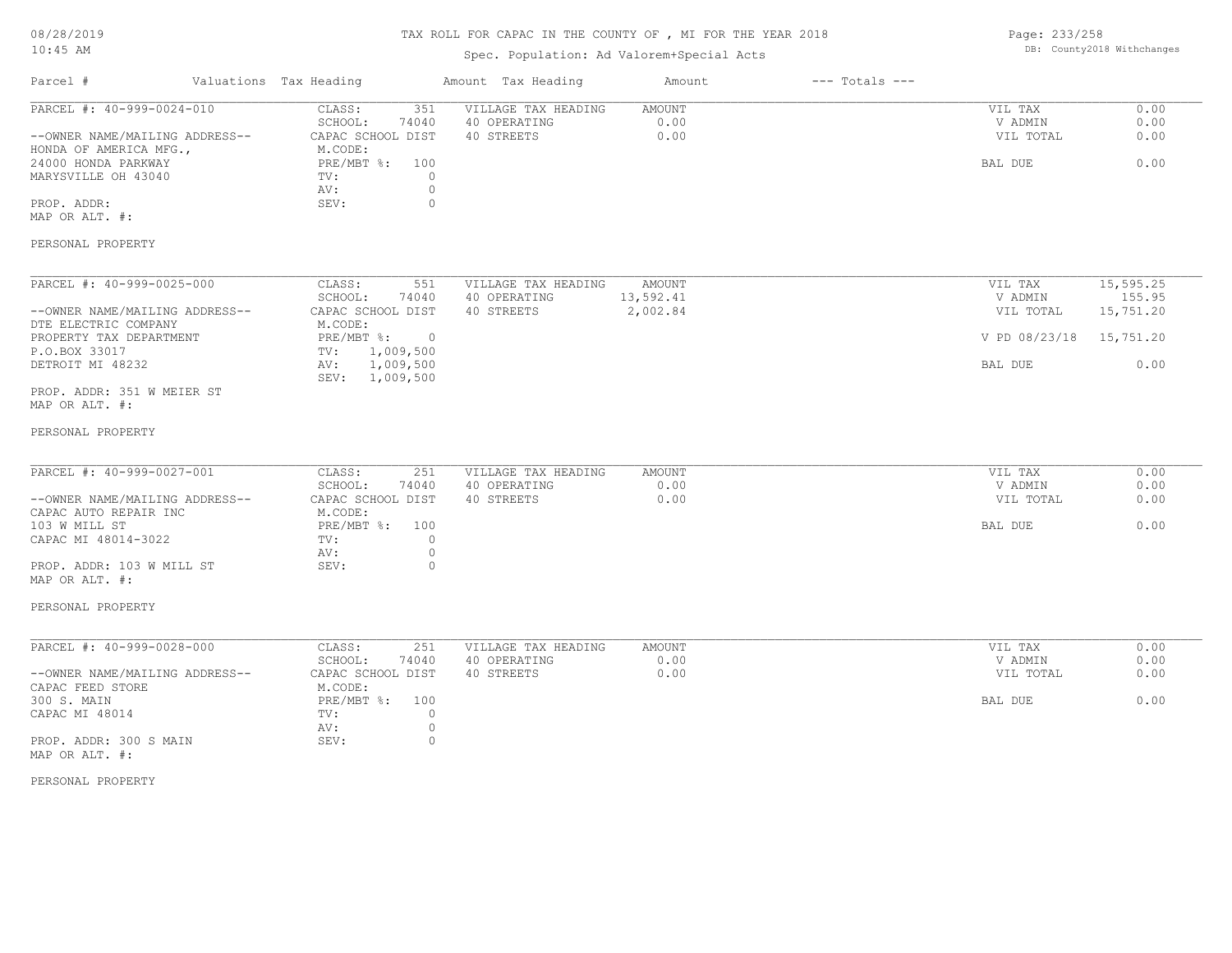# Spec. Population: Ad Valorem+Special Acts

Page: 234/258 DB: County2018 Withchanges

| Parcel #                       | Valuations Tax Heading |       | Amount Tax Heading  | Amount | $---$ Totals $---$ |           |      |
|--------------------------------|------------------------|-------|---------------------|--------|--------------------|-----------|------|
| PARCEL #: 40-999-0032-001      | CLASS:                 | 251   | VILLAGE TAX HEADING | AMOUNT |                    | VIL TAX   | 0.00 |
|                                | SCHOOL:                | 74040 | 40 OPERATING        | 0.00   |                    | V ADMIN   | 0.00 |
| --OWNER NAME/MAILING ADDRESS-- | CAPAC SCHOOL DIST      |       | 40 STREETS          | 0.00   |                    | VIL TOTAL | 0.00 |
| COMPASS TWO, LLC               | M.CODE:                |       |                     |        |                    |           |      |
| CTMI, LLC                      | PRE/MBT %: 100         |       |                     |        |                    | BAL DUE   | 0.00 |
| P.O. BOX 743068                | TV:                    |       |                     |        |                    |           |      |
| DALLAS TX 75374                | AV:                    |       |                     |        |                    |           |      |
|                                | SEV:                   |       |                     |        |                    |           |      |
| PROP. ADDR:                    |                        |       |                     |        |                    |           |      |
| MAP OR ALT. #:                 |                        |       |                     |        |                    |           |      |
|                                |                        |       |                     |        |                    |           |      |
| PERSONAL PROPERTY              |                        |       |                     |        |                    |           |      |

| PARCEL #: 40-999-0033-000      | CLASS:            | 251   | VILLAGE TAX HEADING | AMOUNT | VIL TAX   | 0.00 |
|--------------------------------|-------------------|-------|---------------------|--------|-----------|------|
|                                | SCHOOL:           | 74040 | 40 OPERATING        | 0.00   | V ADMIN   | 0.00 |
| --OWNER NAME/MAILING ADDRESS-- | CAPAC SCHOOL DIST |       | 40 STREETS          | 0.00   | VIL TOTAL | 0.00 |
| CAPAC CONSTRUCTION CO INC      | M.CODE:           |       |                     |        |           |      |
| P.O.BOX 388                    | $PRE/MBT$ %:      | 100   |                     |        | BAL DUE   | 0.00 |
| CAPAC MI 48014                 | TV:               |       |                     |        |           |      |
|                                | AV:               |       |                     |        |           |      |
| PROP. ADDR: 216 E HILL STREET  | SEV:              |       |                     |        |           |      |
| MAP OR ALT. #:                 |                   |       |                     |        |           |      |

#### PERSONAL PROPERTY

| PARCEL #: 40-999-0044-000      | CLASS:<br>251     | VILLAGE TAX HEADING | AMOUNT | VIL TAX   | 0.00 |
|--------------------------------|-------------------|---------------------|--------|-----------|------|
|                                | 74040<br>SCHOOL:  | 40 OPERATING        | 0.00   | V ADMIN   | 0.00 |
| --OWNER NAME/MAILING ADDRESS-- | CAPAC SCHOOL DIST | 40 STREETS          | 0.00   | VIL TOTAL | 0.00 |
| CAPAC FAMILY LAUNDRY           | M.CODE:           |                     |        |           |      |
| MR.DANIEL L. MAROUARDT         | PRE/MBT %: 100    |                     |        | BAL DUE   | 0.00 |
| 461 ELK LAKE DR                | TV:               |                     |        |           |      |
| ATTICA MI 48412-9807           | AV:               |                     |        |           |      |
|                                | SEV:              |                     |        |           |      |
| PROP. ADDR: 100 S MAIN         |                   |                     |        |           |      |

MAP OR ALT. #:

### Default Legal Description

| PARCEL #: 40-999-0045-000      | CLASS:            | 251     | VILLAGE TAX HEADING | AMOUNT   | VIL TAX       | 2,825.52 |
|--------------------------------|-------------------|---------|---------------------|----------|---------------|----------|
|                                | SCHOOL:           | 74040   | 40 OPERATING        | 2,462.65 | V ADMIN       | 28.25    |
| --OWNER NAME/MAILING ADDRESS-- | CAPAC SCHOOL DIST |         | 40 STREETS          | 362.87   | VIL TOTAL     | 2,853.77 |
| SUNRISE STORES #52             | M.CODE:           |         |                     |          |               |          |
| 69245 BURKE DRIVE              | $PRE/MBT$ %:      | 100     |                     |          | V PD 09/10/18 | 2,853.77 |
| RICHMOND MI 48062              | TV:               | 182,900 |                     |          |               |          |
|                                | AV:               | 182,900 |                     |          | BAL DUE       | 0.00     |
| PROP. ADDR: 120 S MAIN         | SEV:              | 182,900 |                     |          |               |          |
| MAP OR ALT. #:                 |                   |         |                     |          |               |          |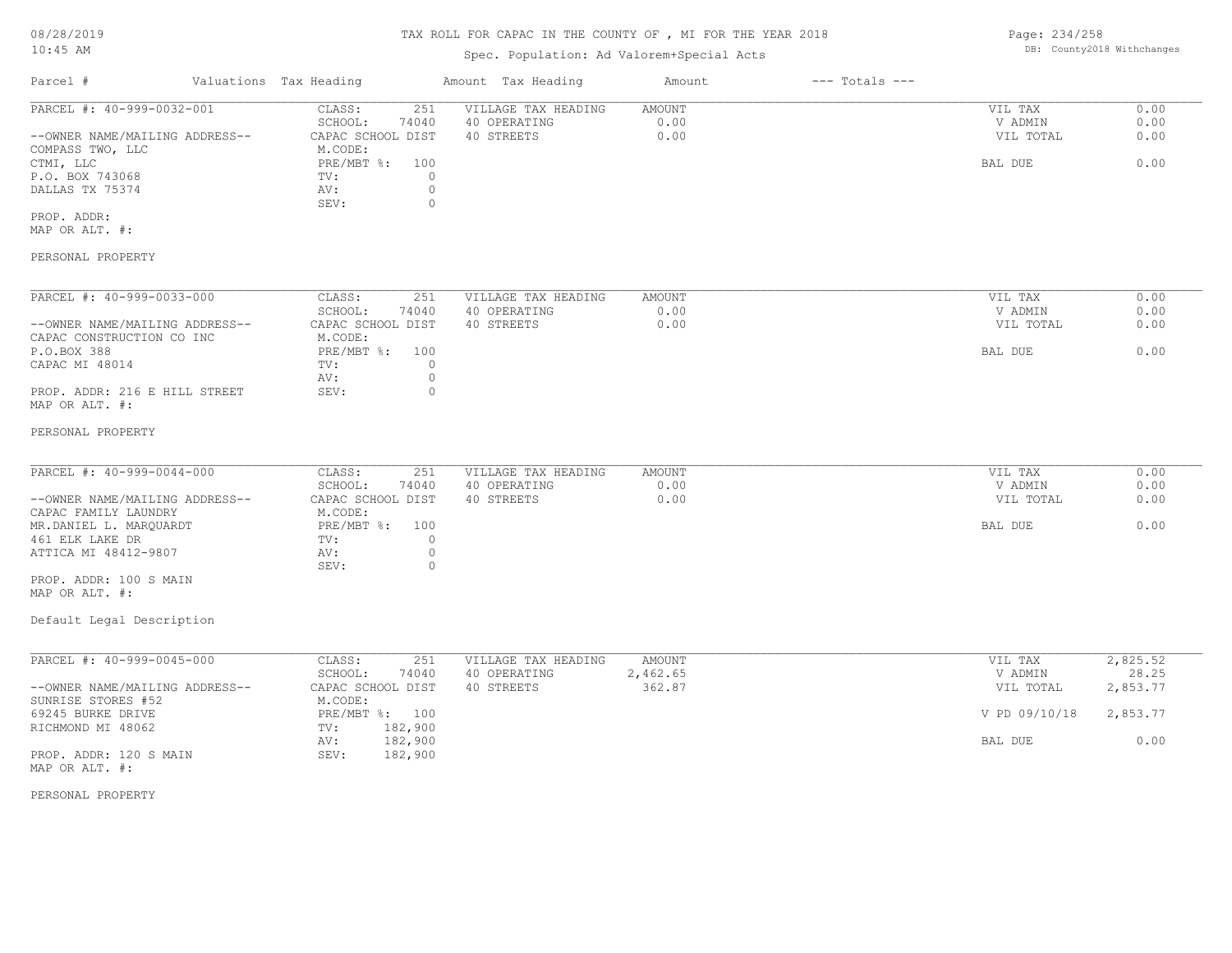# TAX ROLL FOR CAPAC IN THE COUNTY OF , MI FOR THE YEAR 2018

## Spec. Population: Ad Valorem+Special Acts

| Page: 235/258 |                            |
|---------------|----------------------------|
|               | DB: County2018 Withchanges |

| Parcel #                                                                                                                                              | Valuations Tax Heading                                                                                                                     | Amount Tax Heading                                | Amount                       | $---$ Totals $---$ |                                                             |                                                   |
|-------------------------------------------------------------------------------------------------------------------------------------------------------|--------------------------------------------------------------------------------------------------------------------------------------------|---------------------------------------------------|------------------------------|--------------------|-------------------------------------------------------------|---------------------------------------------------|
| PARCEL #: 40-999-0045-001<br>--OWNER NAME/MAILING ADDRESS--<br>SUNRISE CAR WASH<br>69245 BURKE DR<br>RICHMOND MI 48062<br>PROP. ADDR: 4334 N CAPAC RD | 251<br>CLASS:<br>SCHOOL:<br>74040<br>CAPAC SCHOOL DIST<br>M.CODE:<br>PRE/MBT %: 100<br>105,300<br>TV:<br>105,300<br>AV:<br>SEV:<br>105,300 | VILLAGE TAX HEADING<br>40 OPERATING<br>40 STREETS | AMOUNT<br>1,417.81<br>208.91 |                    | VIL TAX<br>V ADMIN<br>VIL TOTAL<br>V PD 09/10/18<br>BAL DUE | 1,626.72<br>16.26<br>1,642.98<br>1,642.98<br>0.00 |
| MAP OR ALT. #:<br>PERSONAL PROPERTY                                                                                                                   |                                                                                                                                            |                                                   |                              |                    |                                                             |                                                   |
| PARCEL #: 40-999-0050-002                                                                                                                             | CLASS:<br>251                                                                                                                              | VILLAGE TAX HEADING                               | <b>AMOUNT</b>                |                    | VIL TAX                                                     | 846.57                                            |
| --OWNER NAME/MAILING ADDRESS--                                                                                                                        | SCHOOL:<br>74040<br>CAPAC SCHOOL DIST                                                                                                      | 40 OPERATING<br>40 STREETS                        | 737.85<br>108.72             |                    | V ADMIN<br>VIL TOTAL                                        | 8.46<br>855.03                                    |
| ELIZABETH VINCKIER KERSTEN, DDS, PLC<br>4309 N CAPAC<br>CAPAC MI 48014                                                                                | M.CODE:<br>PRE/MBT %: 100<br>54,800<br>TV:                                                                                                 |                                                   |                              |                    | V PD 08/09/18                                               | 855.03                                            |
| PROP. ADDR: 4309 CAPAC RD<br>MAP OR ALT. #:                                                                                                           | 54,800<br>AV:<br>SEV:<br>54,800                                                                                                            |                                                   |                              |                    | BAL DUE                                                     | 0.00                                              |
| PERSONAL PROPERTY                                                                                                                                     |                                                                                                                                            |                                                   |                              |                    |                                                             |                                                   |
| PARCEL #: 40-999-0051-000                                                                                                                             | CLASS:<br>251                                                                                                                              | VILLAGE TAX HEADING                               | <b>AMOUNT</b>                |                    | VIL TAX                                                     | 0.00                                              |
| --OWNER NAME/MAILING ADDRESS--<br>PITNEY BOWES INC                                                                                                    | SCHOOL:<br>74040<br>CAPAC SCHOOL DIST<br>M.CODE:                                                                                           | 40 OPERATING<br>40 STREETS                        | 0.00<br>0.00                 |                    | V ADMIN<br>VIL TOTAL                                        | 0.00<br>0.00                                      |
| MSC-TAX01<br>5310 CYPRESS CENTER DR. STE 110<br>TAMPA FL 33609                                                                                        | $PRE/MBT$ $\div$<br>100<br>$\circ$<br>TV:<br>AV:<br>$\circ$<br>$\circ$<br>SEV:                                                             |                                                   |                              |                    | BAL DUE                                                     | 0.00                                              |
| PROP. ADDR:<br>MAP OR ALT. #:                                                                                                                         |                                                                                                                                            |                                                   |                              |                    |                                                             |                                                   |
| PERSONAL PROPERTY                                                                                                                                     |                                                                                                                                            |                                                   |                              |                    |                                                             |                                                   |
| PARCEL #: 40-999-0052-050                                                                                                                             | CLASS:<br>251<br>SCHOOL:<br>74040                                                                                                          | VILLAGE TAX HEADING<br>40 OPERATING               | AMOUNT<br>0.00               |                    | VIL TAX<br>V ADMIN                                          | 0.00<br>0.00                                      |
| --OWNER NAME/MAILING ADDRESS--<br>D & B CEMENT INC                                                                                                    | CAPAC SCHOOL DIST<br>M.CODE:                                                                                                               | 40 STREETS                                        | 0.00                         |                    | VIL TOTAL                                                   | 0.00                                              |
| LUMBARDO<br>4313 STEVENS DR<br>CAPAC MI 48014                                                                                                         | $PRE/MBT$ $\div$<br>100<br>$\circ$<br>TV:<br>$\circ$<br>AV:<br>$\circ$<br>SEV:                                                             |                                                   |                              |                    | BAL DUE                                                     | 0.00                                              |
| PROP. ADDR: 4313 STEVENS DR<br>MAP OR ALT. #:                                                                                                         |                                                                                                                                            |                                                   |                              |                    |                                                             |                                                   |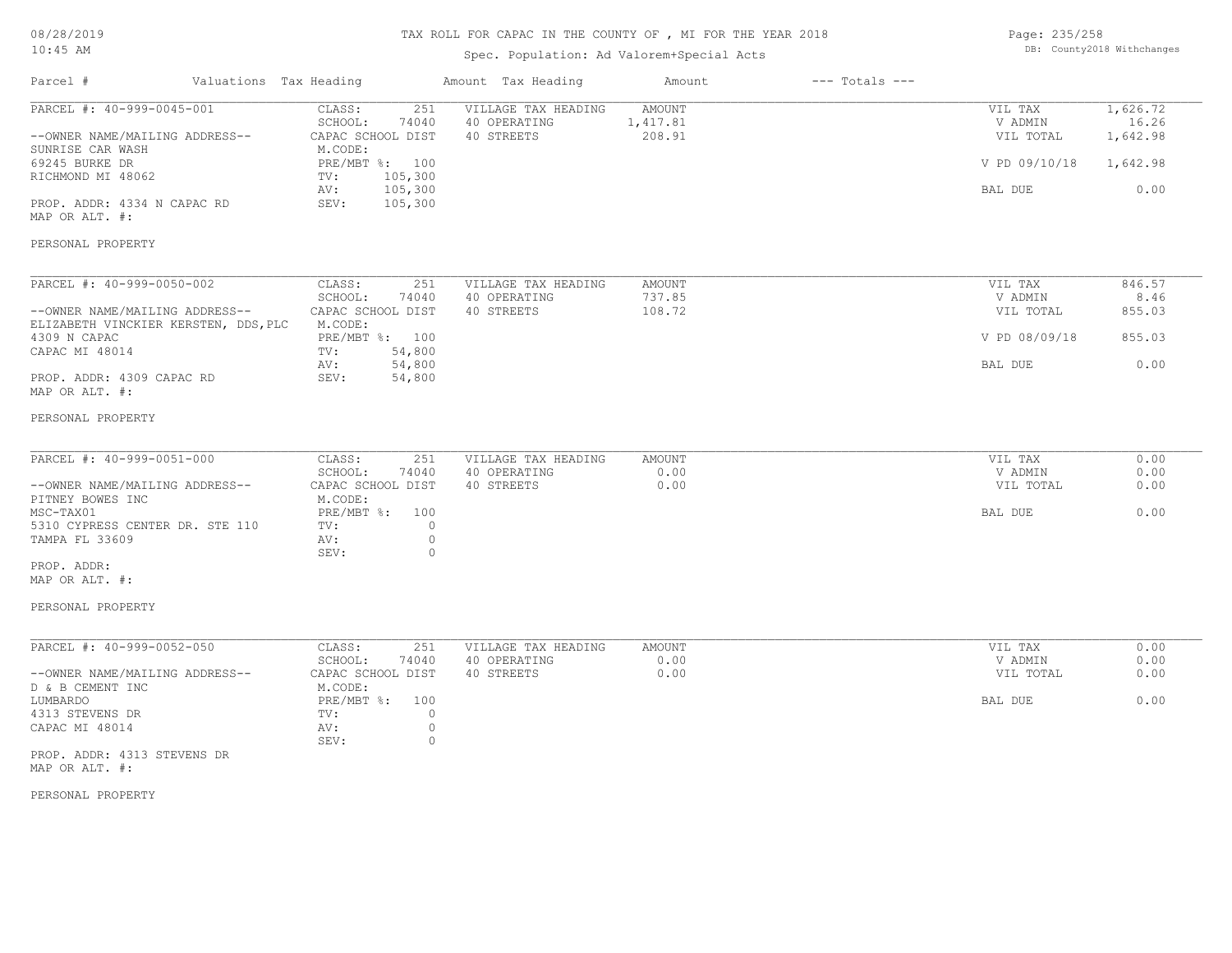| 08/28/2019 |  |
|------------|--|
| $10:45$ AM |  |

## Spec. Population: Ad Valorem+Special Acts

| Page: 236/258 |                            |
|---------------|----------------------------|
|               | DB: County2018 Withchanges |

| Parcel #                                                                                                                                            | Valuations Tax Heading |                                                                                            | Amount Tax Heading                                                             | Amount                  | $---$ Totals $---$ |                                            |                              |
|-----------------------------------------------------------------------------------------------------------------------------------------------------|------------------------|--------------------------------------------------------------------------------------------|--------------------------------------------------------------------------------|-------------------------|--------------------|--------------------------------------------|------------------------------|
| PARCEL #: 40-999-0052-051<br>--OWNER NAME/MAILING ADDRESS--<br>PITNEY BOWES GLOBAL FINANCIAL<br>5310 CYPRESS CENTER DRIVE STE 110<br>TAMPA FL 33609 |                        | CLASS:<br>SCHOOL:<br>74040<br>CAPAC SCHOOL DIST<br>M.CODE:<br>PRE/MBT %: 100<br>TV:<br>AV: | VILLAGE TAX HEADING<br>251<br>40 OPERATING<br>40 STREETS<br>$\circ$<br>$\circ$ | AMOUNT<br>0.00<br>0.00  |                    | VIL TAX<br>V ADMIN<br>VIL TOTAL<br>BAL DUE | 0.00<br>0.00<br>0.00<br>0.00 |
| PROP. ADDR:<br>MAP OR ALT. #:                                                                                                                       |                        | SEV:                                                                                       | $\circ$                                                                        |                         |                    |                                            |                              |
| PERSONAL PROPERTY                                                                                                                                   |                        |                                                                                            |                                                                                |                         |                    |                                            |                              |
| PARCEL #: 40-999-0055-000<br>--OWNER NAME/MAILING ADDRESS--                                                                                         |                        | CLASS:<br>SCHOOL:<br>74040<br>CAPAC SCHOOL DIST                                            | 251<br>VILLAGE TAX HEADING<br>40 OPERATING<br>40 STREETS                       | AMOUNT<br>0.00<br>0.00  |                    | VIL TAX<br>V ADMIN<br>VIL TOTAL            | 0.00<br>0.00<br>0.00         |
| STATE FARM MUTUAL AUTO INS<br>CORP TAX<br>ONE STATE FARM PLAZA<br>BLOOMINGTON IL 61701-0001                                                         |                        | M.CODE:<br>PRE/MBT %: 100<br>TV:<br>AV:                                                    | $\circ$<br>$\circ$                                                             |                         |                    | BAL DUE                                    | 0.00                         |
| PROP. ADDR:<br>MAP OR ALT. #:                                                                                                                       |                        | SEV:                                                                                       | $\circ$                                                                        |                         |                    |                                            |                              |
| PERSONAL PROPERTY                                                                                                                                   |                        |                                                                                            |                                                                                |                         |                    |                                            |                              |
| PARCEL #: 40-999-0058-000<br>--OWNER NAME/MAILING ADDRESS--                                                                                         |                        | CLASS:<br>SCHOOL:<br>74040<br>CAPAC SCHOOL DIST                                            | VILLAGE TAX HEADING<br>251<br>40 OPERATING<br>40 STREETS                       | AMOUNT<br>24.23<br>3.57 |                    | VIL TAX<br>V ADMIN<br>VIL TOTAL            | 27.80<br>0.27<br>28.07       |
| GEORGE, T J/SPERRYS WELDING<br>112 N MAIN ST<br>CAPAC MI 48014                                                                                      |                        | M.CODE:<br>PRE/MBT %: 100<br>1,800<br>TV:                                                  |                                                                                |                         |                    | V PD 09/13/18                              | 28.07                        |
| PROP. ADDR: 112 N MAIN ST<br>MAP OR ALT. #:                                                                                                         |                        | 1,800<br>AV:<br>SEV:<br>1,800                                                              |                                                                                |                         |                    | BAL DUE                                    | 0.00                         |
| PERSONAL PROPERTY                                                                                                                                   |                        |                                                                                            |                                                                                |                         |                    |                                            |                              |
| PARCEL #: 40-999-0072-000                                                                                                                           |                        | CLASS:<br>SCHOOL:<br>74040                                                                 | 251<br>VILLAGE TAX HEADING<br>40 OPERATING                                     | <b>AMOUNT</b><br>459.13 |                    | VIL TAX<br>V ADMIN                         | 526.78<br>5.26               |
| --OWNER NAME/MAILING ADDRESS--<br>COMCAST OF MICHIGAN IV, LLC                                                                                       |                        | CAPAC SCHOOL DIST<br>M.CODE:                                                               | 40 STREETS                                                                     | 67.65                   |                    | VIL TOTAL                                  | 532.04                       |
| TAX DEPT<br>ONE COMCAST CENTER FL 32<br>PHILADELPHIA PA 19103-2838                                                                                  |                        | PRE/MBT %: 100<br>TV:<br>34,100<br>34,100<br>AV:                                           |                                                                                |                         |                    | V PD 08/14/18<br>BAL DUE                   | 532.04<br>0.00               |
| PROP. ADDR:<br>MAP OR ALT. #:                                                                                                                       |                        | SEV:<br>34,100                                                                             |                                                                                |                         |                    |                                            |                              |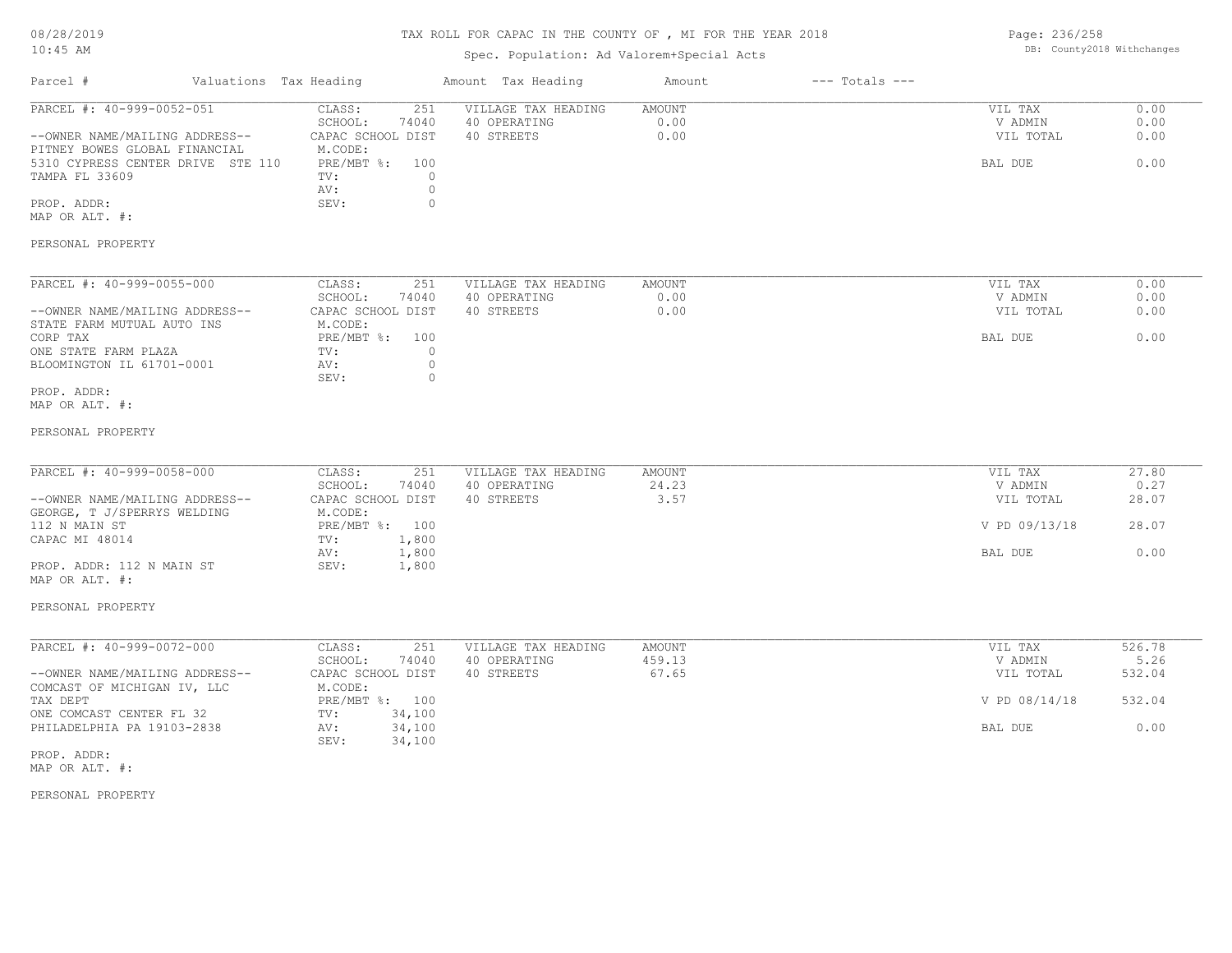## Spec. Population: Ad Valorem+Special Acts

Page: 237/258 DB: County2018 Withchanges

| Parcel #                       | Valuations Tax Heading |          | Amount Tax Heading  | Amount | $---$ Totals $---$ |           |      |
|--------------------------------|------------------------|----------|---------------------|--------|--------------------|-----------|------|
| PARCEL #: 40-999-0074-001      | CLASS:                 | 251      | VILLAGE TAX HEADING | AMOUNT |                    | VIL TAX   | 0.00 |
|                                | SCHOOL:                | 74040    | 40 OPERATING        | 0.00   |                    | V ADMIN   | 0.00 |
| --OWNER NAME/MAILING ADDRESS-- | CAPAC SCHOOL DIST      |          | 40 STREETS          | 0.00   |                    | VIL TOTAL | 0.00 |
| CAPAC HARDWARE STORE, LLC      | M.CODE:                |          |                     |        |                    |           |      |
| JEFF KEGLER                    | PRE/MBT %:             | 100      |                     |        |                    | BAL DUE   | 0.00 |
| 121 N MAIN                     | TV:                    |          |                     |        |                    |           |      |
| CAPAC MI 48014                 | AV:                    | $\circ$  |                     |        |                    |           |      |
|                                | SEV:                   |          |                     |        |                    |           |      |
| PROP. ADDR: 121 N MAIN         |                        |          |                     |        |                    |           |      |
| MAP OR ALT. #:                 |                        |          |                     |        |                    |           |      |
|                                |                        |          |                     |        |                    |           |      |
| PERSONAL PROPERTY              |                        |          |                     |        |                    |           |      |
|                                |                        |          |                     |        |                    |           |      |
| PARCEL #: 40-999-0079-100      | CLASS:                 | 251      | VILLAGE TAX HEADING | AMOUNT |                    | VIL TAX   | 0.00 |
|                                | SCHOOL:                | 74040    | 40 OPERATING        | 0.00   |                    | V ADMIN   | 0.00 |
| --OWNER NAME/MAILING ADDRESS-- | CAPAC SCHOOL DIST      |          | 40 STREETS          | 0.00   |                    | VIL TOTAL | 0.00 |
| COMFORT TAN                    | M.CODE:                |          |                     |        |                    |           |      |
| 124 N MAIN ST                  | PRE/MBT %:             | 100      |                     |        |                    | BAL DUE   | 0.00 |
| CAPAC MI 48014                 | TV:                    | 0        |                     |        |                    |           |      |
|                                | AV:                    | $\circ$  |                     |        |                    |           |      |
| PROP. ADDR: 124 N MAIN ST      | SEV:                   | $\Omega$ |                     |        |                    |           |      |
| MAP OR ALT. #:                 |                        |          |                     |        |                    |           |      |

#### PERSONAL PROPERTY

| PARCEL #: 40-999-0080-000      | CLASS:            | VILLAGE TAX HEADING<br>251 | AMOUNT | VIL TAX   | 0.00 |
|--------------------------------|-------------------|----------------------------|--------|-----------|------|
|                                | 74040<br>SCHOOL:  | 40 OPERATING               | 0.00   | V ADMIN   | 0.00 |
| --OWNER NAME/MAILING ADDRESS-- | CAPAC SCHOOL DIST | 40 STREETS                 | 0.00   | VIL TOTAL | 0.00 |
| GASS-BECKER INSURANCE AGENCY   | M.CODE:           |                            |        |           |      |
| 134 N MAIN ST                  | PRE/MBT %: 100    |                            |        | BAL DUE   | 0.00 |
| CAPAC MI 48014-3142            | TV:               |                            |        |           |      |
|                                | AV:               |                            |        |           |      |
| PROP. ADDR: 134 N MAIN ST      | SEV:              |                            |        |           |      |

# MAP OR ALT. #:

#### PERSONAL PROPERTY

| PARCEL #: 40-999-0080-010      | CLASS:<br>251     | VILLAGE TAX HEADING | AMOUNT | VIL TAX   | 0.00 |
|--------------------------------|-------------------|---------------------|--------|-----------|------|
|                                | 74040<br>SCHOOL:  | 40 OPERATING        | 0.00   | V ADMIN   | 0.00 |
| --OWNER NAME/MAILING ADDRESS-- | CAPAC SCHOOL DIST | 40 STREETS          | 0.00   | VIL TOTAL | 0.00 |
| PRIMO WATER CORPORATION        | M.CODE:           |                     |        |           |      |
| MARVIN F POER AND COMPANY      | PRE/MBT %: 100    |                     |        | BAL DUE   | 0.00 |
| P.O. BOX 802206                | TV:               |                     |        |           |      |
| DALLAS TX 75380-2206           | AV:               |                     |        |           |      |
|                                | SEV:              |                     |        |           |      |
| PROP. ADDR:                    |                   |                     |        |           |      |

MAP OR ALT. #: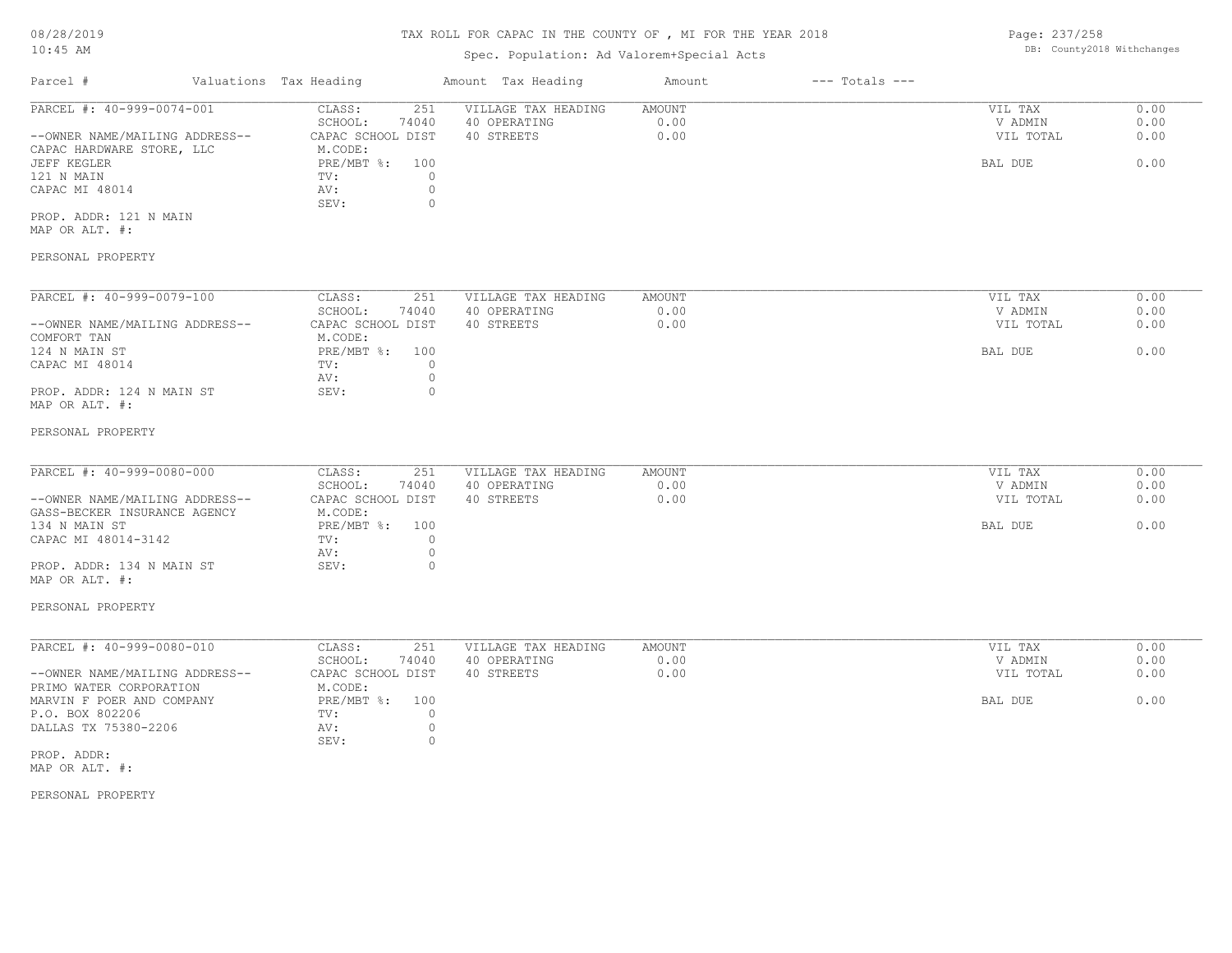# TAX ROLL FOR CAPAC IN THE COUNTY OF , MI FOR THE YEAR 2018

## Spec. Population: Ad Valorem+Special Acts

Page: 238/258 DB: County2018 Withchanges

| Parcel #                                                                                                                                                                           | Valuations Tax Heading                                                                                                                            | Amount Tax Heading                                | Amount                        | $---$ Totals $---$ |                                            |                              |
|------------------------------------------------------------------------------------------------------------------------------------------------------------------------------------|---------------------------------------------------------------------------------------------------------------------------------------------------|---------------------------------------------------|-------------------------------|--------------------|--------------------------------------------|------------------------------|
| PARCEL #: 40-999-0081-000<br>--OWNER NAME/MAILING ADDRESS--<br>IBM CREDIT LLC<br>PO BOX 1159<br>SOUTHBURY CT 06488<br>PROP. ADDR:<br>MAP OR ALT. #:                                | CLASS:<br>251<br>SCHOOL:<br>74040<br>CAPAC SCHOOL DIST<br>M.CODE:<br>PRE/MBT %: 100<br>$\circ$<br>TV:<br>$\circledcirc$<br>AV:<br>$\circ$<br>SEV: | VILLAGE TAX HEADING<br>40 OPERATING<br>40 STREETS | <b>AMOUNT</b><br>0.00<br>0.00 |                    | VIL TAX<br>V ADMIN<br>VIL TOTAL<br>BAL DUE | 0.00<br>0.00<br>0.00<br>0.00 |
| PERSONAL PROPERTY                                                                                                                                                                  |                                                                                                                                                   |                                                   |                               |                    |                                            |                              |
| PARCEL #: 40-999-0082-002<br>--OWNER NAME/MAILING ADDRESS--<br>WEST MICHIGAN FAMILY HOMES<br>PRIME PROPERTIES<br>13862 SIMONE DR<br>SHELBY MI 48315<br>PROP. ADDR: 15122 W PARK ST | 251<br>CLASS:<br>SCHOOL:<br>74040<br>CAPAC SCHOOL DIST<br>M.CODE:<br>PRE/MBT %: 100<br>$\circ$<br>TV:<br>$\circ$<br>AV:<br>$\circ$<br>SEV:        | VILLAGE TAX HEADING<br>40 OPERATING<br>40 STREETS | <b>AMOUNT</b><br>0.00<br>0.00 |                    | VIL TAX<br>V ADMIN<br>VIL TOTAL<br>BAL DUE | 0.00<br>0.00<br>0.00<br>0.00 |
| MAP OR ALT. #:<br>PERSONAL PROPERTY                                                                                                                                                |                                                                                                                                                   |                                                   |                               |                    |                                            |                              |
| PARCEL #: 40-999-0084-000                                                                                                                                                          | CLASS:<br>251                                                                                                                                     | VILLAGE TAX HEADING                               | <b>AMOUNT</b>                 |                    | VIL TAX                                    | 0.00                         |
| --OWNER NAME/MAILING ADDRESS--<br>AMERIGAS PROPANE LP<br>P.O.BOX 798                                                                                                               | SCHOOL:<br>74040<br>CAPAC SCHOOL DIST<br>M.CODE:<br>PRE/MBT %: 100                                                                                | 40 OPERATING<br>40 STREETS                        | 0.00<br>0.00                  |                    | V ADMIN<br>VIL TOTAL                       | 0.00<br>0.00<br>0.00         |
| VALLEY FORGE PA 19482<br>PROP. ADDR: 14900 DOWNEY RD<br>MAP OR ALT. #:                                                                                                             | $\circ$<br>TV:<br>$\circ$<br>AV:<br>SEV:<br>$\mathbf{0}$                                                                                          |                                                   |                               |                    | BAL DUE                                    |                              |
| PERSONAL PROPERTY                                                                                                                                                                  |                                                                                                                                                   |                                                   |                               |                    |                                            |                              |
| PARCEL #: 40-999-0085-000<br>--OWNER NAME/MAILING ADDRESS--<br>FIRST DATA MERCHANTS                                                                                                | 251<br>CLASS:<br>SCHOOL:<br>74040<br>CAPAC SCHOOL DIST<br>M.CODE:                                                                                 | VILLAGE TAX HEADING<br>40 OPERATING<br>40 STREETS | <b>AMOUNT</b><br>0.00<br>0.00 |                    | VIL TAX<br>V ADMIN<br>VIL TOTAL            | 0.00<br>0.00<br>0.00         |
| RYAN LLC<br>PO BOX 4900<br>SCOTTSDALE AZ 85261-4900                                                                                                                                | PRE/MBT %:<br>100<br>$\circ$<br>TV:<br>$\circledcirc$<br>AV:<br>$\circ$<br>SEV:                                                                   |                                                   |                               |                    | BAL DUE                                    | 0.00                         |
| PROP. ADDR:<br>MAP OR ALT. #:                                                                                                                                                      |                                                                                                                                                   |                                                   |                               |                    |                                            |                              |
|                                                                                                                                                                                    |                                                                                                                                                   |                                                   |                               |                    |                                            |                              |
|                                                                                                                                                                                    |                                                                                                                                                   |                                                   |                               |                    |                                            |                              |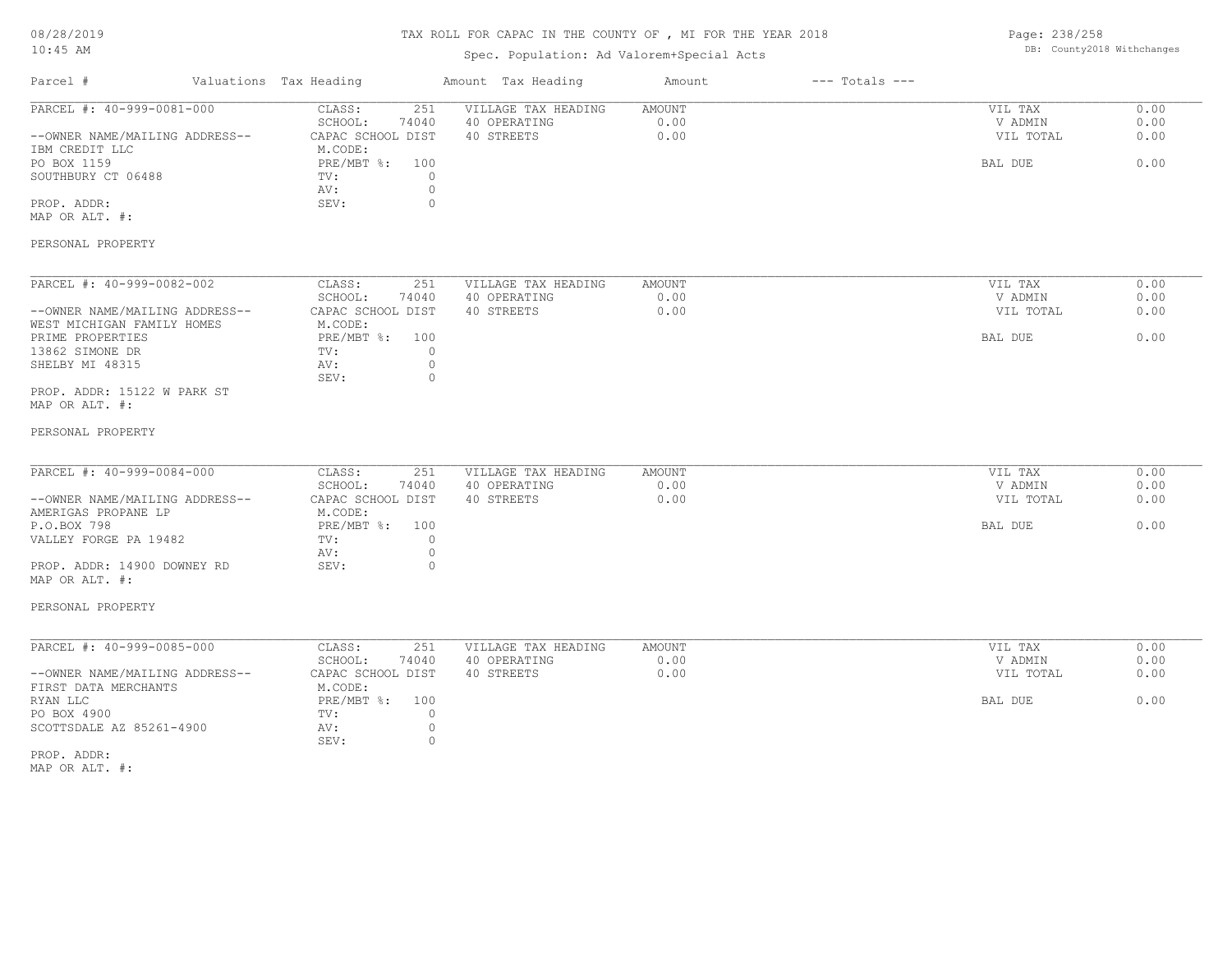# TAX ROLL FOR CAPAC IN THE COUNTY OF , MI FOR THE YEAR 2018

## Spec. Population: Ad Valorem+Special Acts

Page: 239/258 DB: County2018 Withchanges

| Parcel #                                                               | Valuations Tax Heading                                                | Amount Tax Heading                                | Amount                        | $---$ Totals $---$ |                                 |                      |
|------------------------------------------------------------------------|-----------------------------------------------------------------------|---------------------------------------------------|-------------------------------|--------------------|---------------------------------|----------------------|
| PARCEL #: 40-999-0089-000<br>--OWNER NAME/MAILING ADDRESS--            | CLASS:<br>251<br>SCHOOL:<br>74040<br>CAPAC SCHOOL DIST                | VILLAGE TAX HEADING<br>40 OPERATING<br>40 STREETS | <b>AMOUNT</b><br>0.00<br>0.00 |                    | VIL TAX<br>V ADMIN<br>VIL TOTAL | 0.00<br>0.00<br>0.00 |
| KLUG'S BARBER SHOP<br>110 N MAIN ST<br>CAPAC MI 48014-3142             | M.CODE:<br>PRE/MBT %: 100<br>TV:<br>$\circ$<br>$\circ$<br>AV:         |                                                   |                               |                    | BAL DUE                         | 0.00                 |
| PROP. ADDR: 110 N MAIN ST<br>MAP OR ALT. #:                            | SEV:<br>$\circ$                                                       |                                                   |                               |                    |                                 |                      |
| PERSONAL PROPERTY                                                      |                                                                       |                                                   |                               |                    |                                 |                      |
| PARCEL #: 40-999-0094-001                                              | CLASS:<br>251<br>SCHOOL:<br>74040                                     | VILLAGE TAX HEADING<br>40 OPERATING               | AMOUNT<br>0.00<br>0.00        |                    | VIL TAX<br>V ADMIN              | 0.00<br>0.00<br>0.00 |
| --OWNER NAME/MAILING ADDRESS--<br>DIRECT TV<br>PROPERTY TAX DEPT.      | CAPAC SCHOOL DIST<br>M.CODE:<br>PRE/MBT %: 100                        | 40 STREETS                                        |                               |                    | VIL TOTAL<br>BAL DUE            | 0.00                 |
| 1010 PINE ST 9E-L-01<br>SAINT LOUIS MO 63101                           | TV:<br>$\circ$<br>$\circ$<br>AV:<br>SEV:<br>$\circ$                   |                                                   |                               |                    |                                 |                      |
| PROP. ADDR:<br>MAP OR ALT. #:                                          |                                                                       |                                                   |                               |                    |                                 |                      |
| PERSONAL PROPERTY                                                      |                                                                       |                                                   |                               |                    |                                 |                      |
| PARCEL #: 40-999-0095-000<br>--OWNER NAME/MAILING ADDRESS--            | CLASS:<br>251<br>SCHOOL:<br>74040<br>CAPAC SCHOOL DIST                | VILLAGE TAX HEADING<br>40 OPERATING<br>40 STREETS | AMOUNT<br>0.00<br>0.00        |                    | VIL TAX<br>V ADMIN<br>VIL TOTAL | 0.00<br>0.00<br>0.00 |
| RON'S AUTO PARTS WAREHOUSE, INC<br>P.O. BOX 523<br>CAPAC MI 48014-3714 | M.CODE:<br>PRE/MBT %: 100<br>$\circ$<br>TV:                           |                                                   |                               |                    | BAL DUE                         | 0.00                 |
| PROP. ADDR: 136 S MAIN<br>MAP OR ALT. #:                               | $\circ$<br>AV:<br>SEV:<br>$\circ$                                     |                                                   |                               |                    |                                 |                      |
| PERSONAL PROPERTY                                                      |                                                                       |                                                   |                               |                    |                                 |                      |
| PARCEL #: 40-999-0095-001                                              | CLASS:<br>251<br>SCHOOL:<br>74040                                     | VILLAGE TAX HEADING<br>40 OPERATING               | <b>AMOUNT</b><br>0.00         |                    | VIL TAX<br>V ADMIN              | 0.00<br>0.00         |
| --OWNER NAME/MAILING ADDRESS--<br>CHEIF FINANCIAL & ACCOUNTING LLC     | CAPAC SCHOOL DIST<br>M.CODE:                                          | 40 STREETS                                        | 0.00                          |                    | VIL TOTAL                       | 0.00                 |
| SHEILA MCDONALD<br>109 S MAIN<br>CAPAC MI 48014                        | PRE/MBT %: 100<br>$\circ$<br>TV:<br>AV:<br>$\circ$<br>SEV:<br>$\circ$ |                                                   |                               |                    | BAL DUE                         | 0.00                 |
| PROP. ADDR: 109 S MAIN<br>MAP OR ALT. #:                               |                                                                       |                                                   |                               |                    |                                 |                      |
| PERSONAL PROPERTY                                                      |                                                                       |                                                   |                               |                    |                                 |                      |
|                                                                        |                                                                       |                                                   |                               |                    |                                 |                      |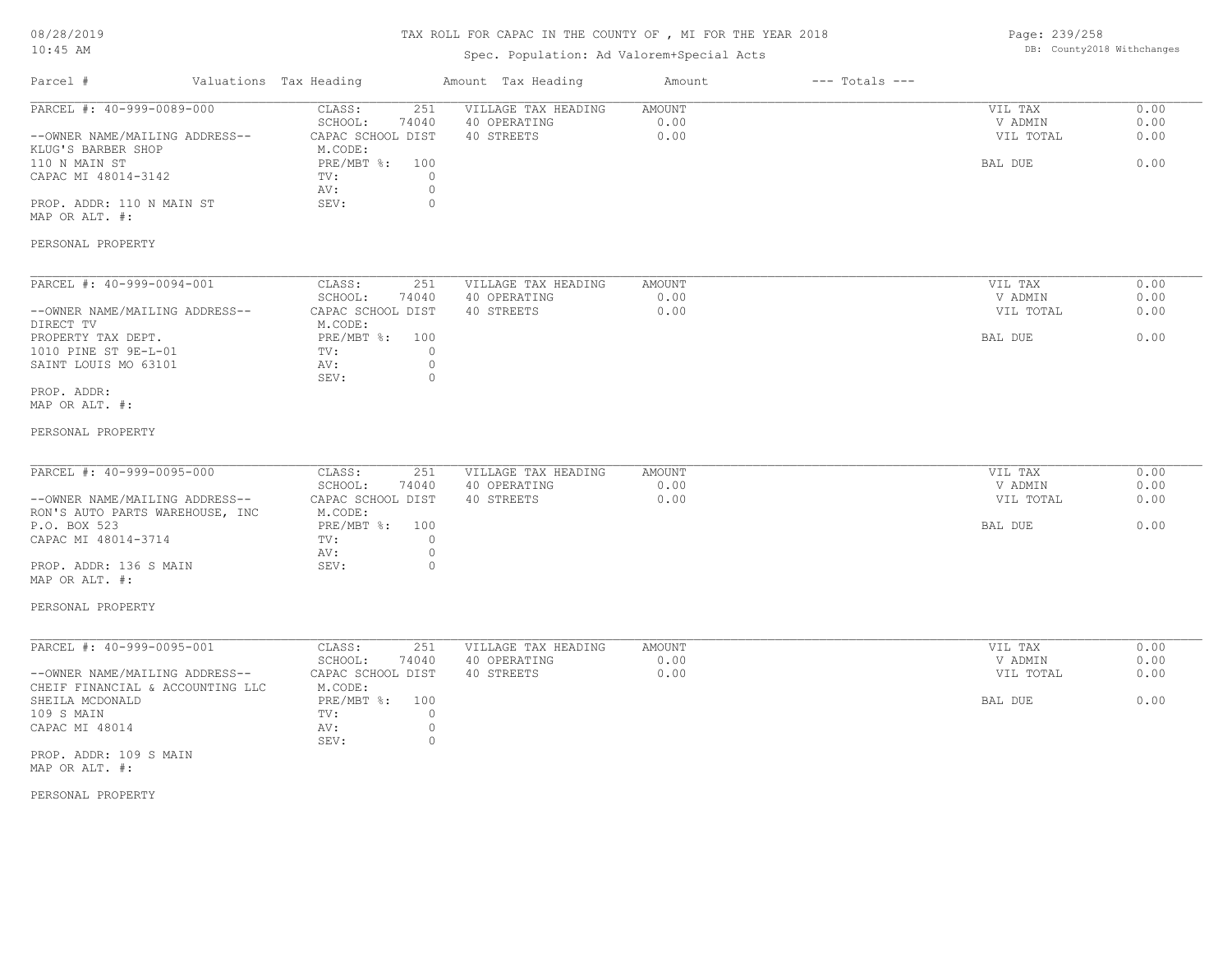#### Spec. Population: Ad Valorem+Special Acts

| Page: 240/258 |                            |
|---------------|----------------------------|
|               | DB: County2018 Withchanges |

| $\pm$ 0 $\cdot$ $\pm$ 0 $\pm$ 11.1                                                                                                                                                                                                    |                                                                                                                                            | Spec. Population: Ad Valorem+Special Acts         |                            |                    |                                                             |                                                   |
|---------------------------------------------------------------------------------------------------------------------------------------------------------------------------------------------------------------------------------------|--------------------------------------------------------------------------------------------------------------------------------------------|---------------------------------------------------|----------------------------|--------------------|-------------------------------------------------------------|---------------------------------------------------|
| Parcel #<br>Valuations Tax Heading                                                                                                                                                                                                    |                                                                                                                                            | Amount Tax Heading                                | Amount                     | $---$ Totals $---$ |                                                             |                                                   |
| PARCEL #: 40-999-0103-000<br>--OWNER NAME/MAILING ADDRESS--<br>MC DONALD'S CORPORATION (021-1487)<br>SERENA OF CAPAC<br>3300 LONE PINE RD<br>WEST BLOOMFIELD MI 48323<br>PROP. ADDR: 3189 S CAPAC RD<br>MAP OR ALT. #:                | CLASS:<br>251<br>SCHOOL:<br>74040<br>CAPAC SCHOOL DIST<br>M.CODE:<br>PRE/MBT %: 100<br>69,000<br>TV:<br>69,000<br>AV:<br>SEV:<br>69,000    | VILLAGE TAX HEADING<br>40 OPERATING<br>40 STREETS | AMOUNT<br>929.05<br>136.89 |                    | VIL TAX<br>V ADMIN<br>VIL TOTAL<br>V PD 09/06/18<br>BAL DUE | 1,065.94<br>10.65<br>1,076.59<br>1,076.59<br>0.00 |
| PERSONAL PROPERTY                                                                                                                                                                                                                     |                                                                                                                                            |                                                   |                            |                    |                                                             |                                                   |
| PARCEL #: 40-999-0103-100<br>--OWNER NAME/MAILING ADDRESS--<br>MARATHON PETROLEUM<br>PROPERTY TAX DEPT. ROOM #4113<br>539 S MAIN ST<br>FINDLAY OH 45840<br>PROP. ADDR:<br>MAP OR ALT. #:                                              | CLASS:<br>251<br>SCHOOL:<br>74040<br>CAPAC SCHOOL DIST<br>M.CODE:<br>PRE/MBT %: 100<br>TV:<br>0<br>$\circ$<br>AV:<br>SEV:<br>$\circ$       | VILLAGE TAX HEADING<br>40 OPERATING<br>40 STREETS | AMOUNT<br>0.00<br>0.00     |                    | VIL TAX<br>V ADMIN<br>VIL TOTAL<br>BAL DUE                  | 0.00<br>0.00<br>0.00<br>0.00                      |
| PERSONAL PROPERTY                                                                                                                                                                                                                     |                                                                                                                                            |                                                   |                            |                    |                                                             |                                                   |
| PARCEL #: 40-999-0106-001<br>--OWNER NAME/MAILING ADDRESS--<br>CARRIGAN DEVELOPMENT, INC.<br>5412 LAPEER ROAD<br>SMITHS CREEK MI 48074<br>PROP. ADDR:<br>MAP OR ALT. #:<br>PERSONAL PROPERTY                                          | CLASS:<br>251<br>SCHOOL:<br>74040<br>CAPAC SCHOOL DIST<br>M.CODE:<br>PRE/MBT %: 100<br>43,600<br>TV:<br>43,600<br>AV:<br>SEV:<br>43,600    | VILLAGE TAX HEADING<br>40 OPERATING<br>40 STREETS | AMOUNT<br>587.05<br>86.50  |                    | VIL TAX<br>V ADMIN<br>VIL TOTAL<br>BAL DUE                  | 673.55<br>6.73<br>680.28<br>680.28                |
| PARCEL #: 40-999-0107-010<br>--OWNER NAME/MAILING ADDRESS--<br>WESTERN UNION FINANCIAL SERVICES, IN<br>PROPERTY TAX - HQ11<br>7001 E BELLEVIEW AVE., STE 680<br>DENVER CO 80237<br>PROP. ADDR:<br>MAP OR ALT. #:<br>PERSONAL PROPERTY | CLASS:<br>251<br>SCHOOL:<br>74040<br>CAPAC SCHOOL DIST<br>M.CODE:<br>PRE/MBT %: 100<br>$\circ$<br>TV:<br>$\circ$<br>AV:<br>SEV:<br>$\circ$ | VILLAGE TAX HEADING<br>40 OPERATING<br>40 STREETS | AMOUNT<br>0.00<br>0.00     |                    | VIL TAX<br>V ADMIN<br>VIL TOTAL<br>BAL DUE                  | 0.00<br>0.00<br>0.00<br>0.00                      |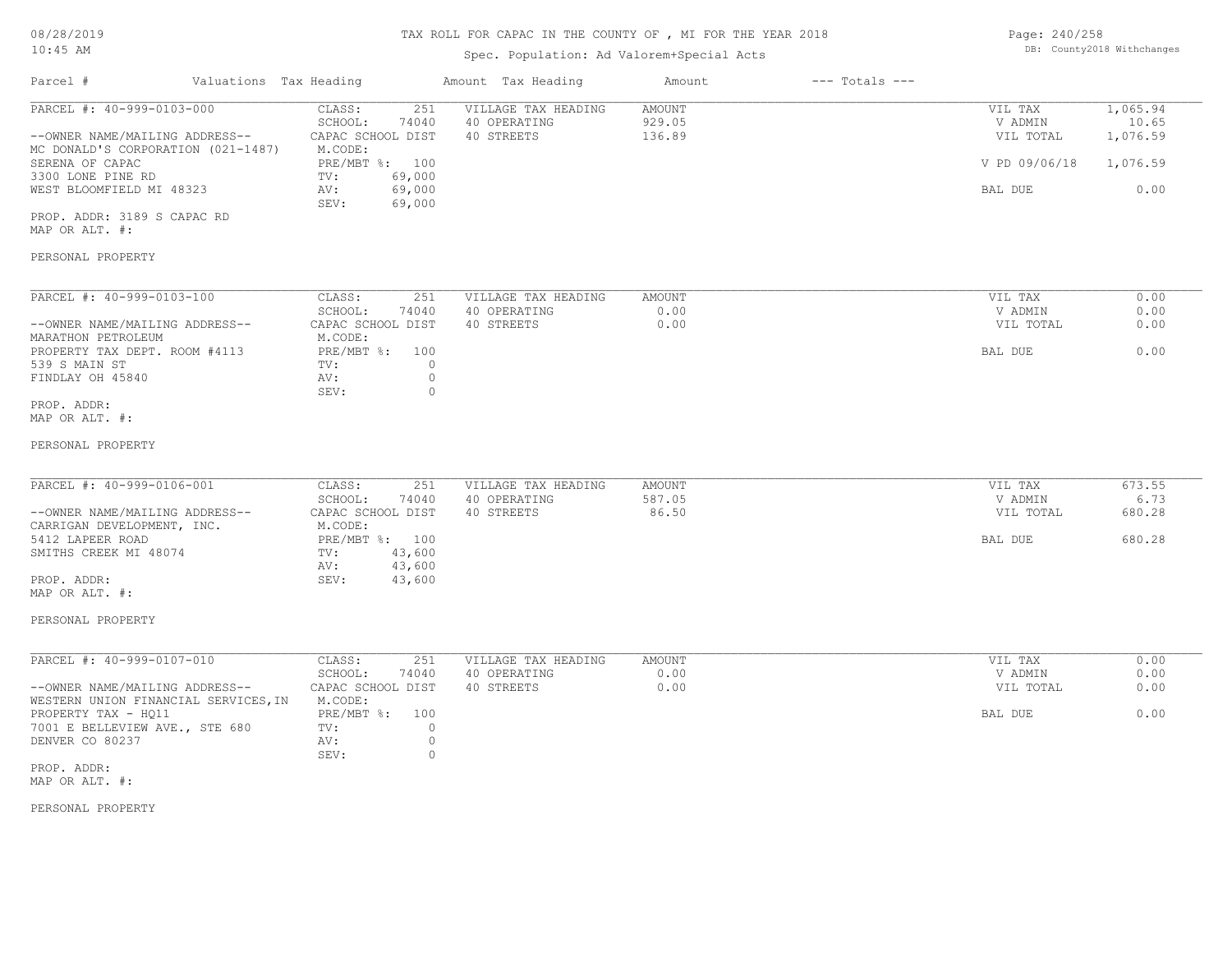## Spec. Population: Ad Valorem+Special Acts

Page: 241/258 DB: County2018 Withchanges

| Parcel #                       | Valuations Tax Heading |       | Amount Tax Heading  | Amount | $---$ Totals $---$ |           |      |
|--------------------------------|------------------------|-------|---------------------|--------|--------------------|-----------|------|
| PARCEL #: 40-999-0112-301      | CLASS:                 | 251   | VILLAGE TAX HEADING | AMOUNT |                    | VIL TAX   | 0.00 |
|                                | SCHOOL:                | 74040 | 40 OPERATING        | 0.00   |                    | V ADMIN   | 0.00 |
| --OWNER NAME/MAILING ADDRESS-- | CAPAC SCHOOL DIST      |       | 40 STREETS          | 0.00   |                    | VIL TOTAL | 0.00 |
| NUCO2 SUPPLY LLC               | M.CODE:                |       |                     |        |                    |           |      |
| TAX DEPT.                      | $PRE/MBT$ %:           | 100   |                     |        |                    | BAL DUE   | 0.00 |
| 10 RIVERVIEW DRIVE             | TV:                    |       |                     |        |                    |           |      |
| DANBURY CT 06810               | AV:                    |       |                     |        |                    |           |      |
|                                | SEV:                   |       |                     |        |                    |           |      |
| PROP. ADDR:<br>MAP OR ALT. #:  |                        |       |                     |        |                    |           |      |

### PERSONAL PROPERTY

| PARCEL #: 40-999-0113-001                  | CLASS:            | 251   | VILLAGE TAX HEADING | AMOUNT | VIL TAX   | 0.00 |
|--------------------------------------------|-------------------|-------|---------------------|--------|-----------|------|
|                                            | SCHOOL:           | 74040 | 40 OPERATING        | 0.00   | V ADMIN   | 0.00 |
| --OWNER NAME/MAILING ADDRESS--             | CAPAC SCHOOL DIST |       | 40 STREETS          | 0.00   | VIL TOTAL | 0.00 |
| SR HUNTERS CROSSING LLC                    | M.CODE:           |       |                     |        |           |      |
| 27777 FRANKLIN RD STE 200                  | PRE/MBT %:        | 100   |                     |        | BAL DUE   | 0.00 |
| SOUTHFIELD MI 48034                        | TV:               |       |                     |        |           |      |
|                                            | AV:               |       |                     |        |           |      |
| PROP. ADDR: 150 HUNTERS CROSSING BLVD SEV: |                   |       |                     |        |           |      |
| MAP OR ALT. #:                             |                   |       |                     |        |           |      |

#### PERSONAL PROPERTY

| PARCEL #: 40-999-0114-000      | CLASS:<br>251     | VILLAGE TAX HEADING | AMOUNT | VIL TAX       | 216.27 |
|--------------------------------|-------------------|---------------------|--------|---------------|--------|
|                                | 74040<br>SCHOOL:  | 40 OPERATING        | 188.50 | V ADMIN       | 2.16   |
| --OWNER NAME/MAILING ADDRESS-- | CAPAC SCHOOL DIST | 40 STREETS          | 27.77  | VIL TOTAL     | 218.43 |
| KAATZ FUNERAL HOME INC         | M.CODE:           |                     |        |               |        |
| 202 N MAIN ST                  | PRE/MBT %: 100    |                     |        | V PD 09/19/18 | 218.43 |
| CAPAC MI 48014-3144            | 14,000<br>TV:     |                     |        |               |        |
|                                | 14,000<br>AV:     |                     |        | BAL DUE       | 0.00   |
| PROP. ADDR: 202 N MAIN ST      | 14,000<br>SEV:    |                     |        |               |        |
| MAP OR ALT. #:                 |                   |                     |        |               |        |

### PERSONAL PROPERTY

| PARCEL #: 40-999-0116-000      | CLASS:<br>251     | VILLAGE TAX HEADING | AMOUNT | VIL TAX   | 0.00 |
|--------------------------------|-------------------|---------------------|--------|-----------|------|
|                                | 74040<br>SCHOOL:  | 40 OPERATING        | 0.00   | V ADMIN   | 0.00 |
| --OWNER NAME/MAILING ADDRESS-- | CAPAC SCHOOL DIST | 40 STREETS          | 0.00   | VIL TOTAL | 0.00 |
| IGT GLOBAL SOLUTIONS CORP      | M.CODE:           |                     |        |           |      |
| TAX DEPARTMENT                 | PRE/MBT %: 100    |                     |        | BAL DUE   | 0.00 |
| 10 MEMORIAL BLVD               | TV:               |                     |        |           |      |
| PROVIDENCE RI 02903            | AV:               |                     |        |           |      |
|                                | SEV:              |                     |        |           |      |
| PROP. ADDR:                    |                   |                     |        |           |      |

MAP OR ALT. #: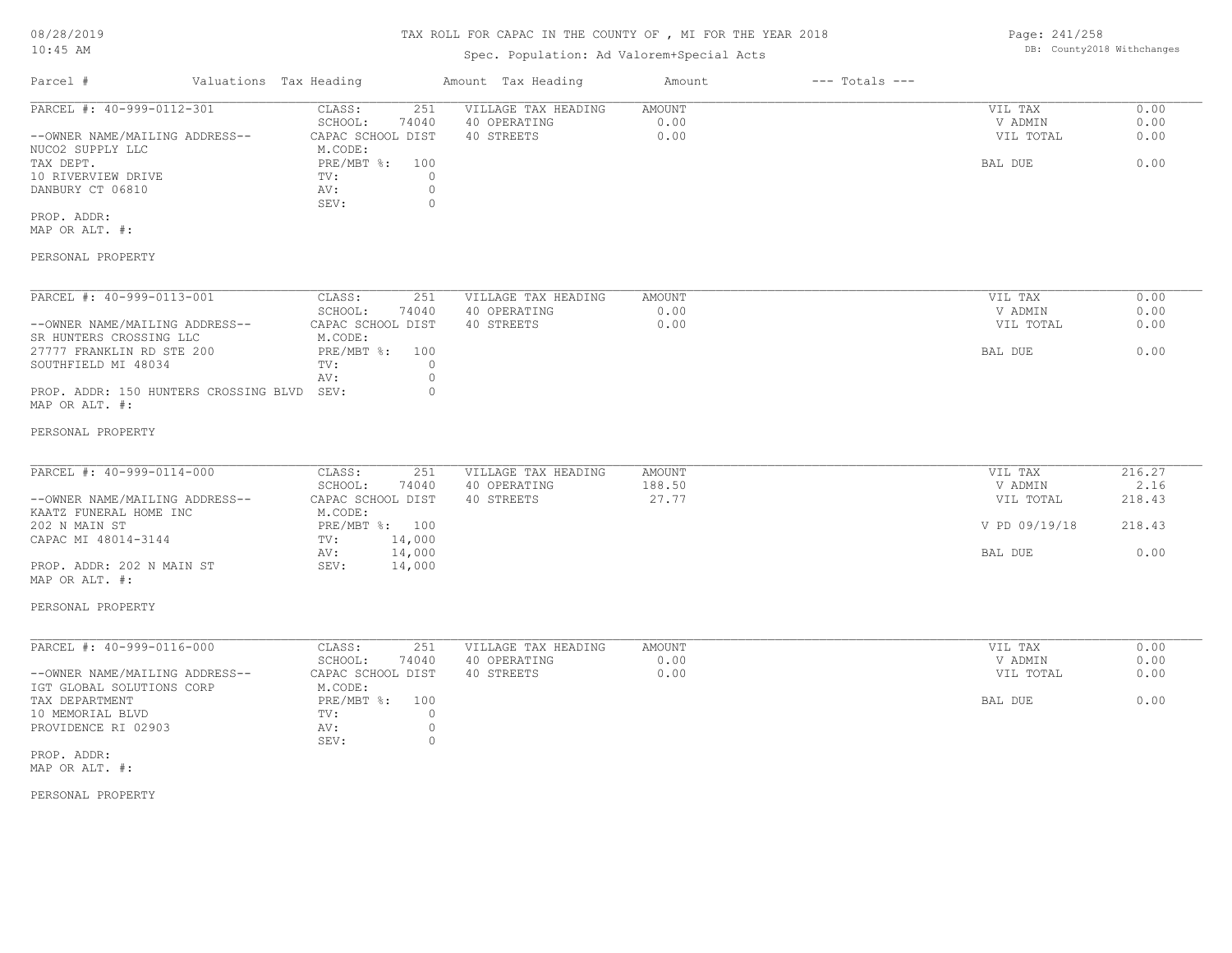| 08/28/2019 |  |
|------------|--|
| $10:45$ AM |  |

## Spec. Population: Ad Valorem+Special Acts

Page: 242/258 DB: County2018 Withchanges

| Parcel #                                                                                                                                                                                                                                       | Valuations Tax Heading |                                                                                                                                                 | Amount Tax Heading                                | Amount                        | $---$ Totals $---$ |                                            |                              |
|------------------------------------------------------------------------------------------------------------------------------------------------------------------------------------------------------------------------------------------------|------------------------|-------------------------------------------------------------------------------------------------------------------------------------------------|---------------------------------------------------|-------------------------------|--------------------|--------------------------------------------|------------------------------|
| PARCEL #: 40-999-0123-150<br>--OWNER NAME/MAILING ADDRESS--<br>FAMILY FIRST HEALTH CARE CAPAC PLLC<br>117 S MAIN<br>CAPAC MI 48014<br>PROP. ADDR: 117 S MAIN<br>MAP OR ALT. #:                                                                 |                        | CLASS:<br>251<br>SCHOOL:<br>74040<br>CAPAC SCHOOL DIST<br>M.CODE:<br>PRE/MBT %:<br>100<br>$\circ$<br>TV:<br>$\circ$<br>AV:<br>$\circ$<br>SEV:   | VILLAGE TAX HEADING<br>40 OPERATING<br>40 STREETS | AMOUNT<br>0.00<br>0.00        |                    | VIL TAX<br>V ADMIN<br>VIL TOTAL<br>BAL DUE | 0.00<br>0.00<br>0.00<br>0.00 |
| PERSONAL PROPERTY                                                                                                                                                                                                                              |                        |                                                                                                                                                 |                                                   |                               |                    |                                            |                              |
| PARCEL #: 40-999-0124-000<br>--OWNER NAME/MAILING ADDRESS--<br>MATTESON STREET APTS<br>MTH MANAGEMENT COMPANY<br>3100 WEST RD BLDG.#2 STE 203<br>EAST LANSING MI 48823<br>PROP. ADDR: 130 N MATTESON ST<br>MAP OR ALT. #:<br>PERSONAL PROPERTY |                        | CLASS:<br>002<br>SCHOOL:<br>74040<br>CAPAC SCHOOL DIST<br>M.CODE:<br>PRE/MBT %: 100<br>$\circ$<br>TV:<br>$\circ$<br>AV:<br>$\circ$<br>SEV:      | VILLAGE TAX HEADING<br>40 OPERATING<br>40 STREETS | <b>AMOUNT</b><br>0.00<br>0.00 |                    | VIL TAX<br>V ADMIN<br>VIL TOTAL<br>BAL DUE | 0.00<br>0.00<br>0.00<br>0.00 |
| PARCEL #: 40-999-0125-001<br>--OWNER NAME/MAILING ADDRESS--<br>DISH NETWORK LLC<br>P.O. BOX 6623<br>ENGLEWOOD CO 80155<br>PROP. ADDR:<br>MAP OR ALT. #:<br>PERSONAL PROPERTY                                                                   |                        | CLASS:<br>251<br>SCHOOL:<br>74040<br>CAPAC SCHOOL DIST<br>M.CODE:<br>$PRE/MBT$ %:<br>100<br>$\circ$<br>TV:<br>$\circ$<br>AV:<br>SEV:<br>$\circ$ | VILLAGE TAX HEADING<br>40 OPERATING<br>40 STREETS | AMOUNT<br>0.00<br>0.00        |                    | VIL TAX<br>V ADMIN<br>VIL TOTAL<br>BAL DUE | 0.00<br>0.00<br>0.00<br>0.00 |
| PARCEL #: 40-999-0126-000<br>--OWNER NAME/MAILING ADDRESS--<br>GORDON FOOD SERVICE INC<br>1611 N.INTERSTATE 35E STE. 428<br>CARROLLTON TX 75006-8616<br>PROP. ADDR:<br>MAP OR ALT. #:<br>PERSONAL PROPERTY                                     |                        | CLASS:<br>251<br>SCHOOL:<br>74040<br>CAPAC SCHOOL DIST<br>M.CODE:<br>PRE/MBT %:<br>100<br>$\circ$<br>TV:<br>$\circ$<br>AV:<br>SEV:<br>$\circ$   | VILLAGE TAX HEADING<br>40 OPERATING<br>40 STREETS | <b>AMOUNT</b><br>0.00<br>0.00 |                    | VIL TAX<br>V ADMIN<br>VIL TOTAL<br>BAL DUE | 0.00<br>0.00<br>0.00<br>0.00 |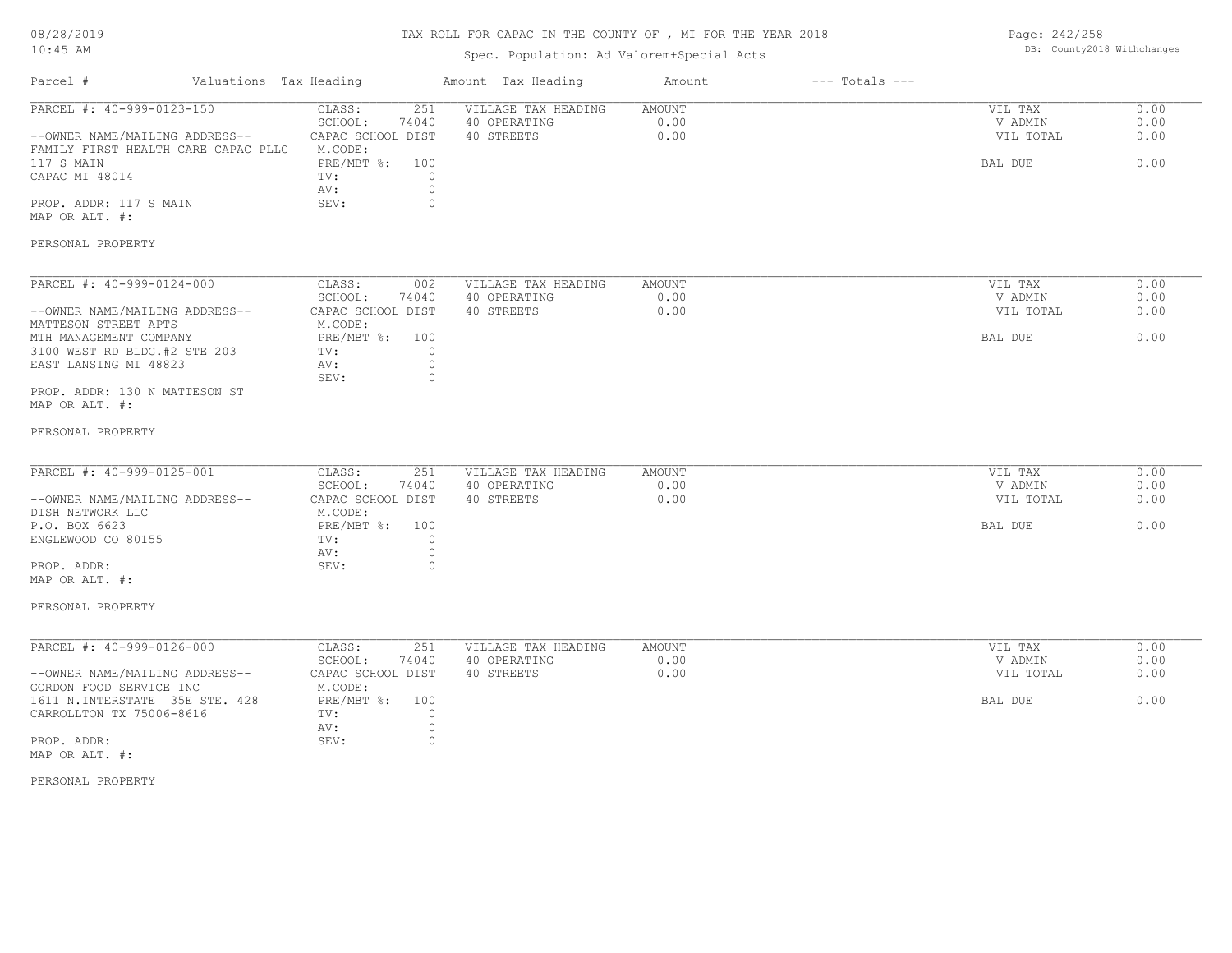# TAX ROLL FOR CAPAC IN THE COUNTY OF , MI FOR THE YEAR 2018

## Spec. Population: Ad Valorem+Special Acts

Page: 243/258 DB: County2018 Withchanges

| Parcel #                                                              | Valuations Tax Heading                                            | Amount Tax Heading                                | Amount                    | $---$ Totals $---$ |                                 |                      |
|-----------------------------------------------------------------------|-------------------------------------------------------------------|---------------------------------------------------|---------------------------|--------------------|---------------------------------|----------------------|
| PARCEL #: 40-999-0128-001<br>--OWNER NAME/MAILING ADDRESS--<br>MR R'S | CLASS:<br>251<br>SCHOOL:<br>74040<br>CAPAC SCHOOL DIST<br>M.CODE: | VILLAGE TAX HEADING<br>40 OPERATING<br>40 STREETS | AMOUNT<br>0.00<br>0.00    |                    | VIL TAX<br>V ADMIN<br>VIL TOTAL | 0.00<br>0.00<br>0.00 |
| P.O. BOX 654<br>CAPAC MI 48014                                        | $PRE/MBT$ $\div$<br>100<br>TV:<br>$\circ$<br>$\circ$<br>AV:       |                                                   |                           |                    | BAL DUE                         | 0.00                 |
| PROP. ADDR: 100 N MAIN<br>MAP OR ALT. #:                              | $\circ$<br>SEV:                                                   |                                                   |                           |                    |                                 |                      |
| PERSONAL PROPERTY                                                     |                                                                   |                                                   |                           |                    |                                 |                      |
| PARCEL #: 40-999-0133-000                                             | CLASS:<br>251                                                     | VILLAGE TAX HEADING                               | AMOUNT                    |                    | VIL TAX                         | 664.28               |
| --OWNER NAME/MAILING ADDRESS--                                        | SCHOOL:<br>74040<br>CAPAC SCHOOL DIST                             | 40 OPERATING<br>40 STREETS                        | 578.97<br>85.31           |                    | V ADMIN<br>VIL TOTAL            | 6.64<br>670.92       |
| THUMB RIGGING & ERECTORS<br>PO BOX 189<br>CAPAC MI 48014              | M.CODE:<br>PRE/MBT %: 100<br>43,000<br>TV:<br>43,000<br>AV:       |                                                   |                           |                    | BAL DUE                         | 670.92               |
| PROP. ADDR: 14850 DOWNEY RD<br>MAP OR ALT. #:                         | SEV:<br>43,000                                                    |                                                   |                           |                    |                                 |                      |
| PERSONAL PROPERTY                                                     |                                                                   |                                                   |                           |                    |                                 |                      |
| PARCEL #: 40-999-0135-010                                             | CLASS:<br>251                                                     | VILLAGE TAX HEADING                               | AMOUNT                    |                    | VIL TAX                         | 0.00                 |
| --OWNER NAME/MAILING ADDRESS--<br>WELLS FARGO FINANCIAL LEASING INC.  | SCHOOL:<br>74040<br>CAPAC SCHOOL DIST<br>M.CODE:                  | 40 OPERATING<br>40 STREETS                        | 0.00<br>0.00              |                    | V ADMIN<br>VIL TOTAL            | 0.00<br>0.00         |
| N0005-050<br>800 WALNUT ST                                            | PRE/MBT %:<br>100<br>$\circ$<br>TV:                               |                                                   |                           |                    | BAL DUE                         | 0.00                 |
| DES MOINES IA 50309-3636                                              | $\circ$<br>AV:<br>SEV:<br>$\circ$                                 |                                                   |                           |                    |                                 |                      |
| PROP. ADDR:<br>MAP OR ALT. #:                                         |                                                                   |                                                   |                           |                    |                                 |                      |
| PERSONAL PROPERTY                                                     |                                                                   |                                                   |                           |                    |                                 |                      |
| PARCEL #: 40-999-0136-100                                             | CLASS:<br>251                                                     | VILLAGE TAX HEADING                               | <b>AMOUNT</b><br>1,804.24 |                    | VIL TAX                         | 2,070.09<br>20.70    |
| --OWNER NAME/MAILING ADDRESS--<br>SPRINT SPECTRUM, LP                 | SCHOOL:<br>74040<br>CAPAC SCHOOL DIST<br>M.CODE:                  | 40 OPERATING<br>40 STREETS                        | 265.85                    |                    | V ADMIN<br>VIL TOTAL            | 2,090.79             |
| PO BOX 8430<br>KANAS CITY MO 64114-8430                               | PRE/MBT %: 100<br>134,000<br>TV:                                  |                                                   |                           |                    | V PD 08/14/18                   | 2,090.79             |
| PROP. ADDR: 750 E HILL STREET<br>MAP OR ALT. #:                       | 134,000<br>AV:<br>SEV:<br>134,000                                 |                                                   |                           |                    | BAL DUE                         | 0.00                 |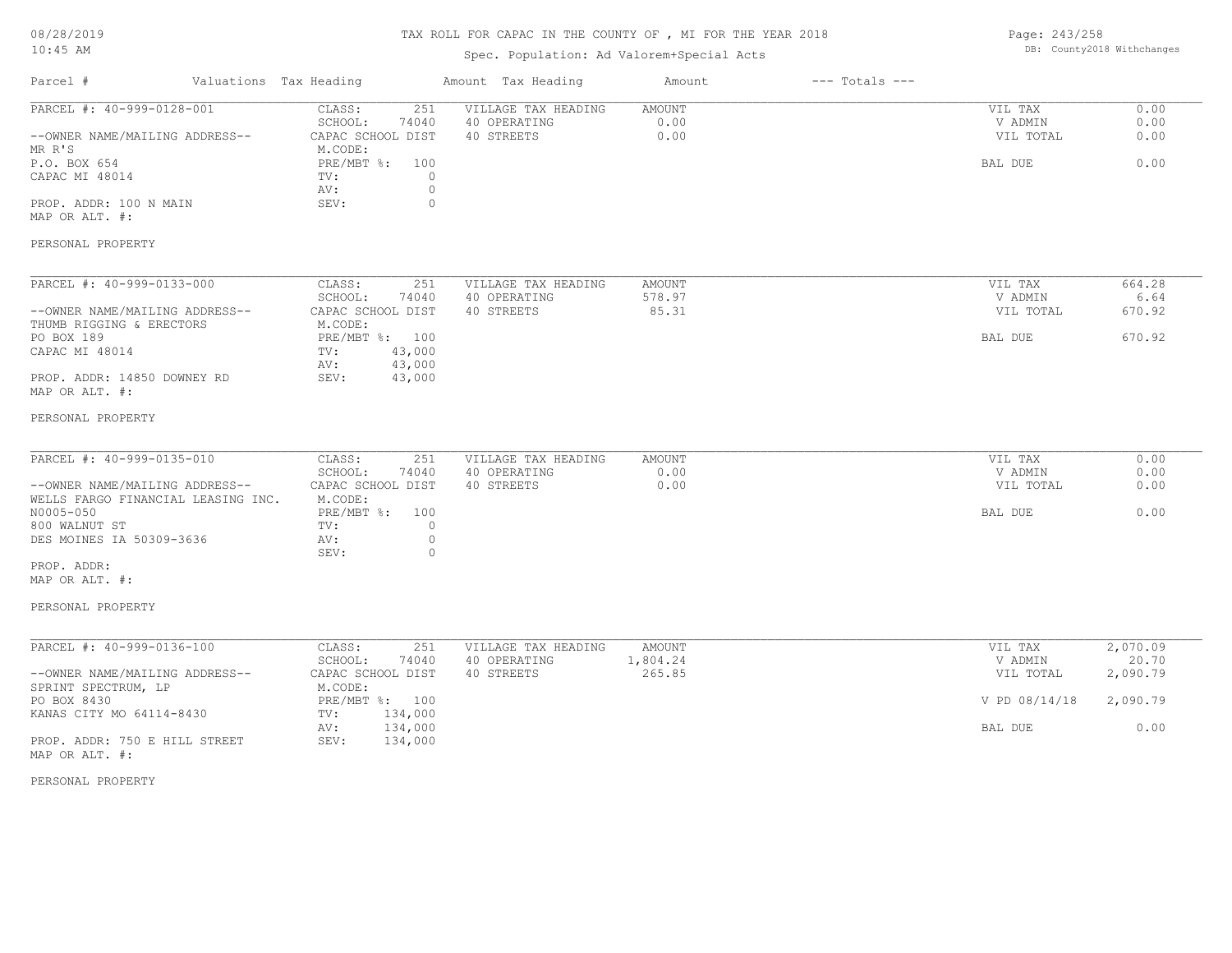## Spec. Population: Ad Valorem+Special Acts

Page: 244/258 DB: County2018 Withchanges

| PARCEL #: 40-999-0137-010<br>251<br>CLASS:          | VILLAGE TAX HEADING | AMOUNT | VIL TAX   | 0.00 |
|-----------------------------------------------------|---------------------|--------|-----------|------|
| 74040<br>SCHOOL:                                    | 40 OPERATING        | 0.00   | V ADMIN   | 0.00 |
| --OWNER NAME/MAILING ADDRESS--<br>CAPAC SCHOOL DIST | 40 STREETS          | 0.00   | VIL TOTAL | 0.00 |
| CROWN EQUIPMENT CORPORATION<br>M.CODE:              |                     |        |           |      |
| PRE/MBT %:<br>100<br>CROWN LIFT TRUCKS              |                     |        | BAL DUE   | 0.00 |
| 44 SOUTH WASHINGTON STREET<br>TV:                   |                     |        |           |      |
| NEW BREMEN OH 45869<br>AV:                          |                     |        |           |      |
| SEV:                                                |                     |        |           |      |

PROP. ADDR:

MAP OR ALT. #:

### PERSONAL PROPERTY

| PARCEL #: 40-999-0146-000      | CLASS:            | 251   | VILLAGE TAX HEADING | AMOUNT | VIL TAX   | 0.00 |
|--------------------------------|-------------------|-------|---------------------|--------|-----------|------|
|                                | SCHOOL:           | 74040 | 40 OPERATING        | 0.00   | V ADMIN   | 0.00 |
| --OWNER NAME/MAILING ADDRESS-- | CAPAC SCHOOL DIST |       | 40 STREETS          | 0.00   | VIL TOTAL | 0.00 |
| CSC SERVICEWORKS, INC          | M.CODE:           |       |                     |        |           |      |
| RYAN TAX COMPLIANCE, LLC       | PRE/MBT %:        | 100   |                     |        | BAL DUE   | 0.00 |
| P.O. BOX 460049                | TV:               |       |                     |        |           |      |
| HOUSTON TX 77056               | AV:               |       |                     |        |           |      |
|                                | SEV:              |       |                     |        |           |      |
| PROP. ADDR:                    |                   |       |                     |        |           |      |

MAP OR ALT. #:

#### PERSONAL PROPERTY

| PARCEL #: 40-999-0148-001      | CLASS:              | VILLAGE TAX HEADING<br>002 | AMOUNT | VIL TAX   | 0.00 |
|--------------------------------|---------------------|----------------------------|--------|-----------|------|
|                                | 74040<br>SCHOOL:    | 40 OPERATING               | 0.00   | V ADMIN   | 0.00 |
| --OWNER NAME/MAILING ADDRESS-- | CAPAC SCHOOL DIST   | 40 STREETS                 | 0.00   | VIL TOTAL | 0.00 |
| AMERICAN BOTTLING COMPANY THE  | M.CODE:             |                            |        |           |      |
| PROPERTY TAX DEPARTMENT        | $PRE/MBT$ %:<br>100 |                            |        | BAL DUE   | 0.00 |
| 5301 LEGACY DR                 | TV:                 |                            |        |           |      |
| PLANO TX 75024                 | AV:                 |                            |        |           |      |
|                                | SEV:                |                            |        |           |      |

MAP OR ALT. #: PROP. ADDR:

### PERSONAL PROPERTY

| PARCEL #: 40-999-0149-001      | CLASS:<br>251     | VILLAGE TAX HEADING | AMOUNT | VIL TAX   | 0.00 |
|--------------------------------|-------------------|---------------------|--------|-----------|------|
|                                | 74040<br>SCHOOL:  | 40 OPERATING        | 0.00   | V ADMIN   | 0.00 |
| --OWNER NAME/MAILING ADDRESS-- | CAPAC SCHOOL DIST | 40 STREETS          | 0.00   | VIL TOTAL | 0.00 |
| CAT SCALE COMPANY-763          | M.CODE:           |                     |        |           |      |
| P.O.BOX 630                    | PRE/MBT %:<br>100 |                     |        | BAL DUE   | 0.00 |
| WALCOTT IA 52773               | TV:               |                     |        |           |      |
|                                | AV:               |                     |        |           |      |
| PROP. ADDR: 3200 CAPAC RD      | SEV:              |                     |        |           |      |
| MAP OR ALT. #:                 |                   |                     |        |           |      |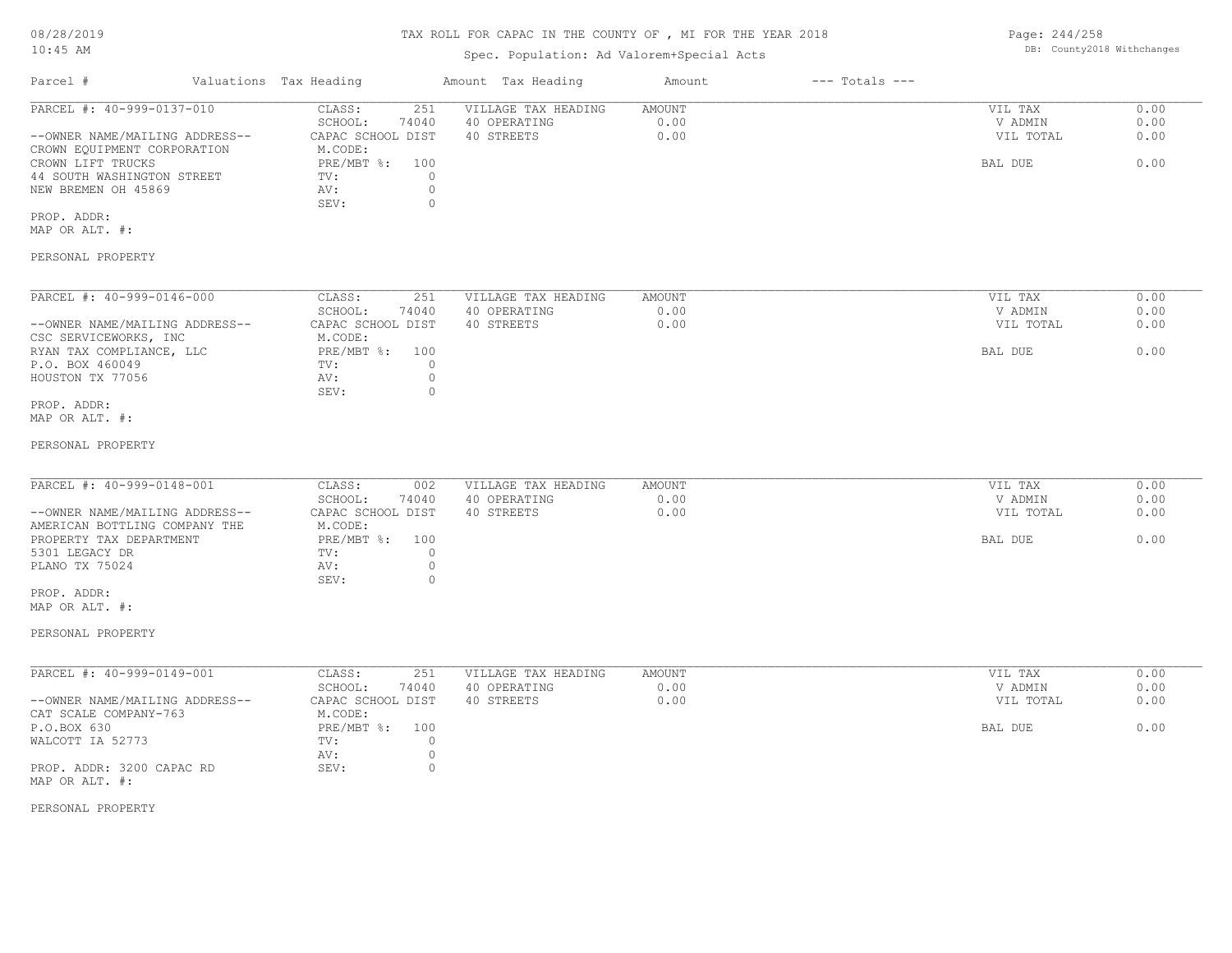## Spec. Population: Ad Valorem+Special Acts

| Parcel #                       | Valuations Tax Heading |       | Amount Tax Heading  | Amount | $---$ Totals $---$ |           |      |
|--------------------------------|------------------------|-------|---------------------|--------|--------------------|-----------|------|
| PARCEL #: 40-999-0150-011      | CLASS:                 | 251   | VILLAGE TAX HEADING | AMOUNT |                    | VIL TAX   | 0.00 |
|                                | SCHOOL:                | 74040 | 40 OPERATING        | 0.00   |                    | V ADMIN   | 0.00 |
| --OWNER NAME/MAILING ADDRESS-- | CAPAC SCHOOL DIST      |       | 40 STREETS          | 0.00   |                    | VIL TOTAL | 0.00 |
| HUGHES NETWORK SYSTEMS, LLC    | M.CODE:                |       |                     |        |                    |           |      |
| RYAN TAX COMPLIANCE SERV.LLC   | $PRE/MBT$ %:           | 100   |                     |        |                    | BAL DUE   | 0.00 |
| P.O.BOX 460049                 | TV:                    |       |                     |        |                    |           |      |
| HOUSTON TX 77056               | AV:                    |       |                     |        |                    |           |      |
|                                | SEV:                   |       |                     |        |                    |           |      |
| PROP. ADDR:                    |                        |       |                     |        |                    |           |      |

MAP OR ALT. #:

### PERSONAL PROPERTY

| PARCEL #: 40-999-0152-000      | CLASS:            | 251   | VILLAGE TAX HEADING | AMOUNT | 0.00<br>VIL TAX   |
|--------------------------------|-------------------|-------|---------------------|--------|-------------------|
|                                | SCHOOL:           | 74040 | 40 OPERATING        | 0.00   | 0.00<br>V ADMIN   |
| --OWNER NAME/MAILING ADDRESS-- | CAPAC SCHOOL DIST |       | 40 STREETS          | 0.00   | 0.00<br>VIL TOTAL |
| INTERFACE SECURITY SYSTEMS     | M.CODE:           |       |                     |        |                   |
| BROWN SMITH WALLACE LLP        | PRE/MBT %:        | 100   |                     |        | 0.00<br>BAL DUE   |
| 6 CITYPLACE DR. STE 800        | TV:               |       |                     |        |                   |
| SAINT LOUIS MO 63141           | AV:               |       |                     |        |                   |
|                                | SEV:              |       |                     |        |                   |
| PROP. ADDR:                    |                   |       |                     |        |                   |

#### MAP OR ALT. #:

#### PERSONAL PROPERTY

| PARCEL #: 40-999-0153-002      | CLASS:<br>251     | VILLAGE TAX HEADING | AMOUNT | VIL TAX   | 0.00 |
|--------------------------------|-------------------|---------------------|--------|-----------|------|
|                                | 74040<br>SCHOOL:  | 40 OPERATING        | 0.00   | V ADMIN   | 0.00 |
| --OWNER NAME/MAILING ADDRESS-- | CAPAC SCHOOL DIST | 40 STREETS          | 0.00   | VIL TOTAL | 0.00 |
| FARMER BROTHERS COMPANY        | M.CODE:           |                     |        |           |      |
| P.O. BOX 77057                 | PRE/MBT %: 100    |                     |        | BAL DUE   | 0.00 |
| FORT WORTH TX 76177            | TV:               |                     |        |           |      |
|                                | AV:               |                     |        |           |      |
| PROP. ADDR:                    | SEV:              |                     |        |           |      |
| MAP OR ALT. #:                 |                   |                     |        |           |      |

# PERSONAL PROPERTY

| PARCEL #: 40-999-0155-100       | CLASS:            | 251   | VILLAGE TAX HEADING | AMOUNT | 0.00<br>VIL TAX   |
|---------------------------------|-------------------|-------|---------------------|--------|-------------------|
|                                 | SCHOOL:           | 74040 | 40 OPERATING        | 0.00   | 0.00<br>V ADMIN   |
| --OWNER NAME/MAILING ADDRESS--  | CAPAC SCHOOL DIST |       | 40 STREETS          | 0.00   | 0.00<br>VIL TOTAL |
| RESTAURANT TECHNOLOGIES, INC.   | M.CODE:           |       |                     |        |                   |
| ADVANCE PROPERTY TAX COMPLIANCE | $PRE/MBT$ %:      | 100   |                     |        | 0.00<br>BAL DUE   |
| 1611 N. INTERSTATE 35E STE.428  | TV:               |       |                     |        |                   |
| CARROLLTON TX 75006-8616        | AV:               |       |                     |        |                   |
|                                 | SEV:              |       |                     |        |                   |
| PROP. ADDR:                     |                   |       |                     |        |                   |

MAP OR ALT. #:

### PERSONAL PROPERTY

Page: 245/258 DB: County2018 Withchanges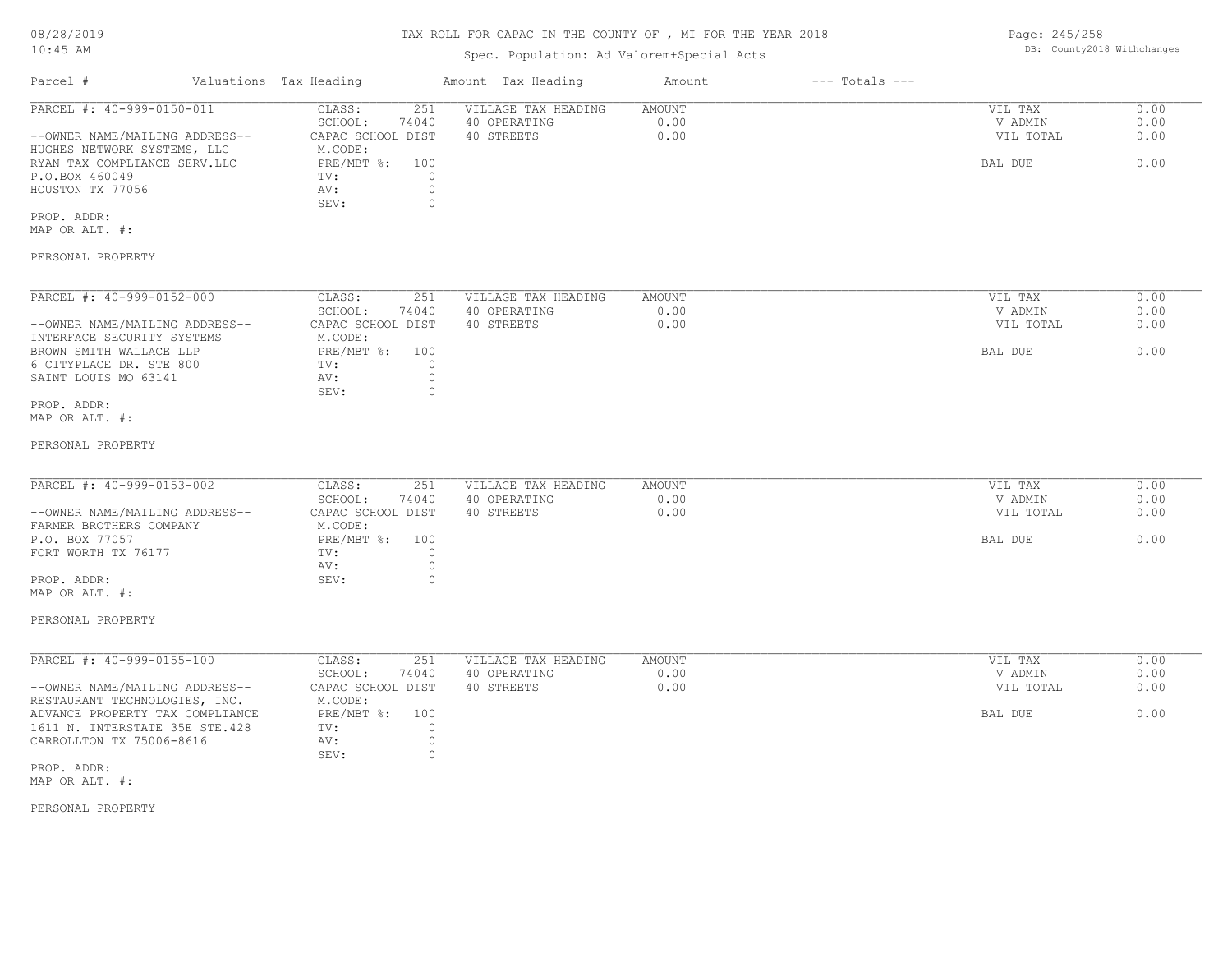## Spec. Population: Ad Valorem+Special Acts

Page: 246/258 DB: County2018 Withchanges

| Parcel #                       | Valuations Tax Heading |       | Amount Tax Heading  | Amount | $---$ Totals $---$ |           |      |
|--------------------------------|------------------------|-------|---------------------|--------|--------------------|-----------|------|
| PARCEL #: 40-999-0156-050      | CLASS:                 | 251   | VILLAGE TAX HEADING | AMOUNT |                    | VIL TAX   | 0.00 |
|                                | SCHOOL:                | 74040 | 40 OPERATING        | 0.00   |                    | V ADMIN   | 0.00 |
| --OWNER NAME/MAILING ADDRESS-- | CAPAC SCHOOL DIST      |       | 40 STREETS          | 0.00   |                    | VIL TOTAL | 0.00 |
| NORTHERN LEASING SYSTEMS, INC. | M.CODE:                |       |                     |        |                    |           |      |
| TAX DEPARTMENT                 | PRE/MBT %:             | 100   |                     |        |                    | BAL DUE   | 0.00 |
| 7303 SE LAKE RD                | TV:                    |       |                     |        |                    |           |      |
| PORTLAND OR 97267              | AV:                    |       |                     |        |                    |           |      |
|                                | SEV:                   |       |                     |        |                    |           |      |
|                                |                        |       |                     |        |                    |           |      |

MAP OR ALT. #: PROP. ADDR:

## PERSONAL PROPERTY

| PARCEL #: 40-999-0157-001      | CLASS:            | 251   | VILLAGE TAX HEADING | AMOUNT | VIL TAX   | 0.00 |
|--------------------------------|-------------------|-------|---------------------|--------|-----------|------|
|                                | SCHOOL:           | 74040 | 40 OPERATING        | 0.00   | V ADMIN   | 0.00 |
| --OWNER NAME/MAILING ADDRESS-- | CAPAC SCHOOL DIST |       | 40 STREETS          | 0.00   | VIL TOTAL | 0.00 |
| MAILFINANCE INC.               | M.CODE:           |       |                     |        |           |      |
| TAX DEPARTMENT                 | PRE/MBT %:        | 100   |                     |        | BAL DUE   | 0.00 |
| 478 WHEELERS FARMS ROAD        | TV:               |       |                     |        |           |      |
| MILFORD CT 06461               | AV:               |       |                     |        |           |      |
|                                | SEV:              |       |                     |        |           |      |
| PROP. ADDR:                    |                   |       |                     |        |           |      |

MAP OR ALT. #:

#### PERSONAL PROPERTY

| PARCEL #: 40-999-0157-010      | 251<br>CLASS:     | VILLAGE TAX HEADING | AMOUNT | VIL TAX   | 0.00 |
|--------------------------------|-------------------|---------------------|--------|-----------|------|
|                                | 74040<br>SCHOOL:  | 40 OPERATING        | 0.00   | V ADMIN   | 0.00 |
| --OWNER NAME/MAILING ADDRESS-- | CAPAC SCHOOL DIST | 40 STREETS          | 0.00   | VIL TOTAL | 0.00 |
| NEOPOST USA INC                | M.CODE:           |                     |        |           |      |
| TAX DEPT.                      | PRE/MBT %: 100    |                     |        | BAL DUE   | 0.00 |
| 478 WHEELERS FARMS ROAD        | TV:               |                     |        |           |      |
| MILFORD CT 06461               | AV:               |                     |        |           |      |
|                                | SEV:              |                     |        |           |      |

MAP OR ALT. #: PROP. ADDR:

### PERSONAL PROPERTY

| PARCEL #: 40-999-0158-001      | CLASS:<br>251     | VILLAGE TAX HEADING | AMOUNT | VIL TAX   | 0.00 |
|--------------------------------|-------------------|---------------------|--------|-----------|------|
|                                | 74040<br>SCHOOL:  | 40 OPERATING        | 0.00   | V ADMIN   | 0.00 |
| --OWNER NAME/MAILING ADDRESS-- | CAPAC SCHOOL DIST | 40 STREETS          | 0.00   | VIL TOTAL | 0.00 |
| ARMADA GRAIN CO                | M.CODE:           |                     |        |           |      |
| P.O. BOX 918                   | PRE/MBT %:<br>100 |                     |        | BAL DUE   | 0.00 |
| ARMADA MI 48005                | TV:               |                     |        |           |      |
|                                | AV:               |                     |        |           |      |
| PROP. ADDR: 220 S HUNTER       | SEV:              |                     |        |           |      |
| MAP OR ALT. #:                 |                   |                     |        |           |      |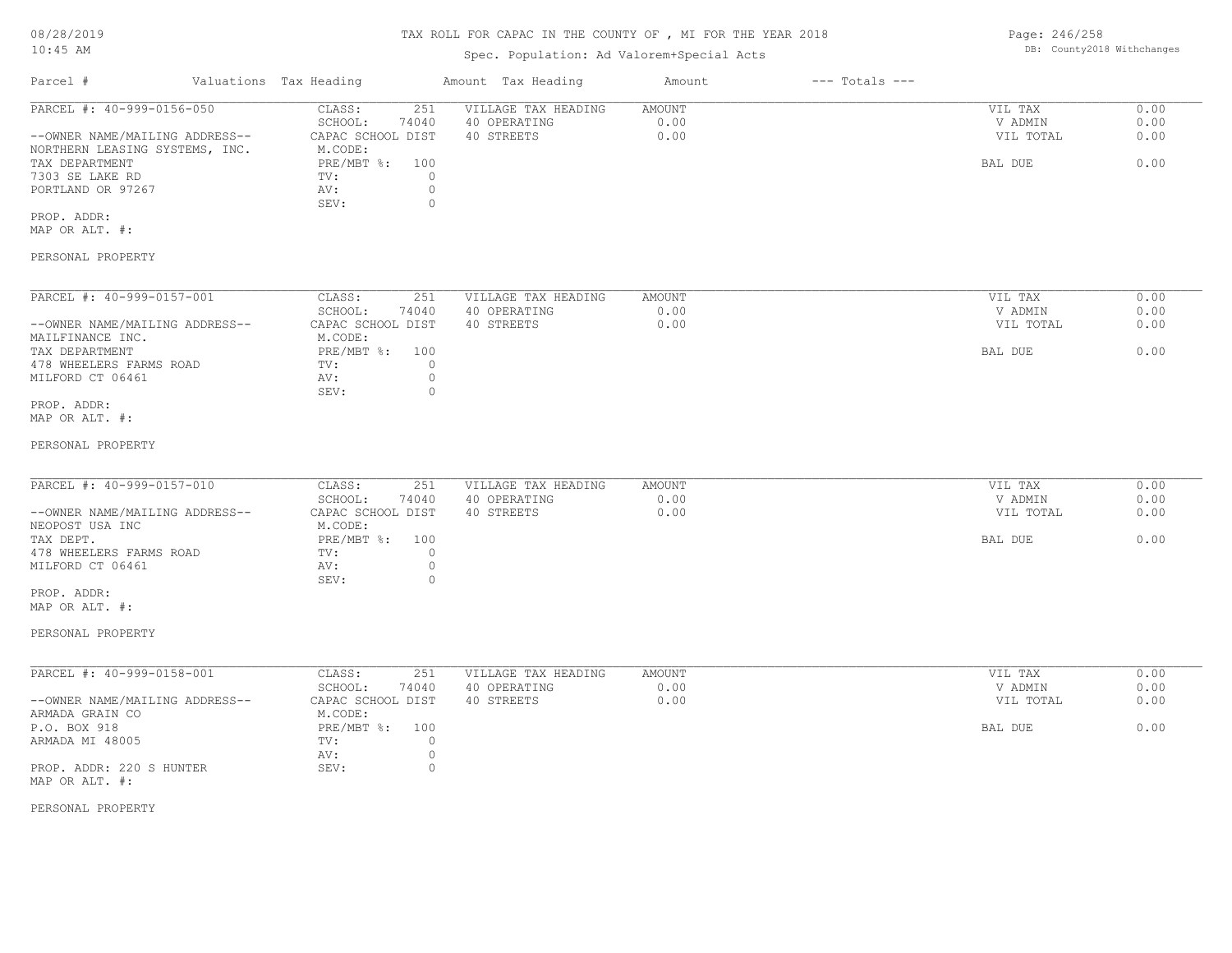# TAX ROLL FOR CAPAC IN THE COUNTY OF , MI FOR THE YEAR 2018

# Spec. Population: Ad Valorem+Special Acts

| Parcel #                       | Valuations Tax Heading |       | Amount Tax Heading  | Amount | $---$ Totals $---$ |           |      |
|--------------------------------|------------------------|-------|---------------------|--------|--------------------|-----------|------|
| PARCEL #: 40-999-0159-015      | CLASS:                 | 251   | VILLAGE TAX HEADING | AMOUNT |                    | VIL TAX   | 0.00 |
|                                | SCHOOL:                | 74040 | 40 OPERATING        | 0.00   |                    | V ADMIN   | 0.00 |
| --OWNER NAME/MAILING ADDRESS-- | CAPAC SCHOOL DIST      |       | 40 STREETS          | 0.00   |                    | VIL TOTAL | 0.00 |
| K12 MANAGEMENT INC             | M.CODE:                |       |                     |        |                    |           |      |
| DUCHARME, MCMILLEN & ASSOC.    | $PRE/MBT$ %:           | 100   |                     |        |                    | BAL DUE   | 0.00 |
| P.O. BOX 80615                 | TV:                    |       |                     |        |                    |           |      |
| INDIANAPOLIS IN 46280          | AV:                    |       |                     |        |                    |           |      |
|                                | SEV:                   |       |                     |        |                    |           |      |
| PROP. ADDR:                    |                        |       |                     |        |                    |           |      |

MAP OR ALT. #:

### PERSONAL PROPERTY

| PARCEL #: 40-999-0159-026      | CLASS:            | 251   | VILLAGE TAX HEADING | AMOUNT | VIL TAX   | 0.00 |
|--------------------------------|-------------------|-------|---------------------|--------|-----------|------|
|                                | SCHOOL:           | 74040 | 40 OPERATING        | 0.00   | V ADMIN   | 0.00 |
| --OWNER NAME/MAILING ADDRESS-- | CAPAC SCHOOL DIST |       | 40 STREETS          | 0.00   | VIL TOTAL | 0.00 |
| MI TIERRA MEXICAN STORE INC    | M.CODE:           |       |                     |        |           |      |
| 129 W MILL ST                  | PRE/MBT %:        | 100   |                     |        | BAL DUE   | 0.00 |
| CAPAC MI 48014                 | TV:               |       |                     |        |           |      |
|                                | AV:               |       |                     |        |           |      |
| PROP. ADDR: 129 W MILL ST      | SEV:              |       |                     |        |           |      |
| MAP OR ALT. #:                 |                   |       |                     |        |           |      |

#### PERSONAL PROPERTY

| PARCEL #: 40-999-0159-060      | CLASS:            | 251   | VILLAGE TAX HEADING | AMOUNT | VIL TAX       | 9.26 |
|--------------------------------|-------------------|-------|---------------------|--------|---------------|------|
|                                | SCHOOL:           | 74040 | 40 OPERATING        | 8.07   | V ADMIN       | 0.09 |
| --OWNER NAME/MAILING ADDRESS-- | CAPAC SCHOOL DIST |       | 40 STREETS          | 1.19   | VIL TOTAL     | 9.35 |
| NEW IMAGE NAIL & HAIR          | M.CODE:           |       |                     |        |               |      |
| 125 N MAIN ST                  | PRE/MBT %:        | 100   |                     |        | V PD 09/14/18 | 9.35 |
| CAPAC MI 48014                 | TV:               | 600   |                     |        |               |      |
|                                | AV:               | 600   |                     |        | BAL DUE       | 0.00 |
| PROP. ADDR: 125 N MAIN ST      | SEV:              | 600   |                     |        |               |      |
|                                |                   |       |                     |        |               |      |

# MAP OR ALT. #:

#### PERSONAL PROPERTY

| PARCEL #: 40-999-0159-076      | CLASS:<br>251     | VILLAGE TAX HEADING | AMOUNT | VIL TAX   | 0.00 |
|--------------------------------|-------------------|---------------------|--------|-----------|------|
|                                | 74040<br>SCHOOL:  | 40 OPERATING        | 0.00   | V ADMIN   | 0.00 |
| --OWNER NAME/MAILING ADDRESS-- | CAPAC SCHOOL DIST | 40 STREETS          | 0.00   | VIL TOTAL | 0.00 |
| STOCKWELL EMBROIDERY, LLC      | M.CODE:           |                     |        |           |      |
| 102 S MAIN                     | PRE/MBT %: 100    |                     |        | BAL DUE   | 0.00 |
| CAPAC MI 48014                 | TV:               |                     |        |           |      |
|                                | AV:               |                     |        |           |      |
| PROP. ADDR: 102 S MAIN         | SEV:              |                     |        |           |      |
| MAP OR ALT. #:                 |                   |                     |        |           |      |

#### PERSONAL PROPERTY

Page: 247/258 DB: County2018 Withchanges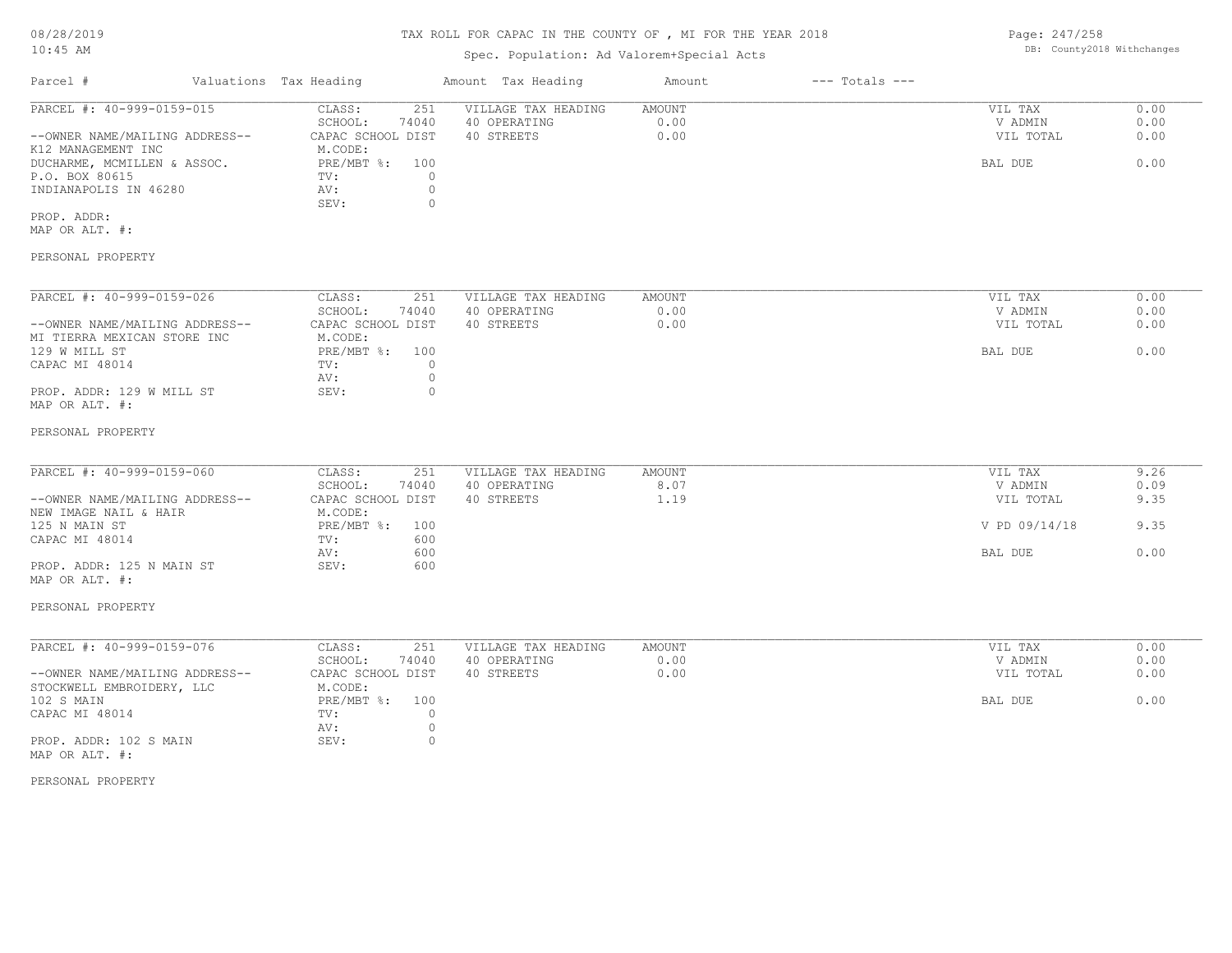# TAX ROLL FOR CAPAC IN THE COUNTY OF , MI FOR THE YEAR 2018

## Spec. Population: Ad Valorem+Special Acts

Page: 248/258 DB: County2018 Withchanges

| Parcel #                                                                                       | Valuations Tax Heading                                            | Amount Tax Heading                                | Amount                        | $---$ Totals $---$ |                                 |                      |
|------------------------------------------------------------------------------------------------|-------------------------------------------------------------------|---------------------------------------------------|-------------------------------|--------------------|---------------------------------|----------------------|
| PARCEL #: 40-999-0159-080<br>--OWNER NAME/MAILING ADDRESS--<br>CAPAC FAMILY MEDICINE, P.L.L.C. | CLASS:<br>251<br>SCHOOL:<br>74040<br>CAPAC SCHOOL DIST<br>M.CODE: | VILLAGE TAX HEADING<br>40 OPERATING<br>40 STREETS | <b>AMOUNT</b><br>0.00<br>0.00 |                    | VIL TAX<br>V ADMIN<br>VIL TOTAL | 0.00<br>0.00<br>0.00 |
| 14960 E PARK ST<br>CAPAC MI 48014                                                              | PRE/MBT %:<br>100<br>$\circ$<br>TV:<br>$\circ$<br>AV:             |                                                   |                               |                    | BAL DUE                         | 0.00                 |
| PROP. ADDR: 14960 E PARK ST<br>MAP OR ALT. #:                                                  | SEV:<br>0                                                         |                                                   |                               |                    |                                 |                      |
| PERSONAL PROPERTY                                                                              |                                                                   |                                                   |                               |                    |                                 |                      |
| PARCEL #: 40-999-0160-010                                                                      | CLASS:<br>002                                                     | VILLAGE TAX HEADING                               | AMOUNT                        |                    | VIL TAX                         | 0.00                 |
| --OWNER NAME/MAILING ADDRESS--                                                                 | SCHOOL:<br>74040<br>CAPAC SCHOOL DIST                             | 40 OPERATING<br>40 STREETS                        | 0.00<br>0.00                  |                    | V ADMIN<br>VIL TOTAL            | 0.00<br>0.00         |
| GORDON FLESCH COMPANY                                                                          | M.CODE:                                                           |                                                   |                               |                    |                                 |                      |
| 2675 RESEARCH PARK DRIVE<br>MADISON WI 53711                                                   | PRE/MBT %: 100<br>$\circ$<br>TV:<br>$\circ$<br>AV:                |                                                   |                               |                    | BAL DUE                         | 0.00                 |
| PROP. ADDR:<br>MAP OR ALT. #:                                                                  | SEV:<br>$\circ$                                                   |                                                   |                               |                    |                                 |                      |
| PERSONAL PROPERTY                                                                              |                                                                   |                                                   |                               |                    |                                 |                      |
| PARCEL #: 40-999-0161-025                                                                      | CLASS:<br>251                                                     | VILLAGE TAX HEADING                               | AMOUNT                        |                    | VIL TAX                         | 0.00                 |
|                                                                                                | SCHOOL:<br>74040                                                  | 40 OPERATING                                      | 0.00                          |                    | V ADMIN                         | 0.00<br>0.00         |
| --OWNER NAME/MAILING ADDRESS--<br>AIR ADVANTAGE LLC                                            | CAPAC SCHOOL DIST<br>M.CODE:                                      | 40 STREETS                                        | 0.00                          |                    | VIL TOTAL                       |                      |
| 465 N FRANKLIN ST. STE.C<br>FRANKENMUTH MI 48734                                               | $PRE/MBT$ %:<br>100<br>$\circ$<br>TV:                             |                                                   |                               |                    | BAL DUE                         | 0.00                 |
| PROP. ADDR:                                                                                    | $\circ$<br>AV:<br>$\circ$<br>SEV:                                 |                                                   |                               |                    |                                 |                      |
| MAP OR ALT. #:                                                                                 |                                                                   |                                                   |                               |                    |                                 |                      |
| PERSONAL PROPERTY                                                                              |                                                                   |                                                   |                               |                    |                                 |                      |
| PARCEL #: 40-999-0161-047                                                                      | CLASS:<br>251                                                     | VILLAGE TAX HEADING                               | AMOUNT                        |                    | VIL TAX                         | 0.00                 |
| --OWNER NAME/MAILING ADDRESS--                                                                 | SCHOOL:<br>74040<br>CAPAC SCHOOL DIST                             | 40 OPERATING<br>40 STREETS                        | 0.00<br>0.00                  |                    | V ADMIN<br>VIL TOTAL            | 0.00<br>0.00         |
| VIASAT, INC                                                                                    | M.CODE:                                                           |                                                   |                               |                    |                                 |                      |
| RYAN, LLC<br>P.O. BOX 4900                                                                     | $PRE/MBT$ %:<br>100<br>$\circ$<br>TV:                             |                                                   |                               |                    | BAL DUE                         | 0.00                 |
| SCOTTSDALE AZ 85261                                                                            | $\circ$<br>AV:                                                    |                                                   |                               |                    |                                 |                      |
| PROP. ADDR:                                                                                    | SEV:<br>$\circ$                                                   |                                                   |                               |                    |                                 |                      |
| MAP OR ALT. #:                                                                                 |                                                                   |                                                   |                               |                    |                                 |                      |
|                                                                                                |                                                                   |                                                   |                               |                    |                                 |                      |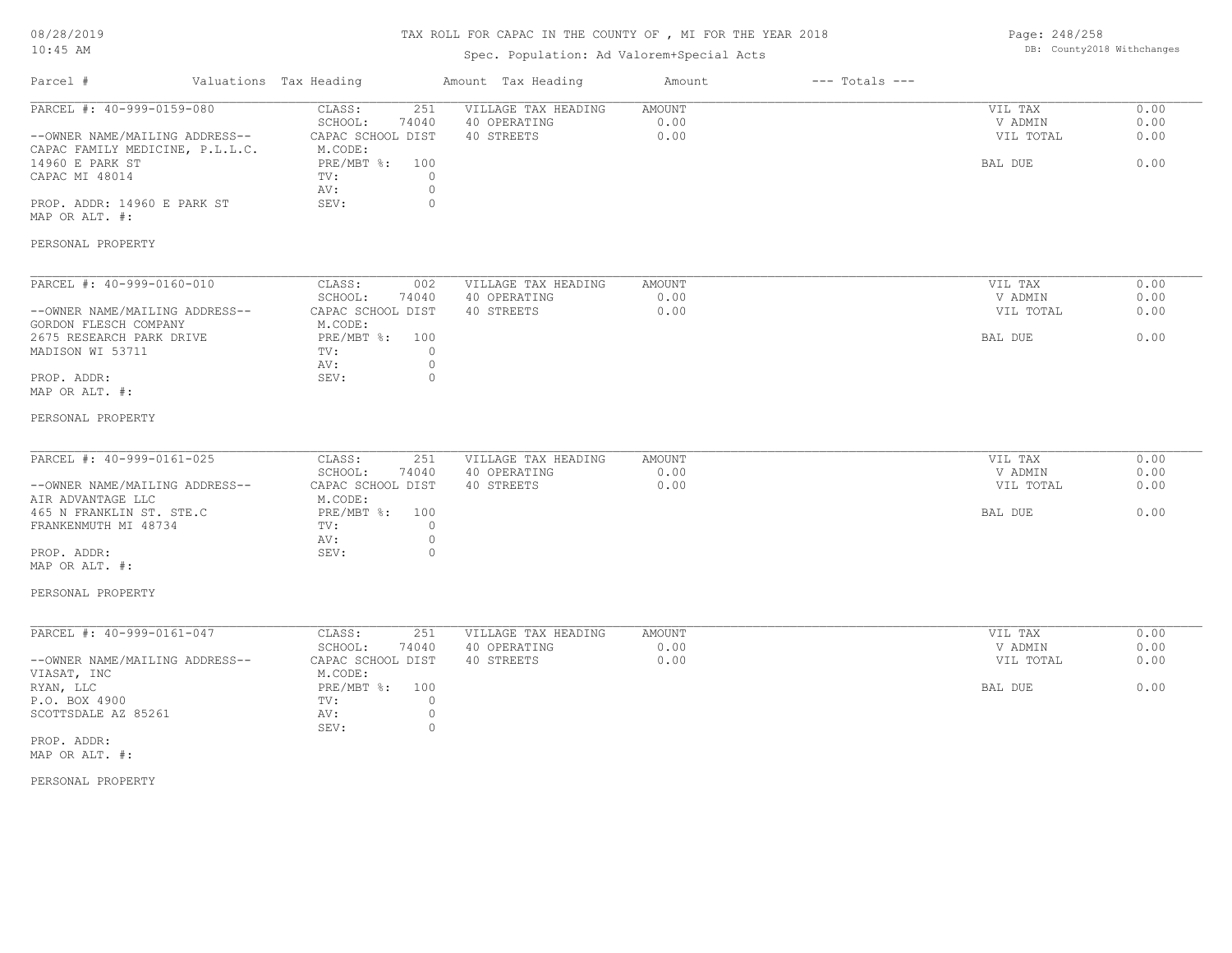# TAX ROLL FOR CAPAC IN THE COUNTY OF , MI FOR THE YEAR 2018

## Spec. Population: Ad Valorem+Special Acts

Page: 249/258 DB: County2018 Withchanges

| Parcel #                                       | Valuations Tax Heading |                              |            | Amount Tax Heading                  | Amount         | $---$ Totals $---$ |                    |              |
|------------------------------------------------|------------------------|------------------------------|------------|-------------------------------------|----------------|--------------------|--------------------|--------------|
| PARCEL #: 40-999-0162-020                      |                        | CLASS:                       | 251        | VILLAGE TAX HEADING                 | AMOUNT         |                    | VIL TAX            | 7.72         |
|                                                |                        | SCHOOL:                      | 74040      | 40 OPERATING                        | 6.73           |                    | V ADMIN            | 0.07         |
| --OWNER NAME/MAILING ADDRESS--<br>R J SERVICES |                        | CAPAC SCHOOL DIST<br>M.CODE: |            | 40 STREETS                          | 0.99           |                    | VIL TOTAL          | 7.79         |
| 4361 CAPAC RD                                  |                        | PRE/MBT %:                   | 100        |                                     |                |                    | BAL DUE            | 7.79         |
| CAPAC MI 48014                                 |                        | TV:<br>AV:                   | 500<br>500 |                                     |                |                    |                    |              |
| PROP. ADDR: 4361 CAPAC RD                      |                        | SEV:                         | 500        |                                     |                |                    |                    |              |
| MAP OR ALT. #:                                 |                        |                              |            |                                     |                |                    |                    |              |
| PERSONAL PROPERTY                              |                        |                              |            |                                     |                |                    |                    |              |
| PARCEL #: 40-999-0162-045                      |                        | CLASS:                       | 251        | VILLAGE TAX HEADING                 | <b>AMOUNT</b>  |                    | VIL TAX            | 0.00         |
|                                                |                        | SCHOOL:                      | 74040      | 40 OPERATING                        | 0.00           |                    | V ADMIN            | 0.00         |
| --OWNER NAME/MAILING ADDRESS--                 |                        | CAPAC SCHOOL DIST            |            | 40 STREETS                          | 0.00           |                    | VIL TOTAL          | 0.00         |
| RISING STARS DANCE STUDIO                      |                        | M.CODE:                      |            |                                     |                |                    |                    |              |
| 107 N MAIN ST                                  |                        | PRE/MBT %: 100               |            |                                     |                |                    | BAL DUE            | 0.00         |
| CAPAC MI 48014                                 |                        | TV:                          | $\circ$    |                                     |                |                    |                    |              |
|                                                |                        | AV:                          | $\circ$    |                                     |                |                    |                    |              |
| PROP. ADDR: 107 N MAIN ST<br>MAP OR ALT. #:    |                        | SEV:                         | $\Omega$   |                                     |                |                    |                    |              |
| PERSONAL PROPERTY                              |                        |                              |            |                                     |                |                    |                    |              |
| PARCEL #: 40-999-0163-010                      |                        | CLASS:                       | 351        | VILLAGE TAX HEADING                 | <b>AMOUNT</b>  |                    |                    | 8,590.90     |
|                                                |                        | SCHOOL:                      | 74040      | 40 OPERATING                        | 7,487.60       |                    | VIL TAX<br>V ADMIN | 85.90        |
| --OWNER NAME/MAILING ADDRESS--                 |                        | CAPAC SCHOOL DIST            |            | 40 STREETS                          | 1,103.30       |                    | VIL TOTAL          | 8,676.80     |
| KEIHIN MICHIGAN MANUFACTURING, LLC             |                        | M.CODE:                      |            |                                     |                |                    |                    |              |
| 14898 KOEHN ROAD                               |                        | PRE/MBT %: 100               |            |                                     |                |                    | V PD 09/10/18      | 8,676.80     |
| CAPAC MI 48014                                 |                        | 556,100<br>TV:               |            |                                     |                |                    |                    |              |
|                                                |                        | 556,100<br>AV:               |            |                                     |                |                    | BAL DUE            | 0.00         |
| PROP. ADDR: 14898 KOEHN ROAD<br>MAP OR ALT. #: |                        | SEV:<br>556,100              |            |                                     |                |                    |                    |              |
| PERSONAL PROPERTY                              |                        |                              |            |                                     |                |                    |                    |              |
|                                                |                        |                              |            |                                     |                |                    |                    |              |
| PARCEL #: 40-999-0163-020                      |                        | CLASS:<br>SCHOOL:            | 251        | VILLAGE TAX HEADING<br>40 OPERATING | AMOUNT<br>0.00 |                    | VIL TAX<br>V ADMIN | 0.00<br>0.00 |
| --OWNER NAME/MAILING ADDRESS--                 |                        | CAPAC SCHOOL DIST            | 74040      | 40 STREETS                          | 0.00           |                    | VIL TOTAL          | 0.00         |
| WILD LIFE HAVEN TAXIDERMY                      |                        | M.CODE:                      |            |                                     |                |                    |                    |              |
| 129 N MAIN ST                                  |                        | PRE/MBT %: 100               |            |                                     |                |                    | BAL DUE            | 0.00         |
| CAPAC MI 48014                                 |                        | TV:                          | $\circ$    |                                     |                |                    |                    |              |
|                                                |                        | AV:                          | $\circ$    |                                     |                |                    |                    |              |
| PROP. ADDR: 129 N MAIN ST<br>MAP OR ALT. #:    |                        | SEV:                         | $\circ$    |                                     |                |                    |                    |              |
|                                                |                        |                              |            |                                     |                |                    |                    |              |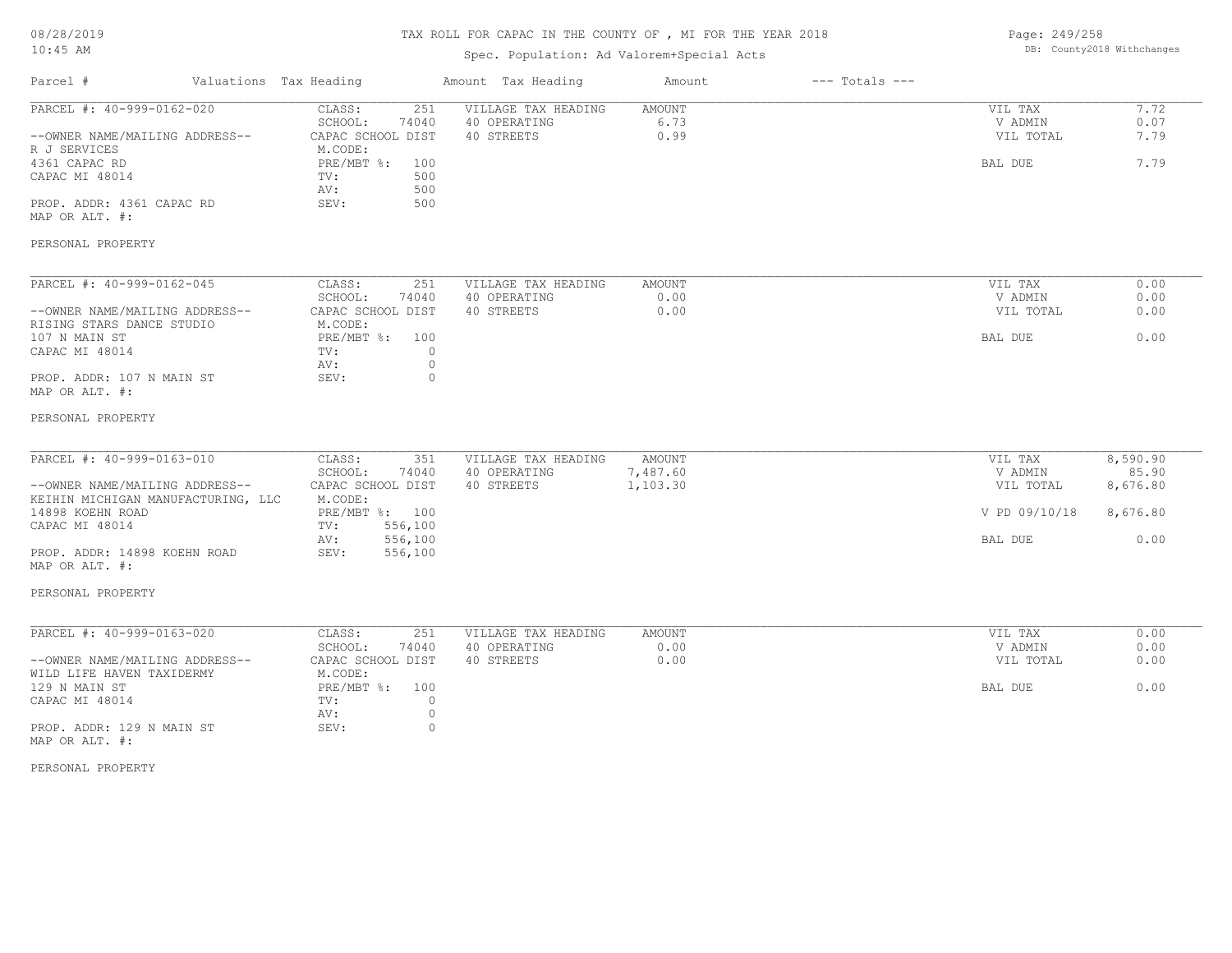| 08/28/2019 |  |
|------------|--|
| $10:45$ AM |  |

## Spec. Population: Ad Valorem+Special Acts

Page: 250/258 DB: County2018 Withchanges

| Parcel #                                 | Valuations Tax Heading           | Amount Tax Heading  | Amount | $---$ Totals $---$ |           |       |
|------------------------------------------|----------------------------------|---------------------|--------|--------------------|-----------|-------|
| PARCEL #: 40-999-0164-015                | CLASS:<br>251                    | VILLAGE TAX HEADING | AMOUNT |                    | VIL TAX   | 0.00  |
|                                          | SCHOOL:<br>74040                 | 40 OPERATING        | 0.00   |                    | V ADMIN   | 0.00  |
| --OWNER NAME/MAILING ADDRESS--           | CAPAC SCHOOL DIST                | 40 STREETS          | 0.00   |                    | VIL TOTAL | 0.00  |
| WELLS FARGO VENDOR FINANCIAL SERV        | M.CODE:                          |                     |        |                    |           |       |
| P.O. BOX 36200                           | $PRE/MBT$ %:<br>100              |                     |        |                    | BAL DUE   | 0.00  |
| BILLINGS MT 59107-6200                   | $\circ$<br>TV:                   |                     |        |                    |           |       |
|                                          | $\circ$<br>AV:                   |                     |        |                    |           |       |
| PROP. ADDR:                              | SEV:<br>$\circ$                  |                     |        |                    |           |       |
| MAP OR ALT. #:                           |                                  |                     |        |                    |           |       |
| PERSONAL PROPERTY                        |                                  |                     |        |                    |           |       |
| PARCEL #: 40-999-0165-023                | CLASS:<br>251                    | VILLAGE TAX HEADING | AMOUNT |                    | VIL TAX   | 0.00  |
|                                          | SCHOOL:<br>74040                 | 40 OPERATING        | 0.00   |                    | V ADMIN   | 0.00  |
| --OWNER NAME/MAILING ADDRESS--           | CAPAC SCHOOL DIST                | 40 STREETS          | 0.00   |                    | VIL TOTAL | 0.00  |
| GRAYHAWK LEASING, LLC                    | M.CODE:                          |                     |        |                    |           |       |
| 1412 MAIN ST STE 1500                    | $PRE/MBT$ $\frac{1}{6}$ :<br>100 |                     |        |                    | BAL DUE   | 0.00  |
| DALLAS TX 75202                          | TV:<br>0                         |                     |        |                    |           |       |
|                                          | AV:<br>0                         |                     |        |                    |           |       |
| PROP. ADDR:                              | SEV:<br>0                        |                     |        |                    |           |       |
| MAP OR ALT. #:                           |                                  |                     |        |                    |           |       |
| PERSONAL PROPERTY                        |                                  |                     |        |                    |           |       |
| PARCEL #: 40-999-0166-015                | CLASS:<br>251                    | VILLAGE TAX HEADING | AMOUNT |                    | VIL TAX   | 69.51 |
|                                          | SCHOOL:<br>74040                 | 40 OPERATING        | 60.59  |                    | V ADMIN   | 0.69  |
| --OWNER NAME/MAILING ADDRESS--           | CAPAC SCHOOL DIST                | 40 STREETS          | 8.92   |                    | VIL TOTAL | 70.20 |
| CHAMPIONS SPORTS BAR & GRILL             | M.CODE:                          |                     |        |                    |           |       |
| 116 S MAIN                               | PRE/MBT %: 100                   |                     |        |                    | BAL DUE   | 70.20 |
| CAPAC MI 48014                           | 4,500<br>TV:                     |                     |        |                    |           |       |
|                                          | 4,500<br>AV:                     |                     |        |                    |           |       |
| PROP. ADDR: 116 S MAIN                   | SEV:<br>4,500                    |                     |        |                    |           |       |
| MAP OR ALT. #:                           |                                  |                     |        |                    |           |       |
| PERSONAL PROPERTY                        |                                  |                     |        |                    |           |       |
| PARCEL #: 40-999-0166-025                | 251<br>CLASS:                    | VILLAGE TAX HEADING | AMOUNT |                    | VIL TAX   | 0.00  |
|                                          | SCHOOL:<br>74040                 | 40 OPERATING        | 0.00   |                    | V ADMIN   | 0.00  |
| --OWNER NAME/MAILING ADDRESS--           | CAPAC SCHOOL DIST                | 40 STREETS          | 0.00   |                    | VIL TOTAL | 0.00  |
| ZUMBA FITNESS                            | M.CODE:                          |                     |        |                    |           |       |
| 109 N MAIN                               | $PRE/MBT$ %:<br>100              |                     |        |                    | BAL DUE   | 0.00  |
| CAPAC MI 48014                           | TV:<br>$\circ$                   |                     |        |                    |           |       |
|                                          | AV:<br>0                         |                     |        |                    |           |       |
| PROP. ADDR: 109 N MAIN<br>MAP OR ALT. #: | $\circ$<br>SEV:                  |                     |        |                    |           |       |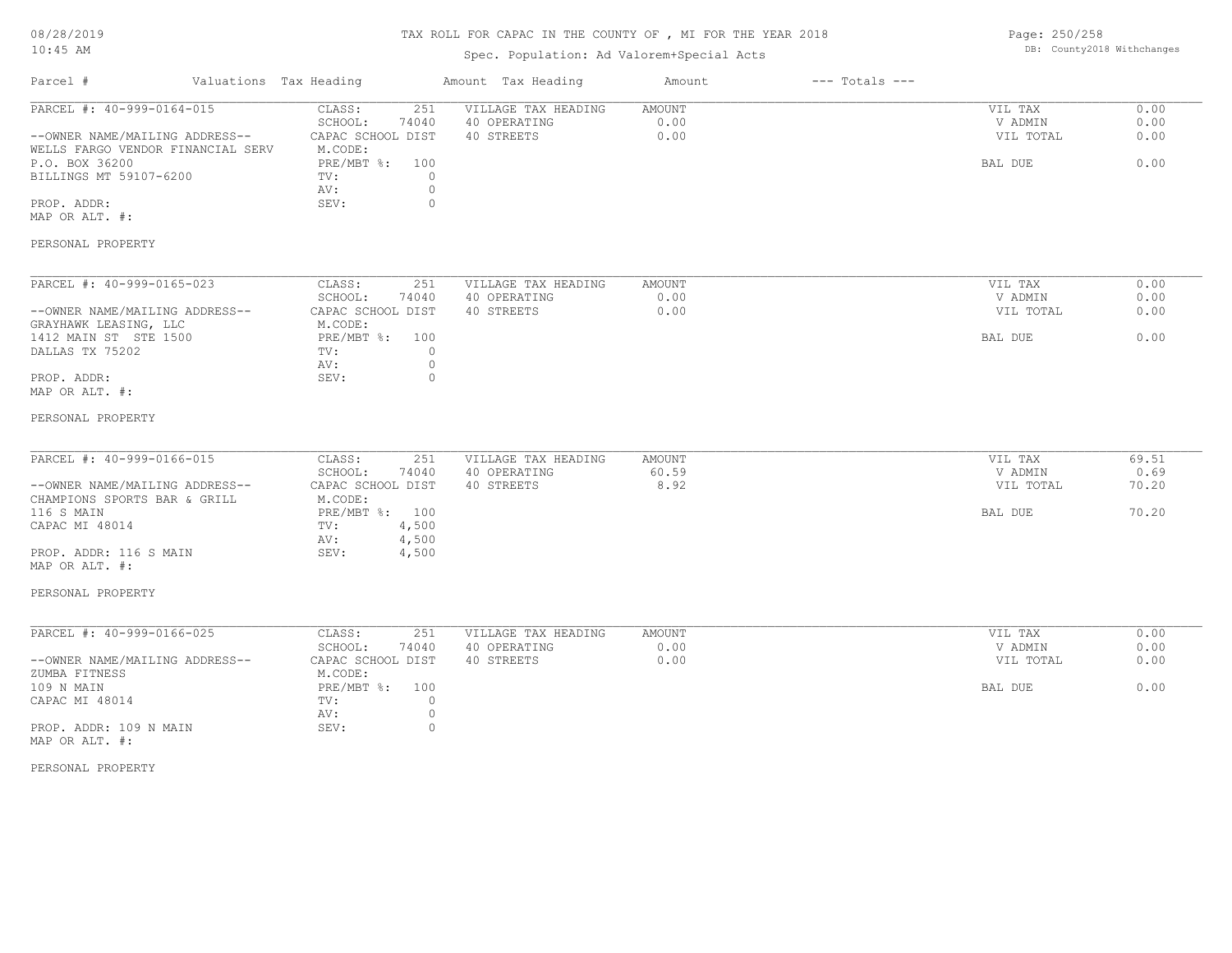Page: 251/258

| 0012012012                     |                        |                            |                     |               |                    |           |      |
|--------------------------------|------------------------|----------------------------|---------------------|---------------|--------------------|-----------|------|
| $10:45$ AM                     |                        | DB: County2018 Withchanges |                     |               |                    |           |      |
| Parcel #                       | Valuations Tax Heading |                            | Amount Tax Heading  | Amount        | $---$ Totals $---$ |           |      |
| PARCEL #: 40-999-0167-010      | CLASS:                 | 251                        | VILLAGE TAX HEADING | AMOUNT        |                    | VIL TAX   | 0.00 |
|                                | SCHOOL:                | 74040                      | 40 OPERATING        | 0.00          |                    | V ADMIN   | 0.00 |
| --OWNER NAME/MAILING ADDRESS-- | CAPAC SCHOOL DIST      |                            | 40 STREETS          | 0.00          |                    | VIL TOTAL | 0.00 |
| WAYPORT, INC                   | M.CODE:                |                            |                     |               |                    |           |      |
| PROPERTY TAX DEPT.             | PRE/MBT %:             | 100                        |                     |               |                    | BAL DUE   | 0.00 |
| 1010 PINE 9E-L-01              | TV:                    | $\circ$                    |                     |               |                    |           |      |
| SAINT LOUIS MO 63101           | AV:<br>SEV:            | $\circ$<br>$\circ$         |                     |               |                    |           |      |
| PROP. ADDR:                    |                        |                            |                     |               |                    |           |      |
| MAP OR ALT. #:                 |                        |                            |                     |               |                    |           |      |
| PERSONAL PROPERTY              |                        |                            |                     |               |                    |           |      |
| PARCEL #: 40-999-0167-021      | CLASS:                 | 002                        | VILLAGE TAX HEADING | <b>AMOUNT</b> |                    | VIL TAX   | 0.00 |
|                                | SCHOOL:                | 74040                      | 40 OPERATING        | 0.00          |                    | V ADMIN   | 0.00 |
| --OWNER NAME/MAILING ADDRESS-- | CAPAC SCHOOL DIST      |                            | 40 STREETS          | 0.00          |                    | VIL TOTAL | 0.00 |
| ANDALOT OF TREASURES           | M.CODE:                |                            |                     |               |                    |           |      |
| 67390 S MAIN ST                | PRE/MBT %:             | 100                        |                     |               |                    | BAL DUE   | 0.00 |
| RICHMOND MI 48062-1920         | TV:                    | $\circ$                    |                     |               |                    |           |      |
|                                | AV:                    | $\circ$                    |                     |               |                    |           |      |
| PROP. ADDR: 108 S MAIN         | SEV:                   | $\Omega$                   |                     |               |                    |           |      |
| MAP OR ALT. #:                 |                        |                            |                     |               |                    |           |      |
|                                |                        |                            |                     |               |                    |           |      |
| PERSONAL PROPERTY              |                        |                            |                     |               |                    |           |      |
|                                |                        |                            |                     |               |                    |           |      |
| PARCEL #: 40-999-0168-010      | CLASS:                 | 251                        | VILLAGE TAX HEADING | <b>AMOUNT</b> |                    | VIL TAX   | 0.00 |
|                                | SCHOOL:                | 74040                      | 40 OPERATING        | 0.00          |                    | V ADMIN   | 0.00 |
| --OWNER NAME/MAILING ADDRESS-- | CAPAC SCHOOL DIST      |                            | 40 STREETS          | 0.00          |                    | VIL TOTAL | 0.00 |
| XEROX FINANCIAL SERVICES LLC   | M.CODE:                |                            |                     |               |                    |           |      |
| PROPERTY TAX DEPT.             | PRE/MBT %:             | 100                        |                     |               |                    | BAL DUE   | 0.00 |
| P.O. BOX 909                   | TV:                    | $\circ$                    |                     |               |                    |           |      |
| WEBSTER NY 14580               | AV:                    | $\circ$                    |                     |               |                    |           |      |
|                                | SEV:                   | $\circ$                    |                     |               |                    |           |      |
| PROP. ADDR:                    |                        |                            |                     |               |                    |           |      |

MAP OR ALT. #:

### PERSONAL PROPERTY

| PARCEL #: 40-999-0168-015      | CLASS:            | 251              | VILLAGE TAX HEADING | AMOUNT | 0.00<br>VIL TAX   |
|--------------------------------|-------------------|------------------|---------------------|--------|-------------------|
|                                | SCHOOL:           | 74040            | 40 OPERATING        | 0.00   | 0.00<br>V ADMIN   |
| --OWNER NAME/MAILING ADDRESS-- | CAPAC SCHOOL DIST |                  | 40 STREETS          | 0.00   | 0.00<br>VIL TOTAL |
| NIELSEN AUDIO, INC.            | M.CODE:           |                  |                     |        |                   |
| RYAN, LLC                      | $PRE/MBT$ %:      | 100 <sub>1</sub> |                     |        | 0.00<br>BAL DUE   |
| P.O. BOX 4900 DEPT.380         | TV:               |                  |                     |        |                   |
| SCOTTSDALE AZ 85261            | AV:               |                  |                     |        |                   |
|                                | SEV:              |                  |                     |        |                   |
| PROP. ADDR:                    |                   |                  |                     |        |                   |

MAP OR ALT. #: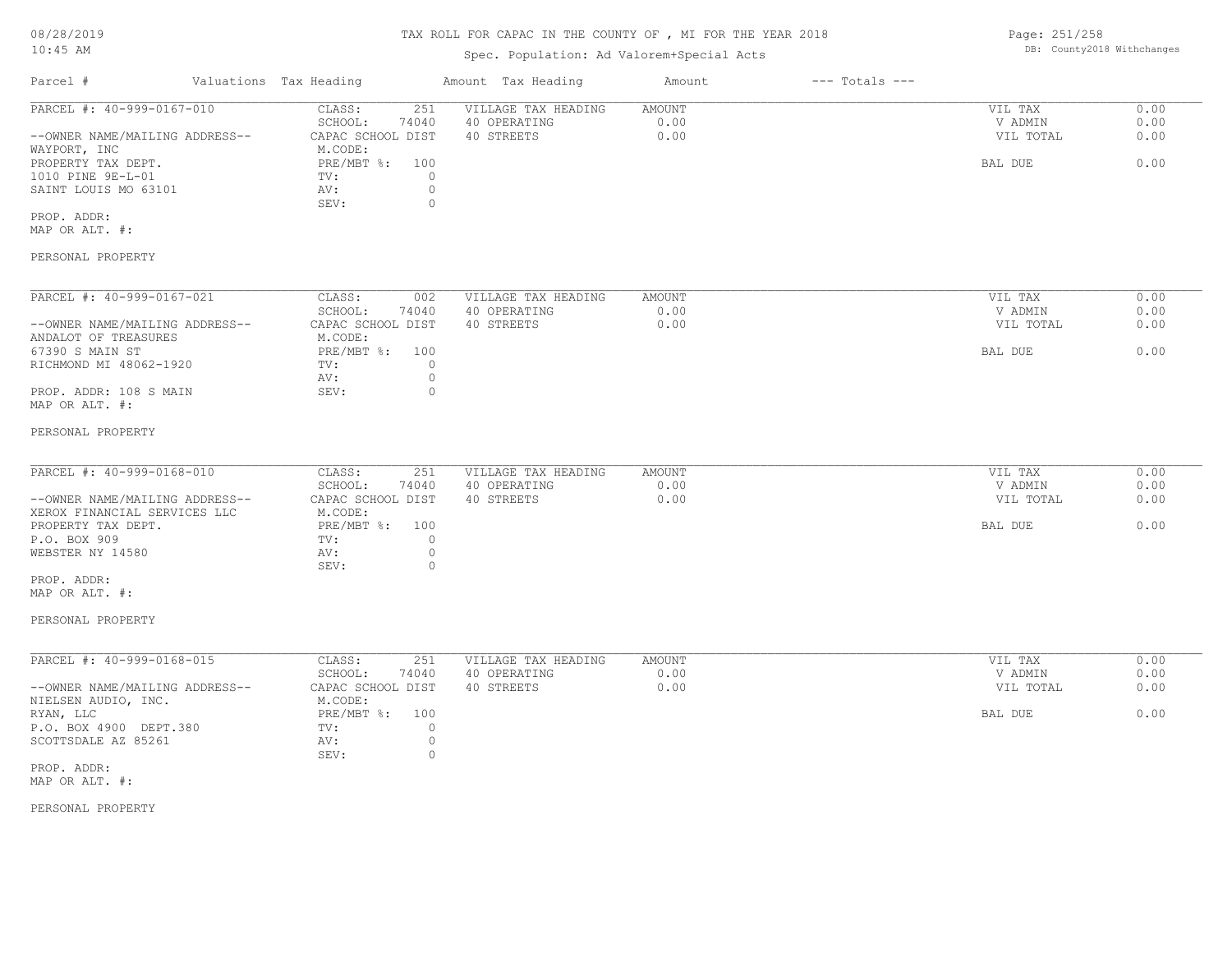# TAX ROLL FOR CAPAC IN THE COUNTY OF , MI FOR THE YEAR 2018

## Spec. Population: Ad Valorem+Special Acts

| Page: 252/258 |                            |
|---------------|----------------------------|
|               | DB: County2018 Withchanges |

| Parcel #                                                                                                                                                                            | Valuations Tax Heading                                                                                                                     | Amount Tax Heading                                | Amount                       | $---$ Totals $---$ |                                                             |                                                   |
|-------------------------------------------------------------------------------------------------------------------------------------------------------------------------------------|--------------------------------------------------------------------------------------------------------------------------------------------|---------------------------------------------------|------------------------------|--------------------|-------------------------------------------------------------|---------------------------------------------------|
| PARCEL #: 40-999-0168-020<br>--OWNER NAME/MAILING ADDRESS--<br>FRONNEY'S<br>3433 S CAPAC RD<br>CAPAC MI 48014<br>PROP. ADDR: 3433 S CAPAC RD<br>MAP OR ALT. #:<br>PERSONAL PROPERTY | CLASS:<br>251<br>SCHOOL:<br>74040<br>CAPAC SCHOOL DIST<br>M.CODE:<br>PRE/MBT %: 100<br>106,600<br>TV:<br>106,600<br>AV:<br>SEV:<br>106,600 | VILLAGE TAX HEADING<br>40 OPERATING<br>40 STREETS | AMOUNT<br>1,435.31<br>211.49 |                    | VIL TAX<br>V ADMIN<br>VIL TOTAL<br>V PD 09/06/18<br>BAL DUE | 1,646.80<br>16.46<br>1,663.26<br>1,663.26<br>0.00 |
|                                                                                                                                                                                     |                                                                                                                                            |                                                   |                              |                    |                                                             |                                                   |
| PARCEL #: 40-999-0168-025<br>--OWNER NAME/MAILING ADDRESS--<br>MOUNTS OF DISTINCTION<br>15085 IMLAY CITY RD<br>CAPAC MI 48014<br>PROP. ADDR: 114 S MAIN                             | CLASS:<br>251<br>SCHOOL:<br>74040<br>CAPAC SCHOOL DIST<br>M.CODE:<br>$PRE/MBT$ %:<br>100<br>600<br>TV:<br>600<br>AV:<br>SEV:<br>600        | VILLAGE TAX HEADING<br>40 OPERATING<br>40 STREETS | AMOUNT<br>8.07<br>1.19       |                    | VIL TAX<br>V ADMIN<br>VIL TOTAL<br>BAL DUE                  | 9.26<br>0.09<br>9.35<br>9.35                      |
| MAP OR ALT. #:<br>PERSONAL PROPERTY                                                                                                                                                 |                                                                                                                                            |                                                   |                              |                    |                                                             |                                                   |
| PARCEL #: 40-999-0168-026<br>--OWNER NAME/MAILING ADDRESS--<br>RUG DOCTOR LLC                                                                                                       | CLASS:<br>251<br>SCHOOL:<br>74040<br>CAPAC SCHOOL DIST<br>M.CODE:                                                                          | VILLAGE TAX HEADING<br>40 OPERATING<br>40 STREETS | AMOUNT<br>0.00<br>0.00       |                    | VIL TAX<br>V ADMIN<br>VIL TOTAL                             | 0.00<br>0.00<br>0.00                              |
| TAX DEPT.<br>2201 W. PLANO PARKWAY STE 100<br>PLANO TX 75075<br>PROP. ADDR:<br>MAP OR ALT. #:                                                                                       | PRE/MBT %:<br>100<br>TV:<br>AV:<br>SEV:                                                                                                    | 0<br>$\circ$<br>$\circ$                           |                              |                    | <b>BAL DUE</b>                                              | 0.00                                              |
| PERSONAL PROPERTY                                                                                                                                                                   |                                                                                                                                            |                                                   |                              |                    |                                                             |                                                   |
| PARCEL #: 40-999-0168-027<br>--OWNER NAME/MAILING ADDRESS--                                                                                                                         | CLASS:<br>251<br>SCHOOL:<br>74040<br>CAPAC SCHOOL DIST<br>M.CODE:                                                                          | VILLAGE TAX HEADING<br>40 OPERATING<br>40 STREETS | AMOUNT<br>1,106.78<br>163.08 |                    | VIL TAX<br>V ADMIN<br>VIL TOTAL                             | 1,269.86<br>12.69<br>1,282.55                     |
| LASALLE SYSTEMS LEASING, INC.<br>ADVANCE PROPERTY TAX COMPLIANCE<br>1611 N. INTERSTATE 35E STE 428<br>CARROLLTON TX 75006                                                           | PRE/MBT %: 100<br>82,200<br>TV:<br>82,200<br>AV:<br>82,200<br>SEV:                                                                         |                                                   |                              |                    | V PD 09/07/18<br>BAL DUE                                    | 1,282.55<br>0.00                                  |
| PROP. ADDR:<br>MAP OR ALT. #:                                                                                                                                                       |                                                                                                                                            |                                                   |                              |                    |                                                             |                                                   |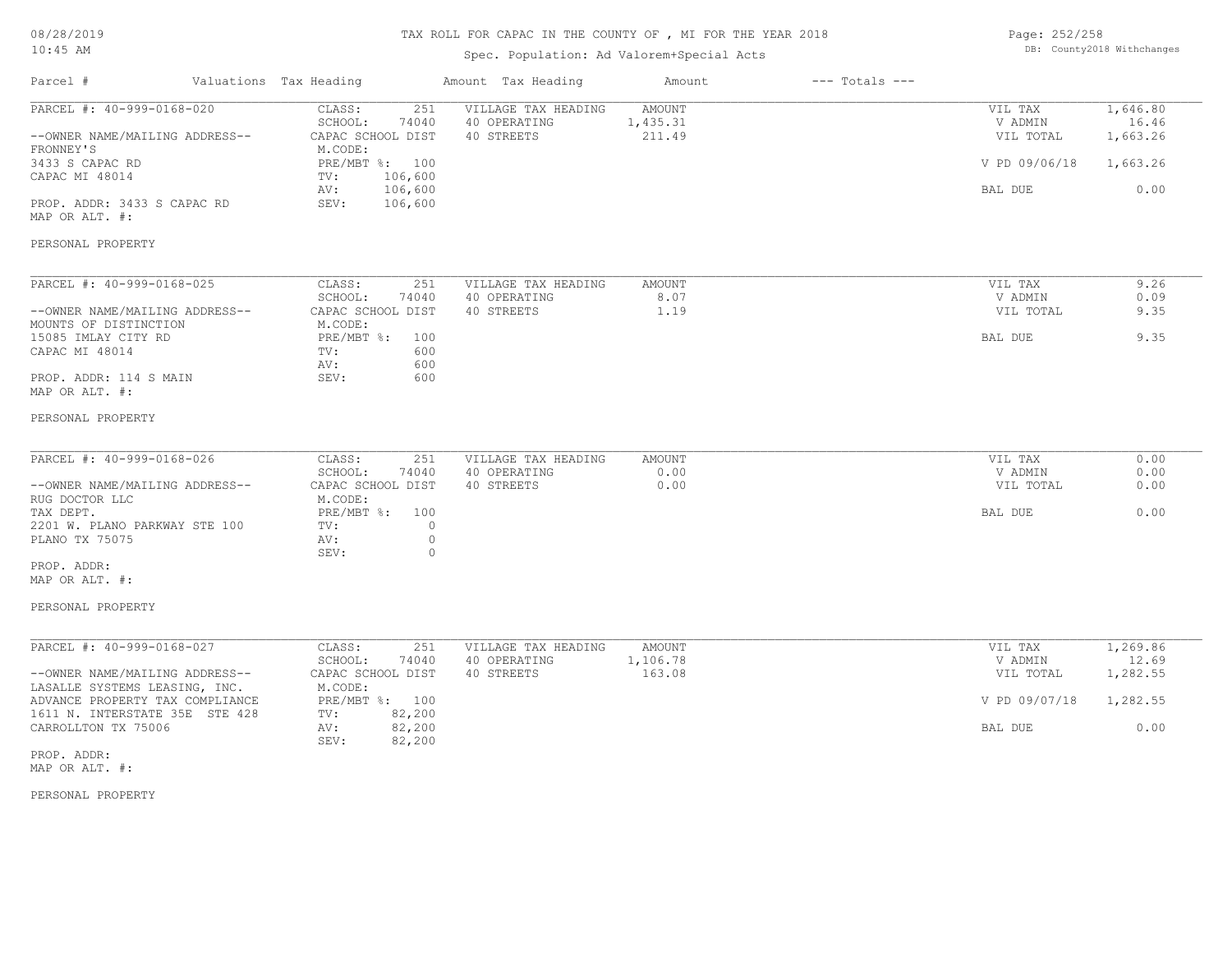# TAX ROLL FOR CAPAC IN THE COUNTY OF , MI FOR THE YEAR 2018

# Spec. Population: Ad Valorem+Special Acts

Page: 253/258 DB: County2018 Withchanges

| Parcel #                       | Valuations Tax Heading |       | Amount Tax Heading  | Amount | $---$ Totals $---$ |           |      |
|--------------------------------|------------------------|-------|---------------------|--------|--------------------|-----------|------|
| PARCEL #: 40-999-0169-005      | CLASS:                 | 251   | VILLAGE TAX HEADING | AMOUNT |                    | VIL TAX   | 0.00 |
|                                | SCHOOL:                | 74040 | 40 OPERATING        | 0.00   |                    | V ADMIN   | 0.00 |
| --OWNER NAME/MAILING ADDRESS-- | CAPAC SCHOOL DIST      |       | 40 STREETS          | 0.00   |                    | VIL TOTAL | 0.00 |
| CONOPCO, INC                   | M.CODE:                |       |                     |        |                    |           |      |
| PROPERTY TAX DEPT.             | PRE/MBT %: 100         |       |                     |        |                    | BAL DUE   | 0.00 |
| P.O. BOX 339                   | TV:                    |       |                     |        |                    |           |      |
| ISELIN NJ 08830                | AV:                    |       |                     |        |                    |           |      |
|                                | SEV:                   |       |                     |        |                    |           |      |
|                                |                        |       |                     |        |                    |           |      |

MAP OR ALT. #: PROP. ADDR:

## PERSONAL PROPERTY

| PARCEL #: 40-999-0170-000      | CLASS:            | 251   | VILLAGE TAX HEADING | AMOUNT | VIL TAX   | 0.00 |
|--------------------------------|-------------------|-------|---------------------|--------|-----------|------|
|                                | SCHOOL:           | 74040 | 40 OPERATING        | 0.00   | V ADMIN   | 0.00 |
| --OWNER NAME/MAILING ADDRESS-- | CAPAC SCHOOL DIST |       | 40 STREETS          | 0.00   | VIL TOTAL | 0.00 |
| LOVE'S TRAVEL STOPS& COUNTRY   | M.CODE:           |       |                     |        |           |      |
| STORES -701                    | $PRE/MBT$ %:      | 100   |                     |        | BAL DUE   | 0.00 |
| RYAN LLC                       | TV:               |       |                     |        |           |      |
| 15 W 6TH STREET STE 2400       | AV:               |       |                     |        |           |      |
| TULSA OK 74119-5417            | SEV:              |       |                     |        |           |      |

## MAP OR ALT. #: PROP. ADDR: 3191 S CAPAC RD

#### PERSONAL PROPERTY

| PARCEL #: 40-999-0171-001      | CLASS:<br>251     | VILLAGE TAX HEADING | AMOUNT | VIL TAX   | 0.00 |
|--------------------------------|-------------------|---------------------|--------|-----------|------|
|                                | 74040<br>SCHOOL:  | 40 OPERATING        | 0.00   | V ADMIN   | 0.00 |
| --OWNER NAME/MAILING ADDRESS-- | CAPAC SCHOOL DIST | 40 STREETS          | 0.00   | VIL TOTAL | 0.00 |
| KERSTEN RYAN AGENCY            | M.CODE:           |                     |        |           |      |
| 4361 CAPAC ROAD                | PRE/MBT %: 100    |                     |        | BAL DUE   | 0.00 |
| CAPAC MI 48014                 | TV:               |                     |        |           |      |
|                                | AV:               |                     |        |           |      |
| PROP. ADDR: 4361 CAPAC ROAD    | SEV:              |                     |        |           |      |
| MAP OR ALT. #:                 |                   |                     |        |           |      |

#### PERSONAL PROPERTY

| PARCEL #: 40-999-0200-000      | CLASS:<br>251       | VILLAGE TAX HEADING | AMOUNT | VIL TAX   | 0.00 |
|--------------------------------|---------------------|---------------------|--------|-----------|------|
|                                | 74040<br>SCHOOL:    | 40 OPERATING        | 0.00   | V ADMIN   | 0.00 |
| --OWNER NAME/MAILING ADDRESS-- | CAPAC SCHOOL DIST   | 40 STREETS          | 0.00   | VIL TOTAL | 0.00 |
| HORTMARK                       | M.CODE:             |                     |        |           |      |
| 302 S MAIN ST                  | $PRE/MBT$ %:<br>100 |                     |        | BAL DUE   | 0.00 |
| CAPAC MI 48014                 | TV:                 |                     |        |           |      |
|                                | AV:                 |                     |        |           |      |
| PROP. ADDR: 302 S MAIN         | SEV:                |                     |        |           |      |
| MAP OR ALT. #:                 |                     |                     |        |           |      |

## PERSONAL PROPERTY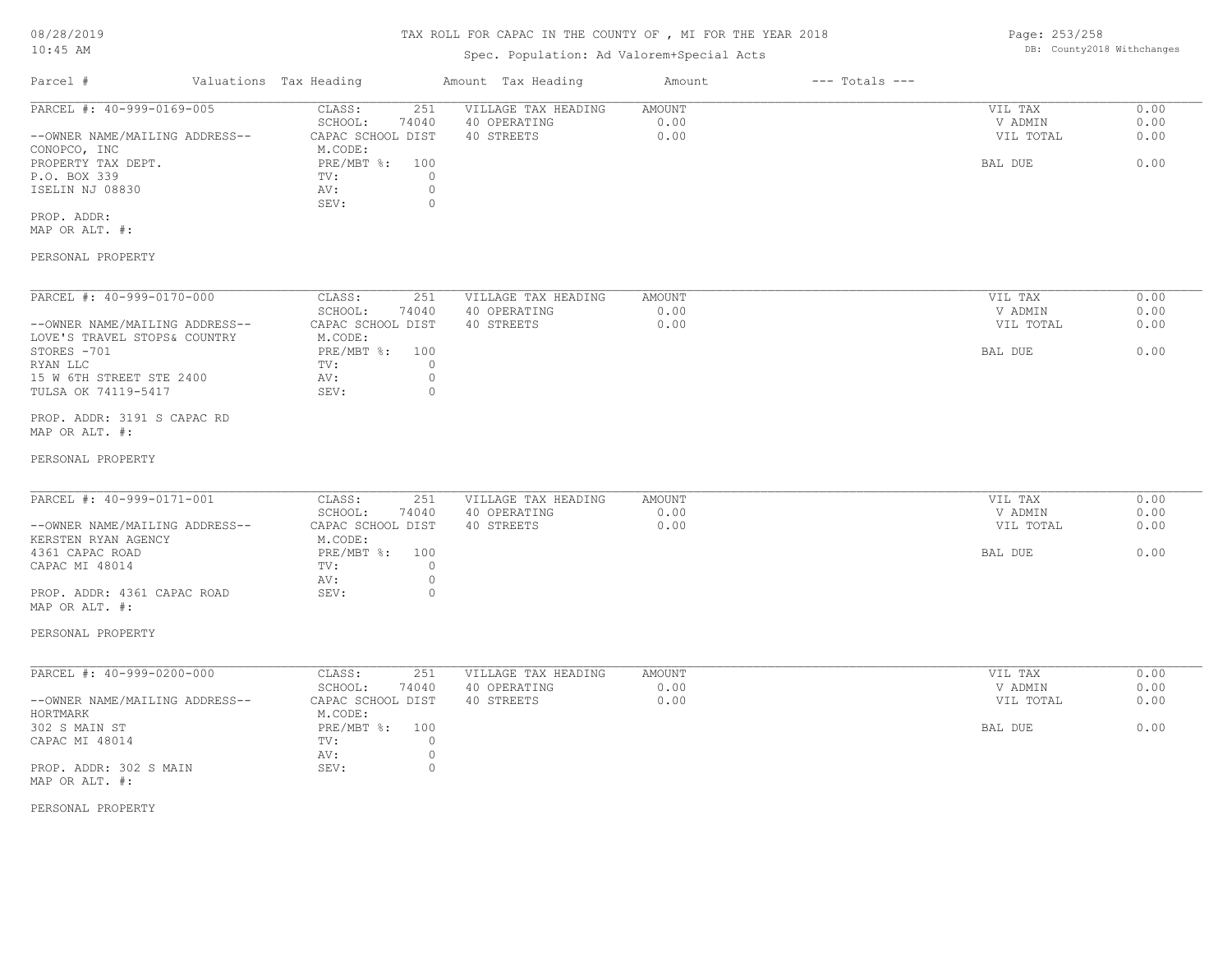#### TAX ROLL FOR CAPAC IN THE COUNTY OF , MI FOR THE YEAR 2018

## Spec. Population: Ad Valorem+Special Acts

Parcel # Valuations Tax Heading Amount Tax Heading Amount --- Totals ---SEV: 0 INDIANAPOLIS IN 46256-0018 AV: 0<br>SEV: 0 P.O. BOX 56018 TV: 0 CORPORATE TAX CONSULTING **EXAMPLE PRE/MBT %:** 100 BAL DUE 6.00 FAMILY DOLLAR #29268 M.CODE: --OWNER NAME/MAILING ADDRESS-- CAPAC SCHOOL DIST 40 STREETS 0.00 VIL TOTAL 0.00 SCHOOL: 74040 40 OPERATING 0.00 V ADMIN 0.00 PARCEL #: 40-999-0202-010 CLASS: 251 VILLAGE TAX HEADING AMOUNT AMOUNT VIL TAX 0.00<br>SCHOOL: 74040 40 OPERATING 0.00 000 VADMIN 0.00  $\mathcal{L}_\mathcal{L} = \mathcal{L}_\mathcal{L} = \mathcal{L}_\mathcal{L} = \mathcal{L}_\mathcal{L} = \mathcal{L}_\mathcal{L} = \mathcal{L}_\mathcal{L} = \mathcal{L}_\mathcal{L} = \mathcal{L}_\mathcal{L} = \mathcal{L}_\mathcal{L} = \mathcal{L}_\mathcal{L} = \mathcal{L}_\mathcal{L} = \mathcal{L}_\mathcal{L} = \mathcal{L}_\mathcal{L} = \mathcal{L}_\mathcal{L} = \mathcal{L}_\mathcal{L} = \mathcal{L}_\mathcal{L} = \mathcal{L}_\mathcal{L}$ 

MAP OR ALT. #: PROP. ADDR: 101 S MAIN

PERSONAL PROPERTY

| PARCEL #: 40-999-0202-015      | CLASS:            | 251   | VILLAGE TAX HEADING | AMOUNT | 0.00<br>VIL TAX   |
|--------------------------------|-------------------|-------|---------------------|--------|-------------------|
|                                | SCHOOL:           | 74040 | 40 OPERATING        | 0.00   | 0.00<br>V ADMIN   |
| --OWNER NAME/MAILING ADDRESS-- | CAPAC SCHOOL DIST |       | 40 STREETS          | 0.00   | 0.00<br>VIL TOTAL |
| VENDOR SERVICES CENTER         | M.CODE:           |       |                     |        |                   |
| 630 N CENTRAL EXPY. STE A      | $PRE/MBT$ %:      | 100   |                     |        | 0.00<br>BAL DUE   |
| PLANO TX 75074                 | TV:               |       |                     |        |                   |
|                                | AV:               |       |                     |        |                   |
| PROP. ADDR:                    | SEV:              |       |                     |        |                   |

MAP OR ALT. #:

PERSONAL PROPERTY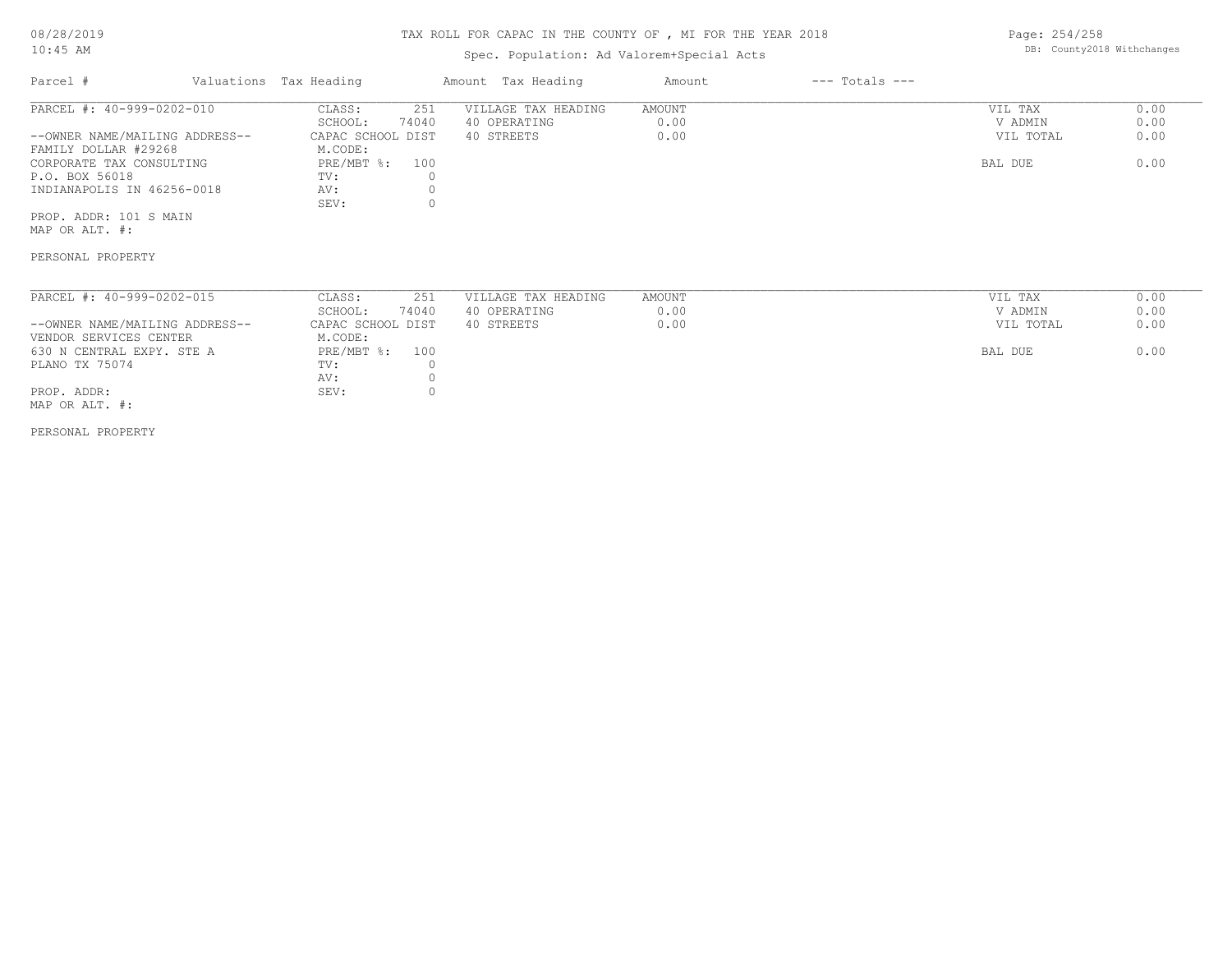# TAX ROLL FOR CAPAC IN THE COUNTY OF , MI FOR THE YEAR 2018

# Spec. Population: Ad Valorem+Special Acts

Page: 255/258 DB: County2018 Withchanges

| TOTAL ALL DISTRICTS | REAL       | (BAL DUE) | PERSONAL  | (BAL DUE) | EXEMPT   | (BAL DUE) |
|---------------------|------------|-----------|-----------|-----------|----------|-----------|
| PARCEL COUNT        | 802        |           | 102       |           | 58       |           |
| TAXABLE VALUE       | 32,970,502 |           | 3,533,500 |           | $\Omega$ |           |
| ASSESSED VALUE      | 42,634,950 |           | 3,533,500 |           |          |           |
| SEV VALUE           | 42,634,950 |           | 3,533,500 |           |          |           |
| PRE/MBT TAXABLE     | 17,449,852 |           | 2,164,700 |           |          |           |
| N PRE/MBT TAXABLE   | 15,520,650 |           | 1,368,800 |           | 0        |           |
| V 40 OPERATING      | 419,677.36 | 29,167.59 | 42,900.36 | 1,241.41  | 0.00     | 0.00      |
| V 40 STREETS        | 61,836.03  | 4,297.54  | 6,321.32  | 182.91    | 0.00     | 0.00      |
| * SP. ASSESSMENTS   | 3,294.32   | 699.67    | 0.00      | 0.00      | 0.00     | 0.00      |
| V ADMIN FEE         | 4,844.06   | 353.69    | 492.08    | 14.22     | 0.00     | 0.00      |
| V TOTALS            | 489,651.77 | 34,518.49 | 49,713.76 | 1,438.54  | 0.00     | 0.00      |
| GRAND TOTALS        | 489,651.77 | 34,518.49 | 49,713.76 | 1,438.54  | 0.00     | 0.00      |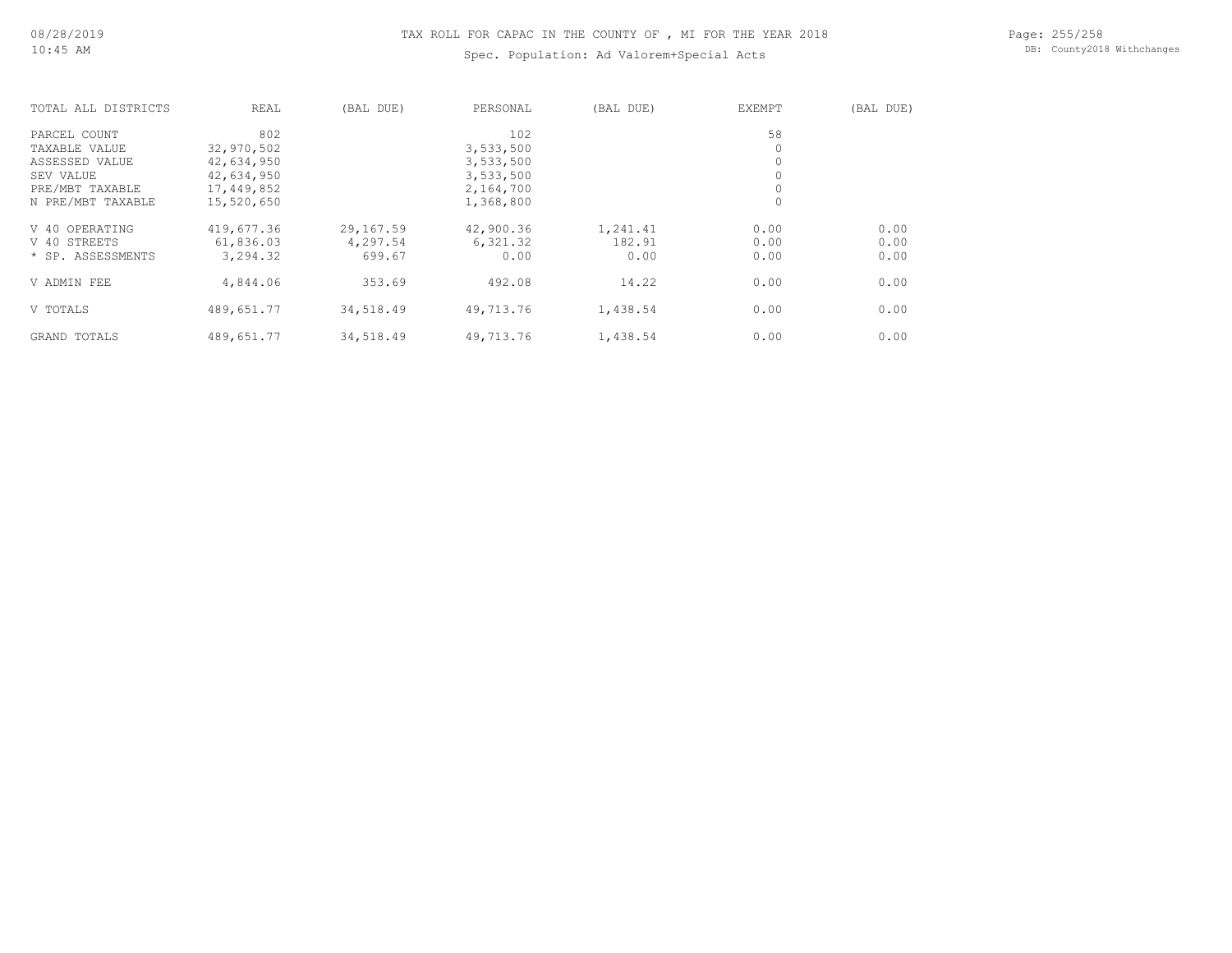# Spec. Population: Ad Valorem+Special Acts

| TOTAL ALL DISTRICTS | LEASED LAND | (BAL DUE) | TOTAL        | (BAL DUE) |
|---------------------|-------------|-----------|--------------|-----------|
| PARCEL COUNT        | 24          |           | 986          |           |
| TAXABLE VALUE       | 142,372     |           | 36,646,374   |           |
| ASSESSED VALUE      | 169,100     |           | 46, 337, 550 |           |
| SEV VALUE           | 169,100     |           | 46,337,550   |           |
| PRE/MBT TAXABLE     | 50,255      |           | 19,664,807   |           |
| NON PRE/MBT TAXABLE | 92,117      |           | 16,981,567   |           |
| V 40 OPERATING      | 1,916.85    | 258.50    | 464,494.57   | 30,667.50 |
| V 40 STREETS        | 282.38      | 38.08     | 68,439.73    | 4,518.53  |
| * SP. ASSESSMENTS   | 0.00        | 0.00      | 3,294.32     | 699.67    |
| V ADMIN FEE         | 21.87       | 2.94      | 5,358.01     | 370.85    |
| V TOTALS            | 2,221.10    | 299.52    | 541,586.63   | 36,256.55 |
| GRAND TOTALS        | 2,221.10    | 299.52    | 541,586.63   | 36,256.55 |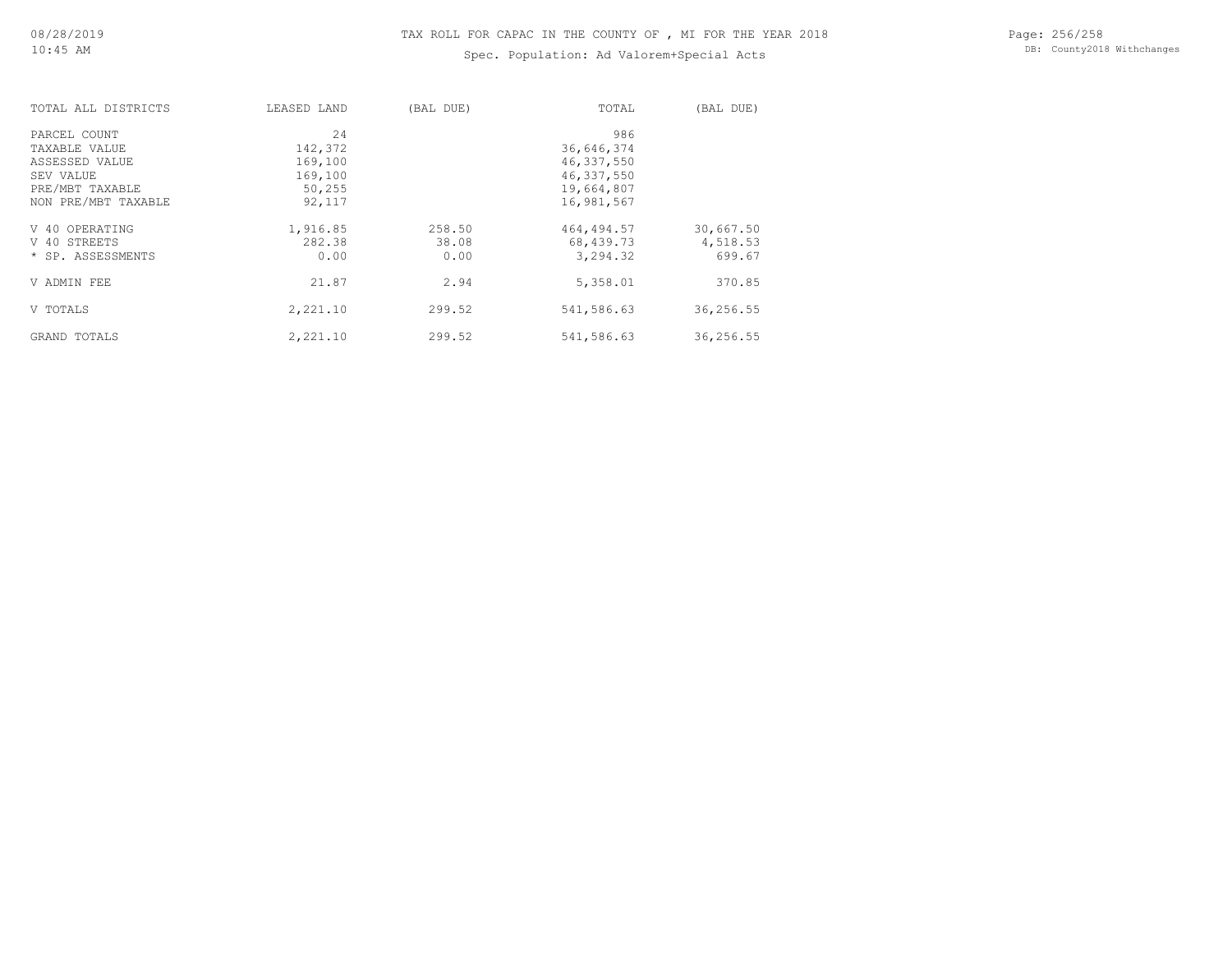Page: 257/258 DB: County2018 Withchanges

|  |  |  | Spec. Population: Ad Valorem+Special Acts |  |
|--|--|--|-------------------------------------------|--|
|--|--|--|-------------------------------------------|--|

| SCHOOL DISTRICT 74040     | UNIT 40<br>REAL | PERSONAL  | EXEMPT | LEASED LAND | TOTAL        |
|---------------------------|-----------------|-----------|--------|-------------|--------------|
| PARCEL COUNT              | 802             | 102       | 58     | 24          | 986          |
| TAXABLE VALUE             | 32,970,502      | 3,533,500 |        | 142,372     | 36,646,374   |
| ASSESSED VALUE            | 42,634,950      | 3,533,500 |        | 169,100     | 46, 337, 550 |
| SEV VALUE                 | 42,634,950      | 3,533,500 |        | 169,100     | 46,337,550   |
| PRE/MBT TAXABLE           | 17,449,852      | 2,164,700 |        | 50,255      | 19,664,807   |
| NON PRE/MBT TAXABLE       | 15,520,650      | 1,368,800 | 0      | 92,117      | 16,981,567   |
| 40 OPERATING<br>(V)       | 419,677.36      | 42,900.36 | 0.00   | 1,916.85    | 464, 494.57  |
| 40 STREETS<br>(V)         | 61,836.03       | 6,321.32  | 0.00   | 282.38      | 68,439.73    |
| SP. ASSESSMENTS<br>$(* )$ | 3,294.32        | 0.00      | 0.00   | 0.00        | 3,294.32     |
| ADMIN FEE<br>(V)          | 4,844.06        | 492.08    | 0.00   | 21.87       | 5,358.01     |
| TOTALS<br>(V)             | 489,651.77      | 49,713.76 | 0.00   | 2,221.10    | 541,586.63   |
| GRAND TOTALS              | 489,651.77      | 49,713.76 | 0.00   | 2,221.10    | 541,586.63   |